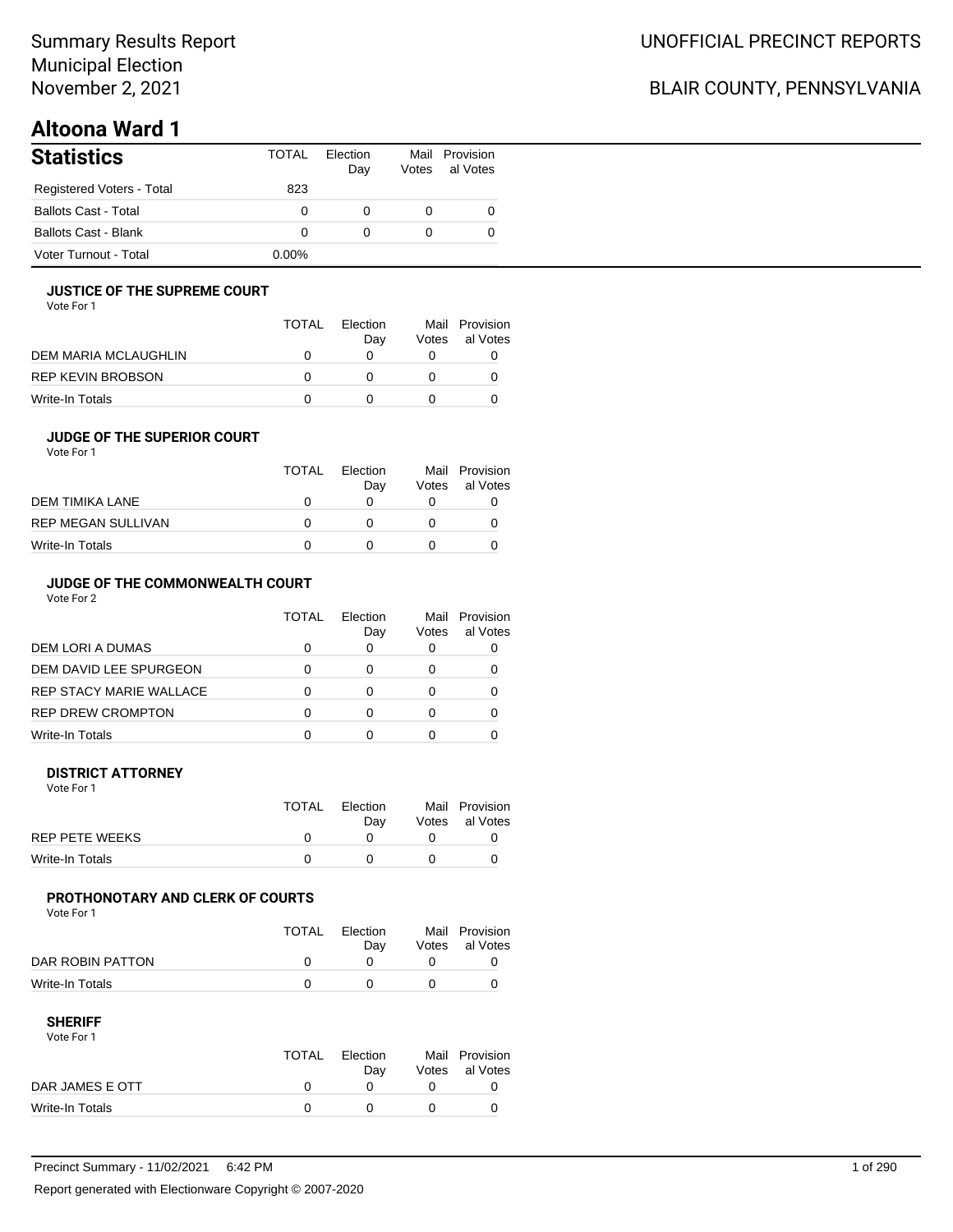# **Altoona Ward 1**

### **CITY COUNCIL ALTOONA**

Vote For 4

|                              | TOTAL    | Election<br>Day | Mail<br>Votes | Provision<br>al Votes |
|------------------------------|----------|-----------------|---------------|-----------------------|
| <b>DEM BRIDGETTE JACKSON</b> | 0        | 0               |               |                       |
| DEM MICHAEL LEONARD          | 0        | 0               | 0             |                       |
| DEM DARIUS MORGAN            | 0        | $\Omega$        | $\Omega$      | 0                     |
| DEM BRYANT GISELMAN          | 0        | $\Omega$        | 0             |                       |
| REP DAVID W BUTTERBAUGH JR   | $\Omega$ | $\Omega$        | 0             |                       |
| REP BRUCE KELLEY             | 0        | $\Omega$        | 0             | 0                     |
| REP DAVID ELLIS              | 0        | $\Omega$        | 0             |                       |
| <b>REP RON BEATTY</b>        | O        | ∩               | ŋ             |                       |
| Write-In Totals              |          |                 |               |                       |
|                              |          |                 |               |                       |

### **CONSTABLE ALTOONA WARD 1**

| Vote For 1 |  |
|------------|--|
|            |  |

|                 | TOTAL Election |              | Mail Provision |
|-----------------|----------------|--------------|----------------|
|                 | Dav            |              | Votes al Votes |
| Write-In Totals | $\overline{0}$ | $\mathbf{0}$ |                |
|                 |                |              |                |

### **SCHOOL DIRECTOR 4YR ALTOONA AREA SCHOOL DISTRICT**

| Vote For 4 |  |
|------------|--|
|------------|--|

|                          | TOTAL | Election<br>Day | Mail<br>Votes | Provision<br>al Votes |
|--------------------------|-------|-----------------|---------------|-----------------------|
| DAR VAL MIGNOGNA         |       |                 | O             |                       |
| DAR DAVID E FRANCIS      |       |                 | O             |                       |
| <b>DEM TINA JOHNSTON</b> |       | ∩               | O             |                       |
| DAR STEPHANIE MCGINNIS   |       | ∩               | O             |                       |
| REP KELLY IRWIN ADAMS    |       | ∩               | 0             |                       |
| Write-In Totals          |       |                 |               |                       |

### **SCHOOL DIRECTOR 2YR ALTOONA AREA SCHOOL DISTRICT**

| Vote For 1 |  |
|------------|--|
|------------|--|

|                        | <b>TOTAL</b> | Election |       | Mail Provision |
|------------------------|--------------|----------|-------|----------------|
|                        |              | Dav      | Votes | al Votes       |
| DEM RICK HOOVER        |              |          |       |                |
| REP DAVID E. GREENWOOD |              |          |       |                |
| Write-In Totals        |              |          |       |                |

#### **JUDGE OF ELECTION ALTOONA 1**

Vote For 1

|                   | <b>TOTAL</b> | Election<br>Dav | Mail Provision<br>Votes al Votes |
|-------------------|--------------|-----------------|----------------------------------|
| DEM RACHEL KORMAN |              |                 |                                  |
| Write-In Totals   |              |                 |                                  |

#### **INSPECTOR OF ELECTION ALTOONA 1** Vote For 1

| 1 J J J J J J   |       |          |              |                |
|-----------------|-------|----------|--------------|----------------|
|                 | TOTAL | Election |              | Mail Provision |
|                 |       | Dav      |              | Votes al Votes |
| Write-In Totals |       |          | <sup>n</sup> |                |
|                 |       |          |              |                |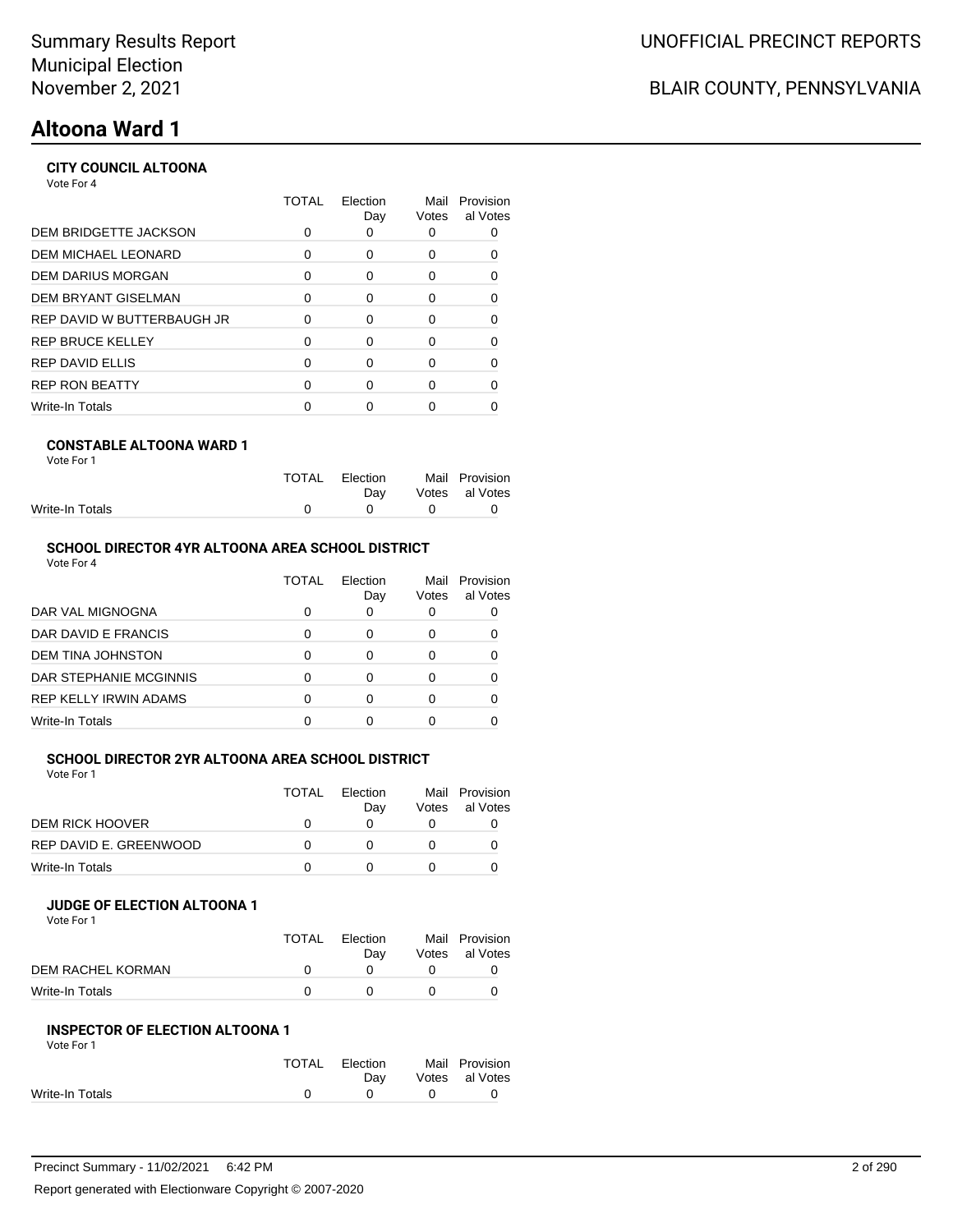# **Altoona Ward 1**

#### **SECOND AMENDMENT SANCTUARY - BLAIR COUNTY**

Vote For 1

|            | TOTAL | Election<br>Dav |            | Mail Provision<br>Votes al Votes |
|------------|-------|-----------------|------------|----------------------------------|
| <b>YES</b> |       | $^{\circ}$      | $\Omega$   |                                  |
| NO         |       |                 | $^{\circ}$ |                                  |

#### **SECOND AMENDMENT SANCTUARY - CITY OF ALTOONA**

Vote For 1

|            | TOTAL | Election<br>Dav | Mail Provision<br>Votes al Votes |
|------------|-------|-----------------|----------------------------------|
| <b>YES</b> |       |                 |                                  |
| NΟ         |       | $\mathbf{r}$    |                                  |

#### **RETAIN JOHN T BENDER - JUDGE OF THE SUPERIOR COURT**

Vote For 1

|            | TOTAL | Election<br>Dav |          | Mail Provision<br>Votes al Votes |
|------------|-------|-----------------|----------|----------------------------------|
| <b>YES</b> |       |                 |          |                                  |
| NO.        |       |                 | $\theta$ |                                  |

#### **RETAIN MARY JANE BOWES - JUDGE OF THE SUPERIOR COURT**

Vote For 1

|            | TOTAL | Election<br>Dav | Mail Provision<br>Votes al Votes |
|------------|-------|-----------------|----------------------------------|
| <b>YES</b> |       |                 |                                  |
| <b>NO</b>  |       |                 |                                  |

#### **RETAIN ANNE COVEY - JUDGE OF THE COMMONWEALTH COURT**

Vote For 1

|            | <b>TOTAL</b> | Election | Mail Provision |
|------------|--------------|----------|----------------|
|            |              | Dav      | Votes al Votes |
| <b>YES</b> |              |          |                |
| <b>NO</b>  |              |          |                |

|            | TOTAL | Election | Mail Provision |
|------------|-------|----------|----------------|
|            |       | Dav      | Votes al Votes |
| <b>YES</b> |       |          |                |
| NO.        |       |          |                |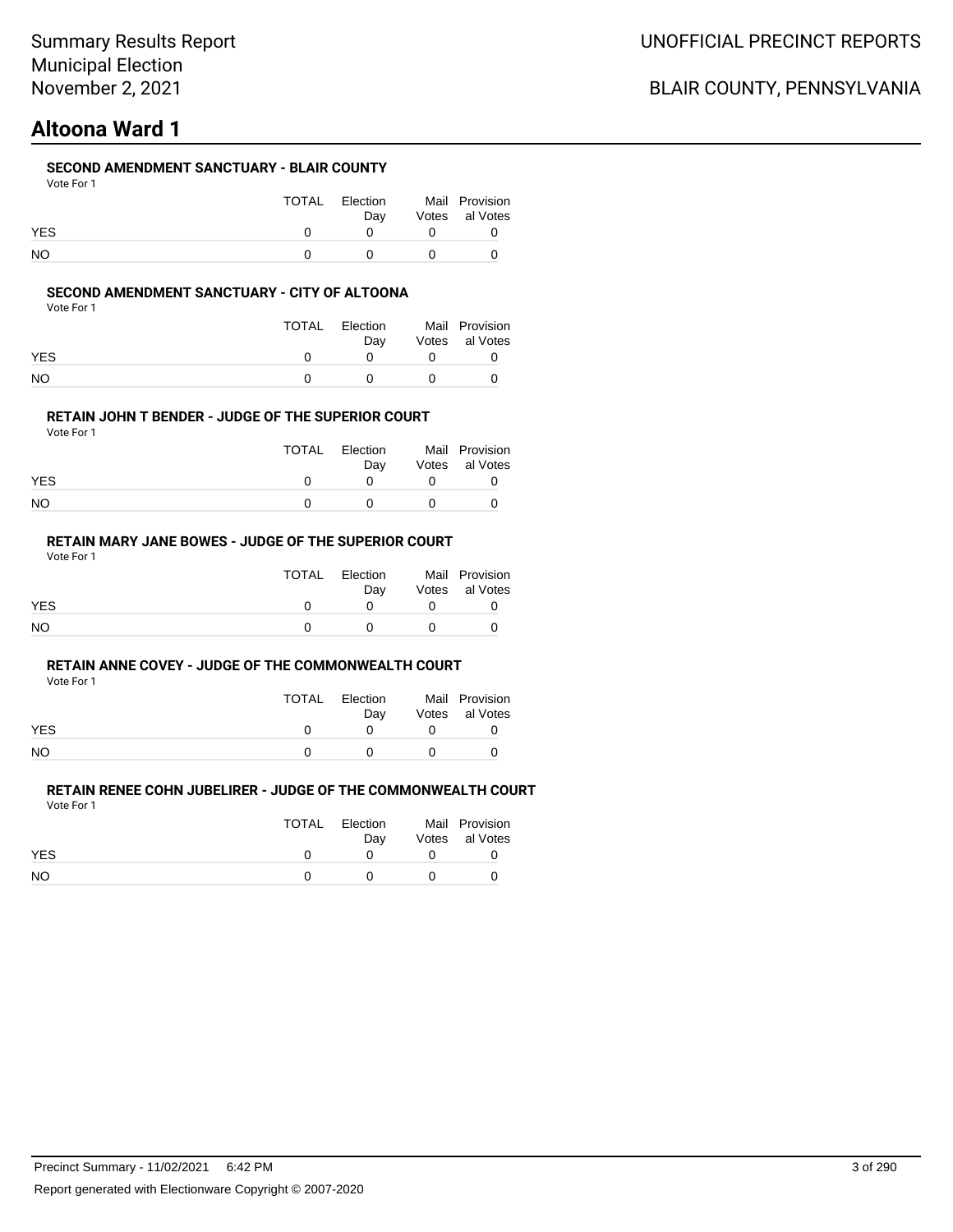## BLAIR COUNTY, PENNSYLVANIA

# **Altoona Ward 2, Precinct 1**

| <b>Statistics</b>           | <b>TOTAL</b> | Election<br>Day | Votes | Mail Provision<br>al Votes |
|-----------------------------|--------------|-----------------|-------|----------------------------|
| Registered Voters - Total   | 463          |                 |       |                            |
| <b>Ballots Cast - Total</b> | 0            | 0               | 0     | 0                          |
| <b>Ballots Cast - Blank</b> | 0            | 0               | 0     | 0                          |
| Voter Turnout - Total       | $0.00\%$     |                 |       |                            |

#### **JUSTICE OF THE SUPREME COURT**

Vote For 1

|                      | TOTAL | Election<br>Dav | Votes | Mail Provision<br>al Votes |
|----------------------|-------|-----------------|-------|----------------------------|
| DEM MARIA MCLAUGHLIN |       |                 |       |                            |
| REP KEVIN BROBSON    |       |                 |       |                            |
| Write-In Totals      |       |                 |       |                            |

#### **JUDGE OF THE SUPERIOR COURT**

| Vote For 1 |  |  |
|------------|--|--|
|            |  |  |

|                    | <b>TOTAL</b> | Election<br>Day | Votes | Mail Provision<br>al Votes |
|--------------------|--------------|-----------------|-------|----------------------------|
| DEM TIMIKA LANE    | $\mathbf{I}$ |                 |       |                            |
| REP MEGAN SULLIVAN | $\mathbf{U}$ |                 |       |                            |
| Write-In Totals    |              |                 |       |                            |
|                    |              |                 |       |                            |

### **JUDGE OF THE COMMONWEALTH COURT**

Vote For 2

|                                | TOTAL | Flection<br>Day | Votes | Mail Provision<br>al Votes |
|--------------------------------|-------|-----------------|-------|----------------------------|
| DEM LORI A DUMAS               |       |                 |       |                            |
| DEM DAVID LEE SPURGEON         |       |                 |       |                            |
| <b>REP STACY MARIE WALLACE</b> |       |                 |       |                            |
| <b>REP DREW CROMPTON</b>       |       |                 |       |                            |
| Write-In Totals                |       |                 |       |                            |

#### **DISTRICT ATTORNEY**

| Vote For 1      |              |                 |                                  |
|-----------------|--------------|-----------------|----------------------------------|
|                 | <b>TOTAL</b> | Election<br>Dav | Mail Provision<br>Votes al Votes |
| REP PETE WEEKS  | $^{\prime}$  |                 |                                  |
| Write-In Totals |              |                 |                                  |

#### **PROTHONOTARY AND CLERK OF COURTS**

Vote For 1

|                  | <b>TOTAL</b> | Election<br>Dav | Mail Provision<br>Votes al Votes |
|------------------|--------------|-----------------|----------------------------------|
| DAR ROBIN PATTON |              |                 |                                  |
| Write-In Totals  |              |                 |                                  |

#### **SHERIFF**

Vote For 1

|                 | TOTAL | Election<br>Dav | Mail Provision<br>Votes al Votes |
|-----------------|-------|-----------------|----------------------------------|
| DAR JAMES E OTT |       |                 |                                  |
| Write-In Totals |       |                 |                                  |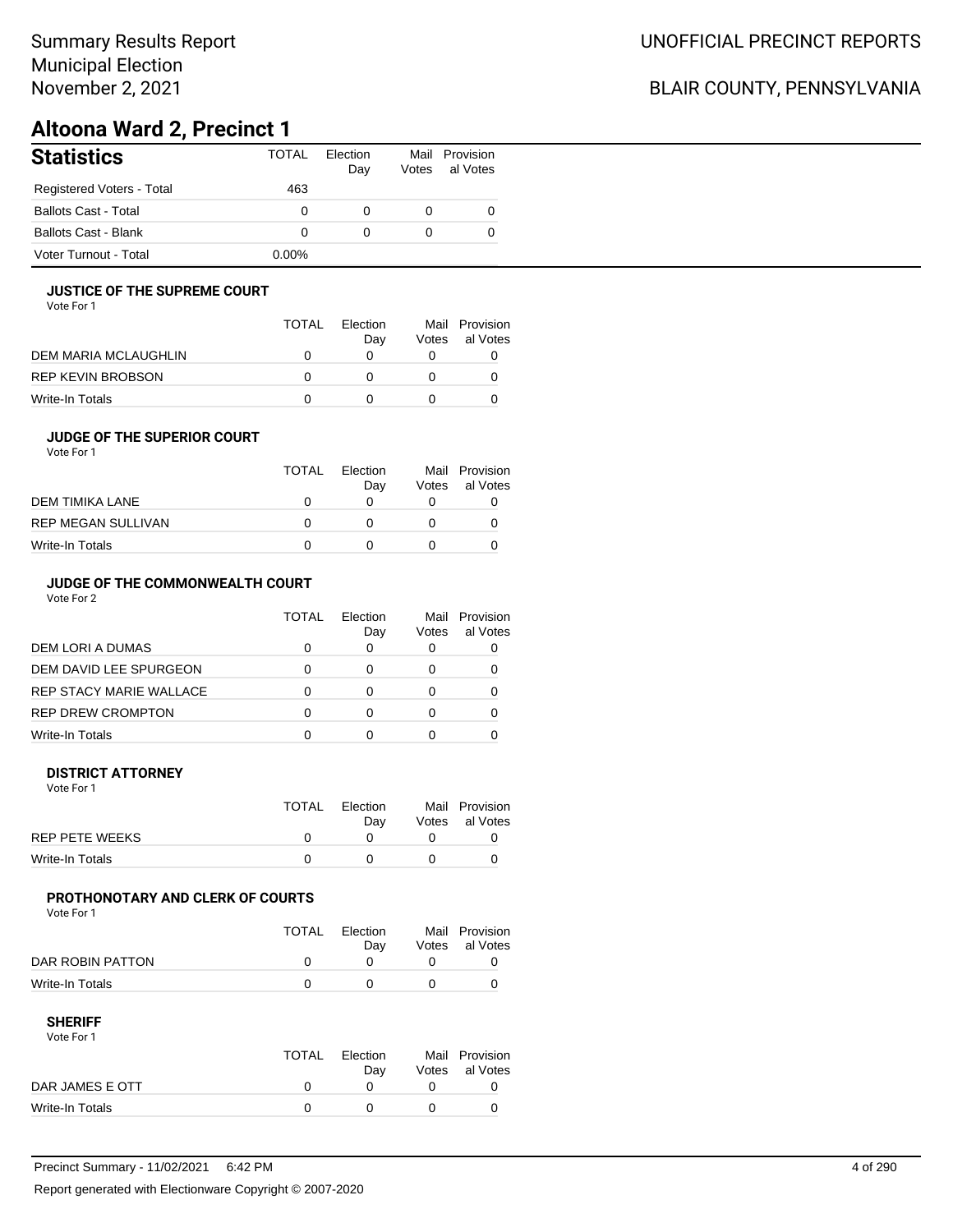# **Altoona Ward 2, Precinct 1**

### **CITY COUNCIL ALTOONA**

Vote For 4

|                              | TOTAL | Election<br>Day | Mail<br>Votes | Provision<br>al Votes |
|------------------------------|-------|-----------------|---------------|-----------------------|
| <b>DEM BRIDGETTE JACKSON</b> |       |                 |               |                       |
| DEM MICHAEL LEONARD          | 0     | $\Omega$        | 0             |                       |
| DEM DARIUS MORGAN            | O     | $\Omega$        | 0             | 0                     |
| DEM BRYANT GISELMAN          | 0     | ∩               | 0             | 0                     |
| REP DAVID W BUTTERBAUGH JR   | ∩     | ∩               | O             |                       |
| REP BRUCE KELLEY             | ∩     | <sup>n</sup>    | O             | ∩                     |
| REP DAVID ELLIS              | ∩     | ∩               | O             | 0                     |
| <b>REP RON BEATTY</b>        | U     | ∩               | ∩             |                       |
| Write-In Totals              |       |                 |               |                       |
|                              |       |                 |               |                       |

#### **CONSTABLE ALTOONA WARD 2**

|                        | <b>TOTAL</b> | Election | Mail Provision |
|------------------------|--------------|----------|----------------|
|                        |              | Dav      | Votes al Votes |
| REP JEFFREY L SPRANKLE |              |          |                |
| Write-In Totals        |              |          |                |

### **SCHOOL DIRECTOR 4YR ALTOONA AREA SCHOOL DISTRICT**

Vote For 4

|                        | TOTAL | Election<br>Day | Mail<br>Votes | Provision<br>al Votes |
|------------------------|-------|-----------------|---------------|-----------------------|
| DAR VAL MIGNOGNA       |       | 0               |               |                       |
| DAR DAVID E FRANCIS    |       |                 |               |                       |
| DEM TINA JOHNSTON      |       |                 |               |                       |
| DAR STEPHANIE MCGINNIS |       |                 |               |                       |
| REP KELLY IRWIN ADAMS  |       |                 |               |                       |
| <b>Write-In Totals</b> |       |                 |               |                       |

### **SCHOOL DIRECTOR 2YR ALTOONA AREA SCHOOL DISTRICT**

Vote For 1

|                        | TOTAL | Election | Mail  | Provision |
|------------------------|-------|----------|-------|-----------|
|                        |       | Dav      | Votes | al Votes  |
| DEM RICK HOOVER        |       |          |       |           |
| REP DAVID E. GREENWOOD |       |          |       |           |
| Write-In Totals        |       |          |       |           |

#### **JUDGE OF ELECTION ALTOONA 2-1** Vote For 1

| .               |       |          |             |                |
|-----------------|-------|----------|-------------|----------------|
|                 | TOTAL | Election |             | Mail Provision |
|                 |       | Dav      |             | Votes al Votes |
| Write-In Totals |       |          | $^{\prime}$ |                |
|                 |       |          |             |                |

#### **INSPECTOR OF ELECTION ALTOONA 2-1** Vote For 1

| VULTUII         |       |            |                |
|-----------------|-------|------------|----------------|
|                 | TOTAL | Election   | Mail Provision |
|                 |       | Dav        | Votes al Votes |
| Write-In Totals |       | $^{\circ}$ |                |
|                 |       |            |                |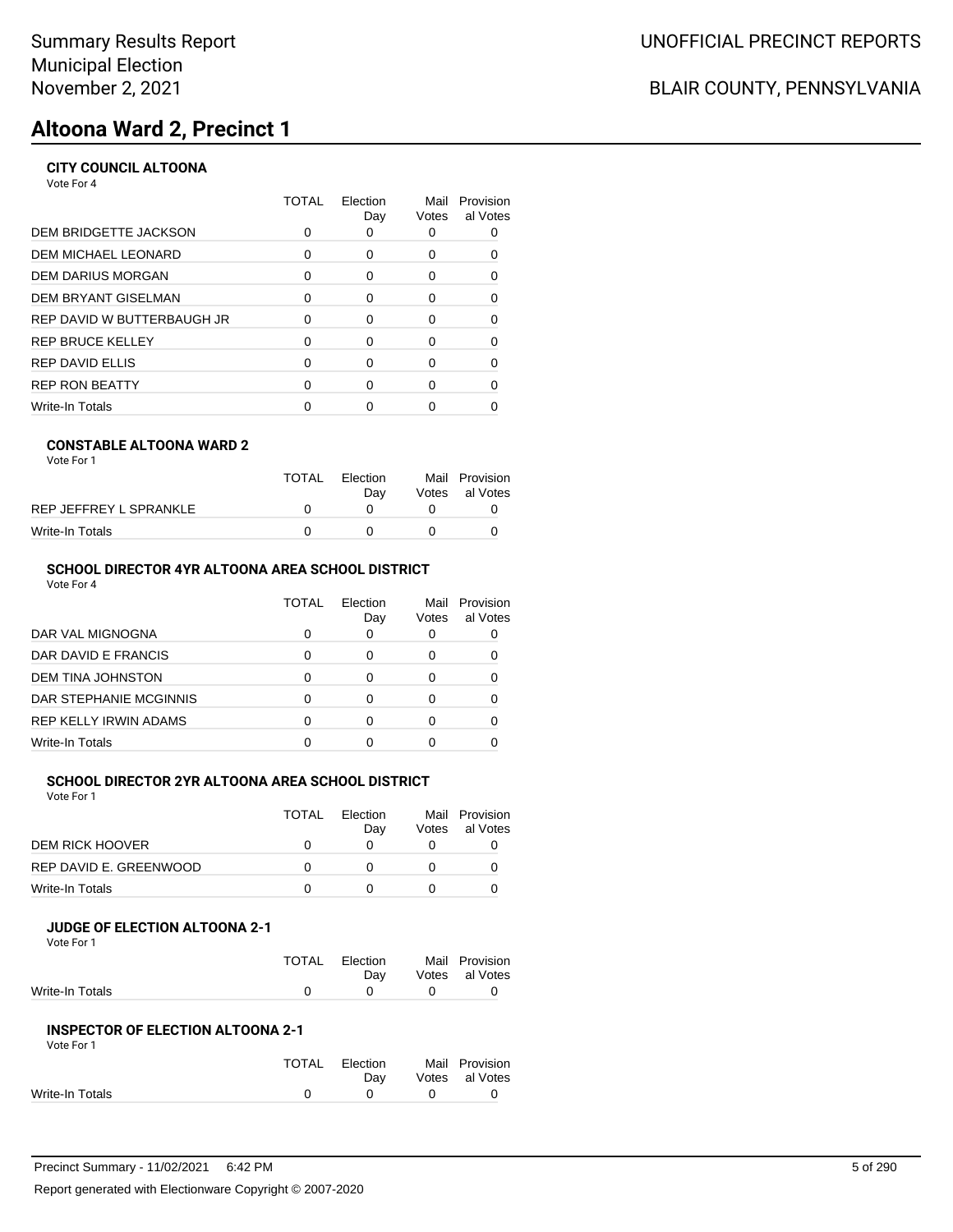# **Altoona Ward 2, Precinct 1**

#### **SECOND AMENDMENT SANCTUARY - BLAIR COUNTY**

| Vote For 1 |  |
|------------|--|
|------------|--|

|            | TOTAL | Election<br>Dav |              | Mail Provision<br>Votes al Votes |
|------------|-------|-----------------|--------------|----------------------------------|
| <b>YES</b> |       |                 |              |                                  |
| NO         |       |                 | $\mathbf{u}$ |                                  |

#### **SECOND AMENDMENT SANCTUARY - CITY OF ALTOONA**

Vote For 1

|            | TOTAL | Election<br>Dav | Mail Provision<br>Votes al Votes |
|------------|-------|-----------------|----------------------------------|
| <b>YES</b> |       |                 |                                  |
| NΟ         |       | $\mathbf{U}$    |                                  |

#### **RETAIN JOHN T BENDER - JUDGE OF THE SUPERIOR COURT**

Vote For 1

|            | TOTAL | Election<br>Dav | Mail Provision<br>Votes al Votes |
|------------|-------|-----------------|----------------------------------|
| <b>YES</b> |       |                 |                                  |
| NO         |       |                 |                                  |

### **RETAIN MARY JANE BOWES - JUDGE OF THE SUPERIOR COURT**

Vote For 1

|            | TOTAL | Election<br>Dav | Mail Provision<br>Votes al Votes |
|------------|-------|-----------------|----------------------------------|
| <b>YES</b> |       |                 |                                  |
| <b>NO</b>  |       |                 |                                  |

#### **RETAIN ANNE COVEY - JUDGE OF THE COMMONWEALTH COURT**

Vote For 1

|            | <b>TOTAL</b> | Election | Mail Provision |
|------------|--------------|----------|----------------|
|            |              | Dav      | Votes al Votes |
| <b>YES</b> |              |          |                |
| <b>NO</b>  |              |          |                |

| .          |       |                 |                                  |
|------------|-------|-----------------|----------------------------------|
|            | TOTAL | Election<br>Dav | Mail Provision<br>Votes al Votes |
| <b>YES</b> |       |                 |                                  |
| NO.        |       |                 |                                  |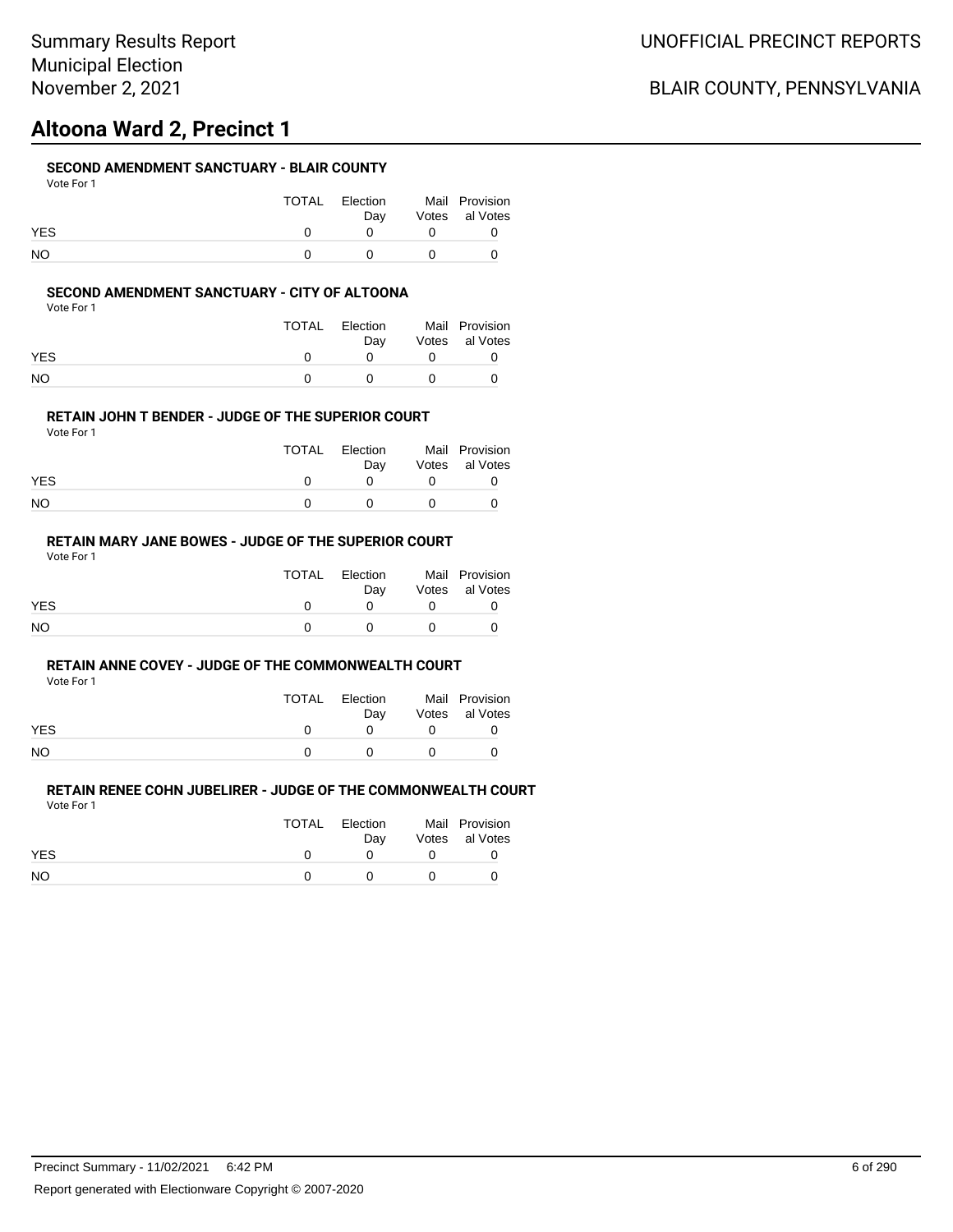## BLAIR COUNTY, PENNSYLVANIA

# **Altoona Ward 2, Precinct 2**

| <b>Statistics</b>           | <b>TOTAL</b> | Election<br>Day | Mail<br>Votes | Provision<br>al Votes |
|-----------------------------|--------------|-----------------|---------------|-----------------------|
| Registered Voters - Total   | 764          |                 |               |                       |
| <b>Ballots Cast - Total</b> | 0            | 0               |               | 0                     |
| Ballots Cast - Blank        | 0            | 0               |               | 0                     |
| Voter Turnout - Total       | 0.00%        |                 |               |                       |

#### **JUSTICE OF THE SUPREME COURT**

Vote For 1

|                      | TOTAL | Election<br>Dav | Votes | Mail Provision<br>al Votes |
|----------------------|-------|-----------------|-------|----------------------------|
| DEM MARIA MCLAUGHLIN |       |                 |       |                            |
| REP KEVIN BROBSON    |       |                 |       |                            |
| Write-In Totals      |       |                 |       |                            |

#### **JUDGE OF THE SUPERIOR COURT**

| Vote For 1 |  |  |
|------------|--|--|
|            |  |  |

|                    | <b>TOTAL</b> | Election<br>Day | Votes | Mail Provision<br>al Votes |
|--------------------|--------------|-----------------|-------|----------------------------|
| DEM TIMIKA LANE    | $\mathbf{I}$ |                 |       |                            |
| REP MEGAN SULLIVAN | $\mathbf{U}$ |                 |       |                            |
| Write-In Totals    |              |                 |       |                            |
|                    |              |                 |       |                            |

### **JUDGE OF THE COMMONWEALTH COURT**

Vote For 2

|                                | TOTAL | Flection<br>Day | Votes | Mail Provision<br>al Votes |
|--------------------------------|-------|-----------------|-------|----------------------------|
| DEM LORI A DUMAS               |       |                 |       |                            |
| DEM DAVID LEE SPURGEON         |       |                 |       |                            |
| <b>REP STACY MARIE WALLACE</b> |       |                 |       |                            |
| <b>REP DREW CROMPTON</b>       |       |                 |       |                            |
| Write-In Totals                |       |                 |       |                            |

#### **DISTRICT ATTORNEY**

| Vote For 1      |       |                 |                                  |
|-----------------|-------|-----------------|----------------------------------|
|                 | TOTAL | Election<br>Dav | Mail Provision<br>Votes al Votes |
| REP PETE WEEKS  |       |                 |                                  |
| Write-In Totals |       |                 |                                  |

### **PROTHONOTARY AND CLERK OF COURTS**

Vote For 1

|                  | TOTAL | Election<br>Dav | Mail Provision<br>Votes al Votes |
|------------------|-------|-----------------|----------------------------------|
| DAR ROBIN PATTON |       |                 |                                  |
| Write-In Totals  |       |                 |                                  |

| Vote For 1      |       |          |                |
|-----------------|-------|----------|----------------|
|                 | TOTAL | Election | Mail Provision |
|                 |       | Dav      | Votes al Votes |
| DAR JAMES E OTT |       |          |                |
| Write-In Totals |       |          |                |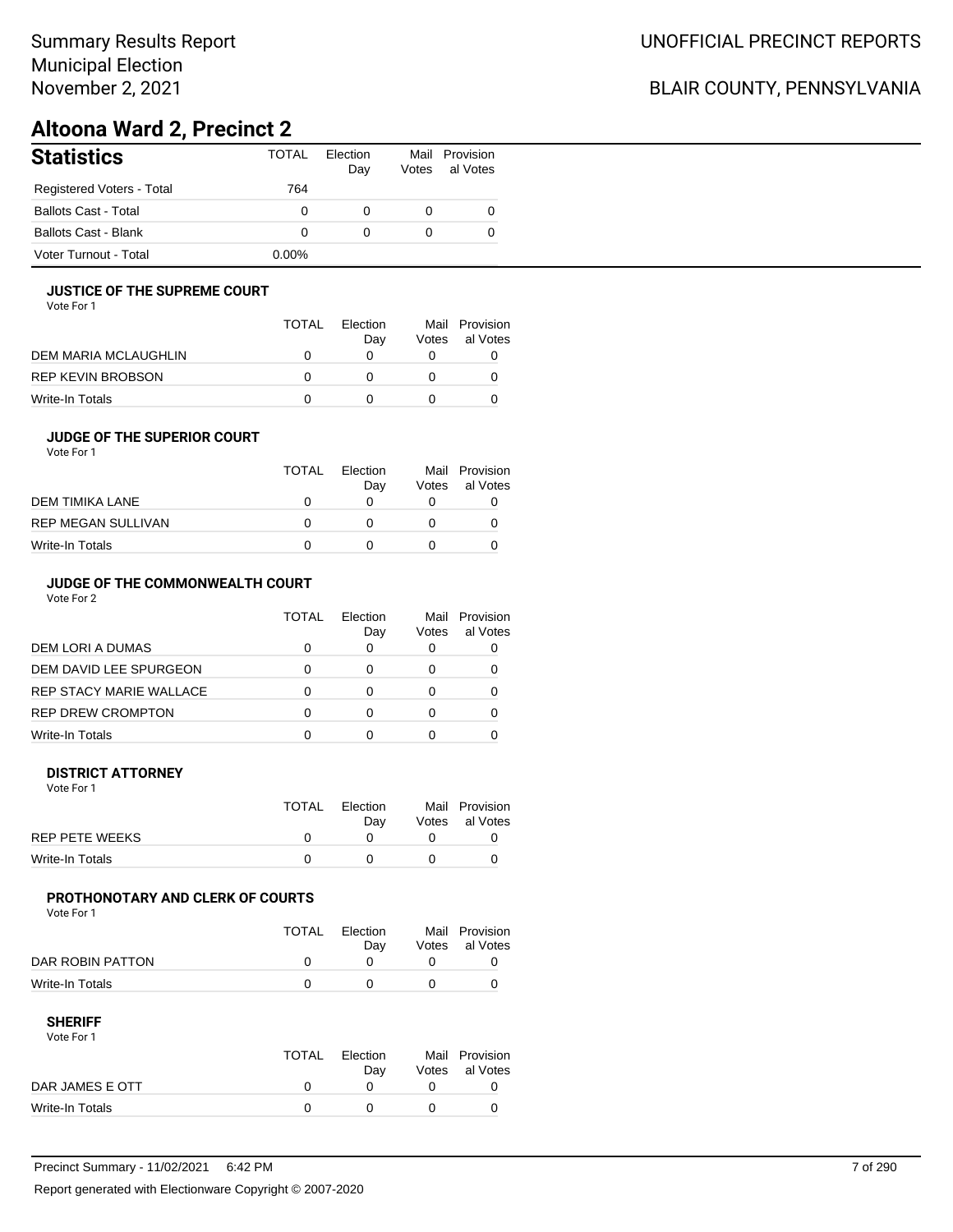# **Altoona Ward 2, Precinct 2**

### **CITY COUNCIL ALTOONA**

Vote For 4

|                              | TOTAL | Election<br>Day | Mail<br>Votes | Provision<br>al Votes |
|------------------------------|-------|-----------------|---------------|-----------------------|
| <b>DEM BRIDGETTE JACKSON</b> |       |                 |               |                       |
| DEM MICHAEL LEONARD          | 0     | $\Omega$        | 0             |                       |
| DEM DARIUS MORGAN            | O     | $\Omega$        | 0             | 0                     |
| DEM BRYANT GISELMAN          | 0     | ∩               | 0             | 0                     |
| REP DAVID W BUTTERBAUGH JR   | ∩     | ∩               | O             |                       |
| REP BRUCE KELLEY             | ∩     | <sup>n</sup>    | O             | ∩                     |
| REP DAVID ELLIS              | ∩     | ∩               | O             | 0                     |
| <b>REP RON BEATTY</b>        | U     | ∩               | ∩             |                       |
| Write-In Totals              |       |                 |               |                       |
|                              |       |                 |               |                       |

#### **CONSTABLE ALTOONA WARD 2**

|                        | <b>TOTAL</b> | Election | Mail Provision |
|------------------------|--------------|----------|----------------|
|                        |              | Dav      | Votes al Votes |
| REP JEFFREY L SPRANKLE |              |          |                |
| Write-In Totals        |              |          |                |

### **SCHOOL DIRECTOR 4YR ALTOONA AREA SCHOOL DISTRICT**

Vote For 4

|                              | TOTAL | Flection<br>Day | Mail<br>Votes | Provision<br>al Votes |
|------------------------------|-------|-----------------|---------------|-----------------------|
| DAR VAL MIGNOGNA             |       | 0               |               |                       |
| DAR DAVID E FRANCIS          |       |                 | O             |                       |
| DEM TINA JOHNSTON            |       |                 |               |                       |
| DAR STEPHANIE MCGINNIS       |       |                 | O             |                       |
| <b>REP KELLY IRWIN ADAMS</b> |       | ∩               |               |                       |
| <b>Write-In Totals</b>       |       |                 |               |                       |

### **SCHOOL DIRECTOR 2YR ALTOONA AREA SCHOOL DISTRICT**

Vote For 1

|                        | TOTAL | Election | Mail  | Provision |
|------------------------|-------|----------|-------|-----------|
|                        |       | Dav      | Votes | al Votes  |
| DEM RICK HOOVER        |       |          |       |           |
| REP DAVID E. GREENWOOD |       |          |       |           |
| Write-In Totals        |       |          |       |           |

#### **JUDGE OF ELECTION ALTOONA 2-2** Vote For 1

| .               |              |          |                |
|-----------------|--------------|----------|----------------|
|                 | <b>TOTAL</b> | Election | Mail Provision |
|                 |              | Dav      | Votes al Votes |
| Write-In Totals |              | $\theta$ |                |
|                 |              |          |                |

#### **INSPECTOR OF ELECTION ALTOONA 2-2** Vote For 1

| VULTUII         |       |          |                |
|-----------------|-------|----------|----------------|
|                 | TOTAL | Election | Mail Provision |
|                 |       | Dav      | Votes al Votes |
| Write-In Totals |       |          |                |
|                 |       |          |                |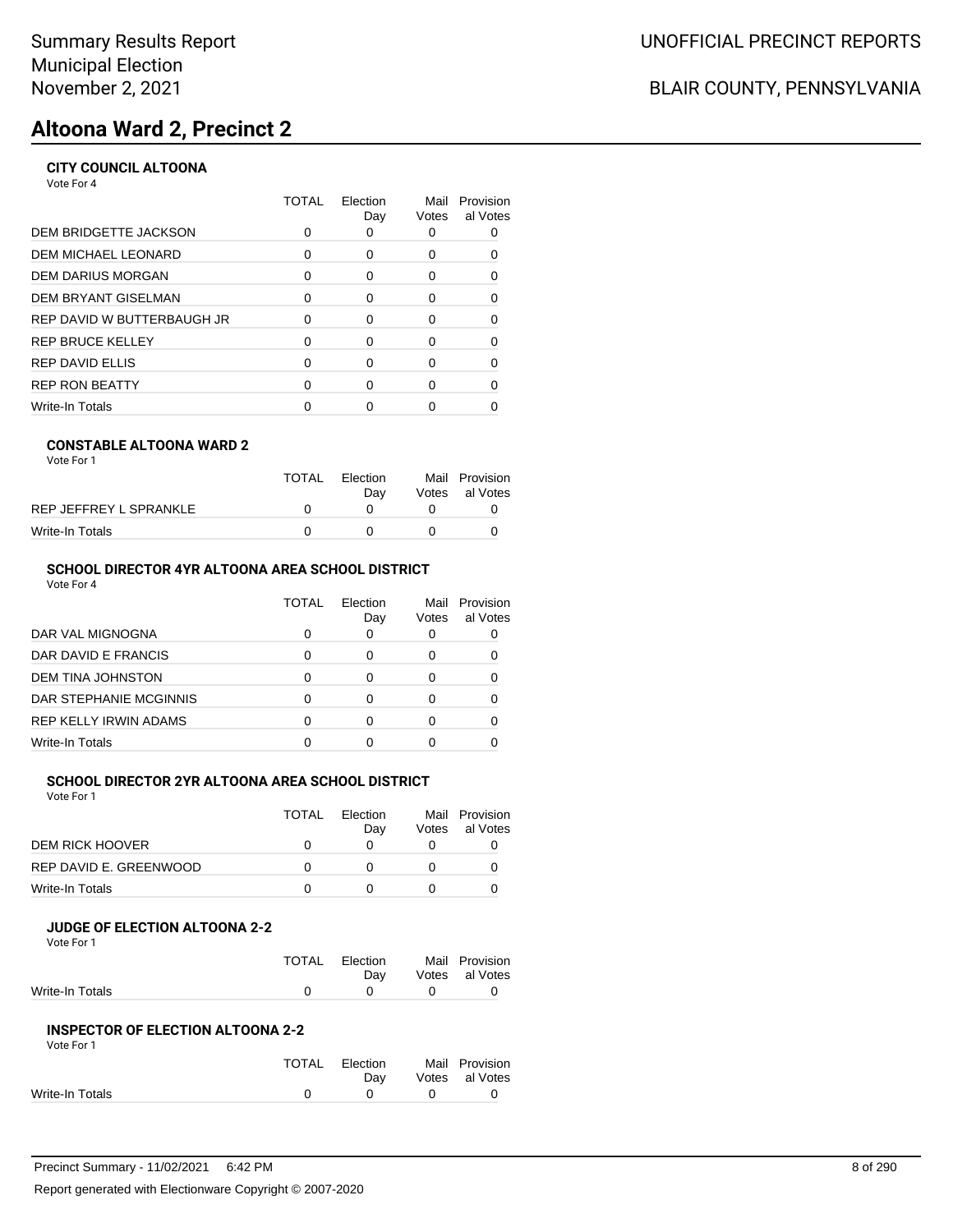# **Altoona Ward 2, Precinct 2**

#### **SECOND AMENDMENT SANCTUARY - BLAIR COUNTY**

| Vote For |  |
|----------|--|
|          |  |

|            | TOTAL | Election<br>Dav |              | Mail Provision<br>Votes al Votes |
|------------|-------|-----------------|--------------|----------------------------------|
| <b>YES</b> |       |                 |              |                                  |
| NO         |       |                 | $\mathbf{u}$ |                                  |

#### **SECOND AMENDMENT SANCTUARY - CITY OF ALTOONA**

Vote For 1

|            | TOTAL | Election<br>Dav | Mail Provision<br>Votes al Votes |
|------------|-------|-----------------|----------------------------------|
| <b>YES</b> |       |                 |                                  |
| NO         |       |                 |                                  |

#### **RETAIN JOHN T BENDER - JUDGE OF THE SUPERIOR COURT**

Vote For 1

|            | TOTAL | Election<br>Dav | Mail Provision<br>Votes al Votes |
|------------|-------|-----------------|----------------------------------|
| <b>YES</b> |       |                 |                                  |
| NO         |       |                 |                                  |

### **RETAIN MARY JANE BOWES - JUDGE OF THE SUPERIOR COURT**

Vote For 1

|            | TOTAL | Election<br>Dav | Mail Provision<br>Votes al Votes |
|------------|-------|-----------------|----------------------------------|
| <b>YES</b> |       |                 |                                  |
| <b>NO</b>  |       |                 |                                  |

#### **RETAIN ANNE COVEY - JUDGE OF THE COMMONWEALTH COURT**

Vote For 1

|            | <b>TOTAL</b> | Election | Mail Provision |
|------------|--------------|----------|----------------|
|            |              | Dav      | Votes al Votes |
| <b>YES</b> |              |          |                |
| <b>NO</b>  |              |          |                |

| .          |       |                 |                                  |
|------------|-------|-----------------|----------------------------------|
|            | TOTAL | Election<br>Dav | Mail Provision<br>Votes al Votes |
| <b>YES</b> |       |                 |                                  |
| NO.        |       |                 |                                  |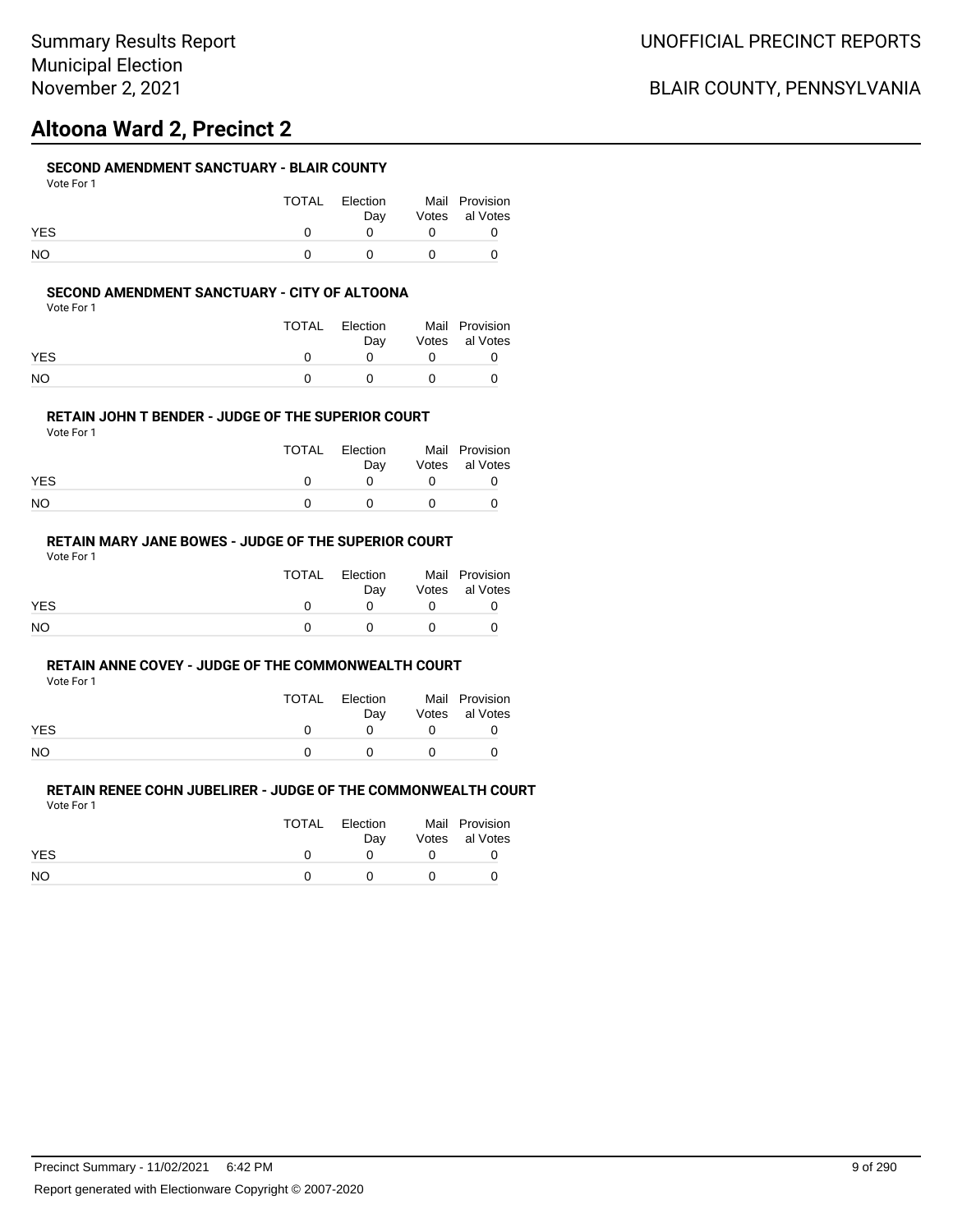## BLAIR COUNTY, PENNSYLVANIA

# **Altoona Ward 3, Precinct 1**

| <b>Statistics</b>           | <b>TOTAL</b> | Election<br>Day | Votes    | Mail Provision<br>al Votes |
|-----------------------------|--------------|-----------------|----------|----------------------------|
| Registered Voters - Total   | 620          |                 |          |                            |
| <b>Ballots Cast - Total</b> | 0            |                 | $\Omega$ |                            |
| Ballots Cast - Blank        | 0            | $\Omega$        | $\Omega$ |                            |
| Voter Turnout - Total       | $0.00\%$     |                 |          |                            |

#### **JUSTICE OF THE SUPREME COURT**

Vote For 1

|                      | TOTAL | Election<br>Dav | Votes | Mail Provision<br>al Votes |
|----------------------|-------|-----------------|-------|----------------------------|
| DEM MARIA MCLAUGHLIN |       |                 |       |                            |
| REP KEVIN BROBSON    |       |                 |       |                            |
| Write-In Totals      |       |                 |       |                            |

#### **JUDGE OF THE SUPERIOR COURT**

| Vote For 1 |  |  |
|------------|--|--|
|            |  |  |

|                           | <b>TOTAL</b> | Election |       | Mail Provision |
|---------------------------|--------------|----------|-------|----------------|
|                           |              | Dav      | Votes | al Votes       |
| DEM TIMIKA LANE           | O            |          |       |                |
| <b>REP MEGAN SULLIVAN</b> | $^{\prime}$  |          |       |                |
| Write-In Totals           |              |          |       |                |
|                           |              |          |       |                |

### **JUDGE OF THE COMMONWEALTH COURT**

Vote For 2

|                                | TOTAL | Flection<br>Day | Mail<br>Votes | Provision<br>al Votes |
|--------------------------------|-------|-----------------|---------------|-----------------------|
| DEM LORI A DUMAS               |       |                 |               |                       |
| DEM DAVID LEE SPURGEON         |       |                 |               |                       |
| <b>REP STACY MARIE WALLACE</b> |       |                 |               |                       |
| <b>REP DREW CROMPTON</b>       |       |                 |               |                       |
| Write-In Totals                |       |                 |               |                       |

#### **DISTRICT ATTORNEY**

| Vote For 1            |              |                 |                                  |
|-----------------------|--------------|-----------------|----------------------------------|
|                       | <b>TOTAL</b> | Election<br>Dav | Mail Provision<br>Votes al Votes |
| <b>REP PETE WEEKS</b> |              |                 |                                  |
| Write-In Totals       |              |                 |                                  |

#### **PROTHONOTARY AND CLERK OF COURTS**

Vote For 1

|                  | <b>TOTAL</b> | Election<br>Dav | Mail Provision<br>Votes al Votes |
|------------------|--------------|-----------------|----------------------------------|
| DAR ROBIN PATTON |              |                 |                                  |
| Write-In Totals  |              |                 |                                  |

#### **SHERIFF**

Vote For 1

|                 | TOTAL | Election<br>Dav | Mail Provision<br>Votes al Votes |
|-----------------|-------|-----------------|----------------------------------|
| DAR JAMES E OTT |       |                 |                                  |
| Write-In Totals |       |                 |                                  |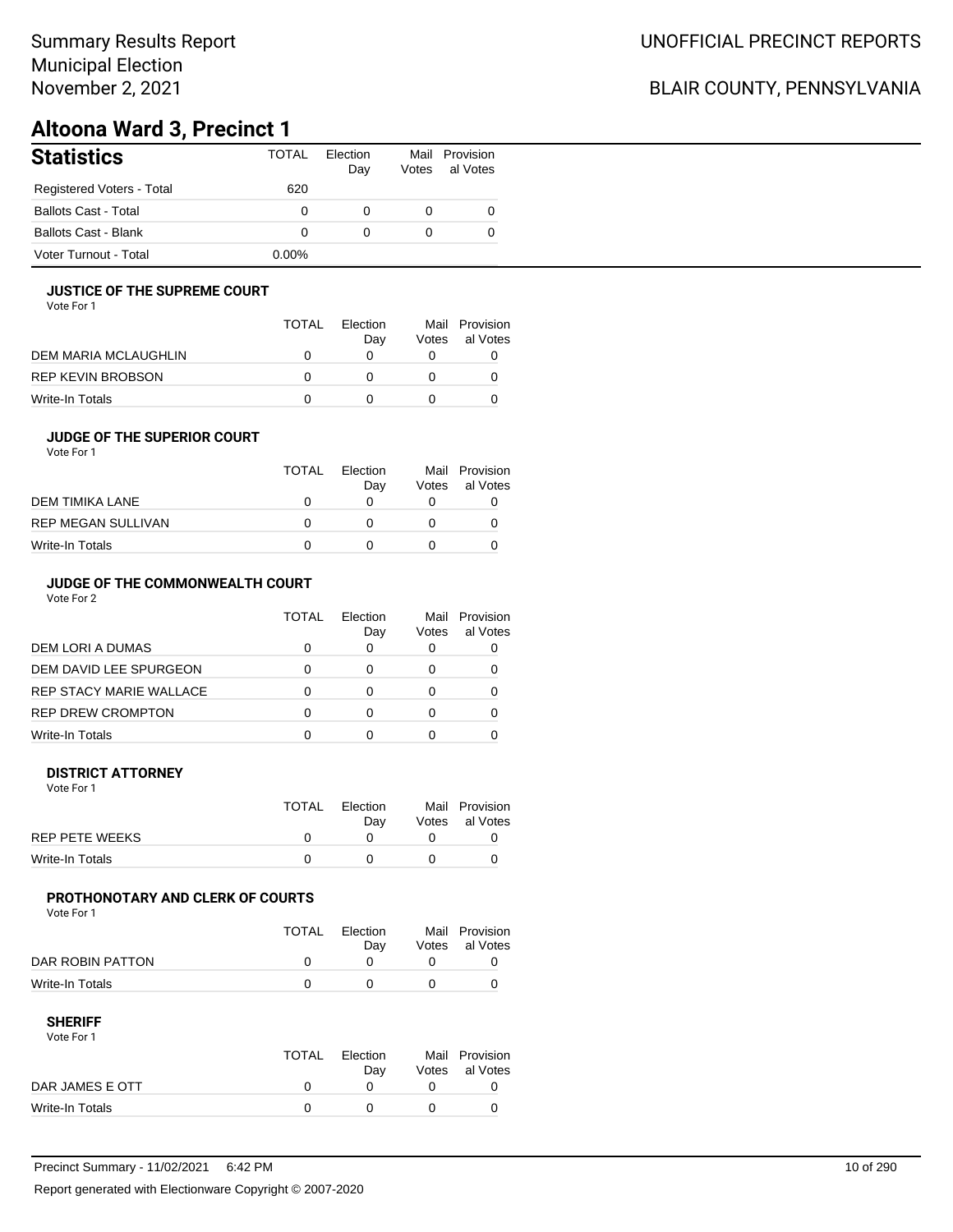# **Altoona Ward 3, Precinct 1**

### **CITY COUNCIL ALTOONA**

Vote For 4

|                            | TOTAL | Election<br>Day | Mail<br>Votes | Provision<br>al Votes |
|----------------------------|-------|-----------------|---------------|-----------------------|
| DEM BRIDGETTE JACKSON      |       |                 |               |                       |
| DEM MICHAEL LEONARD        | 0     | 0               | 0             | 0                     |
| DEM DARIUS MORGAN          | 0     | $\Omega$        | 0             | 0                     |
| DEM BRYANT GISELMAN        | 0     | 0               | 0             | 0                     |
| REP DAVID W BUTTERBAUGH JR | O     | $\Omega$        | 0             | 0                     |
| REP BRUCE KELLEY           | 0     | 0               | 0             | $\Omega$              |
| REP DAVID ELLIS            | O     | 0               | 0             | O                     |
| <b>REP RON BEATTY</b>      | ∩     | ∩               | O             | ∩                     |
| Write-In Totals            |       |                 |               |                       |
|                            |       |                 |               |                       |

#### **CONSTABLE ALTOONA WARD 3**

| Vote For 1 |  |  |
|------------|--|--|
|            |  |  |

|                 | TOTAL Election |     | Mail Provision |
|-----------------|----------------|-----|----------------|
|                 | Dav            |     | Votes al Votes |
| Write-In Totals |                | . വ |                |
|                 |                |     |                |

### **SCHOOL DIRECTOR 4YR ALTOONA AREA SCHOOL DISTRICT**

| Vote For 4 |  |
|------------|--|
|------------|--|

|                        | TOTAL | Election<br>Day | Mail<br>Votes | Provision<br>al Votes |
|------------------------|-------|-----------------|---------------|-----------------------|
| DAR VAL MIGNOGNA       |       |                 | O             |                       |
| DAR DAVID E FRANCIS    |       | ∩               | 0             |                       |
| DEM TINA JOHNSTON      |       |                 | 0             |                       |
| DAR STEPHANIE MCGINNIS |       | ∩               | 0             |                       |
| REP KELLY IRWIN ADAMS  |       | ∩               | 0             |                       |
| Write-In Totals        |       |                 |               |                       |

## **SCHOOL DIRECTOR 2YR ALTOONA AREA SCHOOL DISTRICT**

| Vote For 1 |  |
|------------|--|
|------------|--|

|                        | <b>TOTAL</b> | Election<br>Dav | Votes | Mail Provision<br>al Votes |
|------------------------|--------------|-----------------|-------|----------------------------|
| DEM RICK HOOVER        |              |                 |       |                            |
| REP DAVID E. GREENWOOD |              |                 |       |                            |
| Write-In Totals        |              |                 |       |                            |

#### **JUDGE OF ELECTION ALTOONA 3-1**

Vote For 1

|                 | TOTAL Election                    | Mail Provision |
|-----------------|-----------------------------------|----------------|
|                 | Dav                               | Votes al Votes |
| Write-In Totals | $\overline{a}$ and $\overline{a}$ |                |

#### **INSPECTOR OF ELECTION ALTOONA 3-1**

| TOTAL        | Election | Mail Provision |
|--------------|----------|----------------|
|              | Dav      | Votes al Votes |
| <sup>0</sup> |          |                |
|              |          |                |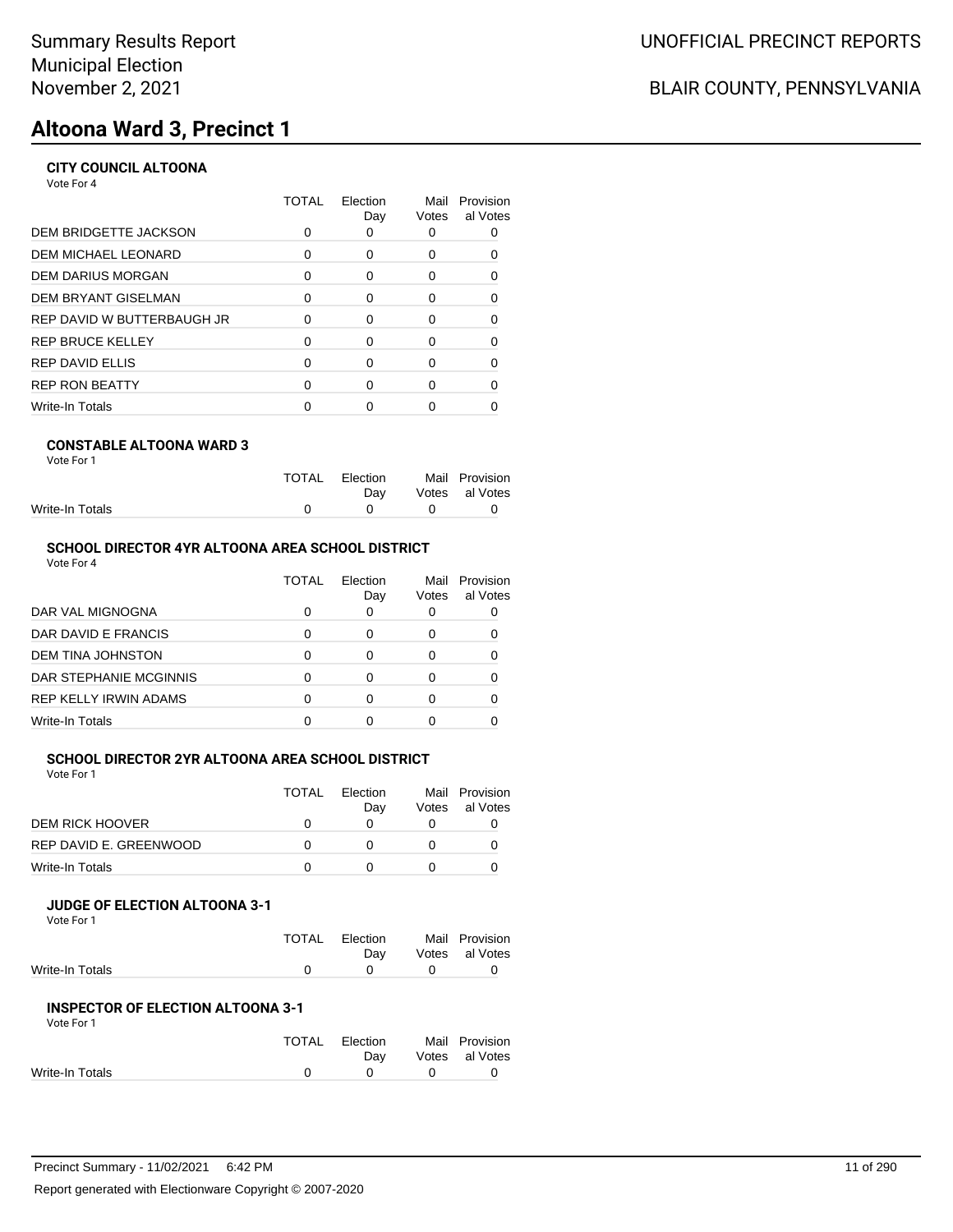# **Altoona Ward 3, Precinct 1**

#### **SECOND AMENDMENT SANCTUARY - BLAIR COUNTY**

| Vote For |  |
|----------|--|
|          |  |

|            | TOTAL | Election<br>Dav |              | Mail Provision<br>Votes al Votes |
|------------|-------|-----------------|--------------|----------------------------------|
| <b>YES</b> |       |                 |              |                                  |
| <b>NO</b>  |       |                 | $\mathbf{O}$ |                                  |

#### **SECOND AMENDMENT SANCTUARY - CITY OF ALTOONA**

Vote For 1

|            | TOTAL | Election<br>Dav | Mail Provision<br>Votes al Votes |
|------------|-------|-----------------|----------------------------------|
| <b>YES</b> |       |                 |                                  |
| NΟ         |       | $\mathbf{U}$    |                                  |

#### **RETAIN JOHN T BENDER - JUDGE OF THE SUPERIOR COURT**

Vote For 1

|            | TOTAL | Election<br>Dav | Mail Provision<br>Votes al Votes |
|------------|-------|-----------------|----------------------------------|
| <b>YES</b> |       |                 |                                  |
| NO         |       |                 |                                  |

### **RETAIN MARY JANE BOWES - JUDGE OF THE SUPERIOR COURT**

Vote For 1

|            | TOTAL | Election<br>Dav | Mail Provision<br>Votes al Votes |
|------------|-------|-----------------|----------------------------------|
| <b>YES</b> |       |                 |                                  |
| <b>NO</b>  |       |                 |                                  |

#### **RETAIN ANNE COVEY - JUDGE OF THE COMMONWEALTH COURT**

Vote For 1

|            | <b>TOTAL</b> | Election | Mail Provision |
|------------|--------------|----------|----------------|
|            |              | Dav      | Votes al Votes |
| <b>YES</b> |              |          |                |
| <b>NO</b>  |              |          |                |

| .          |       |                 |                                  |
|------------|-------|-----------------|----------------------------------|
|            | TOTAL | Election<br>Dav | Mail Provision<br>Votes al Votes |
| <b>YES</b> |       |                 |                                  |
| NO.        |       |                 |                                  |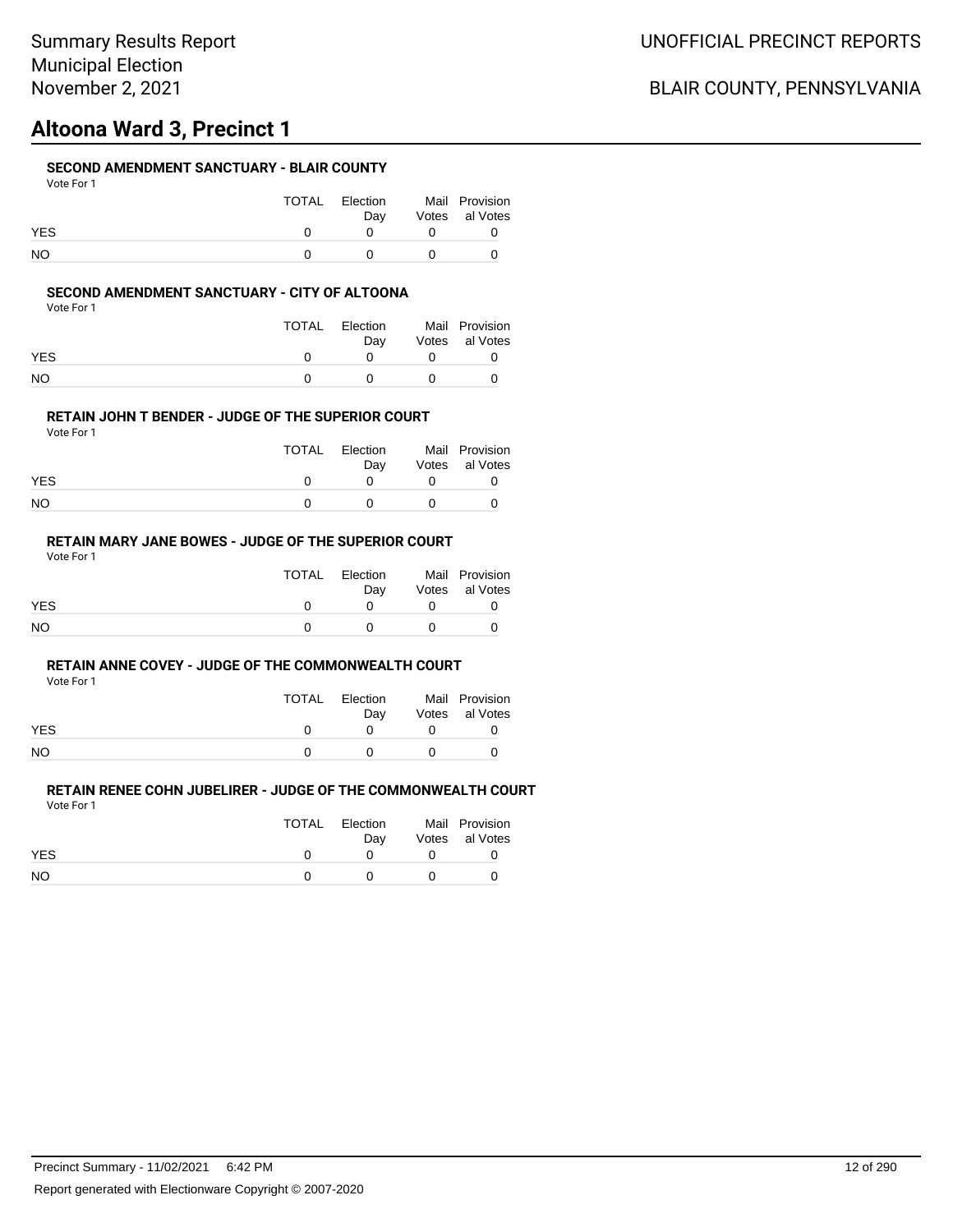## BLAIR COUNTY, PENNSYLVANIA

# **Altoona Ward 3, Precinct 2**

| <b>Statistics</b>           | <b>TOTAL</b> | Election<br>Day | Votes | Mail Provision<br>al Votes |
|-----------------------------|--------------|-----------------|-------|----------------------------|
| Registered Voters - Total   | 716          |                 |       |                            |
| Ballots Cast - Total        | 0            |                 | 0     |                            |
| <b>Ballots Cast - Blank</b> | 0            |                 | 0     |                            |
| Voter Turnout - Total       | $0.00\%$     |                 |       |                            |

#### **JUSTICE OF THE SUPREME COURT**

Vote For 1

|                      | TOTAL | Election<br>Dav | Votes | Mail Provision<br>al Votes |
|----------------------|-------|-----------------|-------|----------------------------|
| DEM MARIA MCLAUGHLIN |       |                 |       |                            |
| REP KEVIN BROBSON    |       |                 |       |                            |
| Write-In Totals      |       |                 |       |                            |

#### **JUDGE OF THE SUPERIOR COURT**

| Vote For 1 |  |
|------------|--|
|            |  |

|                    | <b>TOTAL</b> | Election<br>Dav | Votes | Mail Provision<br>al Votes |
|--------------------|--------------|-----------------|-------|----------------------------|
| DEM TIMIKA LANE    |              |                 |       |                            |
| REP MEGAN SULLIVAN | O            |                 |       |                            |
| Write-In Totals    |              |                 |       |                            |
|                    |              |                 |       |                            |

### **JUDGE OF THE COMMONWEALTH COURT**

Vote For 2

|                                | TOTAL | Flection<br>Day | Votes | Mail Provision<br>al Votes |
|--------------------------------|-------|-----------------|-------|----------------------------|
| DEM LORI A DUMAS               |       |                 |       |                            |
| DEM DAVID LEE SPURGEON         |       |                 |       |                            |
| <b>REP STACY MARIE WALLACE</b> |       |                 |       |                            |
| <b>REP DREW CROMPTON</b>       |       |                 |       |                            |
| Write-In Totals                |       |                 |       |                            |

#### **DISTRICT ATTORNEY**

| Vote For 1      |              |                 |                                  |
|-----------------|--------------|-----------------|----------------------------------|
|                 | <b>TOTAL</b> | Election<br>Dav | Mail Provision<br>Votes al Votes |
| REP PETE WEEKS  |              |                 |                                  |
| Write-In Totals |              |                 |                                  |

#### **PROTHONOTARY AND CLERK OF COURTS**

Vote For 1

|                  | <b>TOTAL</b> | Election<br>Dav | Mail Provision<br>Votes al Votes |
|------------------|--------------|-----------------|----------------------------------|
| DAR ROBIN PATTON |              |                 |                                  |
| Write-In Totals  |              |                 |                                  |

| Vote For 1      |       |                 |                                  |
|-----------------|-------|-----------------|----------------------------------|
|                 | TOTAL | Election<br>Dav | Mail Provision<br>Votes al Votes |
| DAR JAMES E OTT |       |                 |                                  |
| Write-In Totals |       |                 |                                  |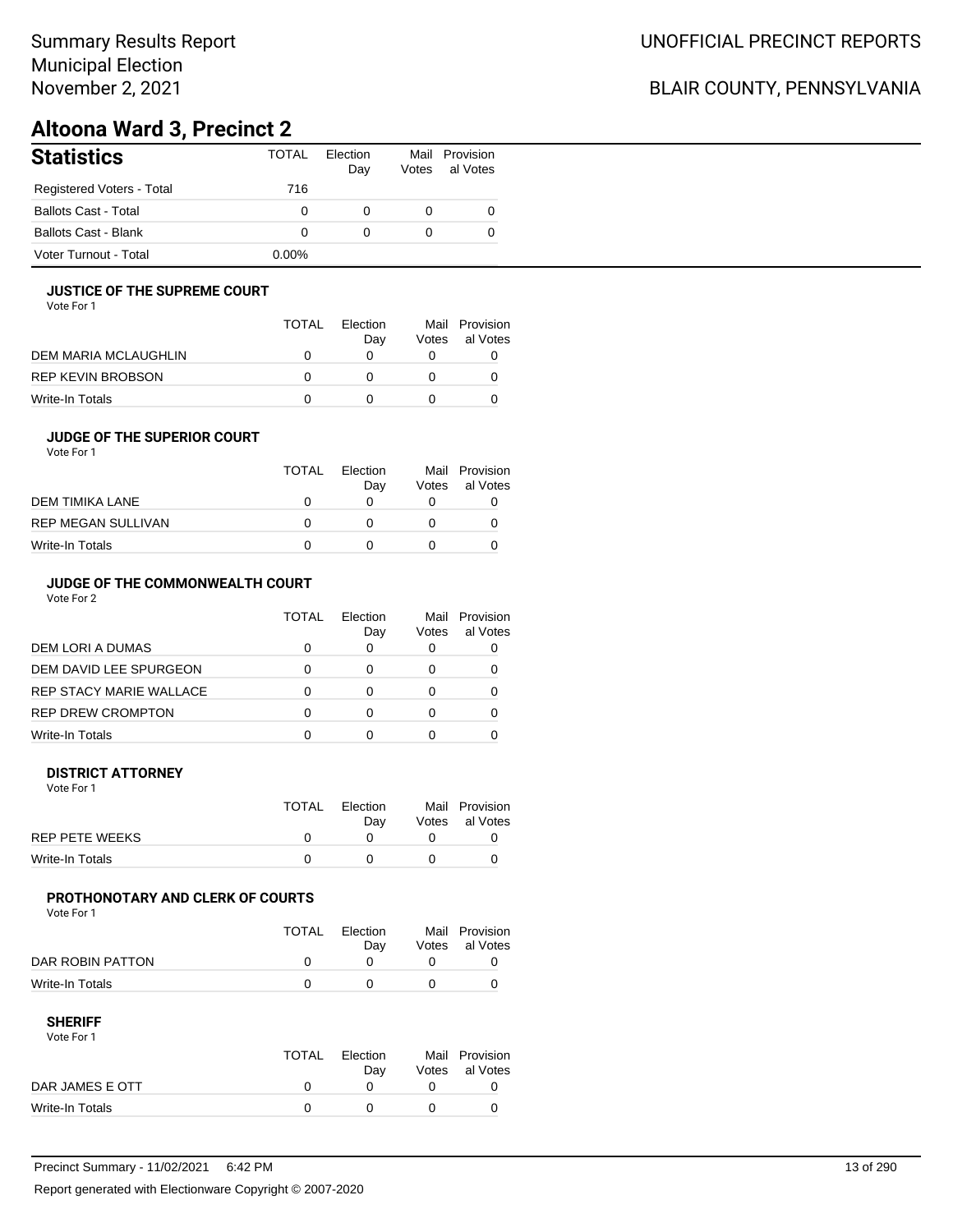# **Altoona Ward 3, Precinct 2**

### **CITY COUNCIL ALTOONA**

Vote For 4

|                            | TOTAL | Election<br>Day | Mail<br>Votes | Provision<br>al Votes |
|----------------------------|-------|-----------------|---------------|-----------------------|
| DEM BRIDGETTE JACKSON      |       |                 |               |                       |
| DEM MICHAEL LEONARD        | 0     | 0               | 0             | 0                     |
| DEM DARIUS MORGAN          | 0     | $\Omega$        | 0             | 0                     |
| DEM BRYANT GISELMAN        | 0     | 0               | 0             | 0                     |
| REP DAVID W BUTTERBAUGH JR | O     | $\Omega$        | 0             | 0                     |
| REP BRUCE KELLEY           | 0     | 0               | 0             | $\Omega$              |
| REP DAVID ELLIS            | O     | 0               | 0             | O                     |
| <b>REP RON BEATTY</b>      | ∩     | ∩               | O             | ∩                     |
| Write-In Totals            |       |                 |               |                       |
|                            |       |                 |               |                       |

#### **CONSTABLE ALTOONA WARD 3**

| Vote For 1 |  |  |
|------------|--|--|
|            |  |  |

|                 | TOTAL Election |              | Mail Provision |
|-----------------|----------------|--------------|----------------|
|                 | Dav            |              | Votes al Votes |
| Write-In Totals |                | $\mathbf{a}$ |                |
|                 |                |              |                |

### **SCHOOL DIRECTOR 4YR ALTOONA AREA SCHOOL DISTRICT**

| Vote For 4 |  |
|------------|--|
|------------|--|

|                              | TOTAL | Election<br>Day | Mail<br>Votes | Provision<br>al Votes |
|------------------------------|-------|-----------------|---------------|-----------------------|
| DAR VAL MIGNOGNA             |       |                 | 0             |                       |
| DAR DAVID E FRANCIS          |       |                 | O             |                       |
| <b>DEM TINA JOHNSTON</b>     |       |                 | 0             |                       |
| DAR STEPHANIE MCGINNIS       |       | ∩               | O             |                       |
| <b>REP KELLY IRWIN ADAMS</b> |       | ∩               | O             |                       |
| Write-In Totals              |       |                 |               |                       |

#### **SCHOOL DIRECTOR 2YR ALTOONA AREA SCHOOL DISTRICT** Vote For 1

| Vote For 1             |       |                 |                                  |
|------------------------|-------|-----------------|----------------------------------|
|                        | TOTAI | Flection<br>Dav | Mail Provision<br>Votes al Votes |
| DEM RICK HOOVER        |       |                 |                                  |
| REP DAVID E. GREENWOOD |       |                 |                                  |

Write-In Totals 0 0 0 0

# **JUDGE OF ELECTION ALTOONA 3-2**

Vote For 1

|                 | TOTAL Election<br>Dav |        | Mail Provision<br>Votes al Votes |
|-----------------|-----------------------|--------|----------------------------------|
| Write-In Totals | $\mathbf{0}$          | $\cap$ |                                  |

#### **INSPECTOR OF ELECTION ALTOONA 3-2** Vote For 1

| 1 IU I V        |              |          |              |                |
|-----------------|--------------|----------|--------------|----------------|
|                 | <b>TOTAL</b> | Election |              | Mail Provision |
|                 |              | Dav      |              | Votes al Votes |
| Write-In Totals |              | $\cap$   | $\mathbf{a}$ |                |
|                 |              |          |              |                |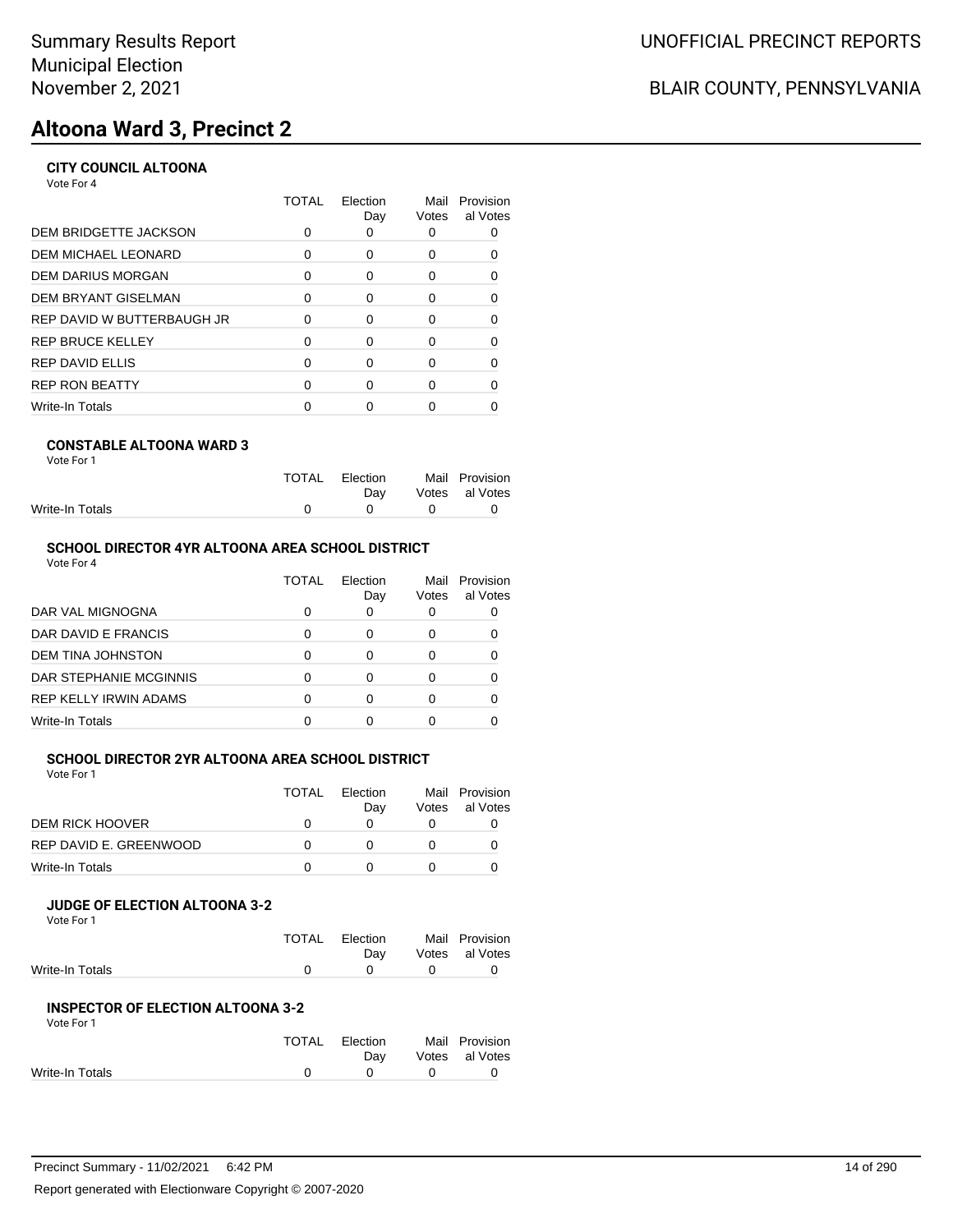# **Altoona Ward 3, Precinct 2**

#### **SECOND AMENDMENT SANCTUARY - BLAIR COUNTY**

| Vote For 1 |  |
|------------|--|
|------------|--|

|            | TOTAL | Election<br>Dav | Mail Provision<br>Votes al Votes |
|------------|-------|-----------------|----------------------------------|
| <b>YES</b> |       |                 |                                  |
| NO         |       |                 |                                  |

#### **SECOND AMENDMENT SANCTUARY - CITY OF ALTOONA**

Vote For 1

|            | TOTAL | Election<br>Dav | Mail Provision<br>Votes al Votes |
|------------|-------|-----------------|----------------------------------|
| <b>YES</b> |       |                 |                                  |
| NO         |       |                 |                                  |

#### **RETAIN JOHN T BENDER - JUDGE OF THE SUPERIOR COURT**

Vote For 1

|            | TOTAL | Election<br>Dav | Mail Provision<br>Votes al Votes |
|------------|-------|-----------------|----------------------------------|
| <b>YES</b> |       |                 |                                  |
| NO         |       |                 |                                  |

### **RETAIN MARY JANE BOWES - JUDGE OF THE SUPERIOR COURT**

Vote For 1

|            | TOTAL | Election<br>Dav | Mail Provision<br>Votes al Votes |
|------------|-------|-----------------|----------------------------------|
| <b>YES</b> |       |                 |                                  |
| <b>NO</b>  |       |                 |                                  |

#### **RETAIN ANNE COVEY - JUDGE OF THE COMMONWEALTH COURT**

Vote For 1

|            | TOTAL | Election | Mail Provision |
|------------|-------|----------|----------------|
|            |       | Dav      | Votes al Votes |
| <b>YES</b> |       |          |                |
| <b>NO</b>  |       |          |                |

| .          |       |                 |                                  |
|------------|-------|-----------------|----------------------------------|
|            | TOTAL | Election<br>Dav | Mail Provision<br>Votes al Votes |
| <b>YES</b> |       |                 |                                  |
| NO.        |       |                 |                                  |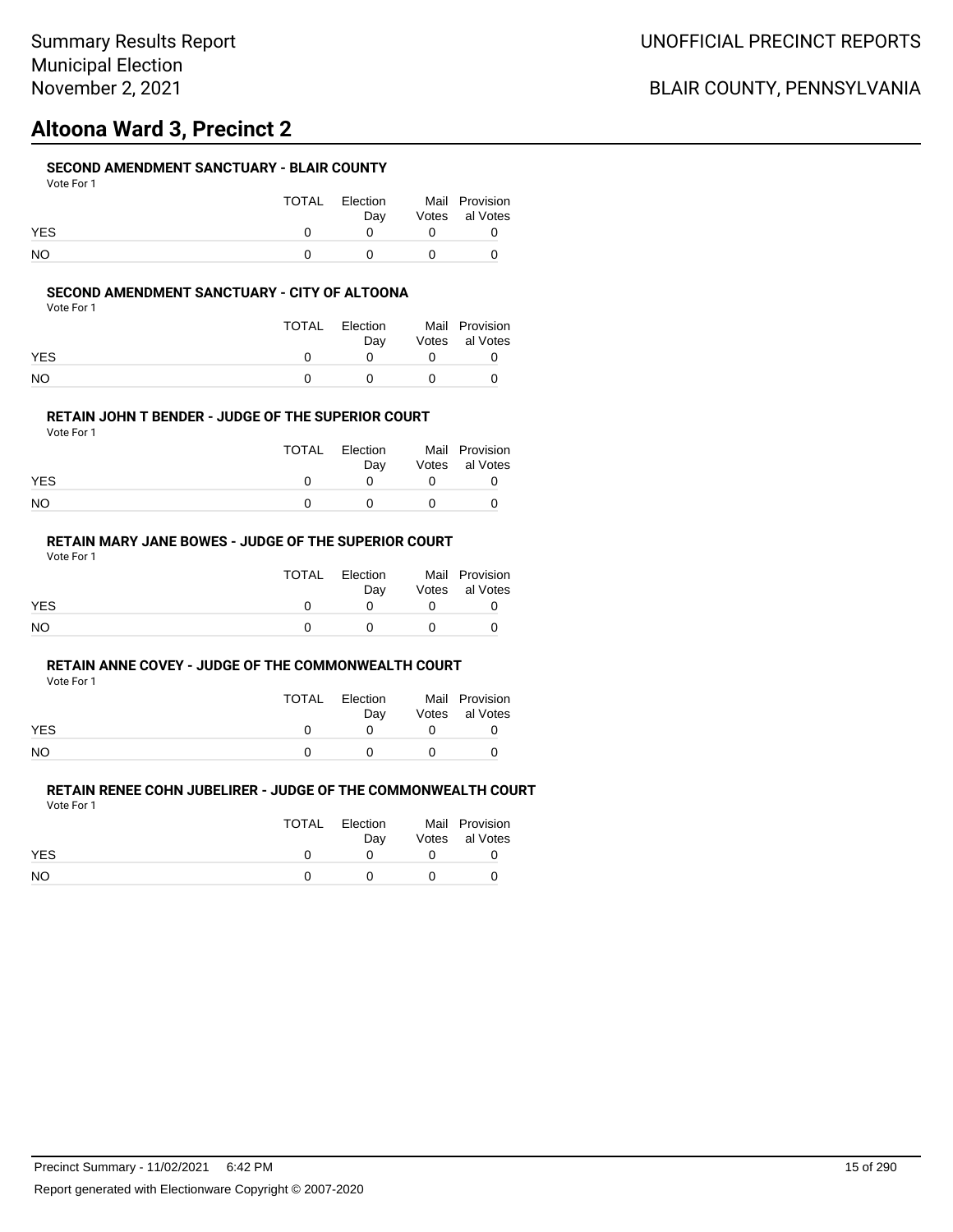## BLAIR COUNTY, PENNSYLVANIA

# **Altoona Ward 4, Precinct 1**

| <b>Statistics</b>           | <b>TOTAL</b> | Election<br>Day | Votes | Mail Provision<br>al Votes |
|-----------------------------|--------------|-----------------|-------|----------------------------|
| Registered Voters - Total   | 674          |                 |       |                            |
| <b>Ballots Cast - Total</b> | 0            |                 |       |                            |
| Ballots Cast - Blank        | 0            |                 |       |                            |
| Voter Turnout - Total       | $0.00\%$     |                 |       |                            |

#### **JUSTICE OF THE SUPREME COURT**

Vote For 1

|                      | <b>TOTAL</b> | Flection<br>Dav | Votes | Mail Provision<br>al Votes |
|----------------------|--------------|-----------------|-------|----------------------------|
| DEM MARIA MCLAUGHLIN |              |                 |       |                            |
| REP KEVIN BROBSON    | $\mathbf{I}$ |                 |       |                            |
| Write-In Totals      |              |                 |       |                            |

#### **JUDGE OF THE SUPERIOR COURT**

| Vote For 1 |  |  |
|------------|--|--|
|            |  |  |

|                           | <b>TOTAL</b> | Election |       | Mail Provision |
|---------------------------|--------------|----------|-------|----------------|
|                           |              | Day      | Votes | al Votes       |
| DEM TIMIKA LANE           | O            |          |       |                |
| <b>REP MEGAN SULLIVAN</b> | $^{\prime}$  |          |       |                |
| Write-In Totals           |              |          |       |                |
|                           |              |          |       |                |

### **JUDGE OF THE COMMONWEALTH COURT**

Vote For 2

|                                | TOTAL | Flection<br>Day | Votes | Mail Provision<br>al Votes |
|--------------------------------|-------|-----------------|-------|----------------------------|
| DEM LORI A DUMAS               |       |                 |       |                            |
| DEM DAVID LEE SPURGEON         |       |                 |       |                            |
| <b>REP STACY MARIE WALLACE</b> |       |                 |       |                            |
| <b>REP DREW CROMPTON</b>       |       |                 |       |                            |
| Write-In Totals                |       |                 |       |                            |

#### **DISTRICT ATTORNEY**

| Vote For 1      |       |                 |                                  |
|-----------------|-------|-----------------|----------------------------------|
|                 | TOTAL | Election<br>Dav | Mail Provision<br>Votes al Votes |
| REP PETE WEEKS  |       |                 |                                  |
| Write-In Totals |       |                 |                                  |

### **PROTHONOTARY AND CLERK OF COURTS**

Vote For 1

|                  | <b>TOTAL</b> | Election<br>Dav | Mail Provision<br>Votes al Votes |
|------------------|--------------|-----------------|----------------------------------|
| DAR ROBIN PATTON |              |                 |                                  |
| Write-In Totals  |              |                 |                                  |

| Vote For 1      |       |          |                |
|-----------------|-------|----------|----------------|
|                 | TOTAL | Election | Mail Provision |
|                 |       | Dav      | Votes al Votes |
| DAR JAMES E OTT |       |          |                |
| Write-In Totals |       |          |                |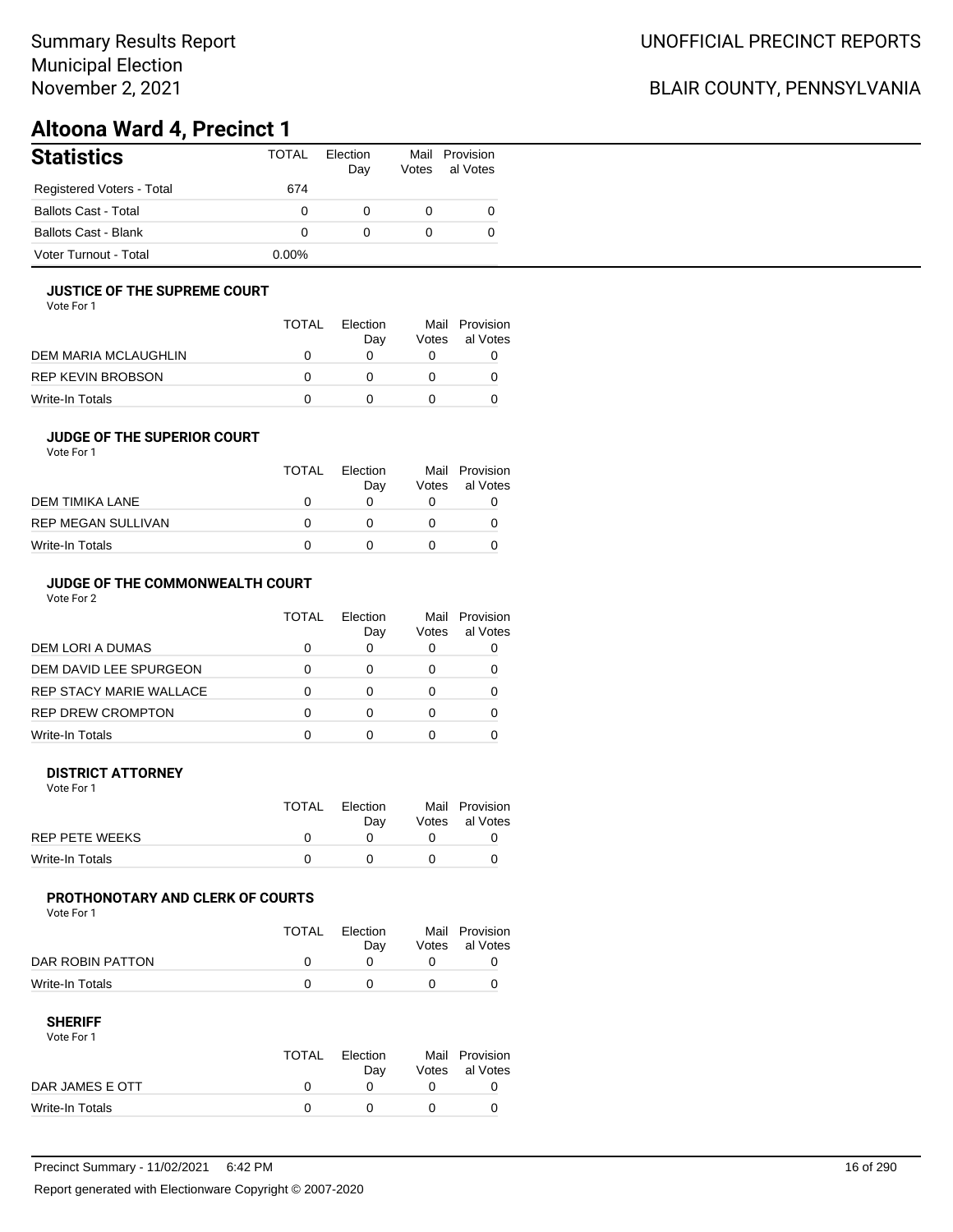# **Altoona Ward 4, Precinct 1**

### **CITY COUNCIL ALTOONA**

Vote For 4

|                            | <b>TOTAL</b> | Election<br>Day | Mail<br>Votes | Provision<br>al Votes |
|----------------------------|--------------|-----------------|---------------|-----------------------|
| DEM BRIDGETTE JACKSON      |              |                 |               |                       |
| DEM MICHAEL LEONARD        | 0            | 0               | 0             | 0                     |
| DEM DARIUS MORGAN          | O            | $\Omega$        | 0             | 0                     |
| DEM BRYANT GISELMAN        | 0            | 0               | 0             | 0                     |
| REP DAVID W BUTTERBAUGH JR | O            | $\Omega$        | 0             | 0                     |
| REP BRUCE KELLEY           |              | $\Omega$        | O             | ∩                     |
| REP DAVID ELLIS            | O            | ∩               | U             | 0                     |
| <b>REP RON BEATTY</b>      | ∩            | ∩               | O             | 0                     |
| Write-In Totals            |              |                 |               |                       |
|                            |              |                 |               |                       |

#### **CONSTABLE ALTOONA WARD 4** Vote For 1

|                 | TOTAL Election                                       | Mail Provision |
|-----------------|------------------------------------------------------|----------------|
|                 | Dav                                                  | Votes al Votes |
| Write-In Totals | $\begin{array}{ccccccc}\n0 & & 0 & & 0\n\end{array}$ |                |

#### **SCHOOL DIRECTOR 4YR ALTOONA AREA SCHOOL DISTRICT**

Vote For 4

|                              | TOTAL | Election<br>Day | Mail<br>Votes | Provision<br>al Votes |
|------------------------------|-------|-----------------|---------------|-----------------------|
| DAR VAL MIGNOGNA             |       |                 |               |                       |
| DAR DAVID E FRANCIS          |       |                 | O             |                       |
| DEM TINA JOHNSTON            |       |                 |               |                       |
| DAR STEPHANIE MCGINNIS       |       |                 | O             |                       |
| <b>REP KELLY IRWIN ADAMS</b> |       |                 | O             |                       |
| Write-In Totals              |       |                 |               |                       |

### **SCHOOL DIRECTOR 2YR ALTOONA AREA SCHOOL DISTRICT**

Vote For 1

|                        | TOTAL | Flection<br>Dav | Votes | Mail Provision<br>al Votes |
|------------------------|-------|-----------------|-------|----------------------------|
| DEM RICK HOOVER        |       |                 |       |                            |
| REP DAVID E. GREENWOOD |       |                 |       |                            |
| Write-In Totals        |       |                 |       |                            |

#### **JUDGE OF ELECTION ALTOONA 4-1**

Vote For 1

|                 | TOTAL Election | Mail Provision |
|-----------------|----------------|----------------|
|                 | Dav            | Votes al Votes |
| Write-In Totals | $\cap$ $\cap$  |                |

#### **INSPECTOR OF ELECTION ALTOONA 4-1** Vote For 1

| .               |              |                |          |                |
|-----------------|--------------|----------------|----------|----------------|
|                 | <b>TOTAL</b> | Election       |          | Mail Provision |
|                 |              | Dav            |          | Votes al Votes |
| Write-In Totals |              | $\overline{0}$ | $\Omega$ |                |
|                 |              |                |          |                |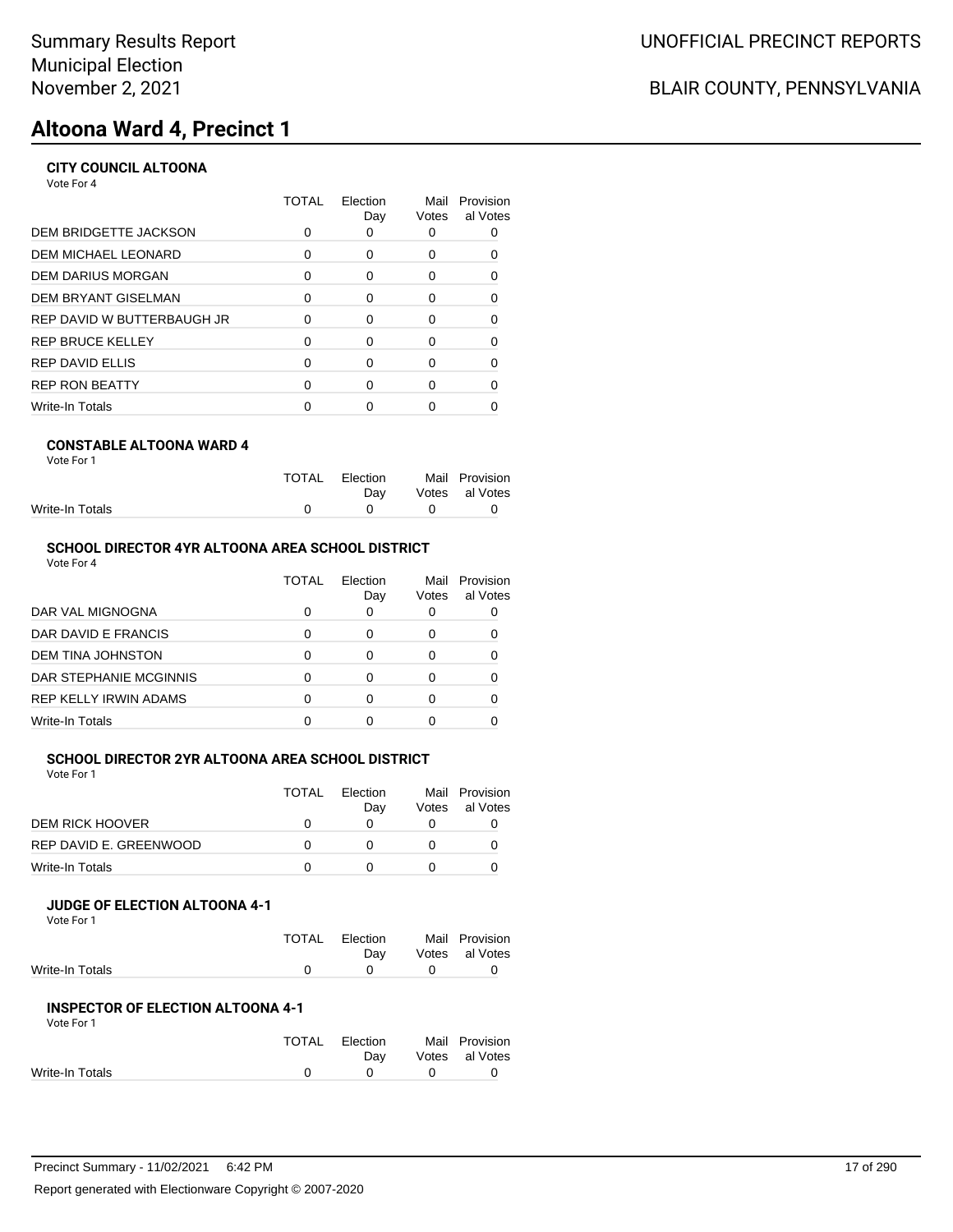# **Altoona Ward 4, Precinct 1**

#### **SECOND AMENDMENT SANCTUARY - BLAIR COUNTY**

| Vote For |  |
|----------|--|
|          |  |

|            | TOTAL | Election<br>Dav |              | Mail Provision<br>Votes al Votes |
|------------|-------|-----------------|--------------|----------------------------------|
| <b>YES</b> |       |                 |              |                                  |
| <b>NO</b>  |       |                 | $\mathbf{O}$ |                                  |

#### **SECOND AMENDMENT SANCTUARY - CITY OF ALTOONA**

Vote For 1

|            | TOTAL | Election<br>Dav | Mail Provision<br>Votes al Votes |
|------------|-------|-----------------|----------------------------------|
| <b>YES</b> |       |                 |                                  |
| NΟ         |       | $\mathbf{U}$    |                                  |

#### **RETAIN JOHN T BENDER - JUDGE OF THE SUPERIOR COURT**

Vote For 1

|            | TOTAL | Election<br>Dav | Mail Provision<br>Votes al Votes |
|------------|-------|-----------------|----------------------------------|
| <b>YES</b> |       |                 |                                  |
| NO         |       |                 |                                  |

### **RETAIN MARY JANE BOWES - JUDGE OF THE SUPERIOR COURT**

Vote For 1

|            | TOTAL | Election<br>Dav | Mail Provision<br>Votes al Votes |
|------------|-------|-----------------|----------------------------------|
| <b>YES</b> |       |                 |                                  |
| <b>NO</b>  |       |                 |                                  |

#### **RETAIN ANNE COVEY - JUDGE OF THE COMMONWEALTH COURT**

Vote For 1

|            | <b>TOTAL</b> | Election | Mail Provision |
|------------|--------------|----------|----------------|
|            |              | Dav      | Votes al Votes |
| <b>YES</b> |              |          |                |
| <b>NO</b>  |              |          |                |

| .          |       |                 |                                  |
|------------|-------|-----------------|----------------------------------|
|            | TOTAL | Election<br>Dav | Mail Provision<br>Votes al Votes |
| <b>YES</b> |       |                 |                                  |
| NO.        |       |                 |                                  |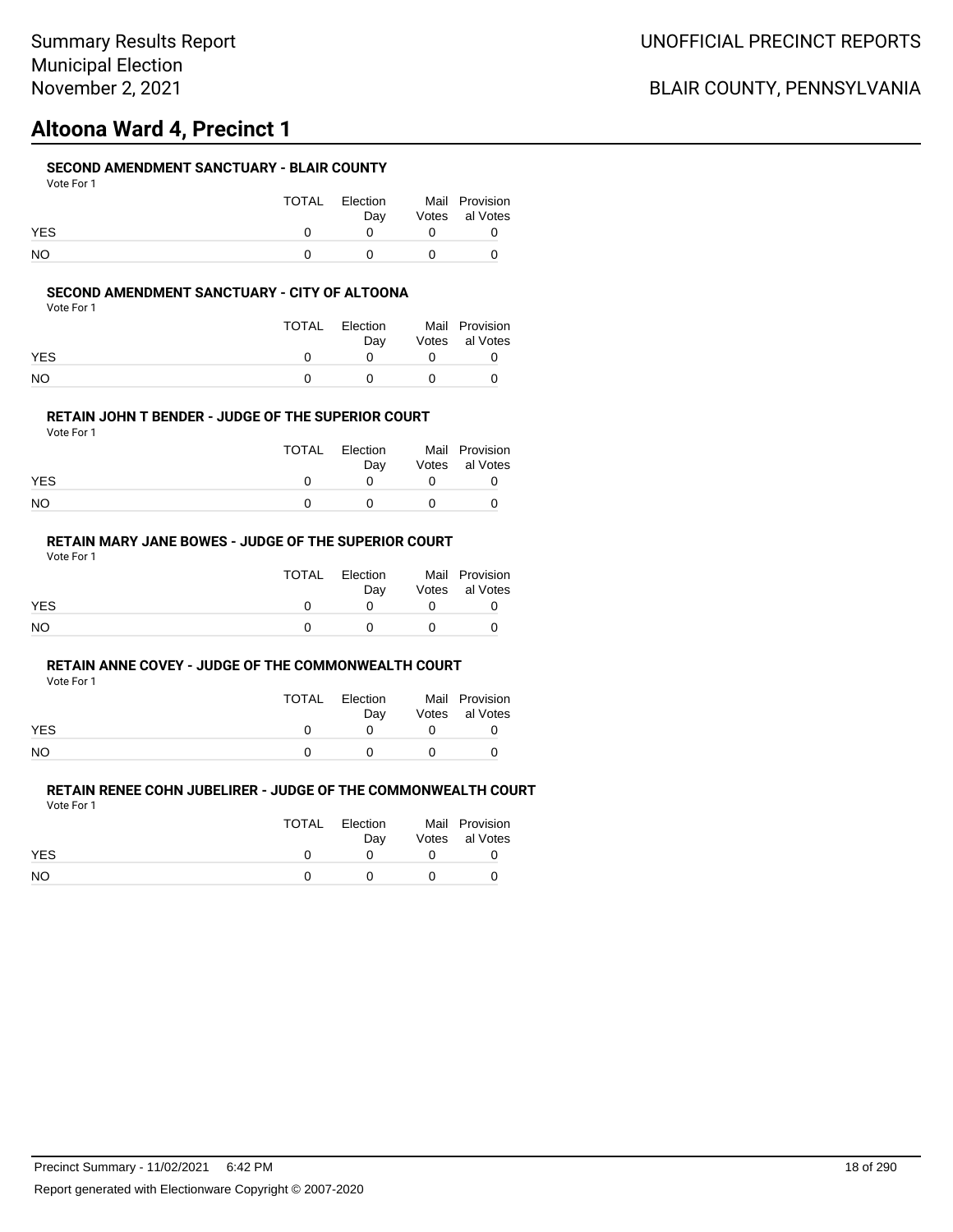## BLAIR COUNTY, PENNSYLVANIA

# **Altoona Ward 4, Precinct 2**

| <b>Statistics</b>           | <b>TOTAL</b> | Election<br>Day | Mail<br>Votes | Provision<br>al Votes |
|-----------------------------|--------------|-----------------|---------------|-----------------------|
| Registered Voters - Total   | 682          |                 |               |                       |
| <b>Ballots Cast - Total</b> | 0            |                 |               | 0                     |
| <b>Ballots Cast - Blank</b> | 0            | 0               |               | 0                     |
| Voter Turnout - Total       | $0.00\%$     |                 |               |                       |

#### **JUSTICE OF THE SUPREME COURT**

Vote For 1

|                      | TOTAL | Election<br>Dav | Votes | Mail Provision<br>al Votes |
|----------------------|-------|-----------------|-------|----------------------------|
| DEM MARIA MCLAUGHLIN |       |                 |       |                            |
| REP KEVIN BROBSON    |       |                 |       |                            |
| Write-In Totals      |       |                 |       |                            |

#### **JUDGE OF THE SUPERIOR COURT**

| Vote For 1 |  |  |
|------------|--|--|
|            |  |  |

|                    | <b>TOTAL</b> | Election<br>Day | Votes | Mail Provision<br>al Votes |
|--------------------|--------------|-----------------|-------|----------------------------|
| DEM TIMIKA LANE    | $\mathbf{I}$ |                 |       |                            |
| REP MEGAN SULLIVAN | $\mathbf{U}$ |                 |       |                            |
| Write-In Totals    |              |                 |       |                            |
|                    |              |                 |       |                            |

### **JUDGE OF THE COMMONWEALTH COURT**

Vote For 2

|                                | TOTAL | Flection<br>Day | Votes | Mail Provision<br>al Votes |
|--------------------------------|-------|-----------------|-------|----------------------------|
| DEM LORI A DUMAS               |       |                 |       |                            |
| DEM DAVID LEE SPURGEON         |       |                 |       |                            |
| <b>REP STACY MARIE WALLACE</b> |       |                 |       |                            |
| <b>REP DREW CROMPTON</b>       |       |                 |       |                            |
| Write-In Totals                |       |                 |       |                            |

#### **DISTRICT ATTORNEY**

| Vote For 1            |              |                 |                                  |
|-----------------------|--------------|-----------------|----------------------------------|
|                       | <b>TOTAL</b> | Election<br>Dav | Mail Provision<br>Votes al Votes |
| <b>REP PETE WEEKS</b> |              |                 |                                  |
| Write-In Totals       |              |                 |                                  |

#### **PROTHONOTARY AND CLERK OF COURTS**

Vote For 1

|                  | <b>TOTAL</b> | Election<br>Dav | Mail Provision<br>Votes al Votes |
|------------------|--------------|-----------------|----------------------------------|
| DAR ROBIN PATTON |              |                 |                                  |
| Write-In Totals  |              |                 |                                  |

| Vote For 1      |              |          |                |
|-----------------|--------------|----------|----------------|
|                 | <b>TOTAL</b> | Election | Mail Provision |
|                 |              | Dav      | Votes al Votes |
| DAR JAMES E OTT | $^{\prime}$  |          |                |
| Write-In Totals |              |          |                |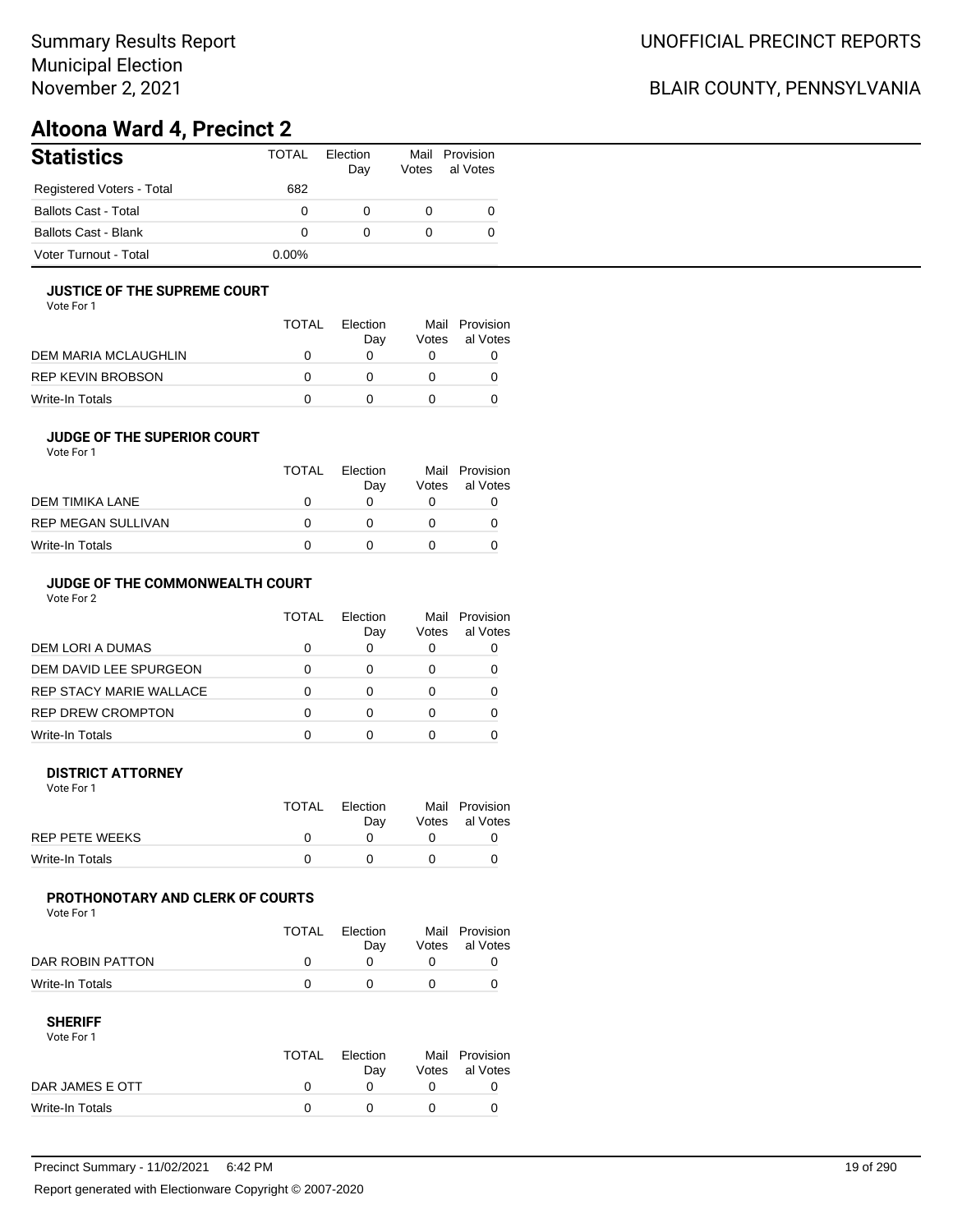# **Altoona Ward 4, Precinct 2**

### **CITY COUNCIL ALTOONA**

Vote For 4

|                            | TOTAL | Election<br>Day | Mail<br>Votes | Provision<br>al Votes |
|----------------------------|-------|-----------------|---------------|-----------------------|
| DEM BRIDGETTE JACKSON      |       |                 |               |                       |
| DEM MICHAEL LEONARD        | 0     | 0               | 0             | 0                     |
| DEM DARIUS MORGAN          | ∩     | $\Omega$        | 0             | $\Omega$              |
| DEM BRYANT GISELMAN        | 0     | $\Omega$        | 0             | 0                     |
| REP DAVID W BUTTERBAUGH JR | O     | 0               | 0             | 0                     |
| REP BRUCE KELLEY           | ∩     | $\Omega$        | 0             | $\Omega$              |
| REP DAVID ELLIS            | O     | ∩               | 0             | 0                     |
| <b>REP RON BEATTY</b>      | ∩     | ∩               | ∩             | O                     |
| Write-In Totals            |       |                 |               |                       |
|                            |       |                 |               |                       |

#### **CONSTABLE ALTOONA WARD 4**

| Vote For 1 |  |  |
|------------|--|--|
|            |  |  |

|                 | TOTAL Election |              | Mail Provision |
|-----------------|----------------|--------------|----------------|
|                 | Dav            |              | Votes al Votes |
| Write-In Totals | $\overline{0}$ | $\mathbf{0}$ |                |
|                 |                |              |                |

### **SCHOOL DIRECTOR 4YR ALTOONA AREA SCHOOL DISTRICT**

| Vote For 4 |  |
|------------|--|
|------------|--|

|                        | TOTAL | Election<br>Day | Mail<br>Votes | Provision<br>al Votes |
|------------------------|-------|-----------------|---------------|-----------------------|
| DAR VAL MIGNOGNA       |       |                 | 0             |                       |
| DAR DAVID E FRANCIS    |       | ∩               | O             |                       |
| DEM TINA JOHNSTON      |       |                 | 0             |                       |
| DAR STEPHANIE MCGINNIS |       | ∩               | 0             |                       |
| REP KELLY IRWIN ADAMS  |       | ∩               | 0             |                       |
| Write-In Totals        |       | n               |               |                       |

## **SCHOOL DIRECTOR 2YR ALTOONA AREA SCHOOL DISTRICT**

| Vote For 1 |  |  |
|------------|--|--|
|------------|--|--|

|                        | <b>TOTAL</b> | <b>Flection</b><br>Dav | Votes | Mail Provision<br>al Votes |
|------------------------|--------------|------------------------|-------|----------------------------|
| DEM RICK HOOVER        |              |                        |       |                            |
| REP DAVID E. GREENWOOD |              |                        |       |                            |
| Write-In Totals        |              |                        |       |                            |

#### **JUDGE OF ELECTION ALTOONA 4-2**

Vote For 1

|                 | TOTAL Election                    | Mail Provision |
|-----------------|-----------------------------------|----------------|
|                 | Dav                               | Votes al Votes |
| Write-In Totals | $\overline{a}$ and $\overline{a}$ |                |

#### **INSPECTOR OF ELECTION ALTOONA 4-2**

| TOTAL        | Election | Mail Provision |
|--------------|----------|----------------|
|              | Dav      | Votes al Votes |
| <sup>0</sup> |          |                |
|              |          |                |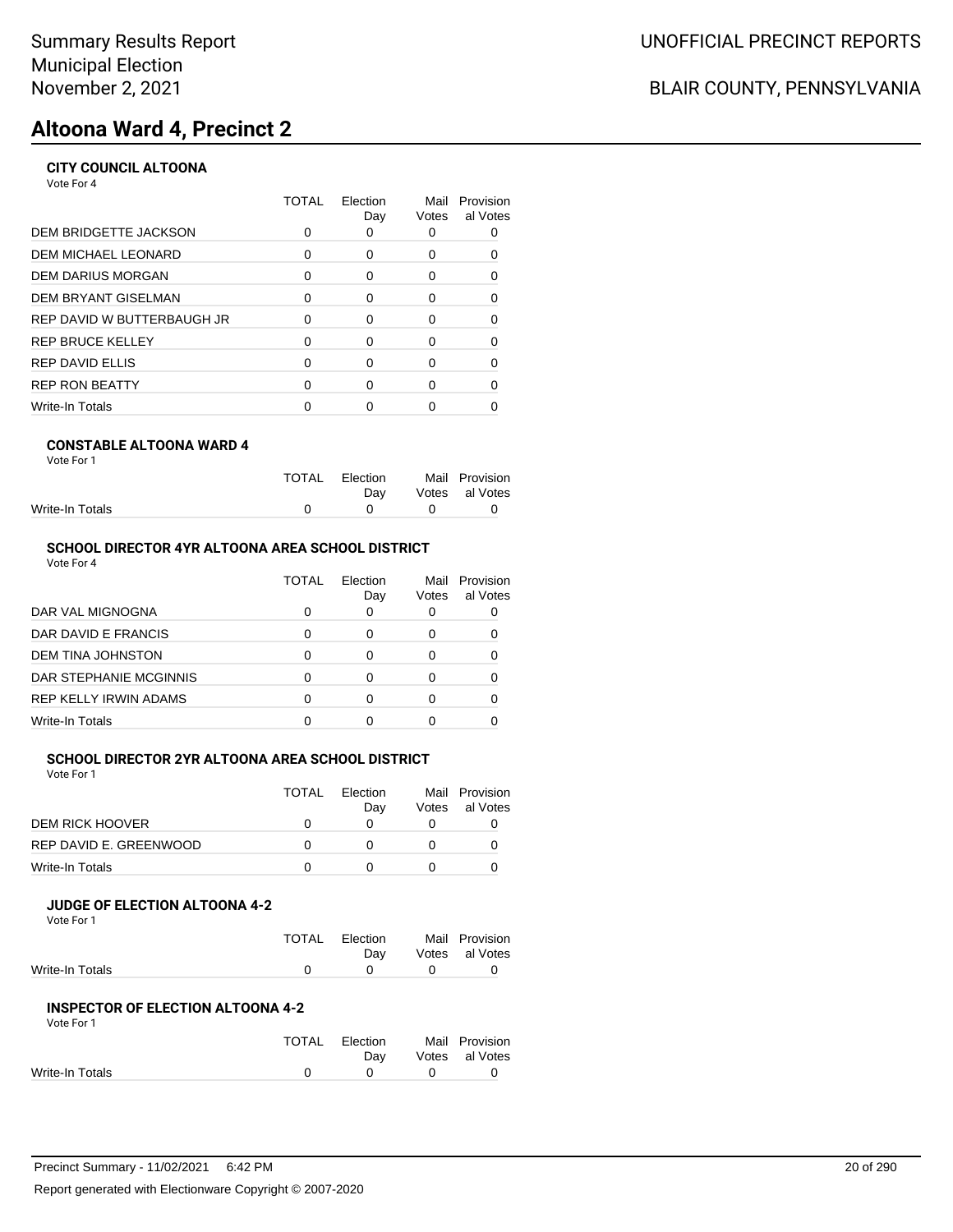# **Altoona Ward 4, Precinct 2**

#### **SECOND AMENDMENT SANCTUARY - BLAIR COUNTY**

| Vote For 1 |  |
|------------|--|
|------------|--|

|            | TOTAL | Election<br>Dav | Mail Provision<br>Votes al Votes |
|------------|-------|-----------------|----------------------------------|
| <b>YES</b> |       |                 |                                  |
| NO.        |       |                 |                                  |

#### **SECOND AMENDMENT SANCTUARY - CITY OF ALTOONA**

Vote For 1

|            | TOTAL | Election<br>Dav | Mail Provision<br>Votes al Votes |
|------------|-------|-----------------|----------------------------------|
| <b>YES</b> |       |                 |                                  |
| NΟ         |       | $\mathbf{U}$    |                                  |

#### **RETAIN JOHN T BENDER - JUDGE OF THE SUPERIOR COURT**

Vote For 1

|            | TOTAL | Election<br>Dav | Mail Provision<br>Votes al Votes |
|------------|-------|-----------------|----------------------------------|
| <b>YES</b> |       |                 |                                  |
| NO         |       |                 |                                  |

### **RETAIN MARY JANE BOWES - JUDGE OF THE SUPERIOR COURT**

Vote For 1

|            | TOTAL | Election<br>Dav | Mail Provision<br>Votes al Votes |
|------------|-------|-----------------|----------------------------------|
| <b>YES</b> |       |                 |                                  |
| <b>NO</b>  |       |                 |                                  |

#### **RETAIN ANNE COVEY - JUDGE OF THE COMMONWEALTH COURT**

Vote For 1

|            | TOTAL | Election | Mail Provision |
|------------|-------|----------|----------------|
|            |       | Dav      | Votes al Votes |
| <b>YES</b> |       |          |                |
| <b>NO</b>  |       |          |                |

|            | TOTAL | Election | Mail Provision |
|------------|-------|----------|----------------|
|            |       | Dav      | Votes al Votes |
| <b>YES</b> |       |          |                |
| NO.        |       |          |                |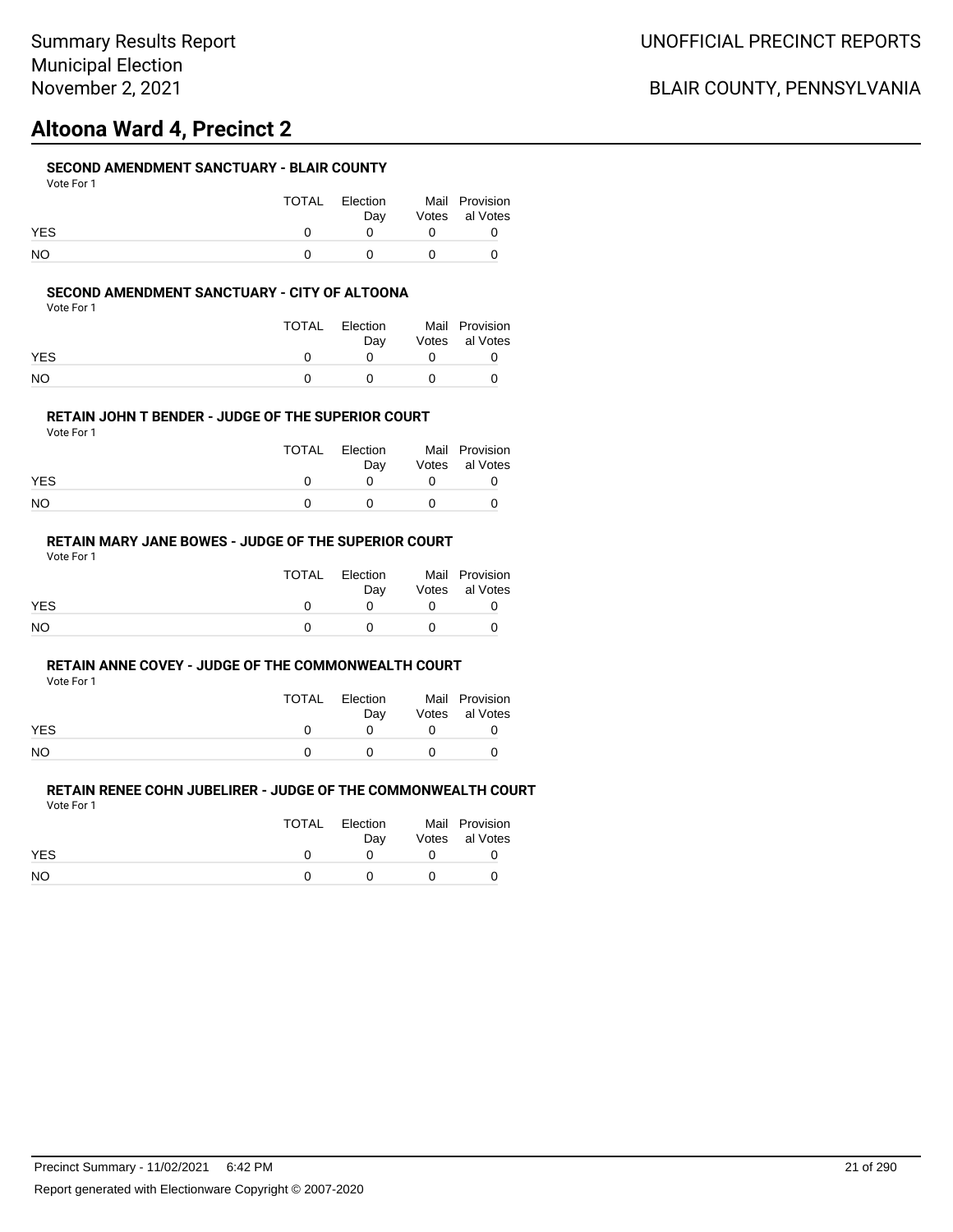## BLAIR COUNTY, PENNSYLVANIA

# **Altoona Ward 5, Precinct 1**

| <b>Statistics</b>           | <b>TOTAL</b> | Election<br>Day | Mail<br>Votes | Provision<br>al Votes |
|-----------------------------|--------------|-----------------|---------------|-----------------------|
| Registered Voters - Total   | 157          |                 |               |                       |
| <b>Ballots Cast - Total</b> | 0            | 0               |               | 0                     |
| Ballots Cast - Blank        | 0            | 0               |               | 0                     |
| Voter Turnout - Total       | $0.00\%$     |                 |               |                       |

#### **JUSTICE OF THE SUPREME COURT**

Vote For 1

|                      | <b>TOTAL</b> | Flection<br>Dav | Votes | Mail Provision<br>al Votes |
|----------------------|--------------|-----------------|-------|----------------------------|
| DEM MARIA MCLAUGHLIN |              |                 |       |                            |
| REP KEVIN BROBSON    | $\mathbf{I}$ |                 |       |                            |
| Write-In Totals      |              |                 |       |                            |

#### **JUDGE OF THE SUPERIOR COURT** Vote For 1

| VOLE FOI I                |              |                 |       |                            |  |
|---------------------------|--------------|-----------------|-------|----------------------------|--|
|                           | <b>TOTAL</b> | Flection<br>Day | Votes | Mail Provision<br>al Votes |  |
| DEM TIMIKA LANE           |              |                 |       |                            |  |
| <b>REP MEGAN SULLIVAN</b> |              |                 |       |                            |  |
| Write-In Totals           |              |                 |       |                            |  |

#### **JUDGE OF THE COMMONWEALTH COURT**

Vote For 2

|                                | TOTAL | Flection<br>Day | Votes | Mail Provision<br>al Votes |
|--------------------------------|-------|-----------------|-------|----------------------------|
| DEM LORI A DUMAS               |       |                 |       |                            |
| DEM DAVID LEE SPURGEON         |       |                 |       |                            |
| <b>REP STACY MARIE WALLACE</b> |       |                 |       |                            |
| <b>REP DREW CROMPTON</b>       |       |                 |       |                            |
| Write-In Totals                |       |                 |       |                            |

#### **DISTRICT ATTORNEY**

| Vote For 1            |       |                 |                                  |
|-----------------------|-------|-----------------|----------------------------------|
|                       | TOTAL | Election<br>Dav | Mail Provision<br>Votes al Votes |
| <b>REP PETE WEEKS</b> |       |                 |                                  |
| Write-In Totals       |       |                 |                                  |

### **PROTHONOTARY AND CLERK OF COURTS**

Vote For 1

|                  | <b>TOTAL</b> | Election<br>Dav | Mail Provision<br>Votes al Votes |
|------------------|--------------|-----------------|----------------------------------|
| DAR ROBIN PATTON |              |                 |                                  |
| Write-In Totals  |              |                 |                                  |

| Vote For 1      |              |          |                |
|-----------------|--------------|----------|----------------|
|                 | TOTAL        | Election | Mail Provision |
|                 |              | Dav      | Votes al Votes |
| DAR JAMES E OTT | $\mathbf{U}$ |          |                |
| Write-In Totals |              |          |                |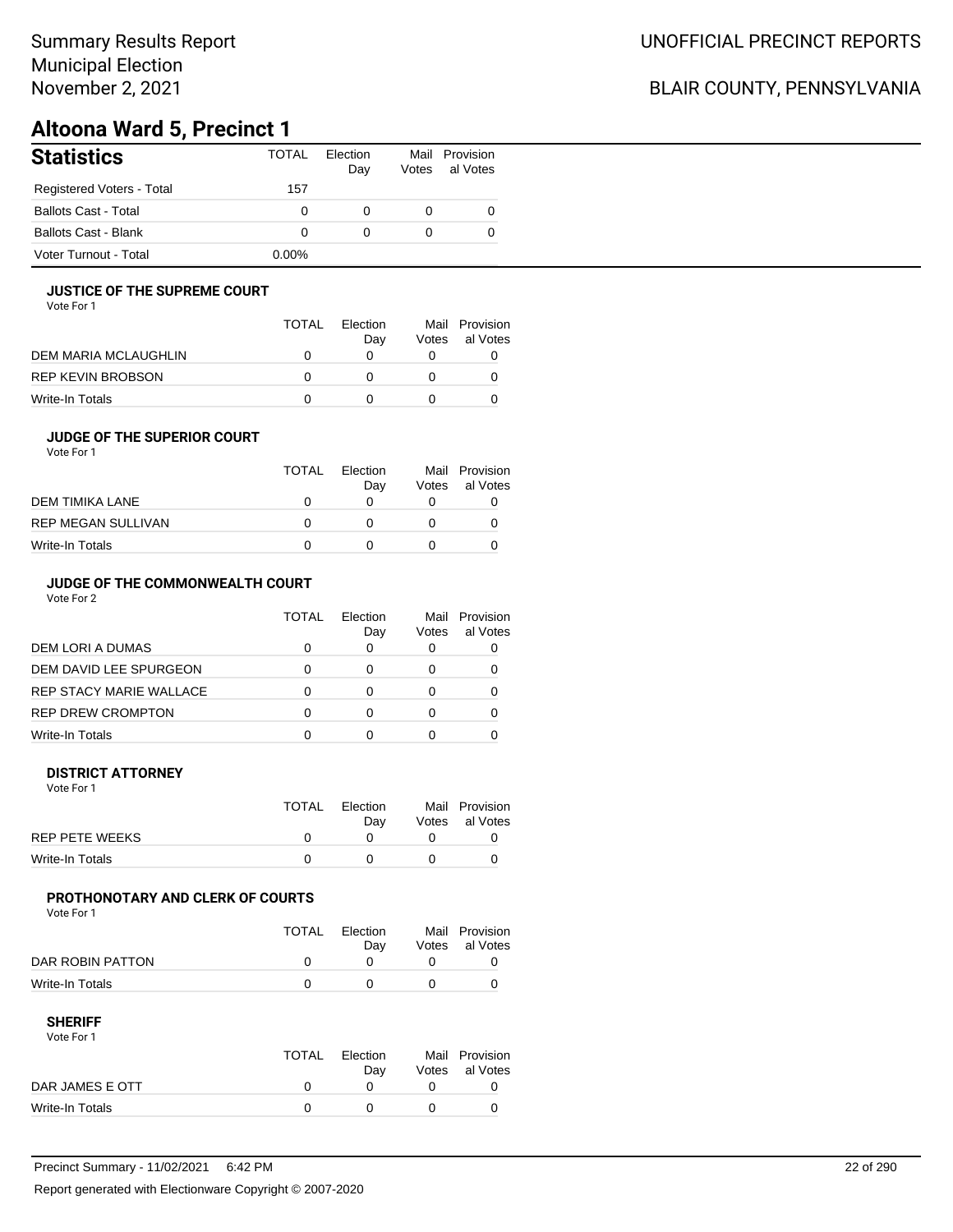# **Altoona Ward 5, Precinct 1**

### **CITY COUNCIL ALTOONA**

Vote For 4

|                              | TOTAL | Election<br>Day | Mail<br>Votes | Provision<br>al Votes |
|------------------------------|-------|-----------------|---------------|-----------------------|
| <b>DEM BRIDGETTE JACKSON</b> | O     | 0               |               |                       |
| DEM MICHAEL LEONARD          | 0     | 0               | 0             |                       |
| DEM DARIUS MORGAN            | 0     | $\Omega$        | 0             |                       |
| DEM BRYANT GISELMAN          | 0     | 0               | 0             | 0                     |
| REP DAVID W BUTTERBAUGH JR   | 0     | $\Omega$        | 0             |                       |
| REP BRUCE KELLEY             | O     | $\Omega$        | O             |                       |
| REP DAVID ELLIS              | 0     | $\Omega$        | ŋ             |                       |
| REP RON BEATTY               | ∩     | $\Omega$        | ∩             |                       |
| Write-In Totals              |       |                 |               |                       |
|                              |       |                 |               |                       |

#### **CONSTABLE ALTOONA WARD 5**

|  | Vote For 1 |  |  |
|--|------------|--|--|
|--|------------|--|--|

|                          | TOTAL | Flection<br>Dav | Mail Provision<br>Votes al Votes |
|--------------------------|-------|-----------------|----------------------------------|
| REP ALEXANDER E BADORREK |       |                 |                                  |
| Write-In Totals          |       | $\mathbf{r}$    |                                  |

### **SCHOOL DIRECTOR 4YR ALTOONA AREA SCHOOL DISTRICT**

Vote For 4

|                              | TOTAL | Election<br>Day | Mail<br>Votes | Provision<br>al Votes |
|------------------------------|-------|-----------------|---------------|-----------------------|
| DAR VAL MIGNOGNA             |       |                 | 0             |                       |
| DAR DAVID E FRANCIS          |       |                 | 0             |                       |
| DEM TINA JOHNSTON            |       |                 | 0             |                       |
| DAR STEPHANIE MCGINNIS       |       |                 | 0             |                       |
| <b>REP KELLY IRWIN ADAMS</b> |       | O               | ŋ             |                       |
| Write-In Totals              |       |                 |               |                       |

### **SCHOOL DIRECTOR 2YR ALTOONA AREA SCHOOL DISTRICT**

Vote For 1

|                        | TOTAL | Election | Mail  | Provision |
|------------------------|-------|----------|-------|-----------|
|                        |       | Dav      | Votes | al Votes  |
| DEM RICK HOOVER        |       |          |       |           |
| REP DAVID E. GREENWOOD |       |          |       |           |
| Write-In Totals        |       |          |       |           |

#### **JUDGE OF ELECTION ALTOONA 5-1** Vote For 1

| .               |       |          |             |                |
|-----------------|-------|----------|-------------|----------------|
|                 | TOTAL | Election |             | Mail Provision |
|                 |       | Dav      |             | Votes al Votes |
| Write-In Totals |       |          | $^{\prime}$ |                |
|                 |       |          |             |                |

#### **INSPECTOR OF ELECTION ALTOONA 5-1** Vote For 1

| TOTAL | Election | Mail Provision |
|-------|----------|----------------|
|       | Dav      | Votes al Votes |
|       |          |                |
|       |          |                |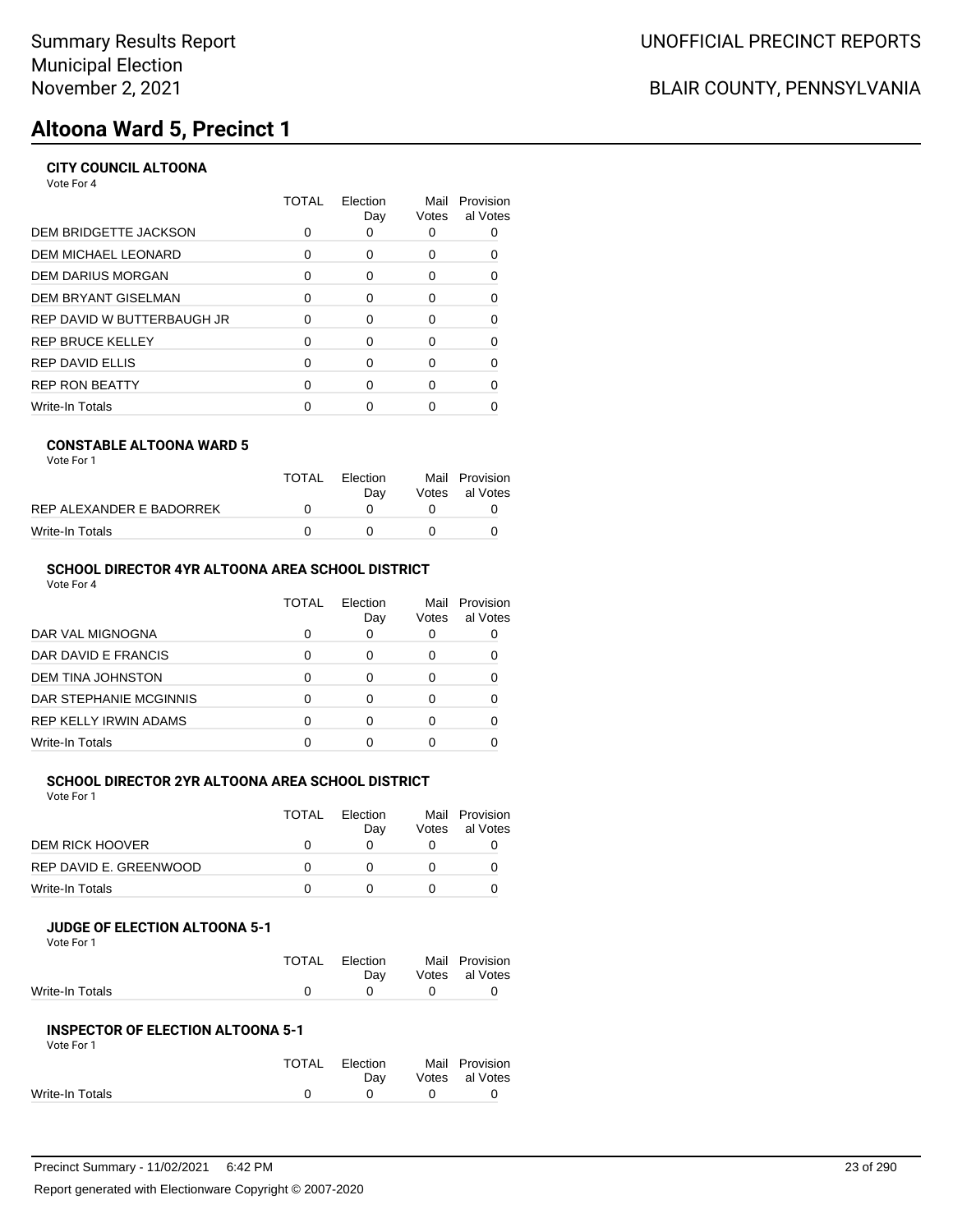# **Altoona Ward 5, Precinct 1**

#### **SECOND AMENDMENT SANCTUARY - BLAIR COUNTY**

| Vote For |  |
|----------|--|
|          |  |

|            | TOTAL | Election<br>Dav |              | Mail Provision<br>Votes al Votes |
|------------|-------|-----------------|--------------|----------------------------------|
| <b>YES</b> |       |                 |              |                                  |
| <b>NO</b>  |       |                 | $\mathbf{O}$ |                                  |

#### **SECOND AMENDMENT SANCTUARY - CITY OF ALTOONA**

Vote For 1

|            | TOTAL | Election<br>Dav | Mail Provision<br>Votes al Votes |
|------------|-------|-----------------|----------------------------------|
| <b>YES</b> |       |                 |                                  |
| NΟ         |       | $\mathbf{U}$    |                                  |

#### **RETAIN JOHN T BENDER - JUDGE OF THE SUPERIOR COURT**

Vote For 1

|            | TOTAL | Election<br>Dav | Mail Provision<br>Votes al Votes |
|------------|-------|-----------------|----------------------------------|
| <b>YES</b> |       |                 |                                  |
| NO         |       |                 |                                  |

### **RETAIN MARY JANE BOWES - JUDGE OF THE SUPERIOR COURT**

Vote For 1

|            | TOTAL | Election<br>Dav | Mail Provision<br>Votes al Votes |
|------------|-------|-----------------|----------------------------------|
| <b>YES</b> |       |                 |                                  |
| <b>NO</b>  |       |                 |                                  |

#### **RETAIN ANNE COVEY - JUDGE OF THE COMMONWEALTH COURT**

Vote For 1

|            | TOTAL | Election | Mail Provision |
|------------|-------|----------|----------------|
|            |       | Dav      | Votes al Votes |
| <b>YES</b> |       |          |                |
| <b>NO</b>  |       |          |                |

| .          |       |                 |                                  |
|------------|-------|-----------------|----------------------------------|
|            | TOTAL | Election<br>Dav | Mail Provision<br>Votes al Votes |
| <b>YES</b> |       |                 |                                  |
| NO.        |       |                 |                                  |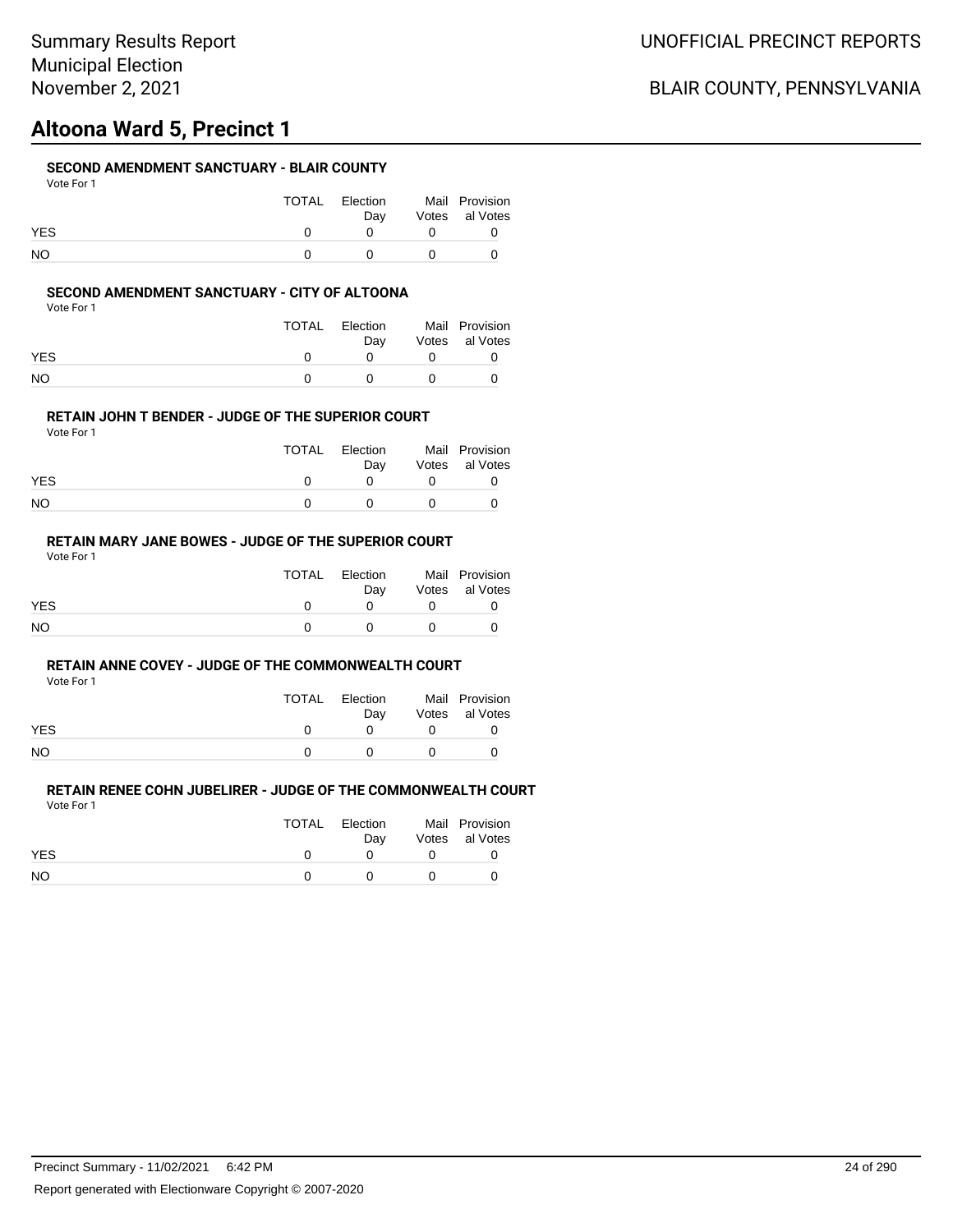## BLAIR COUNTY, PENNSYLVANIA

# **Altoona Ward 5, Precinct 2**

| <b>Statistics</b>         | <b>TOTAL</b> | Election<br>Day | Votes | Mail Provision<br>al Votes |
|---------------------------|--------------|-----------------|-------|----------------------------|
| Registered Voters - Total | 679          |                 |       |                            |
| Ballots Cast - Total      | 0            |                 |       |                            |
| Ballots Cast - Blank      | 0            | 0               |       |                            |
| Voter Turnout - Total     | $0.00\%$     |                 |       |                            |

#### **JUSTICE OF THE SUPREME COURT**

Vote For 1

|                      | TOTAL | Election<br>Dav | Votes | Mail Provision<br>al Votes |
|----------------------|-------|-----------------|-------|----------------------------|
| DEM MARIA MCLAUGHLIN |       |                 |       |                            |
| REP KEVIN BROBSON    |       |                 |       |                            |
| Write-In Totals      |       |                 |       |                            |

#### **JUDGE OF THE SUPERIOR COURT**

| Vote For 1 |  |  |
|------------|--|--|
|            |  |  |

|                    | <b>TOTAL</b> | Election<br>Day | Votes | Mail Provision<br>al Votes |
|--------------------|--------------|-----------------|-------|----------------------------|
| DEM TIMIKA LANE    | $\mathbf{I}$ |                 |       |                            |
| REP MEGAN SULLIVAN | $\mathbf{U}$ |                 |       |                            |
| Write-In Totals    |              |                 |       |                            |
|                    |              |                 |       |                            |

### **JUDGE OF THE COMMONWEALTH COURT**

Vote For 2

|                                | TOTAL | Flection<br>Day | Votes | Mail Provision<br>al Votes |
|--------------------------------|-------|-----------------|-------|----------------------------|
| DEM LORI A DUMAS               |       |                 |       |                            |
| DEM DAVID LEE SPURGEON         |       |                 |       |                            |
| <b>REP STACY MARIE WALLACE</b> |       |                 |       |                            |
| <b>REP DREW CROMPTON</b>       |       |                 |       |                            |
| Write-In Totals                |       |                 |       |                            |

#### **DISTRICT ATTORNEY**

| Vote For 1            |              |                 |                                  |
|-----------------------|--------------|-----------------|----------------------------------|
|                       | <b>TOTAL</b> | Election<br>Dav | Mail Provision<br>Votes al Votes |
| <b>REP PETE WEEKS</b> |              |                 |                                  |
| Write-In Totals       |              |                 |                                  |

#### **PROTHONOTARY AND CLERK OF COURTS**

Vote For 1

|                  | <b>TOTAL</b> | Election<br>Dav | Mail Provision<br>Votes al Votes |
|------------------|--------------|-----------------|----------------------------------|
| DAR ROBIN PATTON |              |                 |                                  |
| Write-In Totals  |              |                 |                                  |

| Vote For 1      |       |                 |                                  |
|-----------------|-------|-----------------|----------------------------------|
|                 | TOTAL | Election<br>Dav | Mail Provision<br>Votes al Votes |
| DAR JAMES E OTT |       |                 |                                  |
| Write-In Totals |       |                 |                                  |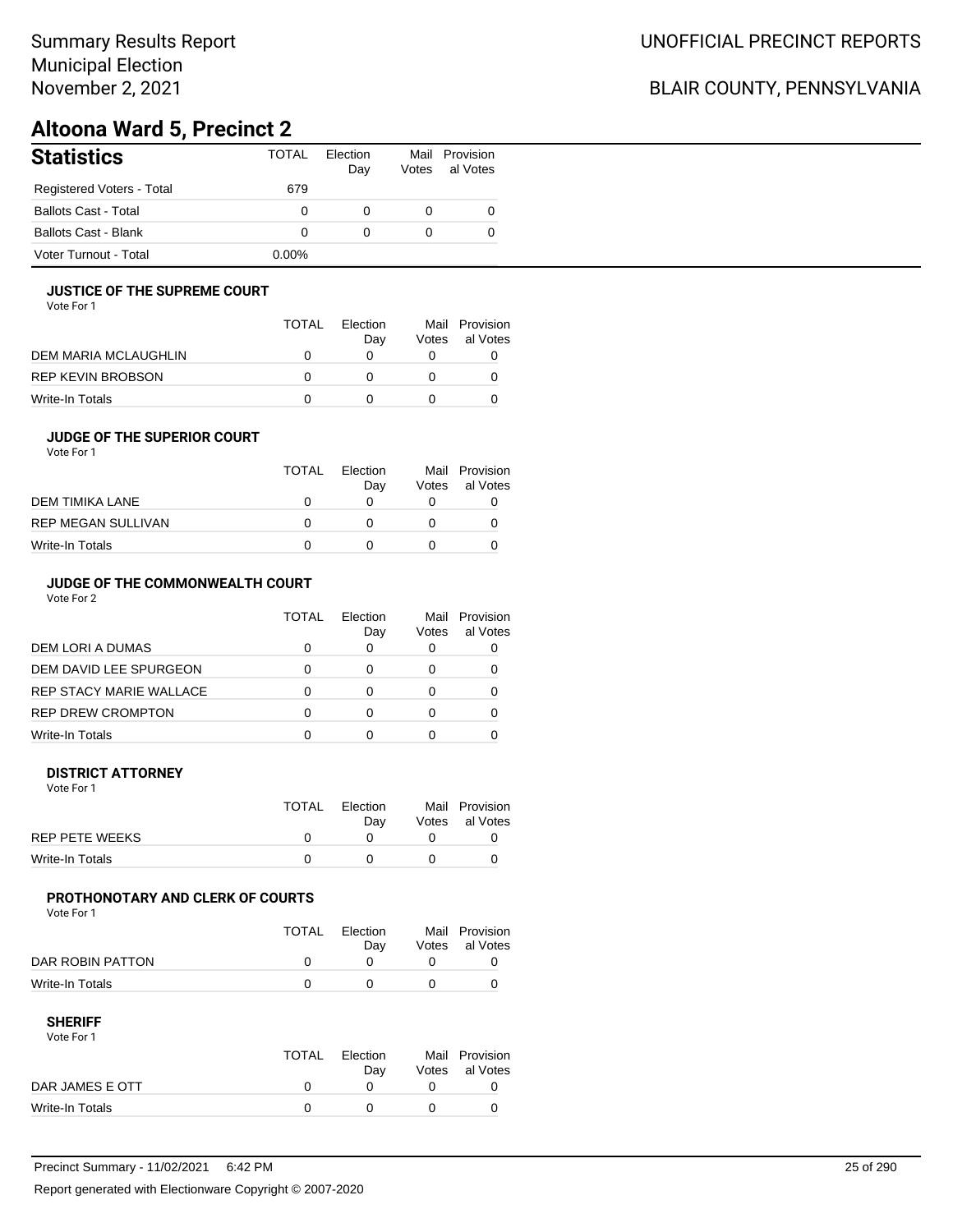# **Altoona Ward 5, Precinct 2**

### **CITY COUNCIL ALTOONA**

Vote For 4

|                            | TOTAL | Election<br>Day | Mail<br>Votes | Provision<br>al Votes |
|----------------------------|-------|-----------------|---------------|-----------------------|
| DEM BRIDGETTE JACKSON      |       |                 |               |                       |
| DEM MICHAEL LEONARD        | 0     | 0               | O             |                       |
| DEM DARIUS MORGAN          | 0     | $\Omega$        | O             | O                     |
| DEM BRYANT GISELMAN        | 0     | ∩               | 0             | 0                     |
| REP DAVID W BUTTERBAUGH JR | O     | $\Omega$        | 0             |                       |
| REP BRUCE KELLEY           | ∩     | ∩               | O             |                       |
| REP DAVID ELLIS            | ∩     | ∩               | O             | 0                     |
| <b>REP RON BEATTY</b>      | O     | ∩               | ∩             |                       |
| Write-In Totals            |       |                 |               |                       |
|                            |       |                 |               |                       |

#### **CONSTABLE ALTOONA WARD 5**

|  | Vote For 1 |  |  |
|--|------------|--|--|
|--|------------|--|--|

|                          | TOTAL | <b>Flection</b> | Mail Provision |
|--------------------------|-------|-----------------|----------------|
|                          |       | Dav             | Votes al Votes |
| REP ALEXANDER E BADORREK |       |                 |                |
| Write-In Totals          |       |                 |                |

### **SCHOOL DIRECTOR 4YR ALTOONA AREA SCHOOL DISTRICT**

Vote For 4

|                              | TOTAL | Flection<br>Day | Mail<br>Votes | Provision<br>al Votes |
|------------------------------|-------|-----------------|---------------|-----------------------|
| DAR VAL MIGNOGNA             |       | 0               | 0             |                       |
| DAR DAVID E FRANCIS          |       |                 | O             |                       |
| DEM TINA JOHNSTON            |       |                 | O             |                       |
| DAR STEPHANIE MCGINNIS       |       |                 | O             |                       |
| <b>REP KELLY IRWIN ADAMS</b> |       | O               | O             |                       |
| Write-In Totals              |       |                 |               |                       |

### **SCHOOL DIRECTOR 2YR ALTOONA AREA SCHOOL DISTRICT**

Vote For 1

|                        | TOTAL | Flection<br>Dav | Votes | Mail Provision<br>al Votes |
|------------------------|-------|-----------------|-------|----------------------------|
| DEM RICK HOOVER        |       |                 |       |                            |
| REP DAVID E. GREENWOOD |       |                 |       |                            |
| Write-In Totals        |       |                 |       |                            |

#### **JUDGE OF ELECTION ALTOONA 5-2** Vote For 1

| 1 J J J J J J           |              |                 |                                  |
|-------------------------|--------------|-----------------|----------------------------------|
|                         | <b>TOTAL</b> | Election<br>Dav | Mail Provision<br>Votes al Votes |
| DEM PATRICIA L FLANAGAN |              |                 |                                  |
| Write-In Totals         |              |                 |                                  |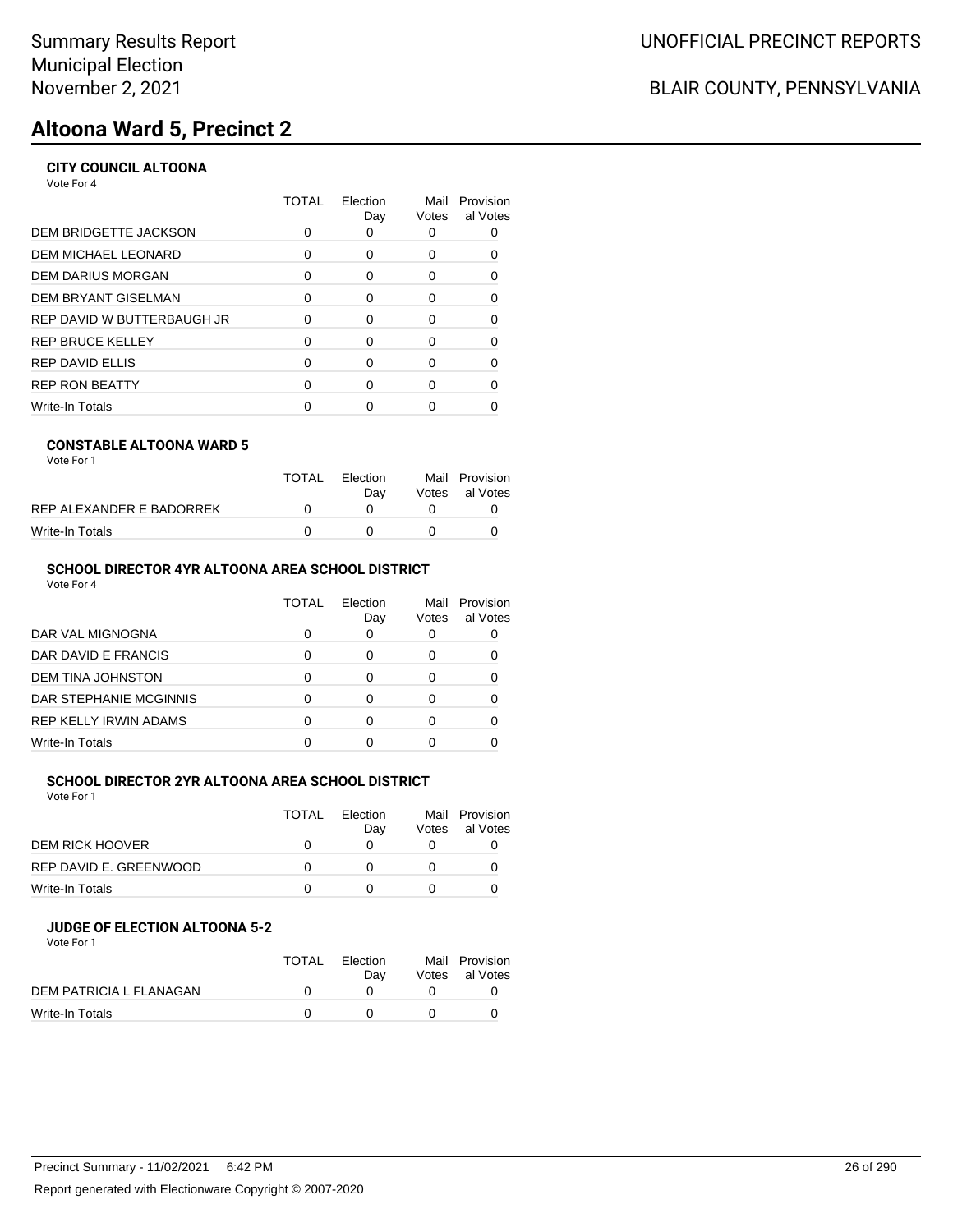# **Altoona Ward 5, Precinct 2**

### **INSPECTOR OF ELECTION ALTOONA 5-2**

Vote For 1

|                        | TOTAL | <b>Flection</b> | Mail Provision |
|------------------------|-------|-----------------|----------------|
|                        |       | Dav             | Votes al Votes |
| DEM CHARLOTTE A DILLEN |       |                 |                |
| REP EILEEN R EDWARDS   |       |                 |                |
| Write-In Totals        |       |                 |                |

#### **SECOND AMENDMENT SANCTUARY - BLAIR COUNTY**

Vote For 1

|            | TOTAL Election<br>Dav | Mail Provision<br>Votes al Votes |
|------------|-----------------------|----------------------------------|
| <b>YES</b> |                       |                                  |
| NO         |                       |                                  |

#### **SECOND AMENDMENT SANCTUARY - CITY OF ALTOONA**

Vote For 1

|            | TOTAL | Election<br>Dav | Mail Provision<br>Votes al Votes |
|------------|-------|-----------------|----------------------------------|
| <b>YES</b> |       |                 |                                  |
| <b>NO</b>  |       |                 |                                  |

#### **RETAIN JOHN T BENDER - JUDGE OF THE SUPERIOR COURT**

Vote For 1

|            | TOTAL | Election<br>Dav | Mail Provision<br>Votes al Votes |
|------------|-------|-----------------|----------------------------------|
| <b>YES</b> |       |                 |                                  |
| <b>NO</b>  |       |                 |                                  |

#### **RETAIN MARY JANE BOWES - JUDGE OF THE SUPERIOR COURT**

Vote For 1

|            | TOTAL | Election<br>Dav | Mail Provision<br>Votes al Votes |
|------------|-------|-----------------|----------------------------------|
| <b>YES</b> |       |                 |                                  |
| <b>NO</b>  |       |                 |                                  |

#### **RETAIN ANNE COVEY - JUDGE OF THE COMMONWEALTH COURT**

Vote For 1

|            | <b>TOTAL</b> | Election<br>Dav | Mail Provision<br>Votes al Votes |
|------------|--------------|-----------------|----------------------------------|
| <b>YES</b> |              | $^{\prime}$     |                                  |
| <b>NO</b>  |              |                 |                                  |

#### **RETAIN RENEE COHN JUBELIRER - JUDGE OF THE COMMONWEALTH COURT**

Vote For 1

|                | <b>TOTAL</b> | Election<br>Dav | Mail Provision<br>Votes al Votes |
|----------------|--------------|-----------------|----------------------------------|
| YES.           |              |                 |                                  |
| N <sub>O</sub> |              |                 |                                  |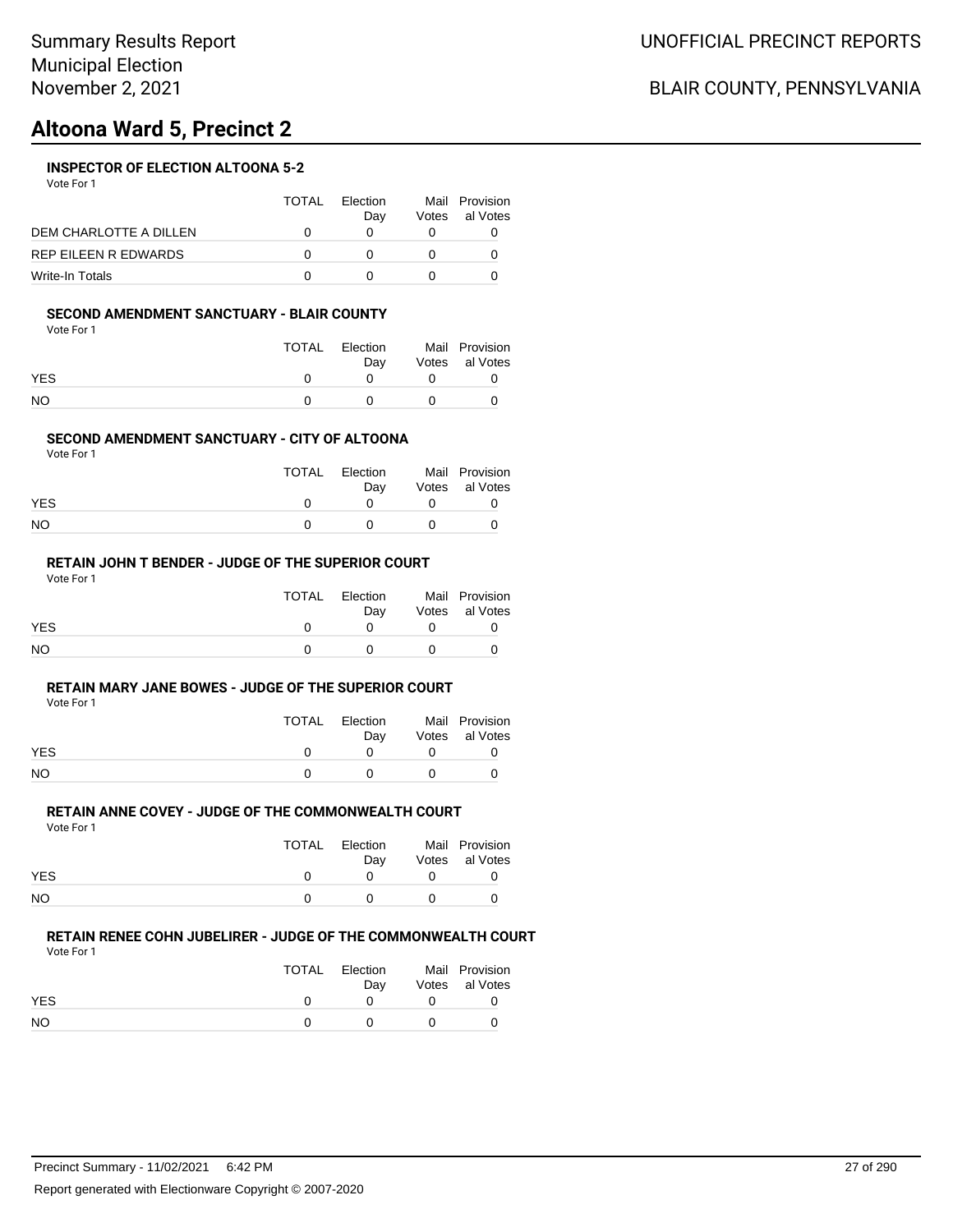## BLAIR COUNTY, PENNSYLVANIA

# **Altoona Ward 5, Precinct 3**

| <b>Statistics</b>           | <b>TOTAL</b> | Election<br>Day | Votes | Mail Provision<br>al Votes |
|-----------------------------|--------------|-----------------|-------|----------------------------|
| Registered Voters - Total   | 545          |                 |       |                            |
| <b>Ballots Cast - Total</b> | 0            | $\Omega$        |       | 0                          |
| <b>Ballots Cast - Blank</b> | 0            | $\Omega$        |       | 0                          |
| Voter Turnout - Total       | $0.00\%$     |                 |       |                            |

#### **JUSTICE OF THE SUPREME COURT**

Vote For 1

|                      | <b>TOTAL</b> | Flection<br>Dav | Votes | Mail Provision<br>al Votes |
|----------------------|--------------|-----------------|-------|----------------------------|
| DEM MARIA MCLAUGHLIN |              |                 |       |                            |
| REP KEVIN BROBSON    | $\mathbf{I}$ |                 |       |                            |
| Write-In Totals      |              |                 |       |                            |

#### **JUDGE OF THE SUPERIOR COURT** Vote For 1

| VULCIUII                  |       |                 |                                  |
|---------------------------|-------|-----------------|----------------------------------|
|                           | TOTAL | Flection<br>Dav | Mail Provision<br>Votes al Votes |
| DEM TIMIKA LANE           |       |                 |                                  |
| <b>REP MEGAN SULLIVAN</b> |       |                 |                                  |
|                           |       |                 |                                  |

Write-In Totals **0** 0 0 0 0 0

#### **JUDGE OF THE COMMONWEALTH COURT**

Vote For 2

|                                | TOTAL | Flection<br>Day | Votes | Mail Provision<br>al Votes |
|--------------------------------|-------|-----------------|-------|----------------------------|
| DEM LORI A DUMAS               |       |                 |       |                            |
| DEM DAVID LEE SPURGEON         |       |                 |       |                            |
| <b>REP STACY MARIE WALLACE</b> |       |                 |       |                            |
| <b>REP DREW CROMPTON</b>       |       |                 |       |                            |
| Write-In Totals                |       |                 |       |                            |

#### **DISTRICT ATTORNEY**

| Vote For 1      |       |                 |                                  |
|-----------------|-------|-----------------|----------------------------------|
|                 | TOTAL | Election<br>Dav | Mail Provision<br>Votes al Votes |
| REP PETE WEEKS  |       |                 |                                  |
| Write-In Totals |       |                 |                                  |

#### **PROTHONOTARY AND CLERK OF COURTS**

Vote For 1

|                  | TOTAL | Election<br>Dav | Mail Provision<br>Votes al Votes |
|------------------|-------|-----------------|----------------------------------|
| DAR ROBIN PATTON |       |                 |                                  |
| Write-In Totals  |       |                 |                                  |

#### **SHERIFF**

Vote For 1

|                 | TOTAL | Election<br>Dav | Mail Provision<br>Votes al Votes |
|-----------------|-------|-----------------|----------------------------------|
| DAR JAMES E OTT |       |                 |                                  |
| Write-In Totals |       |                 |                                  |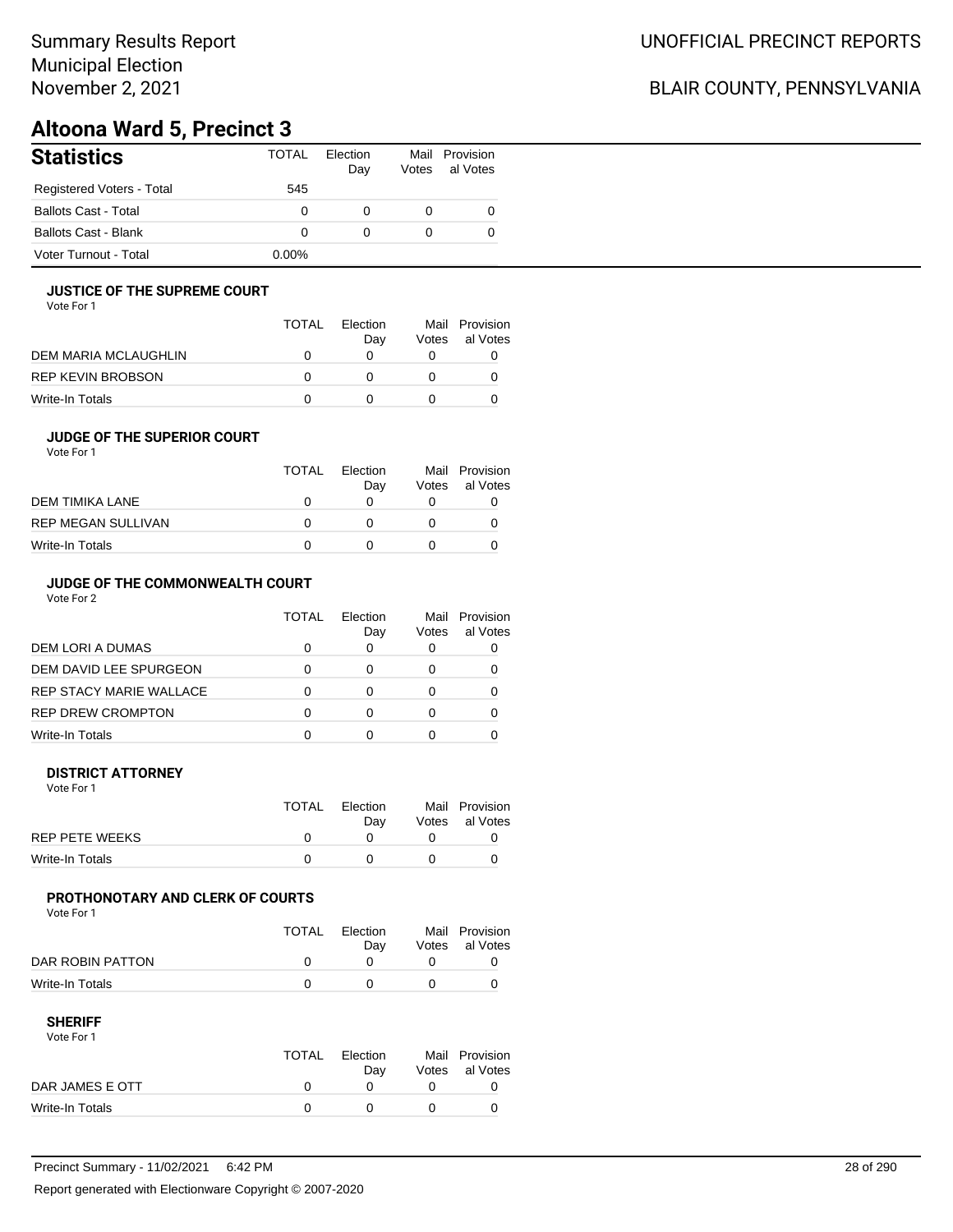# **Altoona Ward 5, Precinct 3**

### **CITY COUNCIL ALTOONA**

Vote For 4

|                            | TOTAL | Election<br>Day | Mail<br>Votes | Provision<br>al Votes |
|----------------------------|-------|-----------------|---------------|-----------------------|
| DEM BRIDGETTE JACKSON      |       |                 |               |                       |
| DEM MICHAEL LEONARD        | 0     | 0               | O             |                       |
| DEM DARIUS MORGAN          | 0     | $\Omega$        | O             | O                     |
| DEM BRYANT GISELMAN        | 0     | ∩               | 0             | 0                     |
| REP DAVID W BUTTERBAUGH JR | O     | $\Omega$        | 0             |                       |
| REP BRUCE KELLEY           | ∩     | ∩               | O             |                       |
| REP DAVID ELLIS            | ∩     | ∩               | O             | 0                     |
| <b>REP RON BEATTY</b>      | O     | ∩               | ∩             |                       |
| Write-In Totals            |       |                 |               |                       |
|                            |       |                 |               |                       |

#### **CONSTABLE ALTOONA WARD 5**

| Vote For 1 |  |
|------------|--|
|------------|--|

|                          | TOTAL | <b>Flection</b><br>Dav | Mail Provision<br>Votes al Votes |
|--------------------------|-------|------------------------|----------------------------------|
| REP ALEXANDER E BADORREK |       |                        |                                  |
| Write-In Totals          |       | $\mathbf{U}$           |                                  |

### **SCHOOL DIRECTOR 4YR ALTOONA AREA SCHOOL DISTRICT**

Vote For 4

|                              | TOTAL | Flection<br>Day | Mail<br>Votes | Provision<br>al Votes |
|------------------------------|-------|-----------------|---------------|-----------------------|
| DAR VAL MIGNOGNA             |       | 0               | 0             |                       |
| DAR DAVID E FRANCIS          |       |                 | O             |                       |
| DEM TINA JOHNSTON            |       |                 | O             |                       |
| DAR STEPHANIE MCGINNIS       |       |                 | O             |                       |
| <b>REP KELLY IRWIN ADAMS</b> |       | O               | O             |                       |
| Write-In Totals              |       |                 |               |                       |

### **SCHOOL DIRECTOR 2YR ALTOONA AREA SCHOOL DISTRICT**

Vote For 1

|                        | TOTAL | Election | Mail  | Provision |
|------------------------|-------|----------|-------|-----------|
|                        |       | Dav      | Votes | al Votes  |
| DEM RICK HOOVER        |       |          |       |           |
| REP DAVID E. GREENWOOD |       |          |       |           |
| Write-In Totals        |       |          |       |           |

#### **JUDGE OF ELECTION ALTOONA 5-3** Vote For 1

| .               |              |          |                |
|-----------------|--------------|----------|----------------|
|                 | <b>TOTAL</b> | Election | Mail Provision |
|                 |              | Dav      | Votes al Votes |
| Write-In Totals |              | $\theta$ |                |
|                 |              |          |                |

#### **INSPECTOR OF ELECTION ALTOONA 5-3** Vote For 1

| 1 U U U         |                |                |
|-----------------|----------------|----------------|
|                 | TOTAL Election | Mail Provision |
|                 | Dav            | Votes al Votes |
| Write-In Totals |                |                |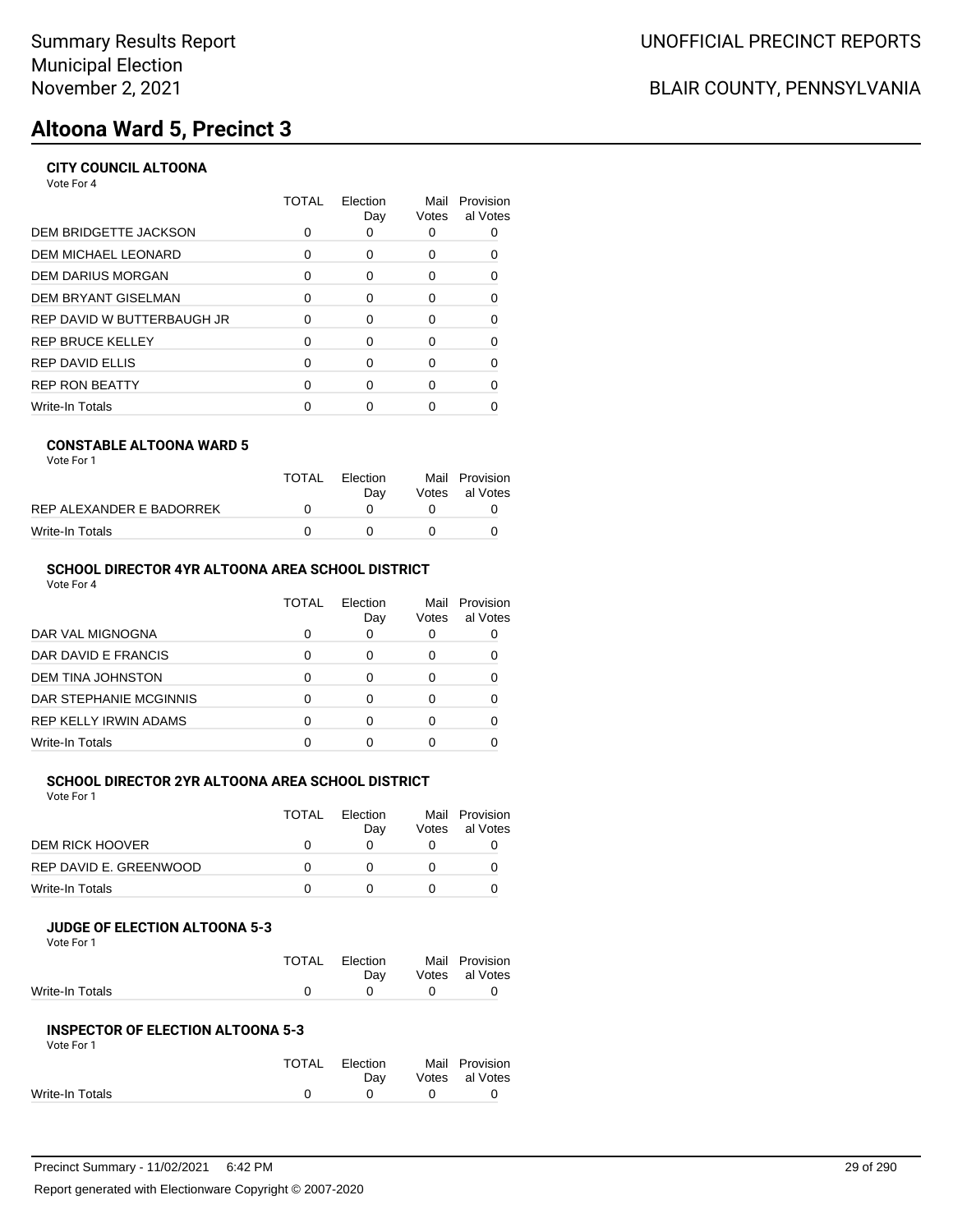# **Altoona Ward 5, Precinct 3**

#### **SECOND AMENDMENT SANCTUARY - BLAIR COUNTY**

| Vote For 1 |  |
|------------|--|
|------------|--|

|            | TOTAL | Election<br>Dav |              | Mail Provision<br>Votes al Votes |
|------------|-------|-----------------|--------------|----------------------------------|
| <b>YES</b> |       |                 |              |                                  |
| NO         |       |                 | $\mathbf{u}$ |                                  |

#### **SECOND AMENDMENT SANCTUARY - CITY OF ALTOONA**

Vote For 1

|            | TOTAL | Election<br>Dav | Mail Provision<br>Votes al Votes |
|------------|-------|-----------------|----------------------------------|
| <b>YES</b> |       |                 |                                  |
| NO         |       |                 |                                  |

#### **RETAIN JOHN T BENDER - JUDGE OF THE SUPERIOR COURT**

Vote For 1

|            | TOTAL Election<br>Dav | Mail Provision<br>Votes al Votes |
|------------|-----------------------|----------------------------------|
| <b>YES</b> |                       |                                  |
| NO         |                       |                                  |

### **RETAIN MARY JANE BOWES - JUDGE OF THE SUPERIOR COURT**

Vote For 1

|            | TOTAL | Election<br>Dav | Mail Provision<br>Votes al Votes |
|------------|-------|-----------------|----------------------------------|
| <b>YES</b> |       |                 |                                  |
| <b>NO</b>  |       |                 |                                  |

#### **RETAIN ANNE COVEY - JUDGE OF THE COMMONWEALTH COURT**

Vote For 1

|            | <b>TOTAL</b> | Election | Mail Provision |
|------------|--------------|----------|----------------|
|            |              | Dav      | Votes al Votes |
| <b>YES</b> |              |          |                |
| <b>NO</b>  |              |          |                |

|            | TOTAL | Election | Mail Provision |
|------------|-------|----------|----------------|
|            |       | Dav      | Votes al Votes |
| <b>YES</b> |       |          |                |
| NO.        |       |          |                |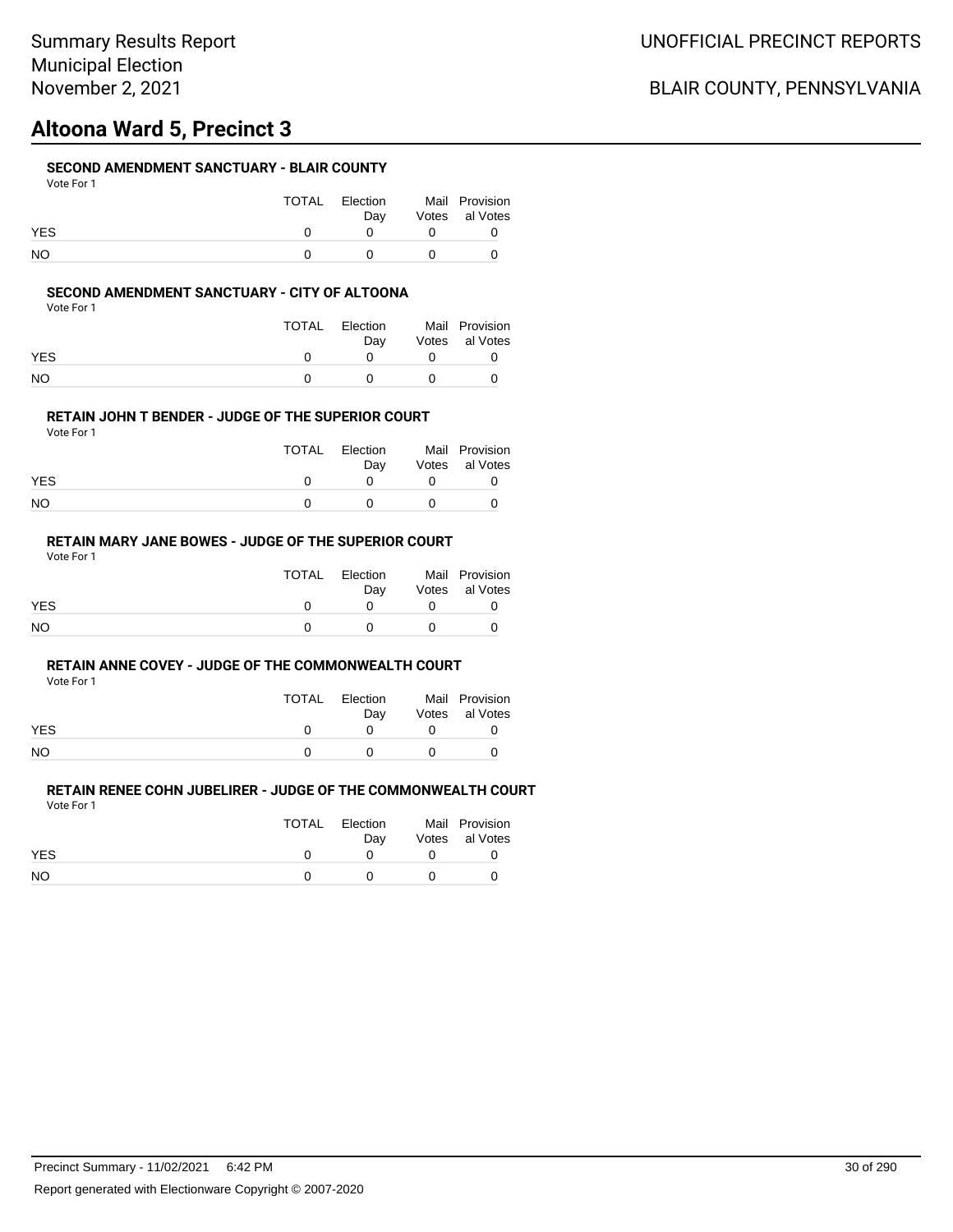## BLAIR COUNTY, PENNSYLVANIA

# **Altoona Ward 6, Precinct 1**

| <b>Statistics</b>           | <b>TOTAL</b> | Election<br>Day | Mail<br>Votes | Provision<br>al Votes |
|-----------------------------|--------------|-----------------|---------------|-----------------------|
| Registered Voters - Total   | 923          |                 |               |                       |
| <b>Ballots Cast - Total</b> | 0            | 0               |               |                       |
| Ballots Cast - Blank        | 0            | $\Omega$        |               |                       |
| Voter Turnout - Total       | $0.00\%$     |                 |               |                       |

#### **JUSTICE OF THE SUPREME COURT**

Vote For 1

|                      | TOTAL | Election<br>Dav | Mail<br>Votes | Provision<br>al Votes |
|----------------------|-------|-----------------|---------------|-----------------------|
| DEM MARIA MCLAUGHLIN |       |                 |               |                       |
| REP KEVIN BROBSON    |       |                 |               |                       |
| Write-In Totals      |       |                 |               |                       |

#### **JUDGE OF THE SUPERIOR COURT**

| Vote For 1 |  |  |
|------------|--|--|
|            |  |  |

| Dav | Votes | Mail Provision<br>al Votes |
|-----|-------|----------------------------|
|     |       |                            |
|     |       |                            |
|     |       |                            |
|     |       | <b>TOTAL</b><br>Election   |

### **JUDGE OF THE COMMONWEALTH COURT**

Vote For 2

|                                | TOTAL | Flection<br>Day | Votes | Mail Provision<br>al Votes |
|--------------------------------|-------|-----------------|-------|----------------------------|
| DEM LORI A DUMAS               |       |                 |       |                            |
| DEM DAVID LEE SPURGEON         |       |                 |       |                            |
| <b>REP STACY MARIE WALLACE</b> |       |                 |       |                            |
| <b>REP DREW CROMPTON</b>       |       |                 |       |                            |
| Write-In Totals                |       |                 |       |                            |

#### **DISTRICT ATTORNEY**

| Vote For 1            |              |                 |                                  |
|-----------------------|--------------|-----------------|----------------------------------|
|                       | <b>TOTAL</b> | Election<br>Dav | Mail Provision<br>Votes al Votes |
| <b>REP PETE WEEKS</b> |              |                 |                                  |
| Write-In Totals       |              |                 |                                  |

#### **PROTHONOTARY AND CLERK OF COURTS**

Vote For 1

|                  | <b>TOTAL</b> | Election<br>Dav | Mail Provision<br>Votes al Votes |
|------------------|--------------|-----------------|----------------------------------|
| DAR ROBIN PATTON |              |                 |                                  |
| Write-In Totals  |              |                 |                                  |

| Vote For 1      |              |          |                |
|-----------------|--------------|----------|----------------|
|                 | <b>TOTAL</b> | Election | Mail Provision |
|                 |              | Dav      | Votes al Votes |
| DAR JAMES E OTT |              |          |                |
| Write-In Totals |              |          |                |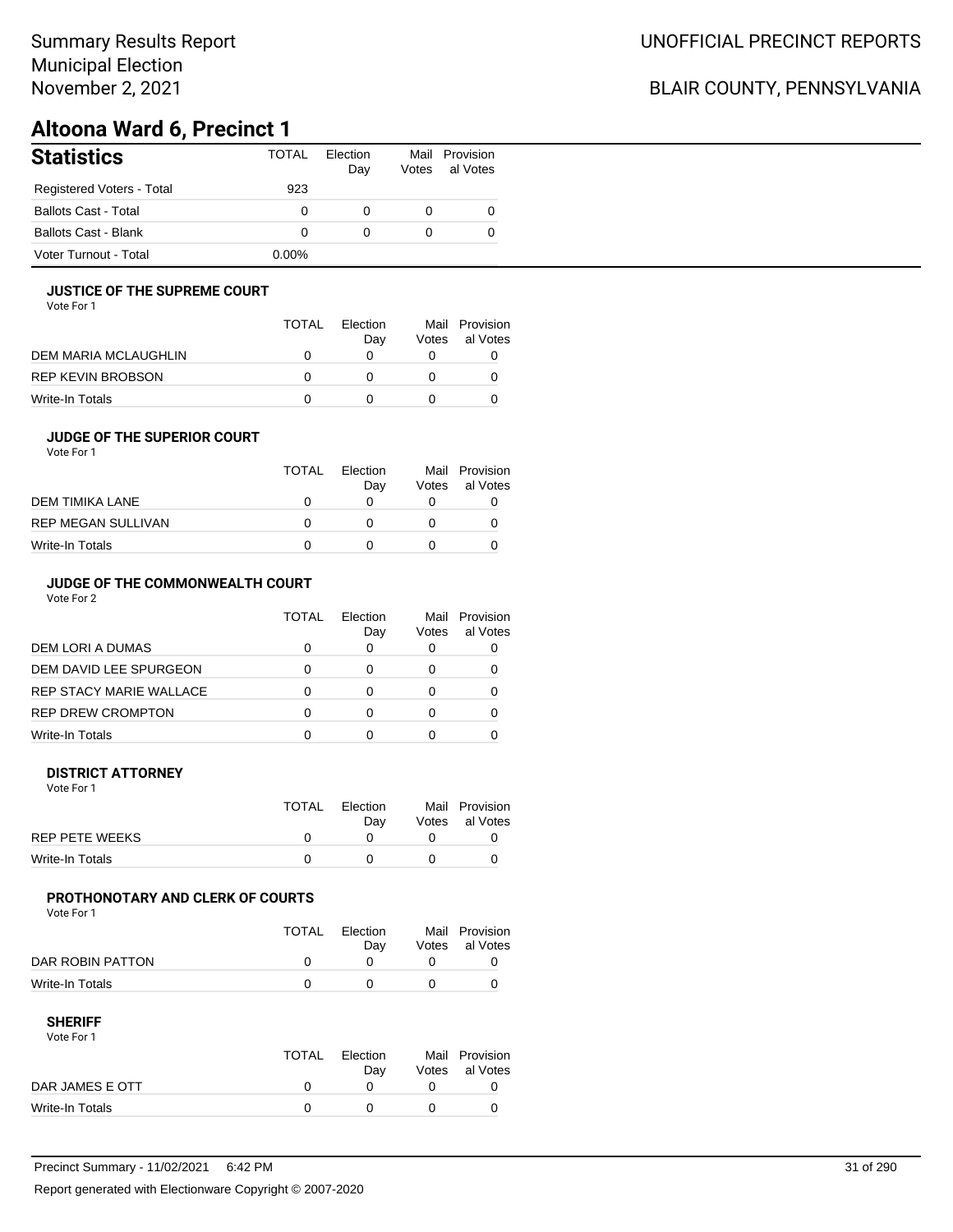# **Altoona Ward 6, Precinct 1**

### **CITY COUNCIL ALTOONA**

Vote For 4

|                            | <b>TOTAL</b> | Election<br>Day | Mail<br>Votes | Provision<br>al Votes |
|----------------------------|--------------|-----------------|---------------|-----------------------|
| DEM BRIDGETTE JACKSON      |              |                 |               |                       |
| DEM MICHAEL LEONARD        | 0            | 0               | 0             | 0                     |
| DEM DARIUS MORGAN          | ∩            | $\Omega$        | 0             | $\Omega$              |
| DEM BRYANT GISELMAN        | 0            | 0               | 0             | 0                     |
| REP DAVID W BUTTERBAUGH JR | O            | 0               | 0             | 0                     |
| REP BRUCE KELLEY           | O            | $\Omega$        | 0             | $\Omega$              |
| REP DAVID ELLIS            | 0            | $\Omega$        | 0             |                       |
| REP RON BEATTY             | ∩            | ∩               | ŋ             | ∩                     |
| Write-In Totals            |              |                 |               |                       |
|                            |              |                 |               |                       |

#### **CONSTABLE ALTOONA WARD 6** Vote For 1

|                 | TOTAL Election                                       | Mail Provision |
|-----------------|------------------------------------------------------|----------------|
|                 | Dav                                                  | Votes al Votes |
| Write-In Totals | $\begin{array}{ccccccc}\n0 & & 0 & & 0\n\end{array}$ |                |

#### **SCHOOL DIRECTOR 4YR ALTOONA AREA SCHOOL DISTRICT**

Vote For 4

|                              | TOTAL | Election<br>Day | Mail<br>Votes | Provision<br>al Votes |
|------------------------------|-------|-----------------|---------------|-----------------------|
| DAR VAL MIGNOGNA             |       |                 |               |                       |
| DAR DAVID E FRANCIS          |       |                 | 0             |                       |
| DEM TINA JOHNSTON            |       | O               | O             |                       |
| DAR STEPHANIE MCGINNIS       |       |                 | O             |                       |
| <b>REP KELLY IRWIN ADAMS</b> |       |                 | O             |                       |
| Write-In Totals              |       |                 |               |                       |

#### **SCHOOL DIRECTOR 2YR ALTOONA AREA SCHOOL DISTRICT** Vote For 1

| 1 IU PU                |              |                        |       |                            |
|------------------------|--------------|------------------------|-------|----------------------------|
|                        | <b>TOTAL</b> | <b>Flection</b><br>Dav | Votes | Mail Provision<br>al Votes |
| DEM RICK HOOVER        |              |                        |       |                            |
| REP DAVID E. GREENWOOD |              |                        |       |                            |
| Write-In Totals        |              |                        |       |                            |

#### **JUDGE OF ELECTION ALTOONA 6-1**

Vote For 1

|                 | TOTAL Election | Mail Provision |
|-----------------|----------------|----------------|
|                 | Dav            | Votes al Votes |
| Write-In Totals | $\cap$ $\cap$  |                |

#### **INSPECTOR OF ELECTION ALTOONA 6-1**

| TOTAL        | Election | Mail Provision |
|--------------|----------|----------------|
|              | Dav      | Votes al Votes |
| <sup>0</sup> |          |                |
|              |          |                |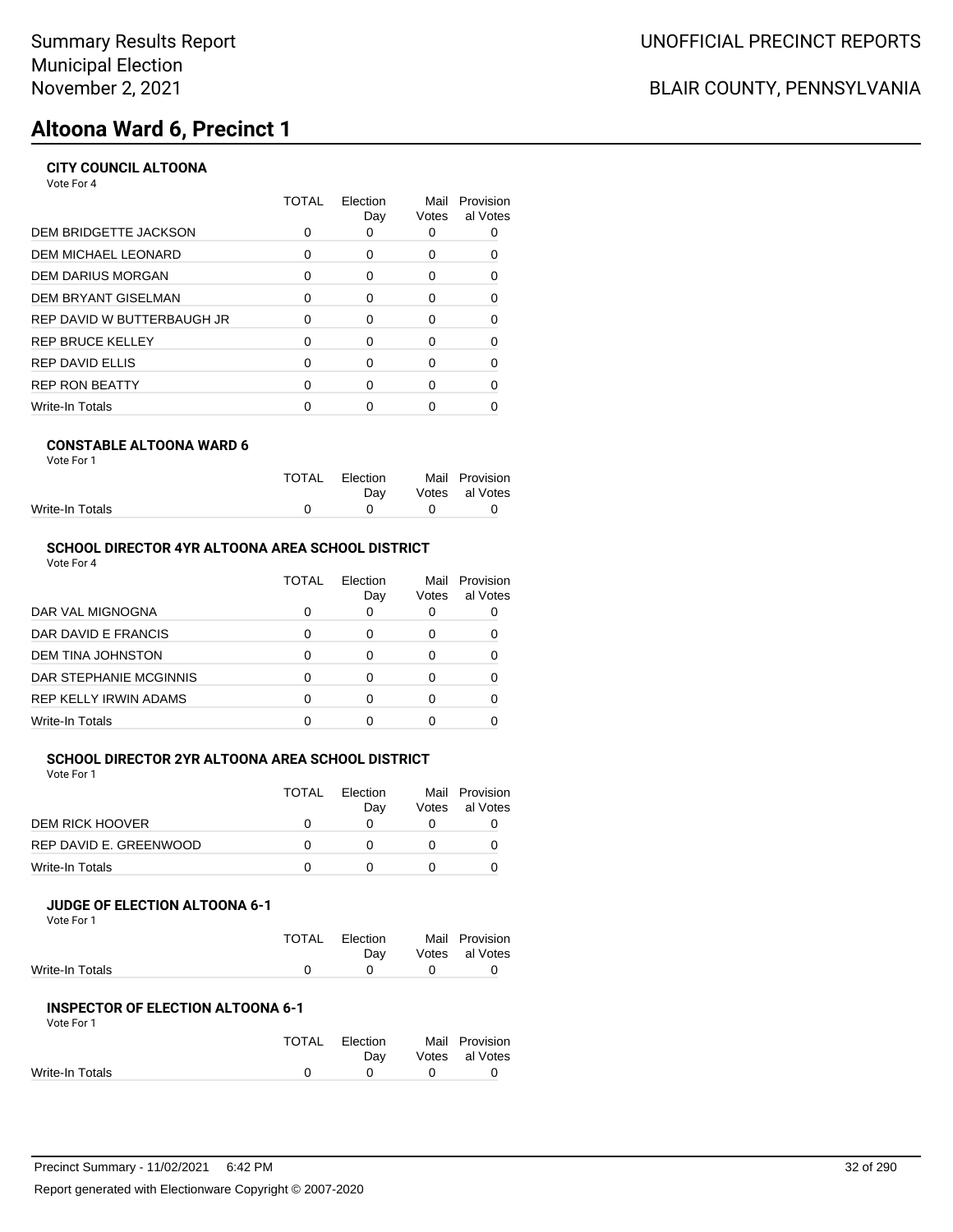# **Altoona Ward 6, Precinct 1**

#### **SECOND AMENDMENT SANCTUARY - BLAIR COUNTY**

| Vote For 1 |  |
|------------|--|
|------------|--|

|            | TOTAL | Election<br>Dav |              | Mail Provision<br>Votes al Votes |
|------------|-------|-----------------|--------------|----------------------------------|
| <b>YES</b> |       |                 |              |                                  |
| <b>NO</b>  |       |                 | $\mathbf{O}$ |                                  |

#### **SECOND AMENDMENT SANCTUARY - CITY OF ALTOONA**

Vote For 1

|            | TOTAL | Election<br>Dav | Mail Provision<br>Votes al Votes |
|------------|-------|-----------------|----------------------------------|
| <b>YES</b> |       |                 |                                  |
| NΟ         |       | $\mathbf{U}$    |                                  |

#### **RETAIN JOHN T BENDER - JUDGE OF THE SUPERIOR COURT**

Vote For 1

|            | TOTAL | Election<br>Dav | Mail Provision<br>Votes al Votes |
|------------|-------|-----------------|----------------------------------|
| <b>YES</b> |       |                 |                                  |
| NO         |       |                 |                                  |

### **RETAIN MARY JANE BOWES - JUDGE OF THE SUPERIOR COURT**

Vote For 1

|            | TOTAL | Election<br>Dav | Mail Provision<br>Votes al Votes |
|------------|-------|-----------------|----------------------------------|
| <b>YES</b> |       |                 |                                  |
| <b>NO</b>  |       |                 |                                  |

#### **RETAIN ANNE COVEY - JUDGE OF THE COMMONWEALTH COURT**

Vote For 1

|            | <b>TOTAL</b> | Election | Mail Provision |
|------------|--------------|----------|----------------|
|            |              | Dav      | Votes al Votes |
| <b>YES</b> |              |          |                |
| <b>NO</b>  |              |          |                |

| .          |       |                 |                                  |
|------------|-------|-----------------|----------------------------------|
|            | TOTAL | Election<br>Dav | Mail Provision<br>Votes al Votes |
| <b>YES</b> |       |                 |                                  |
| NO.        |       |                 |                                  |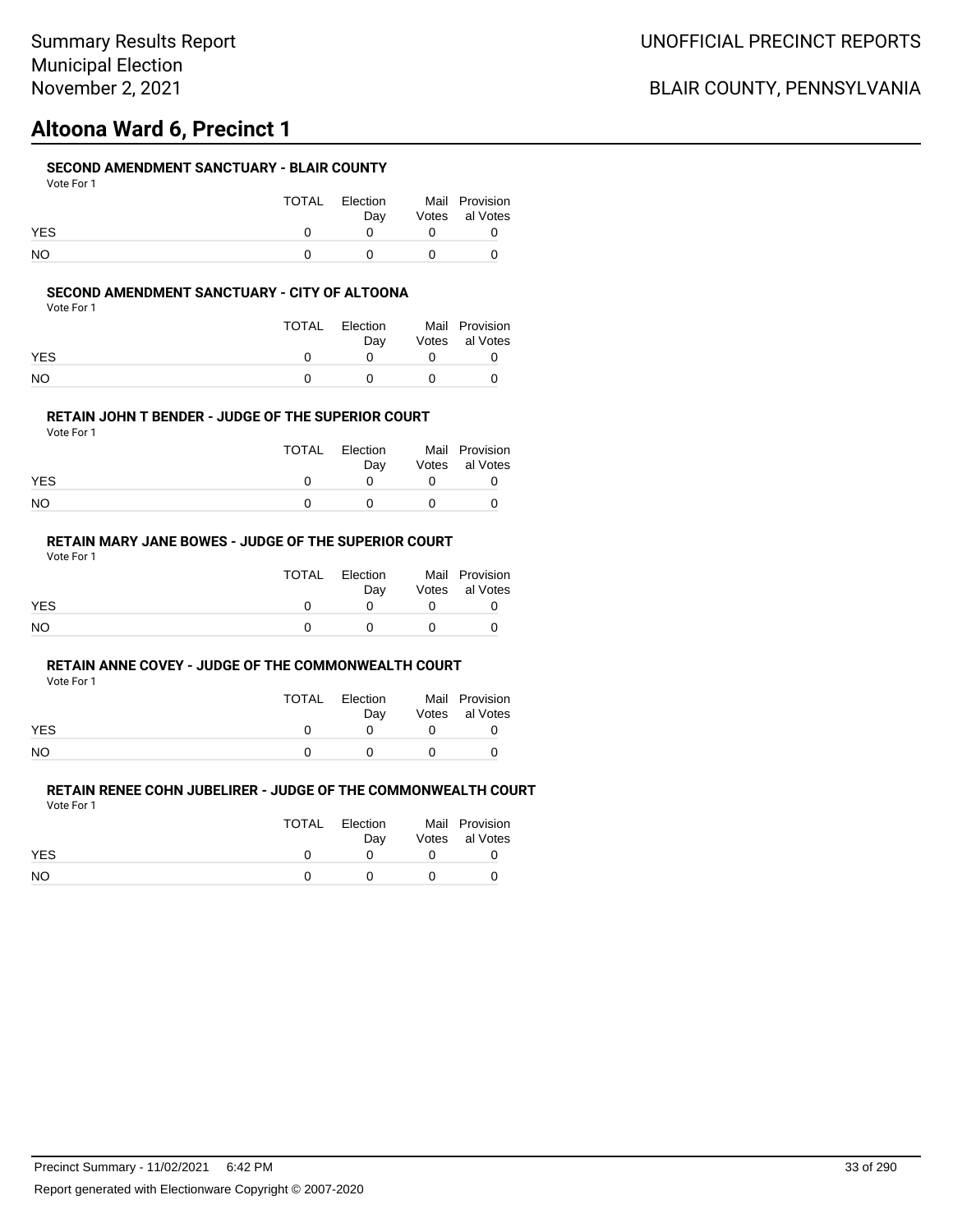## BLAIR COUNTY, PENNSYLVANIA

# **Altoona Ward 6, Precinct 2**

| <b>Statistics</b>         | <b>TOTAL</b> | Election<br>Day | Votes | Mail Provision<br>al Votes |
|---------------------------|--------------|-----------------|-------|----------------------------|
| Registered Voters - Total | 1.053        |                 |       |                            |
| Ballots Cast - Total      |              | 0               | 0     |                            |
| Ballots Cast - Blank      |              | 0               | 0     |                            |
| Voter Turnout - Total     | $0.00\%$     |                 |       |                            |

#### **JUSTICE OF THE SUPREME COURT**

Vote For 1

|                      | TOTAL | Election<br>Dav | Votes | Mail Provision<br>al Votes |
|----------------------|-------|-----------------|-------|----------------------------|
| DEM MARIA MCLAUGHLIN |       |                 |       |                            |
| REP KEVIN BROBSON    |       |                 |       |                            |
| Write-In Totals      |       |                 |       |                            |

#### **JUDGE OF THE SUPERIOR COURT**

| Vote For 1 |  |  |
|------------|--|--|
|            |  |  |

|                           | <b>TOTAL</b> | Election<br>Day | Votes | Mail Provision<br>al Votes |
|---------------------------|--------------|-----------------|-------|----------------------------|
| DEM TIMIKA LANE           |              |                 |       |                            |
| <b>REP MEGAN SULLIVAN</b> |              |                 |       |                            |
| Write-In Totals           |              |                 |       |                            |
|                           |              |                 |       |                            |

### **JUDGE OF THE COMMONWEALTH COURT**

Vote For 2

|                                | TOTAL | Flection<br>Day | Votes | Mail Provision<br>al Votes |
|--------------------------------|-------|-----------------|-------|----------------------------|
| DEM LORI A DUMAS               |       |                 |       |                            |
| DEM DAVID LEE SPURGEON         |       |                 |       |                            |
| <b>REP STACY MARIE WALLACE</b> |       |                 |       |                            |
| <b>REP DREW CROMPTON</b>       |       |                 |       |                            |
| Write-In Totals                |       |                 |       |                            |

#### **DISTRICT ATTORNEY**

| Vote For 1            |              |                 |                                  |
|-----------------------|--------------|-----------------|----------------------------------|
|                       | <b>TOTAL</b> | Election<br>Dav | Mail Provision<br>Votes al Votes |
| <b>REP PETE WEEKS</b> |              |                 |                                  |
| Write-In Totals       |              |                 |                                  |

### **PROTHONOTARY AND CLERK OF COURTS**

Vote For 1

|                  | <b>TOTAL</b> | Election<br>Dav | Mail Provision<br>Votes al Votes |
|------------------|--------------|-----------------|----------------------------------|
| DAR ROBIN PATTON |              |                 |                                  |
| Write-In Totals  |              |                 |                                  |

| Vote For 1      |              |          |                |
|-----------------|--------------|----------|----------------|
|                 | <b>TOTAL</b> | Election | Mail Provision |
|                 |              | Dav      | Votes al Votes |
| DAR JAMES E OTT |              |          |                |
| Write-In Totals |              |          |                |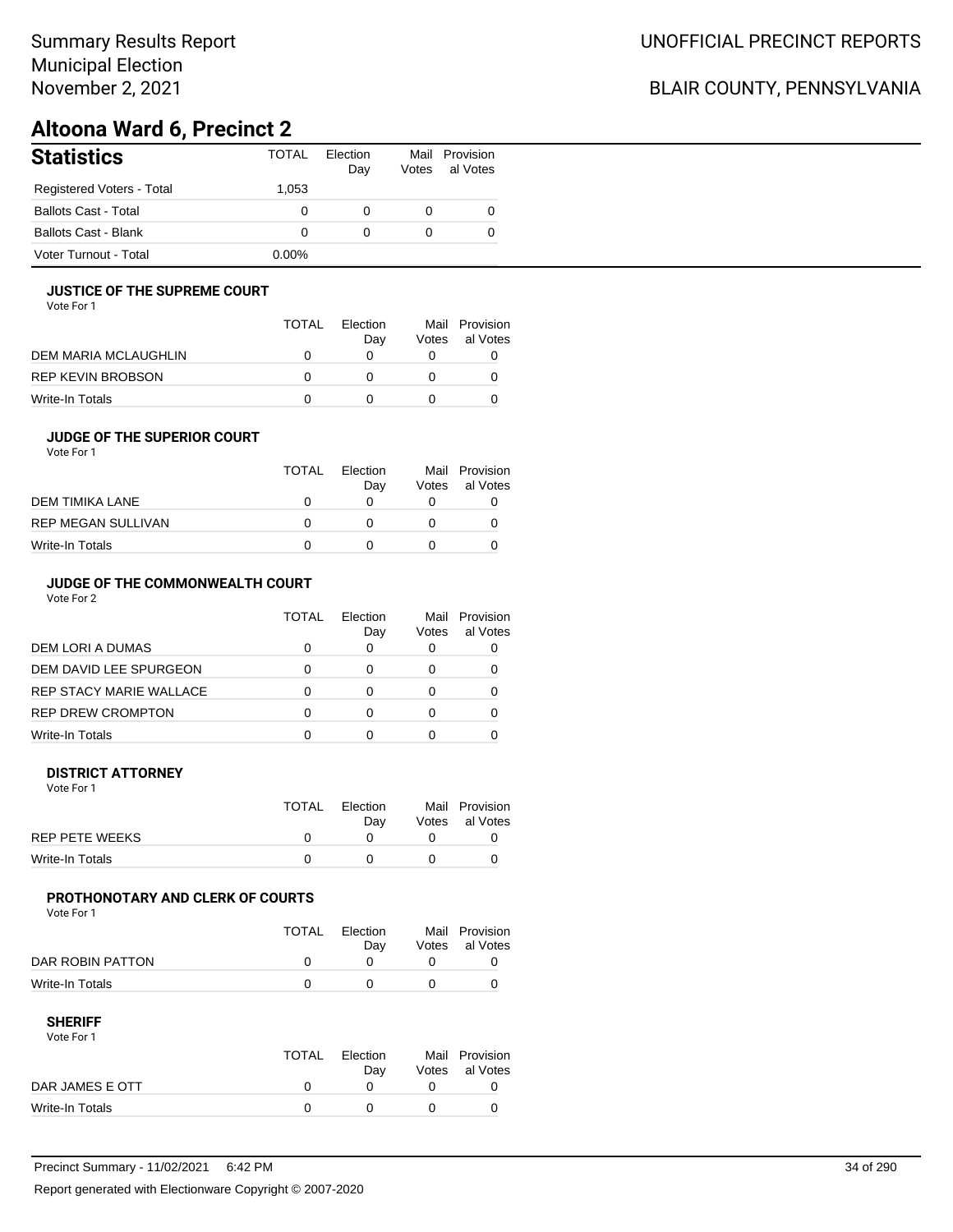# **Altoona Ward 6, Precinct 2**

### **CITY COUNCIL ALTOONA**

Vote For 4

|                            | TOTAL | Election<br>Day | Mail<br>Votes | Provision<br>al Votes |
|----------------------------|-------|-----------------|---------------|-----------------------|
| DEM BRIDGETTE JACKSON      |       |                 |               |                       |
| DEM MICHAEL LEONARD        | 0     | 0               | 0             | 0                     |
| DEM DARIUS MORGAN          | 0     | $\Omega$        | 0             | 0                     |
| DEM BRYANT GISELMAN        | 0     | 0               | 0             | 0                     |
| REP DAVID W BUTTERBAUGH JR | O     | $\Omega$        | 0             | 0                     |
| REP BRUCE KELLEY           | 0     | 0               | 0             | $\Omega$              |
| REP DAVID ELLIS            | O     | 0               | 0             | O                     |
| <b>REP RON BEATTY</b>      | ∩     | ∩               | O             | ∩                     |
| Write-In Totals            |       |                 |               |                       |
|                            |       |                 |               |                       |

#### **CONSTABLE ALTOONA WARD 6**

|  | Vote For 1 |  |
|--|------------|--|
|  |            |  |

|                 | TOTAL Election |              | Mail Provision |
|-----------------|----------------|--------------|----------------|
|                 | Dav            |              | Votes al Votes |
| Write-In Totals |                | $\mathbf{a}$ |                |
|                 |                |              |                |

### **SCHOOL DIRECTOR 4YR ALTOONA AREA SCHOOL DISTRICT**

| Vote For 4 |  |
|------------|--|
|------------|--|

|                          | TOTAL | Election<br>Day | Mail<br>Votes | Provision<br>al Votes |
|--------------------------|-------|-----------------|---------------|-----------------------|
| DAR VAL MIGNOGNA         |       |                 | O             |                       |
| DAR DAVID E FRANCIS      |       |                 | Ω             |                       |
| <b>DEM TINA JOHNSTON</b> |       | ∩               | Ω             |                       |
| DAR STEPHANIE MCGINNIS   |       | ∩               | Ω             |                       |
| REP KELLY IRWIN ADAMS    |       | ∩               | 0             |                       |
| Write-In Totals          |       |                 |               |                       |

#### **SCHOOL DIRECTOR 2YR ALTOONA AREA SCHOOL DISTRICT** Vote For 1

| Vote For T             | TOTAL    | Flection<br>Day | Votes | Mail Provision<br>al Votes |
|------------------------|----------|-----------------|-------|----------------------------|
| DEM RICK HOOVER        | $\Omega$ |                 |       |                            |
| REP DAVID E. GREENWOOD | O        |                 |       |                            |
| Write-In Totals        |          |                 |       |                            |

### **JUDGE OF ELECTION ALTOONA 6-2**

Vote For 1

|                 | TOTAL Election | Mail Provision |
|-----------------|----------------|----------------|
|                 | Dav            | Votes al Votes |
| Write-In Totals | $\cap$ $\cap$  |                |
|                 |                |                |

#### **INSPECTOR OF ELECTION ALTOONA 6-2** Vote For 1

| 1 IU I V        |              |          |              |                |
|-----------------|--------------|----------|--------------|----------------|
|                 | <b>TOTAL</b> | Election |              | Mail Provision |
|                 |              | Dav      |              | Votes al Votes |
| Write-In Totals |              | $\cap$   | $\mathbf{a}$ |                |
|                 |              |          |              |                |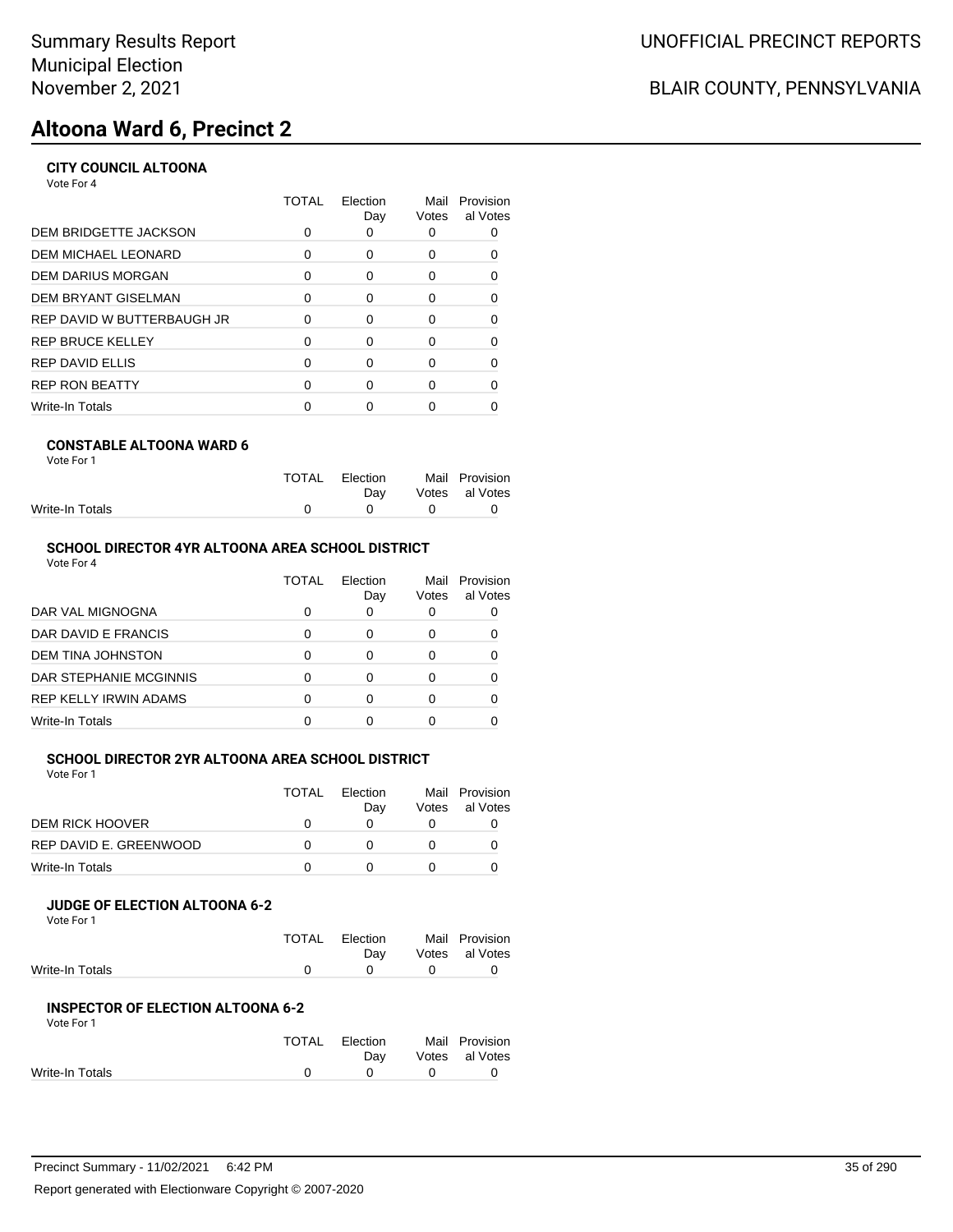# **Altoona Ward 6, Precinct 2**

#### **SECOND AMENDMENT SANCTUARY - BLAIR COUNTY**

| Vote For 1 |  |
|------------|--|
|------------|--|

|            | TOTAL | Election<br>Dav | Mail Provision<br>Votes al Votes |
|------------|-------|-----------------|----------------------------------|
| <b>YES</b> |       |                 |                                  |
| NO.        |       |                 |                                  |

#### **SECOND AMENDMENT SANCTUARY - CITY OF ALTOONA**

Vote For 1

|            | TOTAL | Election<br>Dav | Mail Provision<br>Votes al Votes |
|------------|-------|-----------------|----------------------------------|
| <b>YES</b> |       |                 |                                  |
| NΟ         |       | $^{\prime}$     |                                  |

#### **RETAIN JOHN T BENDER - JUDGE OF THE SUPERIOR COURT**

Vote For 1

|            | TOTAL Election<br>Dav | Mail Provision<br>Votes al Votes |
|------------|-----------------------|----------------------------------|
| <b>YES</b> |                       |                                  |
| NO         |                       |                                  |

### **RETAIN MARY JANE BOWES - JUDGE OF THE SUPERIOR COURT**

Vote For 1

|            | TOTAL | Election<br>Dav | Mail Provision<br>Votes al Votes |
|------------|-------|-----------------|----------------------------------|
| <b>YES</b> |       |                 |                                  |
| <b>NO</b>  |       |                 |                                  |

#### **RETAIN ANNE COVEY - JUDGE OF THE COMMONWEALTH COURT**

Vote For 1

|            | <b>TOTAL</b> | Election | Mail Provision |
|------------|--------------|----------|----------------|
|            |              | Dav      | Votes al Votes |
| <b>YES</b> |              |          |                |
| <b>NO</b>  |              |          |                |

|            | TOTAL | Election | Mail Provision |
|------------|-------|----------|----------------|
|            |       | Dav      | Votes al Votes |
| <b>YES</b> |       |          |                |
| NO.        |       |          |                |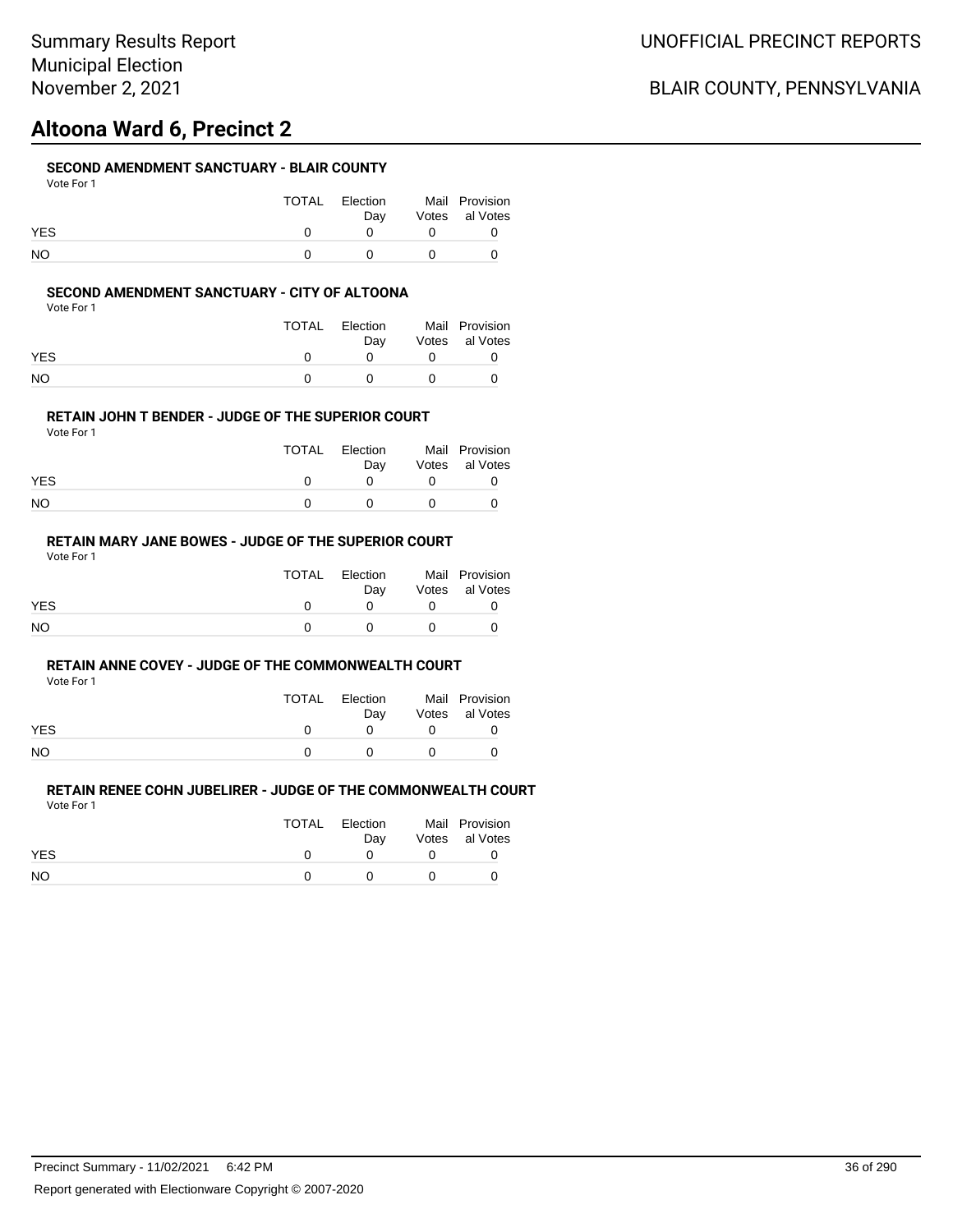# Summary Results Report Municipal Election November 2, 2021

# BLAIR COUNTY, PENNSYLVANIA

# **Altoona Ward 6, Precinct 3**

| <b>Statistics</b>           | <b>TOTAL</b> | Election<br>Dav | Mail<br>Votes | Provision<br>al Votes |
|-----------------------------|--------------|-----------------|---------------|-----------------------|
| Registered Voters - Total   | 794          |                 |               |                       |
| <b>Ballots Cast - Total</b> | 0            | 0               |               | 0                     |
| Ballots Cast - Blank        | 0            | 0               |               | 0                     |
| Voter Turnout - Total       | $0.00\%$     |                 |               |                       |

### **JUSTICE OF THE SUPREME COURT**

Vote For 1

|                      | TOTAL | Election<br>Dav | Votes | Mail Provision<br>al Votes |
|----------------------|-------|-----------------|-------|----------------------------|
| DEM MARIA MCLAUGHLIN |       |                 |       |                            |
| REP KEVIN BROBSON    |       |                 |       |                            |
| Write-In Totals      |       |                 |       |                            |

### **JUDGE OF THE SUPERIOR COURT**

| Vote For 1 |  |  |
|------------|--|--|
|            |  |  |

|                           | <b>TOTAL</b> | Election<br>Day | Votes | Mail Provision<br>al Votes |
|---------------------------|--------------|-----------------|-------|----------------------------|
| DEM TIMIKA LANE           |              |                 |       |                            |
| <b>REP MEGAN SULLIVAN</b> |              |                 |       |                            |
| Write-In Totals           |              |                 |       |                            |
|                           |              |                 |       |                            |

## **JUDGE OF THE COMMONWEALTH COURT**

Vote For 2

|                                | TOTAL | Flection<br>Day | Votes | Mail Provision<br>al Votes |
|--------------------------------|-------|-----------------|-------|----------------------------|
| DEM LORI A DUMAS               |       |                 |       |                            |
| DEM DAVID LEE SPURGEON         |       |                 |       |                            |
| <b>REP STACY MARIE WALLACE</b> |       |                 |       |                            |
| <b>REP DREW CROMPTON</b>       |       |                 |       |                            |
| Write-In Totals                |       |                 |       |                            |

### **DISTRICT ATTORNEY**

| Vote For 1      |              |                 |                                  |
|-----------------|--------------|-----------------|----------------------------------|
|                 | <b>TOTAL</b> | Election<br>Dav | Mail Provision<br>Votes al Votes |
| REP PETE WEEKS  |              |                 |                                  |
| Write-In Totals |              |                 |                                  |

## **PROTHONOTARY AND CLERK OF COURTS**

Vote For 1

|                  | TOTAL | Election<br>Dav | Mail Provision<br>Votes al Votes |
|------------------|-------|-----------------|----------------------------------|
| DAR ROBIN PATTON |       |                 |                                  |
| Write-In Totals  |       |                 |                                  |

### **SHERIFF**

Vote For 1

|                 | TOTAL | Election<br>Dav | Mail Provision<br>Votes al Votes |
|-----------------|-------|-----------------|----------------------------------|
| DAR JAMES E OTT |       |                 |                                  |
| Write-In Totals |       |                 |                                  |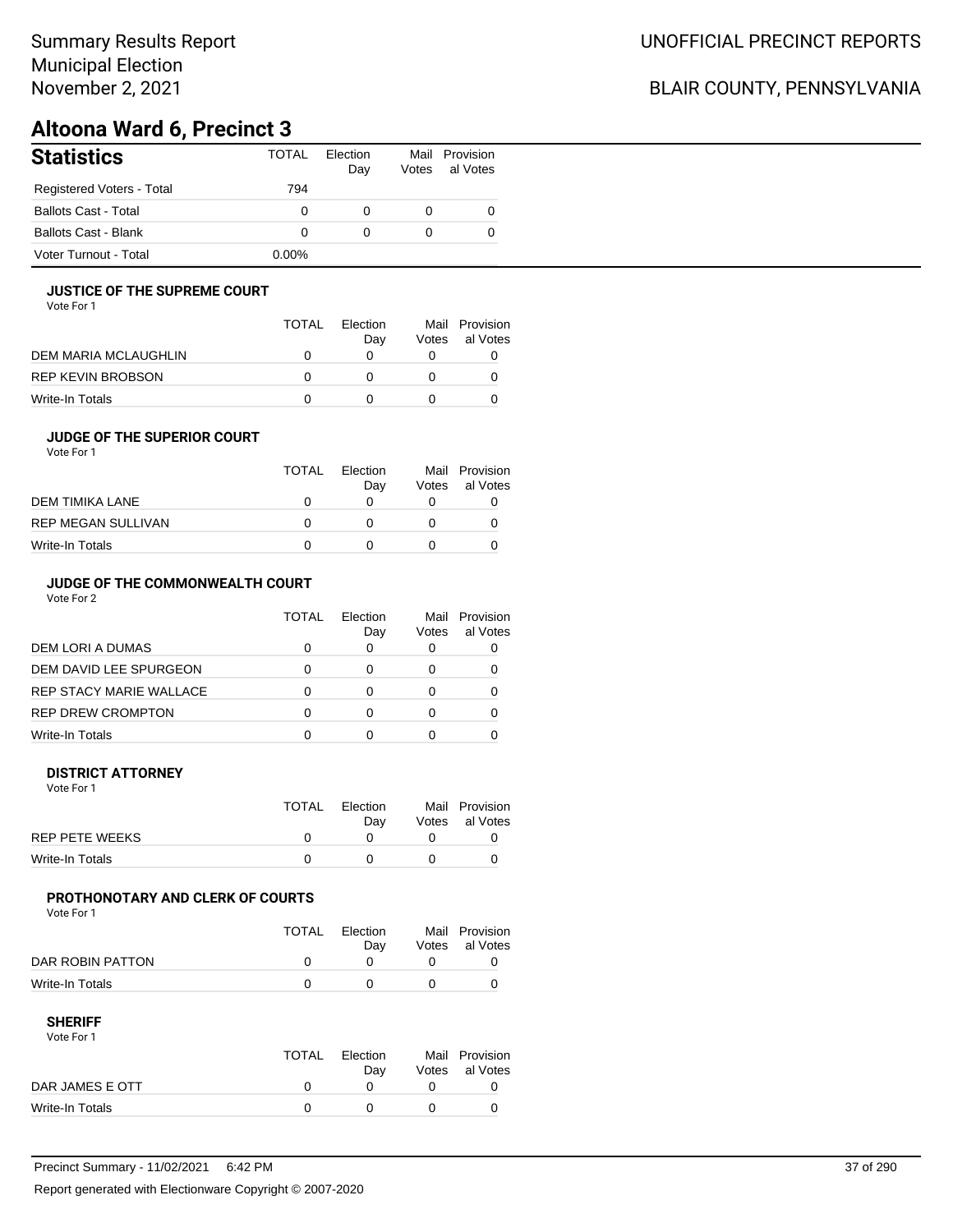# **Altoona Ward 6, Precinct 3**

## **CITY COUNCIL ALTOONA**

Vote For 4

|                            | TOTAL | Election<br>Day | Mail<br>Votes | Provision<br>al Votes |
|----------------------------|-------|-----------------|---------------|-----------------------|
| DEM BRIDGETTE JACKSON      |       |                 |               |                       |
| DEM MICHAEL LEONARD        | 0     | 0               | 0             | 0                     |
| DEM DARIUS MORGAN          | ∩     | $\Omega$        | 0             | $\Omega$              |
| DEM BRYANT GISELMAN        | 0     | $\Omega$        | 0             | 0                     |
| REP DAVID W BUTTERBAUGH JR | O     | 0               | 0             | 0                     |
| REP BRUCE KELLEY           | ∩     | $\Omega$        | 0             | $\Omega$              |
| REP DAVID ELLIS            | O     | ∩               | 0             | 0                     |
| <b>REP RON BEATTY</b>      | ∩     | ∩               | ∩             | O                     |
| Write-In Totals            |       |                 |               |                       |
|                            |       |                 |               |                       |

#### **CONSTABLE ALTOONA WARD 6** Vote For 1

|                 | TOTAL Election<br>Dav |                                                   | Mail Provision<br>Votes al Votes |
|-----------------|-----------------------|---------------------------------------------------|----------------------------------|
| Write-In Totals |                       | $\begin{array}{cccccccc}\n0 & 0 & 0\n\end{array}$ |                                  |

## **SCHOOL DIRECTOR 4YR ALTOONA AREA SCHOOL DISTRICT**

Vote For 4

|                              | TOTAL | Flection<br>Day | Mail<br>Votes | Provision<br>al Votes |
|------------------------------|-------|-----------------|---------------|-----------------------|
| DAR VAL MIGNOGNA             |       |                 |               |                       |
| DAR DAVID E FRANCIS          |       |                 | O             |                       |
| DEM TINA JOHNSTON            |       |                 | O             |                       |
| DAR STEPHANIE MCGINNIS       |       |                 |               |                       |
| <b>REP KELLY IRWIN ADAMS</b> |       |                 | O             |                       |
| Write-In Totals              |       |                 |               |                       |

#### **SCHOOL DIRECTOR 2YR ALTOONA AREA SCHOOL DISTRICT** Vote For 1

| VOLE FOI I             | <b>TOTAL</b> | Flection |       | Mail Provision |
|------------------------|--------------|----------|-------|----------------|
| <b>DEM RICK HOOVER</b> |              | Day      | Votes | al Votes       |
| REP DAVID E. GREENWOOD |              |          |       |                |
| Write-In Totals        |              |          |       |                |

### **JUDGE OF ELECTION ALTOONA 6-3**

Vote For 1

|                 | TOTAL Election | Mail Provision |
|-----------------|----------------|----------------|
|                 | Dav            | Votes al Votes |
| Write-In Totals | $\cap$ $\cap$  |                |

#### **INSPECTOR OF ELECTION ALTOONA 6-3** Vote For 1

| 1 J J J J J J   |       |              |          |                |
|-----------------|-------|--------------|----------|----------------|
|                 | TOTAL | Election     |          | Mail Provision |
|                 |       | Dav          |          | Votes al Votes |
| Write-In Totals |       | $\mathsf{n}$ | $\Omega$ |                |
|                 |       |              |          |                |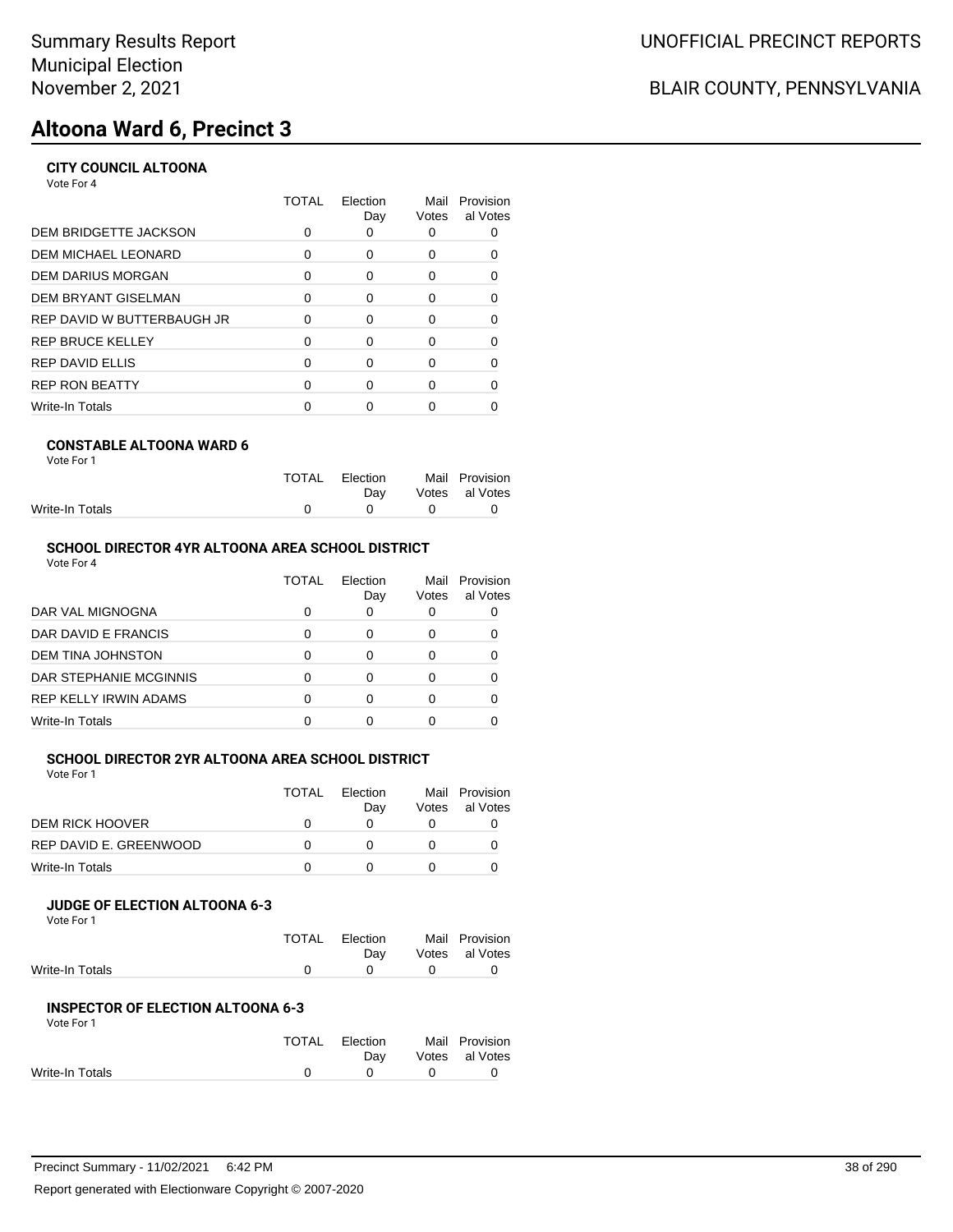# **Altoona Ward 6, Precinct 3**

## **SECOND AMENDMENT SANCTUARY - BLAIR COUNTY**

| Vote For 1 |  |
|------------|--|
|------------|--|

|            | TOTAL | Election<br>Dav | Mail Provision<br>Votes al Votes |
|------------|-------|-----------------|----------------------------------|
| <b>YES</b> |       |                 |                                  |
| NO.        |       |                 |                                  |

### **SECOND AMENDMENT SANCTUARY - CITY OF ALTOONA**

Vote For 1

|            | TOTAL | Election<br>Dav | Mail Provision<br>Votes al Votes |
|------------|-------|-----------------|----------------------------------|
| <b>YES</b> |       |                 |                                  |
| NΟ         |       | $\mathbf{U}$    |                                  |

### **RETAIN JOHN T BENDER - JUDGE OF THE SUPERIOR COURT**

Vote For 1

|            | TOTAL | Election<br>Dav | Mail Provision<br>Votes al Votes |
|------------|-------|-----------------|----------------------------------|
| <b>YES</b> |       |                 |                                  |
| NO         |       |                 |                                  |

## **RETAIN MARY JANE BOWES - JUDGE OF THE SUPERIOR COURT**

Vote For 1

|            | TOTAL | Election<br>Dav | Mail Provision<br>Votes al Votes |
|------------|-------|-----------------|----------------------------------|
| <b>YES</b> |       |                 |                                  |
| <b>NO</b>  |       |                 |                                  |

### **RETAIN ANNE COVEY - JUDGE OF THE COMMONWEALTH COURT**

Vote For 1

|            | TOTAL | Election | Mail Provision |
|------------|-------|----------|----------------|
|            |       | Dav      | Votes al Votes |
| <b>YES</b> |       |          |                |
| <b>NO</b>  |       |          |                |

| .          |       |                 |                                  |
|------------|-------|-----------------|----------------------------------|
|            | TOTAL | Election<br>Dav | Mail Provision<br>Votes al Votes |
| <b>YES</b> |       |                 |                                  |
| NO.        |       |                 |                                  |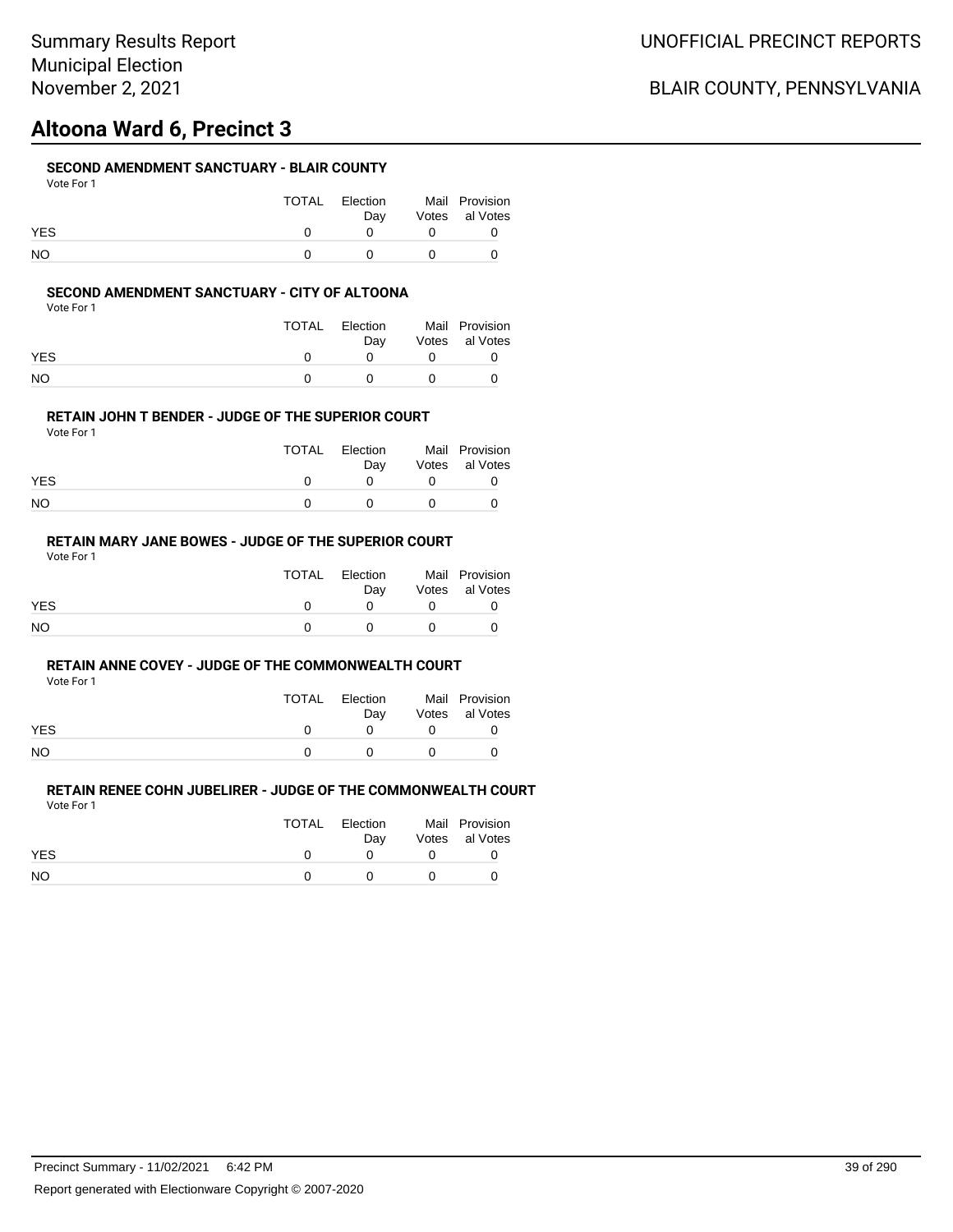# Summary Results Report Municipal Election November 2, 2021

# BLAIR COUNTY, PENNSYLVANIA

# **Altoona Ward 6, Precinct 4**

| <b>Statistics</b>           | <b>TOTAL</b> | Election<br>Day | Votes | Mail Provision<br>al Votes |
|-----------------------------|--------------|-----------------|-------|----------------------------|
| Registered Voters - Total   | 920          |                 |       |                            |
| <b>Ballots Cast - Total</b> | 0            | O               | 0     |                            |
| Ballots Cast - Blank        | 0            | 0               | 0     |                            |
| Voter Turnout - Total       | $0.00\%$     |                 |       |                            |

### **JUSTICE OF THE SUPREME COURT**

Vote For 1

|                      | TOTAL | Election<br>Dav | Votes | Mail Provision<br>al Votes |
|----------------------|-------|-----------------|-------|----------------------------|
| DEM MARIA MCLAUGHLIN |       |                 |       |                            |
| REP KEVIN BROBSON    |       |                 |       |                            |
| Write-In Totals      |       |                 |       |                            |

### **JUDGE OF THE SUPERIOR COURT**

| Vote For 1 |  |  |
|------------|--|--|
|            |  |  |

| Dav | Votes | Mail Provision<br>al Votes |
|-----|-------|----------------------------|
|     |       |                            |
|     |       |                            |
|     |       |                            |
|     |       | <b>TOTAL</b><br>Election   |

## **JUDGE OF THE COMMONWEALTH COURT**

Vote For 2

|                                | TOTAL | Flection<br>Day | Votes | Mail Provision<br>al Votes |
|--------------------------------|-------|-----------------|-------|----------------------------|
| DEM LORI A DUMAS               |       |                 |       |                            |
| DEM DAVID LEE SPURGEON         |       |                 |       |                            |
| <b>REP STACY MARIE WALLACE</b> |       |                 |       |                            |
| <b>REP DREW CROMPTON</b>       |       |                 |       |                            |
| Write-In Totals                |       |                 |       |                            |

### **DISTRICT ATTORNEY**

| Vote For 1            |              |                 |                                  |
|-----------------------|--------------|-----------------|----------------------------------|
|                       | <b>TOTAL</b> | Election<br>Dav | Mail Provision<br>Votes al Votes |
| <b>REP PETE WEEKS</b> |              |                 |                                  |
| Write-In Totals       |              |                 |                                  |

## **PROTHONOTARY AND CLERK OF COURTS**

Vote For 1

|                  | <b>TOTAL</b> | Election<br>Dav | Mail Provision<br>Votes al Votes |
|------------------|--------------|-----------------|----------------------------------|
| DAR ROBIN PATTON |              |                 |                                  |
| Write-In Totals  |              |                 |                                  |

### **SHERIFF**

Vote For 1

|                 | TOTAL | Election<br>Dav | Mail Provision<br>Votes al Votes |
|-----------------|-------|-----------------|----------------------------------|
| DAR JAMES E OTT |       |                 |                                  |
| Write-In Totals |       |                 |                                  |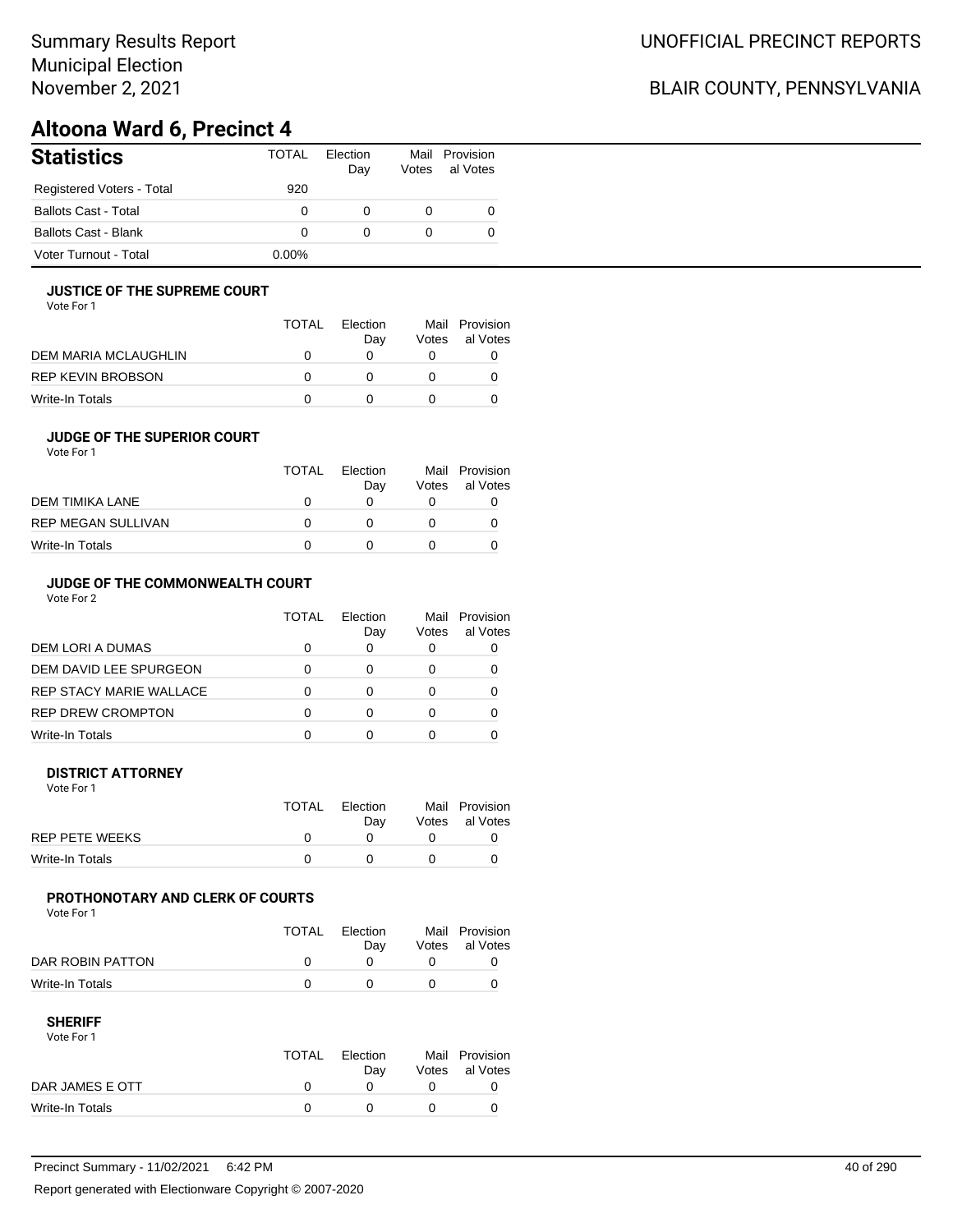# **Altoona Ward 6, Precinct 4**

## **CITY COUNCIL ALTOONA**

Vote For 4

|                            | <b>TOTAL</b> | Election<br>Day | Mail<br>Votes | Provision<br>al Votes |
|----------------------------|--------------|-----------------|---------------|-----------------------|
| DEM BRIDGETTE JACKSON      |              |                 |               |                       |
| DEM MICHAEL LEONARD        | 0            | 0               | 0             | 0                     |
| DEM DARIUS MORGAN          | O            | $\Omega$        | 0             | 0                     |
| DEM BRYANT GISELMAN        | 0            | 0               | 0             | 0                     |
| REP DAVID W BUTTERBAUGH JR | O            | $\Omega$        | 0             | 0                     |
| REP BRUCE KELLEY           |              | $\Omega$        | O             | ∩                     |
| REP DAVID ELLIS            | O            | ∩               | U             | 0                     |
| <b>REP RON BEATTY</b>      | ∩            | ∩               | O             | 0                     |
| Write-In Totals            |              |                 |               |                       |
|                            |              |                 |               |                       |

#### **CONSTABLE ALTOONA WARD 6** Vote For 1

| <b>VULCIUI</b> |  |  |
|----------------|--|--|
|                |  |  |
|                |  |  |
|                |  |  |

|                 | TOTAL Election<br>Dav |                               | Mail Provision<br>Votes al Votes |
|-----------------|-----------------------|-------------------------------|----------------------------------|
| Write-In Totals |                       | $\overline{a}$ $\overline{a}$ | n                                |
|                 |                       |                               |                                  |

## **SCHOOL DIRECTOR 4YR ALTOONA AREA SCHOOL DISTRICT**

| Vote For 4 |  |
|------------|--|
|------------|--|

|                              | TOTAL | Election<br>Day | Mail<br>Votes | Provision<br>al Votes |
|------------------------------|-------|-----------------|---------------|-----------------------|
| DAR VAL MIGNOGNA             |       | O               | 0             |                       |
| DAR DAVID E FRANCIS          |       | ∩               | 0             |                       |
| <b>DEM TINA JOHNSTON</b>     |       | ∩               | 0             |                       |
| DAR STEPHANIE MCGINNIS       |       | ∩               | O             |                       |
| <b>REP KELLY IRWIN ADAMS</b> |       | ∩               | O             |                       |
| Write-In Totals              |       | ∩               |               |                       |

## **SCHOOL DIRECTOR 2YR ALTOONA AREA SCHOOL DISTRICT**

| Vote For 1 |  |  |  |
|------------|--|--|--|
|            |  |  |  |

|                        | TOTAL | Election | Mail  | Provision |
|------------------------|-------|----------|-------|-----------|
|                        |       | Dav      | Votes | al Votes  |
| DEM RICK HOOVER        |       |          |       |           |
| REP DAVID E. GREENWOOD |       |          |       |           |
| Write-In Totals        |       |          |       |           |

### **JUDGE OF ELECTION ALTOONA 6-4**

Vote For 1

|                 | TOTAL Election | Mail Provision |
|-----------------|----------------|----------------|
|                 | Dav            | Votes al Votes |
| Write-In Totals | $\cap$ $\cap$  |                |

### **INSPECTOR OF ELECTION ALTOONA 6-4**

| TOTAL        | Election | Mail Provision |
|--------------|----------|----------------|
|              | Dav      | Votes al Votes |
| <sup>0</sup> |          |                |
|              |          |                |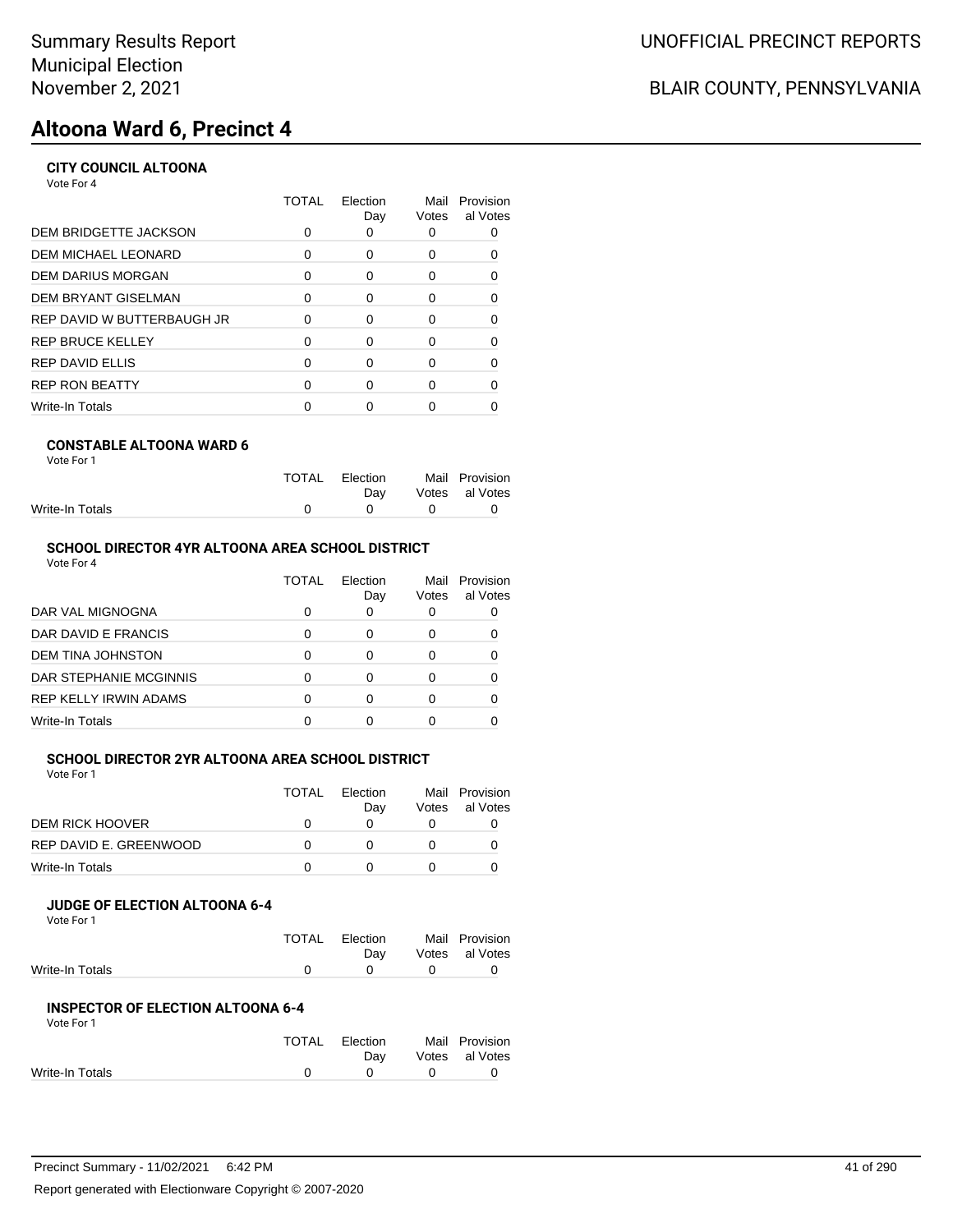# **Altoona Ward 6, Precinct 4**

## **SECOND AMENDMENT SANCTUARY - BLAIR COUNTY**

| Vote For |  |
|----------|--|
|          |  |

|            | TOTAL | Election<br>Dav | Mail Provision<br>Votes al Votes |
|------------|-------|-----------------|----------------------------------|
| <b>YES</b> |       |                 |                                  |
| NO.        |       |                 |                                  |

### **SECOND AMENDMENT SANCTUARY - CITY OF ALTOONA**

Vote For 1

|            | TOTAL | Election<br>Dav | Mail Provision<br>Votes al Votes |
|------------|-------|-----------------|----------------------------------|
| <b>YES</b> |       |                 |                                  |
| NO         |       |                 |                                  |

### **RETAIN JOHN T BENDER - JUDGE OF THE SUPERIOR COURT**

Vote For 1

|            | TOTAL | Election<br>Dav | Mail Provision<br>Votes al Votes |
|------------|-------|-----------------|----------------------------------|
| <b>YES</b> |       |                 |                                  |
| NO         |       |                 |                                  |

## **RETAIN MARY JANE BOWES - JUDGE OF THE SUPERIOR COURT**

Vote For 1

|            | TOTAL | Election<br>Dav | Mail Provision<br>Votes al Votes |
|------------|-------|-----------------|----------------------------------|
| <b>YES</b> |       |                 |                                  |
| NO.        |       |                 |                                  |

### **RETAIN ANNE COVEY - JUDGE OF THE COMMONWEALTH COURT**

Vote For 1

|            | <b>TOTAL</b> | Election | Mail Provision |
|------------|--------------|----------|----------------|
|            |              | Dav      | Votes al Votes |
| <b>YES</b> |              |          |                |
| <b>NO</b>  |              |          |                |

|            | TOTAL | Election | Mail Provision |
|------------|-------|----------|----------------|
|            |       | Dav      | Votes al Votes |
| <b>YES</b> |       |          |                |
| NO.        |       |          |                |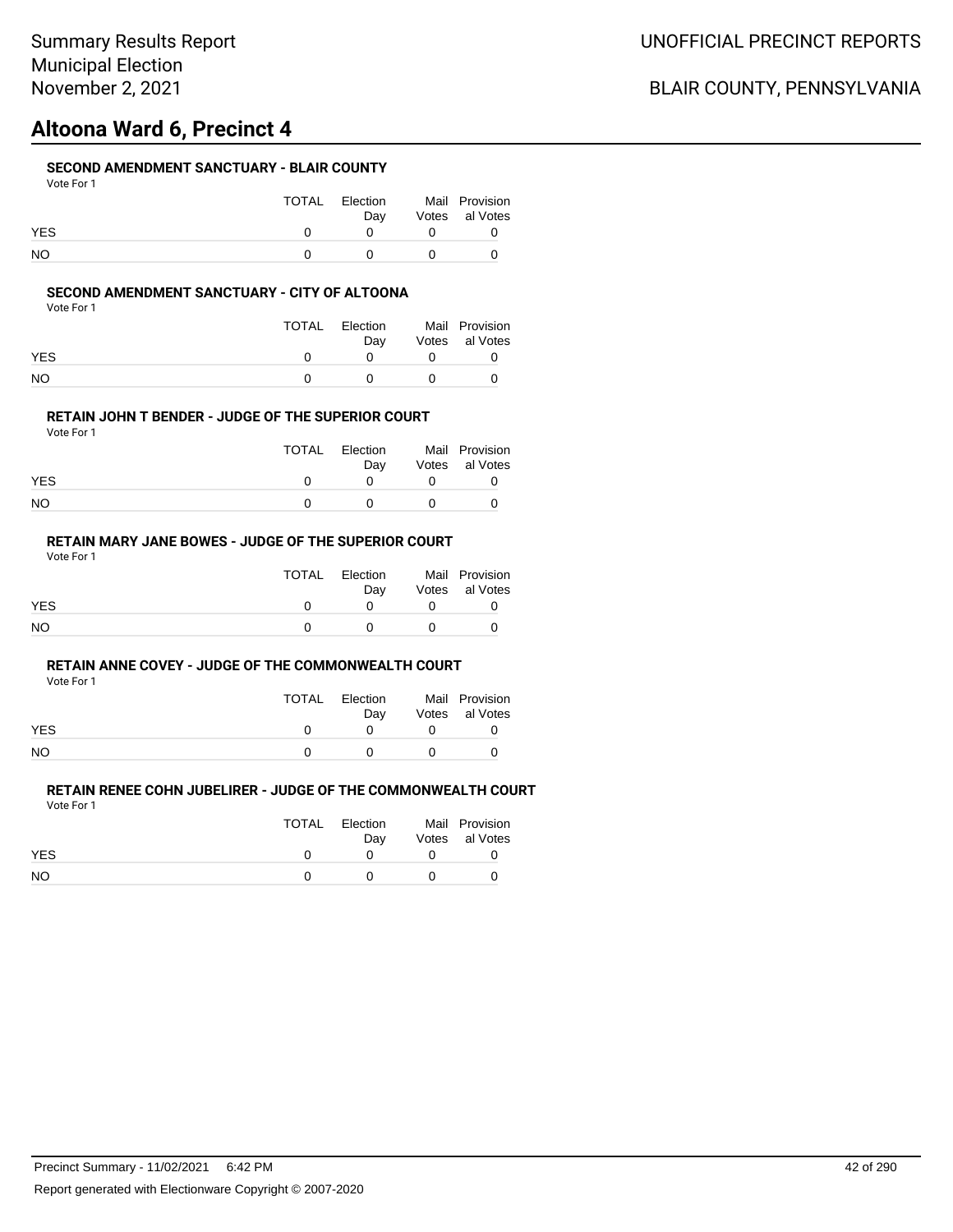# **Altoona Ward 7**

| <b>Statistics</b>           | TOTAL    | Flection<br>Day | Votes | Mail Provision<br>al Votes |
|-----------------------------|----------|-----------------|-------|----------------------------|
| Registered Voters - Total   | 857      |                 |       |                            |
| <b>Ballots Cast - Total</b> | 0        |                 |       |                            |
| <b>Ballots Cast - Blank</b> | 0        |                 |       |                            |
| Voter Turnout - Total       | $0.00\%$ |                 |       |                            |

## **JUSTICE OF THE SUPREME COURT**

Vote For 1

|                      | <b>TOTAL</b> | Election<br>Dav | Mail<br>Votes | Provision<br>al Votes |
|----------------------|--------------|-----------------|---------------|-----------------------|
| DEM MARIA MCLAUGHLIN |              |                 |               |                       |
| REP KEVIN BROBSON    |              |                 |               |                       |
| Write-In Totals      |              |                 |               |                       |

## **JUDGE OF THE SUPERIOR COURT**

| Vote For 1 |  |  |
|------------|--|--|
|            |  |  |

| Dav | Votes | Mail Provision<br>al Votes |
|-----|-------|----------------------------|
|     |       |                            |
|     |       |                            |
|     |       |                            |
|     |       | <b>TOTAL</b><br>Election   |

## **JUDGE OF THE COMMONWEALTH COURT**

Vote For 2

|                                | TOTAL | Flection<br>Day | Votes | Mail Provision<br>al Votes |
|--------------------------------|-------|-----------------|-------|----------------------------|
| DEM LORI A DUMAS               |       |                 |       |                            |
| DEM DAVID LEE SPURGEON         |       |                 |       |                            |
| <b>REP STACY MARIE WALLACE</b> |       |                 |       |                            |
| <b>REP DREW CROMPTON</b>       |       |                 |       |                            |
| Write-In Totals                |       |                 |       |                            |

### **DISTRICT ATTORNEY**

| Vote For 1      |              |                 |                                  |
|-----------------|--------------|-----------------|----------------------------------|
|                 | <b>TOTAL</b> | Election<br>Dav | Mail Provision<br>Votes al Votes |
| REP PETE WEEKS  |              |                 |                                  |
| Write-In Totals |              |                 |                                  |

## **PROTHONOTARY AND CLERK OF COURTS**

Vote For 1

|                  | <b>TOTAL</b> | Election<br>Dav | Mail Provision<br>Votes al Votes |
|------------------|--------------|-----------------|----------------------------------|
| DAR ROBIN PATTON |              |                 |                                  |
| Write-In Totals  |              |                 |                                  |

| Vote For 1      |       |                 |                |
|-----------------|-------|-----------------|----------------|
|                 | TOTAL | <b>Flection</b> | Mail Provision |
|                 |       | Dav             | Votes al Votes |
| DAR JAMES E OTT |       |                 |                |
| Write-In Totals |       |                 |                |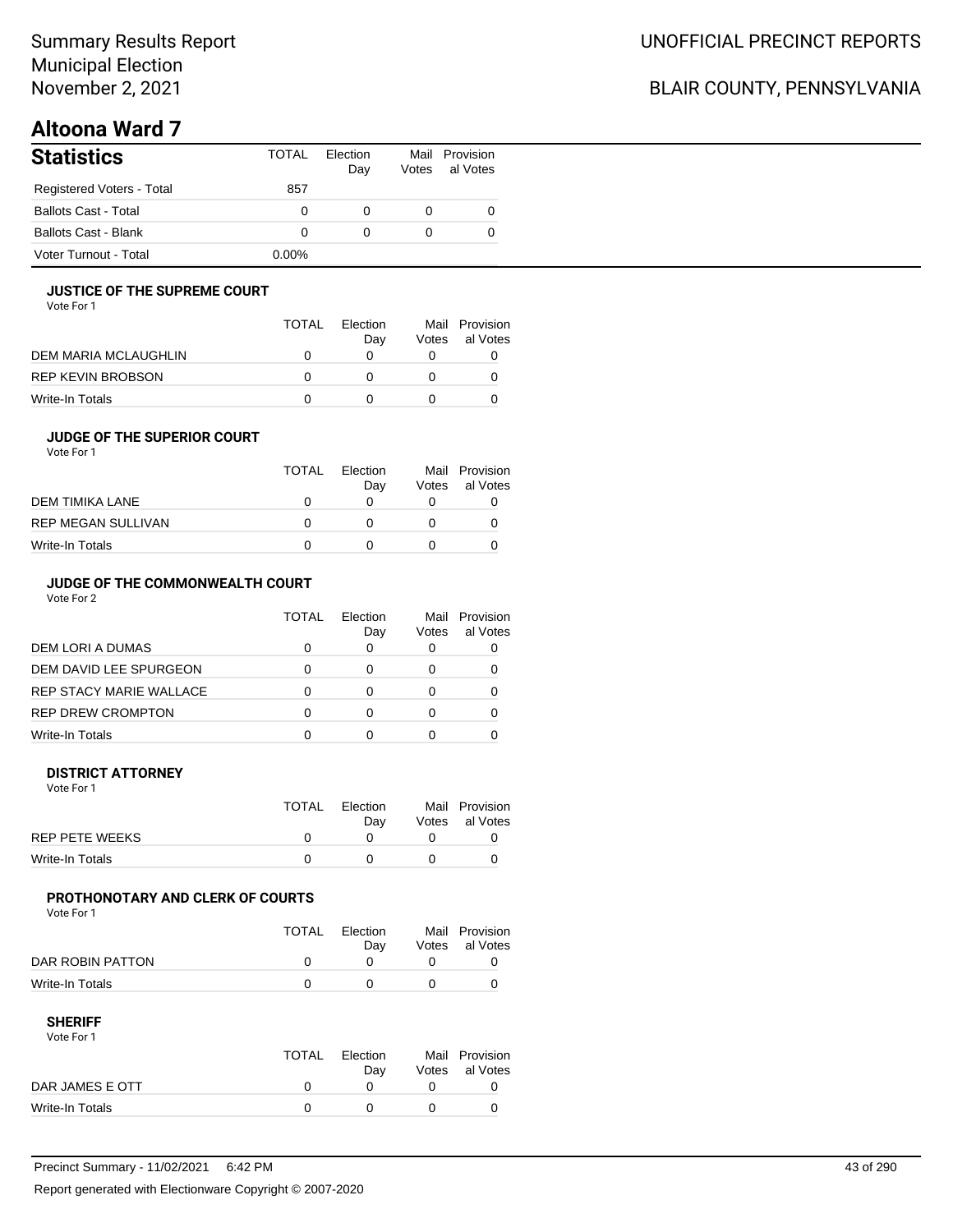# **Altoona Ward 7**

## **CITY COUNCIL ALTOONA**

Vote For 4

|                              | TOTAL    | Election<br>Day | Mail<br>Votes | Provision<br>al Votes |
|------------------------------|----------|-----------------|---------------|-----------------------|
| <b>DEM BRIDGETTE JACKSON</b> | 0        | 0               |               |                       |
| DEM MICHAEL LEONARD          | 0        | 0               | 0             |                       |
| DEM DARIUS MORGAN            | 0        | $\Omega$        | $\Omega$      | 0                     |
| DEM BRYANT GISELMAN          | 0        | $\Omega$        | 0             |                       |
| REP DAVID W BUTTERBAUGH JR   | $\Omega$ | $\Omega$        | 0             |                       |
| REP BRUCE KELLEY             | 0        | $\Omega$        | 0             | 0                     |
| REP DAVID ELLIS              | 0        | $\Omega$        | 0             |                       |
| <b>REP RON BEATTY</b>        | O        | ∩               | ŋ             |                       |
| Write-In Totals              |          |                 |               |                       |
|                              |          |                 |               |                       |

#### **CONSTABLE ALTOONA WARD 7** Vote For 1

|                 | TOTAL Election<br>Dav |                                            | Mail Provision<br>Votes al Votes |
|-----------------|-----------------------|--------------------------------------------|----------------------------------|
| Write-In Totals |                       | $\begin{array}{ccc} 0 & 0 & 0 \end{array}$ |                                  |

## **SCHOOL DIRECTOR 4YR ALTOONA AREA SCHOOL DISTRICT**

Vote For 4

|                              | TOTAL | Flection<br>Day | Mail<br>Votes | Provision<br>al Votes |
|------------------------------|-------|-----------------|---------------|-----------------------|
| DAR VAL MIGNOGNA             |       |                 | 0             |                       |
| DAR DAVID E FRANCIS          |       |                 | O             |                       |
| DEM TINA JOHNSTON            |       |                 | 0             |                       |
| DAR STEPHANIE MCGINNIS       |       | O               | O             |                       |
| <b>REP KELLY IRWIN ADAMS</b> |       |                 | 0             |                       |
| Write-In Totals              |       |                 |               |                       |

#### **SCHOOL DIRECTOR 2YR ALTOONA AREA SCHOOL DISTRICT** Vote For 1

| Vote For 1             |       |                 |       |                            |
|------------------------|-------|-----------------|-------|----------------------------|
|                        | TOTAL | Flection<br>Dav | Votes | Mail Provision<br>al Votes |
| <b>DEM RICK HOOVER</b> |       |                 |       |                            |
| REP DAVID E. GREENWOOD |       |                 |       |                            |

Write-In Totals 0 0 0 0

## **JUDGE OF ELECTION ALTOONA 7**

Vote For 1

|                 | TOTAL Election                    | Mail Provision |
|-----------------|-----------------------------------|----------------|
|                 | Dav                               | Votes al Votes |
| Write-In Totals | $\overline{a}$ and $\overline{a}$ |                |
|                 |                                   |                |

#### **INSPECTOR OF ELECTION ALTOONA 7** Vote For 1

| 1 IU I V        |              |          |        |                |
|-----------------|--------------|----------|--------|----------------|
|                 | <b>TOTAL</b> | Election |        | Mail Provision |
|                 |              | Dav      |        | Votes al Votes |
| Write-In Totals |              | $\cap$   | $\cap$ |                |
|                 |              |          |        |                |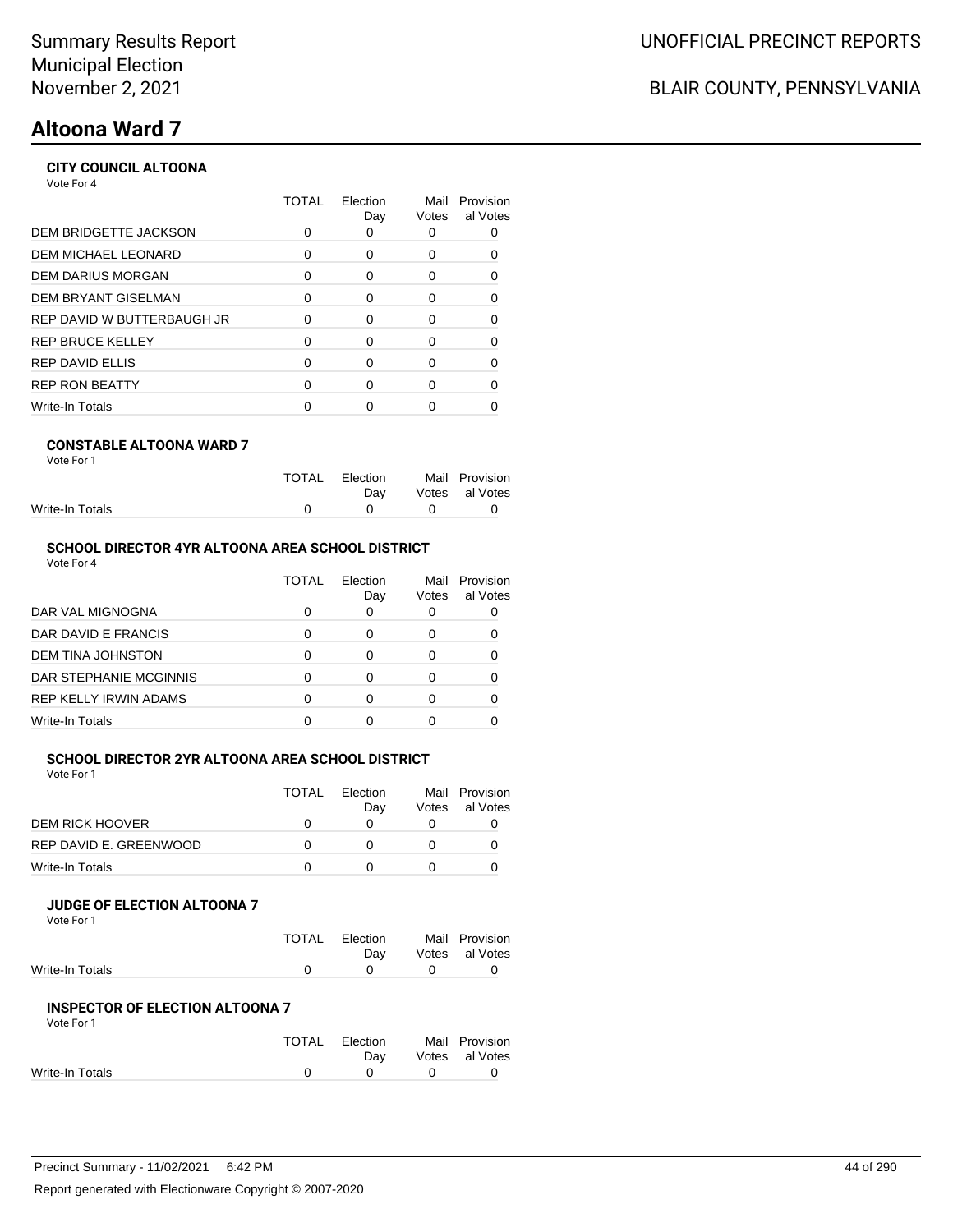# **Altoona Ward 7**

## **SECOND AMENDMENT SANCTUARY - BLAIR COUNTY**

Vote For 1

|            | TOTAL | Election<br>Dav |            | Mail Provision<br>Votes al Votes |
|------------|-------|-----------------|------------|----------------------------------|
| <b>YES</b> |       |                 | $\Omega$   |                                  |
| <b>NO</b>  |       |                 | $^{\circ}$ |                                  |

### **SECOND AMENDMENT SANCTUARY - CITY OF ALTOONA**

Vote For 1

|            | TOTAL | Election<br>Dav | Mail Provision<br>Votes al Votes |
|------------|-------|-----------------|----------------------------------|
| <b>YES</b> |       |                 |                                  |
| NΟ         |       |                 |                                  |

### **RETAIN JOHN T BENDER - JUDGE OF THE SUPERIOR COURT**

Vote For 1

|            | TOTAL | Election<br>Dav |          | Mail Provision<br>Votes al Votes |
|------------|-------|-----------------|----------|----------------------------------|
| <b>YES</b> |       |                 |          |                                  |
| NO.        |       |                 | $\theta$ |                                  |

## **RETAIN MARY JANE BOWES - JUDGE OF THE SUPERIOR COURT**

Vote For 1

|            | TOTAL | Election<br>Dav | Mail Provision<br>Votes al Votes |
|------------|-------|-----------------|----------------------------------|
| <b>YES</b> |       |                 |                                  |
| <b>NO</b>  |       |                 |                                  |

### **RETAIN ANNE COVEY - JUDGE OF THE COMMONWEALTH COURT**

Vote For 1

|            | <b>TOTAL</b> | Election | Mail Provision |
|------------|--------------|----------|----------------|
|            |              | Dav      | Votes al Votes |
| <b>YES</b> |              |          |                |
| <b>NO</b>  |              |          |                |

| .          |       |                 |                                  |
|------------|-------|-----------------|----------------------------------|
|            | TOTAL | Election<br>Dav | Mail Provision<br>Votes al Votes |
| <b>YES</b> |       |                 |                                  |
| NO.        |       |                 |                                  |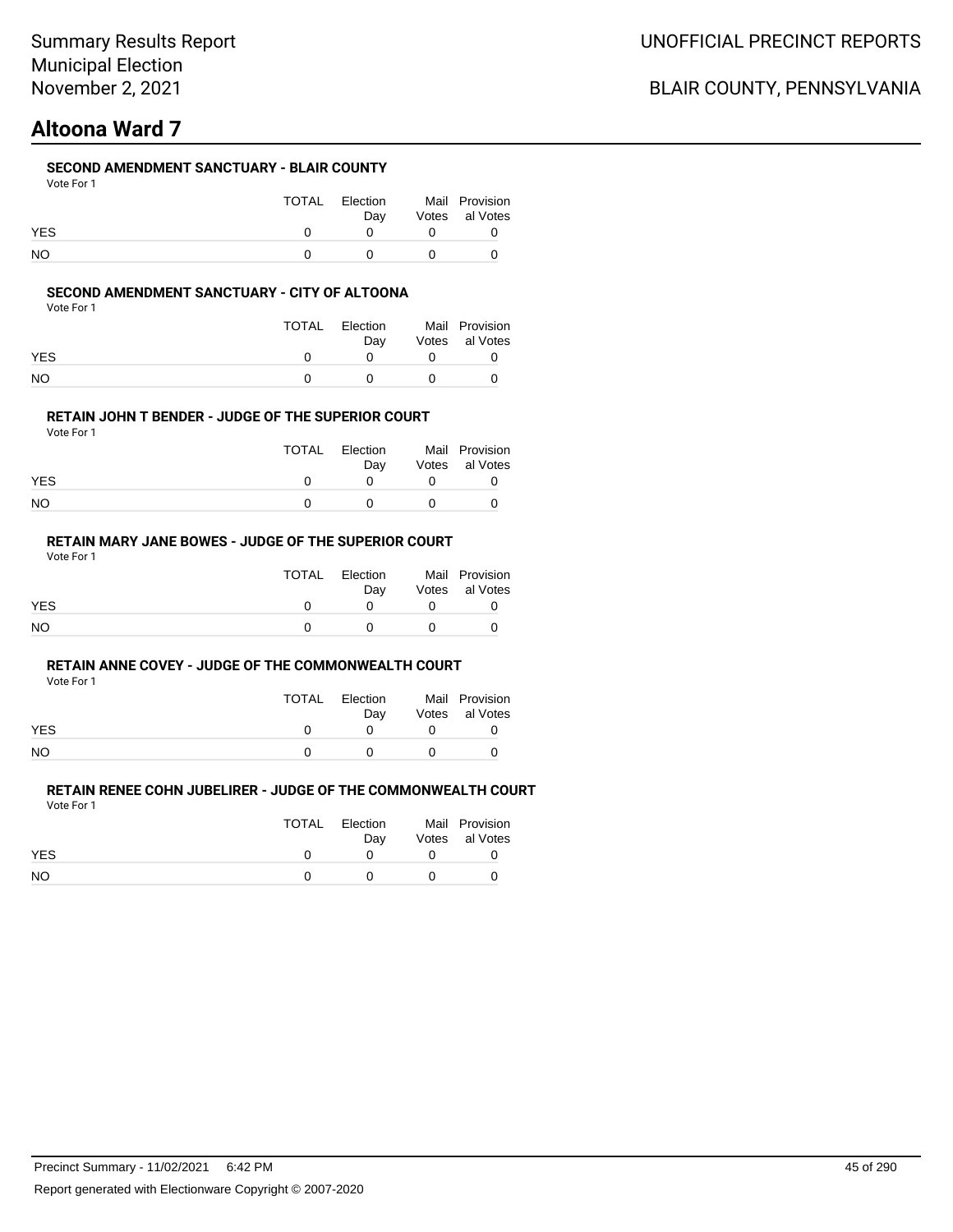# Summary Results Report Municipal Election November 2, 2021

# BLAIR COUNTY, PENNSYLVANIA

# **Altoona Ward 8, Precinct 1**

| <b>Statistics</b>           | <b>TOTAL</b> | Election<br>Day | Votes | Mail Provision<br>al Votes |
|-----------------------------|--------------|-----------------|-------|----------------------------|
| Registered Voters - Total   | 681          |                 |       |                            |
| <b>Ballots Cast - Total</b> | 0            | 0               |       |                            |
| Ballots Cast - Blank        | 0            | 0               |       |                            |
| Voter Turnout - Total       | $0.00\%$     |                 |       |                            |

### **JUSTICE OF THE SUPREME COURT**

Vote For 1

|                      | <b>TOTAL</b> | Election<br>Dav | Mail<br>Votes | Provision<br>al Votes |
|----------------------|--------------|-----------------|---------------|-----------------------|
| DEM MARIA MCLAUGHLIN |              |                 |               |                       |
| REP KEVIN BROBSON    |              |                 |               |                       |
| Write-In Totals      |              |                 |               |                       |

## **JUDGE OF THE SUPERIOR COURT**

| Vote For 1 |  |  |
|------------|--|--|
|            |  |  |

|                    | <b>TOTAL</b> | Election<br>Dav | Votes | Mail Provision<br>al Votes |
|--------------------|--------------|-----------------|-------|----------------------------|
| DEM TIMIKA LANE    | O            |                 |       |                            |
| REP MEGAN SULLIVAN | $\mathbf{U}$ |                 |       |                            |
| Write-In Totals    |              |                 |       |                            |
|                    |              |                 |       |                            |

## **JUDGE OF THE COMMONWEALTH COURT**

Vote For 2

|                                | TOTAL | Flection<br>Day | Votes | Mail Provision<br>al Votes |
|--------------------------------|-------|-----------------|-------|----------------------------|
| DEM LORI A DUMAS               |       |                 |       |                            |
| DEM DAVID LEE SPURGEON         |       |                 |       |                            |
| <b>REP STACY MARIE WALLACE</b> |       |                 |       |                            |
| <b>REP DREW CROMPTON</b>       |       |                 |       |                            |
| Write-In Totals                |       |                 |       |                            |

### **DISTRICT ATTORNEY**

| Vote For 1      |       |                 |                                  |
|-----------------|-------|-----------------|----------------------------------|
|                 | TOTAL | Election<br>Dav | Mail Provision<br>Votes al Votes |
| REP PETE WEEKS  |       |                 |                                  |
| Write-In Totals |       |                 |                                  |

## **PROTHONOTARY AND CLERK OF COURTS**

Vote For 1

|                  | <b>TOTAL</b> | Election<br>Dav | Mail Provision<br>Votes al Votes |
|------------------|--------------|-----------------|----------------------------------|
| DAR ROBIN PATTON |              |                 |                                  |
| Write-In Totals  |              |                 |                                  |

### **SHERIFF**

Vote For 1

|                 | TOTAL | Election<br>Dav | Mail Provision<br>Votes al Votes |
|-----------------|-------|-----------------|----------------------------------|
| DAR JAMES E OTT |       |                 |                                  |
| Write-In Totals |       |                 |                                  |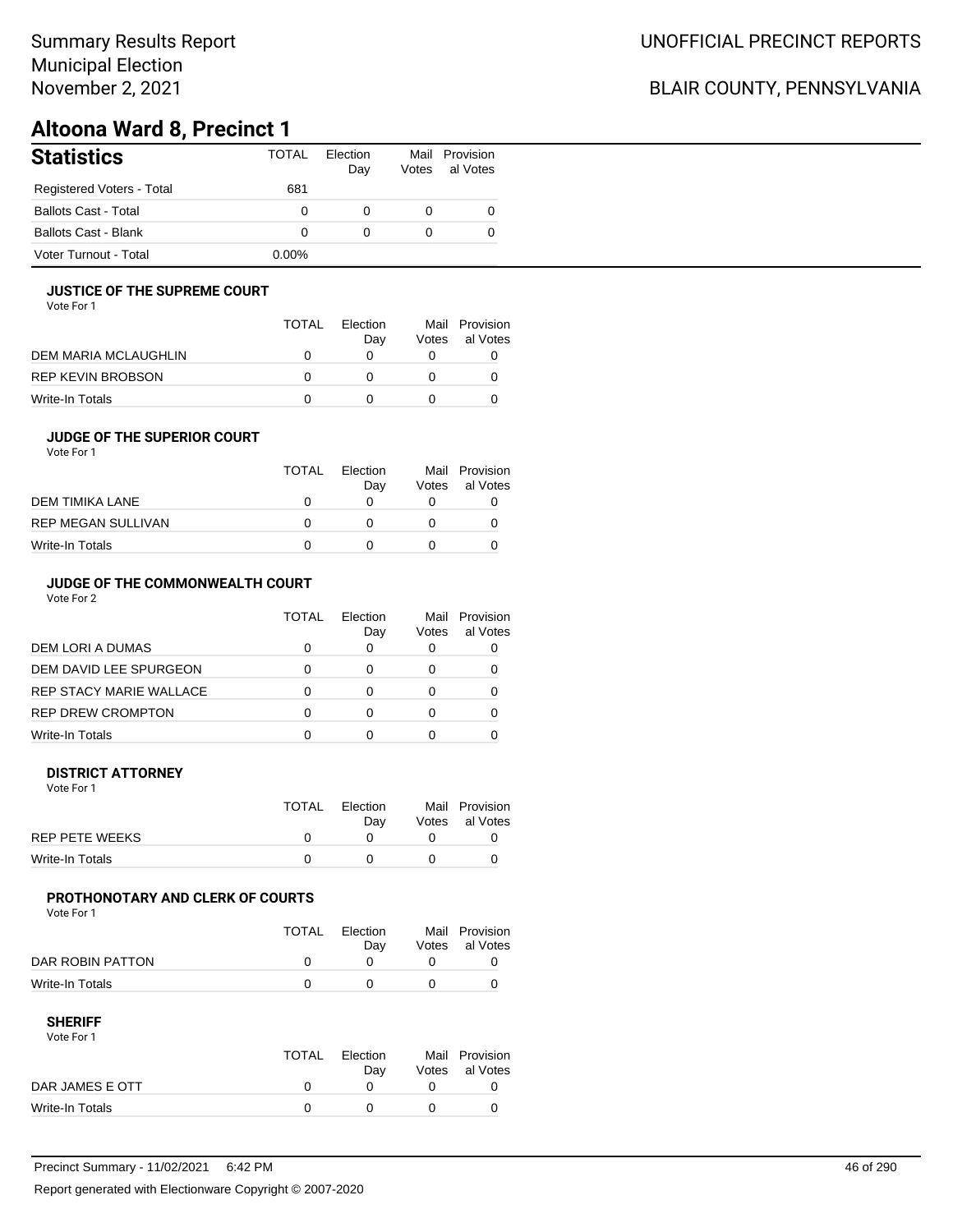# **Altoona Ward 8, Precinct 1**

## **CITY COUNCIL ALTOONA**

Vote For 4

|                            | TOTAL | Flection<br>Day | Mail<br>Votes | Provision<br>al Votes |
|----------------------------|-------|-----------------|---------------|-----------------------|
| DEM BRIDGETTE JACKSON      |       |                 |               |                       |
| DEM MICHAEL LEONARD        | 0     | 0               | O             |                       |
| DEM DARIUS MORGAN          | 0     | $\Omega$        | 0             | 0                     |
| DEM BRYANT GISELMAN        | 0     | 0               | 0             | 0                     |
| REP DAVID W BUTTERBAUGH JR | ∩     | $\Omega$        | O             |                       |
| REP BRUCE KELLEY           | ∩     | <sup>n</sup>    | ∩             | ŋ                     |
| REP DAVID ELLIS            | 0     | $\Omega$        | O             | 0                     |
| <b>REP RON BEATTY</b>      | ∩     | $\Omega$        | ∩             |                       |
| Write-In Totals            |       |                 |               |                       |
|                            |       |                 |               |                       |

## **CONSTABLE ALTOONA WARD 8**

|                   | TOTAL | Election<br>Dav | Mail Provision<br>Votes al Votes |
|-------------------|-------|-----------------|----------------------------------|
| DEM DAVID KERESEY |       |                 |                                  |
| Write-In Totals   |       |                 |                                  |

## **SCHOOL DIRECTOR 4YR ALTOONA AREA SCHOOL DISTRICT**

Vote For 4

|                              | TOTAL | Flection<br>Day | Mail<br>Votes | Provision<br>al Votes |
|------------------------------|-------|-----------------|---------------|-----------------------|
| DAR VAL MIGNOGNA             |       | 0               |               |                       |
| DAR DAVID E FRANCIS          |       |                 | O             |                       |
| DEM TINA JOHNSTON            |       |                 |               |                       |
| DAR STEPHANIE MCGINNIS       |       |                 | O             |                       |
| <b>REP KELLY IRWIN ADAMS</b> |       | ∩               |               |                       |
| <b>Write-In Totals</b>       |       |                 |               |                       |

## **SCHOOL DIRECTOR 2YR ALTOONA AREA SCHOOL DISTRICT**

Vote For 1

|                        | <b>TOTAL</b> | Election |       | Mail Provision |
|------------------------|--------------|----------|-------|----------------|
|                        |              | Dav      | Votes | al Votes       |
| DEM RICK HOOVER        |              |          |       |                |
| REP DAVID E. GREENWOOD |              |          |       |                |
| Write-In Totals        |              |          |       |                |

#### **JUDGE OF ELECTION ALTOONA 8-1** Vote For 1

|                   | TOTAL | Election<br>Dav | Mail Provision<br>Votes al Votes |
|-------------------|-------|-----------------|----------------------------------|
| REP ESTHER BROOKS |       |                 |                                  |
| Write-In Totals   |       |                 |                                  |
|                   |       |                 |                                  |

## **INSPECTOR OF ELECTION ALTOONA 8-1**

Vote For 1

|                        | TOTAL | Election<br>Dav | Mail Provision<br>Votes al Votes |
|------------------------|-------|-----------------|----------------------------------|
| DEM VIRGINIA LATCHFORD |       |                 |                                  |
| Write-In Totals        | n     |                 |                                  |

Precinct Summary - 11/02/2021 6:42 PM 47 of 290

Report generated with Electionware Copyright © 2007-2020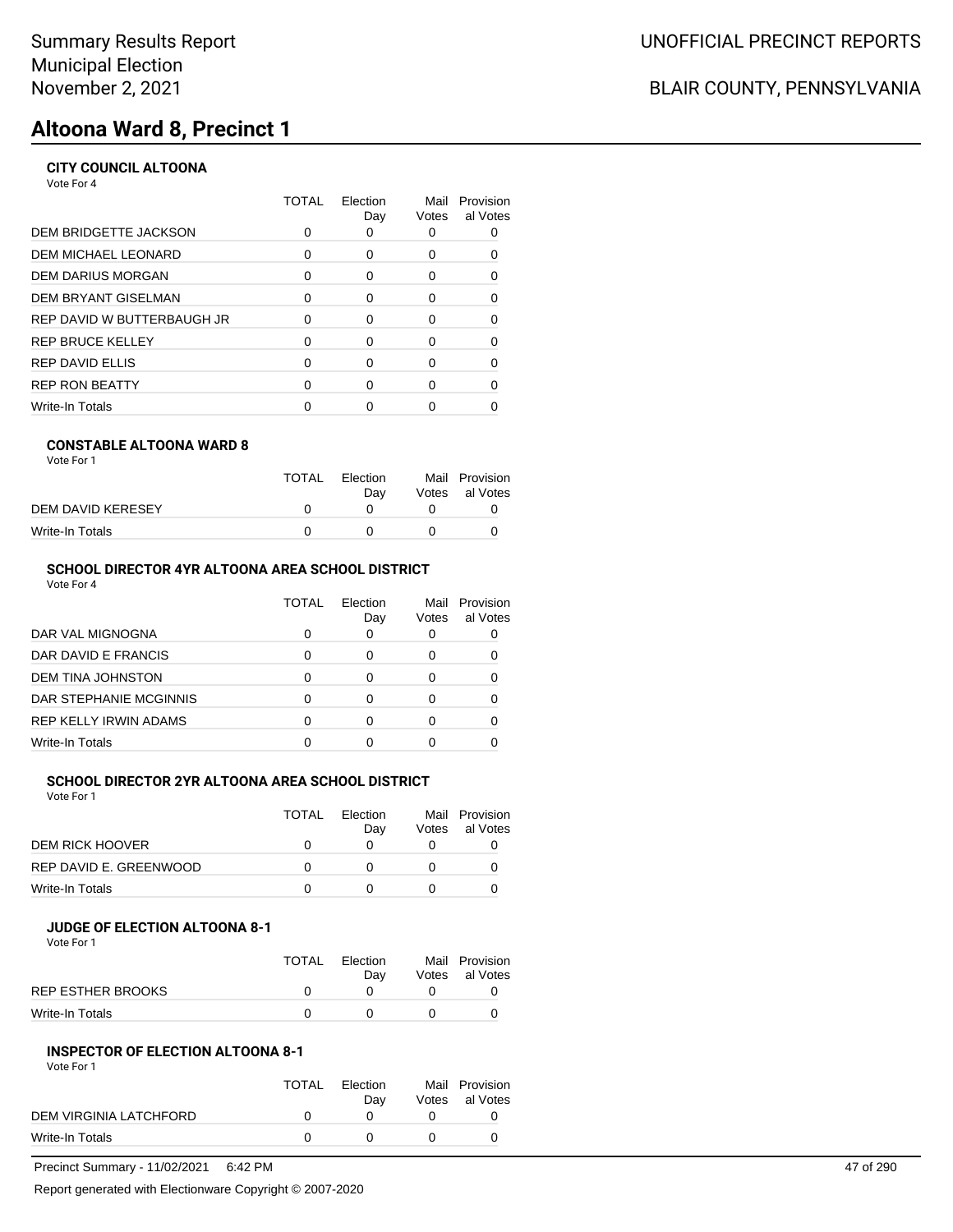# **Altoona Ward 8, Precinct 1**

### **SECOND AMENDMENT SANCTUARY - BLAIR COUNTY**

| Vote For |  |
|----------|--|
|          |  |

|            | TOTAL | Election<br>Dav |              | Mail Provision<br>Votes al Votes |
|------------|-------|-----------------|--------------|----------------------------------|
| <b>YES</b> |       |                 |              |                                  |
| <b>NO</b>  |       |                 | $\mathbf{O}$ |                                  |

### **SECOND AMENDMENT SANCTUARY - CITY OF ALTOONA**

Vote For 1

|            | TOTAL | Election<br>Dav | Mail Provision<br>Votes al Votes |
|------------|-------|-----------------|----------------------------------|
| <b>YES</b> |       |                 |                                  |
| NΟ         |       | $\mathbf{U}$    |                                  |

### **RETAIN JOHN T BENDER - JUDGE OF THE SUPERIOR COURT**

Vote For 1

|            | TOTAL | Election<br>Dav | Mail Provision<br>Votes al Votes |
|------------|-------|-----------------|----------------------------------|
| <b>YES</b> |       |                 |                                  |
| NO         |       |                 |                                  |

## **RETAIN MARY JANE BOWES - JUDGE OF THE SUPERIOR COURT**

Vote For 1

|            | TOTAL | Election<br>Dav | Mail Provision<br>Votes al Votes |
|------------|-------|-----------------|----------------------------------|
| <b>YES</b> |       |                 |                                  |
| <b>NO</b>  |       |                 |                                  |

### **RETAIN ANNE COVEY - JUDGE OF THE COMMONWEALTH COURT**

Vote For 1

|            | <b>TOTAL</b> | Election | Mail Provision |
|------------|--------------|----------|----------------|
|            |              | Dav      | Votes al Votes |
| <b>YES</b> |              |          |                |
| <b>NO</b>  |              |          |                |

| .          |       |                 |                                  |
|------------|-------|-----------------|----------------------------------|
|            | TOTAL | Election<br>Dav | Mail Provision<br>Votes al Votes |
| <b>YES</b> |       |                 |                                  |
| NO.        |       |                 |                                  |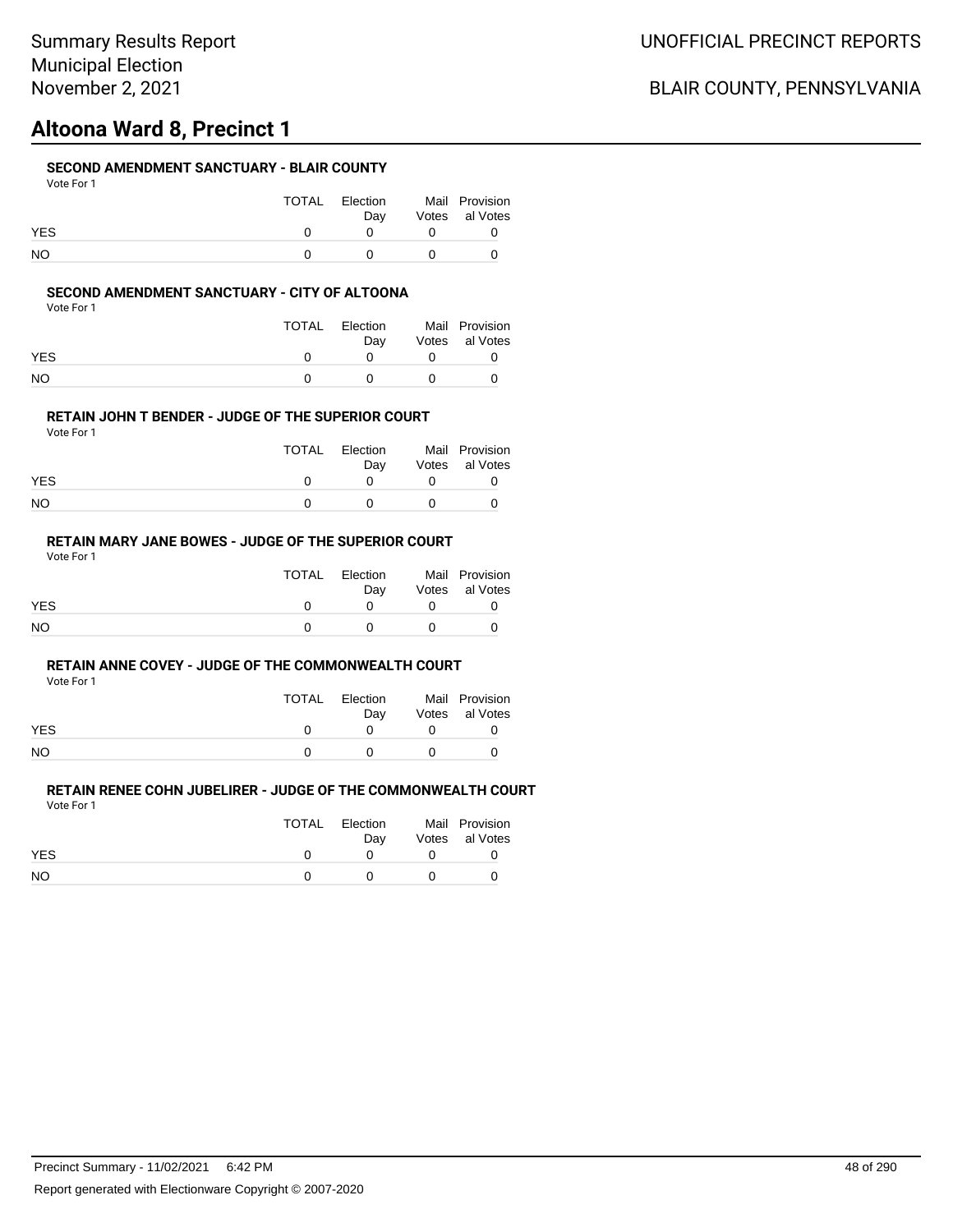# Summary Results Report Municipal Election November 2, 2021

# BLAIR COUNTY, PENNSYLVANIA

# **Altoona Ward 8, Precinct 2**

| <b>Statistics</b>         | <b>TOTAL</b> | Election<br>Day | Votes | Mail Provision<br>al Votes |
|---------------------------|--------------|-----------------|-------|----------------------------|
| Registered Voters - Total | 579          |                 |       |                            |
| Ballots Cast - Total      | 0            |                 | 0     |                            |
| Ballots Cast - Blank      | 0            |                 | 0     |                            |
| Voter Turnout - Total     | $0.00\%$     |                 |       |                            |

### **JUSTICE OF THE SUPREME COURT**

Vote For 1

|                      | TOTAL | Election<br>Dav | Votes | Mail Provision<br>al Votes |
|----------------------|-------|-----------------|-------|----------------------------|
| DEM MARIA MCLAUGHLIN |       |                 |       |                            |
| REP KEVIN BROBSON    |       |                 |       |                            |
| Write-In Totals      |       |                 |       |                            |

## **JUDGE OF THE SUPERIOR COURT**

| Vote For 1 |  |  |
|------------|--|--|
|            |  |  |

|                           | <b>TOTAL</b> | Election |       | Mail Provision |
|---------------------------|--------------|----------|-------|----------------|
|                           |              | Dav      | Votes | al Votes       |
| DEM TIMIKA LANE           | $\Omega$     |          |       |                |
| <b>REP MEGAN SULLIVAN</b> | $^{\prime}$  |          |       |                |
| Write-In Totals           | n            |          |       |                |
|                           |              |          |       |                |

## **JUDGE OF THE COMMONWEALTH COURT**

Vote For 2

|                                | TOTAL | Flection<br>Day | Votes | Mail Provision<br>al Votes |
|--------------------------------|-------|-----------------|-------|----------------------------|
| DEM LORI A DUMAS               |       |                 |       |                            |
| DEM DAVID LEE SPURGEON         |       |                 |       |                            |
| <b>REP STACY MARIE WALLACE</b> |       |                 |       |                            |
| <b>REP DREW CROMPTON</b>       |       |                 |       |                            |
| Write-In Totals                |       |                 |       |                            |

### **DISTRICT ATTORNEY**

| Vote For 1      |              |                 |                                  |
|-----------------|--------------|-----------------|----------------------------------|
|                 | <b>TOTAL</b> | Election<br>Dav | Mail Provision<br>Votes al Votes |
| REP PETE WEEKS  |              |                 |                                  |
| Write-In Totals |              |                 |                                  |

## **PROTHONOTARY AND CLERK OF COURTS**

Vote For 1

|                  | <b>TOTAL</b> | Election<br>Dav | Mail Provision<br>Votes al Votes |
|------------------|--------------|-----------------|----------------------------------|
| DAR ROBIN PATTON |              |                 |                                  |
| Write-In Totals  |              |                 |                                  |

| Vote For 1      |              |          |                |
|-----------------|--------------|----------|----------------|
|                 | TOTAL        | Flection | Mail Provision |
|                 |              | Dav      | Votes al Votes |
| DAR JAMES E OTT | <sup>n</sup> |          |                |
| Write-In Totals |              |          |                |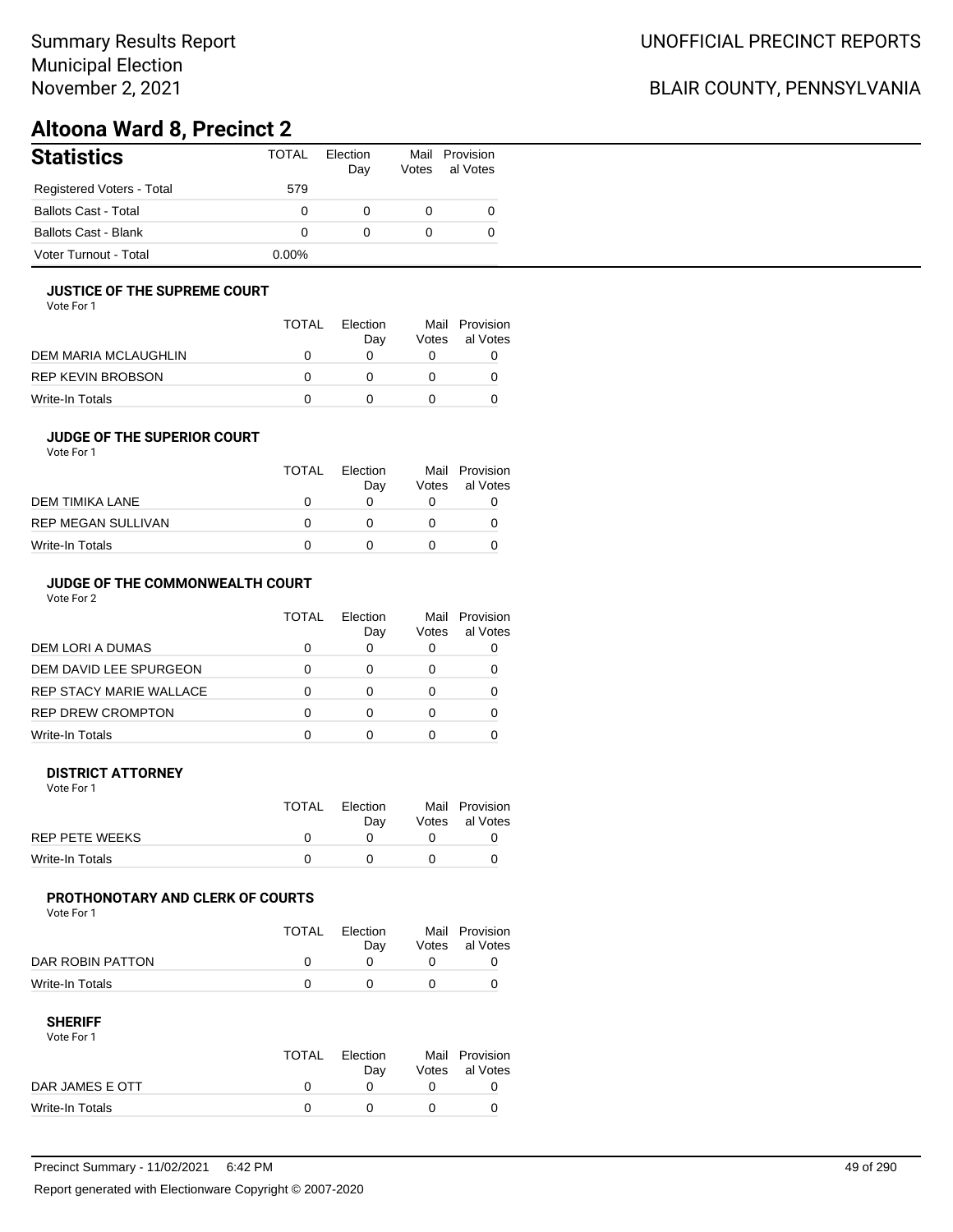# **Altoona Ward 8, Precinct 2**

## **CITY COUNCIL ALTOONA**

Vote For 4

|                            | TOTAL | Flection<br>Day | Mail<br>Votes | Provision<br>al Votes |
|----------------------------|-------|-----------------|---------------|-----------------------|
| DEM BRIDGETTE JACKSON      |       |                 |               |                       |
| DEM MICHAEL LEONARD        | 0     | 0               | O             |                       |
| DEM DARIUS MORGAN          | 0     | $\Omega$        | 0             | 0                     |
| DEM BRYANT GISELMAN        | 0     | 0               | 0             | 0                     |
| REP DAVID W BUTTERBAUGH JR | ∩     | $\Omega$        | O             |                       |
| REP BRUCE KELLEY           | ∩     | <sup>n</sup>    | ∩             | ŋ                     |
| REP DAVID ELLIS            | 0     | $\Omega$        | O             | 0                     |
| <b>REP RON BEATTY</b>      | ∩     | $\Omega$        | ∩             |                       |
| Write-In Totals            |       |                 |               |                       |
|                            |       |                 |               |                       |

## **CONSTABLE ALTOONA WARD 8**

| Vote For 1 |  |
|------------|--|
|------------|--|

|                   | TOTAL | Election<br>Dav | Mail Provision<br>Votes al Votes |
|-------------------|-------|-----------------|----------------------------------|
| DEM DAVID KERESEY |       |                 |                                  |
| Write-In Totals   |       |                 |                                  |

## **SCHOOL DIRECTOR 4YR ALTOONA AREA SCHOOL DISTRICT**

Vote For 4

|                              | TOTAL | Flection<br>Day | Mail<br>Votes | Provision<br>al Votes |
|------------------------------|-------|-----------------|---------------|-----------------------|
| DAR VAL MIGNOGNA             |       | 0               |               |                       |
| DAR DAVID E FRANCIS          |       |                 | O             |                       |
| DEM TINA JOHNSTON            |       |                 |               |                       |
| DAR STEPHANIE MCGINNIS       |       |                 | O             |                       |
| <b>REP KELLY IRWIN ADAMS</b> |       | ∩               |               |                       |
| <b>Write-In Totals</b>       |       |                 |               |                       |

## **SCHOOL DIRECTOR 2YR ALTOONA AREA SCHOOL DISTRICT**

| Vote For 1 |  |  |  |
|------------|--|--|--|
|            |  |  |  |

|                        | TOTAL | Election | Mail  | Provision |
|------------------------|-------|----------|-------|-----------|
|                        |       | Dav      | Votes | al Votes  |
| DEM RICK HOOVER        |       |          |       |           |
| REP DAVID E. GREENWOOD |       |          |       |           |
| Write-In Totals        |       |          |       |           |

#### **JUDGE OF ELECTION ALTOONA 8-2** Vote For 1

| 1 J J J J J J   |       |                 |              |                                  |
|-----------------|-------|-----------------|--------------|----------------------------------|
|                 | TOTAL | Election<br>Dav |              | Mail Provision<br>Votes al Votes |
| Write-In Totals |       | $\theta$        | <sup>o</sup> |                                  |
|                 |       |                 |              |                                  |

#### **INSPECTOR OF ELECTION ALTOONA 8-2** Vote For 1

| VULTUII         |       |            |              |                |
|-----------------|-------|------------|--------------|----------------|
|                 | TOTAL | Election   |              | Mail Provision |
|                 |       | Dav        |              | Votes al Votes |
| Write-In Totals |       | $^{\circ}$ | $\mathbf{U}$ |                |
|                 |       |            |              |                |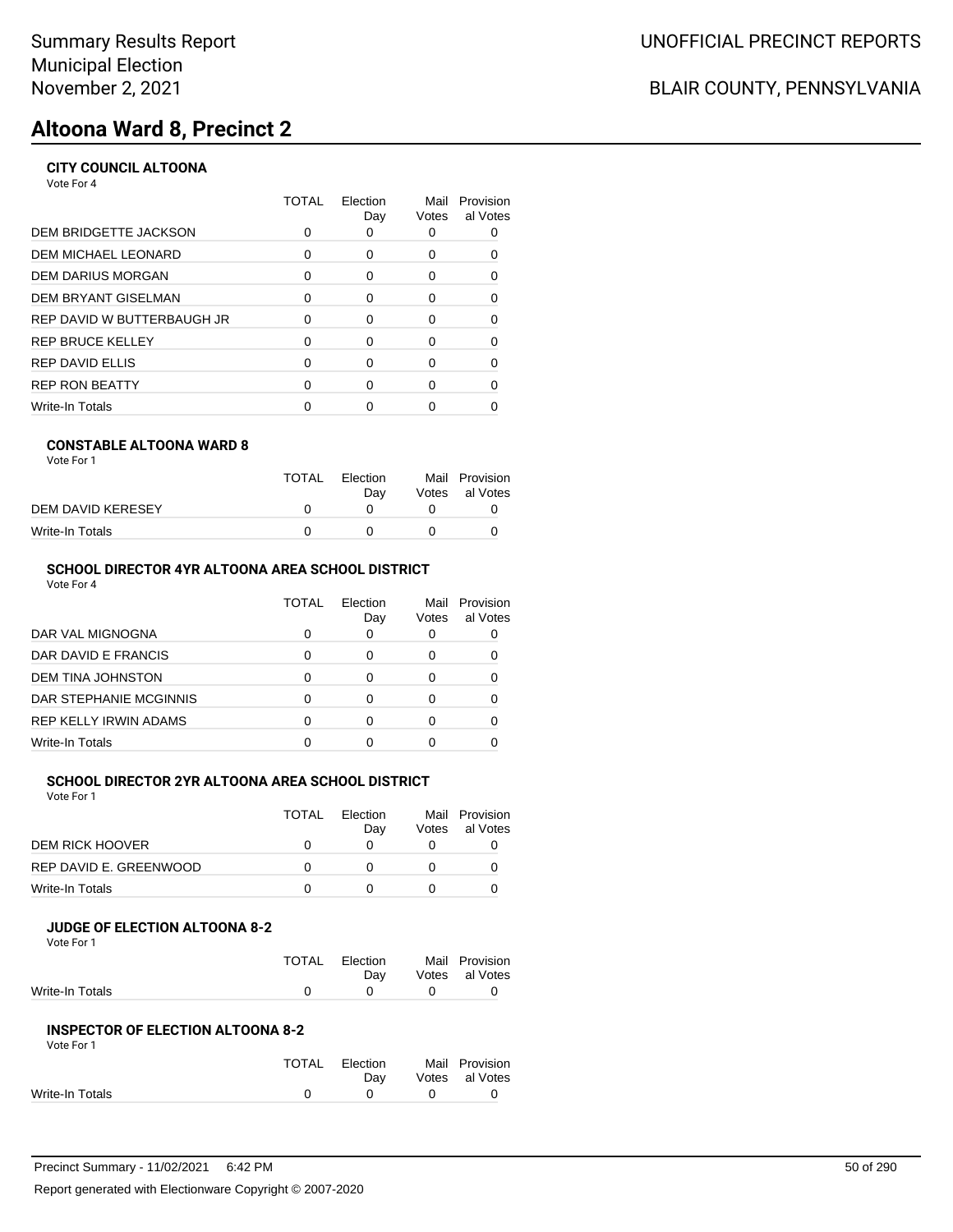# **Altoona Ward 8, Precinct 2**

## **SECOND AMENDMENT SANCTUARY - BLAIR COUNTY**

| Vote For 1 |  |
|------------|--|
|------------|--|

|            | TOTAL | Election<br>Dav | Mail Provision<br>Votes al Votes |
|------------|-------|-----------------|----------------------------------|
| <b>YES</b> |       |                 |                                  |
| NO.        |       |                 |                                  |

### **SECOND AMENDMENT SANCTUARY - CITY OF ALTOONA**

Vote For 1

|            | TOTAL | Election<br>Dav | Mail Provision<br>Votes al Votes |
|------------|-------|-----------------|----------------------------------|
| <b>YES</b> |       |                 |                                  |
| NΟ         |       | $\mathbf{U}$    |                                  |

### **RETAIN JOHN T BENDER - JUDGE OF THE SUPERIOR COURT**

Vote For 1

|            | TOTAL Election<br>Dav | Mail Provision<br>Votes al Votes |
|------------|-----------------------|----------------------------------|
| <b>YES</b> |                       |                                  |
| NO         |                       |                                  |

## **RETAIN MARY JANE BOWES - JUDGE OF THE SUPERIOR COURT**

Vote For 1

|            | TOTAL | Election<br>Dav | Mail Provision<br>Votes al Votes |
|------------|-------|-----------------|----------------------------------|
| <b>YES</b> |       |                 |                                  |
| <b>NO</b>  |       |                 |                                  |

### **RETAIN ANNE COVEY - JUDGE OF THE COMMONWEALTH COURT**

Vote For 1

|            | <b>TOTAL</b> | Election | Mail Provision |
|------------|--------------|----------|----------------|
|            |              | Dav      | Votes al Votes |
| <b>YES</b> |              |          |                |
| <b>NO</b>  |              |          |                |

|            | TOTAL | Election | Mail Provision |
|------------|-------|----------|----------------|
|            |       | Dav      | Votes al Votes |
| <b>YES</b> |       |          |                |
| NO.        |       |          |                |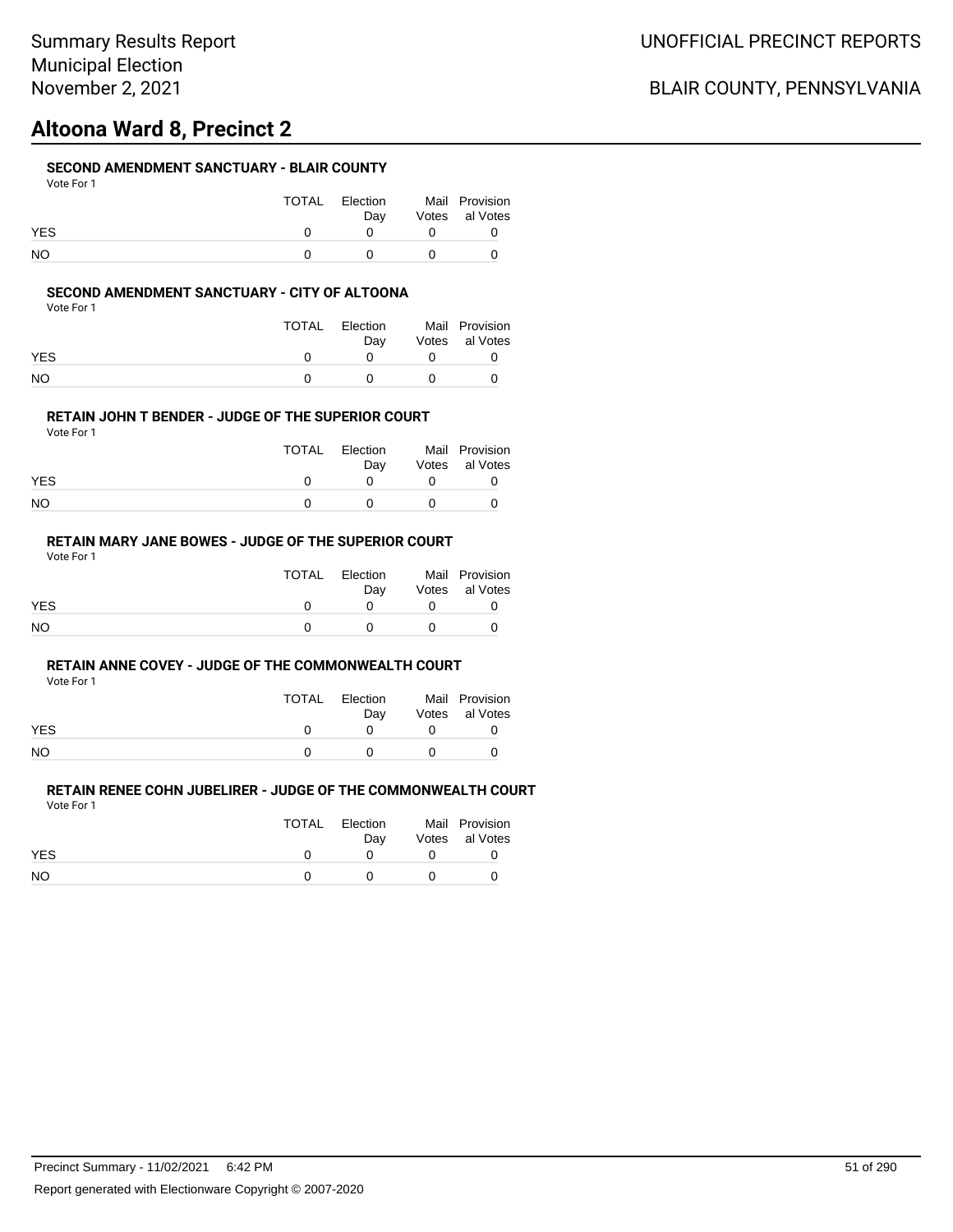# **Altoona Ward 9**

| <b>Statistics</b>           | TOTAL    | <b>Flection</b><br>Day | Votes | Mail Provision<br>al Votes |
|-----------------------------|----------|------------------------|-------|----------------------------|
| Registered Voters - Total   | 765      |                        |       |                            |
| <b>Ballots Cast - Total</b> | 0        | 0                      |       |                            |
| <b>Ballots Cast - Blank</b> | O        | 0                      |       |                            |
| Voter Turnout - Total       | $0.00\%$ |                        |       |                            |

## **JUSTICE OF THE SUPREME COURT**

Vote For 1

|                      | <b>TOTAL</b> | Election<br>Dav | Mail<br>Votes | Provision<br>al Votes |
|----------------------|--------------|-----------------|---------------|-----------------------|
| DEM MARIA MCLAUGHLIN |              |                 |               |                       |
| REP KEVIN BROBSON    |              |                 |               |                       |
| Write-In Totals      |              |                 |               |                       |

## **JUDGE OF THE SUPERIOR COURT**

| Vote For 1 |  |  |
|------------|--|--|
|            |  |  |

|                           | <b>TOTAL</b> | Election |       | Mail Provision |
|---------------------------|--------------|----------|-------|----------------|
|                           |              | Dav      | Votes | al Votes       |
| DEM TIMIKA LANE           |              |          |       |                |
| <b>REP MEGAN SULLIVAN</b> |              |          |       |                |
| Write-In Totals           |              |          |       |                |
|                           |              |          |       |                |

## **JUDGE OF THE COMMONWEALTH COURT**

Vote For 2

|                                | TOTAL | Flection<br>Day | Votes | Mail Provision<br>al Votes |
|--------------------------------|-------|-----------------|-------|----------------------------|
| DEM LORI A DUMAS               |       |                 |       |                            |
| DEM DAVID LEE SPURGEON         |       |                 |       |                            |
| <b>REP STACY MARIE WALLACE</b> |       |                 |       |                            |
| <b>REP DREW CROMPTON</b>       |       |                 |       |                            |
| Write-In Totals                |       |                 |       |                            |

### **DISTRICT ATTORNEY**

| Vote For 1      |       |                 |                                  |
|-----------------|-------|-----------------|----------------------------------|
|                 | TOTAL | Election<br>Dav | Mail Provision<br>Votes al Votes |
| REP PETE WEEKS  |       |                 |                                  |
| Write-In Totals |       |                 |                                  |

## **PROTHONOTARY AND CLERK OF COURTS**

Vote For 1

|                  | <b>TOTAL</b> | Election<br>Dav | Mail Provision<br>Votes al Votes |
|------------------|--------------|-----------------|----------------------------------|
| DAR ROBIN PATTON |              |                 |                                  |
| Write-In Totals  |              |                 |                                  |

| Vote For 1      |       |          |                |
|-----------------|-------|----------|----------------|
|                 | TOTAL | Election | Mail Provision |
|                 |       | Dav      | Votes al Votes |
| DAR JAMES E OTT |       |          |                |
| Write-In Totals |       |          |                |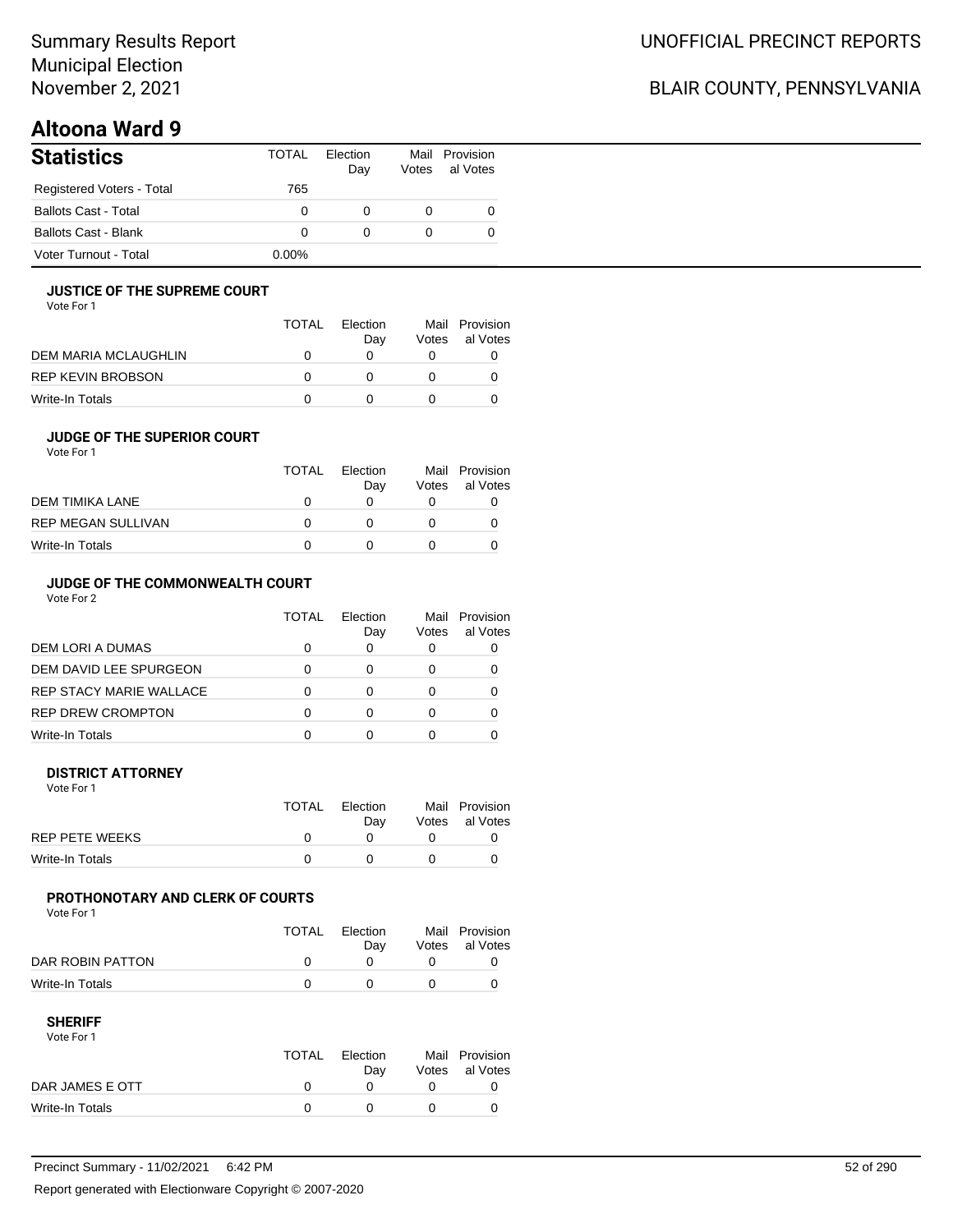# **Altoona Ward 9**

## **CITY COUNCIL ALTOONA**

Vote For 4

|                            | TOTAL | Election<br>Day | Mail<br>Votes | Provision<br>al Votes |
|----------------------------|-------|-----------------|---------------|-----------------------|
| DEM BRIDGETTE JACKSON      |       |                 |               |                       |
| DEM MICHAEL LEONARD        | 0     | 0               | 0             | 0                     |
| DEM DARIUS MORGAN          | 0     | $\Omega$        | 0             | 0                     |
| DEM BRYANT GISELMAN        | 0     | 0               | 0             | 0                     |
| REP DAVID W BUTTERBAUGH JR | O     | $\Omega$        | 0             | 0                     |
| REP BRUCE KELLEY           | 0     | 0               | 0             | $\Omega$              |
| REP DAVID ELLIS            | O     | 0               | 0             | O                     |
| <b>REP RON BEATTY</b>      | ∩     | ∩               | O             | ∩                     |
| Write-In Totals            |       |                 |               |                       |
|                            |       |                 |               |                       |

## **CONSTABLE ALTOONA WARD 9**

|  | Vote For 1 |  |
|--|------------|--|
|  |            |  |

|                 | TOTAL Election |              | Mail Provision |
|-----------------|----------------|--------------|----------------|
|                 | Dav            |              | Votes al Votes |
| Write-In Totals | $\mathbf{0}$   | $\mathbf{u}$ |                |
|                 |                |              |                |

## **SCHOOL DIRECTOR 4YR ALTOONA AREA SCHOOL DISTRICT**

| Vote For 4 |  |
|------------|--|
|------------|--|

|                          | TOTAL | Election<br>Day | Mail<br>Votes | Provision<br>al Votes |
|--------------------------|-------|-----------------|---------------|-----------------------|
| DAR VAL MIGNOGNA         |       |                 |               |                       |
| DAR DAVID E FRANCIS      |       |                 | O             |                       |
| <b>DEM TINA JOHNSTON</b> |       |                 |               |                       |
| DAR STEPHANIE MCGINNIS   |       |                 | 0             |                       |
| REP KELLY IRWIN ADAMS    |       |                 | O             |                       |
| Write-In Totals          |       |                 |               |                       |

## **SCHOOL DIRECTOR 2YR ALTOONA AREA SCHOOL DISTRICT**

|  | Vote For 1 |  |
|--|------------|--|
|  |            |  |

|                        | <b>TOTAL</b> | Election | Mail  | Provision |
|------------------------|--------------|----------|-------|-----------|
|                        |              | Dav      | Votes | al Votes  |
| <b>DEM RICK HOOVER</b> |              |          |       |           |
| REP DAVID E. GREENWOOD |              |          |       |           |
| Write-In Totals        |              |          |       |           |

### **JUDGE OF ELECTION ALTOONA 9**

Vote For 1

|                 | TOTAL Election                    | Mail Provision |
|-----------------|-----------------------------------|----------------|
|                 | Dav                               | Votes al Votes |
| Write-In Totals | $\overline{a}$ and $\overline{a}$ |                |

### **INSPECTOR OF ELECTION ALTOONA 9**

| TOTAL        | Election | Mail Provision |
|--------------|----------|----------------|
|              | Dav      | Votes al Votes |
| <sup>0</sup> |          |                |
|              |          |                |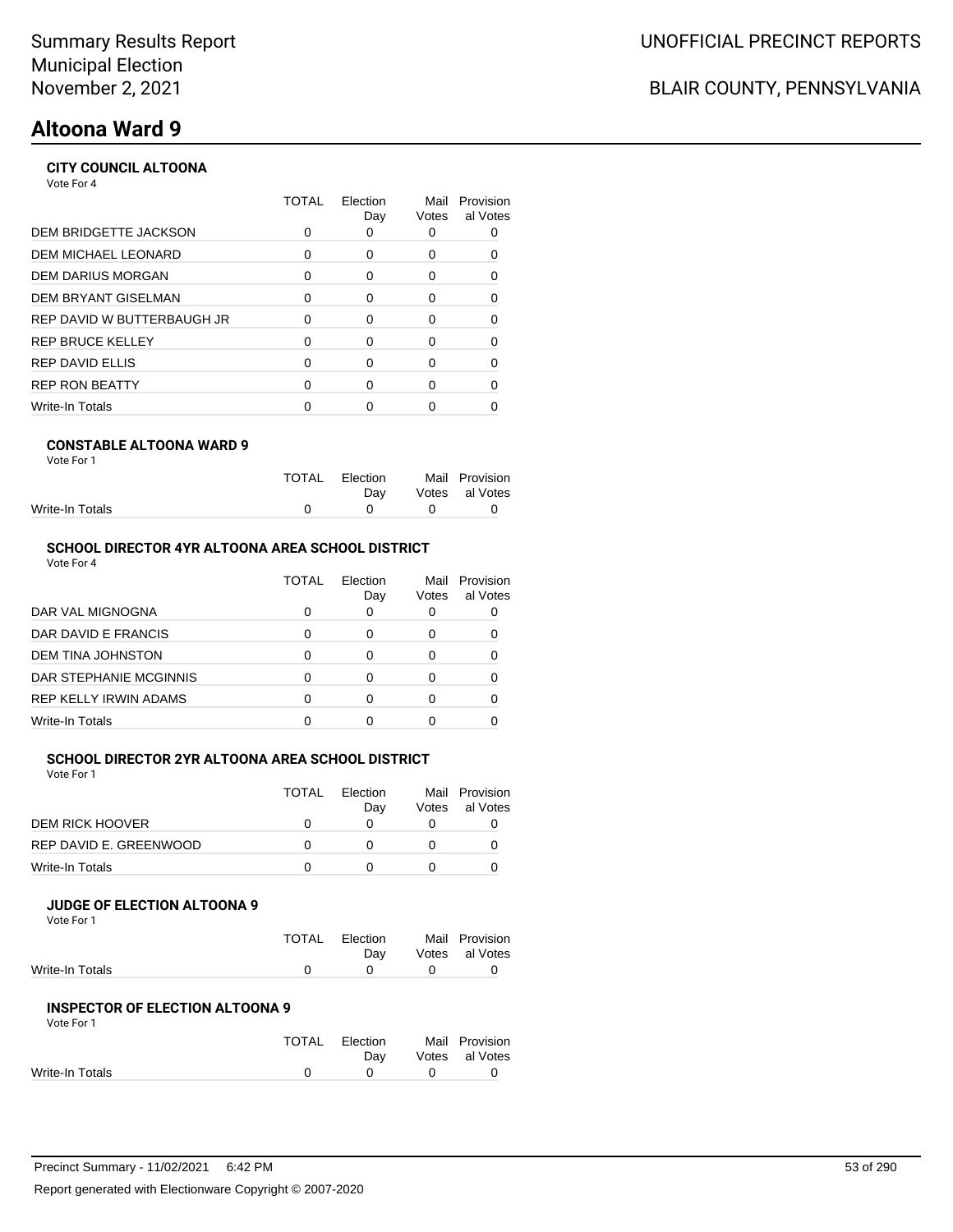# **Altoona Ward 9**

## **SECOND AMENDMENT SANCTUARY - BLAIR COUNTY**

Vote For 1

|            | TOTAL | Election<br>Dav |            | Mail Provision<br>Votes al Votes |
|------------|-------|-----------------|------------|----------------------------------|
| <b>YES</b> |       |                 | $\Omega$   |                                  |
| <b>NO</b>  |       |                 | $^{\circ}$ |                                  |

### **SECOND AMENDMENT SANCTUARY - CITY OF ALTOONA**

Vote For 1

|            | TOTAL | Election<br>Dav | Mail Provision<br>Votes al Votes |
|------------|-------|-----------------|----------------------------------|
| <b>YES</b> |       |                 |                                  |
| NΟ         |       |                 |                                  |

### **RETAIN JOHN T BENDER - JUDGE OF THE SUPERIOR COURT**

Vote For 1

|            | TOTAL | Election<br>Dav | Mail Provision<br>Votes al Votes |
|------------|-------|-----------------|----------------------------------|
| <b>YES</b> |       |                 |                                  |
| NO.        |       |                 |                                  |

## **RETAIN MARY JANE BOWES - JUDGE OF THE SUPERIOR COURT**

Vote For 1

|            | TOTAL | Election<br>Dav | Mail Provision<br>Votes al Votes |
|------------|-------|-----------------|----------------------------------|
| <b>YES</b> |       |                 |                                  |
| <b>NO</b>  |       |                 |                                  |

### **RETAIN ANNE COVEY - JUDGE OF THE COMMONWEALTH COURT**

Vote For 1

|            | <b>TOTAL</b> | Election | Mail Provision |
|------------|--------------|----------|----------------|
|            |              | Dav      | Votes al Votes |
| <b>YES</b> |              |          |                |
| <b>NO</b>  |              |          |                |

| .          |       |                 |                                  |
|------------|-------|-----------------|----------------------------------|
|            | TOTAL | Election<br>Dav | Mail Provision<br>Votes al Votes |
| <b>YES</b> |       |                 |                                  |
| NO.        |       |                 |                                  |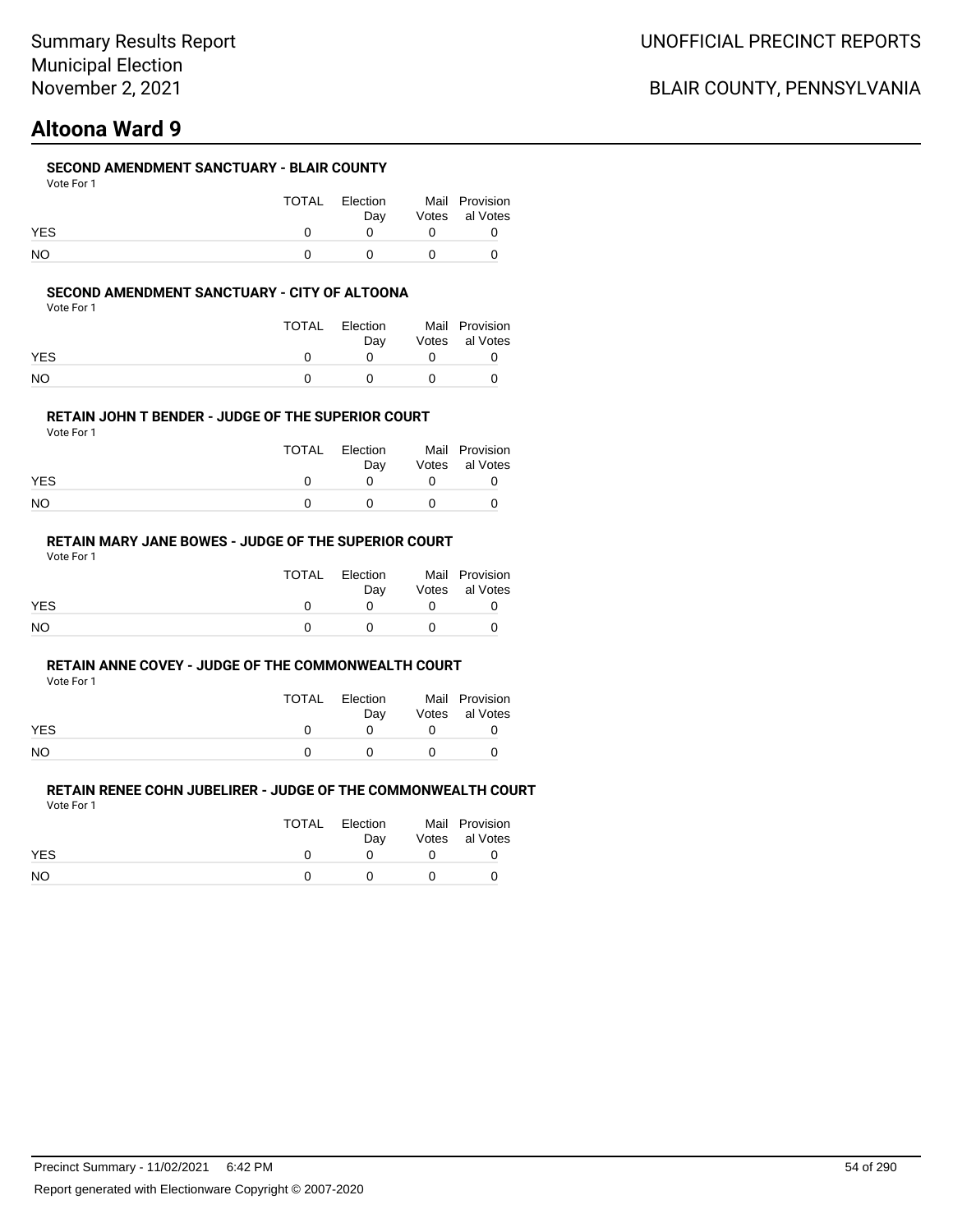# **Altoona Ward 10, Precinct 1**

| <b>Statistics</b>           | TOTAL    | Election<br>Day | Mail<br>Votes | Provision<br>al Votes |
|-----------------------------|----------|-----------------|---------------|-----------------------|
| Registered Voters - Total   | 1.191    |                 |               |                       |
| <b>Ballots Cast - Total</b> | 0        | 0               |               | O                     |
| <b>Ballots Cast - Blank</b> | 0        | 0               |               | 0                     |
| Voter Turnout - Total       | $0.00\%$ |                 |               |                       |

### **JUSTICE OF THE SUPREME COURT**

Vote For 1

|                      | TOTAL | Election<br>Dav | Mail<br>Votes | Provision<br>al Votes |
|----------------------|-------|-----------------|---------------|-----------------------|
| DEM MARIA MCLAUGHLIN |       |                 |               |                       |
| REP KEVIN BROBSON    |       |                 |               |                       |
| Write-In Totals      |       |                 |               |                       |

## **JUDGE OF THE SUPERIOR COURT**

| Vote For 1 |  |
|------------|--|
|            |  |

|                           | <b>TOTAL</b> | Election |       | Mail Provision |
|---------------------------|--------------|----------|-------|----------------|
|                           |              | Dav      | Votes | al Votes       |
| DEM TIMIKA LANE           |              |          |       |                |
| <b>REP MEGAN SULLIVAN</b> |              |          |       |                |
| Write-In Totals           |              |          |       |                |
|                           |              |          |       |                |

## **JUDGE OF THE COMMONWEALTH COURT**

Vote For 2

|                                | TOTAL | Flection<br>Day | Votes | Mail Provision<br>al Votes |
|--------------------------------|-------|-----------------|-------|----------------------------|
| DEM LORI A DUMAS               |       |                 |       |                            |
| DEM DAVID LEE SPURGEON         |       |                 |       |                            |
| <b>REP STACY MARIE WALLACE</b> |       |                 |       |                            |
| <b>REP DREW CROMPTON</b>       |       |                 |       |                            |
| Write-In Totals                |       |                 |       |                            |

### **DISTRICT ATTORNEY**

| Vote For 1            |             |                 |                                  |
|-----------------------|-------------|-----------------|----------------------------------|
|                       | TOTAL       | Election<br>Dav | Mail Provision<br>Votes al Votes |
| <b>REP PETE WEEKS</b> | $^{\prime}$ |                 |                                  |
| Write-In Totals       |             |                 |                                  |

## **PROTHONOTARY AND CLERK OF COURTS**

Vote For 1

|                  | <b>TOTAL</b> | Election<br>Dav | Mail Provision<br>Votes al Votes |
|------------------|--------------|-----------------|----------------------------------|
| DAR ROBIN PATTON |              |                 |                                  |
| Write-In Totals  |              |                 |                                  |

| Vote For 1      |       |          |                |
|-----------------|-------|----------|----------------|
|                 | TOTAL | Election | Mail Provision |
|                 |       | Dav      | Votes al Votes |
| DAR JAMES E OTT |       |          |                |
| Write-In Totals |       |          |                |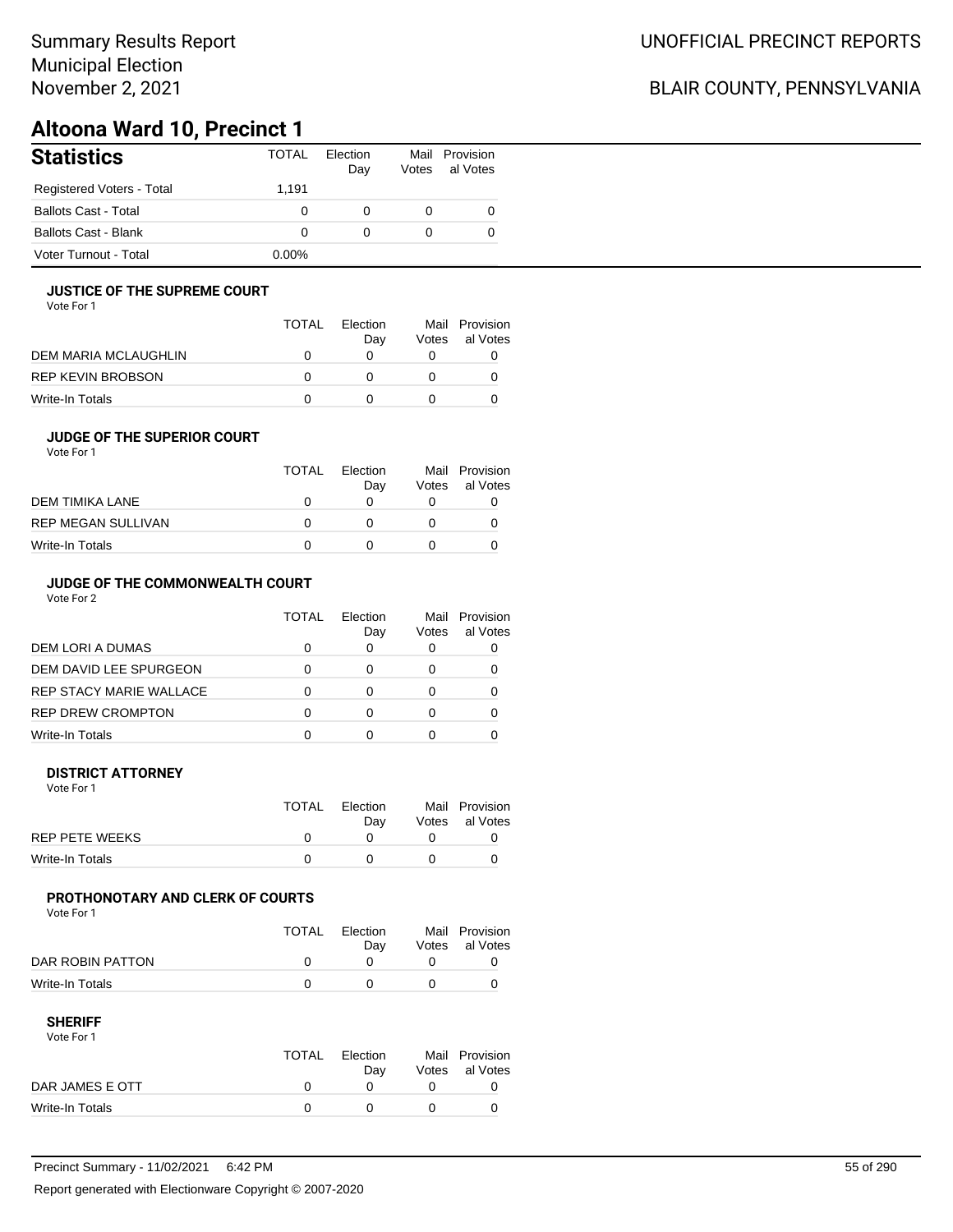# **Altoona Ward 10, Precinct 1**

## **CITY COUNCIL ALTOONA**

Vote For 4

|                              | TOTAL    | Election<br>Day | Mail<br>Votes | Provision<br>al Votes |
|------------------------------|----------|-----------------|---------------|-----------------------|
| <b>DEM BRIDGETTE JACKSON</b> | 0        | 0               |               |                       |
| DEM MICHAEL LEONARD          | 0        | 0               | 0             |                       |
| DEM DARIUS MORGAN            | 0        | $\Omega$        | $\Omega$      | 0                     |
| DEM BRYANT GISELMAN          | 0        | $\Omega$        | 0             |                       |
| REP DAVID W BUTTERBAUGH JR   | $\Omega$ | $\Omega$        | 0             |                       |
| REP BRUCE KELLEY             | 0        | $\Omega$        | 0             | 0                     |
| REP DAVID ELLIS              | 0        | $\Omega$        | 0             |                       |
| <b>REP RON BEATTY</b>        | O        | ∩               | ŋ             |                       |
| Write-In Totals              |          |                 |               |                       |
|                              |          |                 |               |                       |

## **CONSTABLE ALTOONA WARD 10**

| Vote For 1 |  |  |
|------------|--|--|
|            |  |  |

|                 | TOTAL Election |              | Mail Provision |
|-----------------|----------------|--------------|----------------|
|                 | Dav            |              | Votes al Votes |
| Write-In Totals |                | $\mathbf{a}$ |                |
|                 |                |              |                |

## **SCHOOL DIRECTOR 4YR ALTOONA AREA SCHOOL DISTRICT**

| Vote For 4 |  |
|------------|--|
|------------|--|

|                          | TOTAL | Election<br>Day | Mail<br>Votes | Provision<br>al Votes |
|--------------------------|-------|-----------------|---------------|-----------------------|
| DAR VAL MIGNOGNA         |       |                 |               |                       |
| DAR DAVID E FRANCIS      |       |                 | O             |                       |
| <b>DEM TINA JOHNSTON</b> |       |                 |               |                       |
| DAR STEPHANIE MCGINNIS   |       |                 | 0             |                       |
| REP KELLY IRWIN ADAMS    |       |                 | O             |                       |
| Write-In Totals          |       |                 |               |                       |

#### **SCHOOL DIRECTOR 2YR ALTOONA AREA SCHOOL DISTRICT** Vote For 1

|                        | <b>TOTAL</b> | <b>Flection</b><br>Dav | Votes | Mail Provision<br>al Votes |
|------------------------|--------------|------------------------|-------|----------------------------|
| <b>DEM RICK HOOVER</b> |              |                        |       |                            |
| REP DAVID E. GREENWOOD |              |                        |       |                            |
| Write-In Totals        |              |                        |       |                            |

### **JUDGE OF ELECTION ALTOONA 10-1**

Vote For 1

|                 | TOTAL Election | Mail Provision |
|-----------------|----------------|----------------|
|                 | Dav            | Votes al Votes |
| Write-In Totals | $\cap$ $\cap$  |                |

### **INSPECTOR OF ELECTION ALTOONA 10-1**

| Vote For 1      |       |             |             |                |
|-----------------|-------|-------------|-------------|----------------|
|                 | TOTAL | Election    |             | Mail Provision |
|                 |       | Dav         |             | Votes al Votes |
| Write-In Totals | n     | $^{\prime}$ | $^{\prime}$ |                |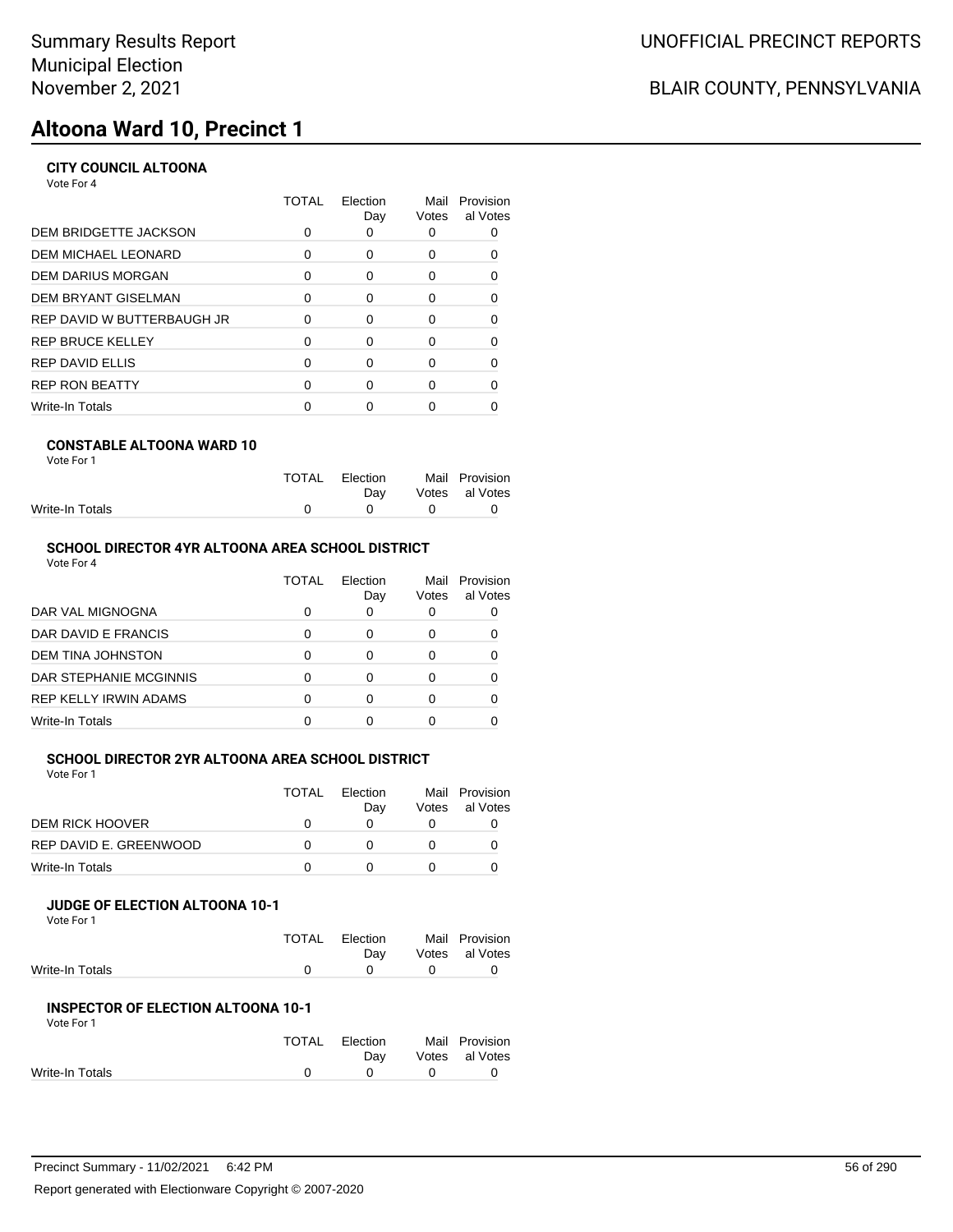# **Altoona Ward 10, Precinct 1**

## **SECOND AMENDMENT SANCTUARY - BLAIR COUNTY**

| Vote For 1 |
|------------|
|------------|

|            | TOTAL | Election<br>Dav | Mail Provision<br>Votes al Votes |
|------------|-------|-----------------|----------------------------------|
| <b>YES</b> |       | <sup>n</sup>    |                                  |
| NO         |       |                 |                                  |

### **SECOND AMENDMENT SANCTUARY - CITY OF ALTOONA**

Vote For 1

|            | TOTAL | Election<br>Dav | Mail Provision<br>Votes al Votes |
|------------|-------|-----------------|----------------------------------|
| <b>YES</b> |       |                 |                                  |
| NΟ         |       | $\mathbf{U}$    |                                  |

### **RETAIN JOHN T BENDER - JUDGE OF THE SUPERIOR COURT**

Vote For 1

|            | TOTAL | Election<br>Dav | Mail Provision<br>Votes al Votes |
|------------|-------|-----------------|----------------------------------|
| <b>YES</b> |       |                 |                                  |
| NO         |       |                 |                                  |

## **RETAIN MARY JANE BOWES - JUDGE OF THE SUPERIOR COURT**

Vote For 1

|            | TOTAL | Election<br>Dav | Mail Provision<br>Votes al Votes |
|------------|-------|-----------------|----------------------------------|
| <b>YES</b> |       |                 |                                  |
| <b>NO</b>  |       |                 |                                  |

### **RETAIN ANNE COVEY - JUDGE OF THE COMMONWEALTH COURT**

Vote For 1

|            | TOTAL | Election | Mail Provision |
|------------|-------|----------|----------------|
|            |       | Dav      | Votes al Votes |
| <b>YES</b> |       |          |                |
| <b>NO</b>  |       |          |                |

|            | TOTAL | Election | Mail Provision |
|------------|-------|----------|----------------|
|            |       | Dav      | Votes al Votes |
| <b>YES</b> |       |          |                |
| NO.        |       |          |                |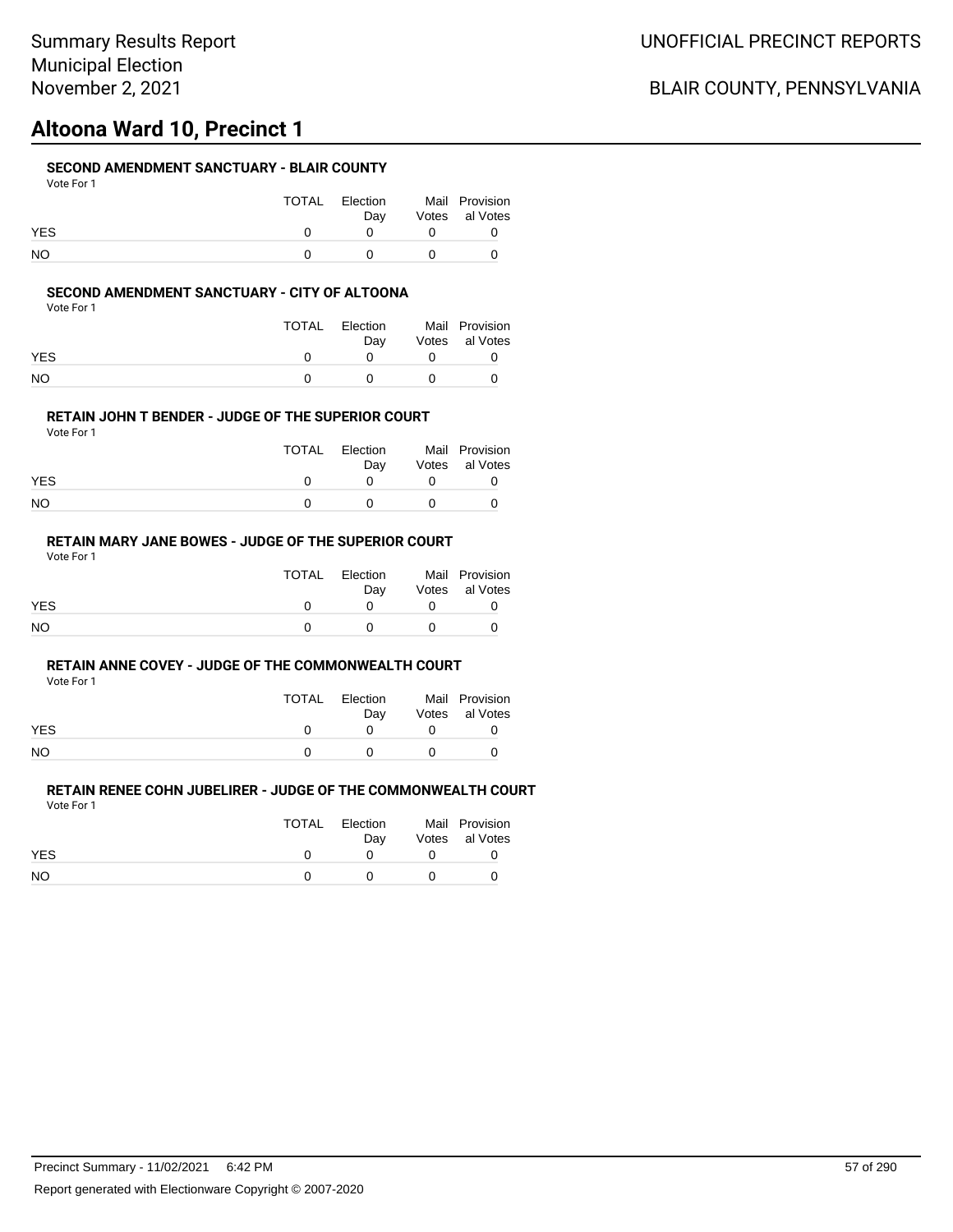# **Altoona Ward 10, Precinct 2**

| <b>Statistics</b>           | TOTAL    | Election<br>Day | Mail<br>Votes | Provision<br>al Votes |
|-----------------------------|----------|-----------------|---------------|-----------------------|
| Registered Voters - Total   | 1.026    |                 |               |                       |
| <b>Ballots Cast - Total</b> | 0        | 0               |               |                       |
| <b>Ballots Cast - Blank</b> | 0        | 0               |               |                       |
| Voter Turnout - Total       | $0.00\%$ |                 |               |                       |

### **JUSTICE OF THE SUPREME COURT**

Vote For 1

|                      | TOTAL | Election<br>Dav | Votes | Mail Provision<br>al Votes |
|----------------------|-------|-----------------|-------|----------------------------|
| DEM MARIA MCLAUGHLIN |       |                 |       |                            |
| REP KEVIN BROBSON    |       |                 |       |                            |
| Write-In Totals      |       |                 |       |                            |

## **JUDGE OF THE SUPERIOR COURT**

| Vote For 1 |  |  |
|------------|--|--|
|            |  |  |

|                           | <b>TOTAL</b> | Election<br>Day | Votes | Mail Provision<br>al Votes |
|---------------------------|--------------|-----------------|-------|----------------------------|
| DEM TIMIKA LANE           |              |                 |       |                            |
| <b>REP MEGAN SULLIVAN</b> |              |                 |       |                            |
| Write-In Totals           |              |                 |       |                            |
|                           |              |                 |       |                            |

## **JUDGE OF THE COMMONWEALTH COURT**

Vote For 2

|                                | TOTAL | Flection<br>Day | Votes | Mail Provision<br>al Votes |
|--------------------------------|-------|-----------------|-------|----------------------------|
| DEM LORI A DUMAS               |       |                 |       |                            |
| DEM DAVID LEE SPURGEON         |       |                 |       |                            |
| <b>REP STACY MARIE WALLACE</b> |       |                 |       |                            |
| <b>REP DREW CROMPTON</b>       |       |                 |       |                            |
| Write-In Totals                |       |                 |       |                            |

### **DISTRICT ATTORNEY**

| Vote For 1      |              |                 |                                  |
|-----------------|--------------|-----------------|----------------------------------|
|                 | <b>TOTAL</b> | Election<br>Dav | Mail Provision<br>Votes al Votes |
| REP PETE WEEKS  |              |                 |                                  |
| Write-In Totals |              |                 |                                  |

## **PROTHONOTARY AND CLERK OF COURTS**

Vote For 1

|                  | <b>TOTAL</b> | Election<br>Dav | Mail Provision<br>Votes al Votes |
|------------------|--------------|-----------------|----------------------------------|
| DAR ROBIN PATTON |              |                 |                                  |
| Write-In Totals  |              |                 |                                  |

| Vote For 1      |       |                 |                |
|-----------------|-------|-----------------|----------------|
|                 | TOTAL | <b>Flection</b> | Mail Provision |
|                 |       | Dav             | Votes al Votes |
| DAR JAMES E OTT |       |                 |                |
| Write-In Totals |       |                 |                |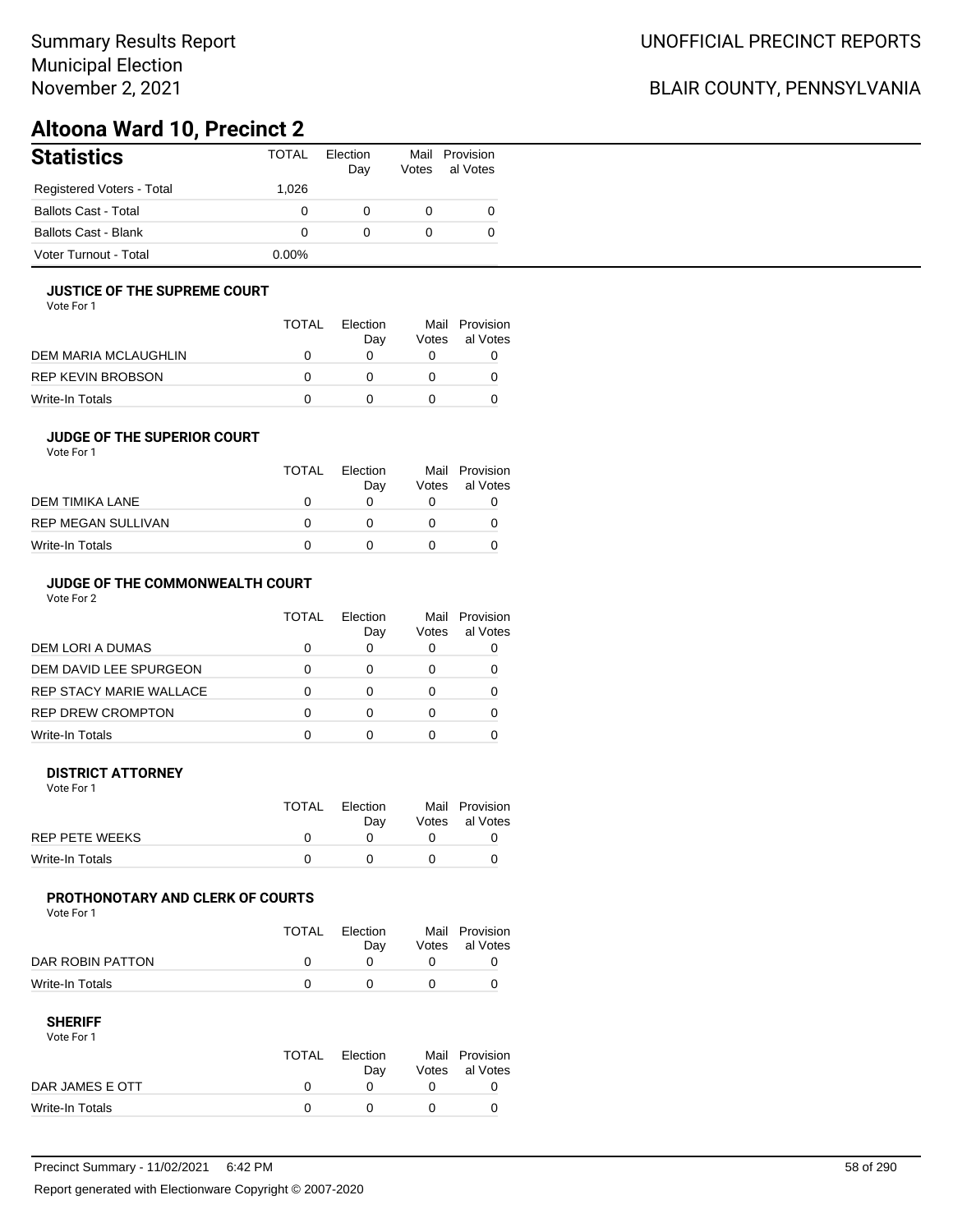# **Altoona Ward 10, Precinct 2**

## **CITY COUNCIL ALTOONA**

Vote For 4

|                              | TOTAL | Election<br>Day | Mail<br>Votes | Provision<br>al Votes |
|------------------------------|-------|-----------------|---------------|-----------------------|
| <b>DEM BRIDGETTE JACKSON</b> |       |                 | 0             |                       |
| DEM MICHAEL LEONARD          | 0     | 0               | 0             |                       |
| DEM DARIUS MORGAN            | 0     | $\Omega$        | O             | 0                     |
| DEM BRYANT GISELMAN          | 0     | $\Omega$        | 0             | 0                     |
| REP DAVID W BUTTERBAUGH JR   | O     | $\Omega$        | 0             | 0                     |
| REP BRUCE KELLEY             | 0     | $\Omega$        | 0             | 0                     |
| REP DAVID ELLIS              | O     | 0               | 0             | 0                     |
| <b>REP RON BEATTY</b>        | ∩     | $\Omega$        | O             | O                     |
| Write-In Totals              |       |                 |               |                       |
|                              |       |                 |               |                       |

## **CONSTABLE ALTOONA WARD 10**

| Vote For 1 |  |
|------------|--|
|------------|--|

|                 | TOTAL Election |              | Mail Provision |
|-----------------|----------------|--------------|----------------|
|                 | Dav            |              | Votes al Votes |
| Write-In Totals |                | $\mathbf{u}$ |                |
|                 |                |              |                |

## **SCHOOL DIRECTOR 4YR ALTOONA AREA SCHOOL DISTRICT**

|                              | TOTAL | Flection<br>Day | Mail<br>Votes | Provision<br>al Votes |
|------------------------------|-------|-----------------|---------------|-----------------------|
| DAR VAL MIGNOGNA             |       |                 | 0             |                       |
| DAR DAVID E FRANCIS          |       |                 | O             |                       |
| <b>DEM TINA JOHNSTON</b>     |       |                 | 0             |                       |
| DAR STEPHANIE MCGINNIS       |       |                 |               |                       |
| <b>REP KELLY IRWIN ADAMS</b> |       |                 | 0             |                       |
| Write-In Totals              |       |                 |               |                       |

#### **SCHOOL DIRECTOR 2YR ALTOONA AREA SCHOOL DISTRICT** Vote For 1

|                        | <b>TOTAL</b> | Election<br>Dav | Votes | Mail Provision<br>al Votes |
|------------------------|--------------|-----------------|-------|----------------------------|
| <b>DEM RICK HOOVER</b> |              |                 |       |                            |
| REP DAVID E. GREENWOOD |              |                 |       |                            |
| Write-In Totals        |              |                 |       |                            |

### **JUDGE OF ELECTION ALTOONA 10-2**

Vote For 1

|                              | TOTAL | Flection<br>Dav | Votes | Mail Provision<br>al Votes |
|------------------------------|-------|-----------------|-------|----------------------------|
| DEM ROSE-ELLEN M BALASCO     |       |                 |       |                            |
| <b>REP HELEN V EHGARTNER</b> |       |                 |       |                            |
| Write-In Totals              |       |                 |       |                            |

### **INSPECTOR OF ELECTION ALTOONA 10-2**

Vote For 1

|                    | <b>TOTAL</b> | Election<br>Dav | Mail Provision<br>Votes al Votes |
|--------------------|--------------|-----------------|----------------------------------|
| REP THOMAS DREXLER | $^{\prime}$  |                 |                                  |
| Write-In Totals    | <sup>n</sup> | $\bigcap$       |                                  |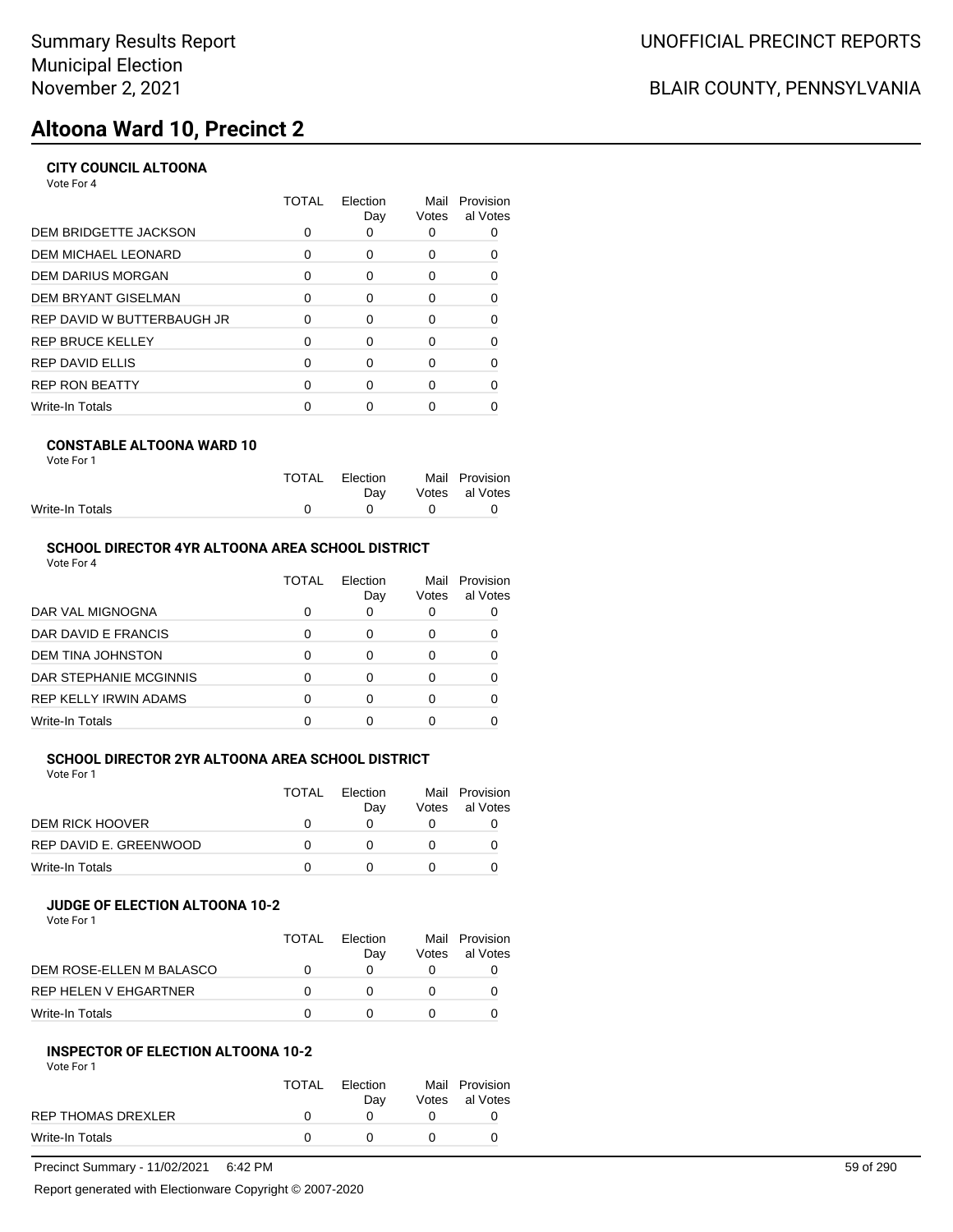# **Altoona Ward 10, Precinct 2**

## **SECOND AMENDMENT SANCTUARY - BLAIR COUNTY**

| Vote For |  |
|----------|--|
|          |  |

|            | TOTAL | Election<br>Dav | Mail Provision<br>Votes al Votes |
|------------|-------|-----------------|----------------------------------|
| <b>YES</b> |       |                 |                                  |
| NO.        |       |                 |                                  |

### **SECOND AMENDMENT SANCTUARY - CITY OF ALTOONA**

Vote For 1

|            | TOTAL | Election<br>Dav | Mail Provision<br>Votes al Votes |
|------------|-------|-----------------|----------------------------------|
| <b>YES</b> |       |                 |                                  |
| NΟ         |       | $\mathbf{U}$    |                                  |

### **RETAIN JOHN T BENDER - JUDGE OF THE SUPERIOR COURT**

Vote For 1

|            | TOTAL | Election<br>Dav | Mail Provision<br>Votes al Votes |
|------------|-------|-----------------|----------------------------------|
| <b>YES</b> |       |                 |                                  |
| NO         |       |                 |                                  |

## **RETAIN MARY JANE BOWES - JUDGE OF THE SUPERIOR COURT**

Vote For 1

|            | TOTAL | Election<br>Dav | Mail Provision<br>Votes al Votes |
|------------|-------|-----------------|----------------------------------|
| <b>YES</b> |       |                 |                                  |
| <b>NO</b>  |       |                 |                                  |

### **RETAIN ANNE COVEY - JUDGE OF THE COMMONWEALTH COURT**

Vote For 1

|            | TOTAL | Election | Mail Provision |
|------------|-------|----------|----------------|
|            |       | Dav      | Votes al Votes |
| <b>YES</b> |       |          |                |
| <b>NO</b>  |       |          |                |

|            | TOTAL | Election | Mail Provision |
|------------|-------|----------|----------------|
|            |       | Dav      | Votes al Votes |
| <b>YES</b> |       |          |                |
| NO.        |       |          |                |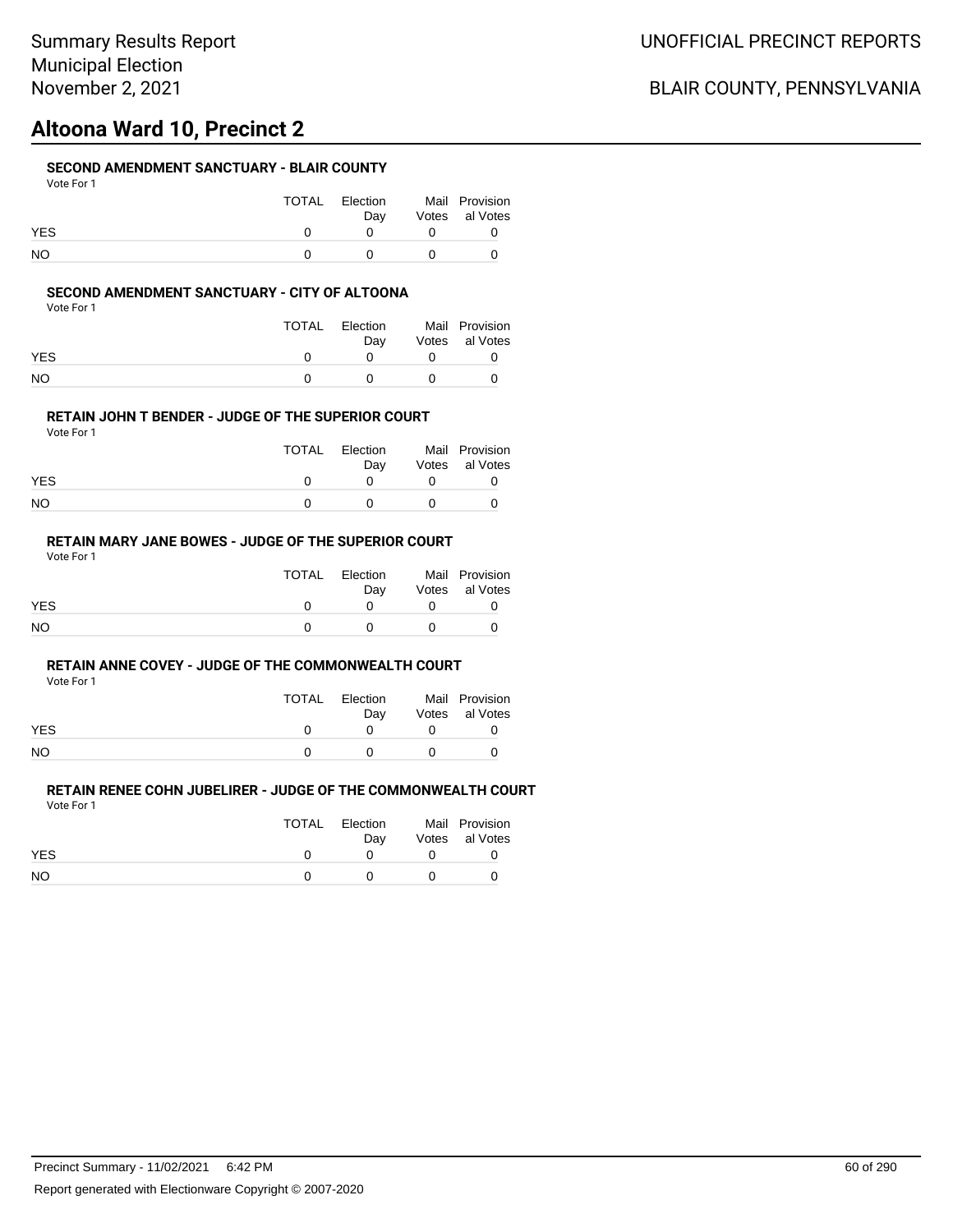# **Altoona Ward 11, Precinct 1**

| <b>Statistics</b>           | TOTAL    | Election<br>Day | Mail<br>Votes | Provision<br>al Votes |
|-----------------------------|----------|-----------------|---------------|-----------------------|
| Registered Voters - Total   | 1.211    |                 |               |                       |
| <b>Ballots Cast - Total</b> | 0        | $\Omega$        |               |                       |
| <b>Ballots Cast - Blank</b> | 0        | $\Omega$        |               |                       |
| Voter Turnout - Total       | $0.00\%$ |                 |               |                       |

### **JUSTICE OF THE SUPREME COURT**

Vote For 1

|                      | TOTAL | Election<br>Dav | Votes | Mail Provision<br>al Votes |
|----------------------|-------|-----------------|-------|----------------------------|
| DEM MARIA MCLAUGHLIN |       |                 |       |                            |
| REP KEVIN BROBSON    |       |                 |       |                            |
| Write-In Totals      |       |                 |       |                            |

## **JUDGE OF THE SUPERIOR COURT**

| Vote For 1 |  |  |
|------------|--|--|
|            |  |  |

|                           | <b>TOTAL</b> | Election<br>Day | Votes | Mail Provision<br>al Votes |
|---------------------------|--------------|-----------------|-------|----------------------------|
| DEM TIMIKA LANE           |              |                 |       |                            |
| <b>REP MEGAN SULLIVAN</b> |              |                 |       |                            |
| Write-In Totals           |              |                 |       |                            |
|                           |              |                 |       |                            |

## **JUDGE OF THE COMMONWEALTH COURT**

Vote For 2

|                                | TOTAL | Flection<br>Day | Votes | Mail Provision<br>al Votes |
|--------------------------------|-------|-----------------|-------|----------------------------|
| DEM LORI A DUMAS               |       |                 |       |                            |
| DEM DAVID LEE SPURGEON         |       |                 |       |                            |
| <b>REP STACY MARIE WALLACE</b> |       |                 |       |                            |
| <b>REP DREW CROMPTON</b>       | O     |                 |       |                            |
| <b>Write-In Totals</b>         |       |                 |       |                            |

### **DISTRICT ATTORNEY**

| Vote For 1      |              |                 |                                  |
|-----------------|--------------|-----------------|----------------------------------|
|                 | <b>TOTAL</b> | Election<br>Dav | Mail Provision<br>Votes al Votes |
| REP PETE WEEKS  |              |                 |                                  |
| Write-In Totals |              |                 |                                  |

## **PROTHONOTARY AND CLERK OF COURTS**

Vote For 1

|                  | <b>TOTAL</b> | Election<br>Dav | Mail Provision<br>Votes al Votes |
|------------------|--------------|-----------------|----------------------------------|
| DAR ROBIN PATTON |              |                 |                                  |
| Write-In Totals  |              |                 |                                  |

| Vote For 1      |       |                 |                |
|-----------------|-------|-----------------|----------------|
|                 | TOTAL | <b>Flection</b> | Mail Provision |
|                 |       | Dav             | Votes al Votes |
| DAR JAMES E OTT |       |                 |                |
| Write-In Totals |       |                 |                |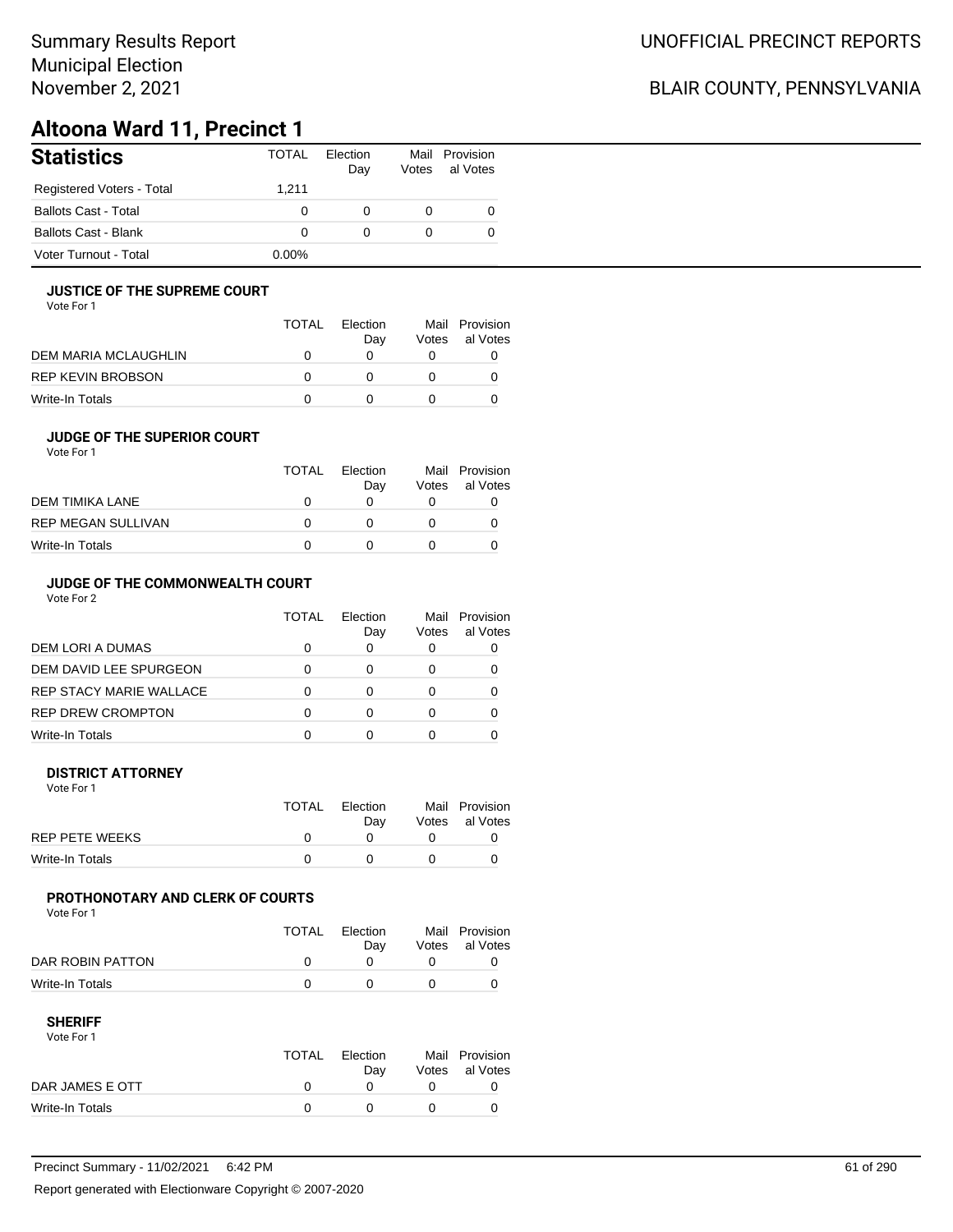# **Altoona Ward 11, Precinct 1**

## **CITY COUNCIL ALTOONA**

Vote For 4

|                              | TOTAL    | Election<br>Day | Mail<br>Votes | Provision<br>al Votes |
|------------------------------|----------|-----------------|---------------|-----------------------|
| <b>DEM BRIDGETTE JACKSON</b> | 0        | 0               |               |                       |
| DEM MICHAEL LEONARD          | 0        | 0               | 0             |                       |
| DEM DARIUS MORGAN            | 0        | $\Omega$        | $\Omega$      | 0                     |
| DEM BRYANT GISELMAN          | 0        | $\Omega$        | 0             |                       |
| REP DAVID W BUTTERBAUGH JR   | $\Omega$ | $\Omega$        | 0             |                       |
| REP BRUCE KELLEY             | 0        | $\Omega$        | 0             | 0                     |
| REP DAVID ELLIS              | 0        | $\Omega$        | 0             |                       |
| <b>REP RON BEATTY</b>        | O        | ∩               | ŋ             |                       |
| Write-In Totals              |          |                 |               |                       |
|                              |          |                 |               |                       |

## **CONSTABLE ALTOONA WARD 11**

| Vote For 1 |  |
|------------|--|
|------------|--|

|                 | TOTAL Election |        | Mail Provision |
|-----------------|----------------|--------|----------------|
|                 | Dav            |        | Votes al Votes |
| Write-In Totals | $\overline{0}$ | $\cap$ |                |
|                 |                |        |                |

## **SCHOOL DIRECTOR 4YR ALTOONA AREA SCHOOL DISTRICT**

| Vote For 4 |  |
|------------|--|
|------------|--|

|                              | TOTAL | Flection<br>Day | Mail<br>Votes | Provision<br>al Votes |
|------------------------------|-------|-----------------|---------------|-----------------------|
| DAR VAL MIGNOGNA             |       |                 | 0             |                       |
| DAR DAVID E FRANCIS          |       |                 | O             |                       |
| <b>DEM TINA JOHNSTON</b>     |       |                 | 0             |                       |
| DAR STEPHANIE MCGINNIS       |       |                 |               |                       |
| <b>REP KELLY IRWIN ADAMS</b> |       |                 | 0             |                       |
| Write-In Totals              |       |                 |               |                       |

#### **SCHOOL DIRECTOR 2YR ALTOONA AREA SCHOOL DISTRICT** Vote For 1

| Vote For 1             |              |          |                |
|------------------------|--------------|----------|----------------|
|                        | TOTAL        | Flection | Mail Provision |
|                        |              | Dav      | Votes al Votes |
| <b>DEM RICK HOOVER</b> | $\mathbf{I}$ |          |                |
| REP DAVID E. GREENWOOD |              |          |                |
|                        |              |          |                |

Write-In Totals 0 0 0 0

## **JUDGE OF ELECTION ALTOONA 11-1**

Vote For 1

|                 | TOTAL Election<br>Dav |        | Mail Provision<br>Votes al Votes |
|-----------------|-----------------------|--------|----------------------------------|
| Write-In Totals | $\mathbf{0}$          | $\cap$ |                                  |

## **INSPECTOR OF ELECTION ALTOONA 11-1**

| TOTAL | Election | Mail Provision |
|-------|----------|----------------|
|       | Dav      | Votes al Votes |
| O     |          |                |
|       |          |                |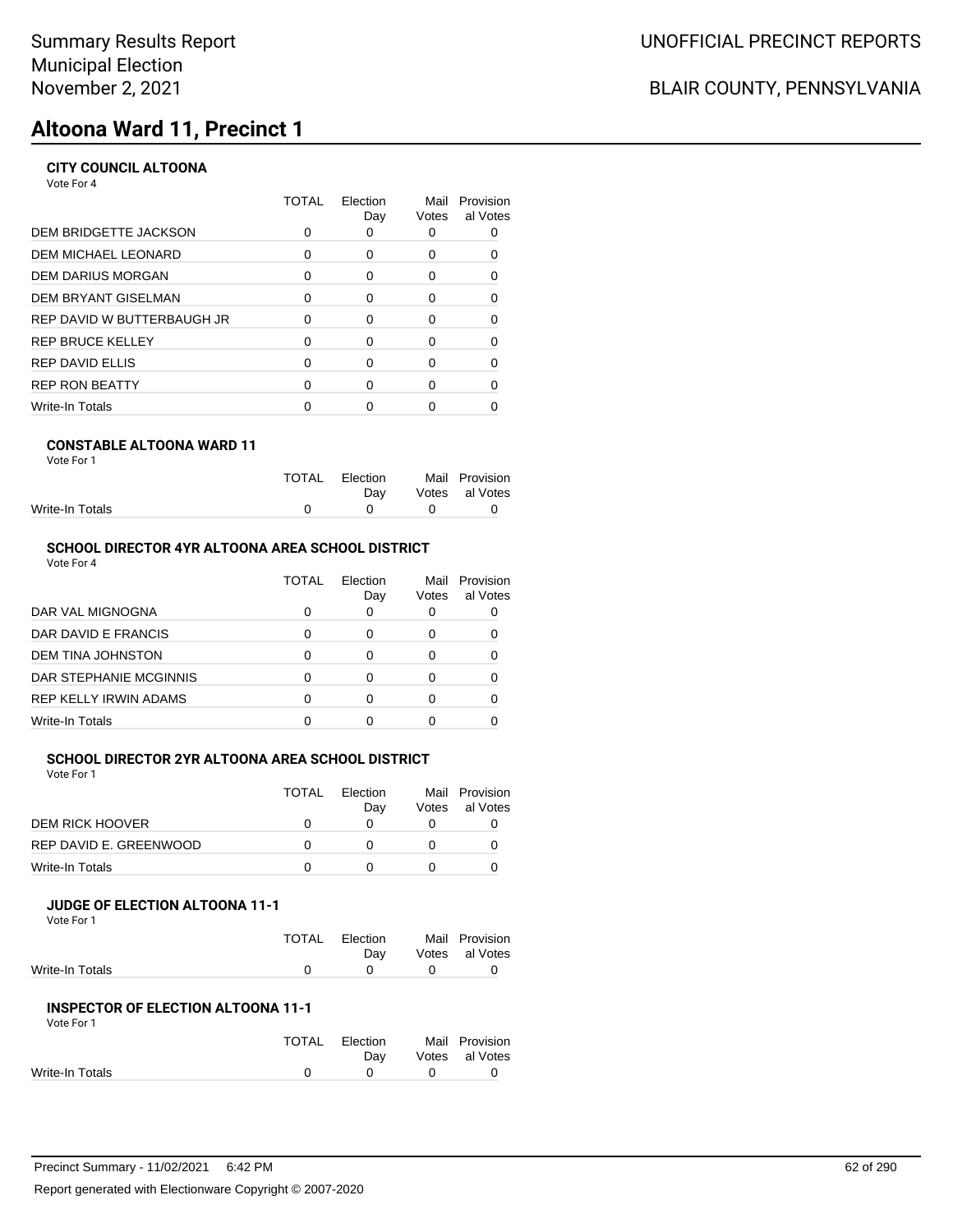# **Altoona Ward 11, Precinct 1**

## **SECOND AMENDMENT SANCTUARY - BLAIR COUNTY**

| Vote For |  |
|----------|--|
|          |  |

|            | TOTAL | Election<br>Dav | Mail Provision<br>Votes al Votes |
|------------|-------|-----------------|----------------------------------|
| <b>YES</b> |       |                 |                                  |
| NO.        |       |                 |                                  |

### **SECOND AMENDMENT SANCTUARY - CITY OF ALTOONA**

Vote For 1

|            | TOTAL | Election<br>Dav | Mail Provision<br>Votes al Votes |
|------------|-------|-----------------|----------------------------------|
| <b>YES</b> |       |                 |                                  |
| NΟ         |       | $\mathbf{U}$    |                                  |

### **RETAIN JOHN T BENDER - JUDGE OF THE SUPERIOR COURT**

Vote For 1

|            | TOTAL | Election<br>Dav | Mail Provision<br>Votes al Votes |
|------------|-------|-----------------|----------------------------------|
| <b>YES</b> |       |                 |                                  |
| NO         |       |                 |                                  |

## **RETAIN MARY JANE BOWES - JUDGE OF THE SUPERIOR COURT**

Vote For 1

|            | TOTAL | Election<br>Dav | Mail Provision<br>Votes al Votes |
|------------|-------|-----------------|----------------------------------|
| <b>YES</b> |       |                 |                                  |
| <b>NO</b>  |       |                 |                                  |

### **RETAIN ANNE COVEY - JUDGE OF THE COMMONWEALTH COURT**

Vote For 1

|            | <b>TOTAL</b> | Election | Mail Provision |
|------------|--------------|----------|----------------|
|            |              | Dav      | Votes al Votes |
| <b>YES</b> |              |          |                |
| <b>NO</b>  |              |          |                |

| .          |       |                 |                                  |
|------------|-------|-----------------|----------------------------------|
|            | TOTAL | Election<br>Dav | Mail Provision<br>Votes al Votes |
| <b>YES</b> |       |                 |                                  |
| NO.        |       |                 |                                  |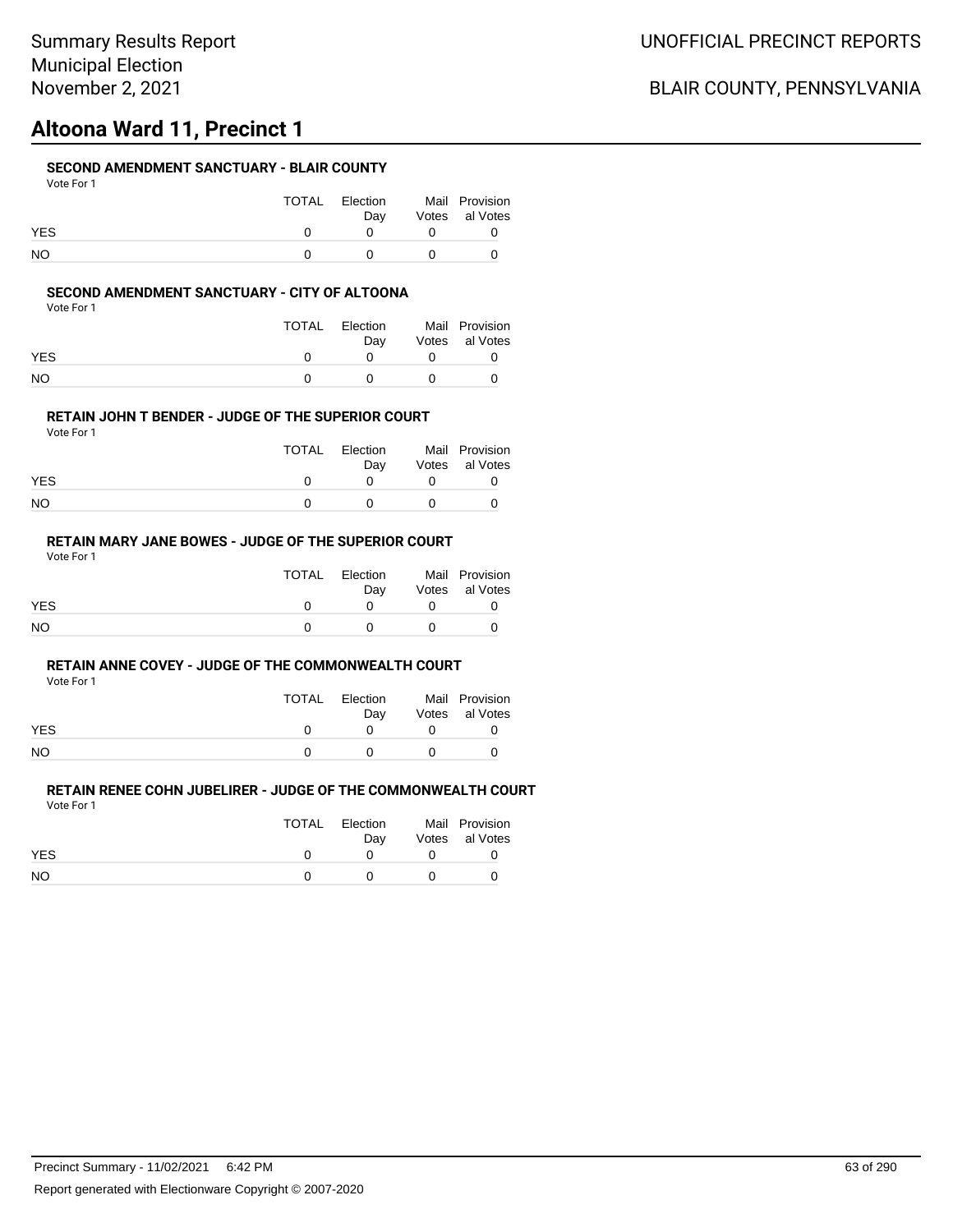# **Altoona Ward 11, Precinct 2**

| <b>Statistics</b>           | TOTAL | Election<br>Day | Mail<br>Votes | Provision<br>al Votes |
|-----------------------------|-------|-----------------|---------------|-----------------------|
| Registered Voters - Total   | 1.039 |                 |               |                       |
| <b>Ballots Cast - Total</b> | 0     | 0               | 0             | 0                     |
| Ballots Cast - Blank        | 0     | 0               | 0             | 0                     |
| Voter Turnout - Total       | 0.00% |                 |               |                       |

### **JUSTICE OF THE SUPREME COURT**

Vote For 1

|                      | TOTAL | Election<br>Dav | Votes | Mail Provision<br>al Votes |
|----------------------|-------|-----------------|-------|----------------------------|
| DEM MARIA MCLAUGHLIN |       |                 |       |                            |
| REP KEVIN BROBSON    |       |                 |       |                            |
| Write-In Totals      |       |                 |       |                            |

## **JUDGE OF THE SUPERIOR COURT**

| Vote For 1 |  |  |
|------------|--|--|
|            |  |  |

|                           | <b>TOTAL</b> | Election<br>Day | Votes | Mail Provision<br>al Votes |
|---------------------------|--------------|-----------------|-------|----------------------------|
| DEM TIMIKA LANE           |              |                 |       |                            |
| <b>REP MEGAN SULLIVAN</b> |              |                 |       |                            |
| Write-In Totals           |              |                 |       |                            |
|                           |              |                 |       |                            |

## **JUDGE OF THE COMMONWEALTH COURT**

Vote For 2

|                                | TOTAL | Flection<br>Day | Votes | Mail Provision<br>al Votes |
|--------------------------------|-------|-----------------|-------|----------------------------|
| DEM LORI A DUMAS               |       |                 |       |                            |
| DEM DAVID LEE SPURGEON         |       |                 |       |                            |
| <b>REP STACY MARIE WALLACE</b> |       |                 |       |                            |
| <b>REP DREW CROMPTON</b>       |       |                 |       |                            |
| Write-In Totals                |       |                 |       |                            |

### **DISTRICT ATTORNEY**

| Vote For 1            |             |                 |                                  |
|-----------------------|-------------|-----------------|----------------------------------|
|                       | TOTAL       | Election<br>Dav | Mail Provision<br>Votes al Votes |
| <b>REP PETE WEEKS</b> | $^{\prime}$ |                 |                                  |
| Write-In Totals       |             |                 |                                  |

## **PROTHONOTARY AND CLERK OF COURTS**

Vote For 1

|                  | <b>TOTAL</b> | Election<br>Dav | Mail Provision<br>Votes al Votes |
|------------------|--------------|-----------------|----------------------------------|
| DAR ROBIN PATTON |              |                 |                                  |
| Write-In Totals  |              |                 |                                  |

| Vote For 1      |       |                 |                |
|-----------------|-------|-----------------|----------------|
|                 | TOTAL | <b>Flection</b> | Mail Provision |
|                 |       | Dav             | Votes al Votes |
| DAR JAMES E OTT |       |                 |                |
| Write-In Totals |       |                 |                |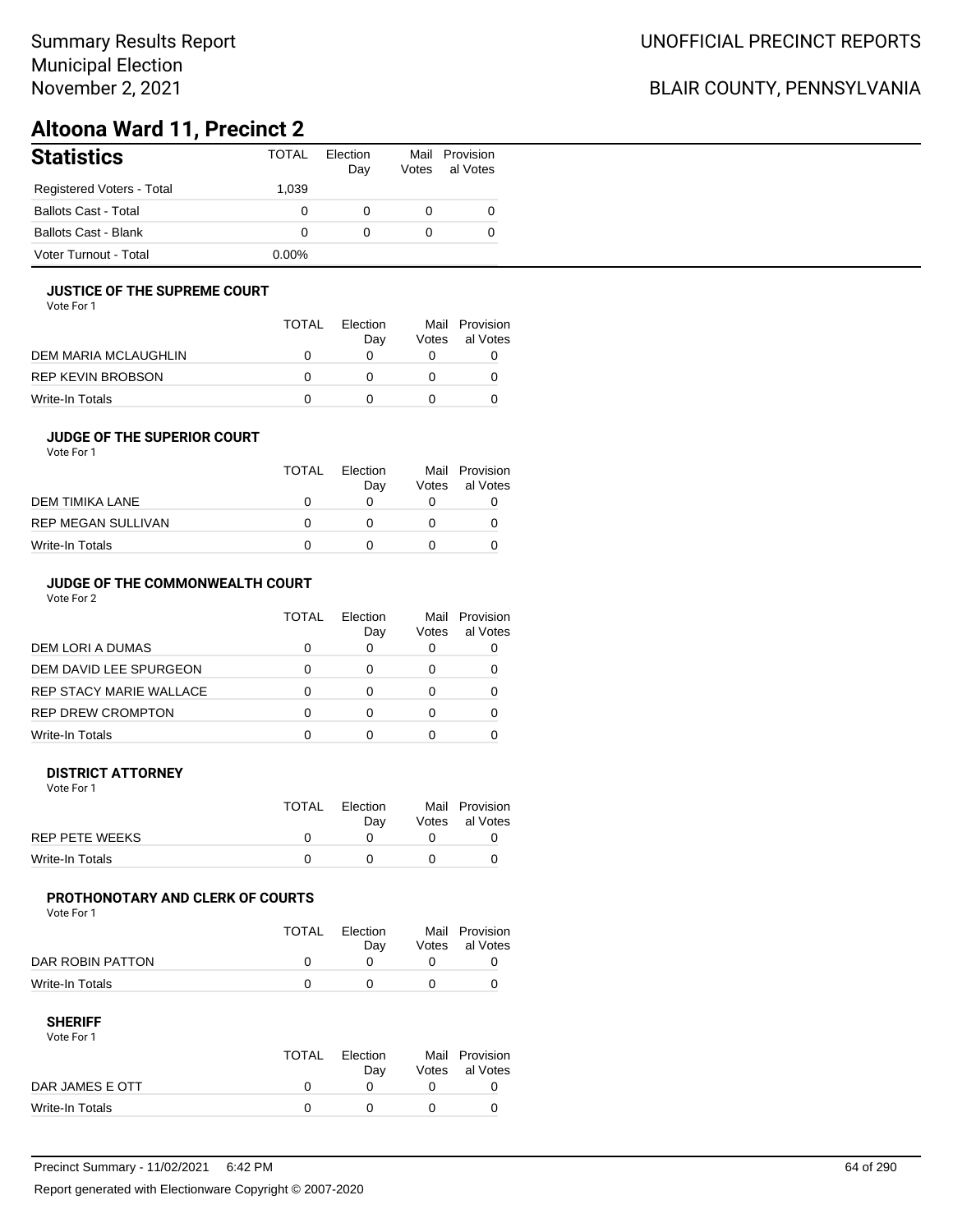# **Altoona Ward 11, Precinct 2**

## **CITY COUNCIL ALTOONA**

Vote For 4

|                              | TOTAL | Election<br>Day | Mail<br>Votes | Provision<br>al Votes |
|------------------------------|-------|-----------------|---------------|-----------------------|
| <b>DEM BRIDGETTE JACKSON</b> | 0     | O               |               |                       |
| DEM MICHAEL LEONARD          | 0     | 0               | 0             |                       |
| DEM DARIUS MORGAN            | 0     | $\Omega$        | 0             | 0                     |
| DEM BRYANT GISELMAN          | 0     | $\Omega$        | 0             |                       |
| REP DAVID W BUTTERBAUGH JR   | 0     | $\Omega$        | 0             |                       |
| REP BRUCE KELLEY             | 0     | $\Omega$        | 0             | 0                     |
| REP DAVID ELLIS              | 0     | $\Omega$        | 0             |                       |
| <b>REP RON BEATTY</b>        | O     | $\Omega$        | O             |                       |
| Write-In Totals              |       |                 |               |                       |
|                              |       |                 |               |                       |

## **CONSTABLE ALTOONA WARD 11**

| Vote For 1 |  |
|------------|--|
|------------|--|

|                 | TOTAL Election |        | Mail Provision |
|-----------------|----------------|--------|----------------|
|                 | Dav            |        | Votes al Votes |
| Write-In Totals | $\overline{0}$ | $\cap$ |                |
|                 |                |        |                |

## **SCHOOL DIRECTOR 4YR ALTOONA AREA SCHOOL DISTRICT**

| Vote For 4 |  |
|------------|--|
|------------|--|

|                              | TOTAL | Flection<br>Day | Mail<br>Votes | Provision<br>al Votes |
|------------------------------|-------|-----------------|---------------|-----------------------|
| DAR VAL MIGNOGNA             |       |                 | 0             |                       |
| DAR DAVID E FRANCIS          |       |                 | O             |                       |
| <b>DEM TINA JOHNSTON</b>     |       |                 | 0             |                       |
| DAR STEPHANIE MCGINNIS       |       |                 |               |                       |
| <b>REP KELLY IRWIN ADAMS</b> |       |                 | 0             |                       |
| Write-In Totals              |       |                 |               |                       |

#### **SCHOOL DIRECTOR 2YR ALTOONA AREA SCHOOL DISTRICT** Vote For 1

|                        | TOTAL | Flection<br>Dav | Votes | Mail Provision<br>al Votes |
|------------------------|-------|-----------------|-------|----------------------------|
| <b>DEM RICK HOOVER</b> |       |                 |       |                            |
| REP DAVID E. GREENWOOD |       |                 |       |                            |
| Write-In Totals        |       |                 |       |                            |

### **JUDGE OF ELECTION ALTOONA 11-2**

Vote For 1

|                     | TOTAL | Election<br>Dav | Mail Provision<br>Votes al Votes |
|---------------------|-------|-----------------|----------------------------------|
| DEM PATRICIA A GOOD |       |                 |                                  |
| Write-In Totals     |       |                 |                                  |

#### **INSPECTOR OF ELECTION ALTOONA 11-2** Vote For 1

| 1 U U U         |       |          |              |                |
|-----------------|-------|----------|--------------|----------------|
|                 | TOTAL | Election |              | Mail Provision |
|                 |       | Dav      |              | Votes al Votes |
| Write-In Totals |       |          | <sup>n</sup> |                |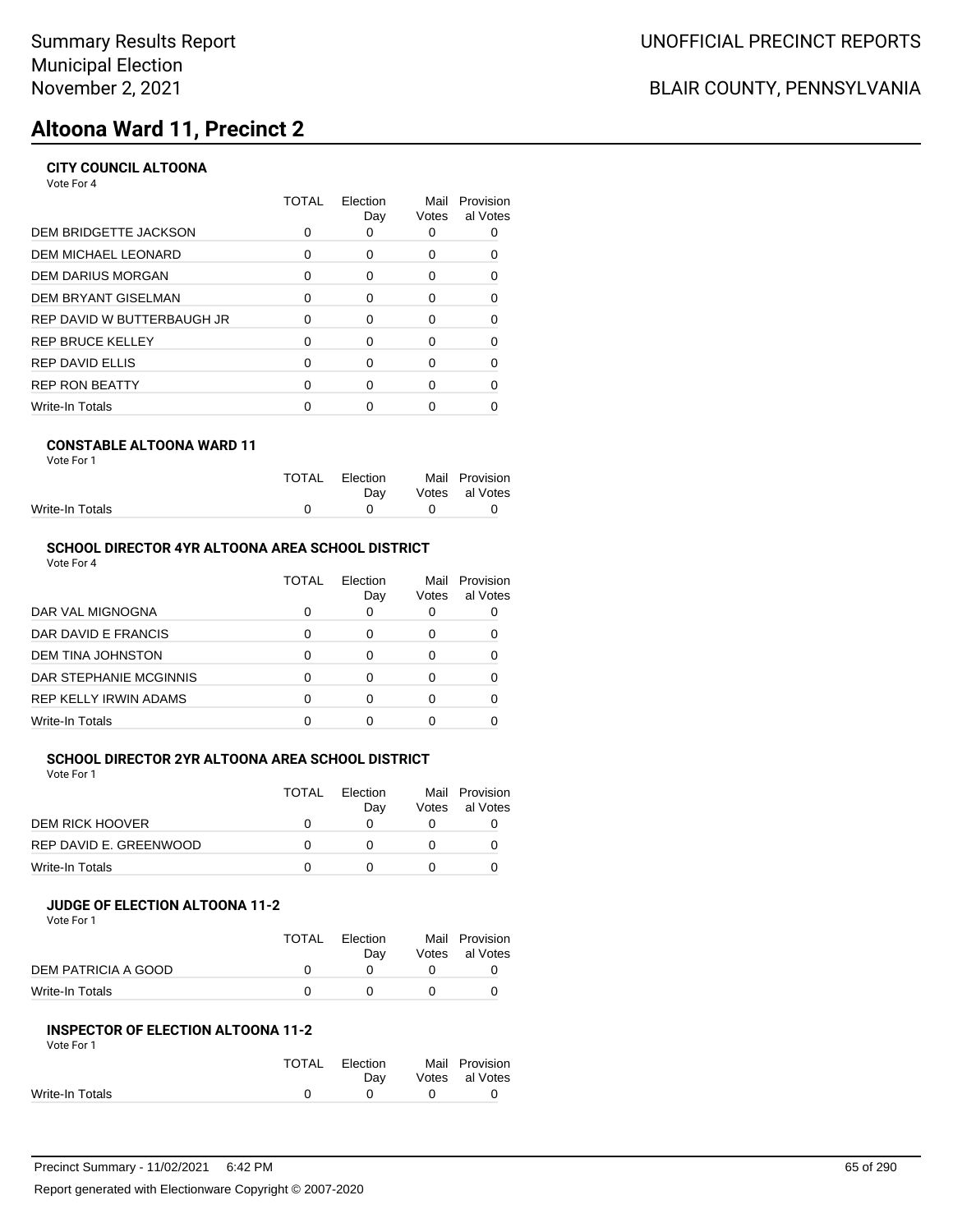# **Altoona Ward 11, Precinct 2**

## **SECOND AMENDMENT SANCTUARY - BLAIR COUNTY**

| Vote For 1 |
|------------|
|------------|

|            | TOTAL Election<br>Dav | Mail Provision<br>Votes al Votes |
|------------|-----------------------|----------------------------------|
| <b>YES</b> |                       |                                  |
| <b>NO</b>  |                       |                                  |

### **SECOND AMENDMENT SANCTUARY - CITY OF ALTOONA**

Vote For 1

|            | TOTAL | Election<br>Dav | Mail Provision<br>Votes al Votes |
|------------|-------|-----------------|----------------------------------|
| <b>YES</b> |       |                 |                                  |
| NΟ         |       | $\mathbf{U}$    |                                  |

### **RETAIN JOHN T BENDER - JUDGE OF THE SUPERIOR COURT**

Vote For 1

|            | TOTAL | Election<br>Dav | Mail Provision<br>Votes al Votes |
|------------|-------|-----------------|----------------------------------|
| <b>YES</b> |       |                 |                                  |
| NO         |       |                 |                                  |

## **RETAIN MARY JANE BOWES - JUDGE OF THE SUPERIOR COURT**

Vote For 1

|            | TOTAL | Election<br>Dav | Mail Provision<br>Votes al Votes |
|------------|-------|-----------------|----------------------------------|
| <b>YES</b> |       |                 |                                  |
| <b>NO</b>  |       |                 |                                  |

### **RETAIN ANNE COVEY - JUDGE OF THE COMMONWEALTH COURT**

Vote For 1

|            | <b>TOTAL</b> | Election | Mail Provision |
|------------|--------------|----------|----------------|
|            |              | Dav      | Votes al Votes |
| <b>YES</b> |              |          |                |
| <b>NO</b>  |              |          |                |

| .          |       |          |                |
|------------|-------|----------|----------------|
|            | TOTAL | Election | Mail Provision |
|            |       | Dav      | Votes al Votes |
| <b>YES</b> |       |          |                |
| NO.        |       |          |                |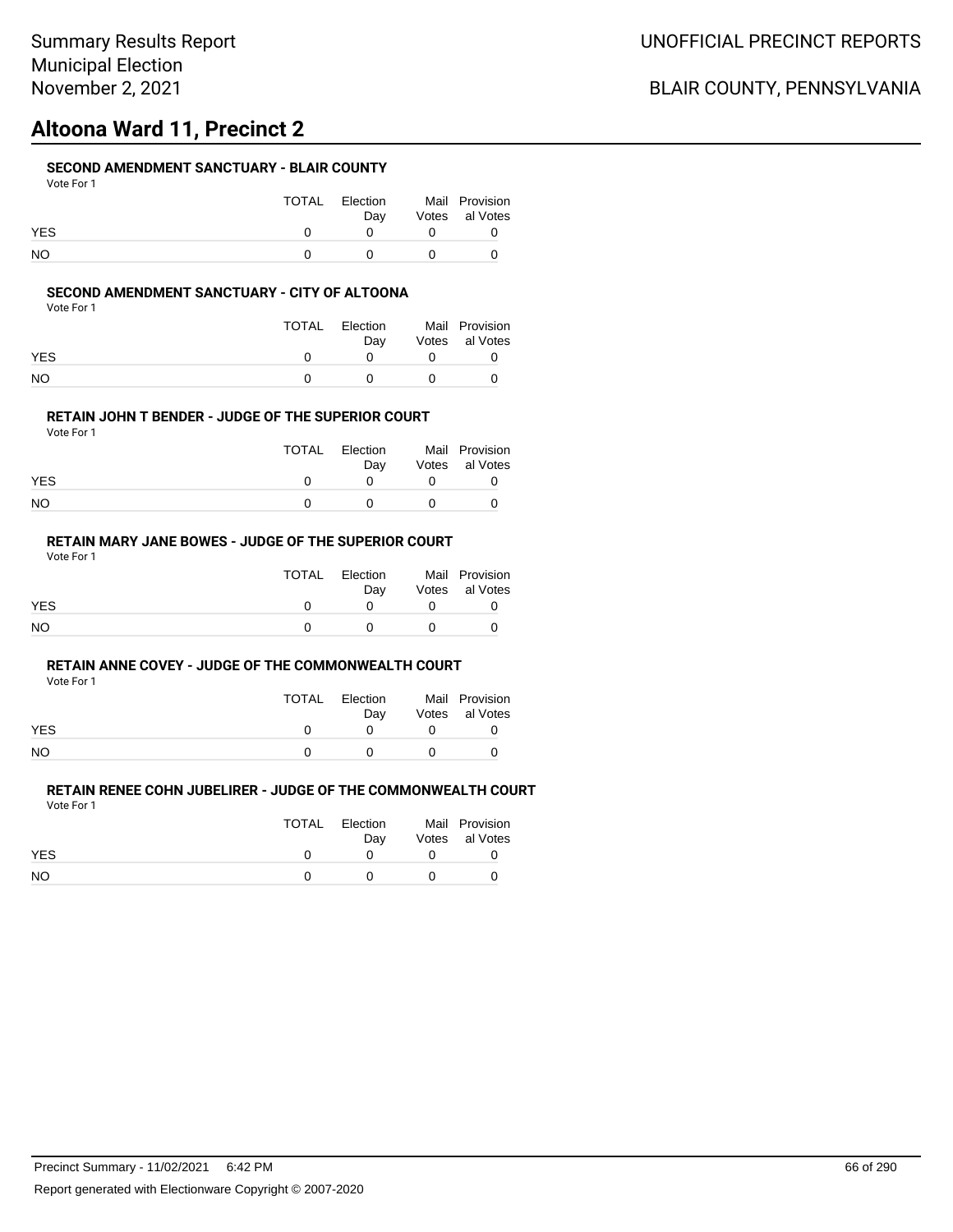# **Altoona Ward 12, Precinct 1**

| <b>Statistics</b>           | TOTAL    | Election<br>Day | Votes | Mail Provision<br>al Votes |
|-----------------------------|----------|-----------------|-------|----------------------------|
| Registered Voters - Total   | 718      |                 |       |                            |
| <b>Ballots Cast - Total</b> | 0        | $\Omega$        |       |                            |
| Ballots Cast - Blank        | 0        | $\Omega$        | 0     |                            |
| Voter Turnout - Total       | $0.00\%$ |                 |       |                            |

### **JUSTICE OF THE SUPREME COURT**

Vote For 1

|                      | TOTAL | Election<br>Dav | Votes | Mail Provision<br>al Votes |
|----------------------|-------|-----------------|-------|----------------------------|
| DEM MARIA MCLAUGHLIN |       |                 |       |                            |
| REP KEVIN BROBSON    |       |                 |       |                            |
| Write-In Totals      |       |                 |       |                            |

### **JUDGE OF THE SUPERIOR COURT**

| Vote For 1 |  |  |
|------------|--|--|
|            |  |  |

| Dav | Votes | Mail Provision<br>al Votes |
|-----|-------|----------------------------|
|     |       |                            |
|     |       |                            |
|     |       |                            |
|     |       | <b>TOTAL</b><br>Election   |

## **JUDGE OF THE COMMONWEALTH COURT**

Vote For 2

|                                | TOTAL | Flection<br>Day | Votes | Mail Provision<br>al Votes |
|--------------------------------|-------|-----------------|-------|----------------------------|
| DEM LORI A DUMAS               |       |                 |       |                            |
| DEM DAVID LEE SPURGEON         |       |                 |       |                            |
| <b>REP STACY MARIE WALLACE</b> |       |                 |       |                            |
| <b>REP DREW CROMPTON</b>       |       |                 |       |                            |
| Write-In Totals                |       |                 |       |                            |

### **DISTRICT ATTORNEY**

| Vote For 1      |              |                 |                                  |
|-----------------|--------------|-----------------|----------------------------------|
|                 | <b>TOTAL</b> | Election<br>Dav | Mail Provision<br>Votes al Votes |
| REP PETE WEEKS  |              |                 |                                  |
| Write-In Totals |              |                 |                                  |

## **PROTHONOTARY AND CLERK OF COURTS**

Vote For 1

|                  | <b>TOTAL</b> | Election<br>Dav | Mail Provision<br>Votes al Votes |
|------------------|--------------|-----------------|----------------------------------|
| DAR ROBIN PATTON |              |                 |                                  |
| Write-In Totals  |              |                 |                                  |

| Vote For 1      |       |          |                |
|-----------------|-------|----------|----------------|
|                 | TOTAL | Election | Mail Provision |
|                 |       | Dav      | Votes al Votes |
| DAR JAMES E OTT |       |          |                |
| Write-In Totals |       |          |                |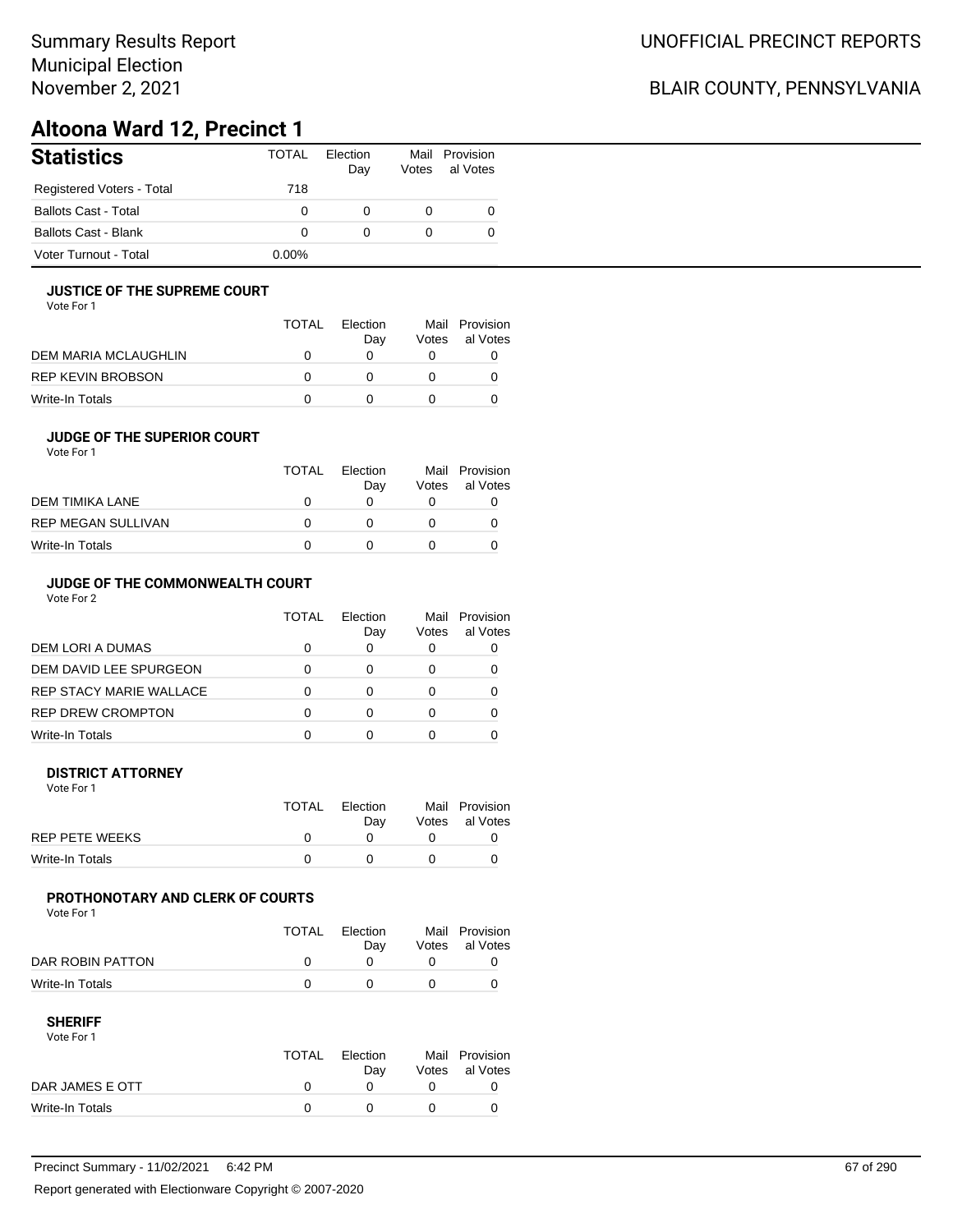# **Altoona Ward 12, Precinct 1**

## **CITY COUNCIL ALTOONA**

Vote For 4

|                            | TOTAL | Election<br>Day | Mail<br>Votes | Provision<br>al Votes |
|----------------------------|-------|-----------------|---------------|-----------------------|
| DEM BRIDGETTE JACKSON      | 0     | O               |               |                       |
| DEM MICHAEL LEONARD        | 0     | 0               | 0             |                       |
| DEM DARIUS MORGAN          | 0     | $\Omega$        | 0             | 0                     |
| DEM BRYANT GISELMAN        | 0     | 0               | 0             |                       |
| REP DAVID W BUTTERBAUGH JR | 0     | $\Omega$        | 0             |                       |
| REP BRUCE KELLEY           | O     | $\Omega$        | O             |                       |
| REP DAVID ELLIS            | 0     | $\Omega$        | O             |                       |
| <b>REP RON BEATTY</b>      | ∩     | $\Omega$        | ∩             |                       |
| Write-In Totals            |       |                 |               |                       |
|                            |       |                 |               |                       |

## **CONSTABLE ALTOONA WARD 12**

| Vote For 1 |  |  |
|------------|--|--|
|------------|--|--|

|                     | TOTAL | Election<br>Dav | Mail Provision<br>Votes al Votes |
|---------------------|-------|-----------------|----------------------------------|
| REP JEREMY J DODSON |       |                 |                                  |
| Write-In Totals     |       | $^{\circ}$      |                                  |

## **SCHOOL DIRECTOR 4YR ALTOONA AREA SCHOOL DISTRICT**

Vote For 4

|                              | TOTAL | Flection<br>Day | Mail<br>Votes | Provision<br>al Votes |
|------------------------------|-------|-----------------|---------------|-----------------------|
| DAR VAL MIGNOGNA             |       | 0               |               |                       |
| DAR DAVID E FRANCIS          |       |                 | O             |                       |
| DEM TINA JOHNSTON            |       |                 |               |                       |
| DAR STEPHANIE MCGINNIS       |       |                 | Ω             |                       |
| <b>REP KELLY IRWIN ADAMS</b> |       | ∩               |               |                       |
| <b>Write-In Totals</b>       |       |                 |               |                       |

#### **SCHOOL DIRECTOR 2YR ALTOONA AREA SCHOOL DISTRICT**  $V_{\alpha}$ te F

| Vote For 1 |  |  |
|------------|--|--|
|            |  |  |

|                        | TOTAL | Election | Mail  | Provision |
|------------------------|-------|----------|-------|-----------|
|                        |       | Dav      | Votes | al Votes  |
| DEM RICK HOOVER        |       |          |       |           |
| REP DAVID E. GREENWOOD |       |          |       |           |
| Write-In Totals        |       |          |       |           |

#### **JUDGE OF ELECTION ALTOONA 12-1** Vote For 1

| 1 J J J J J J   |       |                 |              |                                  |
|-----------------|-------|-----------------|--------------|----------------------------------|
|                 | TOTAL | Election<br>Dav |              | Mail Provision<br>Votes al Votes |
|                 |       |                 |              |                                  |
| Write-In Totals |       | $\theta$        | $\mathbf{u}$ |                                  |
|                 |       |                 |              |                                  |

#### **INSPECTOR OF ELECTION ALTOONA 12-1** Vote For 1

| VULTUII         |       |            |              |                |
|-----------------|-------|------------|--------------|----------------|
|                 | TOTAL | Election   |              | Mail Provision |
|                 |       | Dav        |              | Votes al Votes |
| Write-In Totals |       | $^{\circ}$ | $\mathbf{U}$ |                |
|                 |       |            |              |                |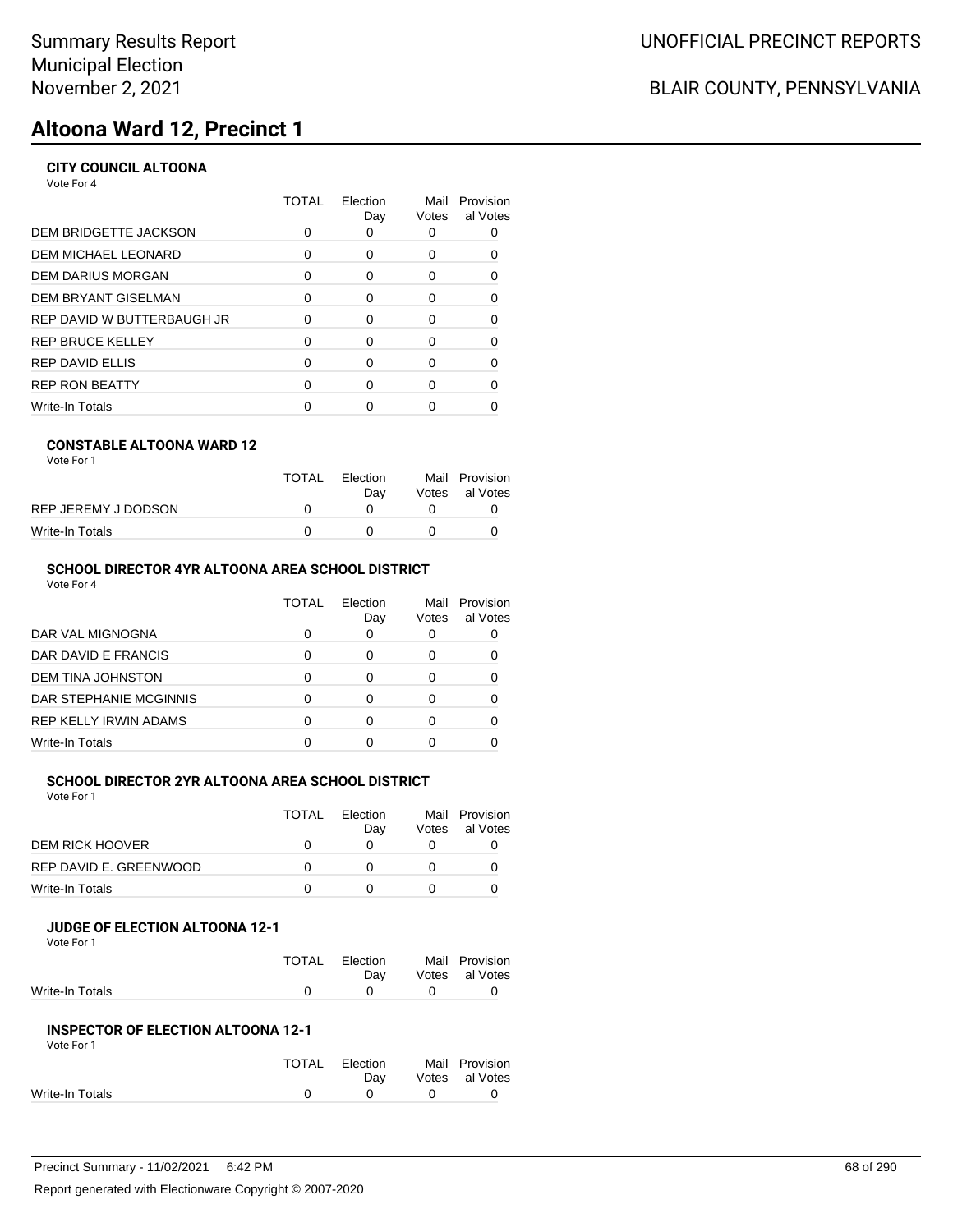# **Altoona Ward 12, Precinct 1**

## **SECOND AMENDMENT SANCTUARY - BLAIR COUNTY**

| Vote For |  |
|----------|--|
|          |  |

|            | TOTAL | Election<br>Dav | Mail Provision<br>Votes al Votes |
|------------|-------|-----------------|----------------------------------|
| <b>YES</b> |       |                 |                                  |
| NO.        |       |                 |                                  |

### **SECOND AMENDMENT SANCTUARY - CITY OF ALTOONA**

Vote For 1

|            | TOTAL | Election<br>Dav | Mail Provision<br>Votes al Votes |
|------------|-------|-----------------|----------------------------------|
| <b>YES</b> |       |                 |                                  |
| NΟ         |       | $\mathbf{U}$    |                                  |

### **RETAIN JOHN T BENDER - JUDGE OF THE SUPERIOR COURT**

Vote For 1

|            | TOTAL | Election<br>Dav | Mail Provision<br>Votes al Votes |
|------------|-------|-----------------|----------------------------------|
| <b>YES</b> |       |                 |                                  |
| NO         |       |                 |                                  |

## **RETAIN MARY JANE BOWES - JUDGE OF THE SUPERIOR COURT**

Vote For 1

|            | TOTAL | Election<br>Dav | Mail Provision<br>Votes al Votes |
|------------|-------|-----------------|----------------------------------|
| <b>YES</b> |       |                 |                                  |
| <b>NO</b>  |       |                 |                                  |

### **RETAIN ANNE COVEY - JUDGE OF THE COMMONWEALTH COURT**

Vote For 1

|            | <b>TOTAL</b> | Election | Mail Provision |
|------------|--------------|----------|----------------|
|            |              | Dav      | Votes al Votes |
| <b>YES</b> |              |          |                |
| <b>NO</b>  |              |          |                |

| .          |       |                 |                                  |
|------------|-------|-----------------|----------------------------------|
|            | TOTAL | Election<br>Dav | Mail Provision<br>Votes al Votes |
| <b>YES</b> |       |                 |                                  |
| NO.        |       |                 |                                  |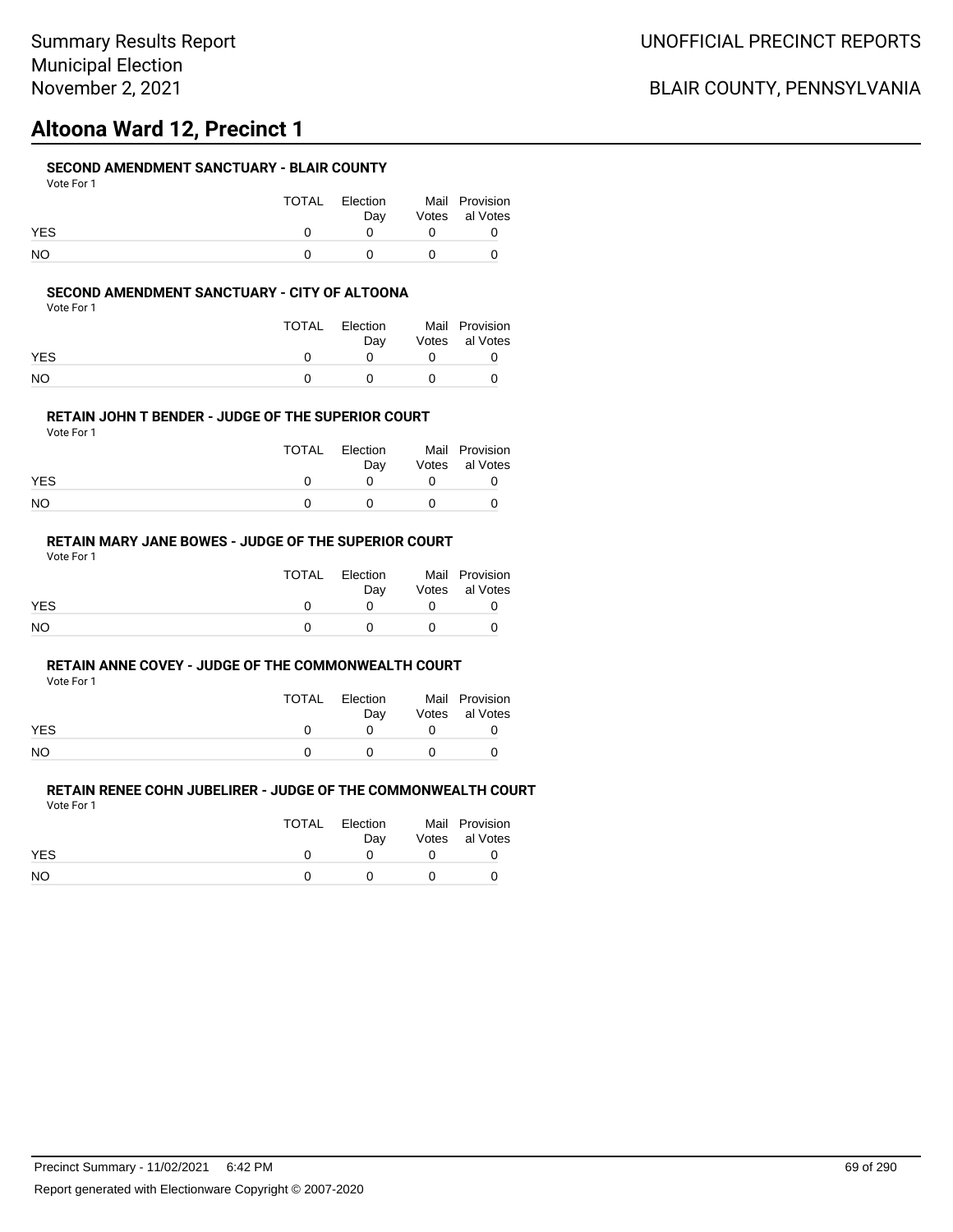# Summary Results Report Municipal Election November 2, 2021

# BLAIR COUNTY, PENNSYLVANIA

# **Altoona Ward 12, Precinct 2**

| <b>Statistics</b>           | <b>TOTAL</b> | Election<br>Day | Votes | Mail Provision<br>al Votes |
|-----------------------------|--------------|-----------------|-------|----------------------------|
| Registered Voters - Total   | 487          |                 |       |                            |
| <b>Ballots Cast - Total</b> |              | $\Omega$        | 0     | O                          |
| <b>Ballots Cast - Blank</b> | 0            | 0               | 0     | 0                          |
| Voter Turnout - Total       | $0.00\%$     |                 |       |                            |

## **JUSTICE OF THE SUPREME COURT**

Vote For 1

|                      | TOTAL | Election<br>Dav | Votes | Mail Provision<br>al Votes |
|----------------------|-------|-----------------|-------|----------------------------|
| DEM MARIA MCLAUGHLIN |       |                 |       |                            |
| REP KEVIN BROBSON    |       |                 |       |                            |
| Write-In Totals      |       |                 |       |                            |

### **JUDGE OF THE SUPERIOR COURT**

| Vote For 1 |  |  |
|------------|--|--|
|            |  |  |

|                    | <b>TOTAL</b> | Election<br>Day | Votes | Mail Provision<br>al Votes |
|--------------------|--------------|-----------------|-------|----------------------------|
| DEM TIMIKA LANE    | $\mathbf{I}$ |                 |       |                            |
| REP MEGAN SULLIVAN | $\mathbf{U}$ |                 |       |                            |
| Write-In Totals    |              |                 |       |                            |
|                    |              |                 |       |                            |

## **JUDGE OF THE COMMONWEALTH COURT**

Vote For 2

|                                | TOTAL | Flection<br>Day | Votes | Mail Provision<br>al Votes |
|--------------------------------|-------|-----------------|-------|----------------------------|
| DEM LORI A DUMAS               |       |                 |       |                            |
| DEM DAVID LEE SPURGEON         |       |                 |       |                            |
| <b>REP STACY MARIE WALLACE</b> |       |                 |       |                            |
| <b>REP DREW CROMPTON</b>       |       |                 |       |                            |
| Write-In Totals                |       |                 |       |                            |

### **DISTRICT ATTORNEY**

| Vote For 1      |       |                 |                                  |
|-----------------|-------|-----------------|----------------------------------|
|                 | TOTAL | Election<br>Dav | Mail Provision<br>Votes al Votes |
| REP PETE WEEKS  |       |                 |                                  |
| Write-In Totals |       |                 |                                  |

## **PROTHONOTARY AND CLERK OF COURTS**

Vote For 1

|                  | <b>TOTAL</b> | Election<br>Dav | Mail Provision<br>Votes al Votes |
|------------------|--------------|-----------------|----------------------------------|
| DAR ROBIN PATTON |              |                 |                                  |
| Write-In Totals  |              |                 |                                  |

| Vote For 1      |              |          |                |
|-----------------|--------------|----------|----------------|
|                 | <b>TOTAL</b> | Election | Mail Provision |
|                 |              | Dav      | Votes al Votes |
| DAR JAMES E OTT |              |          |                |
| Write-In Totals |              |          |                |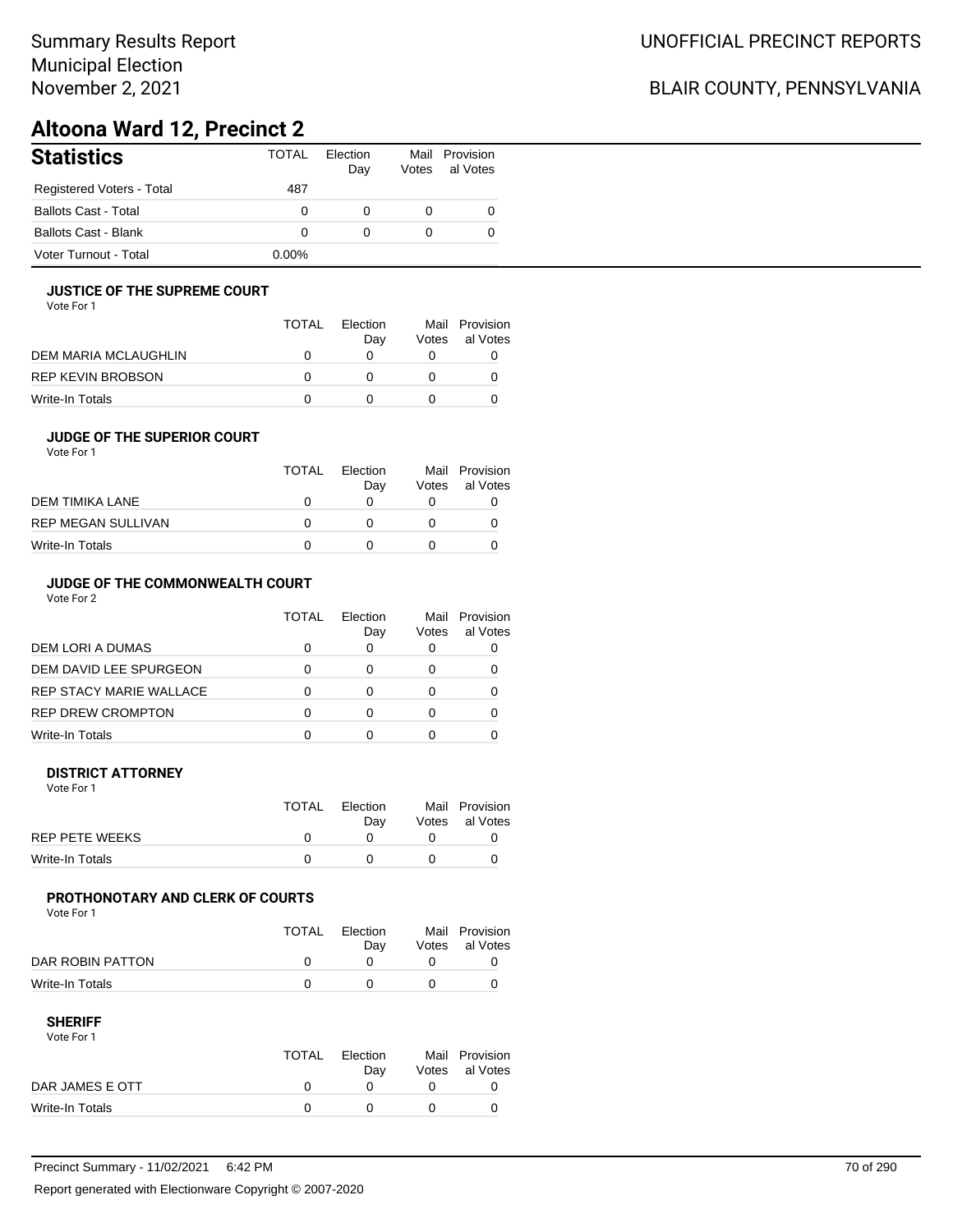# **Altoona Ward 12, Precinct 2**

## **CITY COUNCIL ALTOONA**

Vote For 4

|                            | TOTAL | Election<br>Day | Mail<br>Votes | Provision<br>al Votes |
|----------------------------|-------|-----------------|---------------|-----------------------|
| DEM BRIDGETTE JACKSON      | 0     | O               |               |                       |
| DEM MICHAEL LEONARD        | 0     | 0               | 0             |                       |
| DEM DARIUS MORGAN          | 0     | $\Omega$        | 0             | 0                     |
| DEM BRYANT GISELMAN        | 0     | 0               | 0             |                       |
| REP DAVID W BUTTERBAUGH JR | 0     | $\Omega$        | 0             |                       |
| REP BRUCE KELLEY           | O     | $\Omega$        | O             |                       |
| REP DAVID ELLIS            | 0     | $\Omega$        | O             |                       |
| <b>REP RON BEATTY</b>      | ∩     | $\Omega$        | ∩             |                       |
| Write-In Totals            |       |                 |               |                       |
|                            |       |                 |               |                       |

## **CONSTABLE ALTOONA WARD 12**

| Vote For 1 |  |  |
|------------|--|--|
|------------|--|--|

|                     | TOTAL | Election<br>Dav | Mail Provision<br>Votes al Votes |
|---------------------|-------|-----------------|----------------------------------|
| REP JEREMY J DODSON |       |                 |                                  |
| Write-In Totals     |       |                 |                                  |

## **SCHOOL DIRECTOR 4YR ALTOONA AREA SCHOOL DISTRICT**

Vote For 4

|                              | TOTAL | Flection<br>Day | Mail<br>Votes | Provision<br>al Votes |
|------------------------------|-------|-----------------|---------------|-----------------------|
| DAR VAL MIGNOGNA             |       | 0               |               |                       |
| DAR DAVID E FRANCIS          |       |                 | O             |                       |
| DEM TINA JOHNSTON            |       |                 |               |                       |
| DAR STEPHANIE MCGINNIS       |       |                 | Ω             |                       |
| <b>REP KELLY IRWIN ADAMS</b> |       | ∩               |               |                       |
| <b>Write-In Totals</b>       |       |                 |               |                       |

## **SCHOOL DIRECTOR 2YR ALTOONA AREA SCHOOL DISTRICT**

Vote For 1

|                        | TOTAL | Election | Mail  | Provision |
|------------------------|-------|----------|-------|-----------|
|                        |       | Dav      | Votes | al Votes  |
| DEM RICK HOOVER        |       |          |       |           |
| REP DAVID E. GREENWOOD |       |          |       |           |
| Write-In Totals        |       |          |       |           |

#### **JUDGE OF ELECTION ALTOONA 12-2** Vote For 1

| .               |                |                |
|-----------------|----------------|----------------|
|                 | TOTAL Election | Mail Provision |
|                 | Dav            | Votes al Votes |
| Write-In Totals |                |                |
|                 |                |                |

#### **INSPECTOR OF ELECTION ALTOONA 12-2** Vote For 1

| <u>vuurivii</u> |       |            |                |
|-----------------|-------|------------|----------------|
|                 | TOTAL | Election   | Mail Provision |
|                 |       | Dav        | Votes al Votes |
| Write-In Totals |       | $^{\circ}$ |                |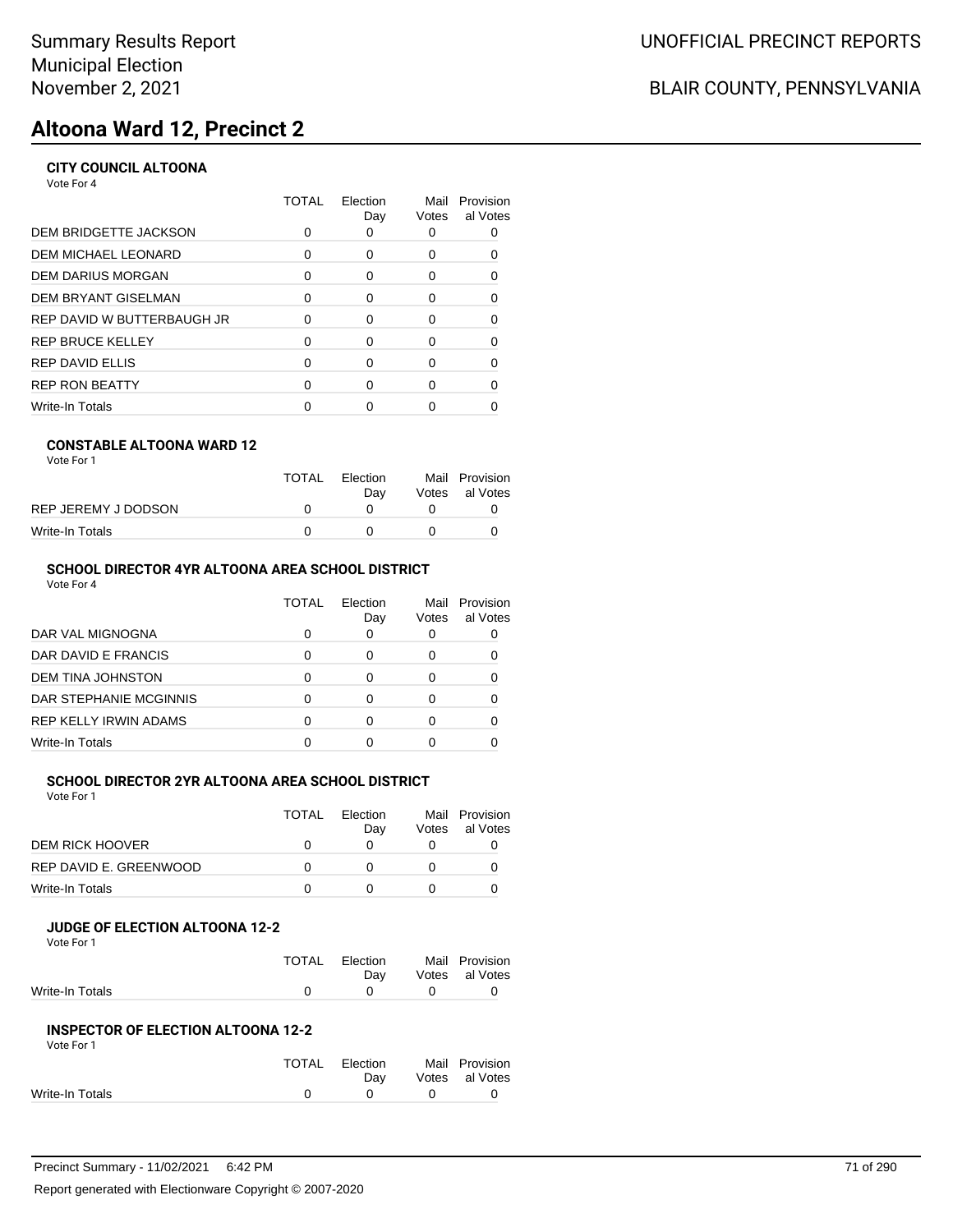# **Altoona Ward 12, Precinct 2**

## **SECOND AMENDMENT SANCTUARY - BLAIR COUNTY**

|            | TOTAL | Election<br>Dav | Mail Provision<br>Votes al Votes |
|------------|-------|-----------------|----------------------------------|
| <b>YES</b> |       |                 |                                  |
| NO.        |       |                 |                                  |

### **SECOND AMENDMENT SANCTUARY - CITY OF ALTOONA**

Vote For 1

|            | TOTAL | Election<br>Dav | Mail Provision<br>Votes al Votes |
|------------|-------|-----------------|----------------------------------|
| <b>YES</b> |       |                 |                                  |
| NΟ         |       | $\mathbf{U}$    |                                  |

### **RETAIN JOHN T BENDER - JUDGE OF THE SUPERIOR COURT**

Vote For 1

|            | TOTAL | Election<br>Dav | Mail Provision<br>Votes al Votes |
|------------|-------|-----------------|----------------------------------|
| <b>YES</b> |       |                 |                                  |
| NO         |       |                 |                                  |

## **RETAIN MARY JANE BOWES - JUDGE OF THE SUPERIOR COURT**

Vote For 1

|            | TOTAL | Election<br>Dav | Mail Provision<br>Votes al Votes |
|------------|-------|-----------------|----------------------------------|
| <b>YES</b> |       |                 |                                  |
| <b>NO</b>  |       |                 |                                  |

### **RETAIN ANNE COVEY - JUDGE OF THE COMMONWEALTH COURT**

Vote For 1

|            | <b>TOTAL</b> | Election | Mail Provision |
|------------|--------------|----------|----------------|
|            |              | Dav      | Votes al Votes |
| <b>YES</b> |              |          |                |
| <b>NO</b>  |              |          |                |

| .          |       |                 |                                  |
|------------|-------|-----------------|----------------------------------|
|            | TOTAL | Election<br>Dav | Mail Provision<br>Votes al Votes |
| <b>YES</b> |       |                 |                                  |
| NO.        |       |                 |                                  |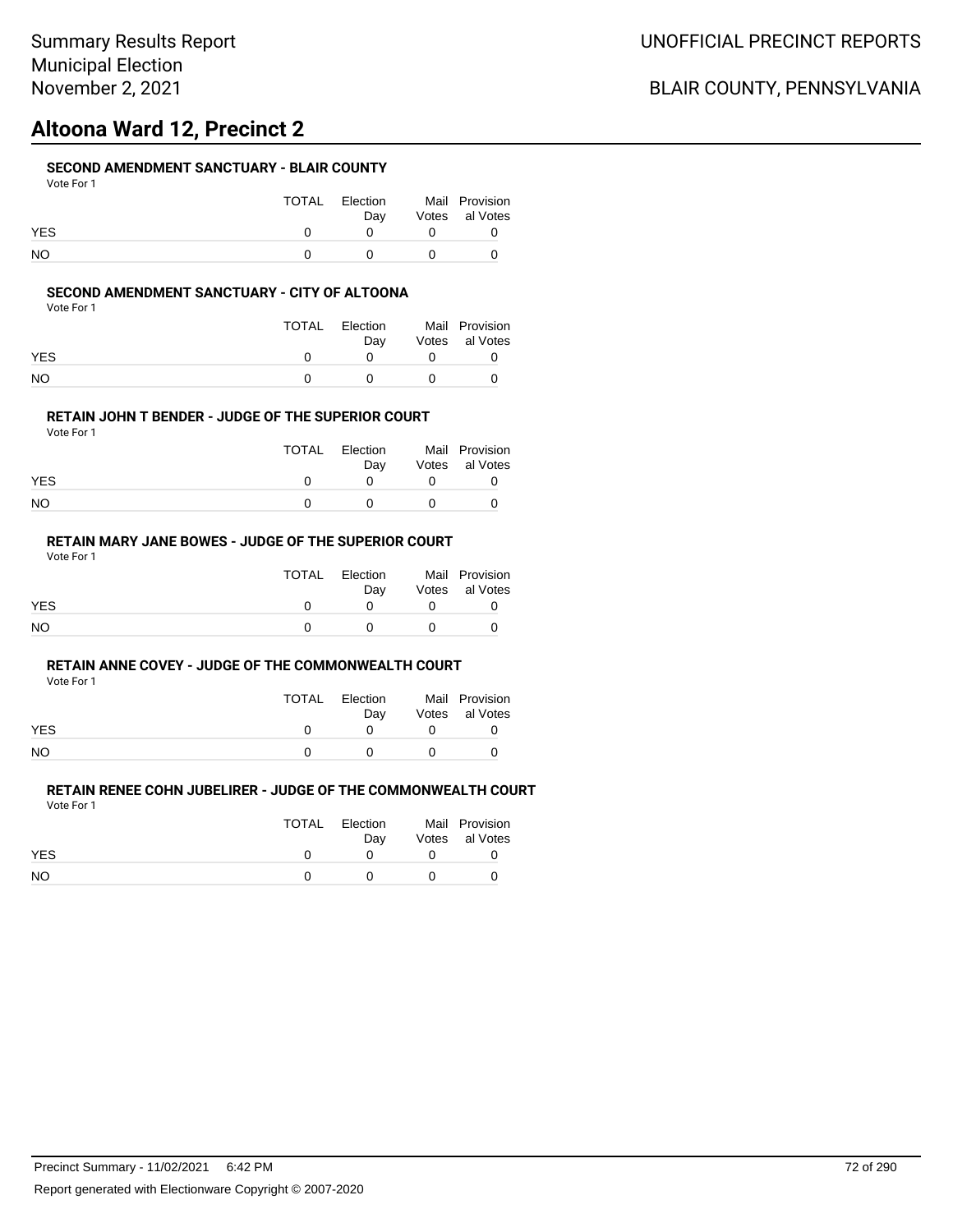# Summary Results Report Municipal Election November 2, 2021

# BLAIR COUNTY, PENNSYLVANIA

# **Altoona Ward 12, Precinct 3**

| <b>Statistics</b>           | <b>TOTAL</b> | Election<br>Day | Votes | Mail Provision<br>al Votes |
|-----------------------------|--------------|-----------------|-------|----------------------------|
| Registered Voters - Total   | 445          |                 |       |                            |
| <b>Ballots Cast - Total</b> | 0            | $\Omega$        |       | 0                          |
| <b>Ballots Cast - Blank</b> | 0            | $\Omega$        |       | 0                          |
| Voter Turnout - Total       | $0.00\%$     |                 |       |                            |

## **JUSTICE OF THE SUPREME COURT**

Vote For 1

|                      | <b>TOTAL</b> | Flection<br>Dav | Votes | Mail Provision<br>al Votes |
|----------------------|--------------|-----------------|-------|----------------------------|
| DEM MARIA MCLAUGHLIN |              |                 |       |                            |
| REP KEVIN BROBSON    | $\mathbf{I}$ |                 |       |                            |
| Write-In Totals      |              |                 |       |                            |

## **JUDGE OF THE SUPERIOR COURT**

| Vote For 1 |  |  |
|------------|--|--|
|            |  |  |

| <b>TOTAL</b> | Election<br>Day | Mail<br>Votes | Provision<br>al Votes |
|--------------|-----------------|---------------|-----------------------|
| $\mathbf{0}$ |                 |               |                       |
| $\Omega$     |                 |               |                       |
| O            |                 |               |                       |
|              |                 |               |                       |

# **JUDGE OF THE COMMONWEALTH COURT**

Vote For 2

|                                | TOTAL | Flection<br>Day | Votes | Mail Provision<br>al Votes |
|--------------------------------|-------|-----------------|-------|----------------------------|
| DEM LORI A DUMAS               |       |                 |       |                            |
| DEM DAVID LEE SPURGEON         |       |                 |       |                            |
| <b>REP STACY MARIE WALLACE</b> |       |                 |       |                            |
| <b>REP DREW CROMPTON</b>       |       |                 |       |                            |
| Write-In Totals                |       |                 |       |                            |

### **DISTRICT ATTORNEY**

| Vote For 1      |       |                 |                                  |
|-----------------|-------|-----------------|----------------------------------|
|                 | TOTAL | Election<br>Dav | Mail Provision<br>Votes al Votes |
| REP PETE WEEKS  |       |                 |                                  |
| Write-In Totals |       |                 |                                  |

## **PROTHONOTARY AND CLERK OF COURTS**

Vote For 1

|                  | <b>TOTAL</b> | Election<br>Dav | Mail Provision<br>Votes al Votes |
|------------------|--------------|-----------------|----------------------------------|
| DAR ROBIN PATTON |              |                 |                                  |
| Write-In Totals  |              |                 |                                  |

| Vote For 1      |       |          |                |
|-----------------|-------|----------|----------------|
|                 | TOTAL | Flection | Mail Provision |
|                 |       | Dav      | Votes al Votes |
| DAR JAMES E OTT |       |          |                |
| Write-In Totals |       |          |                |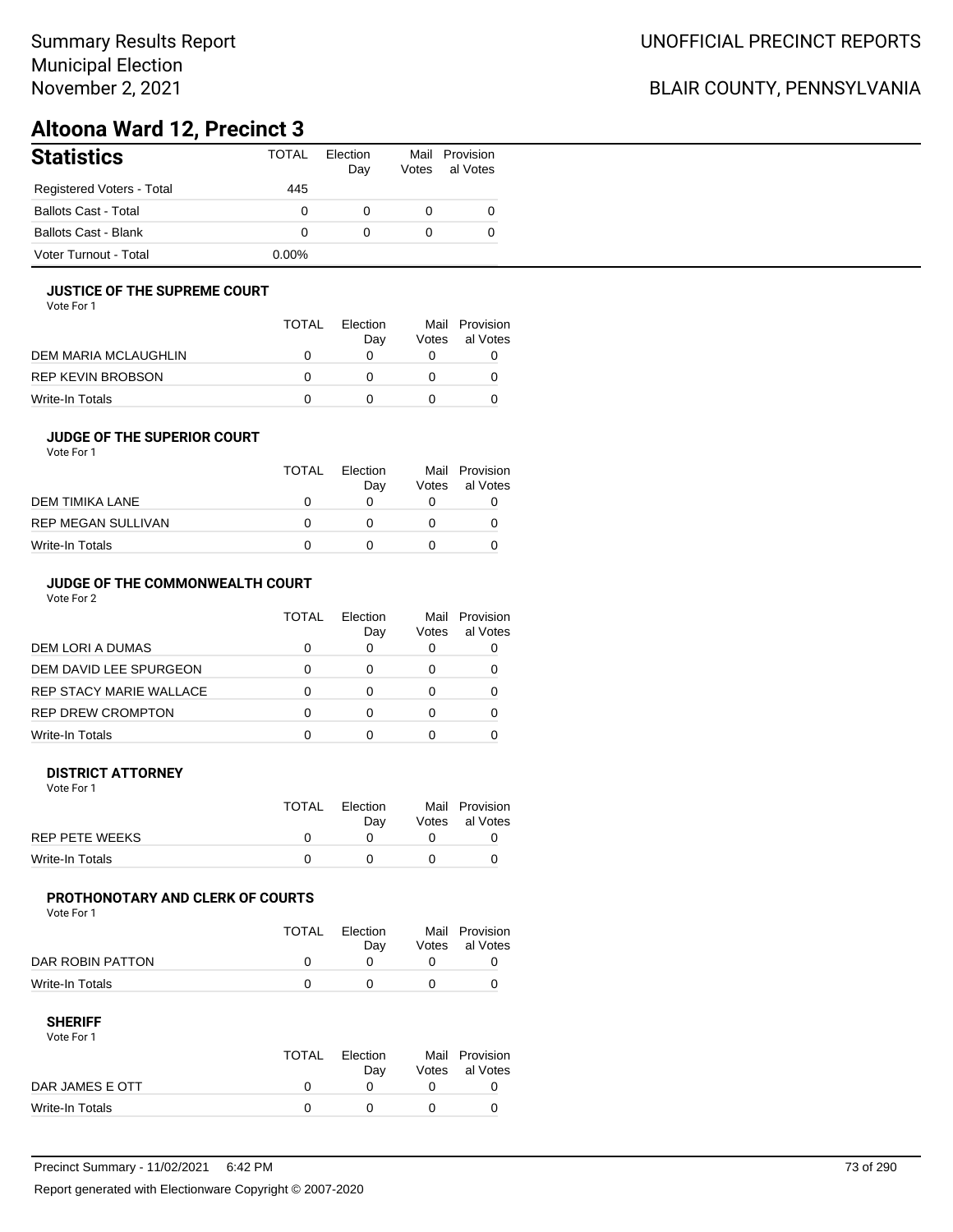# **Altoona Ward 12, Precinct 3**

# **CITY COUNCIL ALTOONA**

Vote For 4

|                            | TOTAL | Election<br>Day | Mail<br>Votes | Provision<br>al Votes |
|----------------------------|-------|-----------------|---------------|-----------------------|
| DEM BRIDGETTE JACKSON      | 0     | O               |               |                       |
| DEM MICHAEL LEONARD        | 0     | 0               | 0             |                       |
| DEM DARIUS MORGAN          | 0     | $\Omega$        | 0             | 0                     |
| DEM BRYANT GISELMAN        | 0     | 0               | 0             |                       |
| REP DAVID W BUTTERBAUGH JR | 0     | $\Omega$        | 0             |                       |
| REP BRUCE KELLEY           | O     | $\Omega$        | O             |                       |
| REP DAVID ELLIS            | 0     | $\Omega$        | O             |                       |
| <b>REP RON BEATTY</b>      | ∩     | $\Omega$        | ∩             |                       |
| Write-In Totals            |       |                 |               |                       |
|                            |       |                 |               |                       |

## **CONSTABLE ALTOONA WARD 12**

| Vote For 1 |  |  |
|------------|--|--|
|------------|--|--|

|                     | TOTAL | Election<br>Dav | Mail Provision<br>Votes al Votes |
|---------------------|-------|-----------------|----------------------------------|
| REP JEREMY J DODSON |       |                 |                                  |
| Write-In Totals     |       | $^{\circ}$      |                                  |

# **SCHOOL DIRECTOR 4YR ALTOONA AREA SCHOOL DISTRICT**

Vote For 4

|                        | TOTAL | Flection<br>Day | Mail<br>Votes | Provision<br>al Votes |
|------------------------|-------|-----------------|---------------|-----------------------|
| DAR VAL MIGNOGNA       |       |                 | 0             |                       |
| DAR DAVID E FRANCIS    |       |                 | O             |                       |
| DEM TINA JOHNSTON      |       |                 | Ω             |                       |
| DAR STEPHANIE MCGINNIS |       |                 | 0             |                       |
| REP KELLY IRWIN ADAMS  |       | ∩               | O             |                       |
| Write-In Totals        |       |                 |               |                       |

# **SCHOOL DIRECTOR 2YR ALTOONA AREA SCHOOL DISTRICT**

Vote For 1

|                        | TOTAL | Election |       | Mail Provision |
|------------------------|-------|----------|-------|----------------|
|                        |       | Dav      | Votes | al Votes       |
| DEM RICK HOOVER        |       |          |       |                |
| REP DAVID E. GREENWOOD |       |          |       |                |
| Write-In Totals        |       |          |       |                |

#### **JUDGE OF ELECTION ALTOONA 12-3** Vote For 1

|                 | TOTAL Election<br>Dav | Mail Provision<br>Votes al Votes |
|-----------------|-----------------------|----------------------------------|
| Write-In Totals |                       |                                  |

# **INSPECTOR OF ELECTION ALTOONA 12-3**

| Vote For 1      |       |          |                |
|-----------------|-------|----------|----------------|
|                 | TOTAL | Election | Mail Provision |
|                 |       | Dav      | Votes al Votes |
| Write-In Totals | O     |          |                |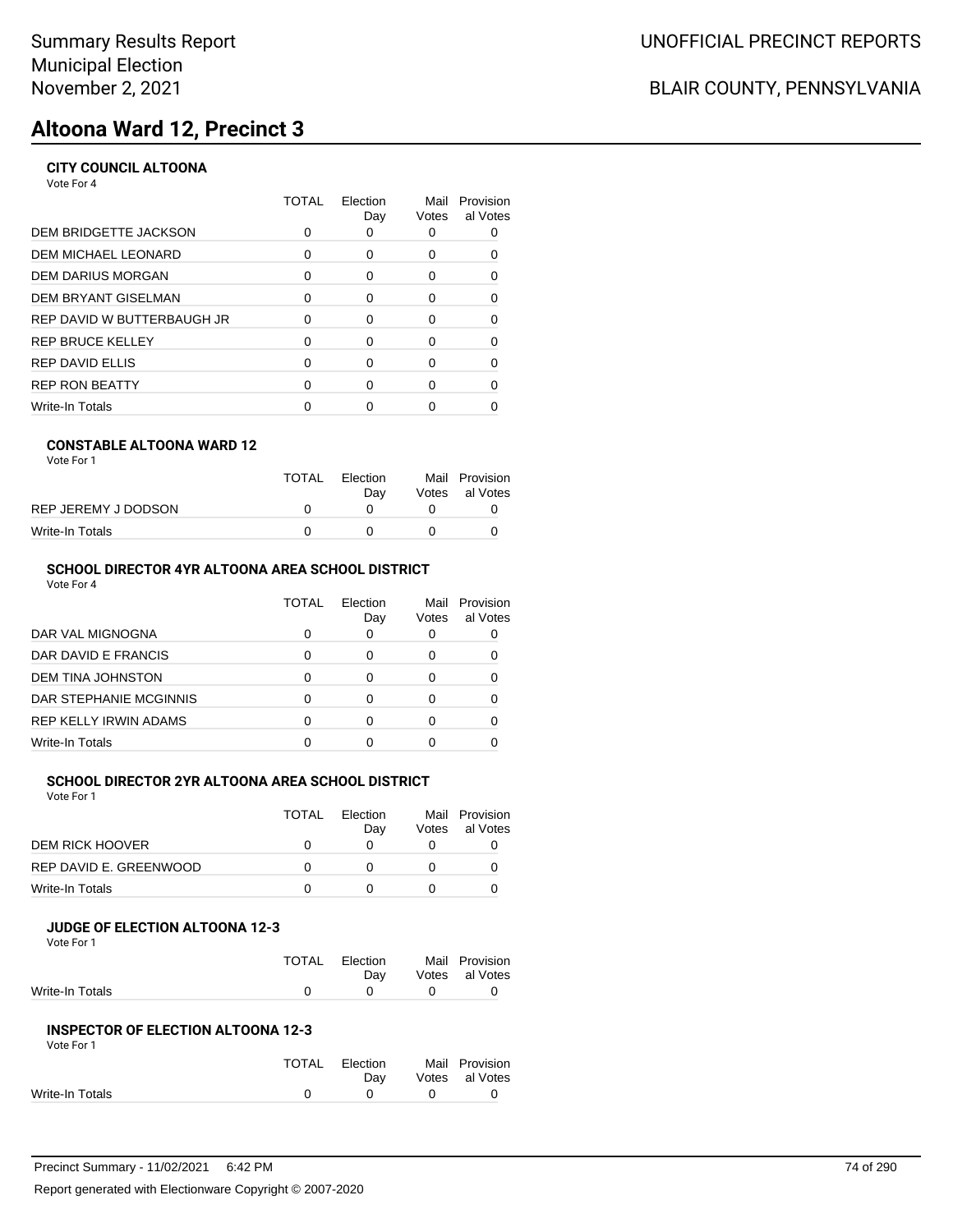# **Altoona Ward 12, Precinct 3**

## **SECOND AMENDMENT SANCTUARY - BLAIR COUNTY**

|            | TOTAL | Election<br>Dav | Mail Provision<br>Votes al Votes |
|------------|-------|-----------------|----------------------------------|
| <b>YES</b> |       |                 |                                  |
| NO.        |       |                 |                                  |

### **SECOND AMENDMENT SANCTUARY - CITY OF ALTOONA**

Vote For 1

|            | TOTAL | Election<br>Dav | Mail Provision<br>Votes al Votes |
|------------|-------|-----------------|----------------------------------|
| <b>YES</b> |       |                 |                                  |
| NΟ         |       | $\mathbf{U}$    |                                  |

### **RETAIN JOHN T BENDER - JUDGE OF THE SUPERIOR COURT**

Vote For 1

|            | TOTAL | Election<br>Dav | Mail Provision<br>Votes al Votes |
|------------|-------|-----------------|----------------------------------|
| <b>YES</b> |       |                 |                                  |
| NO         |       |                 |                                  |

# **RETAIN MARY JANE BOWES - JUDGE OF THE SUPERIOR COURT**

Vote For 1

|            | TOTAL | Election<br>Dav | Mail Provision<br>Votes al Votes |
|------------|-------|-----------------|----------------------------------|
| <b>YES</b> |       |                 |                                  |
| <b>NO</b>  |       |                 |                                  |

#### **RETAIN ANNE COVEY - JUDGE OF THE COMMONWEALTH COURT**

Vote For 1

|            | <b>TOTAL</b> | Election | Mail Provision |
|------------|--------------|----------|----------------|
|            |              | Dav      | Votes al Votes |
| <b>YES</b> |              |          |                |
| <b>NO</b>  |              |          |                |

| .          |       |                 |                                  |
|------------|-------|-----------------|----------------------------------|
|            | TOTAL | Election<br>Dav | Mail Provision<br>Votes al Votes |
| <b>YES</b> |       |                 |                                  |
| NO.        |       |                 |                                  |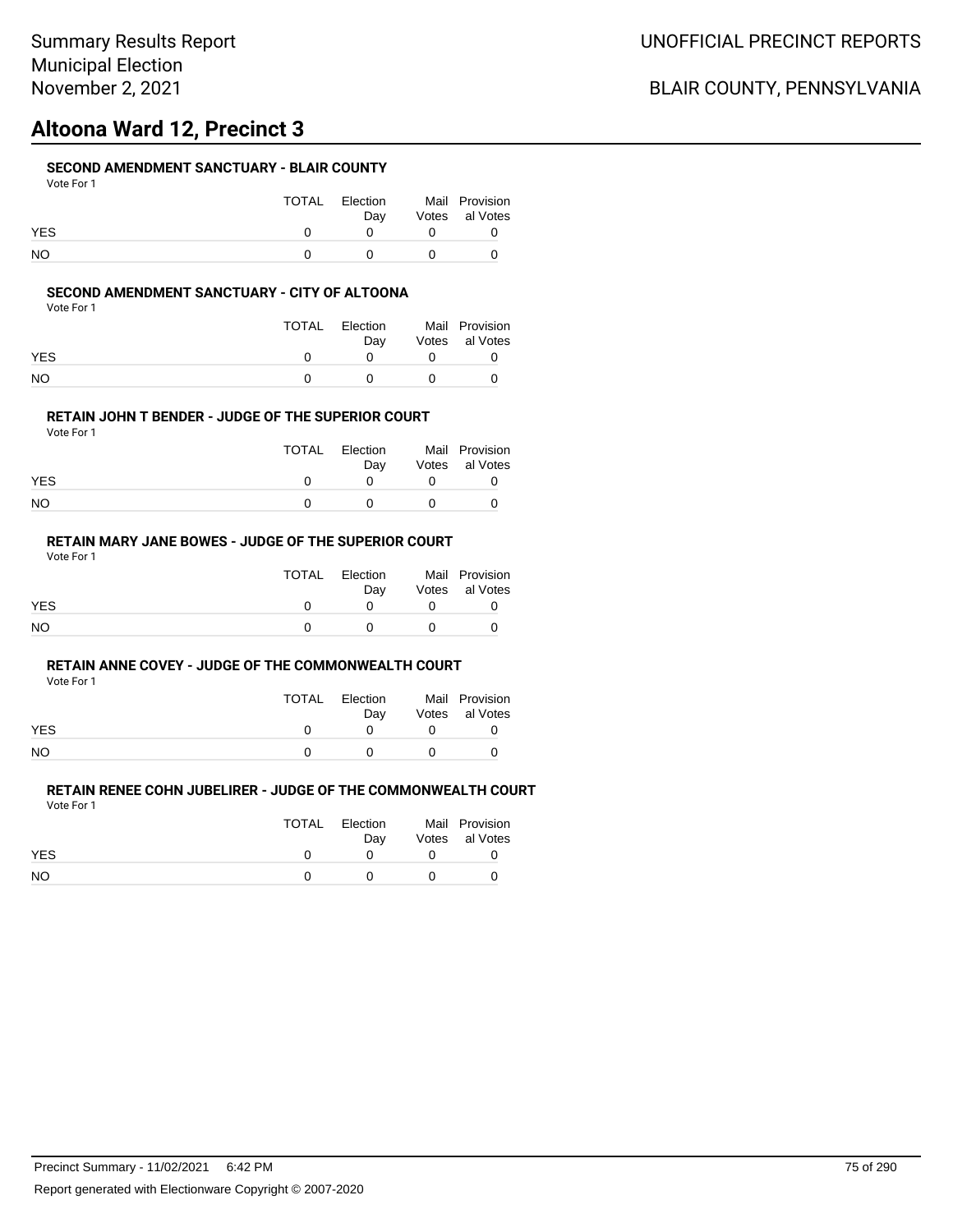# **Altoona Ward 12, Precinct 4**

| <b>Statistics</b>           | <b>TOTAL</b> | Election<br>Day | Votes | Mail Provision<br>al Votes |
|-----------------------------|--------------|-----------------|-------|----------------------------|
| Registered Voters - Total   | 636          |                 |       |                            |
| <b>Ballots Cast - Total</b> | 0            | 0               |       | 0                          |
| <b>Ballots Cast - Blank</b> | 0            | 0               |       | 0                          |
| Voter Turnout - Total       | $0.00\%$     |                 |       |                            |

Mail Provision

al Votes

## **JUSTICE OF THE SUPREME COURT**

Vote For 1

|                      | <b>TOTAL</b> | Election<br>Dav | Votes | Mail Provision<br>al Votes |
|----------------------|--------------|-----------------|-------|----------------------------|
| DEM MARIA MCLAUGHLIN |              |                 |       |                            |
| REP KEVIN BROBSON    |              |                 |       |                            |
| Write-In Totals      |              |                 |       |                            |

### **JUDGE OF THE SUPERIOR COURT**

| Vote For 1                |              |                 |               |                    |
|---------------------------|--------------|-----------------|---------------|--------------------|
|                           | <b>TOTAL</b> | Election<br>Dav | Mail<br>Votes | Provisio<br>al Vot |
| DEM TIMIKA LANE           |              |                 |               |                    |
| <b>REP MEGAN SULLIVAN</b> |              |                 |               |                    |

### **JUDGE OF THE COMMONWEALTH COURT**

Vote For 2

|                          | TOTAL | Flection<br>Day | Votes | Mail Provision<br>al Votes |
|--------------------------|-------|-----------------|-------|----------------------------|
| DEM LORI A DUMAS         |       |                 |       |                            |
| DEM DAVID LEE SPURGEON   |       |                 |       |                            |
| REP STACY MARIE WALLACE  |       |                 |       |                            |
| <b>REP DREW CROMPTON</b> |       |                 |       |                            |
| Write-In Totals          |       |                 |       |                            |

Write-In Totals 0 0 0 0

### **DISTRICT ATTORNEY**

| Vote For 1      |       |                 |                                  |
|-----------------|-------|-----------------|----------------------------------|
|                 | TOTAL | Election<br>Dav | Mail Provision<br>Votes al Votes |
| REP PETE WEEKS  |       |                 |                                  |
| Write-In Totals |       |                 |                                  |

## **PROTHONOTARY AND CLERK OF COURTS**

Vote For 1

|                  | <b>TOTAL</b> | Election<br>Dav | Mail Provision<br>Votes al Votes |
|------------------|--------------|-----------------|----------------------------------|
| DAR ROBIN PATTON |              |                 |                                  |
| Write-In Totals  |              |                 |                                  |

| Vote For 1      |       |          |                |
|-----------------|-------|----------|----------------|
|                 | TOTAL | Flection | Mail Provision |
|                 |       | Dav      | Votes al Votes |
| DAR JAMES E OTT |       |          |                |
| Write-In Totals |       |          |                |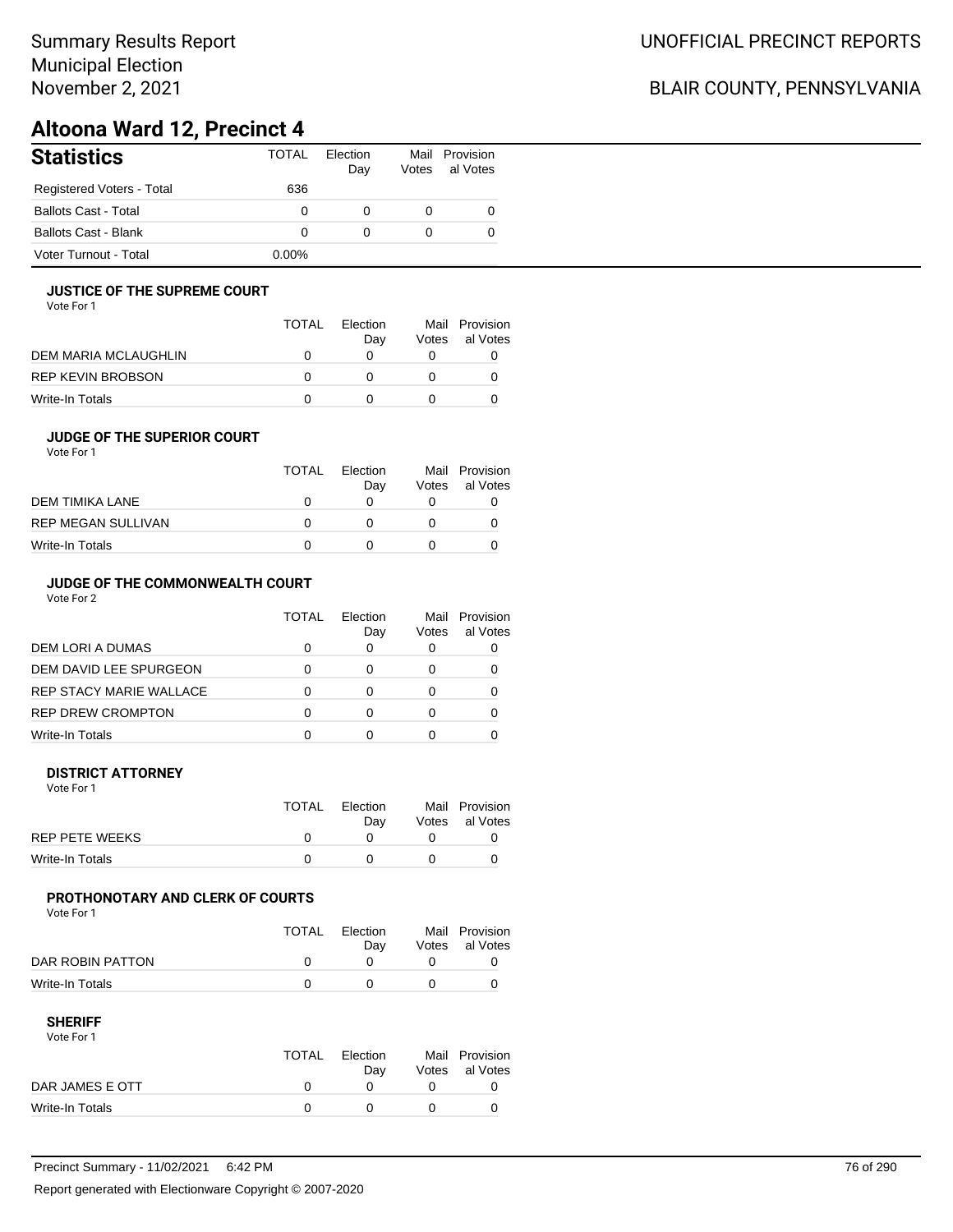# **Altoona Ward 12, Precinct 4**

# **CITY COUNCIL ALTOONA**

Vote For 4

|                              | TOTAL | Election<br>Day | Mail<br>Votes | Provision<br>al Votes |
|------------------------------|-------|-----------------|---------------|-----------------------|
| <b>DEM BRIDGETTE JACKSON</b> |       |                 | 0             |                       |
| DEM MICHAEL LEONARD          | 0     | 0               | 0             |                       |
| DEM DARIUS MORGAN            | 0     | $\Omega$        | O             | 0                     |
| DEM BRYANT GISELMAN          | 0     | 0               | 0             | 0                     |
| REP DAVID W BUTTERBAUGH JR   | O     | $\Omega$        | 0             | 0                     |
| <b>REP BRUCE KELLEY</b>      |       | $\Omega$        | 0             | $\Omega$              |
| REP DAVID ELLIS              | O     | ∩               | ŋ             | 0                     |
| <b>REP RON BEATTY</b>        |       | ∩               | O             | U                     |
| Write-In Totals              |       |                 |               |                       |
|                              |       |                 |               |                       |

## **CONSTABLE ALTOONA WARD 12**

| Vote For 1 |  |
|------------|--|
|------------|--|

|                     | <b>TOTAL</b> | Election<br>Dav | Mail Provision<br>Votes al Votes |
|---------------------|--------------|-----------------|----------------------------------|
| REP JEREMY J DODSON |              |                 |                                  |
| Write-In Totals     |              | $^{\circ}$      |                                  |

# **SCHOOL DIRECTOR 4YR ALTOONA AREA SCHOOL DISTRICT**

Vote For 4

|                              | TOTAL | Flection<br>Day | Mail<br>Votes | Provision<br>al Votes |
|------------------------------|-------|-----------------|---------------|-----------------------|
| DAR VAL MIGNOGNA             |       | 0               |               |                       |
| DAR DAVID E FRANCIS          |       |                 | O             |                       |
| DEM TINA JOHNSTON            |       |                 |               |                       |
| DAR STEPHANIE MCGINNIS       |       |                 | Ω             |                       |
| <b>REP KELLY IRWIN ADAMS</b> |       | ∩               |               |                       |
| <b>Write-In Totals</b>       |       |                 |               |                       |

# **SCHOOL DIRECTOR 2YR ALTOONA AREA SCHOOL DISTRICT**

Vote For 1

|                        | TOTAL | Flection<br>Dav | Votes | Mail Provision<br>al Votes |
|------------------------|-------|-----------------|-------|----------------------------|
| DEM RICK HOOVER        |       |                 |       |                            |
| REP DAVID E. GREENWOOD |       |                 |       |                            |
| Write-In Totals        |       |                 |       |                            |

#### **JUDGE OF ELECTION ALTOONA 12-4** Vote For 1

| .                 |       |                 |                                  |
|-------------------|-------|-----------------|----------------------------------|
|                   | TOTAL | Election<br>Dav | Mail Provision<br>Votes al Votes |
| DEM LAURA ROTUNNO |       |                 |                                  |
| Write-In Totals   |       |                 |                                  |

## **INSPECTOR OF ELECTION ALTOONA 12-4**

Vote For 1

|                   | TOTAL | Election<br>Dav | Mail Provision<br>Votes al Votes |
|-------------------|-------|-----------------|----------------------------------|
| DEM LAURA ROTUNNO |       |                 |                                  |
| Write-In Totals   | n     |                 |                                  |

Precinct Summary - 11/02/2021 6:42 PM 77 of 290

Report generated with Electionware Copyright © 2007-2020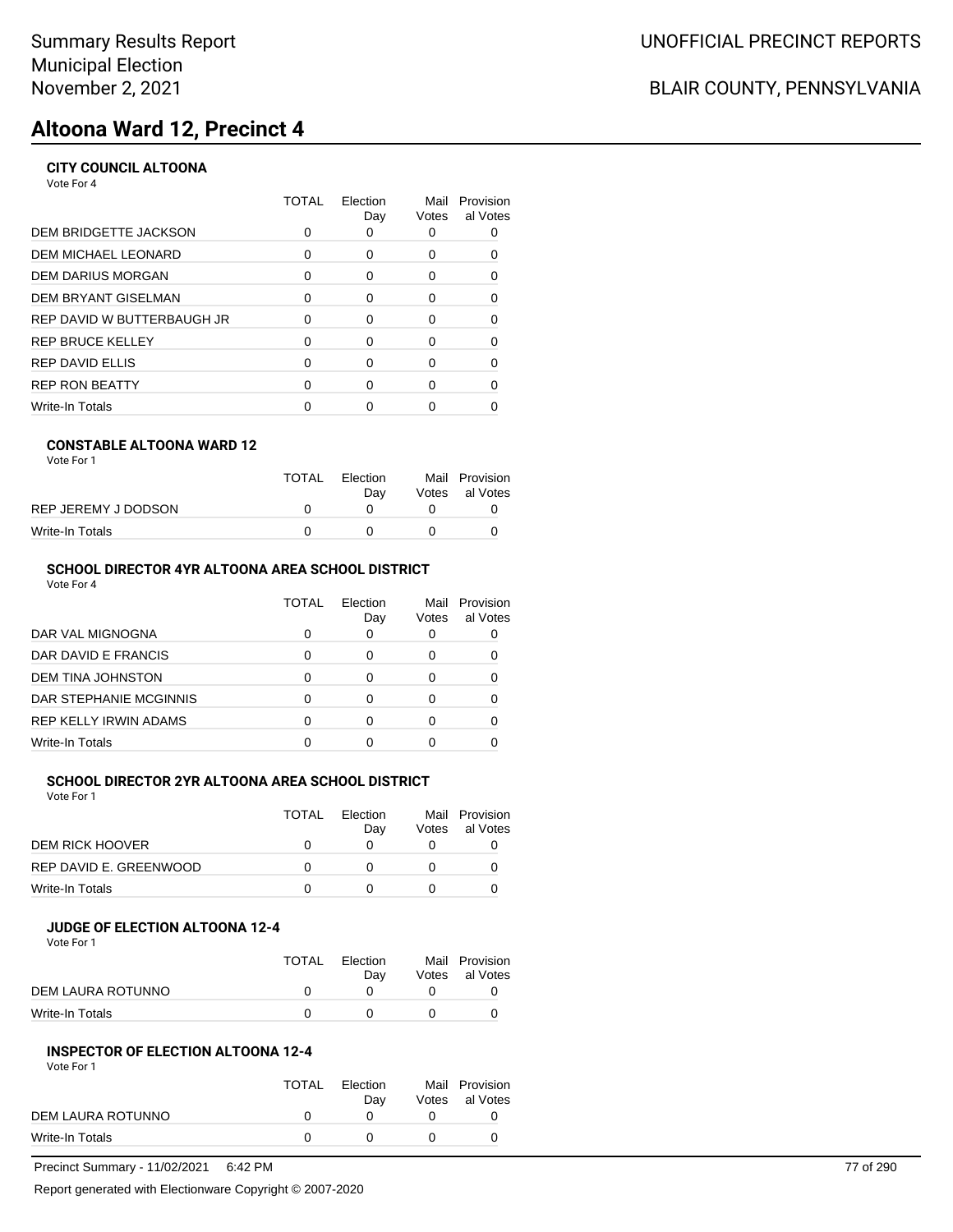# **Altoona Ward 12, Precinct 4**

## **SECOND AMENDMENT SANCTUARY - BLAIR COUNTY**

|            | TOTAL | Election<br>Dav | Mail Provision<br>Votes al Votes |
|------------|-------|-----------------|----------------------------------|
| <b>YES</b> |       |                 |                                  |
| NO.        |       |                 |                                  |

### **SECOND AMENDMENT SANCTUARY - CITY OF ALTOONA**

Vote For 1

|            | TOTAL | Election<br>Dav | Mail Provision<br>Votes al Votes |
|------------|-------|-----------------|----------------------------------|
| <b>YES</b> |       |                 |                                  |
| NΟ         |       | $\mathbf{U}$    |                                  |

### **RETAIN JOHN T BENDER - JUDGE OF THE SUPERIOR COURT**

Vote For 1

|            | TOTAL | Election<br>Dav | Mail Provision<br>Votes al Votes |
|------------|-------|-----------------|----------------------------------|
| <b>YES</b> |       |                 |                                  |
| NO         |       |                 |                                  |

# **RETAIN MARY JANE BOWES - JUDGE OF THE SUPERIOR COURT**

Vote For 1

|            | TOTAL | Election<br>Dav | Mail Provision<br>Votes al Votes |
|------------|-------|-----------------|----------------------------------|
| <b>YES</b> |       |                 |                                  |
| <b>NO</b>  |       |                 |                                  |

#### **RETAIN ANNE COVEY - JUDGE OF THE COMMONWEALTH COURT**

Vote For 1

|            | <b>TOTAL</b> | Election | Mail Provision |
|------------|--------------|----------|----------------|
|            |              | Dav      | Votes al Votes |
| <b>YES</b> |              |          |                |
| <b>NO</b>  |              |          |                |

|            | TOTAL | Election | Mail Provision |
|------------|-------|----------|----------------|
|            |       | Dav      | Votes al Votes |
| <b>YES</b> |       |          |                |
| NO.        |       |          |                |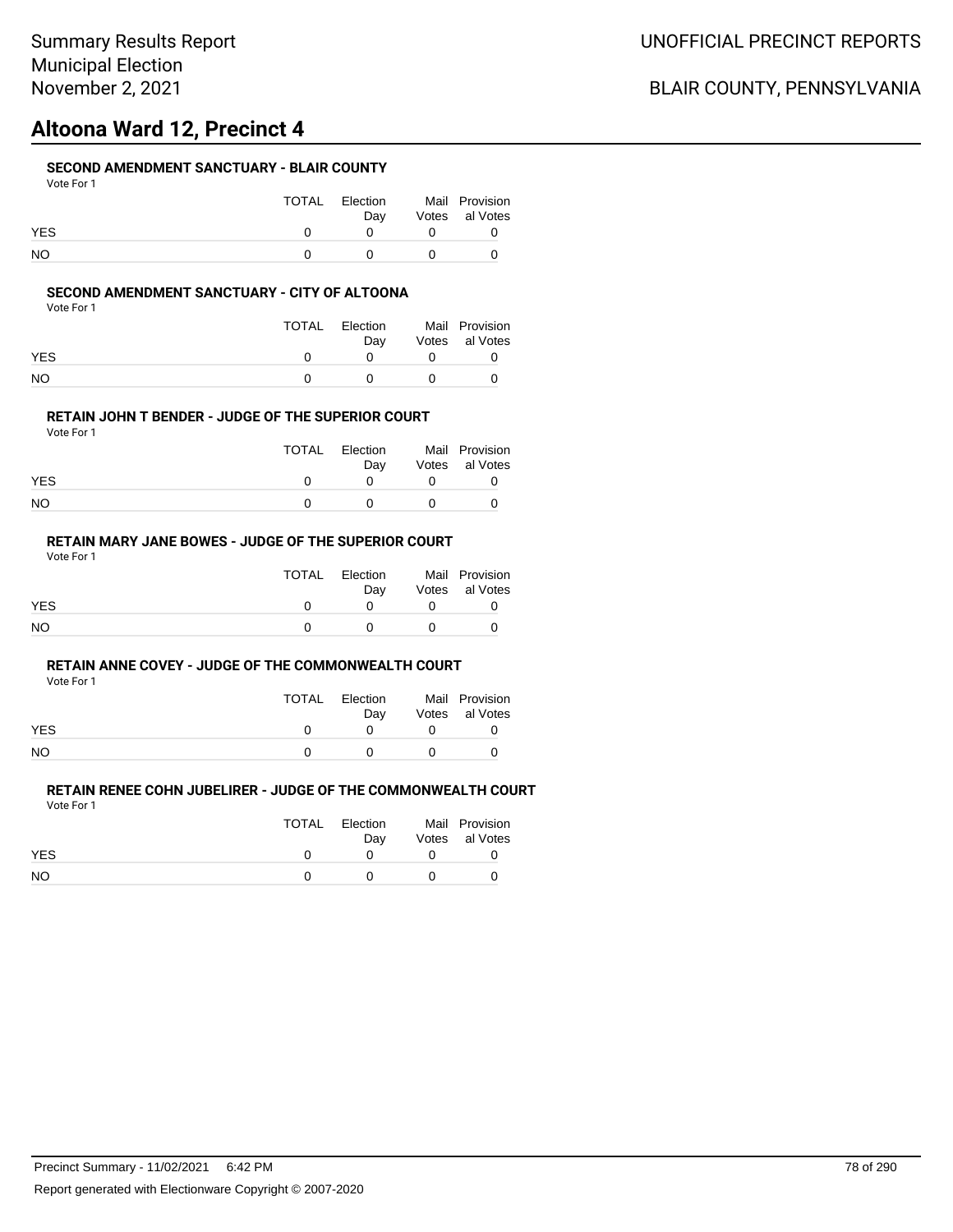# **Altoona Ward 13, Precinct 1**

| <b>Statistics</b>           | TOTAL | Election<br>Day | Votes | Mail Provision<br>al Votes |
|-----------------------------|-------|-----------------|-------|----------------------------|
| Registered Voters - Total   | 1,054 |                 |       |                            |
| <b>Ballots Cast - Total</b> | 0     | 0               |       | 0                          |
| Ballots Cast - Blank        | 0     | 0               |       | 0                          |
| Voter Turnout - Total       | 0.00% |                 |       |                            |

## **JUSTICE OF THE SUPREME COURT**

Vote For 1

|                      | TOTAL | Election<br>Dav | Votes | Mail Provision<br>al Votes |
|----------------------|-------|-----------------|-------|----------------------------|
| DEM MARIA MCLAUGHLIN |       |                 |       |                            |
| REP KEVIN BROBSON    |       |                 |       |                            |
| Write-In Totals      |       |                 |       |                            |

## **JUDGE OF THE SUPERIOR COURT**

| Vote For 1 |  |  |
|------------|--|--|
|            |  |  |

|                           | <b>TOTAL</b> | Election<br>Day | Votes | Mail Provision<br>al Votes |
|---------------------------|--------------|-----------------|-------|----------------------------|
| DEM TIMIKA LANE           |              |                 |       |                            |
| <b>REP MEGAN SULLIVAN</b> |              |                 |       |                            |
| Write-In Totals           |              |                 |       |                            |
|                           |              |                 |       |                            |

# **JUDGE OF THE COMMONWEALTH COURT**

Vote For 2

|                                | TOTAL | Flection<br>Day | Votes | Mail Provision<br>al Votes |
|--------------------------------|-------|-----------------|-------|----------------------------|
| DEM LORI A DUMAS               |       |                 |       |                            |
| DEM DAVID LEE SPURGEON         |       |                 |       |                            |
| <b>REP STACY MARIE WALLACE</b> |       |                 |       |                            |
| <b>REP DREW CROMPTON</b>       |       |                 |       |                            |
| Write-In Totals                |       |                 |       |                            |

### **DISTRICT ATTORNEY**

| Vote For 1      |              |                 |                                  |
|-----------------|--------------|-----------------|----------------------------------|
|                 | <b>TOTAL</b> | Election<br>Dav | Mail Provision<br>Votes al Votes |
| REP PETE WEEKS  |              |                 |                                  |
| Write-In Totals |              |                 |                                  |

## **PROTHONOTARY AND CLERK OF COURTS**

Vote For 1

|                  | <b>TOTAL</b> | Election<br>Dav | Mail Provision<br>Votes al Votes |
|------------------|--------------|-----------------|----------------------------------|
| DAR ROBIN PATTON |              |                 |                                  |
| Write-In Totals  |              |                 |                                  |

| Vote For 1      |              |          |                |
|-----------------|--------------|----------|----------------|
|                 | <b>TOTAL</b> | Election | Mail Provision |
|                 |              | Dav      | Votes al Votes |
| DAR JAMES E OTT |              |          |                |
| Write-In Totals |              |          |                |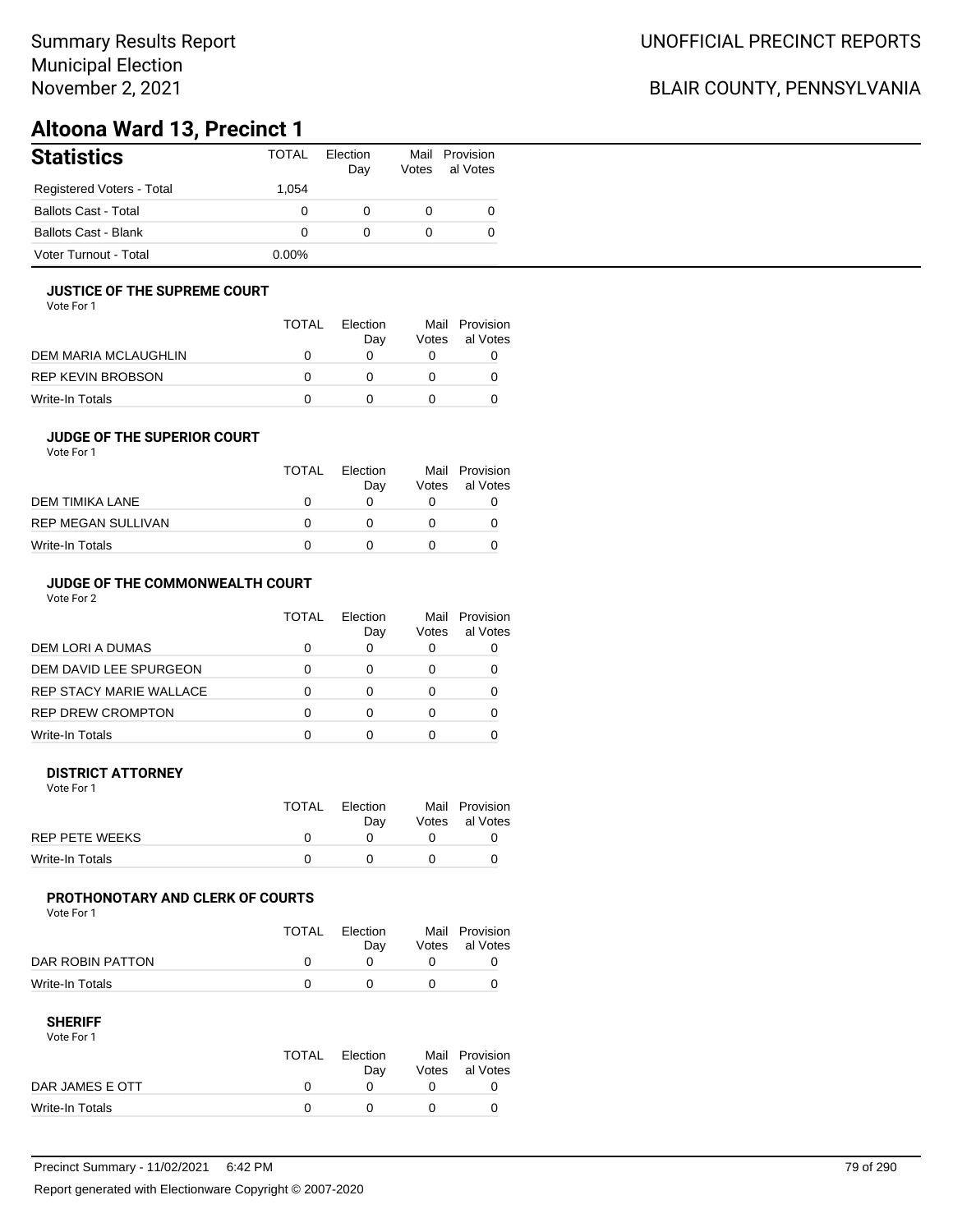# **Altoona Ward 13, Precinct 1**

# **CITY COUNCIL ALTOONA**

Vote For 4

|                              | TOTAL    | Election<br>Day | Mail<br>Votes | Provision<br>al Votes |
|------------------------------|----------|-----------------|---------------|-----------------------|
| <b>DEM BRIDGETTE JACKSON</b> | 0        | 0               |               |                       |
| DEM MICHAEL LEONARD          | 0        | 0               | 0             |                       |
| DEM DARIUS MORGAN            | 0        | $\Omega$        | $\Omega$      | 0                     |
| DEM BRYANT GISELMAN          | 0        | $\Omega$        | 0             |                       |
| REP DAVID W BUTTERBAUGH JR   | $\Omega$ | $\Omega$        | 0             |                       |
| REP BRUCE KELLEY             | 0        | $\Omega$        | 0             | 0                     |
| REP DAVID ELLIS              | 0        | $\Omega$        | 0             |                       |
| <b>REP RON BEATTY</b>        | O        | ∩               | ŋ             |                       |
| Write-In Totals              |          |                 |               |                       |
|                              |          |                 |               |                       |

## **CONSTABLE ALTOONA WARD 13**

| Vote For 1 |  |  |
|------------|--|--|
|            |  |  |

|                 | TOTAL Election |              | Mail Provision |
|-----------------|----------------|--------------|----------------|
|                 | Dav            |              | Votes al Votes |
| Write-In Totals |                | $\mathbf{a}$ |                |
|                 |                |              |                |

# **SCHOOL DIRECTOR 4YR ALTOONA AREA SCHOOL DISTRICT**

| Vote For 4 |  |
|------------|--|
|------------|--|

|                              | TOTAL | Election<br>Day | Mail<br>Votes | Provision<br>al Votes |
|------------------------------|-------|-----------------|---------------|-----------------------|
| DAR VAL MIGNOGNA             |       |                 |               |                       |
| DAR DAVID E FRANCIS          |       |                 | 0             |                       |
| DEM TINA JOHNSTON            |       |                 | O             |                       |
| DAR STEPHANIE MCGINNIS       |       | O               | 0             |                       |
| <b>REP KELLY IRWIN ADAMS</b> |       |                 | O             |                       |
| Write-In Totals              |       |                 |               |                       |

#### **SCHOOL DIRECTOR 2YR ALTOONA AREA SCHOOL DISTRICT** Vote For 1

| Vote For 1             |          |          |                |
|------------------------|----------|----------|----------------|
|                        | TOTAI    | Flection | Mail Provision |
|                        |          | Dav      | Votes al Votes |
| DEM RICK HOOVER        | $\Omega$ |          |                |
| REP DAVID E. GREENWOOD |          |          |                |
|                        |          |          |                |

Write-In Totals 0 0 0 0

# **JUDGE OF ELECTION ALTOONA 13-1**

Vote For 1

|                 | TOTAL Election                    | Mail Provision |
|-----------------|-----------------------------------|----------------|
|                 | Dav                               | Votes al Votes |
| Write-In Totals | $\overline{a}$ and $\overline{a}$ |                |
|                 |                                   |                |

# **INSPECTOR OF ELECTION ALTOONA 13-1**

| TOTAL | Election | Mail Provision |
|-------|----------|----------------|
|       | Dav      | Votes al Votes |
| O     |          |                |
|       |          |                |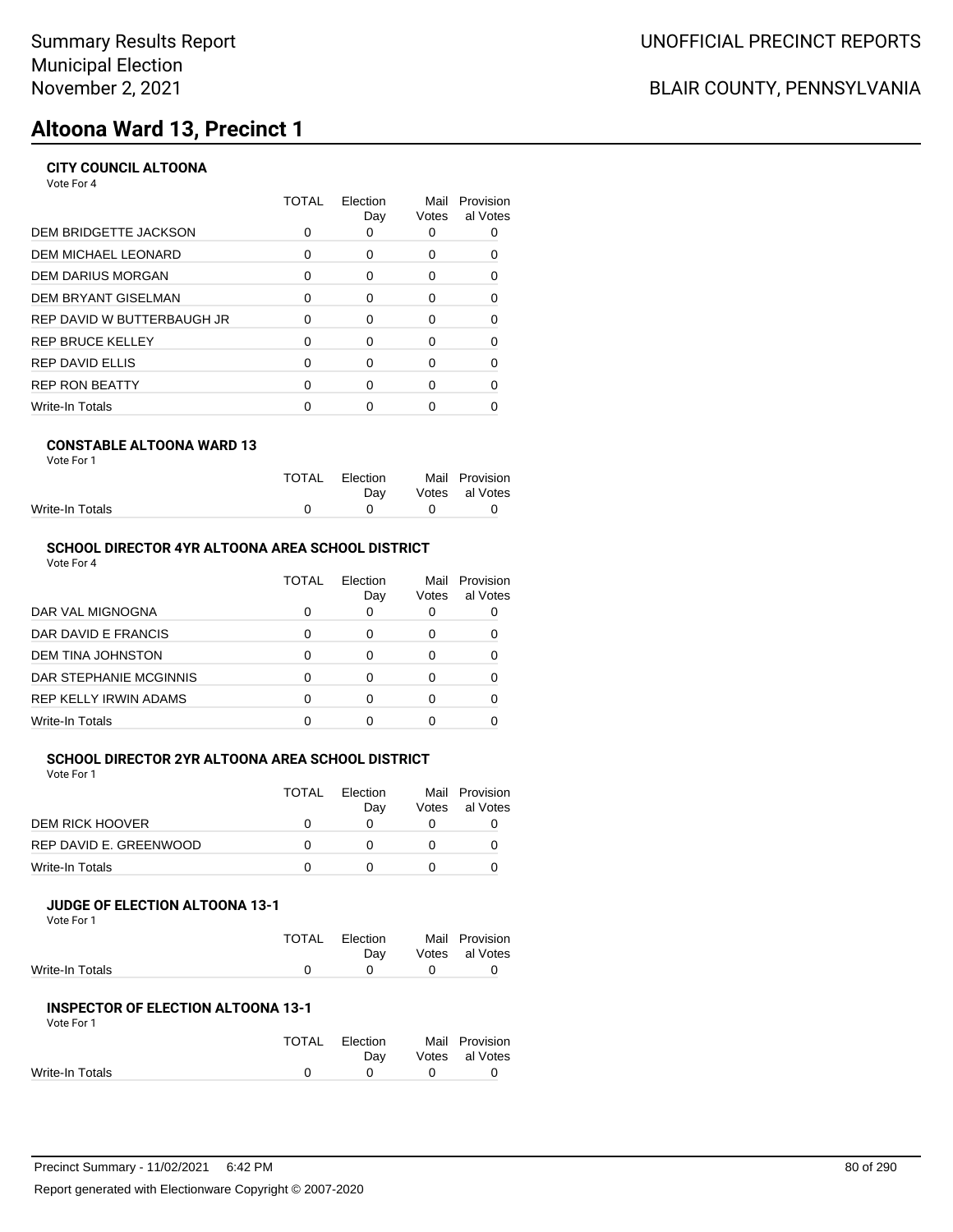# **Altoona Ward 13, Precinct 1**

## **SECOND AMENDMENT SANCTUARY - BLAIR COUNTY**

|            | TOTAL | Election<br>Dav | Mail Provision<br>Votes al Votes |
|------------|-------|-----------------|----------------------------------|
| <b>YES</b> |       |                 |                                  |
| NO.        |       |                 |                                  |

### **SECOND AMENDMENT SANCTUARY - CITY OF ALTOONA**

Vote For 1

|            | TOTAL | Election<br>Dav | Mail Provision<br>Votes al Votes |
|------------|-------|-----------------|----------------------------------|
| <b>YES</b> |       |                 |                                  |
| NO         |       |                 |                                  |

### **RETAIN JOHN T BENDER - JUDGE OF THE SUPERIOR COURT**

Vote For 1

|            | TOTAL Election<br>Dav | Mail Provision<br>Votes al Votes |
|------------|-----------------------|----------------------------------|
| <b>YES</b> |                       |                                  |
| NO         |                       |                                  |

# **RETAIN MARY JANE BOWES - JUDGE OF THE SUPERIOR COURT**

Vote For 1

|            | TOTAL | Election<br>Dav | Mail Provision<br>Votes al Votes |
|------------|-------|-----------------|----------------------------------|
| <b>YES</b> |       |                 |                                  |
| <b>NO</b>  |       |                 |                                  |

#### **RETAIN ANNE COVEY - JUDGE OF THE COMMONWEALTH COURT**

Vote For 1

|            | <b>TOTAL</b> | Election | Mail Provision |
|------------|--------------|----------|----------------|
|            |              | Dav      | Votes al Votes |
| <b>YES</b> |              |          |                |
| <b>NO</b>  |              |          |                |

|            | TOTAL | Election | Mail Provision |
|------------|-------|----------|----------------|
|            |       | Dav      | Votes al Votes |
| <b>YES</b> |       |          |                |
| NO.        |       |          |                |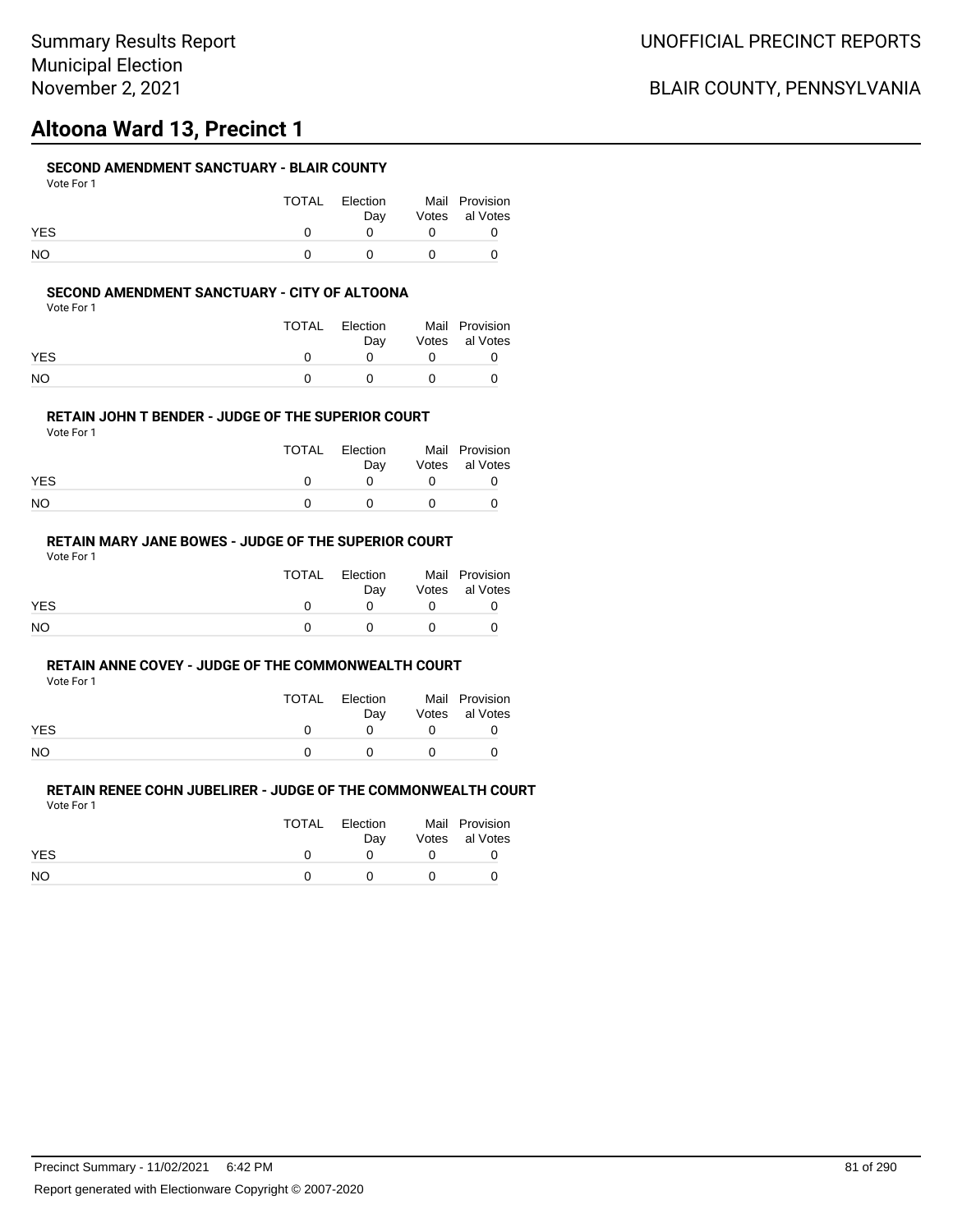# Summary Results Report Municipal Election November 2, 2021

# BLAIR COUNTY, PENNSYLVANIA

# **Altoona Ward 13, Precinct 2**

| <b>Statistics</b>           | <b>TOTAL</b> | Election<br>Day | Votes | Mail Provision<br>al Votes |
|-----------------------------|--------------|-----------------|-------|----------------------------|
| Registered Voters - Total   | 761          |                 |       |                            |
| <b>Ballots Cast - Total</b> | 0            | 0               | 0     | 0                          |
| <b>Ballots Cast - Blank</b> | 0            | 0               | 0     |                            |
| Voter Turnout - Total       | $0.00\%$     |                 |       |                            |

## **JUSTICE OF THE SUPREME COURT**

Vote For 1

|                      | TOTAL | Election<br>Dav | Votes | Mail Provision<br>al Votes |
|----------------------|-------|-----------------|-------|----------------------------|
| DEM MARIA MCLAUGHLIN |       |                 |       |                            |
| REP KEVIN BROBSON    |       |                 |       |                            |
| Write-In Totals      |       |                 |       |                            |

## **JUDGE OF THE SUPERIOR COURT**

| <b>TOTAL</b> | Election |     | Mail Provision<br>al Votes |
|--------------|----------|-----|----------------------------|
|              |          |     |                            |
|              |          |     |                            |
|              |          |     |                            |
|              |          | Dav | Votes                      |

# **JUDGE OF THE COMMONWEALTH COURT**

Vote For 2

|                                | TOTAL | Flection<br>Day | Votes | Mail Provision<br>al Votes |
|--------------------------------|-------|-----------------|-------|----------------------------|
| DEM LORI A DUMAS               |       |                 |       |                            |
| DEM DAVID LEE SPURGEON         |       |                 |       |                            |
| <b>REP STACY MARIE WALLACE</b> |       |                 |       |                            |
| <b>REP DREW CROMPTON</b>       |       |                 |       |                            |
| Write-In Totals                |       |                 |       |                            |

### **DISTRICT ATTORNEY**

| Vote For 1      |       |                 |                                  |
|-----------------|-------|-----------------|----------------------------------|
|                 | TOTAL | Election<br>Dav | Mail Provision<br>Votes al Votes |
| REP PETE WEEKS  |       |                 |                                  |
| Write-In Totals |       |                 |                                  |

## **PROTHONOTARY AND CLERK OF COURTS**

Vote For 1

|                  | <b>TOTAL</b> | Election<br>Dav | Mail Provision<br>Votes al Votes |
|------------------|--------------|-----------------|----------------------------------|
| DAR ROBIN PATTON |              |                 |                                  |
| Write-In Totals  |              |                 |                                  |

| Vote For 1      |       |          |                |
|-----------------|-------|----------|----------------|
|                 | TOTAL | Election | Mail Provision |
|                 |       | Dav      | Votes al Votes |
| DAR JAMES E OTT |       |          |                |
| Write-In Totals |       |          |                |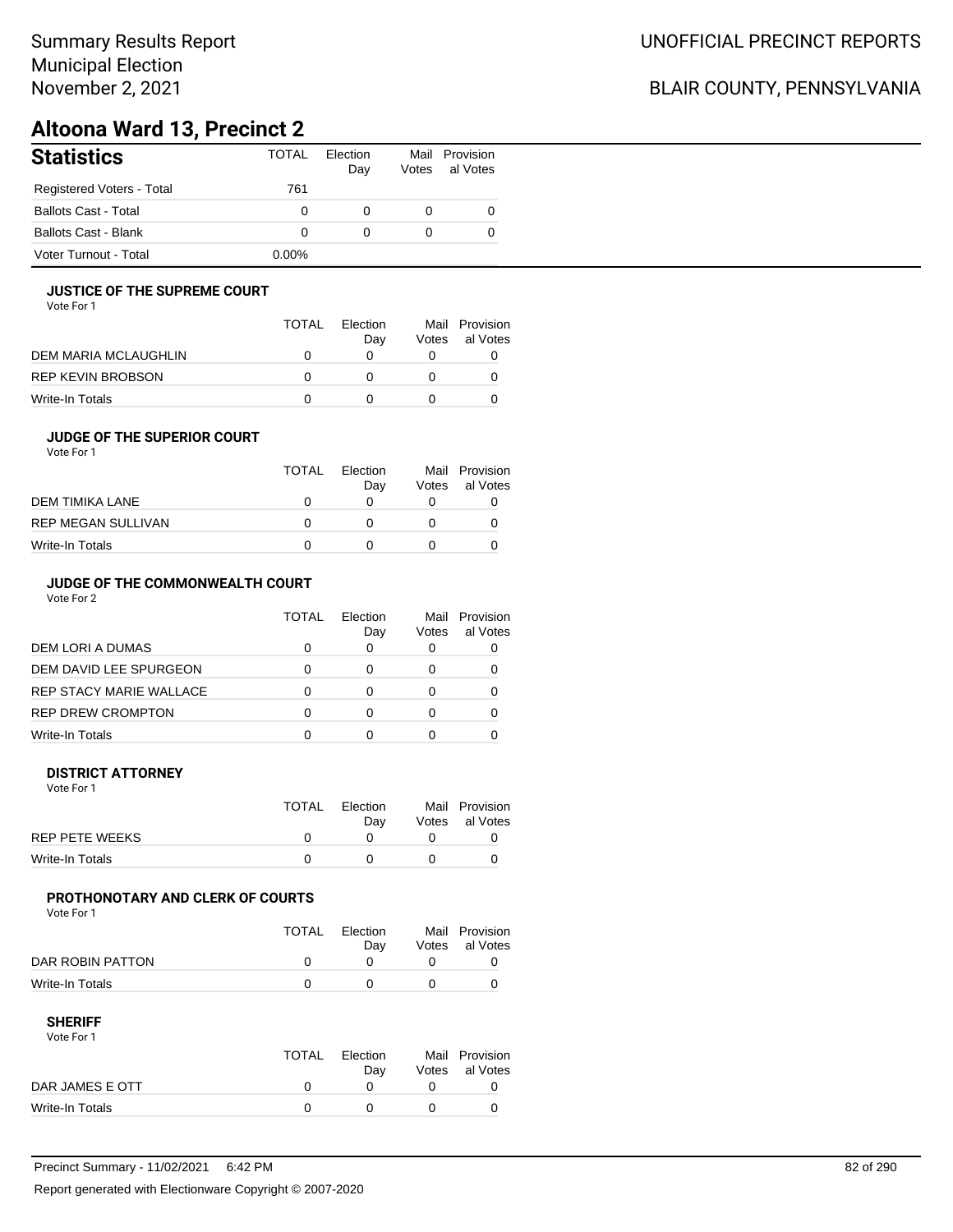# **Altoona Ward 13, Precinct 2**

# **CITY COUNCIL ALTOONA**

Vote For 4

|                              | TOTAL | Election<br>Day | Mail<br>Votes | Provision<br>al Votes |
|------------------------------|-------|-----------------|---------------|-----------------------|
| <b>DEM BRIDGETTE JACKSON</b> | 0     | O               |               |                       |
| DEM MICHAEL LEONARD          | 0     | 0               | 0             |                       |
| DEM DARIUS MORGAN            | 0     | $\Omega$        | 0             | 0                     |
| DEM BRYANT GISELMAN          | 0     | $\Omega$        | 0             |                       |
| REP DAVID W BUTTERBAUGH JR   | 0     | $\Omega$        | 0             |                       |
| REP BRUCE KELLEY             | 0     | $\Omega$        | 0             | 0                     |
| REP DAVID ELLIS              | 0     | $\Omega$        | 0             |                       |
| <b>REP RON BEATTY</b>        | O     | $\Omega$        | O             |                       |
| Write-In Totals              |       |                 |               |                       |
|                              |       |                 |               |                       |

## **CONSTABLE ALTOONA WARD 13**

| Vote For 1 |  |
|------------|--|
|            |  |

|                 | TOTAL Election | Mail Provision |
|-----------------|----------------|----------------|
|                 | Dav            | Votes al Votes |
| Write-In Totals | $\cap$ $\cap$  |                |
|                 |                |                |

# **SCHOOL DIRECTOR 4YR ALTOONA AREA SCHOOL DISTRICT**

| Vote For 4 |  |
|------------|--|
|------------|--|

|                        | TOTAL | Election<br>Day | Mail<br>Votes | Provision<br>al Votes |
|------------------------|-------|-----------------|---------------|-----------------------|
| DAR VAL MIGNOGNA       |       |                 | 0             |                       |
| DAR DAVID E FRANCIS    |       |                 | Ω             |                       |
| DEM TINA JOHNSTON      |       |                 | 0             |                       |
| DAR STEPHANIE MCGINNIS |       | ∩               | Ω             |                       |
| REP KELLY IRWIN ADAMS  |       |                 | Ω             |                       |
| Write-In Totals        |       |                 |               |                       |

#### **SCHOOL DIRECTOR 2YR ALTOONA AREA SCHOOL DISTRICT** Vote For 1

| Vote For 1             |              |                 |       |                            |
|------------------------|--------------|-----------------|-------|----------------------------|
|                        | <b>TOTAL</b> | Flection<br>Day | Votes | Mail Provision<br>al Votes |
| <b>DEM RICK HOOVER</b> |              |                 |       |                            |
| REP DAVID E. GREENWOOD |              |                 |       |                            |
| Write-In Totals        |              |                 |       |                            |

# **JUDGE OF ELECTION ALTOONA 13-2**

Vote For 1

|                 | TOTAL Election | Mail Provision |
|-----------------|----------------|----------------|
|                 | Dav            | Votes al Votes |
| Write-In Totals | $\cap$ $\cap$  |                |
|                 |                |                |

# **INSPECTOR OF ELECTION ALTOONA 13-2**

| TOTAL | Election | Mail Provision |
|-------|----------|----------------|
|       | Dav      | Votes al Votes |
| O     |          |                |
|       |          |                |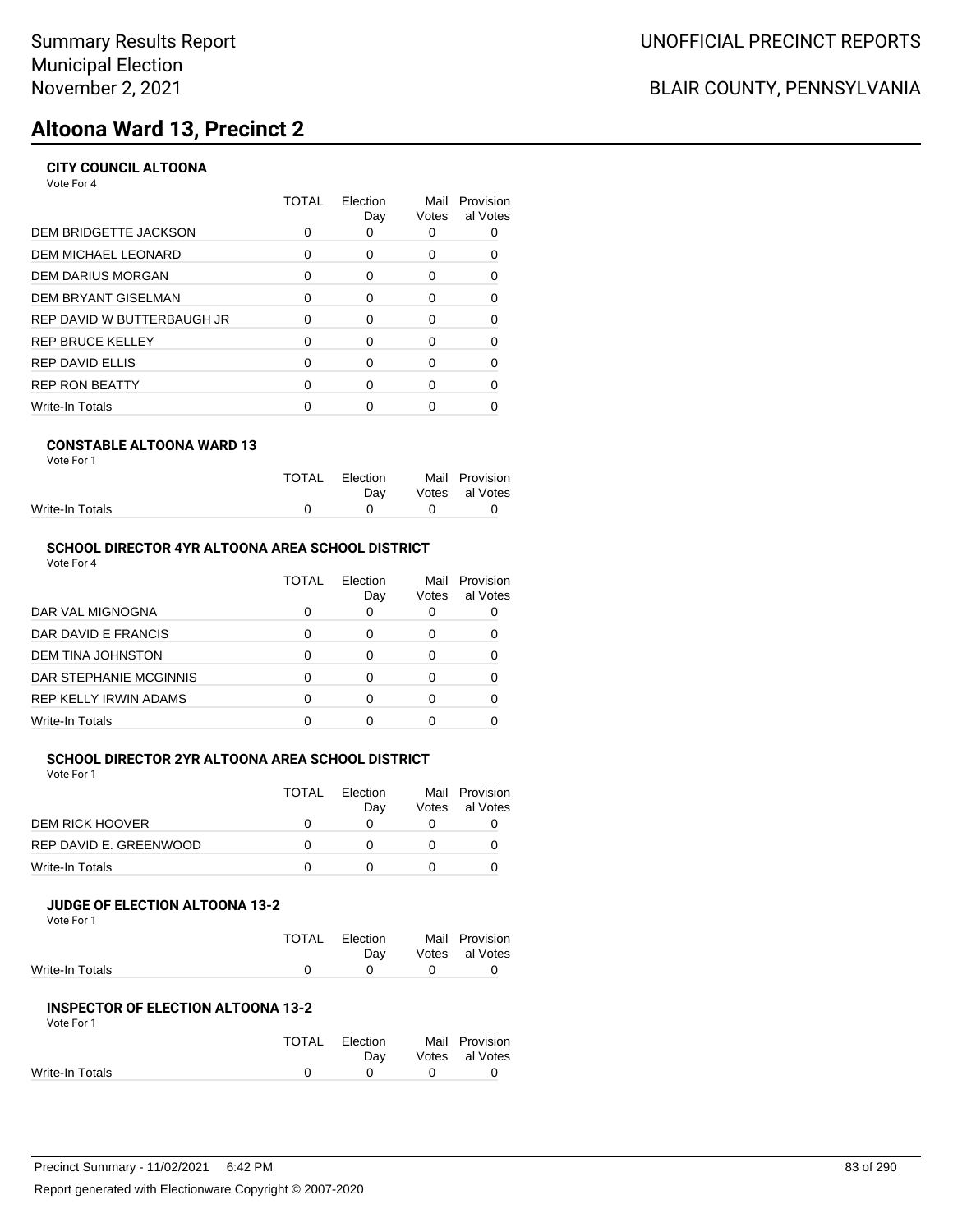# **Altoona Ward 13, Precinct 2**

## **SECOND AMENDMENT SANCTUARY - BLAIR COUNTY**

| Vote For |  |
|----------|--|
|          |  |

|            | TOTAL | Election<br>Dav | Mail Provision<br>Votes al Votes |
|------------|-------|-----------------|----------------------------------|
| <b>YES</b> |       |                 |                                  |
| NO.        |       |                 |                                  |

### **SECOND AMENDMENT SANCTUARY - CITY OF ALTOONA**

Vote For 1

|            | TOTAL | Election<br>Dav | Mail Provision<br>Votes al Votes |
|------------|-------|-----------------|----------------------------------|
| <b>YES</b> |       |                 |                                  |
| NΟ         |       | $\mathbf{U}$    |                                  |

### **RETAIN JOHN T BENDER - JUDGE OF THE SUPERIOR COURT**

Vote For 1

|            | TOTAL | Election<br>Dav | Mail Provision<br>Votes al Votes |
|------------|-------|-----------------|----------------------------------|
| <b>YES</b> |       |                 |                                  |
| NO         |       |                 |                                  |

# **RETAIN MARY JANE BOWES - JUDGE OF THE SUPERIOR COURT**

Vote For 1

|            | TOTAL | Election<br>Dav | Mail Provision<br>Votes al Votes |
|------------|-------|-----------------|----------------------------------|
| <b>YES</b> |       |                 |                                  |
| <b>NO</b>  |       |                 |                                  |

#### **RETAIN ANNE COVEY - JUDGE OF THE COMMONWEALTH COURT**

Vote For 1

|            | TOTAL | Election | Mail Provision |
|------------|-------|----------|----------------|
|            |       | Dav      | Votes al Votes |
| <b>YES</b> |       |          |                |
| <b>NO</b>  |       |          |                |

|            | TOTAL | Election | Mail Provision |
|------------|-------|----------|----------------|
|            |       | Dav      | Votes al Votes |
| <b>YES</b> |       |          |                |
| NO.        |       |          |                |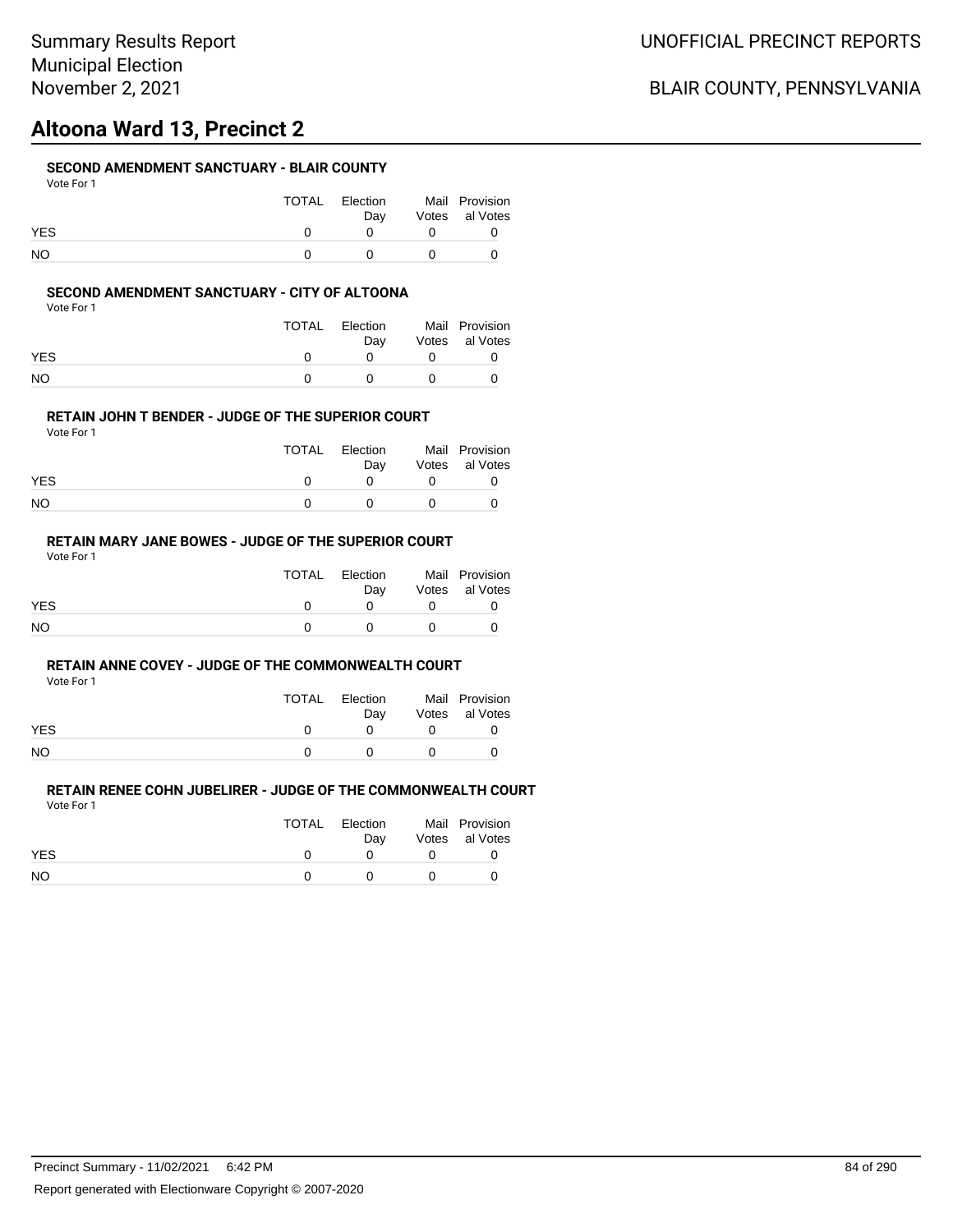# Summary Results Report Municipal Election November 2, 2021

# BLAIR COUNTY, PENNSYLVANIA

# **Altoona Ward 13, Precinct 3**

| <b>Statistics</b>           | <b>TOTAL</b> | Election<br>Day | Votes | Mail Provision<br>al Votes |
|-----------------------------|--------------|-----------------|-------|----------------------------|
| Registered Voters - Total   | 675          |                 |       |                            |
| <b>Ballots Cast - Total</b> | 0            | $\Omega$        |       |                            |
| <b>Ballots Cast - Blank</b> | 0            | $\Omega$        |       |                            |
| Voter Turnout - Total       | 0.00%        |                 |       |                            |

## **JUSTICE OF THE SUPREME COURT**

Vote For 1

|                      | TOTAL | Election<br>Dav | Votes | Mail Provision<br>al Votes |
|----------------------|-------|-----------------|-------|----------------------------|
| DEM MARIA MCLAUGHLIN |       |                 |       |                            |
| REP KEVIN BROBSON    |       |                 |       |                            |
| Write-In Totals      |       |                 |       |                            |

### **JUDGE OF THE SUPERIOR COURT**

| Vote For 1 |  |  |
|------------|--|--|
|            |  |  |

|                           | <b>TOTAL</b> | Election<br>Day | Votes | Mail Provision<br>al Votes |
|---------------------------|--------------|-----------------|-------|----------------------------|
| DEM TIMIKA LANE           | $\Omega$     |                 |       |                            |
| <b>REP MEGAN SULLIVAN</b> | O            |                 |       |                            |
| Write-In Totals           |              |                 |       |                            |
|                           |              |                 |       |                            |

# **JUDGE OF THE COMMONWEALTH COURT**

Vote For 2

|                                | TOTAL | Flection<br>Day | Votes | Mail Provision<br>al Votes |
|--------------------------------|-------|-----------------|-------|----------------------------|
| DEM LORI A DUMAS               |       |                 |       |                            |
| DEM DAVID LEE SPURGEON         |       |                 |       |                            |
| <b>REP STACY MARIE WALLACE</b> |       |                 |       |                            |
| <b>REP DREW CROMPTON</b>       |       |                 |       |                            |
| Write-In Totals                |       |                 |       |                            |

### **DISTRICT ATTORNEY**

| Vote For 1      |       |                 |                                  |
|-----------------|-------|-----------------|----------------------------------|
|                 | TOTAL | Election<br>Dav | Mail Provision<br>Votes al Votes |
| REP PETE WEEKS  |       |                 |                                  |
| Write-In Totals |       |                 |                                  |

## **PROTHONOTARY AND CLERK OF COURTS**

Vote For 1

|                  | TOTAL | Election<br>Dav | Mail Provision<br>Votes al Votes |
|------------------|-------|-----------------|----------------------------------|
| DAR ROBIN PATTON |       |                 |                                  |
| Write-In Totals  |       |                 |                                  |

| Vote For 1      |       |          |                |
|-----------------|-------|----------|----------------|
|                 | TOTAL | Flection | Mail Provision |
|                 |       | Dav      | Votes al Votes |
| DAR JAMES E OTT |       |          |                |
| Write-In Totals |       |          |                |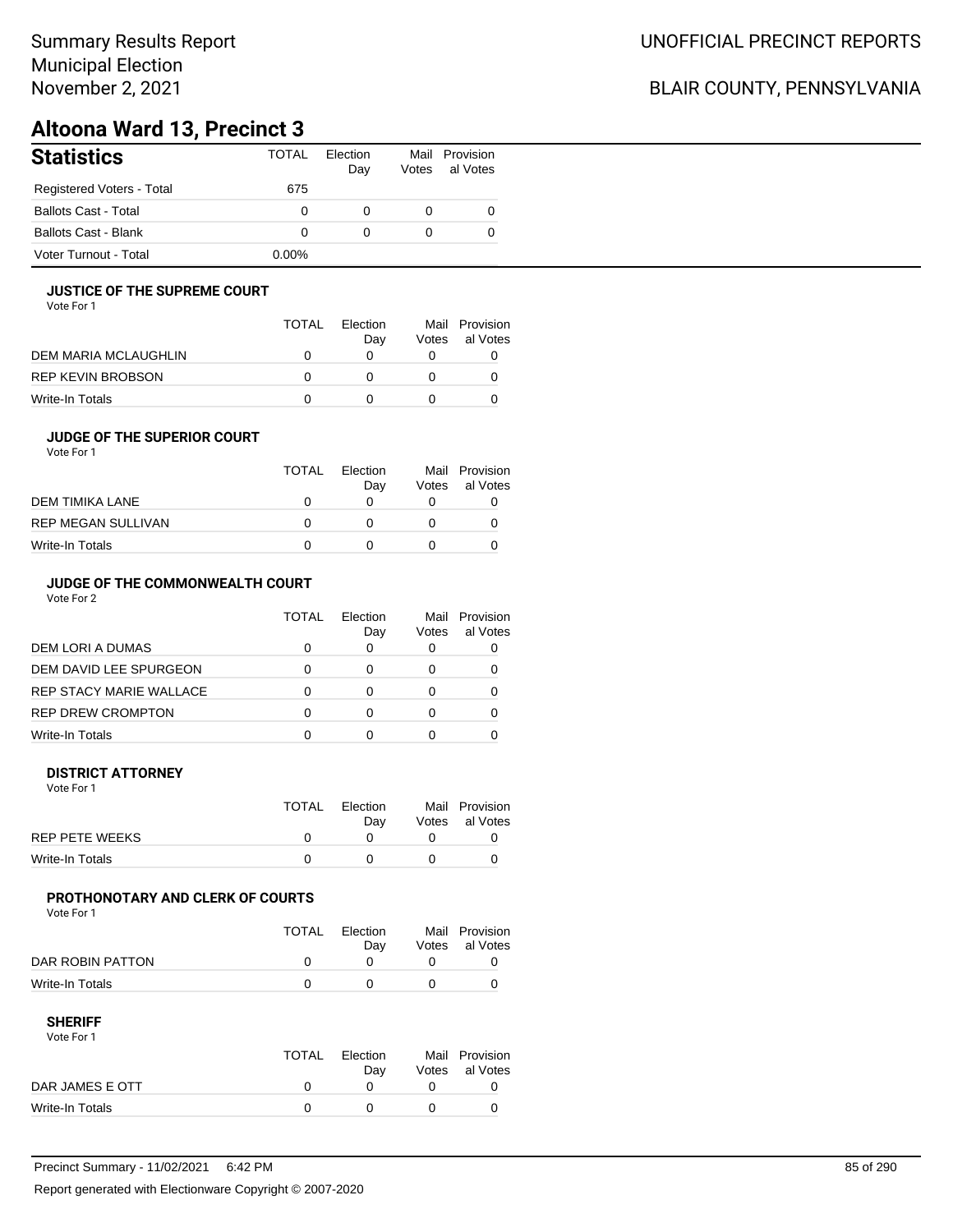# **Altoona Ward 13, Precinct 3**

# **CITY COUNCIL ALTOONA**

Vote For 4

|                              | TOTAL    | Election<br>Day | Mail<br>Votes | Provision<br>al Votes |
|------------------------------|----------|-----------------|---------------|-----------------------|
| <b>DEM BRIDGETTE JACKSON</b> | 0        | 0               |               |                       |
| DEM MICHAEL LEONARD          | 0        | 0               | 0             |                       |
| DEM DARIUS MORGAN            | 0        | $\Omega$        | $\Omega$      | 0                     |
| DEM BRYANT GISELMAN          | 0        | $\Omega$        | 0             |                       |
| REP DAVID W BUTTERBAUGH JR   | $\Omega$ | $\Omega$        | 0             |                       |
| REP BRUCE KELLEY             | 0        | $\Omega$        | 0             | 0                     |
| REP DAVID ELLIS              | 0        | $\Omega$        | 0             |                       |
| <b>REP RON BEATTY</b>        | O        | ∩               | ŋ             |                       |
| Write-In Totals              |          |                 |               |                       |
|                              |          |                 |               |                       |

## **CONSTABLE ALTOONA WARD 13**

| Vote For 1 |  |  |
|------------|--|--|
|            |  |  |

|                 | TOTAL Election | Mail Provision |
|-----------------|----------------|----------------|
|                 | Dav            | Votes al Votes |
| Write-In Totals |                |                |
|                 |                |                |

# **SCHOOL DIRECTOR 4YR ALTOONA AREA SCHOOL DISTRICT**

| Vote For 4 |  |
|------------|--|
|------------|--|

|                          | TOTAL | Election<br>Day | Mail<br>Votes | Provision<br>al Votes |
|--------------------------|-------|-----------------|---------------|-----------------------|
| DAR VAL MIGNOGNA         |       |                 | O             |                       |
| DAR DAVID E FRANCIS      |       |                 | Ω             |                       |
| <b>DEM TINA JOHNSTON</b> |       | ∩               | Ω             |                       |
| DAR STEPHANIE MCGINNIS   |       | ∩               | Ω             |                       |
| REP KELLY IRWIN ADAMS    |       | ∩               | 0             |                       |
| Write-In Totals          |       |                 |               |                       |

# **SCHOOL DIRECTOR 2YR ALTOONA AREA SCHOOL DISTRICT**

| Vote For 1 |  |  |
|------------|--|--|
|------------|--|--|

|                        | <b>TOTAL</b> | Election<br>Dav | Votes | Mail Provision<br>al Votes |
|------------------------|--------------|-----------------|-------|----------------------------|
| DEM RICK HOOVER        |              |                 |       |                            |
| REP DAVID E. GREENWOOD |              |                 |       |                            |
| Write-In Totals        |              |                 |       |                            |

### **JUDGE OF ELECTION ALTOONA 13-3**

Vote For 1

|                  | TOTAL | Election<br>Dav | Mail Provision<br>Votes al Votes |
|------------------|-------|-----------------|----------------------------------|
| REP MARK A MOYER |       |                 |                                  |
| Write-In Totals  |       |                 |                                  |

#### **INSPECTOR OF ELECTION ALTOONA 13-3** Vote For 1

| 1 IU I V        |              |          |             |                |
|-----------------|--------------|----------|-------------|----------------|
|                 | <b>TOTAL</b> | Election |             | Mail Provision |
|                 |              | Dav      |             | Votes al Votes |
| Write-In Totals |              |          | $^{\prime}$ |                |
|                 |              |          |             |                |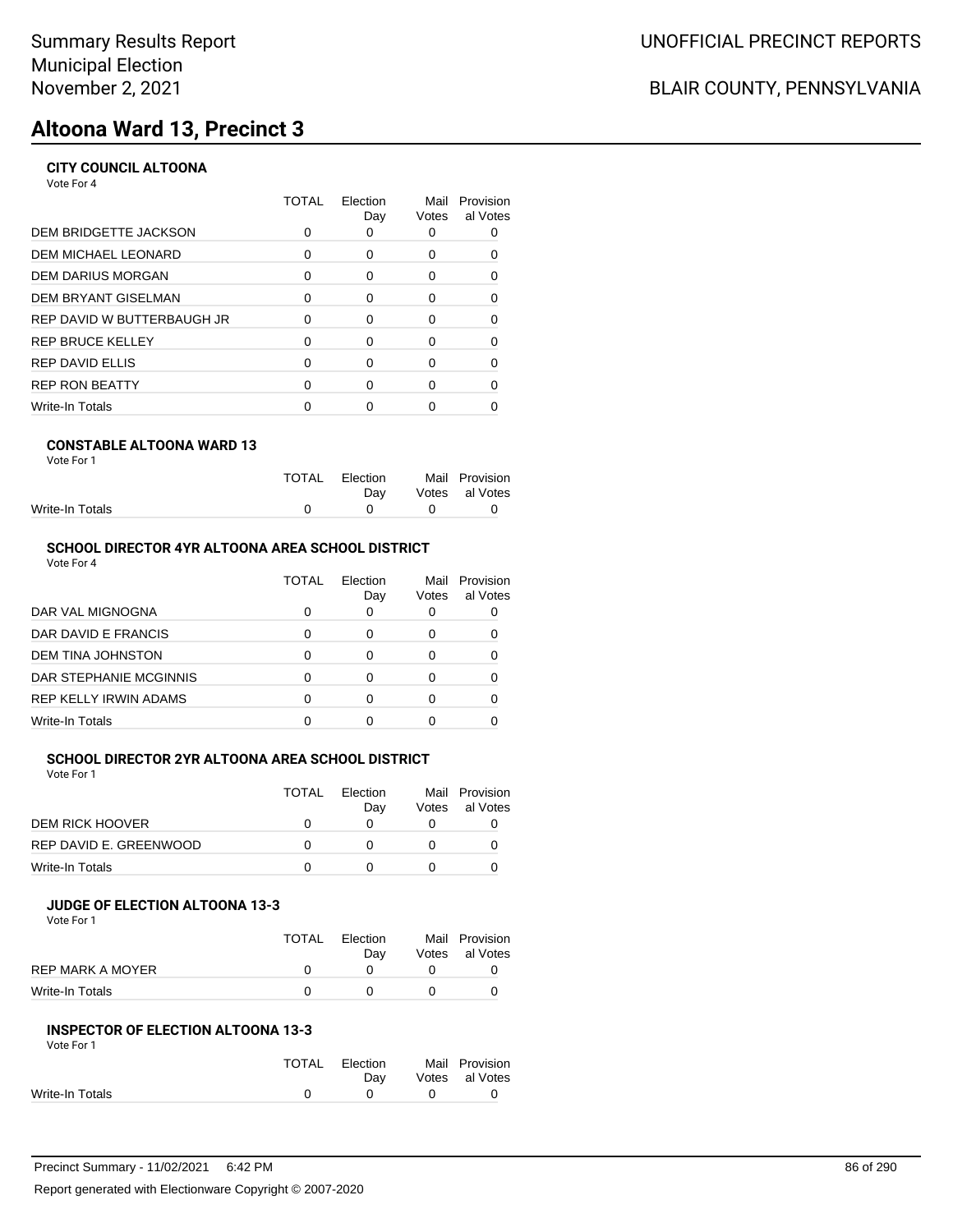# **Altoona Ward 13, Precinct 3**

## **SECOND AMENDMENT SANCTUARY - BLAIR COUNTY**

|            | TOTAL | Election<br>Dav | Mail Provision<br>Votes al Votes |
|------------|-------|-----------------|----------------------------------|
| <b>YES</b> |       |                 |                                  |
| NO.        |       |                 |                                  |

### **SECOND AMENDMENT SANCTUARY - CITY OF ALTOONA**

Vote For 1

|            | TOTAL | Election<br>Dav | Mail Provision<br>Votes al Votes |
|------------|-------|-----------------|----------------------------------|
| <b>YES</b> |       |                 |                                  |
| NΟ         |       | $\mathbf{U}$    |                                  |

### **RETAIN JOHN T BENDER - JUDGE OF THE SUPERIOR COURT**

Vote For 1

|            | TOTAL | Election<br>Dav | Mail Provision<br>Votes al Votes |
|------------|-------|-----------------|----------------------------------|
| <b>YES</b> |       |                 |                                  |
| NO         |       |                 |                                  |

# **RETAIN MARY JANE BOWES - JUDGE OF THE SUPERIOR COURT**

Vote For 1

|            | TOTAL | Election<br>Dav | Mail Provision<br>Votes al Votes |
|------------|-------|-----------------|----------------------------------|
| <b>YES</b> |       |                 |                                  |
| <b>NO</b>  |       |                 |                                  |

#### **RETAIN ANNE COVEY - JUDGE OF THE COMMONWEALTH COURT**

Vote For 1

|            | TOTAL | Election | Mail Provision |
|------------|-------|----------|----------------|
|            |       | Dav      | Votes al Votes |
| <b>YES</b> |       |          |                |
| <b>NO</b>  |       |          |                |

|            | TOTAL | Election | Mail Provision |
|------------|-------|----------|----------------|
|            |       | Dav      | Votes al Votes |
| <b>YES</b> |       |          |                |
| NO.        |       |          |                |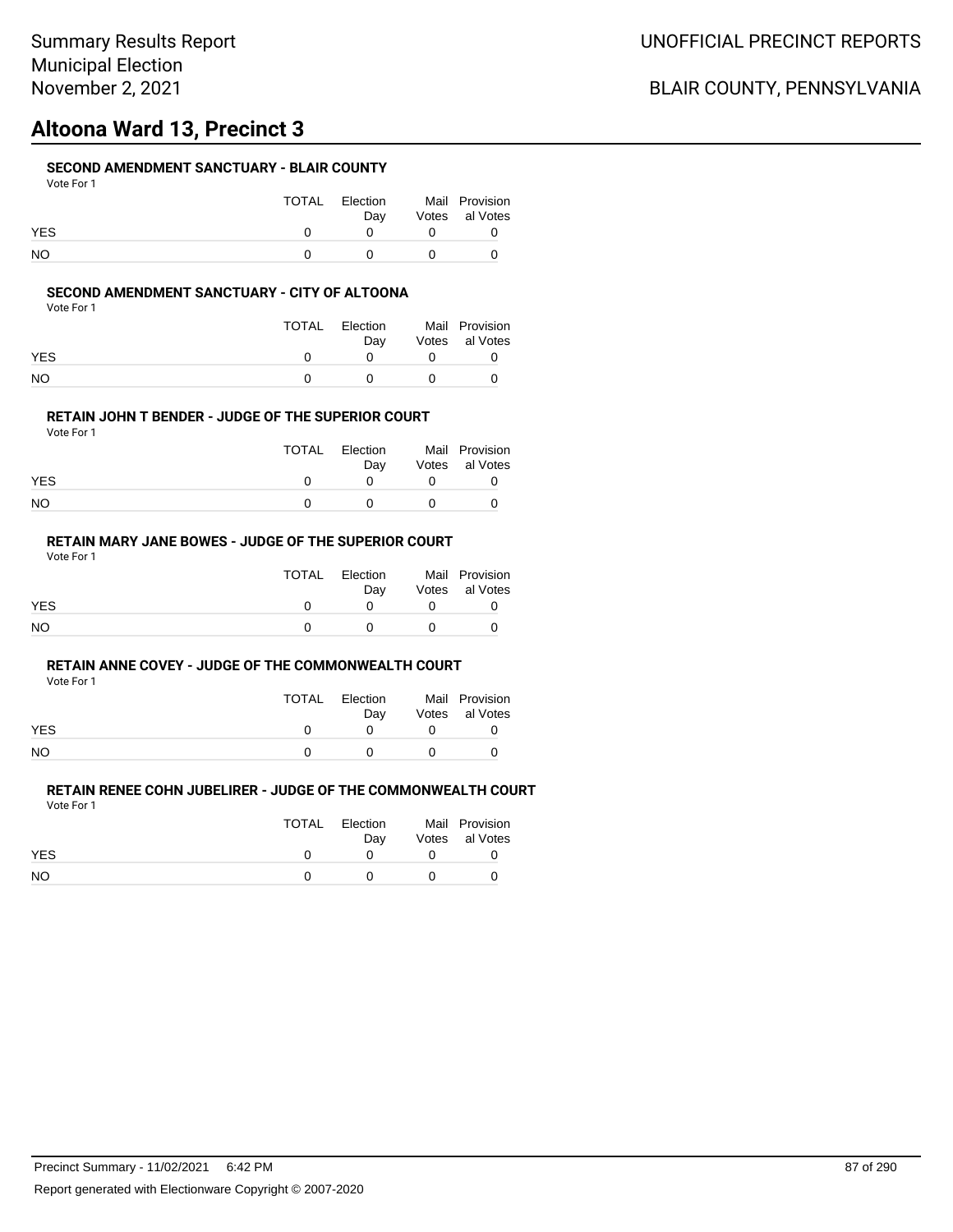# **Altoona Ward 13, Precinct 4**

| <b>Statistics</b>           | TOTAL    | Election<br>Day | Votes | Mail Provision<br>al Votes |
|-----------------------------|----------|-----------------|-------|----------------------------|
| Registered Voters - Total   | 545      |                 |       |                            |
| <b>Ballots Cast - Total</b> | 0        | 0               |       |                            |
| <b>Ballots Cast - Blank</b> | 0        | 0               |       |                            |
| Voter Turnout - Total       | $0.00\%$ |                 |       |                            |

## **JUSTICE OF THE SUPREME COURT**

Vote For 1

|                      | TOTAL | Election<br>Dav | Votes | Mail Provision<br>al Votes |
|----------------------|-------|-----------------|-------|----------------------------|
| DEM MARIA MCLAUGHLIN |       |                 |       |                            |
| REP KEVIN BROBSON    |       |                 |       |                            |
| Write-In Totals      |       |                 |       |                            |

## **JUDGE OF THE SUPERIOR COURT**

| Vote For 1 |  |  |
|------------|--|--|
|            |  |  |

|                           | <b>TOTAL</b> | Election<br>Day | Votes | Mail Provision<br>al Votes |
|---------------------------|--------------|-----------------|-------|----------------------------|
| DEM TIMIKA LANE           |              |                 |       |                            |
| <b>REP MEGAN SULLIVAN</b> |              |                 |       |                            |
| Write-In Totals           |              |                 |       |                            |
|                           |              |                 |       |                            |

# **JUDGE OF THE COMMONWEALTH COURT**

Vote For 2

|                                | TOTAL | Flection<br>Day | Votes | Mail Provision<br>al Votes |
|--------------------------------|-------|-----------------|-------|----------------------------|
| DEM LORI A DUMAS               |       |                 |       |                            |
| DEM DAVID LEE SPURGEON         |       |                 |       |                            |
| <b>REP STACY MARIE WALLACE</b> |       |                 |       |                            |
| <b>REP DREW CROMPTON</b>       |       |                 |       |                            |
| Write-In Totals                |       |                 |       |                            |

### **DISTRICT ATTORNEY**

| Vote For 1      |       |                 |                                  |
|-----------------|-------|-----------------|----------------------------------|
|                 | TOTAL | Election<br>Dav | Mail Provision<br>Votes al Votes |
| REP PETE WEEKS  |       |                 |                                  |
| Write-In Totals |       |                 |                                  |

## **PROTHONOTARY AND CLERK OF COURTS**

Vote For 1

|                  | TOTAL | Election<br>Dav | Mail Provision<br>Votes al Votes |
|------------------|-------|-----------------|----------------------------------|
| DAR ROBIN PATTON |       |                 |                                  |
| Write-In Totals  |       |                 |                                  |

| Vote For 1      |       |                 |                |
|-----------------|-------|-----------------|----------------|
|                 | TOTAL | <b>Flection</b> | Mail Provision |
|                 |       | Dav             | Votes al Votes |
| DAR JAMES E OTT |       |                 |                |
| Write-In Totals |       |                 |                |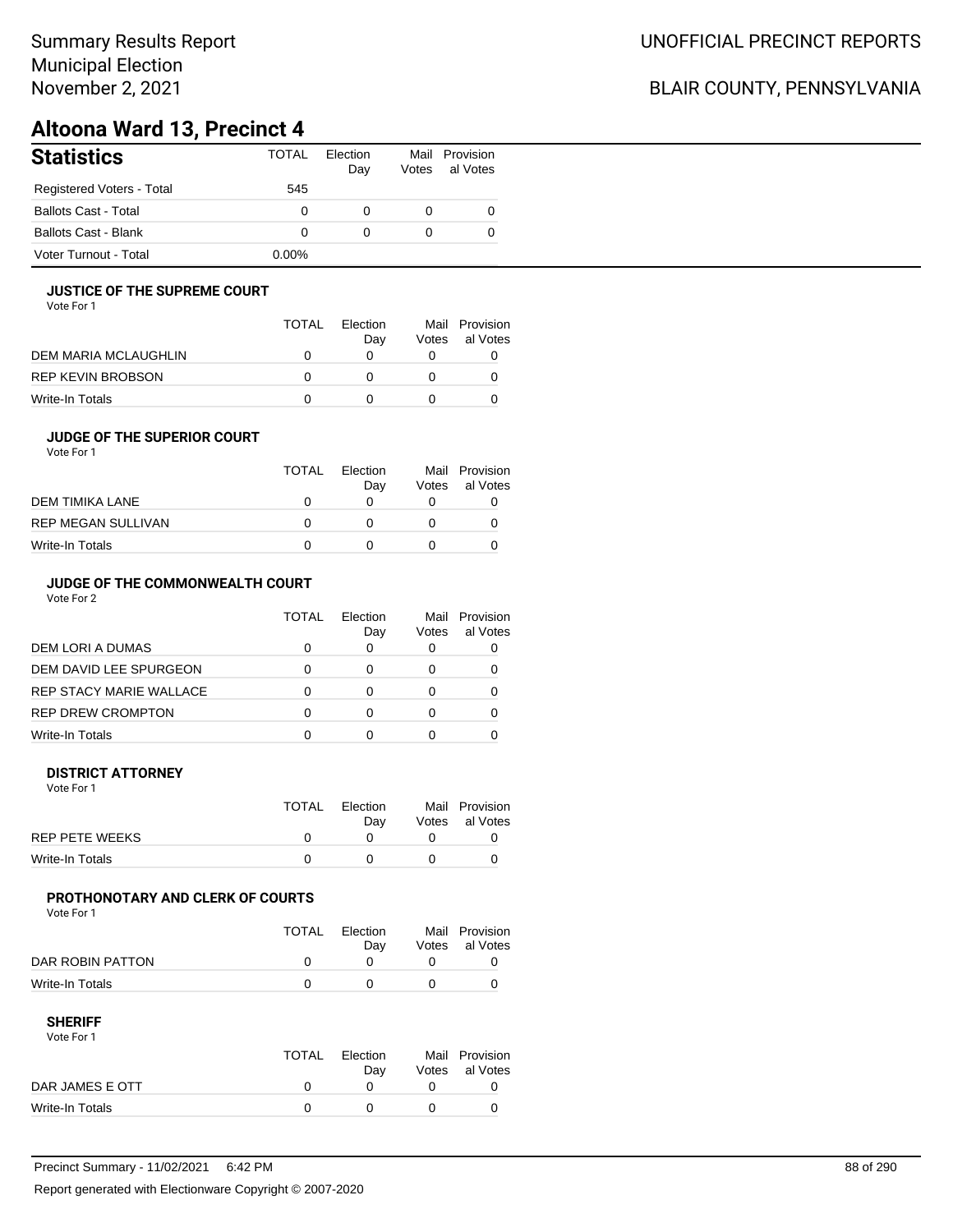# **Altoona Ward 13, Precinct 4**

# **CITY COUNCIL ALTOONA**

Vote For 4

|                              | TOTAL | Election<br>Day | Mail<br>Votes | Provision<br>al Votes |
|------------------------------|-------|-----------------|---------------|-----------------------|
| <b>DEM BRIDGETTE JACKSON</b> | 0     | O               |               |                       |
| DEM MICHAEL LEONARD          | 0     | 0               | 0             |                       |
| DEM DARIUS MORGAN            | 0     | $\Omega$        | 0             | 0                     |
| DEM BRYANT GISELMAN          | 0     | $\Omega$        | 0             |                       |
| REP DAVID W BUTTERBAUGH JR   | 0     | $\Omega$        | 0             |                       |
| REP BRUCE KELLEY             | 0     | $\Omega$        | 0             | 0                     |
| REP DAVID ELLIS              | 0     | $\Omega$        | 0             |                       |
| <b>REP RON BEATTY</b>        | O     | $\Omega$        | O             |                       |
| Write-In Totals              |       |                 |               |                       |
|                              |       |                 |               |                       |

## **CONSTABLE ALTOONA WARD 13**

| Vote For 1 |  |  |
|------------|--|--|
|            |  |  |

|                 | TOTAL Election                | Mail Provision |
|-----------------|-------------------------------|----------------|
|                 | Dav                           | Votes al Votes |
| Write-In Totals | $\overline{0}$ $\overline{0}$ |                |
|                 |                               |                |

# **SCHOOL DIRECTOR 4YR ALTOONA AREA SCHOOL DISTRICT**

| Vote For 4 |  |  |
|------------|--|--|
|------------|--|--|

|                          | TOTAL | Election<br>Day | Mail<br>Votes | Provision<br>al Votes |
|--------------------------|-------|-----------------|---------------|-----------------------|
| DAR VAL MIGNOGNA         |       |                 |               |                       |
| DAR DAVID E FRANCIS      |       |                 | Ω             |                       |
| <b>DEM TINA JOHNSTON</b> |       |                 |               |                       |
| DAR STEPHANIE MCGINNIS   |       |                 | 0             |                       |
| REP KELLY IRWIN ADAMS    |       |                 | O             |                       |
| Write-In Totals          |       |                 |               |                       |

# **SCHOOL DIRECTOR 2YR ALTOONA AREA SCHOOL DISTRICT**

| Vote For 1 |  |
|------------|--|
|            |  |

|                        | <b>TOTAL</b> | Election | Mail  | Provision |
|------------------------|--------------|----------|-------|-----------|
|                        |              | Dav      | Votes | al Votes  |
| DEM RICK HOOVER        |              |          |       |           |
| REP DAVID E. GREENWOOD |              |          |       |           |
| Write-In Totals        |              |          |       |           |

## **JUDGE OF ELECTION ALTOONA 13-4**

Vote For 1

|                 | TOTAL Election                    | Mail Provision |
|-----------------|-----------------------------------|----------------|
|                 | Dav                               | Votes al Votes |
| Write-In Totals | $\overline{a}$ and $\overline{a}$ |                |

#### **INSPECTOR OF ELECTION ALTOONA 13-4** Vote For 1

| 1 U U U U       |              |              |              |                |
|-----------------|--------------|--------------|--------------|----------------|
|                 | <b>TOTAL</b> | Election     |              | Mail Provision |
|                 |              | Dav          |              | Votes al Votes |
| Write-In Totals |              | $\mathsf{O}$ | <sup>o</sup> |                |
|                 |              |              |              |                |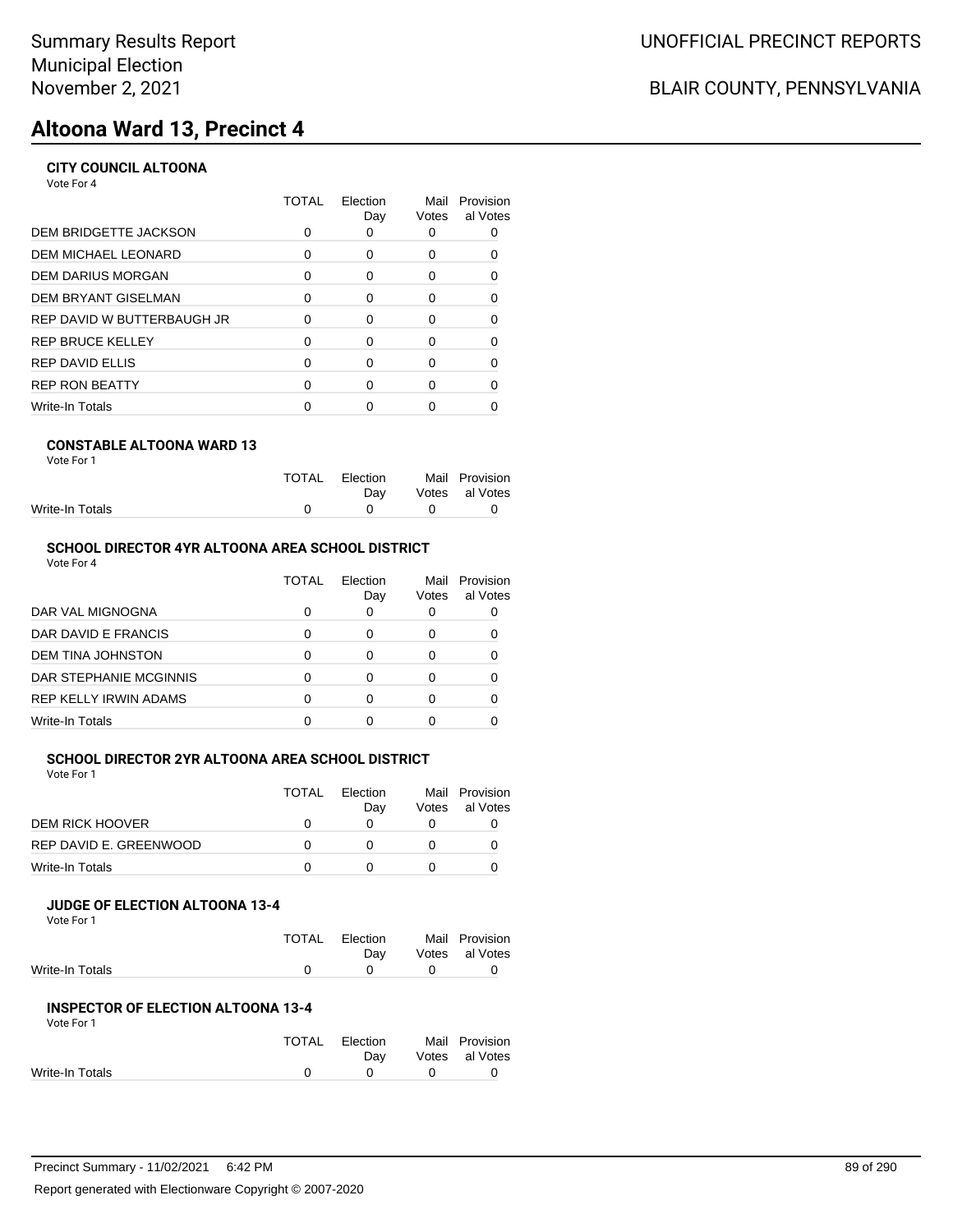# **Altoona Ward 13, Precinct 4**

## **SECOND AMENDMENT SANCTUARY - BLAIR COUNTY**

|            | TOTAL | Election<br>Dav | Mail Provision<br>Votes al Votes |
|------------|-------|-----------------|----------------------------------|
| <b>YES</b> |       |                 |                                  |
| NO.        |       |                 |                                  |

### **SECOND AMENDMENT SANCTUARY - CITY OF ALTOONA**

Vote For 1

|            | TOTAL | Election<br>Dav | Mail Provision<br>Votes al Votes |
|------------|-------|-----------------|----------------------------------|
| <b>YES</b> |       |                 |                                  |
| NΟ         |       | $\mathbf{U}$    |                                  |

### **RETAIN JOHN T BENDER - JUDGE OF THE SUPERIOR COURT**

Vote For 1

|            | TOTAL | Election<br>Dav | Mail Provision<br>Votes al Votes |
|------------|-------|-----------------|----------------------------------|
| <b>YES</b> |       |                 |                                  |
| NO         |       |                 |                                  |

# **RETAIN MARY JANE BOWES - JUDGE OF THE SUPERIOR COURT**

Vote For 1

|            | TOTAL | Election<br>Dav | Mail Provision<br>Votes al Votes |
|------------|-------|-----------------|----------------------------------|
| <b>YES</b> |       |                 |                                  |
| <b>NO</b>  |       |                 |                                  |

#### **RETAIN ANNE COVEY - JUDGE OF THE COMMONWEALTH COURT**

Vote For 1

|            | <b>TOTAL</b> | Election | Mail Provision |
|------------|--------------|----------|----------------|
|            |              | Dav      | Votes al Votes |
| <b>YES</b> |              |          |                |
| <b>NO</b>  |              |          |                |

| .          |       |                 |                                  |
|------------|-------|-----------------|----------------------------------|
|            | TOTAL | Election<br>Dav | Mail Provision<br>Votes al Votes |
| <b>YES</b> |       |                 |                                  |
| NO.        |       |                 |                                  |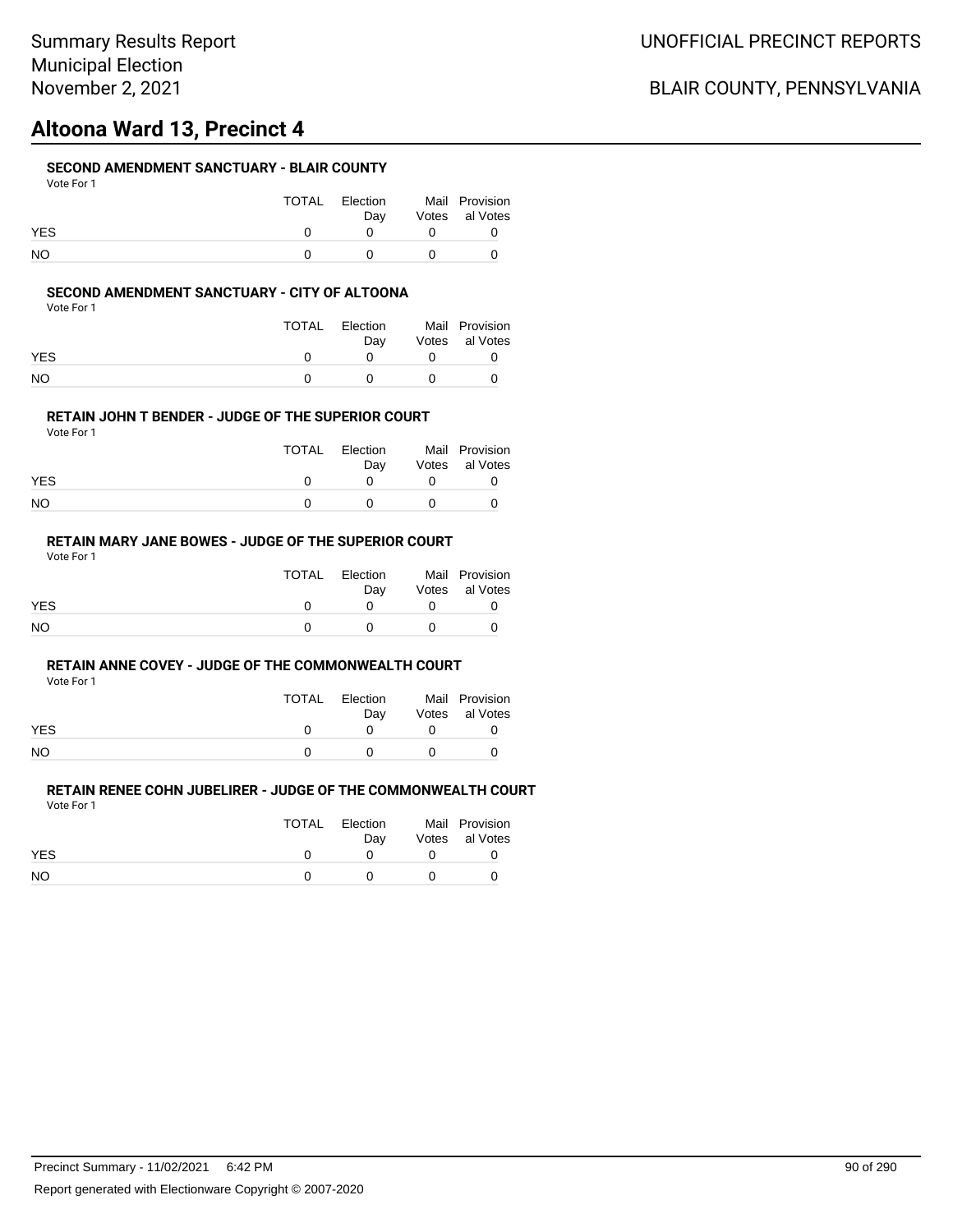# **Altoona Ward 14, Precinct 1**

| <b>Statistics</b>           | TOTAL    | Election<br>Day | Mail<br>Votes | Provision<br>al Votes |
|-----------------------------|----------|-----------------|---------------|-----------------------|
| Registered Voters - Total   | 1,053    |                 |               |                       |
| <b>Ballots Cast - Total</b> | $\Omega$ | 0               | 0             |                       |
| Ballots Cast - Blank        | $\Omega$ | 0               | 0             |                       |
| Voter Turnout - Total       | $0.00\%$ |                 |               |                       |

## **JUSTICE OF THE SUPREME COURT**

Vote For 1

|                      | TOTAL | Election<br>Dav | Votes | Mail Provision<br>al Votes |
|----------------------|-------|-----------------|-------|----------------------------|
| DEM MARIA MCLAUGHLIN |       |                 |       |                            |
| REP KEVIN BROBSON    |       |                 |       |                            |
| Write-In Totals      |       |                 |       |                            |

## **JUDGE OF THE SUPERIOR COURT**

| Vote For 1 |  |  |
|------------|--|--|
|            |  |  |

|                           | <b>TOTAL</b> | Election<br>Day | Votes | Mail Provision<br>al Votes |
|---------------------------|--------------|-----------------|-------|----------------------------|
| DEM TIMIKA LANE           |              |                 |       |                            |
| <b>REP MEGAN SULLIVAN</b> |              |                 |       |                            |
| Write-In Totals           |              |                 |       |                            |
|                           |              |                 |       |                            |

# **JUDGE OF THE COMMONWEALTH COURT**

Vote For 2

|                                | TOTAL | Flection<br>Day | Votes | Mail Provision<br>al Votes |
|--------------------------------|-------|-----------------|-------|----------------------------|
| DEM LORI A DUMAS               |       |                 |       |                            |
| DEM DAVID LEE SPURGEON         |       |                 |       |                            |
| <b>REP STACY MARIE WALLACE</b> |       |                 |       |                            |
| <b>REP DREW CROMPTON</b>       |       |                 |       |                            |
| Write-In Totals                |       |                 |       |                            |

### **DISTRICT ATTORNEY**

| Vote For 1            |              |                 |                                  |
|-----------------------|--------------|-----------------|----------------------------------|
|                       | <b>TOTAL</b> | Election<br>Dav | Mail Provision<br>Votes al Votes |
| <b>REP PETE WEEKS</b> |              |                 |                                  |
| Write-In Totals       |              |                 |                                  |

## **PROTHONOTARY AND CLERK OF COURTS**

Vote For 1

|                  | <b>TOTAL</b> | Election<br>Dav | Mail Provision<br>Votes al Votes |
|------------------|--------------|-----------------|----------------------------------|
| DAR ROBIN PATTON |              |                 |                                  |
| Write-In Totals  |              |                 |                                  |

| Vote For 1      |       |                 |                |
|-----------------|-------|-----------------|----------------|
|                 | TOTAL | <b>Flection</b> | Mail Provision |
|                 |       | Dav             | Votes al Votes |
| DAR JAMES E OTT |       |                 |                |
| Write-In Totals |       |                 |                |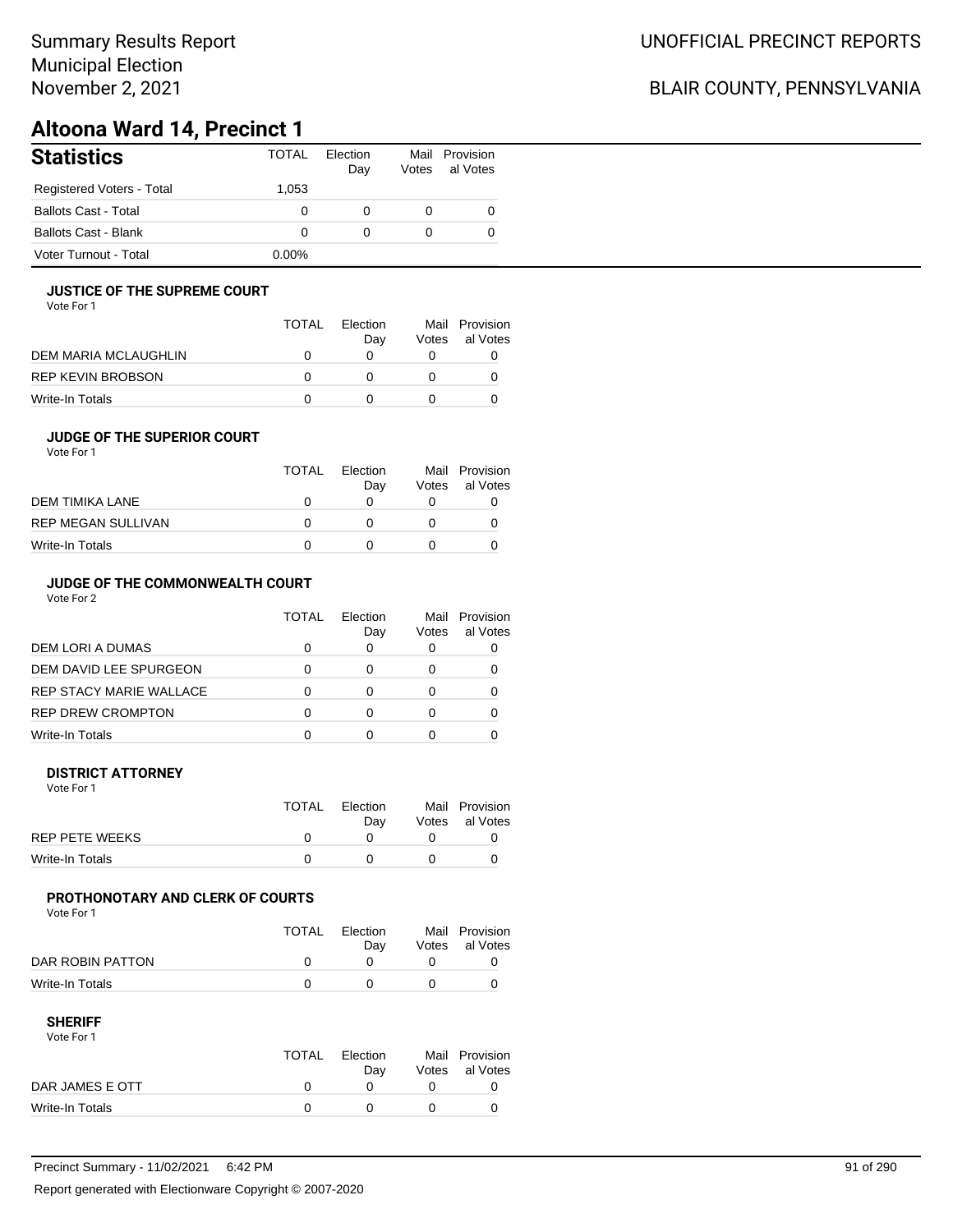# **Altoona Ward 14, Precinct 1**

## **CITY COUNCIL ALTOONA**

Vote For 4

|                            | TOTAL | Election<br>Day | Mail<br>Votes | Provision<br>al Votes |
|----------------------------|-------|-----------------|---------------|-----------------------|
| DEM BRIDGETTE JACKSON      | 0     | O               |               |                       |
| DEM MICHAEL LEONARD        | 0     | 0               | 0             |                       |
| DEM DARIUS MORGAN          | 0     | $\Omega$        | 0             | 0                     |
| DEM BRYANT GISELMAN        | 0     | 0               | 0             |                       |
| REP DAVID W BUTTERBAUGH JR | 0     | $\Omega$        | 0             |                       |
| REP BRUCE KELLEY           | O     | $\Omega$        | O             |                       |
| REP DAVID ELLIS            | 0     | $\Omega$        | O             |                       |
| <b>REP RON BEATTY</b>      | ∩     | $\Omega$        | ∩             |                       |
| Write-In Totals            |       |                 |               |                       |
|                            |       |                 |               |                       |

## **CONSTABLE ALTOONA WARD 14**

| Vote For 1 |  |  |
|------------|--|--|
|------------|--|--|

|                     | <b>TOTAL</b> | Election<br>Dav | Mail Provision<br>Votes al Votes |
|---------------------|--------------|-----------------|----------------------------------|
| REP DAVID R METZGER |              |                 |                                  |
| Write-In Totals     |              | $^{\prime}$     |                                  |

# **SCHOOL DIRECTOR 4YR ALTOONA AREA SCHOOL DISTRICT**

Vote For 4

|                              | TOTAL | Flection<br>Day | Mail<br>Votes | Provision<br>al Votes |
|------------------------------|-------|-----------------|---------------|-----------------------|
| DAR VAL MIGNOGNA             |       | 0               |               |                       |
| DAR DAVID E FRANCIS          |       |                 | O             |                       |
| DEM TINA JOHNSTON            |       |                 |               |                       |
| DAR STEPHANIE MCGINNIS       |       |                 | Ω             |                       |
| <b>REP KELLY IRWIN ADAMS</b> |       | ∩               |               |                       |
| <b>Write-In Totals</b>       |       |                 |               |                       |

# **SCHOOL DIRECTOR 2YR ALTOONA AREA SCHOOL DISTRICT**

Vote For 1

|                        | TOTAL | Election |       | Mail Provision |
|------------------------|-------|----------|-------|----------------|
|                        |       | Dav      | Votes | al Votes       |
| DEM RICK HOOVER        |       |          |       |                |
| REP DAVID E. GREENWOOD |       |          |       |                |
| Write-In Totals        |       |          |       |                |

#### **JUDGE OF ELECTION ALTOONA 14-1** Vote For 1

|                 | TOTAL Election<br>Dav |             | Mail Provision<br>Votes al Votes |
|-----------------|-----------------------|-------------|----------------------------------|
| Write-In Totals | $\eta$                | $^{\prime}$ |                                  |

#### **INSPECTOR OF ELECTION ALTOONA 14-1** Vote For 1

| <u>vuurivii</u>        |              |                 |                                  |
|------------------------|--------------|-----------------|----------------------------------|
|                        | <b>TOTAL</b> | Election<br>Dav | Mail Provision<br>Votes al Votes |
| REP DREW ALDEN BRENNAN |              |                 |                                  |
| Write-In Totals        |              |                 |                                  |
|                        |              |                 |                                  |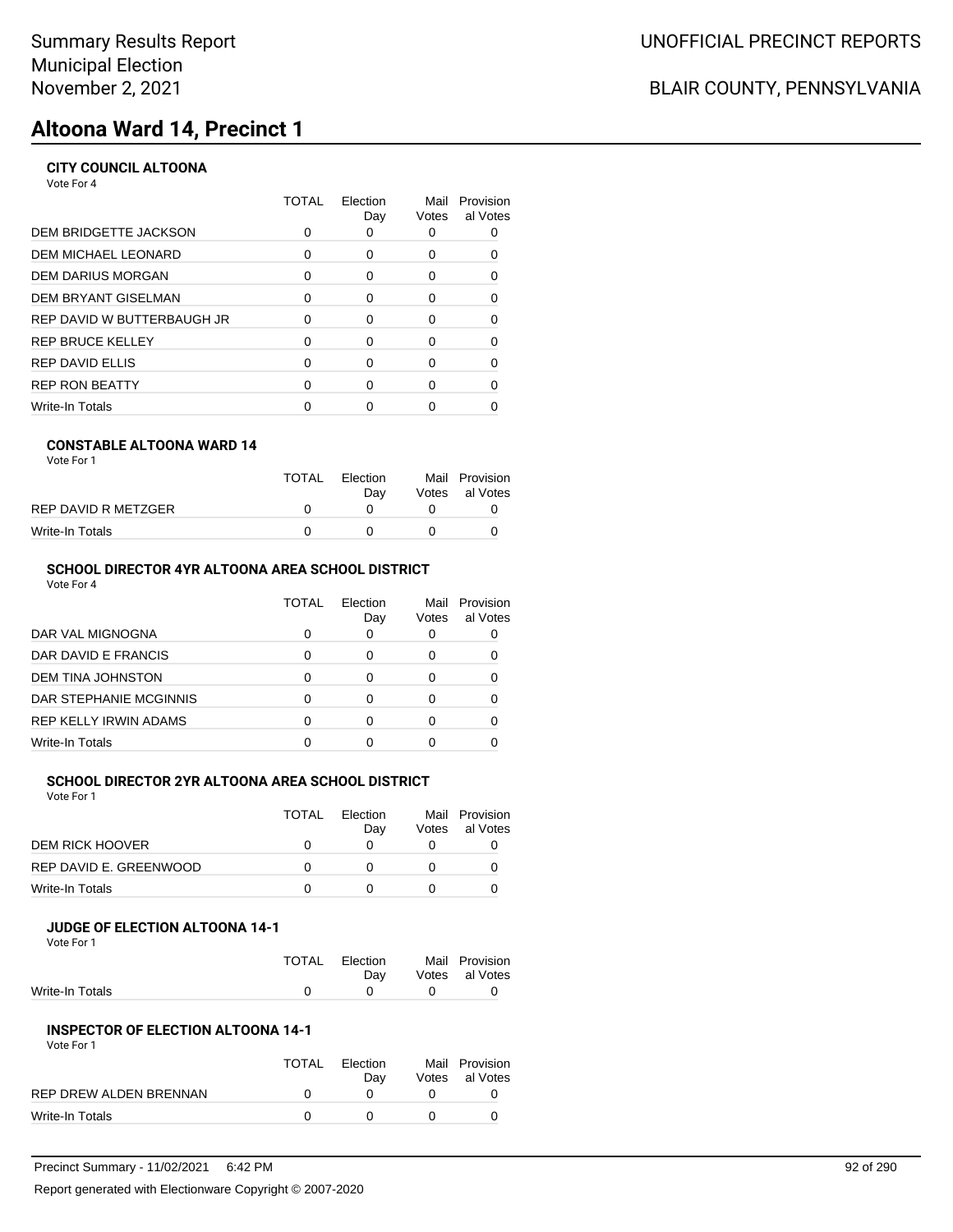# **Altoona Ward 14, Precinct 1**

## **SECOND AMENDMENT SANCTUARY - BLAIR COUNTY**

| Vote For 1 |
|------------|
|------------|

|            | TOTAL | Election<br>Dav | Mail Provision<br>Votes al Votes |
|------------|-------|-----------------|----------------------------------|
| <b>YES</b> |       |                 |                                  |
| NO.        |       |                 |                                  |

### **SECOND AMENDMENT SANCTUARY - CITY OF ALTOONA**

Vote For 1

|            | TOTAL | Election<br>Dav | Mail Provision<br>Votes al Votes |
|------------|-------|-----------------|----------------------------------|
| <b>YES</b> |       |                 |                                  |
| NΟ         |       | $\mathbf{U}$    |                                  |

### **RETAIN JOHN T BENDER - JUDGE OF THE SUPERIOR COURT**

Vote For 1

|            | TOTAL | Election<br>Dav | Mail Provision<br>Votes al Votes |
|------------|-------|-----------------|----------------------------------|
| <b>YES</b> |       |                 |                                  |
| NO         |       |                 |                                  |

# **RETAIN MARY JANE BOWES - JUDGE OF THE SUPERIOR COURT**

Vote For 1

|            | TOTAL | Election<br>Dav | Mail Provision<br>Votes al Votes |
|------------|-------|-----------------|----------------------------------|
| <b>YES</b> |       |                 |                                  |
| <b>NO</b>  |       |                 |                                  |

#### **RETAIN ANNE COVEY - JUDGE OF THE COMMONWEALTH COURT**

Vote For 1

|            | TOTAL | Election | Mail Provision |
|------------|-------|----------|----------------|
|            |       | Dav      | Votes al Votes |
| <b>YES</b> |       |          |                |
| <b>NO</b>  |       |          |                |

|            | TOTAL | Election | Mail Provision |
|------------|-------|----------|----------------|
|            |       | Dav      | Votes al Votes |
| <b>YES</b> |       |          |                |
| NO.        |       |          |                |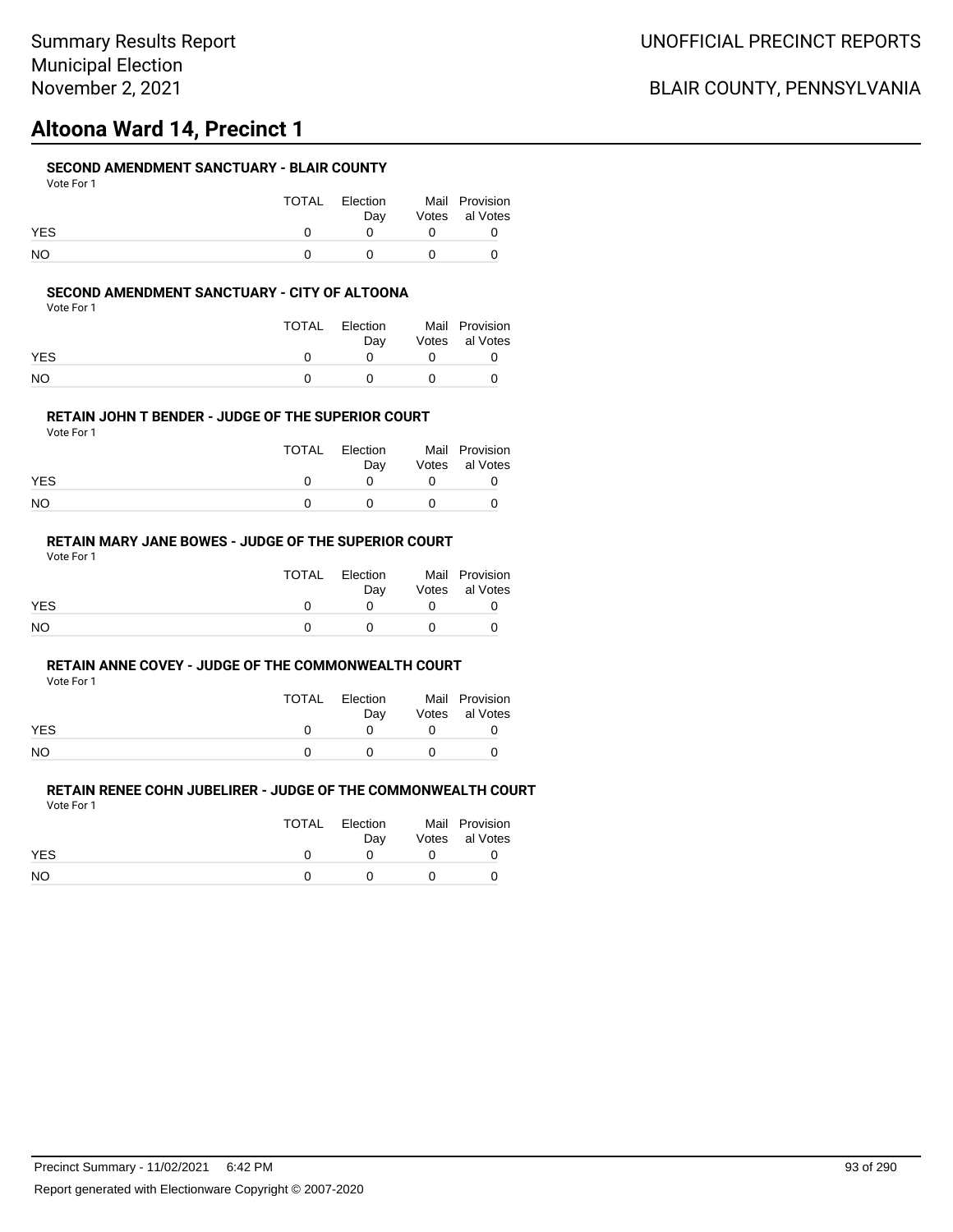# **Altoona Ward 14, Precinct 2**

| <b>Statistics</b>           | <b>TOTAL</b> | Election<br>Day | Votes    | Mail Provision<br>al Votes |
|-----------------------------|--------------|-----------------|----------|----------------------------|
| Registered Voters - Total   | 1.132        |                 |          |                            |
| <b>Ballots Cast - Total</b> | 0            | 0               | $\Omega$ |                            |
| <b>Ballots Cast - Blank</b> |              | 0               | $\Omega$ |                            |
| Voter Turnout - Total       | 0.00%        |                 |          |                            |

## **JUSTICE OF THE SUPREME COURT**

Vote For 1

|                      | TOTAL | Election<br>Dav | Votes | Mail Provision<br>al Votes |
|----------------------|-------|-----------------|-------|----------------------------|
| DEM MARIA MCLAUGHLIN |       |                 |       |                            |
| REP KEVIN BROBSON    |       |                 |       |                            |
| Write-In Totals      |       |                 |       |                            |

## **JUDGE OF THE SUPERIOR COURT**

| Vote For 1 |  |  |
|------------|--|--|
|            |  |  |

| Dav | Votes | Mail Provision<br>al Votes |
|-----|-------|----------------------------|
|     |       |                            |
|     |       |                            |
|     |       |                            |
|     |       | <b>TOTAL</b><br>Election   |

# **JUDGE OF THE COMMONWEALTH COURT**

Vote For 2

|                                | TOTAL | Flection<br>Day | Votes | Mail Provision<br>al Votes |
|--------------------------------|-------|-----------------|-------|----------------------------|
| DEM LORI A DUMAS               |       |                 |       |                            |
| DEM DAVID LEE SPURGEON         |       |                 |       |                            |
| <b>REP STACY MARIE WALLACE</b> |       |                 |       |                            |
| <b>REP DREW CROMPTON</b>       |       |                 |       |                            |
| Write-In Totals                |       |                 |       |                            |

### **DISTRICT ATTORNEY**

| Vote For 1            |              |                 |                                  |
|-----------------------|--------------|-----------------|----------------------------------|
|                       | <b>TOTAL</b> | Election<br>Dav | Mail Provision<br>Votes al Votes |
| <b>REP PETE WEEKS</b> |              |                 |                                  |
| Write-In Totals       |              |                 |                                  |

## **PROTHONOTARY AND CLERK OF COURTS**

Vote For 1

|                  | <b>TOTAL</b> | Election<br>Dav | Mail Provision<br>Votes al Votes |
|------------------|--------------|-----------------|----------------------------------|
| DAR ROBIN PATTON |              |                 |                                  |
| Write-In Totals  |              |                 |                                  |

| Vote For 1      |       |          |                |
|-----------------|-------|----------|----------------|
|                 | TOTAL | Election | Mail Provision |
|                 |       | Dav      | Votes al Votes |
| DAR JAMES E OTT |       |          |                |
| Write-In Totals |       |          |                |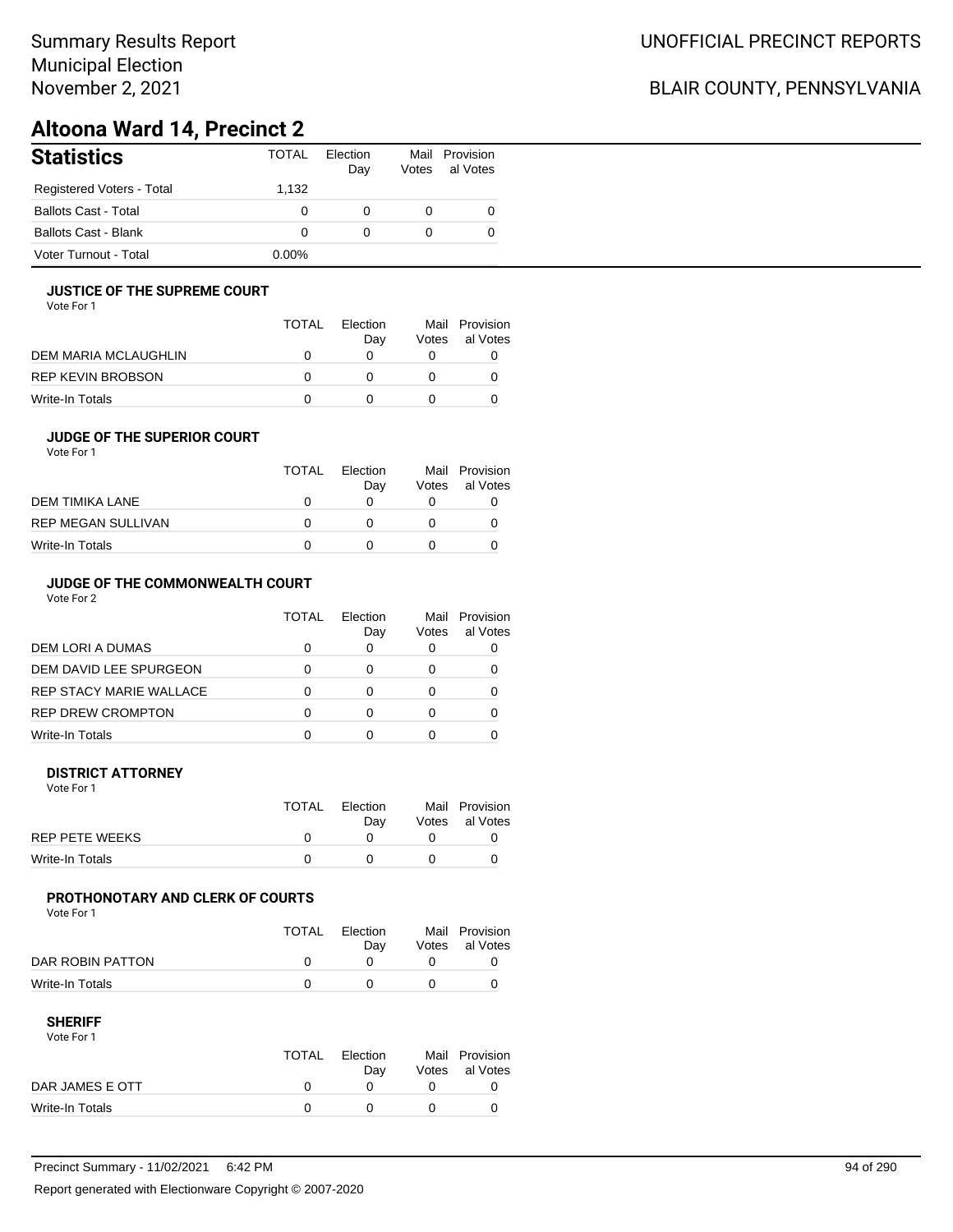# **Altoona Ward 14, Precinct 2**

# **CITY COUNCIL ALTOONA**

Vote For 4

|                            | TOTAL | Flection<br>Day | Mail<br>Votes | Provision<br>al Votes |
|----------------------------|-------|-----------------|---------------|-----------------------|
| DEM BRIDGETTE JACKSON      |       |                 |               |                       |
| DEM MICHAEL LEONARD        | 0     | 0               | Ω             |                       |
| DEM DARIUS MORGAN          | 0     | $\Omega$        | O             | U                     |
| DEM BRYANT GISELMAN        | 0     | ∩               | 0             | 0                     |
| REP DAVID W BUTTERBAUGH JR | O     | ∩               | O             |                       |
| REP BRUCE KELLEY           | ∩     | <sup>n</sup>    | O             | ŋ                     |
| REP DAVID ELLIS            | 0     | ∩               | O             | 0                     |
| <b>REP RON BEATTY</b>      | ∩     | $\Omega$        | ∩             |                       |
| Write-In Totals            |       |                 |               |                       |
|                            |       |                 |               |                       |

## **CONSTABLE ALTOONA WARD 14**

| Vote For 1 |  |
|------------|--|
|------------|--|

|                     | <b>TOTAL</b> | Election<br>Dav | Mail Provision<br>Votes al Votes |
|---------------------|--------------|-----------------|----------------------------------|
| REP DAVID R METZGER |              |                 |                                  |
| Write-In Totals     |              |                 |                                  |

# **SCHOOL DIRECTOR 4YR ALTOONA AREA SCHOOL DISTRICT**

Vote For 4

|                        | TOTAL | Election<br>Day | Mail<br>Votes | Provision<br>al Votes |
|------------------------|-------|-----------------|---------------|-----------------------|
| DAR VAL MIGNOGNA       |       | 0               |               |                       |
| DAR DAVID E FRANCIS    |       |                 |               |                       |
| DEM TINA JOHNSTON      |       |                 |               |                       |
| DAR STEPHANIE MCGINNIS |       |                 |               |                       |
| REP KELLY IRWIN ADAMS  |       |                 |               |                       |
| <b>Write-In Totals</b> |       |                 |               |                       |

# **SCHOOL DIRECTOR 2YR ALTOONA AREA SCHOOL DISTRICT**

Vote For 1

|                        | TOTAL | Flection<br>Dav | Votes | Mail Provision<br>al Votes |
|------------------------|-------|-----------------|-------|----------------------------|
| DEM RICK HOOVER        |       |                 |       |                            |
| REP DAVID E. GREENWOOD |       |                 |       |                            |
| Write-In Totals        |       |                 |       |                            |

#### **JUDGE OF ELECTION ALTOONA 14-2** Vote For 1

|                       | TOTAL | Election<br>Dav | Mail Provision<br>Votes al Votes |
|-----------------------|-------|-----------------|----------------------------------|
| DEM ROBERT F HOUSEMAN |       |                 |                                  |
| Write-In Totals       |       |                 |                                  |

### **INSPECTOR OF ELECTION ALTOONA 14-2**

Vote For 1

|                  | <b>TOTAL</b> | Election<br>Dav | Mail Provision<br>Votes al Votes |
|------------------|--------------|-----------------|----------------------------------|
| DEM ANNE G DIXON | $^{\prime}$  |                 |                                  |
| Write-In Totals  | n            |                 |                                  |

Precinct Summary - 11/02/2021 6:42 PM 95 of 290

Report generated with Electionware Copyright © 2007-2020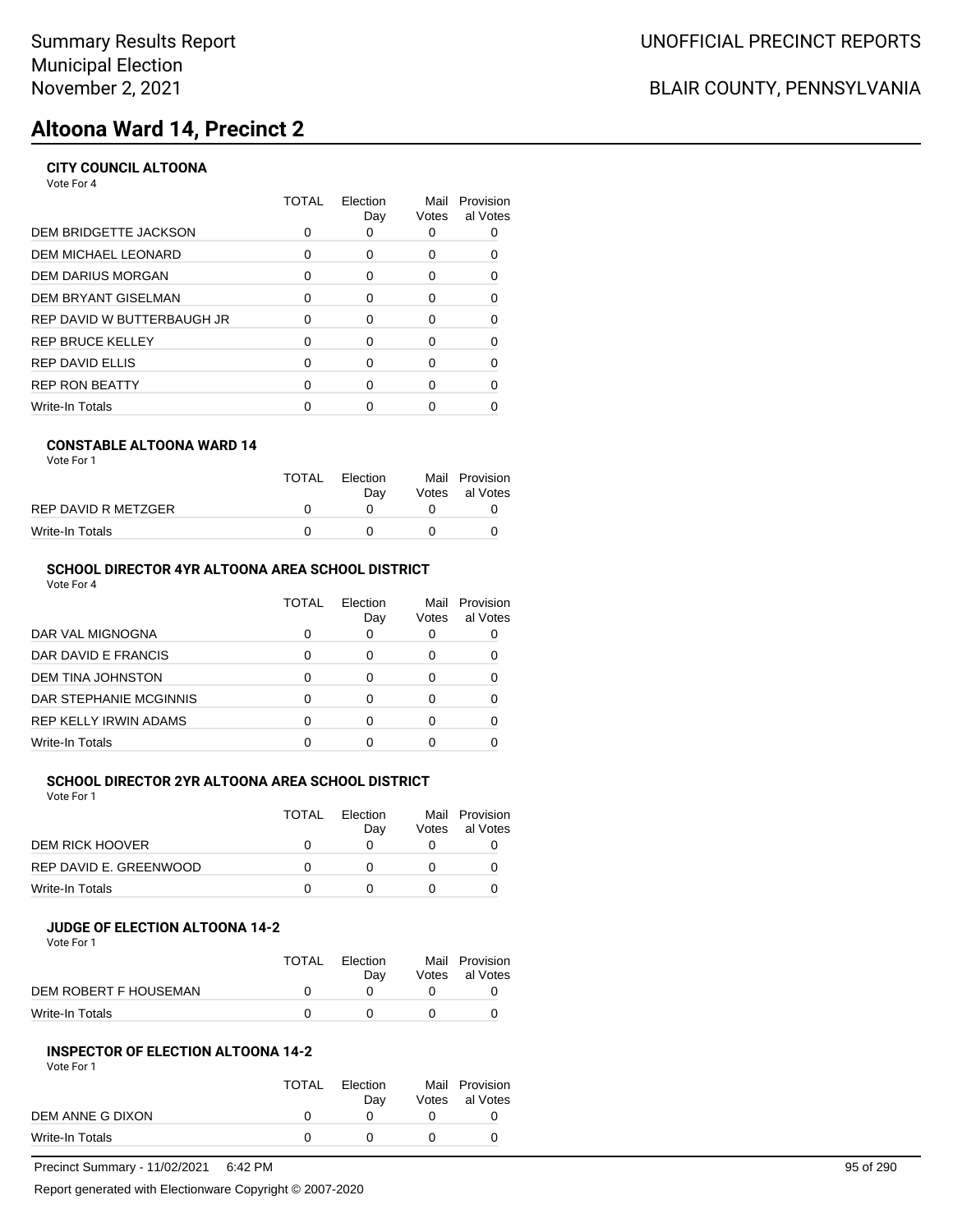# **Altoona Ward 14, Precinct 2**

## **SECOND AMENDMENT SANCTUARY - BLAIR COUNTY**

|            | TOTAL | Election<br>Dav | Mail Provision<br>Votes al Votes |
|------------|-------|-----------------|----------------------------------|
| <b>YES</b> |       |                 |                                  |
| NO.        |       |                 |                                  |

### **SECOND AMENDMENT SANCTUARY - CITY OF ALTOONA**

Vote For 1

|            | TOTAL | Election<br>Dav | Mail Provision<br>Votes al Votes |
|------------|-------|-----------------|----------------------------------|
| <b>YES</b> |       |                 |                                  |
| NΟ         |       | $\mathbf{U}$    |                                  |

### **RETAIN JOHN T BENDER - JUDGE OF THE SUPERIOR COURT**

Vote For 1

|            | TOTAL | Election<br>Dav | Mail Provision<br>Votes al Votes |
|------------|-------|-----------------|----------------------------------|
| <b>YES</b> |       |                 |                                  |
| NO         |       |                 |                                  |

# **RETAIN MARY JANE BOWES - JUDGE OF THE SUPERIOR COURT**

Vote For 1

|            | TOTAL | Election<br>Dav | Mail Provision<br>Votes al Votes |
|------------|-------|-----------------|----------------------------------|
| <b>YES</b> |       |                 |                                  |
| <b>NO</b>  |       |                 |                                  |

#### **RETAIN ANNE COVEY - JUDGE OF THE COMMONWEALTH COURT**

Vote For 1

|            | <b>TOTAL</b> | Election | Mail Provision |
|------------|--------------|----------|----------------|
|            |              | Dav      | Votes al Votes |
| <b>YES</b> |              |          |                |
| <b>NO</b>  |              |          |                |

| .          |       |                 |                                  |
|------------|-------|-----------------|----------------------------------|
|            | TOTAL | Election<br>Dav | Mail Provision<br>Votes al Votes |
| <b>YES</b> |       |                 |                                  |
| NO.        |       |                 |                                  |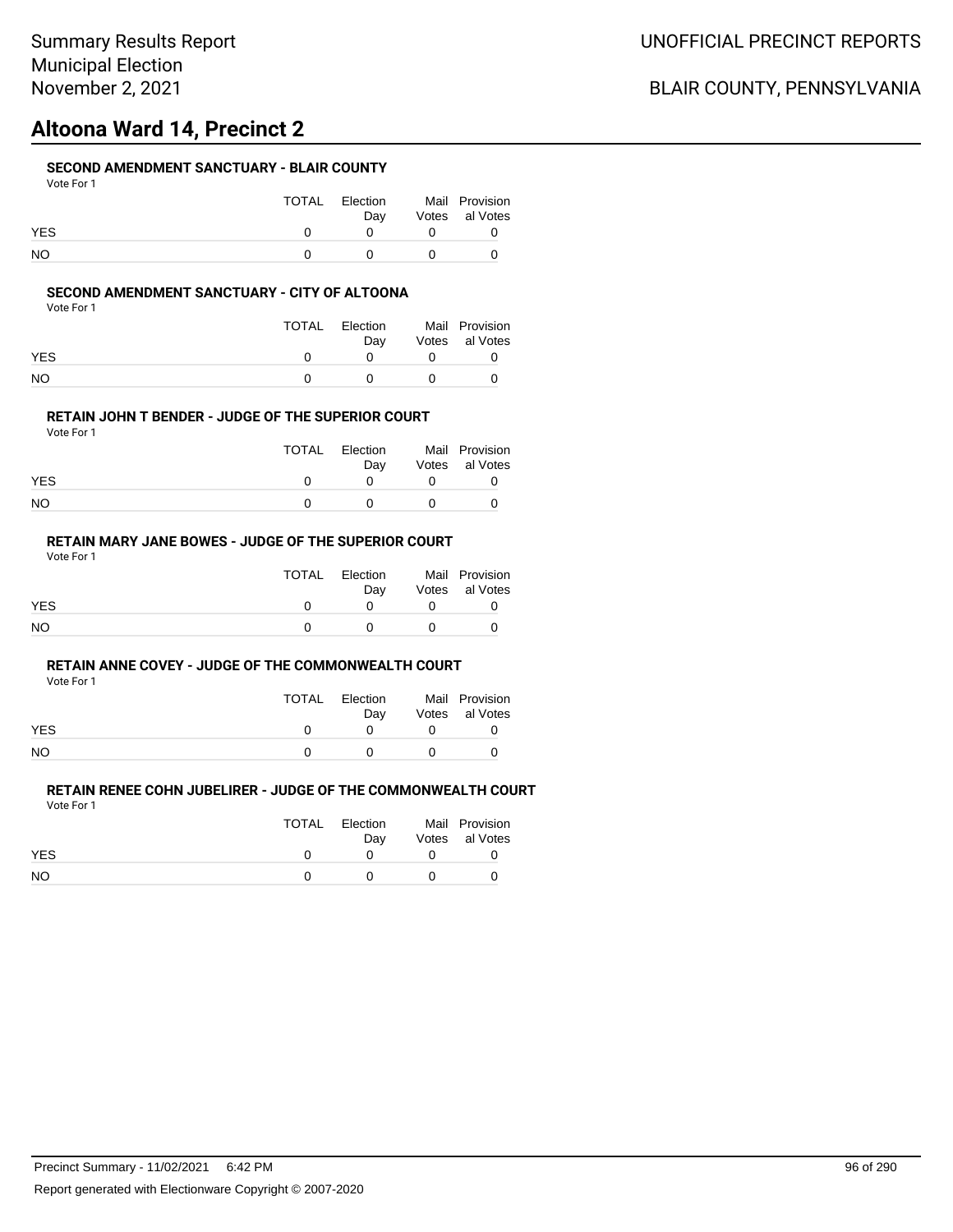# Summary Results Report Municipal Election November 2, 2021

# BLAIR COUNTY, PENNSYLVANIA

# **Altoona Ward 14, Precinct 3**

| <b>Statistics</b>           | <b>TOTAL</b> | Election<br>Day | Mail<br>Votes | Provision<br>al Votes |
|-----------------------------|--------------|-----------------|---------------|-----------------------|
| Registered Voters - Total   | 1.047        |                 |               |                       |
| <b>Ballots Cast - Total</b> | 0            | 0               | 0             | 0                     |
| <b>Ballots Cast - Blank</b> | 0            | 0               | 0             |                       |
| Voter Turnout - Total       | $0.00\%$     |                 |               |                       |

## **JUSTICE OF THE SUPREME COURT**

Vote For 1

|                      | TOTAL | Election<br>Dav | Votes | Mail Provision<br>al Votes |
|----------------------|-------|-----------------|-------|----------------------------|
| DEM MARIA MCLAUGHLIN |       |                 |       |                            |
| REP KEVIN BROBSON    |       |                 |       |                            |
| Write-In Totals      |       |                 |       |                            |

## **JUDGE OF THE SUPERIOR COURT**

| Vote For 1 |  |  |
|------------|--|--|
|            |  |  |

| Dav | Votes | Mail Provision<br>al Votes |
|-----|-------|----------------------------|
|     |       |                            |
|     |       |                            |
|     |       |                            |
|     |       | <b>TOTAL</b><br>Election   |

# **JUDGE OF THE COMMONWEALTH COURT**

Vote For 2

|                                | TOTAL | Flection<br>Day | Votes | Mail Provision<br>al Votes |
|--------------------------------|-------|-----------------|-------|----------------------------|
| DEM LORI A DUMAS               |       |                 |       |                            |
| DEM DAVID LEE SPURGEON         |       |                 |       |                            |
| <b>REP STACY MARIE WALLACE</b> |       |                 |       |                            |
| <b>REP DREW CROMPTON</b>       |       |                 |       |                            |
| Write-In Totals                |       |                 |       |                            |

### **DISTRICT ATTORNEY**

| Vote For 1            |              |                 |                                  |
|-----------------------|--------------|-----------------|----------------------------------|
|                       | <b>TOTAL</b> | Election<br>Dav | Mail Provision<br>Votes al Votes |
| <b>REP PETE WEEKS</b> |              |                 |                                  |
| Write-In Totals       |              |                 |                                  |

# **PROTHONOTARY AND CLERK OF COURTS**

Vote For 1

|                  | <b>TOTAL</b> | Election<br>Dav | Mail Provision<br>Votes al Votes |
|------------------|--------------|-----------------|----------------------------------|
| DAR ROBIN PATTON |              |                 |                                  |
| Write-In Totals  |              |                 |                                  |

| Vote For 1      |       |                 |                |
|-----------------|-------|-----------------|----------------|
|                 | TOTAL | <b>Flection</b> | Mail Provision |
|                 |       | Dav             | Votes al Votes |
| DAR JAMES E OTT |       |                 |                |
| Write-In Totals |       |                 |                |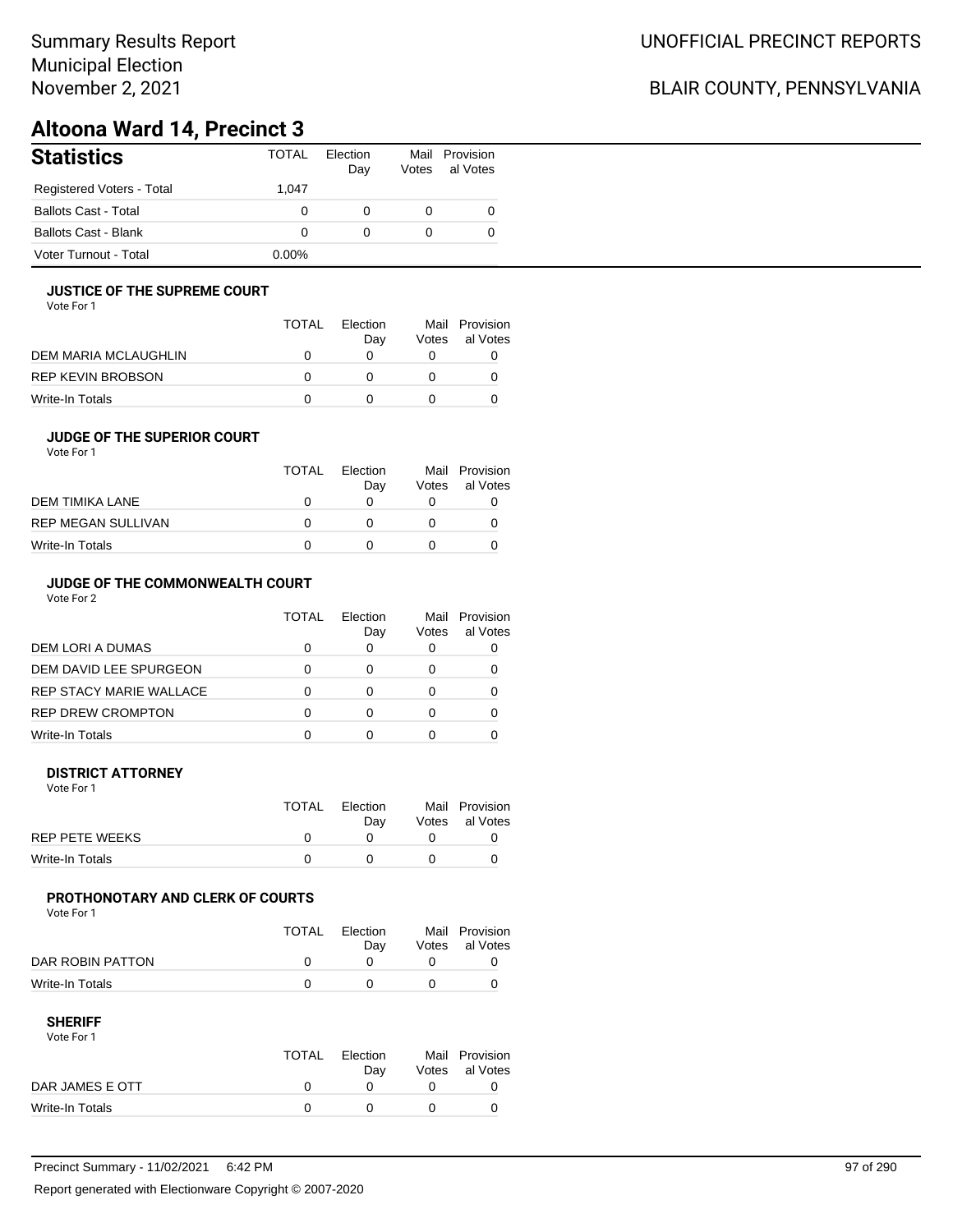# **Altoona Ward 14, Precinct 3**

# **CITY COUNCIL ALTOONA**

Vote For 4

|                            | TOTAL | Election<br>Day | Mail<br>Votes | Provision<br>al Votes |
|----------------------------|-------|-----------------|---------------|-----------------------|
| DEM BRIDGETTE JACKSON      | 0     | O               |               |                       |
| DEM MICHAEL LEONARD        | 0     | 0               | 0             |                       |
| DEM DARIUS MORGAN          | 0     | $\Omega$        | 0             | 0                     |
| DEM BRYANT GISELMAN        | 0     | 0               | 0             |                       |
| REP DAVID W BUTTERBAUGH JR | 0     | $\Omega$        | 0             |                       |
| REP BRUCE KELLEY           | O     | $\Omega$        | O             |                       |
| REP DAVID ELLIS            | 0     | $\Omega$        | O             |                       |
| <b>REP RON BEATTY</b>      | ∩     | $\Omega$        | ∩             |                       |
| Write-In Totals            |       |                 |               |                       |
|                            |       |                 |               |                       |

## **CONSTABLE ALTOONA WARD 14**

| Vote For 1 |  |  |
|------------|--|--|
|------------|--|--|

|                     | <b>TOTAL</b> | Election<br>Dav | Mail Provision<br>Votes al Votes |
|---------------------|--------------|-----------------|----------------------------------|
| REP DAVID R METZGER |              |                 |                                  |
| Write-In Totals     |              |                 |                                  |

# **SCHOOL DIRECTOR 4YR ALTOONA AREA SCHOOL DISTRICT**

Vote For 4

|                              | TOTAL | Flection<br>Day | Mail<br>Votes | Provision<br>al Votes |
|------------------------------|-------|-----------------|---------------|-----------------------|
| DAR VAL MIGNOGNA             |       | 0               |               |                       |
| DAR DAVID E FRANCIS          |       |                 | O             |                       |
| DEM TINA JOHNSTON            |       |                 |               |                       |
| DAR STEPHANIE MCGINNIS       |       |                 | Ω             |                       |
| <b>REP KELLY IRWIN ADAMS</b> |       | ∩               |               |                       |
| <b>Write-In Totals</b>       |       |                 |               |                       |

# **SCHOOL DIRECTOR 2YR ALTOONA AREA SCHOOL DISTRICT**

Vote For 1

|                        | TOTAL | Election | Mail  | Provision |
|------------------------|-------|----------|-------|-----------|
|                        |       | Dav      | Votes | al Votes  |
| DEM RICK HOOVER        |       |          |       |           |
| REP DAVID E. GREENWOOD |       |          |       |           |
| Write-In Totals        |       |          |       |           |

#### **JUDGE OF ELECTION ALTOONA 14-3** Vote For 1

|                 | TOTAL Election |            | Mail Provision |
|-----------------|----------------|------------|----------------|
|                 | Dav            |            | Votes al Votes |
| Write-In Totals | $\theta$       | $^{\circ}$ |                |
|                 |                |            |                |

#### **INSPECTOR OF ELECTION ALTOONA 14-3** Vote For 1

| 1 U U U         |       |          |                |
|-----------------|-------|----------|----------------|
|                 | TOTAL | Election | Mail Provision |
|                 |       | Dav      | Votes al Votes |
| Write-In Totals |       |          |                |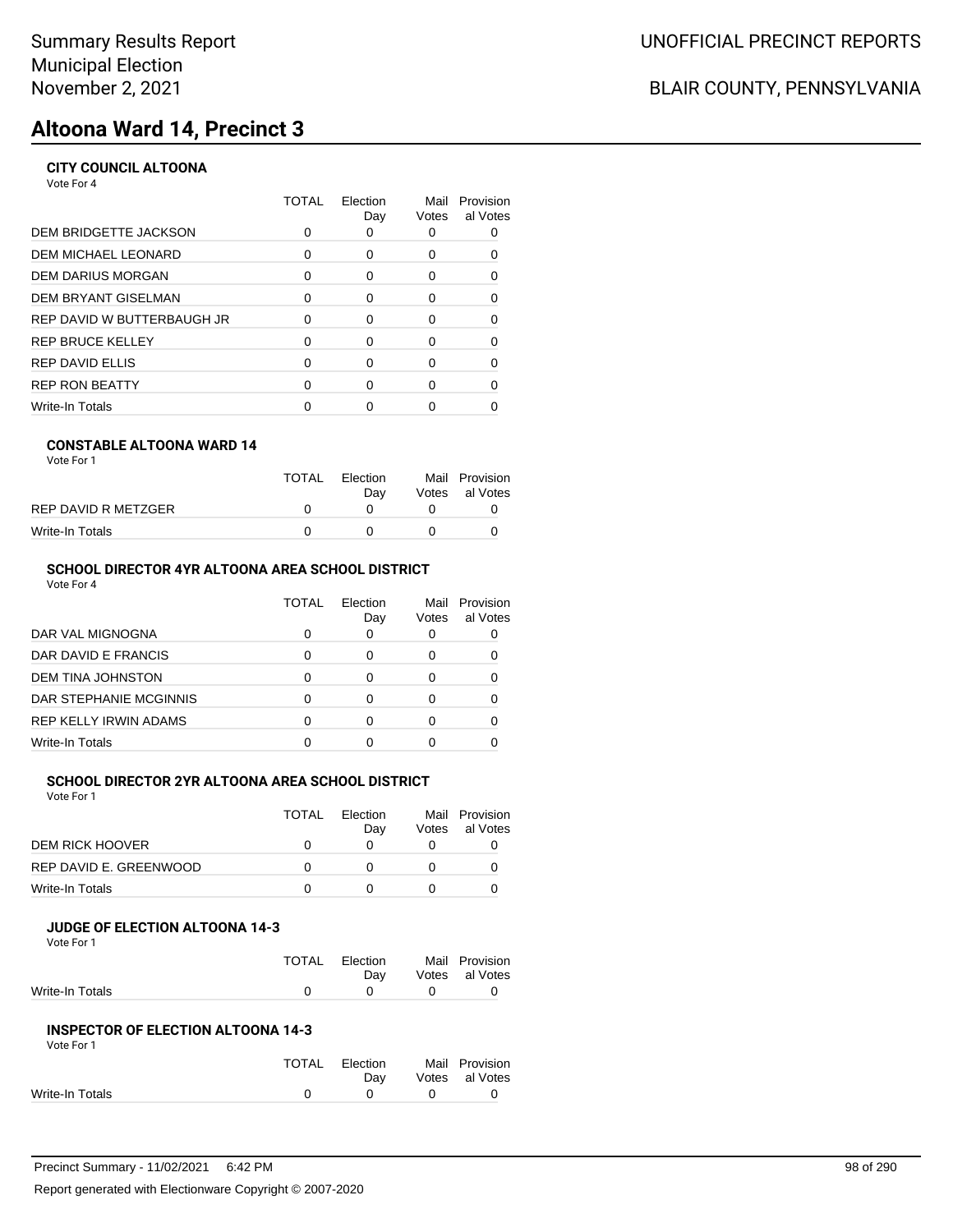# **Altoona Ward 14, Precinct 3**

## **SECOND AMENDMENT SANCTUARY - BLAIR COUNTY**

|            | TOTAL | Election<br>Dav | Mail Provision<br>Votes al Votes |
|------------|-------|-----------------|----------------------------------|
| <b>YES</b> |       |                 |                                  |
| NO.        |       |                 |                                  |

### **SECOND AMENDMENT SANCTUARY - CITY OF ALTOONA**

Vote For 1

|            | TOTAL | Election<br>Dav | Mail Provision<br>Votes al Votes |
|------------|-------|-----------------|----------------------------------|
| <b>YES</b> |       |                 |                                  |
| NΟ         |       | $\mathbf{U}$    |                                  |

### **RETAIN JOHN T BENDER - JUDGE OF THE SUPERIOR COURT**

Vote For 1

|            | TOTAL | Election<br>Dav | Mail Provision<br>Votes al Votes |
|------------|-------|-----------------|----------------------------------|
| <b>YES</b> |       |                 |                                  |
| NO         |       |                 |                                  |

# **RETAIN MARY JANE BOWES - JUDGE OF THE SUPERIOR COURT**

Vote For 1

|            | TOTAL | Election<br>Dav | Mail Provision<br>Votes al Votes |
|------------|-------|-----------------|----------------------------------|
| <b>YES</b> |       |                 |                                  |
| <b>NO</b>  |       |                 |                                  |

#### **RETAIN ANNE COVEY - JUDGE OF THE COMMONWEALTH COURT**

Vote For 1

|            | TOTAL | Election | Mail Provision |
|------------|-------|----------|----------------|
|            |       | Dav      | Votes al Votes |
| <b>YES</b> |       |          |                |
| <b>NO</b>  |       |          |                |

|            | TOTAL | Election | Mail Provision |
|------------|-------|----------|----------------|
|            |       | Dav      | Votes al Votes |
| <b>YES</b> |       |          |                |
| NO.        |       |          |                |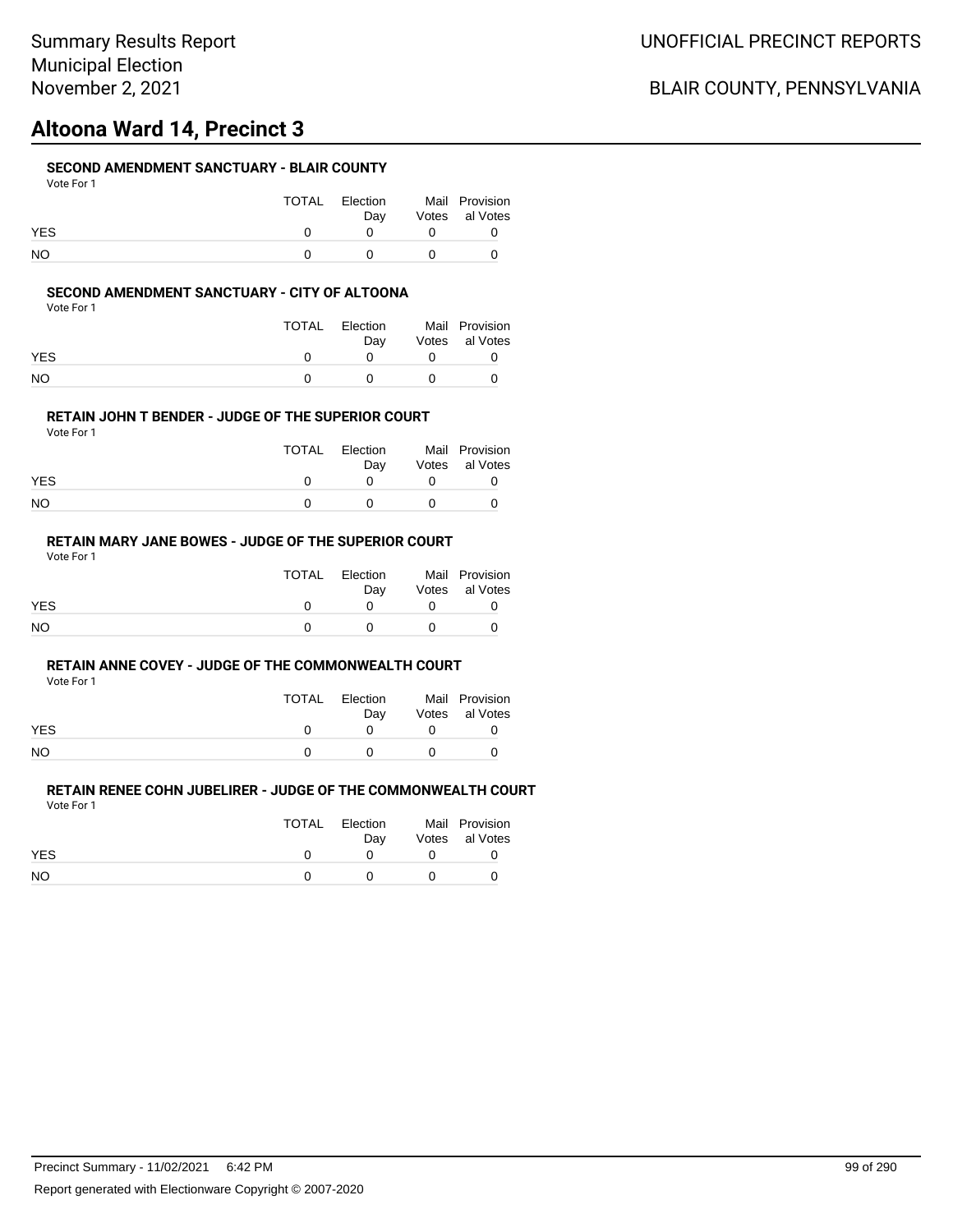# **Allegheny Township, District 1**

| <b>Statistics</b>           | <b>TOTAL</b> | Election<br>Day | Votes | Mail Provision<br>al Votes |
|-----------------------------|--------------|-----------------|-------|----------------------------|
| Registered Voters - Total   | 1.666        |                 |       |                            |
| <b>Ballots Cast - Total</b> | 0            | 0               |       |                            |
| <b>Ballots Cast - Blank</b> |              | 0               |       |                            |
| Voter Turnout - Total       | $0.00\%$     |                 |       |                            |

## **JUSTICE OF THE SUPREME COURT**

Vote For 1

|                      | TOTAL | Election<br>Dav | Votes | Mail Provision<br>al Votes |
|----------------------|-------|-----------------|-------|----------------------------|
| DEM MARIA MCLAUGHLIN |       |                 |       |                            |
| REP KEVIN BROBSON    | n     |                 |       |                            |
| Write-In Totals      |       |                 |       |                            |

#### **JUDGE OF THE SUPERIOR COURT** Vote For 1

| VULTE FUILL               | <b>TOTAL</b> | Flection<br>Day | Votes | Mail Provision<br>al Votes |
|---------------------------|--------------|-----------------|-------|----------------------------|
| DEM TIMIKA LANE           |              |                 |       |                            |
| <b>REP MEGAN SULLIVAN</b> |              |                 |       |                            |
| Write-In Totals           |              |                 |       |                            |

### **JUDGE OF THE COMMONWEALTH COURT**

Vote For 2

|                                | TOTAL | Flection<br>Day | Votes | Mail Provision<br>al Votes |
|--------------------------------|-------|-----------------|-------|----------------------------|
| DEM LORI A DUMAS               |       |                 |       |                            |
| DEM DAVID LEE SPURGEON         |       |                 |       |                            |
| <b>REP STACY MARIE WALLACE</b> |       |                 |       |                            |
| <b>REP DREW CROMPTON</b>       |       |                 |       |                            |
| Write-In Totals                |       |                 |       |                            |

### **DISTRICT ATTORNEY**

| Vote For 1            |       |                 |                                  |
|-----------------------|-------|-----------------|----------------------------------|
|                       | TOTAL | Election<br>Dav | Mail Provision<br>Votes al Votes |
| <b>REP PETE WEEKS</b> |       |                 |                                  |
| Write-In Totals       |       |                 |                                  |

## **PROTHONOTARY AND CLERK OF COURTS**

Vote For 1

|                  | TOTAL | Election<br>Dav | Mail Provision<br>Votes al Votes |
|------------------|-------|-----------------|----------------------------------|
| DAR ROBIN PATTON |       |                 |                                  |
| Write-In Totals  |       |                 |                                  |

### **SHERIFF**

Vote For 1

|                 | TOTAL | Election<br>Dav | Mail Provision<br>Votes al Votes |
|-----------------|-------|-----------------|----------------------------------|
| DAR JAMES E OTT |       |                 |                                  |
| Write-In Totals |       |                 |                                  |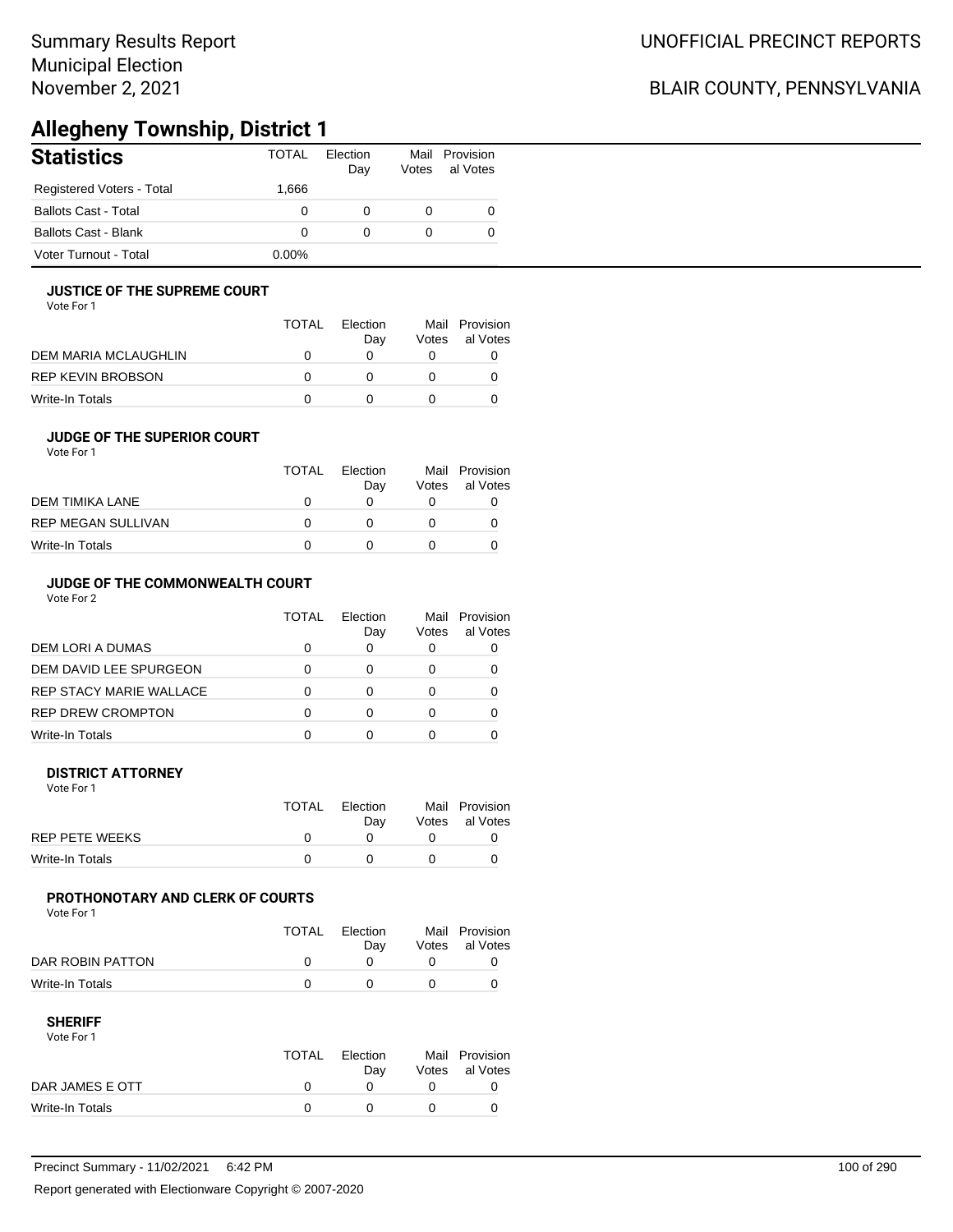# **Allegheny Township, District 1**

## **SUPERVISOR ALLEGHENY TWP**

Vote For 1

|                        | <b>TOTAL</b> | <b>Flection</b><br>Dav | Votes | Mail Provision<br>al Votes |
|------------------------|--------------|------------------------|-------|----------------------------|
| DEM DONALD W FOWKES JR |              |                        |       |                            |
| REP JOSEPH HARTEIS     |              |                        |       |                            |
| Write-In Totals        |              |                        |       |                            |

## **AUDITOR ALLEGHENY TWP**

| Vote For 1 |  |  |
|------------|--|--|
|------------|--|--|

|                         | <b>TOTAL</b> | Election | Mail Provision |
|-------------------------|--------------|----------|----------------|
|                         |              | Dav      | Votes al Votes |
| LIB ARTHUR A MARTINO JR |              |          |                |
| Write-In Totals         |              |          |                |

#### **TAX COLLECTOR ALLEGHENY TWP** Vote For 1

| TOTAL | Election<br>Dav | Mail Provision<br>Votes al Votes |
|-------|-----------------|----------------------------------|
| n     |                 |                                  |
|       |                 |                                  |
|       |                 |                                  |

### **CONSTABLE ALLEGHENY TWP**

| Vote For 1         |              |                 |                                  |
|--------------------|--------------|-----------------|----------------------------------|
|                    | <b>TOTAL</b> | Election<br>Dav | Mail Provision<br>Votes al Votes |
| REP BRIAN T DATRES |              |                 |                                  |
| Write-In Totals    |              |                 |                                  |

# **SCHOOL DIRECTOR HOLLIDAYSBURG AREA SCHOOL DISTRICT**

Vote For 4

|                          | <b>TOTAL</b> | Election<br>Day | Mail<br>Votes | Provision<br>al Votes |
|--------------------------|--------------|-----------------|---------------|-----------------------|
| DAR SCOTT S BRENNEMAN    |              |                 |               |                       |
| DAR RONALD P SOMMER      | ∩            |                 | Ω             |                       |
| DEM CHRISTOPHER R GARMAN |              | ∩               | Ω             |                       |
| DAR JENNIFER COSTANZA    | ∩            | ∩               | Ω             |                       |
| REP CARMEN B BILEK       | ∩            | ∩               | Ω             |                       |
| Write-In Totals          |              |                 |               |                       |
|                          |              |                 |               |                       |

## **JUDGE OF ELECTION ALLEGHENY TWP 1**

Vote For 1

|                 | TOTAL Election<br>Dav |              | Mail Provision<br>Votes al Votes |
|-----------------|-----------------------|--------------|----------------------------------|
| Write-In Totals | $\mathbf{0}$          | $\mathbf{0}$ |                                  |

### **INSPECTOR OF ELECTION ALLEGHENY TWP 1**

Vote For 1

|                 | TOTAL Election | Mail Provision |
|-----------------|----------------|----------------|
|                 | Dav            | Votes al Votes |
| Write-In Totals | $\cap$ $\cap$  |                |
|                 |                |                |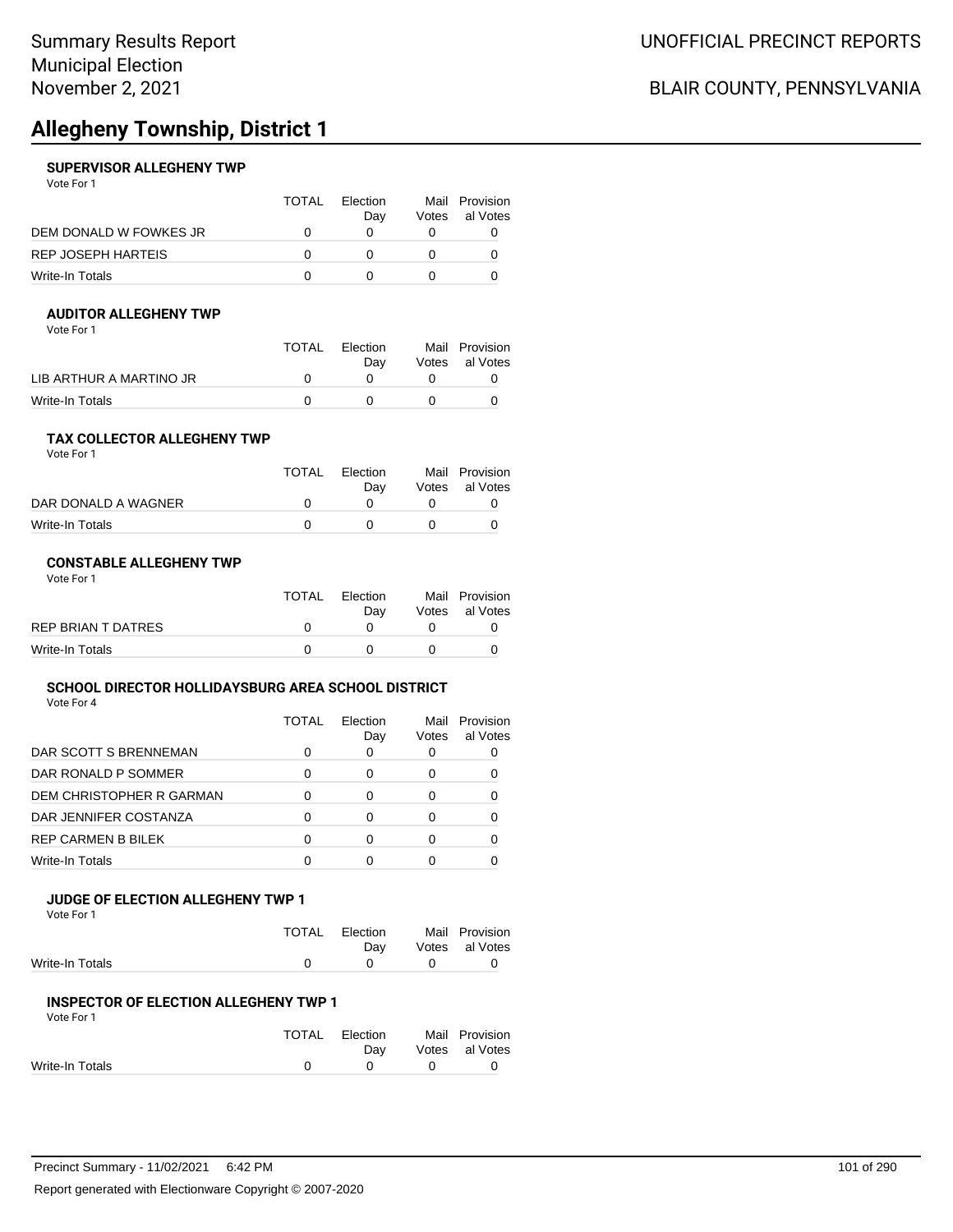# **Allegheny Township, District 1**

## **SECOND AMENDMENT SANCTUARY - BLAIR COUNTY**

| Vote For |
|----------|
|----------|

|            | TOTAL | Election<br>Dav |            | Mail Provision<br>Votes al Votes |
|------------|-------|-----------------|------------|----------------------------------|
| <b>YES</b> |       |                 |            |                                  |
| NO         |       |                 | $^{\circ}$ |                                  |

### **SECOND AMENDMENT SANCTUARY - ALLEGHENY TWP**

Vote For 1

|            | TOTAL | Election<br>Dav | Mail Provision<br>Votes al Votes |
|------------|-------|-----------------|----------------------------------|
| <b>YES</b> |       |                 |                                  |
| NΟ         |       |                 |                                  |

### **RETAIN JOHN T BENDER - JUDGE OF THE SUPERIOR COURT**

Vote For 1

|            | TOTAL | Election<br>Dav | Mail Provision<br>Votes al Votes |
|------------|-------|-----------------|----------------------------------|
| <b>YES</b> |       |                 |                                  |
| NO         |       |                 |                                  |

## **RETAIN MARY JANE BOWES - JUDGE OF THE SUPERIOR COURT**

Vote For 1

|            | TOTAL | Election<br>Dav | Mail Provision<br>Votes al Votes |
|------------|-------|-----------------|----------------------------------|
| <b>YES</b> |       |                 |                                  |
| <b>NO</b>  |       |                 |                                  |

#### **RETAIN ANNE COVEY - JUDGE OF THE COMMONWEALTH COURT**

Vote For 1

|            | TOTAL | Election | Mail Provision |
|------------|-------|----------|----------------|
|            |       | Dav      | Votes al Votes |
| <b>YES</b> |       |          |                |
| <b>NO</b>  |       |          |                |

|            | TOTAL Election<br>Dav | Mail Provision<br>Votes al Votes |
|------------|-----------------------|----------------------------------|
| <b>YES</b> |                       |                                  |
| NO.        |                       |                                  |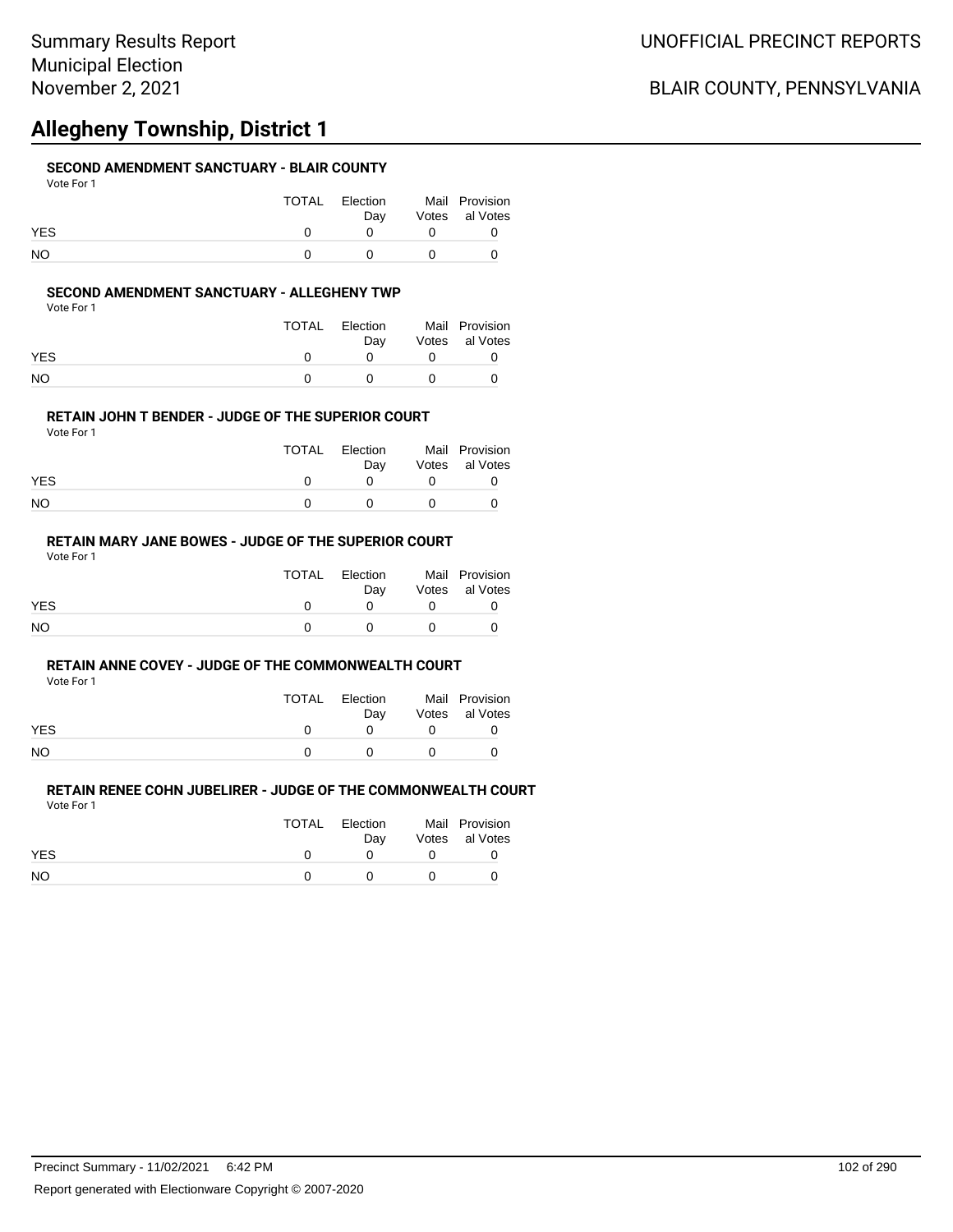# **Allegheny Township, District 2**

| <b>Statistics</b>           | <b>TOTAL</b> | Election<br>Day | Votes | Mail Provision<br>al Votes |
|-----------------------------|--------------|-----------------|-------|----------------------------|
| Registered Voters - Total   | 1.657        |                 |       |                            |
| <b>Ballots Cast - Total</b> | 0            | $\Omega$        |       |                            |
| Ballots Cast - Blank        | 0            | $\Omega$        |       |                            |
| Voter Turnout - Total       | $0.00\%$     |                 |       |                            |

## **JUSTICE OF THE SUPREME COURT**

Vote For 1

|                      | <b>TOTAL</b> | Flection<br>Dav | Votes | Mail Provision<br>al Votes |
|----------------------|--------------|-----------------|-------|----------------------------|
| DEM MARIA MCLAUGHLIN |              |                 |       |                            |
| REP KEVIN BROBSON    | $\mathbf{I}$ |                 |       |                            |
| Write-In Totals      |              |                 |       |                            |

#### **JUDGE OF THE SUPERIOR COURT** Vote For 1

| VULTE FUIL                |              |                 |       |                            |
|---------------------------|--------------|-----------------|-------|----------------------------|
|                           | <b>TOTAL</b> | Flection<br>Dav | Votes | Mail Provision<br>al Votes |
| DEM TIMIKA LANE           |              |                 |       |                            |
| <b>REP MEGAN SULLIVAN</b> |              |                 |       |                            |
| Write-In Totals           |              |                 |       |                            |

### **JUDGE OF THE COMMONWEALTH COURT**

Vote For 2

|                                | TOTAL | Flection<br>Day | Mail<br>Votes | Provision<br>al Votes |
|--------------------------------|-------|-----------------|---------------|-----------------------|
| DEM LORI A DUMAS               |       |                 |               |                       |
| DEM DAVID LEE SPURGEON         |       |                 |               |                       |
| <b>REP STACY MARIE WALLACE</b> |       |                 |               |                       |
| <b>REP DREW CROMPTON</b>       |       |                 |               |                       |
| Write-In Totals                |       |                 |               |                       |

### **DISTRICT ATTORNEY**

| Vote For 1            |       |                 |                                  |
|-----------------------|-------|-----------------|----------------------------------|
|                       | TOTAL | Election<br>Dav | Mail Provision<br>Votes al Votes |
| <b>REP PETE WEEKS</b> |       |                 |                                  |
| Write-In Totals       |       |                 |                                  |

## **PROTHONOTARY AND CLERK OF COURTS**

Vote For 1

|                  | TOTAL | Election<br>Dav | Mail Provision<br>Votes al Votes |
|------------------|-------|-----------------|----------------------------------|
| DAR ROBIN PATTON |       |                 |                                  |
| Write-In Totals  |       |                 |                                  |

### **SHERIFF**

Vote For 1

|                 | TOTAL | Election<br>Dav | Mail Provision<br>Votes al Votes |
|-----------------|-------|-----------------|----------------------------------|
| DAR JAMES E OTT |       |                 |                                  |
| Write-In Totals |       |                 |                                  |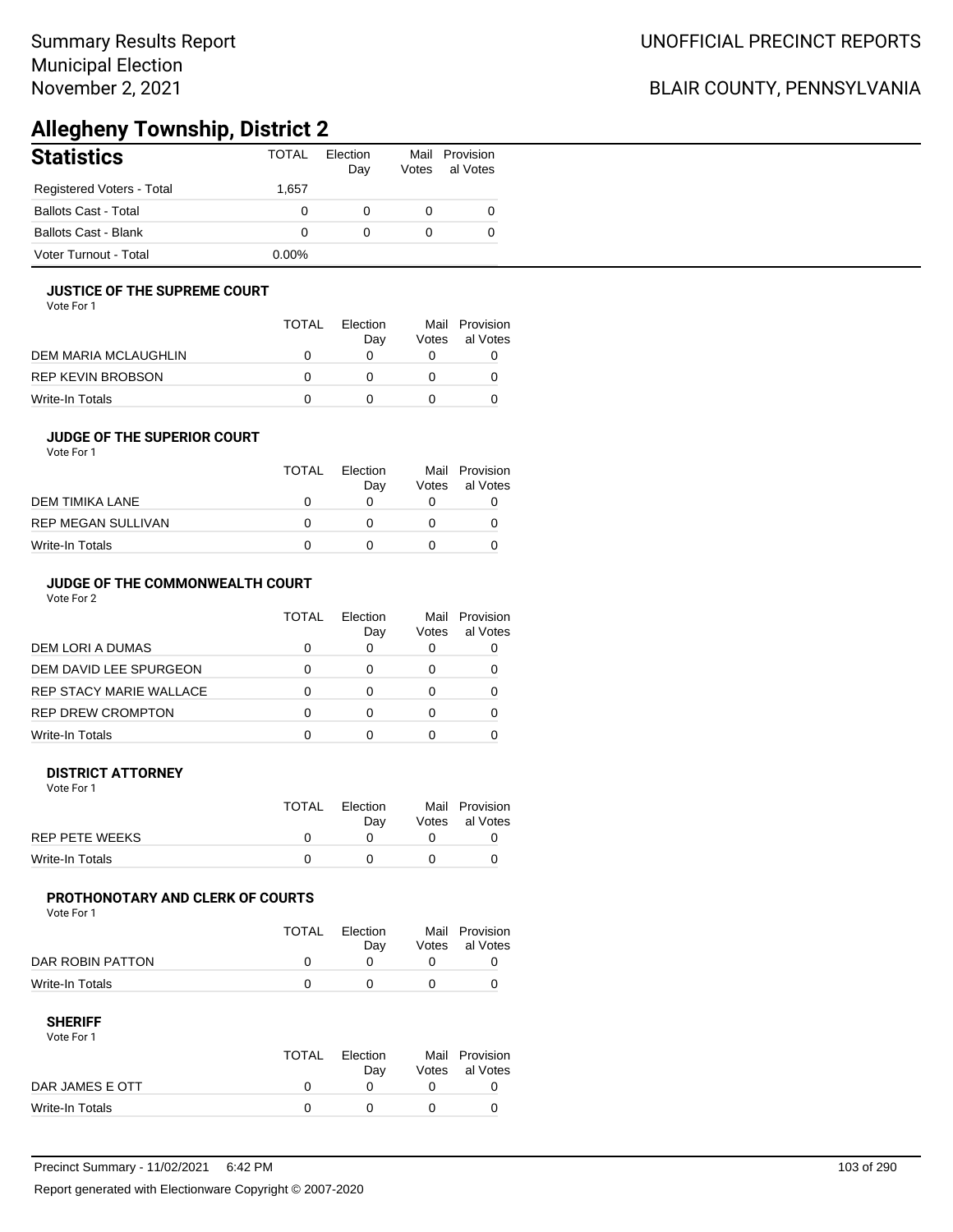# **Allegheny Township, District 2**

### **SUPERVISOR ALLEGHENY TWP**

Vote For 1

|                        | <b>TOTAL</b> | <b>Flection</b><br>Dav | Votes | Mail Provision<br>al Votes |
|------------------------|--------------|------------------------|-------|----------------------------|
| DEM DONALD W FOWKES JR |              |                        |       |                            |
| REP JOSEPH HARTEIS     |              |                        |       |                            |
| Write-In Totals        |              |                        |       |                            |

## **AUDITOR ALLEGHENY TWP**

| Vote For 1 |  |  |
|------------|--|--|
|------------|--|--|

|                         | TOTAL | Election | Mail Provision |
|-------------------------|-------|----------|----------------|
|                         |       | Dav      | Votes al Votes |
| LIB ARTHUR A MARTINO JR |       |          |                |
| Write-In Totals         |       |          |                |

#### **TAX COLLECTOR ALLEGHENY TWP** Vote For 1

| TOTAL | Election<br>Dav | Mail Provision<br>Votes al Votes |
|-------|-----------------|----------------------------------|
|       |                 |                                  |
|       |                 |                                  |
|       |                 |                                  |

### **CONSTABLE ALLEGHENY TWP**

| Vote For 1         |              |                 |                                  |
|--------------------|--------------|-----------------|----------------------------------|
|                    | <b>TOTAL</b> | Election<br>Dav | Mail Provision<br>Votes al Votes |
| REP BRIAN T DATRES |              |                 |                                  |
| Write-In Totals    |              |                 |                                  |

# **SCHOOL DIRECTOR HOLLIDAYSBURG AREA SCHOOL DISTRICT**

Vote For 4

|                          | TOTAL | Election<br>Day | Mail<br>Votes | Provision<br>al Votes |
|--------------------------|-------|-----------------|---------------|-----------------------|
| DAR SCOTT S BRENNEMAN    |       |                 |               |                       |
| DAR RONALD P SOMMER      |       |                 | Ω             |                       |
| DEM CHRISTOPHER R GARMAN |       | ∩               | O             |                       |
| DAR JENNIFER COSTANZA    | n     | ∩               | Ω             |                       |
| REP CARMEN B BILEK       |       | ∩               | O             |                       |
| Write-In Totals          |       |                 |               |                       |
|                          |       |                 |               |                       |

## **JUDGE OF ELECTION ALLEGHENY TWP 2**

Vote For 1

|                   | <b>TOTAL</b> | Election<br>Dav | Mail Provision<br>Votes al Votes |
|-------------------|--------------|-----------------|----------------------------------|
| REP APRYL D SMITH |              |                 |                                  |
| Write-In Totals   |              |                 |                                  |

### **INSPECTOR OF ELECTION ALLEGHENY TWP 2**

Vote For 1

|                     | TOTAL | Election<br>Dav | Mail Provision<br>Votes al Votes |
|---------------------|-------|-----------------|----------------------------------|
| REP KENNETH P SMITH |       |                 |                                  |
| Write-In Totals     |       |                 |                                  |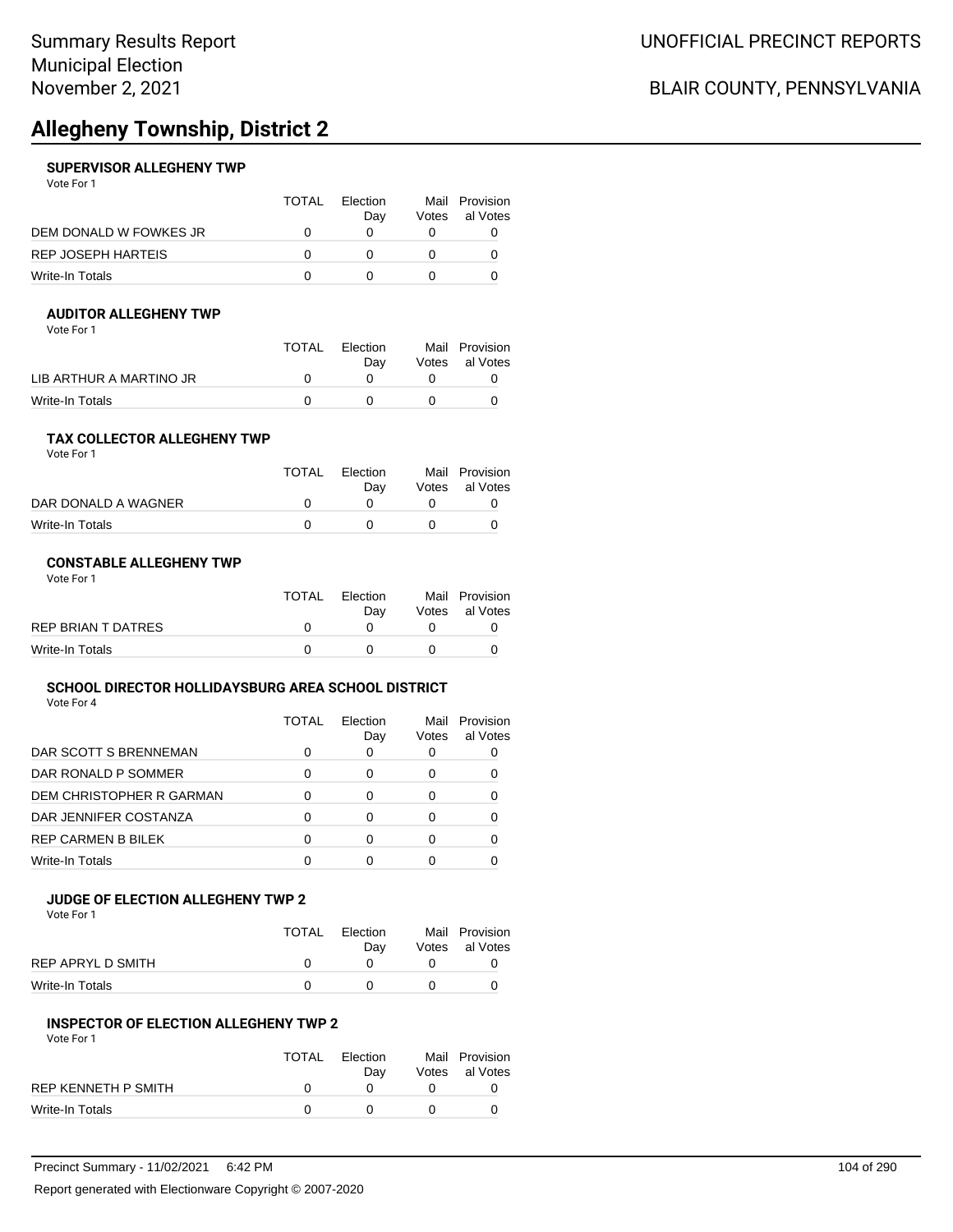# **Allegheny Township, District 2**

## **SECOND AMENDMENT SANCTUARY - BLAIR COUNTY**

| Vote For 1 |  |
|------------|--|
|------------|--|

|            | TOTAL | Election<br>Dav |              | Mail Provision<br>Votes al Votes |
|------------|-------|-----------------|--------------|----------------------------------|
| <b>YES</b> |       |                 |              |                                  |
| NO         |       |                 | $\mathbf{u}$ |                                  |

### **SECOND AMENDMENT SANCTUARY - ALLEGHENY TWP**

Vote For 1

|            | TOTAL | Election<br>Dav | Mail Provision<br>Votes al Votes |
|------------|-------|-----------------|----------------------------------|
| <b>YES</b> |       |                 |                                  |
| NΟ         |       | $^{\prime}$     |                                  |

### **RETAIN JOHN T BENDER - JUDGE OF THE SUPERIOR COURT**

Vote For 1

|            | TOTAL | Election<br>Dav | Mail Provision<br>Votes al Votes |
|------------|-------|-----------------|----------------------------------|
| <b>YES</b> |       |                 |                                  |
| NO         |       |                 |                                  |

## **RETAIN MARY JANE BOWES - JUDGE OF THE SUPERIOR COURT**

Vote For 1

|            | TOTAL | Election<br>Dav | Mail Provision<br>Votes al Votes |
|------------|-------|-----------------|----------------------------------|
| <b>YES</b> |       |                 |                                  |
| <b>NO</b>  |       |                 |                                  |

#### **RETAIN ANNE COVEY - JUDGE OF THE COMMONWEALTH COURT**

Vote For 1

|            | TOTAL | Election | Mail Provision |
|------------|-------|----------|----------------|
|            |       | Dav      | Votes al Votes |
| <b>YES</b> |       |          |                |
| <b>NO</b>  |       |          |                |

|            | TOTAL | Election | Mail Provision |
|------------|-------|----------|----------------|
|            |       | Dav      | Votes al Votes |
| <b>YES</b> |       |          |                |
| NO.        |       |          |                |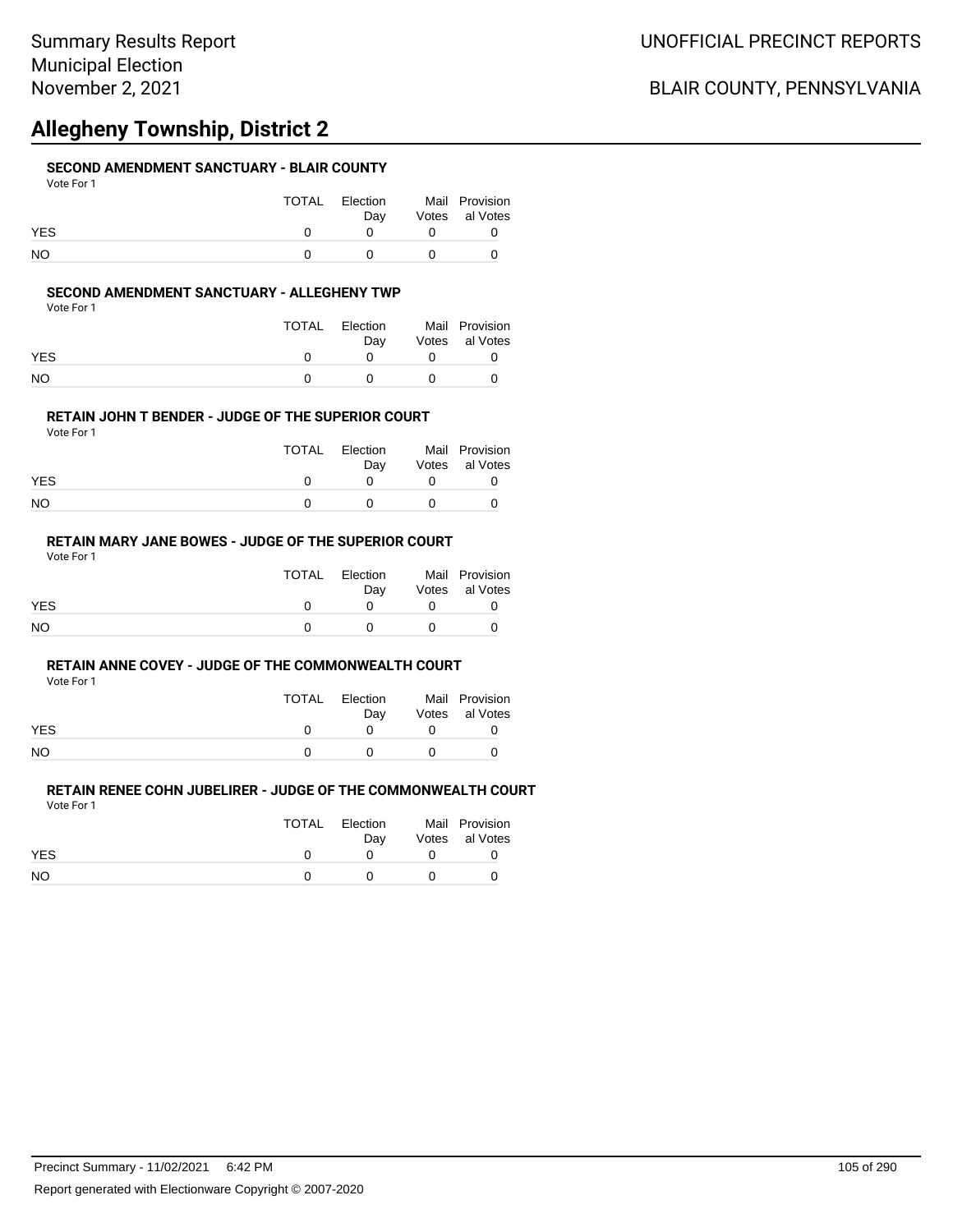# **Allegheny Township, District 3**

| <b>Statistics</b>           | <b>TOTAL</b> | Election<br>Day | Mail<br>Votes | Provision<br>al Votes |
|-----------------------------|--------------|-----------------|---------------|-----------------------|
| Registered Voters - Total   | 312          |                 |               |                       |
| <b>Ballots Cast - Total</b> | 0            | 0               |               | 0                     |
| <b>Ballots Cast - Blank</b> | 0            | 0               |               |                       |
| Voter Turnout - Total       | 0.00%        |                 |               |                       |

## **JUSTICE OF THE SUPREME COURT**

Vote For 1

|                      | TOTAL | Election<br>Dav | Mail<br>Votes | Provision<br>al Votes |
|----------------------|-------|-----------------|---------------|-----------------------|
| DEM MARIA MCLAUGHLIN |       |                 |               |                       |
| REP KEVIN BROBSON    |       |                 |               |                       |
| Write-In Totals      |       |                 |               |                       |

## **JUDGE OF THE SUPERIOR COURT**

| Vote For 1 |  |  |
|------------|--|--|
|            |  |  |

|                           | <b>TOTAL</b> | Election<br>Day | Votes | Mail Provision<br>al Votes |
|---------------------------|--------------|-----------------|-------|----------------------------|
| DEM TIMIKA LANE           | O            |                 |       |                            |
| <b>REP MEGAN SULLIVAN</b> | O            |                 |       |                            |
| Write-In Totals           | $^{\prime}$  |                 |       |                            |
|                           |              |                 |       |                            |

# **JUDGE OF THE COMMONWEALTH COURT**

Vote For 2

|                                | TOTAL | Flection<br>Day | Votes | Mail Provision<br>al Votes |
|--------------------------------|-------|-----------------|-------|----------------------------|
| DEM LORI A DUMAS               |       |                 |       |                            |
| DEM DAVID LEE SPURGEON         |       |                 |       |                            |
| <b>REP STACY MARIE WALLACE</b> |       |                 |       |                            |
| <b>REP DREW CROMPTON</b>       |       |                 |       |                            |
| Write-In Totals                |       |                 |       |                            |

### **DISTRICT ATTORNEY**

| Vote For 1      |       |                 |                                  |
|-----------------|-------|-----------------|----------------------------------|
|                 | TOTAL | Election<br>Dav | Mail Provision<br>Votes al Votes |
| REP PETE WEEKS  |       |                 |                                  |
| Write-In Totals |       |                 |                                  |

## **PROTHONOTARY AND CLERK OF COURTS**

Vote For 1

|                  | TOTAL | Election<br>Dav | Mail Provision<br>Votes al Votes |
|------------------|-------|-----------------|----------------------------------|
| DAR ROBIN PATTON |       |                 |                                  |
| Write-In Totals  |       |                 |                                  |

| Vote For 1      |       |          |                |
|-----------------|-------|----------|----------------|
|                 | TOTAL | Election | Mail Provision |
|                 |       | Dav      | Votes al Votes |
| DAR JAMES E OTT |       |          |                |
| Write-In Totals |       |          |                |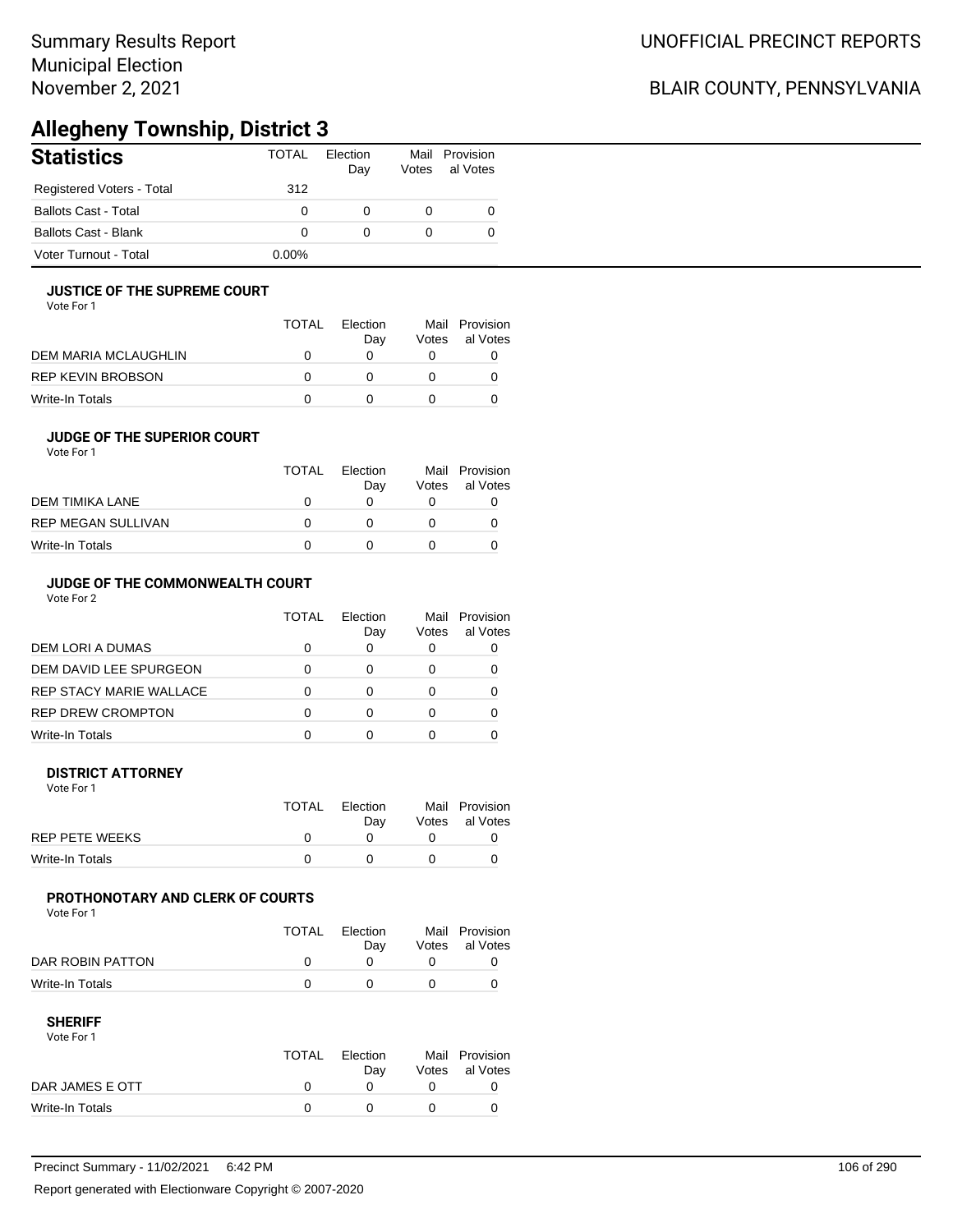# **Allegheny Township, District 3**

### **SUPERVISOR ALLEGHENY TWP**

Vote For 1

|                        | <b>TOTAL</b> | <b>Flection</b><br>Dav | Votes | Mail Provision<br>al Votes |
|------------------------|--------------|------------------------|-------|----------------------------|
| DEM DONALD W FOWKES JR |              |                        |       |                            |
| REP JOSEPH HARTEIS     |              |                        |       |                            |
| Write-In Totals        |              |                        |       |                            |

## **AUDITOR ALLEGHENY TWP**

| Vote For 1 |  |  |
|------------|--|--|
|------------|--|--|

|                         | TOTAL | Election | Mail Provision |
|-------------------------|-------|----------|----------------|
|                         |       | Dav      | Votes al Votes |
| LIB ARTHUR A MARTINO JR |       |          |                |
| Write-In Totals         |       |          |                |

#### **TAX COLLECTOR ALLEGHENY TWP** Vote For 1

| <b>TOTAL</b> | Election<br>Dav | Mail Provision<br>Votes al Votes |
|--------------|-----------------|----------------------------------|
|              |                 |                                  |
|              |                 |                                  |
|              |                 |                                  |

### **CONSTABLE ALLEGHENY TWP**

| Vote For 1         |              |                 |                                  |
|--------------------|--------------|-----------------|----------------------------------|
|                    | <b>TOTAL</b> | Election<br>Dav | Mail Provision<br>Votes al Votes |
| REP BRIAN T DATRES |              |                 |                                  |
| Write-In Totals    |              |                 |                                  |

# **SCHOOL DIRECTOR HOLLIDAYSBURG AREA SCHOOL DISTRICT**

Vote For 4

|                          | <b>TOTAL</b> | Election<br>Day | Mail<br>Votes | Provision<br>al Votes |
|--------------------------|--------------|-----------------|---------------|-----------------------|
| DAR SCOTT S BRENNEMAN    |              |                 |               |                       |
| DAR RONALD P SOMMER      | ∩            |                 | Ω             |                       |
| DEM CHRISTOPHER R GARMAN |              | ∩               | Ω             |                       |
| DAR JENNIFER COSTANZA    | ∩            | ∩               | Ω             |                       |
| REP CARMEN B BILEK       | ∩            | ∩               | Ω             |                       |
| Write-In Totals          |              |                 |               |                       |
|                          |              |                 |               |                       |

## **JUDGE OF ELECTION ALLEGHENY TWP 3**

Vote For 1

|                 | TOTAL Election<br>Dav |              | Mail Provision<br>Votes al Votes |
|-----------------|-----------------------|--------------|----------------------------------|
| Write-In Totals | $\mathsf{n}$          | $\mathbf{0}$ | $\Omega$                         |

## **INSPECTOR OF ELECTION ALLEGHENY TWP 3**

Vote For 1

|                 | TOTAL Election | Mail Provision |
|-----------------|----------------|----------------|
|                 | Dav            | Votes al Votes |
| Write-In Totals |                |                |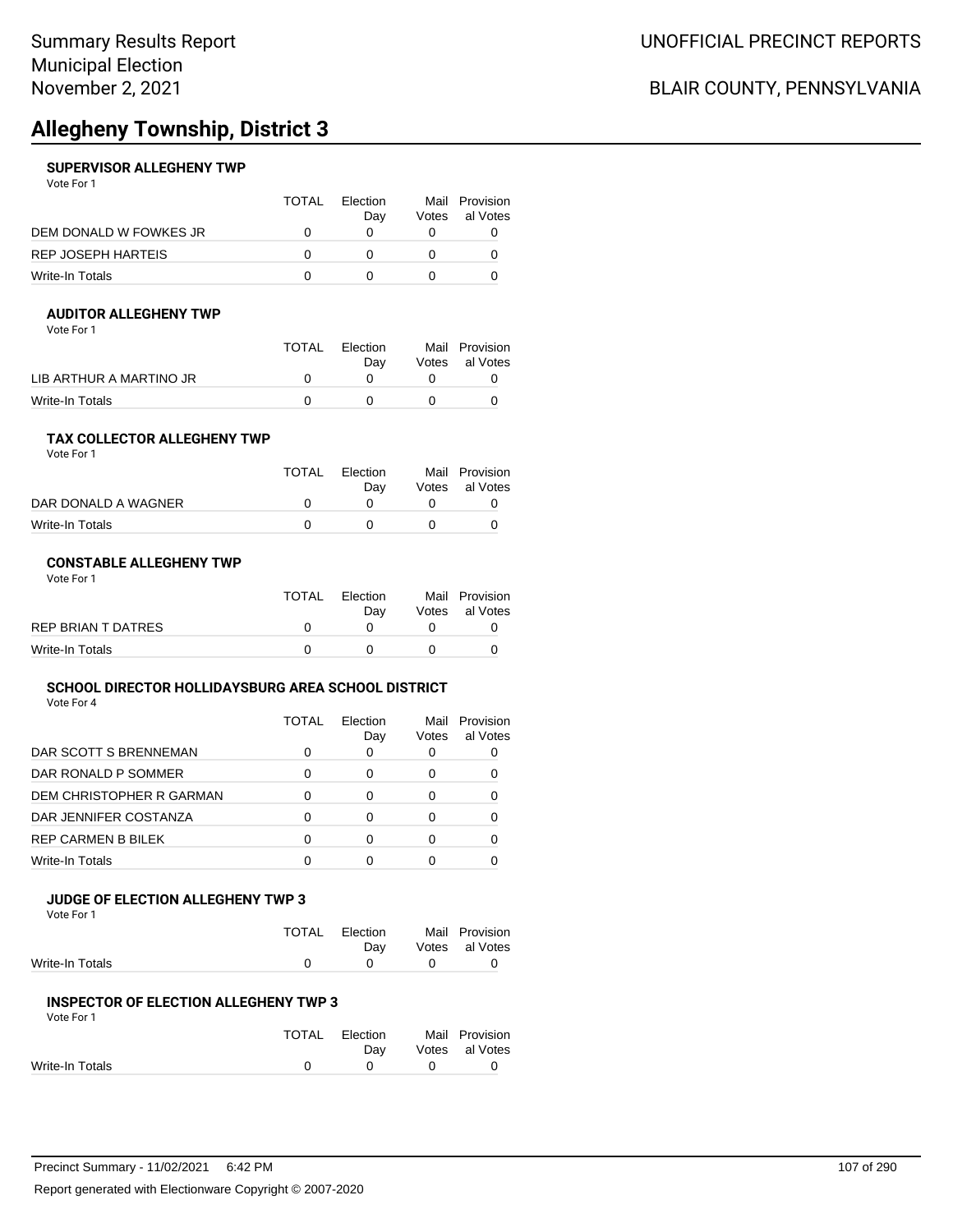# **Allegheny Township, District 3**

## **SECOND AMENDMENT SANCTUARY - BLAIR COUNTY**

| Vote For 1 |  |  |
|------------|--|--|
|------------|--|--|

|            | TOTAL | Election<br>Dav | Mail Provision<br>Votes al Votes |
|------------|-------|-----------------|----------------------------------|
| <b>YES</b> |       | n               |                                  |
| NΟ         |       |                 |                                  |

### **SECOND AMENDMENT SANCTUARY - ALLEGHENY TWP**

Vote For 1

|            | TOTAL | Election<br>Dav | Mail Provision<br>Votes al Votes |
|------------|-------|-----------------|----------------------------------|
| <b>YES</b> |       |                 |                                  |
| NΟ         |       |                 |                                  |

### **RETAIN JOHN T BENDER - JUDGE OF THE SUPERIOR COURT**

Vote For 1

|            | TOTAL | Election<br>Dav | Mail Provision<br>Votes al Votes |
|------------|-------|-----------------|----------------------------------|
| <b>YES</b> |       |                 |                                  |
| NO         |       |                 |                                  |

## **RETAIN MARY JANE BOWES - JUDGE OF THE SUPERIOR COURT**

Vote For 1

|            | TOTAL | Election<br>Dav | Mail Provision<br>Votes al Votes |
|------------|-------|-----------------|----------------------------------|
| <b>YES</b> |       |                 |                                  |
| <b>NO</b>  |       |                 |                                  |

#### **RETAIN ANNE COVEY - JUDGE OF THE COMMONWEALTH COURT**

Vote For 1

|            | <b>TOTAL</b> | Election | Mail Provision |
|------------|--------------|----------|----------------|
|            |              | Dav      | Votes al Votes |
| <b>YES</b> |              |          |                |
| <b>NO</b>  |              |          |                |

|            | TOTAL | Election | Mail Provision |
|------------|-------|----------|----------------|
|            |       | Dav      | Votes al Votes |
| <b>YES</b> |       |          |                |
| NO.        |       |          |                |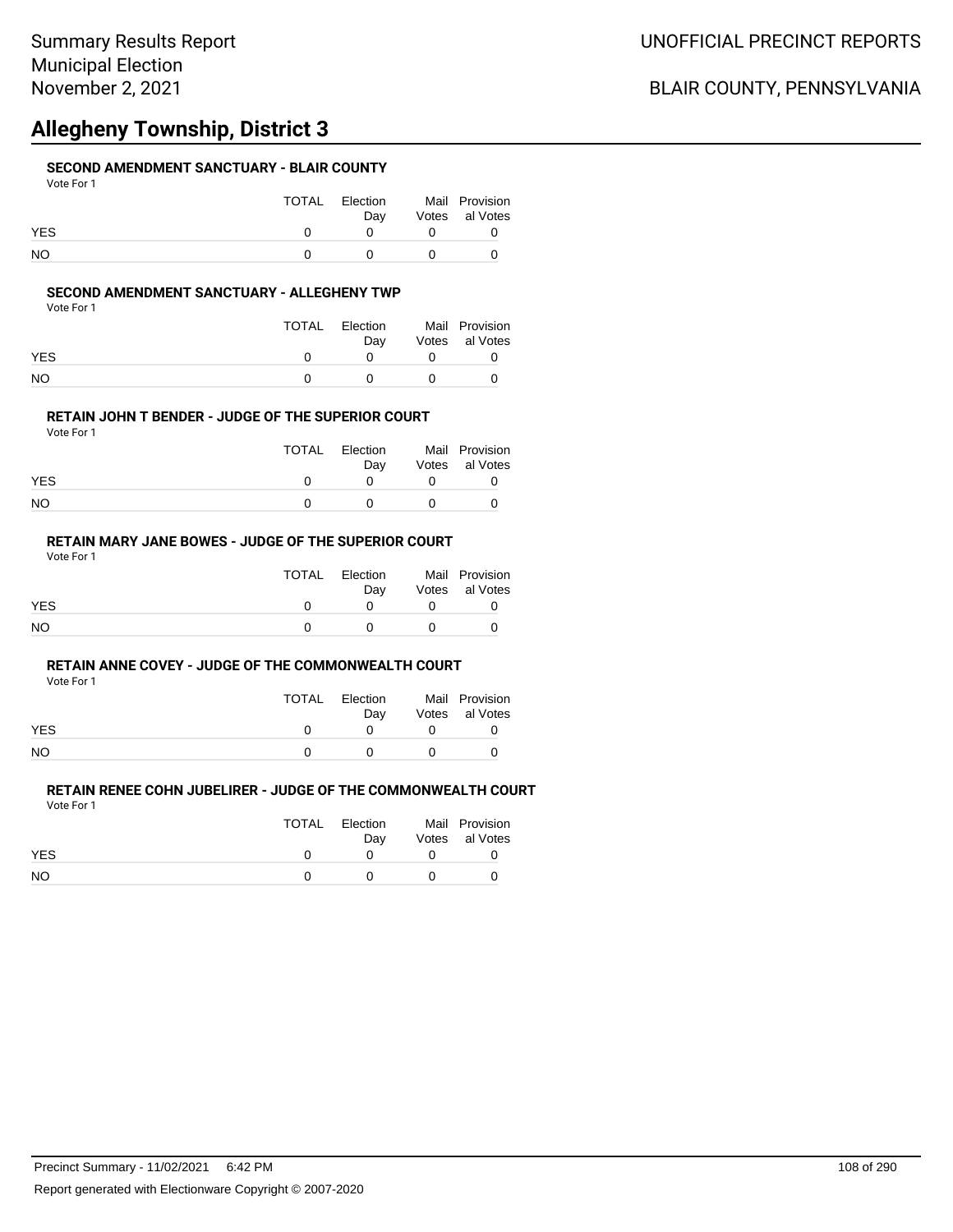# **Allegheny Township, District 4**

| <b>Statistics</b>           | <b>TOTAL</b> | Election<br>Day | Votes | Mail Provision<br>al Votes |
|-----------------------------|--------------|-----------------|-------|----------------------------|
| Registered Voters - Total   | 714          |                 |       |                            |
| <b>Ballots Cast - Total</b> | 0            | 0               | 0     | 0                          |
| <b>Ballots Cast - Blank</b> | O            | 0               | 0     | 0                          |
| Voter Turnout - Total       | $0.00\%$     |                 |       |                            |

#### **JUSTICE OF THE SUPREME COURT**

Vote For 1

|                      | <b>TOTAL</b> | Flection<br>Dav | Votes | Mail Provision<br>al Votes |
|----------------------|--------------|-----------------|-------|----------------------------|
| DEM MARIA MCLAUGHLIN |              |                 |       |                            |
| REP KEVIN BROBSON    | $\mathbf{I}$ |                 |       |                            |
| Write-In Totals      |              |                 |       |                            |

#### **JUDGE OF THE SUPERIOR COURT**

| Vote For 1 |  |  |
|------------|--|--|
|            |  |  |

|                           | <b>TOTAL</b> | Election<br>Dav | Votes | Mail Provision<br>al Votes |
|---------------------------|--------------|-----------------|-------|----------------------------|
| DEM TIMIKA LANE           |              |                 |       |                            |
| <b>REP MEGAN SULLIVAN</b> |              |                 |       |                            |
| Write-In Totals           |              |                 |       |                            |
|                           |              |                 |       |                            |

### **JUDGE OF THE COMMONWEALTH COURT**

Vote For 2

|                                | TOTAL | Flection<br>Day | Mail<br>Votes | Provision<br>al Votes |
|--------------------------------|-------|-----------------|---------------|-----------------------|
| DEM LORI A DUMAS               |       |                 |               |                       |
| DEM DAVID LEE SPURGEON         |       |                 |               |                       |
| <b>REP STACY MARIE WALLACE</b> |       |                 |               |                       |
| <b>REP DREW CROMPTON</b>       |       |                 |               |                       |
| Write-In Totals                |       |                 |               |                       |

#### **DISTRICT ATTORNEY**

| Vote For 1            |              |                 |                                  |
|-----------------------|--------------|-----------------|----------------------------------|
|                       | <b>TOTAL</b> | Election<br>Dav | Mail Provision<br>Votes al Votes |
| <b>REP PETE WEEKS</b> |              |                 |                                  |
| Write-In Totals       |              |                 |                                  |

#### **PROTHONOTARY AND CLERK OF COURTS**

Vote For 1

|                  | <b>TOTAL</b> | Election<br>Dav | Mail Provision<br>Votes al Votes |
|------------------|--------------|-----------------|----------------------------------|
| DAR ROBIN PATTON |              |                 |                                  |
| Write-In Totals  |              |                 |                                  |

#### **SHERIFF**

Vote For 1

|                 | TOTAL | Election<br>Dav | Mail Provision<br>Votes al Votes |
|-----------------|-------|-----------------|----------------------------------|
| DAR JAMES E OTT |       |                 |                                  |
| Write-In Totals |       |                 |                                  |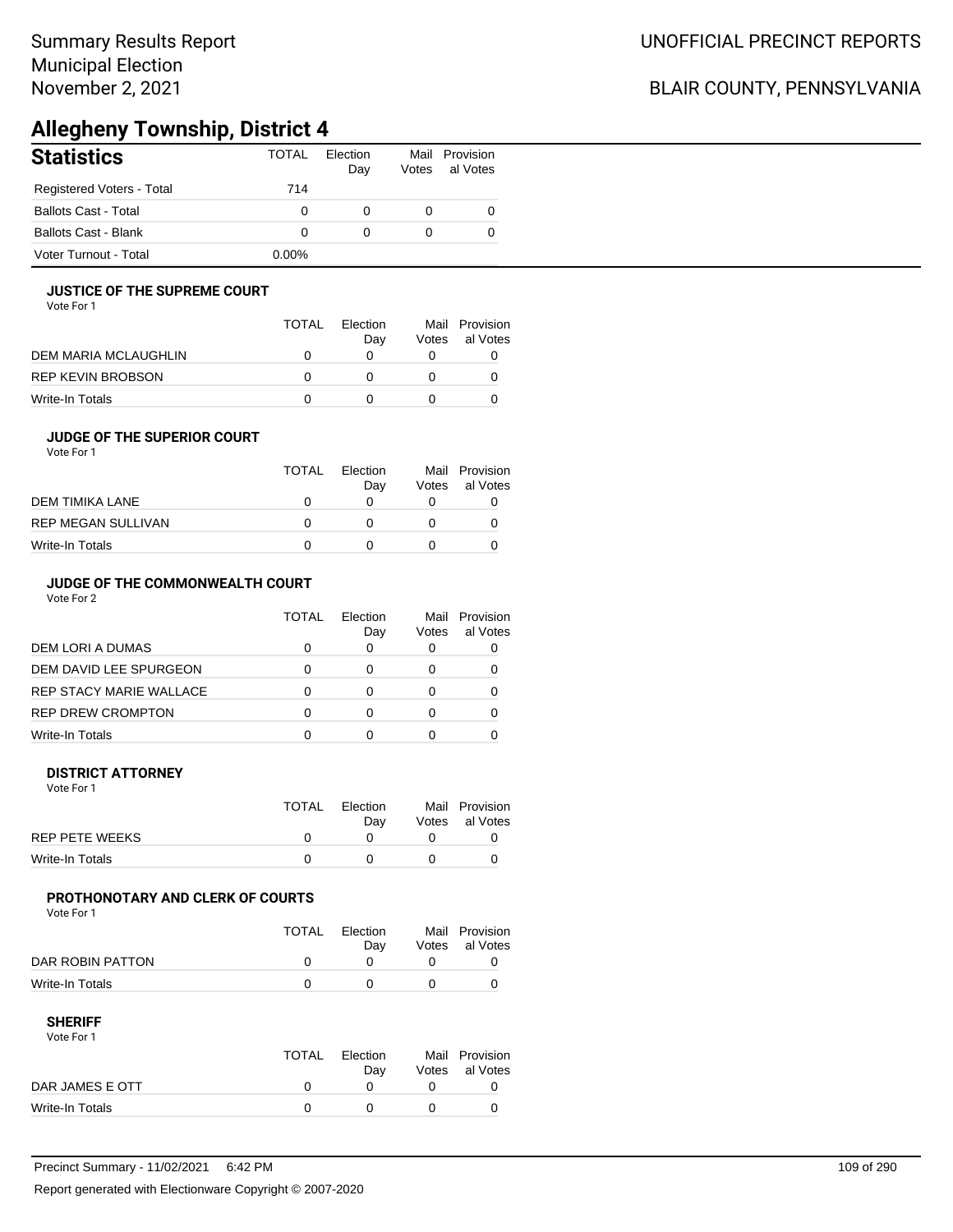# **Allegheny Township, District 4**

#### **SUPERVISOR ALLEGHENY TWP**

Vote For 1

|                        | <b>TOTAL</b> | <b>Flection</b><br>Dav | Votes | Mail Provision<br>al Votes |
|------------------------|--------------|------------------------|-------|----------------------------|
| DEM DONALD W FOWKES JR |              |                        |       |                            |
| REP JOSEPH HARTEIS     |              |                        |       |                            |
| Write-In Totals        |              |                        |       |                            |

#### **AUDITOR ALLEGHENY TWP** Vote For 1

| .                       |       |                 |                |
|-------------------------|-------|-----------------|----------------|
|                         | TOTAL | <b>Flection</b> | Mail Provision |
|                         |       | Dav             | Votes al Votes |
| LIB ARTHUR A MARTINO JR |       |                 |                |
| Write-In Totals         |       |                 |                |

#### **TAX COLLECTOR ALLEGHENY TWP**

| <b>TOTAL</b> | Election<br>Dav | Mail Provision<br>Votes al Votes |
|--------------|-----------------|----------------------------------|
| $\Omega$     |                 |                                  |
|              |                 |                                  |
|              |                 |                                  |

#### **CONSTABLE ALLEGHENY TWP** Vote For 1

|                    | TOTAL | Election<br>Dav | Mail Provision<br>Votes al Votes |
|--------------------|-------|-----------------|----------------------------------|
| REP BRIAN T DATRES |       |                 |                                  |
| Write-In Totals    |       |                 |                                  |

#### **MAYOR ALLEGHENY TWP - TUNNELHILL BORO**

Vote For 1

|  |                | Mail Provision                           |
|--|----------------|------------------------------------------|
|  |                | Votes al Votes                           |
|  |                |                                          |
|  | TOTAL Election | Dav<br>$\mathfrak{g}$ and $\mathfrak{g}$ |

#### **COUNCIL ALLEGHENY TWP - TUNNELHILL BORO**

Vote For 3

|                  | TOTAL | <b>Flection</b><br>Dav | Mail Provision<br>Votes al Votes |
|------------------|-------|------------------------|----------------------------------|
| DEM ALLEN K LEGO |       |                        |                                  |
| Write-In Totals  |       |                        |                                  |

#### **TAX COLLECTOR ALLEGHENY TWP - TUNNELHILL BORO**

Vote For 1

|                 | TOTAL Election                | Mail Provision |
|-----------------|-------------------------------|----------------|
|                 | Dav                           | Votes al Votes |
| Write-In Totals | $\mathbf{a}$ and $\mathbf{a}$ |                |

#### **CONSTABLE ALLEGHENY TWP - TUNNELHILL BORO**

Vote For 1

|                 | TOTAL Election<br>Dav     | Mail Provision<br>Votes al Votes |
|-----------------|---------------------------|----------------------------------|
| Write-In Totals | $\mathbf{0}$ $\mathbf{0}$ |                                  |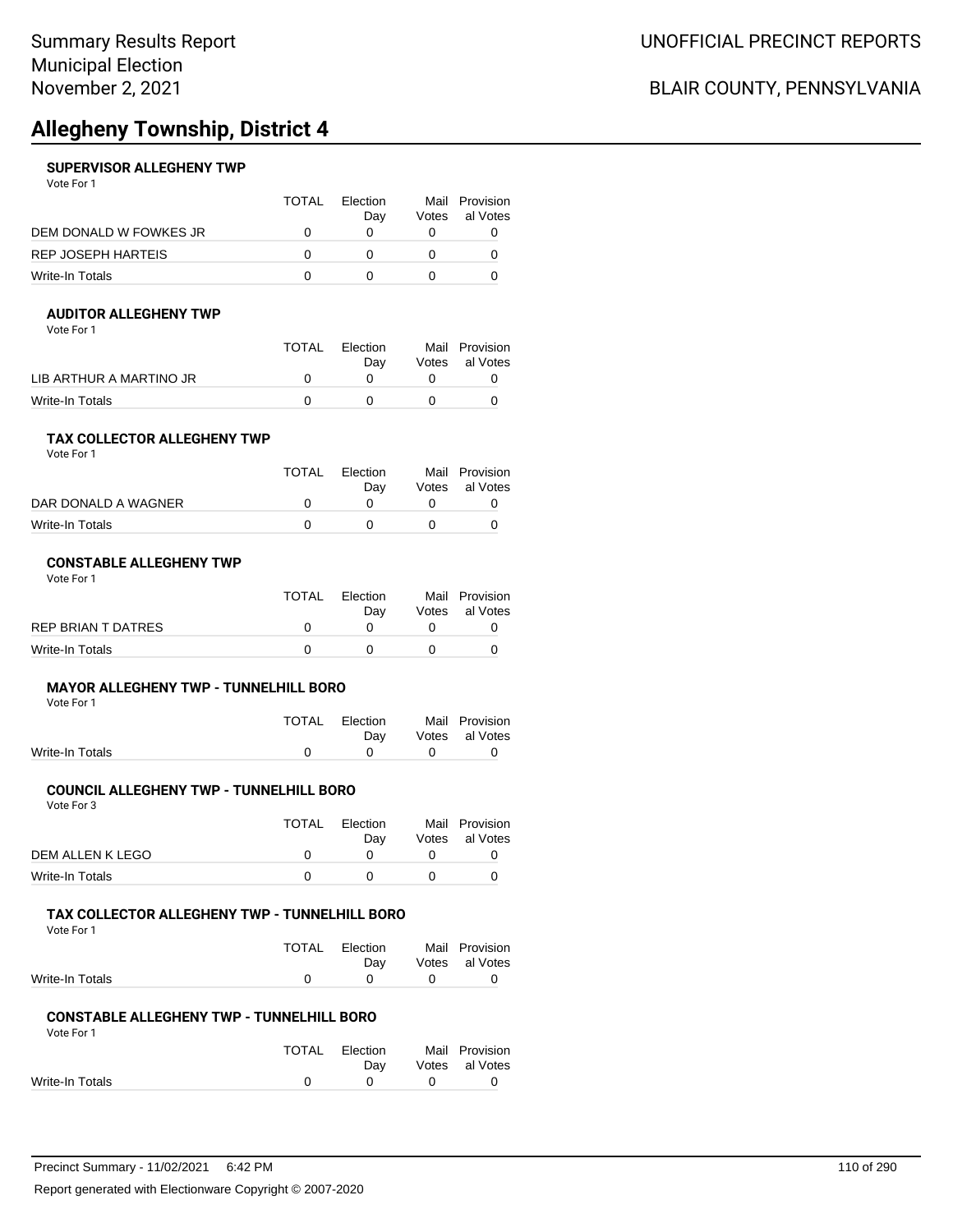# **Allegheny Township, District 4**

### **SCHOOL DIRECTOR HOLLIDAYSBURG AREA SCHOOL DISTRICT**

Vote For 4

|                           | TOTAL | Flection<br>Day | Mail<br>Votes | Provision<br>al Votes |
|---------------------------|-------|-----------------|---------------|-----------------------|
| DAR SCOTT S BRENNEMAN     |       |                 | 0             |                       |
| DAR RONALD P SOMMER       |       |                 |               |                       |
| DEM CHRISTOPHER R GARMAN  |       | ∩               |               |                       |
| DAR JENNIFER COSTANZA     |       | O               | Ω             |                       |
| <b>REP CARMEN B BILEK</b> |       | ∩               | O             |                       |
| <b>Write-In Totals</b>    |       |                 |               |                       |

#### **SCHOOL DIRECTOR 4YR PENN CAMBRIA SCHOOL DISTRICT**

Vote For 4

|                        | TOTAL | Flection<br>Day | Mail<br>Votes | Provision<br>al Votes |
|------------------------|-------|-----------------|---------------|-----------------------|
| DAR TERRY M KRUG       |       |                 | O             |                       |
| DAR RUDY MCCARTHY      |       |                 | Ω             |                       |
| DAR MATTHEW KEARNEY    |       | O               |               |                       |
| DAR CALEB DRENNING     |       | O               | Ω             |                       |
| <b>Write-In Totals</b> |       |                 |               |                       |

#### **SCHOOL DIRECTOR 2YR PENN CAMBRIA SCHOOL DISTRICT**

Vote For 1

|                 | TOTAL Election                             | Mail Provision     |
|-----------------|--------------------------------------------|--------------------|
|                 |                                            | Day Votes al Votes |
| Write-In Totals | $\begin{array}{ccc} 0 & 0 & 0 \end{array}$ |                    |
|                 |                                            |                    |

#### **JUDGE OF ELECTION ALLEGHENY TWP 4**

Vote For 1

|                   | TOTAI | Election | Mail Provision |
|-------------------|-------|----------|----------------|
|                   |       | Dav      | Votes al Votes |
| REP PEARL A MCKEE |       |          |                |
| Write-In Totals   |       |          |                |

#### **INSPECTOR OF ELECTION ALLEGHENY TWP 4**

Vote For 1

|                 | <b>TOTAL</b> | Election |              | Mail Provision |
|-----------------|--------------|----------|--------------|----------------|
|                 |              | Dav      |              | Votes al Votes |
| Write-In Totals |              |          | $\mathsf{n}$ |                |

#### **SECOND AMENDMENT SANCTUARY - BLAIR COUNTY**

Vote For 1

|            | TOTAL | Election<br>Dav | Mail Provision<br>Votes al Votes |
|------------|-------|-----------------|----------------------------------|
| <b>YES</b> |       |                 |                                  |
| NO         |       |                 |                                  |

#### **SECOND AMENDMENT SANCTUARY - ALLEGHENY TWP**

Vote For 1

|            | TOTAL | Election<br>Dav | Mail Provision<br>Votes al Votes |
|------------|-------|-----------------|----------------------------------|
| <b>YES</b> |       |                 |                                  |
| <b>NO</b>  |       |                 |                                  |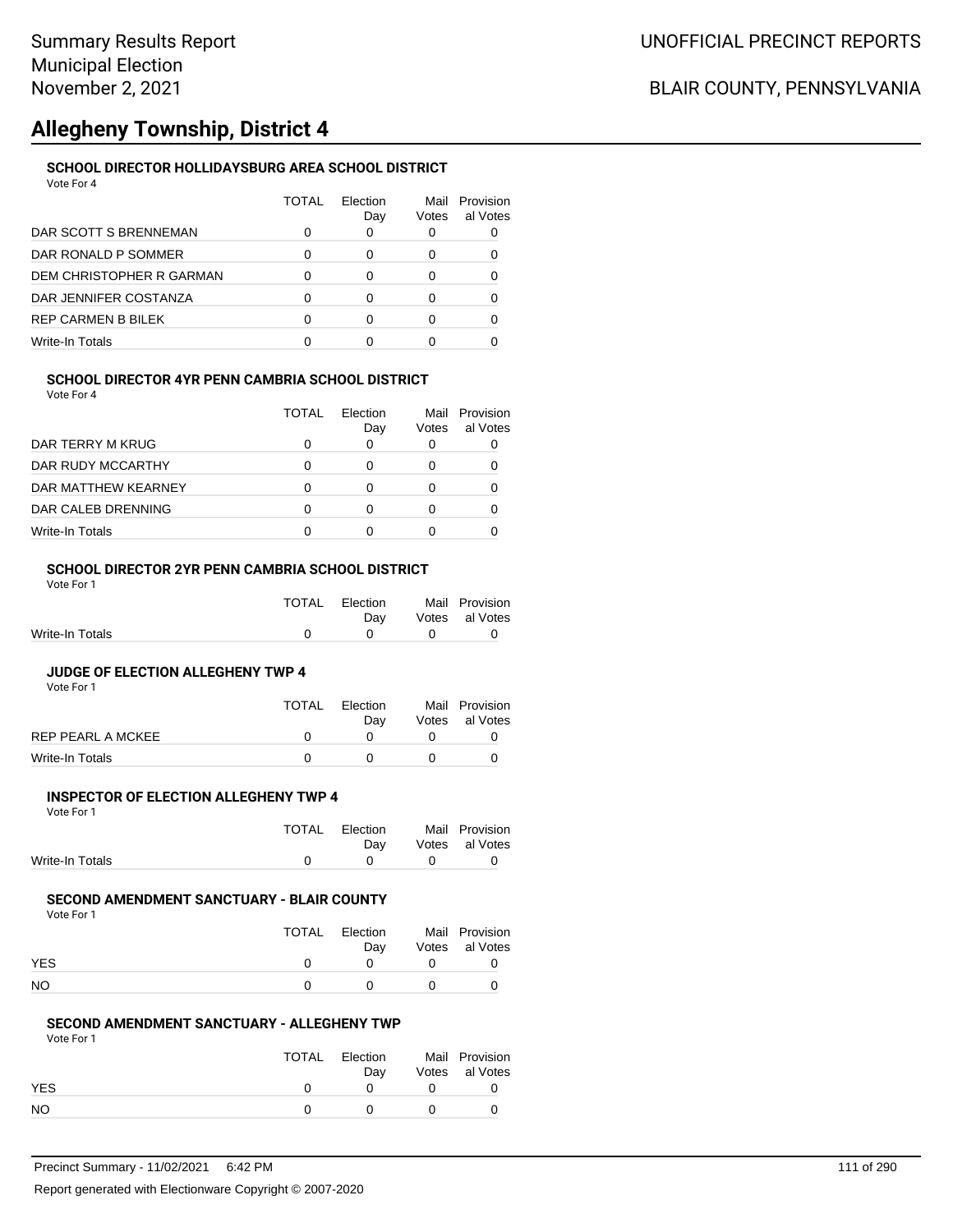# **Allegheny Township, District 4**

### **RETAIN JOHN T BENDER - JUDGE OF THE SUPERIOR COURT**

| Vote For 1 | <b>TOTAL</b> | Election | Mail Provision |
|------------|--------------|----------|----------------|
|            |              | Dav      | Votes al Votes |
| <b>YES</b> | n            |          |                |
| NO.        |              |          |                |

#### **RETAIN MARY JANE BOWES - JUDGE OF THE SUPERIOR COURT**

Vote For 1

|            | TOTAL | Election<br>Dav | Mail Provision<br>Votes al Votes |
|------------|-------|-----------------|----------------------------------|
| <b>YES</b> |       |                 |                                  |
| NO         |       |                 |                                  |

#### **RETAIN ANNE COVEY - JUDGE OF THE COMMONWEALTH COURT**

Vote For 1

|            | TOTAL | Election<br>Dav | Mail Provision<br>Votes al Votes |
|------------|-------|-----------------|----------------------------------|
| <b>YES</b> |       |                 |                                  |
| <b>NO</b>  |       |                 |                                  |

#### **RETAIN RENEE COHN JUBELIRER - JUDGE OF THE COMMONWEALTH COURT** Vote For 1

|            | TOTAL | Election<br>Dav |            | Mail Provision<br>Votes al Votes |
|------------|-------|-----------------|------------|----------------------------------|
| <b>YES</b> |       | $^{\prime}$     |            |                                  |
| NO         |       | $\mathbf{r}$    | $^{\circ}$ |                                  |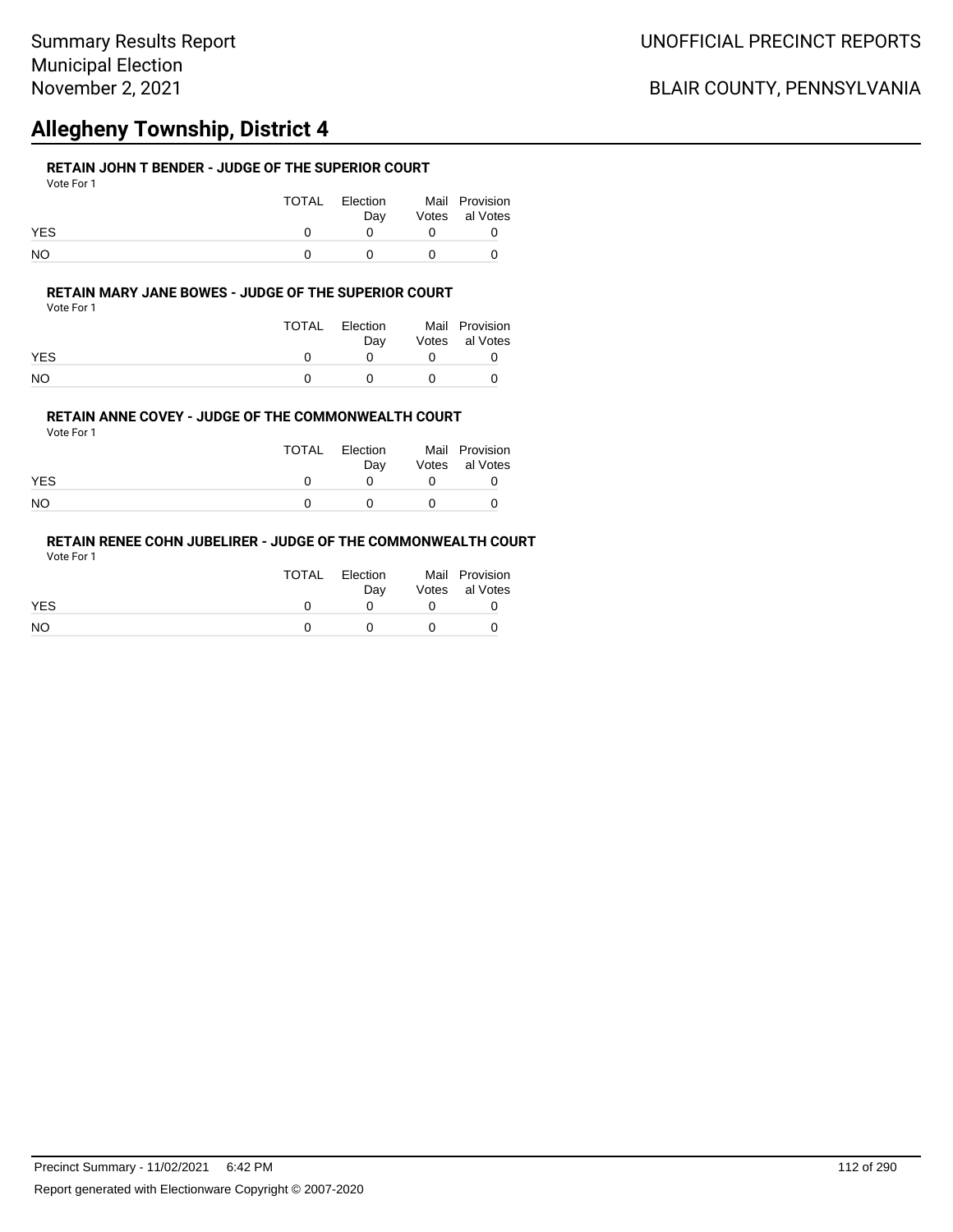## Summary Results Report Municipal Election November 2, 2021

# BLAIR COUNTY, PENNSYLVANIA

# **Antis Township, District 1**

| <b>Statistics</b>           | <b>TOTAL</b> | Election<br>Day | Votes | Mail Provision<br>al Votes |
|-----------------------------|--------------|-----------------|-------|----------------------------|
| Registered Voters - Total   | 1.828        |                 |       |                            |
| <b>Ballots Cast - Total</b> | 0            | $^{(1)}$        |       |                            |
| Ballots Cast - Blank        | 0            | 0               |       |                            |
| Voter Turnout - Total       | $0.00\%$     |                 |       |                            |

#### **JUSTICE OF THE SUPREME COURT**

Vote For 1

|                      | TOTAL | Election<br>Dav | Votes | Mail Provision<br>al Votes |
|----------------------|-------|-----------------|-------|----------------------------|
| DEM MARIA MCLAUGHLIN |       |                 |       |                            |
| REP KEVIN BROBSON    |       |                 |       |                            |
| Write-In Totals      |       |                 |       |                            |

#### **JUDGE OF THE SUPERIOR COURT**

| Vote For 1 |  |  |
|------------|--|--|
|            |  |  |

|                    | <b>TOTAL</b> | Election<br>Day | Votes | Mail Provision<br>al Votes |
|--------------------|--------------|-----------------|-------|----------------------------|
| DEM TIMIKA LANE    | $\mathbf{I}$ |                 |       |                            |
| REP MEGAN SULLIVAN | $\mathbf{U}$ |                 |       |                            |
| Write-In Totals    |              |                 |       |                            |
|                    |              |                 |       |                            |

### **JUDGE OF THE COMMONWEALTH COURT**

Vote For 2

|                                | TOTAL | Flection<br>Day | Votes | Mail Provision<br>al Votes |
|--------------------------------|-------|-----------------|-------|----------------------------|
| DEM LORI A DUMAS               |       |                 |       |                            |
| DEM DAVID LEE SPURGEON         |       |                 |       |                            |
| <b>REP STACY MARIE WALLACE</b> |       |                 |       |                            |
| <b>REP DREW CROMPTON</b>       |       |                 |       |                            |
| Write-In Totals                |       |                 |       |                            |

#### **DISTRICT ATTORNEY**

| Vote For 1            |              |                 |                                  |
|-----------------------|--------------|-----------------|----------------------------------|
|                       | <b>TOTAL</b> | Election<br>Dav | Mail Provision<br>Votes al Votes |
| <b>REP PETE WEEKS</b> |              |                 |                                  |
| Write-In Totals       |              |                 |                                  |

#### **PROTHONOTARY AND CLERK OF COURTS**

Vote For 1

|                  | <b>TOTAL</b> | Election<br>Dav | Mail Provision<br>Votes al Votes |
|------------------|--------------|-----------------|----------------------------------|
| DAR ROBIN PATTON |              |                 |                                  |
| Write-In Totals  |              |                 |                                  |

#### **SHERIFF**

Vote For 1

|                 | TOTAL | Election<br>Dav | Mail Provision<br>Votes al Votes |
|-----------------|-------|-----------------|----------------------------------|
| DAR JAMES E OTT |       |                 |                                  |
| Write-In Totals |       |                 |                                  |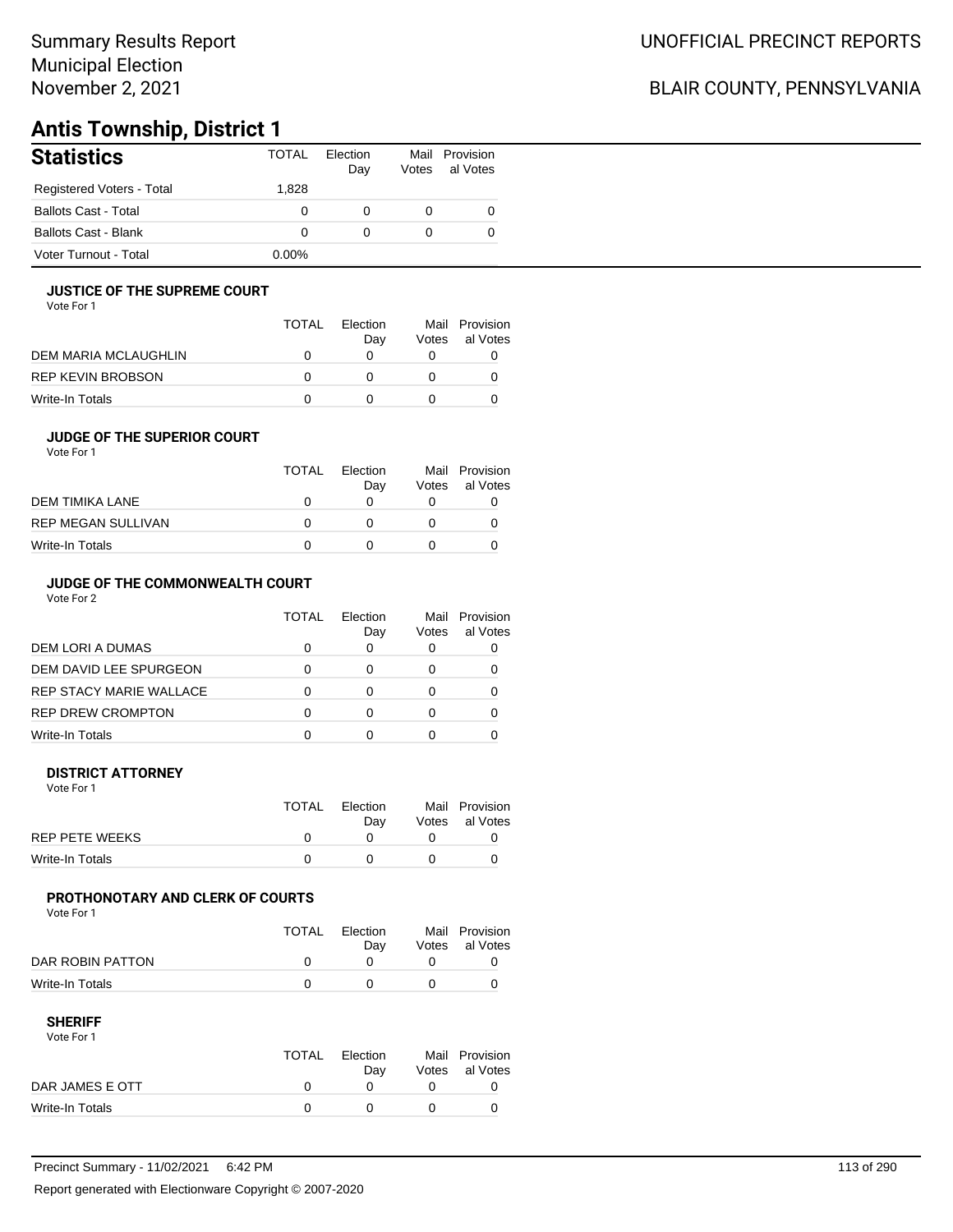# **Antis Township, District 1**

#### **MAGISTERIAL DISTRICT JUDGE DISTRICT 24-3-01**

Vote For 1

|                   | TOTAL | Election | Mail Provision |
|-------------------|-------|----------|----------------|
|                   |       | Dav      | Votes al Votes |
| DAR FRED B MILLER |       | $\Omega$ |                |
| Write-In Totals   |       |          |                |

#### **SUPERVISOR 6YR ANTIS TWP**

Vote For 1

|                         | TOTAL | Flection | Mail  | Provision |
|-------------------------|-------|----------|-------|-----------|
|                         |       | Dav      | Votes | al Votes  |
| DEM J STEVE WINTERSTEIN |       |          |       |           |
| REP BENJAMIN HORNBERGER |       |          |       |           |
| Write-In Totals         |       |          |       |           |

#### **SUPERVISOR 4YR ANTIS TWP**

Vote For 1

|                       | TOTAL | Election<br>Dav | Mail Provision<br>Votes al Votes |
|-----------------------|-------|-----------------|----------------------------------|
| DAR BRIAN KUSTABORDER |       |                 |                                  |
| Write-In Totals       |       |                 |                                  |

#### **SUPERVISOR 2YR ANTIS TWP** Vote For 1

| .               |       |                 |                                  |
|-----------------|-------|-----------------|----------------------------------|
|                 | TOTAL | Election<br>Dav | Mail Provision<br>Votes al Votes |
| DAR JANET LANTZ |       |                 |                                  |
|                 |       |                 |                                  |
| Write-In Totals |       |                 |                                  |

#### **AUDITOR 6YR ANTIS TWP**

Vote For 1

|                      | TOTAL | Election<br>Dav | Mail Provision<br>Votes al Votes |
|----------------------|-------|-----------------|----------------------------------|
| DEM MARY K GALLAGHER |       |                 |                                  |
| Write-In Totals      |       |                 |                                  |

#### **AUDITOR 4YR ANTIS TWP**

Vote For 1

|                   | TOTAL | Election | Mail Provision |
|-------------------|-------|----------|----------------|
|                   |       | Dav      | Votes al Votes |
| REP CINDY L WEBER |       |          |                |
| Write-In Totals   |       |          |                |

#### **TAX COLLECTOR ANTIS TWP**

Vote For 1

|                 | TOTAL Election | Mail Provision |
|-----------------|----------------|----------------|
|                 | Dav            | Votes al Votes |
| Write-In Totals |                |                |

#### **CONSTABLE ANTIS TWP** Vote For 1

| <b>TOTAL</b> | Election<br>Dav | Mail Provision<br>Votes al Votes |
|--------------|-----------------|----------------------------------|
|              |                 |                                  |
|              |                 |                                  |
|              |                 |                                  |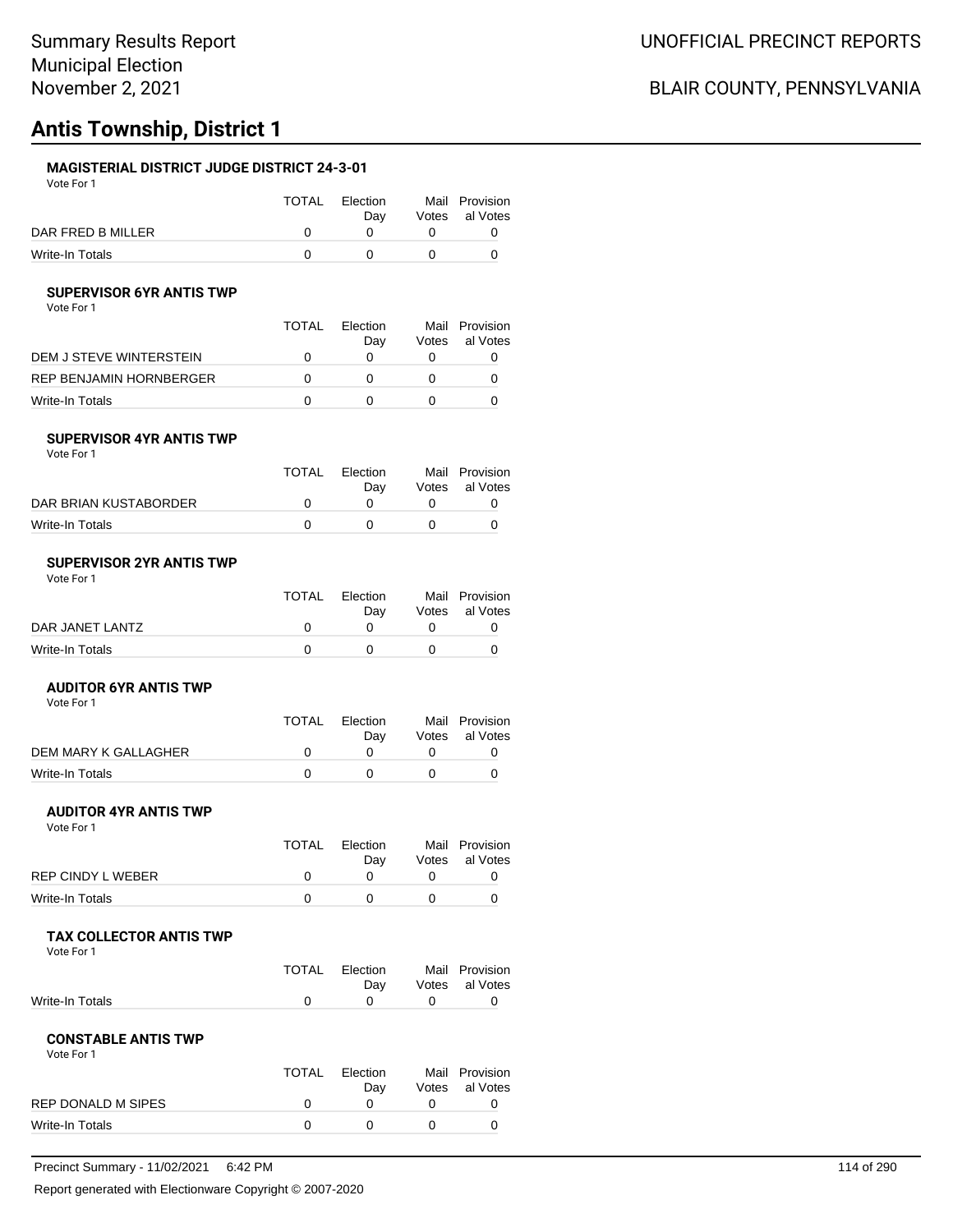# **Antis Township, District 1**

#### **SCHOOL DIRECTOR BELLWOOD ANTIS SCHOOL DISTRICT**

Vote For 4

|                      | <b>TOTAL</b> | <b>Flection</b><br>Day | Mail<br>Votes | Provision<br>al Votes |
|----------------------|--------------|------------------------|---------------|-----------------------|
| DAR THOMAS HAMMOND   |              | 0                      | 0             |                       |
| REP TIMOTHY J MALLON | O            | O                      | Ω             |                       |
| REP SETH D SAGER     | O            | O                      | Ω             |                       |
| REP MATTHEW GIBBONS  | O            | 0                      | Ω             |                       |
| Write-In Totals      |              |                        |               |                       |

#### **JUDGE OF ELECTION ANTIS TWP 1**

| Vote For 1 |  |
|------------|--|
|------------|--|

|                 | TOTAL Election<br>Dav | Mail Provision<br>Votes al Votes |
|-----------------|-----------------------|----------------------------------|
| Write-In Totals |                       |                                  |

#### **INSPECTOR OF ELECTION ANTIS TWP 1** Vote For 1

| .               |                                            |                |
|-----------------|--------------------------------------------|----------------|
|                 | TOTAL Election                             | Mail Provision |
|                 | Dav                                        | Votes al Votes |
| Write-In Totals | $\begin{array}{ccc} 0 & 0 & 0 \end{array}$ |                |

#### **SECOND AMENDMENT SANCTUARY - BLAIR COUNTY**

Vote For 1

|            | TOTAL | Election<br>Dav | Mail Provision<br>Votes al Votes |
|------------|-------|-----------------|----------------------------------|
| <b>YES</b> |       |                 |                                  |
| <b>NO</b>  |       |                 |                                  |

#### **SECOND AMENDMENT SANCTUARY - ANTIS TWP**

Vote For 1

|            | TOTAL | Election<br>Dav | Mail Provision<br>Votes al Votes |
|------------|-------|-----------------|----------------------------------|
| <b>YES</b> |       |                 |                                  |
| <b>NO</b>  |       |                 |                                  |

#### **RETAIN JOHN T BENDER - JUDGE OF THE SUPERIOR COURT**

Vote For 1

|            | TOTAL | Election<br>Dav | Mail Provision<br>Votes al Votes |
|------------|-------|-----------------|----------------------------------|
| <b>YES</b> |       |                 |                                  |
| NO         |       |                 |                                  |

#### **RETAIN MARY JANE BOWES - JUDGE OF THE SUPERIOR COURT**

Vote For 1

|           | <b>TOTAL</b> | Election<br>Dav | Mail Provision<br>Votes al Votes |
|-----------|--------------|-----------------|----------------------------------|
| YES.      |              |                 |                                  |
| <b>NO</b> |              |                 |                                  |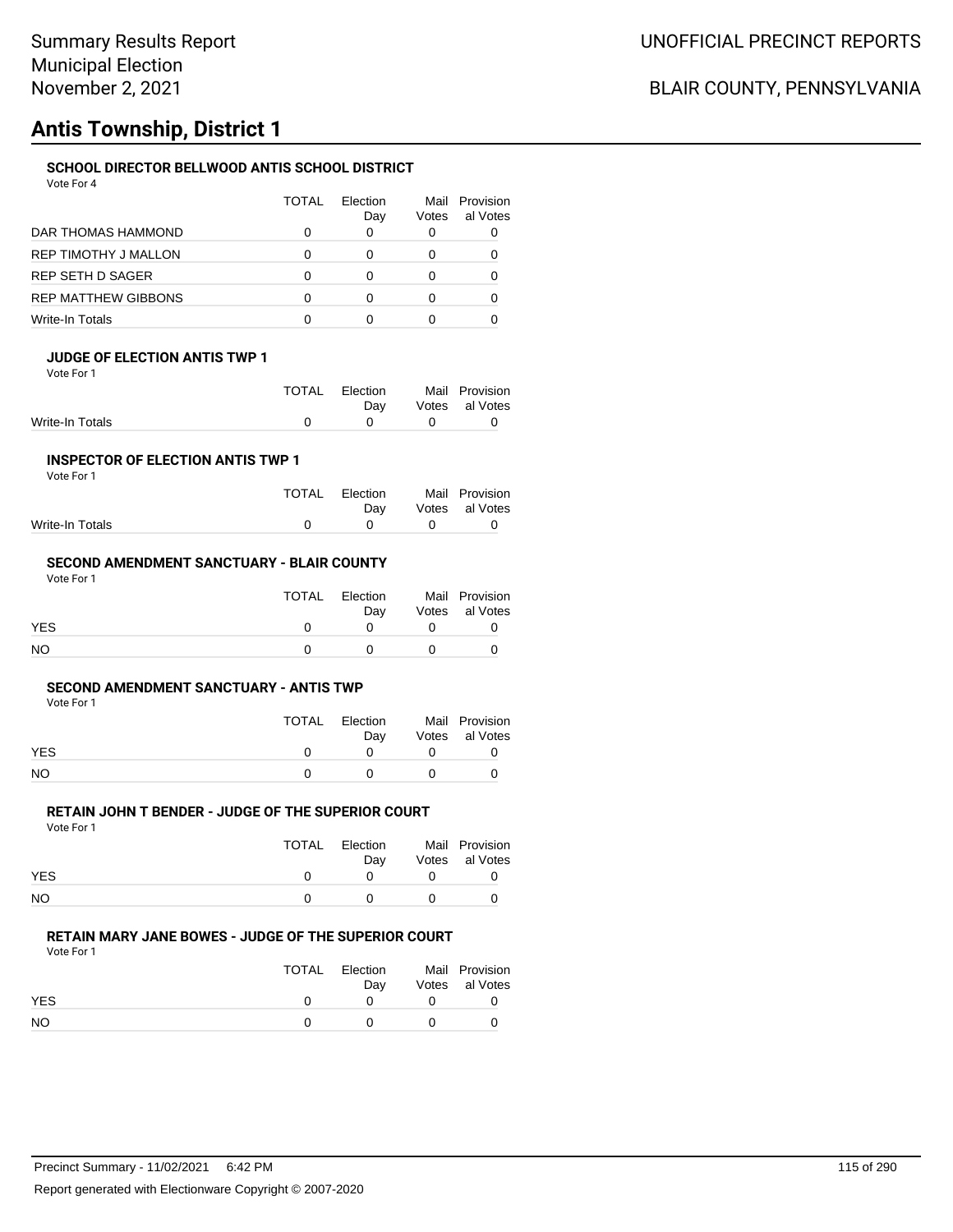# **Antis Township, District 1**

#### **RETAIN ANNE COVEY - JUDGE OF THE COMMONWEALTH COURT** Vote For 1

| VULTUII    |       |                 |                                  |
|------------|-------|-----------------|----------------------------------|
|            | TOTAL | Election<br>Dav | Mail Provision<br>Votes al Votes |
| <b>YES</b> |       | $^{\circ}$      |                                  |
| NO.        |       | $^{\prime}$     |                                  |

#### **RETAIN RENEE COHN JUBELIRER - JUDGE OF THE COMMONWEALTH COURT** Vote For 1

|            | <b>TOTAL</b> | Election<br>Dav | Mail Provision<br>Votes al Votes |
|------------|--------------|-----------------|----------------------------------|
| <b>YES</b> |              |                 |                                  |
| <b>NO</b>  |              |                 |                                  |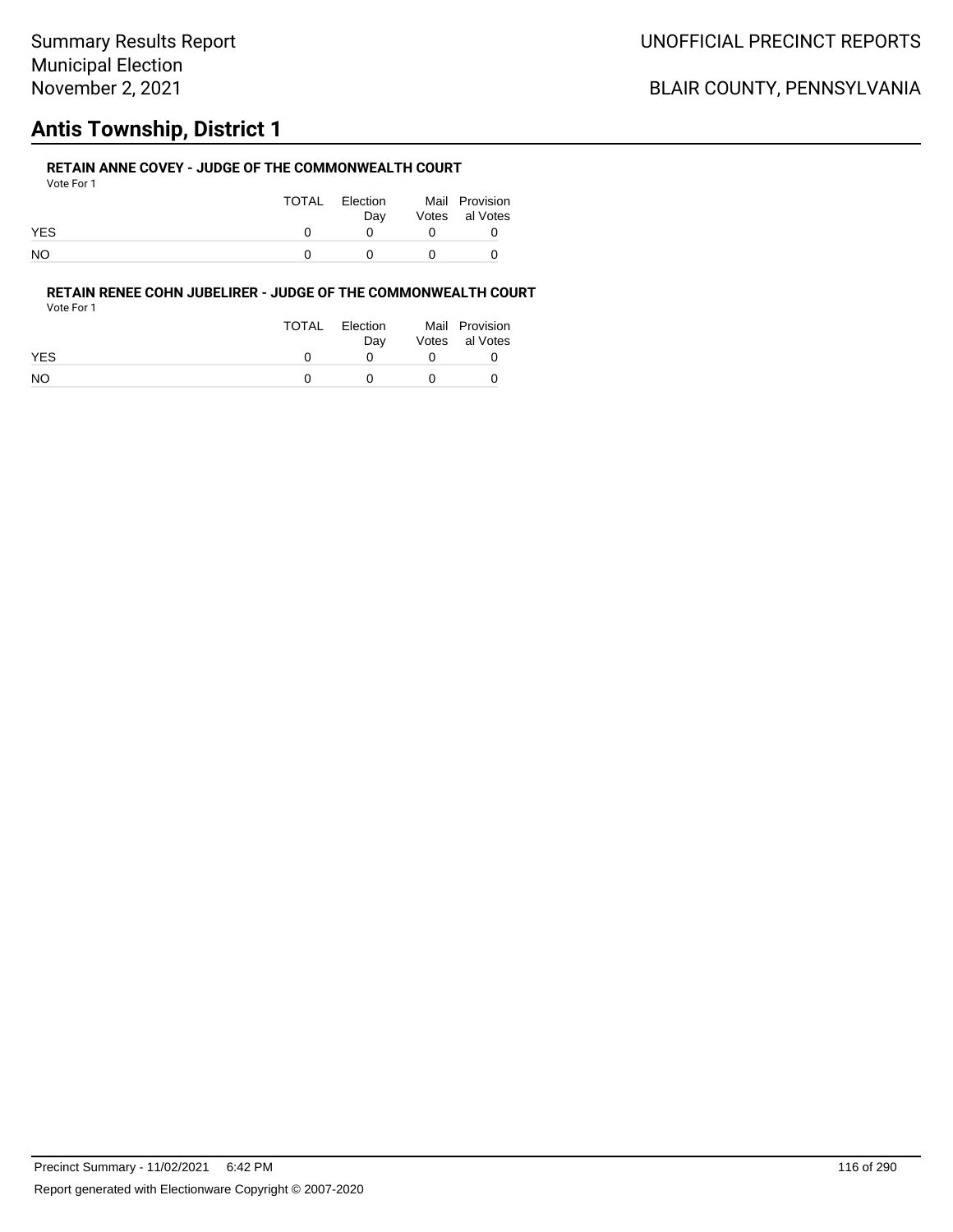## Summary Results Report Municipal Election November 2, 2021

# BLAIR COUNTY, PENNSYLVANIA

# **Antis Township, District 2**

| <b>Statistics</b>           | <b>TOTAL</b> | Election<br>Day | Votes | Mail Provision<br>al Votes |
|-----------------------------|--------------|-----------------|-------|----------------------------|
| Registered Voters - Total   | 1.141        |                 |       |                            |
| <b>Ballots Cast - Total</b> | 0            |                 |       |                            |
| Ballots Cast - Blank        | 0            |                 |       |                            |
| Voter Turnout - Total       | $0.00\%$     |                 |       |                            |

#### **JUSTICE OF THE SUPREME COURT**

Vote For 1

|                      | <b>TOTAL</b> | Flection<br>Dav | Votes | Mail Provision<br>al Votes |
|----------------------|--------------|-----------------|-------|----------------------------|
| DEM MARIA MCLAUGHLIN |              |                 |       |                            |
| REP KEVIN BROBSON    | $\mathbf{I}$ |                 |       |                            |
| Write-In Totals      |              |                 |       |                            |

#### **JUDGE OF THE SUPERIOR COURT**

| Vote For 1 |  |  |
|------------|--|--|
|            |  |  |

|                           | <b>TOTAL</b> | Election |       | Mail Provision |
|---------------------------|--------------|----------|-------|----------------|
|                           |              | Dav      | Votes | al Votes       |
| DEM TIMIKA LANE           | $\Omega$     |          |       |                |
| <b>REP MEGAN SULLIVAN</b> | $^{\prime}$  |          |       |                |
| Write-In Totals           | n            |          |       |                |
|                           |              |          |       |                |

### **JUDGE OF THE COMMONWEALTH COURT**

Vote For 2

|                                | TOTAL | Flection<br>Day | Votes | Mail Provision<br>al Votes |
|--------------------------------|-------|-----------------|-------|----------------------------|
| DEM LORI A DUMAS               |       |                 |       |                            |
| DEM DAVID LEE SPURGEON         |       |                 |       |                            |
| <b>REP STACY MARIE WALLACE</b> |       |                 |       |                            |
| <b>REP DREW CROMPTON</b>       |       |                 |       |                            |
| Write-In Totals                |       |                 |       |                            |

#### **DISTRICT ATTORNEY**

| Vote For 1      |       |                 |                                  |
|-----------------|-------|-----------------|----------------------------------|
|                 | TOTAL | Election<br>Dav | Mail Provision<br>Votes al Votes |
| REP PETE WEEKS  |       |                 |                                  |
| Write-In Totals |       |                 |                                  |

#### **PROTHONOTARY AND CLERK OF COURTS**

Vote For 1

|                  | TOTAL | Election<br>Dav | Mail Provision<br>Votes al Votes |
|------------------|-------|-----------------|----------------------------------|
| DAR ROBIN PATTON |       |                 |                                  |
| Write-In Totals  |       |                 |                                  |

| Vote For 1      |       |          |                |
|-----------------|-------|----------|----------------|
|                 | TOTAL | Election | Mail Provision |
|                 |       | Dav      | Votes al Votes |
| DAR JAMES E OTT |       |          |                |
| Write-In Totals |       |          |                |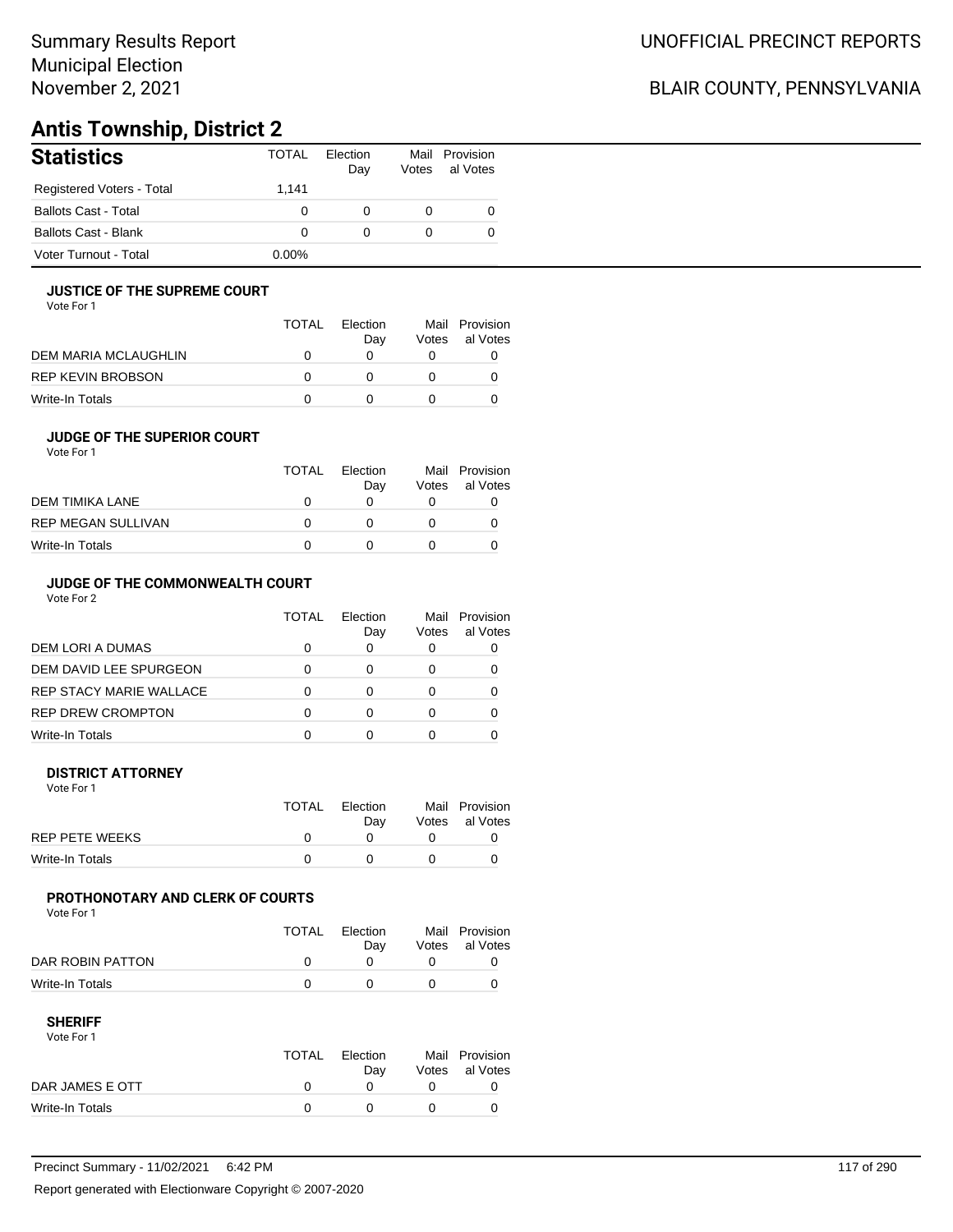# **Antis Township, District 2**

#### **MAGISTERIAL DISTRICT JUDGE DISTRICT 24-3-01**

Vote For 1

|                   | TOTAL | Election | Mail Provision |
|-------------------|-------|----------|----------------|
|                   |       | Dav      | Votes al Votes |
| DAR FRED B MILLER |       | $\Omega$ |                |
| Write-In Totals   |       |          |                |

#### **SUPERVISOR 6YR ANTIS TWP**

Vote For 1

|                         | TOTAL | <b>Flection</b><br>Dav | Mail<br>Votes | Provision<br>al Votes |
|-------------------------|-------|------------------------|---------------|-----------------------|
| DEM J STEVE WINTERSTEIN |       |                        |               |                       |
| REP BENJAMIN HORNBERGER |       |                        |               |                       |
| Write-In Totals         |       |                        |               |                       |

#### **SUPERVISOR 4YR ANTIS TWP**

Vote For 1

|                       | TOTAL | Election<br>Dav | Mail Provision<br>Votes al Votes |
|-----------------------|-------|-----------------|----------------------------------|
| DAR BRIAN KUSTABORDER |       |                 |                                  |
| Write-In Totals       |       |                 |                                  |

#### **SUPERVISOR 2YR ANTIS TWP** Vote For 1

| .               |       |                 |                                  |
|-----------------|-------|-----------------|----------------------------------|
|                 | TOTAL | Election<br>Dav | Mail Provision<br>Votes al Votes |
| DAR JANET LANTZ |       |                 |                                  |
| Write-In Totals |       |                 |                                  |

#### **AUDITOR 6YR ANTIS TWP**

Vote For 1

|                      | TOTAL | Election<br>Dav | Mail Provision<br>Votes al Votes |
|----------------------|-------|-----------------|----------------------------------|
| DEM MARY K GALLAGHER |       |                 |                                  |
| Write-In Totals      |       |                 |                                  |

#### **AUDITOR 4YR ANTIS TWP**

Vote For 1

|                   | TOTAL | Election | Mail Provision |
|-------------------|-------|----------|----------------|
|                   |       | Dav      | Votes al Votes |
| REP CINDY L WEBER |       |          |                |
| Write-In Totals   |       |          |                |

#### **TAX COLLECTOR ANTIS TWP**

Vote For 1

|                 | TOTAL Election | Mail Provision |
|-----------------|----------------|----------------|
|                 | Dav            | Votes al Votes |
| Write-In Totals |                |                |

#### **CONSTABLE ANTIS TWP** Vote For 1

| <b>TOTAL</b> | Election<br>Dav | Mail Provision<br>Votes al Votes |
|--------------|-----------------|----------------------------------|
|              |                 |                                  |
|              |                 |                                  |
|              |                 |                                  |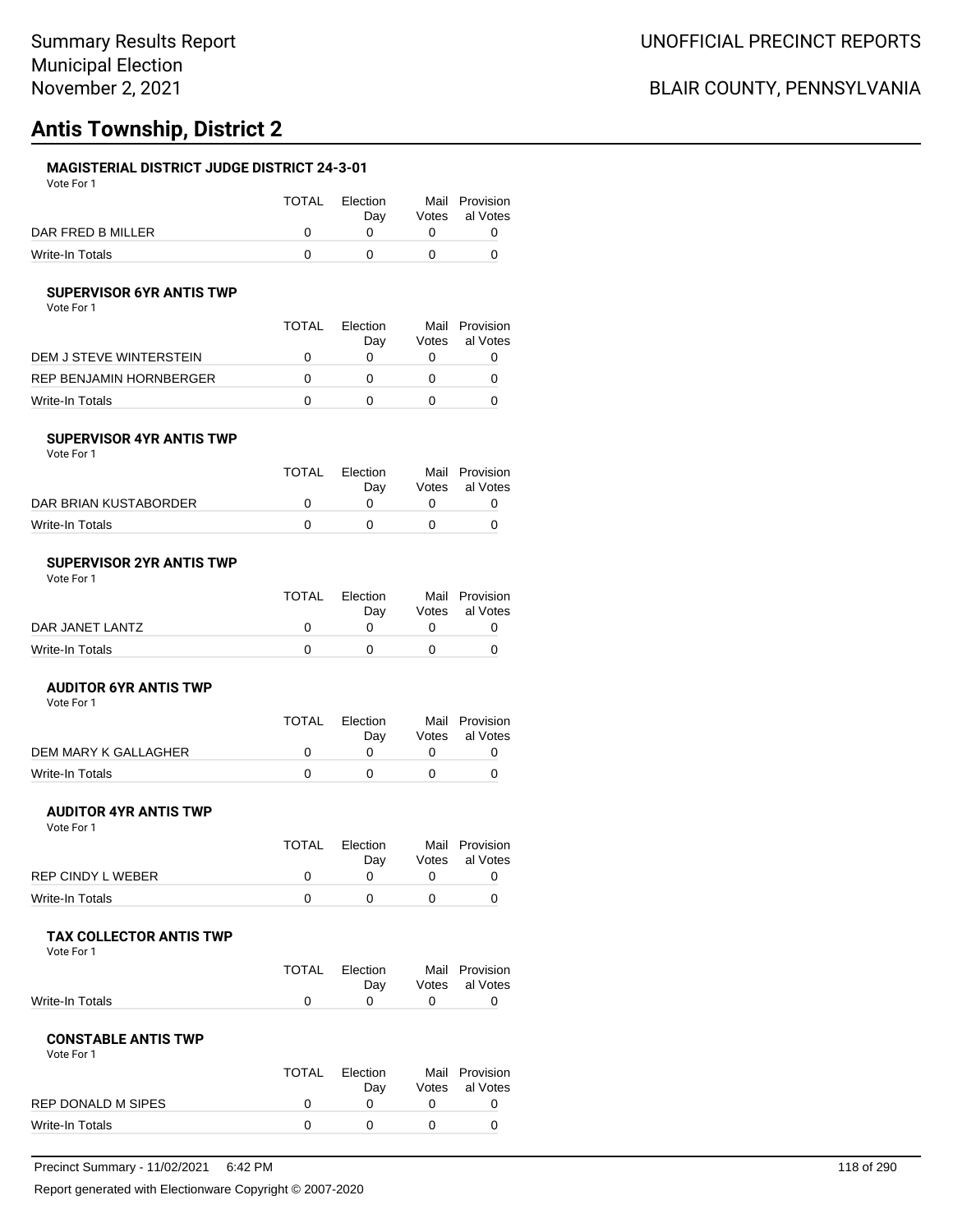### UNOFFICIAL PRECINCT REPORTS

## BLAIR COUNTY, PENNSYLVANIA

# **Antis Township, District 2**

### **SCHOOL DIRECTOR BELLWOOD ANTIS SCHOOL DISTRICT**

Vote For 4

|                      | <b>TOTAL</b> | Election<br>Day | Votes | Mail Provision<br>al Votes |
|----------------------|--------------|-----------------|-------|----------------------------|
| DAR THOMAS HAMMOND   |              |                 | O     |                            |
| REP TIMOTHY J MALLON |              |                 |       |                            |
| REP SETH D SAGER     |              |                 |       |                            |
| REP MATTHEW GIBBONS  |              |                 |       |                            |
| Write-In Totals      |              |                 |       |                            |

#### **JUDGE OF ELECTION ANTIS TWP 2**

Vote For 1

|                        | <b>TOTAL</b> | Election<br>Dav | Mail Provision<br>Votes al Votes |
|------------------------|--------------|-----------------|----------------------------------|
| REP KATHERINE L CHERRY |              |                 |                                  |
| Write-In Totals        |              |                 |                                  |

#### **INSPECTOR OF ELECTION ANTIS TWP 2**

Vote For 1

|                 | <b>TOTAL</b> | Election<br>Dav | Mail Provision<br>Votes al Votes |
|-----------------|--------------|-----------------|----------------------------------|
| DEM DIANE IRWIN |              |                 |                                  |
| Write-In Totals |              |                 |                                  |

#### **SECOND AMENDMENT SANCTUARY - BLAIR COUNTY**

Vote For 1

|            | TOTAL | Election<br>Dav |          | Mail Provision<br>Votes al Votes |
|------------|-------|-----------------|----------|----------------------------------|
| <b>YES</b> |       | $\mathbf{a}$    | $\theta$ |                                  |
| NO         |       | $\mathbf{u}$    | $\Omega$ |                                  |

#### **SECOND AMENDMENT SANCTUARY - ANTIS TWP**

Vote For 1

|            | TOTAL | Election | Mail Provision |
|------------|-------|----------|----------------|
|            |       | Dav      | Votes al Votes |
| <b>YES</b> |       |          |                |
| NO.        |       |          |                |

### **RETAIN JOHN T BENDER - JUDGE OF THE SUPERIOR COURT**

Vote For 1

|            | TOTAL | Election<br>Dav | Mail Provision<br>Votes al Votes |
|------------|-------|-----------------|----------------------------------|
| <b>YES</b> |       |                 |                                  |
| NO         |       |                 |                                  |

#### **RETAIN MARY JANE BOWES - JUDGE OF THE SUPERIOR COURT** Vote For 1

|            | TOTAL | Election<br>Dav | Mail Provision<br>Votes al Votes |
|------------|-------|-----------------|----------------------------------|
| <b>YES</b> |       |                 |                                  |
| NO.        |       |                 |                                  |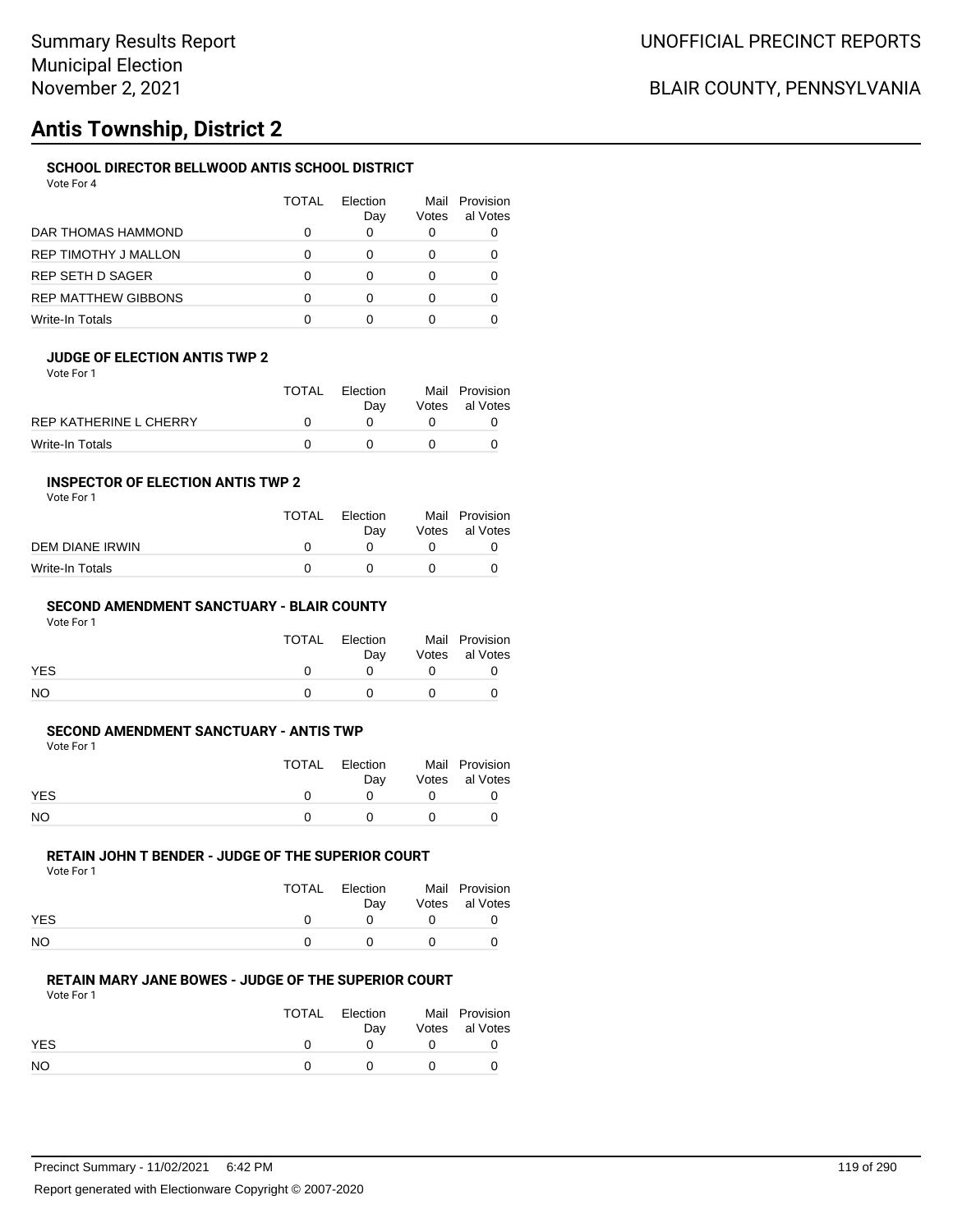# **Antis Township, District 2**

### **RETAIN ANNE COVEY - JUDGE OF THE COMMONWEALTH COURT**

| Vote For 1 |       |                 |                                  |
|------------|-------|-----------------|----------------------------------|
|            | TOTAL | Election<br>Dav | Mail Provision<br>Votes al Votes |
| <b>YES</b> |       | <sup>n</sup>    |                                  |
| NO.        |       |                 |                                  |

#### **RETAIN RENEE COHN JUBELIRER - JUDGE OF THE COMMONWEALTH COURT** Vote For 1

|           | <b>TOTAL</b> | Election<br>Dav | Mail Provision<br>Votes al Votes |
|-----------|--------------|-----------------|----------------------------------|
| YES       |              |                 |                                  |
| <b>NO</b> |              |                 |                                  |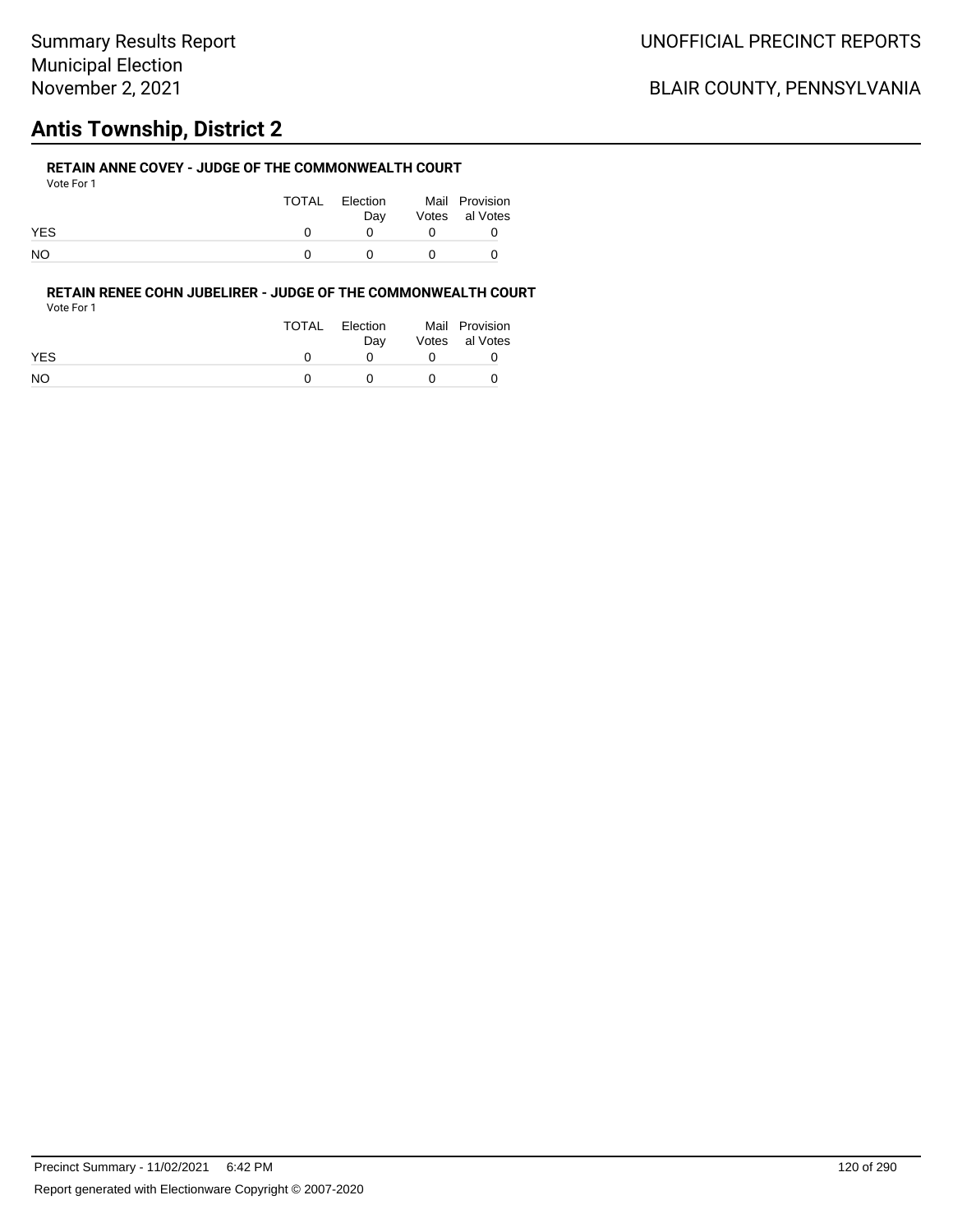## Summary Results Report Municipal Election November 2, 2021

# BLAIR COUNTY, PENNSYLVANIA

# **Antis Township, District 3**

| <b>Statistics</b>           | TOTAL    | Election<br>Day | Votes | Mail Provision<br>al Votes |
|-----------------------------|----------|-----------------|-------|----------------------------|
| Registered Voters - Total   | 1.358    |                 |       |                            |
| <b>Ballots Cast - Total</b> | 0        | 0               |       |                            |
| Ballots Cast - Blank        | 0        | 0               |       |                            |
| Voter Turnout - Total       | $0.00\%$ |                 |       |                            |

#### **JUSTICE OF THE SUPREME COURT**

Vote For 1

|                      | TOTAL | Election<br>Dav | Votes | Mail Provision<br>al Votes |
|----------------------|-------|-----------------|-------|----------------------------|
| DEM MARIA MCLAUGHLIN |       |                 |       |                            |
| REP KEVIN BROBSON    |       |                 |       |                            |
| Write-In Totals      |       |                 |       |                            |

#### **JUDGE OF THE SUPERIOR COURT**

| Vote For 1 |  |  |
|------------|--|--|
|            |  |  |

|                           | <b>TOTAL</b> | Election |       | Mail Provision |
|---------------------------|--------------|----------|-------|----------------|
|                           |              | Dav      | Votes | al Votes       |
| DEM TIMIKA LANE           | O            |          |       |                |
| <b>REP MEGAN SULLIVAN</b> | $^{\prime}$  |          |       |                |
| Write-In Totals           |              |          |       |                |
|                           |              |          |       |                |

### **JUDGE OF THE COMMONWEALTH COURT**

Vote For 2

|                                | TOTAL | Flection<br>Day | Votes | Mail Provision<br>al Votes |
|--------------------------------|-------|-----------------|-------|----------------------------|
| DEM LORI A DUMAS               |       |                 |       |                            |
| DEM DAVID LEE SPURGEON         |       |                 |       |                            |
| <b>REP STACY MARIE WALLACE</b> |       |                 |       |                            |
| <b>REP DREW CROMPTON</b>       |       |                 |       |                            |
| Write-In Totals                |       |                 |       |                            |

#### **DISTRICT ATTORNEY**

| Vote For 1      |       |                 |                                  |
|-----------------|-------|-----------------|----------------------------------|
|                 | TOTAL | Election<br>Dav | Mail Provision<br>Votes al Votes |
| REP PETE WEEKS  |       |                 |                                  |
| Write-In Totals |       |                 |                                  |

#### **PROTHONOTARY AND CLERK OF COURTS**

Vote For 1

|                  | TOTAL | Election<br>Dav | Mail Provision<br>Votes al Votes |
|------------------|-------|-----------------|----------------------------------|
| DAR ROBIN PATTON |       |                 |                                  |
| Write-In Totals  |       |                 |                                  |

| Vote For 1      |              |          |                |
|-----------------|--------------|----------|----------------|
|                 | TOTAL        | Flection | Mail Provision |
|                 |              | Dav      | Votes al Votes |
| DAR JAMES E OTT | <sup>n</sup> |          |                |
| Write-In Totals |              |          |                |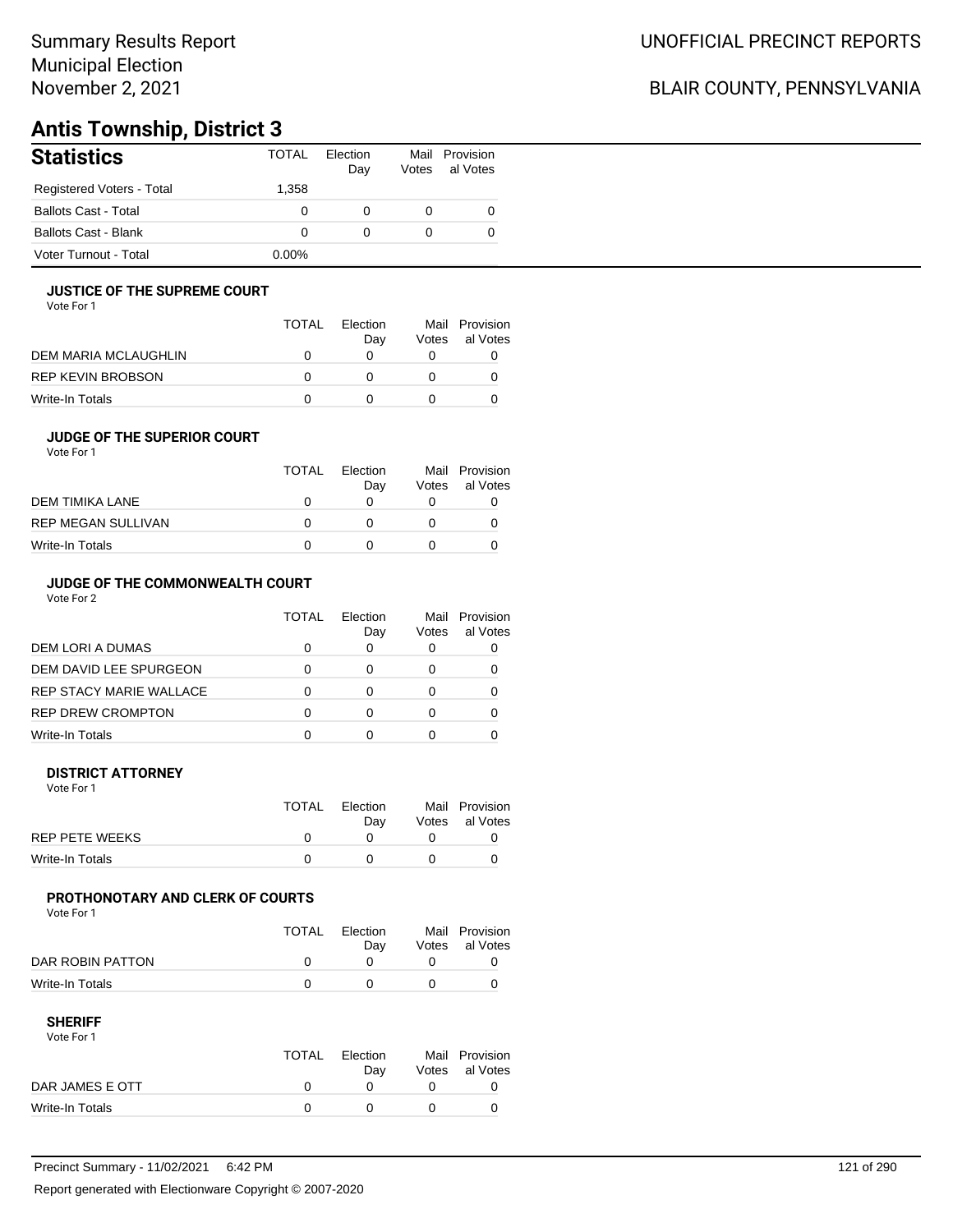# **Antis Township, District 3**

#### **MAGISTERIAL DISTRICT JUDGE DISTRICT 24-3-01**

Vote For 1

|                   | TOTAL | Election | Mail Provision |
|-------------------|-------|----------|----------------|
|                   |       | Dav      | Votes al Votes |
| DAR FRED B MILLER |       | $\Omega$ |                |
| Write-In Totals   |       |          |                |

#### **SUPERVISOR 6YR ANTIS TWP**

Vote For 1

|                         | TOTAL | <b>Flection</b><br>Dav | Mail<br>Votes | Provision<br>al Votes |
|-------------------------|-------|------------------------|---------------|-----------------------|
| DEM J STEVE WINTERSTEIN |       |                        |               |                       |
| REP BENJAMIN HORNBERGER |       |                        |               |                       |
| Write-In Totals         |       |                        |               |                       |

#### **SUPERVISOR 4YR ANTIS TWP**

Vote For 1

|                       | TOTAL | Election<br>Dav | Mail Provision<br>Votes al Votes |
|-----------------------|-------|-----------------|----------------------------------|
| DAR BRIAN KUSTABORDER |       |                 |                                  |
| Write-In Totals       |       |                 |                                  |

#### **SUPERVISOR 2YR ANTIS TWP** Vote For 1

| .               |       |                 |                                  |
|-----------------|-------|-----------------|----------------------------------|
|                 | TOTAL | Election<br>Dav | Mail Provision<br>Votes al Votes |
| DAR JANET LANTZ |       |                 |                                  |
| Write-In Totals |       |                 |                                  |

#### **AUDITOR 6YR ANTIS TWP**

Vote For 1

|                      | TOTAL | Election<br>Dav | Mail Provision<br>Votes al Votes |
|----------------------|-------|-----------------|----------------------------------|
| DEM MARY K GALLAGHER |       |                 |                                  |
| Write-In Totals      |       |                 |                                  |

#### **AUDITOR 4YR ANTIS TWP**

Vote For 1

|                   | TOTAL | Election | Mail Provision |
|-------------------|-------|----------|----------------|
|                   |       | Dav      | Votes al Votes |
| REP CINDY L WEBER |       |          |                |
| Write-In Totals   |       |          |                |

#### **TAX COLLECTOR ANTIS TWP**

Vote For 1

|                 | TOTAL Election | Mail Provision |
|-----------------|----------------|----------------|
|                 | Dav            | Votes al Votes |
| Write-In Totals |                |                |

#### **CONSTABLE ANTIS TWP** Vote For 1

| <b>TOTAL</b> | Election<br>Dav | Mail Provision<br>Votes al Votes |
|--------------|-----------------|----------------------------------|
|              |                 |                                  |
|              |                 |                                  |
|              |                 |                                  |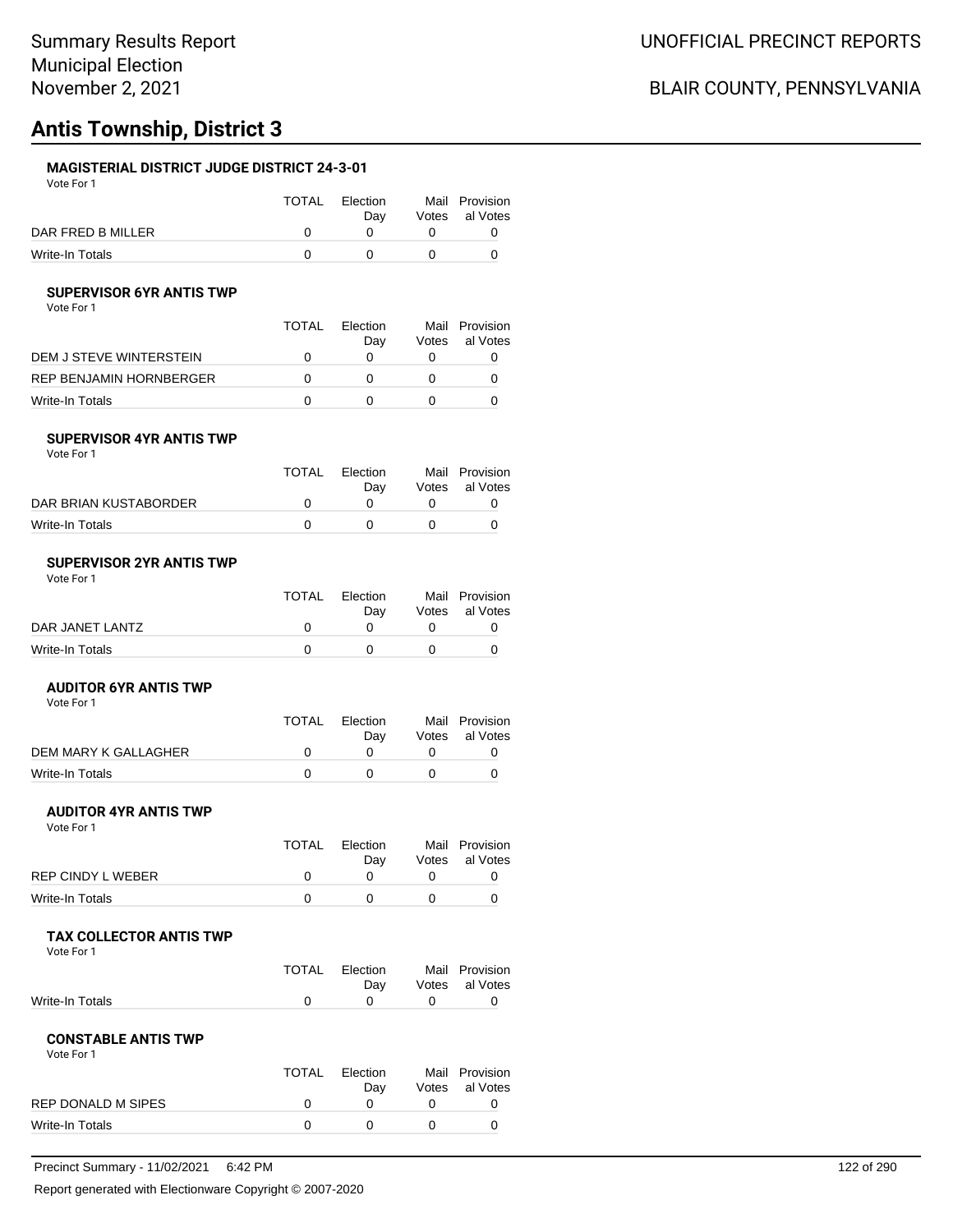### UNOFFICIAL PRECINCT REPORTS

## BLAIR COUNTY, PENNSYLVANIA

# **Antis Township, District 3**

### **SCHOOL DIRECTOR BELLWOOD ANTIS SCHOOL DISTRICT**

Vote For 4

|                      | <b>TOTAL</b> | Election<br>Day | Votes | Mail Provision<br>al Votes |
|----------------------|--------------|-----------------|-------|----------------------------|
| DAR THOMAS HAMMOND   |              |                 | O     |                            |
| REP TIMOTHY J MALLON |              |                 |       |                            |
| REP SETH D SAGER     |              |                 |       |                            |
| REP MATTHEW GIBBONS  |              |                 |       |                            |
| Write-In Totals      |              |                 |       |                            |

#### **JUDGE OF ELECTION ANTIS TWP 3**

Vote For 1

|                  | <b>TOTAL</b> | Election<br>Dav | Mail Provision<br>Votes al Votes |
|------------------|--------------|-----------------|----------------------------------|
| DEM PAULA J HALL |              |                 |                                  |
| Write-In Totals  |              |                 |                                  |

#### **INSPECTOR OF ELECTION ANTIS TWP 3**

Vote For 1

|                   | TOTAL | Election<br>Dav | Mail Provision<br>Votes al Votes |
|-------------------|-------|-----------------|----------------------------------|
| DEM J PHILIP HALL |       |                 |                                  |
| Write-In Totals   |       |                 |                                  |

#### **SECOND AMENDMENT SANCTUARY - BLAIR COUNTY**

Vote For 1

|            | TOTAL | Election<br>Dav |          | Mail Provision<br>Votes al Votes |
|------------|-------|-----------------|----------|----------------------------------|
| <b>YES</b> |       |                 |          |                                  |
| NO         |       |                 | $\theta$ |                                  |

#### **SECOND AMENDMENT SANCTUARY - ANTIS TWP**

Vote For 1

|            | TOTAL | Election | Mail Provision |
|------------|-------|----------|----------------|
|            |       | Dav      | Votes al Votes |
| <b>YES</b> |       |          |                |
| NO.        |       |          |                |

### **RETAIN JOHN T BENDER - JUDGE OF THE SUPERIOR COURT**

Vote For 1

|            | TOTAL | Election<br>Dav | Mail Provision<br>Votes al Votes |
|------------|-------|-----------------|----------------------------------|
| <b>YES</b> |       |                 |                                  |
| NO         |       |                 |                                  |

#### **RETAIN MARY JANE BOWES - JUDGE OF THE SUPERIOR COURT** Vote For 1

|            | TOTAL | Election<br>Dav | Mail Provision<br>Votes al Votes |
|------------|-------|-----------------|----------------------------------|
| <b>YES</b> |       |                 |                                  |
| NO.        |       |                 |                                  |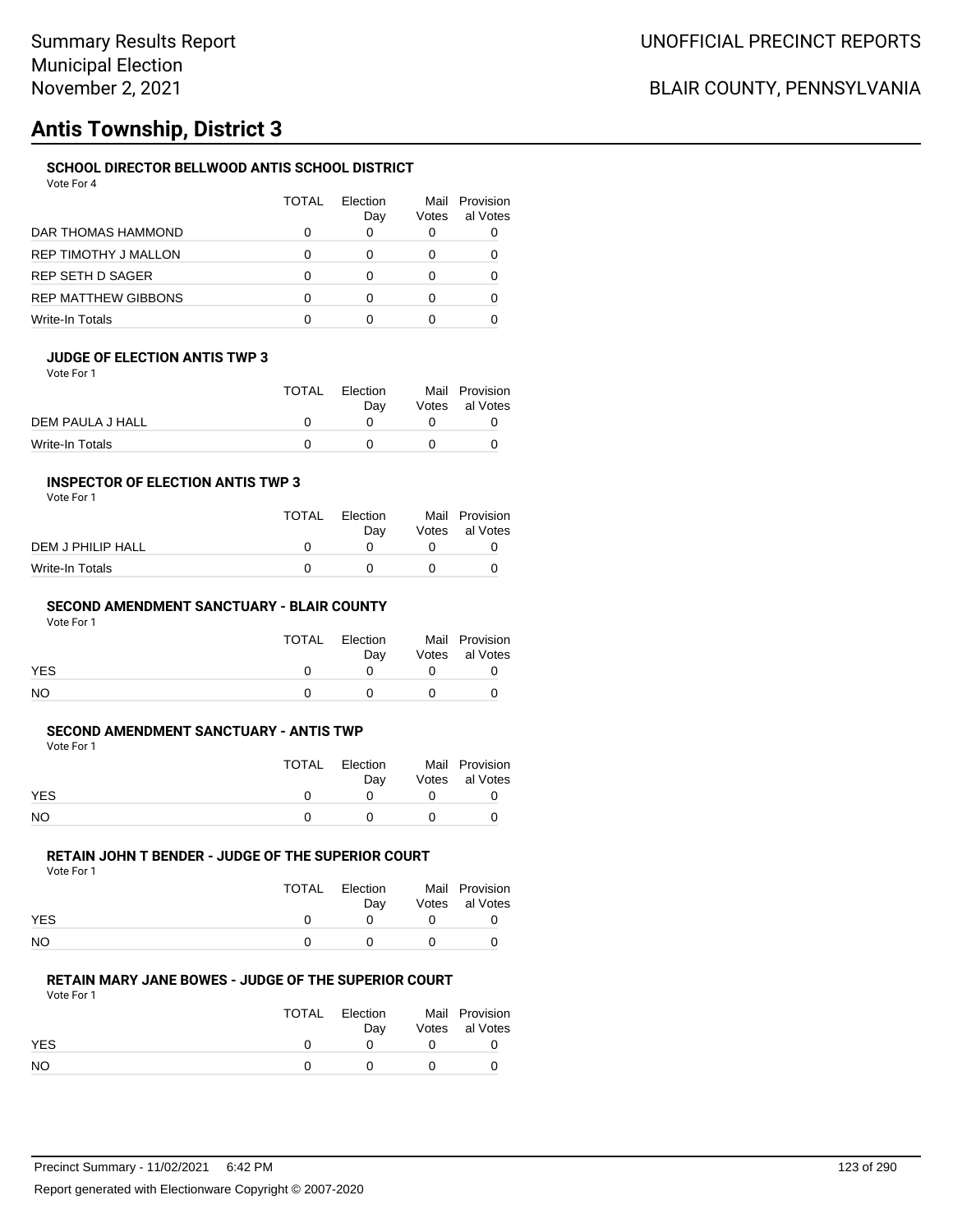# **Antis Township, District 3**

### **RETAIN ANNE COVEY - JUDGE OF THE COMMONWEALTH COURT**

| Vote For 1 |       |                 |                                  |
|------------|-------|-----------------|----------------------------------|
|            | TOTAL | Election<br>Dav | Mail Provision<br>Votes al Votes |
| <b>YES</b> |       | <sup>n</sup>    |                                  |
| NO.        |       |                 |                                  |

#### **RETAIN RENEE COHN JUBELIRER - JUDGE OF THE COMMONWEALTH COURT** Vote For 1

|            | <b>TOTAL</b> | Election<br>Dav | Mail Provision<br>Votes al Votes |
|------------|--------------|-----------------|----------------------------------|
| <b>YES</b> |              |                 |                                  |
| <b>NO</b>  |              |                 |                                  |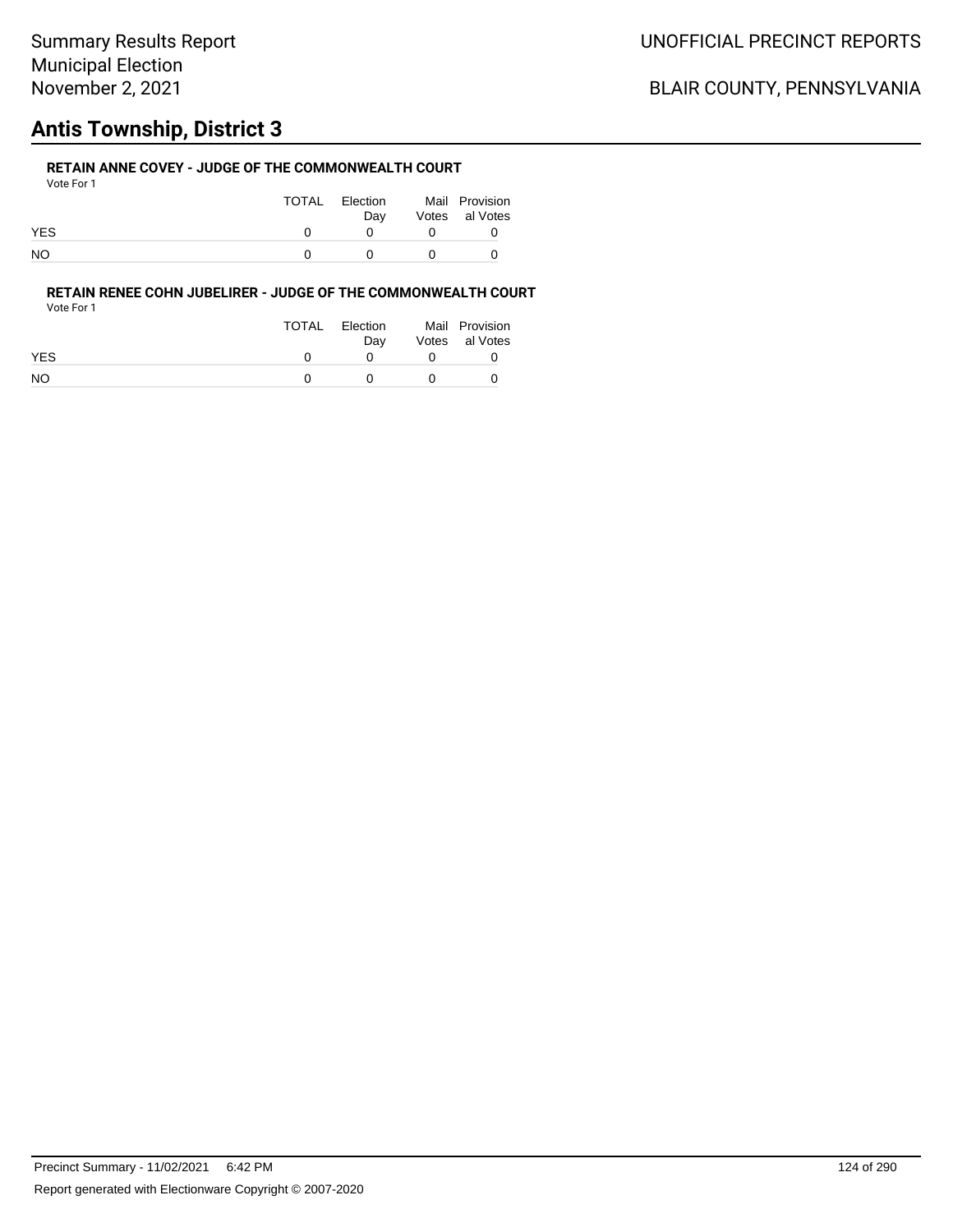# **Bellwood Borough**

| <b>Statistics</b>           | TOTAL    | Flection<br>Day | Votes | Mail Provision<br>al Votes |
|-----------------------------|----------|-----------------|-------|----------------------------|
| Registered Voters - Total   | 1.170    |                 |       |                            |
| <b>Ballots Cast - Total</b> | 0        |                 |       |                            |
| <b>Ballots Cast - Blank</b> | 0        |                 |       |                            |
| Voter Turnout - Total       | $0.00\%$ |                 |       |                            |

#### **JUSTICE OF THE SUPREME COURT**

Vote For 1

|                      | TOTAL | Election<br>Dav | Mail<br>Votes | Provision<br>al Votes |
|----------------------|-------|-----------------|---------------|-----------------------|
| DEM MARIA MCLAUGHLIN |       |                 |               |                       |
| REP KEVIN BROBSON    |       |                 |               |                       |
| Write-In Totals      |       |                 |               |                       |

#### **JUDGE OF THE SUPERIOR COURT**

| Vote For 1 |  |  |
|------------|--|--|
|            |  |  |

|                           | <b>TOTAL</b> | Election<br>Day | Votes | Mail Provision<br>al Votes |
|---------------------------|--------------|-----------------|-------|----------------------------|
| DEM TIMIKA LANE           |              |                 |       |                            |
| <b>REP MEGAN SULLIVAN</b> |              |                 |       |                            |
| Write-In Totals           |              |                 |       |                            |
|                           |              |                 |       |                            |

### **JUDGE OF THE COMMONWEALTH COURT**

Vote For 2

|                                | TOTAL | Flection<br>Day | Votes | Mail Provision<br>al Votes |
|--------------------------------|-------|-----------------|-------|----------------------------|
| DEM LORI A DUMAS               |       |                 |       |                            |
| DEM DAVID LEE SPURGEON         |       |                 |       |                            |
| <b>REP STACY MARIE WALLACE</b> |       |                 |       |                            |
| <b>REP DREW CROMPTON</b>       |       |                 |       |                            |
| Write-In Totals                |       |                 |       |                            |

#### **DISTRICT ATTORNEY**

| Vote For 1      |       |                 |                                  |
|-----------------|-------|-----------------|----------------------------------|
|                 | TOTAL | Election<br>Dav | Mail Provision<br>Votes al Votes |
| REP PETE WEEKS  |       |                 |                                  |
| Write-In Totals |       |                 |                                  |

#### **PROTHONOTARY AND CLERK OF COURTS**

Vote For 1

|                  | <b>TOTAL</b> | Election<br>Dav | Mail Provision<br>Votes al Votes |
|------------------|--------------|-----------------|----------------------------------|
| DAR ROBIN PATTON |              |                 |                                  |
| Write-In Totals  |              |                 |                                  |

| Vote For 1      |              |          |                |
|-----------------|--------------|----------|----------------|
|                 | TOTAL        | Flection | Mail Provision |
|                 |              | Dav      | Votes al Votes |
| DAR JAMES E OTT | <sup>n</sup> |          |                |
| Write-In Totals |              |          |                |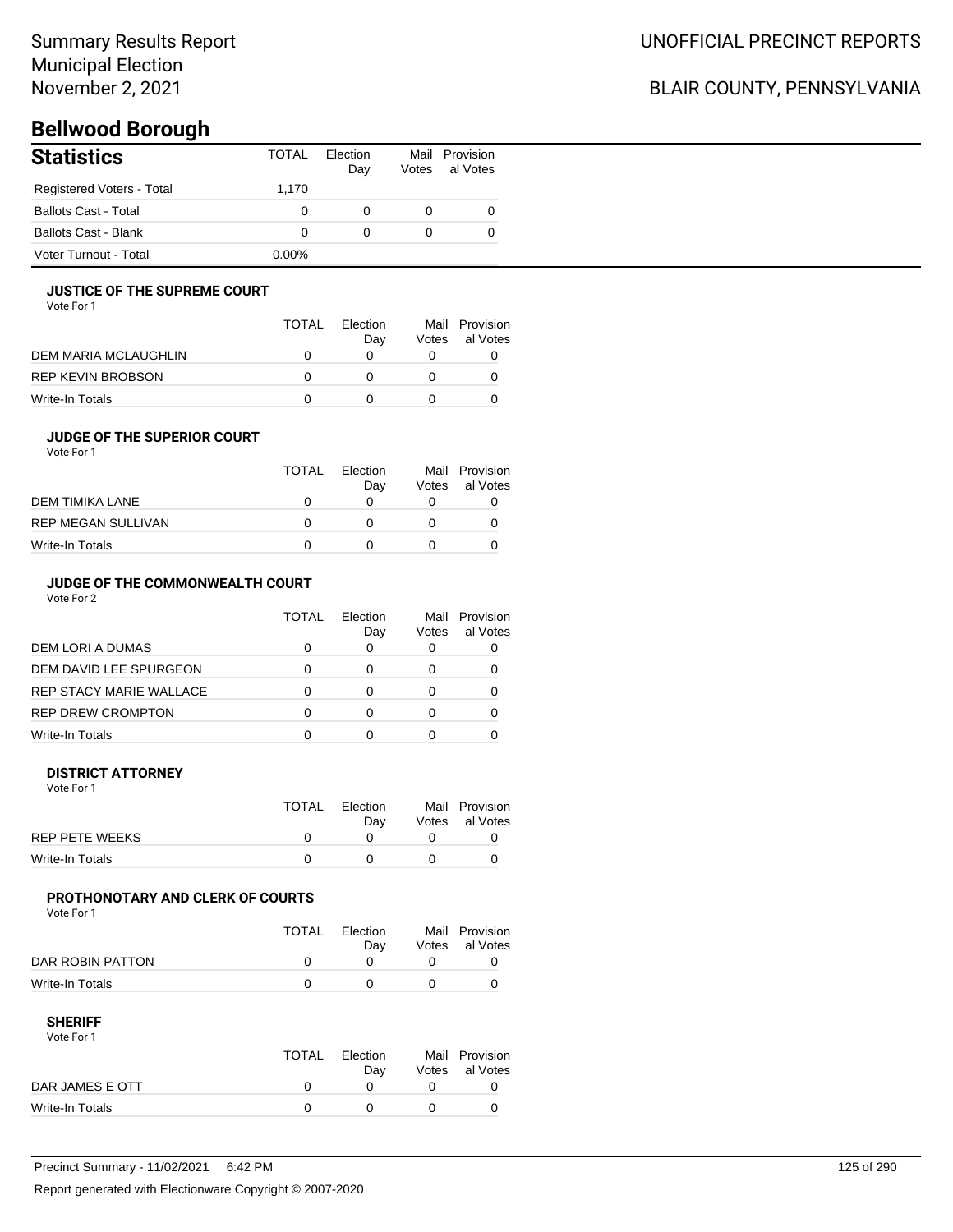# **Bellwood Borough**

#### **MAGISTERIAL DISTRICT JUDGE DISTRICT 24-3-01**

Vote For 1

|                   | TOTAL | Election | Mail Provision |
|-------------------|-------|----------|----------------|
|                   |       | Dav      | Votes al Votes |
| DAR FRED B MILLER |       |          |                |
| Write-In Totals   |       |          |                |

#### **MAYOR BELLWOOD BOROUGH**

Vote For 1

|                     | <b>TOTAL</b> | Election | Mail Provision |
|---------------------|--------------|----------|----------------|
|                     |              | Dav      | Votes al Votes |
| REP DAVID SNYDER JR |              |          |                |
| Write-In Totals     |              |          |                |

#### **COUNCIL 4YR BELLWOOD BOROUGH**

Vote For 4

|                                | <b>TOTAL</b> | <b>Flection</b><br>Day | Mail<br>Votes | Provision<br>al Votes |
|--------------------------------|--------------|------------------------|---------------|-----------------------|
| <b>REP PAUL ECKENROD</b>       |              | O                      |               |                       |
| REP HAROLD D BURKET            |              | 0                      |               |                       |
| <b>REP JEFFREY T CIAMBOTTI</b> |              | O                      |               |                       |
| <b>REP HERBERT F SHELOW</b>    |              | O                      |               |                       |
| Write-In Totals                |              | n                      |               |                       |

#### **COUNCIL 2YR BELLWOOD BOROUGH**

Vote For 1

|                    | TOTAL | Election<br>Dav | Mail Provision<br>Votes al Votes |
|--------------------|-------|-----------------|----------------------------------|
| REP MELODY PLUMMER |       |                 |                                  |
| Write-In Totals    |       |                 |                                  |

#### **TAX COLLECTOR BELLWOOD BOROUGH**

Vote For 1

|                            | TOTAL | Election | Mail Provision |
|----------------------------|-------|----------|----------------|
|                            |       | Dav      | Votes al Votes |
| <b>REP SHERRY CLABAUGH</b> |       |          |                |
| Write-In Totals            |       |          |                |

#### **CONSTABLE BELLWOOD BOROUGH**

Vote For 1

|                 | TOTAL Election |                   | Mail Provision |
|-----------------|----------------|-------------------|----------------|
|                 | Dav            |                   | Votes al Votes |
| Write-In Totals |                | $\Omega$ $\Omega$ |                |
|                 |                |                   |                |

#### **SCHOOL DIRECTOR BELLWOOD ANTIS SCHOOL DISTRICT** Vote For 4

|                             | TOTAL | <b>Flection</b><br>Day | Votes | Mail Provision<br>al Votes |
|-----------------------------|-------|------------------------|-------|----------------------------|
| DAR THOMAS HAMMOND          |       | 0                      |       |                            |
| <b>REP TIMOTHY J MALLON</b> |       |                        |       |                            |
| REP SETH D SAGER            |       |                        |       |                            |
| <b>REP MATTHEW GIBBONS</b>  |       |                        |       |                            |
| <b>Write-In Totals</b>      |       |                        |       |                            |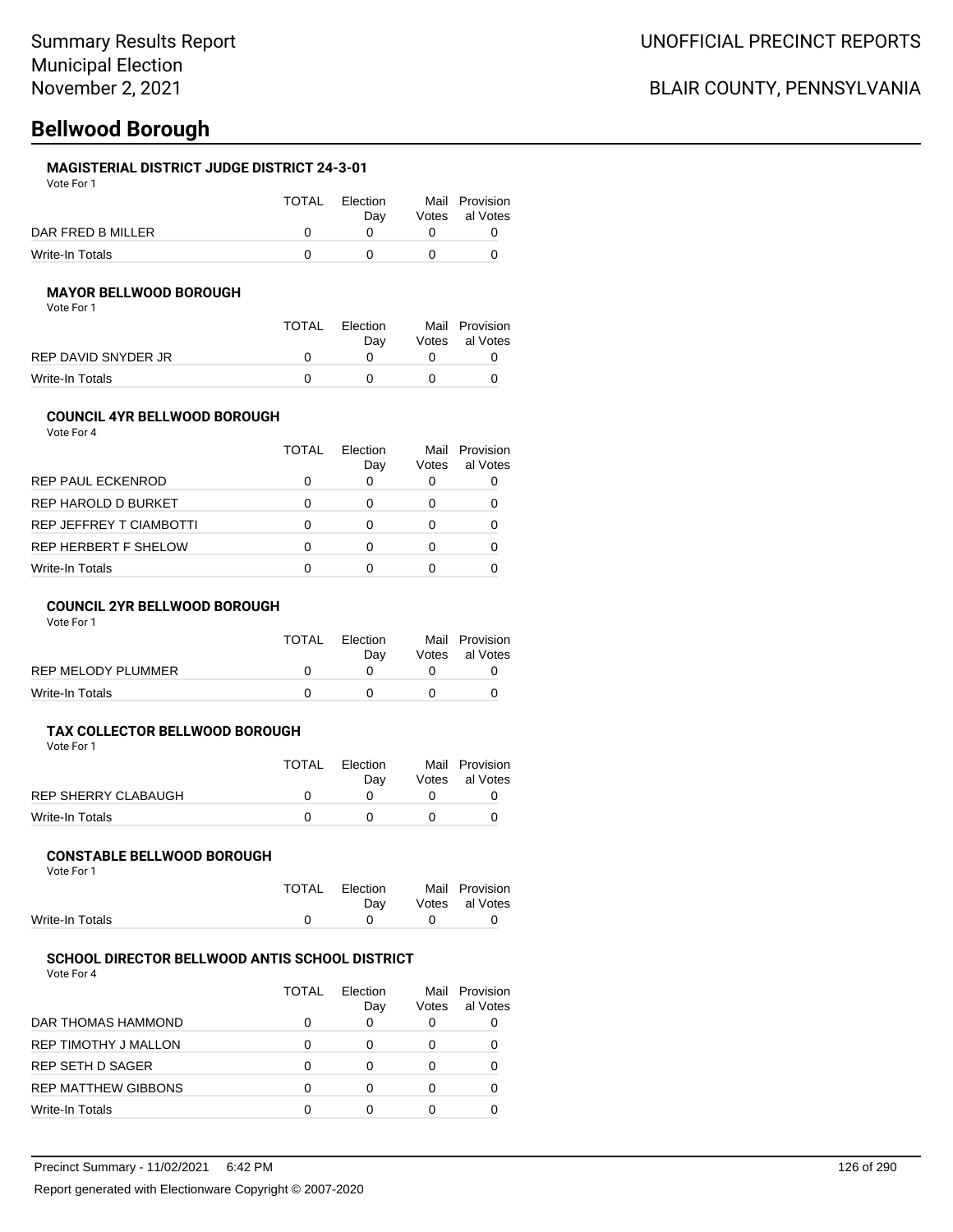# **Bellwood Borough**

# BLAIR COUNTY, PENNSYLVANIA

| JUDGE OF ELECTION BELLWOOD BOROUGH |  |
|------------------------------------|--|
|                                    |  |

Vote For 1

|                 | TOTAL Election   | Mail Provision     |
|-----------------|------------------|--------------------|
|                 |                  | Day Votes al Votes |
| Write-In Totals | $\overline{0}$ 0 |                    |

### **INSPECTOR OF ELECTION BELLWOOD BOROUGH**

Vote For 1

|                 | TOTAL Election                | Mail Provision |
|-----------------|-------------------------------|----------------|
|                 | Dav                           | Votes al Votes |
| Write-In Totals | $\overline{0}$ $\overline{0}$ |                |

### **BELLWOOD BORO LOCAL REFERENDUM QUESTION**

Vote For 1

|            | TOTAL | Election | Mail Provision |
|------------|-------|----------|----------------|
|            |       | Dav      | Votes al Votes |
| <b>YES</b> |       |          |                |
| <b>NO</b>  |       |          |                |

#### **SECOND AMENDMENT SANCTUARY - BLAIR COUNTY**

Vote For 1

|            | TOTAL | Election<br>Dav | Mail Provision<br>Votes al Votes |
|------------|-------|-----------------|----------------------------------|
| <b>YES</b> |       |                 |                                  |
| NO.        |       | $^{\circ}$      |                                  |

#### **SECOND AMENDMENT SANCTUARY - BELLWOOD BORO**

Vote For 1

|            | TOTAL | Election<br>Dav | Mail Provision<br>Votes al Votes |
|------------|-------|-----------------|----------------------------------|
| <b>YES</b> |       |                 |                                  |
| NO         |       | n               |                                  |

### **RETAIN JOHN T BENDER - JUDGE OF THE SUPERIOR COURT**

Vote For 1

|            | <b>TOTAL</b> | Election<br>Dav | Mail Provision<br>Votes al Votes |
|------------|--------------|-----------------|----------------------------------|
| <b>YES</b> |              |                 |                                  |
| NO.        |              |                 |                                  |

### **RETAIN MARY JANE BOWES - JUDGE OF THE SUPERIOR COURT**

Vote For 1

|            | TOTAL | Election<br>Dav | Mail Provision<br>Votes al Votes |
|------------|-------|-----------------|----------------------------------|
| <b>YES</b> |       |                 |                                  |
| NO         |       |                 |                                  |

### **RETAIN ANNE COVEY - JUDGE OF THE COMMONWEALTH COURT**

Vote For 1

|            | TOTAL | Election<br>Dav | Mail Provision<br>Votes al Votes |
|------------|-------|-----------------|----------------------------------|
| <b>YES</b> |       |                 |                                  |
| <b>NO</b>  |       |                 |                                  |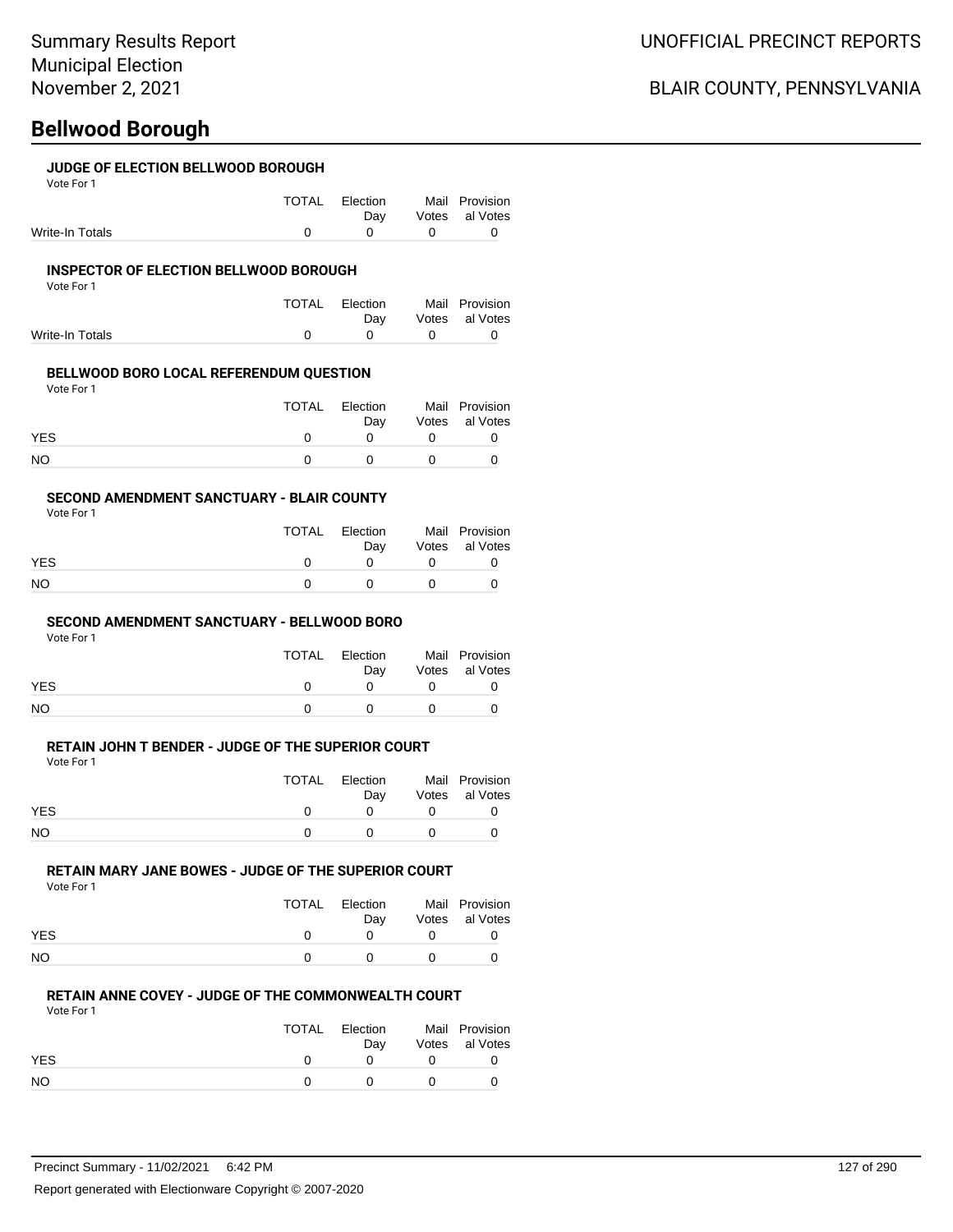# **Bellwood Borough**

#### **RETAIN RENEE COHN JUBELIRER - JUDGE OF THE COMMONWEALTH COURT** Vote For 1

| .          |       |                 |          |                                  |
|------------|-------|-----------------|----------|----------------------------------|
|            | TOTAL | Election<br>Dav |          | Mail Provision<br>Votes al Votes |
| <b>YES</b> |       |                 |          |                                  |
| <b>NO</b>  |       |                 | $\Omega$ |                                  |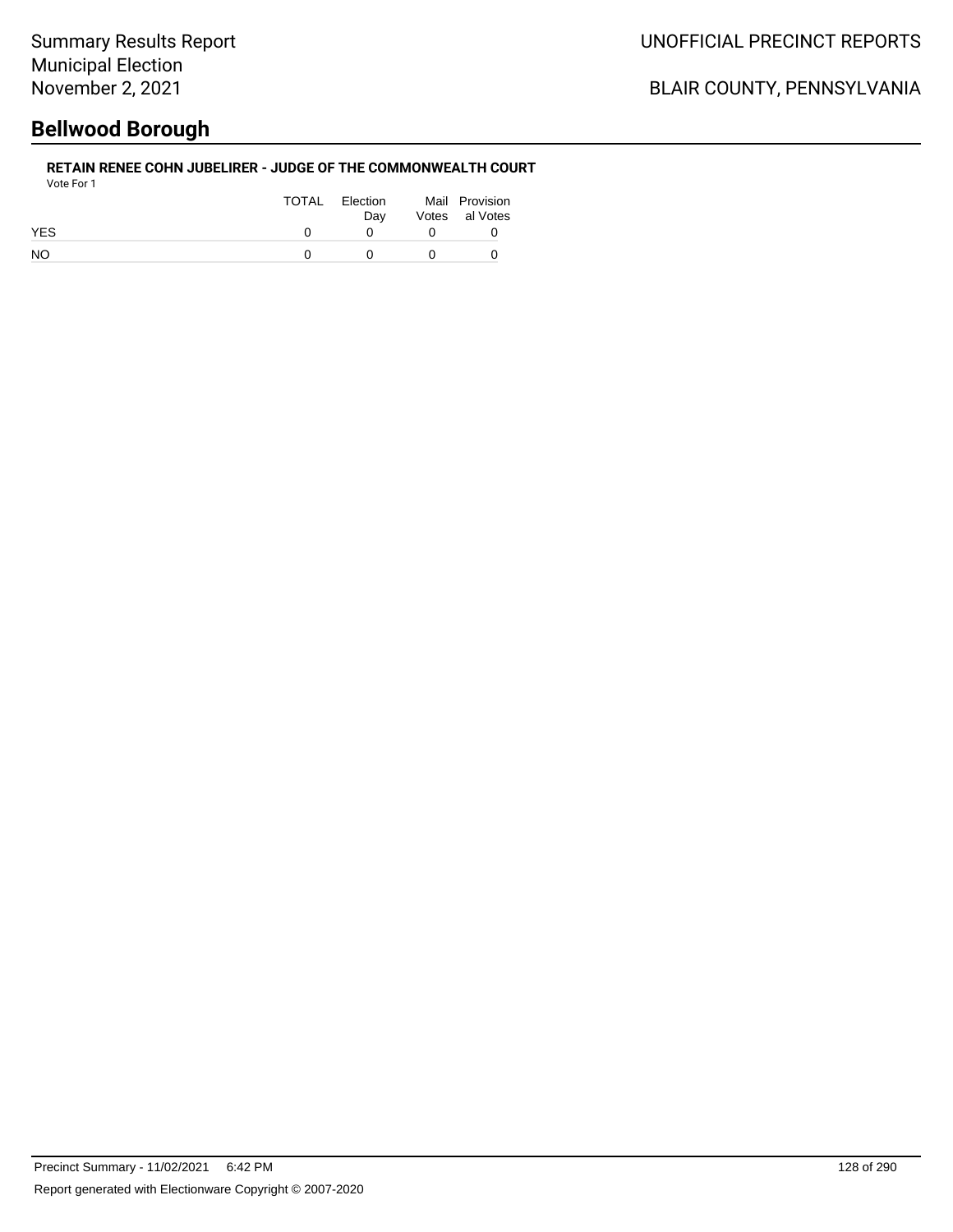## Summary Results Report Municipal Election November 2, 2021

# BLAIR COUNTY, PENNSYLVANIA

# **Blair Township, District 1**

| <b>Statistics</b>           | TOTAL        | Election<br>Day | Votes | Mail Provision<br>al Votes |
|-----------------------------|--------------|-----------------|-------|----------------------------|
| Registered Voters - Total   | 1.132        |                 |       |                            |
| <b>Ballots Cast - Total</b> | 0            | 0               |       |                            |
| Ballots Cast - Blank        | <sup>o</sup> | 0               |       |                            |
| Voter Turnout - Total       | $0.00\%$     |                 |       |                            |

#### **JUSTICE OF THE SUPREME COURT**

Vote For 1

|                      | TOTAL | Election<br>Dav | Votes | Mail Provision<br>al Votes |
|----------------------|-------|-----------------|-------|----------------------------|
| DEM MARIA MCLAUGHLIN |       |                 |       |                            |
| REP KEVIN BROBSON    |       |                 |       |                            |
| Write-In Totals      |       |                 |       |                            |

#### **JUDGE OF THE SUPERIOR COURT**

| Vote For 1 |  |  |
|------------|--|--|
|            |  |  |

| <b>TOTAL</b> | Election |     | Mail Provision<br>al Votes |
|--------------|----------|-----|----------------------------|
|              |          |     |                            |
|              |          |     |                            |
|              |          |     |                            |
|              |          | Dav | Votes                      |

### **JUDGE OF THE COMMONWEALTH COURT**

Vote For 2

|                                | TOTAL | Flection<br>Day | Votes | Mail Provision<br>al Votes |
|--------------------------------|-------|-----------------|-------|----------------------------|
| DEM LORI A DUMAS               |       |                 |       |                            |
| DEM DAVID LEE SPURGEON         |       |                 |       |                            |
| <b>REP STACY MARIE WALLACE</b> |       |                 |       |                            |
| <b>REP DREW CROMPTON</b>       |       |                 |       |                            |
| Write-In Totals                |       |                 |       |                            |

#### **DISTRICT ATTORNEY**

| Vote For 1      |       |                 |                                  |
|-----------------|-------|-----------------|----------------------------------|
|                 | TOTAL | Election<br>Dav | Mail Provision<br>Votes al Votes |
| REP PETE WEEKS  |       |                 |                                  |
| Write-In Totals |       |                 |                                  |

#### **PROTHONOTARY AND CLERK OF COURTS**

Vote For 1

|                  | TOTAL | Election<br>Dav | Mail Provision<br>Votes al Votes |
|------------------|-------|-----------------|----------------------------------|
| DAR ROBIN PATTON |       |                 |                                  |
| Write-In Totals  |       |                 |                                  |

| Vote For 1      |       |          |                |
|-----------------|-------|----------|----------------|
|                 | TOTAL | Election | Mail Provision |
|                 |       | Dav      | Votes al Votes |
| DAR JAMES E OTT |       |          |                |
| Write-In Totals |       |          |                |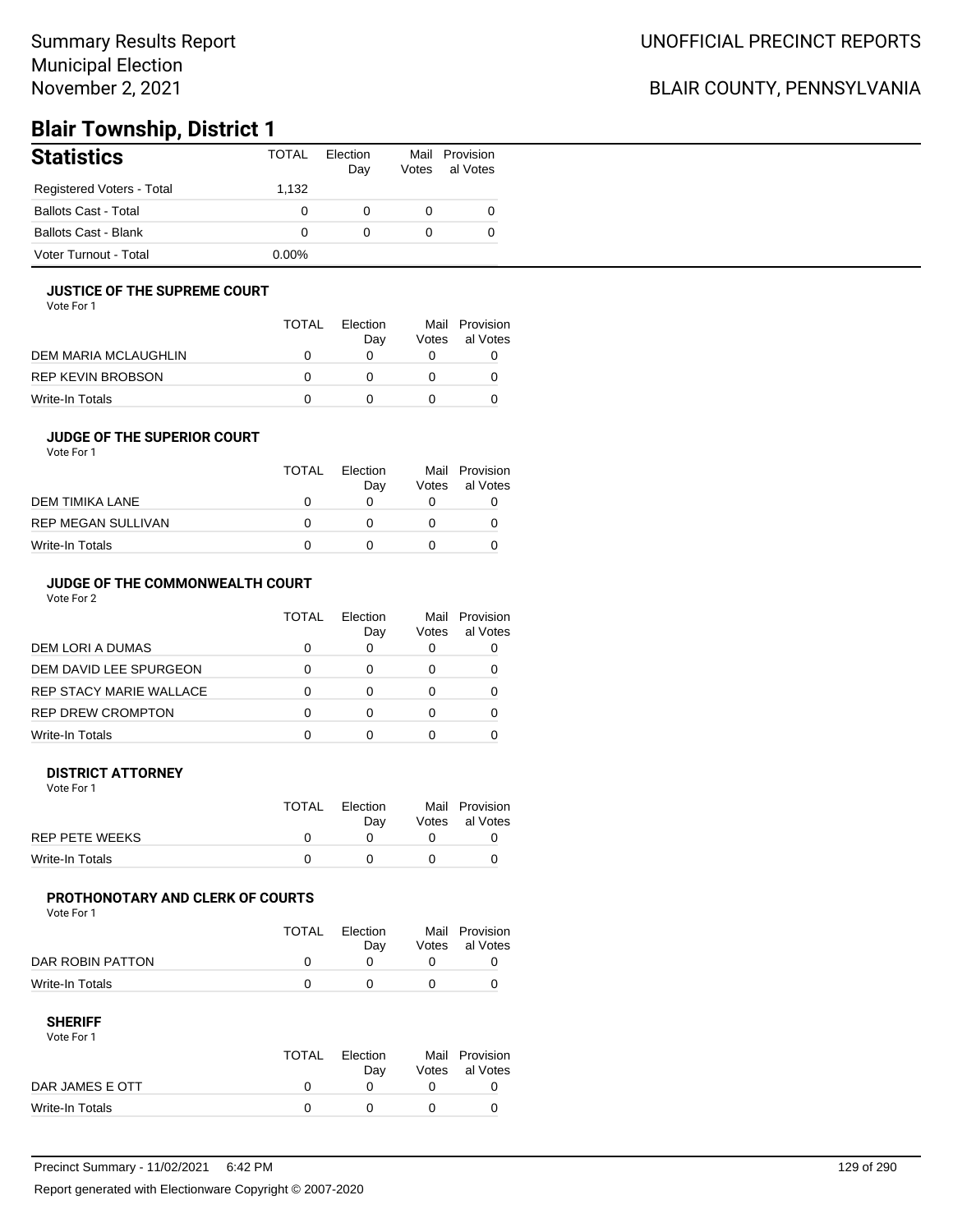# **Blair Township, District 1**

#### **SUPERVISOR 6YR BLAIR TWP**

Vote For 1

|                       | <b>TOTAL</b> | Election | Mail Provision |
|-----------------------|--------------|----------|----------------|
|                       |              | Dav      | Votes al Votes |
| REP BRADLEY C GERMAUX |              |          |                |
| Write-In Totals       |              |          |                |

#### **SUPERVISOR 4YR BLAIR TWP**

Vote For 1

|                       | TOTAL | Election | Mail  | Provision |
|-----------------------|-------|----------|-------|-----------|
|                       |       | Dav      | Votes | al Votes  |
| DEM EDWARD M SILVETTI |       |          |       |           |
| REP BRADLEY C GERMAUX |       |          |       |           |
| Write-In Totals       |       |          |       |           |

#### **AUDITOR 6YR BLAIR TWP** Vote For 1

|                 | TOTAL Election<br>Dav |                   | Mail Provision<br>Votes al Votes |
|-----------------|-----------------------|-------------------|----------------------------------|
| Write-In Totals |                       | $\Omega$ $\Omega$ | - റ                              |
|                 |                       |                   |                                  |

#### **AUDITOR 4YR BLAIR TWP** Vote For 1

|                 | TOTAL Election |                                              | Mail Provision<br>Day Votes al Votes |
|-----------------|----------------|----------------------------------------------|--------------------------------------|
| Write-In Totals |                | $\begin{array}{ccc} & & & 0 & & \end{array}$ |                                      |

#### **TAX COLLECTOR BLAIR TWP**

| Vote For 1        |              |                 |                                  |
|-------------------|--------------|-----------------|----------------------------------|
|                   | <b>TOTAL</b> | Election<br>Dav | Mail Provision<br>Votes al Votes |
| REP SUSAN K HAUPT | $\Omega$     |                 |                                  |
| Write-In Totals   | n            |                 |                                  |

#### **CONSTABLE BLAIR TWP**

| Vote For 1      |       |              |           |                |
|-----------------|-------|--------------|-----------|----------------|
|                 | TOTAL | Election     |           | Mail Provision |
|                 |       | Dav          |           | Votes al Votes |
| Write-In Totals |       | $\mathbf{0}$ | $\bigcap$ |                |

#### **SCHOOL DIRECTOR HOLLIDAYSBURG AREA SCHOOL DISTRICT**

Vote For 4

|                           | TOTAL | Flection<br>Day | Mail<br>Votes | Provision<br>al Votes |
|---------------------------|-------|-----------------|---------------|-----------------------|
| DAR SCOTT S BRENNEMAN     |       | 0               |               |                       |
| DAR RONALD P SOMMER       | 0     | 0               | 0             |                       |
| DEM CHRISTOPHER R GARMAN  |       | 0               | 0             |                       |
| DAR JENNIFER COSTANZA     |       | 0               |               |                       |
| <b>REP CARMEN B BILEK</b> |       | 0               |               |                       |
| Write-In Totals           |       |                 |               |                       |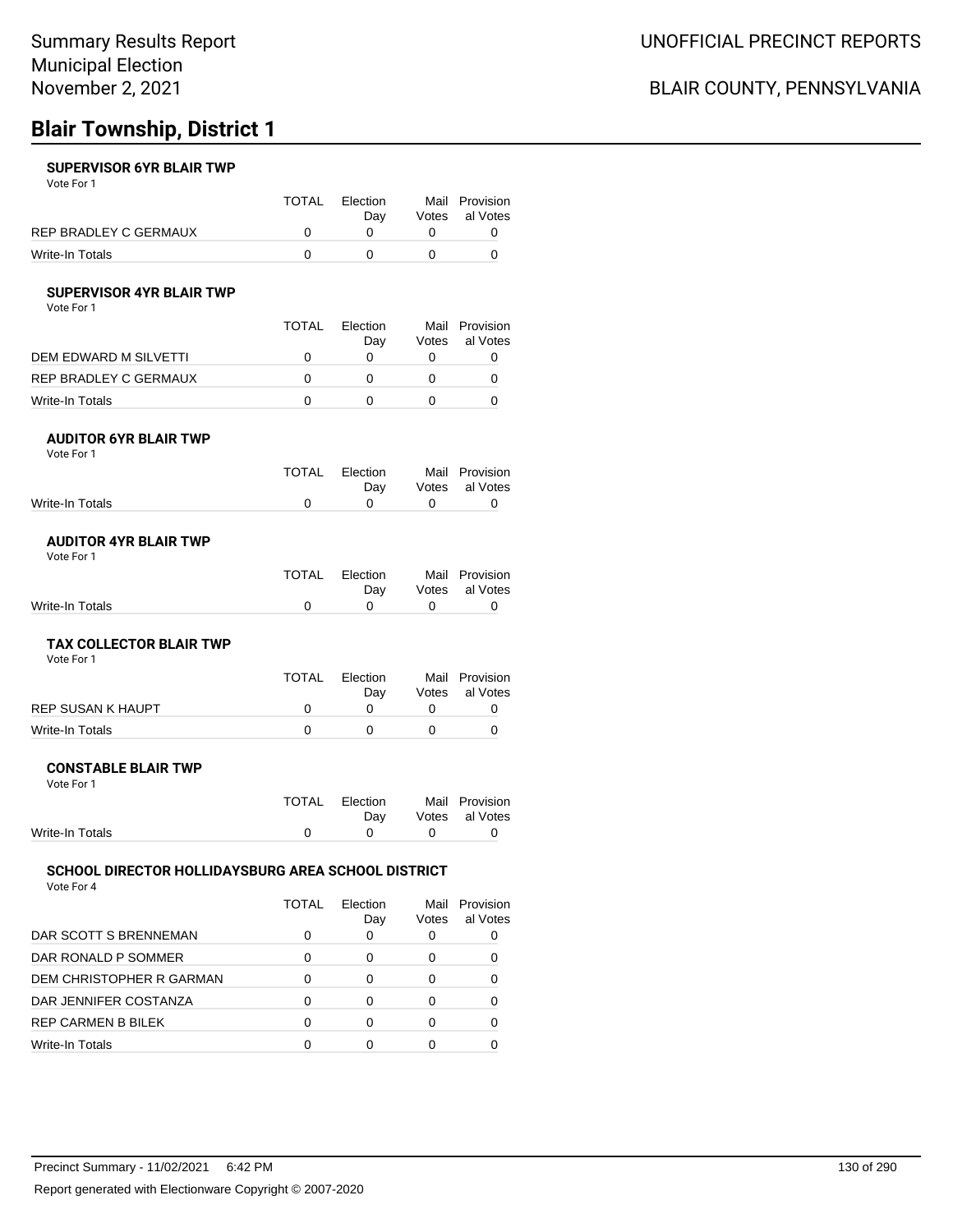# **Blair Township, District 1**

#### **JUDGE OF ELECTION BLAIR TWP 1**

Vote For 1

|                    | TOTAL | Flection<br>Dav | Mail Provision<br>Votes al Votes |
|--------------------|-------|-----------------|----------------------------------|
| DEM JOSEPH MELUSKY |       |                 |                                  |
| Write-In Totals    |       |                 |                                  |

#### **INSPECTOR OF ELECTION BLAIR TWP 1**

Vote For 1

|                          | TOTAL | Election<br>Dav | Votes | Mail Provision<br>al Votes |
|--------------------------|-------|-----------------|-------|----------------------------|
| DEM MARIE MELUSKY        |       |                 |       |                            |
| REP WILLIAM J PADAMONSKY |       |                 |       |                            |
| Write-In Totals          |       |                 |       |                            |

#### **SECOND AMENDMENT SANCTUARY - BLAIR COUNTY**

Vote For 1

|            | TOTAL | Election<br>Dav | Mail Provision<br>Votes al Votes |
|------------|-------|-----------------|----------------------------------|
| <b>YES</b> |       |                 |                                  |
| NO         |       |                 |                                  |

#### **SECOND AMENDMENT SANCTUARY - BLAIR TWP**

Vote For 1

|            | TOTAL | Election<br>Dav | Mail Provision<br>Votes al Votes |
|------------|-------|-----------------|----------------------------------|
| <b>YES</b> |       |                 |                                  |
| <b>NO</b>  |       |                 |                                  |

#### **RETAIN JOHN T BENDER - JUDGE OF THE SUPERIOR COURT**

Vote For 1

|            | TOTAL | Election<br>Dav | Mail Provision<br>Votes al Votes |
|------------|-------|-----------------|----------------------------------|
| <b>YES</b> |       |                 |                                  |
| NO         |       |                 |                                  |

#### **RETAIN MARY JANE BOWES - JUDGE OF THE SUPERIOR COURT**

Vote For 1

|            | TOTAL Election        |              | Mail Provision |
|------------|-----------------------|--------------|----------------|
|            | Dav                   |              | Votes al Votes |
| <b>YES</b> | $\Omega$ and $\Omega$ | $\mathbf{U}$ |                |
| NO.        |                       | $\Omega$     |                |

#### **RETAIN ANNE COVEY - JUDGE OF THE COMMONWEALTH COURT**

Vote For 1

|            | <b>TOTAL</b> | Election | Mail Provision |
|------------|--------------|----------|----------------|
|            |              | Dav      | Votes al Votes |
| <b>YES</b> |              |          |                |
| <b>NO</b>  |              |          |                |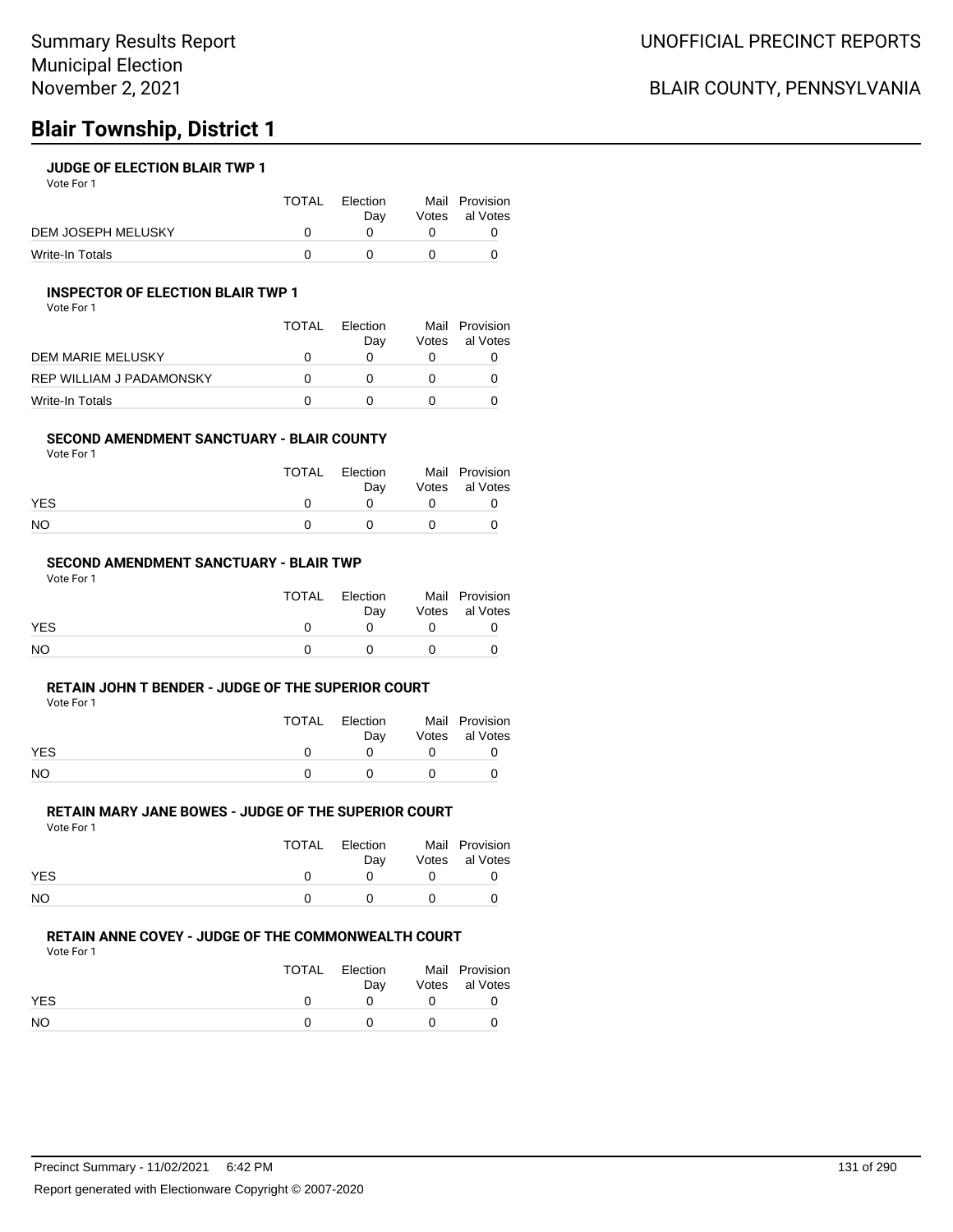# **Blair Township, District 1**

#### **RETAIN RENEE COHN JUBELIRER - JUDGE OF THE COMMONWEALTH COURT** Vote For 1

| 1 U U U    |       |                 |          |                                  |
|------------|-------|-----------------|----------|----------------------------------|
|            | TOTAL | Election<br>Dav |          | Mail Provision<br>Votes al Votes |
| <b>YES</b> |       |                 |          |                                  |
| <b>NO</b>  |       |                 | $\Omega$ |                                  |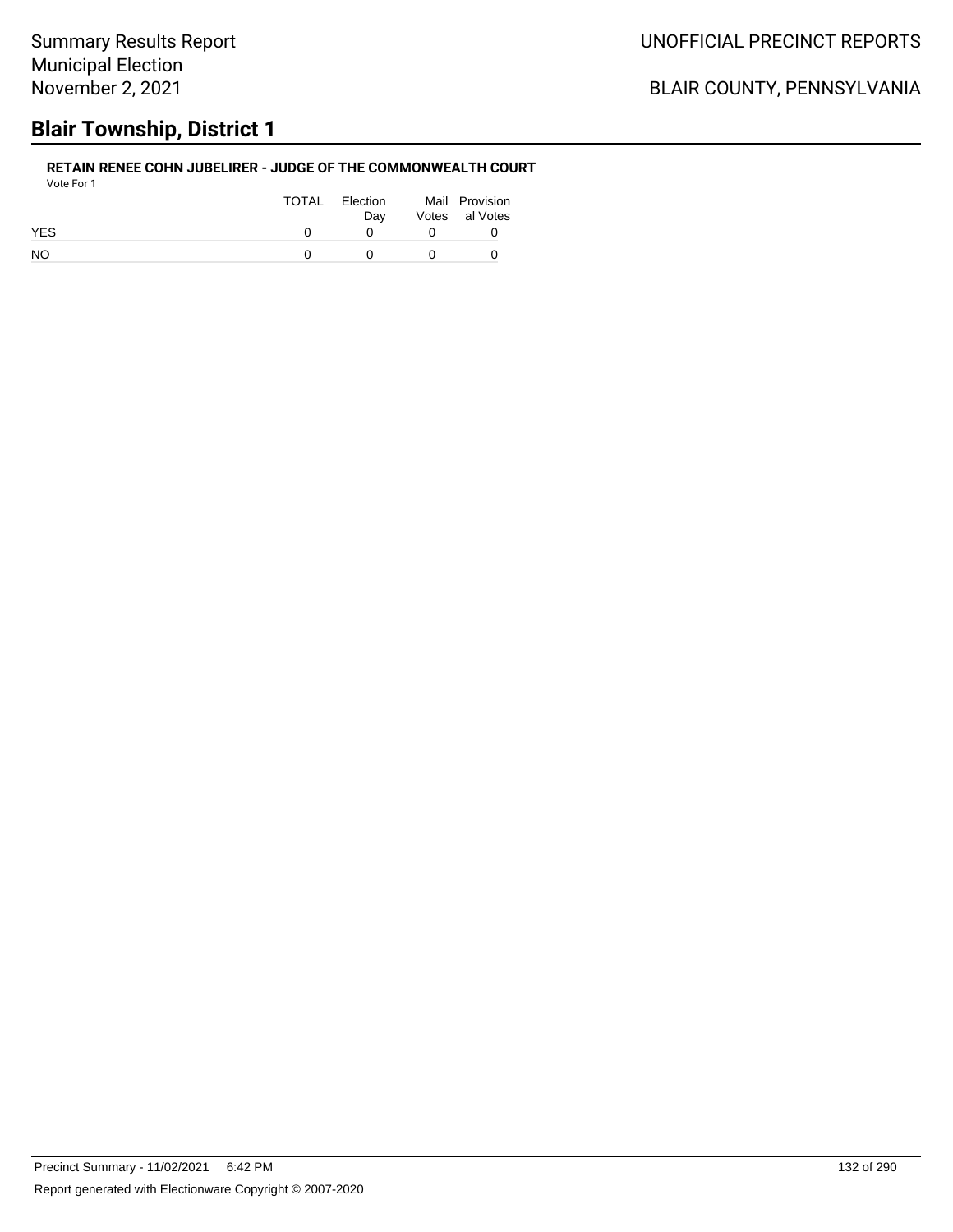## Summary Results Report Municipal Election November 2, 2021

# BLAIR COUNTY, PENNSYLVANIA

# **Blair Township, District 2**

| <b>Statistics</b>           | <b>TOTAL</b> | Election<br>Day | Votes | Mail Provision<br>al Votes |
|-----------------------------|--------------|-----------------|-------|----------------------------|
| Registered Voters - Total   | 1.235        |                 |       |                            |
| <b>Ballots Cast - Total</b> | 0            |                 |       | O                          |
| <b>Ballots Cast - Blank</b> | 0            |                 |       | O                          |
| Voter Turnout - Total       | $0.00\%$     |                 |       |                            |

#### **JUSTICE OF THE SUPREME COURT**

Vote For 1

|                      | <b>TOTAL</b> | Election<br>Dav | Votes | Mail Provision<br>al Votes |
|----------------------|--------------|-----------------|-------|----------------------------|
| DEM MARIA MCLAUGHLIN |              |                 |       |                            |
| REP KEVIN BROBSON    |              |                 |       |                            |
| Write-In Totals      |              |                 |       |                            |

#### **JUDGE OF THE SUPERIOR COURT**

| Vote For 1 |  |
|------------|--|
|            |  |

|                    | <b>TOTAL</b> | Election<br>Dav | Votes | Mail Provision<br>al Votes |
|--------------------|--------------|-----------------|-------|----------------------------|
| DEM TIMIKA LANE    | O            |                 |       |                            |
| REP MEGAN SULLIVAN | $\mathbf{U}$ |                 |       |                            |
| Write-In Totals    |              |                 |       |                            |
|                    |              |                 |       |                            |

### **JUDGE OF THE COMMONWEALTH COURT**

Vote For 2

|                                | TOTAL | Flection<br>Day | Votes | Mail Provision<br>al Votes |
|--------------------------------|-------|-----------------|-------|----------------------------|
| DEM LORI A DUMAS               |       |                 |       |                            |
| DEM DAVID LEE SPURGEON         |       |                 |       |                            |
| <b>REP STACY MARIE WALLACE</b> |       |                 |       |                            |
| <b>REP DREW CROMPTON</b>       |       |                 |       |                            |
| Write-In Totals                |       |                 |       |                            |

#### **DISTRICT ATTORNEY**

| Vote For 1      |       |                 |                                  |
|-----------------|-------|-----------------|----------------------------------|
|                 | TOTAL | Election<br>Dav | Mail Provision<br>Votes al Votes |
| REP PETE WEEKS  |       |                 |                                  |
| Write-In Totals |       |                 |                                  |

#### **PROTHONOTARY AND CLERK OF COURTS**

Vote For 1

|                  | <b>TOTAL</b> | Election<br>Dav | Mail Provision<br>Votes al Votes |
|------------------|--------------|-----------------|----------------------------------|
| DAR ROBIN PATTON |              |                 |                                  |
| Write-In Totals  |              |                 |                                  |

| Vote For 1      |       |          |                |
|-----------------|-------|----------|----------------|
|                 | TOTAL | Election | Mail Provision |
|                 |       | Dav      | Votes al Votes |
| DAR JAMES E OTT |       |          |                |
| Write-In Totals |       |          |                |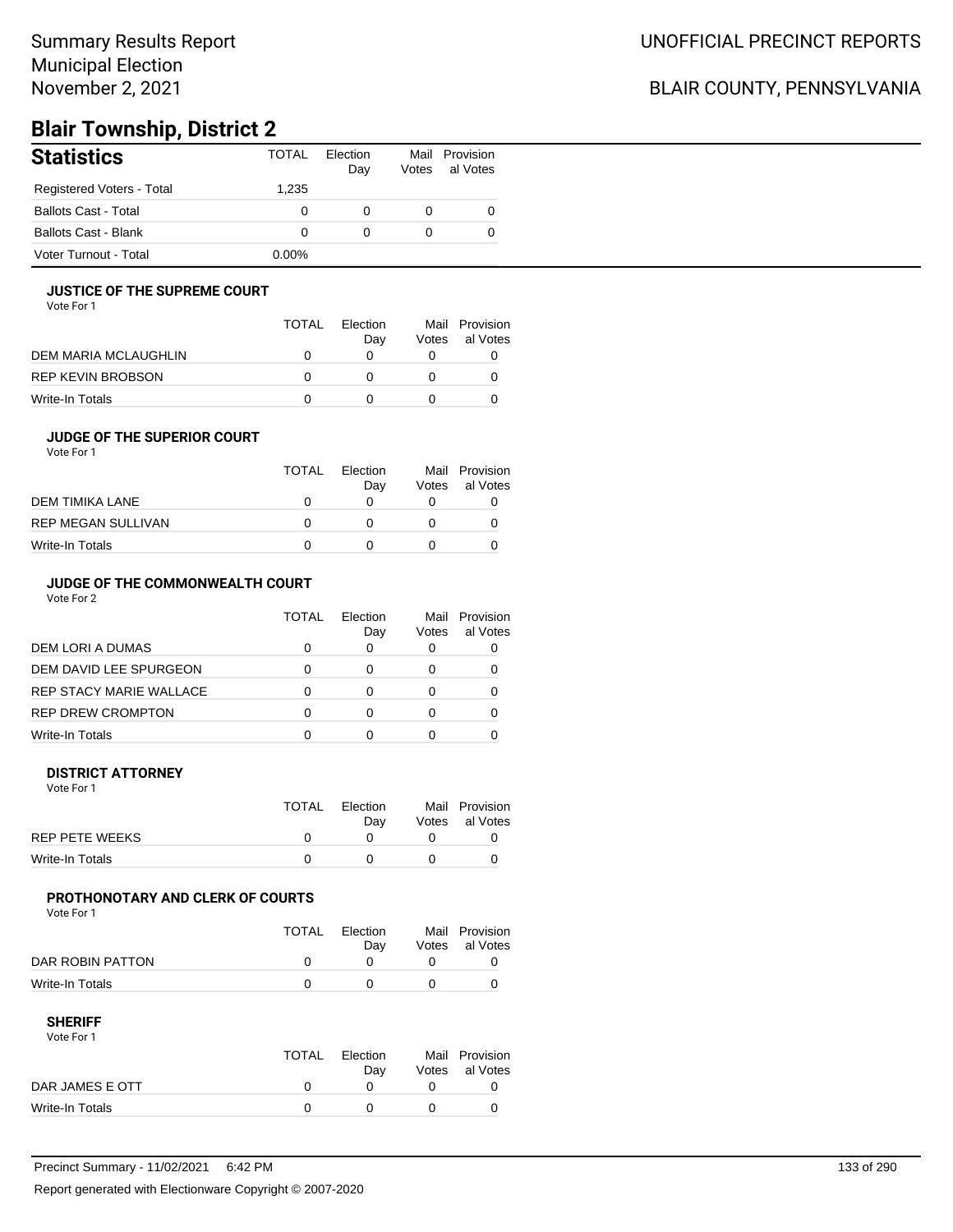# **Blair Township, District 2**

#### **SUPERVISOR 6YR BLAIR TWP**

Vote For 1

|                       | TOTAL | Election | Mail Provision |
|-----------------------|-------|----------|----------------|
|                       |       | Dav      | Votes al Votes |
| REP BRADLEY C GERMAUX |       |          |                |
| Write-In Totals       |       |          |                |

#### **SUPERVISOR 4YR BLAIR TWP**

Vote For 1

|                       | TOTAL | Election | Mail  | Provision |  |
|-----------------------|-------|----------|-------|-----------|--|
|                       |       | Dav      | Votes | al Votes  |  |
| DEM EDWARD M SILVETTI |       |          |       |           |  |
| REP BRADLEY C GERMAUX |       |          |       |           |  |
| Write-In Totals       |       |          |       |           |  |

#### **AUDITOR 6YR BLAIR TWP** Vote For 1

|                 | TOTAL Election<br>Dav |                   | Mail Provision<br>Votes al Votes |
|-----------------|-----------------------|-------------------|----------------------------------|
| Write-In Totals |                       | $\Omega$ $\Omega$ | - റ                              |
|                 |                       |                   |                                  |

#### **AUDITOR 4YR BLAIR TWP** Vote For 1

|                 | TOTAL Election |                                              | Mail Provision<br>Day Votes al Votes |
|-----------------|----------------|----------------------------------------------|--------------------------------------|
| Write-In Totals |                | $\begin{array}{ccc} & & & 0 & & \end{array}$ |                                      |

#### **TAX COLLECTOR BLAIR TWP**

| Vote For 1        |       |                 |                                  |
|-------------------|-------|-----------------|----------------------------------|
|                   | TOTAL | Election<br>Dav | Mail Provision<br>Votes al Votes |
| REP SUSAN K HAUPT |       |                 |                                  |
| Write-In Totals   |       |                 |                                  |

#### **CONSTABLE BLAIR TWP**

| Vote For 1      |       |              |           |                |
|-----------------|-------|--------------|-----------|----------------|
|                 | TOTAL | Election     |           | Mail Provision |
|                 |       | Dav          |           | Votes al Votes |
| Write-In Totals |       | $\mathbf{0}$ | $\bigcap$ |                |

### **SCHOOL DIRECTOR HOLLIDAYSBURG AREA SCHOOL DISTRICT**

Vote For 4

|                           | <b>TOTAL</b> | Flection<br>Day | Mail<br>Votes | Provision<br>al Votes |
|---------------------------|--------------|-----------------|---------------|-----------------------|
| DAR SCOTT S BRENNEMAN     |              | 0               |               |                       |
| DAR RONALD P SOMMER       |              | 0               | 0             |                       |
| DEM CHRISTOPHER R GARMAN  |              | 0               |               |                       |
| DAR JENNIFER COSTANZA     |              | 0               |               |                       |
| <b>REP CARMEN B BILEK</b> | <sup>0</sup> | ∩               | O             |                       |
| Write-In Totals           |              |                 |               |                       |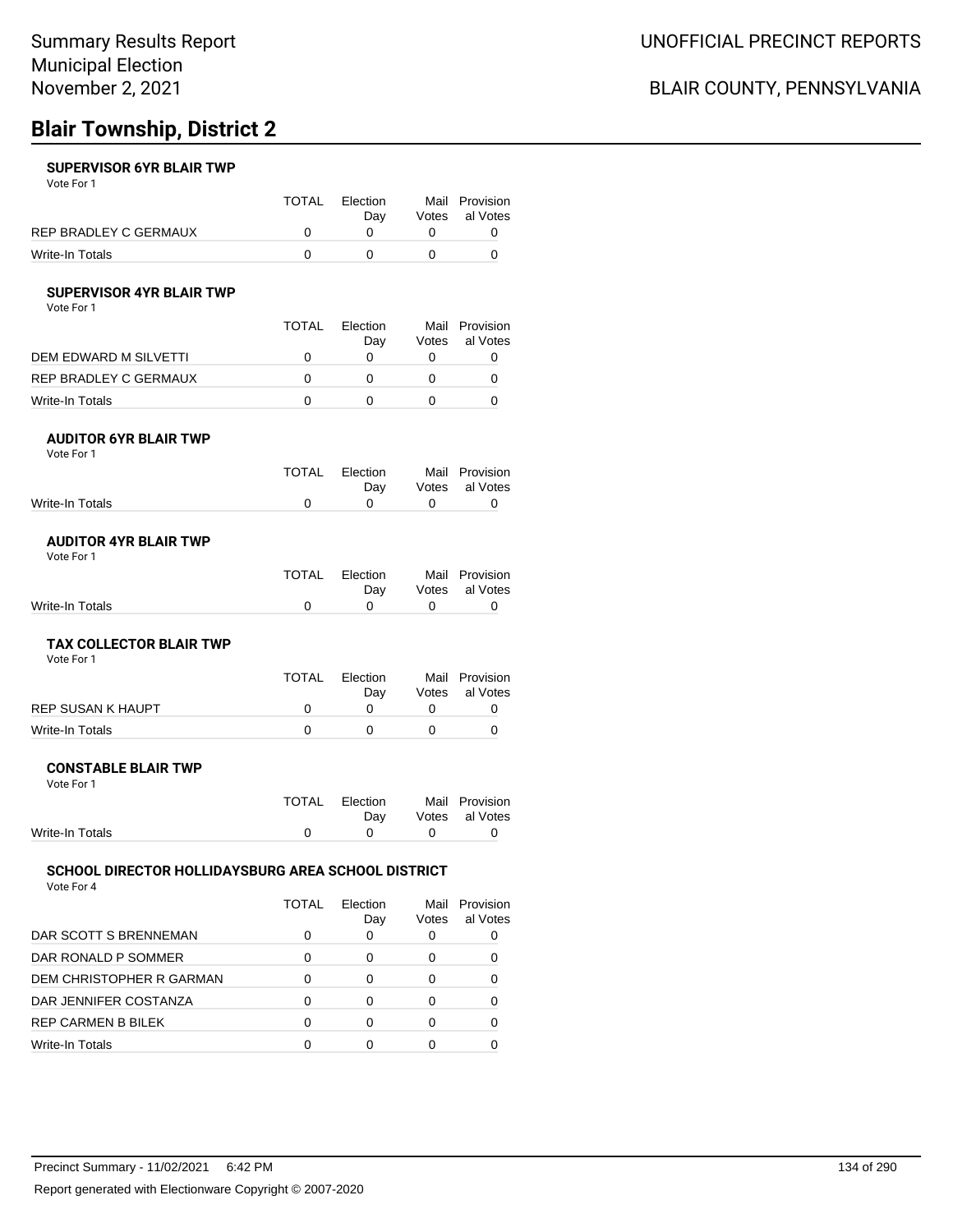# **Blair Township, District 2**

#### **JUDGE OF ELECTION BLAIR TWP 2**

Vote For 1

|                 | TOTAL Election                               | Mail Provision     |
|-----------------|----------------------------------------------|--------------------|
|                 |                                              | Day Votes al Votes |
| Write-In Totals | $\begin{array}{ccc}\n0 & 0 & 0\n\end{array}$ |                    |

#### **INSPECTOR OF ELECTION BLAIR TWP 2**

Vote For 1

|                 | TOTAL Election |                | Mail Provision |
|-----------------|----------------|----------------|----------------|
|                 | Dav            |                | Votes al Votes |
| Write-In Totals |                | $\overline{a}$ |                |

#### **SECOND AMENDMENT SANCTUARY - BLAIR COUNTY**

Vote For 1

|            | TOTAL | Election |     | Mail Provision |
|------------|-------|----------|-----|----------------|
|            |       | Dav      |     | Votes al Votes |
| <b>YES</b> |       |          |     |                |
| <b>NO</b>  |       |          | - 0 |                |

#### **SECOND AMENDMENT SANCTUARY - BLAIR TWP**

Vote For 1

|            | TOTAL | Election<br>Dav | Mail Provision<br>Votes al Votes |
|------------|-------|-----------------|----------------------------------|
| <b>YES</b> |       |                 |                                  |
| <b>NO</b>  |       | <sup>0</sup>    |                                  |

#### **RETAIN JOHN T BENDER - JUDGE OF THE SUPERIOR COURT**

Vote For 1

|            | TOTAL | Election | Mail Provision |
|------------|-------|----------|----------------|
|            |       | Dav      | Votes al Votes |
| <b>YES</b> |       |          |                |
| NO         |       |          |                |

### **RETAIN MARY JANE BOWES - JUDGE OF THE SUPERIOR COURT**

Vote For 1

|            | <b>TOTAL</b> | Election<br>Dav | Mail Provision<br>Votes al Votes |
|------------|--------------|-----------------|----------------------------------|
| <b>YES</b> |              |                 |                                  |
| NO.        |              |                 |                                  |

#### **RETAIN ANNE COVEY - JUDGE OF THE COMMONWEALTH COURT**

Vote For 1

|            | <b>TOTAL</b> | Election | Mail Provision |
|------------|--------------|----------|----------------|
|            |              | Dav      | Votes al Votes |
| <b>YES</b> |              |          |                |
| NO.        |              | n        |                |

### **RETAIN RENEE COHN JUBELIRER - JUDGE OF THE COMMONWEALTH COURT**

Vote For 1

|            | TOTAL Election<br>Dav | Mail Provision<br>Votes al Votes |
|------------|-----------------------|----------------------------------|
| <b>YES</b> |                       |                                  |
| NO.        |                       |                                  |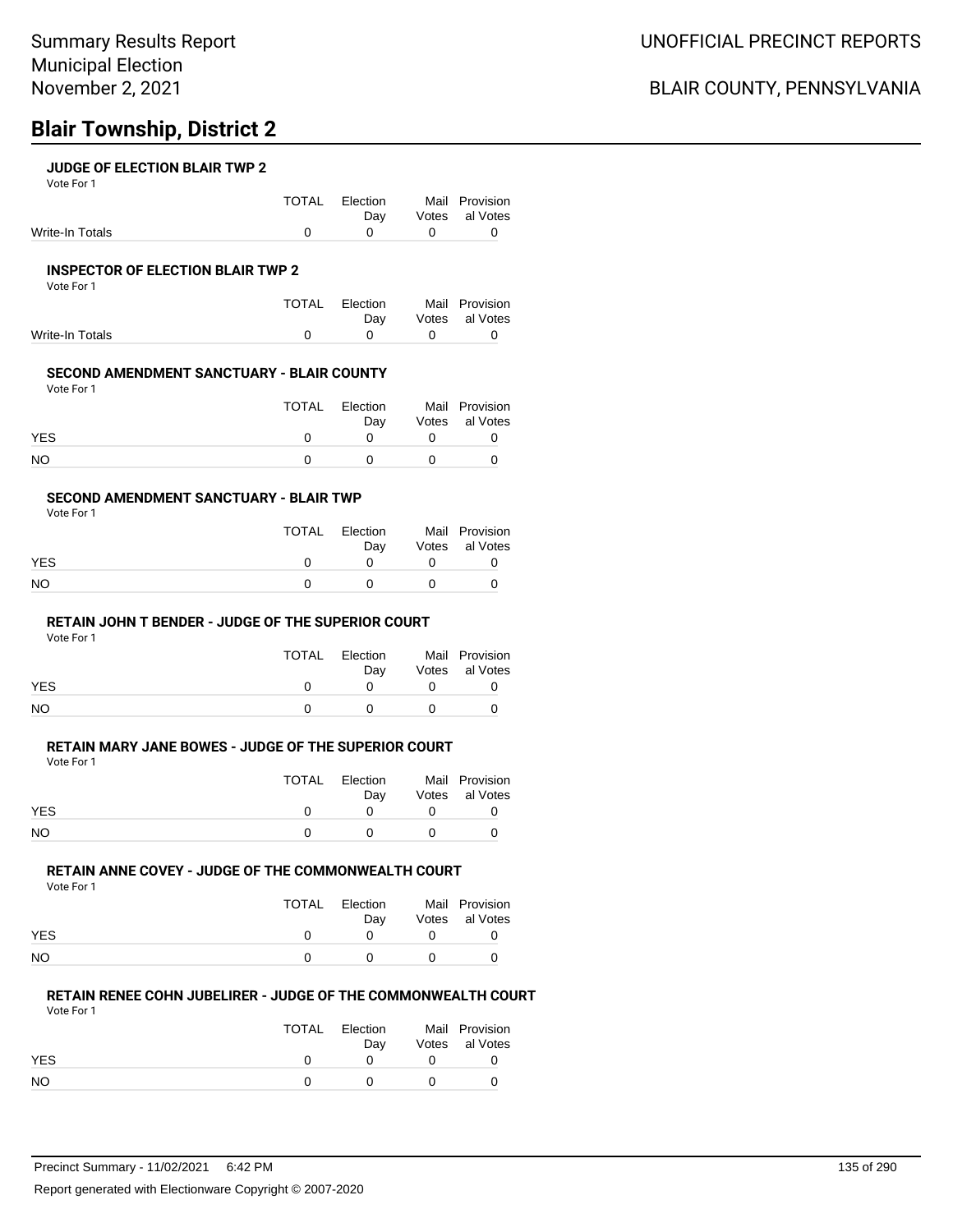## Summary Results Report Municipal Election November 2, 2021

# BLAIR COUNTY, PENNSYLVANIA

# **Blair Township, District 3**

| <b>Statistics</b>           | TOTAL    | Election<br>Day | Votes | Mail Provision<br>al Votes |
|-----------------------------|----------|-----------------|-------|----------------------------|
| Registered Voters - Total   | 991      |                 |       |                            |
| <b>Ballots Cast - Total</b> | 0        | 0               |       |                            |
| Ballots Cast - Blank        | 0        | 0               |       |                            |
| Voter Turnout - Total       | $0.00\%$ |                 |       |                            |

#### **JUSTICE OF THE SUPREME COURT**

Vote For 1

|                      | TOTAL | Election<br>Dav | Votes | Mail Provision<br>al Votes |
|----------------------|-------|-----------------|-------|----------------------------|
| DEM MARIA MCLAUGHLIN |       |                 |       |                            |
| REP KEVIN BROBSON    |       |                 |       |                            |
| Write-In Totals      |       |                 |       |                            |

#### **JUDGE OF THE SUPERIOR COURT**

| Vote For 1 |  |  |
|------------|--|--|
|            |  |  |

|                    | <b>TOTAL</b> | Election<br>Day | Votes | Mail Provision<br>al Votes |
|--------------------|--------------|-----------------|-------|----------------------------|
| DEM TIMIKA LANE    | $\mathbf{I}$ |                 |       |                            |
| REP MEGAN SULLIVAN | $\mathbf{U}$ |                 |       |                            |
| Write-In Totals    |              |                 |       |                            |
|                    |              |                 |       |                            |

### **JUDGE OF THE COMMONWEALTH COURT**

Vote For 2

|                                | TOTAL | Flection<br>Day | Votes | Mail Provision<br>al Votes |
|--------------------------------|-------|-----------------|-------|----------------------------|
| DEM LORI A DUMAS               |       |                 |       |                            |
| DEM DAVID LEE SPURGEON         |       |                 |       |                            |
| <b>REP STACY MARIE WALLACE</b> |       |                 |       |                            |
| <b>REP DREW CROMPTON</b>       |       |                 |       |                            |
| Write-In Totals                |       |                 |       |                            |

#### **DISTRICT ATTORNEY**

| Vote For 1      |       |                 |                                  |
|-----------------|-------|-----------------|----------------------------------|
|                 | TOTAL | Election<br>Dav | Mail Provision<br>Votes al Votes |
| REP PETE WEEKS  |       |                 |                                  |
| Write-In Totals |       |                 |                                  |

#### **PROTHONOTARY AND CLERK OF COURTS**

Vote For 1

|                  | TOTAL | Election<br>Dav | Mail Provision<br>Votes al Votes |
|------------------|-------|-----------------|----------------------------------|
| DAR ROBIN PATTON |       |                 |                                  |
| Write-In Totals  |       |                 |                                  |

| Vote For 1      |             |          |                |
|-----------------|-------------|----------|----------------|
|                 | TOTAL       | Flection | Mail Provision |
|                 |             | Dav      | Votes al Votes |
| DAR JAMES E OTT | $^{\prime}$ |          |                |
| Write-In Totals |             |          |                |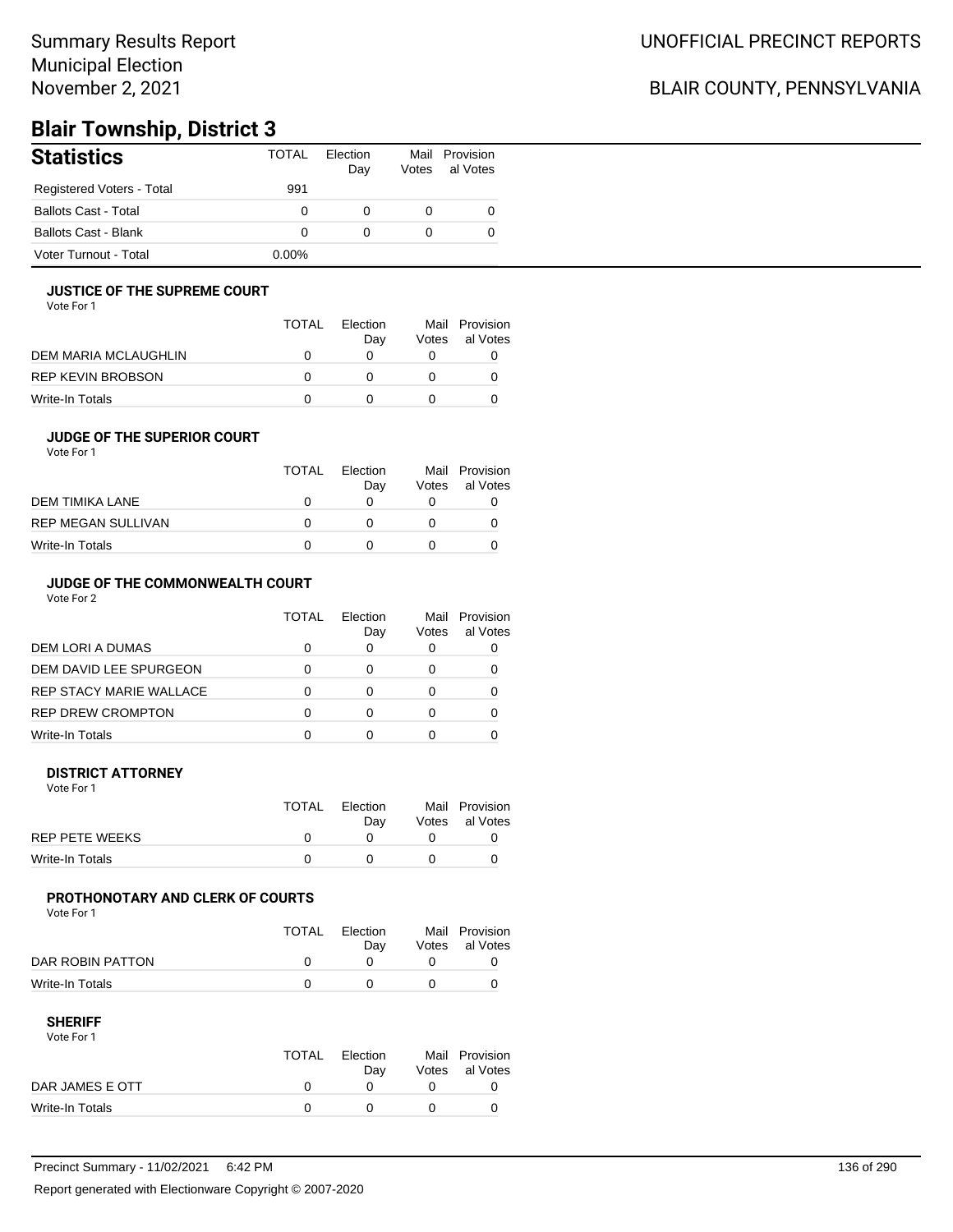# **Blair Township, District 3**

#### **SUPERVISOR 6YR BLAIR TWP**

Vote For 1

|                       | TOTAL | Election | Mail Provision |
|-----------------------|-------|----------|----------------|
|                       |       | Dav      | Votes al Votes |
| REP BRADLEY C GERMAUX |       |          |                |
| Write-In Totals       |       |          |                |

#### **SUPERVISOR 4YR BLAIR TWP**

Vote For 1

|                       | <b>TOTAL</b> | <b>Flection</b> |       | Mail Provision |  |
|-----------------------|--------------|-----------------|-------|----------------|--|
|                       |              | Dav             | Votes | al Votes       |  |
| DEM EDWARD M SILVETTI |              |                 |       |                |  |
| REP BRADLEY C GERMAUX |              |                 |       |                |  |
| Write-In Totals       |              |                 |       |                |  |

#### **AUDITOR 6YR BLAIR TWP** Vote For 1

|                 | TOTAL Election<br>Dav |                   | Mail Provision<br>Votes al Votes |
|-----------------|-----------------------|-------------------|----------------------------------|
| Write-In Totals |                       | $\Omega$ $\Omega$ | - റ                              |
|                 |                       |                   |                                  |

#### **AUDITOR 4YR BLAIR TWP** Vote For 1

|                 | TOTAL Election |                                              | Mail Provision<br>Day Votes al Votes |
|-----------------|----------------|----------------------------------------------|--------------------------------------|
| Write-In Totals |                | $\begin{array}{ccc} & & & 0 & & \end{array}$ |                                      |

#### **TAX COLLECTOR BLAIR TWP**

| Vote For 1        |       |                 |                                  |
|-------------------|-------|-----------------|----------------------------------|
|                   | TOTAL | Election<br>Dav | Mail Provision<br>Votes al Votes |
| REP SUSAN K HAUPT |       |                 |                                  |
| Write-In Totals   |       |                 |                                  |

#### **CONSTABLE BLAIR TWP**

| Vote For 1      |       |              |           |                |
|-----------------|-------|--------------|-----------|----------------|
|                 | TOTAL | Election     |           | Mail Provision |
|                 |       | Dav          |           | Votes al Votes |
| Write-In Totals |       | $\mathbf{0}$ | $\bigcap$ |                |

### **SCHOOL DIRECTOR HOLLIDAYSBURG AREA SCHOOL DISTRICT**

Vote For 4

|                          | TOTAL | Flection<br>Day | Mail<br>Votes | Provision<br>al Votes |
|--------------------------|-------|-----------------|---------------|-----------------------|
| DAR SCOTT S BRENNEMAN    |       |                 |               |                       |
| DAR RONALD P SOMMER      | O     | Ω               |               |                       |
| DEM CHRISTOPHER R GARMAN |       | O               |               |                       |
| DAR JENNIFER COSTANZA    | O     | ∩               |               |                       |
| REP CARMEN B BILEK       | ŋ     | ∩               |               |                       |
| Write-In Totals          |       |                 |               |                       |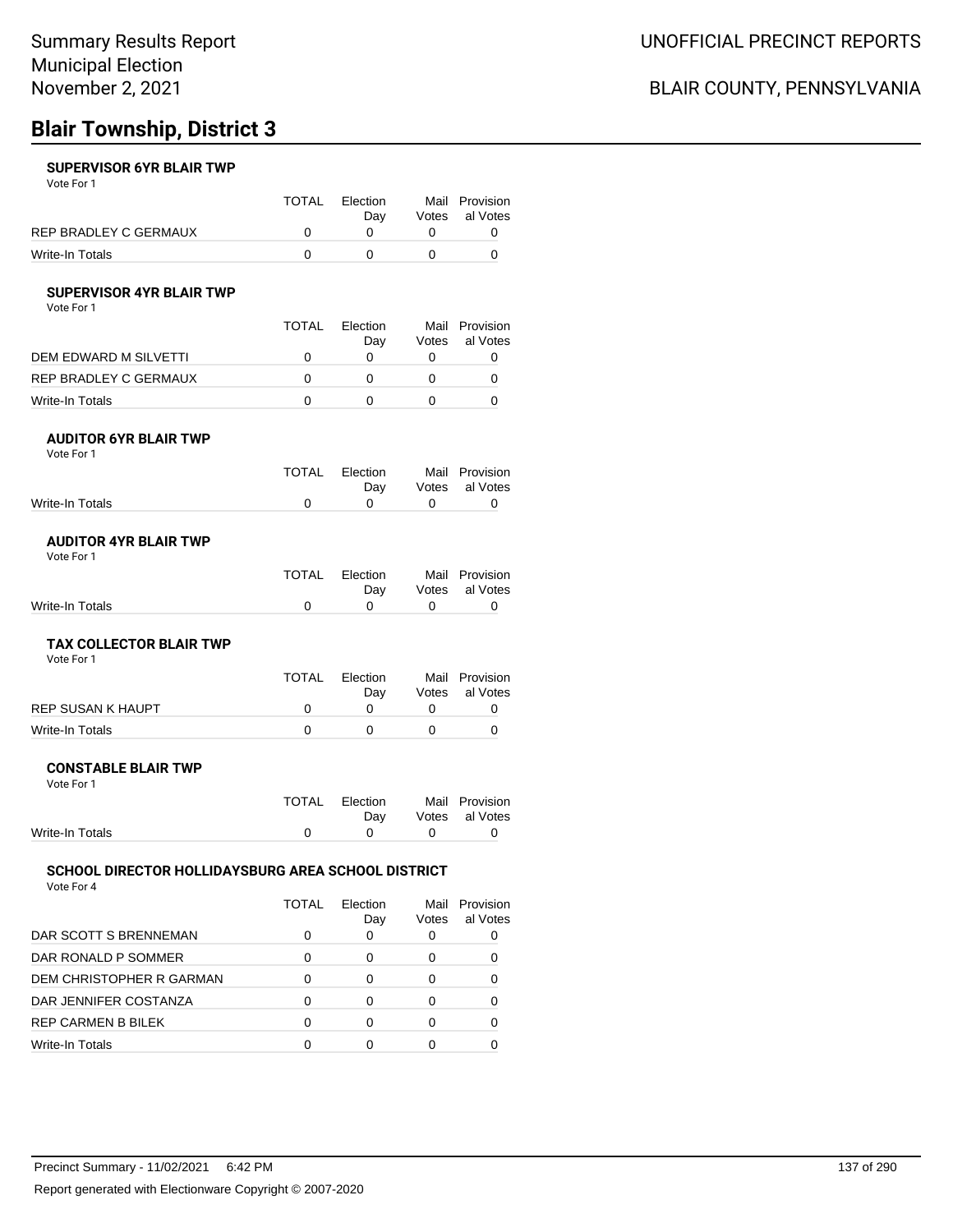# **Blair Township, District 3**

#### **JUDGE OF ELECTION BLAIR TWP 3**

Vote For 1

|                            | TOTAI | Election | Mail Provision |
|----------------------------|-------|----------|----------------|
|                            |       | Dav      | Votes al Votes |
| <b>REP JAMES R JACKSON</b> |       |          |                |
| Write-In Totals            |       |          |                |

#### **INSPECTOR OF ELECTION BLAIR TWP 3**

Vote For 1

|                     | <b>TOTAL</b> | Election<br>Dav | Mail Provision<br>Votes al Votes |
|---------------------|--------------|-----------------|----------------------------------|
| REP KARLA S JACKSON |              |                 |                                  |
| Write-In Totals     |              |                 |                                  |

#### **SECOND AMENDMENT SANCTUARY - BLAIR COUNTY**

Vote For 1

|            | TOTAL | Election<br>Dav |              | Mail Provision<br>Votes al Votes |
|------------|-------|-----------------|--------------|----------------------------------|
| <b>YES</b> |       |                 |              |                                  |
| <b>NO</b>  |       |                 | $\mathbf{U}$ |                                  |

#### **SECOND AMENDMENT SANCTUARY - BLAIR TWP**

Vote For 1

|            | TOTAL | Election<br>Dav | Mail Provision<br>Votes al Votes |
|------------|-------|-----------------|----------------------------------|
| <b>YES</b> |       |                 |                                  |
| <b>NO</b>  |       |                 |                                  |

#### **RETAIN JOHN T BENDER - JUDGE OF THE SUPERIOR COURT**

Vote For 1

|            | TOTAL | Election | Mail Provision |
|------------|-------|----------|----------------|
|            |       | Dav      | Votes al Votes |
| <b>YES</b> |       |          |                |
| <b>NO</b>  |       |          |                |

# **RETAIN MARY JANE BOWES - JUDGE OF THE SUPERIOR COURT**

Vote For 1

|            | TOTAL | Election<br>Dav | Mail Provision<br>Votes al Votes |
|------------|-------|-----------------|----------------------------------|
| <b>YES</b> |       |                 |                                  |
| NO         |       |                 |                                  |

### **RETAIN ANNE COVEY - JUDGE OF THE COMMONWEALTH COURT**

Vote For 1

|            | TOTAL | Election<br>Dav | Mail Provision<br>Votes al Votes |
|------------|-------|-----------------|----------------------------------|
| <b>YES</b> |       |                 |                                  |
| <b>NO</b>  |       |                 |                                  |

### **RETAIN RENEE COHN JUBELIRER - JUDGE OF THE COMMONWEALTH COURT**

Vote For 1

|            | <b>TOTAL</b> | Election<br>Dav | Mail Provision<br>Votes al Votes |
|------------|--------------|-----------------|----------------------------------|
| <b>YES</b> |              |                 |                                  |
| <b>NO</b>  |              | n               |                                  |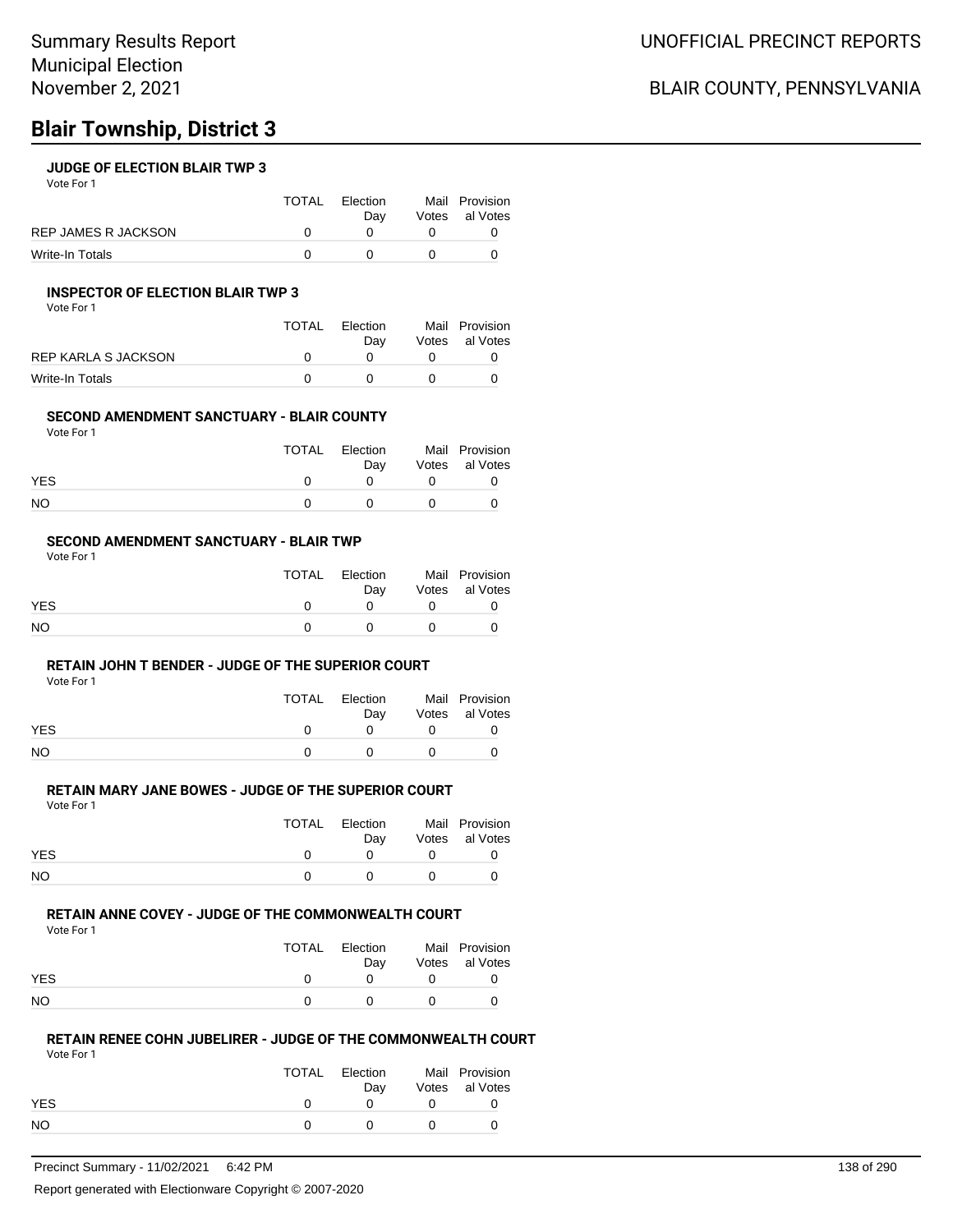# **Catharine Township**

| <b>Statistics</b>           | TOTAL    | Flection<br>Day | Votes | Mail Provision<br>al Votes |
|-----------------------------|----------|-----------------|-------|----------------------------|
| Registered Voters - Total   | 493      |                 |       |                            |
| <b>Ballots Cast - Total</b> | $\Omega$ | O               |       |                            |
| <b>Ballots Cast - Blank</b> | 0        | 0               |       |                            |
| Voter Turnout - Total       | $0.00\%$ |                 |       |                            |

#### **JUSTICE OF THE SUPREME COURT**

Vote For 1

|                      | TOTAL | Election<br>Dav | Mail<br>Votes | Provision<br>al Votes |
|----------------------|-------|-----------------|---------------|-----------------------|
| DEM MARIA MCLAUGHLIN |       |                 |               |                       |
| REP KEVIN BROBSON    |       |                 |               |                       |
| Write-In Totals      |       |                 |               |                       |

#### **JUDGE OF THE SUPERIOR COURT**

| Vote For 1 |  |  |
|------------|--|--|
|            |  |  |

|                           | <b>TOTAL</b> | Election<br>Day | Votes | Mail Provision<br>al Votes |
|---------------------------|--------------|-----------------|-------|----------------------------|
| DEM TIMIKA LANE           |              |                 |       |                            |
| <b>REP MEGAN SULLIVAN</b> |              |                 |       |                            |
| Write-In Totals           |              |                 |       |                            |
|                           |              |                 |       |                            |

### **JUDGE OF THE COMMONWEALTH COURT**

Vote For 2

|                                | TOTAL | Flection<br>Day | Votes | Mail Provision<br>al Votes |
|--------------------------------|-------|-----------------|-------|----------------------------|
| DEM LORI A DUMAS               |       |                 |       |                            |
| DEM DAVID LEE SPURGEON         |       |                 |       |                            |
| <b>REP STACY MARIE WALLACE</b> |       |                 |       |                            |
| <b>REP DREW CROMPTON</b>       |       |                 |       |                            |
| Write-In Totals                |       |                 |       |                            |

#### **DISTRICT ATTORNEY**

| Vote For 1            |              |                 |                                  |
|-----------------------|--------------|-----------------|----------------------------------|
|                       | <b>TOTAL</b> | Election<br>Dav | Mail Provision<br>Votes al Votes |
| <b>REP PETE WEEKS</b> |              |                 |                                  |
| Write-In Totals       |              |                 |                                  |

#### **PROTHONOTARY AND CLERK OF COURTS**

Vote For 1

|                  | <b>TOTAL</b> | Election<br>Dav | Mail Provision<br>Votes al Votes |
|------------------|--------------|-----------------|----------------------------------|
| DAR ROBIN PATTON |              |                 |                                  |
| Write-In Totals  |              |                 |                                  |

| Vote For 1      |       |          |                |
|-----------------|-------|----------|----------------|
|                 | TOTAL | Flection | Mail Provision |
|                 |       | Dav      | Votes al Votes |
| DAR JAMES E OTT |       |          |                |
| Write-In Totals |       |          |                |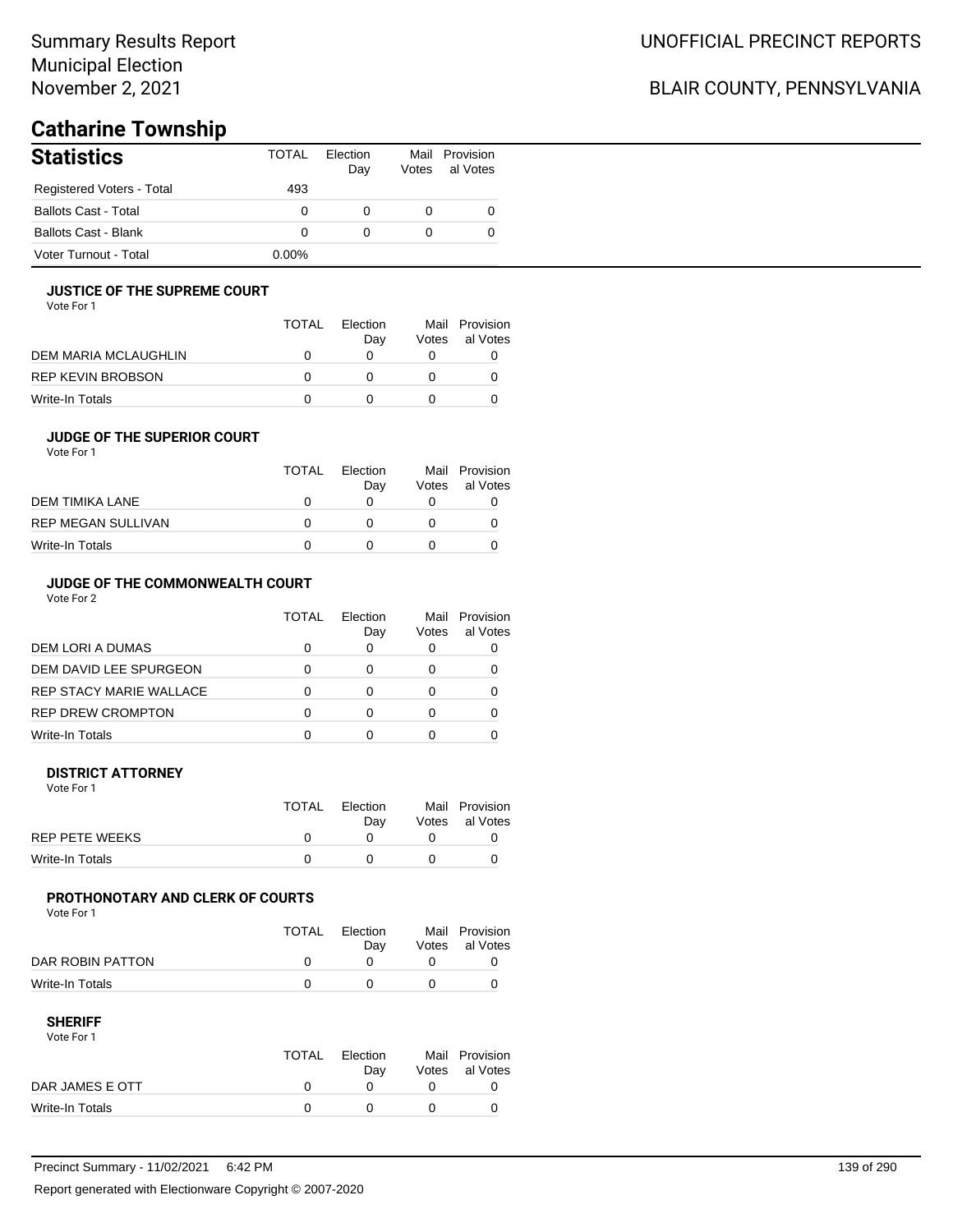# **Catharine Township**

#### **SUPERVISOR CATHARINE TWP**

Vote For 1

|                       | TOTAI | <b>Flection</b> | Mail Provision |
|-----------------------|-------|-----------------|----------------|
|                       |       | Dav             | Votes al Votes |
| REP KENNETH BRENNEMAN |       |                 |                |
| Write-In Totals       |       |                 |                |

#### **AUDITOR 6YR CATHARINE TWP**

Vote For 1

|                 | TOTAL Election |       | Mail Provision |
|-----------------|----------------|-------|----------------|
|                 | Dav            |       | Votes al Votes |
| Write-In Totals |                | - ( ) |                |

#### **AUDITOR 4YR CATHARINE TWP**

Vote For 1

|                 | TOTAL Election | Mail Provision     |
|-----------------|----------------|--------------------|
|                 |                | Day Votes al Votes |
| Write-In Totals |                |                    |

#### **AUDITOR 2YR CATHARINE TWP**

Vote For 1

|                 | TOTAL Election | Mail Provision |
|-----------------|----------------|----------------|
|                 | Dav            | Votes al Votes |
| Write-In Totals |                |                |

#### **TAX COLLECTOR CATHARINE TWP**

Vote For 1

|                       | TOTAL | Election<br>Dav | Mail Provision<br>Votes al Votes |
|-----------------------|-------|-----------------|----------------------------------|
| REP MELISSA A GUNNETT |       |                 |                                  |
| Write-In Totals       |       |                 |                                  |

#### **CONSTABLE CATHARINE TWP** Vote For 1

|                 | <b>TOTAL</b> | Election<br>Dav |        | Mail Provision<br>Votes al Votes |
|-----------------|--------------|-----------------|--------|----------------------------------|
| Write-In Totals |              | $\mathbf{u}$    | $\cap$ |                                  |

#### **SCHOOL DIRECTOR WILLIAMSBURG COMMUNITY SCHOOL DISTRICT - CATHARINE TWP**  $\overline{2}$

|                       | <b>TOTAL</b> | <b>Flection</b><br>Dav | Mail Provision<br>Votes al Votes |
|-----------------------|--------------|------------------------|----------------------------------|
| REP BENJAMIN POSTLES  |              |                        |                                  |
| REP LOUIS C BRENNEMAN |              |                        |                                  |
| Write-In Totals       |              |                        |                                  |

#### **JUDGE OF ELECTION CATHARINE TWP**

Vote For 1

|                 | TOTAL Election | Mail Provision |
|-----------------|----------------|----------------|
|                 | Dav            | Votes al Votes |
| Write-In Totals |                |                |

#### **INSPECTOR OF ELECTION CATHARINE TWP**

Vote For 1

|                 | TOTAL | Election<br>Dav |              | Mail Provision<br>Votes al Votes |
|-----------------|-------|-----------------|--------------|----------------------------------|
| Write-In Totals |       |                 | <sup>n</sup> |                                  |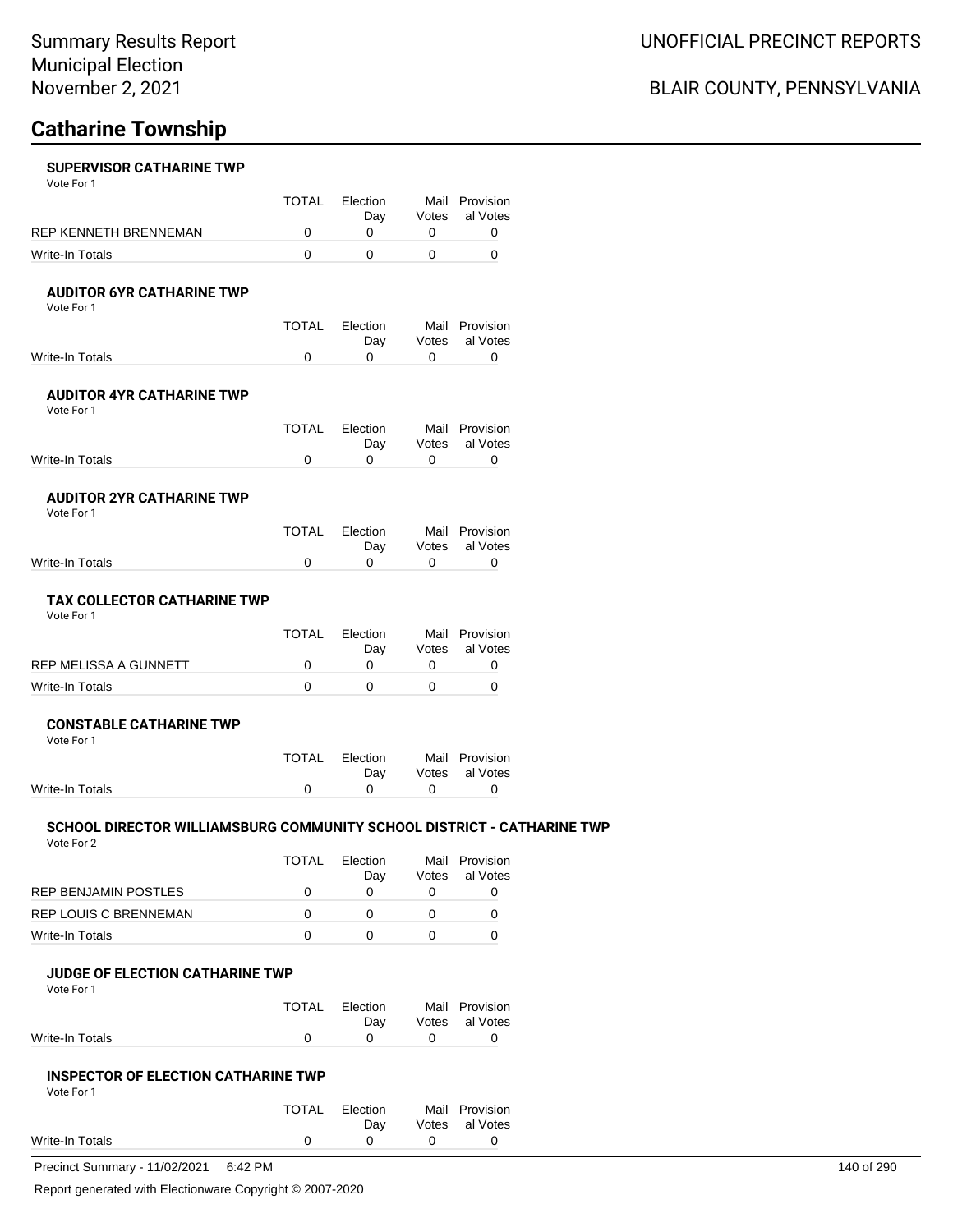# **Catharine Township**

### **SECOND AMENDMENT SANCTUARY - BLAIR COUNTY**

Vote For 1

|            | TOTAL | Election<br>Dav | Mail Provision<br>Votes al Votes |
|------------|-------|-----------------|----------------------------------|
| <b>YES</b> |       |                 |                                  |
| NO         |       |                 |                                  |

### **SECOND AMENDMENT SANCTUARY - CATHARINE TWP**

Vote For 1

|            | TOTAL | Election<br>Dav | Mail Provision<br>Votes al Votes |
|------------|-------|-----------------|----------------------------------|
| <b>YES</b> |       |                 |                                  |
| NO         |       |                 |                                  |

#### **RETAIN JOHN T BENDER - JUDGE OF THE SUPERIOR COURT**

Vote For 1

|            | TOTAL | Election<br>Dav | Mail Provision<br>Votes al Votes |
|------------|-------|-----------------|----------------------------------|
| <b>YES</b> |       |                 |                                  |
| <b>NO</b>  |       |                 |                                  |

### **RETAIN MARY JANE BOWES - JUDGE OF THE SUPERIOR COURT**

Vote For 1

|            | TOTAL | Election<br>Dav | Mail Provision<br>Votes al Votes |
|------------|-------|-----------------|----------------------------------|
| <b>YES</b> |       |                 |                                  |
| <b>NO</b>  |       |                 |                                  |

#### **RETAIN ANNE COVEY - JUDGE OF THE COMMONWEALTH COURT**

Vote For 1

|            | TOTAL | Election | Mail Provision |
|------------|-------|----------|----------------|
|            |       | Dav      | Votes al Votes |
| <b>YES</b> |       |          |                |
| <b>NO</b>  |       |          |                |

#### **RETAIN RENEE COHN JUBELIRER - JUDGE OF THE COMMONWEALTH COURT** Vote For 1

|            | TOTAL Election<br>Dav | Mail Provision<br>Votes al Votes |
|------------|-----------------------|----------------------------------|
| <b>YES</b> |                       |                                  |
| NO.        |                       |                                  |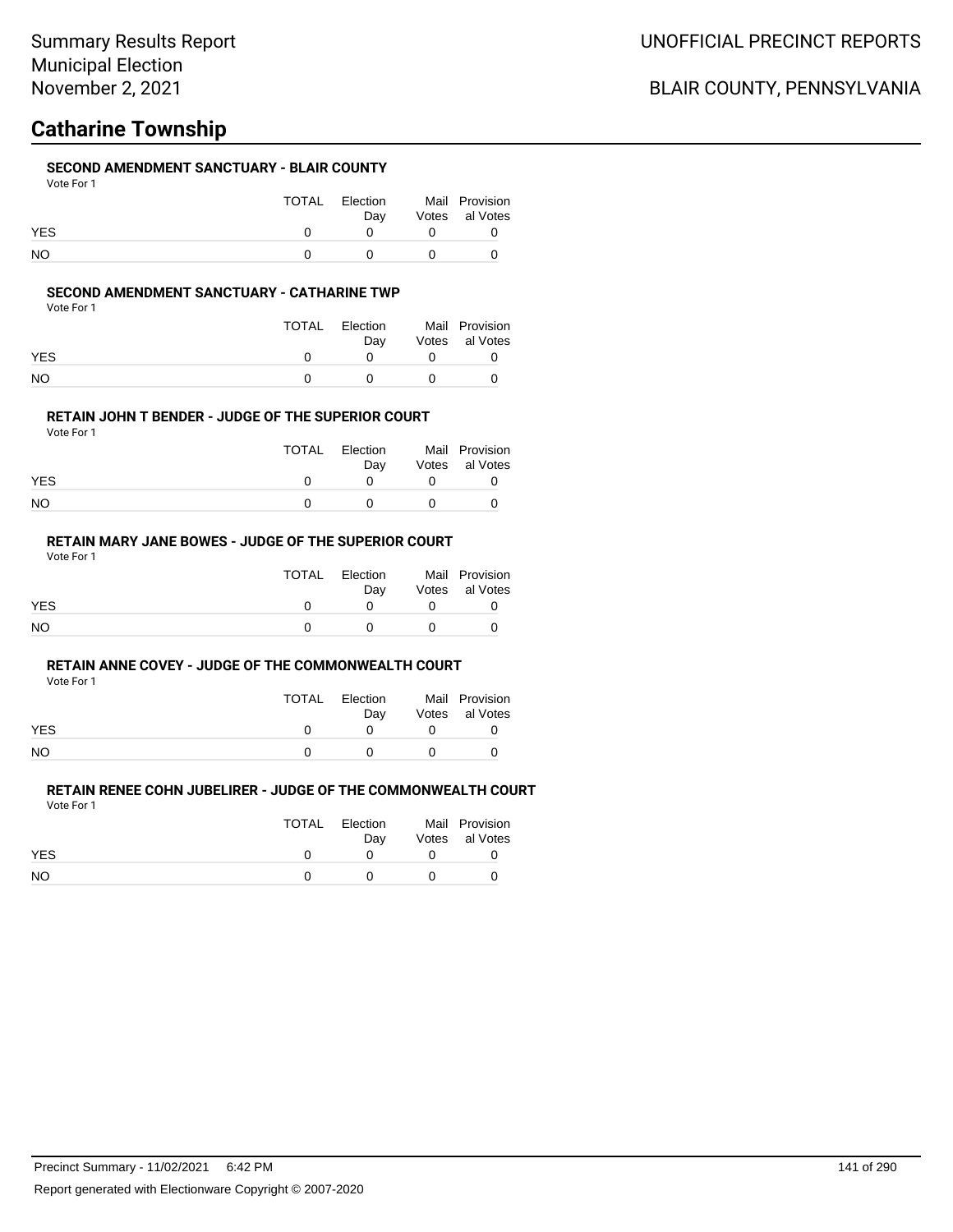## Summary Results Report Municipal Election November 2, 2021

# BLAIR COUNTY, PENNSYLVANIA

# **Duncansville Borough**

| <b>Statistics</b>           | TOTAL    | <b>Flection</b><br>Day | Votes | Mail Provision<br>al Votes |
|-----------------------------|----------|------------------------|-------|----------------------------|
| Registered Voters - Total   | 850      |                        |       |                            |
| <b>Ballots Cast - Total</b> | 0        | $\Omega$               |       |                            |
| <b>Ballots Cast - Blank</b> | 0        | O                      |       |                            |
| Voter Turnout - Total       | $0.00\%$ |                        |       |                            |

#### **JUSTICE OF THE SUPREME COURT**

Vote For 1

|                      | <b>TOTAL</b> | Flection<br>Dav | Votes | Mail Provision<br>al Votes |
|----------------------|--------------|-----------------|-------|----------------------------|
| DEM MARIA MCLAUGHLIN |              |                 |       |                            |
| REP KEVIN BROBSON    | $\mathbf{I}$ |                 |       |                            |
| Write-In Totals      |              |                 |       |                            |

#### **JUDGE OF THE SUPERIOR COURT**

| Vote For 1 |  |  |
|------------|--|--|
|            |  |  |

|                           | <b>TOTAL</b> | Election<br>Dav | Votes | Mail Provision<br>al Votes |
|---------------------------|--------------|-----------------|-------|----------------------------|
| DEM TIMIKA LANE           | 0            |                 |       |                            |
| <b>REP MEGAN SULLIVAN</b> | O            |                 |       |                            |
| Write-In Totals           | $\mathbf{I}$ |                 |       |                            |
|                           |              |                 |       |                            |

### **JUDGE OF THE COMMONWEALTH COURT**

Vote For 2

|                                | TOTAL | Flection<br>Day | Votes | Mail Provision<br>al Votes |
|--------------------------------|-------|-----------------|-------|----------------------------|
| DEM LORI A DUMAS               |       |                 |       |                            |
| DEM DAVID LEE SPURGEON         |       |                 |       |                            |
| <b>REP STACY MARIE WALLACE</b> |       |                 |       |                            |
| <b>REP DREW CROMPTON</b>       |       |                 |       |                            |
| Write-In Totals                |       |                 |       |                            |

#### **DISTRICT ATTORNEY**

| Vote For 1            |       |                 |                                  |
|-----------------------|-------|-----------------|----------------------------------|
|                       | TOTAL | Election<br>Dav | Mail Provision<br>Votes al Votes |
| <b>REP PETE WEEKS</b> |       |                 |                                  |
| Write-In Totals       |       |                 |                                  |

#### **PROTHONOTARY AND CLERK OF COURTS**

Vote For 1

|                  | <b>TOTAL</b> | Election<br>Dav | Mail Provision<br>Votes al Votes |
|------------------|--------------|-----------------|----------------------------------|
| DAR ROBIN PATTON |              |                 |                                  |
| Write-In Totals  |              |                 |                                  |

| Vote For 1      |              |          |                |
|-----------------|--------------|----------|----------------|
|                 | TOTAL        | Flection | Mail Provision |
|                 |              | Dav      | Votes al Votes |
| DAR JAMES E OTT | <sup>n</sup> |          |                |
| Write-In Totals |              |          |                |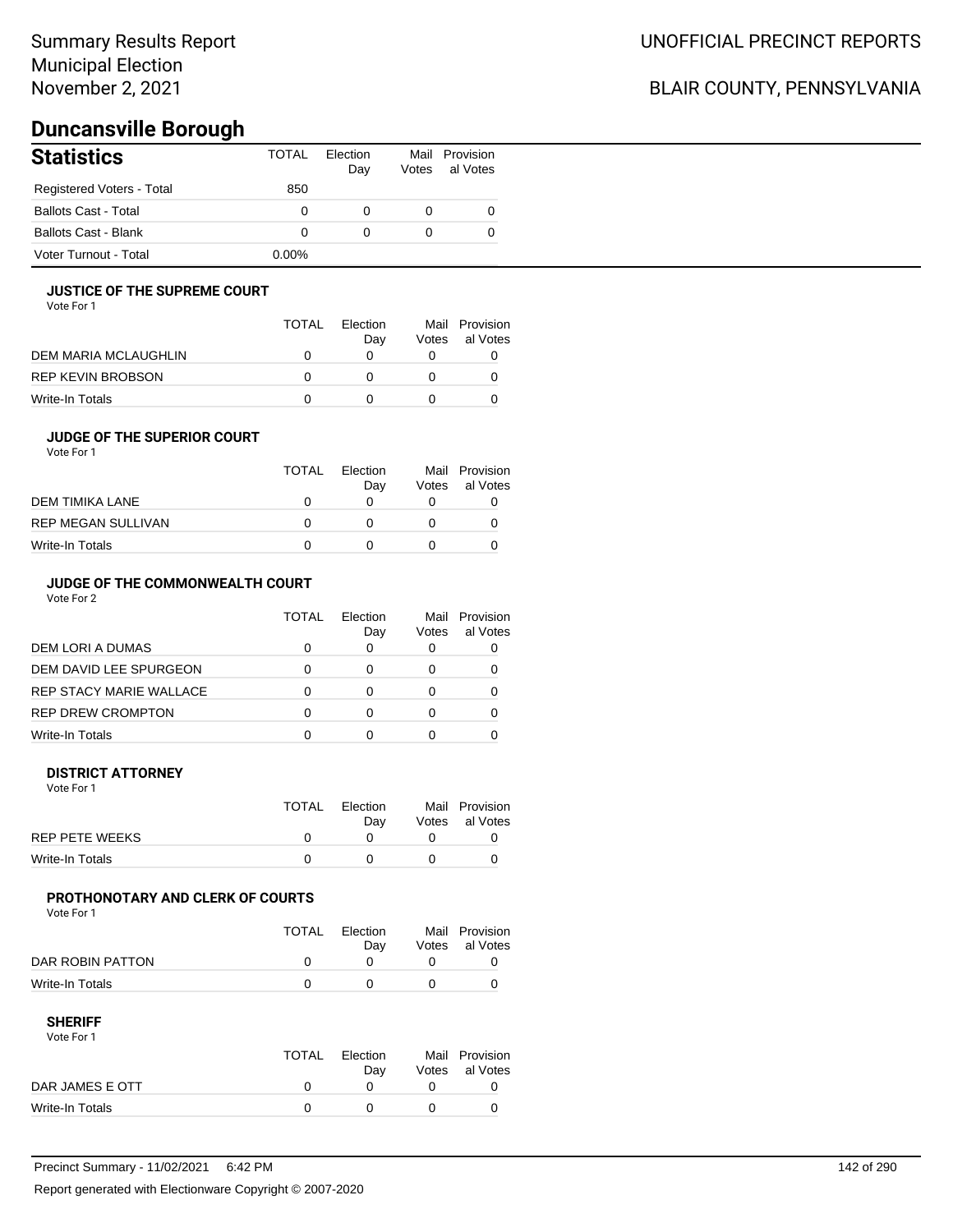# **Duncansville Borough**

#### **COUNCIL DUCANSVILLE BOROUGH**

Vote For 3

|                           | <b>TOTAL</b> | <b>Flection</b><br>Dav | Votes | Mail Provision<br>al Votes |
|---------------------------|--------------|------------------------|-------|----------------------------|
| REP JEFFREY LYNN          |              |                        |       |                            |
| REP ANNETTE JANDORA LEWIS |              |                        |       |                            |
| Write-In Totals           |              |                        |       |                            |

#### **TAX COLLECTOR DUCANSVILLE BOROUGH**

Vote For 1

|                 | TOTAL Election | Mail Provision |
|-----------------|----------------|----------------|
|                 | Dav            | Votes al Votes |
| Write-In Totals |                |                |
|                 |                |                |

#### **CONSTABLE DUCANSVILLE BOROUGH** Vote For 1

|                 | TOTAL Election<br>Dav        | Mail Provision<br>Votes al Votes |
|-----------------|------------------------------|----------------------------------|
| Write-In Totals | $\mathbf{u}$ of $\mathbf{u}$ |                                  |

### **SCHOOL DIRECTOR HOLLIDAYSBURG AREA SCHOOL DISTRICT**

Vote For 4

|                           | TOTAL | Flection<br>Day | Mail<br>Votes | Provision<br>al Votes |
|---------------------------|-------|-----------------|---------------|-----------------------|
| DAR SCOTT S BRENNEMAN     | O     |                 |               |                       |
| DAR RONALD P SOMMER       |       | 0               | 0             |                       |
| DEM CHRISTOPHER R GARMAN  |       | 0               |               |                       |
| DAR JENNIFER COSTANZA     | ∩     | ∩               |               |                       |
| <b>REP CARMEN B BILEK</b> | ∩     | ∩               | 0             |                       |
| Write-In Totals           |       |                 |               |                       |

#### **JUDGE OF ELECTION DUNCANSVILLE BOROUGH**

Vote For 1

|                         | <b>TOTAL</b> | Flection | Mail Provision |
|-------------------------|--------------|----------|----------------|
|                         |              | Dav      | Votes al Votes |
| REP DEBORAH J BLACKBURN |              |          |                |
| Write-In Totals         |              |          |                |

### **INSPECTOR OF ELECTION DUNCANSVILLE BOROUGH**

| Vote For 1                |          |                 |                                  |
|---------------------------|----------|-----------------|----------------------------------|
|                           | TOTAL    | Flection<br>Dav | Mail Provision<br>Votes al Votes |
| <b>REP LISA A CREAMER</b> | $\Omega$ |                 |                                  |
| Write-In Totals           |          |                 |                                  |

### **SECOND AMENDMENT SANCTUARY - BLAIR COUNTY**

Vote For 1

|            | TOTAL | Election<br>Dav | Mail Provision<br>Votes al Votes |
|------------|-------|-----------------|----------------------------------|
| <b>YES</b> |       |                 |                                  |
| NO.        |       |                 |                                  |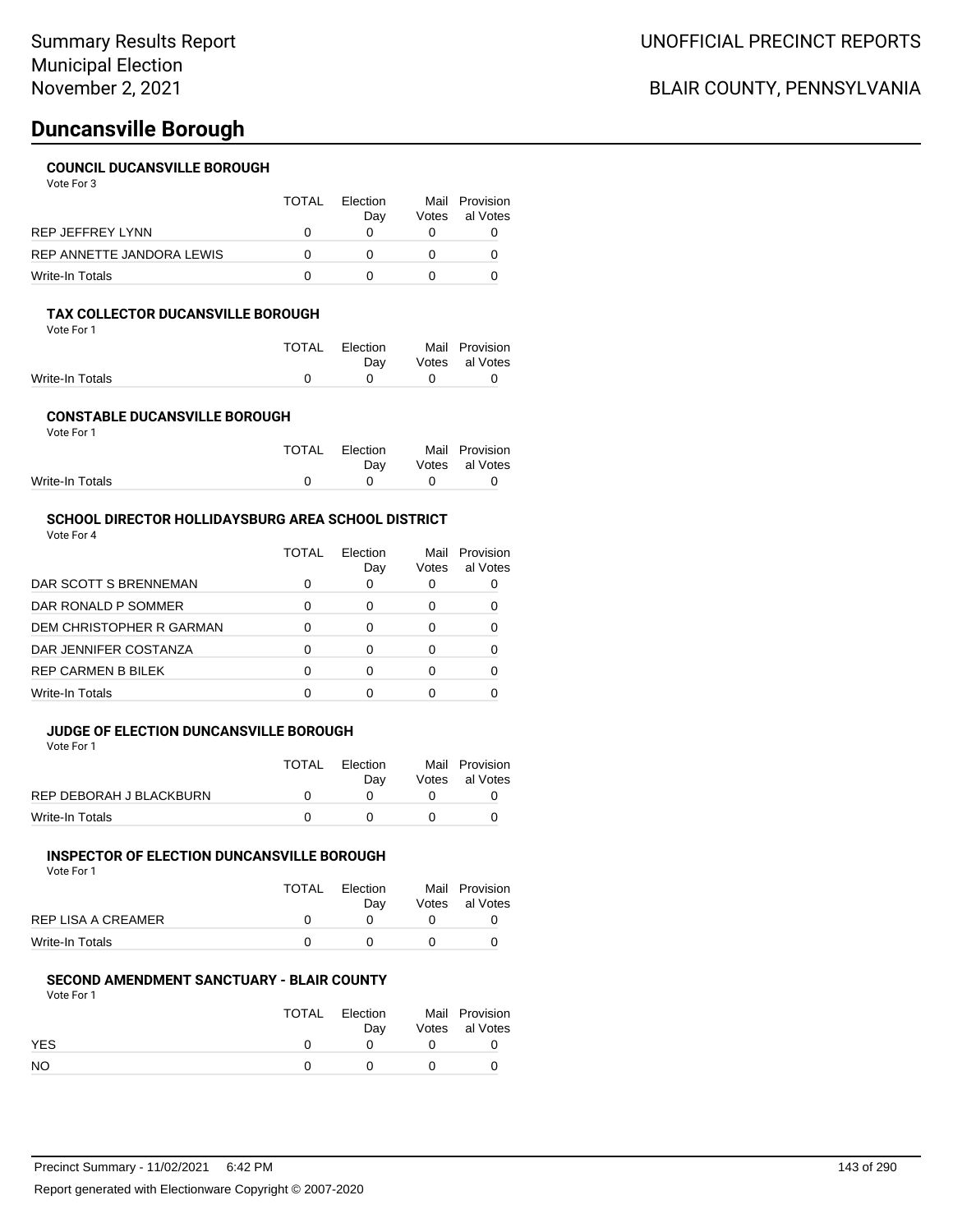### UNOFFICIAL PRECINCT REPORTS

## BLAIR COUNTY, PENNSYLVANIA

# **Duncansville Borough**

### **SECOND AMENDMENT SANCTUARY - DUNCANSVILLE BORO**

| Vote For 1 |              |                 |                                  |
|------------|--------------|-----------------|----------------------------------|
|            | TOTAL        | Election<br>Dav | Mail Provision<br>Votes al Votes |
| <b>YES</b> | <sup>0</sup> |                 |                                  |
| NO         |              |                 |                                  |

#### **RETAIN JOHN T BENDER - JUDGE OF THE SUPERIOR COURT**

Vote For 1

|            | TOTAL | Election<br>Dav | Mail Provision<br>Votes al Votes |
|------------|-------|-----------------|----------------------------------|
| <b>YES</b> |       |                 |                                  |
| NΟ         |       |                 |                                  |

#### **RETAIN MARY JANE BOWES - JUDGE OF THE SUPERIOR COURT**

Vote For 1

|            | TOTAL | Election<br>Dav |          | Mail Provision<br>Votes al Votes |
|------------|-------|-----------------|----------|----------------------------------|
| <b>YES</b> |       |                 |          |                                  |
| NO.        |       |                 | $\theta$ |                                  |

### **RETAIN ANNE COVEY - JUDGE OF THE COMMONWEALTH COURT**

Vote For 1

|            | TOTAL | Election<br>Dav |              | Mail Provision<br>Votes al Votes |
|------------|-------|-----------------|--------------|----------------------------------|
| <b>YES</b> |       | $^{\prime}$     | $\mathbf{u}$ |                                  |
| NO         |       | $^{\circ}$      |              |                                  |

#### **RETAIN RENEE COHN JUBELIRER - JUDGE OF THE COMMONWEALTH COURT**

Vote For 1

|            | <b>TOTAL</b> | Election | Mail Provision |
|------------|--------------|----------|----------------|
|            |              | Dav      | Votes al Votes |
| <b>YES</b> |              |          |                |
| <b>NO</b>  |              |          |                |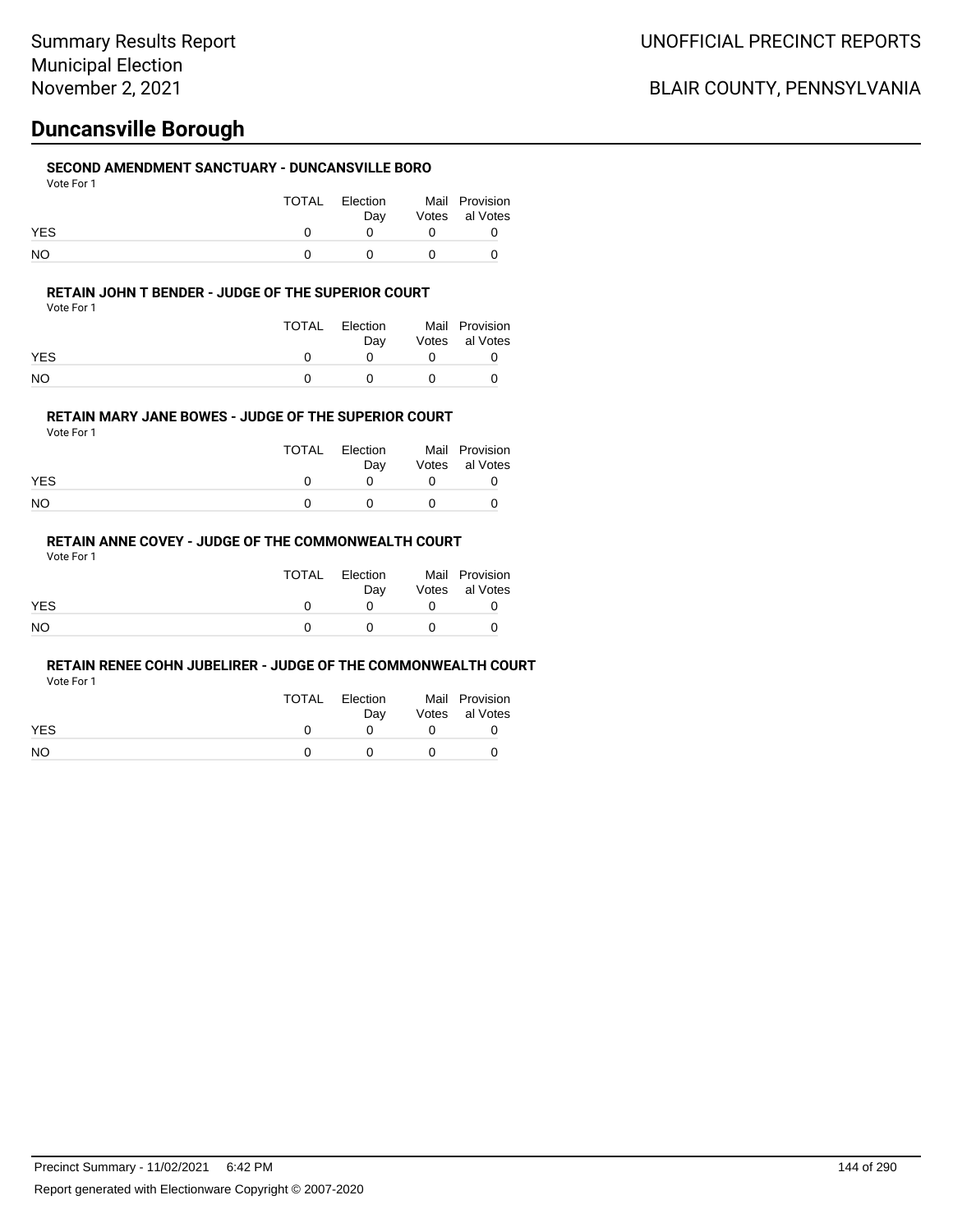### BLAIR COUNTY, PENNSYLVANIA

## **Frankstown Twp, District 1**

| <b>Statistics</b>           | <b>TOTAL</b> | Election<br>Day | Votes | Mail Provision<br>al Votes |
|-----------------------------|--------------|-----------------|-------|----------------------------|
| Registered Voters - Total   | 1.184        |                 |       |                            |
| <b>Ballots Cast - Total</b> | 0            | 0               |       | 0                          |
| Ballots Cast - Blank        | 0            | 0               |       | 0                          |
| Voter Turnout - Total       | $0.00\%$     |                 |       |                            |

#### **JUSTICE OF THE SUPREME COURT**

Vote For 1

|                      | <b>TOTAL</b> | Flection<br>Dav | Votes | Mail Provision<br>al Votes |
|----------------------|--------------|-----------------|-------|----------------------------|
| DEM MARIA MCLAUGHLIN |              |                 |       |                            |
| REP KEVIN BROBSON    | $\mathbf{I}$ |                 |       |                            |
| Write-In Totals      |              |                 |       |                            |

### **JUDGE OF THE SUPERIOR COURT**

| Vote For 1 |  |  |
|------------|--|--|
|            |  |  |

|                           | <b>TOTAL</b> | Election |       | Mail Provision |
|---------------------------|--------------|----------|-------|----------------|
|                           |              | Dav      | Votes | al Votes       |
| DEM TIMIKA LANE           | O            |          |       |                |
| <b>REP MEGAN SULLIVAN</b> | $^{\prime}$  |          |       |                |
| Write-In Totals           |              |          |       |                |
|                           |              |          |       |                |

### **JUDGE OF THE COMMONWEALTH COURT**

Vote For 2

|                                | TOTAL | Flection<br>Day | Votes | Mail Provision<br>al Votes |
|--------------------------------|-------|-----------------|-------|----------------------------|
| DEM LORI A DUMAS               |       |                 |       |                            |
| DEM DAVID LEE SPURGEON         |       |                 |       |                            |
| <b>REP STACY MARIE WALLACE</b> |       |                 |       |                            |
| <b>REP DREW CROMPTON</b>       |       |                 |       |                            |
| Write-In Totals                |       |                 |       |                            |

#### **DISTRICT ATTORNEY**

| Vote For 1      |       |                 |                                  |
|-----------------|-------|-----------------|----------------------------------|
|                 | TOTAL | Election<br>Dav | Mail Provision<br>Votes al Votes |
| REP PETE WEEKS  |       |                 |                                  |
| Write-In Totals |       |                 |                                  |

### **PROTHONOTARY AND CLERK OF COURTS**

Vote For 1

|                  | TOTAL | Election<br>Dav | Mail Provision<br>Votes al Votes |
|------------------|-------|-----------------|----------------------------------|
| DAR ROBIN PATTON |       |                 |                                  |
| Write-In Totals  |       |                 |                                  |

| Vote For 1      |              |          |                |
|-----------------|--------------|----------|----------------|
|                 | TOTAL        | Flection | Mail Provision |
|                 |              | Dav      | Votes al Votes |
| DAR JAMES E OTT | <sup>n</sup> |          |                |
| Write-In Totals |              |          |                |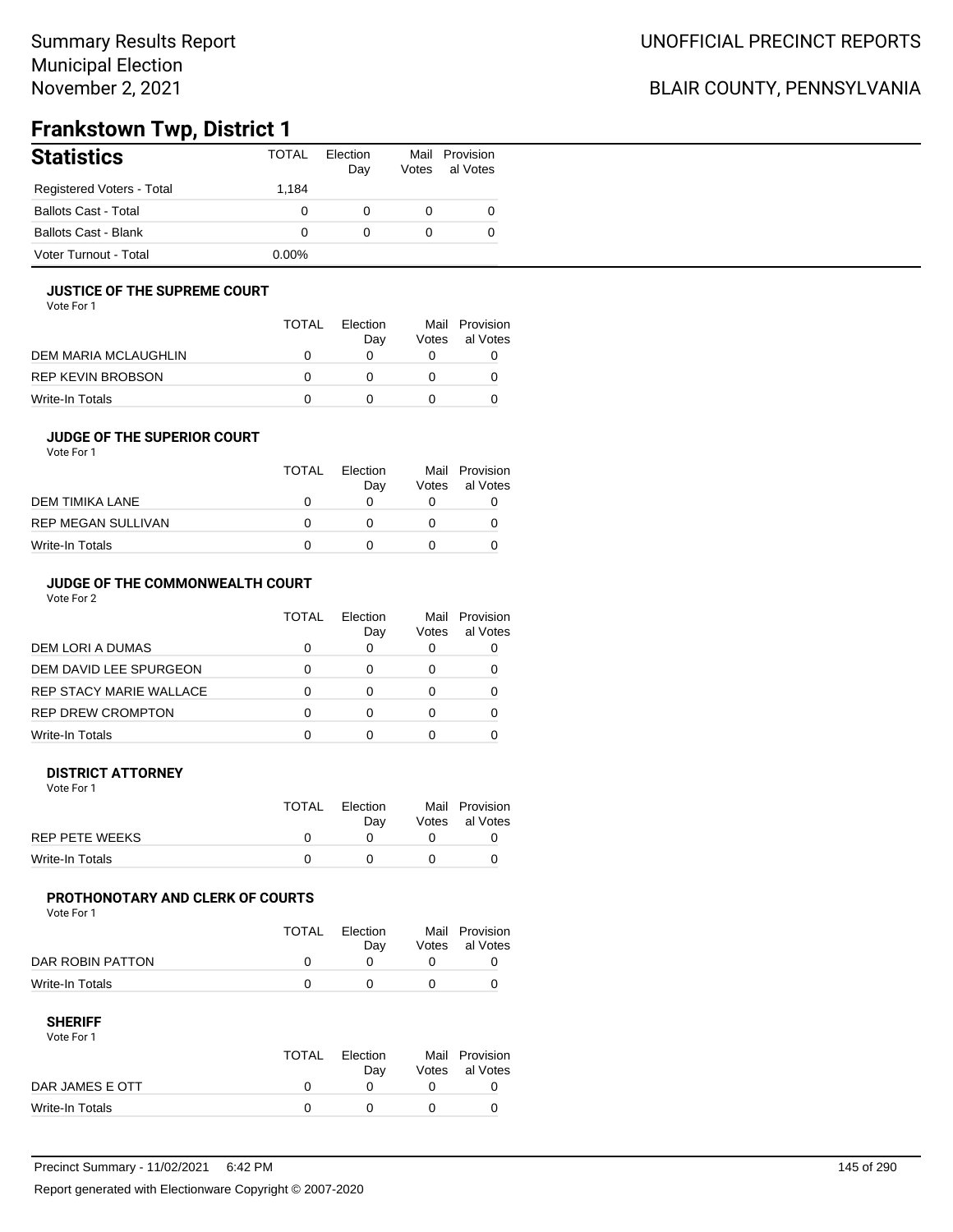## **Frankstown Twp, District 1**

#### **SUPERVISOR FRANKSTOWN TWP**

Vote For 1

|                            | TOTAL | Election<br>Dav | Mail<br>Votes | Provision<br>al Votes |
|----------------------------|-------|-----------------|---------------|-----------------------|
| <b>DEM GWENDOLYN BLACK</b> |       |                 |               |                       |
| REP GEORGE W HENRY JR      |       |                 |               |                       |
| Write-In Totals            |       |                 |               |                       |

### **AUDITOR 6YR FRANKSTOWN TWP**

Vote For 1

|                 | TOTAL Election | Mail Provision |
|-----------------|----------------|----------------|
|                 | Dav            | Votes al Votes |
| Write-In Totals |                |                |
|                 |                |                |

#### **AUDITOR 2YR FRANKSTOWN TWP** Vote For 1

|                 | TOTAL Election<br>Dav |                               | Mail Provision<br>Votes al Votes |
|-----------------|-----------------------|-------------------------------|----------------------------------|
| Write-In Totals |                       | $\mathbf{a}$ and $\mathbf{a}$ |                                  |
|                 |                       |                               |                                  |

#### **TAX COLLECTOR FRANKSTOWN TWP** Vote For 1

|                             | TOTAL | <b>Flection</b><br>Dav | Mail Provision<br>Votes al Votes |
|-----------------------------|-------|------------------------|----------------------------------|
| REP ROYELLEN I ALTMANSHOFER |       |                        |                                  |
| Write-In Totals             |       |                        |                                  |

#### **CONSTABLE FRANKSTOWN TWP**

| Vote For 1        |              |                 |                                  |
|-------------------|--------------|-----------------|----------------------------------|
|                   | <b>TOTAL</b> | Election<br>Dav | Mail Provision<br>Votes al Votes |
| REP JOHN T DODSON | O            |                 |                                  |
| Write-In Totals   |              |                 |                                  |

#### **SCHOOL DIRECTOR HOLLIDAYSBURG AREA SCHOOL DISTRICT**

Vote For 4

|                           | TOTAL | Election<br>Day | Mail<br>Votes | Provision<br>al Votes |
|---------------------------|-------|-----------------|---------------|-----------------------|
| DAR SCOTT S BRENNEMAN     |       | O               |               |                       |
| DAR RONALD P SOMMER       | O     | 0               | Ω             |                       |
| DEM CHRISTOPHER R GARMAN  |       | ∩               |               |                       |
| DAR JENNIFER COSTANZA     |       | ∩               |               |                       |
| <b>REP CARMEN B BILEK</b> |       | 0               |               |                       |
| Write-In Totals           |       |                 |               |                       |

#### **JUDGE OF ELECTION FRANKSTOWN TWP 1** Vote For 1

|                            | <b>TOTAL</b> | Election<br>Dav | Mail Provision<br>Votes al Votes |
|----------------------------|--------------|-----------------|----------------------------------|
| <b>REP BARBARA MATTERN</b> |              |                 |                                  |
| Write-In Totals            |              |                 |                                  |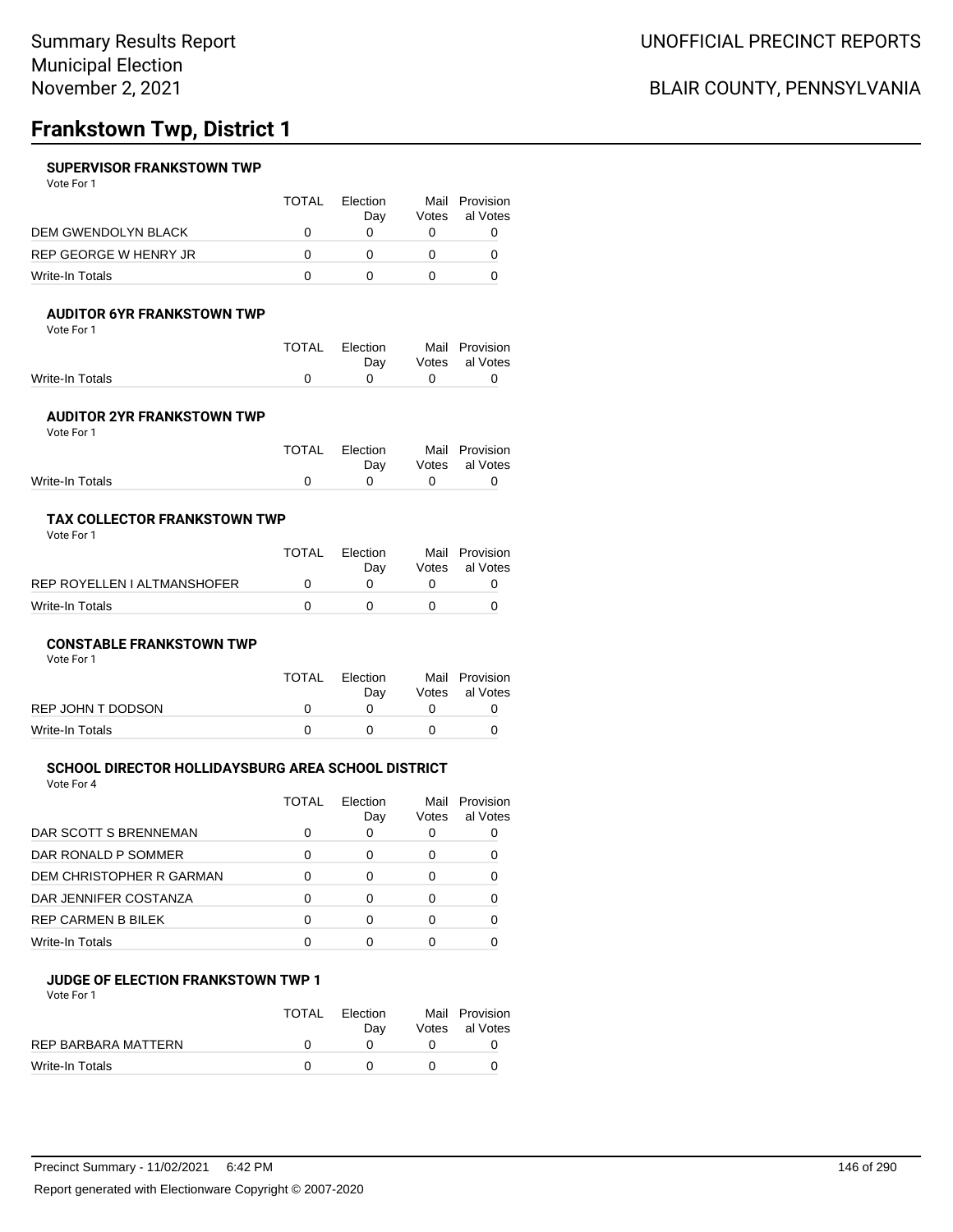### UNOFFICIAL PRECINCT REPORTS

### BLAIR COUNTY, PENNSYLVANIA

## **Frankstown Twp, District 1**

#### **INSPECTOR OF ELECTION FRANKSTOWN TWP 1**

Vote For 1

|                 | <b>TOTAL</b> | Election | Mail Provision |
|-----------------|--------------|----------|----------------|
|                 |              | Dav      | Votes al Votes |
| REP BETH SMITH  |              |          |                |
| Write-In Totals |              |          |                |

#### **SECOND AMENDMENT SANCTUARY - BLAIR COUNTY**

Vote For 1

|            | TOTAL | Election<br>Dav | Mail Provision<br>Votes al Votes |
|------------|-------|-----------------|----------------------------------|
| <b>YES</b> |       |                 |                                  |
| NΟ         |       | $\Omega$        |                                  |

#### **SECOND AMENDMENT SANCTUARY - FRANKSTOWN TWP**

Vote For 1

|            | TOTAL | Election<br>Dav | Mail Provision<br>Votes al Votes |
|------------|-------|-----------------|----------------------------------|
| <b>YES</b> |       |                 |                                  |
| NO.        |       |                 |                                  |

#### **RETAIN JOHN T BENDER - JUDGE OF THE SUPERIOR COURT**

Vote For 1

|            | TOTAL | Election<br>Dav | Mail Provision<br>Votes al Votes |
|------------|-------|-----------------|----------------------------------|
| <b>YES</b> |       |                 |                                  |
| NO.        |       |                 |                                  |

#### **RETAIN MARY JANE BOWES - JUDGE OF THE SUPERIOR COURT**

Vote For 1

|            | <b>TOTAL</b> | Election | Mail Provision |
|------------|--------------|----------|----------------|
|            |              | Dav      | Votes al Votes |
| <b>YES</b> |              |          |                |
| <b>NO</b>  |              |          |                |

#### **RETAIN ANNE COVEY - JUDGE OF THE COMMONWEALTH COURT** Vote For 1

|            | TOTAL | Election<br>Dav | Mail Provision<br>Votes al Votes |
|------------|-------|-----------------|----------------------------------|
| <b>YES</b> |       |                 |                                  |
| NO         |       |                 |                                  |

#### **RETAIN RENEE COHN JUBELIRER - JUDGE OF THE COMMONWEALTH COURT** Vote For 1

|            | TOTAL | Election<br>Dav |          | Mail Provision<br>Votes al Votes |
|------------|-------|-----------------|----------|----------------------------------|
| <b>YES</b> |       | <sup>n</sup>    |          |                                  |
| NO.        |       | $\mathbf{r}$    | $\Omega$ |                                  |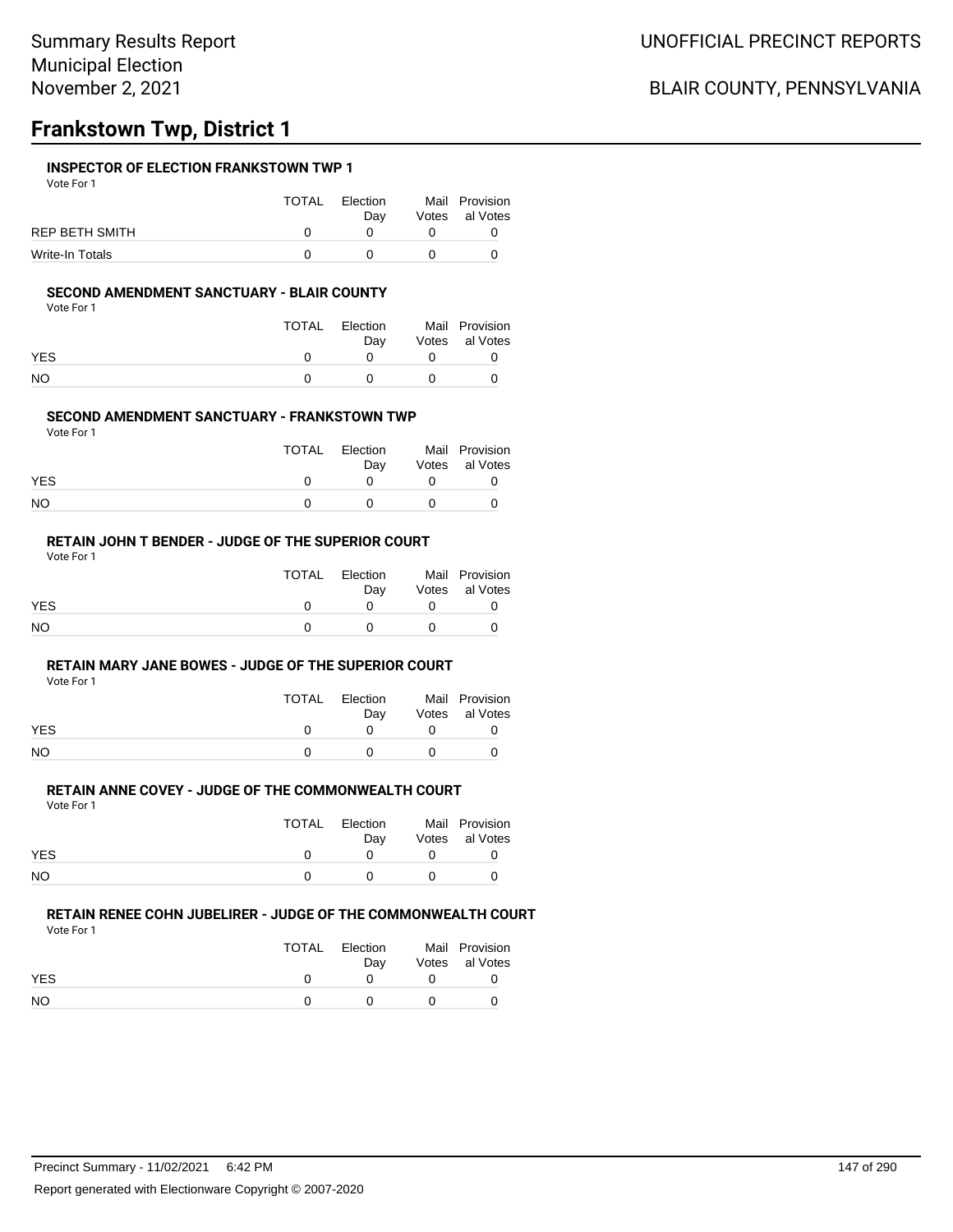### BLAIR COUNTY, PENNSYLVANIA

## **Frankstown Twp, District 2**

| <b>Statistics</b>         | <b>TOTAL</b> | Election<br>Day | Votes | Mail Provision<br>al Votes |
|---------------------------|--------------|-----------------|-------|----------------------------|
| Registered Voters - Total | 1.012        |                 |       |                            |
| Ballots Cast - Total      | 0            |                 |       |                            |
| Ballots Cast - Blank      | 0            | $\Omega$        |       |                            |
| Voter Turnout - Total     | 0.00%        |                 |       |                            |

#### **JUSTICE OF THE SUPREME COURT**

Vote For 1

|                      | TOTAL | Election<br>Dav | Votes | Mail Provision<br>al Votes |
|----------------------|-------|-----------------|-------|----------------------------|
| DEM MARIA MCLAUGHLIN |       |                 |       |                            |
| REP KEVIN BROBSON    |       |                 |       |                            |
| Write-In Totals      |       |                 |       |                            |

### **JUDGE OF THE SUPERIOR COURT**

| Vote For 1 |  |  |
|------------|--|--|
|            |  |  |

|                    | <b>TOTAL</b> | Election<br>Day | Votes | Mail Provision<br>al Votes |
|--------------------|--------------|-----------------|-------|----------------------------|
| DEM TIMIKA LANE    | $\mathbf{I}$ |                 |       |                            |
| REP MEGAN SULLIVAN | $\mathbf{U}$ |                 |       |                            |
| Write-In Totals    |              |                 |       |                            |
|                    |              |                 |       |                            |

### **JUDGE OF THE COMMONWEALTH COURT**

Vote For 2

|                                | TOTAL | Flection<br>Day | Votes | Mail Provision<br>al Votes |
|--------------------------------|-------|-----------------|-------|----------------------------|
| DEM LORI A DUMAS               |       |                 |       |                            |
| DEM DAVID LEE SPURGEON         |       |                 |       |                            |
| <b>REP STACY MARIE WALLACE</b> |       |                 |       |                            |
| <b>REP DREW CROMPTON</b>       |       |                 |       |                            |
| Write-In Totals                |       |                 |       |                            |

#### **DISTRICT ATTORNEY**

| Vote For 1      |       |                 |                                  |
|-----------------|-------|-----------------|----------------------------------|
|                 | TOTAL | Election<br>Dav | Mail Provision<br>Votes al Votes |
| REP PETE WEEKS  |       |                 |                                  |
| Write-In Totals |       |                 |                                  |

### **PROTHONOTARY AND CLERK OF COURTS**

Vote For 1

|                  | <b>TOTAL</b> | Election<br>Dav | Mail Provision<br>Votes al Votes |
|------------------|--------------|-----------------|----------------------------------|
| DAR ROBIN PATTON |              |                 |                                  |
| Write-In Totals  |              |                 |                                  |

| Vote For 1      |       |          |                |
|-----------------|-------|----------|----------------|
|                 | TOTAL | Election | Mail Provision |
|                 |       | Dav      | Votes al Votes |
| DAR JAMES E OTT |       |          |                |
| Write-In Totals |       |          |                |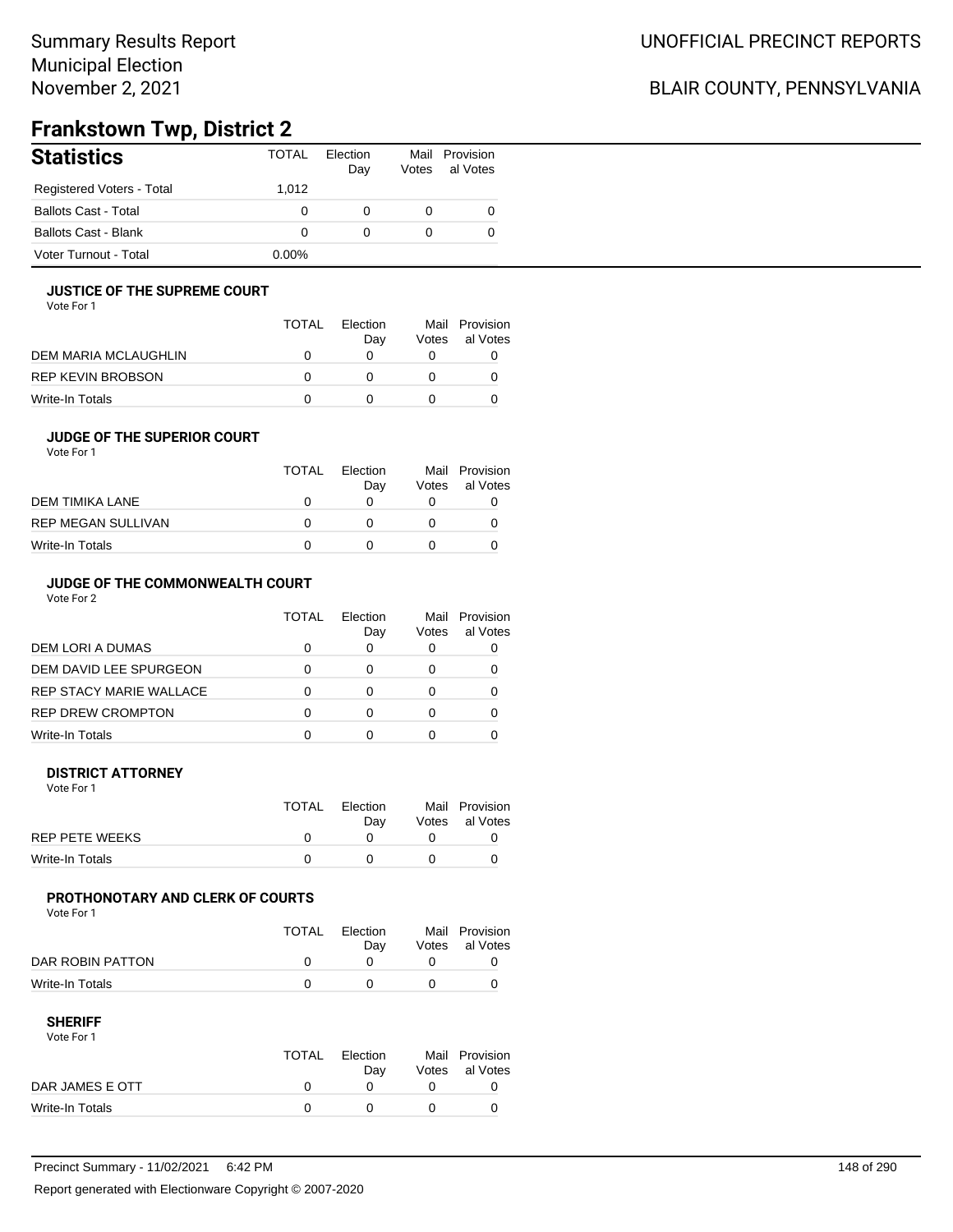## **Frankstown Twp, District 2**

#### **SUPERVISOR FRANKSTOWN TWP**

Vote For 1

|                            | TOTAL | <b>Flection</b><br>Dav | Mail<br>Votes | Provision<br>al Votes |
|----------------------------|-------|------------------------|---------------|-----------------------|
| <b>DEM GWENDOLYN BLACK</b> |       |                        |               |                       |
| REP GEORGE W HENRY JR      |       |                        |               |                       |
| Write-In Totals            |       |                        |               |                       |

### **AUDITOR 6YR FRANKSTOWN TWP**

Vote For 1

|                 | TOTAL Election | Mail Provision |
|-----------------|----------------|----------------|
|                 | Dav            | Votes al Votes |
| Write-In Totals |                |                |
|                 |                |                |

#### **AUDITOR 2YR FRANKSTOWN TWP** Vote For 1

| .               |                |                |
|-----------------|----------------|----------------|
|                 | TOTAL Election | Mail Provision |
|                 | Dav            | Votes al Votes |
| Write-In Totals |                |                |
|                 |                |                |

#### **TAX COLLECTOR FRANKSTOWN TWP** Vote For 1

|                             | TOTAL | <b>Flection</b><br>Dav | Mail Provision<br>Votes al Votes |
|-----------------------------|-------|------------------------|----------------------------------|
| REP ROYELLEN I ALTMANSHOFER |       |                        |                                  |
| Write-In Totals             |       |                        |                                  |

#### **CONSTABLE FRANKSTOWN TWP**

| Vote For 1        |              |                 |                                  |
|-------------------|--------------|-----------------|----------------------------------|
|                   | <b>TOTAL</b> | Election<br>Dav | Mail Provision<br>Votes al Votes |
| REP JOHN T DODSON | O            |                 |                                  |
| Write-In Totals   |              |                 |                                  |

#### **SCHOOL DIRECTOR HOLLIDAYSBURG AREA SCHOOL DISTRICT**

Vote For 4

|                           | TOTAL | Election<br>Day | Mail<br>Votes | Provision<br>al Votes |
|---------------------------|-------|-----------------|---------------|-----------------------|
| DAR SCOTT S BRENNEMAN     |       | O               |               |                       |
| DAR RONALD P SOMMER       |       | 0               |               |                       |
| DEM CHRISTOPHER R GARMAN  |       | ∩               |               |                       |
| DAR JENNIFER COSTANZA     |       | ∩               |               |                       |
| <b>REP CARMEN B BILEK</b> |       | ∩               |               |                       |
| Write-In Totals           |       |                 |               |                       |

#### **JUDGE OF ELECTION FRANKSTOWN TWP 2**

| Vote For 1      |              |             |                |
|-----------------|--------------|-------------|----------------|
|                 | <b>TOTAL</b> | Election    | Mail Provision |
|                 |              | Dav         | Votes al Votes |
| Write-In Totals | n            | $^{\prime}$ |                |
|                 |              |             |                |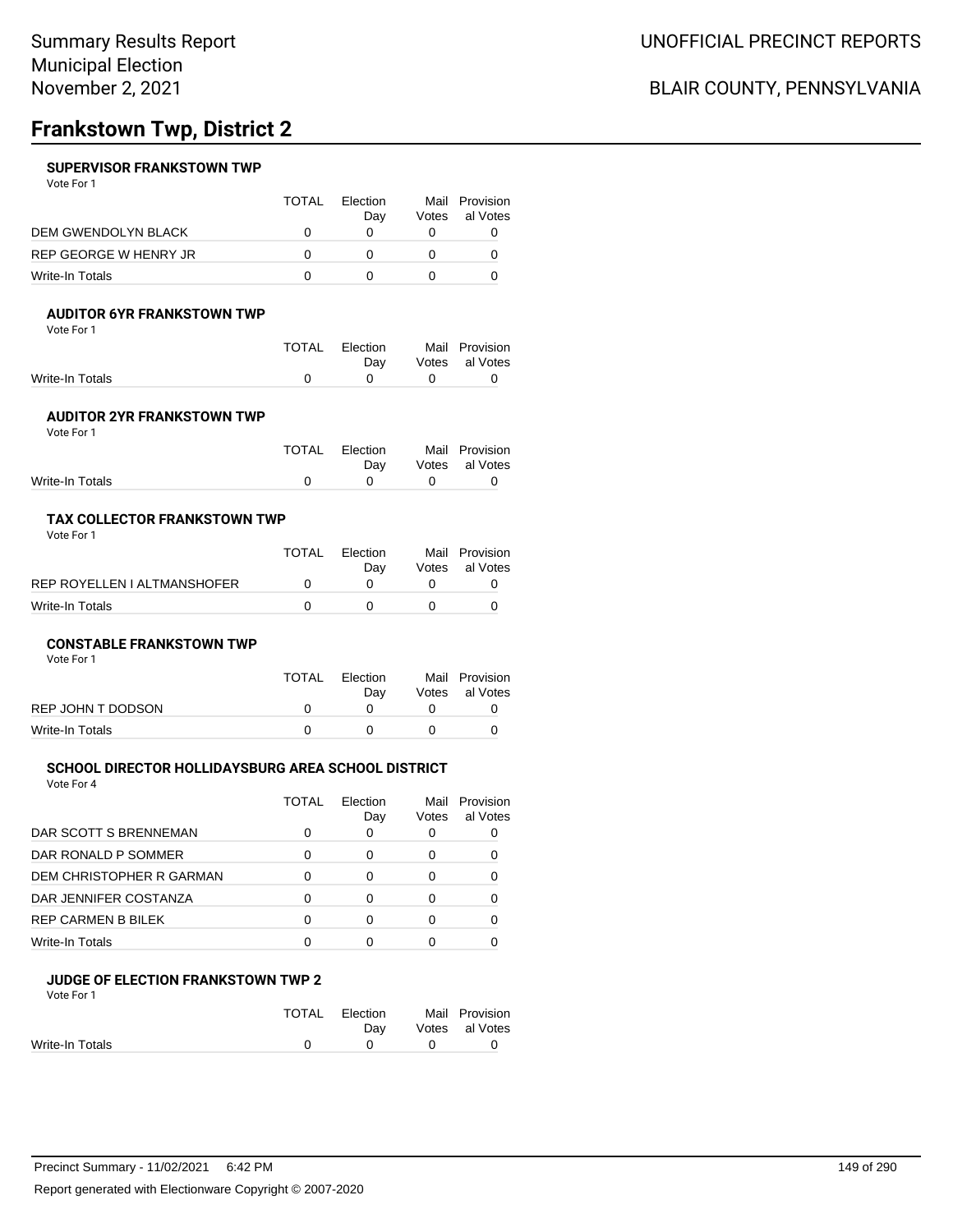## **Frankstown Twp, District 2**

#### **INSPECTOR OF ELECTION FRANKSTOWN TWP 2**

Vote For 1

|                 | TOTAL Election |                                              | Mail Provision     |
|-----------------|----------------|----------------------------------------------|--------------------|
|                 |                |                                              | Day Votes al Votes |
| Write-In Totals |                | $\begin{array}{ccc} & & & 0 & & \end{array}$ |                    |

#### **SECOND AMENDMENT SANCTUARY - BLAIR COUNTY**

Vote For 1

|            | TOTAL | Election<br>Dav | Mail Provision<br>Votes al Votes |
|------------|-------|-----------------|----------------------------------|
| <b>YES</b> |       | <sup>n</sup>    |                                  |
| NO.        |       |                 |                                  |

#### **SECOND AMENDMENT SANCTUARY - FRANKSTOWN TWP**

Vote For 1

|            | TOTAL | Election<br>Dav | Mail Provision<br>Votes al Votes |
|------------|-------|-----------------|----------------------------------|
| <b>YES</b> |       |                 |                                  |
| <b>NO</b>  |       | $^{\prime}$     |                                  |

#### **RETAIN JOHN T BENDER - JUDGE OF THE SUPERIOR COURT** Vote For 1

|            | TOTAL | Election |          | Mail Provision |
|------------|-------|----------|----------|----------------|
|            |       | Dav      |          | Votes al Votes |
| <b>YES</b> |       |          |          |                |
| <b>NO</b>  |       |          | $\theta$ |                |

### **RETAIN MARY JANE BOWES - JUDGE OF THE SUPERIOR COURT**

Vote For 1

|            | TOTAL       | Election<br>Day | Mail Provision<br>Votes al Votes |
|------------|-------------|-----------------|----------------------------------|
| <b>YES</b> | n           | <sup>n</sup>    |                                  |
| NO         | $^{\prime}$ | $\mathbf{r}$    |                                  |

## **RETAIN ANNE COVEY - JUDGE OF THE COMMONWEALTH COURT**

Vote For 1

|            | TOTAL | Election    | Mail Provision |
|------------|-------|-------------|----------------|
|            |       | Dav         | Votes al Votes |
| <b>YES</b> |       |             |                |
| <b>NO</b>  |       | $^{\prime}$ |                |

### **RETAIN RENEE COHN JUBELIRER - JUDGE OF THE COMMONWEALTH COURT**

|            | TOTAL | Election<br>Dav | Mail Provision<br>Votes al Votes |
|------------|-------|-----------------|----------------------------------|
| <b>YES</b> |       |                 |                                  |
| <b>NO</b>  |       |                 |                                  |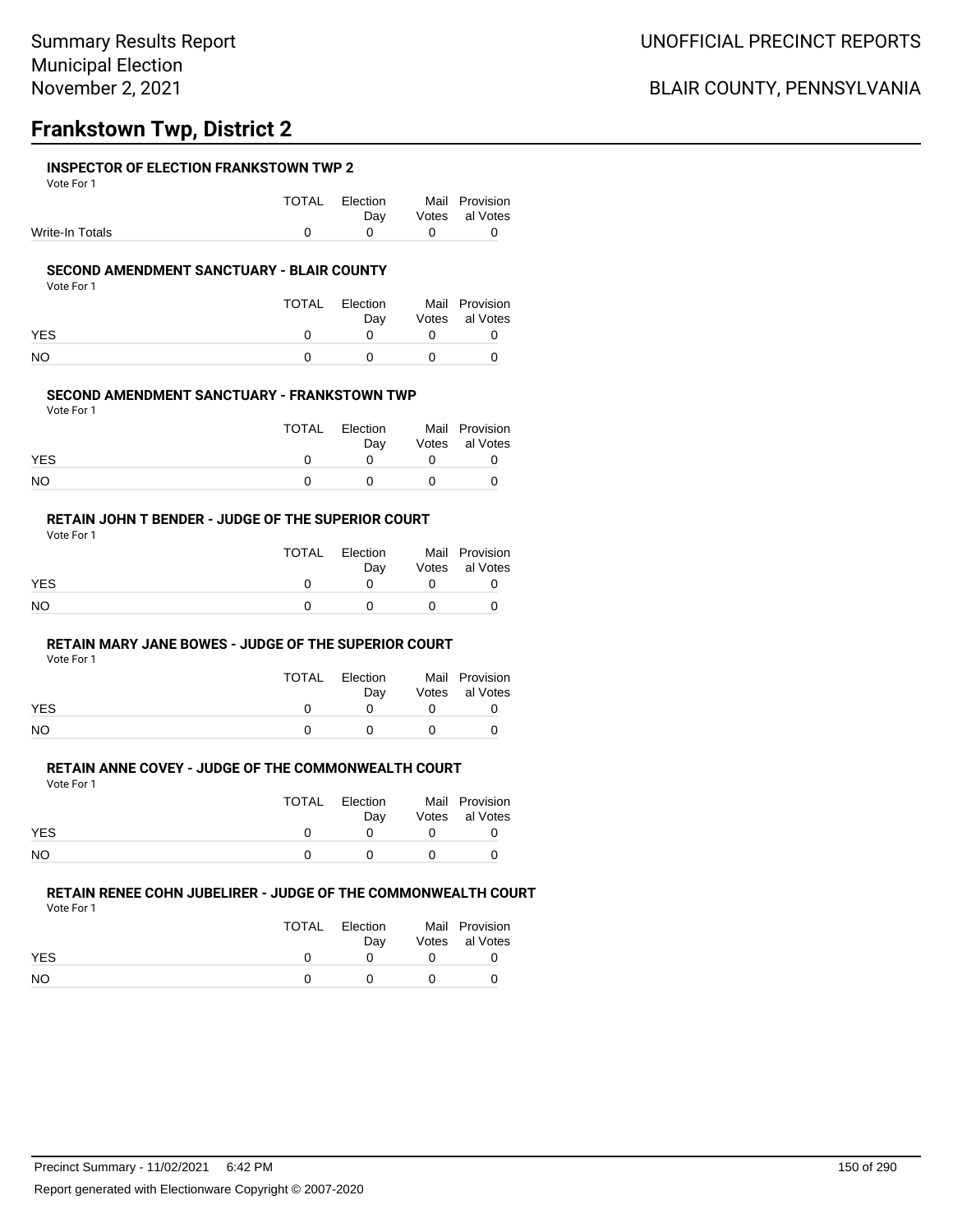### BLAIR COUNTY, PENNSYLVANIA

## **Frankstown Twp, District 3**

| <b>Statistics</b>           | <b>TOTAL</b> | Election<br>Day | Votes | Mail Provision<br>al Votes |
|-----------------------------|--------------|-----------------|-------|----------------------------|
| Registered Voters - Total   | 1.197        |                 |       |                            |
| <b>Ballots Cast - Total</b> | 0            | 0               | 0     |                            |
| Ballots Cast - Blank        | 0            | $\Omega$        | 0     |                            |
| Voter Turnout - Total       | $0.00\%$     |                 |       |                            |

#### **JUSTICE OF THE SUPREME COURT**

Vote For 1

|                      | TOTAL | Election<br>Dav | Votes | Mail Provision<br>al Votes |
|----------------------|-------|-----------------|-------|----------------------------|
| DEM MARIA MCLAUGHLIN |       |                 |       |                            |
| REP KEVIN BROBSON    |       |                 |       |                            |
| Write-In Totals      |       |                 |       |                            |

### **JUDGE OF THE SUPERIOR COURT**

| Vote For 1 |  |  |
|------------|--|--|
|            |  |  |

|                    | <b>TOTAL</b> | Election<br>Day | Votes | Mail Provision<br>al Votes |
|--------------------|--------------|-----------------|-------|----------------------------|
| DEM TIMIKA LANE    | $\mathbf{I}$ |                 |       |                            |
| REP MEGAN SULLIVAN | $\mathbf{U}$ |                 |       |                            |
| Write-In Totals    |              |                 |       |                            |
|                    |              |                 |       |                            |

### **JUDGE OF THE COMMONWEALTH COURT**

Vote For 2

|                                | TOTAL | Flection<br>Day | Votes | Mail Provision<br>al Votes |
|--------------------------------|-------|-----------------|-------|----------------------------|
| DEM LORI A DUMAS               |       |                 |       |                            |
| DEM DAVID LEE SPURGEON         |       |                 |       |                            |
| <b>REP STACY MARIE WALLACE</b> |       |                 |       |                            |
| <b>REP DREW CROMPTON</b>       |       |                 |       |                            |
| Write-In Totals                |       |                 |       |                            |

#### **DISTRICT ATTORNEY**

| Vote For 1      |       |                 |                                  |
|-----------------|-------|-----------------|----------------------------------|
|                 | TOTAL | Election<br>Dav | Mail Provision<br>Votes al Votes |
| REP PETE WEEKS  |       |                 |                                  |
| Write-In Totals |       |                 |                                  |

### **PROTHONOTARY AND CLERK OF COURTS**

Vote For 1

|                  | <b>TOTAL</b> | Election<br>Dav | Mail Provision<br>Votes al Votes |
|------------------|--------------|-----------------|----------------------------------|
| DAR ROBIN PATTON |              |                 |                                  |
| Write-In Totals  |              |                 |                                  |

| Vote For 1      |       |          |                |
|-----------------|-------|----------|----------------|
|                 | TOTAL | Election | Mail Provision |
|                 |       | Dav      | Votes al Votes |
| DAR JAMES E OTT |       |          |                |
| Write-In Totals |       |          |                |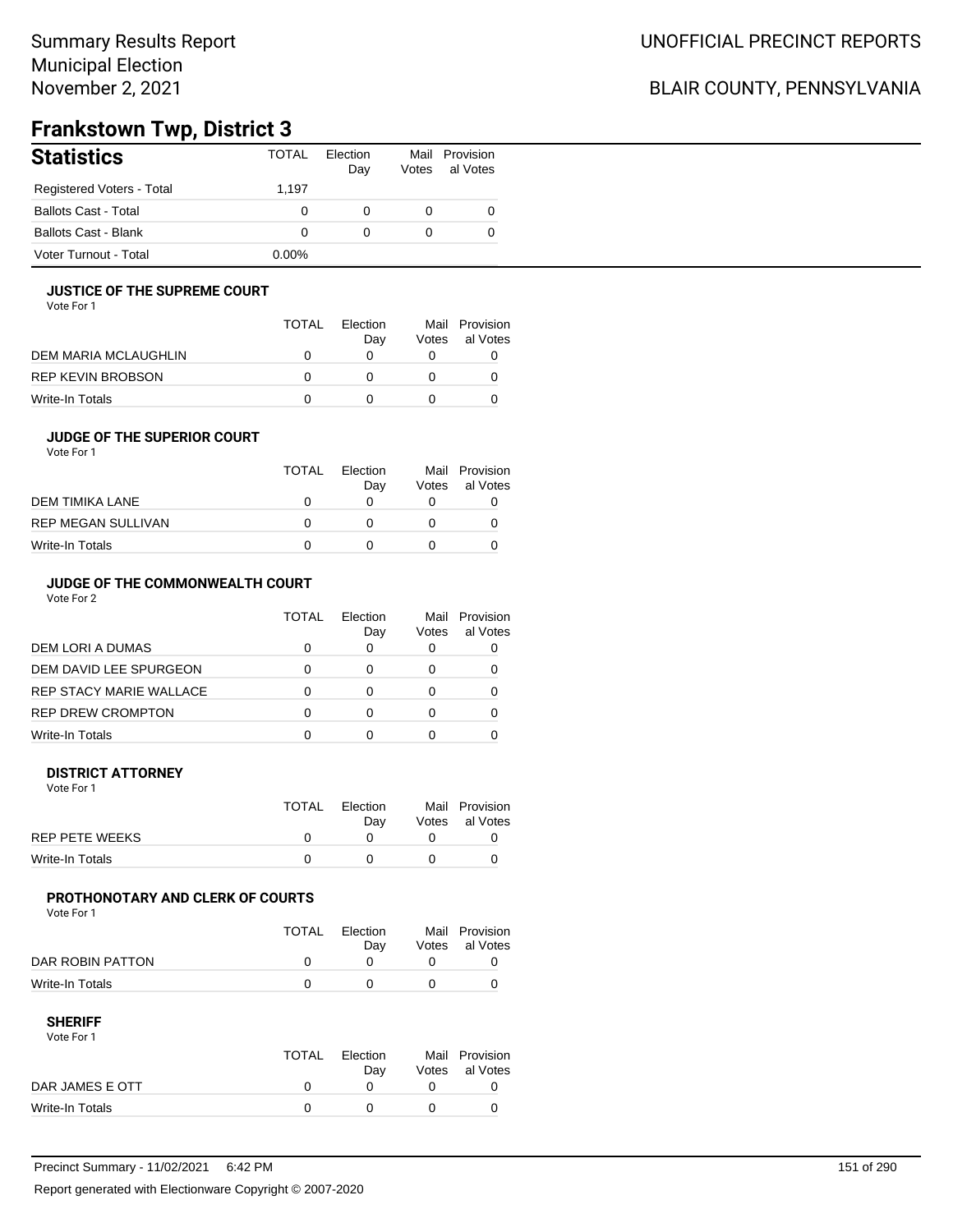## **Frankstown Twp, District 3**

#### **SUPERVISOR FRANKSTOWN TWP**

Vote For 1

|                            | TOTAL | <b>Flection</b><br>Dav | Mail<br>Votes | Provision<br>al Votes |
|----------------------------|-------|------------------------|---------------|-----------------------|
| <b>DEM GWENDOLYN BLACK</b> |       |                        |               |                       |
| REP GEORGE W HENRY JR      |       |                        |               |                       |
| Write-In Totals            |       |                        |               |                       |

### **AUDITOR 6YR FRANKSTOWN TWP**

Vote For 1

|                 | TOTAL Election | Mail Provision |
|-----------------|----------------|----------------|
|                 | Dav            | Votes al Votes |
| Write-In Totals |                |                |
|                 |                |                |

#### **AUDITOR 2YR FRANKSTOWN TWP** Vote For 1

|                 | TOTAL Election    | Mail Provision<br>Day Votes al Votes |
|-----------------|-------------------|--------------------------------------|
| Write-In Totals | $\Omega$ $\Omega$ |                                      |
|                 |                   |                                      |

#### **TAX COLLECTOR FRANKSTOWN TWP** Vote For 1

|                             | TOTAL | <b>Flection</b><br>Dav | Mail Provision<br>Votes al Votes |
|-----------------------------|-------|------------------------|----------------------------------|
| REP ROYELLEN I ALTMANSHOFER |       |                        |                                  |
| Write-In Totals             |       |                        |                                  |

#### **CONSTABLE FRANKSTOWN TWP**

| Vote For 1        |              |                 |                                  |
|-------------------|--------------|-----------------|----------------------------------|
|                   | <b>TOTAL</b> | Election<br>Dav | Mail Provision<br>Votes al Votes |
| REP JOHN T DODSON | O            |                 |                                  |
| Write-In Totals   |              |                 |                                  |

#### **SCHOOL DIRECTOR HOLLIDAYSBURG AREA SCHOOL DISTRICT**

Vote For 4

|                           | TOTAL | Election<br>Day | Mail<br>Votes | Provision<br>al Votes |
|---------------------------|-------|-----------------|---------------|-----------------------|
| DAR SCOTT S BRENNEMAN     |       | O               |               |                       |
| DAR RONALD P SOMMER       | O     | 0               | Ω             |                       |
| DEM CHRISTOPHER R GARMAN  |       | ∩               |               |                       |
| DAR JENNIFER COSTANZA     |       | ∩               |               |                       |
| <b>REP CARMEN B BILEK</b> |       | 0               |               |                       |
| Write-In Totals           |       |                 |               |                       |

#### **JUDGE OF ELECTION FRANKSTOWN TWP 3** Vote For 1

|                        | TOTAL | Election<br>Dav | Mail Provision<br>Votes al Votes |
|------------------------|-------|-----------------|----------------------------------|
| <b>REP BARRY ALLEN</b> |       |                 |                                  |
| Write-In Totals        |       |                 |                                  |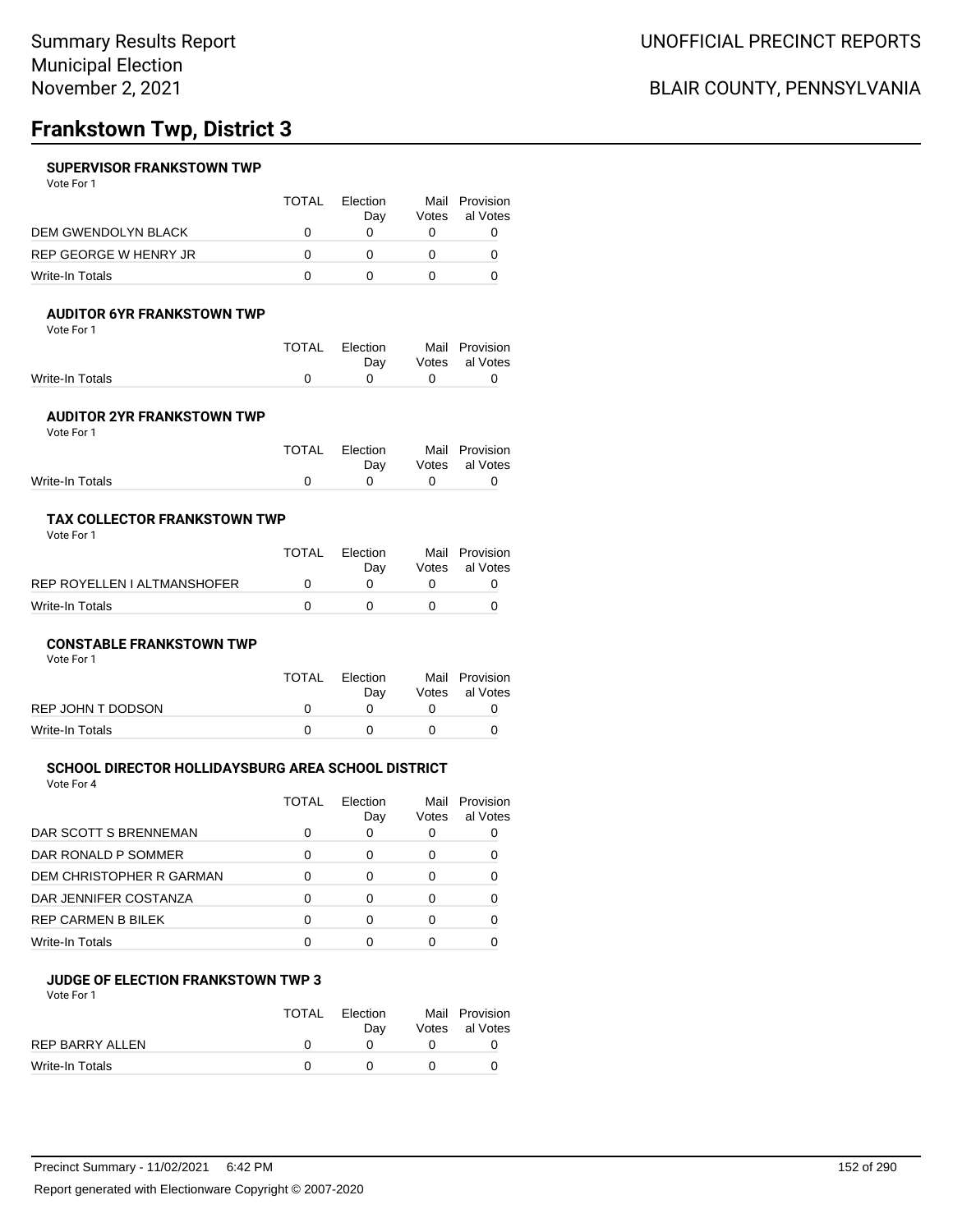## **Frankstown Twp, District 3**

#### **INSPECTOR OF ELECTION FRANKSTOWN TWP 3**

Vote For 1

|                 | TOTAL Election |                                              | Mail Provision     |
|-----------------|----------------|----------------------------------------------|--------------------|
|                 |                |                                              | Day Votes al Votes |
| Write-In Totals |                | $\begin{array}{ccc} & & & 0 & & \end{array}$ |                    |

#### **SECOND AMENDMENT SANCTUARY - BLAIR COUNTY**

Vote For 1

|            | TOTAL | Election<br>Dav | Mail Provision<br>Votes al Votes |
|------------|-------|-----------------|----------------------------------|
| <b>YES</b> |       | <sup>n</sup>    |                                  |
| NO.        |       |                 |                                  |

#### **SECOND AMENDMENT SANCTUARY - FRANKSTOWN TWP**

Vote For 1

|            | TOTAL | Election<br>Dav | Mail Provision<br>Votes al Votes |
|------------|-------|-----------------|----------------------------------|
| <b>YES</b> |       |                 |                                  |
| <b>NO</b>  |       | $^{\prime}$     |                                  |

#### **RETAIN JOHN T BENDER - JUDGE OF THE SUPERIOR COURT** Vote For 1

|            | TOTAL | Election |          | Mail Provision |
|------------|-------|----------|----------|----------------|
|            |       | Dav      |          | Votes al Votes |
| <b>YES</b> |       |          |          |                |
| <b>NO</b>  |       |          | $\theta$ |                |

### **RETAIN MARY JANE BOWES - JUDGE OF THE SUPERIOR COURT**

Vote For 1

| <b>TOTAL</b> | Election<br>Dav |              | Mail Provision<br>Votes al Votes |
|--------------|-----------------|--------------|----------------------------------|
| $\mathbf{U}$ | <sup>n</sup>    |              |                                  |
|              | $^{\prime}$     | $\mathbf{U}$ |                                  |
|              |                 |              |                                  |

## **RETAIN ANNE COVEY - JUDGE OF THE COMMONWEALTH COURT**

Vote For 1

|            | TOTAL | Election    | Mail Provision |
|------------|-------|-------------|----------------|
|            |       | Dav         | Votes al Votes |
| <b>YES</b> |       |             |                |
| <b>NO</b>  |       | $^{\prime}$ |                |

### **RETAIN RENEE COHN JUBELIRER - JUDGE OF THE COMMONWEALTH COURT**

|            | TOTAL | Election<br>Dav | Mail Provision<br>Votes al Votes |
|------------|-------|-----------------|----------------------------------|
| <b>YES</b> |       |                 |                                  |
| <b>NO</b>  |       |                 |                                  |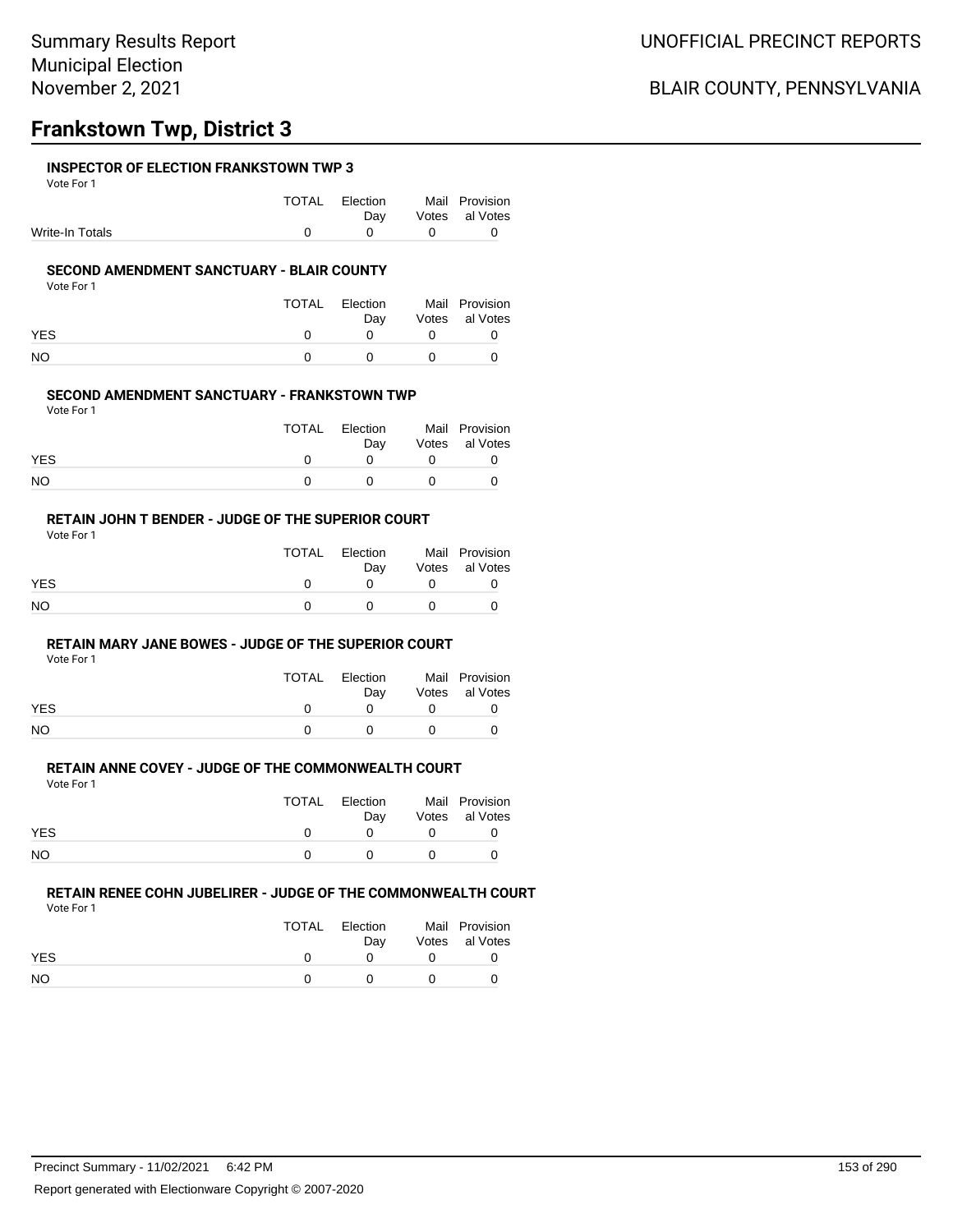### BLAIR COUNTY, PENNSYLVANIA

## **Frankstown Twp, District 4**

| <b>Statistics</b>           | TOTAL    | Election<br>Day | Votes | Mail Provision<br>al Votes |
|-----------------------------|----------|-----------------|-------|----------------------------|
| Registered Voters - Total   | 982      |                 |       |                            |
| <b>Ballots Cast - Total</b> | 0        | 0               | 0     | 0                          |
| Ballots Cast - Blank        | 0        | 0               | 0     | 0                          |
| Voter Turnout - Total       | $0.00\%$ |                 |       |                            |

#### **JUSTICE OF THE SUPREME COURT**

Vote For 1

|                      | <b>TOTAL</b> | Flection<br>Dav | Votes | Mail Provision<br>al Votes |
|----------------------|--------------|-----------------|-------|----------------------------|
| DEM MARIA MCLAUGHLIN |              |                 |       |                            |
| REP KEVIN BROBSON    | $\mathbf{I}$ |                 |       |                            |
| Write-In Totals      |              |                 |       |                            |

### **JUDGE OF THE SUPERIOR COURT**

| Vote For 1 |  |  |
|------------|--|--|
|            |  |  |

|                           | <b>TOTAL</b> | Election<br>Day | Votes | Mail Provision<br>al Votes |
|---------------------------|--------------|-----------------|-------|----------------------------|
| DEM TIMIKA LANE           | $\Omega$     |                 |       |                            |
| <b>REP MEGAN SULLIVAN</b> | $^{\prime}$  |                 |       |                            |
| Write-In Totals           | O            |                 |       |                            |
|                           |              |                 |       |                            |

### **JUDGE OF THE COMMONWEALTH COURT**

Vote For 2

|                                | TOTAL | Flection<br>Day | Votes | Mail Provision<br>al Votes |
|--------------------------------|-------|-----------------|-------|----------------------------|
| DEM LORI A DUMAS               |       |                 |       |                            |
| DEM DAVID LEE SPURGEON         |       |                 |       |                            |
| <b>REP STACY MARIE WALLACE</b> |       |                 |       |                            |
| <b>REP DREW CROMPTON</b>       |       |                 |       |                            |
| Write-In Totals                |       |                 |       |                            |

#### **DISTRICT ATTORNEY**

| Vote For 1      |       |                 |                                  |
|-----------------|-------|-----------------|----------------------------------|
|                 | TOTAL | Election<br>Dav | Mail Provision<br>Votes al Votes |
| REP PETE WEEKS  |       |                 |                                  |
| Write-In Totals |       |                 |                                  |

### **PROTHONOTARY AND CLERK OF COURTS**

Vote For 1

|                  | TOTAL | Election<br>Dav | Mail Provision<br>Votes al Votes |
|------------------|-------|-----------------|----------------------------------|
| DAR ROBIN PATTON |       |                 |                                  |
| Write-In Totals  |       |                 |                                  |

| Vote For 1      |       |                 |                |
|-----------------|-------|-----------------|----------------|
|                 | TOTAL | <b>Flection</b> | Mail Provision |
|                 |       | Dav             | Votes al Votes |
| DAR JAMES E OTT |       |                 |                |
| Write-In Totals |       |                 |                |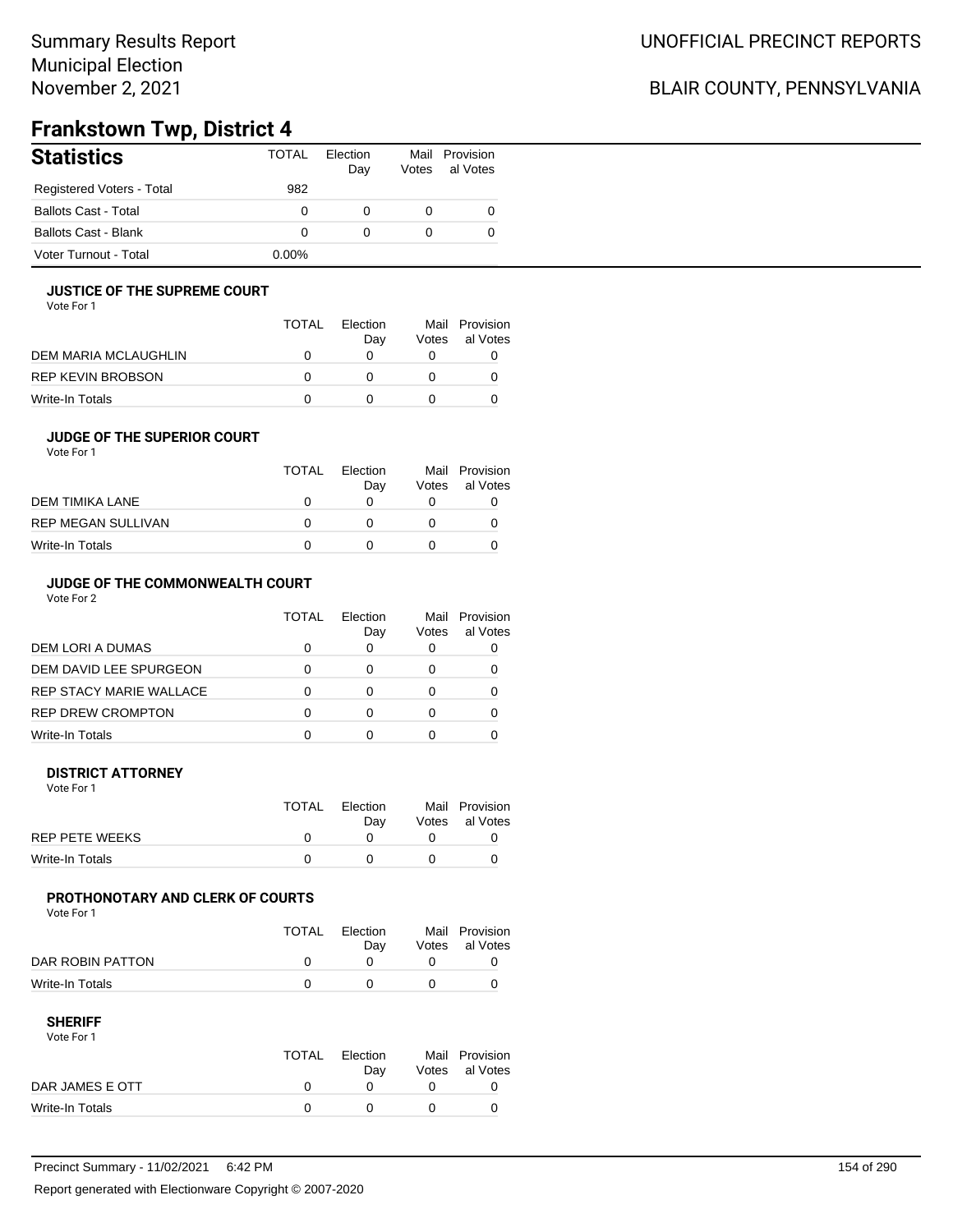## **Frankstown Twp, District 4**

#### **SUPERVISOR FRANKSTOWN TWP**

Vote For 1

|                            | TOTAL | Election<br>Dav | Votes | Mail Provision<br>al Votes |
|----------------------------|-------|-----------------|-------|----------------------------|
| <b>DEM GWENDOLYN BLACK</b> |       |                 |       |                            |
| REP GEORGE W HENRY JR      |       |                 |       |                            |
| Write-In Totals            |       |                 |       |                            |

### **AUDITOR 6YR FRANKSTOWN TWP**

Vote For 1

|                 | TOTAL Election | Mail Provision |
|-----------------|----------------|----------------|
|                 | Dav            | Votes al Votes |
| Write-In Totals |                |                |

#### **AUDITOR 2YR FRANKSTOWN TWP** Vote For 1

| .               |                |                |
|-----------------|----------------|----------------|
|                 | TOTAL Election | Mail Provision |
|                 | Dav            | Votes al Votes |
| Write-In Totals |                |                |
|                 |                |                |

#### **TAX COLLECTOR FRANKSTOWN TWP** Vote For 1

|                             | TOTAL | Election<br>Dav | Mail Provision<br>Votes al Votes |
|-----------------------------|-------|-----------------|----------------------------------|
| REP ROYELLEN I ALTMANSHOFER |       |                 |                                  |
| Write-In Totals             |       |                 |                                  |

#### **CONSTABLE FRANKSTOWN TWP**

| Vote For 1        |              |                 |                                  |
|-------------------|--------------|-----------------|----------------------------------|
|                   | <b>TOTAL</b> | Election<br>Dav | Mail Provision<br>Votes al Votes |
| REP JOHN T DODSON | O            |                 |                                  |
| Write-In Totals   |              |                 |                                  |

#### **SCHOOL DIRECTOR HOLLIDAYSBURG AREA SCHOOL DISTRICT**

Vote For 4

|                          | TOTAL | Election<br>Day | Mail<br>Votes | Provision<br>al Votes |
|--------------------------|-------|-----------------|---------------|-----------------------|
| DAR SCOTT S BRENNEMAN    | 0     | O               | O             |                       |
| DAR RONALD P SOMMER      | ∩     | 0               | Ω             |                       |
| DEM CHRISTOPHER R GARMAN | O     | O               | $\left($      |                       |
| DAR JENNIFER COSTANZA    |       | ∩               |               |                       |
| REP CARMEN B BILEK       |       | 0               | Ω             |                       |
| Write-In Totals          |       |                 |               |                       |

#### **JUDGE OF ELECTION FRANKSTOWN TWP 4** Vote For 1

|                            | <b>TOTAL</b> | Election<br>Dav | Mail Provision<br>Votes al Votes |
|----------------------------|--------------|-----------------|----------------------------------|
| <b>REP JANET WASSERMAN</b> |              |                 |                                  |
| Write-In Totals            |              |                 |                                  |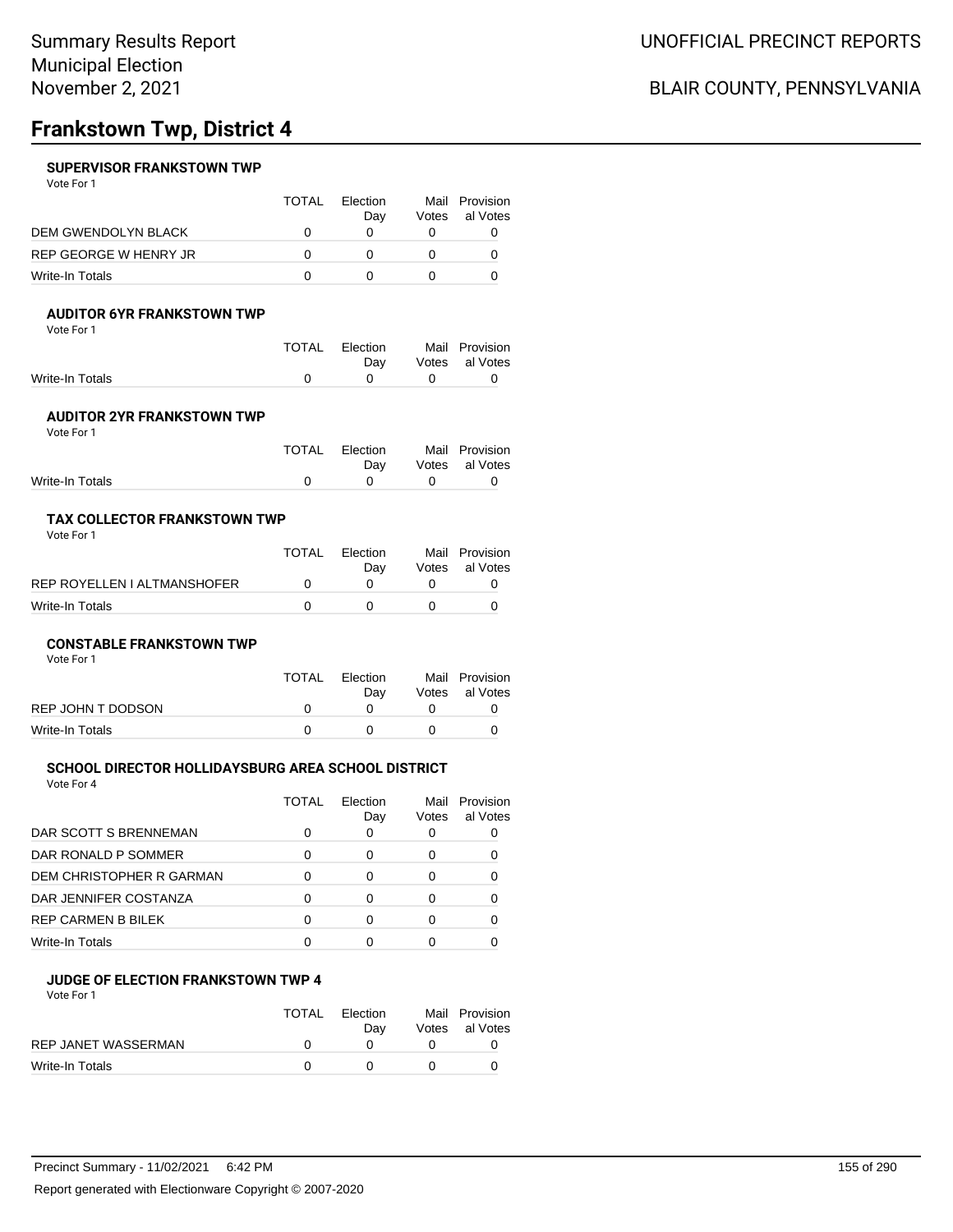### **Frankstown Twp, District 4**

#### **INSPECTOR OF ELECTION FRANKSTOWN TWP 4**

Vote For 1

|                 | TOTAL Election |                                              | Mail Provision     |
|-----------------|----------------|----------------------------------------------|--------------------|
|                 |                |                                              | Day Votes al Votes |
| Write-In Totals |                | $\begin{array}{ccc} & & & 0 & & \end{array}$ |                    |

#### **SECOND AMENDMENT SANCTUARY - BLAIR COUNTY**

Vote For 1

|            | TOTAL | Election<br>Dav | Mail Provision<br>Votes al Votes |
|------------|-------|-----------------|----------------------------------|
| <b>YES</b> |       |                 |                                  |
| NO.        |       |                 |                                  |

#### **SECOND AMENDMENT SANCTUARY - FRANKSTOWN TWP**

Vote For 1

|            | TOTAL | Election<br>Dav | Mail Provision<br>Votes al Votes |
|------------|-------|-----------------|----------------------------------|
| <b>YES</b> |       |                 |                                  |
| <b>NO</b>  |       | $\mathbf{U}$    |                                  |

#### **RETAIN JOHN T BENDER - JUDGE OF THE SUPERIOR COURT** Vote For 1

|            | TOTAL | Election |          | Mail Provision |
|------------|-------|----------|----------|----------------|
|            |       | Dav      |          | Votes al Votes |
| <b>YES</b> |       |          |          |                |
| <b>NO</b>  |       |          | $\theta$ |                |

### **RETAIN MARY JANE BOWES - JUDGE OF THE SUPERIOR COURT**

Vote For 1

| <b>TOTAL</b> | Election<br>Dav |              | Mail Provision<br>Votes al Votes |
|--------------|-----------------|--------------|----------------------------------|
| $\mathbf{U}$ | <sup>n</sup>    |              |                                  |
|              | $^{\prime}$     | $\mathbf{U}$ |                                  |
|              |                 |              |                                  |

## **RETAIN ANNE COVEY - JUDGE OF THE COMMONWEALTH COURT**

Vote For 1

|            | TOTAL | Election<br>Dav | Mail Provision<br>Votes al Votes |
|------------|-------|-----------------|----------------------------------|
| <b>YES</b> |       |                 |                                  |
| <b>NO</b>  |       | $^{\circ}$      |                                  |

### **RETAIN RENEE COHN JUBELIRER - JUDGE OF THE COMMONWEALTH COURT**

|            | <b>TOTAL</b> | Election<br>Dav  | Mail Provision<br>Votes al Votes |
|------------|--------------|------------------|----------------------------------|
| <b>YES</b> |              |                  |                                  |
| <b>NO</b>  |              | $\left( \right)$ |                                  |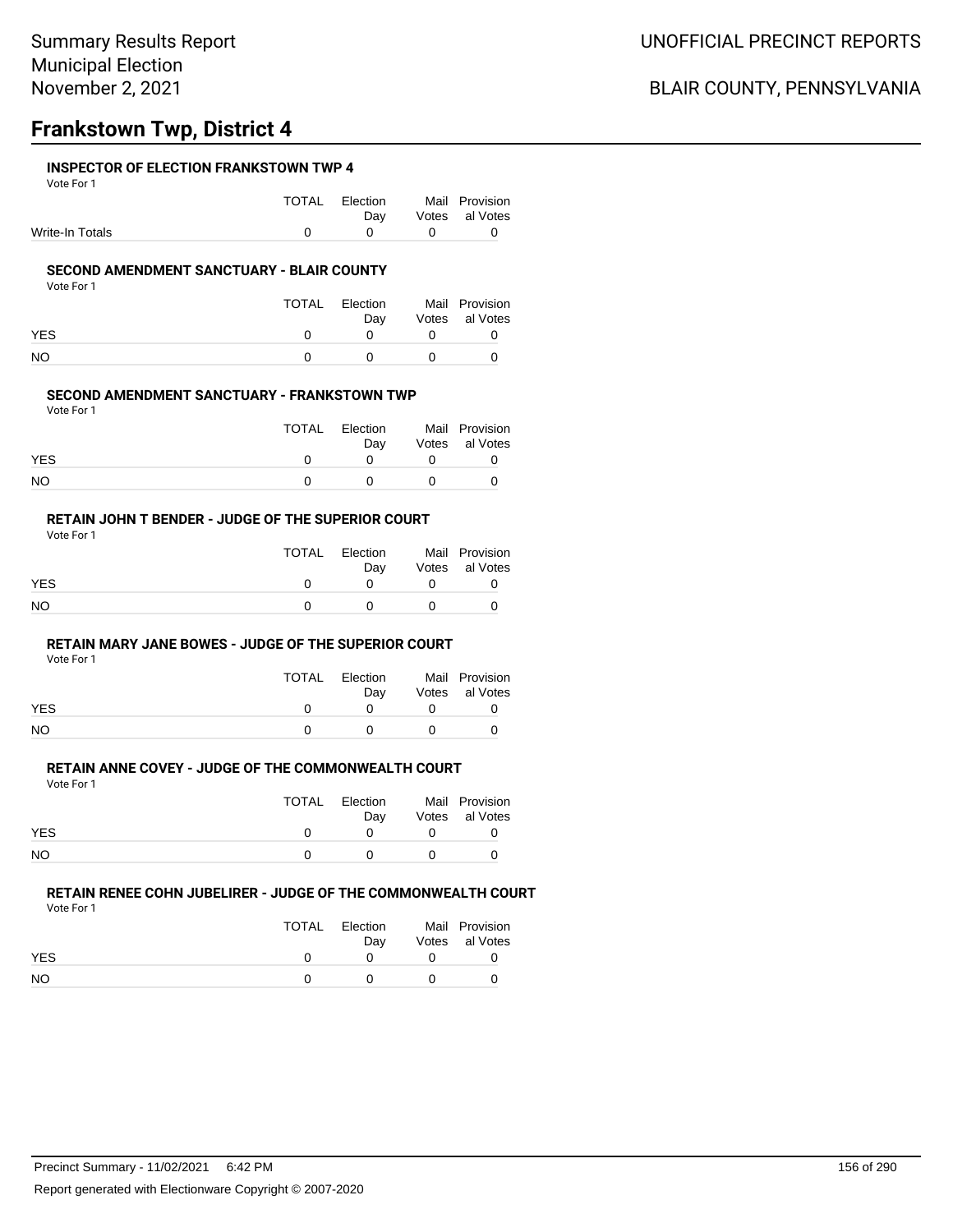### BLAIR COUNTY, PENNSYLVANIA

## **Frankstown Twp, District 5**

| <b>Statistics</b>           | <b>TOTAL</b> | Election<br>Day | Votes | Mail Provision<br>al Votes |
|-----------------------------|--------------|-----------------|-------|----------------------------|
| Registered Voters - Total   | 1.321        |                 |       |                            |
| <b>Ballots Cast - Total</b> | 0            | 0               | O     |                            |
| Ballots Cast - Blank        | 0            | 0               | O     |                            |
| Voter Turnout - Total       | 0.00%        |                 |       |                            |

#### **JUSTICE OF THE SUPREME COURT**

Vote For 1

|                      | <b>TOTAL</b> | Flection<br>Dav | Votes | Mail Provision<br>al Votes |
|----------------------|--------------|-----------------|-------|----------------------------|
| DEM MARIA MCLAUGHLIN |              |                 |       |                            |
| REP KEVIN BROBSON    | $\mathbf{I}$ |                 |       |                            |
| Write-In Totals      |              |                 |       |                            |

#### **JUDGE OF THE SUPERIOR COURT**

| Vote For 1 |  |  |
|------------|--|--|
|            |  |  |

|                           | <b>TOTAL</b> | Election |       | Mail Provision |
|---------------------------|--------------|----------|-------|----------------|
|                           |              | Dav      | Votes | al Votes       |
| DEM TIMIKA LANE           | O            |          |       |                |
| <b>REP MEGAN SULLIVAN</b> | $^{\prime}$  |          |       |                |
| Write-In Totals           |              |          |       |                |
|                           |              |          |       |                |

### **JUDGE OF THE COMMONWEALTH COURT**

Vote For 2

|                                | TOTAL | Flection<br>Day | Votes | Mail Provision<br>al Votes |
|--------------------------------|-------|-----------------|-------|----------------------------|
| DEM LORI A DUMAS               |       |                 |       |                            |
| DEM DAVID LEE SPURGEON         |       |                 |       |                            |
| <b>REP STACY MARIE WALLACE</b> |       |                 |       |                            |
| <b>REP DREW CROMPTON</b>       |       |                 |       |                            |
| Write-In Totals                |       |                 |       |                            |

#### **DISTRICT ATTORNEY**

| Vote For 1      |       |                 |                                  |
|-----------------|-------|-----------------|----------------------------------|
|                 | TOTAL | Election<br>Dav | Mail Provision<br>Votes al Votes |
| REP PETE WEEKS  |       |                 |                                  |
| Write-In Totals |       |                 |                                  |

### **PROTHONOTARY AND CLERK OF COURTS**

Vote For 1

|                  | TOTAL | Election<br>Dav | Mail Provision<br>Votes al Votes |
|------------------|-------|-----------------|----------------------------------|
| DAR ROBIN PATTON |       |                 |                                  |
| Write-In Totals  |       |                 |                                  |

#### **SHERIFF**

| .               |       |                 |                                  |
|-----------------|-------|-----------------|----------------------------------|
|                 | TOTAL | Election<br>Dav | Mail Provision<br>Votes al Votes |
| DAR JAMES E OTT |       |                 |                                  |
| Write-In Totals |       |                 |                                  |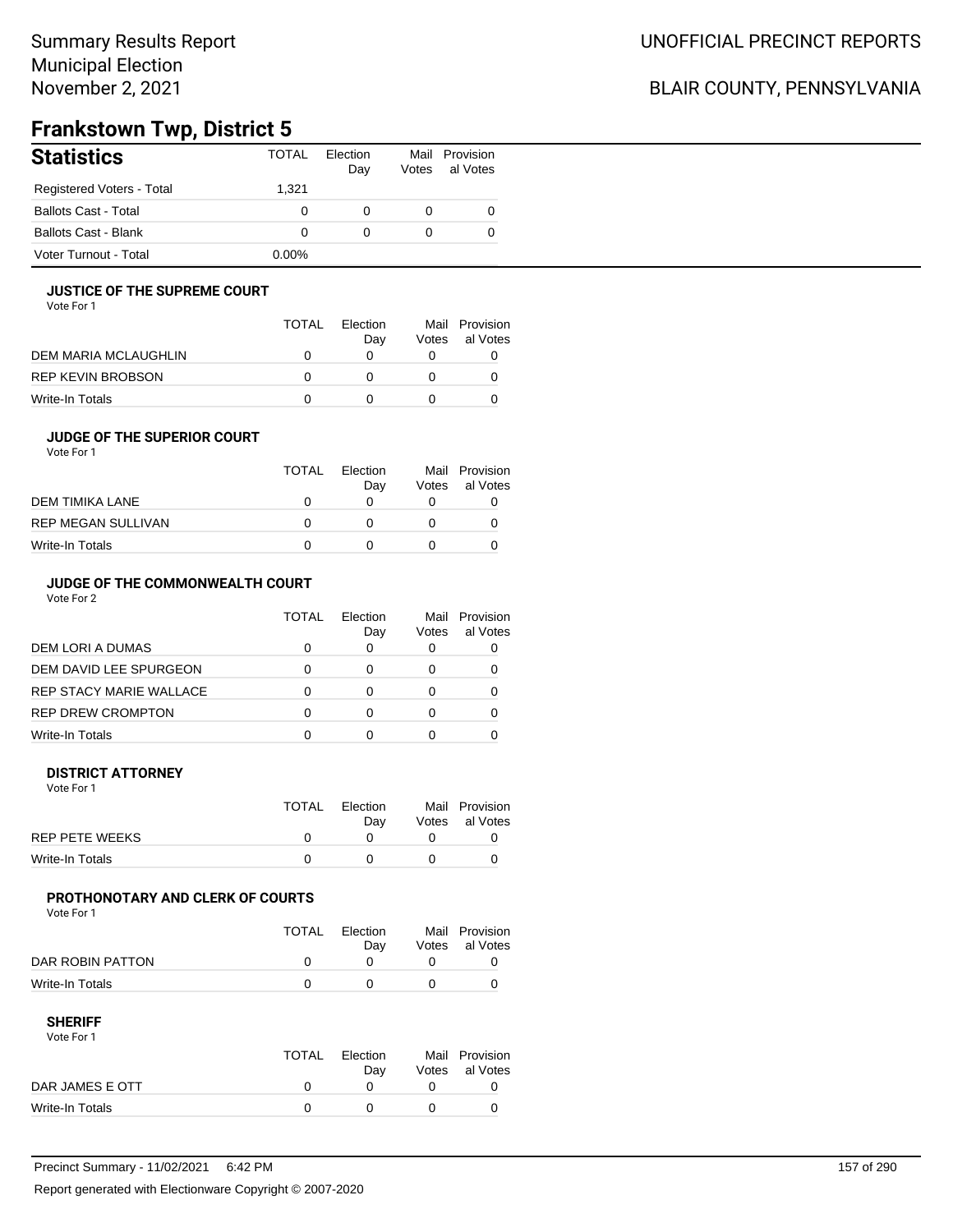## **Frankstown Twp, District 5**

### **SUPERVISOR FRANKSTOWN TWP**

Vote For 1

|                       | <b>TOTAL</b> | <b>Flection</b><br>Dav | Votes | Mail Provision<br>al Votes |
|-----------------------|--------------|------------------------|-------|----------------------------|
| DEM GWENDOLYN BLACK   |              |                        |       |                            |
| REP GEORGE W HENRY JR |              |                        |       |                            |
| Write-In Totals       |              |                        |       |                            |

### **AUDITOR 6YR FRANKSTOWN TWP**

Vote For 1

|                 | TOTAL Election | Mail Provision |
|-----------------|----------------|----------------|
|                 | Dav            | Votes al Votes |
| Write-In Totals |                |                |
|                 |                |                |

#### **AUDITOR 2YR FRANKSTOWN TWP** Vote For 1

| .               |                |                |
|-----------------|----------------|----------------|
|                 | TOTAL Election | Mail Provision |
|                 | Dav            | Votes al Votes |
| Write-In Totals |                |                |
|                 |                |                |

#### **TAX COLLECTOR FRANKSTOWN TWP** Vote For 1

|                             | TOTAL | <b>Flection</b><br>Dav | Mail Provision<br>Votes al Votes |
|-----------------------------|-------|------------------------|----------------------------------|
| REP ROYELLEN I ALTMANSHOFER |       |                        |                                  |
| Write-In Totals             |       |                        |                                  |

#### **CONSTABLE FRANKSTOWN TWP**

| Vote For 1        |              |                 |                                  |
|-------------------|--------------|-----------------|----------------------------------|
|                   | <b>TOTAL</b> | Election<br>Dav | Mail Provision<br>Votes al Votes |
| REP JOHN T DODSON | O            |                 |                                  |
| Write-In Totals   |              |                 |                                  |

#### **SCHOOL DIRECTOR HOLLIDAYSBURG AREA SCHOOL DISTRICT**

Vote For 4

|                           | <b>TOTAL</b> | Election<br>Day | Mail<br>Votes | Provision<br>al Votes |
|---------------------------|--------------|-----------------|---------------|-----------------------|
| DAR SCOTT S BRENNEMAN     | O            | O               | O             |                       |
| DAR RONALD P SOMMER       | O            | 0               | 0             |                       |
| DEM CHRISTOPHER R GARMAN  |              | ∩               |               |                       |
| DAR JENNIFER COSTANZA     |              | ∩               |               |                       |
| <b>REP CARMEN B BILEK</b> |              | 0               | Ω             |                       |
| Write-In Totals           |              |                 |               |                       |

### **JUDGE OF ELECTION FRANKSTOWN TWP 5**

| Vote For 1      |              |             |                |
|-----------------|--------------|-------------|----------------|
|                 | <b>TOTAL</b> | Election    | Mail Provision |
|                 |              | Dav         | Votes al Votes |
| Write-In Totals | n            | $^{\prime}$ |                |
|                 |              |             |                |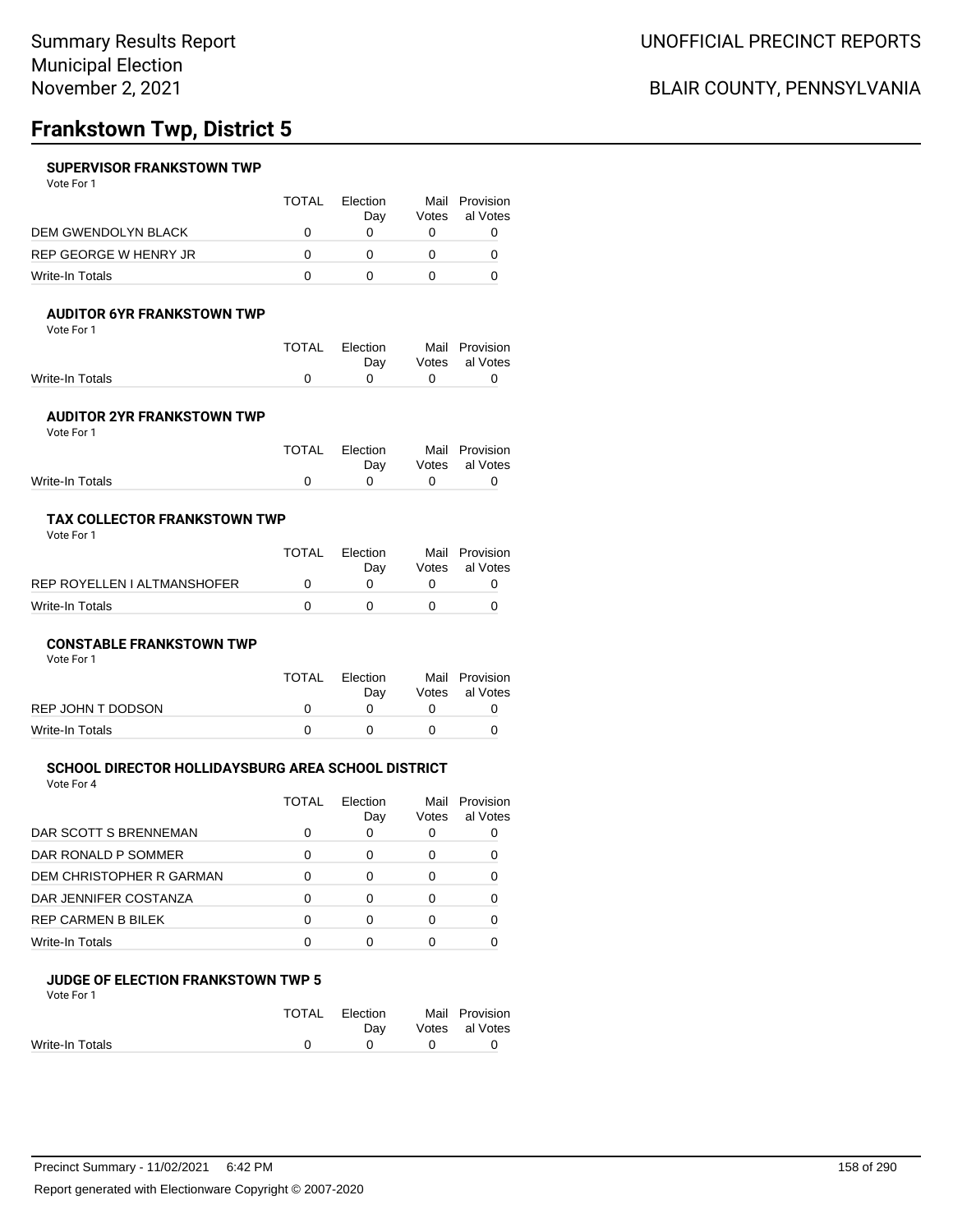## **Frankstown Twp, District 5**

#### **INSPECTOR OF ELECTION FRANKSTOWN TWP 5**

Vote For 1

|                 | TOTAL Election                               | Mail Provision     |
|-----------------|----------------------------------------------|--------------------|
|                 |                                              | Day Votes al Votes |
| Write-In Totals | $\begin{array}{ccc}\n0 & 0 & 0\n\end{array}$ |                    |

#### **SECOND AMENDMENT SANCTUARY - BLAIR COUNTY**

Vote For 1

|            | TOTAL | Election<br>Dav | Mail Provision<br>Votes al Votes |
|------------|-------|-----------------|----------------------------------|
| <b>YES</b> |       |                 |                                  |
| NO.        |       |                 |                                  |

#### **SECOND AMENDMENT SANCTUARY - FRANKSTOWN TWP**

Vote For 1

|            | TOTAL | Election<br>Dav | Mail Provision<br>Votes al Votes |
|------------|-------|-----------------|----------------------------------|
| <b>YES</b> |       |                 |                                  |
| <b>NO</b>  |       |                 |                                  |

#### **RETAIN JOHN T BENDER - JUDGE OF THE SUPERIOR COURT** Vote For 1

|            | TOTAL | Election<br>Dav |              | Mail Provision<br>Votes al Votes |
|------------|-------|-----------------|--------------|----------------------------------|
| <b>YES</b> |       |                 |              |                                  |
| <b>NO</b>  |       |                 | $\mathbf{u}$ |                                  |

### **RETAIN MARY JANE BOWES - JUDGE OF THE SUPERIOR COURT**

Vote For 1

| <b>TOTAL</b> | Election<br>Dav |              | Mail Provision<br>Votes al Votes |
|--------------|-----------------|--------------|----------------------------------|
| $\mathbf{U}$ | <sup>n</sup>    |              |                                  |
|              | $^{\prime}$     | $\mathbf{U}$ |                                  |
|              |                 |              |                                  |

## **RETAIN ANNE COVEY - JUDGE OF THE COMMONWEALTH COURT**

Vote For 1

|            | TOTAL | Election | Mail Provision |
|------------|-------|----------|----------------|
|            |       | Dav      | Votes al Votes |
| <b>YES</b> |       |          |                |
| <b>NO</b>  |       |          |                |

### **RETAIN RENEE COHN JUBELIRER - JUDGE OF THE COMMONWEALTH COURT**

|           | TOTAL | Election<br>Dav | Mail Provision<br>Votes al Votes |
|-----------|-------|-----------------|----------------------------------|
| YES       |       |                 |                                  |
| <b>NO</b> |       |                 |                                  |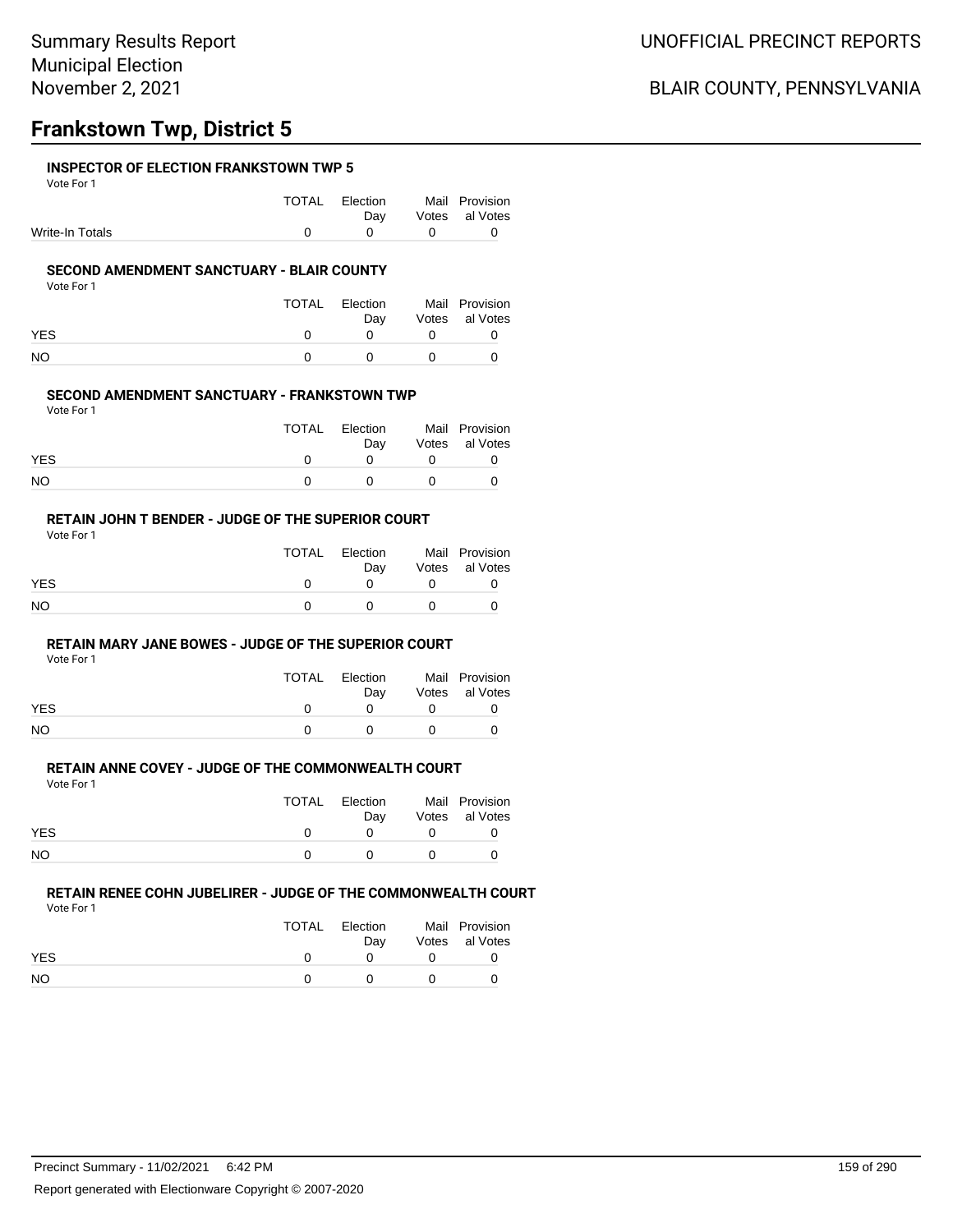### BLAIR COUNTY, PENNSYLVANIA

## **Freedom Twp, District 1**

| <b>Statistics</b>           | TOTAL    | <b>Flection</b><br>Day | Mail<br>Votes | Provision<br>al Votes |
|-----------------------------|----------|------------------------|---------------|-----------------------|
| Registered Voters - Total   | 665      |                        |               |                       |
| <b>Ballots Cast - Total</b> | 0        |                        |               |                       |
| <b>Ballots Cast - Blank</b> | 0        | 0                      |               |                       |
| Voter Turnout - Total       | $0.00\%$ |                        |               |                       |

#### **JUSTICE OF THE SUPREME COURT**

Vote For 1

|                      | TOTAL | Election<br>Dav | Votes | Mail Provision<br>al Votes |
|----------------------|-------|-----------------|-------|----------------------------|
| DEM MARIA MCLAUGHLIN |       |                 |       |                            |
| REP KEVIN BROBSON    |       |                 |       |                            |
| Write-In Totals      |       |                 |       |                            |

#### **JUDGE OF THE SUPERIOR COURT**

| Vote For 1 |  |  |
|------------|--|--|
|            |  |  |

|                           | <b>TOTAL</b> | Election<br>Day | Votes | Mail Provision<br>al Votes |
|---------------------------|--------------|-----------------|-------|----------------------------|
| DEM TIMIKA LANE           |              |                 |       |                            |
| <b>REP MEGAN SULLIVAN</b> |              |                 |       |                            |
| Write-In Totals           |              |                 |       |                            |
|                           |              |                 |       |                            |

### **JUDGE OF THE COMMONWEALTH COURT**

Vote For 2

|                                | TOTAL | Flection<br>Day | Votes | Mail Provision<br>al Votes |
|--------------------------------|-------|-----------------|-------|----------------------------|
| DEM LORI A DUMAS               |       |                 |       |                            |
| DEM DAVID LEE SPURGEON         |       |                 |       |                            |
| <b>REP STACY MARIE WALLACE</b> |       |                 |       |                            |
| <b>REP DREW CROMPTON</b>       |       |                 |       |                            |
| Write-In Totals                |       |                 |       |                            |

#### **DISTRICT ATTORNEY**

| Vote For 1            |              |                 |                                  |
|-----------------------|--------------|-----------------|----------------------------------|
|                       | <b>TOTAL</b> | Election<br>Dav | Mail Provision<br>Votes al Votes |
| <b>REP PETE WEEKS</b> |              |                 |                                  |
| Write-In Totals       |              |                 |                                  |

### **PROTHONOTARY AND CLERK OF COURTS**

Vote For 1

|                  | <b>TOTAL</b> | Election<br>Dav | Mail Provision<br>Votes al Votes |
|------------------|--------------|-----------------|----------------------------------|
| DAR ROBIN PATTON |              |                 |                                  |
| Write-In Totals  |              |                 |                                  |

| Vote For 1      |       |                 |                                  |
|-----------------|-------|-----------------|----------------------------------|
|                 | TOTAL | Election<br>Dav | Mail Provision<br>Votes al Votes |
| DAR JAMES E OTT |       |                 |                                  |
| Write-In Totals |       |                 |                                  |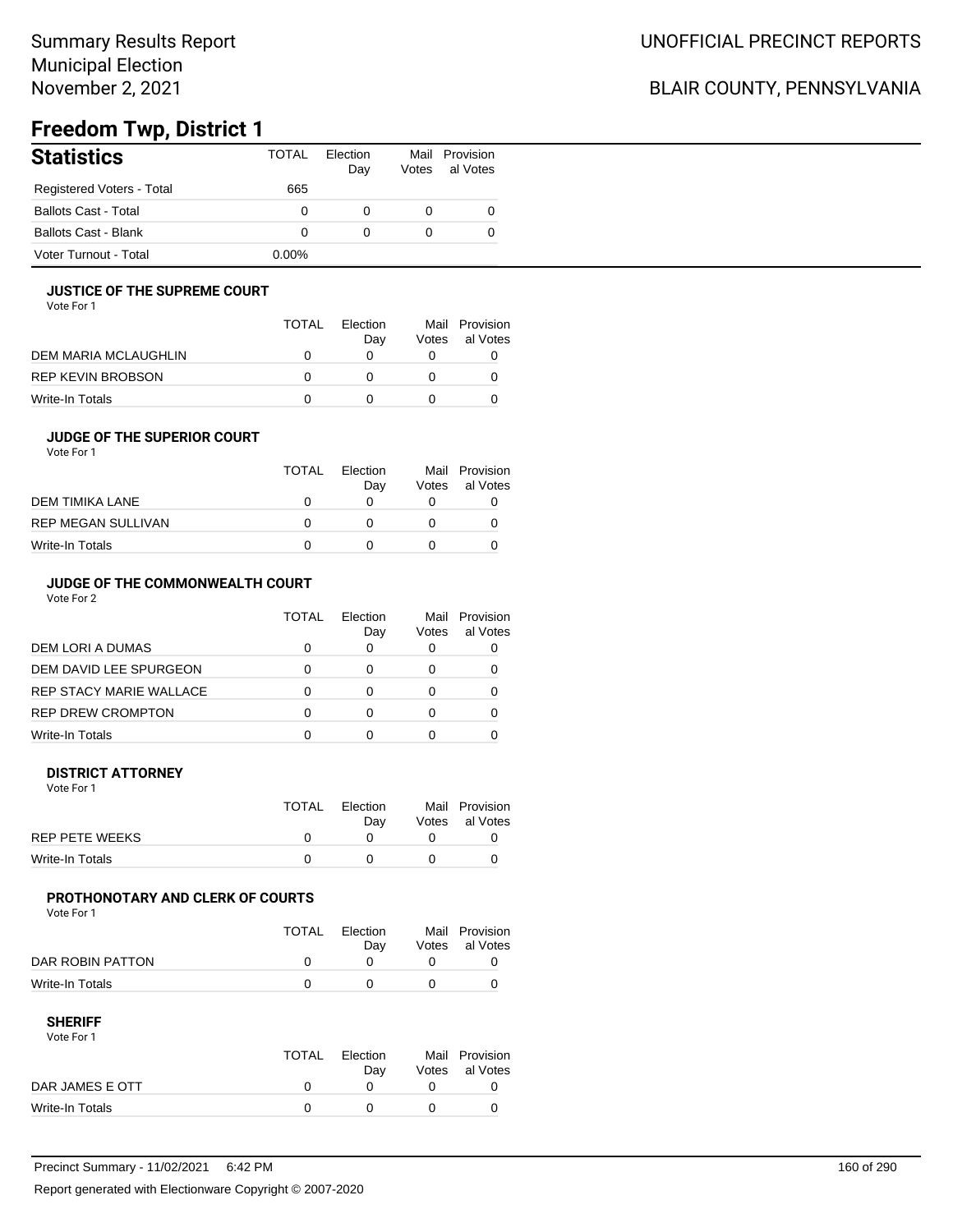# **Freedom Twp, District 1**

#### **SUPERVISOR 6YR FREEDOM TWP**

Vote For 1

|                      | <b>TOTAL</b> | Election<br>Dav | Votes | Mail Provision<br>al Votes |
|----------------------|--------------|-----------------|-------|----------------------------|
| DEM JEREMY FLAUGH    |              |                 |       |                            |
| <b>REP ED BENDER</b> |              |                 |       |                            |
| Write-In Totals      |              |                 |       |                            |

### **SUPERVISOR 2YR FREEDOM TWP**

| Vote For 1 |  |
|------------|--|
|------------|--|

|                   | TOTAL | Election | Mail Provision |
|-------------------|-------|----------|----------------|
|                   |       | Dav      | Votes al Votes |
| DAR TIMOTHY JAMES |       |          |                |
| Write-In Totals   |       |          |                |

#### **AUDITOR FREEDOM TWP**

| Vote For 1          |              |                 |                                  |
|---------------------|--------------|-----------------|----------------------------------|
|                     | <b>TOTAL</b> | Election<br>Dav | Mail Provision<br>Votes al Votes |
| REP NATHAN CALDWELL |              |                 |                                  |
| Write-In Totals     |              |                 |                                  |

#### **TAX COLLECTOR FREEDOM TWP**

| Vote For 1 |  |
|------------|--|
|------------|--|

|                 | <b>TOTAL</b> | Election<br>Dav | Mail Provision<br>Votes al Votes |
|-----------------|--------------|-----------------|----------------------------------|
| REP JAMES LANG  |              |                 |                                  |
| Write-In Totals |              |                 |                                  |

#### **CONSTABLE FREEDOM TWP**

Vote For 1

|                       | <b>TOTAL</b> | Election<br>Dav | Mail Provision<br>Votes al Votes |
|-----------------------|--------------|-----------------|----------------------------------|
| REP NATHAN W CLAYCOMB |              |                 |                                  |
| Write-In Totals       |              |                 |                                  |

#### **SCHOOL DIRECTOR 4YR SPRING COVE SCHOOL DISTRICT**

Vote For 4

|                       | TOTAL | <b>Flection</b><br>Day | Votes        | Mail Provision<br>al Votes |
|-----------------------|-------|------------------------|--------------|----------------------------|
| DAR AMY ACKER-KNISELY |       | O                      | O            |                            |
| DAR LINDA KAY SMITH   |       | O                      | $\mathbf{0}$ |                            |
| DAR JOHN R BIDDLE     |       | O                      | $\mathbf{0}$ |                            |
| REP CHUCK GOJMERAC    |       | O                      |              |                            |
| Write-In Totals       |       |                        |              |                            |

#### **SCHOOL DIRECTOR 2YR SPRING COVE SCHOOL DISTRICT**

Vote For 1

|                    | <b>TOTAL</b> | Election<br>Dav | Mail Provision<br>Votes al Votes |
|--------------------|--------------|-----------------|----------------------------------|
| REP CHUCK GOJMERAC |              |                 |                                  |
| Write-In Totals    |              |                 |                                  |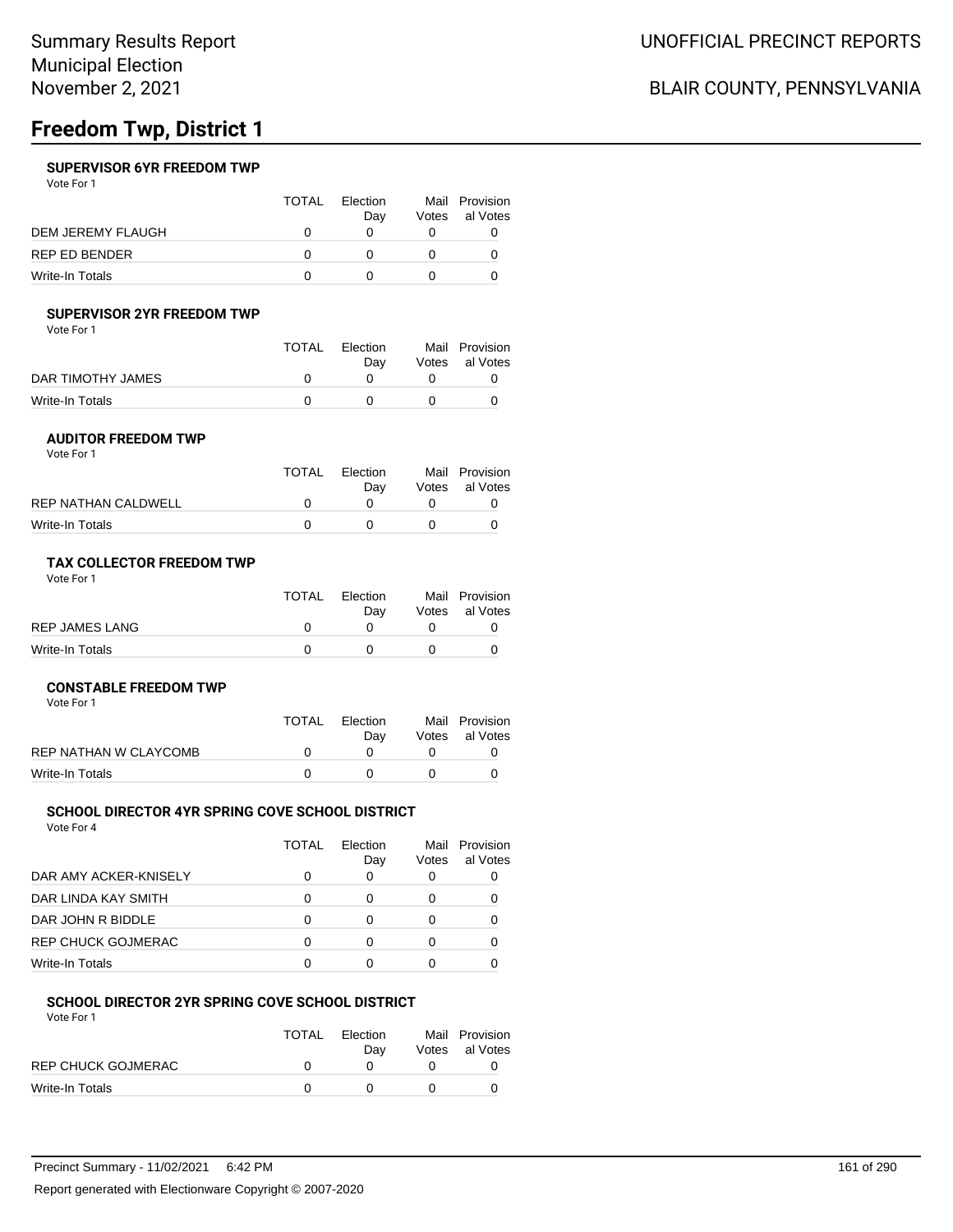## **Freedom Twp, District 1**

#### **JUDGE OF ELECTION FREEDOM TWP 1**

Vote For 1

|                 | TOTAL Election                               | Mail Provision     |
|-----------------|----------------------------------------------|--------------------|
|                 |                                              | Day Votes al Votes |
| Write-In Totals | $\begin{array}{ccc}\n0 & 0 & 0\n\end{array}$ |                    |

#### **INSPECTOR OF ELECTION FREEDOM TWP 1**

Vote For 1

|                 | TOTAL Election |              | Mail Provision |
|-----------------|----------------|--------------|----------------|
|                 | Dav            |              | Votes al Votes |
| Write-In Totals |                | $\mathbf{a}$ |                |

#### **SECOND AMENDMENT SANCTUARY - BLAIR COUNTY**

Vote For 1

|            | TOTAL | Election | Mail Provision |
|------------|-------|----------|----------------|
|            |       | Dav      | Votes al Votes |
| <b>YES</b> |       |          |                |
| NO         |       |          |                |

#### **SECOND AMENDMENT SANCTUARY - FREEDOM TWP**

Vote For 1

|            | TOTAL | Election<br>Dav | Mail Provision<br>Votes al Votes |
|------------|-------|-----------------|----------------------------------|
| <b>YES</b> |       |                 |                                  |
| NO.        |       | $\mathbf{U}$    |                                  |

#### **RETAIN JOHN T BENDER - JUDGE OF THE SUPERIOR COURT**

Vote For 1

|            | TOTAL | Election | Mail Provision |
|------------|-------|----------|----------------|
|            |       | Dav      | Votes al Votes |
| <b>YES</b> |       |          |                |
| NO         |       |          |                |

### **RETAIN MARY JANE BOWES - JUDGE OF THE SUPERIOR COURT**

Vote For 1

|            | <b>TOTAL</b> | Election<br>Dav | Mail Provision<br>Votes al Votes |
|------------|--------------|-----------------|----------------------------------|
| <b>YES</b> |              |                 |                                  |
| <b>NO</b>  |              |                 |                                  |

#### **RETAIN ANNE COVEY - JUDGE OF THE COMMONWEALTH COURT**

Vote For 1

|            | <b>TOTAL</b> | Election<br>Dav | Mail Provision<br>Votes al Votes |
|------------|--------------|-----------------|----------------------------------|
| <b>YES</b> |              |                 |                                  |
| NO         |              | $^{\prime}$     |                                  |

### **RETAIN RENEE COHN JUBELIRER - JUDGE OF THE COMMONWEALTH COURT**

Vote For 1

|            | TOTAL | Election<br>Dav | Mail Provision<br>Votes al Votes |
|------------|-------|-----------------|----------------------------------|
| <b>YES</b> |       |                 |                                  |
| NO.        |       |                 |                                  |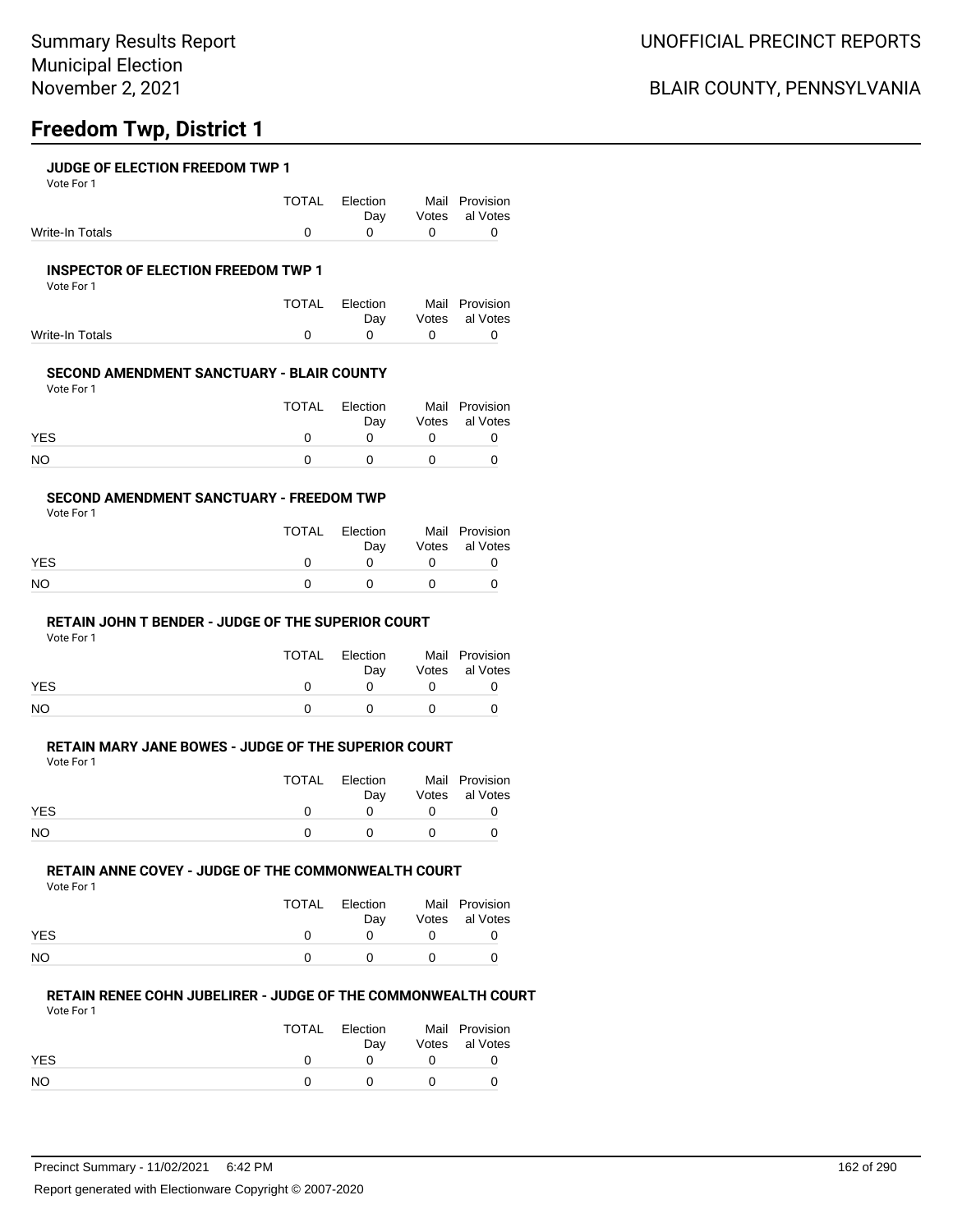### BLAIR COUNTY, PENNSYLVANIA

## **Freedom Twp, District 2**

| <b>Statistics</b>           | TOTAL    | Flection<br>Dav | Votes | Mail Provision<br>al Votes |
|-----------------------------|----------|-----------------|-------|----------------------------|
| Registered Voters - Total   | 1.332    |                 |       |                            |
| <b>Ballots Cast - Total</b> | 0        |                 |       | 0                          |
| <b>Ballots Cast - Blank</b> | 0        | 0               |       |                            |
| Voter Turnout - Total       | $0.00\%$ |                 |       |                            |

#### **JUSTICE OF THE SUPREME COURT**

Vote For 1

|                      | <b>TOTAL</b> | Election<br>Dav | Votes | Mail Provision<br>al Votes |
|----------------------|--------------|-----------------|-------|----------------------------|
| DEM MARIA MCLAUGHLIN |              |                 |       |                            |
| REP KEVIN BROBSON    |              |                 |       |                            |
| Write-In Totals      |              |                 |       |                            |

### **JUDGE OF THE SUPERIOR COURT**

| <b>TOTAL</b> | Election |     | Mail Provision<br>al Votes |
|--------------|----------|-----|----------------------------|
|              |          |     |                            |
|              |          |     |                            |
|              |          |     |                            |
|              |          | Dav | Votes                      |

### **JUDGE OF THE COMMONWEALTH COURT**

Vote For 2

|                                | TOTAL | Flection<br>Day | Votes | Mail Provision<br>al Votes |
|--------------------------------|-------|-----------------|-------|----------------------------|
| DEM LORI A DUMAS               |       |                 |       |                            |
| DEM DAVID LEE SPURGEON         |       |                 |       |                            |
| <b>REP STACY MARIE WALLACE</b> |       |                 |       |                            |
| <b>REP DREW CROMPTON</b>       |       |                 |       |                            |
| Write-In Totals                |       |                 |       |                            |

#### **DISTRICT ATTORNEY**

| Vote For 1            |       |                 |                                  |
|-----------------------|-------|-----------------|----------------------------------|
|                       | TOTAL | Election<br>Dav | Mail Provision<br>Votes al Votes |
| <b>REP PETE WEEKS</b> |       |                 |                                  |
| Write-In Totals       |       |                 |                                  |

### **PROTHONOTARY AND CLERK OF COURTS**

Vote For 1

|                  | <b>TOTAL</b> | Election<br>Dav | Mail Provision<br>Votes al Votes |
|------------------|--------------|-----------------|----------------------------------|
| DAR ROBIN PATTON |              |                 |                                  |
| Write-In Totals  |              |                 |                                  |

| Vote For 1      |       |          |                |
|-----------------|-------|----------|----------------|
|                 | TOTAL | Election | Mail Provision |
|                 |       | Dav      | Votes al Votes |
| DAR JAMES E OTT |       |          |                |
| Write-In Totals |       |          |                |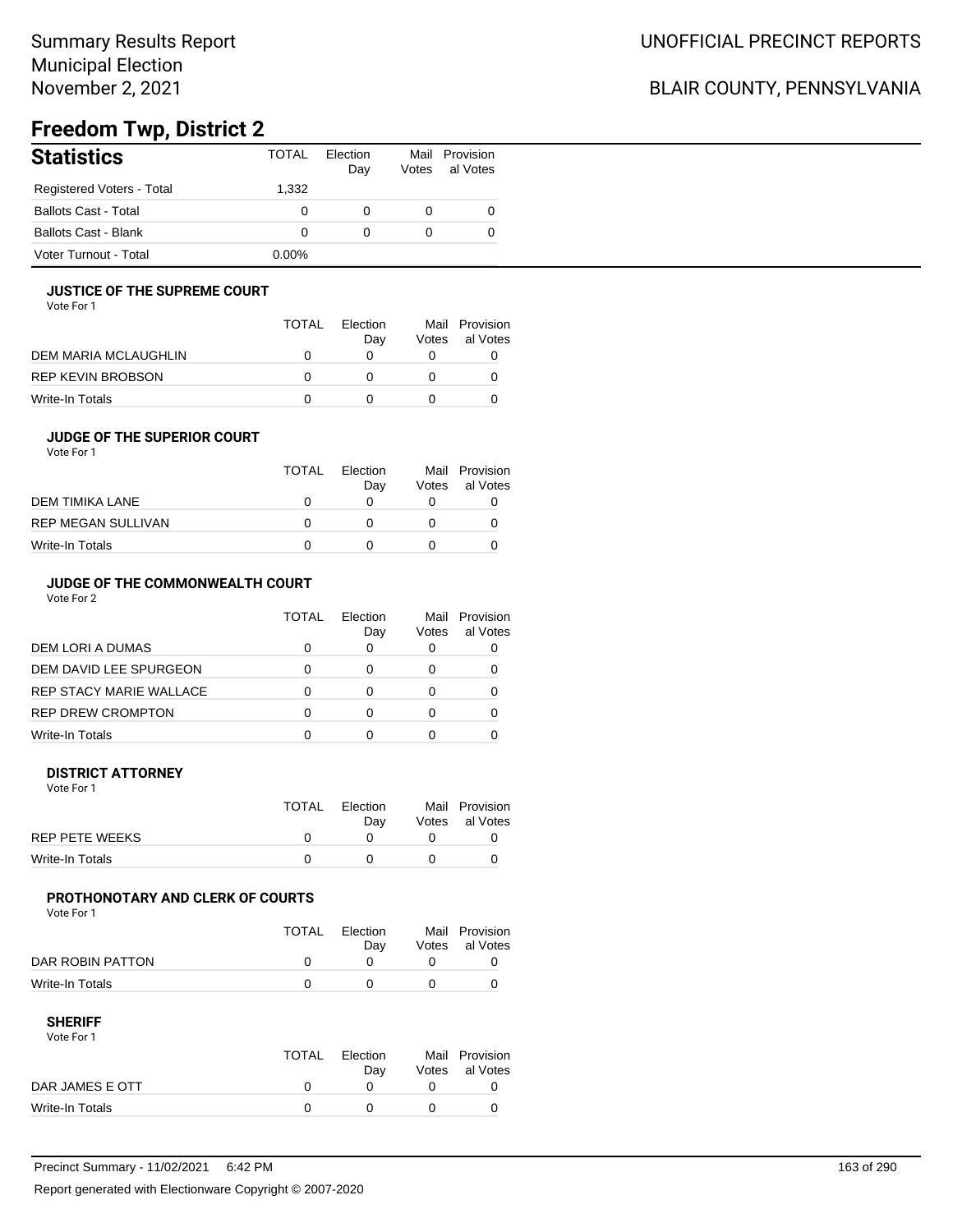# **Freedom Twp, District 2**

#### **SUPERVISOR 6YR FREEDOM TWP**

Vote For 1

|                      | <b>TOTAL</b> | Election<br>Dav | Votes | Mail Provision<br>al Votes |
|----------------------|--------------|-----------------|-------|----------------------------|
| DEM JEREMY FLAUGH    |              |                 |       |                            |
| <b>REP ED BENDER</b> |              |                 |       |                            |
| Write-In Totals      |              |                 |       |                            |

### **SUPERVISOR 2YR FREEDOM TWP**

| Vote For 1 |  |  |
|------------|--|--|
|------------|--|--|

|                   | TOTAL | Election | Mail Provision |
|-------------------|-------|----------|----------------|
|                   |       | Dav      | Votes al Votes |
| DAR TIMOTHY JAMES |       |          |                |
| Write-In Totals   |       |          |                |

#### **AUDITOR FREEDOM TWP** Vote For 1

|                     | TOTAL | Election<br>Dav | Mail Provision<br>Votes al Votes |
|---------------------|-------|-----------------|----------------------------------|
| REP NATHAN CALDWELL |       |                 |                                  |
| Write-In Totals     |       |                 |                                  |

#### **TAX COLLECTOR FREEDOM TWP**

| Vote For 1 |
|------------|
|------------|

|                 | <b>TOTAL</b> | Election<br>Dav | Mail Provision<br>Votes al Votes |
|-----------------|--------------|-----------------|----------------------------------|
| REP JAMES LANG  |              |                 |                                  |
| Write-In Totals |              |                 |                                  |

#### **CONSTABLE FREEDOM TWP**

Vote For 1

|                       | <b>TOTAL</b> | Election<br>Dav | Mail Provision<br>Votes al Votes |
|-----------------------|--------------|-----------------|----------------------------------|
| REP NATHAN W CLAYCOMB |              |                 |                                  |
| Write-In Totals       |              |                 |                                  |

#### **SCHOOL DIRECTOR 4YR SPRING COVE SCHOOL DISTRICT**

Vote For 4

|                           | TOTAL | Flection<br>Day | Mail<br>Votes | Provision<br>al Votes |
|---------------------------|-------|-----------------|---------------|-----------------------|
| DAR AMY ACKER-KNISELY     |       | 0               |               |                       |
| DAR LINDA KAY SMITH       | 0     | Ω               |               |                       |
| DAR JOHN R BIDDLE         | O     | Ω               |               |                       |
| <b>REP CHUCK GOJMERAC</b> | 0     | Ω               |               |                       |
| Write-In Totals           | O     |                 |               |                       |

#### **SCHOOL DIRECTOR 2YR SPRING COVE SCHOOL DISTRICT**

Vote For 1

|                    | <b>TOTAL</b> | Election<br>Dav | Mail Provision<br>Votes al Votes |
|--------------------|--------------|-----------------|----------------------------------|
| REP CHUCK GOJMERAC |              |                 |                                  |
| Write-In Totals    |              |                 |                                  |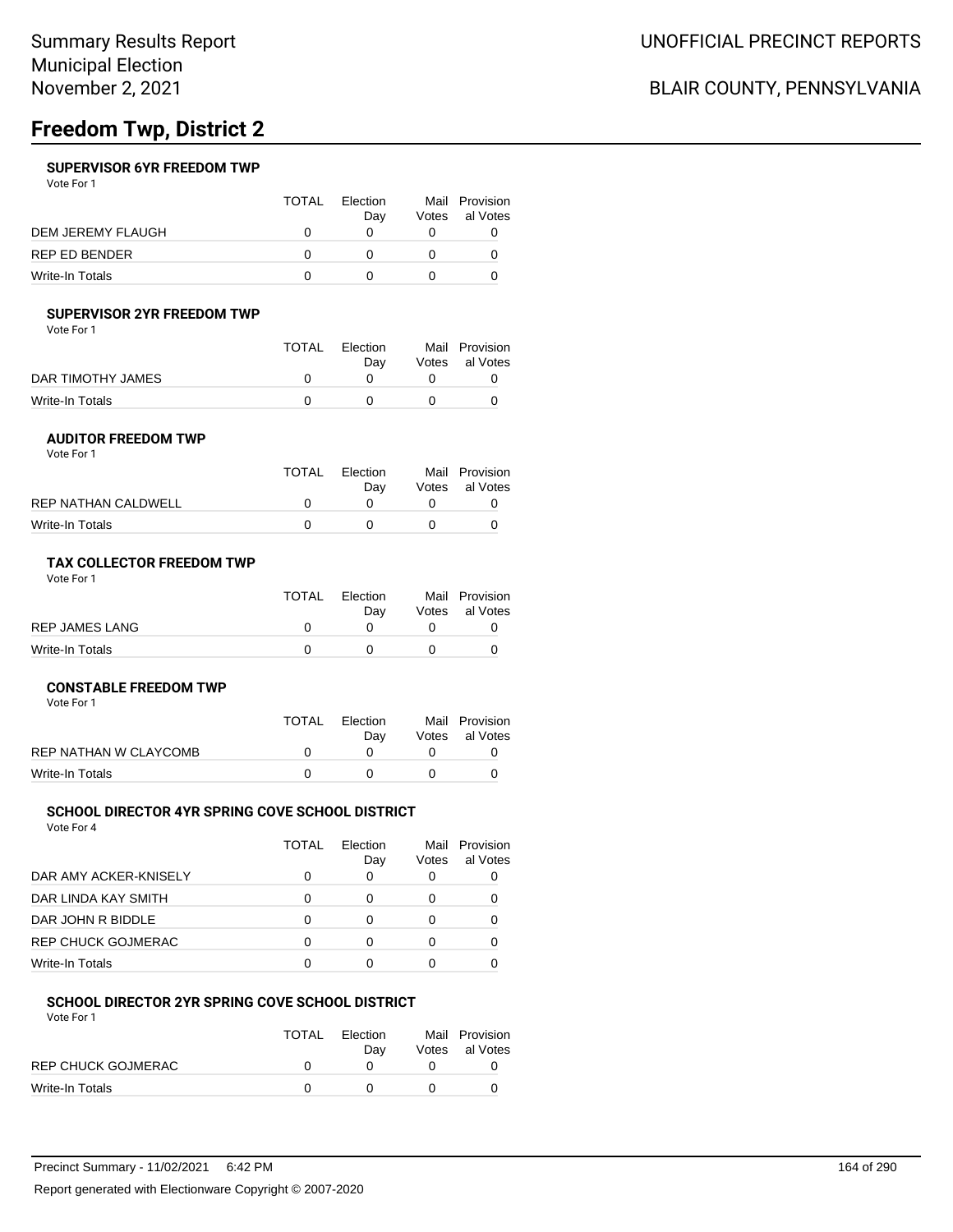## **Freedom Twp, District 2**

#### **JUDGE OF ELECTION FREEDOM TWP 2**

Vote For 1

|                 | TOTAL Election                               | Mail Provision     |
|-----------------|----------------------------------------------|--------------------|
|                 |                                              | Day Votes al Votes |
| Write-In Totals | $\begin{array}{ccc}\n0 & 0 & 0\n\end{array}$ |                    |

#### **INSPECTOR OF ELECTION FREEDOM TWP 2**

Vote For 1

|                 | TOTAL Election |     | Mail Provision |
|-----------------|----------------|-----|----------------|
|                 | Dav            |     | Votes al Votes |
| Write-In Totals |                | - റ |                |

#### **SECOND AMENDMENT SANCTUARY - BLAIR COUNTY**

Vote For 1

|            | TOTAL | Election | Mail Provision |
|------------|-------|----------|----------------|
|            |       | Dav      | Votes al Votes |
| <b>YES</b> |       |          |                |
| NO         |       |          |                |

#### **SECOND AMENDMENT SANCTUARY - FREEDOM TWP**

Vote For 1

|            | TOTAL | Election<br>Dav | Mail Provision<br>Votes al Votes |
|------------|-------|-----------------|----------------------------------|
| <b>YES</b> |       |                 |                                  |
| <b>NO</b>  |       | <sup>0</sup>    |                                  |

#### **RETAIN JOHN T BENDER - JUDGE OF THE SUPERIOR COURT**

Vote For 1

|            | TOTAL | Election     | Mail Provision |
|------------|-------|--------------|----------------|
|            |       | Dav          | Votes al Votes |
| <b>YES</b> |       |              |                |
| NO         |       | $\mathbf{U}$ |                |

### **RETAIN MARY JANE BOWES - JUDGE OF THE SUPERIOR COURT**

Vote For 1

|            | <b>TOTAL</b> | Election<br>Dav | Mail Provision<br>Votes al Votes |
|------------|--------------|-----------------|----------------------------------|
| <b>YES</b> |              |                 |                                  |
| NO.        |              |                 |                                  |

#### **RETAIN ANNE COVEY - JUDGE OF THE COMMONWEALTH COURT**

Vote For 1

|            | <b>TOTAL</b> | Election<br>Dav | Mail Provision<br>Votes al Votes |
|------------|--------------|-----------------|----------------------------------|
| <b>YES</b> |              |                 |                                  |
| NO.        |              | n               |                                  |

### **RETAIN RENEE COHN JUBELIRER - JUDGE OF THE COMMONWEALTH COURT**

Vote For 1

|            | TOTAL | Election<br>Dav | Mail Provision<br>Votes al Votes |
|------------|-------|-----------------|----------------------------------|
| <b>YES</b> |       |                 |                                  |
| NO.        |       |                 |                                  |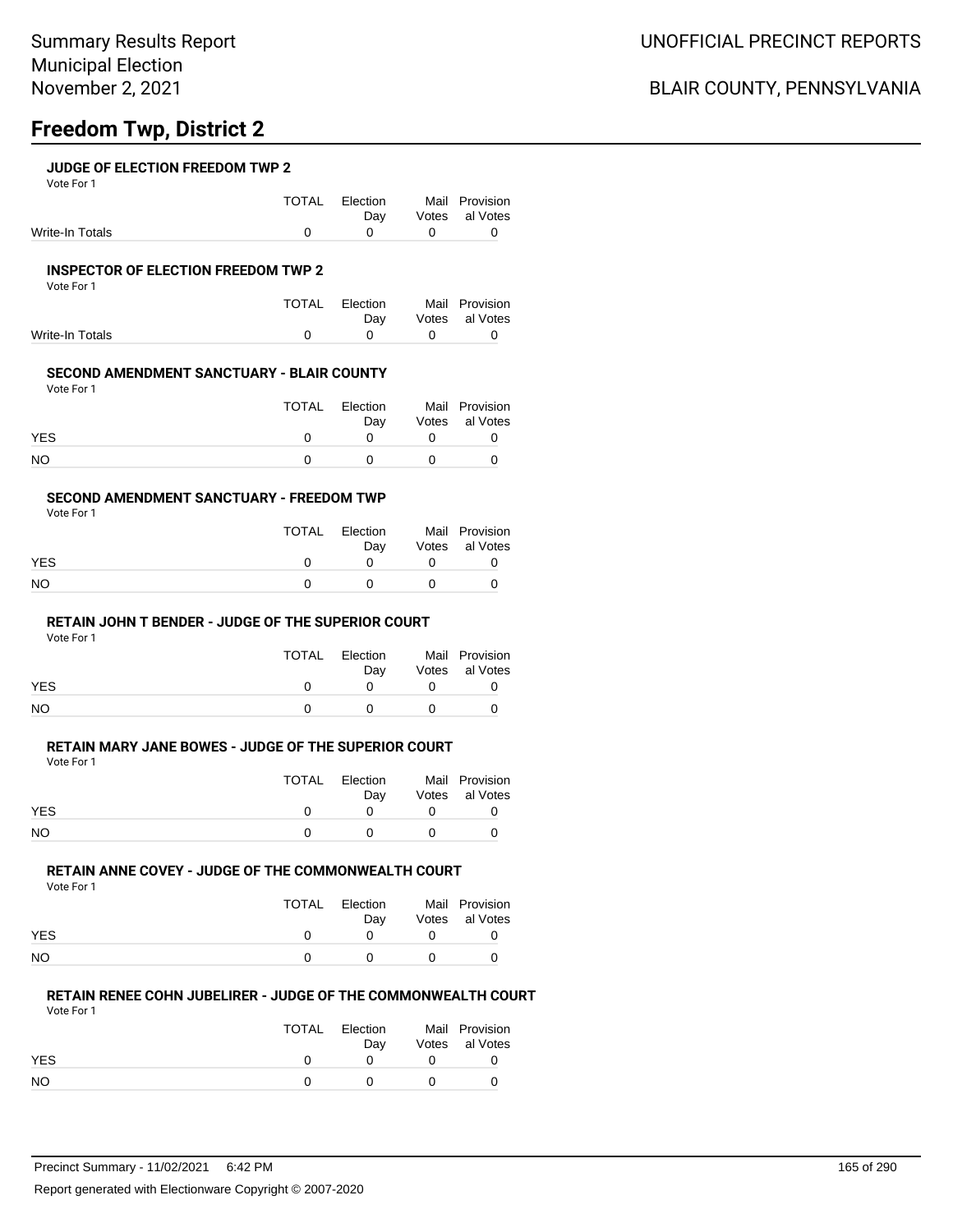### BLAIR COUNTY, PENNSYLVANIA

## **Greenfield Twp, District 1**

| <b>Statistics</b>           | <b>TOTAL</b> | Election<br>Day | Mail<br>Votes | Provision<br>al Votes |
|-----------------------------|--------------|-----------------|---------------|-----------------------|
| Registered Voters - Total   | 954          |                 |               |                       |
| <b>Ballots Cast - Total</b> | 0            | 0               | 0             |                       |
| Ballots Cast - Blank        | 0            | 0               | 0             |                       |
| Voter Turnout - Total       | $0.00\%$     |                 |               |                       |

#### **JUSTICE OF THE SUPREME COURT**

Vote For 1

|                      | TOTAL | Election<br>Dav | Votes | Mail Provision<br>al Votes |
|----------------------|-------|-----------------|-------|----------------------------|
| DEM MARIA MCLAUGHLIN |       |                 |       |                            |
| REP KEVIN BROBSON    |       |                 |       |                            |
| Write-In Totals      |       |                 |       |                            |

#### **JUDGE OF THE SUPERIOR COURT**

| Vote For 1 |  |  |
|------------|--|--|
|            |  |  |

|                    | TOTAL        | Election |       | Mail Provision |
|--------------------|--------------|----------|-------|----------------|
|                    |              | Day      | Votes | al Votes       |
| DEM TIMIKA LANE    | $\mathbf{U}$ |          |       |                |
| REP MEGAN SULLIVAN | n            |          |       |                |
| Write-In Totals    | n            |          |       |                |
|                    |              |          |       |                |

### **JUDGE OF THE COMMONWEALTH COURT**

Vote For 2

|                                | TOTAL | Flection<br>Day | Votes | Mail Provision<br>al Votes |
|--------------------------------|-------|-----------------|-------|----------------------------|
| DEM LORI A DUMAS               |       |                 |       |                            |
| DEM DAVID LEE SPURGEON         |       |                 |       |                            |
| <b>REP STACY MARIE WALLACE</b> |       |                 |       |                            |
| <b>REP DREW CROMPTON</b>       |       |                 |       |                            |
| Write-In Totals                |       |                 |       |                            |

#### **DISTRICT ATTORNEY**

| Vote For 1            |       |                 |                                  |
|-----------------------|-------|-----------------|----------------------------------|
|                       | TOTAL | Election<br>Dav | Mail Provision<br>Votes al Votes |
| <b>REP PETE WEEKS</b> |       |                 |                                  |
| Write-In Totals       |       |                 |                                  |

### **PROTHONOTARY AND CLERK OF COURTS**

Vote For 1

|                  | <b>TOTAL</b> | Election<br>Dav | Mail Provision<br>Votes al Votes |
|------------------|--------------|-----------------|----------------------------------|
| DAR ROBIN PATTON |              |                 |                                  |
| Write-In Totals  |              |                 |                                  |

| Vote For 1      |       |          |                |
|-----------------|-------|----------|----------------|
|                 | TOTAL | Election | Mail Provision |
|                 |       | Dav      | Votes al Votes |
| DAR JAMES E OTT |       |          |                |
| Write-In Totals |       |          |                |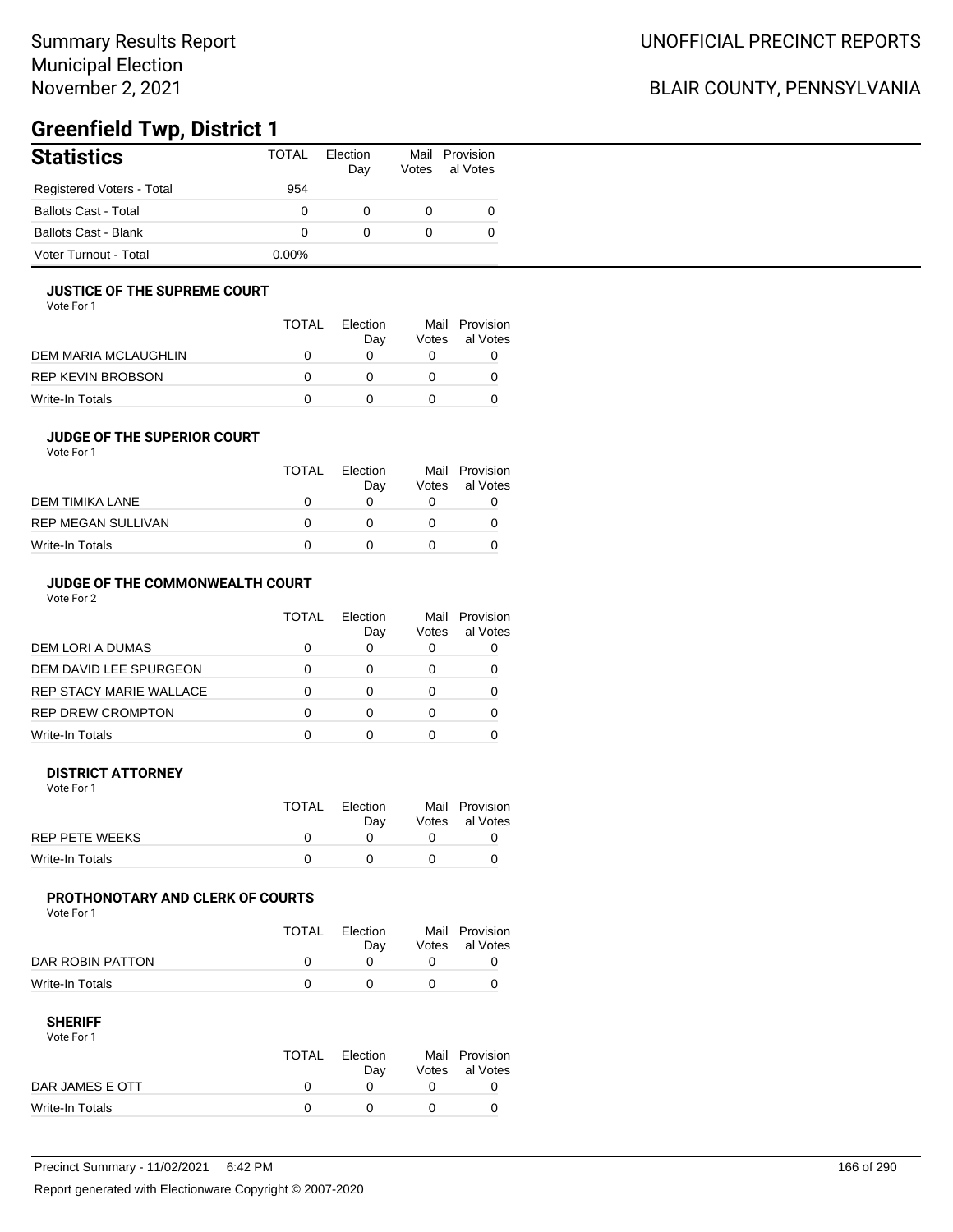## **Greenfield Twp, District 1**

#### **SUPERVISOR GREENFIELD TWP**

Vote For 1

|                      | TOTAL | Election | Mail Provision |
|----------------------|-------|----------|----------------|
|                      |       | Dav      | Votes al Votes |
| DAR ALEX W MUSSELMAN |       |          |                |
| Write-In Totals      |       |          |                |

#### **AUDITOR GREENFIELD TWP**

Vote For 1

|                 | TOTAL Election |           | Mail Provision |
|-----------------|----------------|-----------|----------------|
|                 | Dav            |           | Votes al Votes |
| Write-In Totals |                | $\bigcap$ |                |

#### **TAX COLLECTOR GREENFIELD TWP**

Vote For 1

|                        | TOTAL | Election<br>Dav | Mail Provision<br>Votes al Votes |
|------------------------|-------|-----------------|----------------------------------|
| REP CHRISTINE A LESLIE |       |                 |                                  |
| Write-In Totals        |       |                 |                                  |

#### **CONSTABLE GREENFIELD TWP**

| Vote For 1 |
|------------|
|------------|

|                       | TOTAL | Election | Mail Provision |
|-----------------------|-------|----------|----------------|
|                       |       | Dav      | Votes al Votes |
| REP KIMBERLY J BENTON |       |          |                |
| Write-In Totals       |       |          |                |

### **SCHOOL DIRECTOR CLAYSBURG KIMMEL SCHOOL - GREENFIELD 1**

Vote For 1

|                   | TOTAL | Election<br>Dav | Mail Provision<br>Votes al Votes |
|-------------------|-------|-----------------|----------------------------------|
| REP MONA E ECKLEY |       |                 |                                  |
| Write-In Totals   |       |                 |                                  |

#### **JUDGE OF ELECTION GREENFIELD TWP 1**

Vote For 1

|                 | TOTAL Election | Mail Provision |
|-----------------|----------------|----------------|
|                 | Dav            | Votes al Votes |
| Write-In Totals |                |                |

#### **INSPECTOR OF ELECTION GREENFIELD TWP 1**

Vote For 1

|                 | TOTAL Election |             | Mail Provision |
|-----------------|----------------|-------------|----------------|
|                 | Dav            |             | Votes al Votes |
| Write-In Totals |                | $^{\prime}$ |                |

#### **SECOND AMENDMENT SANCTUARY - BLAIR COUNTY**

| Vote For 1 |              |                 |                                  |
|------------|--------------|-----------------|----------------------------------|
|            | <b>TOTAL</b> | Election<br>Dav | Mail Provision<br>Votes al Votes |
| <b>YES</b> |              |                 |                                  |
| NO.        |              |                 |                                  |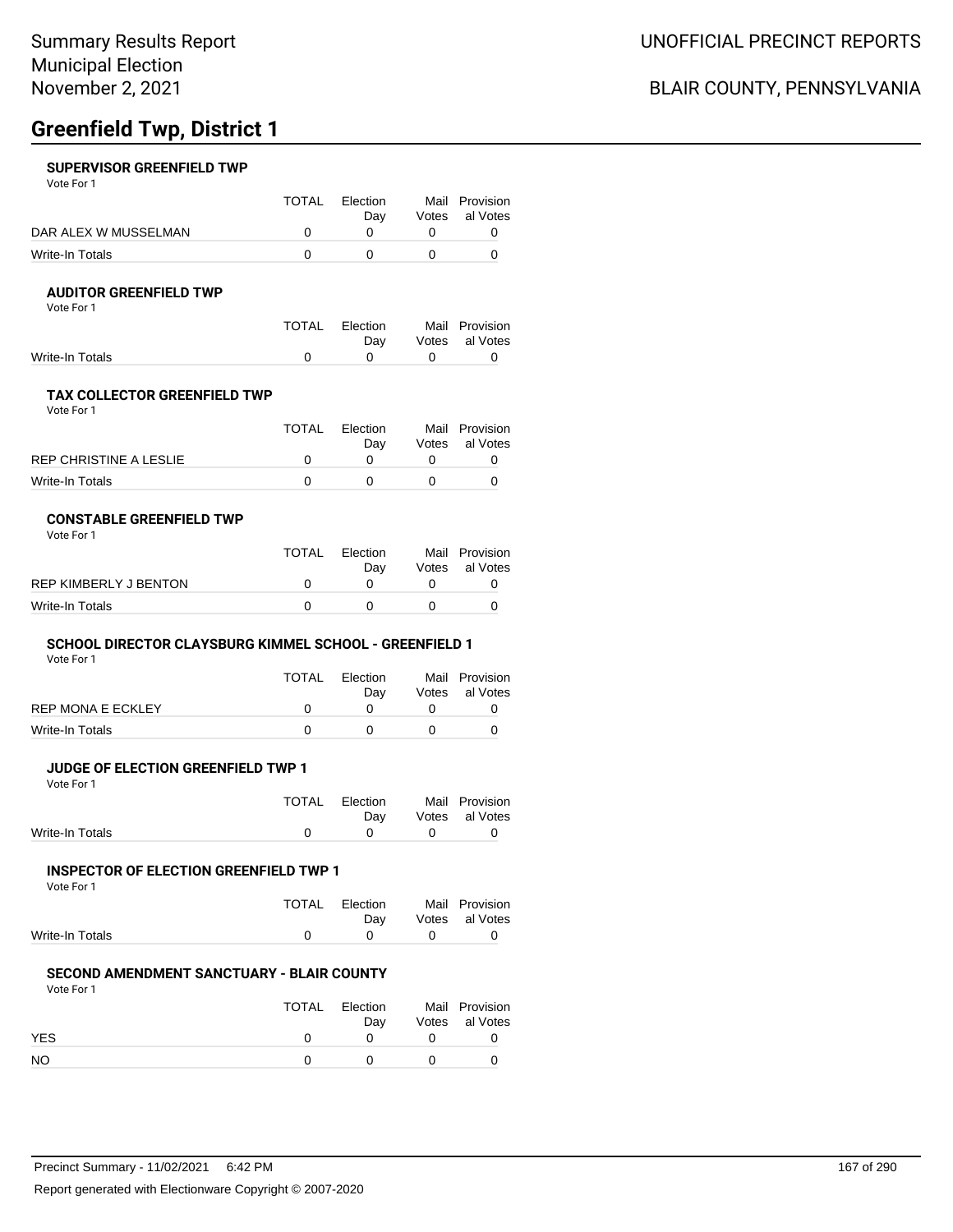## **Greenfield Twp, District 1**

#### **SECOND AMENDMENT SANCTUARY - GREENFIELD TWP**

| Vote For 1 |
|------------|
|------------|

|            | TOTAL | Election<br>Dav |              | Mail Provision<br>Votes al Votes |
|------------|-------|-----------------|--------------|----------------------------------|
| <b>YES</b> |       |                 |              |                                  |
| <b>NO</b>  |       |                 | $\mathbf{O}$ |                                  |

#### **RETAIN JOHN T BENDER - JUDGE OF THE SUPERIOR COURT**

Vote For 1

|            | TOTAL | Election<br>Dav | Mail Provision<br>Votes al Votes |
|------------|-------|-----------------|----------------------------------|
| <b>YES</b> |       |                 |                                  |
| NO         |       |                 |                                  |

#### **RETAIN MARY JANE BOWES - JUDGE OF THE SUPERIOR COURT**

Vote For 1

|            | TOTAL | Election<br>Dav |          | Mail Provision<br>Votes al Votes |
|------------|-------|-----------------|----------|----------------------------------|
| <b>YES</b> |       |                 |          |                                  |
| NO.        |       |                 | $\theta$ |                                  |

### **RETAIN ANNE COVEY - JUDGE OF THE COMMONWEALTH COURT**

Vote For 1

|            | TOTAL | Election<br>Dav | Mail Provision<br>Votes al Votes |
|------------|-------|-----------------|----------------------------------|
| <b>YES</b> |       | $^{\circ}$      |                                  |
| <b>NO</b>  |       | $^{\circ}$      |                                  |

#### **RETAIN RENEE COHN JUBELIRER - JUDGE OF THE COMMONWEALTH COURT**

|            | TOTAL | Election | Mail Provision |
|------------|-------|----------|----------------|
|            |       | Dav      | Votes al Votes |
| <b>YES</b> |       |          |                |
| NO         |       |          |                |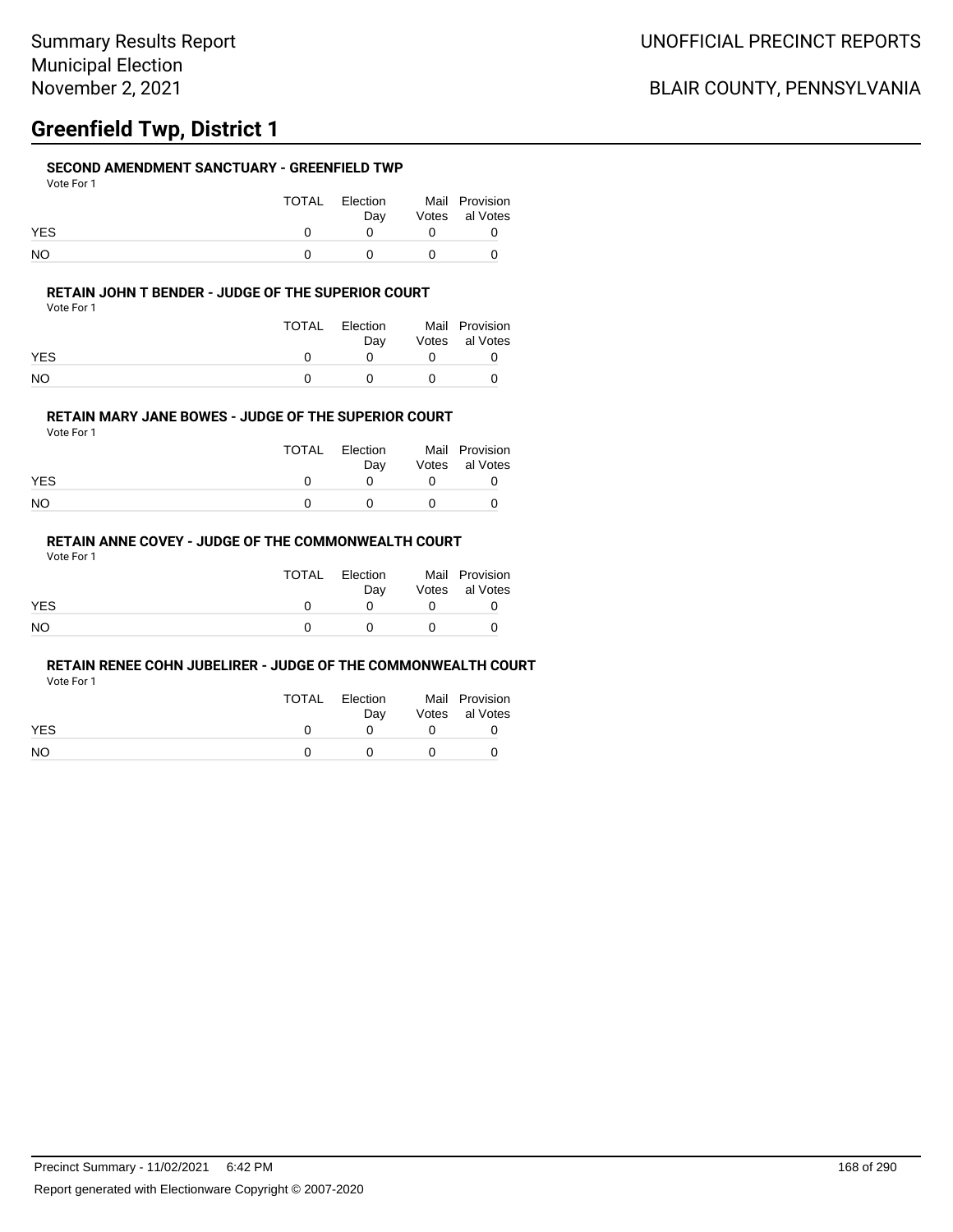### BLAIR COUNTY, PENNSYLVANIA

## **Greenfield Twp, District 2**

| <b>Statistics</b>           | <b>TOTAL</b> | Election<br>Day | Votes | Mail Provision<br>al Votes |
|-----------------------------|--------------|-----------------|-------|----------------------------|
| Registered Voters - Total   | 116          |                 |       |                            |
| <b>Ballots Cast - Total</b> | 0            |                 | 0     | 0                          |
| Ballots Cast - Blank        | 0            |                 |       | 0                          |
| Voter Turnout - Total       | $0.00\%$     |                 |       |                            |

#### **JUSTICE OF THE SUPREME COURT**

Vote For 1

|                      | TOTAL | Election<br>Dav | Votes | Mail Provision<br>al Votes |
|----------------------|-------|-----------------|-------|----------------------------|
| DEM MARIA MCLAUGHLIN |       |                 |       |                            |
| REP KEVIN BROBSON    |       |                 |       |                            |
| Write-In Totals      |       |                 |       |                            |

#### **JUDGE OF THE SUPERIOR COURT**

| Vote For 1 |  |  |
|------------|--|--|
|            |  |  |

| <b>TOTAL</b> | Election |     | Mail Provision<br>al Votes |
|--------------|----------|-----|----------------------------|
|              |          |     |                            |
|              |          |     |                            |
|              |          |     |                            |
|              |          | Dav | Votes                      |

### **JUDGE OF THE COMMONWEALTH COURT**

Vote For 2

|                                | TOTAL | Flection<br>Day | Mail<br>Votes | Provision<br>al Votes |
|--------------------------------|-------|-----------------|---------------|-----------------------|
| DEM LORI A DUMAS               |       |                 |               |                       |
| DEM DAVID LEE SPURGEON         |       |                 |               |                       |
| <b>REP STACY MARIE WALLACE</b> |       |                 |               |                       |
| <b>REP DREW CROMPTON</b>       |       |                 |               |                       |
| Write-In Totals                |       |                 |               |                       |

#### **DISTRICT ATTORNEY**

| Vote For 1            |              |                 |                                  |
|-----------------------|--------------|-----------------|----------------------------------|
|                       | <b>TOTAL</b> | Election<br>Dav | Mail Provision<br>Votes al Votes |
| <b>REP PETE WEEKS</b> |              |                 |                                  |
| Write-In Totals       |              |                 |                                  |

### **PROTHONOTARY AND CLERK OF COURTS**

Vote For 1

|                  | TOTAL | Election<br>Dav | Mail Provision<br>Votes al Votes |
|------------------|-------|-----------------|----------------------------------|
| DAR ROBIN PATTON |       |                 |                                  |
| Write-In Totals  |       |                 |                                  |

| Vote For 1      |       |          |                |
|-----------------|-------|----------|----------------|
|                 | TOTAL | Election | Mail Provision |
|                 |       | Dav      | Votes al Votes |
| DAR JAMES E OTT |       |          |                |
| Write-In Totals |       |          |                |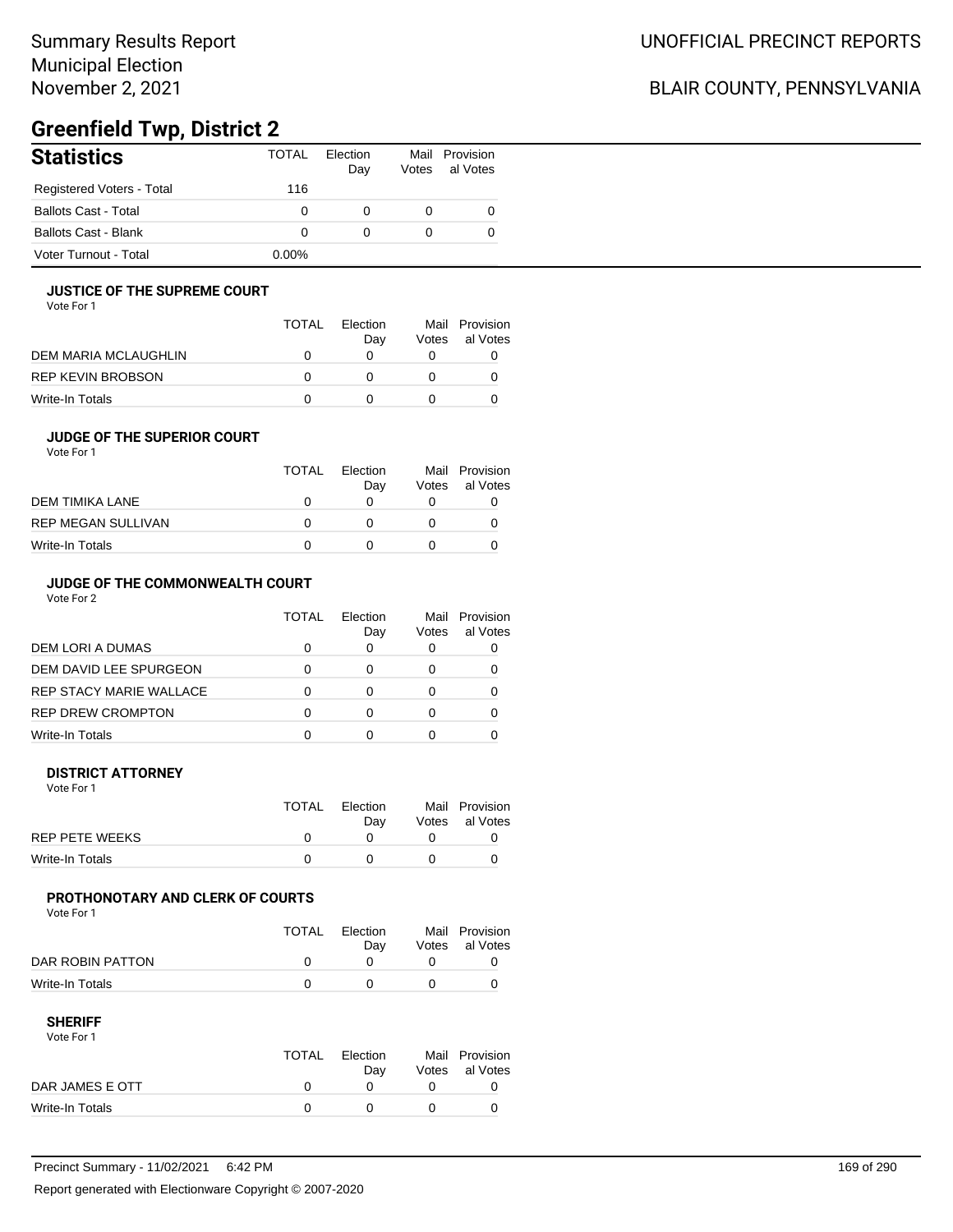## **Greenfield Twp, District 2**

#### **SUPERVISOR GREENFIELD TWP**

Vote For 1

|                      | TOTAI | <b>Flection</b><br>Dav | Mail Provision<br>Votes al Votes |
|----------------------|-------|------------------------|----------------------------------|
| DAR ALEX W MUSSELMAN |       |                        |                                  |
| Write-In Totals      |       |                        |                                  |

#### **AUDITOR GREENFIELD TWP**

Vote For 1

|                 | TOTAL Election |              | Mail Provision |
|-----------------|----------------|--------------|----------------|
|                 | Dav            |              | Votes al Votes |
| Write-In Totals |                | $\mathbf{u}$ |                |

#### **TAX COLLECTOR GREENFIELD TWP**

Vote For 1

|                        | TOTAL | Election<br>Dav | Mail Provision<br>Votes al Votes |
|------------------------|-------|-----------------|----------------------------------|
| REP CHRISTINE A LESLIE |       |                 |                                  |
| Write-In Totals        |       |                 |                                  |

#### **CONSTABLE GREENFIELD TWP**

| Vote For 1 |  |
|------------|--|
|------------|--|

|                       | TOTAL | Election | Mail Provision |
|-----------------------|-------|----------|----------------|
|                       |       | Dav      | Votes al Votes |
| REP KIMBERLY J BENTON |       |          |                |
| Write-In Totals       |       |          |                |

#### **SCHOOL DIRECTOR CLAYSBURG KIMMEL SCHOOL - GREENFIELD 2-3** Vote For 2

|                      | <b>TOTAL</b> | Election<br>Dav | Votes | Mail Provision<br>al Votes |
|----------------------|--------------|-----------------|-------|----------------------------|
| DAR JEREMY KNOTT     |              |                 |       |                            |
| <b>REP GERI MOCK</b> |              |                 |       |                            |
| Write-In Totals      |              |                 |       |                            |

#### **JUDGE OF ELECTION GREENFIELD TWP 2**

Vote For 1

|                               | TOTAL | Election | Mail Provision |
|-------------------------------|-------|----------|----------------|
|                               |       | Dav      | Votes al Votes |
| <b>REP MARGARET ROUDABUSH</b> |       |          |                |
| Write-In Totals               |       |          |                |

#### **INSPECTOR OF ELECTION GREENFIELD TWP 2**

Vote For 1

|                 | TOTAL Election                | Mail Provision |
|-----------------|-------------------------------|----------------|
|                 | Dav                           | Votes al Votes |
| Write-In Totals | $\overline{0}$ $\overline{0}$ |                |

#### **SECOND AMENDMENT SANCTUARY - BLAIR COUNTY**

Vote For 1

|            | TOTAL | Election<br>Dav | Mail Provision<br>Votes al Votes |
|------------|-------|-----------------|----------------------------------|
| <b>YES</b> |       |                 |                                  |
| NO         |       |                 |                                  |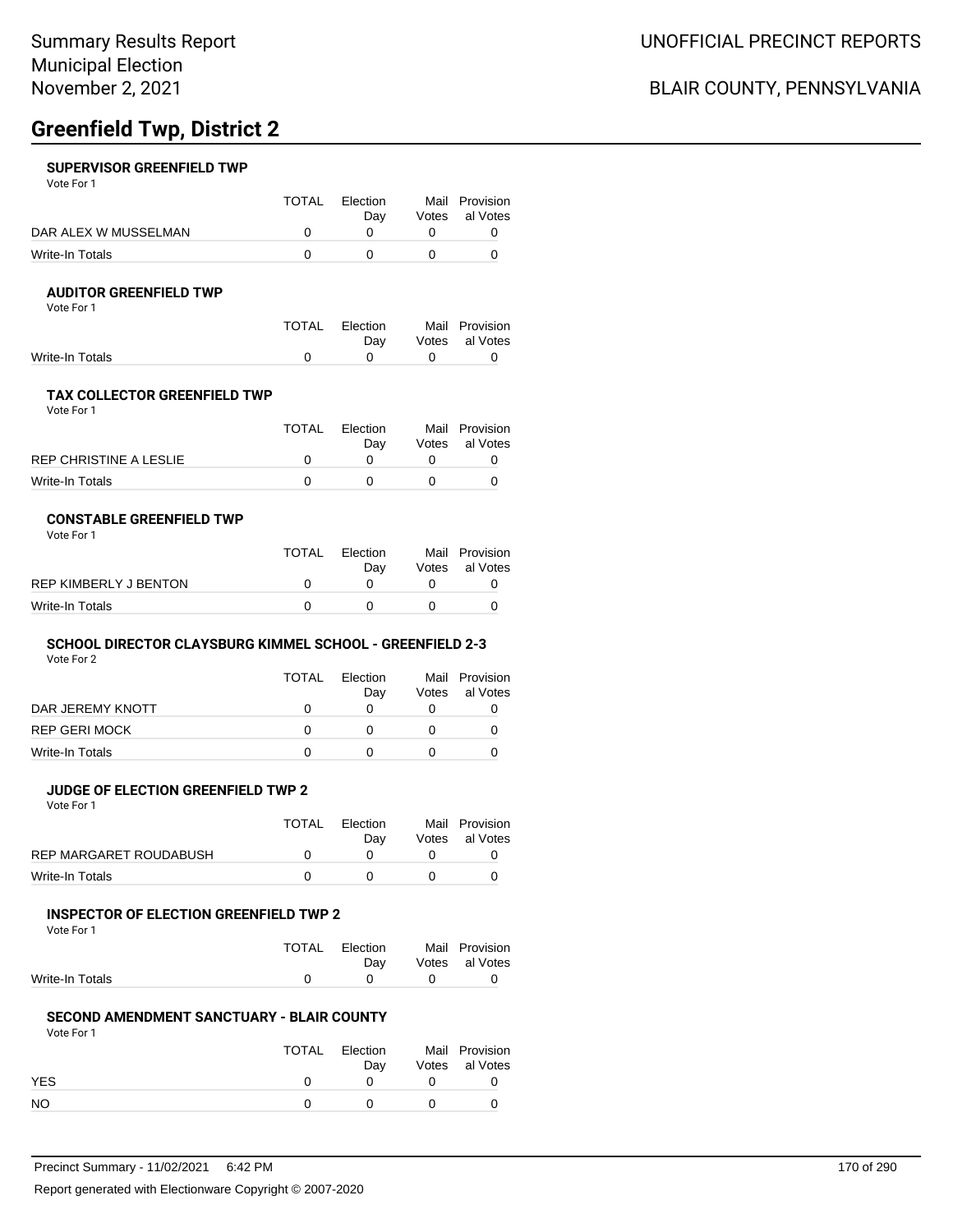## **Greenfield Twp, District 2**

#### **SECOND AMENDMENT SANCTUARY - GREENFIELD TWP**

Vote For 1

|            | TOTAL Election<br>Dav |            | Mail Provision<br>Votes al Votes |
|------------|-----------------------|------------|----------------------------------|
| <b>YES</b> | $\Omega$              |            |                                  |
| NO         |                       | $^{\circ}$ |                                  |

#### **RETAIN JOHN T BENDER - JUDGE OF THE SUPERIOR COURT**

Vote For 1

|            | TOTAL | Election<br>Dav | Mail Provision<br>Votes al Votes |
|------------|-------|-----------------|----------------------------------|
| <b>YES</b> |       |                 |                                  |
| NO         |       |                 |                                  |

#### **RETAIN MARY JANE BOWES - JUDGE OF THE SUPERIOR COURT**

Vote For 1

|            | TOTAL | Election<br>Dav |          | Mail Provision<br>Votes al Votes |
|------------|-------|-----------------|----------|----------------------------------|
| <b>YES</b> |       |                 |          |                                  |
| NO.        |       |                 | $\theta$ |                                  |

### **RETAIN ANNE COVEY - JUDGE OF THE COMMONWEALTH COURT**

Vote For 1

|            | TOTAL | Election<br>Dav |             | Mail Provision<br>Votes al Votes |
|------------|-------|-----------------|-------------|----------------------------------|
| <b>YES</b> |       | $^{\circ}$      | $^{\circ}$  |                                  |
| <b>NO</b>  |       | $^{\circ}$      | $^{\prime}$ |                                  |

#### **RETAIN RENEE COHN JUBELIRER - JUDGE OF THE COMMONWEALTH COURT**

|            | TOTAL | Election | Mail Provision |
|------------|-------|----------|----------------|
|            |       | Dav      | Votes al Votes |
| <b>YES</b> |       |          |                |
| NO         |       |          |                |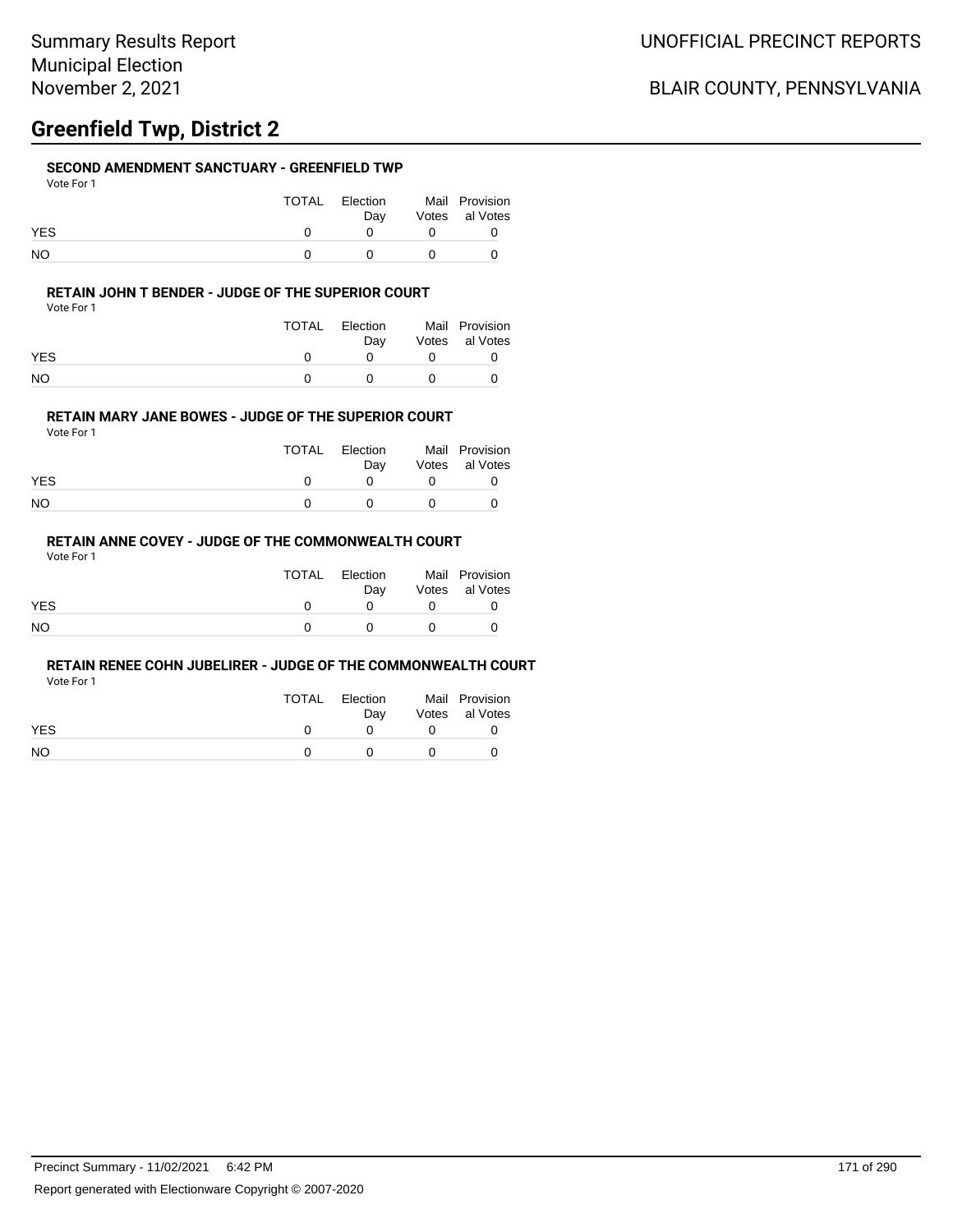### BLAIR COUNTY, PENNSYLVANIA

## **Greenfield Twp, District 3**

| <b>Statistics</b>           | <b>TOTAL</b> | Election<br>Day | Votes | Mail Provision<br>al Votes |
|-----------------------------|--------------|-----------------|-------|----------------------------|
| Registered Voters - Total   | 1.123        |                 |       |                            |
| <b>Ballots Cast - Total</b> |              | 0               | 0     |                            |
| <b>Ballots Cast - Blank</b> |              | 0               | 0     |                            |
| Voter Turnout - Total       | $0.00\%$     |                 |       |                            |

#### **JUSTICE OF THE SUPREME COURT**

Vote For 1

|                      | TOTAL | Election<br>Dav | Votes | Mail Provision<br>al Votes |
|----------------------|-------|-----------------|-------|----------------------------|
| DEM MARIA MCLAUGHLIN |       |                 |       |                            |
| REP KEVIN BROBSON    |       |                 |       |                            |
| Write-In Totals      |       |                 |       |                            |

### **JUDGE OF THE SUPERIOR COURT**

| Vote For 1 |  |  |
|------------|--|--|
|            |  |  |

|                           | <b>TOTAL</b> | Election |       | Mail Provision |
|---------------------------|--------------|----------|-------|----------------|
|                           |              | Day      | Votes | al Votes       |
| DEM TIMIKA LANE           | O            |          |       |                |
| <b>REP MEGAN SULLIVAN</b> | $^{\prime}$  |          |       |                |
| Write-In Totals           |              |          |       |                |
|                           |              |          |       |                |

### **JUDGE OF THE COMMONWEALTH COURT**

Vote For 2

|                                | TOTAL | Flection<br>Day | Votes | Mail Provision<br>al Votes |
|--------------------------------|-------|-----------------|-------|----------------------------|
| DEM LORI A DUMAS               |       |                 |       |                            |
| DEM DAVID LEE SPURGEON         |       |                 |       |                            |
| <b>REP STACY MARIE WALLACE</b> |       |                 |       |                            |
| <b>REP DREW CROMPTON</b>       |       |                 |       |                            |
| Write-In Totals                |       |                 |       |                            |

#### **DISTRICT ATTORNEY**

| Vote For 1            |              |                 |                                  |
|-----------------------|--------------|-----------------|----------------------------------|
|                       | <b>TOTAL</b> | Election<br>Dav | Mail Provision<br>Votes al Votes |
| <b>REP PETE WEEKS</b> |              |                 |                                  |
| Write-In Totals       |              |                 |                                  |

### **PROTHONOTARY AND CLERK OF COURTS**

Vote For 1

|                  | <b>TOTAL</b> | Election<br>Dav | Mail Provision<br>Votes al Votes |
|------------------|--------------|-----------------|----------------------------------|
| DAR ROBIN PATTON |              |                 |                                  |
| Write-In Totals  |              |                 |                                  |

| Vote For 1      |              |          |                |
|-----------------|--------------|----------|----------------|
|                 | <b>TOTAL</b> | Election | Mail Provision |
|                 |              | Dav      | Votes al Votes |
| DAR JAMES E OTT |              |          |                |
| Write-In Totals |              |          |                |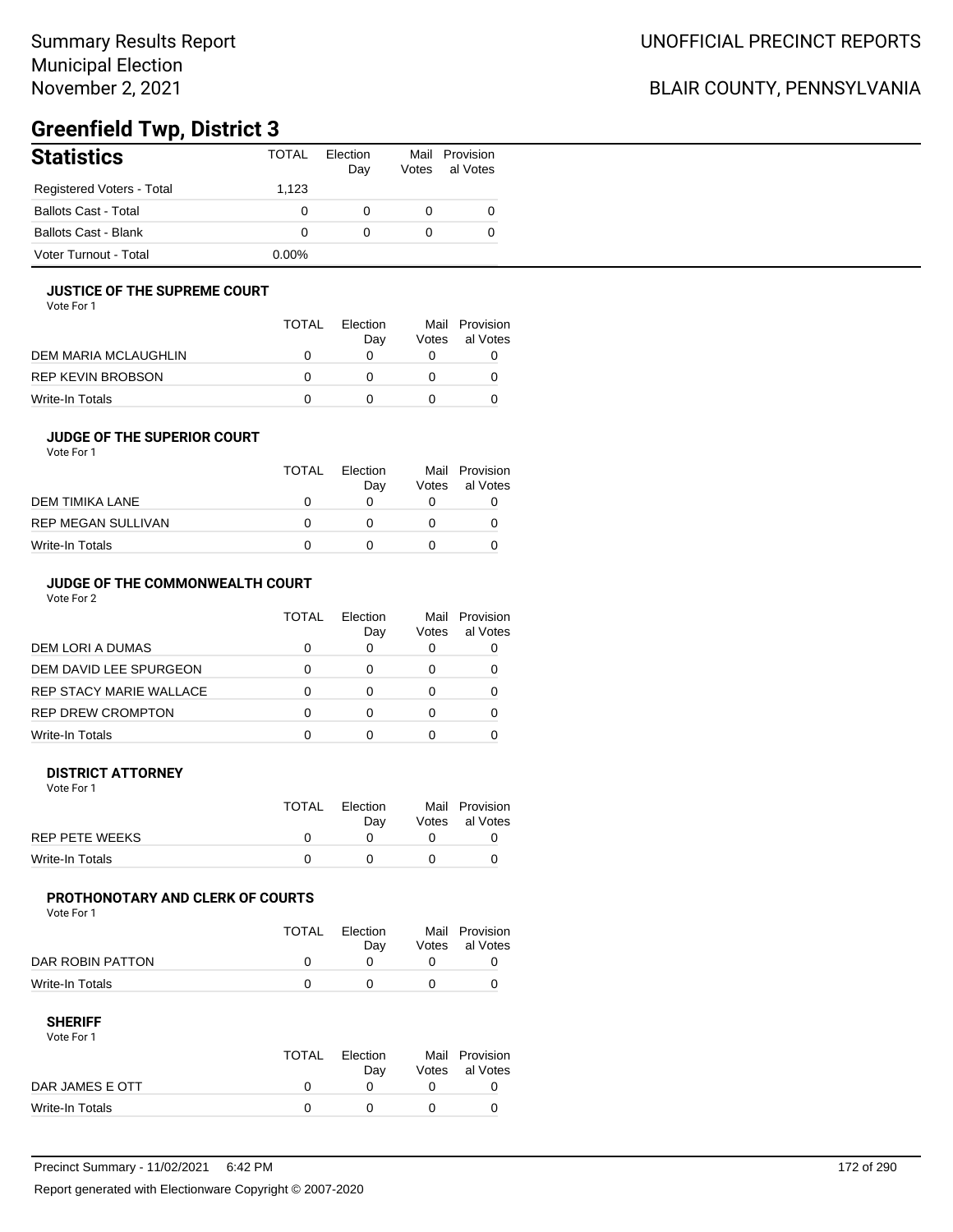## **Greenfield Twp, District 3**

#### **SUPERVISOR GREENFIELD TWP**

Vote For 1

|                      | TOTAL | Election | Mail Provision |
|----------------------|-------|----------|----------------|
|                      |       | Dav      | Votes al Votes |
| DAR ALEX W MUSSELMAN |       |          |                |
| Write-In Totals      |       |          |                |

#### **AUDITOR GREENFIELD TWP**

Vote For 1

|                 | TOTAL Election |           | Mail Provision |
|-----------------|----------------|-----------|----------------|
|                 | Dav            |           | Votes al Votes |
| Write-In Totals |                | $\bigcap$ |                |

#### **TAX COLLECTOR GREENFIELD TWP**

Vote For 1

|                        | TOTAL | Election<br>Dav | Mail Provision<br>Votes al Votes |
|------------------------|-------|-----------------|----------------------------------|
| REP CHRISTINE A LESLIE |       |                 |                                  |
| Write-In Totals        |       |                 |                                  |

#### **CONSTABLE GREENFIELD TWP**

| Vote For 1 |  |
|------------|--|
|------------|--|

|                       | TOTAL | Election | Mail Provision |
|-----------------------|-------|----------|----------------|
|                       |       | Dav      | Votes al Votes |
| REP KIMBERLY J BENTON |       |          |                |
| Write-In Totals       |       |          |                |

#### **SCHOOL DIRECTOR CLAYSBURG KIMMEL SCHOOL - GREENFIELD 2-3** Vote For 2

|                      | <b>TOTAL</b> | Election<br>Day | Votes | Mail Provision<br>al Votes |
|----------------------|--------------|-----------------|-------|----------------------------|
| DAR JEREMY KNOTT     |              |                 |       |                            |
| <b>REP GERI MOCK</b> |              |                 |       |                            |
| Write-In Totals      |              |                 |       |                            |

#### **JUDGE OF ELECTION GREENFIELD TWP 3**

Vote For 1

|                 | TOTAL Election | Mail Provision |
|-----------------|----------------|----------------|
|                 | Dav            | Votes al Votes |
| Write-In Totals |                |                |

#### **INSPECTOR OF ELECTION GREENFIELD TWP 3**

Vote For 1

|                 | TOTAL Election |                   | Mail Provision |
|-----------------|----------------|-------------------|----------------|
|                 | Dav            |                   | Votes al Votes |
| Write-In Totals |                | $\Omega$ $\Omega$ |                |

### **SECOND AMENDMENT SANCTUARY - BLAIR COUNTY**

Vote For 1

|            | TOTAL | Election<br>Dav | Mail Provision<br>Votes al Votes |
|------------|-------|-----------------|----------------------------------|
| <b>YES</b> |       |                 |                                  |
| <b>NO</b>  |       |                 |                                  |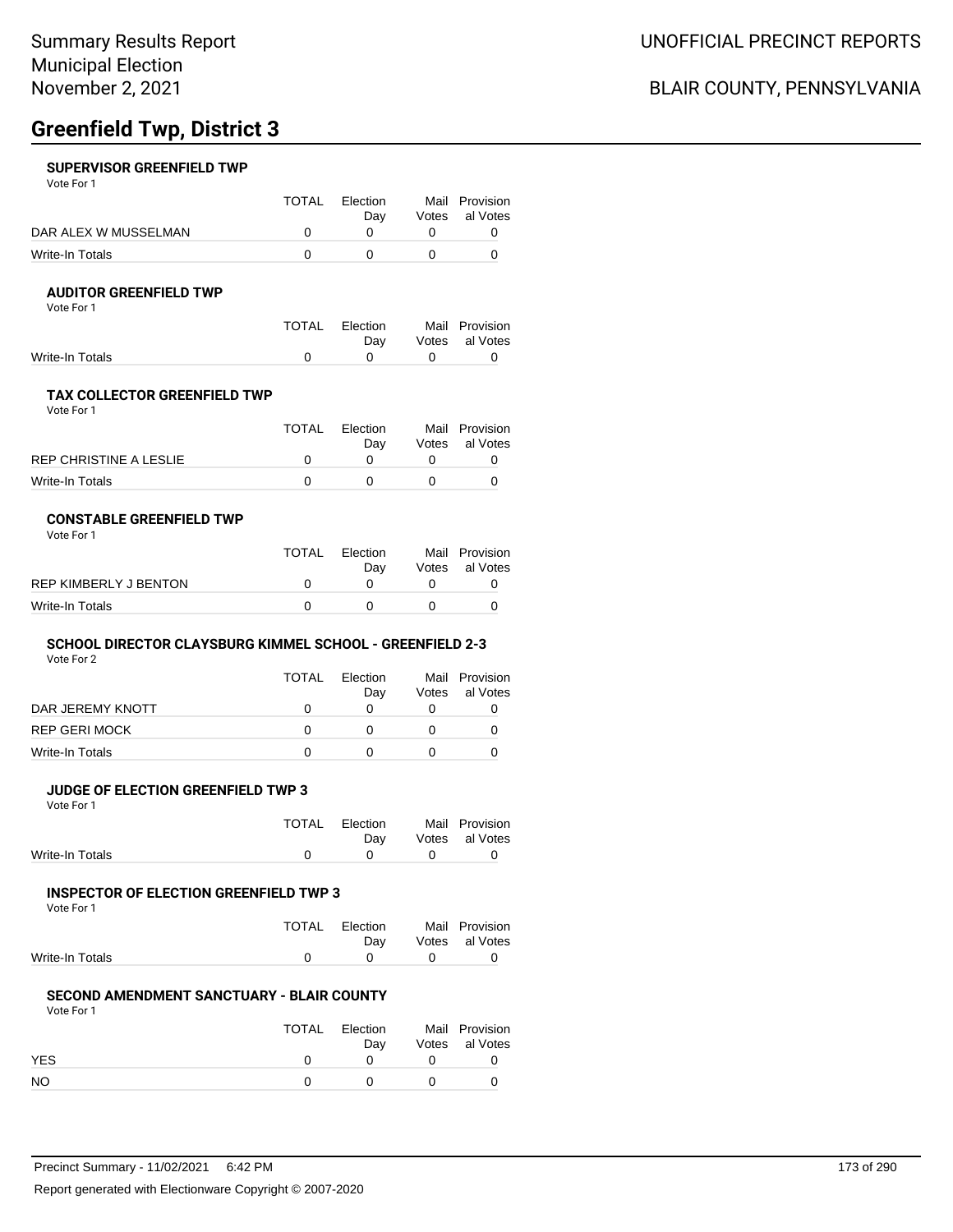## **Greenfield Twp, District 3**

#### **SECOND AMENDMENT SANCTUARY - GREENFIELD TWP**

|            | TOTAL | Election<br>Dav |            | Mail Provision<br>Votes al Votes |
|------------|-------|-----------------|------------|----------------------------------|
| <b>YES</b> |       |                 |            |                                  |
| NO         |       |                 | $^{\circ}$ |                                  |

#### **RETAIN JOHN T BENDER - JUDGE OF THE SUPERIOR COURT**

Vote For 1

|            | TOTAL | Election<br>Dav | Mail Provision<br>Votes al Votes |
|------------|-------|-----------------|----------------------------------|
| <b>YES</b> |       |                 |                                  |
| NO         |       |                 |                                  |

#### **RETAIN MARY JANE BOWES - JUDGE OF THE SUPERIOR COURT**

Vote For 1

|            | TOTAL | Election<br>Dav |          | Mail Provision<br>Votes al Votes |
|------------|-------|-----------------|----------|----------------------------------|
| <b>YES</b> |       |                 |          |                                  |
| NO.        |       |                 | $\theta$ |                                  |

### **RETAIN ANNE COVEY - JUDGE OF THE COMMONWEALTH COURT**

Vote For 1

|            | TOTAL | Election<br>Dav |            | Mail Provision<br>Votes al Votes |
|------------|-------|-----------------|------------|----------------------------------|
| <b>YES</b> |       | $^{\circ}$      | $^{\circ}$ |                                  |
| NO         |       | $^{\circ}$      | $^{\circ}$ |                                  |

#### **RETAIN RENEE COHN JUBELIRER - JUDGE OF THE COMMONWEALTH COURT**

|            | TOTAL | Election | Mail Provision |
|------------|-------|----------|----------------|
|            |       | Dav      | Votes al Votes |
| <b>YES</b> |       |          |                |
| NO         |       |          |                |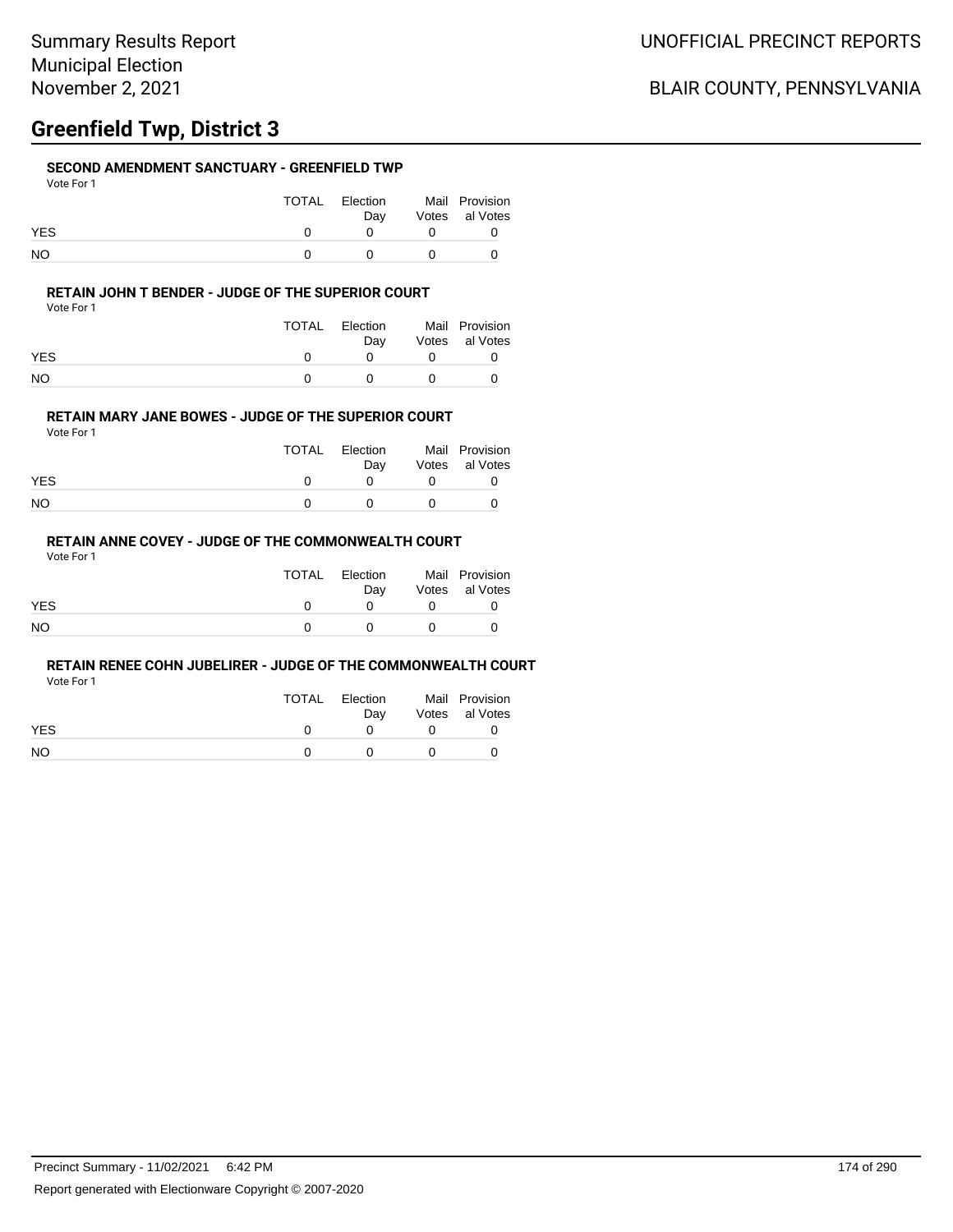## **Hollidaysburg Boro, Ward 1**

| <b>Statistics</b>           | <b>TOTAL</b> | Election<br>Day | Mail<br>Votes | Provision<br>al Votes |
|-----------------------------|--------------|-----------------|---------------|-----------------------|
| Registered Voters - Total   | 373          |                 |               |                       |
| <b>Ballots Cast - Total</b> | $\Omega$     | 0               |               |                       |
| Ballots Cast - Blank        | $\Omega$     | 0               |               |                       |
| Voter Turnout - Total       | $0.00\%$     |                 |               |                       |

#### **JUSTICE OF THE SUPREME COURT**

Vote For 1

|                      | <b>TOTAL</b> | Flection<br>Dav | Votes | Mail Provision<br>al Votes |
|----------------------|--------------|-----------------|-------|----------------------------|
| DEM MARIA MCLAUGHLIN |              |                 |       |                            |
| REP KEVIN BROBSON    | $\mathbf{I}$ |                 |       |                            |
| Write-In Totals      |              |                 |       |                            |

### **JUDGE OF THE SUPERIOR COURT**

| Vote For 1 |  |  |
|------------|--|--|
|            |  |  |

|                           | <b>TOTAL</b> | Election<br>Day | Votes | Mail Provision<br>al Votes |
|---------------------------|--------------|-----------------|-------|----------------------------|
| DEM TIMIKA LANE           |              |                 |       |                            |
| <b>REP MEGAN SULLIVAN</b> |              |                 |       |                            |
| Write-In Totals           |              |                 |       |                            |
|                           |              |                 |       |                            |

### **JUDGE OF THE COMMONWEALTH COURT**

Vote For 2

|                                | TOTAL | Flection<br>Day | Votes | Mail Provision<br>al Votes |
|--------------------------------|-------|-----------------|-------|----------------------------|
| DEM LORI A DUMAS               |       |                 |       |                            |
| DEM DAVID LEE SPURGEON         |       |                 |       |                            |
| <b>REP STACY MARIE WALLACE</b> |       |                 |       |                            |
| <b>REP DREW CROMPTON</b>       |       |                 |       |                            |
| Write-In Totals                |       |                 |       |                            |

#### **DISTRICT ATTORNEY**

| Vote For 1            |              |                 |                                  |
|-----------------------|--------------|-----------------|----------------------------------|
|                       | <b>TOTAL</b> | Election<br>Dav | Mail Provision<br>Votes al Votes |
| <b>REP PETE WEEKS</b> |              |                 |                                  |
| Write-In Totals       |              |                 |                                  |

### **PROTHONOTARY AND CLERK OF COURTS**

Vote For 1

|                  | <b>TOTAL</b> | Election<br>Dav | Mail Provision<br>Votes al Votes |
|------------------|--------------|-----------------|----------------------------------|
| DAR ROBIN PATTON |              |                 |                                  |
| Write-In Totals  |              |                 |                                  |

| Vote For 1      |       |          |                |
|-----------------|-------|----------|----------------|
|                 | TOTAL | Flection | Mail Provision |
|                 |       | Dav      | Votes al Votes |
| DAR JAMES E OTT |       |          |                |
| Write-In Totals |       |          |                |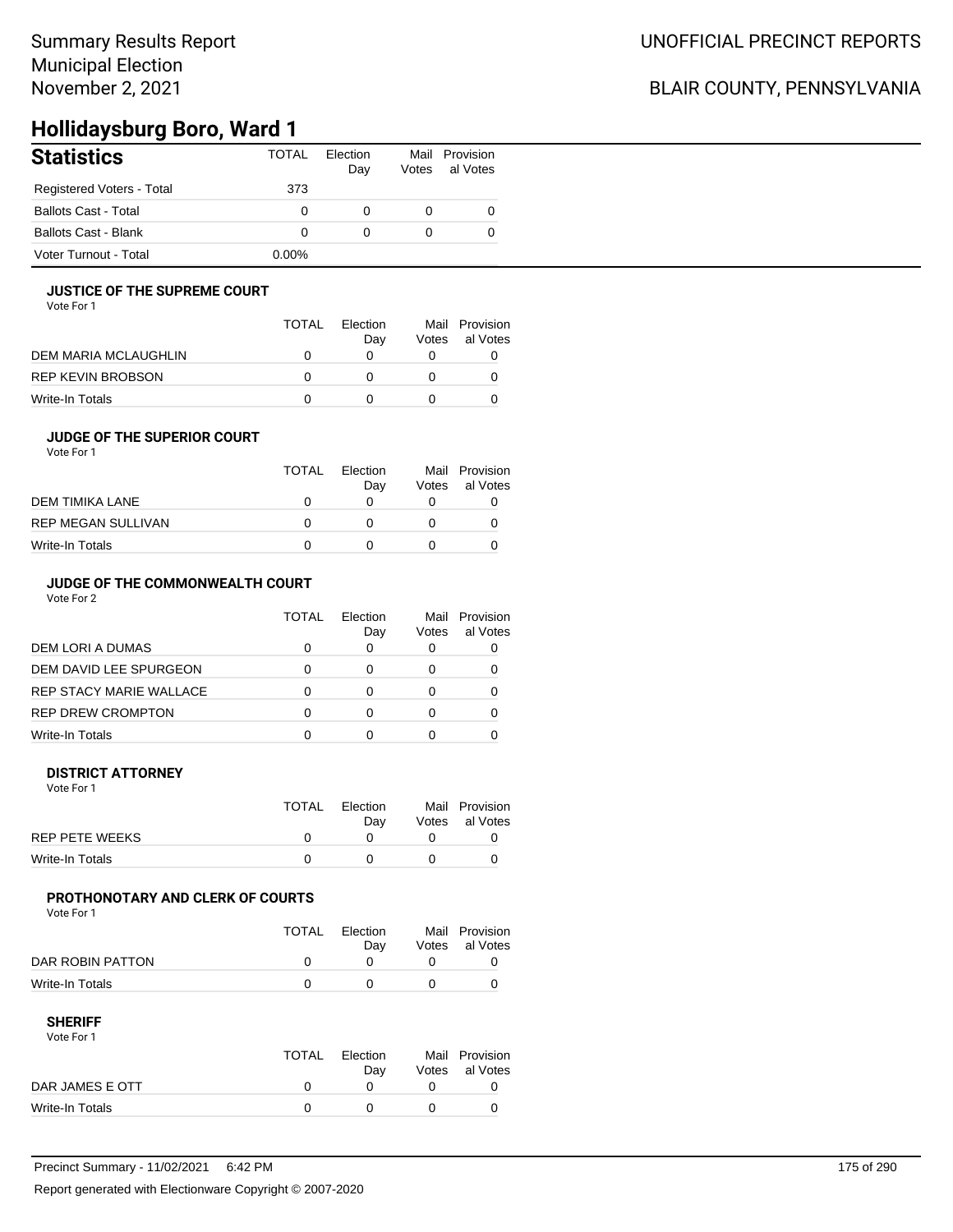## **Hollidaysburg Boro, Ward 1**

### **MAYOR HOLLIDAYSBURG BOROUGH**

Vote For 1

|                 | TOTAL | Election | Mail Provision |
|-----------------|-------|----------|----------------|
|                 |       | Dav      | Votes al Votes |
| DAR JOE DODSON  |       |          |                |
| Write-In Totals |       |          |                |

#### **TAX COLLECTOR HOLLIDAYSBURG BOROUGH**

Vote For 1

|                    | <b>TOTAL</b> | Election | Mail Provision |
|--------------------|--------------|----------|----------------|
|                    |              | Dav      | Votes al Votes |
| REP DONNA M CARSON |              |          |                |
| Write-In Totals    |              |          |                |

#### **CONSTABLE HOLLIDAYSBURG BOROUGH** Vote For 1

|                 | TOTAL Election |                               | Mail Provision |
|-----------------|----------------|-------------------------------|----------------|
|                 | Dav            |                               | Votes al Votes |
| Write-In Totals | $\bigcap$      | $\mathbf{a}$ and $\mathbf{a}$ | n              |

### **SCHOOL DIRECTOR HOLLIDAYSBURG AREA SCHOOL DISTRICT**

Vote For 4

|                           | TOTAI | Flection<br>Day | Mail<br>Votes | Provision<br>al Votes |
|---------------------------|-------|-----------------|---------------|-----------------------|
| DAR SCOTT S BRENNEMAN     |       | 0               |               |                       |
| DAR RONALD P SOMMER       | n     | ∩               |               |                       |
| DEM CHRISTOPHER R GARMAN  |       | 0               |               |                       |
| DAR JENNIFER COSTANZA     |       | ∩               |               |                       |
| <b>REP CARMEN B BILEK</b> | O     | ∩               |               |                       |
| Write-In Totals           |       | n               |               |                       |

#### **JUDGE OF ELECTION HOLLIDAYSBURG WARD 1**

Vote For 1

|                 | TOTAL Election | Mail Provision |
|-----------------|----------------|----------------|
|                 | Dav            | Votes al Votes |
| Write-In Totals |                |                |

#### **INSPECTOR OF ELECTION HOLLIDAYSBURG WARD 1**

| Vote For 1      |       |          |                |
|-----------------|-------|----------|----------------|
|                 | TOTAL | Election | Mail Provision |
|                 |       | Dav      | Votes al Votes |
| Write-In Totals |       |          |                |

### **SECOND AMENDMENT SANCTUARY - BLAIR COUNTY**

Vote For 1

|           | <b>TOTAL</b> | Election | Mail Provision |
|-----------|--------------|----------|----------------|
|           |              | Dav      | Votes al Votes |
| YES       |              |          |                |
| <b>NO</b> |              |          |                |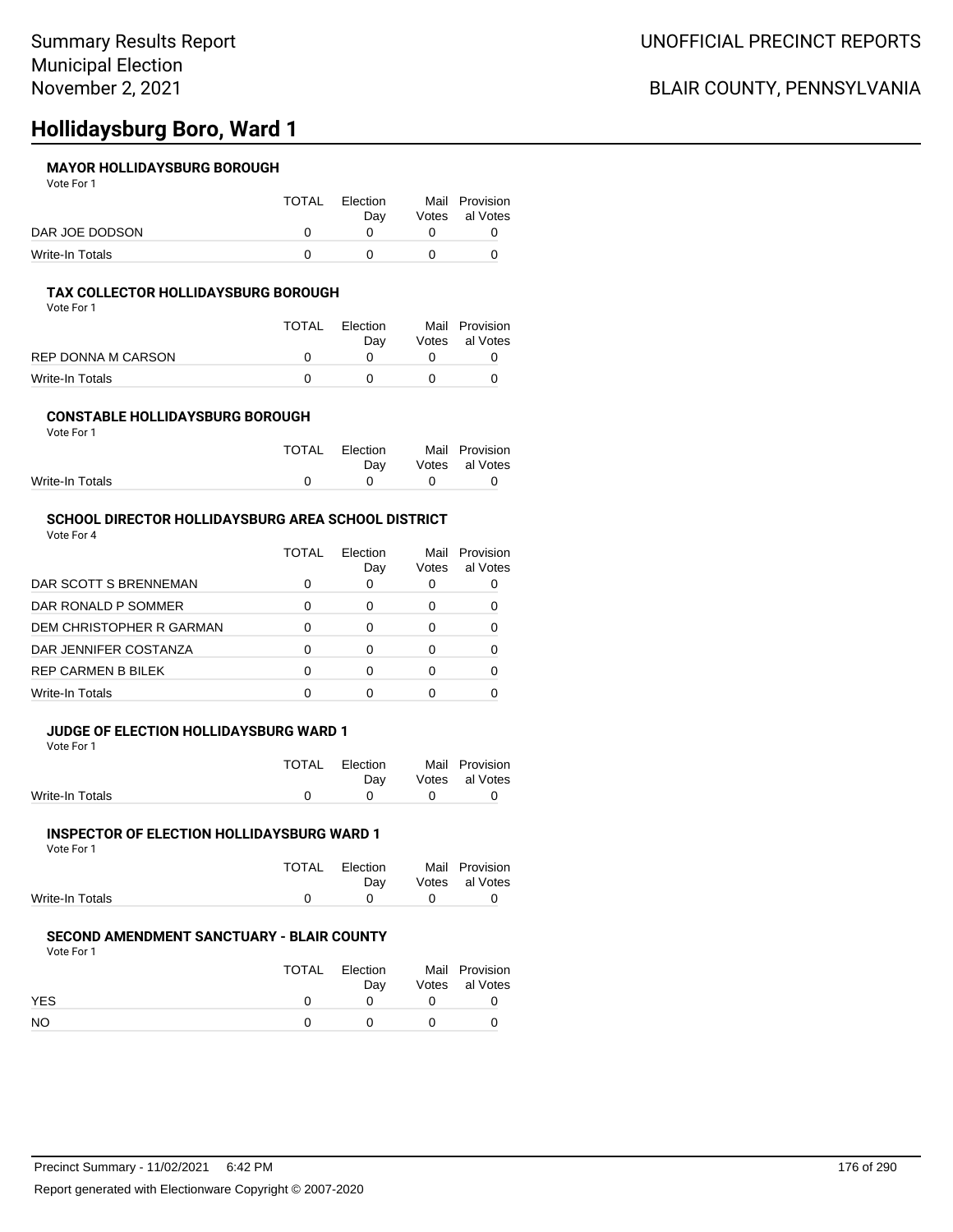## **Hollidaysburg Boro, Ward 1**

### **SECOND AMENDMENT SANCTUARY - HOLLIDAYSBURG BORO**

| Vote For 1 |       |                 |                                  |
|------------|-------|-----------------|----------------------------------|
|            | TOTAL | Election<br>Dav | Mail Provision<br>Votes al Votes |
| <b>YES</b> |       |                 |                                  |
| NO         |       |                 |                                  |

#### **RETAIN JOHN T BENDER - JUDGE OF THE SUPERIOR COURT**

Vote For 1

|            | TOTAL | Election<br>Dav | Mail Provision<br>Votes al Votes |
|------------|-------|-----------------|----------------------------------|
| <b>YES</b> |       |                 |                                  |
| NO         |       |                 |                                  |

#### **RETAIN MARY JANE BOWES - JUDGE OF THE SUPERIOR COURT**

Vote For 1

|            | TOTAL | Election<br>Dav |          | Mail Provision<br>Votes al Votes |
|------------|-------|-----------------|----------|----------------------------------|
| <b>YES</b> |       |                 |          |                                  |
| NO.        |       |                 | $\theta$ |                                  |

### **RETAIN ANNE COVEY - JUDGE OF THE COMMONWEALTH COURT**

Vote For 1

|            | TOTAL | Election<br>Dav | Mail Provision<br>Votes al Votes |
|------------|-------|-----------------|----------------------------------|
| <b>YES</b> |       |                 |                                  |
| NO.        |       | $\mathbf{U}$    |                                  |

#### **RETAIN RENEE COHN JUBELIRER - JUDGE OF THE COMMONWEALTH COURT**

|            | TOTAL | Election | Mail Provision |
|------------|-------|----------|----------------|
|            |       | Dav      | Votes al Votes |
| <b>YES</b> |       |          |                |
| NO.        |       |          |                |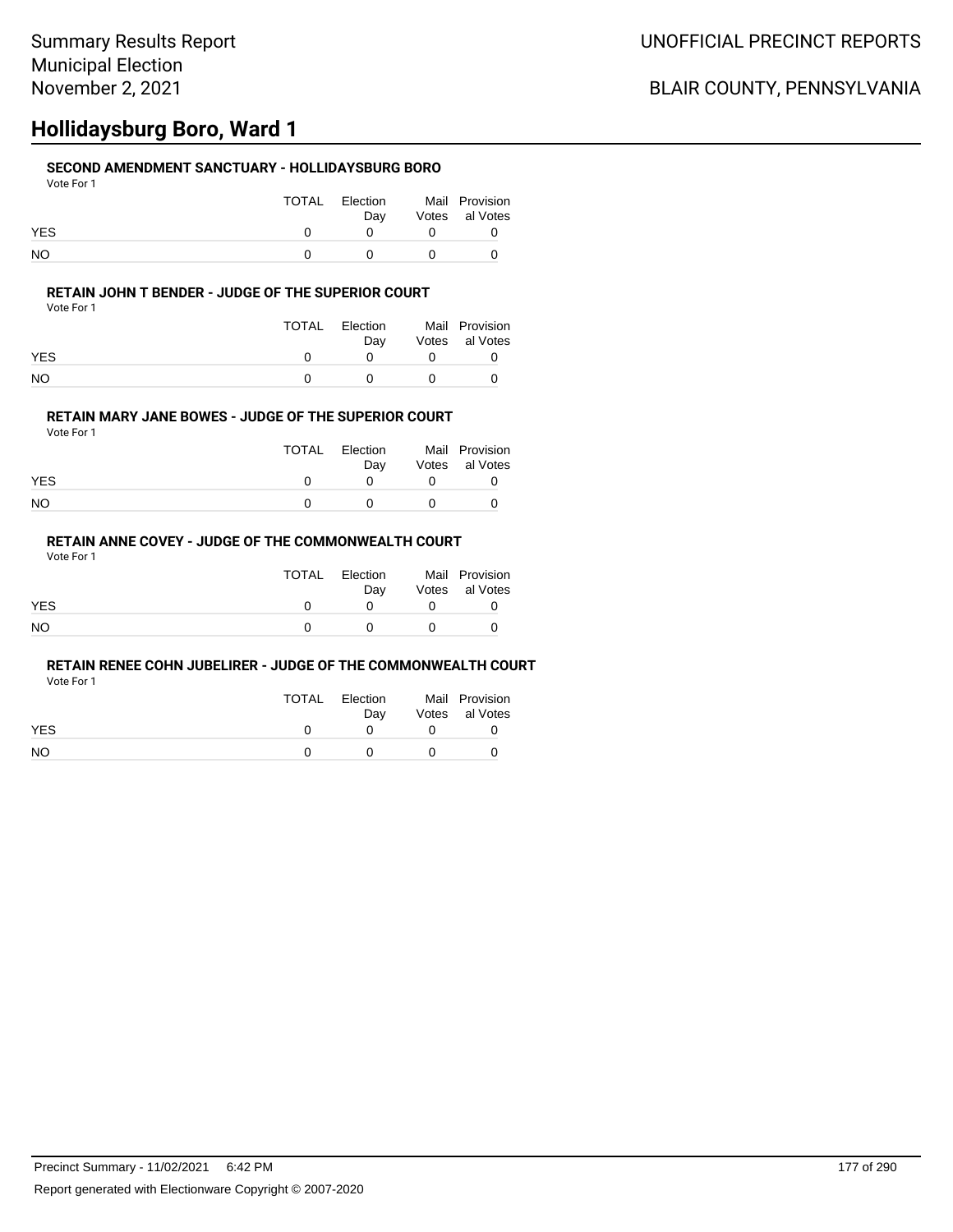## **Hollidaysburg Boro, Ward 2**

| <b>Statistics</b>           | <b>TOTAL</b> | Election<br>Day | Votes | Mail Provision<br>al Votes |
|-----------------------------|--------------|-----------------|-------|----------------------------|
| Registered Voters - Total   | 561          |                 |       |                            |
| <b>Ballots Cast - Total</b> | $\Omega$     | 0               |       |                            |
| Ballots Cast - Blank        | 0            | 0               |       |                            |
| Voter Turnout - Total       | $0.00\%$     |                 |       |                            |

#### **JUSTICE OF THE SUPREME COURT**

Vote For 1

|                      | TOTAL | Election<br>Dav | Votes | Mail Provision<br>al Votes |
|----------------------|-------|-----------------|-------|----------------------------|
| DEM MARIA MCLAUGHLIN |       |                 |       |                            |
| REP KEVIN BROBSON    |       |                 |       |                            |
| Write-In Totals      |       |                 |       |                            |

### **JUDGE OF THE SUPERIOR COURT**

| Vote For 1 |  |  |
|------------|--|--|
|            |  |  |

|                    | <b>TOTAL</b> | Election<br>Day | Votes | Mail Provision<br>al Votes |
|--------------------|--------------|-----------------|-------|----------------------------|
| DEM TIMIKA LANE    | $\mathbf{I}$ |                 |       |                            |
| REP MEGAN SULLIVAN | $\mathbf{U}$ |                 |       |                            |
| Write-In Totals    |              |                 |       |                            |
|                    |              |                 |       |                            |

### **JUDGE OF THE COMMONWEALTH COURT**

Vote For 2

|                                | TOTAL | Flection<br>Day | Votes | Mail Provision<br>al Votes |
|--------------------------------|-------|-----------------|-------|----------------------------|
| DEM LORI A DUMAS               |       |                 |       |                            |
| DEM DAVID LEE SPURGEON         |       |                 |       |                            |
| <b>REP STACY MARIE WALLACE</b> |       |                 |       |                            |
| <b>REP DREW CROMPTON</b>       |       |                 |       |                            |
| Write-In Totals                |       |                 |       |                            |

#### **DISTRICT ATTORNEY**

| Vote For 1            |              |                 |                                  |
|-----------------------|--------------|-----------------|----------------------------------|
|                       | <b>TOTAL</b> | Election<br>Dav | Mail Provision<br>Votes al Votes |
| <b>REP PETE WEEKS</b> |              |                 |                                  |
| Write-In Totals       |              |                 |                                  |

### **PROTHONOTARY AND CLERK OF COURTS**

Vote For 1

|                  | <b>TOTAL</b> | Election<br>Dav | Mail Provision<br>Votes al Votes |
|------------------|--------------|-----------------|----------------------------------|
| DAR ROBIN PATTON |              |                 |                                  |
| Write-In Totals  |              |                 |                                  |

| Vote For 1      |              |          |                |
|-----------------|--------------|----------|----------------|
|                 | TOTAL        | Flection | Mail Provision |
|                 |              | Dav      | Votes al Votes |
| DAR JAMES E OTT | $\mathbf{U}$ |          |                |
| Write-In Totals |              |          |                |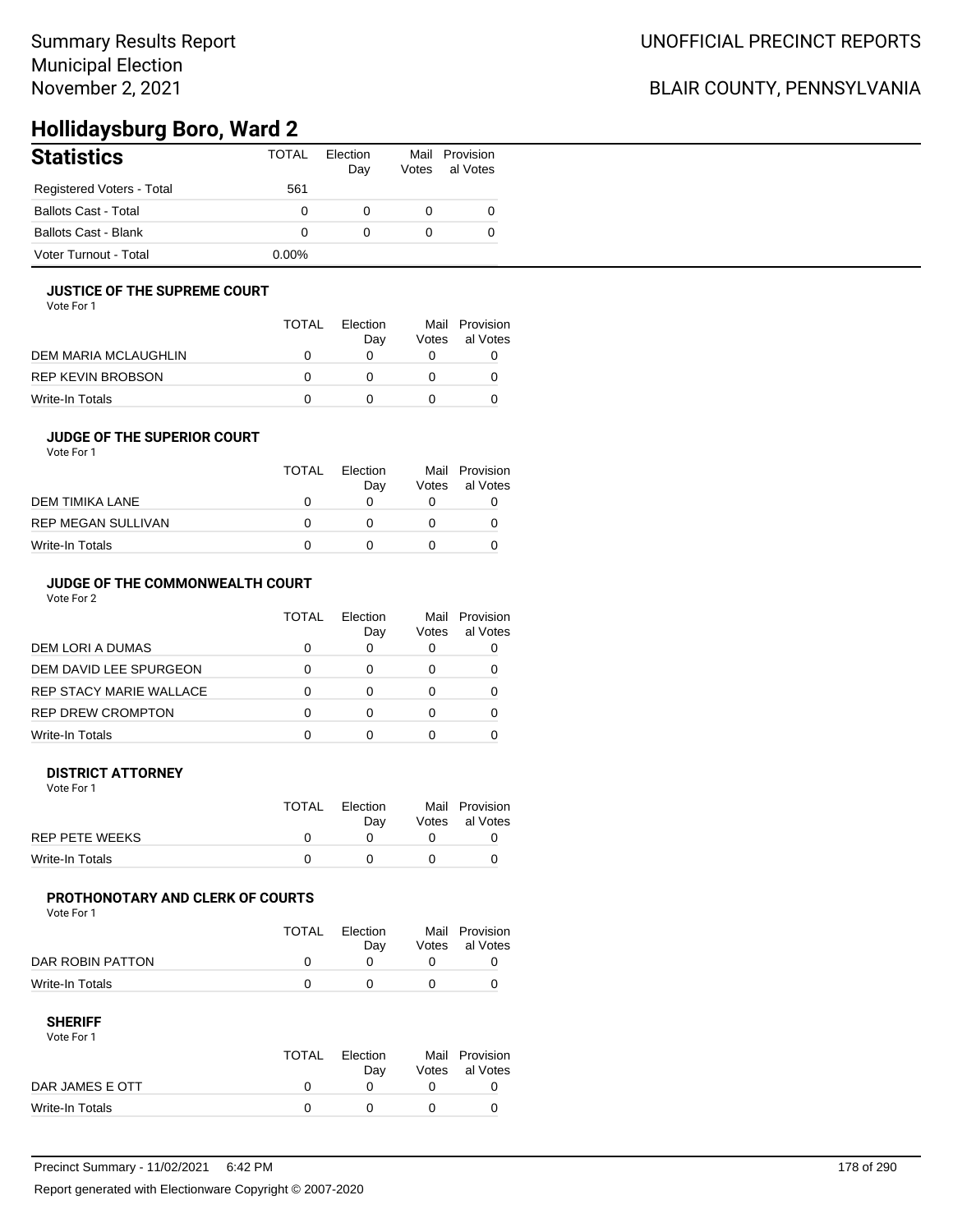## **Hollidaysburg Boro, Ward 2**

#### **MAYOR HOLLIDAYSBURG BOROUGH**

Vote For 1

|                 | <b>TOTAL</b> | Election | Mail Provision |
|-----------------|--------------|----------|----------------|
|                 |              | Dav      | Votes al Votes |
| DAR JOE DODSON  |              |          |                |
| Write-In Totals |              |          |                |

#### **COUNCIL HOLLIDAYSBURG BORO WARD 2**

Vote For 1

|                  | <b>TOTAL</b> | Election<br>Dav | Mail Provision<br>Votes al Votes |
|------------------|--------------|-----------------|----------------------------------|
| REP BRADY LEAHEY |              |                 |                                  |
| Write-In Totals  |              |                 |                                  |

#### **TAX COLLECTOR HOLLIDAYSBURG BOROUGH** Vote For 1

|                           | TOTAL | Election | Mail Provision |
|---------------------------|-------|----------|----------------|
|                           |       | Dav      | Votes al Votes |
| <b>REP DONNA M CARSON</b> |       |          |                |
| Write-In Totals           |       |          |                |

#### **CONSTABLE HOLLIDAYSBURG BOROUGH** Vote For 1

| 1 J J J J J J   |                |                                            |                |
|-----------------|----------------|--------------------------------------------|----------------|
|                 | TOTAL Election |                                            | Mail Provision |
|                 | Dav            |                                            | Votes al Votes |
| Write-In Totals |                | $\begin{array}{ccc} 0 & 0 & 0 \end{array}$ |                |

#### **SCHOOL DIRECTOR HOLLIDAYSBURG AREA SCHOOL DISTRICT** Vote For 4

|                          | TOTAL | Election<br>Day | Mail<br>Votes | Provision<br>al Votes |
|--------------------------|-------|-----------------|---------------|-----------------------|
| DAR SCOTT S BRENNEMAN    | 0     | O               |               |                       |
| DAR RONALD P SOMMER      | 0     | 0               |               |                       |
| DEM CHRISTOPHER R GARMAN | 0     | 0               |               |                       |
| DAR JENNIFER COSTANZA    | 0     | 0               |               |                       |
| REP CARMEN B BILEK       | O     | O               |               |                       |
| Write-In Totals          |       |                 |               |                       |
|                          |       |                 |               |                       |

#### **JUDGE OF ELECTION HOLLIDAYSBURG WARD 2**

Vote For 1

|                 | TOTAL Election |              | Mail Provision |
|-----------------|----------------|--------------|----------------|
|                 | Dav            |              | Votes al Votes |
| Write-In Totals | $^{\circ}$     | $\mathbf{0}$ |                |
|                 |                |              |                |

#### **INSPECTOR OF ELECTION HOLLIDAYSBURG WARD 2** Vote For 1

|                 | TOTAL Election<br>Dav |            | Mail Provision<br>Votes al Votes |
|-----------------|-----------------------|------------|----------------------------------|
| Write-In Totals |                       | $^{\circ}$ |                                  |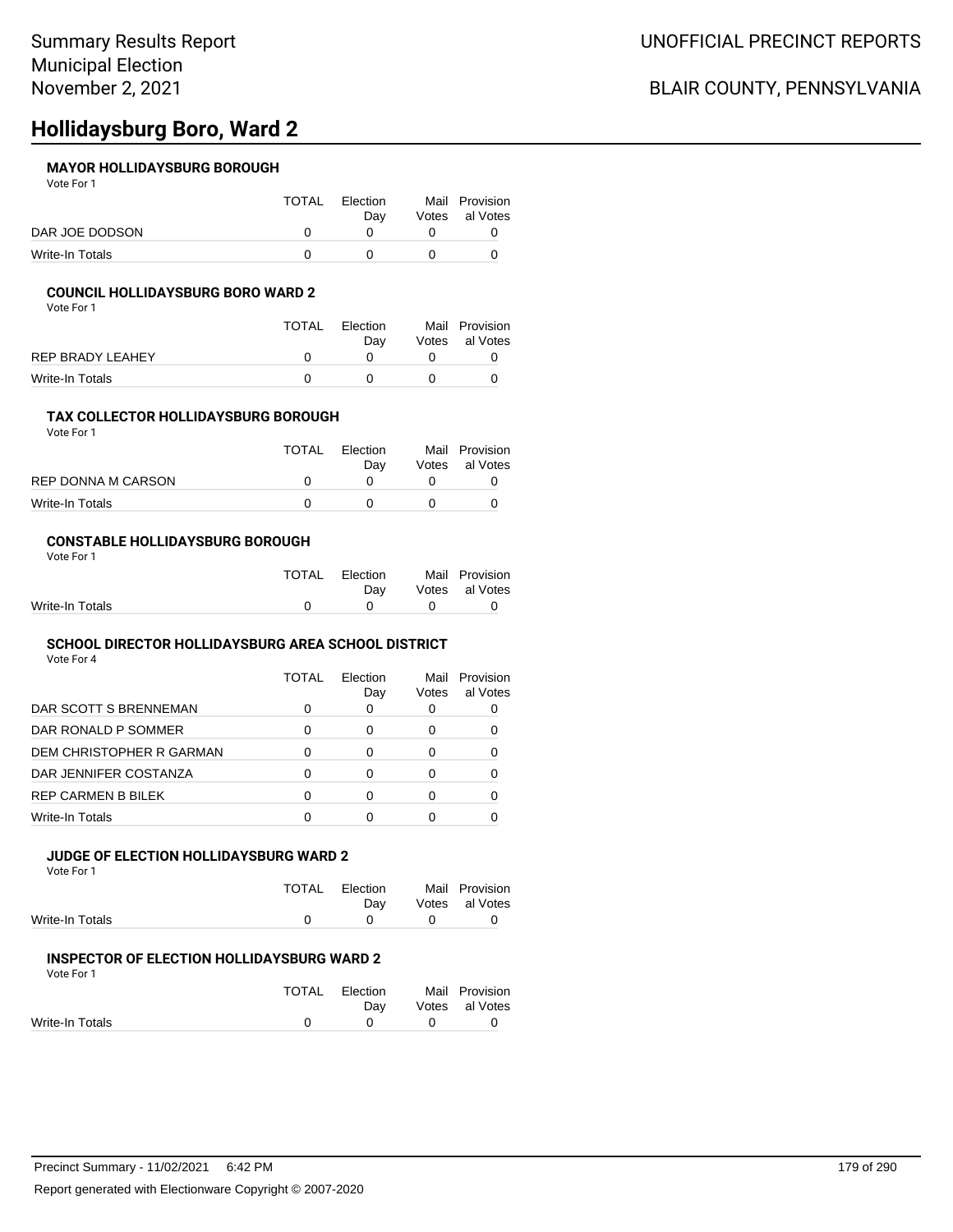## **Hollidaysburg Boro, Ward 2**

#### **SECOND AMENDMENT SANCTUARY - BLAIR COUNTY**

|            | TOTAL | Election<br>Dav |            | Mail Provision<br>Votes al Votes |
|------------|-------|-----------------|------------|----------------------------------|
| <b>YES</b> |       |                 |            |                                  |
| NO         |       |                 | $^{\circ}$ |                                  |

#### **SECOND AMENDMENT SANCTUARY - HOLLIDAYSBURG BORO**

Vote For 1

|            | TOTAL | Election<br>Dav | Mail Provision<br>Votes al Votes |
|------------|-------|-----------------|----------------------------------|
| <b>YES</b> |       |                 |                                  |
| NΟ         |       |                 |                                  |

#### **RETAIN JOHN T BENDER - JUDGE OF THE SUPERIOR COURT**

Vote For 1

|            | TOTAL | Election<br>Dav | Mail Provision<br>Votes al Votes |
|------------|-------|-----------------|----------------------------------|
| <b>YES</b> |       |                 |                                  |
| NO         |       |                 |                                  |

### **RETAIN MARY JANE BOWES - JUDGE OF THE SUPERIOR COURT**

Vote For 1

|            | TOTAL | Election<br>Dav | Mail Provision<br>Votes al Votes |
|------------|-------|-----------------|----------------------------------|
| <b>YES</b> |       |                 |                                  |
| <b>NO</b>  |       |                 |                                  |

#### **RETAIN ANNE COVEY - JUDGE OF THE COMMONWEALTH COURT**

Vote For 1

|            | TOTAL | Election | Mail Provision |
|------------|-------|----------|----------------|
|            |       | Dav      | Votes al Votes |
| <b>YES</b> |       |          |                |
| <b>NO</b>  |       |          |                |

#### **RETAIN RENEE COHN JUBELIRER - JUDGE OF THE COMMONWEALTH COURT** Vote For 1

|            | TOTAL | Election | Mail Provision |
|------------|-------|----------|----------------|
|            |       | Dav      | Votes al Votes |
| <b>YES</b> |       |          |                |
| NO.        |       |          |                |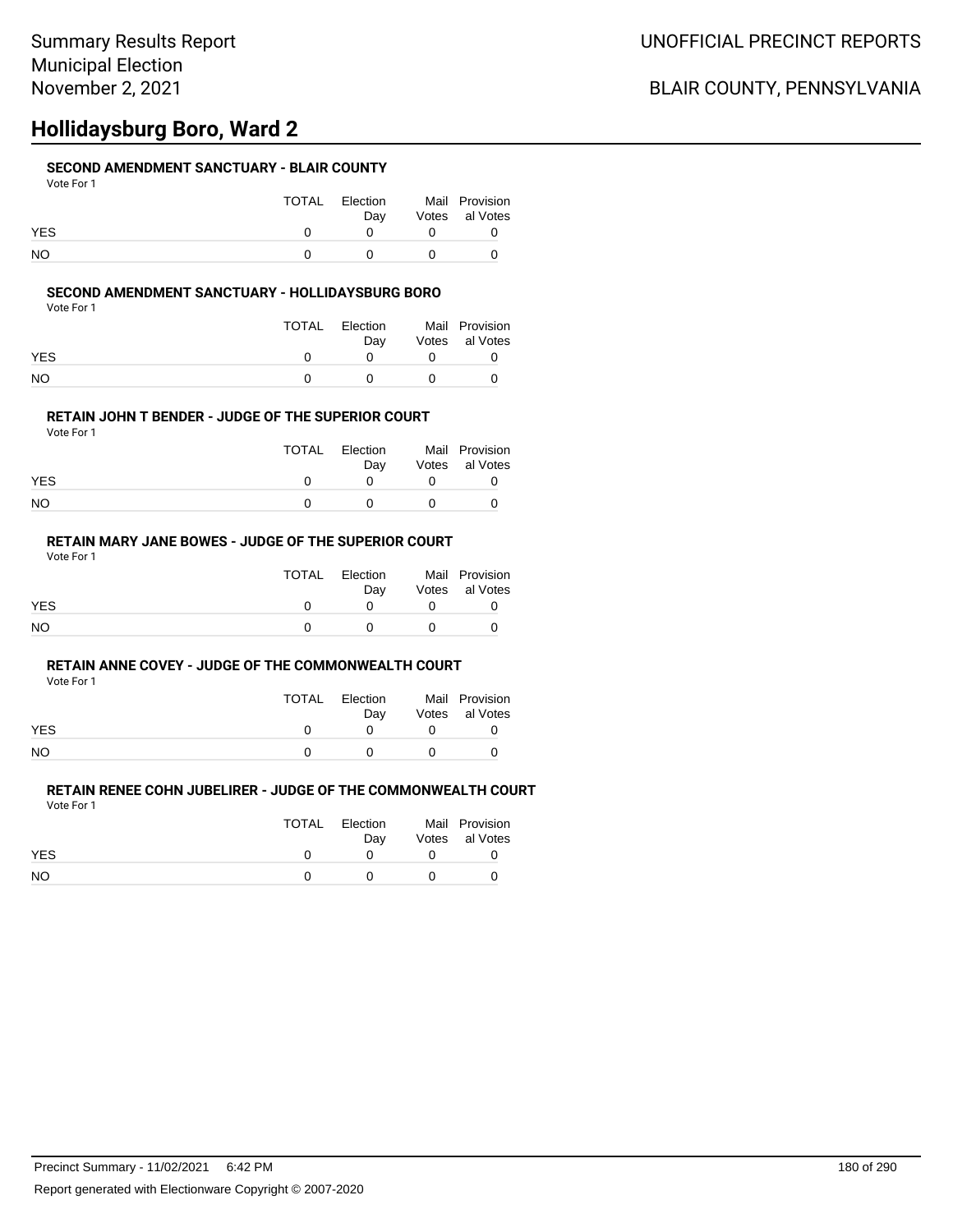## Summary Results Report Municipal Election November 2, 2021

## BLAIR COUNTY, PENNSYLVANIA

# **Hollidaysburg Boro, Ward 3**

| <b>Statistics</b>           | <b>TOTAL</b> | Election<br>Day | Votes | Mail Provision<br>al Votes |
|-----------------------------|--------------|-----------------|-------|----------------------------|
| Registered Voters - Total   | 575          |                 |       |                            |
| <b>Ballots Cast - Total</b> | 0            | $\Omega$        | 0     |                            |
| Ballots Cast - Blank        | 0            | 0               | 0     |                            |
| Voter Turnout - Total       | $0.00\%$     |                 |       |                            |

### **JUSTICE OF THE SUPREME COURT**

Vote For 1

|                      | <b>TOTAL</b> | Flection<br>Dav | Votes | Mail Provision<br>al Votes |
|----------------------|--------------|-----------------|-------|----------------------------|
| DEM MARIA MCLAUGHLIN |              |                 |       |                            |
| REP KEVIN BROBSON    | $\mathbf{I}$ |                 |       |                            |
| Write-In Totals      |              |                 |       |                            |

#### **JUDGE OF THE SUPERIOR COURT** Vote For 1

| VULTE FUILL               | <b>TOTAL</b> | <b>Flection</b><br>Day | Votes | Mail Provision<br>al Votes |
|---------------------------|--------------|------------------------|-------|----------------------------|
| DEM TIMIKA LANE           |              |                        |       |                            |
| <b>REP MEGAN SULLIVAN</b> |              |                        |       |                            |
| Write-In Totals           |              |                        |       |                            |

### **JUDGE OF THE COMMONWEALTH COURT**

Vote For 2

|                                | TOTAL | Flection<br>Day | Mail<br>Votes | Provision<br>al Votes |
|--------------------------------|-------|-----------------|---------------|-----------------------|
| DEM LORI A DUMAS               |       |                 |               |                       |
| DEM DAVID LEE SPURGEON         |       |                 |               |                       |
| <b>REP STACY MARIE WALLACE</b> |       |                 |               |                       |
| <b>REP DREW CROMPTON</b>       |       |                 |               |                       |
| Write-In Totals                |       |                 |               |                       |

### **DISTRICT ATTORNEY**

| Vote For 1            |       |                 |                                  |
|-----------------------|-------|-----------------|----------------------------------|
|                       | TOTAL | Election<br>Dav | Mail Provision<br>Votes al Votes |
| <b>REP PETE WEEKS</b> |       |                 |                                  |
| Write-In Totals       |       |                 |                                  |

## **PROTHONOTARY AND CLERK OF COURTS**

Vote For 1

|                  | TOTAL | Election<br>Dav | Mail Provision<br>Votes al Votes |
|------------------|-------|-----------------|----------------------------------|
| DAR ROBIN PATTON |       |                 |                                  |
| Write-In Totals  |       |                 |                                  |

| Vote For 1      |              |          |                |
|-----------------|--------------|----------|----------------|
|                 | TOTAL        | Election | Mail Provision |
|                 |              | Dav      | Votes al Votes |
| DAR JAMES E OTT | $\mathbf{U}$ |          |                |
| Write-In Totals |              |          |                |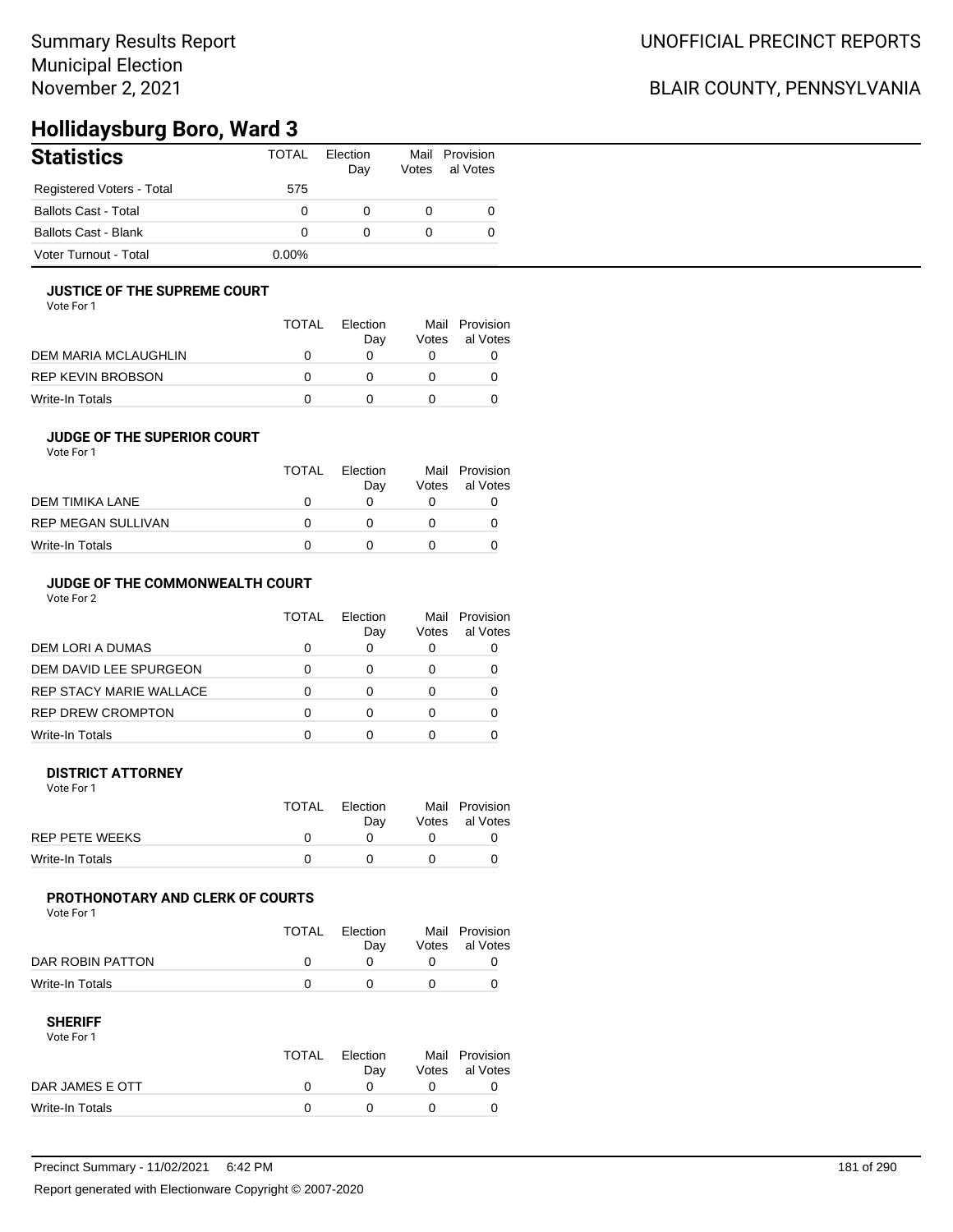# **Hollidaysburg Boro, Ward 3**

## **MAYOR HOLLIDAYSBURG BOROUGH**

Vote For 1

|                 | <b>TOTAL</b> | Election | Mail Provision |
|-----------------|--------------|----------|----------------|
|                 |              | Dav      | Votes al Votes |
| DAR JOE DODSON  |              |          |                |
| Write-In Totals |              |          |                |

### **TAX COLLECTOR HOLLIDAYSBURG BOROUGH**

Vote For 1

|                    | <b>TOTAL</b> | Election | Mail Provision |
|--------------------|--------------|----------|----------------|
|                    |              | Dav      | Votes al Votes |
| REP DONNA M CARSON |              |          |                |
| Write-In Totals    |              |          |                |

#### **CONSTABLE HOLLIDAYSBURG BOROUGH** Vote For 1

|                 | TOTAL Election |                               | Mail Provision |
|-----------------|----------------|-------------------------------|----------------|
|                 | Dav            |                               | Votes al Votes |
| Write-In Totals | $\bigcap$      | $\mathbf{a}$ and $\mathbf{a}$ | n              |

## **SCHOOL DIRECTOR HOLLIDAYSBURG AREA SCHOOL DISTRICT**

Vote For 4

|                           | TOTAI | Flection<br>Day | Mail<br>Votes | Provision<br>al Votes |
|---------------------------|-------|-----------------|---------------|-----------------------|
| DAR SCOTT S BRENNEMAN     |       |                 |               |                       |
| DAR RONALD P SOMMER       | O     | ∩               |               |                       |
| DEM CHRISTOPHER R GARMAN  |       | 0               |               |                       |
| DAR JENNIFER COSTANZA     |       | O               |               |                       |
| <b>REP CARMEN B BILEK</b> | O     | O               |               |                       |
| Write-In Totals           |       |                 |               |                       |

### **JUDGE OF ELECTION HOLLIDAYSBURG WARD 3**

Vote For 1

|                   | <b>TOTAL</b> | Election | Mail Provision |
|-------------------|--------------|----------|----------------|
|                   |              | Dav      | Votes al Votes |
| REP SUSAN PAINTER |              |          |                |
| Write-In Totals   |              |          |                |

#### **INSPECTOR OF ELECTION HOLLIDAYSBURG WARD 3**  $\overline{A}$

| VOTE FOR L      |                       |                       |
|-----------------|-----------------------|-----------------------|
|                 | TOTAL Election        | Mail Provision        |
|                 | Dav                   | Votes al Votes        |
| Write-In Totals | $\Omega$ and $\Omega$ | $\Omega$ and $\Omega$ |

### **SECOND AMENDMENT SANCTUARY - BLAIR COUNTY**

Vote For 1

|     | TOTAL Election<br>Dav | Mail Provision<br>Votes al Votes |
|-----|-----------------------|----------------------------------|
| YES |                       |                                  |
| NO. |                       |                                  |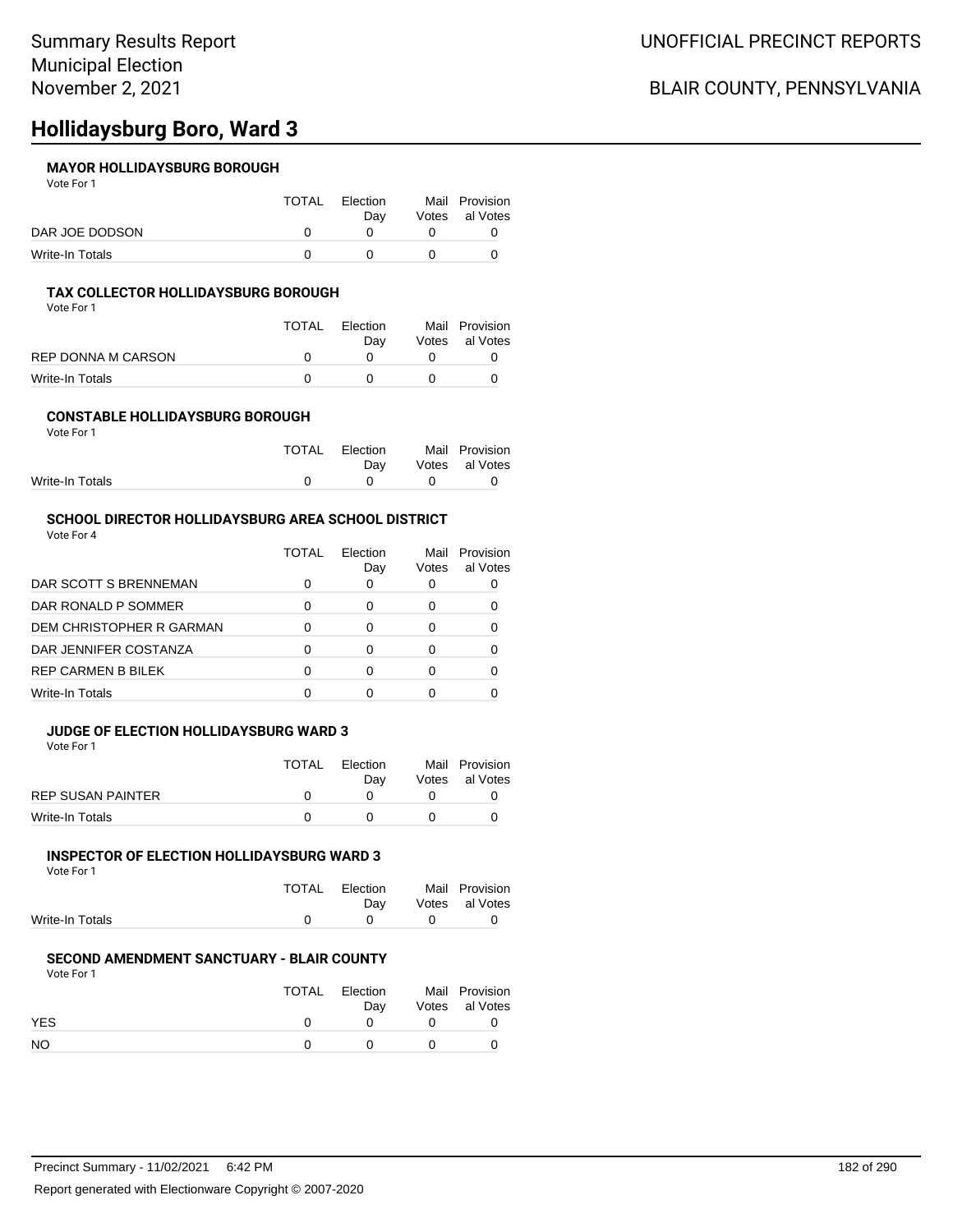# **Hollidaysburg Boro, Ward 3**

## **SECOND AMENDMENT SANCTUARY - HOLLIDAYSBURG BORO**

| Vote For 1 |                       |                                  |
|------------|-----------------------|----------------------------------|
|            | TOTAL Election<br>Dav | Mail Provision<br>Votes al Votes |
| <b>YES</b> |                       |                                  |
| NO         |                       |                                  |

### **RETAIN JOHN T BENDER - JUDGE OF THE SUPERIOR COURT**

Vote For 1

|            | TOTAL | Election<br>Dav | Mail Provision<br>Votes al Votes |
|------------|-------|-----------------|----------------------------------|
| <b>YES</b> |       |                 |                                  |
| NO         |       |                 |                                  |

### **RETAIN MARY JANE BOWES - JUDGE OF THE SUPERIOR COURT**

Vote For 1

|            | TOTAL | Election<br>Dav |          | Mail Provision<br>Votes al Votes |
|------------|-------|-----------------|----------|----------------------------------|
| <b>YES</b> |       |                 |          |                                  |
| NO.        |       |                 | $\theta$ |                                  |

## **RETAIN ANNE COVEY - JUDGE OF THE COMMONWEALTH COURT**

Vote For 1

|            | TOTAL | Election<br>Dav |            | Mail Provision<br>Votes al Votes |
|------------|-------|-----------------|------------|----------------------------------|
| <b>YES</b> |       | $\mathbf{U}$    |            |                                  |
| NO.        |       | $\mathbf{U}$    | $^{\circ}$ |                                  |

### **RETAIN RENEE COHN JUBELIRER - JUDGE OF THE COMMONWEALTH COURT**

Vote For 1

|            | TOTAL | Election | Mail Provision |
|------------|-------|----------|----------------|
|            |       | Dav      | Votes al Votes |
| <b>YES</b> |       |          |                |
| NO.        |       |          |                |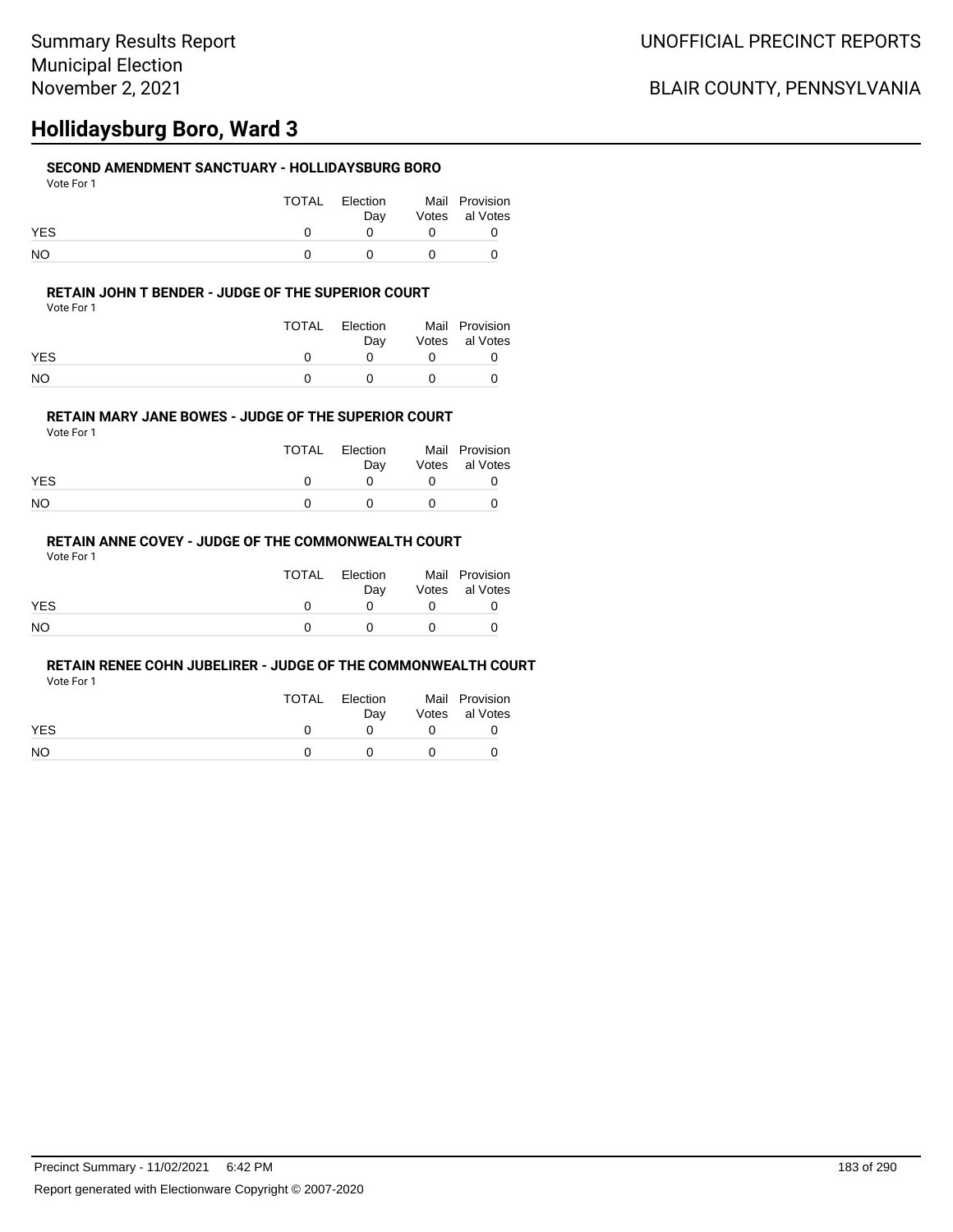## Summary Results Report Municipal Election November 2, 2021

## BLAIR COUNTY, PENNSYLVANIA

## **Hollidaysburg Boro, Ward 4**

| <b>Statistics</b>         | <b>TOTAL</b> | Election<br>Day | Votes | Mail Provision<br>al Votes |
|---------------------------|--------------|-----------------|-------|----------------------------|
| Registered Voters - Total | 637          |                 |       |                            |
| Ballots Cast - Total      | 0            | 0               |       | 0                          |
| Ballots Cast - Blank      | 0            | 0               |       | 0                          |
| Voter Turnout - Total     | $0.00\%$     |                 |       |                            |

### **JUSTICE OF THE SUPREME COURT**

Vote For 1

|                      | TOTAL | Election<br>Dav | Votes | Mail Provision<br>al Votes |
|----------------------|-------|-----------------|-------|----------------------------|
| DEM MARIA MCLAUGHLIN |       |                 |       |                            |
| REP KEVIN BROBSON    |       |                 |       |                            |
| Write-In Totals      |       |                 |       |                            |

## **JUDGE OF THE SUPERIOR COURT**

| Vote For 1 |  |  |
|------------|--|--|
|            |  |  |

|                    | TOTAL        | Election |       | Mail Provision |
|--------------------|--------------|----------|-------|----------------|
|                    |              | Day      | Votes | al Votes       |
| DEM TIMIKA LANE    | $\mathbf{U}$ |          |       |                |
| REP MEGAN SULLIVAN | n            |          |       |                |
| Write-In Totals    | n            |          |       |                |
|                    |              |          |       |                |

## **JUDGE OF THE COMMONWEALTH COURT**

Vote For 2

|                                | TOTAL | Flection<br>Day | Votes | Mail Provision<br>al Votes |
|--------------------------------|-------|-----------------|-------|----------------------------|
| DEM LORI A DUMAS               |       |                 |       |                            |
| DEM DAVID LEE SPURGEON         |       |                 |       |                            |
| <b>REP STACY MARIE WALLACE</b> |       |                 |       |                            |
| <b>REP DREW CROMPTON</b>       |       |                 |       |                            |
| Write-In Totals                |       |                 |       |                            |

### **DISTRICT ATTORNEY**

| Vote For 1      |       |                 |                                  |
|-----------------|-------|-----------------|----------------------------------|
|                 | TOTAL | Election<br>Dav | Mail Provision<br>Votes al Votes |
| REP PETE WEEKS  |       |                 |                                  |
| Write-In Totals |       |                 |                                  |

## **PROTHONOTARY AND CLERK OF COURTS**

Vote For 1

|                  | TOTAL | Election<br>Dav | Mail Provision<br>Votes al Votes |
|------------------|-------|-----------------|----------------------------------|
| DAR ROBIN PATTON |       |                 |                                  |
| Write-In Totals  |       |                 |                                  |

| Vote For 1      |              |          |                |
|-----------------|--------------|----------|----------------|
|                 | TOTAL        | Flection | Mail Provision |
|                 |              | Dav      | Votes al Votes |
| DAR JAMES E OTT | <sup>n</sup> |          |                |
| Write-In Totals |              |          |                |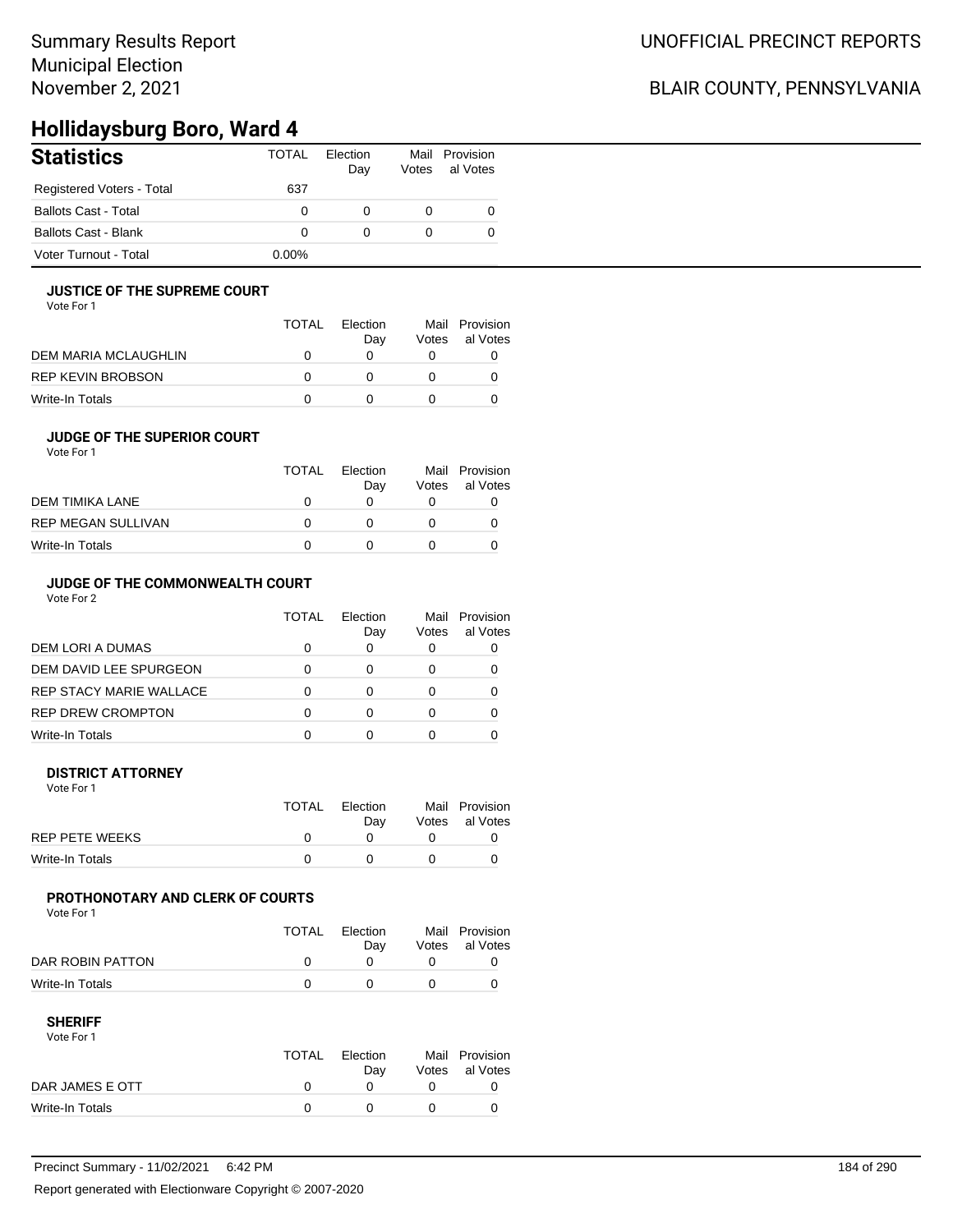# **Hollidaysburg Boro, Ward 4**

## **MAYOR HOLLIDAYSBURG BOROUGH**

Vote For 1

|                 | <b>TOTAL</b> | Election | Mail Provision |
|-----------------|--------------|----------|----------------|
|                 |              | Dav      | Votes al Votes |
| DAR JOE DODSON  |              |          |                |
| Write-In Totals |              |          |                |

### **COUNCIL HOLLIDAYSBURG BORO WARD 4**

Vote For 1

|                  | <b>TOTAL</b> | Election<br>Dav | Mail Provision<br>Votes al Votes |
|------------------|--------------|-----------------|----------------------------------|
| REP SEAN M BURKE | $^{\prime}$  |                 |                                  |
| Write-In Totals  |              |                 |                                  |

#### **TAX COLLECTOR HOLLIDAYSBURG BOROUGH** Vote For 1

|                           | TOTAL | Election<br>Dav | Mail Provision<br>Votes al Votes |
|---------------------------|-------|-----------------|----------------------------------|
| <b>REP DONNA M CARSON</b> |       |                 |                                  |
| Write-In Totals           |       |                 |                                  |

#### **CONSTABLE HOLLIDAYSBURG BOROUGH** Vote For 1

| 1 U U U         |                |                       |                    |
|-----------------|----------------|-----------------------|--------------------|
|                 | TOTAL Election |                       | Mail Provision     |
|                 |                |                       | Day Votes al Votes |
| Write-In Totals |                | $\Omega$ and $\Omega$ | <sup>0</sup>       |

#### **SCHOOL DIRECTOR HOLLIDAYSBURG AREA SCHOOL DISTRICT** Vote For 4

|                          | TOTAL | Election<br>Day | Mail<br>Votes | Provision<br>al Votes |
|--------------------------|-------|-----------------|---------------|-----------------------|
| DAR SCOTT S BRENNEMAN    | O     | 0               |               |                       |
| DAR RONALD P SOMMER      | ∩     | 0               |               |                       |
| DEM CHRISTOPHER R GARMAN | ∩     | 0               |               |                       |
| DAR JENNIFER COSTANZA    | ∩     | 0               |               |                       |
| REP CARMEN B BILEK       | ∩     | ∩               |               |                       |
| Write-In Totals          |       |                 |               |                       |
|                          |       |                 |               |                       |

## **JUDGE OF ELECTION HOLLIDAYSBURG WARD 4**

Vote For 1

|                       | TOTAL | Election<br>Dav | Mail Provision<br>Votes al Votes |
|-----------------------|-------|-----------------|----------------------------------|
| REP JANICE K ALBRIGHT |       |                 |                                  |
| Write-In Totals       |       |                 |                                  |

## **INSPECTOR OF ELECTION HOLLIDAYSBURG WARD 4**

| Vote For 1      |              |          |              |                |
|-----------------|--------------|----------|--------------|----------------|
|                 | <b>TOTAL</b> | Election |              | Mail Provision |
|                 |              | Dav      |              | Votes al Votes |
| Write-In Totals | n            | $\theta$ | <sup>n</sup> |                |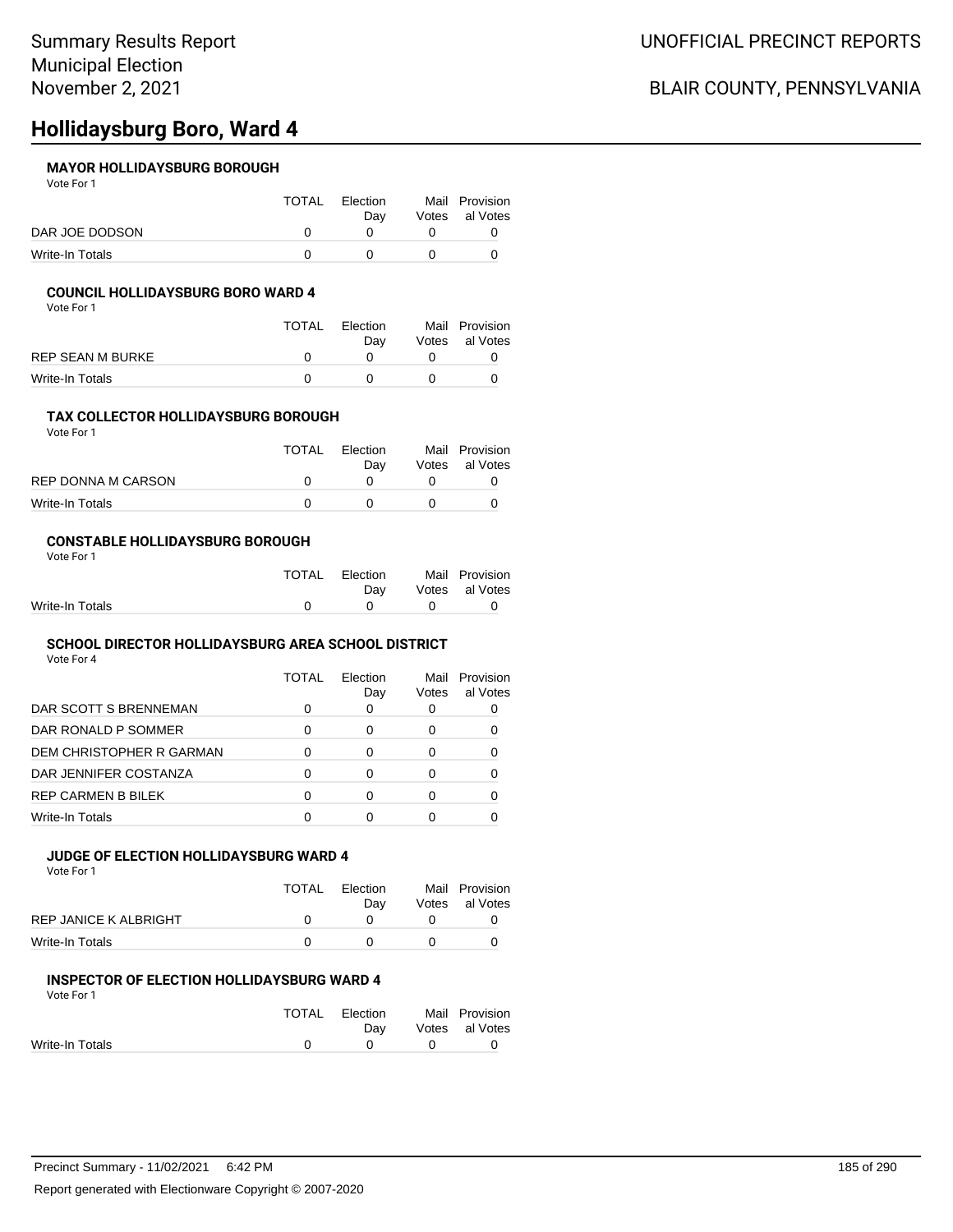# **Hollidaysburg Boro, Ward 4**

## **SECOND AMENDMENT SANCTUARY - BLAIR COUNTY**

|            | TOTAL | Election<br>Dav |            | Mail Provision<br>Votes al Votes |
|------------|-------|-----------------|------------|----------------------------------|
| <b>YES</b> |       |                 |            |                                  |
| NO         |       |                 | $^{\circ}$ |                                  |

### **SECOND AMENDMENT SANCTUARY - HOLLIDAYSBURG BORO**

Vote For 1

|            | TOTAL | Election<br>Dav | Mail Provision<br>Votes al Votes |
|------------|-------|-----------------|----------------------------------|
| <b>YES</b> |       |                 |                                  |
| NΟ         |       |                 |                                  |

### **RETAIN JOHN T BENDER - JUDGE OF THE SUPERIOR COURT**

Vote For 1

|            | TOTAL | Election<br>Dav |          | Mail Provision<br>Votes al Votes |
|------------|-------|-----------------|----------|----------------------------------|
| <b>YES</b> |       |                 |          |                                  |
| NO.        |       |                 | $\theta$ |                                  |

## **RETAIN MARY JANE BOWES - JUDGE OF THE SUPERIOR COURT**

Vote For 1

|            | TOTAL | Election<br>Dav | Mail Provision<br>Votes al Votes |
|------------|-------|-----------------|----------------------------------|
| <b>YES</b> |       |                 |                                  |
| <b>NO</b>  |       |                 |                                  |

#### **RETAIN ANNE COVEY - JUDGE OF THE COMMONWEALTH COURT**

Vote For 1

|            | TOTAL | Election | Mail Provision |
|------------|-------|----------|----------------|
|            |       | Dav      | Votes al Votes |
| <b>YES</b> |       |          |                |
| <b>NO</b>  |       |          |                |

#### **RETAIN RENEE COHN JUBELIRER - JUDGE OF THE COMMONWEALTH COURT** Vote For 1

|            | TOTAL | Election | Mail Provision |
|------------|-------|----------|----------------|
|            |       | Dav      | Votes al Votes |
| <b>YES</b> |       |          |                |
| NO.        |       |          |                |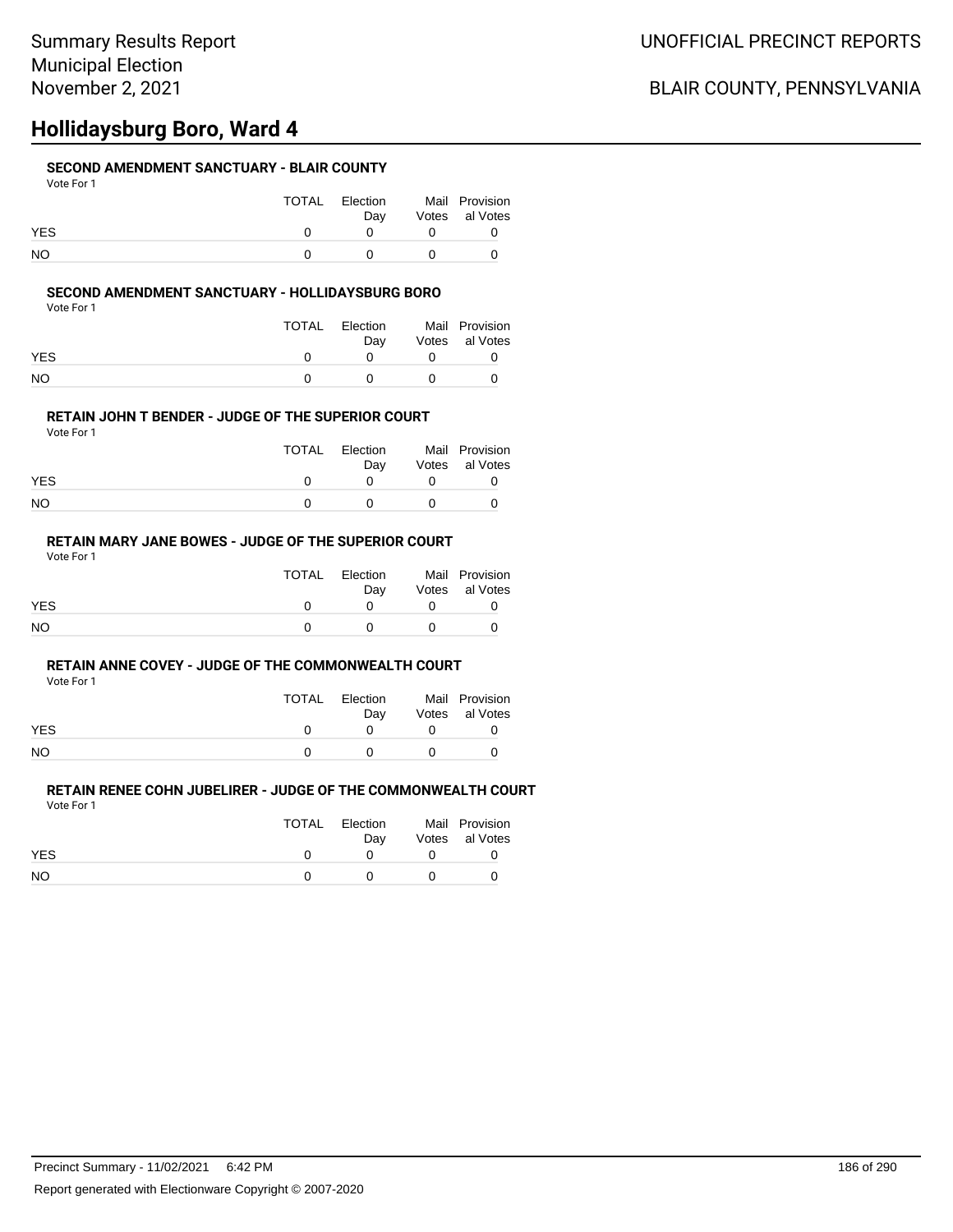# **Hollidaysburg Boro, Ward 5**

| <b>Statistics</b>           | <b>TOTAL</b> | Election<br>Day | Mail<br>Votes | Provision<br>al Votes |
|-----------------------------|--------------|-----------------|---------------|-----------------------|
| Registered Voters - Total   | 520          |                 |               |                       |
| <b>Ballots Cast - Total</b> | 0            | 0               |               |                       |
| Ballots Cast - Blank        | 0            | 0               |               |                       |
| Voter Turnout - Total       | 0.00%        |                 |               |                       |

### **JUSTICE OF THE SUPREME COURT**

Vote For 1

|                      | TOTAL | Election<br>Dav | Votes | Mail Provision<br>al Votes |
|----------------------|-------|-----------------|-------|----------------------------|
| DEM MARIA MCLAUGHLIN |       |                 |       |                            |
| REP KEVIN BROBSON    |       |                 |       |                            |
| Write-In Totals      |       |                 |       |                            |

## **JUDGE OF THE SUPERIOR COURT**

| Vote For 1 |  |  |
|------------|--|--|
|            |  |  |

|                           | <b>TOTAL</b> | Election<br>Day | Votes | Mail Provision<br>al Votes |
|---------------------------|--------------|-----------------|-------|----------------------------|
| DEM TIMIKA LANE           |              |                 |       |                            |
| <b>REP MEGAN SULLIVAN</b> |              |                 |       |                            |
| Write-In Totals           |              |                 |       |                            |
|                           |              |                 |       |                            |

## **JUDGE OF THE COMMONWEALTH COURT**

Vote For 2

|                                | TOTAL | Flection<br>Day | Votes | Mail Provision<br>al Votes |
|--------------------------------|-------|-----------------|-------|----------------------------|
| DEM LORI A DUMAS               |       |                 |       |                            |
| DEM DAVID LEE SPURGEON         |       |                 |       |                            |
| <b>REP STACY MARIE WALLACE</b> |       |                 |       |                            |
| <b>REP DREW CROMPTON</b>       |       |                 |       |                            |
| Write-In Totals                |       |                 |       |                            |

### **DISTRICT ATTORNEY**

| Vote For 1      |       |                 |                                  |
|-----------------|-------|-----------------|----------------------------------|
|                 | TOTAL | Election<br>Dav | Mail Provision<br>Votes al Votes |
| REP PETE WEEKS  |       |                 |                                  |
| Write-In Totals |       |                 |                                  |

## **PROTHONOTARY AND CLERK OF COURTS**

Vote For 1

|                  | TOTAL | Election<br>Dav | Mail Provision<br>Votes al Votes |
|------------------|-------|-----------------|----------------------------------|
| DAR ROBIN PATTON |       |                 |                                  |
| Write-In Totals  |       |                 |                                  |

| Vote For 1      |       |          |                |
|-----------------|-------|----------|----------------|
|                 | TOTAL | Flection | Mail Provision |
|                 |       | Dav      | Votes al Votes |
| DAR JAMES E OTT |       |          |                |
| Write-In Totals |       |          |                |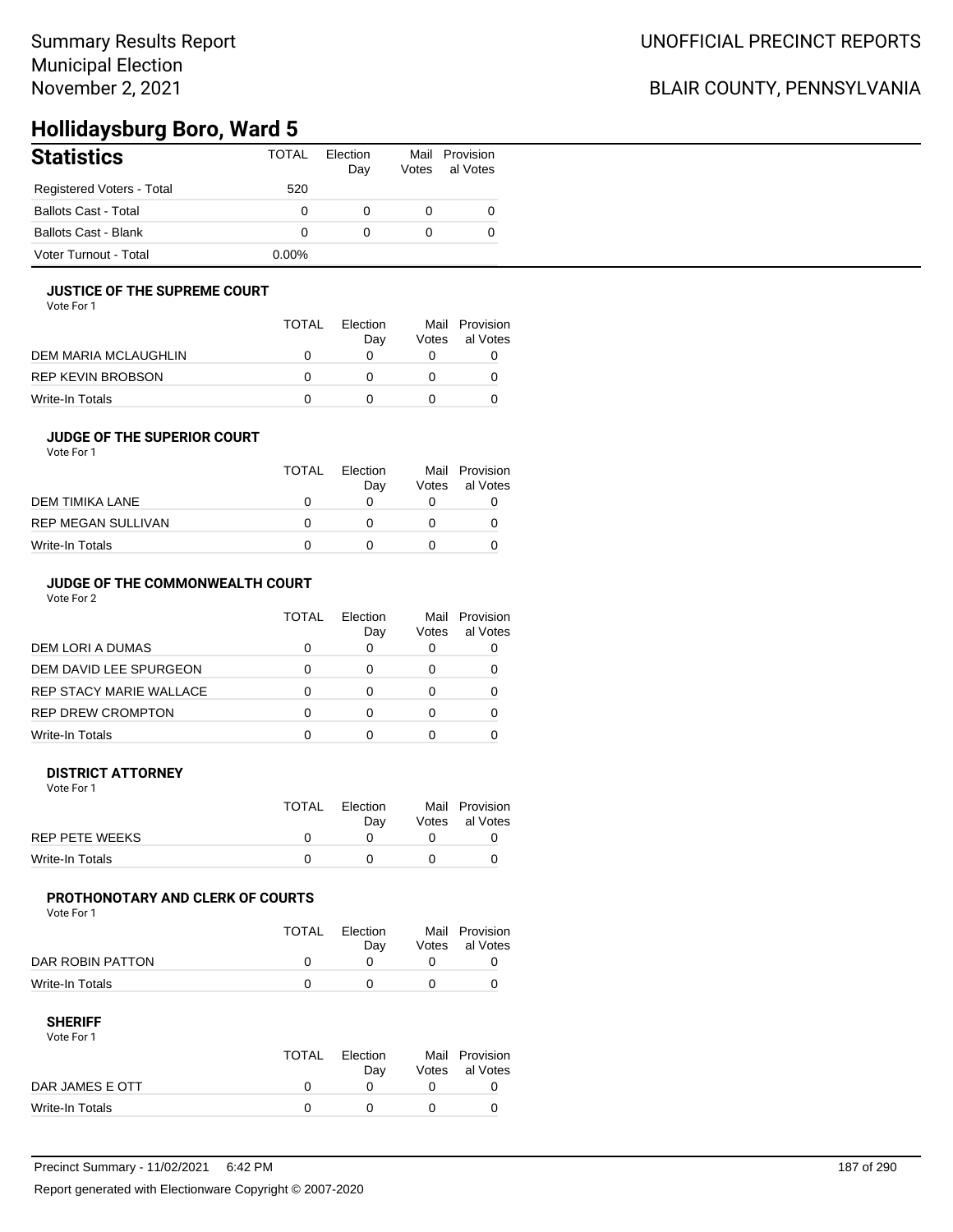# **Hollidaysburg Boro, Ward 5**

## **MAYOR HOLLIDAYSBURG BOROUGH**

Vote For 1

|                 | TOTAL | Election | Mail Provision |
|-----------------|-------|----------|----------------|
|                 |       | Dav      | Votes al Votes |
| DAR JOE DODSON  |       |          |                |
| Write-In Totals |       |          |                |

### **TAX COLLECTOR HOLLIDAYSBURG BOROUGH**

Vote For 1

|                    | <b>TOTAL</b> | Election | Mail Provision |
|--------------------|--------------|----------|----------------|
|                    |              | Dav      | Votes al Votes |
| REP DONNA M CARSON |              |          |                |
| Write-In Totals    |              |          |                |

#### **CONSTABLE HOLLIDAYSBURG BOROUGH** Vote For 1

|                 | TOTAL Election |              | Mail Provision |
|-----------------|----------------|--------------|----------------|
|                 | Dav            |              | Votes al Votes |
| Write-In Totals |                | $\mathbf{0}$ | n              |

## **SCHOOL DIRECTOR HOLLIDAYSBURG AREA SCHOOL DISTRICT**

Vote For 4

|                           | TOTAI | Flection<br>Day | Mail<br>Votes | Provision<br>al Votes |
|---------------------------|-------|-----------------|---------------|-----------------------|
| DAR SCOTT S BRENNEMAN     |       | 0               |               |                       |
| DAR RONALD P SOMMER       | n     | ∩               |               |                       |
| DEM CHRISTOPHER R GARMAN  |       | 0               |               |                       |
| DAR JENNIFER COSTANZA     |       | ∩               |               |                       |
| <b>REP CARMEN B BILEK</b> | O     | ∩               |               |                       |
| Write-In Totals           |       | n               |               |                       |

### **JUDGE OF ELECTION HOLLIDAYSBURG WARD 5**

Vote For 1

|                 | TOTAL Election | Mail Provision |
|-----------------|----------------|----------------|
|                 | Dav            | Votes al Votes |
| Write-In Totals |                |                |

## **INSPECTOR OF ELECTION HOLLIDAYSBURG WARD 5**

| Vote For 1      |                |                               |
|-----------------|----------------|-------------------------------|
|                 | TOTAL Election | Mail Provision                |
|                 | Dav            | Votes al Votes                |
| Write-In Totals |                | $\mathbf{0}$ and $\mathbf{0}$ |

### **SECOND AMENDMENT SANCTUARY - BLAIR COUNTY**

Vote For 1

|           | <b>TOTAL</b> | Election | Mail Provision |
|-----------|--------------|----------|----------------|
|           |              | Dav      | Votes al Votes |
| YES       |              |          |                |
| <b>NO</b> |              |          |                |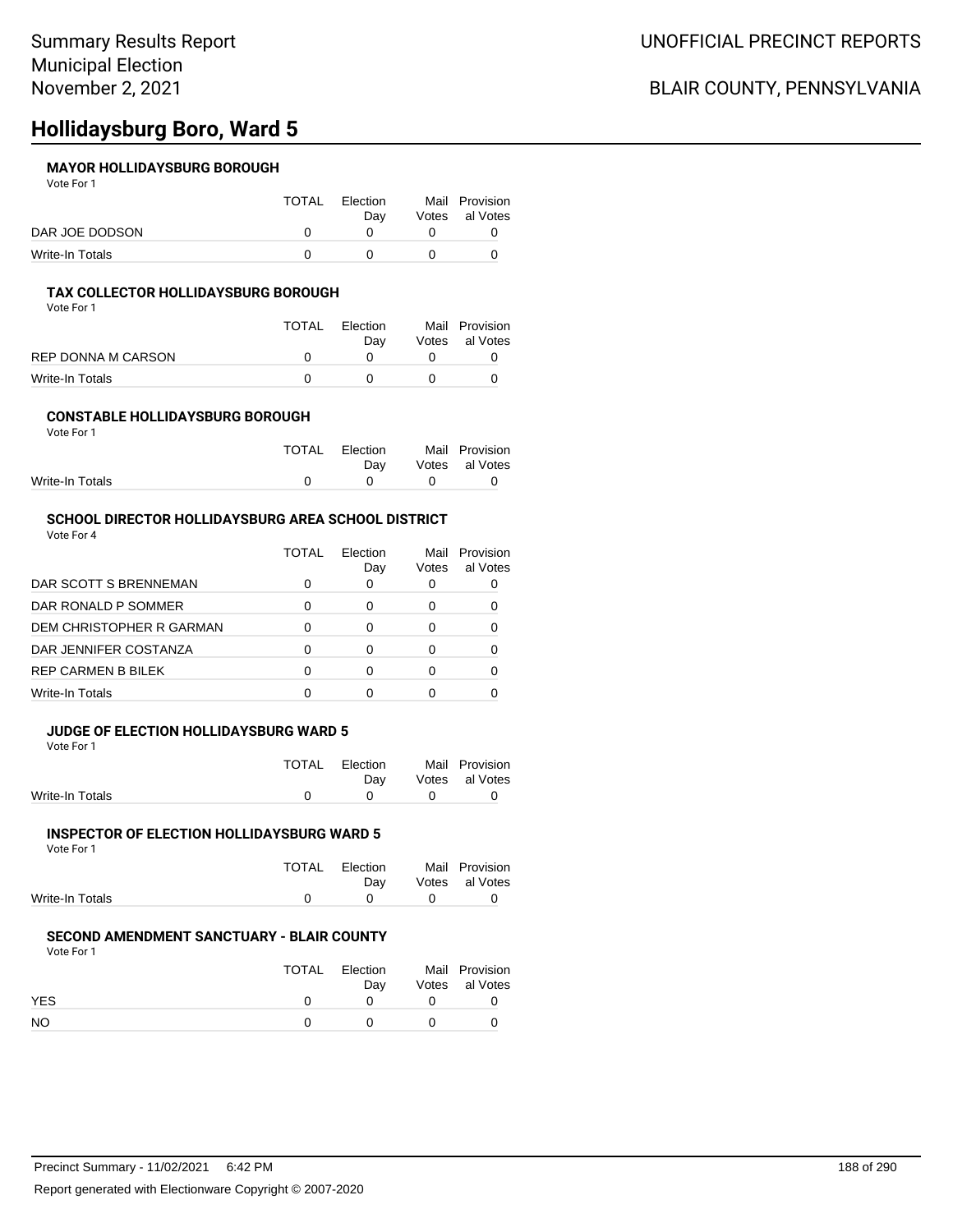# **Hollidaysburg Boro, Ward 5**

## **SECOND AMENDMENT SANCTUARY - HOLLIDAYSBURG BORO**

| Vote For 1 |              |          |                |
|------------|--------------|----------|----------------|
|            | TOTAL        | Election | Mail Provision |
|            |              | Dav      | Votes al Votes |
| <b>YES</b> | <sup>n</sup> |          |                |
| <b>NO</b>  |              |          |                |

### **RETAIN JOHN T BENDER - JUDGE OF THE SUPERIOR COURT**

Vote For 1

|            | TOTAL | Election<br>Dav | Mail Provision<br>Votes al Votes |
|------------|-------|-----------------|----------------------------------|
| <b>YES</b> |       |                 |                                  |
| NO         |       | $^{\prime}$     |                                  |

### **RETAIN MARY JANE BOWES - JUDGE OF THE SUPERIOR COURT**

Vote For 1

|            | TOTAL | Election<br>Dav |          | Mail Provision<br>Votes al Votes |
|------------|-------|-----------------|----------|----------------------------------|
| <b>YES</b> |       |                 |          |                                  |
| NO.        |       |                 | $\theta$ |                                  |

## **RETAIN ANNE COVEY - JUDGE OF THE COMMONWEALTH COURT**

Vote For 1

|            | TOTAL | Election<br>Dav |              | Mail Provision<br>Votes al Votes |
|------------|-------|-----------------|--------------|----------------------------------|
| <b>YES</b> |       | $^{\circ}$      | $\mathbf{U}$ |                                  |
| NO         |       | $^{\circ}$      | $^{\circ}$   |                                  |

### **RETAIN RENEE COHN JUBELIRER - JUDGE OF THE COMMONWEALTH COURT**

Vote For 1

|            | TOTAL | Election | Mail Provision |
|------------|-------|----------|----------------|
|            |       | Dav      | Votes al Votes |
| <b>YES</b> |       |          |                |
| NO.        |       |          |                |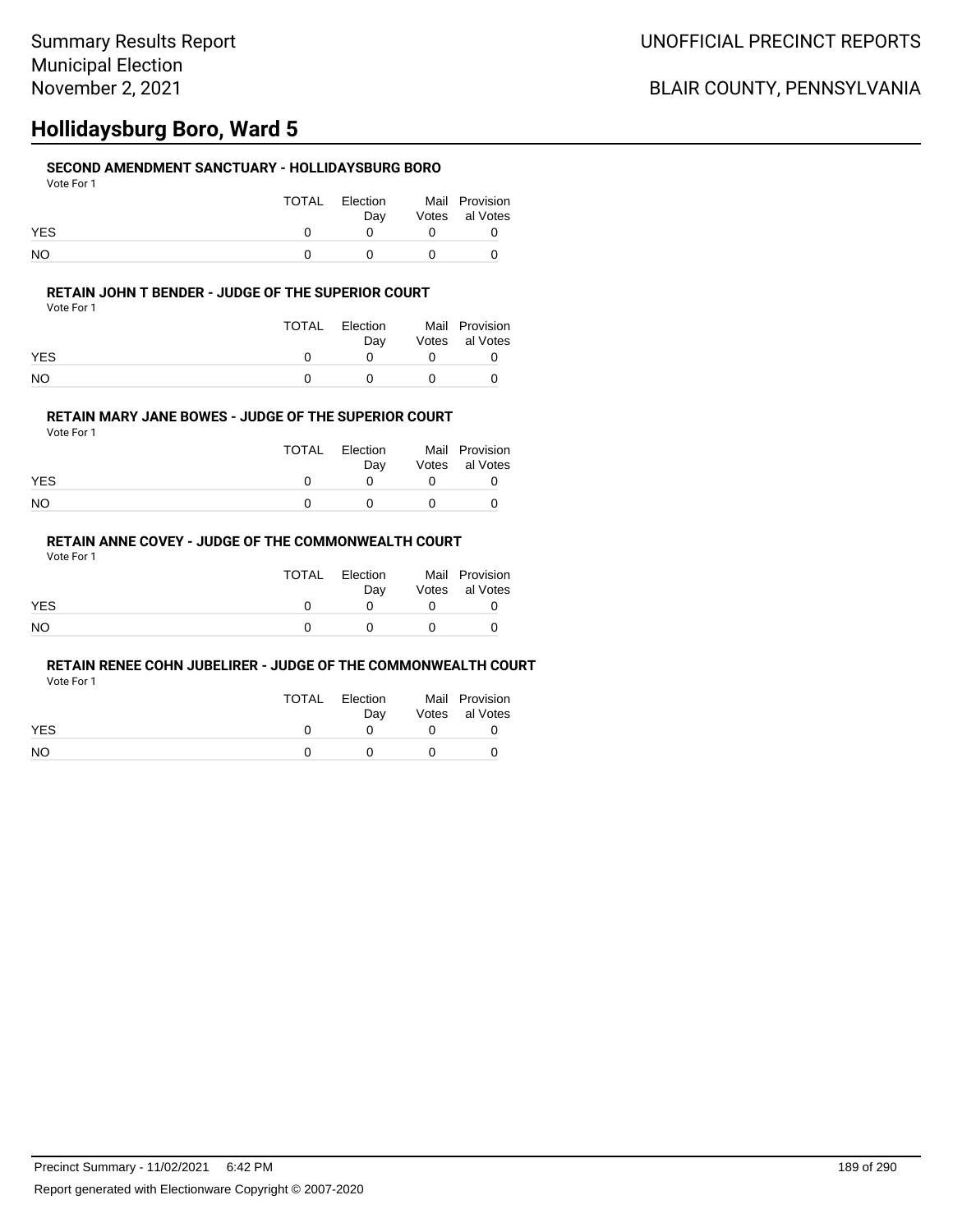# **Hollidaysburg Boro, Ward 6**

| <b>Statistics</b>           | <b>TOTAL</b> | Election<br>Day | Votes    | Mail Provision<br>al Votes |
|-----------------------------|--------------|-----------------|----------|----------------------------|
| Registered Voters - Total   | 518          |                 |          |                            |
| <b>Ballots Cast - Total</b> | 0            | 0               |          | 0                          |
| Ballots Cast - Blank        | 0            | 0               | $\Omega$ | 0                          |
| Voter Turnout - Total       | $0.00\%$     |                 |          |                            |

### **JUSTICE OF THE SUPREME COURT**

Vote For 1

|                      | TOTAL | Election<br>Dav | Votes | Mail Provision<br>al Votes |
|----------------------|-------|-----------------|-------|----------------------------|
| DEM MARIA MCLAUGHLIN |       |                 |       |                            |
| REP KEVIN BROBSON    |       |                 |       |                            |
| Write-In Totals      |       |                 |       |                            |

## **JUDGE OF THE SUPERIOR COURT**

| Vote For 1 |  |
|------------|--|
|            |  |

|                           | <b>TOTAL</b> | Election |       | Mail Provision |
|---------------------------|--------------|----------|-------|----------------|
|                           |              | Dav      | Votes | al Votes       |
| DEM TIMIKA LANE           |              |          |       |                |
| <b>REP MEGAN SULLIVAN</b> |              |          |       |                |
| Write-In Totals           |              |          |       |                |
|                           |              |          |       |                |

## **JUDGE OF THE COMMONWEALTH COURT**

Vote For 2

|                                | TOTAL | Flection<br>Day | Votes | Mail Provision<br>al Votes |
|--------------------------------|-------|-----------------|-------|----------------------------|
| DEM LORI A DUMAS               |       |                 |       |                            |
| DEM DAVID LEE SPURGEON         |       |                 |       |                            |
| <b>REP STACY MARIE WALLACE</b> |       |                 |       |                            |
| <b>REP DREW CROMPTON</b>       |       |                 |       |                            |
| Write-In Totals                |       |                 |       |                            |

### **DISTRICT ATTORNEY**

| Vote For 1      |              |                 |                                  |
|-----------------|--------------|-----------------|----------------------------------|
|                 | <b>TOTAL</b> | Election<br>Dav | Mail Provision<br>Votes al Votes |
| REP PETE WEEKS  |              |                 |                                  |
| Write-In Totals |              |                 |                                  |

## **PROTHONOTARY AND CLERK OF COURTS**

Vote For 1

|                  | <b>TOTAL</b> | Election<br>Dav | Mail Provision<br>Votes al Votes |
|------------------|--------------|-----------------|----------------------------------|
| DAR ROBIN PATTON |              |                 |                                  |
| Write-In Totals  |              |                 |                                  |

| Vote For 1      |       |          |                |
|-----------------|-------|----------|----------------|
|                 | TOTAL | Flection | Mail Provision |
|                 |       | Dav      | Votes al Votes |
| DAR JAMES E OTT |       |          |                |
| Write-In Totals |       |          |                |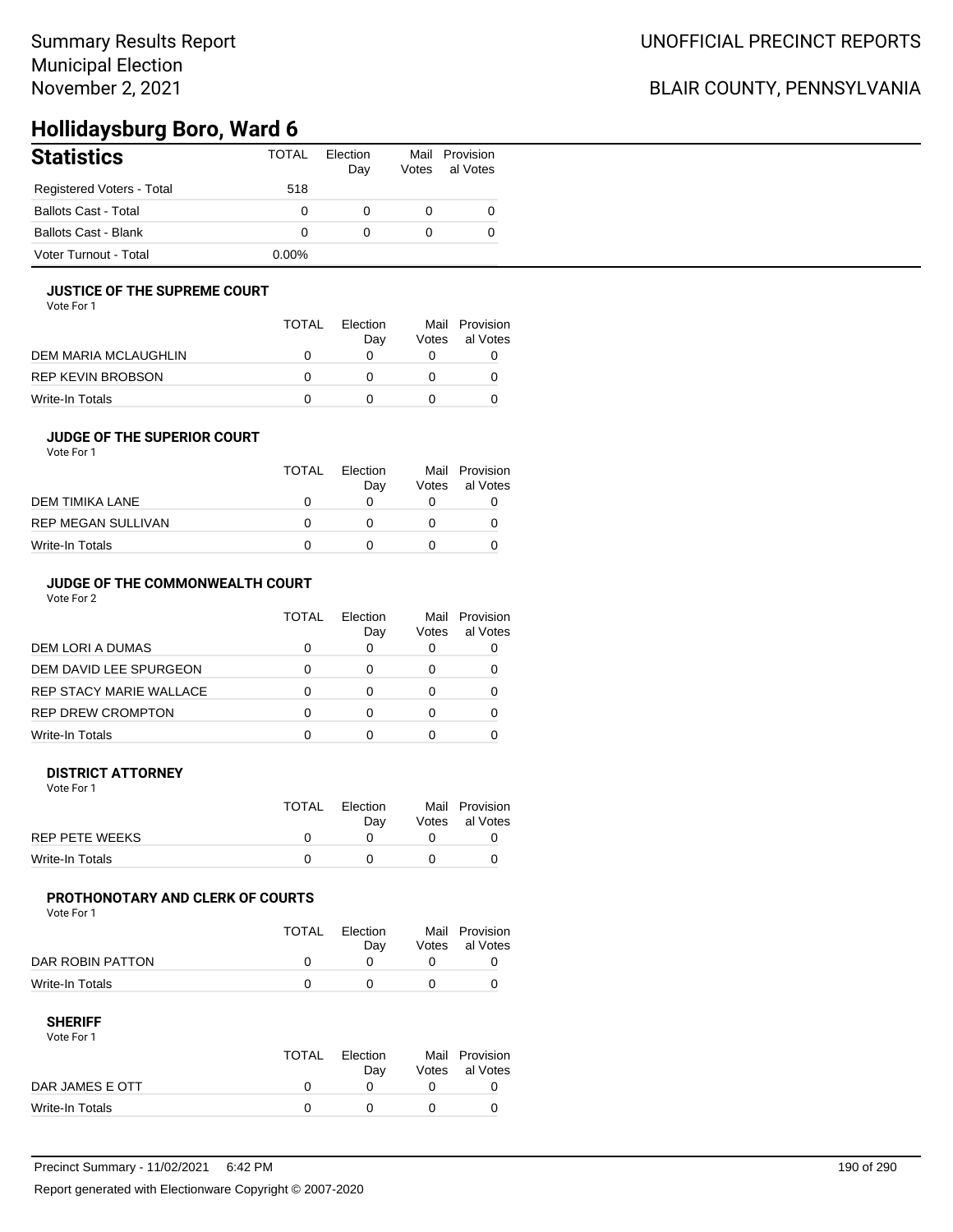# **Hollidaysburg Boro, Ward 6**

## **MAYOR HOLLIDAYSBURG BOROUGH**

Vote For 1

|                 | <b>TOTAL</b> | Election | Mail Provision |
|-----------------|--------------|----------|----------------|
|                 |              | Dav      | Votes al Votes |
| DAR JOE DODSON  |              |          |                |
| Write-In Totals |              |          |                |

### **COUNCIL HOLLIDAYSBURG BORO WARD 6**

Vote For 1

|                          | <b>TOTAL</b> | Election | Mail Provision |
|--------------------------|--------------|----------|----------------|
|                          |              | Dav      | Votes al Votes |
| REP WALTER T KALISTA III |              |          |                |
| Write-In Totals          |              |          |                |

#### **TAX COLLECTOR HOLLIDAYSBURG BOROUGH** Vote For 1

| .                  |       |                 |                                  |
|--------------------|-------|-----------------|----------------------------------|
|                    | TOTAL | Flection<br>Dav | Mail Provision<br>Votes al Votes |
| REP DONNA M CARSON |       |                 |                                  |
| Write-In Totals    |       |                 |                                  |

#### **CONSTABLE HOLLIDAYSBURG BOROUGH** Vote For 1

| 1 J J J J J J   |                |                                            |                |
|-----------------|----------------|--------------------------------------------|----------------|
|                 | TOTAL Election |                                            | Mail Provision |
|                 | Dav            |                                            | Votes al Votes |
| Write-In Totals |                | $\begin{array}{ccc} 0 & 0 & 0 \end{array}$ |                |

#### **SCHOOL DIRECTOR HOLLIDAYSBURG AREA SCHOOL DISTRICT** Vote For 4

|                          | TOTAL | Election<br>Day | Mail<br>Votes | Provision<br>al Votes |
|--------------------------|-------|-----------------|---------------|-----------------------|
| DAR SCOTT S BRENNEMAN    | 0     | 0               |               |                       |
| DAR RONALD P SOMMER      | 0     | 0               | O             |                       |
| DEM CHRISTOPHER R GARMAN | 0     | 0               |               |                       |
| DAR JENNIFER COSTANZA    | 0     | 0               |               |                       |
| REP CARMEN B BILEK       | O     | ∩               |               |                       |
| Write-In Totals          | n     |                 |               |                       |
|                          |       |                 |               |                       |

## **JUDGE OF ELECTION HOLLIDAYSBURG WARD 6**

Vote For 1

|                 | TOTAL Election |              | Mail Provision |
|-----------------|----------------|--------------|----------------|
|                 | Dav            |              | Votes al Votes |
| Write-In Totals |                | $\mathbf{u}$ | - 0            |
|                 |                |              |                |

## **INSPECTOR OF ELECTION HOLLIDAYSBURG WARD 6**

Vote For 1 TOTAL Election Day Mail Provision Votes al Votes REP DONNA K BLAIR  $\begin{array}{cccc} 0 & 0 & 0 & 0 \end{array}$ Write-In Totals 0 0 0 0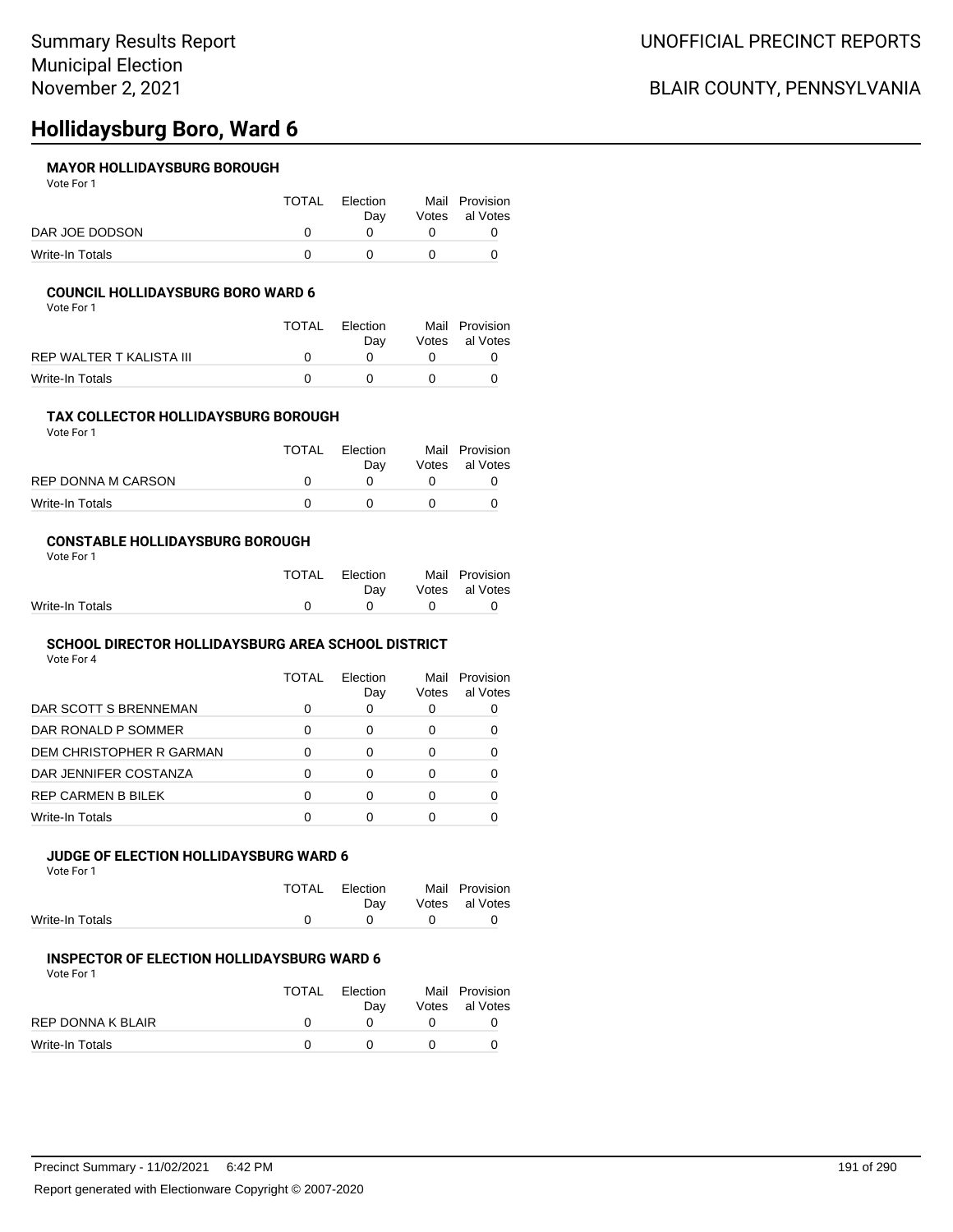# **Hollidaysburg Boro, Ward 6**

## **SECOND AMENDMENT SANCTUARY - BLAIR COUNTY**

|            | TOTAL | Election<br>Dav |            | Mail Provision<br>Votes al Votes |
|------------|-------|-----------------|------------|----------------------------------|
| <b>YES</b> |       |                 |            |                                  |
| NO         |       |                 | $^{\circ}$ |                                  |

### **SECOND AMENDMENT SANCTUARY - HOLLIDAYSBURG BORO**

Vote For 1

|            | TOTAL | Election<br>Dav | Mail Provision<br>Votes al Votes |
|------------|-------|-----------------|----------------------------------|
| <b>YES</b> |       |                 |                                  |
| NΟ         |       |                 |                                  |

### **RETAIN JOHN T BENDER - JUDGE OF THE SUPERIOR COURT**

Vote For 1

|            | TOTAL | Election<br>Dav | Mail Provision<br>Votes al Votes |
|------------|-------|-----------------|----------------------------------|
| <b>YES</b> |       |                 |                                  |
| NO         |       |                 |                                  |

## **RETAIN MARY JANE BOWES - JUDGE OF THE SUPERIOR COURT**

Vote For 1

|            | TOTAL | Election<br>Dav | Mail Provision<br>Votes al Votes |
|------------|-------|-----------------|----------------------------------|
| <b>YES</b> |       | <sup>n</sup>    |                                  |
| NO.        |       | <sup>n</sup>    |                                  |

#### **RETAIN ANNE COVEY - JUDGE OF THE COMMONWEALTH COURT**

Vote For 1

|            | TOTAL | Election | Mail Provision |
|------------|-------|----------|----------------|
|            |       | Dav      | Votes al Votes |
| <b>YES</b> |       |          |                |
| <b>NO</b>  |       | $\Omega$ |                |

#### **RETAIN RENEE COHN JUBELIRER - JUDGE OF THE COMMONWEALTH COURT** Vote For 1

|            | TOTAL | Election | Mail Provision |
|------------|-------|----------|----------------|
|            |       | Dav      | Votes al Votes |
| <b>YES</b> |       |          |                |
| NO.        |       |          |                |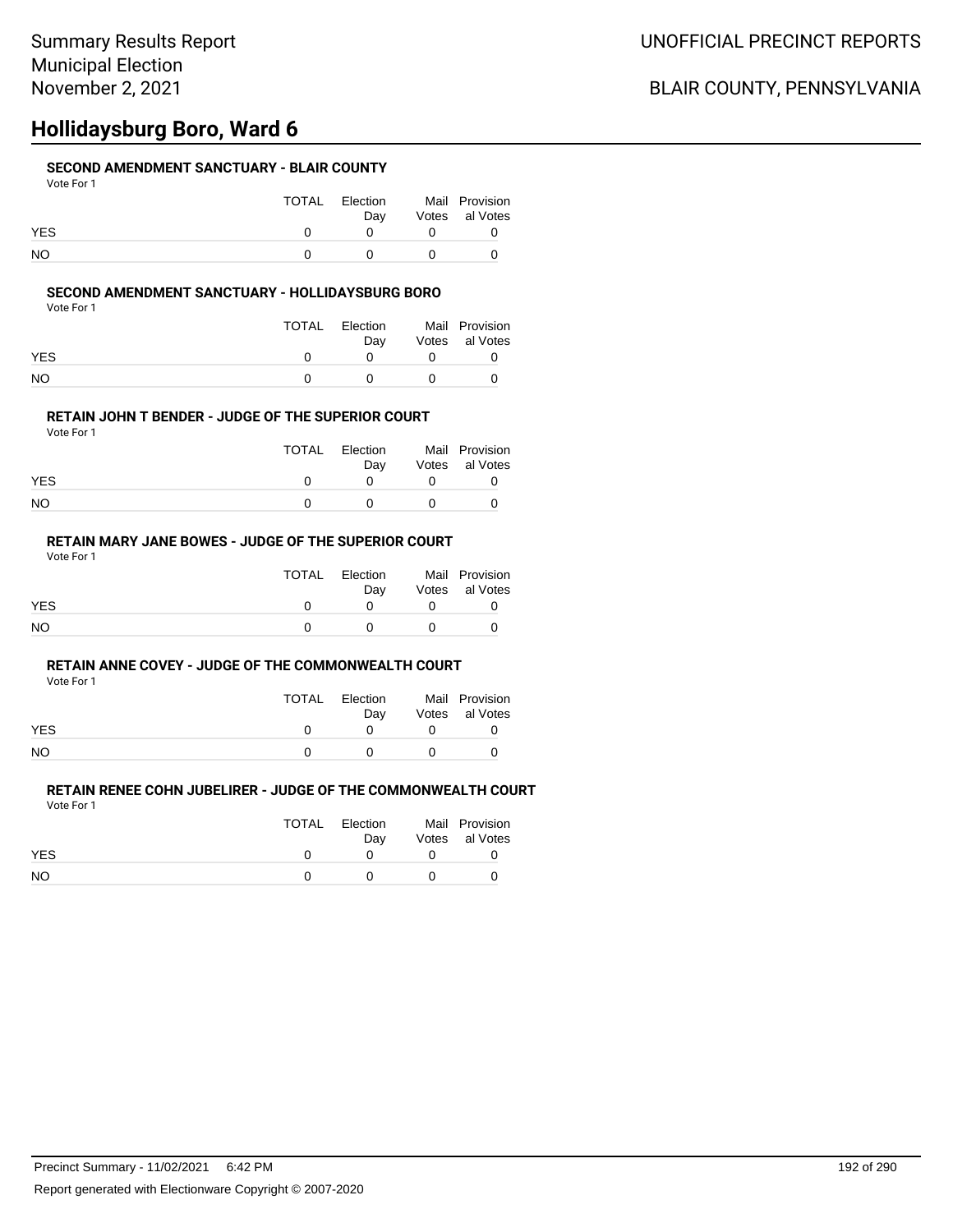# **Hollidaysburg Boro, Ward 7**

| <b>Statistics</b>           | <b>TOTAL</b> | Election<br>Day | Votes | Mail Provision<br>al Votes |
|-----------------------------|--------------|-----------------|-------|----------------------------|
| Registered Voters - Total   | 461          |                 |       |                            |
| <b>Ballots Cast - Total</b> | 0            |                 |       |                            |
| Ballots Cast - Blank        | 0            |                 |       |                            |
| Voter Turnout - Total       | $0.00\%$     |                 |       |                            |

## **JUSTICE OF THE SUPREME COURT**

Vote For 1

|                      | TOTAL | Election<br>Dav | Votes | Mail Provision<br>al Votes |
|----------------------|-------|-----------------|-------|----------------------------|
| DEM MARIA MCLAUGHLIN |       |                 |       |                            |
| REP KEVIN BROBSON    |       |                 |       |                            |
| Write-In Totals      |       |                 |       |                            |

## **JUDGE OF THE SUPERIOR COURT**

| Vote For 1 |  |  |
|------------|--|--|
|            |  |  |

|                           | <b>TOTAL</b> | Election<br>Day | Votes | Mail Provision<br>al Votes |
|---------------------------|--------------|-----------------|-------|----------------------------|
| DEM TIMIKA LANE           |              |                 |       |                            |
| <b>REP MEGAN SULLIVAN</b> |              |                 |       |                            |
| Write-In Totals           |              |                 |       |                            |
|                           |              |                 |       |                            |

## **JUDGE OF THE COMMONWEALTH COURT**

Vote For 2

|                                | TOTAL | Flection<br>Day | Votes | Mail Provision<br>al Votes |
|--------------------------------|-------|-----------------|-------|----------------------------|
| DEM LORI A DUMAS               |       |                 |       |                            |
| DEM DAVID LEE SPURGEON         |       |                 |       |                            |
| <b>REP STACY MARIE WALLACE</b> |       |                 |       |                            |
| <b>REP DREW CROMPTON</b>       |       |                 |       |                            |
| Write-In Totals                |       |                 |       |                            |

### **DISTRICT ATTORNEY**

| Vote For 1      |              |                 |                                  |
|-----------------|--------------|-----------------|----------------------------------|
|                 | <b>TOTAL</b> | Election<br>Dav | Mail Provision<br>Votes al Votes |
| REP PETE WEEKS  |              |                 |                                  |
| Write-In Totals |              |                 |                                  |

## **PROTHONOTARY AND CLERK OF COURTS**

Vote For 1

|                  | <b>TOTAL</b> | Election<br>Dav | Mail Provision<br>Votes al Votes |
|------------------|--------------|-----------------|----------------------------------|
| DAR ROBIN PATTON |              |                 |                                  |
| Write-In Totals  |              |                 |                                  |

| Vote For 1      |       |          |                |
|-----------------|-------|----------|----------------|
|                 | TOTAL | Election | Mail Provision |
|                 |       | Dav      | Votes al Votes |
| DAR JAMES E OTT |       |          |                |
| Write-In Totals |       |          |                |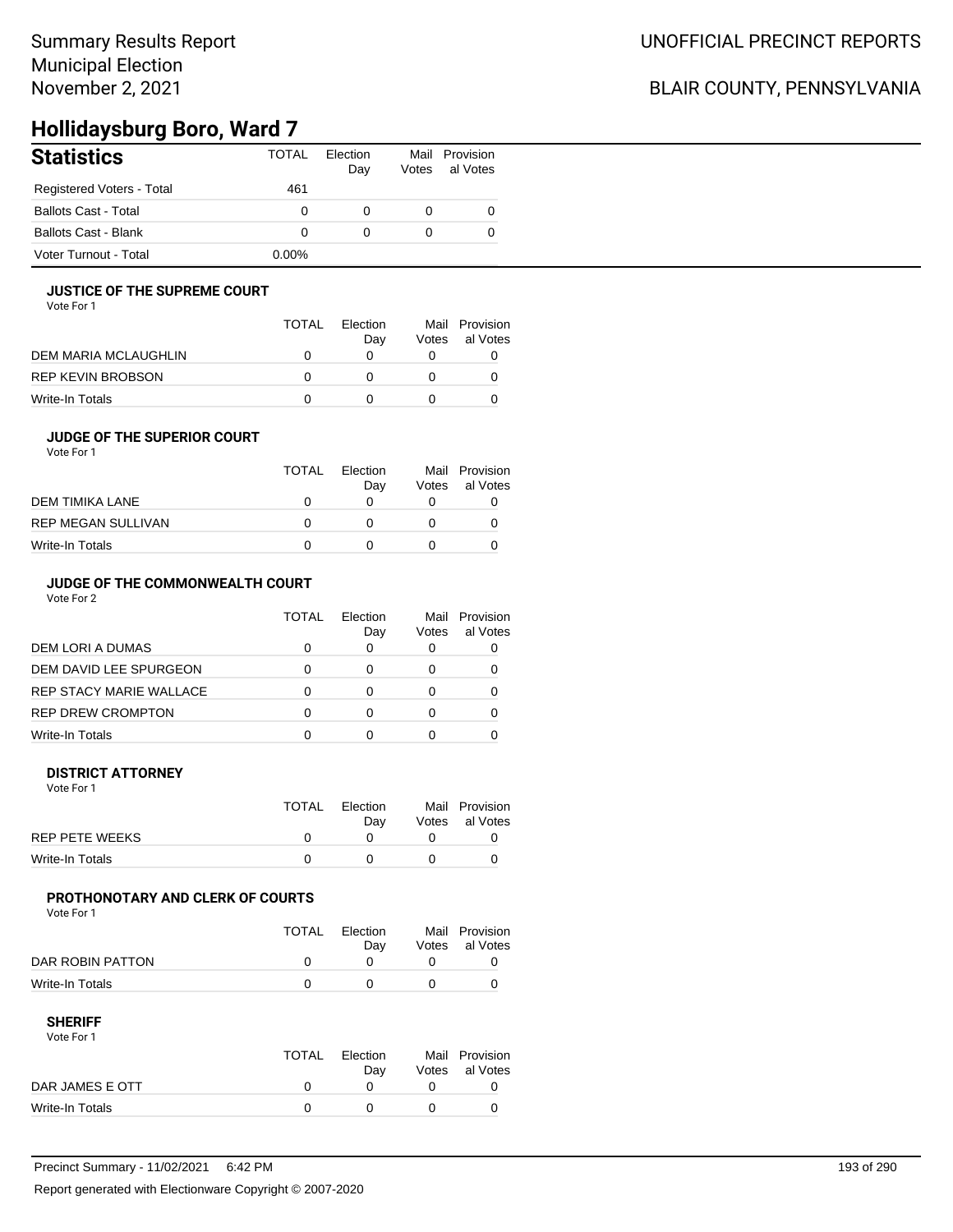# **Hollidaysburg Boro, Ward 7**

## **MAYOR HOLLIDAYSBURG BOROUGH**

Vote For 1

|                 | <b>TOTAL</b> | Election<br>Dav | Mail Provision<br>Votes al Votes |
|-----------------|--------------|-----------------|----------------------------------|
| DAR JOE DODSON  |              |                 |                                  |
| Write-In Totals |              |                 |                                  |

### **COUNCIL HOLLIDAYSBURG BORO WARD 7**

Vote For 1

|                             | TOTAL | Election<br>Dav | Mail Provision<br>Votes al Votes |
|-----------------------------|-------|-----------------|----------------------------------|
| DEM ALEXANDRA M CASTRECHINI |       |                 |                                  |
| REP JEFFREY KETNER          |       |                 |                                  |
| Write-In Totals             |       |                 |                                  |

#### **TAX COLLECTOR HOLLIDAYSBURG BOROUGH** Vote For 1

| .                  |              |                 |                                  |
|--------------------|--------------|-----------------|----------------------------------|
|                    | <b>TOTAL</b> | Election<br>Dav | Mail Provision<br>Votes al Votes |
| REP DONNA M CARSON |              |                 |                                  |
| Write-In Totals    |              |                 |                                  |

### **CONSTABLE HOLLIDAYSBURG BOROUGH**

Vote For 1

|                 | TOTAL Election | Mail Provision |
|-----------------|----------------|----------------|
|                 | Dav            | Votes al Votes |
| Write-In Totals |                |                |

### **SCHOOL DIRECTOR HOLLIDAYSBURG AREA SCHOOL DISTRICT**

Vote For 4

|                           | TOTAL | Election<br>Day | Mail<br>Votes | Provision<br>al Votes |
|---------------------------|-------|-----------------|---------------|-----------------------|
| DAR SCOTT S BRENNEMAN     | 0     | O               |               |                       |
| DAR RONALD P SOMMER       | ∩     | 0               |               |                       |
| DEM CHRISTOPHER R GARMAN  | ŋ     | O               |               |                       |
| DAR JENNIFER COSTANZA     |       | 0               |               |                       |
| <b>REP CARMEN B BILEK</b> | ∩     | 0               |               |                       |
| Write-In Totals           |       |                 |               |                       |

## **JUDGE OF ELECTION HOLLIDAYSBURG WARD 7**

Vote For 1

|                         | <b>TOTAL</b> | Election<br>Dav | Mail Provision<br>Votes al Votes |
|-------------------------|--------------|-----------------|----------------------------------|
| REP PATRICIA MAE GILDEA |              |                 |                                  |
| Write-In Totals         |              |                 |                                  |

### **INSPECTOR OF ELECTION HOLLIDAYSBURG WARD 7**

Vote For 1

|                 | TOTAL Election |              | Mail Provision |
|-----------------|----------------|--------------|----------------|
|                 | Dav            |              | Votes al Votes |
| Write-In Totals |                | <sup>n</sup> |                |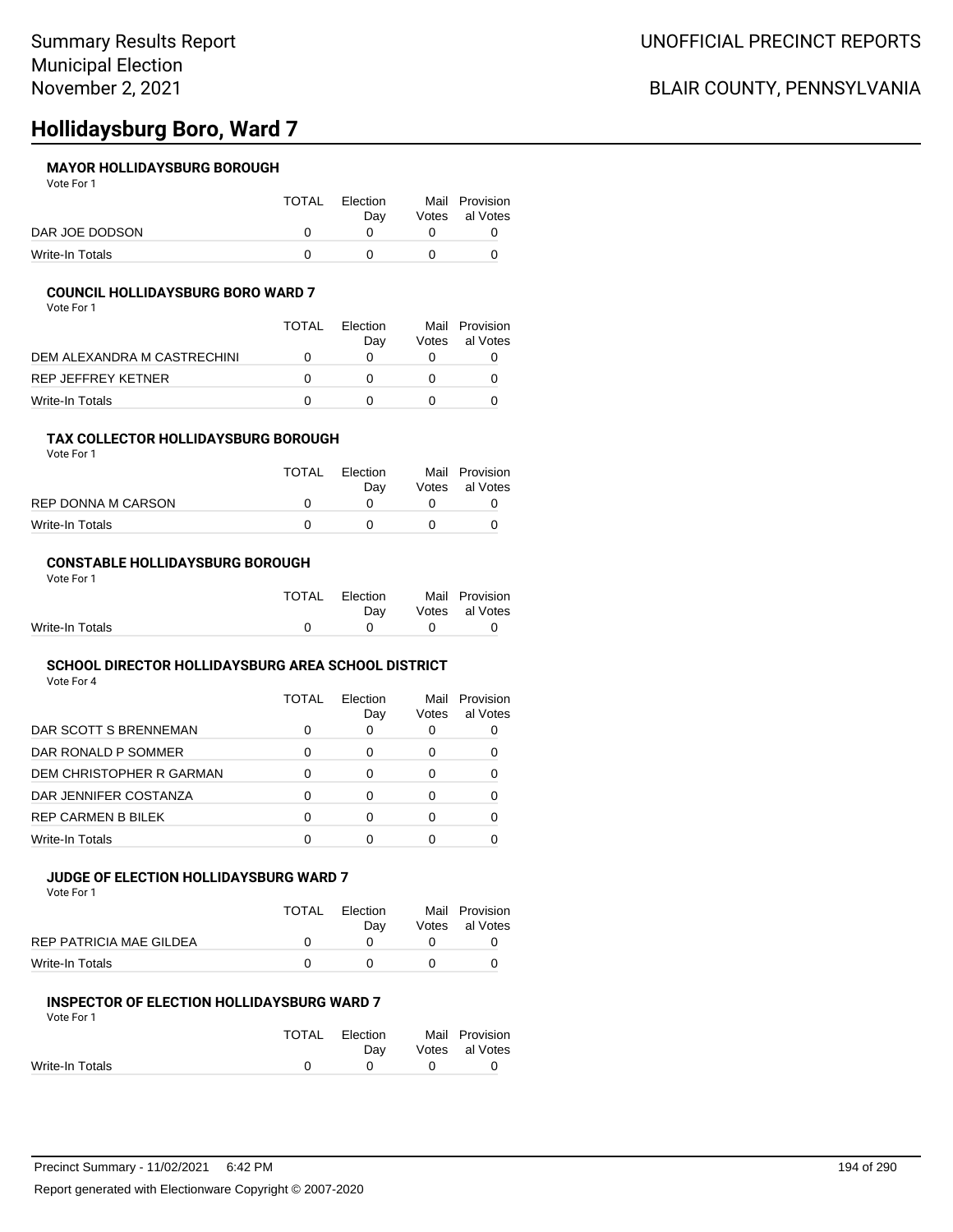# **Hollidaysburg Boro, Ward 7**

### **SECOND AMENDMENT SANCTUARY - BLAIR COUNTY**

| Vote For 1 |
|------------|
|------------|

|            | TOTAL | Election<br>Dav |            | Mail Provision<br>Votes al Votes |
|------------|-------|-----------------|------------|----------------------------------|
| <b>YES</b> |       |                 |            |                                  |
| NO         |       |                 | $^{\circ}$ |                                  |

### **SECOND AMENDMENT SANCTUARY - HOLLIDAYSBURG BORO**

Vote For 1

|            | TOTAL | Election<br>Dav | Mail Provision<br>Votes al Votes |
|------------|-------|-----------------|----------------------------------|
| <b>YES</b> |       |                 |                                  |
| NO         |       |                 |                                  |

### **RETAIN JOHN T BENDER - JUDGE OF THE SUPERIOR COURT**

Vote For 1

|            | TOTAL | Election<br>Dav | Mail Provision<br>Votes al Votes |
|------------|-------|-----------------|----------------------------------|
| <b>YES</b> |       |                 |                                  |
| NO         |       |                 |                                  |

## **RETAIN MARY JANE BOWES - JUDGE OF THE SUPERIOR COURT**

Vote For 1

|            | TOTAL | Election<br>Dav | Mail Provision<br>Votes al Votes |
|------------|-------|-----------------|----------------------------------|
| <b>YES</b> |       |                 |                                  |
| <b>NO</b>  |       |                 |                                  |

#### **RETAIN ANNE COVEY - JUDGE OF THE COMMONWEALTH COURT**

Vote For 1

|            | <b>TOTAL</b> | Election | Mail Provision |
|------------|--------------|----------|----------------|
|            |              | Dav      | Votes al Votes |
| <b>YES</b> |              |          |                |
| <b>NO</b>  |              |          |                |

#### **RETAIN RENEE COHN JUBELIRER - JUDGE OF THE COMMONWEALTH COURT** Vote For 1

|            | TOTAL | Election | Mail Provision |
|------------|-------|----------|----------------|
|            |       | Dav      | Votes al Votes |
| <b>YES</b> |       |          |                |
| NO.        |       |          |                |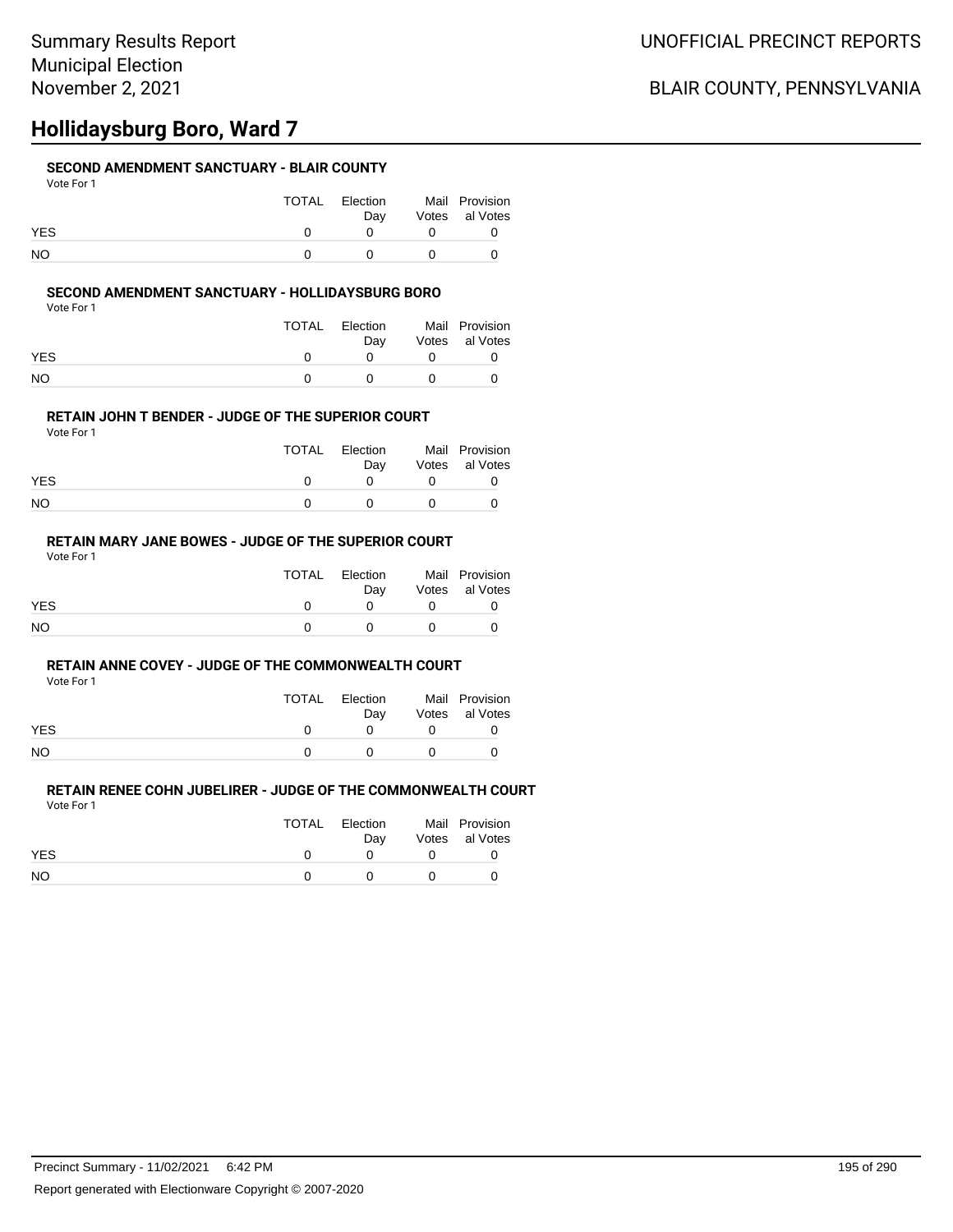# **Huston Township**

| <b>Statistics</b>           | TOTAL    | Flection<br>Day | Votes | Mail Provision<br>al Votes |
|-----------------------------|----------|-----------------|-------|----------------------------|
| Registered Voters - Total   | 770      |                 |       |                            |
| <b>Ballots Cast - Total</b> | 0        |                 |       | O                          |
| <b>Ballots Cast - Blank</b> | 0        |                 |       |                            |
| Voter Turnout - Total       | $0.00\%$ |                 |       |                            |

## **JUSTICE OF THE SUPREME COURT**

Vote For 1

|                      | <b>TOTAL</b> | Election<br>Dav | Mail<br>Votes | Provision<br>al Votes |
|----------------------|--------------|-----------------|---------------|-----------------------|
| DEM MARIA MCLAUGHLIN |              |                 |               |                       |
| REP KEVIN BROBSON    |              |                 |               |                       |
| Write-In Totals      |              |                 |               |                       |

## **JUDGE OF THE SUPERIOR COURT**

| Vote For 1 |  |  |
|------------|--|--|
|            |  |  |

|                           | <b>TOTAL</b> | Election |       | Mail Provision |
|---------------------------|--------------|----------|-------|----------------|
|                           |              | Dav      | Votes | al Votes       |
| DEM TIMIKA LANE           |              |          |       |                |
| <b>REP MEGAN SULLIVAN</b> |              |          |       |                |
| Write-In Totals           |              |          |       |                |
|                           |              |          |       |                |

## **JUDGE OF THE COMMONWEALTH COURT**

Vote For 2

|                                | TOTAL | Flection<br>Day | Votes | Mail Provision<br>al Votes |
|--------------------------------|-------|-----------------|-------|----------------------------|
| DEM LORI A DUMAS               |       |                 |       |                            |
| DEM DAVID LEE SPURGEON         |       |                 |       |                            |
| <b>REP STACY MARIE WALLACE</b> |       |                 |       |                            |
| <b>REP DREW CROMPTON</b>       |       |                 |       |                            |
| Write-In Totals                |       |                 |       |                            |

### **DISTRICT ATTORNEY**

| Vote For 1      |       |                 |                                  |
|-----------------|-------|-----------------|----------------------------------|
|                 | TOTAL | Election<br>Dav | Mail Provision<br>Votes al Votes |
| REP PETE WEEKS  |       |                 |                                  |
| Write-In Totals |       |                 |                                  |

## **PROTHONOTARY AND CLERK OF COURTS**

Vote For 1

|                  | <b>TOTAL</b> | Election<br>Dav | Mail Provision<br>Votes al Votes |
|------------------|--------------|-----------------|----------------------------------|
| DAR ROBIN PATTON |              |                 |                                  |
| Write-In Totals  |              |                 |                                  |

| Vote For 1      |       |          |                |
|-----------------|-------|----------|----------------|
|                 | TOTAL | Election | Mail Provision |
|                 |       | Dav      | Votes al Votes |
| DAR JAMES E OTT |       |          |                |
| Write-In Totals |       |          |                |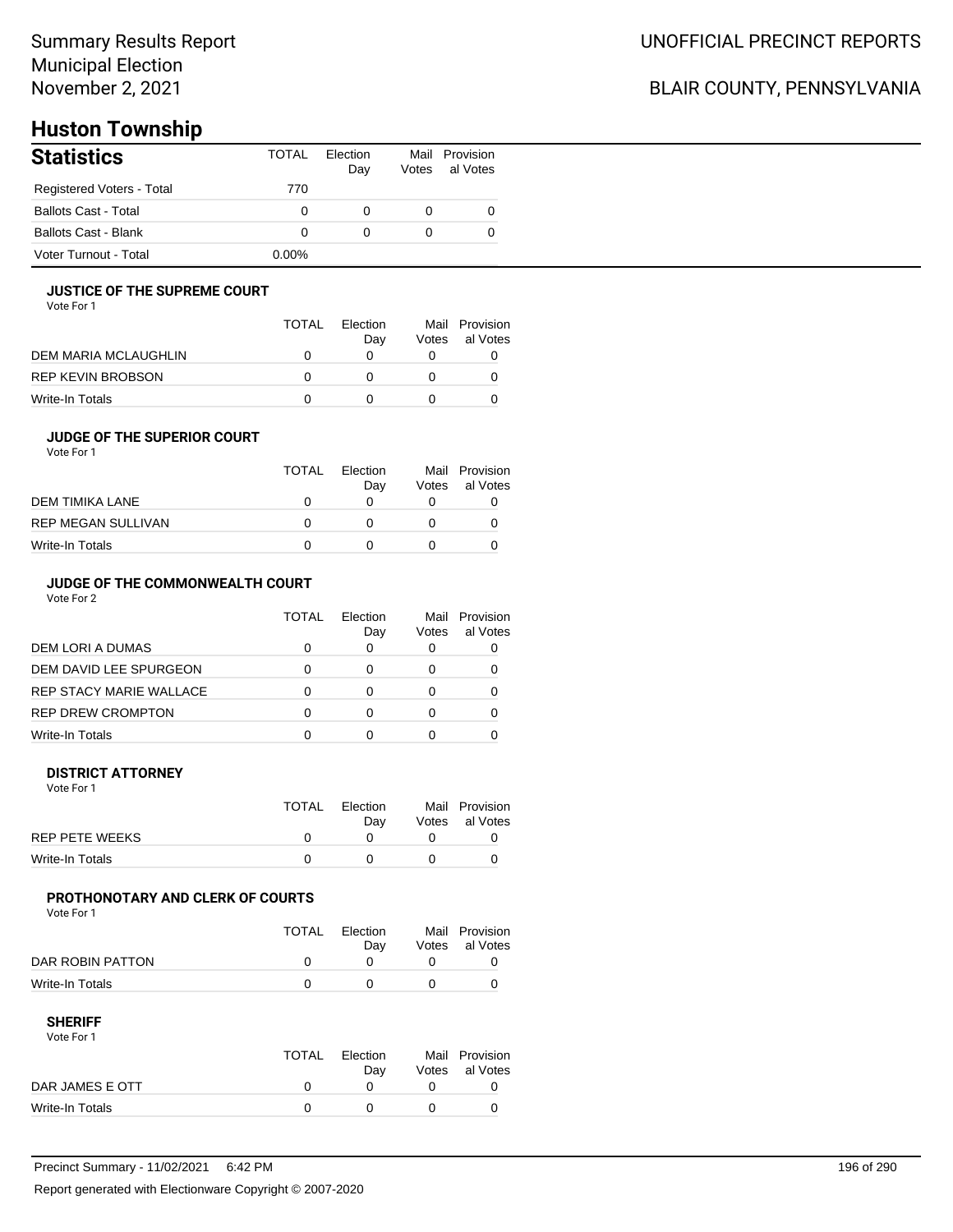# **Huston Township**

### **SUPERVISOR HUSTON TWP**

Vote For 1

|                   | TOTAL | Election | Mail Provision |
|-------------------|-------|----------|----------------|
|                   |       | Dav      | Votes al Votes |
| REP BRENT Y BAKER |       |          |                |
| Write-In Totals   |       |          |                |

### **AUDITOR HUSTON TWP**

Vote For 1

|                 | TOTAL Election |           | Mail Provision |
|-----------------|----------------|-----------|----------------|
|                 | Dav            |           | Votes al Votes |
| Write-In Totals |                | $\bigcap$ |                |

## **TAX COLLECTOR HUSTON TWP**

Vote For 1

|                      | TOTAL | Election<br>Dav | Mail Provision<br>Votes al Votes |
|----------------------|-------|-----------------|----------------------------------|
| REP NICOLE STOLTZFUS |       |                 |                                  |
| Write-In Totals      |       |                 |                                  |

### **CONSTABLE HUSTON TWP**

|  | Vote For 1 |  |
|--|------------|--|
|  |            |  |

|  |                | Mail Provision                                      |
|--|----------------|-----------------------------------------------------|
|  |                | Votes al Votes                                      |
|  |                |                                                     |
|  | TOTAL Election | Dav<br>$\begin{array}{ccc}\n0 & & & 0\n\end{array}$ |

### **SCHOOL DIRECTOR 4YR SPRING COVE SCHOOL DISTRICT**

Vote For 4

|                           | TOTAL | Election<br>Day | Votes | Mail Provision<br>al Votes |
|---------------------------|-------|-----------------|-------|----------------------------|
| DAR AMY ACKER-KNISELY     |       | O               |       |                            |
| DAR LINDA KAY SMITH       |       | 0               |       |                            |
| DAR JOHN R BIDDLE         |       | ∩               |       |                            |
| <b>REP CHUCK GOJMERAC</b> | O     | O               |       |                            |
| <b>Write-In Totals</b>    |       | ∩               |       |                            |

## **SCHOOL DIRECTOR 2YR SPRING COVE SCHOOL DISTRICT**

Vote For 1

|                    | <b>TOTAL</b> | Election<br>Dav | Mail Provision<br>Votes al Votes |
|--------------------|--------------|-----------------|----------------------------------|
| REP CHUCK GOJMERAC |              |                 |                                  |
| Write-In Totals    |              |                 |                                  |

### **JUDGE OF ELECTION HUSTON TWP**

Vote For 1

|                     | TOTAL | Election | Mail Provision |
|---------------------|-------|----------|----------------|
|                     |       | Dav      | Votes al Votes |
| REP PATRICIA G MOCK |       |          |                |
| Write-In Totals     |       |          |                |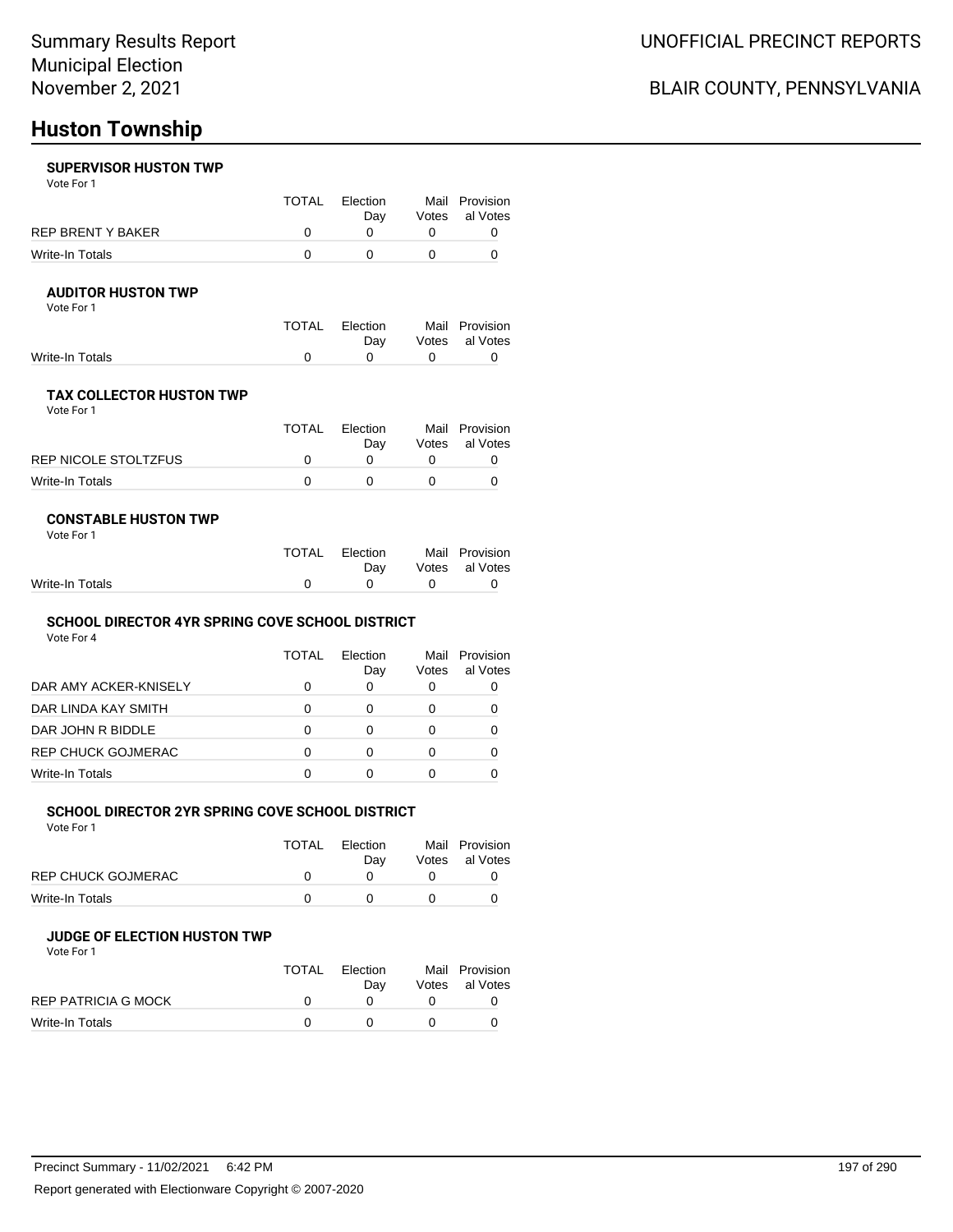# **Huston Township**

## **INSPECTOR OF ELECTION HUSTON TWP**

Vote For 1

|                          | <b>TOTAL</b> | Election<br>Dav | Mail Provision<br>Votes al Votes |
|--------------------------|--------------|-----------------|----------------------------------|
| DEM PATRICIA SMITH       |              |                 |                                  |
| <b>REP DOROTHY STAHL</b> |              |                 |                                  |
| Write-In Totals          |              |                 |                                  |

## **SECOND AMENDMENT SANCTUARY - BLAIR COUNTY**

Vote For 1

|            | TOTAL | Election<br>Dav | Mail Provision<br>Votes al Votes |
|------------|-------|-----------------|----------------------------------|
| <b>YES</b> |       |                 |                                  |
| NO         |       |                 |                                  |

### **SECOND AMENDMENT SANCTUARY - HUSTON TWP**

Vote For 1

|            | TOTAL | Election<br>Dav | Mail Provision<br>Votes al Votes |
|------------|-------|-----------------|----------------------------------|
| <b>YES</b> |       |                 |                                  |
| <b>NO</b>  |       |                 |                                  |

### **RETAIN JOHN T BENDER - JUDGE OF THE SUPERIOR COURT**

Vote For 1

|            | TOTAL | Election<br>Dav | Mail Provision<br>Votes al Votes |
|------------|-------|-----------------|----------------------------------|
| <b>YES</b> |       |                 |                                  |
| <b>NO</b>  |       |                 |                                  |

### **RETAIN MARY JANE BOWES - JUDGE OF THE SUPERIOR COURT**

Vote For 1

|            | TOTAL | Election<br>Dav | Mail Provision<br>Votes al Votes |
|------------|-------|-----------------|----------------------------------|
| <b>YES</b> |       |                 |                                  |
| <b>NO</b>  |       |                 |                                  |

### **RETAIN ANNE COVEY - JUDGE OF THE COMMONWEALTH COURT**

Vote For 1

|            | TOTAL | Election<br>Dav |            | Mail Provision<br>Votes al Votes |
|------------|-------|-----------------|------------|----------------------------------|
| <b>YES</b> |       | n               | $^{\circ}$ |                                  |
| <b>NO</b>  |       | $\Omega$        | $^{\circ}$ |                                  |

### **RETAIN RENEE COHN JUBELIRER - JUDGE OF THE COMMONWEALTH COURT**

Vote For 1

|                | TOTAL | Election<br>Dav | Mail Provision<br>Votes al Votes |
|----------------|-------|-----------------|----------------------------------|
| <b>YES</b>     |       |                 |                                  |
| N <sub>O</sub> |       |                 |                                  |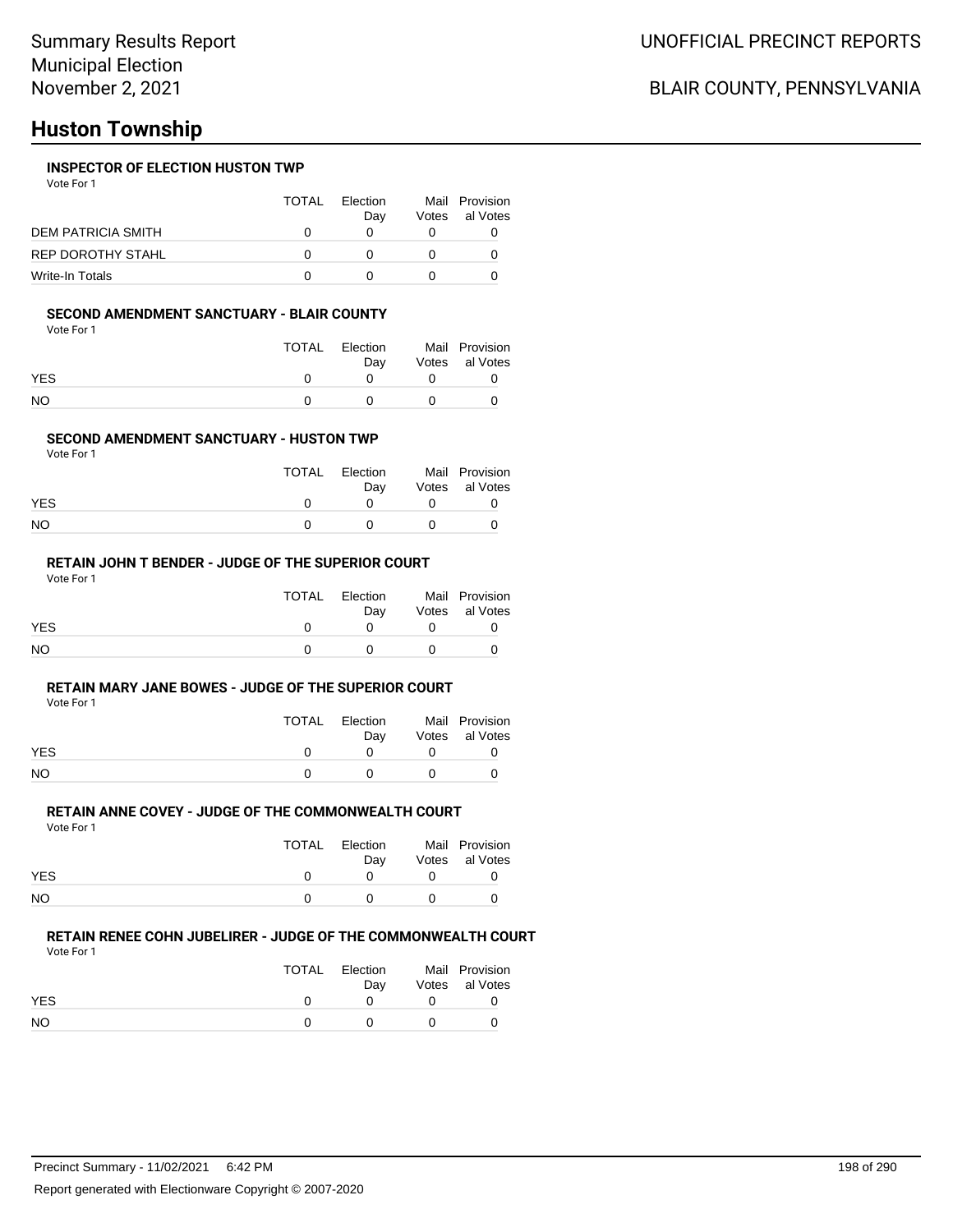# **Juniata Township**

| <b>Statistics</b>           | TOTAL    | Flection<br>Day | Mail<br>Votes | Provision<br>al Votes |
|-----------------------------|----------|-----------------|---------------|-----------------------|
| Registered Voters - Total   | 699      |                 |               |                       |
| <b>Ballots Cast - Total</b> | 0        |                 |               |                       |
| <b>Ballots Cast - Blank</b> | 0        |                 |               |                       |
| Voter Turnout - Total       | $0.00\%$ |                 |               |                       |

## **JUSTICE OF THE SUPREME COURT**

Vote For 1

|                      | <b>TOTAL</b> | Election<br>Dav | Mail<br>Votes | Provision<br>al Votes |
|----------------------|--------------|-----------------|---------------|-----------------------|
| DEM MARIA MCLAUGHLIN |              |                 |               |                       |
| REP KEVIN BROBSON    |              |                 |               |                       |
| Write-In Totals      |              |                 |               |                       |

#### **JUDGE OF THE SUPERIOR COURT** Vote For 1

| VULTE FUIL                |            |                 |       |                            |  |
|---------------------------|------------|-----------------|-------|----------------------------|--|
|                           | TOTAL      | Election<br>Day | Votes | Mail Provision<br>al Votes |  |
| DEM TIMIKA LANE           | $^{\circ}$ |                 |       |                            |  |
| <b>REP MEGAN SULLIVAN</b> | $^{\circ}$ |                 |       |                            |  |
| Write-In Totals           |            |                 |       |                            |  |

### **JUDGE OF THE COMMONWEALTH COURT**

Vote For 2

|                                | TOTAL | Flection<br>Day | Votes | Mail Provision<br>al Votes |
|--------------------------------|-------|-----------------|-------|----------------------------|
| DEM LORI A DUMAS               |       |                 |       |                            |
| DEM DAVID LEE SPURGEON         |       |                 |       |                            |
| <b>REP STACY MARIE WALLACE</b> |       |                 |       |                            |
| <b>REP DREW CROMPTON</b>       |       |                 |       |                            |
| Write-In Totals                |       |                 |       |                            |

### **DISTRICT ATTORNEY**

| Vote For 1            |       |                 |                                  |
|-----------------------|-------|-----------------|----------------------------------|
|                       | TOTAL | Election<br>Dav | Mail Provision<br>Votes al Votes |
| <b>REP PETE WEEKS</b> |       |                 |                                  |
| Write-In Totals       |       |                 |                                  |

## **PROTHONOTARY AND CLERK OF COURTS**

Vote For 1

|                  | <b>TOTAL</b> | Election<br>Dav | Mail Provision<br>Votes al Votes |
|------------------|--------------|-----------------|----------------------------------|
| DAR ROBIN PATTON |              |                 |                                  |
| Write-In Totals  |              |                 |                                  |

### **SHERIFF**

Vote For 1

|                 | TOTAL | Election<br>Dav | Mail Provision<br>Votes al Votes |
|-----------------|-------|-----------------|----------------------------------|
| DAR JAMES E OTT |       |                 |                                  |
| Write-In Totals |       |                 |                                  |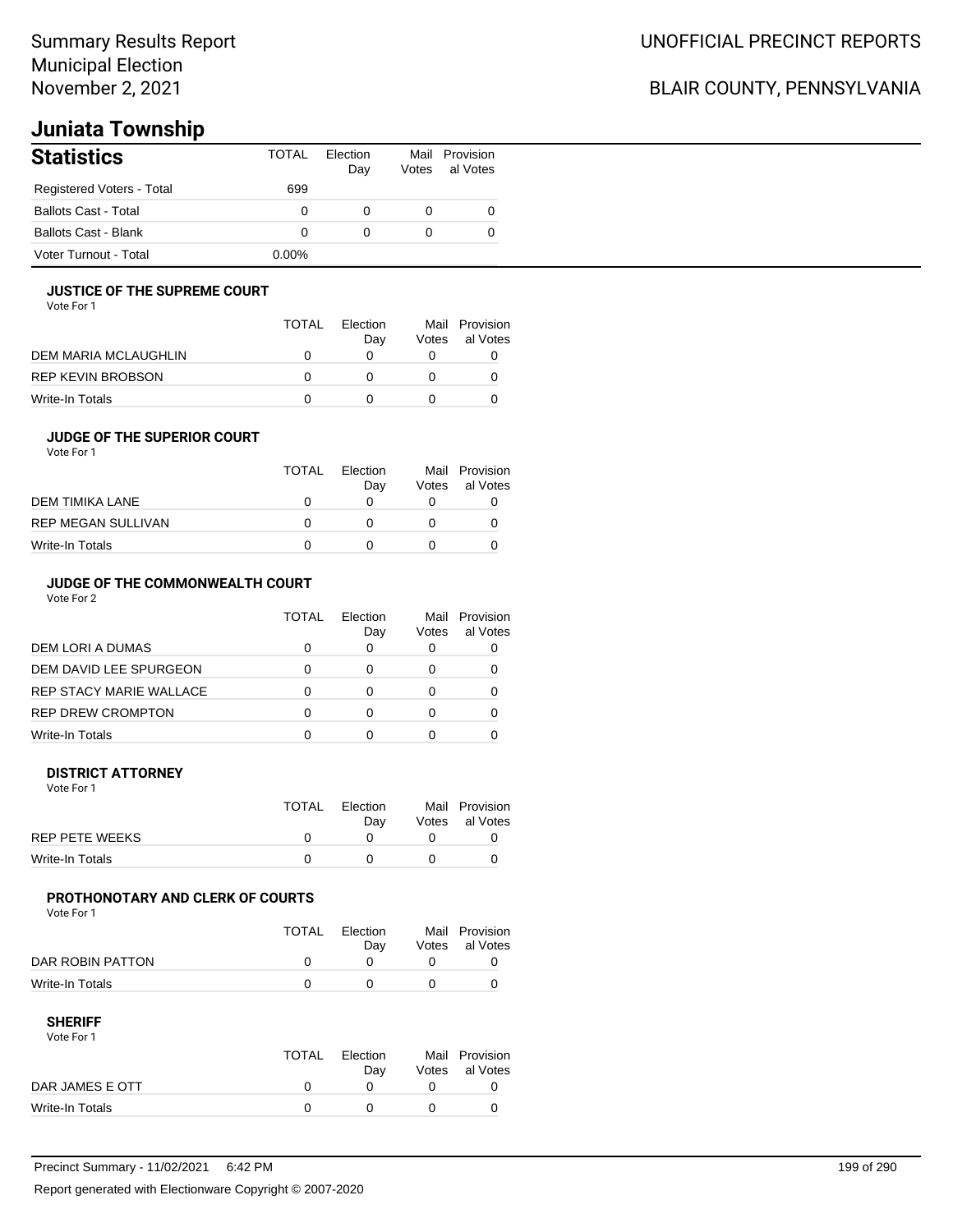# **Juniata Township**

## **SUPERVISOR JUNIATA TWP**

Vote For 1

|                   | <b>TOTAL</b> | Election | Mail Provision |
|-------------------|--------------|----------|----------------|
|                   |              | Dav      | Votes al Votes |
| REP DAVID RIMBECK |              |          |                |
| Write-In Totals   |              |          |                |

### **AUDITOR JUNIATA TWP**

Vote For 1

|                 | TOTAL Election | Mail Provision |
|-----------------|----------------|----------------|
|                 | Dav            | Votes al Votes |
| Write-In Totals |                |                |

## **TAX COLLECTOR JUNIATA TWP**

Vote For 1

|                    | <b>TOTAL</b> | Election<br>Dav | Mail Provision<br>Votes al Votes |
|--------------------|--------------|-----------------|----------------------------------|
| REP CONNIE JACKSON |              |                 |                                  |
| Write-In Totals    |              |                 |                                  |

### **CONSTABLE JUNIATA TWP**

| Vote For 1 |  |  |
|------------|--|--|
|            |  |  |

|                 | TOTAL Election            | Mail Provision |
|-----------------|---------------------------|----------------|
|                 | Dav                       | Votes al Votes |
| Write-In Totals | $\mathbf{0}$ $\mathbf{0}$ |                |
|                 |                           |                |

## **SCHOOL DIRECTOR HOLLIDAYSBURG AREA SCHOOL DISTRICT**

Vote For 4

|                           | TOTAL | Flection<br>Day | Mail<br>Votes | Provision<br>al Votes |
|---------------------------|-------|-----------------|---------------|-----------------------|
| DAR SCOTT S BRENNEMAN     | 0     | O               |               |                       |
| DAR RONALD P SOMMER       | ∩     |                 |               |                       |
| DEM CHRISTOPHER R GARMAN  | ∩     |                 |               |                       |
| DAR JENNIFER COSTANZA     | ∩     |                 |               |                       |
| <b>REP CARMEN B BILEK</b> | O     |                 |               |                       |
| <b>Write-In Totals</b>    |       |                 |               |                       |

### **JUDGE OF ELECTION JUNIATA TWP**

Vote For 1

|                  | <b>TOTAL</b> | Election | Mail Provision |
|------------------|--------------|----------|----------------|
|                  |              | Dav      | Votes al Votes |
| REP DONNA SNYDER |              |          |                |
| Write-In Totals  |              |          |                |

#### **INSPECTOR OF ELECTION JUNIATA TWP** Vote For 1

|                      | <b>TOTAL</b> | Flection<br>Dav | Votes | Mail Provision<br>al Votes |
|----------------------|--------------|-----------------|-------|----------------------------|
| DEM PATRICIA GONSMAN | $\mathbf{U}$ |                 |       |                            |
| REP JOAN CHAPPELL    | $\mathbf{U}$ |                 |       |                            |
| Write-In Totals      |              |                 |       |                            |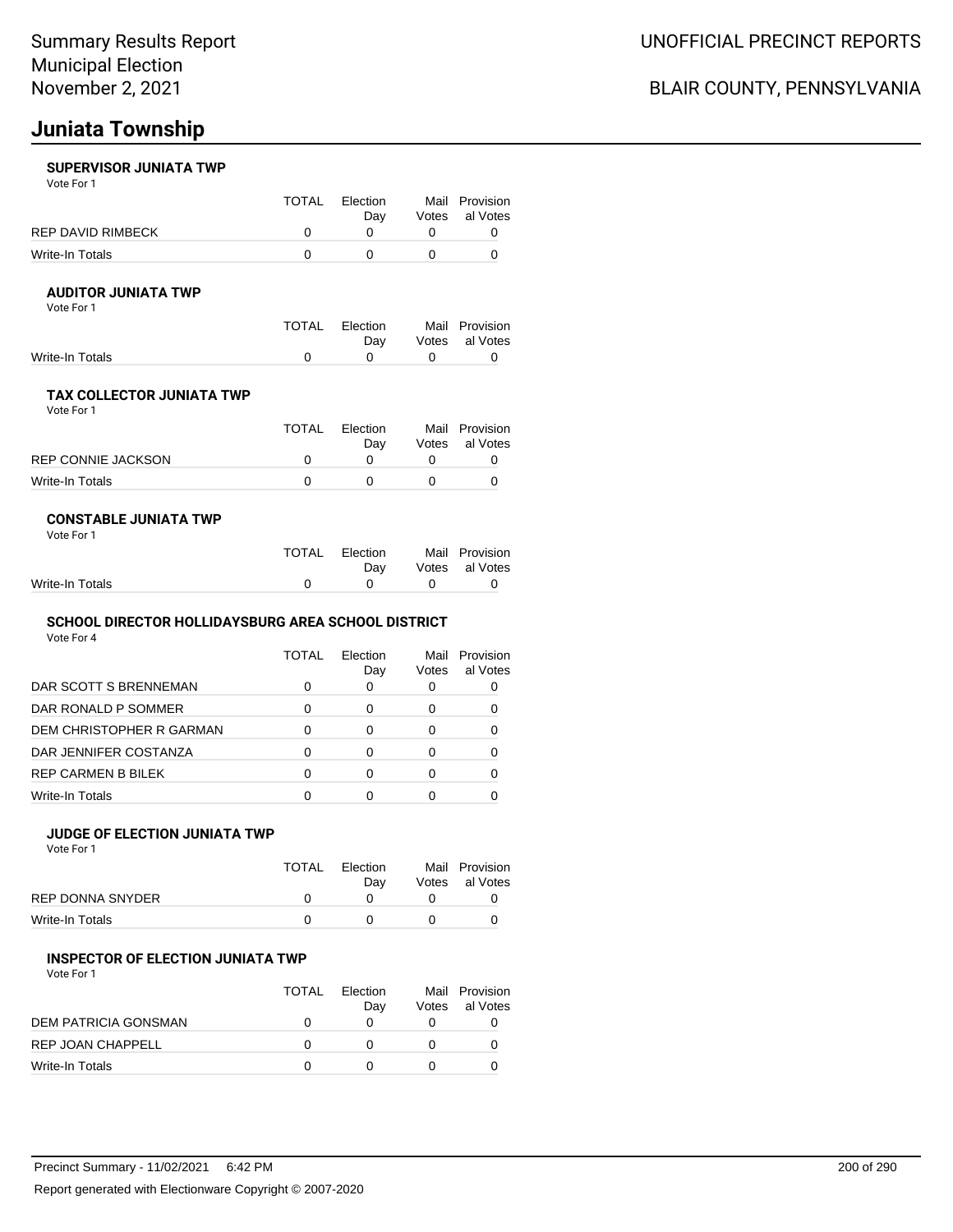# **Juniata Township**

## **SECOND AMENDMENT SANCTUARY - BLAIR COUNTY**

Vote For 1

|            | TOTAL | Election<br>Dav       |                   | Mail Provision<br>Votes al Votes |
|------------|-------|-----------------------|-------------------|----------------------------------|
| <b>YES</b> |       | $\Omega$ and $\Omega$ | $\Omega$          | 0                                |
| <b>NO</b>  |       |                       | $\Omega$ $\Omega$ |                                  |

### **SECOND AMENDMENT SANCTUARY - JUNIATA TWP**

Vote For 1

|            | TOTAL | Election<br>Dav | Mail Provision<br>Votes al Votes |
|------------|-------|-----------------|----------------------------------|
| <b>YES</b> |       |                 |                                  |
| NΟ         |       |                 |                                  |

### **RETAIN JOHN T BENDER - JUDGE OF THE SUPERIOR COURT**

Vote For 1

|            | TOTAL | Election | Mail Provision |
|------------|-------|----------|----------------|
|            |       | Dav      | Votes al Votes |
| <b>YES</b> |       |          |                |
| <b>NO</b>  |       |          |                |

## **RETAIN MARY JANE BOWES - JUDGE OF THE SUPERIOR COURT**

Vote For 1

|            | TOTAL | Election<br>Dav | Mail Provision<br>Votes al Votes |
|------------|-------|-----------------|----------------------------------|
| <b>YES</b> |       |                 |                                  |
| NO.        |       |                 |                                  |

#### **RETAIN ANNE COVEY - JUDGE OF THE COMMONWEALTH COURT**

Vote For 1

|            | TOTAL | Election | Mail Provision |
|------------|-------|----------|----------------|
|            |       | Dav      | Votes al Votes |
| <b>YES</b> |       |          |                |
| <b>NO</b>  |       |          |                |

#### **RETAIN RENEE COHN JUBELIRER - JUDGE OF THE COMMONWEALTH COURT** Vote For 1

|            | TOTAL Election<br>Dav | Mail Provision<br>Votes al Votes |
|------------|-----------------------|----------------------------------|
| <b>YES</b> |                       |                                  |
| NO.        |                       |                                  |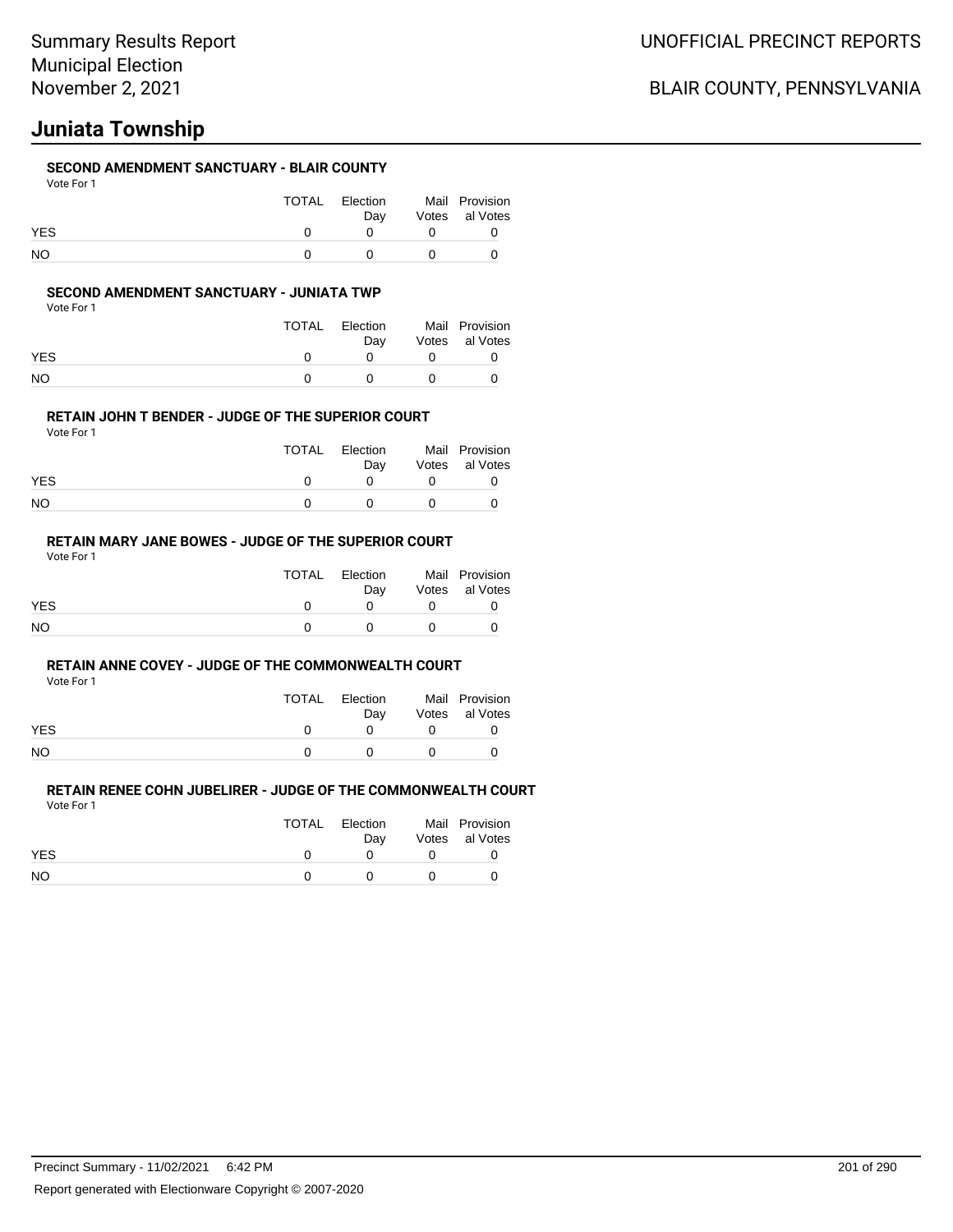# **Logan Twp, District 1**

| <b>Statistics</b>           | TOTAI    | Flection<br>Day | Votes | Mail Provision<br>al Votes |
|-----------------------------|----------|-----------------|-------|----------------------------|
| Registered Voters - Total   | 1.294    |                 |       |                            |
| <b>Ballots Cast - Total</b> | 0        | 0               |       | O                          |
| <b>Ballots Cast - Blank</b> | 0        | 0               |       |                            |
| Voter Turnout - Total       | $0.00\%$ |                 |       |                            |

### **JUSTICE OF THE SUPREME COURT**

Vote For 1

|                      | TOTAL | Election<br>Dav | Votes | Mail Provision<br>al Votes |
|----------------------|-------|-----------------|-------|----------------------------|
| DEM MARIA MCLAUGHLIN |       |                 |       |                            |
| REP KEVIN BROBSON    |       |                 |       |                            |
| Write-In Totals      |       |                 |       |                            |

### **JUDGE OF THE SUPERIOR COURT**

| Vote For 1 |  |  |
|------------|--|--|
|            |  |  |

|                           | <b>TOTAL</b> | Election<br>Day | Votes | Mail Provision<br>al Votes |
|---------------------------|--------------|-----------------|-------|----------------------------|
| DEM TIMIKA LANE           |              |                 |       |                            |
| <b>REP MEGAN SULLIVAN</b> |              |                 |       |                            |
| Write-In Totals           |              |                 |       |                            |
|                           |              |                 |       |                            |

## **JUDGE OF THE COMMONWEALTH COURT**

Vote For 2

|                                | TOTAL | Flection<br>Day | Votes | Mail Provision<br>al Votes |
|--------------------------------|-------|-----------------|-------|----------------------------|
| DEM LORI A DUMAS               |       |                 |       |                            |
| DEM DAVID LEE SPURGEON         |       |                 |       |                            |
| <b>REP STACY MARIE WALLACE</b> |       |                 |       |                            |
| <b>REP DREW CROMPTON</b>       |       |                 |       |                            |
| Write-In Totals                |       |                 |       |                            |

### **DISTRICT ATTORNEY**

| Vote For 1      |              |                 |                                  |
|-----------------|--------------|-----------------|----------------------------------|
|                 | <b>TOTAL</b> | Election<br>Dav | Mail Provision<br>Votes al Votes |
| REP PETE WEEKS  |              |                 |                                  |
| Write-In Totals |              |                 |                                  |

## **PROTHONOTARY AND CLERK OF COURTS**

Vote For 1

|                  | <b>TOTAL</b> | Election<br>Dav | Mail Provision<br>Votes al Votes |
|------------------|--------------|-----------------|----------------------------------|
| DAR ROBIN PATTON |              |                 |                                  |
| Write-In Totals  |              |                 |                                  |

| Vote For 1      |              |          |                |
|-----------------|--------------|----------|----------------|
|                 | TOTAL        | Flection | Mail Provision |
|                 |              | Dav      | Votes al Votes |
| DAR JAMES E OTT | <sup>n</sup> |          |                |
| Write-In Totals |              |          |                |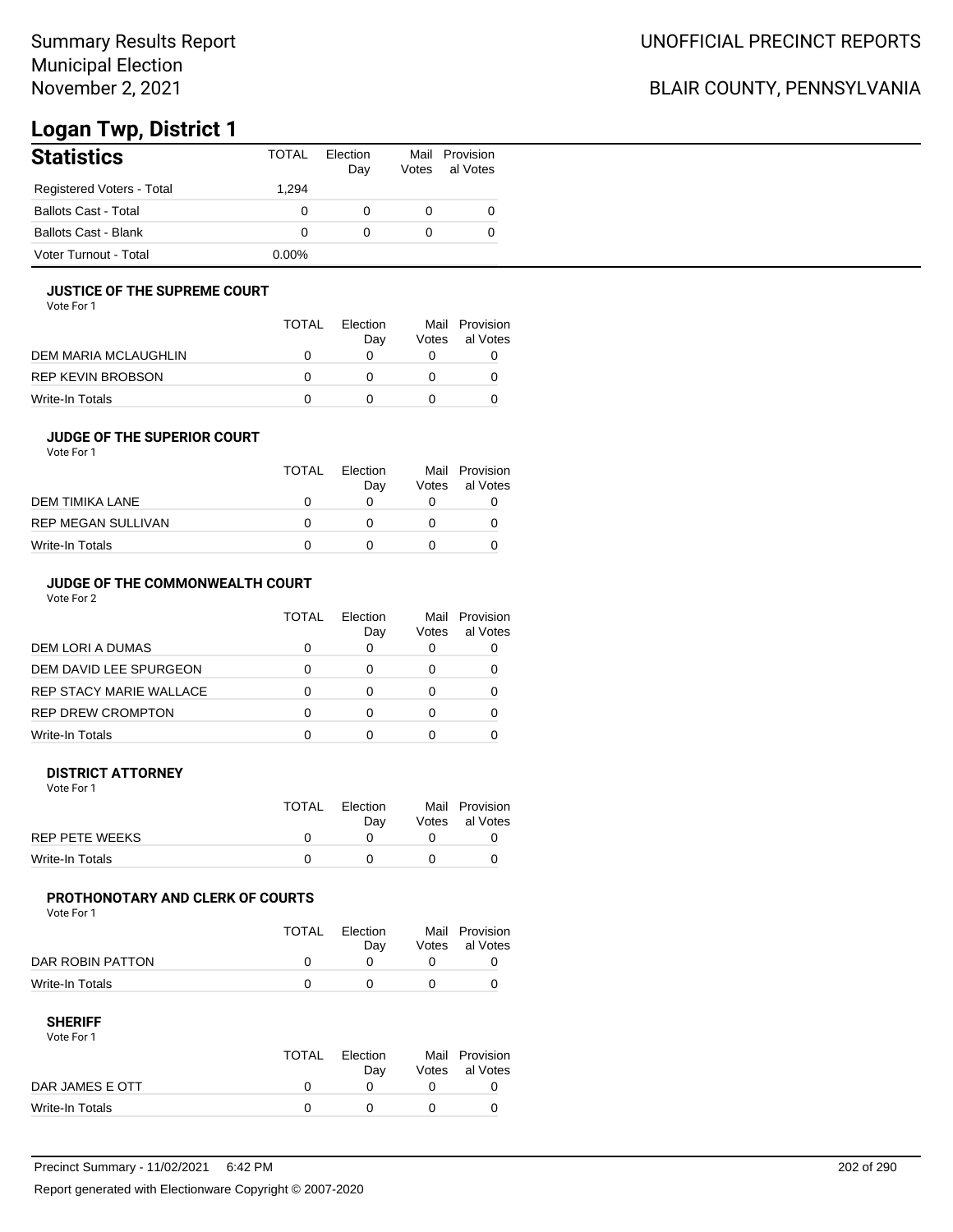### **SUPERVISOR LOGAN TWP**

Vote For 1

|                 | TOTAL | Election | Mail Provision |
|-----------------|-------|----------|----------------|
|                 |       | Dav      | Votes al Votes |
| DAR ED FRONTINO |       |          |                |
| Write-In Totals |       |          |                |

### **AUDITOR LOGAN TWP**

Vote For 1

|                 | TOTAL Election | Mail Provision |
|-----------------|----------------|----------------|
|                 | Dav            | Votes al Votes |
| Write-In Totals |                |                |

## **TAX COLLECTOR LOGAN TWP**

Vote For 1

|                     | <b>TOTAL</b> | Election<br>Dav | Mail Provision<br>Votes al Votes |
|---------------------|--------------|-----------------|----------------------------------|
| DAR CHRISTINA BLAKE |              |                 |                                  |
| Write-In Totals     |              |                 |                                  |

### **CONSTABLE LOGAN TWP**

| Vote For 1 |  |
|------------|--|
|------------|--|

|                 | TOTAL Election |                                   | Mail Provision |
|-----------------|----------------|-----------------------------------|----------------|
|                 | Dav            |                                   | Votes al Votes |
| Write-In Totals |                | $\mathfrak{a}$ and $\mathfrak{a}$ |                |

## **SCHOOL DIRECTOR 4YR ALTOONA AREA SCHOOL DISTRICT**

Vote For 4

|                              | TOTAL | Election<br>Day | Mail<br>Votes | Provision<br>al Votes |
|------------------------------|-------|-----------------|---------------|-----------------------|
| DAR VAL MIGNOGNA             | 0     | O               |               |                       |
| DAR DAVID E FRANCIS          | 0     | 0               | 0             |                       |
| DEM TINA JOHNSTON            | 0     | Ω               |               |                       |
| DAR STEPHANIE MCGINNIS       | ∩     | O               |               |                       |
| <b>REP KELLY IRWIN ADAMS</b> | 0     | Ω               |               |                       |
| Write-In Totals              | O     | O               |               |                       |
|                              |       |                 |               |                       |

## **SCHOOL DIRECTOR 2YR ALTOONA AREA SCHOOL DISTRICT**

Vote For 1

|                        | <b>TOTAL</b> | Election |       | Mail Provision |
|------------------------|--------------|----------|-------|----------------|
|                        |              | Dav      | Votes | al Votes       |
| DEM RICK HOOVER        |              |          |       |                |
| REP DAVID E. GREENWOOD |              |          |       |                |
| Write-In Totals        |              |          |       |                |

## **JUDGE OF ELECTION LOGAN TWP 1**

| Vote For 1      |       |            |                |
|-----------------|-------|------------|----------------|
|                 | TOTAL | Election   | Mail Provision |
|                 |       | Dav        | Votes al Votes |
| Write-In Totals | O     | $^{\circ}$ |                |
|                 |       |            |                |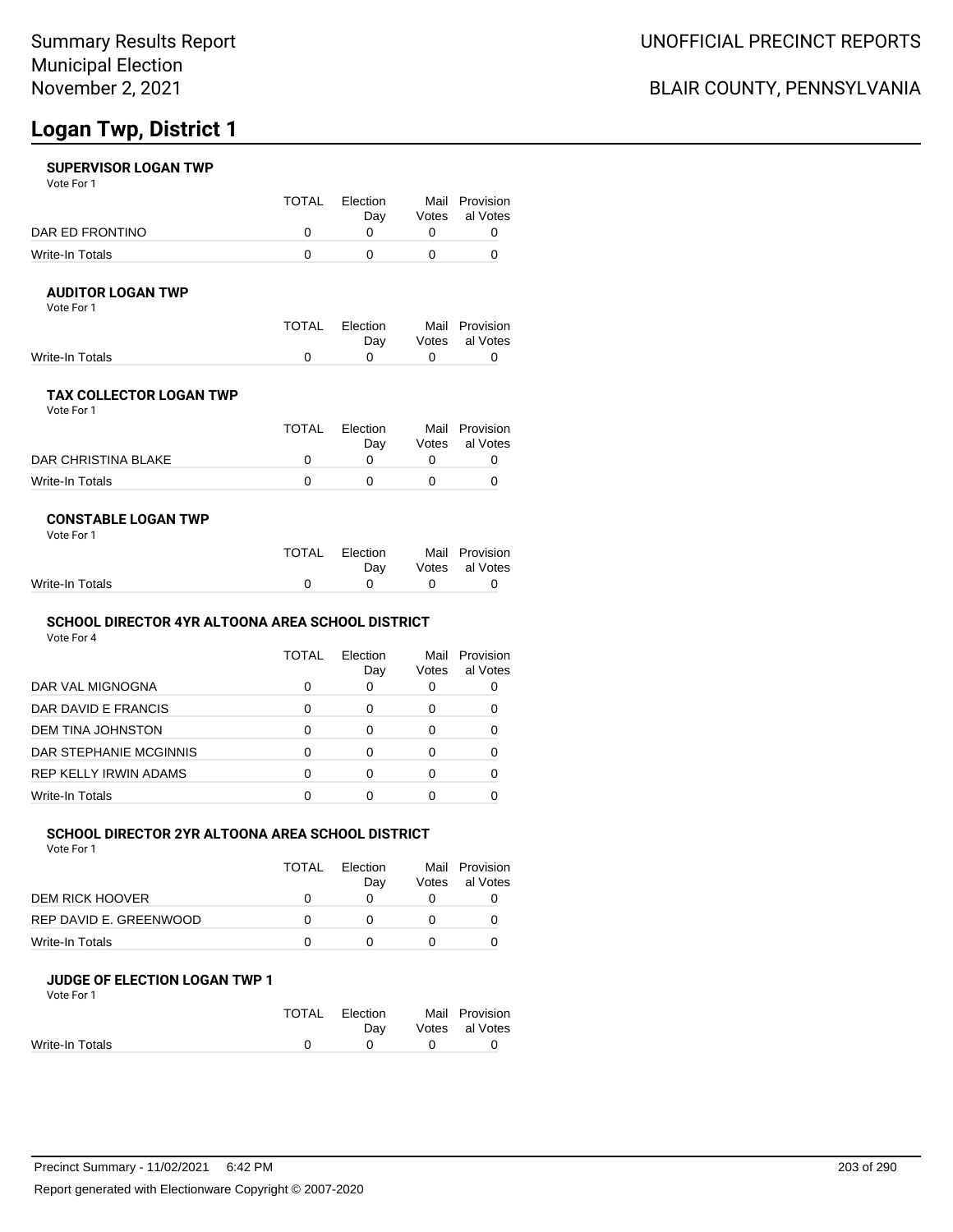### **INSPECTOR OF ELECTION LOGAN TWP 1**

Vote For 1

|                 | TOTAL Election                               | Mail Provision |
|-----------------|----------------------------------------------|----------------|
|                 | Dav                                          | Votes al Votes |
| Write-In Totals | $\begin{array}{ccc}\n0 & 0 & 0\n\end{array}$ |                |

### **SECOND AMENDMENT SANCTUARY - BLAIR COUNTY**

Vote For 1

|            | TOTAL | Election<br>Dav | Mail Provision<br>Votes al Votes |
|------------|-------|-----------------|----------------------------------|
| <b>YES</b> |       |                 |                                  |
| <b>NO</b>  |       |                 |                                  |

## **SECOND AMENDMENT SANCTUARY - LOGAN TWP**

Vote For 1

|            | <b>TOTAL</b> | Election | Mail Provision |
|------------|--------------|----------|----------------|
|            |              | Dav      | Votes al Votes |
| <b>YES</b> |              |          |                |
| NO         |              |          |                |

#### **RETAIN JOHN T BENDER - JUDGE OF THE SUPERIOR COURT** Vote For 1

|            | TOTAL | Election<br>Dav | Mail Provision<br>Votes al Votes |
|------------|-------|-----------------|----------------------------------|
| <b>YES</b> |       |                 |                                  |
| NO         |       |                 |                                  |

## **RETAIN MARY JANE BOWES - JUDGE OF THE SUPERIOR COURT**

Vote For 1

|            | TOTAL        | Election<br>Day | Mail Provision<br>Votes al Votes |
|------------|--------------|-----------------|----------------------------------|
| <b>YES</b> | $\mathbf{U}$ | <sup>n</sup>    |                                  |
| NO         | n            | $\Omega$        |                                  |

## **RETAIN ANNE COVEY - JUDGE OF THE COMMONWEALTH COURT**

Vote For 1

|            | TOTAL | Election | Mail Provision |
|------------|-------|----------|----------------|
|            |       | Dav      | Votes al Votes |
| <b>YES</b> |       |          |                |
| NO         |       |          |                |

## **RETAIN RENEE COHN JUBELIRER - JUDGE OF THE COMMONWEALTH COURT**

Vote For 1

|           | TOTAL | Election<br>Dav | Mail Provision<br>Votes al Votes |
|-----------|-------|-----------------|----------------------------------|
| YES       |       |                 |                                  |
| <b>NO</b> |       |                 |                                  |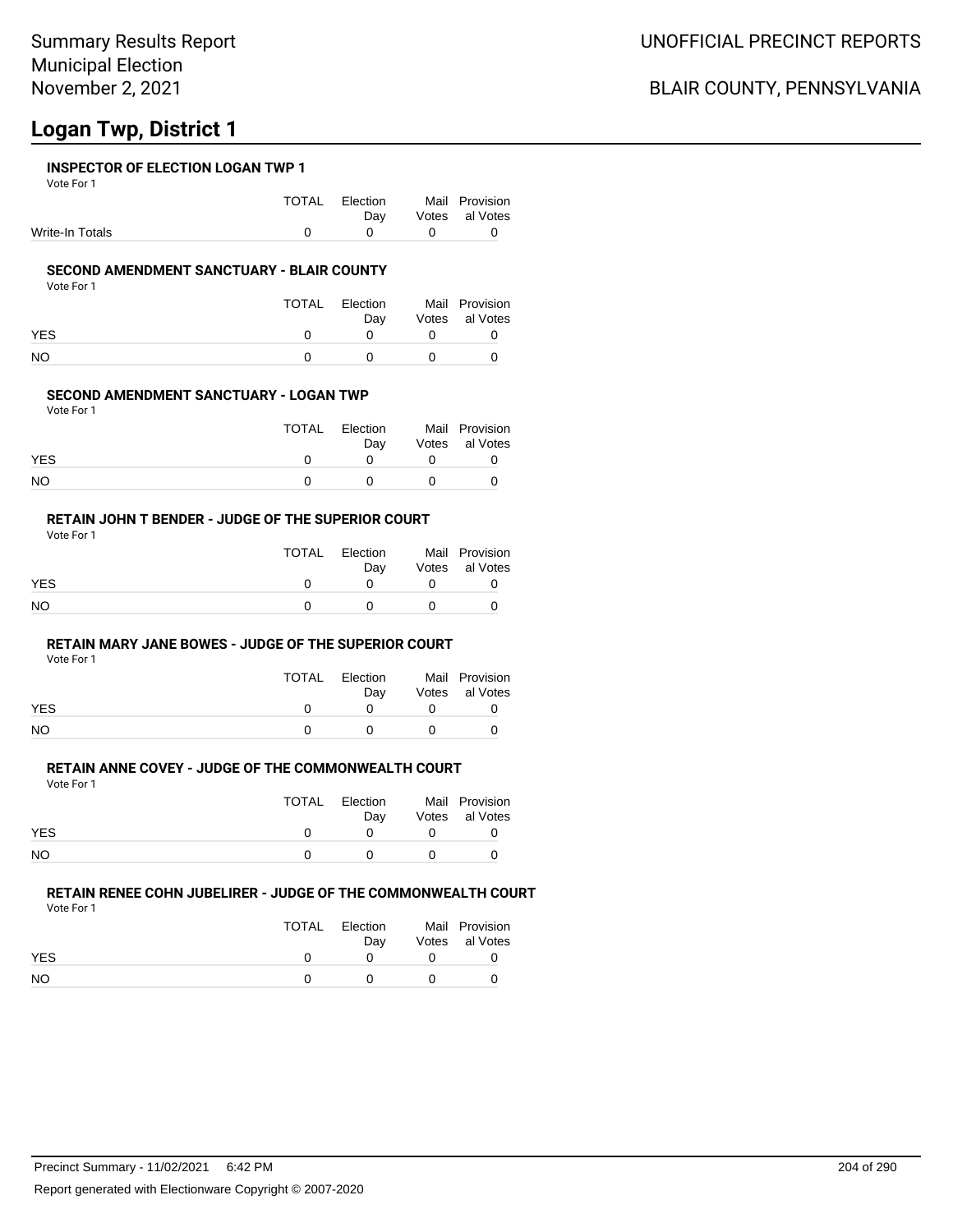# **Logan Twp, District 2**

| <b>Statistics</b>           | TOTAL    | Flection<br>Day | Votes | Mail Provision<br>al Votes |
|-----------------------------|----------|-----------------|-------|----------------------------|
| Registered Voters - Total   | 1.590    |                 |       |                            |
| <b>Ballots Cast - Total</b> | 0        |                 |       |                            |
| <b>Ballots Cast - Blank</b> | 0        |                 |       |                            |
| Voter Turnout - Total       | $0.00\%$ |                 |       |                            |

## **JUSTICE OF THE SUPREME COURT**

Vote For 1

|                      | TOTAL | Election<br>Dav | Votes | Mail Provision<br>al Votes |
|----------------------|-------|-----------------|-------|----------------------------|
| DEM MARIA MCLAUGHLIN |       |                 |       |                            |
| REP KEVIN BROBSON    |       |                 |       |                            |
| Write-In Totals      |       |                 |       |                            |

### **JUDGE OF THE SUPERIOR COURT**

| Vote For 1                |          |                 |                                  |
|---------------------------|----------|-----------------|----------------------------------|
|                           | TOTAL    | Flection<br>Dav | Mail Provision<br>Votes al Votes |
| DEM TIMIKA LANE           | $\Omega$ |                 |                                  |
| <b>REP MEGAN SULLIVAN</b> |          |                 |                                  |

### **JUDGE OF THE COMMONWEALTH COURT**

Vote For 2

|                          | TOTAL | Flection<br>Day | Votes | Mail Provision<br>al Votes |
|--------------------------|-------|-----------------|-------|----------------------------|
| DEM LORI A DUMAS         |       |                 |       |                            |
| DEM DAVID LEE SPURGEON   |       |                 |       |                            |
| REP STACY MARIE WALLACE  |       |                 |       |                            |
| <b>REP DREW CROMPTON</b> |       |                 |       |                            |
| Write-In Totals          |       |                 |       |                            |

Write-In Totals **0** 0 0 0 0 0

### **DISTRICT ATTORNEY**

| Vote For 1            |       |                 |                                  |
|-----------------------|-------|-----------------|----------------------------------|
|                       | TOTAL | Election<br>Dav | Mail Provision<br>Votes al Votes |
| <b>REP PETE WEEKS</b> |       |                 |                                  |
| Write-In Totals       |       |                 |                                  |

## **PROTHONOTARY AND CLERK OF COURTS**

Vote For 1

|                  | <b>TOTAL</b> | Election<br>Dav | Mail Provision<br>Votes al Votes |
|------------------|--------------|-----------------|----------------------------------|
| DAR ROBIN PATTON |              |                 |                                  |
| Write-In Totals  |              |                 |                                  |

| Vote For 1      |       |          |                |
|-----------------|-------|----------|----------------|
|                 | TOTAL | Flection | Mail Provision |
|                 |       | Dav      | Votes al Votes |
| DAR JAMES E OTT |       |          |                |
| Write-In Totals |       |          |                |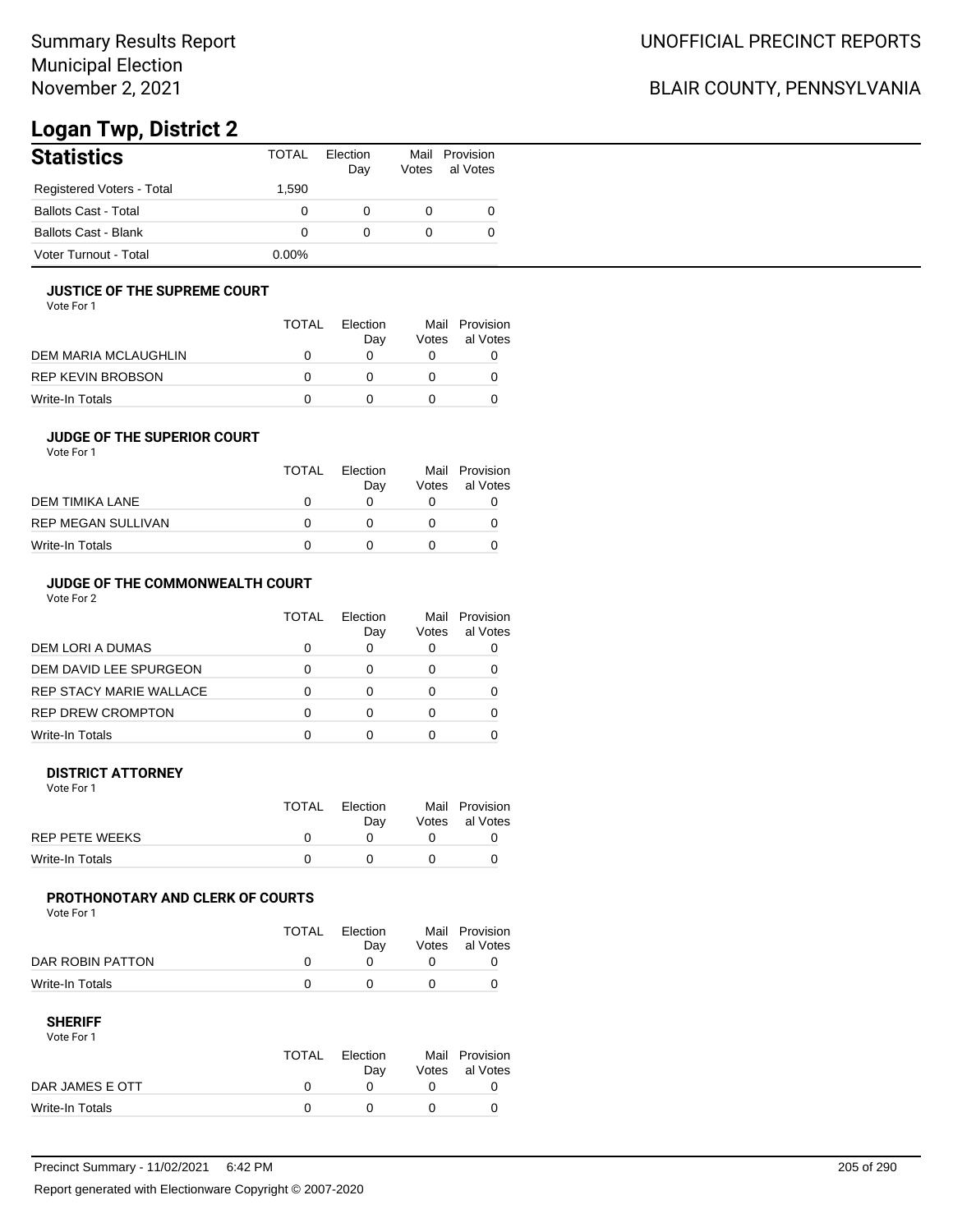### **SUPERVISOR LOGAN TWP**

Vote For 1

|                 | TOTAL | Election | Mail Provision |
|-----------------|-------|----------|----------------|
|                 |       | Dav      | Votes al Votes |
| DAR ED FRONTINO |       |          |                |
| Write-In Totals |       |          |                |

### **AUDITOR LOGAN TWP**

Vote For 1

|                 | TOTAL Election | Mail Provision |
|-----------------|----------------|----------------|
|                 | Dav            | Votes al Votes |
| Write-In Totals |                |                |

## **TAX COLLECTOR LOGAN TWP**

Vote For 1

|                     | <b>TOTAL</b> | Election<br>Dav | Mail Provision<br>Votes al Votes |
|---------------------|--------------|-----------------|----------------------------------|
| DAR CHRISTINA BLAKE |              |                 |                                  |
| Write-In Totals     |              |                 |                                  |

### **CONSTABLE LOGAN TWP**

| Vote For 1 |  |  |
|------------|--|--|
|------------|--|--|

|                 | TOTAL Election |                                   | Mail Provision |
|-----------------|----------------|-----------------------------------|----------------|
|                 | Dav            |                                   | Votes al Votes |
| Write-In Totals |                | $\mathfrak{a}$ and $\mathfrak{a}$ |                |

## **SCHOOL DIRECTOR 4YR ALTOONA AREA SCHOOL DISTRICT**

Vote For 4

|                              | TOTAL | Election<br>Day | Mail<br>Votes | Provision<br>al Votes |
|------------------------------|-------|-----------------|---------------|-----------------------|
| DAR VAL MIGNOGNA             | 0     | 0               |               |                       |
| DAR DAVID E FRANCIS          | 0     | O               | 0             |                       |
| DEM TINA JOHNSTON            | ∩     | O               |               |                       |
| DAR STEPHANIE MCGINNIS       | 0     | 0               |               |                       |
| <b>REP KELLY IRWIN ADAMS</b> | 0     | 0               |               |                       |
| Write-In Totals              | ∩     |                 |               |                       |

## **SCHOOL DIRECTOR 2YR ALTOONA AREA SCHOOL DISTRICT**

Vote For 1

|                        | <b>TOTAL</b> | Election | Mail Provision |
|------------------------|--------------|----------|----------------|
|                        |              | Dav      | Votes al Votes |
| DEM RICK HOOVER        |              |          |                |
| REP DAVID E. GREENWOOD |              |          |                |
| Write-In Totals        |              |          |                |

#### **JUDGE OF ELECTION LOGAN TWP 2** Vote For 1

|                       | TOTAL | Election | Mail Provision |
|-----------------------|-------|----------|----------------|
|                       |       | Dav      | Votes al Votes |
| REP SHARON L MERRITTS |       |          |                |
| Write-In Totals       |       |          |                |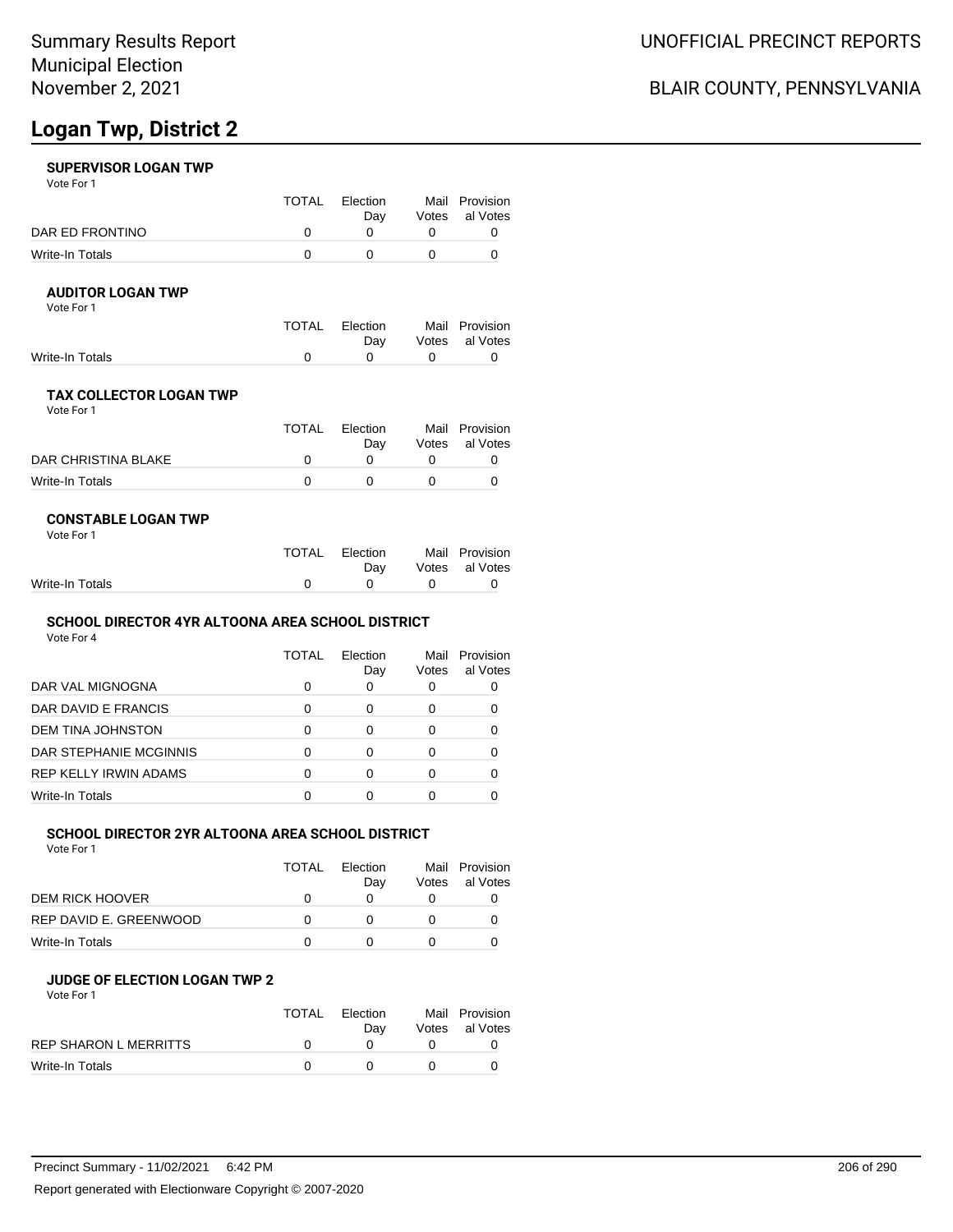## **INSPECTOR OF ELECTION LOGAN TWP 2**

Vote For 1

|                     | <b>TOTAL</b> | Election | Mail Provision |
|---------------------|--------------|----------|----------------|
|                     |              | Dav      | Votes al Votes |
| REP SANDRA A HEBLER |              |          |                |
| Write-In Totals     |              |          |                |

### **SECOND AMENDMENT SANCTUARY - BLAIR COUNTY**

Vote For 1

|            | TOTAL | Election<br>Dav | Mail Provision<br>Votes al Votes |
|------------|-------|-----------------|----------------------------------|
| <b>YES</b> |       |                 |                                  |
| NO         |       |                 |                                  |

### **SECOND AMENDMENT SANCTUARY - LOGAN TWP**

Vote For 1

|            | TOTAL | Election | Mail Provision |
|------------|-------|----------|----------------|
|            |       | Dav      | Votes al Votes |
| <b>YES</b> |       |          |                |
| <b>NO</b>  |       |          |                |

## **RETAIN JOHN T BENDER - JUDGE OF THE SUPERIOR COURT**

Vote For 1

|            | TOTAL | Election<br>Dav | Mail Provision<br>Votes al Votes |
|------------|-------|-----------------|----------------------------------|
| <b>YES</b> |       |                 |                                  |
| <b>NO</b>  |       |                 |                                  |

### **RETAIN MARY JANE BOWES - JUDGE OF THE SUPERIOR COURT**

Vote For 1

|            | TOTAL | Election | Mail Provision |
|------------|-------|----------|----------------|
|            |       | Dav      | Votes al Votes |
| <b>YES</b> |       |          |                |
| <b>NO</b>  |       |          |                |

## **RETAIN ANNE COVEY - JUDGE OF THE COMMONWEALTH COURT**

Vote For 1

|            | <b>TOTAL</b> | Election | Mail Provision |
|------------|--------------|----------|----------------|
|            |              | Dav      | Votes al Votes |
| <b>YES</b> |              |          |                |
| <b>NO</b>  |              |          |                |

#### **RETAIN RENEE COHN JUBELIRER - JUDGE OF THE COMMONWEALTH COURT** Vote For 1

|            | TOTAL | Election<br>Dav |              | Mail Provision<br>Votes al Votes |
|------------|-------|-----------------|--------------|----------------------------------|
| <b>YES</b> |       | <sup>n</sup>    | $^{\circ}$   |                                  |
| NO.        |       | $\mathbf{r}$    | $\mathbf{U}$ |                                  |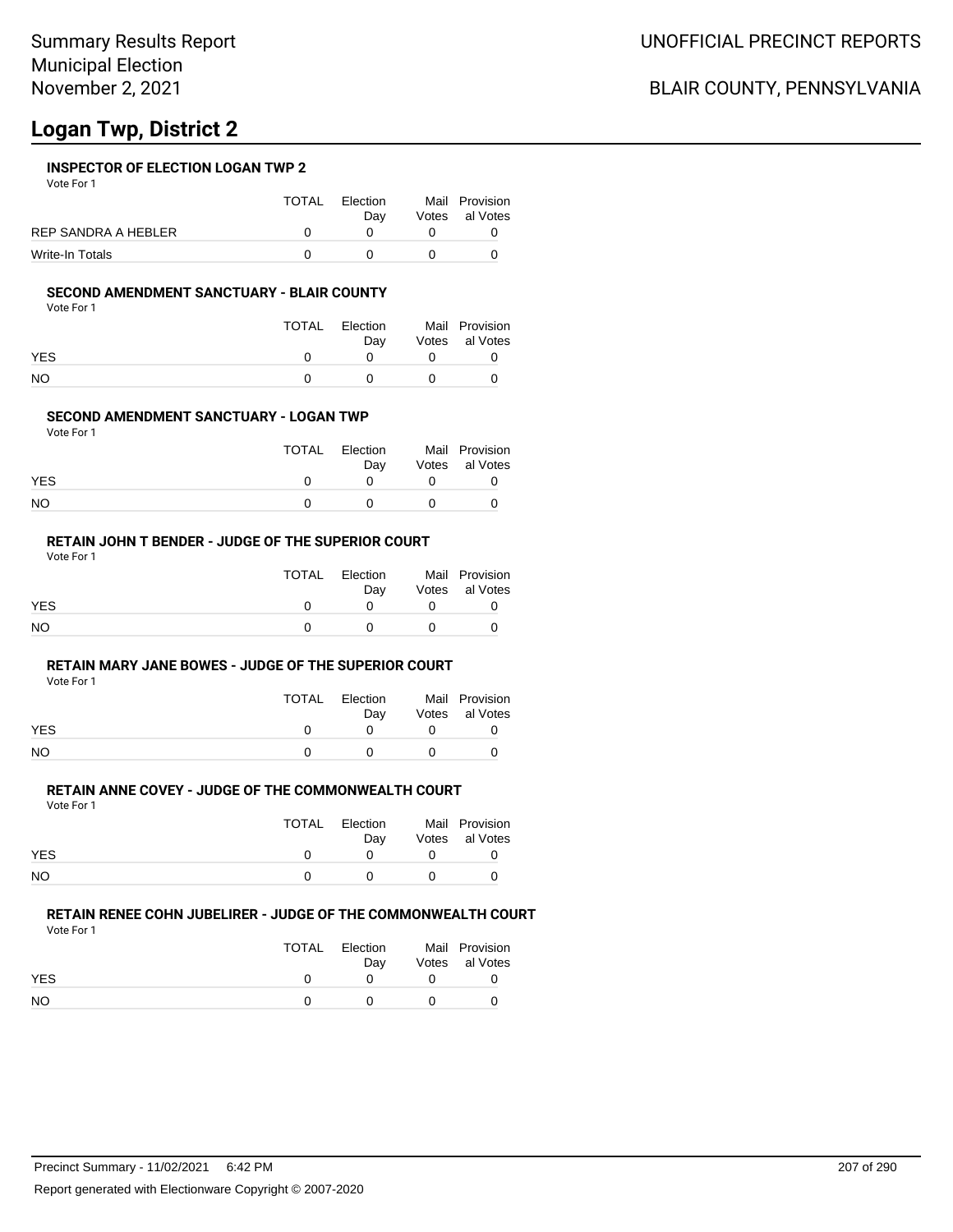# **Logan Twp, District 3**

| <b>Statistics</b>           | TOTAL    | Flection<br>Day | Votes | Mail Provision<br>al Votes |
|-----------------------------|----------|-----------------|-------|----------------------------|
| Registered Voters - Total   | 780      |                 |       |                            |
| <b>Ballots Cast - Total</b> | 0        |                 |       |                            |
| Ballots Cast - Blank        | $\Omega$ |                 |       |                            |
| Voter Turnout - Total       | $0.00\%$ |                 |       |                            |

### **JUSTICE OF THE SUPREME COURT**

Vote For 1

|                      | <b>TOTAL</b> | Flection<br>Dav | Votes | Mail Provision<br>al Votes |
|----------------------|--------------|-----------------|-------|----------------------------|
| DEM MARIA MCLAUGHLIN |              |                 |       |                            |
| REP KEVIN BROBSON    | $\mathbf{I}$ |                 |       |                            |
| Write-In Totals      |              |                 |       |                            |

### **JUDGE OF THE SUPERIOR COURT**

| Vote For 1 |  |  |
|------------|--|--|
|            |  |  |

| Dav | Votes | Mail Provision<br>al Votes |
|-----|-------|----------------------------|
|     |       |                            |
|     |       |                            |
|     |       |                            |
|     |       | <b>TOTAL</b><br>Election   |

## **JUDGE OF THE COMMONWEALTH COURT**

Vote For 2

|                                | TOTAL | Flection<br>Day | Votes | Mail Provision<br>al Votes |
|--------------------------------|-------|-----------------|-------|----------------------------|
| DEM LORI A DUMAS               |       |                 |       |                            |
| DEM DAVID LEE SPURGEON         |       |                 |       |                            |
| <b>REP STACY MARIE WALLACE</b> |       |                 |       |                            |
| <b>REP DREW CROMPTON</b>       |       |                 |       |                            |
| Write-In Totals                |       |                 |       |                            |

### **DISTRICT ATTORNEY**

| Vote For 1      |       |                 |                                  |
|-----------------|-------|-----------------|----------------------------------|
|                 | TOTAL | Election<br>Dav | Mail Provision<br>Votes al Votes |
| REP PETE WEEKS  |       |                 |                                  |
| Write-In Totals |       |                 |                                  |

## **PROTHONOTARY AND CLERK OF COURTS**

Vote For 1

|                  | TOTAL | Election<br>Dav | Mail Provision<br>Votes al Votes |
|------------------|-------|-----------------|----------------------------------|
| DAR ROBIN PATTON |       |                 |                                  |
| Write-In Totals  |       |                 |                                  |

| Vote For 1      |              |          |                |
|-----------------|--------------|----------|----------------|
|                 | TOTAL        | Flection | Mail Provision |
|                 |              | Dav      | Votes al Votes |
| DAR JAMES E OTT | <sup>n</sup> |          |                |
| Write-In Totals |              |          |                |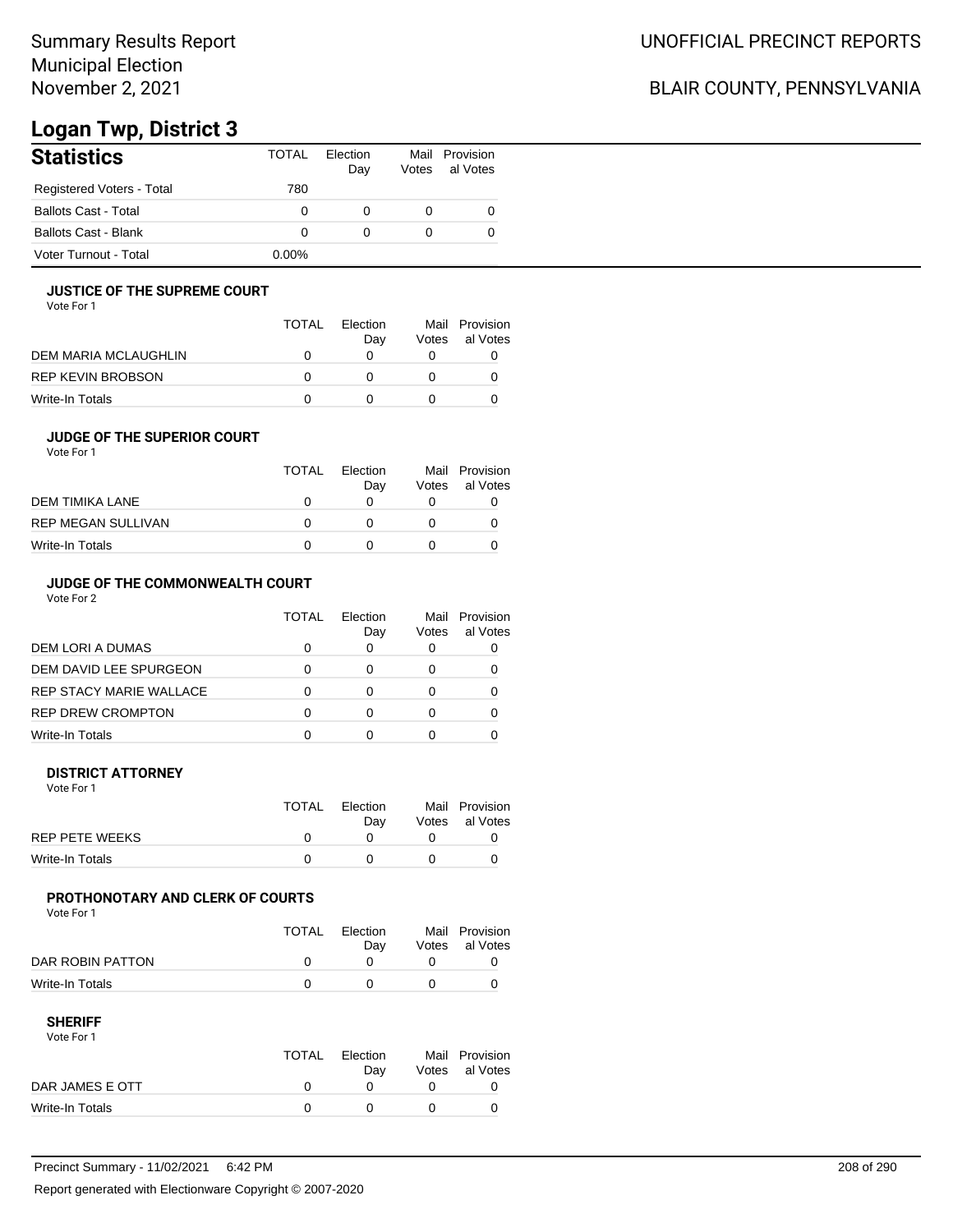### **SUPERVISOR LOGAN TWP**

Vote For 1

|                 | TOTAL | Election | Mail Provision |
|-----------------|-------|----------|----------------|
|                 |       | Dav      | Votes al Votes |
| DAR ED FRONTINO |       |          |                |
| Write-In Totals |       |          |                |

### **AUDITOR LOGAN TWP**

Vote For 1

|                 | TOTAL Election | Mail Provision |
|-----------------|----------------|----------------|
|                 | Dav            | Votes al Votes |
| Write-In Totals |                |                |

## **TAX COLLECTOR LOGAN TWP**

Vote For 1

|                     | <b>TOTAL</b> | Election<br>Dav | Mail Provision<br>Votes al Votes |
|---------------------|--------------|-----------------|----------------------------------|
| DAR CHRISTINA BLAKE |              |                 |                                  |
| Write-In Totals     |              |                 |                                  |

### **CONSTABLE LOGAN TWP**

| Vote For 1 |  |
|------------|--|
|------------|--|

|                 | TOTAL Election |                                   | Mail Provision |
|-----------------|----------------|-----------------------------------|----------------|
|                 | Dav            |                                   | Votes al Votes |
| Write-In Totals |                | $\mathfrak{a}$ and $\mathfrak{a}$ |                |

## **SCHOOL DIRECTOR 4YR ALTOONA AREA SCHOOL DISTRICT**

Vote For 4

|                              | TOTAL | Election<br>Day | Mail<br>Votes | Provision<br>al Votes |
|------------------------------|-------|-----------------|---------------|-----------------------|
| DAR VAL MIGNOGNA             | 0     | 0               |               |                       |
| DAR DAVID E FRANCIS          | 0     | O               | 0             |                       |
| DEM TINA JOHNSTON            | ∩     | O               |               |                       |
| DAR STEPHANIE MCGINNIS       | 0     | 0               |               |                       |
| <b>REP KELLY IRWIN ADAMS</b> | 0     | 0               |               |                       |
| Write-In Totals              | ∩     |                 |               |                       |

## **SCHOOL DIRECTOR 2YR ALTOONA AREA SCHOOL DISTRICT**

Vote For 1

|                        | <b>TOTAL</b> | <b>Flection</b> |       | Mail Provision |
|------------------------|--------------|-----------------|-------|----------------|
|                        |              | Dav             | Votes | al Votes       |
| DEM RICK HOOVER        |              |                 |       |                |
| REP DAVID E. GREENWOOD |              |                 |       |                |
| Write-In Totals        |              |                 |       |                |

#### **JUDGE OF ELECTION LOGAN TWP 3** Vote For 1

| <b>TOTAL</b> | Election |     | Mail Provision |
|--------------|----------|-----|----------------|
|              |          |     | Votes al Votes |
|              |          |     |                |
|              |          |     |                |
|              |          | Dav |                |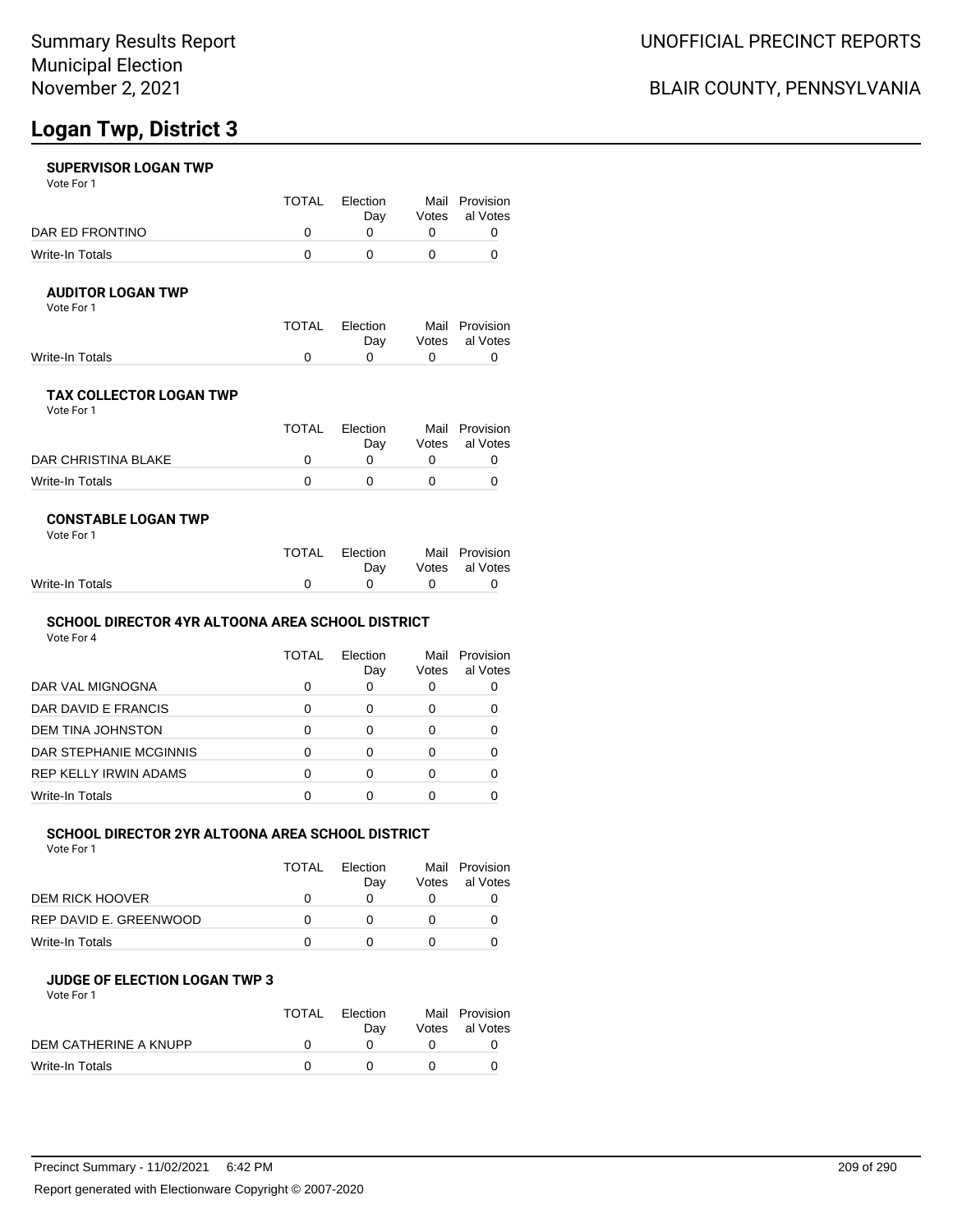### **INSPECTOR OF ELECTION LOGAN TWP 3**

Vote For 1

|                 | TOTAL Election                               | Mail Provision     |
|-----------------|----------------------------------------------|--------------------|
|                 |                                              | Day Votes al Votes |
| Write-In Totals | $\begin{array}{ccc} & & & 0 & & \end{array}$ |                    |

## **SECOND AMENDMENT SANCTUARY - BLAIR COUNTY**

Vote For 1

|            | <b>TOTAL</b> | Election<br>Dav | Mail Provision<br>Votes al Votes |
|------------|--------------|-----------------|----------------------------------|
| <b>YES</b> |              |                 |                                  |
| <b>NO</b>  |              |                 |                                  |

## **SECOND AMENDMENT SANCTUARY - LOGAN TWP**

Vote For 1

|            | <b>TOTAL</b> | Election | Mail Provision |
|------------|--------------|----------|----------------|
|            |              | Dav      | Votes al Votes |
| <b>YES</b> |              |          |                |
| NO         |              |          |                |

#### **RETAIN JOHN T BENDER - JUDGE OF THE SUPERIOR COURT** Vote For 1

|            | TOTAL | Election<br>Dav | Mail Provision<br>Votes al Votes |
|------------|-------|-----------------|----------------------------------|
| <b>YES</b> |       |                 |                                  |
| NO         |       |                 |                                  |

## **RETAIN MARY JANE BOWES - JUDGE OF THE SUPERIOR COURT**

Vote For 1

|            | TOTAL       | Election<br>Dav | Mail Provision<br>Votes al Votes |
|------------|-------------|-----------------|----------------------------------|
| <b>YES</b> | $^{\prime}$ | <sup>n</sup>    |                                  |
| NO         | $^{\prime}$ | n               |                                  |

## **RETAIN ANNE COVEY - JUDGE OF THE COMMONWEALTH COURT**

Vote For 1

|            | TOTAL | Election | Mail Provision |
|------------|-------|----------|----------------|
|            |       | Dav      | Votes al Votes |
| <b>YES</b> |       |          |                |
| NO         |       |          |                |

## **RETAIN RENEE COHN JUBELIRER - JUDGE OF THE COMMONWEALTH COURT**

Vote For 1

|           | TOTAL | Election<br>Dav | Mail Provision<br>Votes al Votes |
|-----------|-------|-----------------|----------------------------------|
| YES       |       |                 |                                  |
| <b>NO</b> |       |                 |                                  |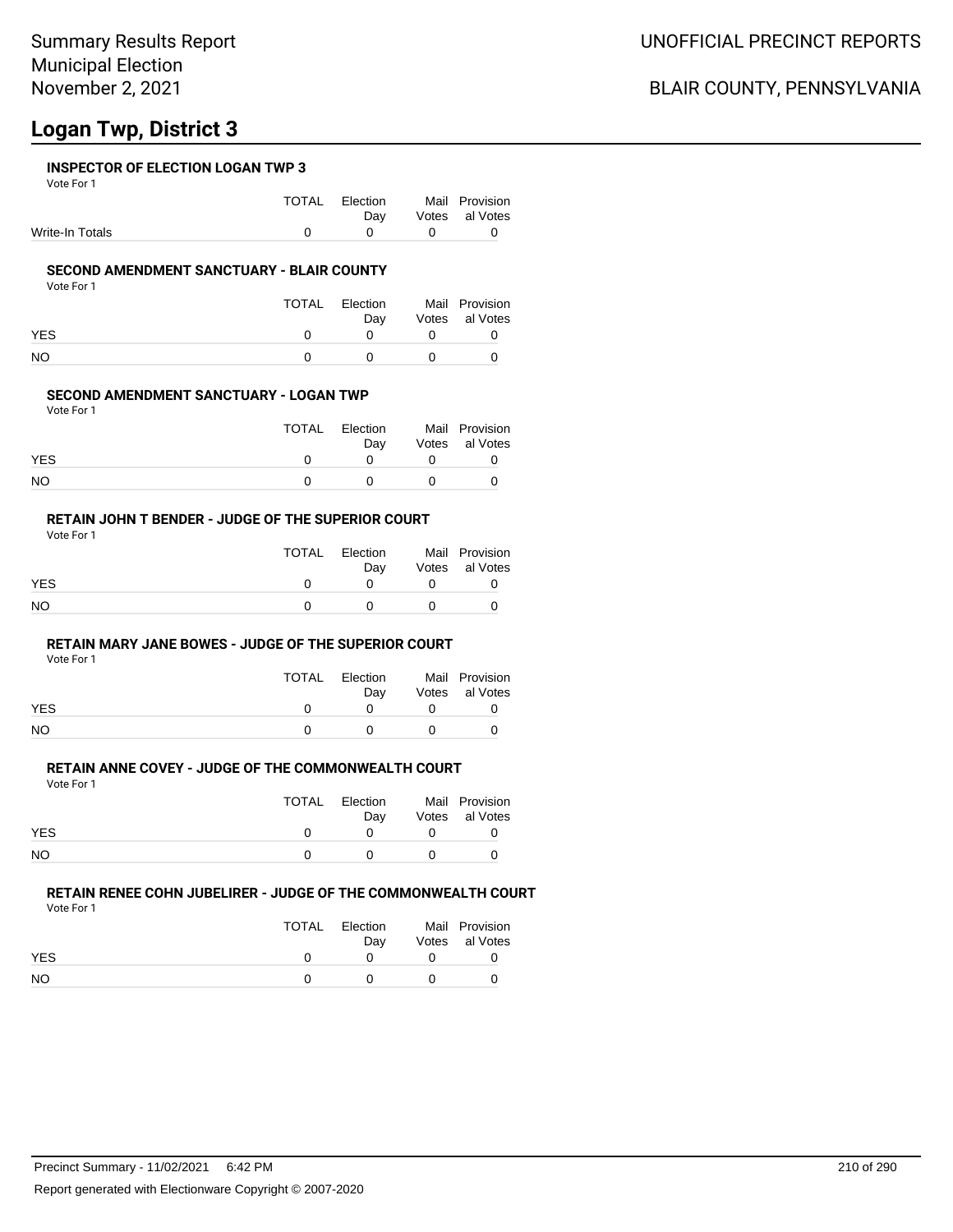# **Logan Twp, District 4**

| <b>Statistics</b>           | TOTAL    | Flection<br>Day | Votes | Mail Provision<br>al Votes |
|-----------------------------|----------|-----------------|-------|----------------------------|
| Registered Voters - Total   | 1.153    |                 |       |                            |
| <b>Ballots Cast - Total</b> | 0        |                 |       |                            |
| Ballots Cast - Blank        | 0        |                 |       |                            |
| Voter Turnout - Total       | $0.00\%$ |                 |       |                            |

### **JUSTICE OF THE SUPREME COURT**

Vote For 1

|                      | TOTAL | Election<br>Dav | Votes | Mail Provision<br>al Votes |
|----------------------|-------|-----------------|-------|----------------------------|
| DEM MARIA MCLAUGHLIN |       |                 |       |                            |
| REP KEVIN BROBSON    |       |                 |       |                            |
| Write-In Totals      |       |                 |       |                            |

### **JUDGE OF THE SUPERIOR COURT**

| Vote For 1       |              |
|------------------|--------------|
|                  | <b>TOTAL</b> |
| DEM TIMIKA I ANE | n            |

| DEM TIMIKA LANE    |  |  |
|--------------------|--|--|
| REP MEGAN SULLIVAN |  |  |
| Write-In Totals    |  |  |
|                    |  |  |

Election Day

Mail Provision

al Votes

Votes

## **JUDGE OF THE COMMONWEALTH COURT**

Vote For 2

|                                | TOTAL | Flection<br>Day | Votes | Mail Provision<br>al Votes |
|--------------------------------|-------|-----------------|-------|----------------------------|
| DEM LORI A DUMAS               |       |                 |       |                            |
| DEM DAVID LEE SPURGEON         |       |                 |       |                            |
| <b>REP STACY MARIE WALLACE</b> |       |                 |       |                            |
| <b>REP DREW CROMPTON</b>       |       |                 |       |                            |
| Write-In Totals                |       |                 |       |                            |

### **DISTRICT ATTORNEY**

| Vote For 1            |       |                 |                                  |
|-----------------------|-------|-----------------|----------------------------------|
|                       | TOTAL | Election<br>Dav | Mail Provision<br>Votes al Votes |
| <b>REP PETE WEEKS</b> |       |                 |                                  |
| Write-In Totals       |       |                 |                                  |

## **PROTHONOTARY AND CLERK OF COURTS**

Vote For 1

|                  | <b>TOTAL</b> | Election<br>Dav | Mail Provision<br>Votes al Votes |
|------------------|--------------|-----------------|----------------------------------|
| DAR ROBIN PATTON |              |                 |                                  |
| Write-In Totals  |              |                 |                                  |

| Vote For 1      |       |          |                |
|-----------------|-------|----------|----------------|
|                 | TOTAL | Election | Mail Provision |
|                 |       | Dav      | Votes al Votes |
| DAR JAMES E OTT |       |          |                |
| Write-In Totals |       |          |                |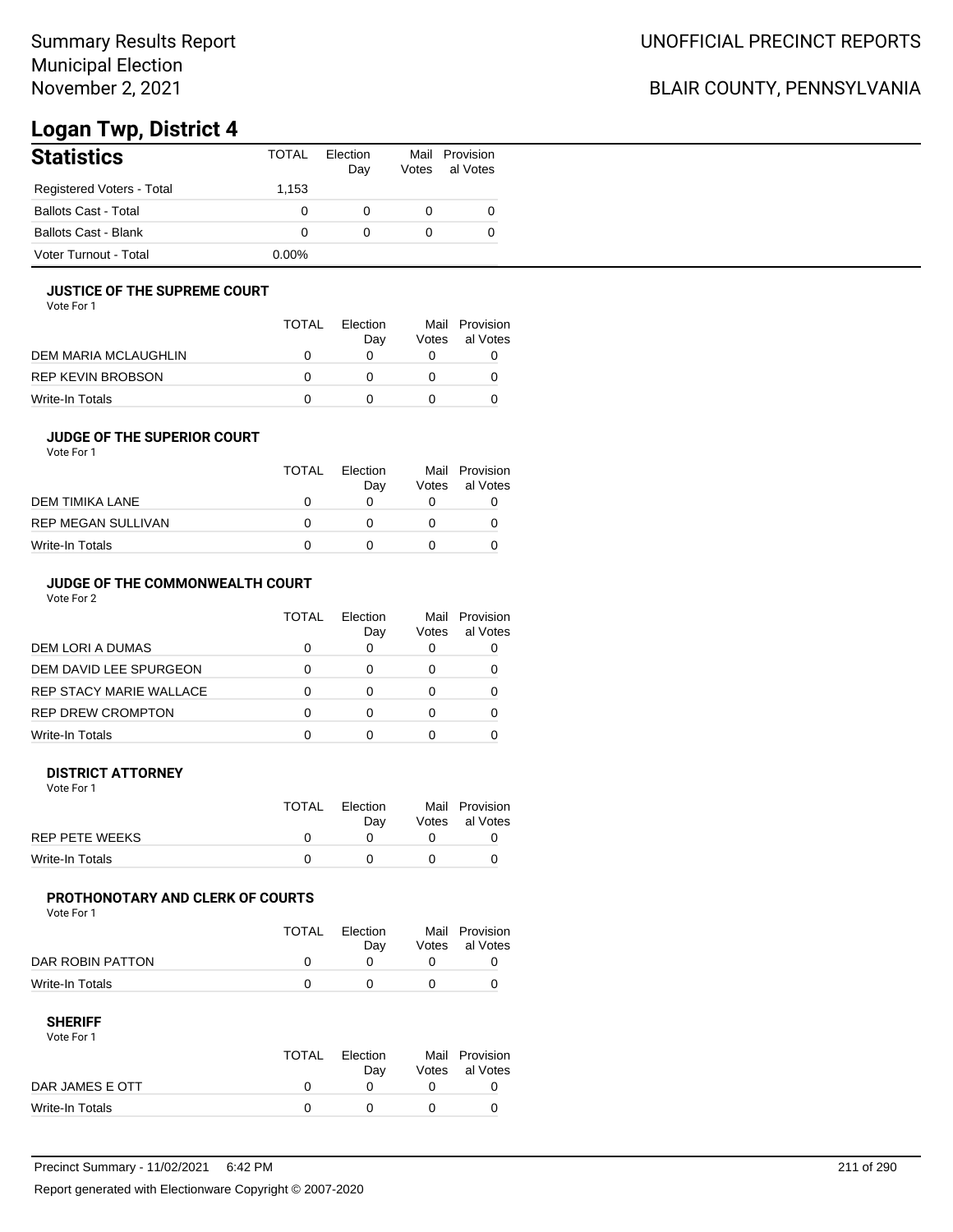## **SUPERVISOR LOGAN TWP**

Vote For 1

|                 | TOTAL | Election | Mail Provision |
|-----------------|-------|----------|----------------|
|                 |       | Dav      | Votes al Votes |
| DAR ED FRONTINO |       |          |                |
| Write-In Totals |       |          |                |

### **AUDITOR LOGAN TWP**

Vote For 1

|                 | TOTAL Election | Mail Provision |
|-----------------|----------------|----------------|
|                 | Dav            | Votes al Votes |
| Write-In Totals |                |                |

## **TAX COLLECTOR LOGAN TWP**

Vote For 1

|                     | <b>TOTAL</b> | Election<br>Dav | Mail Provision<br>Votes al Votes |
|---------------------|--------------|-----------------|----------------------------------|
| DAR CHRISTINA BLAKE |              |                 |                                  |
| Write-In Totals     |              |                 |                                  |

### **CONSTABLE LOGAN TWP**

| Vote For 1 |  |
|------------|--|
|------------|--|

|                 | TOTAL Election |                                   | Mail Provision |
|-----------------|----------------|-----------------------------------|----------------|
|                 | Dav            |                                   | Votes al Votes |
| Write-In Totals |                | $\mathfrak{a}$ and $\mathfrak{a}$ |                |

## **SCHOOL DIRECTOR 4YR ALTOONA AREA SCHOOL DISTRICT**

Vote For 4

| TOTAL    | Election<br>Day | Mail<br>Votes | Provision<br>al Votes |
|----------|-----------------|---------------|-----------------------|
| 0        |                 |               |                       |
| 0        | O               | 0             |                       |
| 0        |                 |               |                       |
| 0        | Ω               |               |                       |
| $\Omega$ | 0               |               |                       |
| ∩        |                 |               |                       |
|          |                 |               |                       |

## **SCHOOL DIRECTOR 2YR ALTOONA AREA SCHOOL DISTRICT**

Vote For 1

|                        | TOTAL | Election | Mail  | Provision |
|------------------------|-------|----------|-------|-----------|
|                        |       | Dav      | Votes | al Votes  |
| DEM RICK HOOVER        |       |          |       |           |
| REP DAVID E. GREENWOOD |       |          |       |           |
| Write-In Totals        |       |          |       |           |

## **JUDGE OF ELECTION LOGAN TWP 4**

|            | Mail Provision |
|------------|----------------|
|            | Votes al Votes |
| $^{\circ}$ |                |
|            |                |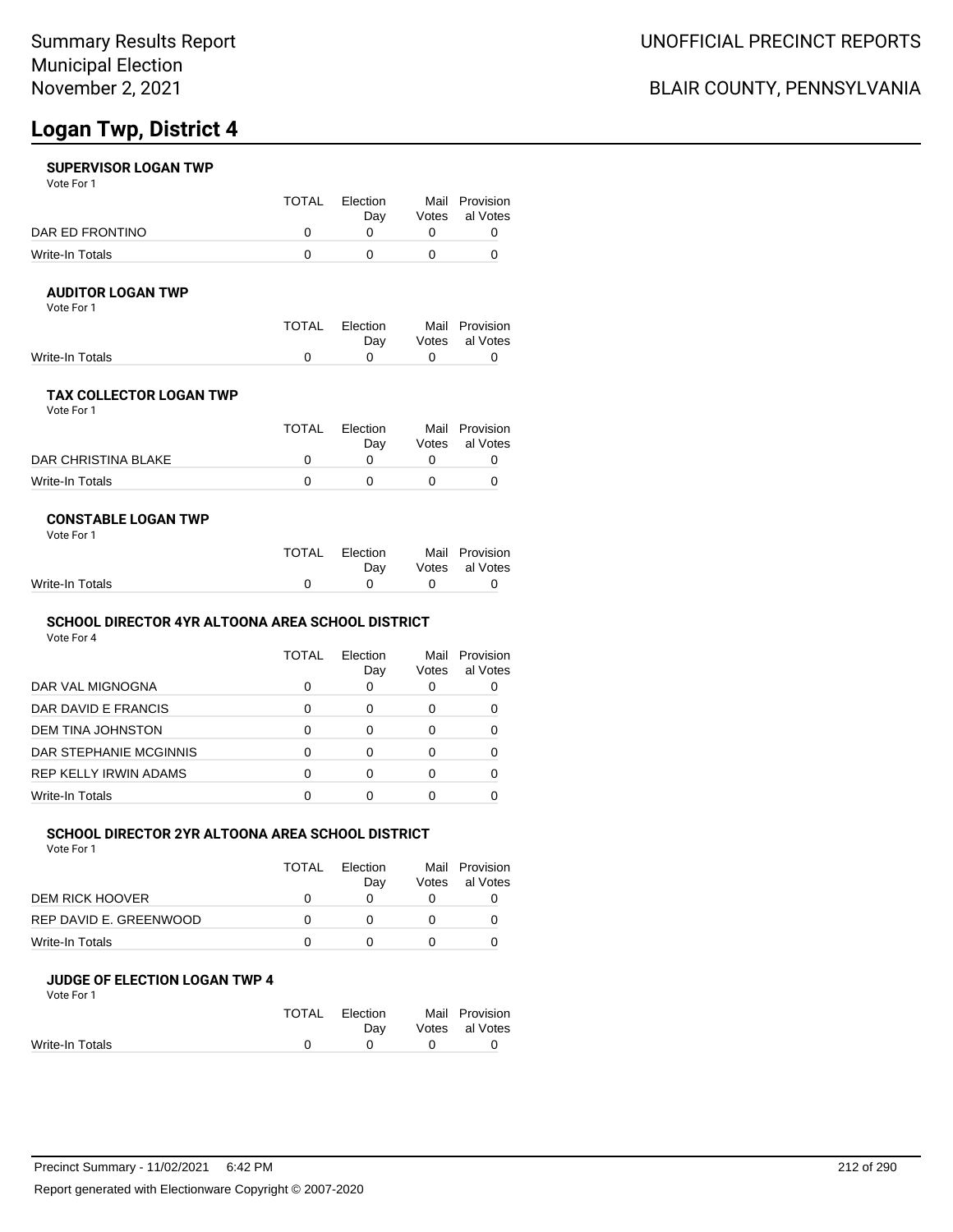### **INSPECTOR OF ELECTION LOGAN TWP 4**

Vote For 1

|                 | TOTAL Election                               | Mail Provision     |
|-----------------|----------------------------------------------|--------------------|
|                 |                                              | Day Votes al Votes |
| Write-In Totals | $\begin{array}{ccc} & & & 0 & & \end{array}$ |                    |

### **SECOND AMENDMENT SANCTUARY - BLAIR COUNTY**

Vote For 1

|            | TOTAL | Election<br>Dav | Mail Provision<br>Votes al Votes |
|------------|-------|-----------------|----------------------------------|
| <b>YES</b> |       |                 |                                  |
| <b>NO</b>  |       | $^{\prime}$     |                                  |

## **SECOND AMENDMENT SANCTUARY - LOGAN TWP**

Vote For 1

|            | <b>TOTAL</b> | Election | Mail Provision |
|------------|--------------|----------|----------------|
|            |              | Dav      | Votes al Votes |
| <b>YES</b> |              |          |                |
| NO         |              |          |                |

#### **RETAIN JOHN T BENDER - JUDGE OF THE SUPERIOR COURT** Vote For 1

|            | TOTAL | Election<br>Dav | Mail Provision<br>Votes al Votes |
|------------|-------|-----------------|----------------------------------|
| <b>YES</b> |       |                 |                                  |
| NO         |       |                 |                                  |

## **RETAIN MARY JANE BOWES - JUDGE OF THE SUPERIOR COURT**

Vote For 1

|            | TOTAL       | Election<br>Dav | Mail Provision<br>Votes al Votes |
|------------|-------------|-----------------|----------------------------------|
| <b>YES</b> | $^{\prime}$ | <sup>n</sup>    |                                  |
| NO         | $^{\prime}$ | n               |                                  |

## **RETAIN ANNE COVEY - JUDGE OF THE COMMONWEALTH COURT**

Vote For 1

|            | TOTAL | Election | Mail Provision |
|------------|-------|----------|----------------|
|            |       | Dav      | Votes al Votes |
| <b>YES</b> |       |          |                |
| NO         |       |          |                |

## **RETAIN RENEE COHN JUBELIRER - JUDGE OF THE COMMONWEALTH COURT**

Vote For 1

|           | TOTAL | Election<br>Dav | Mail Provision<br>Votes al Votes |
|-----------|-------|-----------------|----------------------------------|
| YES       |       |                 |                                  |
| <b>NO</b> |       |                 |                                  |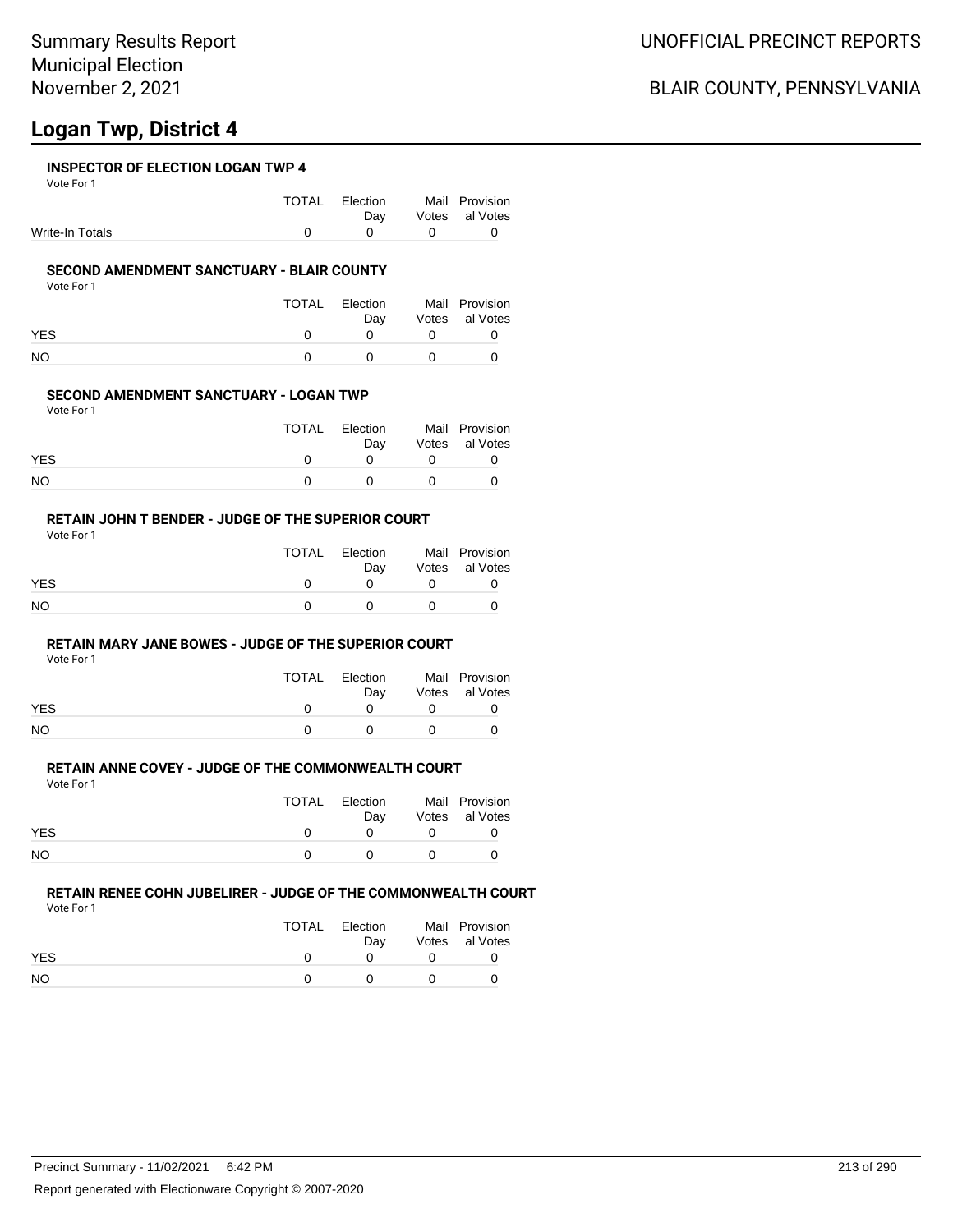# **Logan Twp, District 5**

| <b>Statistics</b>           | TOTAL    | Flection<br>Day | Votes | Mail Provision<br>al Votes |
|-----------------------------|----------|-----------------|-------|----------------------------|
| Registered Voters - Total   | 1.147    |                 |       |                            |
| <b>Ballots Cast - Total</b> | 0        |                 |       |                            |
| <b>Ballots Cast - Blank</b> | 0        |                 |       |                            |
| Voter Turnout - Total       | $0.00\%$ |                 |       |                            |

### **JUSTICE OF THE SUPREME COURT**

Vote For 1

|                      | TOTAL | Election<br>Dav | Votes | Mail Provision<br>al Votes |
|----------------------|-------|-----------------|-------|----------------------------|
| DEM MARIA MCLAUGHLIN |       |                 |       |                            |
| REP KEVIN BROBSON    |       |                 |       |                            |
| Write-In Totals      |       |                 |       |                            |

### **JUDGE OF THE SUPERIOR COURT**

| Vote For 1 |  |  |
|------------|--|--|
|            |  |  |

|                           | <b>TOTAL</b> | Election<br>Day | Votes | Mail Provision<br>al Votes |
|---------------------------|--------------|-----------------|-------|----------------------------|
| DEM TIMIKA LANE           |              |                 |       |                            |
| <b>REP MEGAN SULLIVAN</b> |              |                 |       |                            |
| Write-In Totals           |              |                 |       |                            |
|                           |              |                 |       |                            |

## **JUDGE OF THE COMMONWEALTH COURT**

Vote For 2

|                                | TOTAL | Flection<br>Day | Votes | Mail Provision<br>al Votes |
|--------------------------------|-------|-----------------|-------|----------------------------|
| DEM LORI A DUMAS               |       |                 |       |                            |
| DEM DAVID LEE SPURGEON         |       |                 |       |                            |
| <b>REP STACY MARIE WALLACE</b> |       |                 |       |                            |
| <b>REP DREW CROMPTON</b>       |       |                 |       |                            |
| Write-In Totals                |       |                 |       |                            |

### **DISTRICT ATTORNEY**

| Vote For 1      |              |                 |                                  |
|-----------------|--------------|-----------------|----------------------------------|
|                 | <b>TOTAL</b> | Election<br>Dav | Mail Provision<br>Votes al Votes |
| REP PETE WEEKS  |              |                 |                                  |
| Write-In Totals |              |                 |                                  |

## **PROTHONOTARY AND CLERK OF COURTS**

Vote For 1

|                  | <b>TOTAL</b> | Election<br>Dav | Mail Provision<br>Votes al Votes |
|------------------|--------------|-----------------|----------------------------------|
| DAR ROBIN PATTON |              |                 |                                  |
| Write-In Totals  |              |                 |                                  |

| Vote For 1      |              |          |                |
|-----------------|--------------|----------|----------------|
|                 | TOTAL        | Flection | Mail Provision |
|                 |              | Dav      | Votes al Votes |
| DAR JAMES E OTT | <sup>n</sup> |          |                |
| Write-In Totals |              |          |                |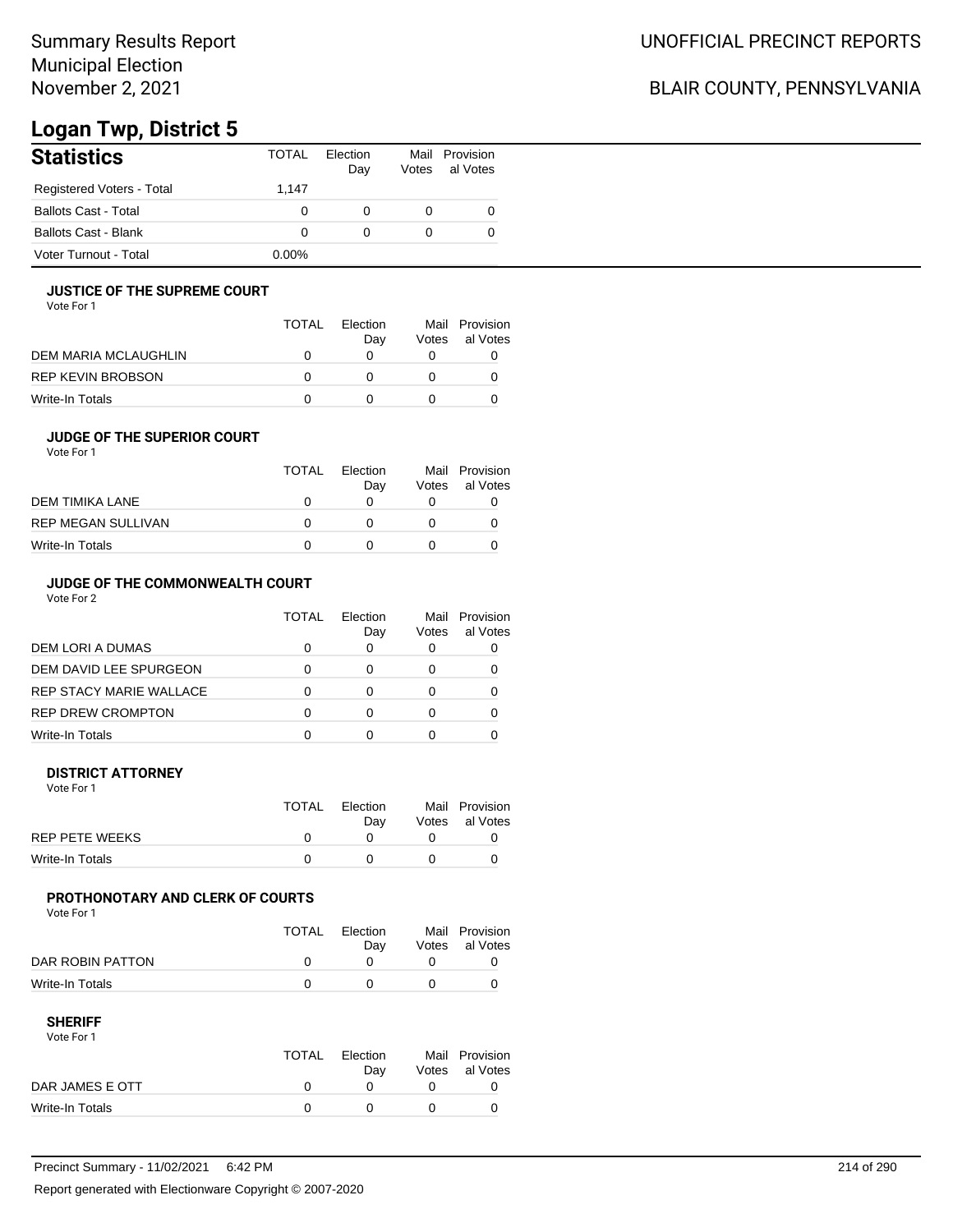### **SUPERVISOR LOGAN TWP**

Vote For 1

|                 | TOTAL | Election | Mail Provision |  |
|-----------------|-------|----------|----------------|--|
|                 |       | Dav      | Votes al Votes |  |
| DAR ED FRONTINO |       |          |                |  |
| Write-In Totals |       |          |                |  |

### **AUDITOR LOGAN TWP**

Vote For 1

|                 | TOTAL Election | Mail Provision |
|-----------------|----------------|----------------|
|                 | Dav            | Votes al Votes |
| Write-In Totals |                |                |

## **TAX COLLECTOR LOGAN TWP**

Vote For 1

|                     | <b>TOTAL</b> | Election<br>Dav | Mail Provision<br>Votes al Votes |
|---------------------|--------------|-----------------|----------------------------------|
| DAR CHRISTINA BLAKE |              |                 |                                  |
| Write-In Totals     |              |                 |                                  |

### **CONSTABLE LOGAN TWP**

| Vote For 1 |  |
|------------|--|
|------------|--|

|                 | TOTAL Election |                                   | Mail Provision |
|-----------------|----------------|-----------------------------------|----------------|
|                 | Dav            |                                   | Votes al Votes |
| Write-In Totals |                | $\mathfrak{a}$ and $\mathfrak{a}$ |                |

## **SCHOOL DIRECTOR 4YR ALTOONA AREA SCHOOL DISTRICT**

Vote For 4

|                              | TOTAL | Election<br>Day | Mail<br>Votes | Provision<br>al Votes |
|------------------------------|-------|-----------------|---------------|-----------------------|
| DAR VAL MIGNOGNA             | 0     | O               |               |                       |
| DAR DAVID E FRANCIS          | 0     | 0               |               |                       |
| DEM TINA JOHNSTON            | 0     | O               |               |                       |
| DAR STEPHANIE MCGINNIS       | ∩     | 0               |               |                       |
| <b>REP KELLY IRWIN ADAMS</b> | ∩     |                 |               |                       |
| <b>Write-In Totals</b>       | ∩     |                 |               |                       |

## **SCHOOL DIRECTOR 2YR ALTOONA AREA SCHOOL DISTRICT**

Vote For 1

|                        | TOTAL | Flection | Mail  | Provision |
|------------------------|-------|----------|-------|-----------|
|                        |       | Dav      | Votes | al Votes  |
| DEM RICK HOOVER        |       |          |       |           |
| REP DAVID E. GREENWOOD |       |          |       |           |
| Write-In Totals        |       |          |       |           |

#### **JUDGE OF ELECTION LOGAN TWP 5** Vote For 1

|                   | TOTAL | Election<br>Dav | Mail Provision<br>Votes al Votes |
|-------------------|-------|-----------------|----------------------------------|
| DEM LINDA K TANZI |       |                 |                                  |
| Write-In Totals   |       |                 |                                  |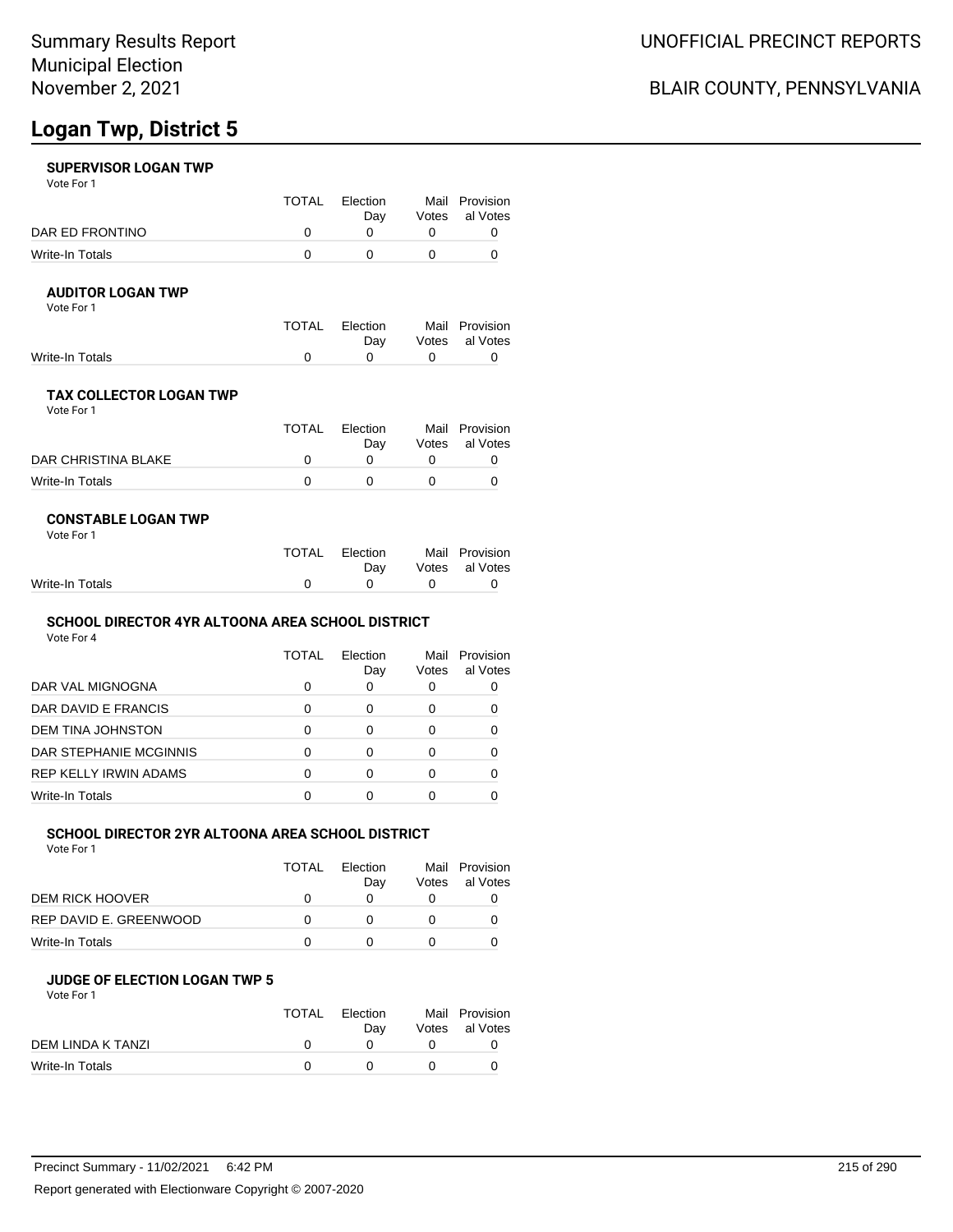## **INSPECTOR OF ELECTION LOGAN TWP 5**

Vote For 1

|                         | <b>TOTAL</b> | Election<br>Dav | Mail Provision<br>Votes al Votes |
|-------------------------|--------------|-----------------|----------------------------------|
| DEM MARDELL BONASSO     |              |                 |                                  |
| <b>REP ANNETTE AJAY</b> |              |                 |                                  |
| Write-In Totals         |              |                 |                                  |

## **SECOND AMENDMENT SANCTUARY - BLAIR COUNTY**

Vote For 1

|            | TOTAL Election<br>Dav | Mail Provision<br>Votes al Votes |
|------------|-----------------------|----------------------------------|
| <b>YES</b> |                       |                                  |
| NO         |                       |                                  |

### **SECOND AMENDMENT SANCTUARY - LOGAN TWP**

Vote For 1

|            | <b>TOTAL</b> | Election<br>Dav | Mail Provision<br>Votes al Votes |
|------------|--------------|-----------------|----------------------------------|
| <b>YES</b> |              |                 |                                  |
| NO         |              |                 |                                  |

### **RETAIN JOHN T BENDER - JUDGE OF THE SUPERIOR COURT**

Vote For 1

|            | TOTAL | Election<br>Dav | Mail Provision<br>Votes al Votes |
|------------|-------|-----------------|----------------------------------|
| <b>YES</b> |       |                 |                                  |
| NO         |       |                 |                                  |

### **RETAIN MARY JANE BOWES - JUDGE OF THE SUPERIOR COURT**

Vote For 1

|            | TOTAL | Election<br>Dav | Mail Provision<br>Votes al Votes |
|------------|-------|-----------------|----------------------------------|
| <b>YES</b> |       |                 |                                  |
| <b>NO</b>  |       |                 |                                  |

### **RETAIN ANNE COVEY - JUDGE OF THE COMMONWEALTH COURT**

Vote For 1

|            | TOTAL | Election<br>Dav |            | Mail Provision<br>Votes al Votes |
|------------|-------|-----------------|------------|----------------------------------|
| <b>YES</b> |       | n               | $^{\circ}$ |                                  |
| <b>NO</b>  |       | $\Omega$        | $^{\circ}$ |                                  |

## **RETAIN RENEE COHN JUBELIRER - JUDGE OF THE COMMONWEALTH COURT**

Vote For 1

|                | TOTAL | Election<br>Dav | Mail Provision<br>Votes al Votes |
|----------------|-------|-----------------|----------------------------------|
| YES.           |       |                 |                                  |
| N <sub>O</sub> |       |                 |                                  |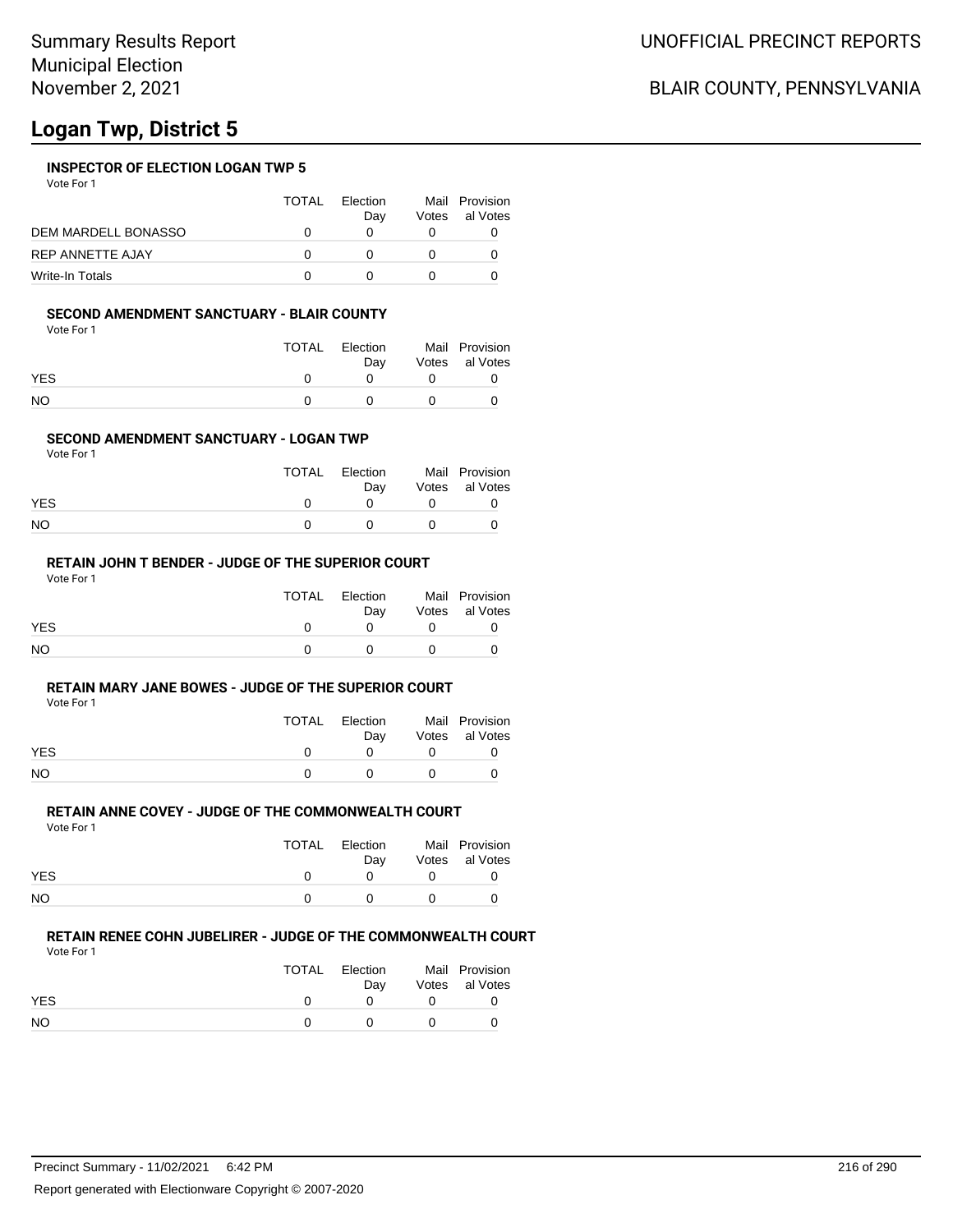# **Logan Twp, District 6**

| <b>Statistics</b>           | TOTAL    | Flection<br>Day | Votes | Mail Provision<br>al Votes |
|-----------------------------|----------|-----------------|-------|----------------------------|
| Registered Voters - Total   | 1.612    |                 |       |                            |
| <b>Ballots Cast - Total</b> | 0        |                 |       |                            |
| <b>Ballots Cast - Blank</b> | 0        |                 |       |                            |
| Voter Turnout - Total       | $0.00\%$ |                 |       |                            |

## **JUSTICE OF THE SUPREME COURT**

Vote For 1

|                      | TOTAL | Election<br>Dav | Votes | Mail Provision<br>al Votes |
|----------------------|-------|-----------------|-------|----------------------------|
| DEM MARIA MCLAUGHLIN |       |                 |       |                            |
| REP KEVIN BROBSON    |       |                 |       |                            |
| Write-In Totals      |       |                 |       |                            |

## **JUDGE OF THE SUPERIOR COURT**

| Vote For 1 |  |  |
|------------|--|--|
|            |  |  |

|                           | <b>TOTAL</b> | Election<br>Day | Votes | Mail Provision<br>al Votes |
|---------------------------|--------------|-----------------|-------|----------------------------|
| DEM TIMIKA LANE           |              |                 |       |                            |
| <b>REP MEGAN SULLIVAN</b> |              |                 |       |                            |
| Write-In Totals           |              |                 |       |                            |
|                           |              |                 |       |                            |

## **JUDGE OF THE COMMONWEALTH COURT**

Vote For 2

|                                | TOTAL | Flection<br>Day | Votes | Mail Provision<br>al Votes |
|--------------------------------|-------|-----------------|-------|----------------------------|
| DEM LORI A DUMAS               |       |                 |       |                            |
| DEM DAVID LEE SPURGEON         |       |                 |       |                            |
| <b>REP STACY MARIE WALLACE</b> |       |                 |       |                            |
| <b>REP DREW CROMPTON</b>       |       |                 |       |                            |
| Write-In Totals                |       |                 |       |                            |

#### **DISTRICT ATTORNEY**

| Vote For 1            |              |                 |                                  |
|-----------------------|--------------|-----------------|----------------------------------|
|                       | <b>TOTAL</b> | Election<br>Dav | Mail Provision<br>Votes al Votes |
| <b>REP PETE WEEKS</b> |              |                 |                                  |
| Write-In Totals       |              |                 |                                  |

## **PROTHONOTARY AND CLERK OF COURTS**

Vote For 1

|                  | <b>TOTAL</b> | Election<br>Dav | Mail Provision<br>Votes al Votes |
|------------------|--------------|-----------------|----------------------------------|
| DAR ROBIN PATTON |              |                 |                                  |
| Write-In Totals  |              |                 |                                  |

| Vote For 1      | <b>TOTAL</b> | Election | Mail Provision |
|-----------------|--------------|----------|----------------|
|                 |              | Dav      | Votes al Votes |
| DAR JAMES E OTT |              |          |                |
| Write-In Totals |              |          |                |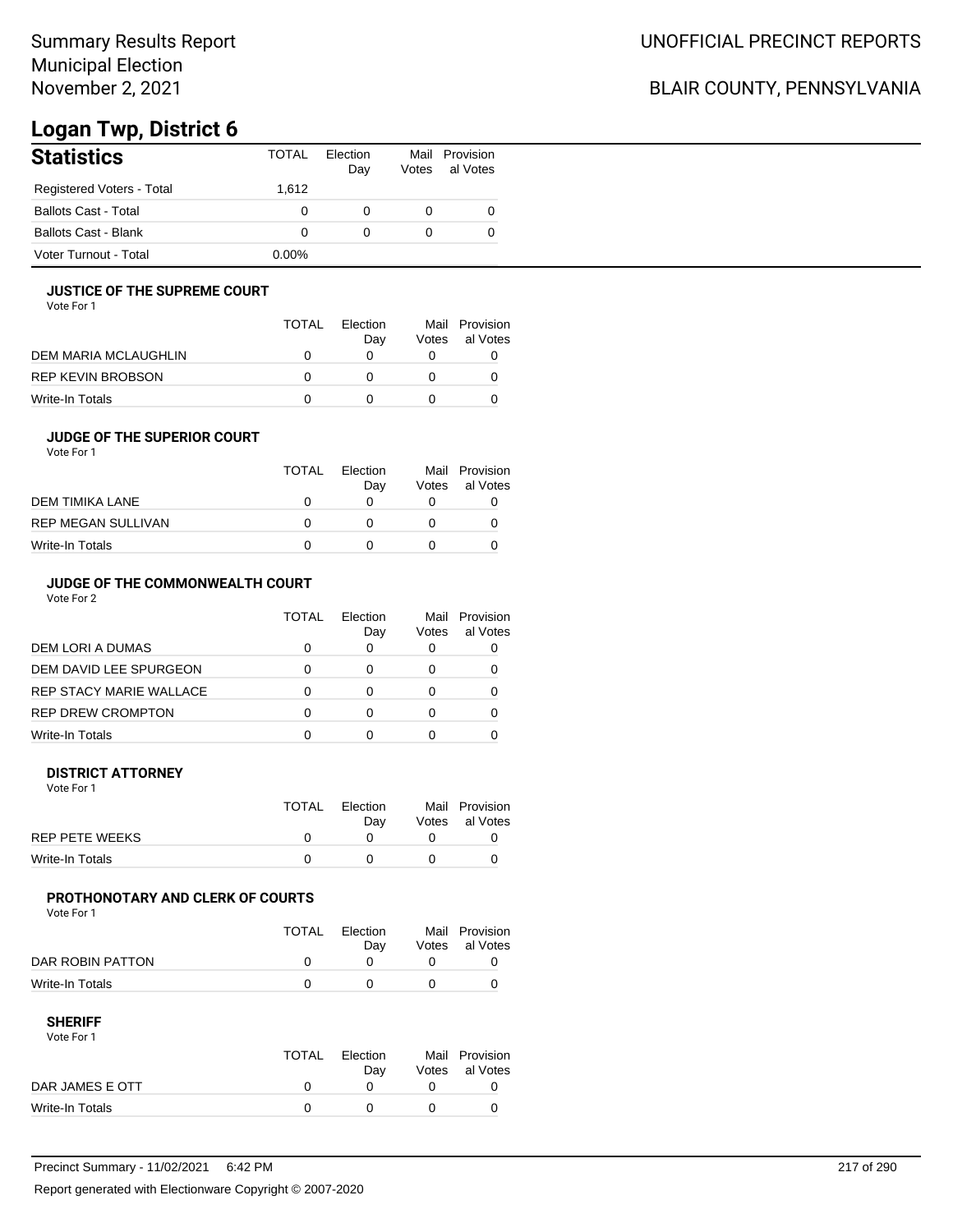# **Logan Twp, District 6**

## **SUPERVISOR LOGAN TWP**

Vote For 1

|                 | TOTAL | <b>Flection</b> | Mail Provision |  |
|-----------------|-------|-----------------|----------------|--|
|                 |       | Dav             | Votes al Votes |  |
| DAR ED FRONTINO |       |                 |                |  |
| Write-In Totals |       |                 |                |  |

### **AUDITOR LOGAN TWP**

Vote For 1

|                 | TOTAL Election | Mail Provision |
|-----------------|----------------|----------------|
|                 | Dav            | Votes al Votes |
| Write-In Totals |                |                |

## **TAX COLLECTOR LOGAN TWP**

Vote For 1

|                     | TOTAL | Election<br>Dav | Mail Provision<br>Votes al Votes |
|---------------------|-------|-----------------|----------------------------------|
| DAR CHRISTINA BLAKE |       |                 |                                  |
| Write-In Totals     |       |                 |                                  |

### **CONSTABLE LOGAN TWP**

| Vote For 1 |  |
|------------|--|
|------------|--|

|                 | TOTAL Election |                                   | Mail Provision |
|-----------------|----------------|-----------------------------------|----------------|
|                 | Dav            |                                   | Votes al Votes |
| Write-In Totals |                | $\mathfrak{a}$ and $\mathfrak{a}$ |                |

## **SCHOOL DIRECTOR 4YR ALTOONA AREA SCHOOL DISTRICT**

Vote For 4

| TOTAL    | Election<br>Day | Mail<br>Votes | Provision<br>al Votes |
|----------|-----------------|---------------|-----------------------|
| 0        |                 |               |                       |
| 0        | O               | 0             |                       |
| 0        |                 |               |                       |
| 0        | Ω               |               |                       |
| $\Omega$ | 0               |               |                       |
| ∩        |                 |               |                       |
|          |                 |               |                       |

### **SCHOOL DIRECTOR 2YR ALTOONA AREA SCHOOL DISTRICT**

Vote For 1

|                        | TOTAL | Election | Mail  | Provision |
|------------------------|-------|----------|-------|-----------|
|                        |       | Dav      | Votes | al Votes  |
| DEM RICK HOOVER        |       |          |       |           |
| REP DAVID E. GREENWOOD |       |          |       |           |
| Write-In Totals        |       |          |       |           |

## **JUDGE OF ELECTION LOGAN TWP 6**

|            | Mail Provision |
|------------|----------------|
|            | Votes al Votes |
| $^{\circ}$ |                |
|            |                |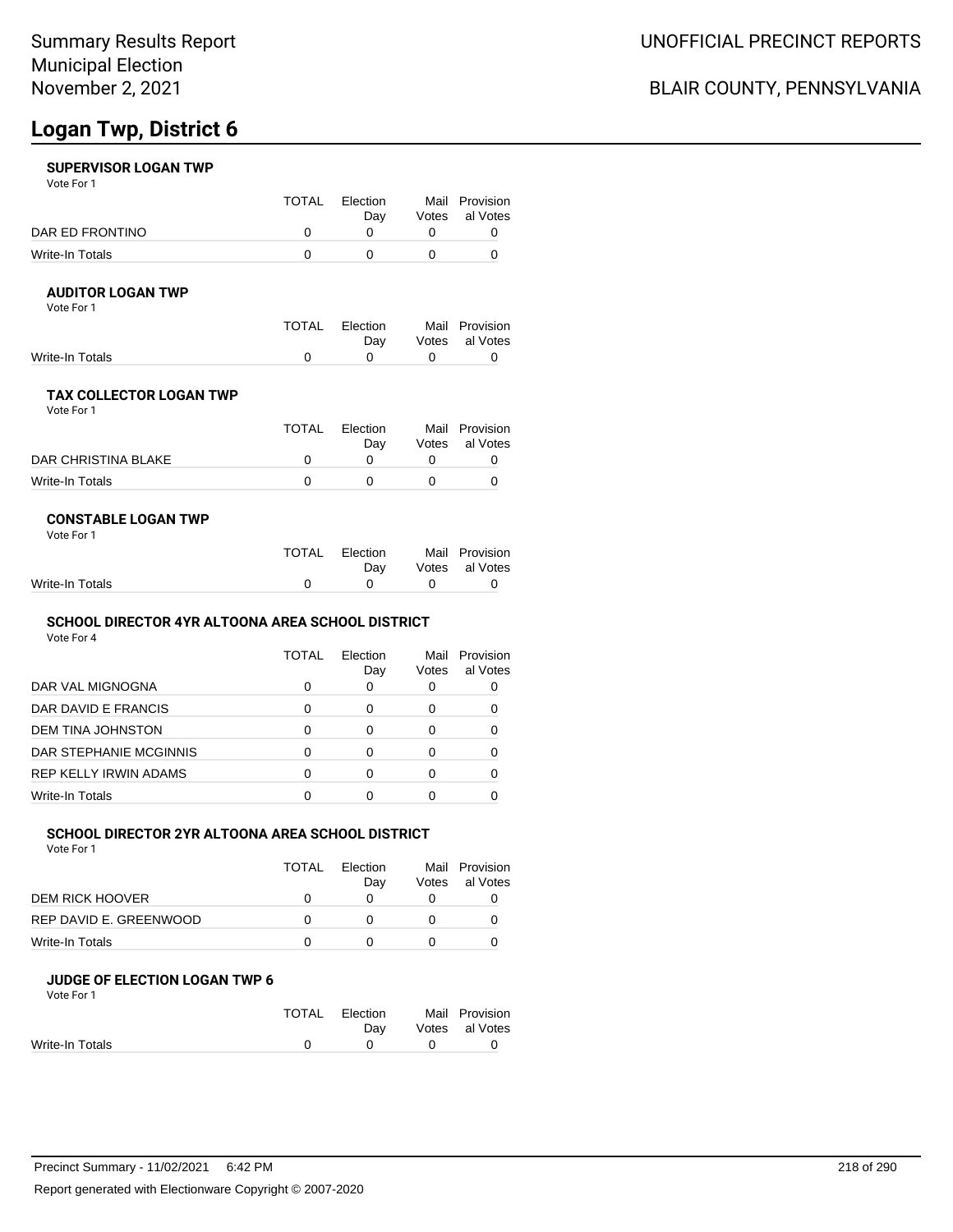# **Logan Twp, District 6**

### **INSPECTOR OF ELECTION LOGAN TWP 6**

Vote For 1

|                 | TOTAL Election                               | Mail Provision     |
|-----------------|----------------------------------------------|--------------------|
|                 |                                              | Day Votes al Votes |
| Write-In Totals | $\begin{array}{ccc} & & & 0 & & \end{array}$ |                    |

### **SECOND AMENDMENT SANCTUARY - BLAIR COUNTY**

Vote For 1

|            | TOTAL | Election<br>Dav | Mail Provision<br>Votes al Votes |
|------------|-------|-----------------|----------------------------------|
| <b>YES</b> |       |                 |                                  |
| <b>NO</b>  |       |                 |                                  |

## **SECOND AMENDMENT SANCTUARY - LOGAN TWP**

Vote For 1

|            | TOTAL | Election | Mail Provision |
|------------|-------|----------|----------------|
|            |       | Dav      | Votes al Votes |
| <b>YES</b> |       |          |                |
| NO.        |       |          |                |

#### **RETAIN JOHN T BENDER - JUDGE OF THE SUPERIOR COURT** Vote For 1

|            | TOTAL | Election<br>Dav | Mail Provision<br>Votes al Votes |
|------------|-------|-----------------|----------------------------------|
| <b>YES</b> |       |                 |                                  |
| NO         |       |                 |                                  |

## **RETAIN MARY JANE BOWES - JUDGE OF THE SUPERIOR COURT**

Vote For 1

|            | TOTAL       | Election<br>Dav | Mail Provision<br>Votes al Votes |
|------------|-------------|-----------------|----------------------------------|
| <b>YES</b> | $^{\prime}$ | <sup>n</sup>    |                                  |
| NO         | $^{\prime}$ | n               |                                  |

## **RETAIN ANNE COVEY - JUDGE OF THE COMMONWEALTH COURT**

Vote For 1

|            | TOTAL | Election | Mail Provision |
|------------|-------|----------|----------------|
|            |       | Dav      | Votes al Votes |
| <b>YES</b> |       |          |                |
| NO         |       |          |                |

## **RETAIN RENEE COHN JUBELIRER - JUDGE OF THE COMMONWEALTH COURT**

Vote For 1

|            | TOTAL | Election<br>Dav | Mail Provision<br>Votes al Votes |
|------------|-------|-----------------|----------------------------------|
| <b>YES</b> |       |                 |                                  |
| <b>NO</b>  |       |                 |                                  |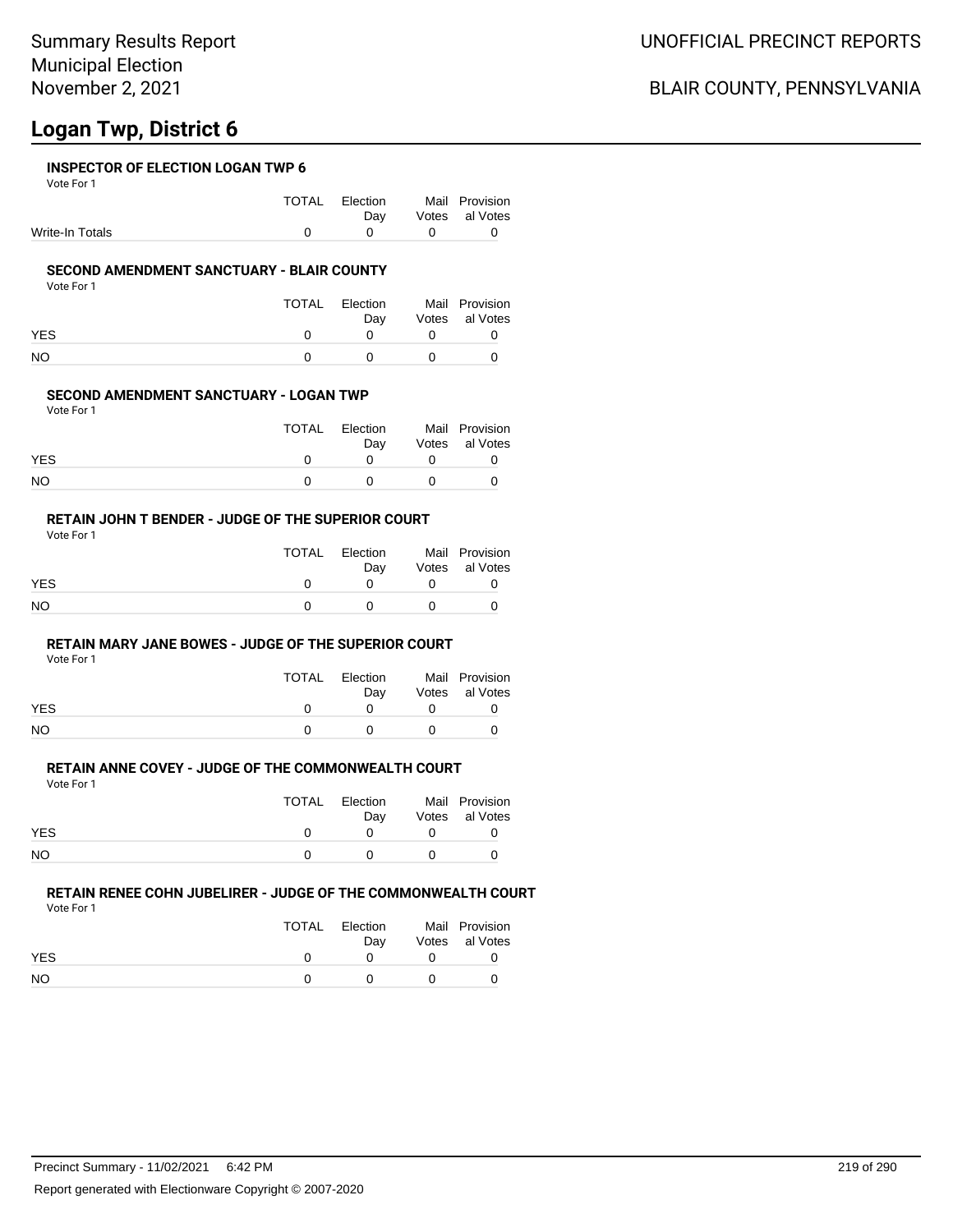# **Logan Twp, District 7**

| <b>Statistics</b>           | <b>TOTAL</b> | Flection<br>Day | Votes | Mail Provision<br>al Votes |
|-----------------------------|--------------|-----------------|-------|----------------------------|
| Registered Voters - Total   | 551          |                 |       |                            |
| <b>Ballots Cast - Total</b> | 0            | 0               |       |                            |
| Ballots Cast - Blank        | 0            | 0               |       |                            |
| Voter Turnout - Total       | $0.00\%$     |                 |       |                            |

## **JUSTICE OF THE SUPREME COURT**

Vote For 1

|                      | <b>TOTAL</b> | Flection<br>Dav | Votes | Mail Provision<br>al Votes |
|----------------------|--------------|-----------------|-------|----------------------------|
| DEM MARIA MCLAUGHLIN |              |                 |       |                            |
| REP KEVIN BROBSON    | $\mathbf{I}$ |                 |       |                            |
| Write-In Totals      |              |                 |       |                            |

## **JUDGE OF THE SUPERIOR COURT**

| Vote For 1 |  |  |
|------------|--|--|
|            |  |  |

| Dav | Votes | Mail Provision<br>al Votes |
|-----|-------|----------------------------|
|     |       |                            |
|     |       |                            |
|     |       |                            |
|     |       | <b>TOTAL</b><br>Election   |

## **JUDGE OF THE COMMONWEALTH COURT**

Vote For 2

|                                | TOTAL | Flection<br>Day | Votes | Mail Provision<br>al Votes |
|--------------------------------|-------|-----------------|-------|----------------------------|
| DEM LORI A DUMAS               |       |                 |       |                            |
| DEM DAVID LEE SPURGEON         |       |                 |       |                            |
| <b>REP STACY MARIE WALLACE</b> |       |                 |       |                            |
| <b>REP DREW CROMPTON</b>       |       |                 |       |                            |
| Write-In Totals                |       |                 |       |                            |

#### **DISTRICT ATTORNEY**

| Vote For 1            |              |                 |                                  |
|-----------------------|--------------|-----------------|----------------------------------|
|                       | <b>TOTAL</b> | Election<br>Dav | Mail Provision<br>Votes al Votes |
| <b>REP PETE WEEKS</b> |              |                 |                                  |
| Write-In Totals       |              |                 |                                  |

## **PROTHONOTARY AND CLERK OF COURTS**

Vote For 1

|                  | TOTAL | Election<br>Dav | Mail Provision<br>Votes al Votes |
|------------------|-------|-----------------|----------------------------------|
| DAR ROBIN PATTON |       |                 |                                  |
| Write-In Totals  |       |                 |                                  |

| Vote For 1      |       |          |                |
|-----------------|-------|----------|----------------|
|                 | TOTAL | Flection | Mail Provision |
|                 |       | Dav      | Votes al Votes |
| DAR JAMES E OTT |       |          |                |
| Write-In Totals |       |          |                |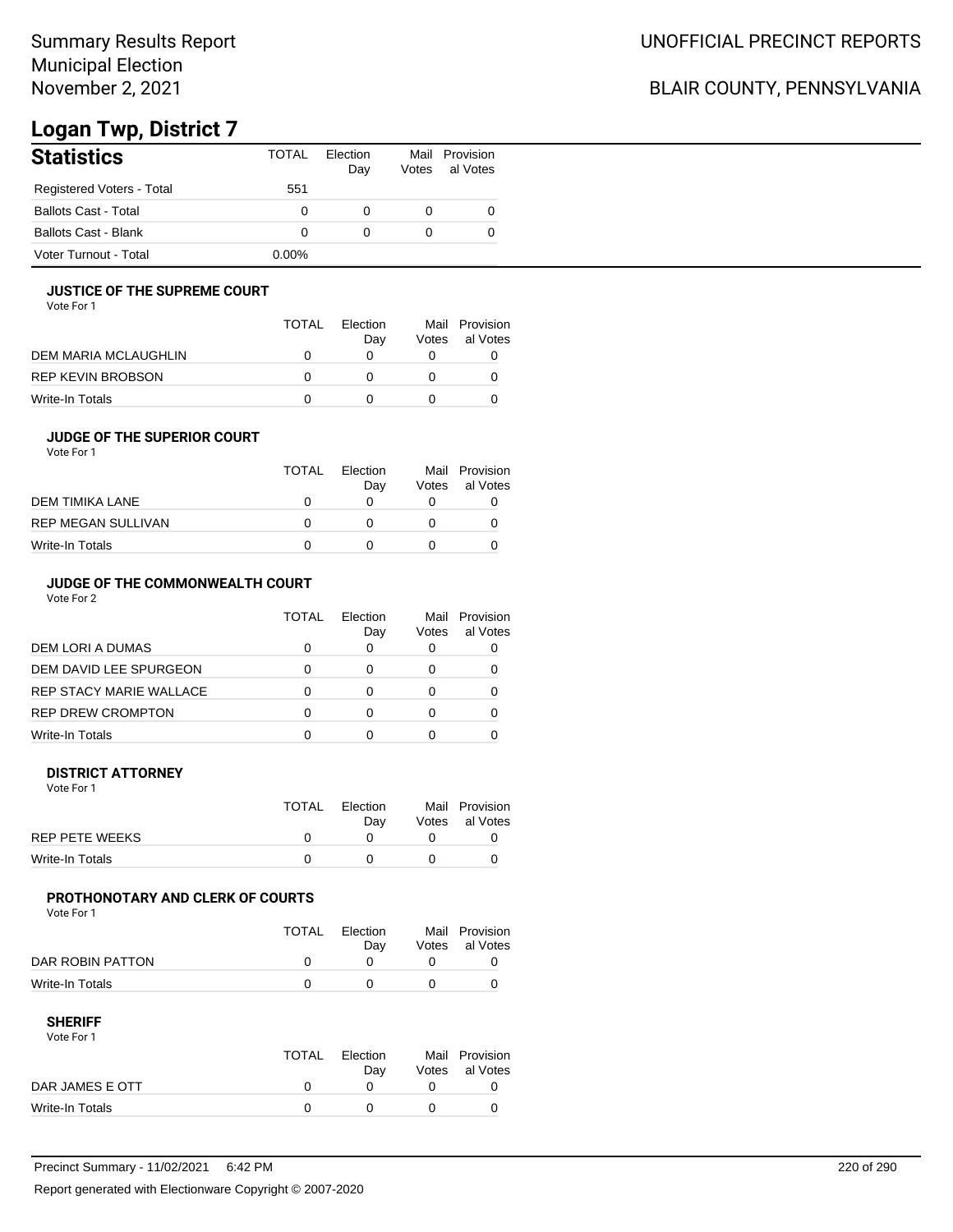# **Logan Twp, District 7**

## **SUPERVISOR LOGAN TWP**

Vote For 1

|                 | TOTAL | Election | Mail Provision |
|-----------------|-------|----------|----------------|
|                 |       | Dav      | Votes al Votes |
| DAR ED FRONTINO |       |          |                |
| Write-In Totals |       |          |                |

#### **AUDITOR LOGAN TWP**

Vote For 1

|                 | TOTAL Election | Mail Provision |
|-----------------|----------------|----------------|
|                 | Dav            | Votes al Votes |
| Write-In Totals |                |                |

## **TAX COLLECTOR LOGAN TWP**

Vote For 1

|                     | TOTAL | Election<br>Dav | Mail Provision<br>Votes al Votes |
|---------------------|-------|-----------------|----------------------------------|
| DAR CHRISTINA BLAKE |       |                 |                                  |
| Write-In Totals     |       |                 |                                  |

### **CONSTABLE LOGAN TWP**

| Vote For 1 |  |  |
|------------|--|--|
|------------|--|--|

|                 | TOTAL Election |                                   | Mail Provision |
|-----------------|----------------|-----------------------------------|----------------|
|                 | Dav            |                                   | Votes al Votes |
| Write-In Totals |                | $\mathfrak{a}$ and $\mathfrak{a}$ |                |

## **SCHOOL DIRECTOR 4YR ALTOONA AREA SCHOOL DISTRICT**

Vote For 4

| TOTAL    | Election<br>Day | Mail<br>Votes | Provision<br>al Votes |
|----------|-----------------|---------------|-----------------------|
| 0        |                 |               |                       |
| 0        | O               | 0             |                       |
| 0        |                 |               |                       |
| 0        | Ω               |               |                       |
| $\Omega$ | 0               |               |                       |
| ∩        |                 |               |                       |
|          |                 |               |                       |

## **SCHOOL DIRECTOR 2YR ALTOONA AREA SCHOOL DISTRICT**

| Vote For 1 |  |  |
|------------|--|--|
|------------|--|--|

|                        | TOTAL | Election | Mail  | Provision |
|------------------------|-------|----------|-------|-----------|
|                        |       | Dav      | Votes | al Votes  |
| DEM RICK HOOVER        |       |          |       |           |
| REP DAVID E. GREENWOOD |       |          |       |           |
| Write-In Totals        |       |          |       |           |

## **JUDGE OF ELECTION LOGAN TWP 7**

| Vote For 1      |       |             |                |
|-----------------|-------|-------------|----------------|
|                 | TOTAL | Election    | Mail Provision |
|                 |       | Dav         | Votes al Votes |
| Write-In Totals | n     | $^{\prime}$ |                |
|                 |       |             |                |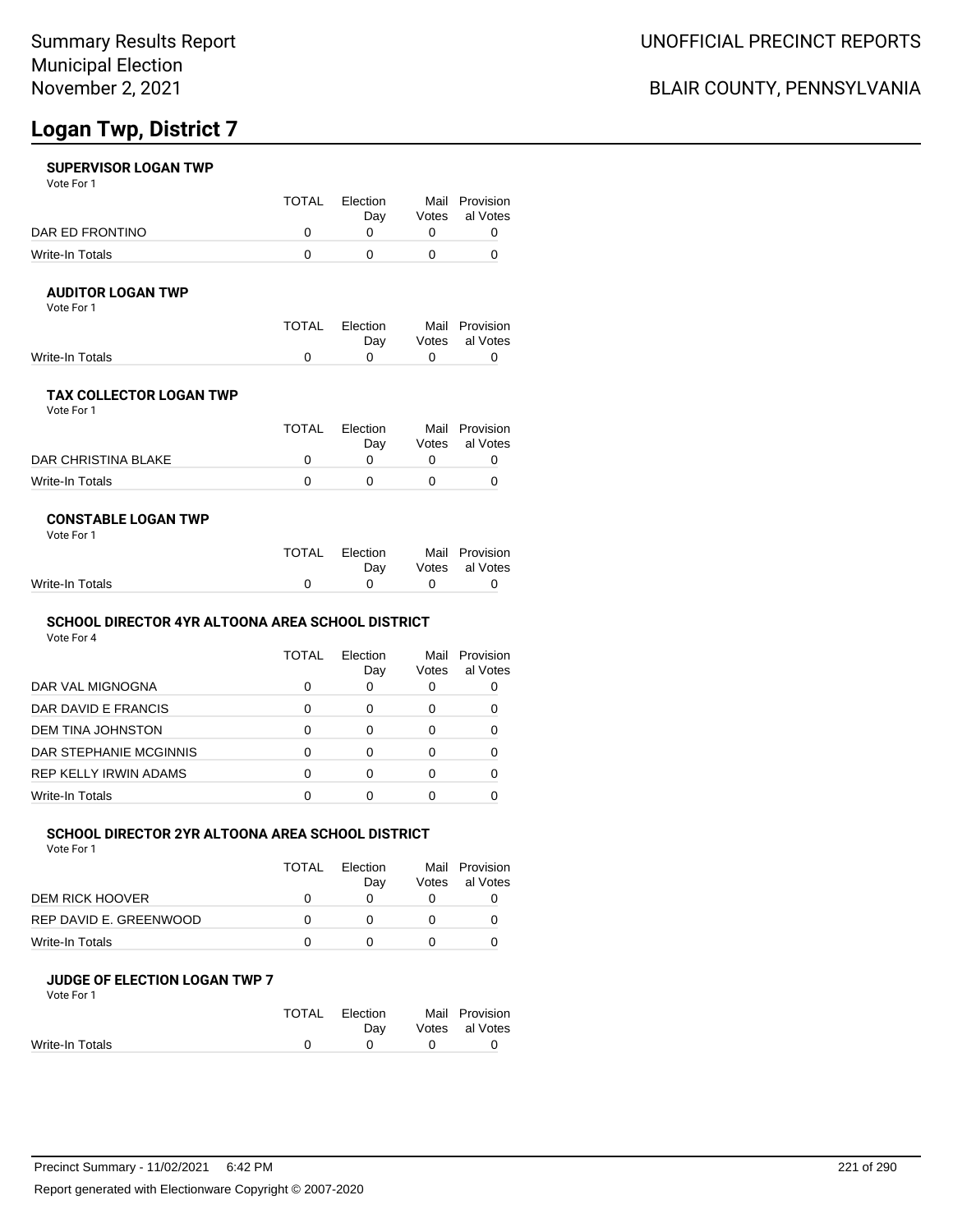# **Logan Twp, District 7**

### **INSPECTOR OF ELECTION LOGAN TWP 7**

Vote For 1

|                 | TOTAL Election                | Mail Provision     |
|-----------------|-------------------------------|--------------------|
|                 |                               | Day Votes al Votes |
| Write-In Totals | $\mathbf{u}$ and $\mathbf{v}$ |                    |

### **SECOND AMENDMENT SANCTUARY - BLAIR COUNTY**

Vote For 1

|            | TOTAL | Election<br>Dav | Mail Provision<br>Votes al Votes |
|------------|-------|-----------------|----------------------------------|
| <b>YES</b> |       |                 |                                  |
| <b>NO</b>  |       | $^{\prime}$     |                                  |

## **SECOND AMENDMENT SANCTUARY - LOGAN TWP**

Vote For 1

|            | <b>TOTAL</b> | Election | Mail Provision |
|------------|--------------|----------|----------------|
|            |              | Dav      | Votes al Votes |
| <b>YES</b> |              |          |                |
| NO         |              |          |                |

#### **RETAIN JOHN T BENDER - JUDGE OF THE SUPERIOR COURT** Vote For 1

|            | TOTAL Election | Mail Provision |
|------------|----------------|----------------|
|            | Dav            | Votes al Votes |
| <b>YES</b> |                |                |
| NO         | n              |                |

## **RETAIN MARY JANE BOWES - JUDGE OF THE SUPERIOR COURT**

Vote For 1

|            | TOTAL | Election<br>Dav |          | Mail Provision<br>Votes al Votes |
|------------|-------|-----------------|----------|----------------------------------|
| <b>YES</b> | n     | $^{\circ}$      |          |                                  |
| NO         | n     | $\Omega$        | $\Omega$ |                                  |

## **RETAIN ANNE COVEY - JUDGE OF THE COMMONWEALTH COURT**

Vote For 1

|            | <b>TOTAL</b> | Election<br>Dav | Mail Provision<br>Votes al Votes |
|------------|--------------|-----------------|----------------------------------|
| <b>YES</b> |              |                 |                                  |
| NO         |              |                 |                                  |

## **RETAIN RENEE COHN JUBELIRER - JUDGE OF THE COMMONWEALTH COURT**

Vote For 1

|           | TOTAL | Election<br>Dav | Mail Provision<br>Votes al Votes |
|-----------|-------|-----------------|----------------------------------|
| YES       |       |                 |                                  |
| <b>NO</b> |       |                 |                                  |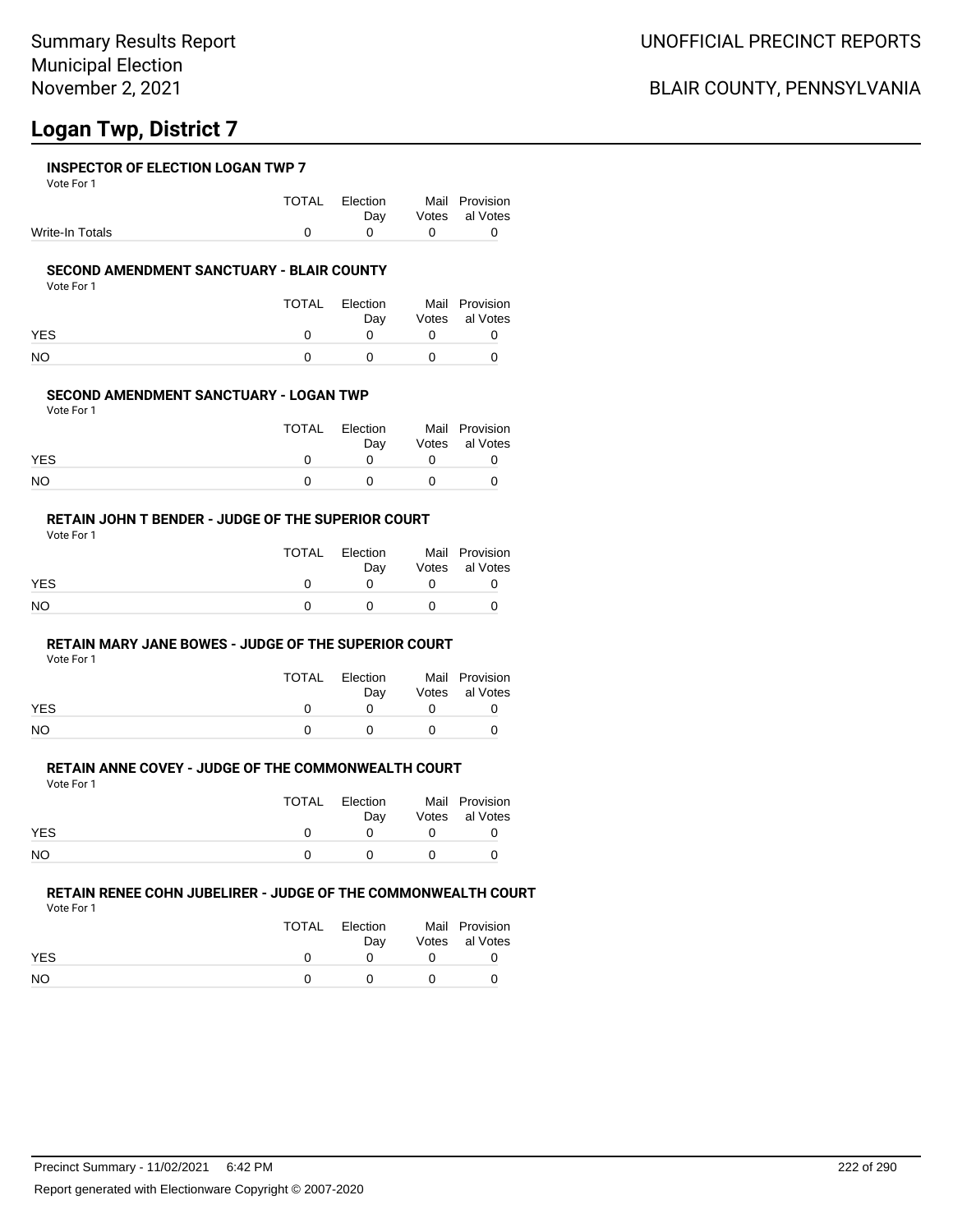# **Martinsburg Boro, District 1**

| <b>Statistics</b>           | <b>TOTAL</b> | Election<br>Day | Votes | Mail Provision<br>al Votes |
|-----------------------------|--------------|-----------------|-------|----------------------------|
| Registered Voters - Total   | 545          |                 |       |                            |
| <b>Ballots Cast - Total</b> | 0            | 0               | 0     | $\Omega$                   |
| <b>Ballots Cast - Blank</b> | $\Omega$     | 0               | 0     | $\Omega$                   |
| Voter Turnout - Total       | $0.00\%$     |                 |       |                            |

## **JUSTICE OF THE SUPREME COURT**

Vote For 1

|                      | TOTAL | Election<br>Dav | Votes | Mail Provision<br>al Votes |
|----------------------|-------|-----------------|-------|----------------------------|
| DEM MARIA MCLAUGHLIN |       |                 |       |                            |
| REP KEVIN BROBSON    |       |                 |       |                            |
| Write-In Totals      |       |                 |       |                            |

## **JUDGE OF THE SUPERIOR COURT**

| Vote For 1 |  |  |
|------------|--|--|
|            |  |  |

|                           | <b>TOTAL</b> | Election<br>Day | Votes | Mail Provision<br>al Votes |
|---------------------------|--------------|-----------------|-------|----------------------------|
| DEM TIMIKA LANE           |              |                 |       |                            |
| <b>REP MEGAN SULLIVAN</b> |              |                 |       |                            |
| Write-In Totals           |              |                 |       |                            |
|                           |              |                 |       |                            |

## **JUDGE OF THE COMMONWEALTH COURT**

Vote For 2

|                                | TOTAL | Flection<br>Day | Votes | Mail Provision<br>al Votes |
|--------------------------------|-------|-----------------|-------|----------------------------|
| DEM LORI A DUMAS               |       |                 |       |                            |
| DEM DAVID LEE SPURGEON         |       |                 |       |                            |
| <b>REP STACY MARIE WALLACE</b> |       |                 |       |                            |
| <b>REP DREW CROMPTON</b>       |       |                 |       |                            |
| Write-In Totals                |       |                 |       |                            |

#### **DISTRICT ATTORNEY**

| Vote For 1      |       |                 |                                  |
|-----------------|-------|-----------------|----------------------------------|
|                 | TOTAL | Election<br>Dav | Mail Provision<br>Votes al Votes |
| REP PETE WEEKS  |       |                 |                                  |
| Write-In Totals |       |                 |                                  |

## **PROTHONOTARY AND CLERK OF COURTS**

Vote For 1

|                  | TOTAL | Election<br>Dav | Mail Provision<br>Votes al Votes |
|------------------|-------|-----------------|----------------------------------|
| DAR ROBIN PATTON |       |                 |                                  |
| Write-In Totals  |       |                 |                                  |

| Vote For 1      |       |          |                |
|-----------------|-------|----------|----------------|
|                 | TOTAL | Election | Mail Provision |
|                 |       | Dav      | Votes al Votes |
| DAR JAMES E OTT |       |          |                |
| Write-In Totals |       |          |                |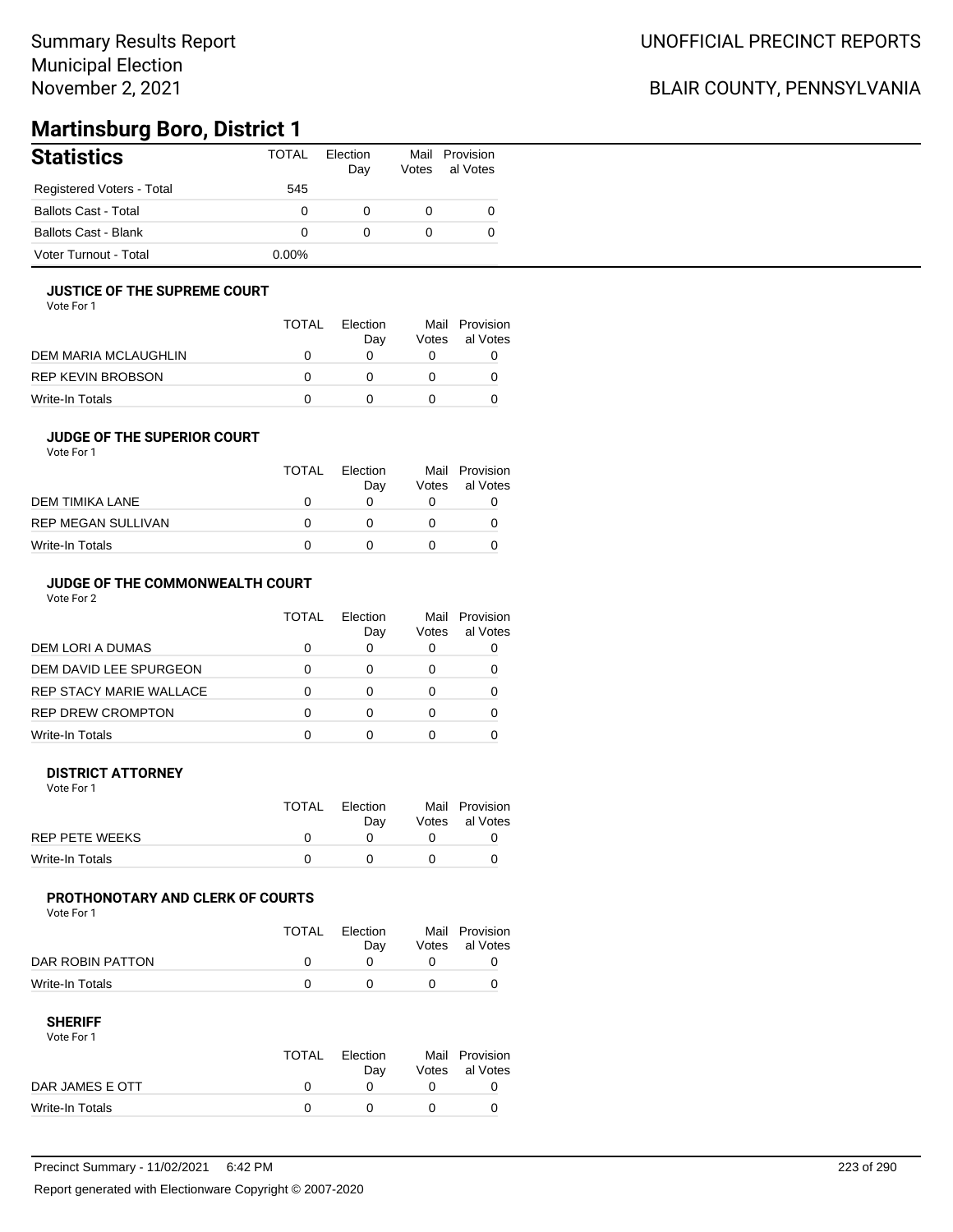# **Martinsburg Boro, District 1**

## **MAYOR MARTINSBURG BOROUGH**

Vote For 1

|                           | TOTAI | Flection | Mail Provision |
|---------------------------|-------|----------|----------------|
|                           |       | Dav      | Votes al Votes |
| REP RICHARD A BRANTNER SR |       |          |                |
| Write-In Totals           |       |          |                |

### **COUNCIL 4YR MARTINSBURG BOROUGH**

Vote For 4

|                                | TOTAL    | Election<br>Day | Mail<br>Votes | Provision<br>al Votes |
|--------------------------------|----------|-----------------|---------------|-----------------------|
| DEM NEIL E GARTLAND            | O        | O               |               |                       |
| <b>DEM KEN JOHNSON</b>         | ∩        | 0               |               |                       |
| <b>REP CHARLES E KENSINGER</b> | $\Omega$ | 0               |               |                       |
| REP EDWARD L BENNETT           |          | 0               |               |                       |
| REP JAMES C DELL               | ∩        | 0               |               |                       |
| REP JANET BLATTENBERGER        |          | 0               |               |                       |
| Write-In Totals                |          |                 |               |                       |

#### **COUNCIL 2YR MARTINSBURG BOROUGH** Vote For 1

|                      | <b>TOTAL</b> | Election<br>Dav | Mail Provision<br>Votes al Votes |
|----------------------|--------------|-----------------|----------------------------------|
| REP DURBAN D METZLER |              |                 |                                  |
| Write-In Totals      |              |                 |                                  |

### **TAX COLLECTOR MARTINSBURG BOROUGH**

Vote For 1

|                   | <b>TOTAL</b> | Election<br>Dav | Mail Provision<br>Votes al Votes |
|-------------------|--------------|-----------------|----------------------------------|
| REP M JANE STAILY |              |                 |                                  |
| Write-In Totals   |              |                 |                                  |

### **CONSTABLE MARTINSBURG BOROUGH**

Vote For 1

|                 | TOTAL Election |                                            | Mail Provision     |
|-----------------|----------------|--------------------------------------------|--------------------|
|                 |                |                                            | Day Votes al Votes |
| Write-In Totals |                | $\begin{array}{ccc} 0 & 0 & 0 \end{array}$ |                    |
|                 |                |                                            |                    |

## **SCHOOL DIRECTOR 4YR SPRING COVE SCHOOL DISTRICT**

Vote For 4

|                           | TOTAL | Flection<br>Day | Mail<br>Votes | Provision<br>al Votes |
|---------------------------|-------|-----------------|---------------|-----------------------|
| DAR AMY ACKER-KNISELY     |       | 0               |               |                       |
| DAR LINDA KAY SMITH       | O     | 0               |               |                       |
| DAR JOHN R BIDDLE         | O     | 0               |               |                       |
| <b>REP CHUCK GOJMERAC</b> | O     | 0               |               |                       |
| <b>Write-In Totals</b>    |       |                 |               |                       |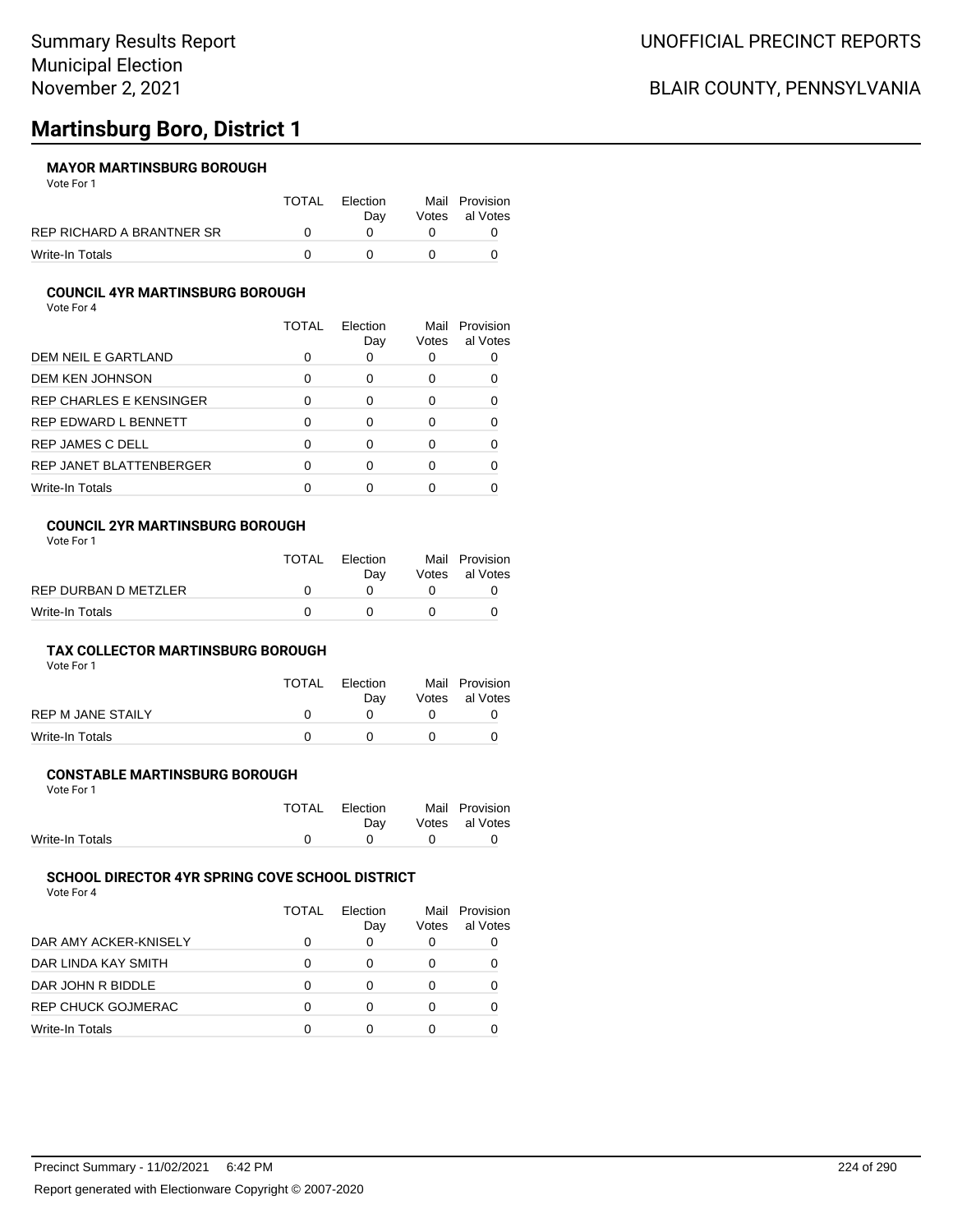## **Martinsburg Boro, District 1**

## **SCHOOL DIRECTOR 2YR SPRING COVE SCHOOL DISTRICT**

Vote For 1

|                    | <b>TOTAL</b> | Election<br>Dav | Mail Provision<br>Votes al Votes |
|--------------------|--------------|-----------------|----------------------------------|
| REP CHUCK GOJMERAC |              |                 |                                  |
| Write-In Totals    |              |                 |                                  |

### **JUDGE OF ELECTION MARTINSBURG BOROUGH 1**

Vote For 1

|     |                | Mail Provision |
|-----|----------------|----------------|
| Dav |                | Votes al Votes |
|     |                |                |
|     | TOTAL Election |                |

### **INSPECTOR OF ELECTION MARTINSBURG BOROUGH 1**

Vote For 1

|                 | TOTAL Election |     | Mail Provision |
|-----------------|----------------|-----|----------------|
|                 | Dav            |     | Votes al Votes |
| Write-In Totals |                | - 0 |                |

### **SECOND AMENDMENT SANCTUARY - BLAIR COUNTY**

Vote For 1

|            | TOTAL | Election<br>Dav | Mail Provision<br>Votes al Votes |
|------------|-------|-----------------|----------------------------------|
| <b>YES</b> |       |                 |                                  |
| NO.        |       | $\mathbf{U}$    |                                  |

### **SECOND AMENDMENT SANCTUARY - MARTINSBURG BORO**

Vote For 1

|            | TOTAL | Election<br>Dav | Mail Provision<br>Votes al Votes |
|------------|-------|-----------------|----------------------------------|
| <b>YES</b> |       |                 |                                  |
| NO         |       |                 |                                  |

## **RETAIN JOHN T BENDER - JUDGE OF THE SUPERIOR COURT**

Vote For 1

|            | <b>TOTAL</b> | Election<br>Dav | Mail Provision<br>Votes al Votes |
|------------|--------------|-----------------|----------------------------------|
| <b>YES</b> |              |                 |                                  |
| <b>NO</b>  |              |                 |                                  |

#### **RETAIN MARY JANE BOWES - JUDGE OF THE SUPERIOR COURT**

Vote For 1

|            | TOTAL | Election<br>Dav | Mail Provision<br>Votes al Votes |
|------------|-------|-----------------|----------------------------------|
| <b>YES</b> |       |                 |                                  |
| NO         |       |                 |                                  |

## **RETAIN ANNE COVEY - JUDGE OF THE COMMONWEALTH COURT**

Vote For 1

|            | TOTAL | Election<br>Dav | Mail Provision<br>Votes al Votes |
|------------|-------|-----------------|----------------------------------|
| <b>YES</b> |       |                 |                                  |
| <b>NO</b>  |       |                 |                                  |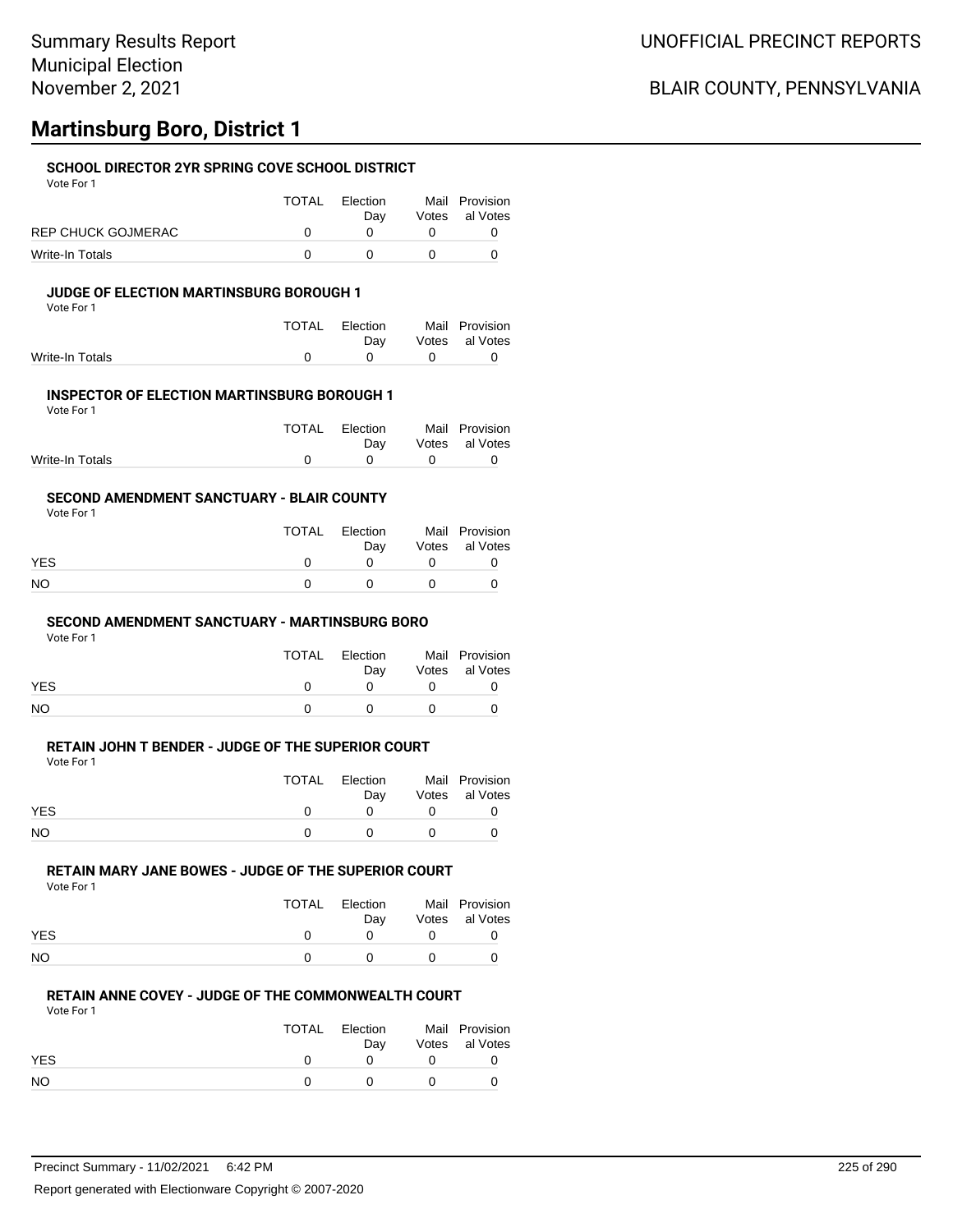## **Martinsburg Boro, District 1**

#### **RETAIN RENEE COHN JUBELIRER - JUDGE OF THE COMMONWEALTH COURT** Vote For 1

| 1 U U U    |       |                 |          |                                  |
|------------|-------|-----------------|----------|----------------------------------|
|            | TOTAL | Election<br>Dav |          | Mail Provision<br>Votes al Votes |
| <b>YES</b> |       |                 |          |                                  |
| <b>NO</b>  |       |                 | $\Omega$ |                                  |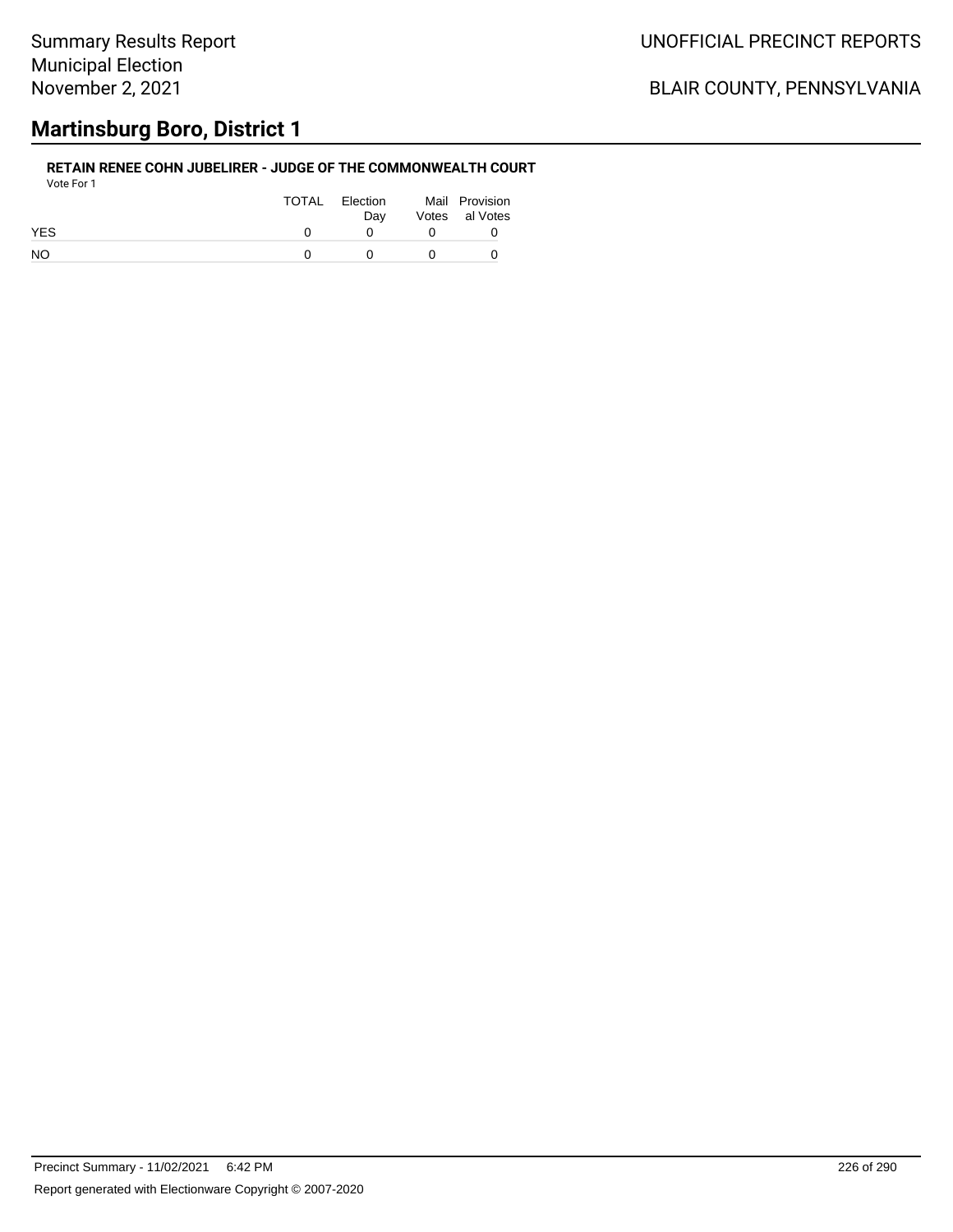# **Martinsburg Boro, District 2**

| <b>Statistics</b>           | <b>TOTAL</b> | Election<br>Day | Mail<br>Votes | Provision<br>al Votes |
|-----------------------------|--------------|-----------------|---------------|-----------------------|
| Registered Voters - Total   | 680          |                 |               |                       |
| <b>Ballots Cast - Total</b> | 0            |                 |               | 0                     |
| Ballots Cast - Blank        | $\Omega$     | 0               |               | O                     |
| Voter Turnout - Total       | $0.00\%$     |                 |               |                       |

## **JUSTICE OF THE SUPREME COURT**

Vote For 1

|                      | <b>TOTAL</b> | Election<br>Dav | Votes | Mail Provision<br>al Votes |
|----------------------|--------------|-----------------|-------|----------------------------|
| DEM MARIA MCLAUGHLIN |              |                 |       |                            |
| REP KEVIN BROBSON    |              |                 |       |                            |
| Write-In Totals      |              |                 |       |                            |

## **JUDGE OF THE SUPERIOR COURT**

| Vote For 1 |  |
|------------|--|
|            |  |

|                           | <b>TOTAL</b> | Election |       | Mail Provision |
|---------------------------|--------------|----------|-------|----------------|
|                           |              | Dav      | Votes | al Votes       |
| DEM TIMIKA LANE           |              |          |       |                |
| <b>REP MEGAN SULLIVAN</b> |              |          |       |                |
| Write-In Totals           |              |          |       |                |
|                           |              |          |       |                |

## **JUDGE OF THE COMMONWEALTH COURT**

Vote For 2

|                                | TOTAL | Flection<br>Day | Mail<br>Votes | Provision<br>al Votes |
|--------------------------------|-------|-----------------|---------------|-----------------------|
| DEM LORI A DUMAS               |       |                 |               |                       |
| DEM DAVID LEE SPURGEON         |       |                 |               |                       |
| <b>REP STACY MARIE WALLACE</b> |       |                 |               |                       |
| <b>REP DREW CROMPTON</b>       |       |                 |               |                       |
| Write-In Totals                |       |                 |               |                       |

#### **DISTRICT ATTORNEY**

| Vote For 1            |       |                 |                                  |
|-----------------------|-------|-----------------|----------------------------------|
|                       | TOTAL | Election<br>Dav | Mail Provision<br>Votes al Votes |
| <b>REP PETE WEEKS</b> |       |                 |                                  |
| Write-In Totals       |       |                 |                                  |

## **PROTHONOTARY AND CLERK OF COURTS**

Vote For 1

|                  | <b>TOTAL</b> | Election<br>Dav | Mail Provision<br>Votes al Votes |
|------------------|--------------|-----------------|----------------------------------|
| DAR ROBIN PATTON |              |                 |                                  |
| Write-In Totals  |              |                 |                                  |

| Vote For 1      |              |          |                |
|-----------------|--------------|----------|----------------|
|                 | TOTAL        | Flection | Mail Provision |
|                 |              | Dav      | Votes al Votes |
| DAR JAMES E OTT | $\mathbf{U}$ |          |                |
| Write-In Totals |              |          |                |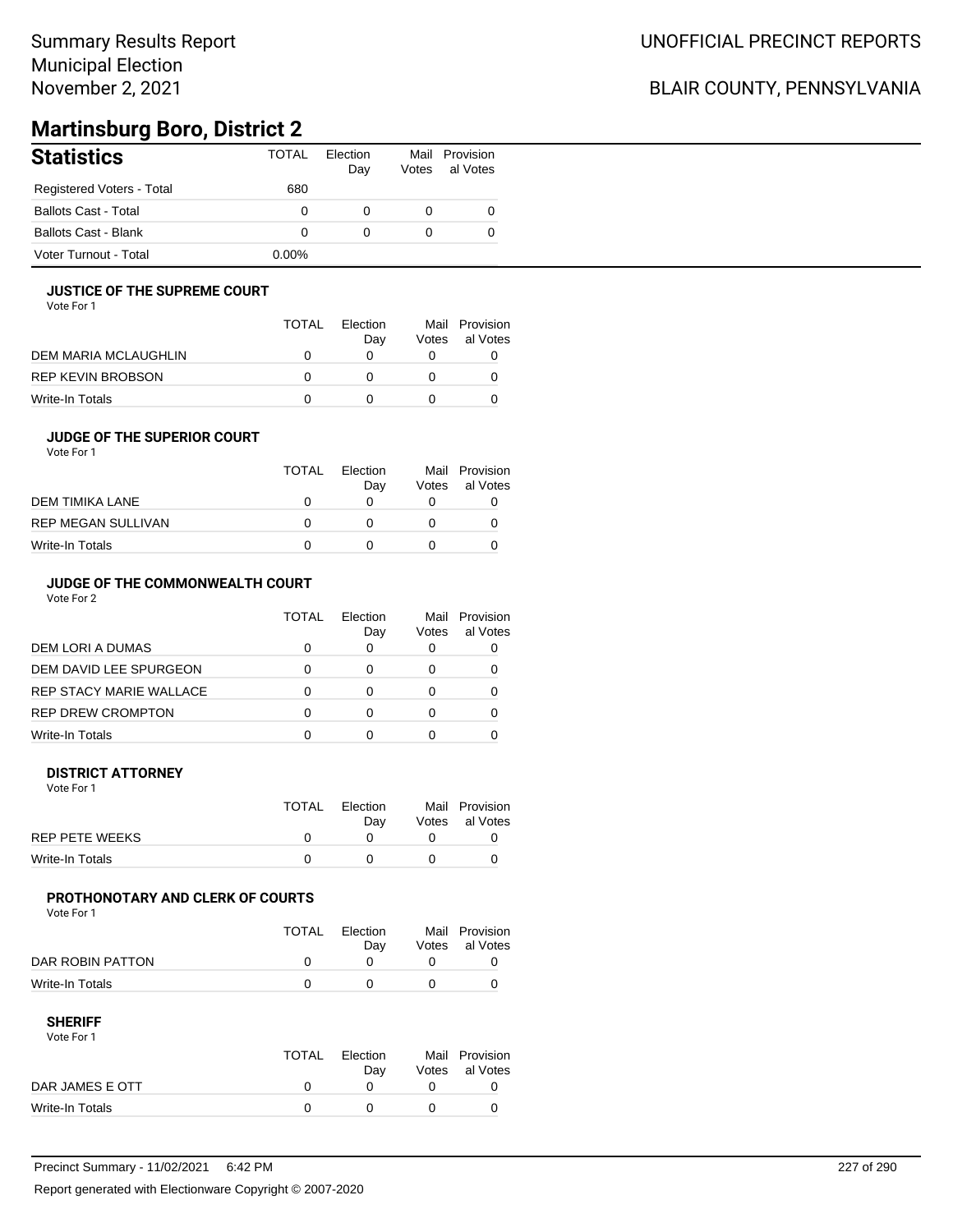# **Martinsburg Boro, District 2**

## **MAYOR MARTINSBURG BOROUGH**

Vote For 1

|                           | TOTAL | <b>Flection</b> | Mail Provision |                |
|---------------------------|-------|-----------------|----------------|----------------|
|                           |       | Dav             |                | Votes al Votes |
| REP RICHARD A BRANTNER SR |       |                 |                |                |
| Write-In Totals           |       |                 |                |                |

#### **COUNCIL 4YR MARTINSBURG BOROUGH**

Vote For 4

|                                | TOTAL | Election<br>Day | Mail<br>Votes | Provision<br>al Votes |
|--------------------------------|-------|-----------------|---------------|-----------------------|
| DEM NEIL E GARTLAND            |       | 0               |               |                       |
| <b>DEM KEN JOHNSON</b>         | ∩     | 0               |               |                       |
| <b>REP CHARLES E KENSINGER</b> | ∩     | 0               |               |                       |
| REP EDWARD L BENNETT           |       | 0               |               |                       |
| <b>REP JAMES C DELL</b>        | ∩     | 0               |               |                       |
| REP JANET BLATTENBERGER        |       | 0               |               |                       |
| Write-In Totals                |       |                 |               |                       |

#### **COUNCIL 2YR MARTINSBURG BOROUGH** Vote For 1

|                      | <b>TOTAL</b> | Election<br>Dav | Mail Provision<br>Votes al Votes |
|----------------------|--------------|-----------------|----------------------------------|
| REP DURBAN D METZLER |              |                 |                                  |
| Write-In Totals      |              |                 |                                  |

### **TAX COLLECTOR MARTINSBURG BOROUGH**

Vote For 1

|                   | <b>TOTAL</b> | Election<br>Dav | Mail Provision<br>Votes al Votes |
|-------------------|--------------|-----------------|----------------------------------|
| REP M JANE STAILY |              |                 |                                  |
| Write-In Totals   |              |                 |                                  |

### **CONSTABLE MARTINSBURG BOROUGH**

Vote For 1

|                 | TOTAL Election                               | Mail Provision     |
|-----------------|----------------------------------------------|--------------------|
|                 |                                              | Day Votes al Votes |
| Write-In Totals | $\begin{array}{ccc}\n0 & 0 & 0\n\end{array}$ |                    |
|                 |                                              |                    |

## **SCHOOL DIRECTOR 4YR SPRING COVE SCHOOL DISTRICT**

Vote For 4

|                           | TOTAL | Flection<br>Day | Mail<br>Votes | Provision<br>al Votes |
|---------------------------|-------|-----------------|---------------|-----------------------|
| DAR AMY ACKER-KNISELY     |       | O               |               |                       |
| DAR LINDA KAY SMITH       | O     | 0               |               |                       |
| DAR JOHN R BIDDLE         | O     | 0               |               |                       |
| <b>REP CHUCK GOJMERAC</b> | O     | 0               |               |                       |
| <b>Write-In Totals</b>    |       |                 |               |                       |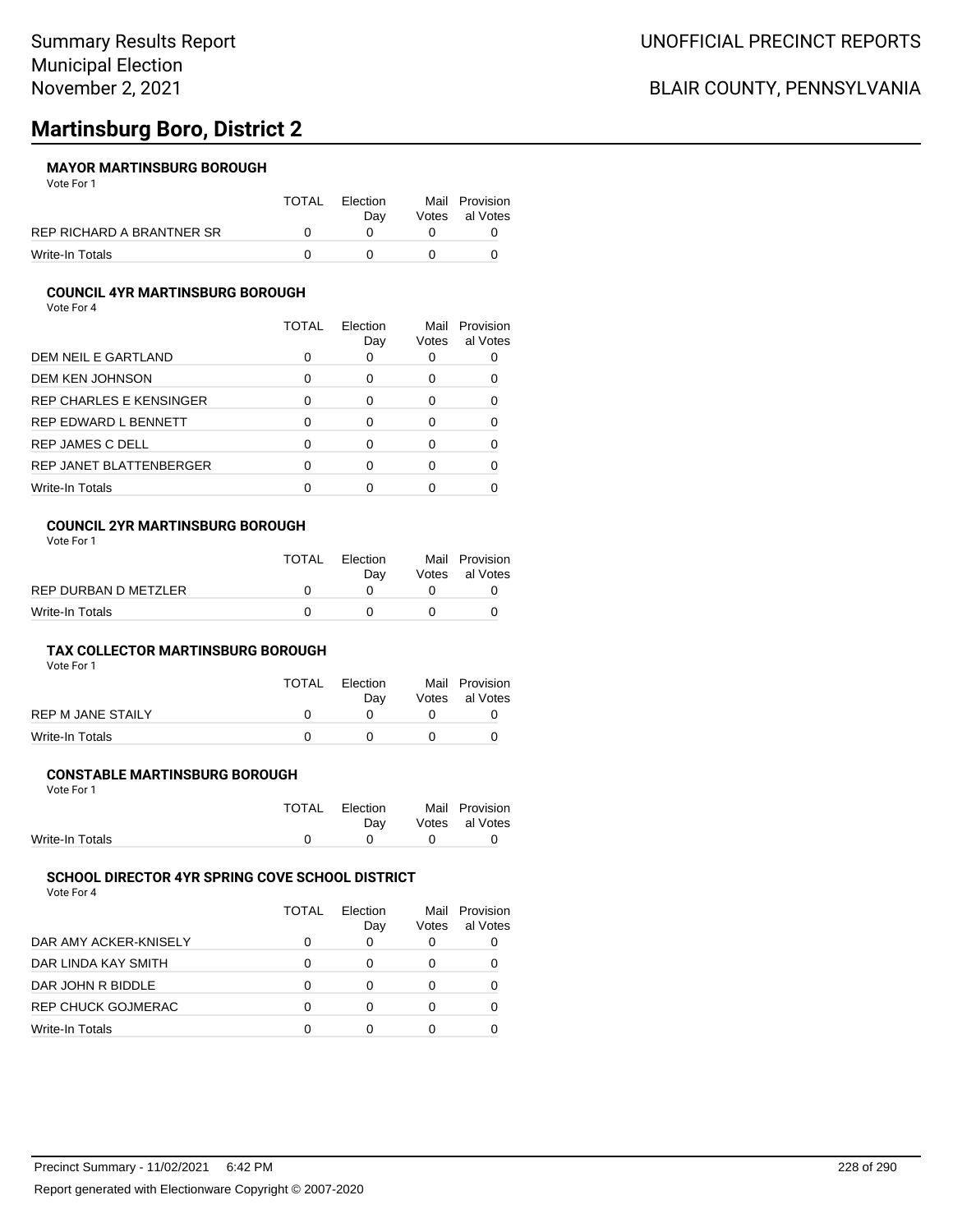## **Martinsburg Boro, District 2**

## **SCHOOL DIRECTOR 2YR SPRING COVE SCHOOL DISTRICT**

Vote For 1

|                    | <b>TOTAL</b> | Election<br>Dav | Mail Provision<br>Votes al Votes |
|--------------------|--------------|-----------------|----------------------------------|
| REP CHUCK GOJMERAC |              |                 |                                  |
| Write-In Totals    |              |                 |                                  |

### **JUDGE OF ELECTION MARTINSBURG BOROUGH 2**

Vote For 1

|                    | <b>TOTAL</b> | Election<br>Dav | Mail Provision<br>Votes al Votes |
|--------------------|--------------|-----------------|----------------------------------|
| DEM SANDRA WEYANDT |              |                 |                                  |
| Write-In Totals    |              |                 |                                  |

#### **INSPECTOR OF ELECTION MARTINSBURG BOROUGH 2** Vote For 1

| TOTAL Election |           | Mail Provision |
|----------------|-----------|----------------|
| Dav            |           | Votes al Votes |
|                | $\bigcap$ |                |
|                |           |                |

### **SECOND AMENDMENT SANCTUARY - BLAIR COUNTY**

Vote For 1

|            | TOTAL | Election<br>Dav |              | Mail Provision<br>Votes al Votes |
|------------|-------|-----------------|--------------|----------------------------------|
| <b>YES</b> |       |                 |              |                                  |
| NO         |       |                 | $\mathbf{u}$ |                                  |

### **SECOND AMENDMENT SANCTUARY - MARTINSBURG BORO**

Vote For 1

|            | TOTAL        | Election<br>Dav | Mail Provision<br>Votes al Votes |
|------------|--------------|-----------------|----------------------------------|
| <b>YES</b> | <sup>0</sup> | <sup>n</sup>    |                                  |
| NO         |              |                 |                                  |

## **RETAIN JOHN T BENDER - JUDGE OF THE SUPERIOR COURT**

Vote For 1

|            | TOTAL | Election<br>Dav | Mail Provision<br>Votes al Votes |
|------------|-------|-----------------|----------------------------------|
| <b>YES</b> |       |                 |                                  |
| <b>NO</b>  |       |                 |                                  |

## **RETAIN MARY JANE BOWES - JUDGE OF THE SUPERIOR COURT**

Vote For 1

|            | TOTAL | Election<br>Dav | Mail Provision<br>Votes al Votes |
|------------|-------|-----------------|----------------------------------|
| <b>YES</b> |       |                 |                                  |
| <b>NO</b>  |       | $^{\circ}$      |                                  |

### **RETAIN ANNE COVEY - JUDGE OF THE COMMONWEALTH COURT**

Vote For 1

|            | TOTAL | Election<br>Dav | Mail Provision<br>Votes al Votes |
|------------|-------|-----------------|----------------------------------|
| <b>YES</b> |       |                 |                                  |
| NO         |       |                 |                                  |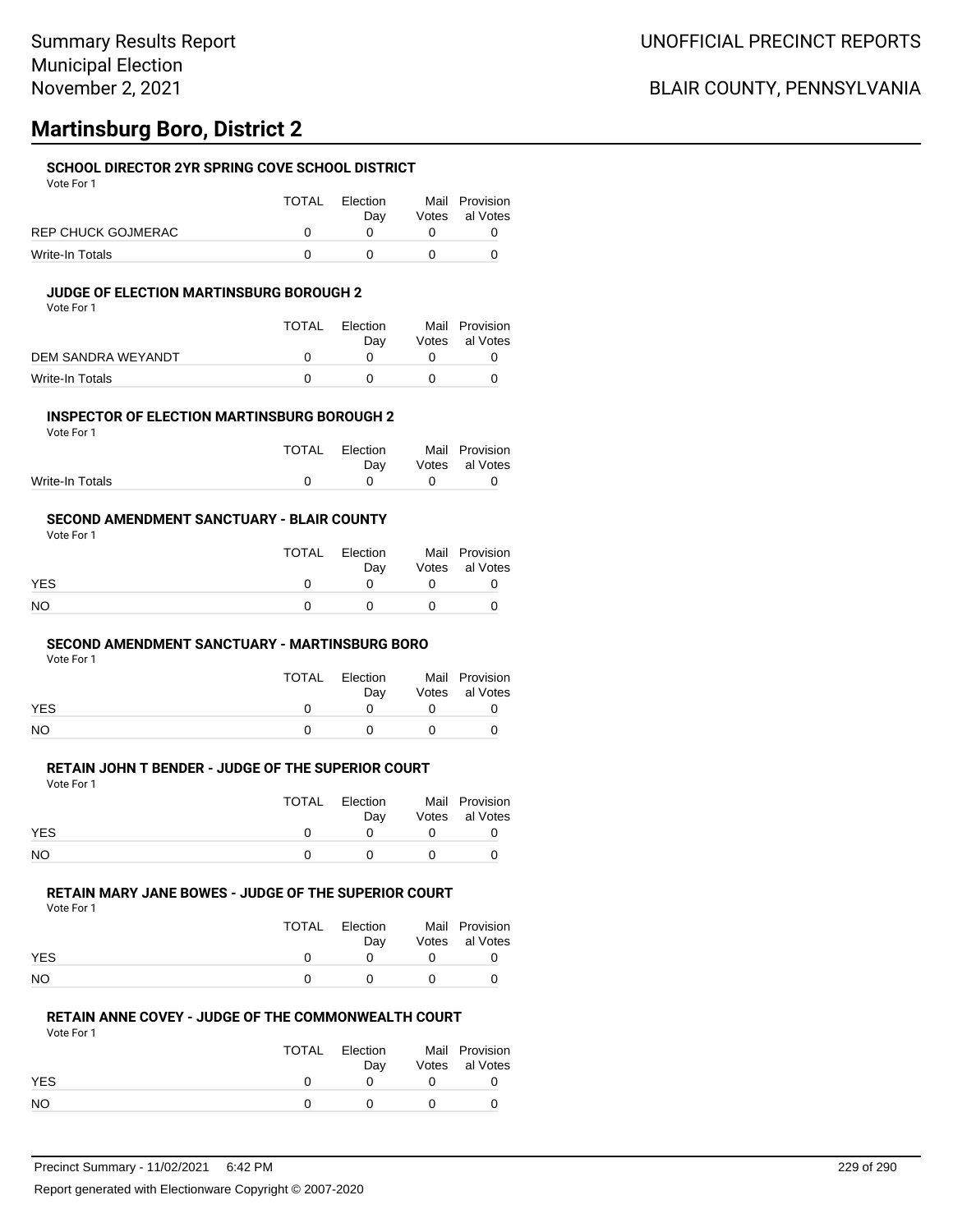## **Martinsburg Boro, District 2**

#### **RETAIN RENEE COHN JUBELIRER - JUDGE OF THE COMMONWEALTH COURT** Vote For 1

| 1 J J J J J J |                       |          |                                  |
|---------------|-----------------------|----------|----------------------------------|
|               | TOTAL Election<br>Dav |          | Mail Provision<br>Votes al Votes |
| <b>YES</b>    |                       |          |                                  |
| <b>NO</b>     |                       | $\Omega$ |                                  |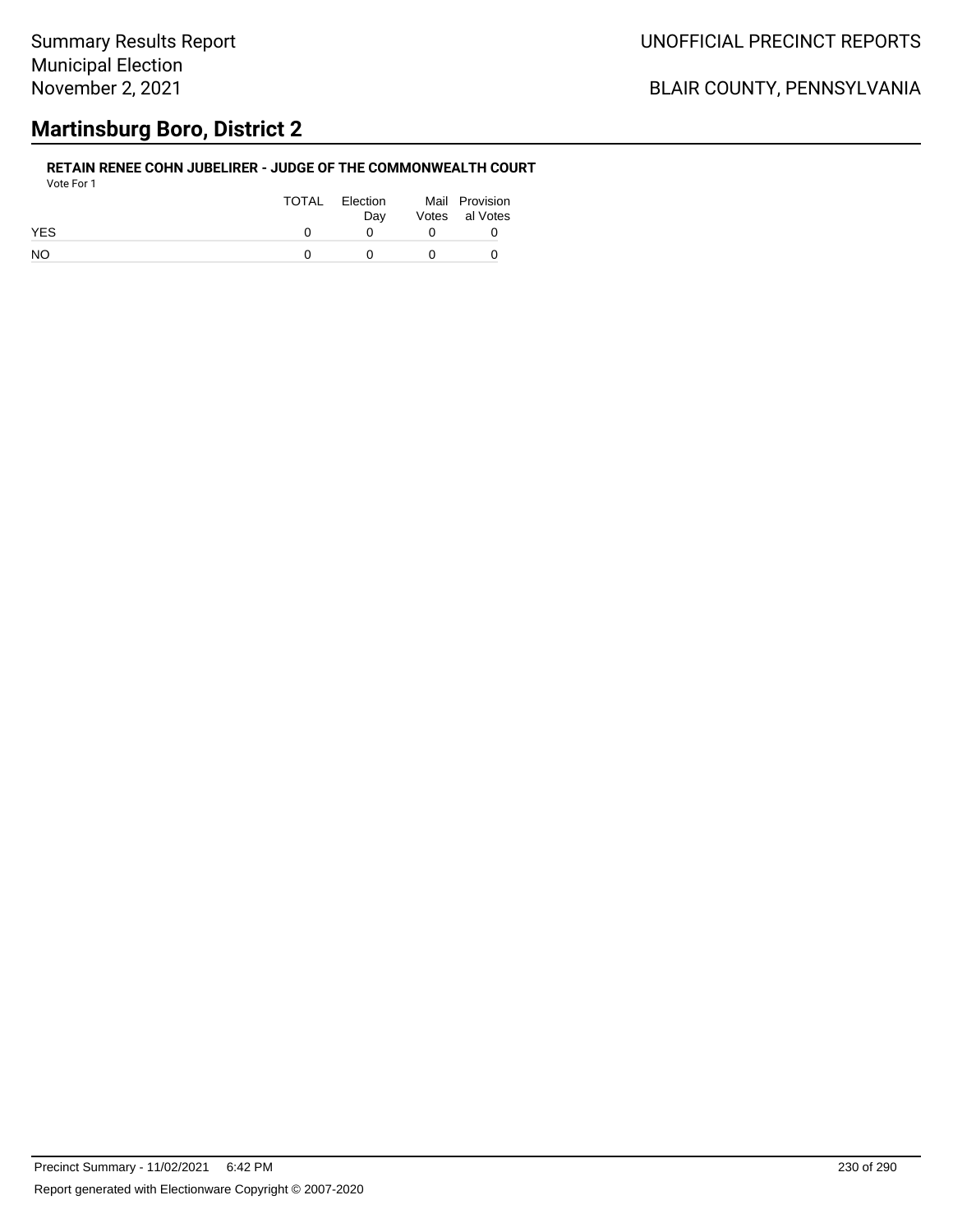# **Newry Borough**

| <b>Statistics</b>           | TOTAI    | Flection<br>Day | Votes | Mail Provision<br>al Votes |
|-----------------------------|----------|-----------------|-------|----------------------------|
| Registered Voters - Total   | 134      |                 |       |                            |
| <b>Ballots Cast - Total</b> | O        | $\Omega$        |       |                            |
| <b>Ballots Cast - Blank</b> |          | $\Omega$        |       |                            |
| Voter Turnout - Total       | $0.00\%$ |                 |       |                            |

## **JUSTICE OF THE SUPREME COURT**

Vote For 1

|                      | <b>TOTAL</b> | Election<br>Dav | Mail<br>Votes | Provision<br>al Votes |
|----------------------|--------------|-----------------|---------------|-----------------------|
| DEM MARIA MCLAUGHLIN |              |                 |               |                       |
| REP KEVIN BROBSON    |              |                 |               |                       |
| Write-In Totals      |              |                 |               |                       |

#### **JUDGE OF THE SUPERIOR COURT** Vote For 1

| VOLE FOI I                | <b>TOTAL</b> | <b>Flection</b><br>Dav | Votes | Mail Provision<br>al Votes |
|---------------------------|--------------|------------------------|-------|----------------------------|
| DEM TIMIKA LANE           |              |                        |       |                            |
| <b>REP MEGAN SULLIVAN</b> | $^{\prime}$  |                        |       | O                          |
| Write-In Totals           |              |                        |       |                            |

### **JUDGE OF THE COMMONWEALTH COURT**

Vote For 2

|                                | TOTAL | Flection<br>Day | Mail<br>Votes | Provision<br>al Votes |
|--------------------------------|-------|-----------------|---------------|-----------------------|
| DEM LORI A DUMAS               |       |                 |               |                       |
| DEM DAVID LEE SPURGEON         |       |                 |               |                       |
| <b>REP STACY MARIE WALLACE</b> |       |                 |               |                       |
| <b>REP DREW CROMPTON</b>       |       |                 |               |                       |
| Write-In Totals                |       |                 |               |                       |

#### **DISTRICT ATTORNEY**

| Vote For 1            |       |                 |                                  |
|-----------------------|-------|-----------------|----------------------------------|
|                       | TOTAL | Election<br>Dav | Mail Provision<br>Votes al Votes |
| <b>REP PETE WEEKS</b> |       |                 |                                  |
| Write-In Totals       |       |                 |                                  |

## **PROTHONOTARY AND CLERK OF COURTS**

Vote For 1

|                  | <b>TOTAL</b> | Election<br>Dav | Mail Provision<br>Votes al Votes |
|------------------|--------------|-----------------|----------------------------------|
| DAR ROBIN PATTON |              |                 |                                  |
| Write-In Totals  |              |                 |                                  |

## **SHERIFF**

Vote For 1

|                 | TOTAL | Election<br>Dav | Mail Provision<br>Votes al Votes |
|-----------------|-------|-----------------|----------------------------------|
| DAR JAMES E OTT |       |                 |                                  |
| Write-In Totals |       |                 |                                  |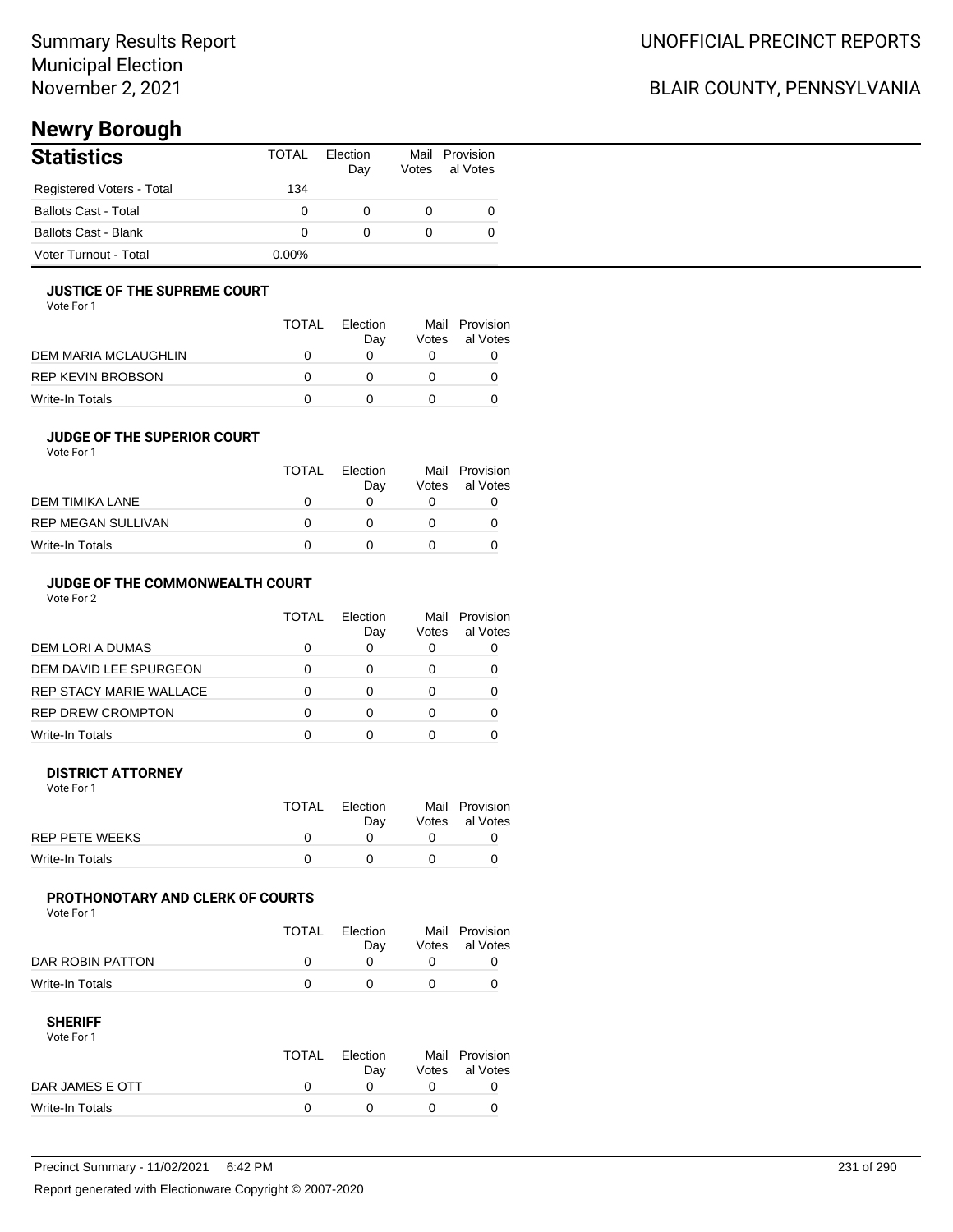## **Newry Borough**

## **MAYOR NEWRY BOROUGH**

Vote For 1

|                  | TOTAI | <b>Flection</b> | Mail Provision |
|------------------|-------|-----------------|----------------|
|                  |       | Dav             | Votes al Votes |
| DEM ALLEN DODSON |       |                 |                |
| Write-In Totals  |       |                 |                |

#### **COUNCIL NEWRY BOROUGH**

Vote For 1

|                 | TOTAL Election |              | Mail Provision |
|-----------------|----------------|--------------|----------------|
|                 | Dav            |              | Votes al Votes |
| Write-In Totals |                | $\mathbf{u}$ |                |

## **TAX COLLECTOR NEWRY BOROUGH**

Vote For 1

|                  | TOTAL | Election<br>Dav | Mail Provision<br>Votes al Votes |
|------------------|-------|-----------------|----------------------------------|
| REP ANDREW MOYER |       |                 |                                  |
| Write-In Totals  |       |                 |                                  |

### **CONSTABLE NEWRY BOROUGH**

|                 | TOTAL Election                | Mail Provision |
|-----------------|-------------------------------|----------------|
|                 | Dav                           | Votes al Votes |
| Write-In Totals | $\overline{0}$ $\overline{0}$ |                |

## **SCHOOL DIRECTOR HOLLIDAYSBURG AREA SCHOOL DISTRICT**

Vote For 4

|                           | TOTAI | Election<br>Day | Mail<br>Votes | Provision<br>al Votes |
|---------------------------|-------|-----------------|---------------|-----------------------|
| DAR SCOTT S BRENNEMAN     | 0     | 0               |               |                       |
| DAR RONALD P SOMMER       | 0     | 0               |               |                       |
| DEM CHRISTOPHER R GARMAN  | 0     | Ω               |               |                       |
| DAR JENNIFER COSTANZA     | ∩     | 0               |               |                       |
| <b>REP CARMEN B BILEK</b> | ∩     | 0               |               |                       |
| Write-In Totals           |       |                 |               |                       |

### **JUDGE OF ELECTION NEWRY BORO**

Vote For 1

|                 | TOTAL Election | Mail Provision |
|-----------------|----------------|----------------|
|                 | Dav            | Votes al Votes |
| Write-In Totals |                |                |

#### **INSPECTOR OF ELECTION NEWRY BORO** Vote For 1

|                 | TOTAL Election                | Mail Provision<br>Day Votes al Votes |
|-----------------|-------------------------------|--------------------------------------|
| Write-In Totals | $\overline{0}$ $\overline{0}$ |                                      |

#### **SECOND AMENDMENT SANCTUARY - BLAIR COUNTY** Vote For 1

| TOTAL | Election |     | Mail Provision<br>Votes al Votes |
|-------|----------|-----|----------------------------------|
|       |          |     |                                  |
|       |          |     |                                  |
|       |          | Dav |                                  |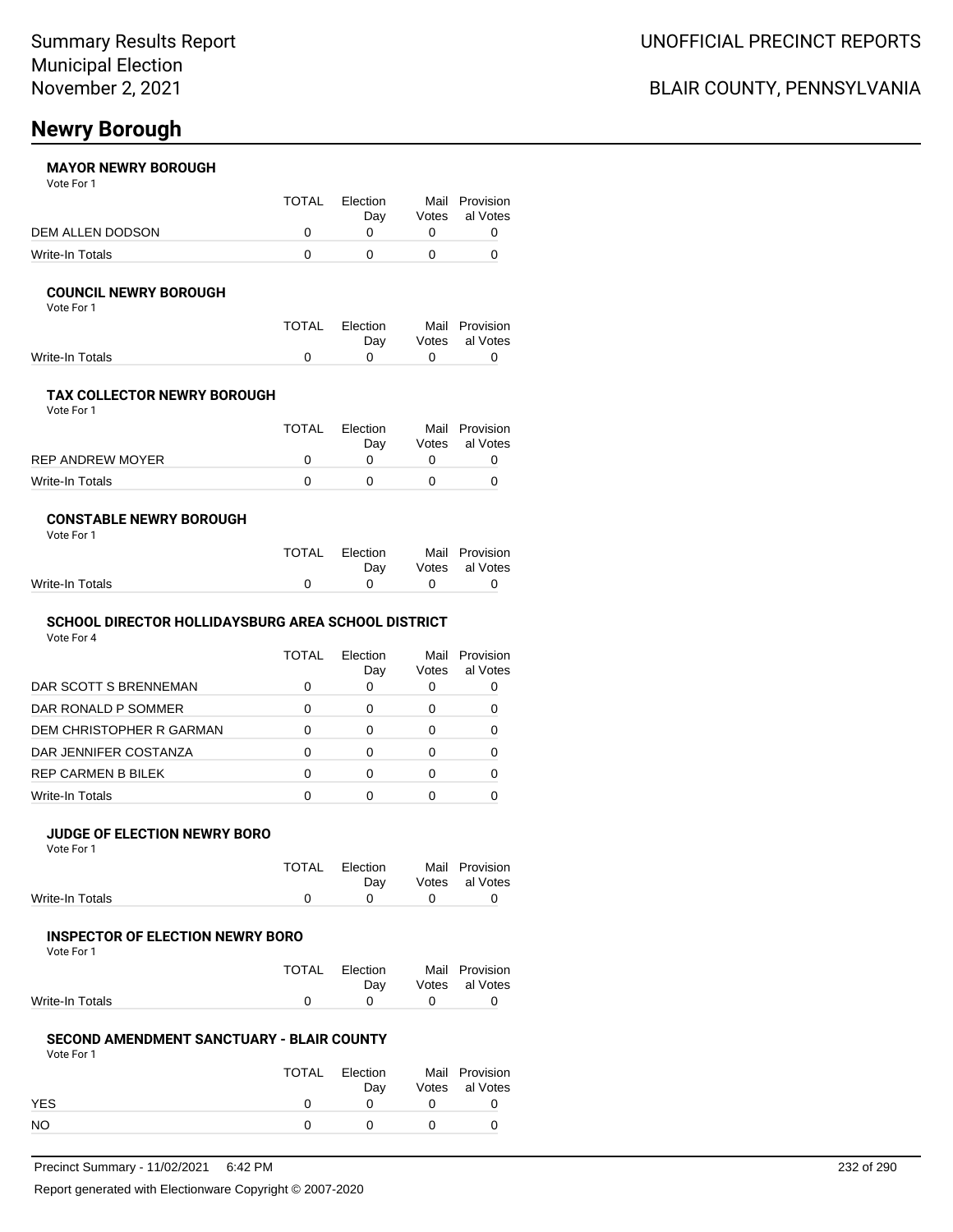## **Newry Borough**

## **SECOND AMENDMENT SANCTUARY - NEWRY BORO**

Vote For 1

|            | TOTAL | Election<br>Dav |              | Mail Provision<br>Votes al Votes |
|------------|-------|-----------------|--------------|----------------------------------|
| <b>YES</b> |       | $\mathsf{n}$    |              |                                  |
| NO         |       | $\mathsf{n}$    | <sup>n</sup> |                                  |

#### **RETAIN JOHN T BENDER - JUDGE OF THE SUPERIOR COURT**

Vote For 1

|            | TOTAL | Election<br>Dav | Mail Provision<br>Votes al Votes |
|------------|-------|-----------------|----------------------------------|
| <b>YES</b> |       |                 |                                  |
| NΟ         |       |                 |                                  |

#### **RETAIN MARY JANE BOWES - JUDGE OF THE SUPERIOR COURT**

Vote For 1

|            | TOTAL | Election<br>Dav |          | Mail Provision<br>Votes al Votes |
|------------|-------|-----------------|----------|----------------------------------|
| <b>YES</b> |       |                 |          |                                  |
| NO.        |       |                 | $\theta$ |                                  |

## **RETAIN ANNE COVEY - JUDGE OF THE COMMONWEALTH COURT**

Vote For 1

|            | TOTAL | Election<br>Dav |              | Mail Provision<br>Votes al Votes |
|------------|-------|-----------------|--------------|----------------------------------|
| <b>YES</b> |       | $^{\circ}$      | $\mathbf{U}$ |                                  |
| NO         |       | $^{\circ}$      | $^{\circ}$   |                                  |

### **RETAIN RENEE COHN JUBELIRER - JUDGE OF THE COMMONWEALTH COURT**

Vote For 1

|            | TOTAL | Election | Mail Provision |
|------------|-------|----------|----------------|
|            |       | Dav      | Votes al Votes |
| <b>YES</b> |       |          |                |
| NO.        |       |          |                |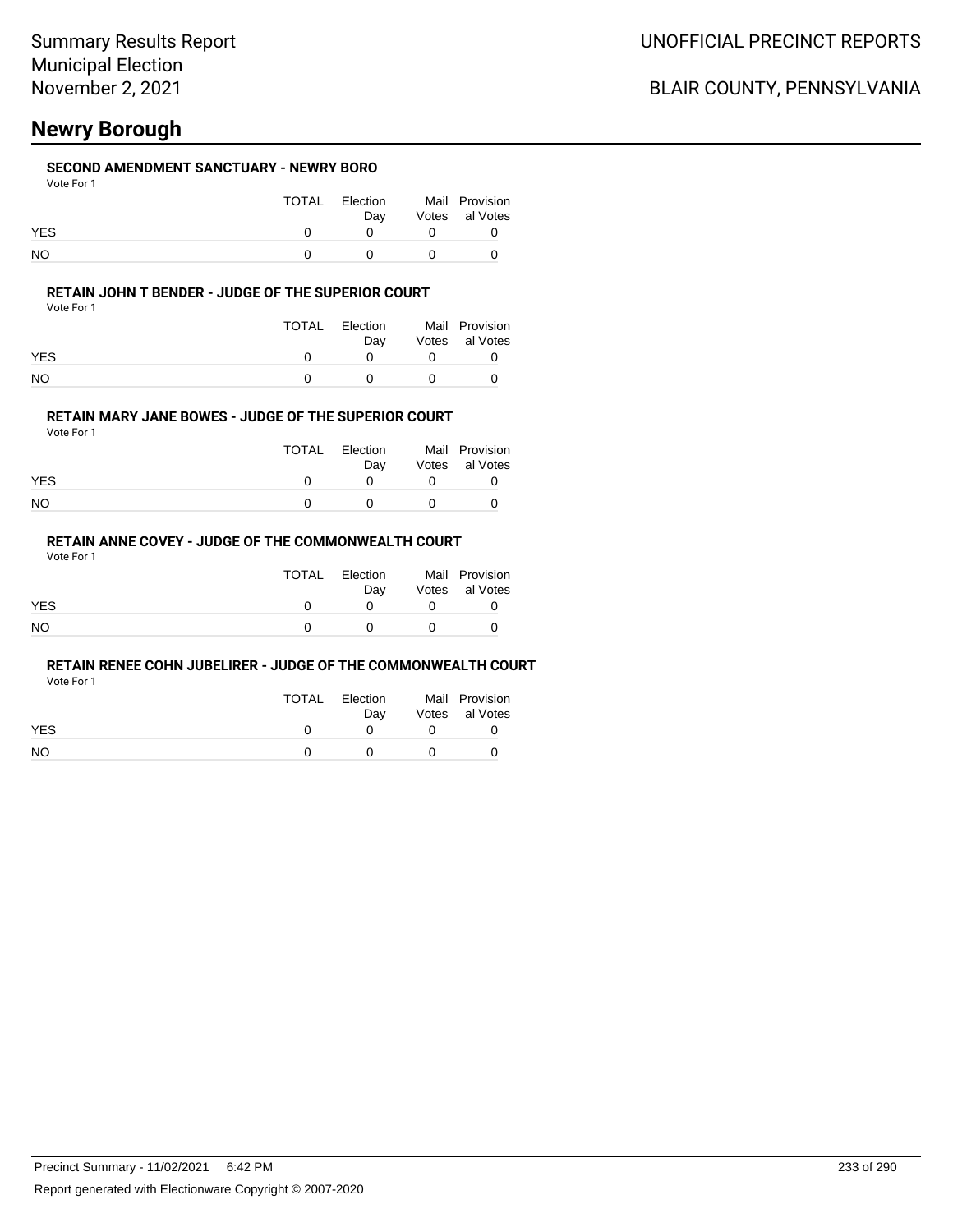## Summary Results Report Municipal Election November 2, 2021

## BLAIR COUNTY, PENNSYLVANIA

# **North Woodbury Township**

| <b>Statistics</b>           | <b>TOTAL</b> | Election<br>Day | Mail<br>Votes | Provision<br>al Votes |
|-----------------------------|--------------|-----------------|---------------|-----------------------|
| Registered Voters - Total   | 1.637        |                 |               |                       |
| <b>Ballots Cast - Total</b> | 0            | 0               |               | O                     |
| Ballots Cast - Blank        | 0            | 0               |               | 0                     |
| Voter Turnout - Total       | 0.00%        |                 |               |                       |

## **JUSTICE OF THE SUPREME COURT**

Vote For 1

|                      | TOTAL | Election<br>Dav | Votes | Mail Provision<br>al Votes |
|----------------------|-------|-----------------|-------|----------------------------|
| DEM MARIA MCLAUGHLIN |       |                 |       |                            |
| REP KEVIN BROBSON    |       |                 |       |                            |
| Write-In Totals      |       |                 |       |                            |

### **JUDGE OF THE SUPERIOR COURT**

| Vote For 1 |  |  |
|------------|--|--|
|            |  |  |

|                           | <b>TOTAL</b> | Election<br>Day | Votes | Mail Provision<br>al Votes |
|---------------------------|--------------|-----------------|-------|----------------------------|
| DEM TIMIKA LANE           |              |                 |       |                            |
| <b>REP MEGAN SULLIVAN</b> |              |                 |       |                            |
| Write-In Totals           |              |                 |       |                            |
|                           |              |                 |       |                            |

## **JUDGE OF THE COMMONWEALTH COURT**

Vote For 2

|                                | TOTAL | Flection<br>Day | Votes | Mail Provision<br>al Votes |
|--------------------------------|-------|-----------------|-------|----------------------------|
| DEM LORI A DUMAS               |       |                 |       |                            |
| DEM DAVID LEE SPURGEON         |       |                 |       |                            |
| <b>REP STACY MARIE WALLACE</b> |       |                 |       |                            |
| <b>REP DREW CROMPTON</b>       |       |                 |       |                            |
| Write-In Totals                |       |                 |       |                            |

#### **DISTRICT ATTORNEY**

| Vote For 1            |              |                 |                                  |
|-----------------------|--------------|-----------------|----------------------------------|
|                       | <b>TOTAL</b> | Election<br>Dav | Mail Provision<br>Votes al Votes |
| <b>REP PETE WEEKS</b> |              |                 |                                  |
| Write-In Totals       |              |                 |                                  |

## **PROTHONOTARY AND CLERK OF COURTS**

Vote For 1

|                  | <b>TOTAL</b> | Election<br>Dav | Mail Provision<br>Votes al Votes |
|------------------|--------------|-----------------|----------------------------------|
| DAR ROBIN PATTON |              |                 |                                  |
| Write-In Totals  |              |                 |                                  |

| Vote For 1      |             |          |                |
|-----------------|-------------|----------|----------------|
|                 | TOTAL       | Election | Mail Provision |
|                 |             | Dav      | Votes al Votes |
| DAR JAMES E OTT | $^{\prime}$ |          |                |
| Write-In Totals |             |          |                |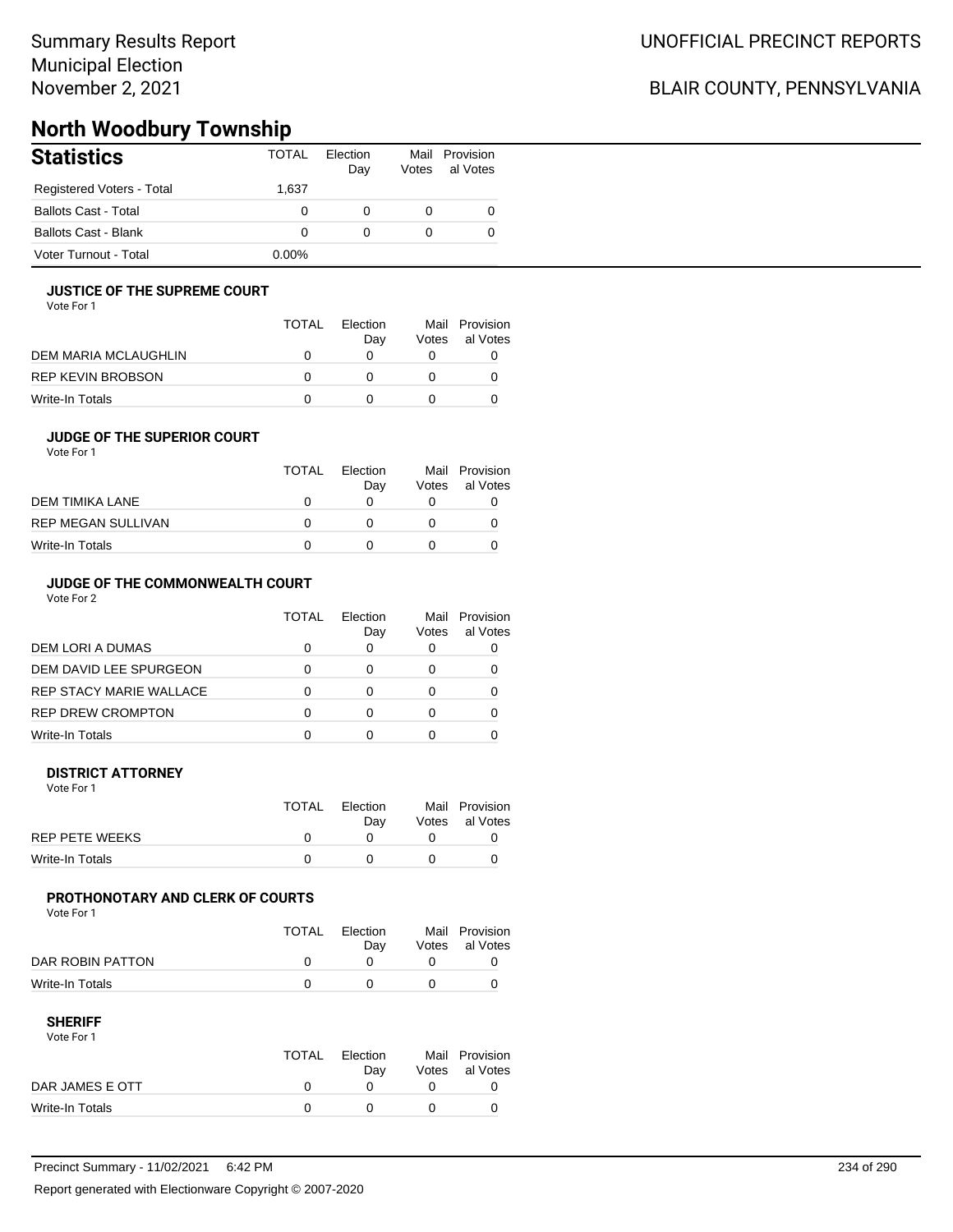# **North Woodbury Township**

## **SUPERVISOR NORTH WOODBURY TWP**

Vote For 1

|                       | <b>TOTAL</b> | Election<br>Dav | Mail Provision<br>Votes al Votes |
|-----------------------|--------------|-----------------|----------------------------------|
| REP JAMES H GARMAN JR |              |                 |                                  |
| Write-In Totals       |              |                 |                                  |

### **AUDITOR NORTH WOODBURY TWP**

Vote For 1

|                 | TOTAL Election | Mail Provision |
|-----------------|----------------|----------------|
|                 | Dav            | Votes al Votes |
| Write-In Totals |                |                |

## **TAX COLLECTOR NORTH WOODBURY TWP**

Vote For 1

|                     | TOTAL | Election<br>Dav | Mail Provision<br>Votes al Votes |
|---------------------|-------|-----------------|----------------------------------|
| REP KIMBERLY R LONG |       |                 |                                  |
| Write-In Totals     |       |                 |                                  |

#### **CONSTABLE NORTH WOODBURY TWP** Vote For 1

|                 | TOTAL Election<br>Dav                    | Mail Provision<br>Votes al Votes |
|-----------------|------------------------------------------|----------------------------------|
| Write-In Totals | $\begin{array}{ccc} 0 & & 0 \end{array}$ |                                  |

### **SCHOOL DIRECTOR 4YR SPRING COVE SCHOOL DISTRICT**

Vote For 4

|                       | TOTAL | Flection<br>Day | Mail<br>Votes | Provision<br>al Votes |
|-----------------------|-------|-----------------|---------------|-----------------------|
| DAR AMY ACKER-KNISELY | 0     | O               |               |                       |
| DAR LINDA KAY SMITH   | 0     | O               |               |                       |
| DAR JOHN R BIDDLE     | 0     | 0               | 0             |                       |
| REP CHUCK GOJMERAC    | O     |                 |               |                       |
| Write-In Totals       | O     |                 |               |                       |

### **SCHOOL DIRECTOR 2YR SPRING COVE SCHOOL DISTRICT**

Vote For 1

|                    | <b>TOTAL</b> | Election<br>Dav | Mail Provision<br>Votes al Votes |
|--------------------|--------------|-----------------|----------------------------------|
| REP CHUCK GOJMERAC |              |                 |                                  |
| Write-In Totals    |              |                 |                                  |

## **JUDGE OF ELECTION NORTH WOODBURY TWP**

Vote For 1

|                          | TOTAI | Flection<br>Dav | Mail Provision<br>Votes al Votes |
|--------------------------|-------|-----------------|----------------------------------|
| REP BARBARA A SLAGENWEIT |       |                 |                                  |
| Write-In Totals          |       |                 |                                  |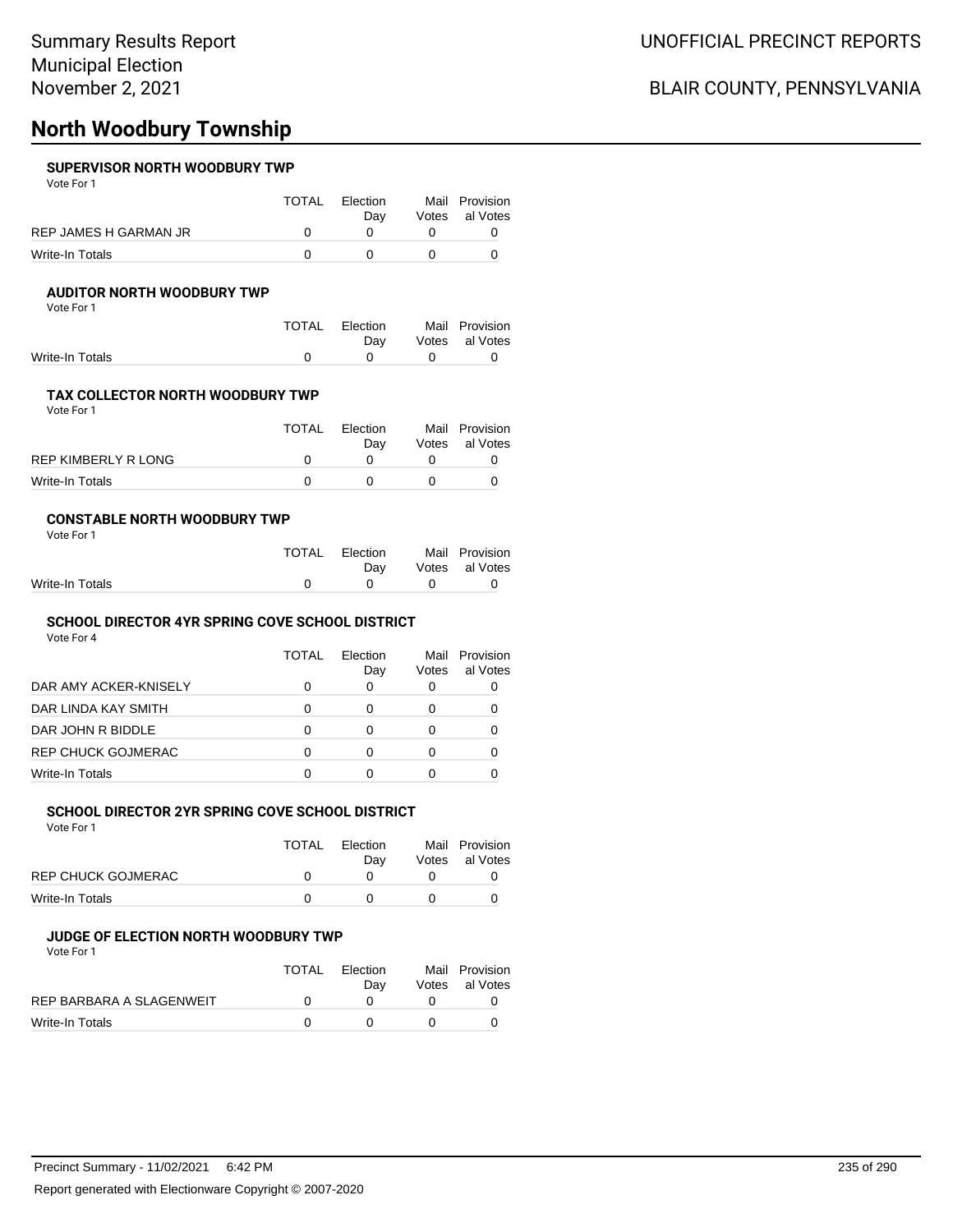## **North Woodbury Township**

### **INSPECTOR OF ELECTION NORTH WOODBURY TWP**

Vote For 1

|                     | TOTAL | Election | Mail Provision |
|---------------------|-------|----------|----------------|
|                     |       | Dav      | Votes al Votes |
| DEM PAMELA J WALTER |       |          |                |
| Write-In Totals     |       |          |                |

### **SECOND AMENDMENT SANCTUARY - BLAIR COUNTY**

Vote For 1

|            | TOTAL | Election<br>Dav | Mail Provision<br>Votes al Votes |
|------------|-------|-----------------|----------------------------------|
| <b>YES</b> |       |                 |                                  |
| NO         |       |                 |                                  |

### **SECOND AMENDMENT SANCTUARY - NORTH WOODBURY TWP**

Vote For 1

|            | TOTAL | Election | Mail Provision |
|------------|-------|----------|----------------|
|            |       | Dav      | Votes al Votes |
| <b>YES</b> |       |          |                |
| <b>NO</b>  |       |          |                |

## **RETAIN JOHN T BENDER - JUDGE OF THE SUPERIOR COURT**

Vote For 1

|            | TOTAL | Election<br>Dav | Mail Provision<br>Votes al Votes |
|------------|-------|-----------------|----------------------------------|
| <b>YES</b> |       |                 |                                  |
| NO.        |       |                 |                                  |

#### **RETAIN MARY JANE BOWES - JUDGE OF THE SUPERIOR COURT**

Vote For 1

|            | TOTAL | Election<br>Dav | Mail Provision<br>Votes al Votes |
|------------|-------|-----------------|----------------------------------|
| <b>YES</b> |       |                 |                                  |
| NO         |       |                 |                                  |

#### **RETAIN ANNE COVEY - JUDGE OF THE COMMONWEALTH COURT** Vote For 1

|            | TOTAL | Election<br>Dav | Mail Provision<br>Votes al Votes |
|------------|-------|-----------------|----------------------------------|
| <b>YES</b> |       |                 |                                  |
| NO.        |       |                 |                                  |

#### **RETAIN RENEE COHN JUBELIRER - JUDGE OF THE COMMONWEALTH COURT** Vote For 1

|            | TOTAL | Election<br>Dav |            | Mail Provision<br>Votes al Votes |
|------------|-------|-----------------|------------|----------------------------------|
| <b>YES</b> |       |                 |            |                                  |
| <b>NO</b>  |       | $\mathbf{U}$    | $^{\circ}$ |                                  |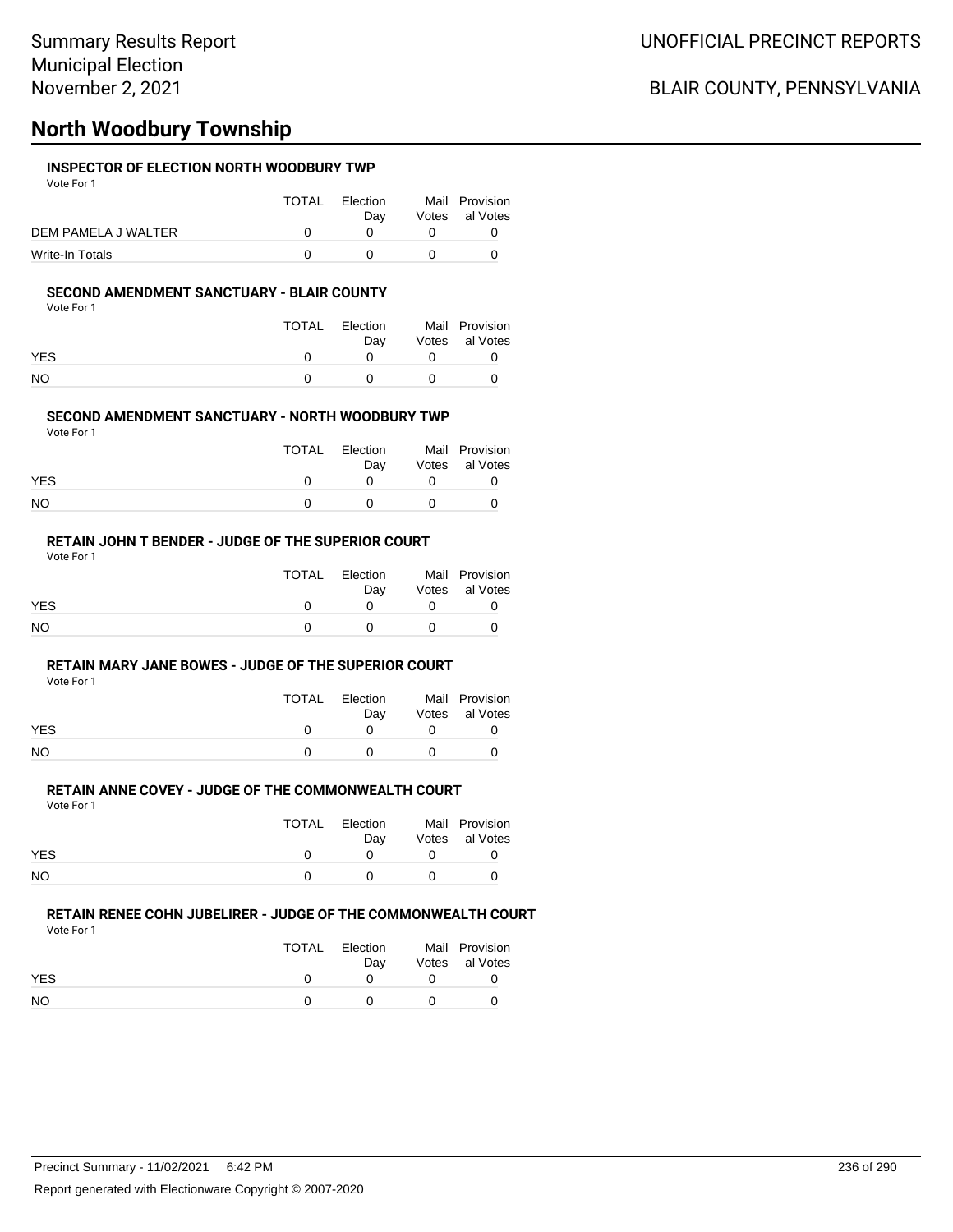## Summary Results Report Municipal Election November 2, 2021

## BLAIR COUNTY, PENNSYLVANIA

## **Roaring Spring Boro 1**

| <b>Statistics</b>           | TOTAL    | Flection<br>Dav | Votes | Mail Provision<br>al Votes |
|-----------------------------|----------|-----------------|-------|----------------------------|
| Registered Voters - Total   | 373      |                 |       |                            |
| <b>Ballots Cast - Total</b> | 0        | 0               |       |                            |
| <b>Ballots Cast - Blank</b> | O        | 0               |       |                            |
| Voter Turnout - Total       | $0.00\%$ |                 |       |                            |

## **JUSTICE OF THE SUPREME COURT**

Vote For 1

|                      | <b>TOTAL</b> | Election<br>Dav | Mail<br>Votes | Provision<br>al Votes |
|----------------------|--------------|-----------------|---------------|-----------------------|
| DEM MARIA MCLAUGHLIN |              |                 |               |                       |
| REP KEVIN BROBSON    |              |                 |               |                       |
| Write-In Totals      |              |                 |               |                       |

## **JUDGE OF THE SUPERIOR COURT**

| Vote For 1 |  |  |
|------------|--|--|
|            |  |  |

| Dav | Votes | Mail Provision<br>al Votes |
|-----|-------|----------------------------|
|     |       |                            |
|     |       |                            |
|     |       |                            |
|     |       | <b>TOTAL</b><br>Election   |

## **JUDGE OF THE COMMONWEALTH COURT**

Vote For 2

|                                | TOTAL | Flection<br>Day | Votes | Mail Provision<br>al Votes |
|--------------------------------|-------|-----------------|-------|----------------------------|
| DEM LORI A DUMAS               |       |                 |       |                            |
| DEM DAVID LEE SPURGEON         |       |                 |       |                            |
| <b>REP STACY MARIE WALLACE</b> |       |                 |       |                            |
| <b>REP DREW CROMPTON</b>       |       |                 |       |                            |
| Write-In Totals                |       |                 |       |                            |

#### **DISTRICT ATTORNEY**

| Vote For 1      |       |                 |                                  |
|-----------------|-------|-----------------|----------------------------------|
|                 | TOTAL | Election<br>Dav | Mail Provision<br>Votes al Votes |
| REP PETE WEEKS  |       |                 |                                  |
| Write-In Totals |       |                 |                                  |

## **PROTHONOTARY AND CLERK OF COURTS**

Vote For 1

|                  | <b>TOTAL</b> | Election<br>Dav | Mail Provision<br>Votes al Votes |
|------------------|--------------|-----------------|----------------------------------|
| DAR ROBIN PATTON |              |                 |                                  |
| Write-In Totals  |              |                 |                                  |

| Vote For 1      |       |          |                |
|-----------------|-------|----------|----------------|
|                 | TOTAL | Election | Mail Provision |
|                 |       | Dav      | Votes al Votes |
| DAR JAMES E OTT |       |          |                |
| Write-In Totals |       |          |                |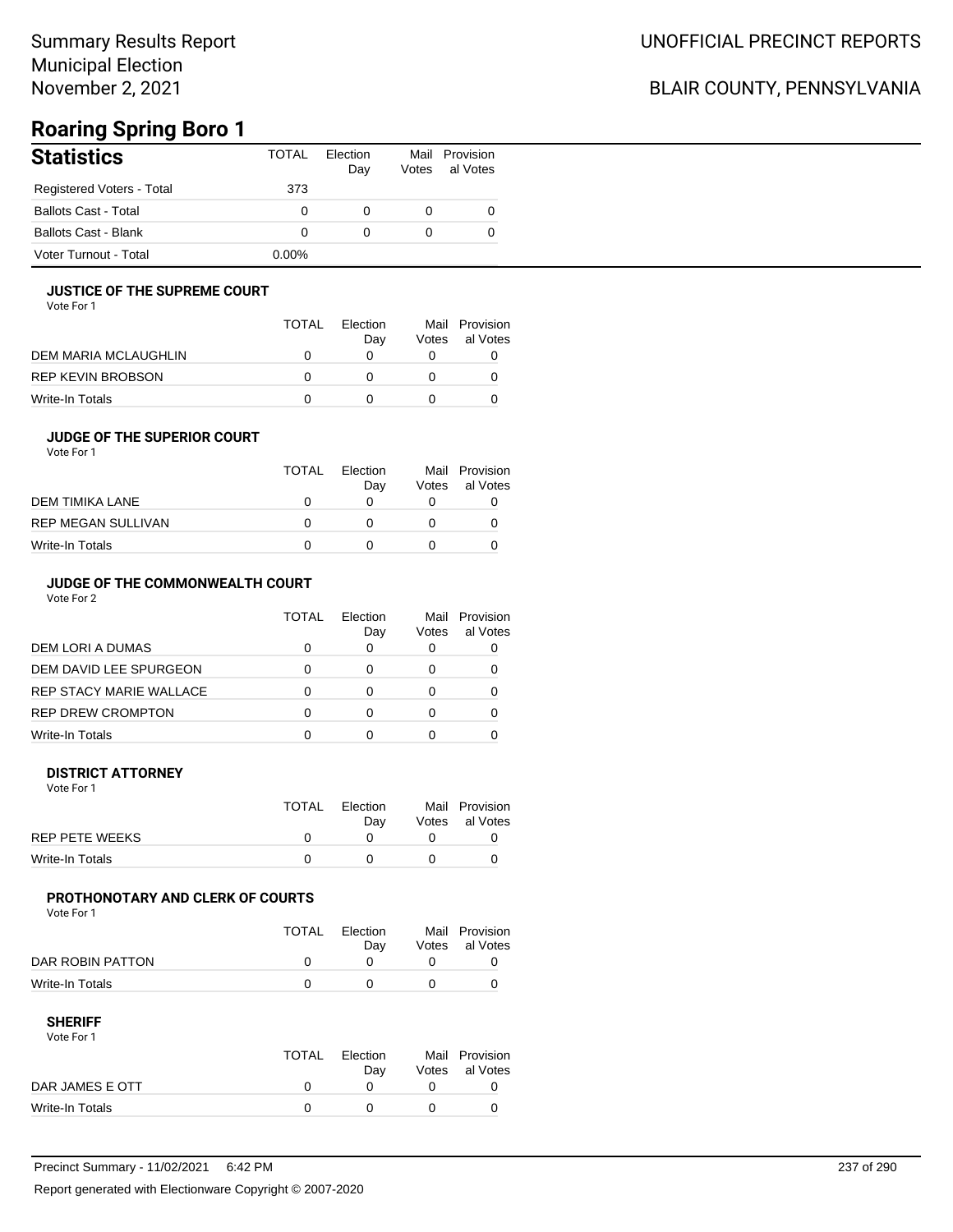# **Roaring Spring Boro 1**

## **MAYOR ROARING SPRING BOROUGH**

Vote For 1

|                        | <b>TOTAL</b> | <b>Flection</b><br>Dav | Votes | Mail Provision<br>al Votes |
|------------------------|--------------|------------------------|-------|----------------------------|
| DEM DEREK J BROWN      |              |                        |       |                            |
| <b>REP DENNIS IGOU</b> |              |                        |       |                            |
| Write-In Totals        |              |                        |       |                            |

## **COUNCIL ROARING SPRING BOROUGH**

Vote For 4

| TOTAL | Flection<br>Day | Mail<br>Votes | Provision<br>al Votes |
|-------|-----------------|---------------|-----------------------|
|       |                 |               |                       |
|       |                 |               |                       |
|       |                 |               |                       |
|       |                 |               |                       |
|       |                 |               |                       |

### **TAX COLLECTOR ROARING SPRING BOROUGH**

Vote For 1

|                    | TOTAL | Election<br>Dav | Mail Provision<br>Votes al Votes |
|--------------------|-------|-----------------|----------------------------------|
| REP M KATHRYN FRYE |       |                 |                                  |
| Write-In Totals    |       | $\mathbf{U}$    |                                  |

#### **CONSTABLE ROARING SPRING BOROUGH**

Vote For 1

|                  | TOTAL | Election<br>Dav | Mail Provision<br>Votes al Votes |
|------------------|-------|-----------------|----------------------------------|
| REP EDGAR FRANKS |       |                 |                                  |
| Write-In Totals  |       |                 |                                  |

#### **SCHOOL DIRECTOR 4YR SPRING COVE SCHOOL DISTRICT**

Vote For 4

|                           | TOTAL | Flection<br>Day | Votes        | Mail Provision<br>al Votes |
|---------------------------|-------|-----------------|--------------|----------------------------|
| DAR AMY ACKER-KNISELY     | 0     | O               | O            |                            |
| DAR LINDA KAY SMITH       | O     | O               | $\mathbf{0}$ |                            |
| DAR JOHN R BIDDLE         | O     | O               | $\left($     |                            |
| <b>REP CHUCK GOJMERAC</b> | O     | O               |              |                            |
| Write-In Totals           | O     |                 |              |                            |

## **SCHOOL DIRECTOR 2YR SPRING COVE SCHOOL DISTRICT**

Vote For 1

|                    | TOTAL | Election<br>Dav | Mail Provision<br>Votes al Votes |
|--------------------|-------|-----------------|----------------------------------|
| REP CHUCK GOJMERAC |       |                 |                                  |
| Write-In Totals    |       |                 |                                  |

### **JUDGE OF ELECTION ROARING SPRING BORO 1**

Vote For 1

|                 | TOTAL Election | Dav      | Mail Provision<br>Votes al Votes |
|-----------------|----------------|----------|----------------------------------|
| Write-In Totals |                | $\Omega$ |                                  |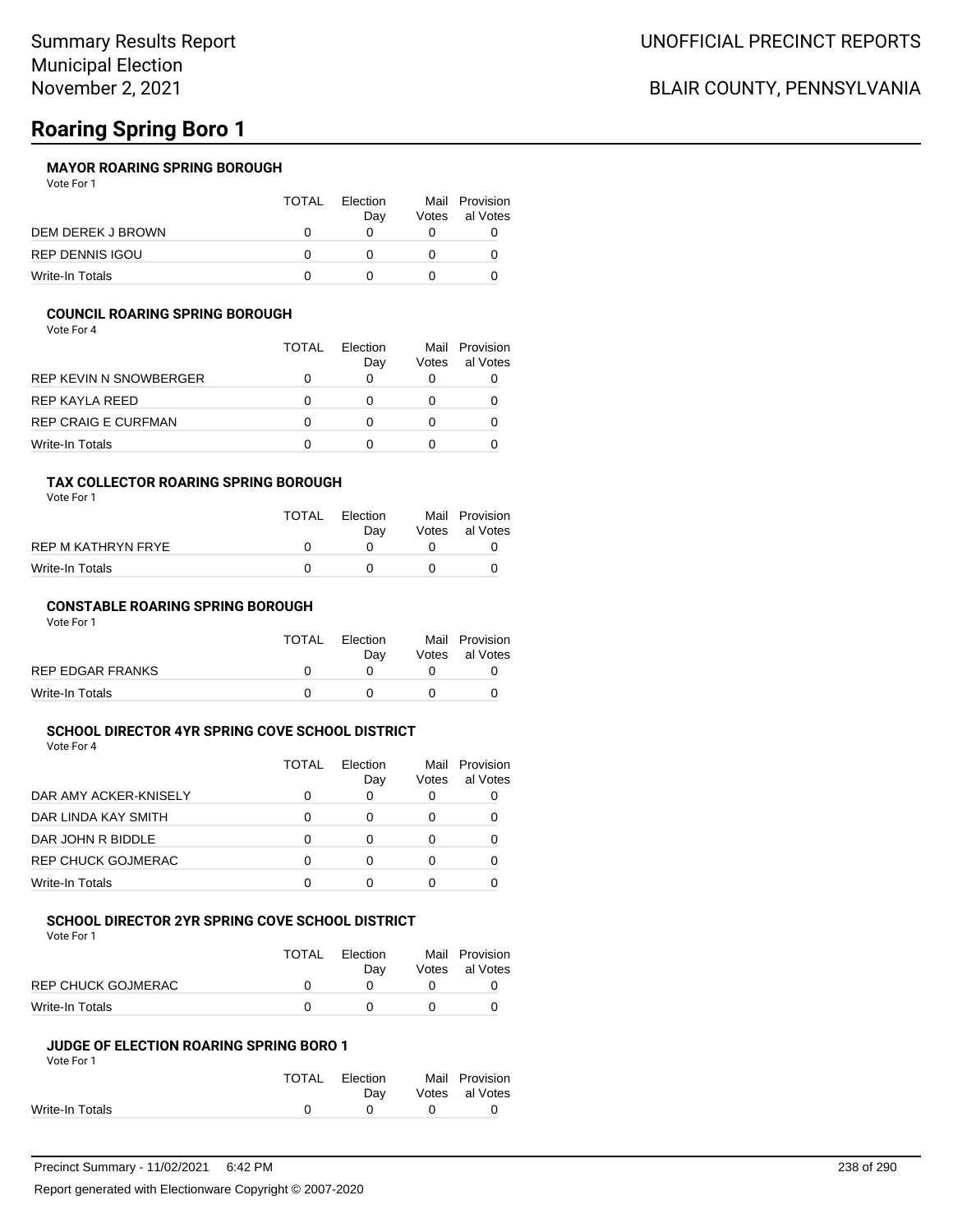## **Roaring Spring Boro 1**

### **INSPECTOR OF ELECTION ROARING SPRING BORO 1**

Vote For 1

|                 | TOTAL Election                               | Mail Provision     |
|-----------------|----------------------------------------------|--------------------|
|                 |                                              | Day Votes al Votes |
| Write-In Totals | $\begin{array}{ccc}\n0 & 0 & 0\n\end{array}$ |                    |

### **SECOND AMENDMENT SANCTUARY - BLAIR COUNTY**

Vote For 1

|            | TOTAL | Election<br>Dav | Mail Provision<br>Votes al Votes |
|------------|-------|-----------------|----------------------------------|
| <b>YES</b> |       | $^{\prime}$     |                                  |
| NO.        |       | $^{\circ}$      |                                  |

#### **SECOND AMENDMENT SANCTUARY - ROARING SPRING BORO**

Vote For 1

|            | TOTAL | Election<br>Dav | Mail Provision<br>Votes al Votes |
|------------|-------|-----------------|----------------------------------|
| <b>YES</b> |       |                 |                                  |
| <b>NO</b>  |       | $\Omega$        |                                  |

## **RETAIN JOHN T BENDER - JUDGE OF THE SUPERIOR COURT**

Vote For 1

|            | TOTAL | Election | Mail Provision |
|------------|-------|----------|----------------|
|            |       | Dav      | Votes al Votes |
| <b>YES</b> |       |          |                |
| <b>NO</b>  |       | n        |                |

### **RETAIN MARY JANE BOWES - JUDGE OF THE SUPERIOR COURT**

Vote For 1

|            | TOTAL       | Election<br>Day | Mail Provision<br>Votes al Votes |
|------------|-------------|-----------------|----------------------------------|
| <b>YES</b> | $^{\prime}$ | <sup>n</sup>    |                                  |
| NO         | $^{\prime}$ | n               |                                  |

## **RETAIN ANNE COVEY - JUDGE OF THE COMMONWEALTH COURT**

Vote For 1

|            | TOTAL | Election | Mail Provision |
|------------|-------|----------|----------------|
|            |       | Dav      | Votes al Votes |
| <b>YES</b> |       |          |                |
| NO         |       |          |                |

## **RETAIN RENEE COHN JUBELIRER - JUDGE OF THE COMMONWEALTH COURT**

Vote For 1

|            | TOTAL | Election<br>Dav | Mail Provision<br>Votes al Votes |
|------------|-------|-----------------|----------------------------------|
| <b>YES</b> |       |                 |                                  |
| NO.        |       |                 |                                  |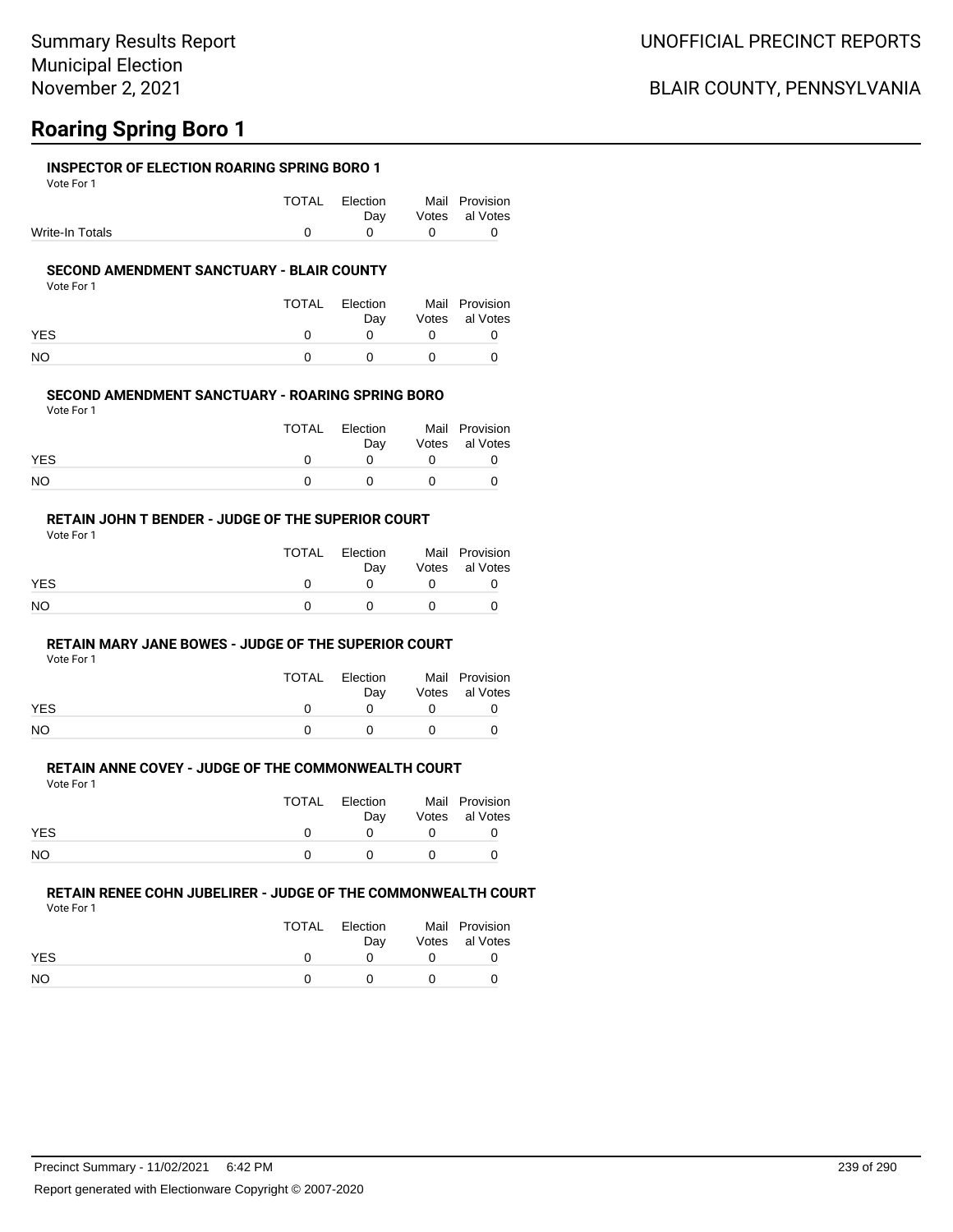## Summary Results Report Municipal Election November 2, 2021

## BLAIR COUNTY, PENNSYLVANIA

## **Roaring Spring Boro 2**

| <b>Statistics</b>           | TOTAL    | Flection<br>Day | Mail<br>Votes | Provision<br>al Votes |
|-----------------------------|----------|-----------------|---------------|-----------------------|
| Registered Voters - Total   | 602      |                 |               |                       |
| <b>Ballots Cast - Total</b> |          | O               |               |                       |
| Ballots Cast - Blank        | $\Omega$ | 0               |               |                       |
| Voter Turnout - Total       | $0.00\%$ |                 |               |                       |

## **JUSTICE OF THE SUPREME COURT**

Vote For 1

|                      | TOTAL | Election<br>Dav | Votes | Mail Provision<br>al Votes |
|----------------------|-------|-----------------|-------|----------------------------|
| DEM MARIA MCLAUGHLIN |       |                 |       |                            |
| REP KEVIN BROBSON    |       |                 |       |                            |
| Write-In Totals      |       |                 |       |                            |

## **JUDGE OF THE SUPERIOR COURT**

| Vote For 1 |  |  |
|------------|--|--|
|            |  |  |

|                           | <b>TOTAL</b> | Election<br>Day | Votes | Mail Provision<br>al Votes |
|---------------------------|--------------|-----------------|-------|----------------------------|
| DEM TIMIKA LANE           |              |                 |       |                            |
| <b>REP MEGAN SULLIVAN</b> |              |                 |       |                            |
| Write-In Totals           |              |                 |       |                            |
|                           |              |                 |       |                            |

## **JUDGE OF THE COMMONWEALTH COURT**

Vote For 2

|                                | TOTAL | Flection<br>Day | Votes | Mail Provision<br>al Votes |
|--------------------------------|-------|-----------------|-------|----------------------------|
| DEM LORI A DUMAS               |       |                 |       |                            |
| DEM DAVID LEE SPURGEON         |       |                 |       |                            |
| <b>REP STACY MARIE WALLACE</b> |       |                 |       |                            |
| <b>REP DREW CROMPTON</b>       |       |                 |       |                            |
| Write-In Totals                |       |                 |       |                            |

#### **DISTRICT ATTORNEY**

| Vote For 1      |       |                 |                                  |
|-----------------|-------|-----------------|----------------------------------|
|                 | TOTAL | Election<br>Dav | Mail Provision<br>Votes al Votes |
| REP PETE WEEKS  |       |                 |                                  |
| Write-In Totals |       |                 |                                  |

## **PROTHONOTARY AND CLERK OF COURTS**

Vote For 1

|                  | TOTAL | Election<br>Dav | Mail Provision<br>Votes al Votes |
|------------------|-------|-----------------|----------------------------------|
| DAR ROBIN PATTON |       |                 |                                  |
| Write-In Totals  |       |                 |                                  |

| Vote For 1      |              |          |                |
|-----------------|--------------|----------|----------------|
|                 | <b>TOTAL</b> | Election | Mail Provision |
|                 |              | Dav      | Votes al Votes |
| DAR JAMES E OTT |              |          |                |
| Write-In Totals |              |          |                |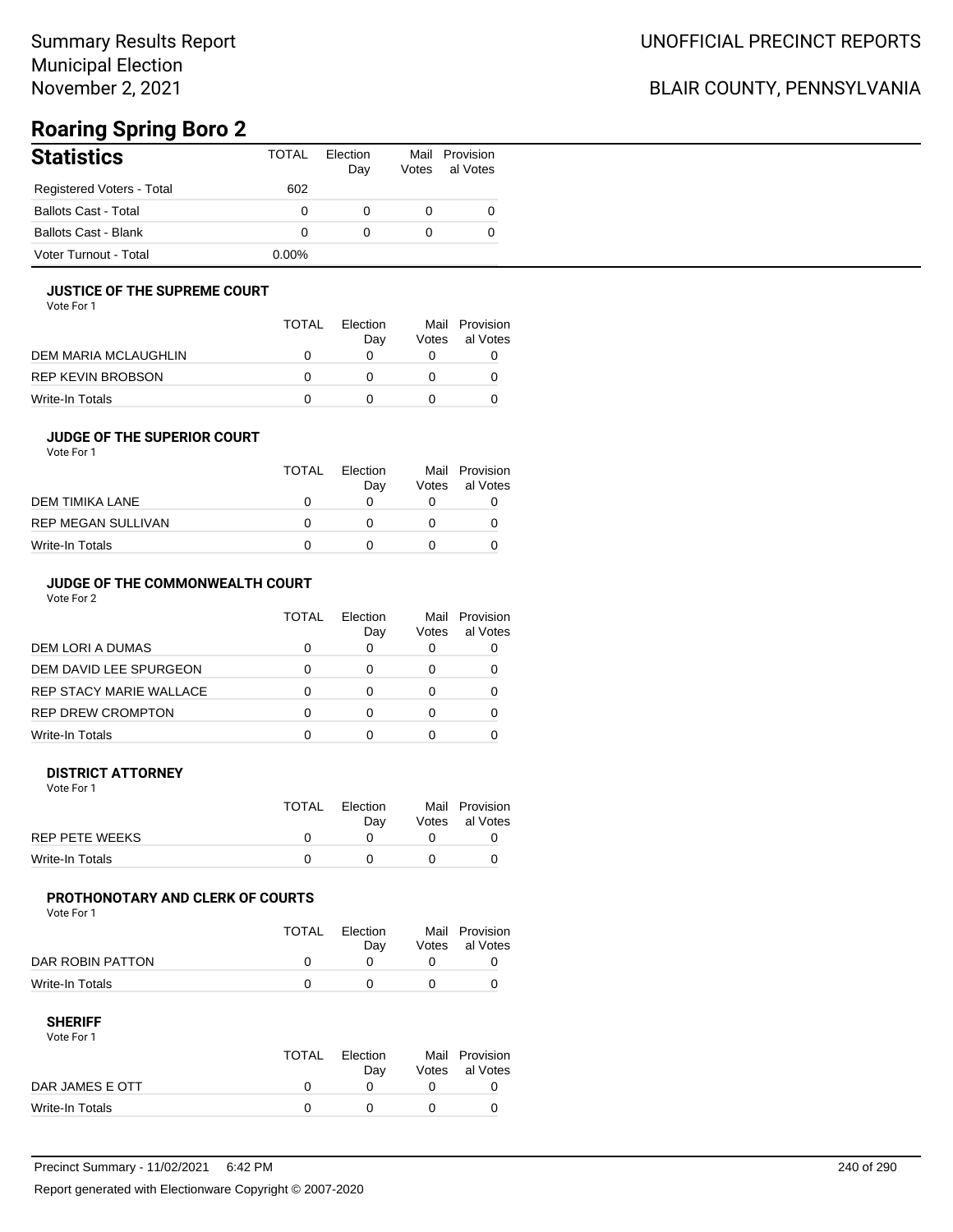# **Roaring Spring Boro 2**

## **MAYOR ROARING SPRING BOROUGH**

Vote For 1

|                        | <b>TOTAL</b> | Election<br>Dav | Votes | Mail Provision<br>al Votes |
|------------------------|--------------|-----------------|-------|----------------------------|
| DEM DEREK J BROWN      |              |                 |       |                            |
| <b>REP DENNIS IGOU</b> |              |                 |       |                            |
| Write-In Totals        |              |                 |       |                            |

## **COUNCIL ROARING SPRING BOROUGH**

Vote For 4

| TOTAL | Election<br>Day   | Mail<br>Votes | Provision<br>al Votes |
|-------|-------------------|---------------|-----------------------|
|       |                   |               |                       |
|       | $\mathbf{\Omega}$ |               |                       |
|       | 0                 |               |                       |
|       |                   |               |                       |
|       |                   |               |                       |

## **TAX COLLECTOR ROARING SPRING BOROUGH**

Vote For 1

|                    | TOTAL | Election<br>Dav | Mail Provision<br>Votes al Votes |
|--------------------|-------|-----------------|----------------------------------|
| REP M KATHRYN FRYE |       |                 |                                  |
| Write-In Totals    |       | $\mathbf{U}$    |                                  |

#### **CONSTABLE ROARING SPRING BOROUGH**

Vote For 1

|                  | <b>TOTAL</b> | Election<br>Dav | Mail Provision<br>Votes al Votes |
|------------------|--------------|-----------------|----------------------------------|
| REP EDGAR FRANKS |              |                 |                                  |
| Write-In Totals  |              |                 |                                  |

#### **SCHOOL DIRECTOR 4YR SPRING COVE SCHOOL DISTRICT**

Vote For 4

|                           | TOTAL | Flection<br>Day | Votes        | Mail Provision<br>al Votes |
|---------------------------|-------|-----------------|--------------|----------------------------|
| DAR AMY ACKER-KNISELY     | 0     | O               | O            |                            |
| DAR LINDA KAY SMITH       | O     | O               | $\mathbf{0}$ |                            |
| DAR JOHN R BIDDLE         | O     | O               | $\left($     |                            |
| <b>REP CHUCK GOJMERAC</b> | O     | O               |              |                            |
| Write-In Totals           | O     |                 |              |                            |

## **SCHOOL DIRECTOR 2YR SPRING COVE SCHOOL DISTRICT**

Vote For 1

|                    | TOTAL | Election<br>Dav | Mail Provision<br>Votes al Votes |
|--------------------|-------|-----------------|----------------------------------|
| REP CHUCK GOJMERAC |       |                 |                                  |
| Write-In Totals    |       |                 |                                  |

### **JUDGE OF ELECTION ROARING SPRING BORO 2**

Vote For 1

|                       | TOTAI       | Election<br>Dav | Mail Provision<br>Votes al Votes |
|-----------------------|-------------|-----------------|----------------------------------|
| REP CAROLINE J HOOVER | $^{\prime}$ |                 |                                  |
| Write-In Totals       |             |                 |                                  |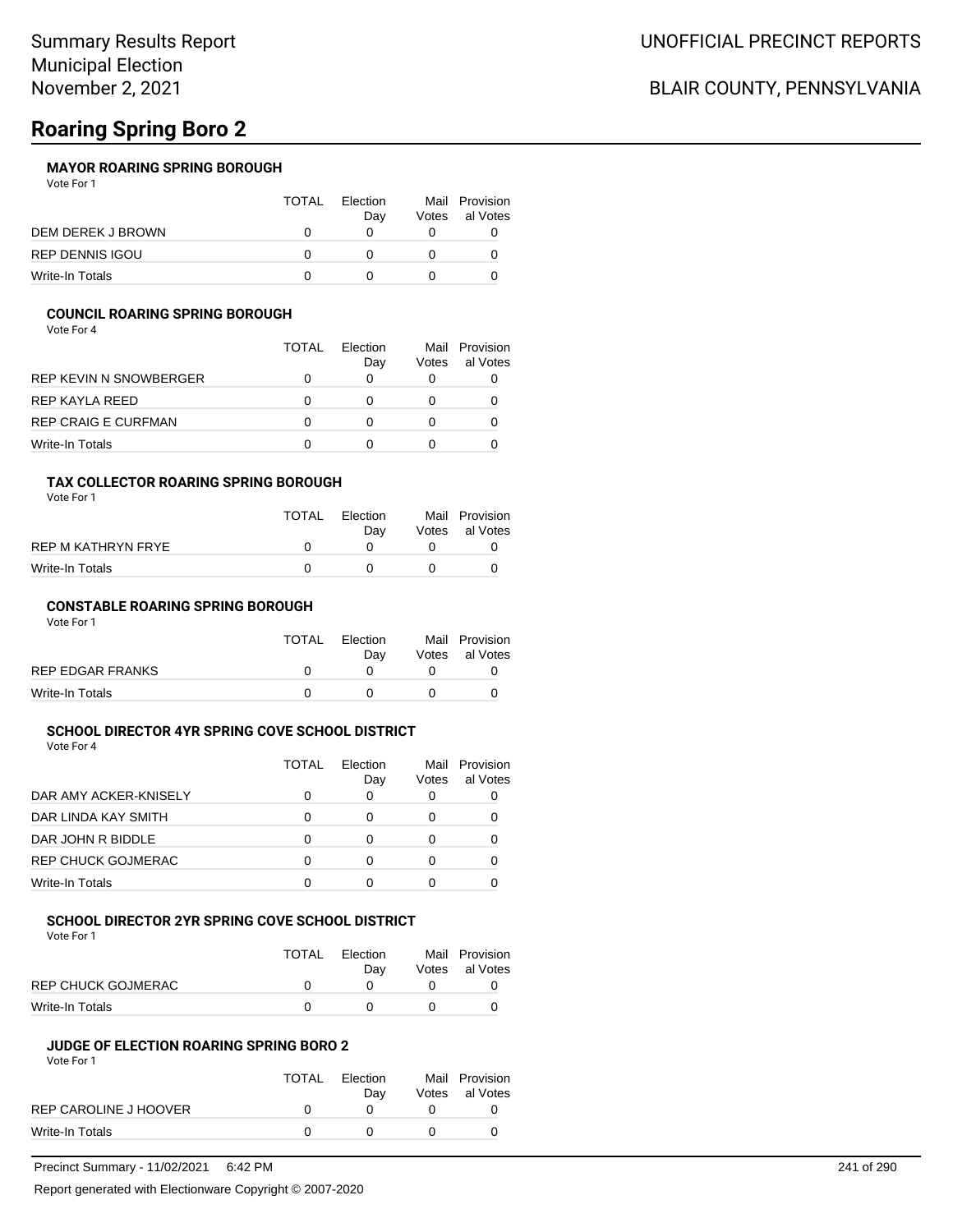## UNOFFICIAL PRECINCT REPORTS

## BLAIR COUNTY, PENNSYLVANIA

## **Roaring Spring Boro 2**

## **INSPECTOR OF ELECTION ROARING SPRING BORO 2**

Vote For 1

|                   | TOTAL | Election | Mail Provision |
|-------------------|-------|----------|----------------|
|                   |       | Dav      | Votes al Votes |
| REP GARY L HOOVER |       |          |                |
| Write-In Totals   |       |          |                |

### **SECOND AMENDMENT SANCTUARY - BLAIR COUNTY**

Vote For 1

|            | TOTAL | Election<br>Dav | Mail Provision<br>Votes al Votes |
|------------|-------|-----------------|----------------------------------|
| <b>YES</b> |       |                 |                                  |
| NΟ         |       |                 |                                  |

### **SECOND AMENDMENT SANCTUARY - ROARING SPRING BORO**

Vote For 1

|            | TOTAL | Election<br>Dav | Mail Provision<br>Votes al Votes |
|------------|-------|-----------------|----------------------------------|
| <b>YES</b> |       |                 |                                  |
| <b>NO</b>  |       |                 |                                  |

## **RETAIN JOHN T BENDER - JUDGE OF THE SUPERIOR COURT**

Vote For 1

|            | TOTAL | Election<br>Dav | Mail Provision<br>Votes al Votes |
|------------|-------|-----------------|----------------------------------|
| <b>YES</b> |       |                 |                                  |
| NO.        |       |                 |                                  |

#### **RETAIN MARY JANE BOWES - JUDGE OF THE SUPERIOR COURT**

Vote For 1

|            | <b>TOTAL</b> | Election | Mail Provision |
|------------|--------------|----------|----------------|
|            |              | Dav      | Votes al Votes |
| <b>YES</b> |              |          |                |
| NO         |              |          |                |

#### **RETAIN ANNE COVEY - JUDGE OF THE COMMONWEALTH COURT** Vote For 1

|            | TOTAL | Election<br>Dav | Mail Provision<br>Votes al Votes |
|------------|-------|-----------------|----------------------------------|
| <b>YES</b> |       |                 |                                  |
| NO         |       |                 |                                  |

#### **RETAIN RENEE COHN JUBELIRER - JUDGE OF THE COMMONWEALTH COURT** Vote For 1

|            | TOTAL | Election<br>Dav |            | Mail Provision<br>Votes al Votes |
|------------|-------|-----------------|------------|----------------------------------|
| <b>YES</b> |       |                 |            |                                  |
| <b>NO</b>  |       | $\mathbf{U}$    | $^{\circ}$ |                                  |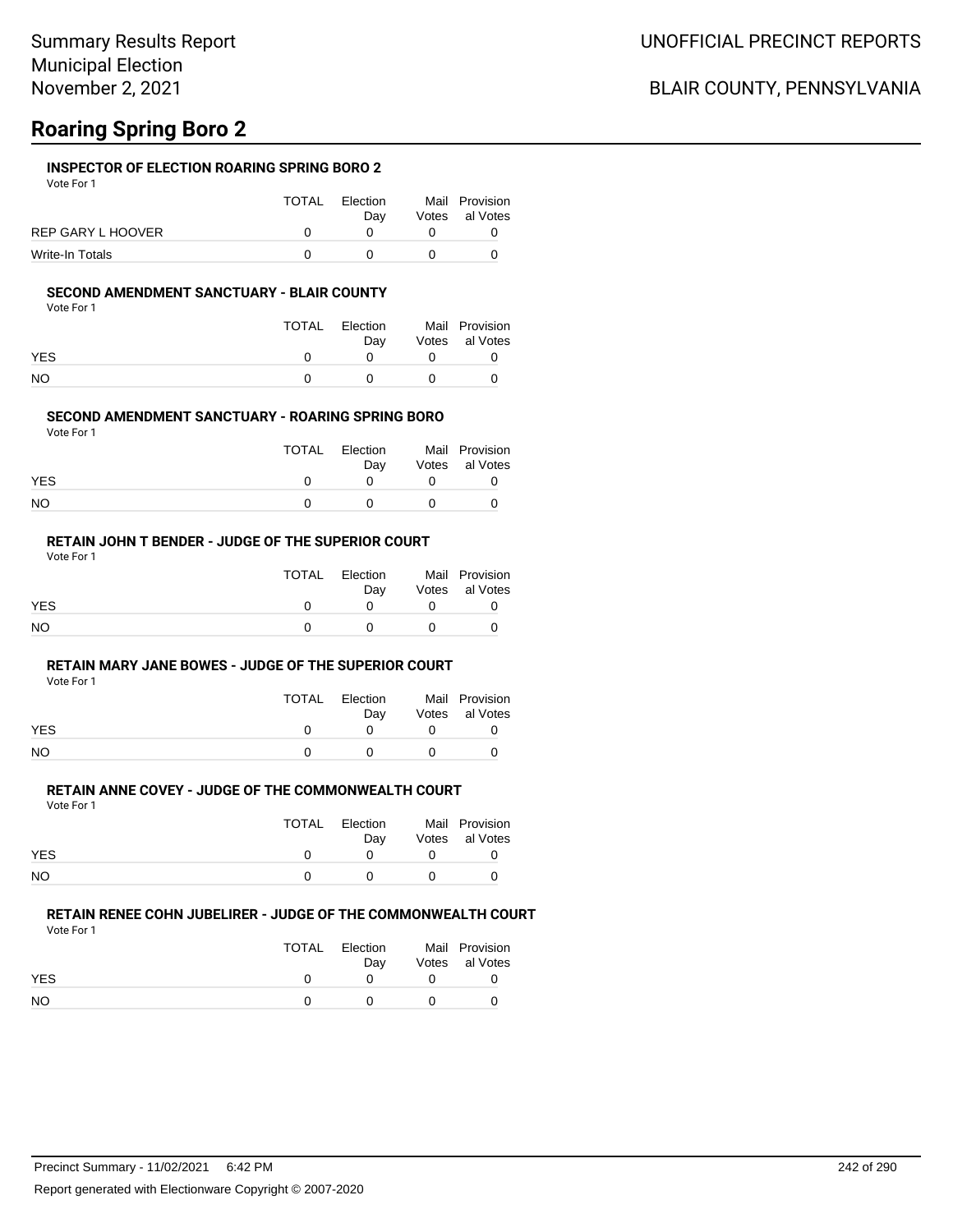## Summary Results Report Municipal Election November 2, 2021

## BLAIR COUNTY, PENNSYLVANIA

## **Roaring Spring Boro 3**

| <b>Statistics</b>           | TOTAL    | Flection<br>Day | Votes | Mail Provision<br>al Votes |
|-----------------------------|----------|-----------------|-------|----------------------------|
| Registered Voters - Total   | 482      |                 |       |                            |
| <b>Ballots Cast - Total</b> | 0        |                 |       |                            |
| <b>Ballots Cast - Blank</b> | 0        |                 |       |                            |
| Voter Turnout - Total       | $0.00\%$ |                 |       |                            |

## **JUSTICE OF THE SUPREME COURT**

Vote For 1

|                      | <b>TOTAL</b> | Election<br>Dav | Mail<br>Votes | Provision<br>al Votes |
|----------------------|--------------|-----------------|---------------|-----------------------|
| DEM MARIA MCLAUGHLIN |              |                 |               |                       |
| REP KEVIN BROBSON    |              |                 |               |                       |
| Write-In Totals      |              |                 |               |                       |

## **JUDGE OF THE SUPERIOR COURT**

| Vote For 1 |  |  |
|------------|--|--|
|            |  |  |

|                           | <b>TOTAL</b> | Election<br>Day | Votes | Mail Provision<br>al Votes |
|---------------------------|--------------|-----------------|-------|----------------------------|
| DEM TIMIKA LANE           |              |                 |       |                            |
| <b>REP MEGAN SULLIVAN</b> |              |                 |       |                            |
| Write-In Totals           |              |                 |       |                            |
|                           |              |                 |       |                            |

## **JUDGE OF THE COMMONWEALTH COURT**

Vote For 2

|                                | TOTAL | Flection<br>Day | Votes | Mail Provision<br>al Votes |
|--------------------------------|-------|-----------------|-------|----------------------------|
| DEM LORI A DUMAS               |       |                 |       |                            |
| DEM DAVID LEE SPURGEON         |       |                 |       |                            |
| <b>REP STACY MARIE WALLACE</b> |       |                 |       |                            |
| <b>REP DREW CROMPTON</b>       |       |                 |       |                            |
| Write-In Totals                |       |                 |       |                            |

#### **DISTRICT ATTORNEY**

| Vote For 1            |       |                 |                                  |
|-----------------------|-------|-----------------|----------------------------------|
|                       | TOTAL | Election<br>Dav | Mail Provision<br>Votes al Votes |
| <b>REP PETE WEEKS</b> |       |                 |                                  |
| Write-In Totals       |       |                 |                                  |

## **PROTHONOTARY AND CLERK OF COURTS**

Vote For 1

|                  | <b>TOTAL</b> | Election<br>Dav | Mail Provision<br>Votes al Votes |
|------------------|--------------|-----------------|----------------------------------|
| DAR ROBIN PATTON |              |                 |                                  |
| Write-In Totals  |              |                 |                                  |

| Vote For 1      |       |                 |                |
|-----------------|-------|-----------------|----------------|
|                 | TOTAL | <b>Flection</b> | Mail Provision |
|                 |       | Dav             | Votes al Votes |
| DAR JAMES E OTT |       |                 |                |
| Write-In Totals |       |                 |                |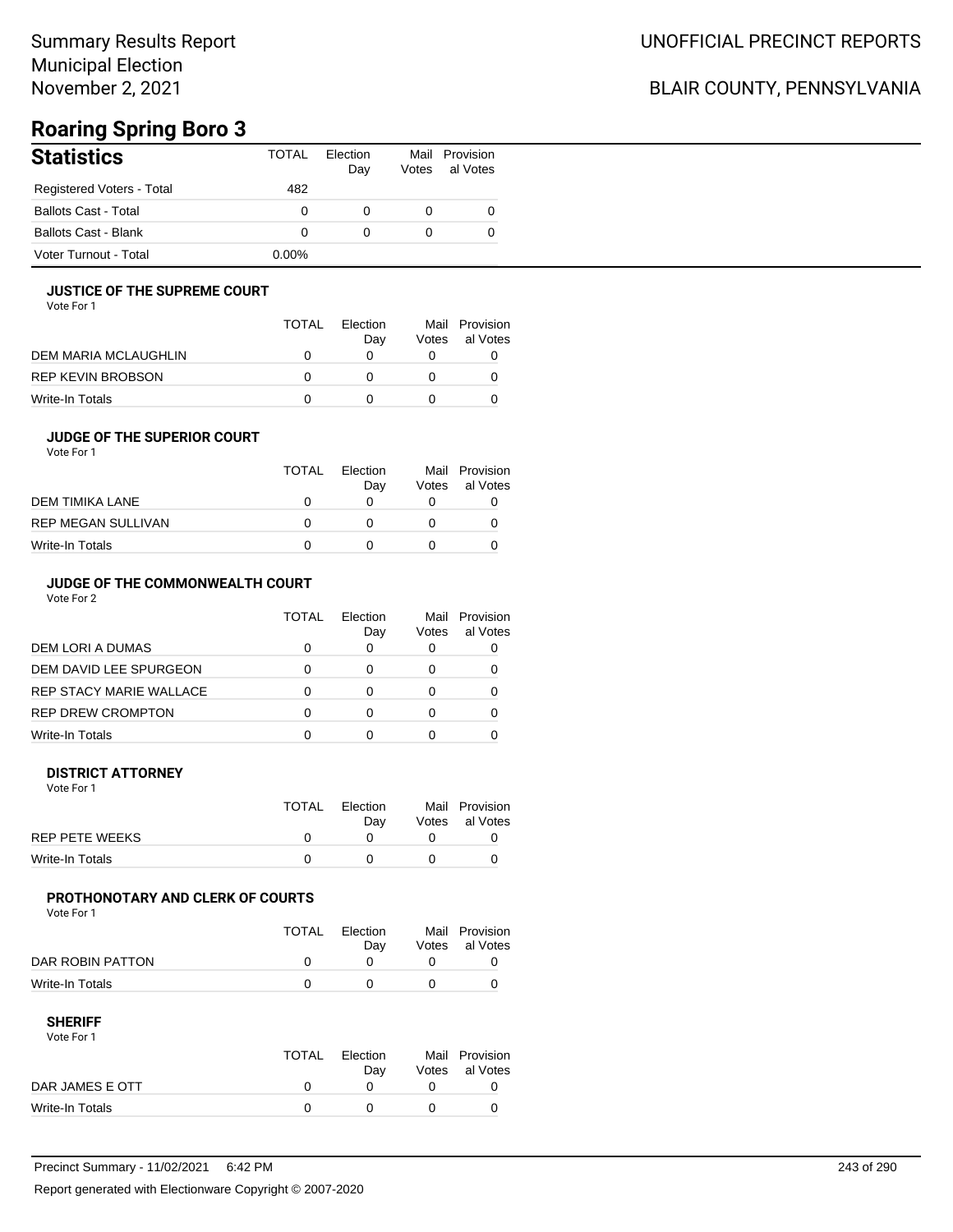# **Roaring Spring Boro 3**

## **MAYOR ROARING SPRING BOROUGH**

Vote For 1

|                        | <b>TOTAL</b> | Election<br>Dav | Votes | Mail Provision<br>al Votes |
|------------------------|--------------|-----------------|-------|----------------------------|
| DEM DEREK J BROWN      |              |                 |       |                            |
| <b>REP DENNIS IGOU</b> |              |                 |       |                            |
| Write-In Totals        |              |                 |       |                            |

## **COUNCIL ROARING SPRING BOROUGH**

Vote For 4

|                            | TOTAL | Election<br>Day | Mail<br>Votes | Provision<br>al Votes |
|----------------------------|-------|-----------------|---------------|-----------------------|
| REP KEVIN N SNOWBERGER     |       | $\mathbf{0}$    |               |                       |
| REP KAYLA REED             |       | $\mathbf{0}$    |               |                       |
| <b>REP CRAIG E CURFMAN</b> |       | 0               |               |                       |
| Write-In Totals            |       |                 |               |                       |

## **TAX COLLECTOR ROARING SPRING BOROUGH**

Vote For 1

|                    | TOTAL | Election<br>Dav | Mail Provision<br>Votes al Votes |
|--------------------|-------|-----------------|----------------------------------|
| REP M KATHRYN FRYE |       |                 |                                  |
| Write-In Totals    |       | $\mathbf{U}$    |                                  |

#### **CONSTABLE ROARING SPRING BOROUGH**

Vote For 1

|                  | <b>TOTAL</b> | Election<br>Dav | Mail Provision<br>Votes al Votes |
|------------------|--------------|-----------------|----------------------------------|
| REP EDGAR FRANKS |              |                 |                                  |
| Write-In Totals  |              |                 |                                  |

#### **SCHOOL DIRECTOR 4YR SPRING COVE SCHOOL DISTRICT**

Vote For 4

|                           | TOTAL | Flection<br>Day | Votes        | Mail Provision<br>al Votes |
|---------------------------|-------|-----------------|--------------|----------------------------|
| DAR AMY ACKER-KNISELY     | 0     | O               | O            |                            |
| DAR LINDA KAY SMITH       | O     | O               | $\mathbf{0}$ |                            |
| DAR JOHN R BIDDLE         | O     | O               | $\left($     |                            |
| <b>REP CHUCK GOJMERAC</b> | O     | O               |              |                            |
| Write-In Totals           | O     |                 |              |                            |

## **SCHOOL DIRECTOR 2YR SPRING COVE SCHOOL DISTRICT**

Vote For 1

|                    | TOTAL | Election<br>Dav | Mail Provision<br>Votes al Votes |
|--------------------|-------|-----------------|----------------------------------|
| REP CHUCK GOJMERAC |       |                 |                                  |
| Write-In Totals    |       |                 |                                  |

### **JUDGE OF ELECTION ROARING SPRING BORO 3**

Vote For 1

|                 | TOTAL        | Election<br>Dav | Mail Provision<br>Votes al Votes |
|-----------------|--------------|-----------------|----------------------------------|
| DEM BETH THOMAS | <sup>n</sup> |                 |                                  |
| Write-In Totals |              | $^{\prime}$     |                                  |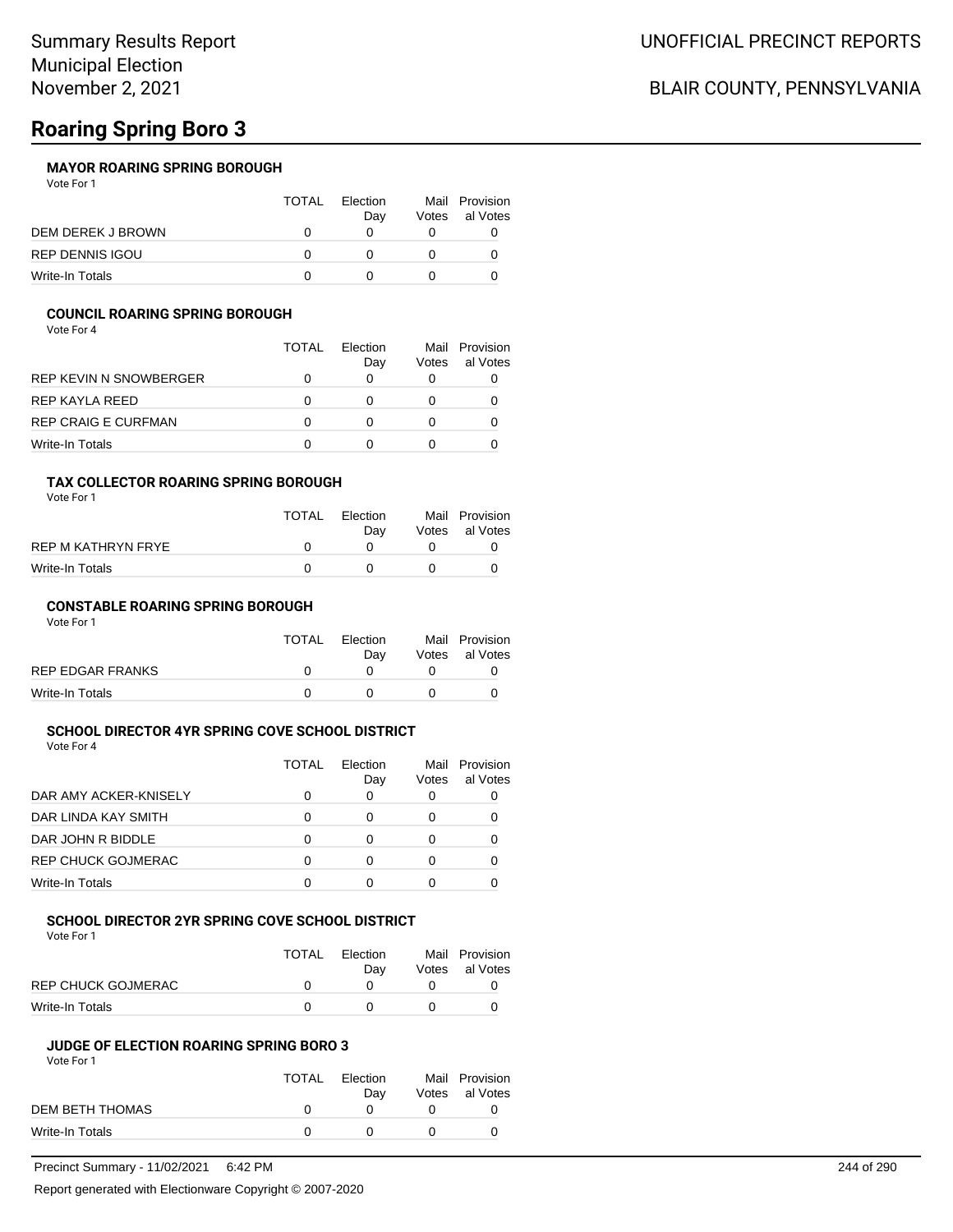# **Roaring Spring Boro 3**

### **INSPECTOR OF ELECTION ROARING SPRING BORO 3**

Vote For 1

|                      | TOTAL | Election | Mail Provision |
|----------------------|-------|----------|----------------|
|                      |       | Dav      | Votes al Votes |
| DEM JANICE MUSSELMAN |       |          |                |
| Write-In Totals      |       |          |                |

### **SECOND AMENDMENT SANCTUARY - BLAIR COUNTY**

Vote For 1

|            | TOTAL | Election<br>Dav | Mail Provision<br>Votes al Votes |
|------------|-------|-----------------|----------------------------------|
| <b>YES</b> |       |                 |                                  |
| NΟ         |       |                 |                                  |

### **SECOND AMENDMENT SANCTUARY - ROARING SPRING BORO**

Vote For 1

|            | TOTAL | Election<br>Dav |          | Mail Provision<br>Votes al Votes |
|------------|-------|-----------------|----------|----------------------------------|
| <b>YES</b> |       |                 |          |                                  |
| <b>NO</b>  |       |                 | $\theta$ |                                  |

## **RETAIN JOHN T BENDER - JUDGE OF THE SUPERIOR COURT**

Vote For 1

|            | <b>TOTAL</b> | Election<br>Dav | Mail Provision<br>Votes al Votes |
|------------|--------------|-----------------|----------------------------------|
| <b>YES</b> |              |                 |                                  |
| <b>NO</b>  |              |                 |                                  |

#### **RETAIN MARY JANE BOWES - JUDGE OF THE SUPERIOR COURT**

Vote For 1

|            | TOTAL | Election | Mail Provision |
|------------|-------|----------|----------------|
|            |       | Dav      | Votes al Votes |
| <b>YES</b> |       |          |                |
| <b>NO</b>  |       |          |                |

#### **RETAIN ANNE COVEY - JUDGE OF THE COMMONWEALTH COURT** Vote For 1

|            | TOTAL | Election<br>Dav | Mail Provision<br>Votes al Votes |
|------------|-------|-----------------|----------------------------------|
| <b>YES</b> |       |                 |                                  |
| NO.        |       |                 |                                  |

#### **RETAIN RENEE COHN JUBELIRER - JUDGE OF THE COMMONWEALTH COURT** Vote For 1

|            | TOTAL | Election<br>Dav | Mail Provision<br>Votes al Votes |
|------------|-------|-----------------|----------------------------------|
| <b>YES</b> |       |                 |                                  |
| <b>NO</b>  |       |                 |                                  |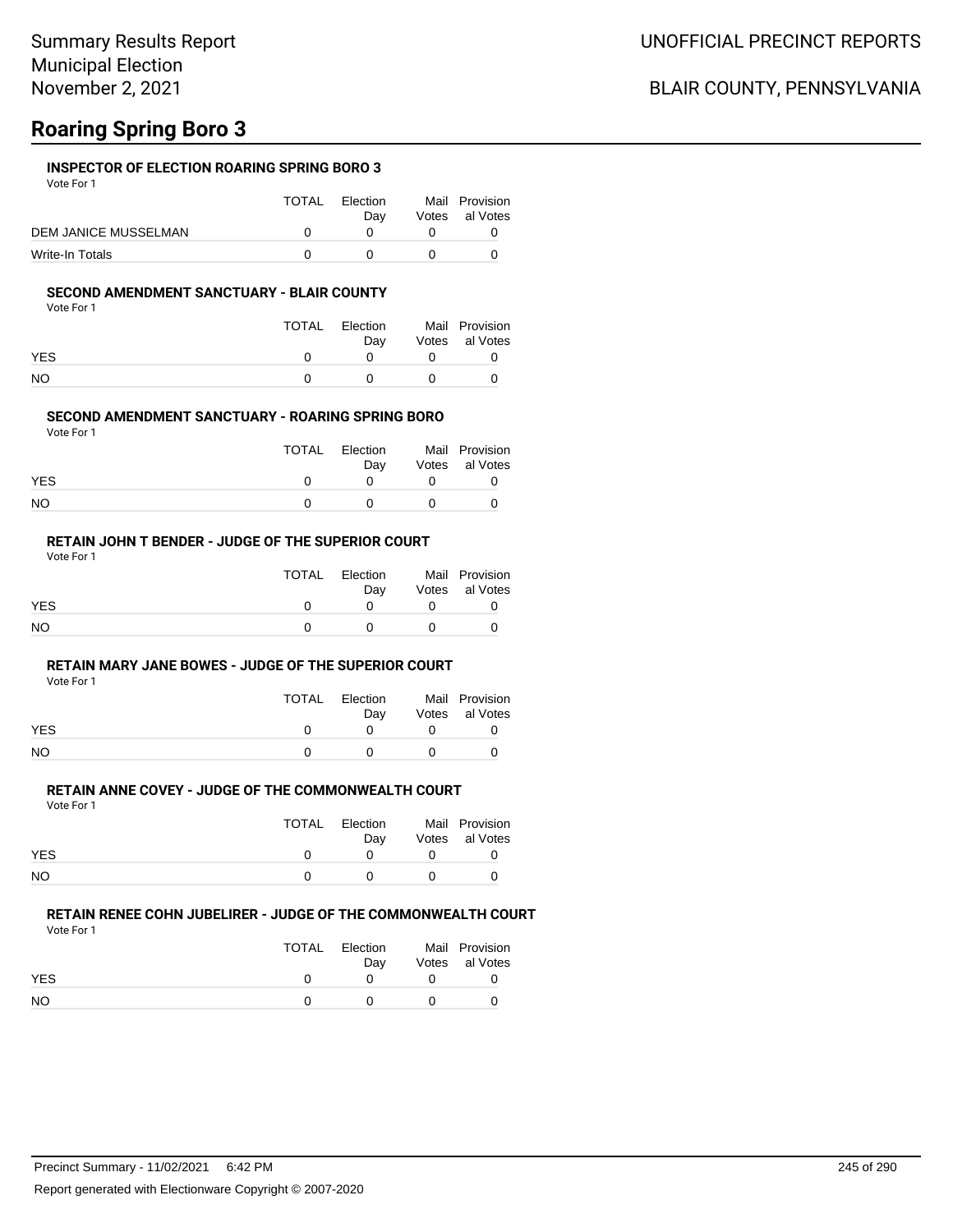# **Snyder Twp, District 1**

| <b>Statistics</b>           | TOTAL    | Flection<br>Day | Mail Provision<br>Votes al Votes |
|-----------------------------|----------|-----------------|----------------------------------|
| Registered Voters - Total   | 857      |                 |                                  |
| <b>Ballots Cast - Total</b> | 0        | O               |                                  |
| <b>Ballots Cast - Blank</b> | 0        | 0               |                                  |
| Voter Turnout - Total       | $0.00\%$ |                 |                                  |

## **JUSTICE OF THE SUPREME COURT**

Vote For 1

|                      | <b>TOTAL</b> | Election<br>Dav | Mail<br>Votes | Provision<br>al Votes |
|----------------------|--------------|-----------------|---------------|-----------------------|
| DEM MARIA MCLAUGHLIN |              |                 |               |                       |
| REP KEVIN BROBSON    |              |                 |               |                       |
| Write-In Totals      |              |                 |               |                       |

### **JUDGE OF THE SUPERIOR COURT**

| Vote For 1 |  |  |
|------------|--|--|
|            |  |  |

|                    | <b>TOTAL</b> | Election<br>Day | Votes | Mail Provision<br>al Votes |
|--------------------|--------------|-----------------|-------|----------------------------|
| DEM TIMIKA LANE    | $\mathbf{I}$ |                 |       |                            |
| REP MEGAN SULLIVAN | $\mathbf{U}$ |                 |       |                            |
| Write-In Totals    |              |                 |       |                            |
|                    |              |                 |       |                            |

## **JUDGE OF THE COMMONWEALTH COURT**

Vote For 2

|                                | TOTAL | Flection<br>Day | Votes | Mail Provision<br>al Votes |
|--------------------------------|-------|-----------------|-------|----------------------------|
| DEM LORI A DUMAS               |       |                 |       |                            |
| DEM DAVID LEE SPURGEON         |       |                 |       |                            |
| <b>REP STACY MARIE WALLACE</b> |       |                 |       |                            |
| <b>REP DREW CROMPTON</b>       |       |                 |       |                            |
| Write-In Totals                |       |                 |       |                            |

#### **DISTRICT ATTORNEY**

| Vote For 1            |              |                 |                                  |
|-----------------------|--------------|-----------------|----------------------------------|
|                       | <b>TOTAL</b> | Election<br>Dav | Mail Provision<br>Votes al Votes |
| <b>REP PETE WEEKS</b> |              |                 |                                  |
| Write-In Totals       |              |                 |                                  |

## **PROTHONOTARY AND CLERK OF COURTS**

Vote For 1

|                  | <b>TOTAL</b> | Election<br>Dav | Mail Provision<br>Votes al Votes |
|------------------|--------------|-----------------|----------------------------------|
| DAR ROBIN PATTON |              |                 |                                  |
| Write-In Totals  |              |                 |                                  |

| Vote For 1      |       |          |                |
|-----------------|-------|----------|----------------|
|                 | TOTAL | Election | Mail Provision |
|                 |       | Dav      | Votes al Votes |
| DAR JAMES E OTT |       |          |                |
| Write-In Totals |       |          |                |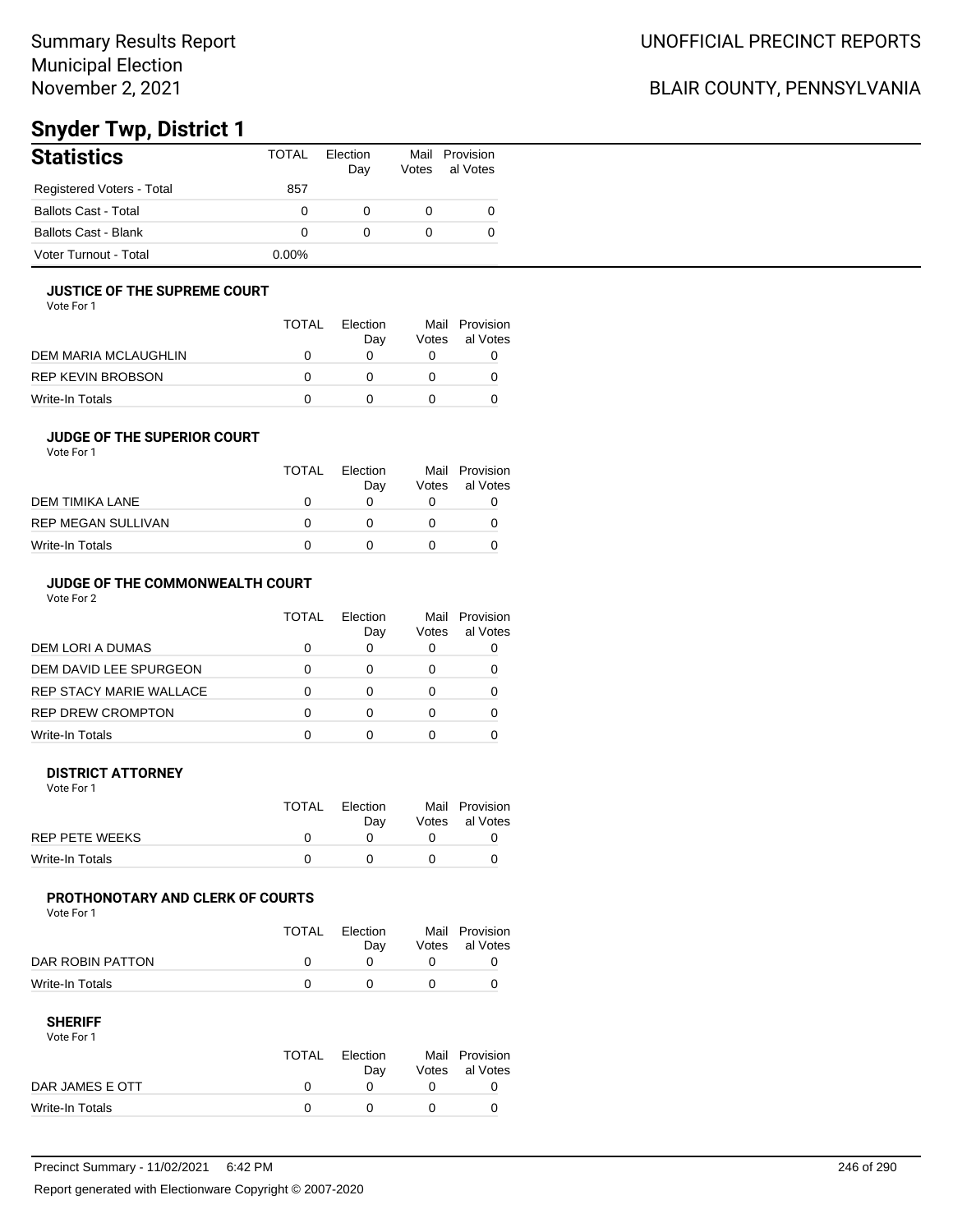# **Snyder Twp, District 1**

## **MAGISTERIAL DISTRICT JUDGE DISTRICT 24-3-01**

Vote For 1

|                   | <b>TOTAL</b> | Election<br>Dav | Mail Provision<br>Votes al Votes |
|-------------------|--------------|-----------------|----------------------------------|
| DAR FRED B MILLER |              |                 |                                  |
| Write-In Totals   |              |                 |                                  |

### **SUPERVISOR SNYDER TWP**

Vote For 1

|                 | TOTAL | Election<br>Dav | Mail Provision<br>Votes al Votes |
|-----------------|-------|-----------------|----------------------------------|
| REP JAMES KOST  |       |                 |                                  |
| Write-In Totals |       |                 |                                  |

#### **AUDITOR 6YR SNYDER TWP** Vote For 1

|                 | TOTAL Election<br>Dav | Mail Provision<br>Votes al Votes |
|-----------------|-----------------------|----------------------------------|
| Write-In Totals |                       |                                  |
|                 |                       |                                  |

#### **AUDITOR 4YR SNYDER TWP** Vote For 1

|                 | TOTAL Election<br>Dav | Mail Provision<br>Votes al Votes |
|-----------------|-----------------------|----------------------------------|
| Write-In Totals |                       |                                  |

#### **TAX COLLECTOR SNYDER TWP** Vote For 1

|                    | TOTAL | Election<br>Dav | Mail Provision<br>Votes al Votes |
|--------------------|-------|-----------------|----------------------------------|
|                    |       |                 |                                  |
| REP WENDY S MILLER |       |                 |                                  |
| Write-In Totals    |       |                 |                                  |

### **CONSTABLE SNYDER TWP**

|                         | TOTAI | Election<br>Dav | Mail Provision<br>Votes al Votes |
|-------------------------|-------|-----------------|----------------------------------|
| LIB MATTHEW ERIC DECKER |       |                 |                                  |
| Write-In Totals         |       |                 |                                  |

### **SCHOOL DIRECTOR TYRONE AREA SCHOOL DISTRICT**

Vote For 4

Vote For 1

|                            | TOTAL | Flection<br>Day | Mail<br>Votes | Provision<br>al Votes |
|----------------------------|-------|-----------------|---------------|-----------------------|
| DAR ROSE A BLACK           | 0     |                 |               |                       |
| DAR GUNTER VOLDERS         | 0     |                 |               |                       |
| DEM KRISTAN WYLAND         | ∩     |                 |               |                       |
| DAR KRIS E LAIRD           | O     | ∩               |               |                       |
| <b>REP MATTHEW GERMINO</b> | O     | O               |               |                       |
| Write-In Totals            | ∩     |                 |               |                       |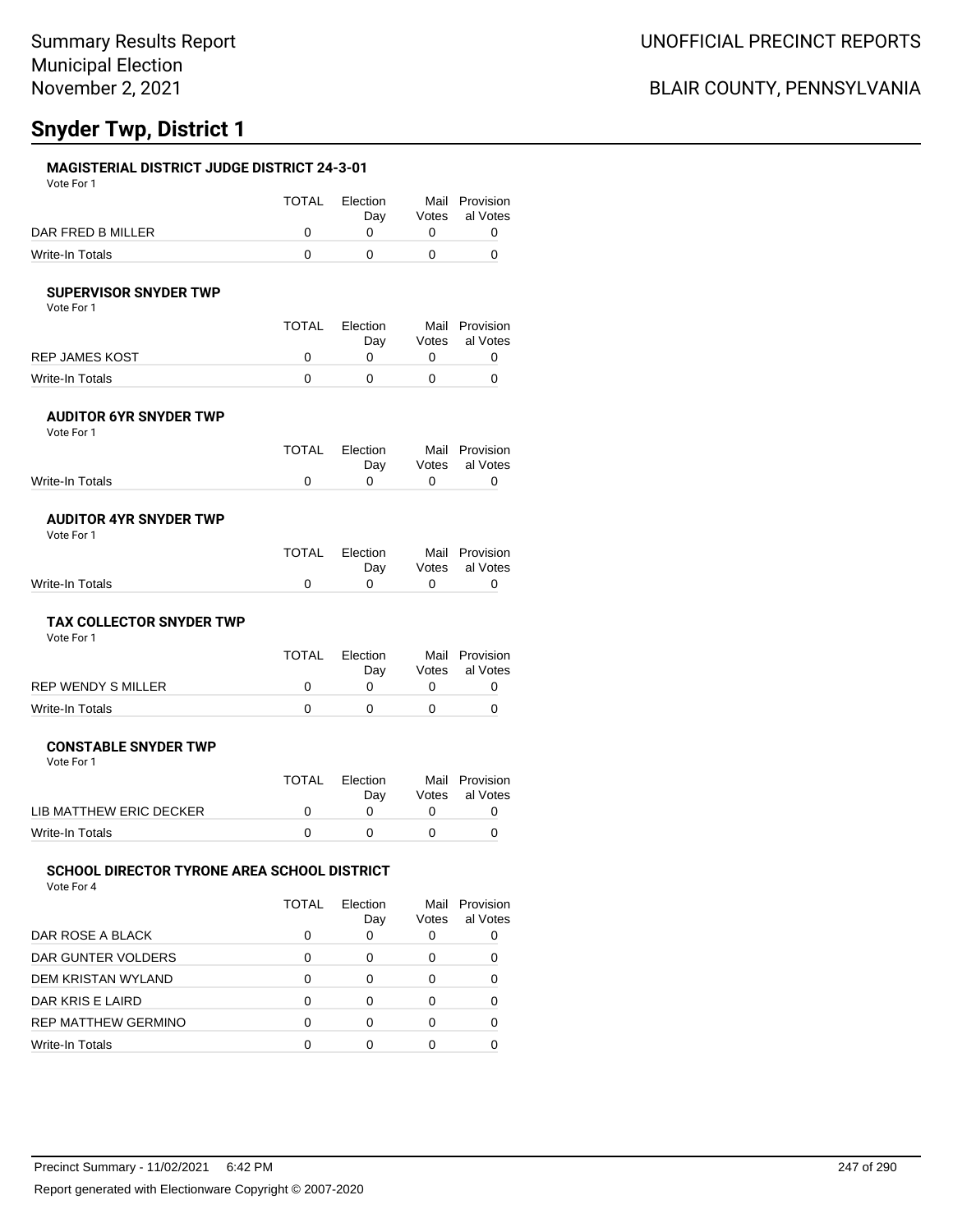# **Snyder Twp, District 1**

## **JUDGE OF ELECTION SNYDER TWP 1**

Vote For 1

|                         | TOTAL | Election | Mail Provision |
|-------------------------|-------|----------|----------------|
|                         |       | Dav      | Votes al Votes |
| <b>REP DORIS WILSON</b> |       |          |                |
| Write-In Totals         |       |          |                |

#### **INSPECTOR OF ELECTION SNYDER TWP 1**

Vote For 1

|                 | <b>TOTAL</b> | Election       |                | Mail Provision |
|-----------------|--------------|----------------|----------------|----------------|
|                 |              | Dav            |                | Votes al Votes |
| Write-In Totals |              | $\overline{0}$ | $\overline{a}$ |                |
|                 |              |                |                |                |

## **SECOND AMENDMENT SANCTUARY - BLAIR COUNTY**

Vote For 1

|            | TOTAL | Election<br>Dav | Mail Provision<br>Votes al Votes |
|------------|-------|-----------------|----------------------------------|
| <b>YES</b> |       |                 |                                  |
| NO         |       |                 |                                  |

### **SECOND AMENDMENT SANCTUARY - SNYDER TWP**

Vote For 1

|            | TOTAL | Election<br>Dav | Mail Provision<br>Votes al Votes |
|------------|-------|-----------------|----------------------------------|
| <b>YES</b> |       |                 |                                  |
| NO         |       |                 |                                  |

## **RETAIN JOHN T BENDER - JUDGE OF THE SUPERIOR COURT**

Vote For 1

|            | <b>TOTAL</b> | Election<br>Dav | Mail Provision<br>Votes al Votes |
|------------|--------------|-----------------|----------------------------------|
| <b>YES</b> | n            | <sup>n</sup>    |                                  |
| NO         | $\mathbf{U}$ | <sup>o</sup>    |                                  |

## **RETAIN MARY JANE BOWES - JUDGE OF THE SUPERIOR COURT**

Vote For 1

|            | TOTAL | Election<br>Dav | Mail Provision<br>Votes al Votes |
|------------|-------|-----------------|----------------------------------|
| <b>YES</b> |       |                 |                                  |
| <b>NO</b>  |       |                 |                                  |

## **RETAIN ANNE COVEY - JUDGE OF THE COMMONWEALTH COURT**

Vote For 1

|            | TOTAL | Election<br>Dav | Mail Provision<br>Votes al Votes |
|------------|-------|-----------------|----------------------------------|
| <b>YES</b> | O     |                 |                                  |
| NO         | n     | <sup>n</sup>    |                                  |

#### **RETAIN RENEE COHN JUBELIRER - JUDGE OF THE COMMONWEALTH COURT** Vote For 1

|            | TOTAL Election<br>Dav | Mail Provision<br>Votes al Votes |
|------------|-----------------------|----------------------------------|
| <b>YES</b> |                       |                                  |
| NO.        |                       |                                  |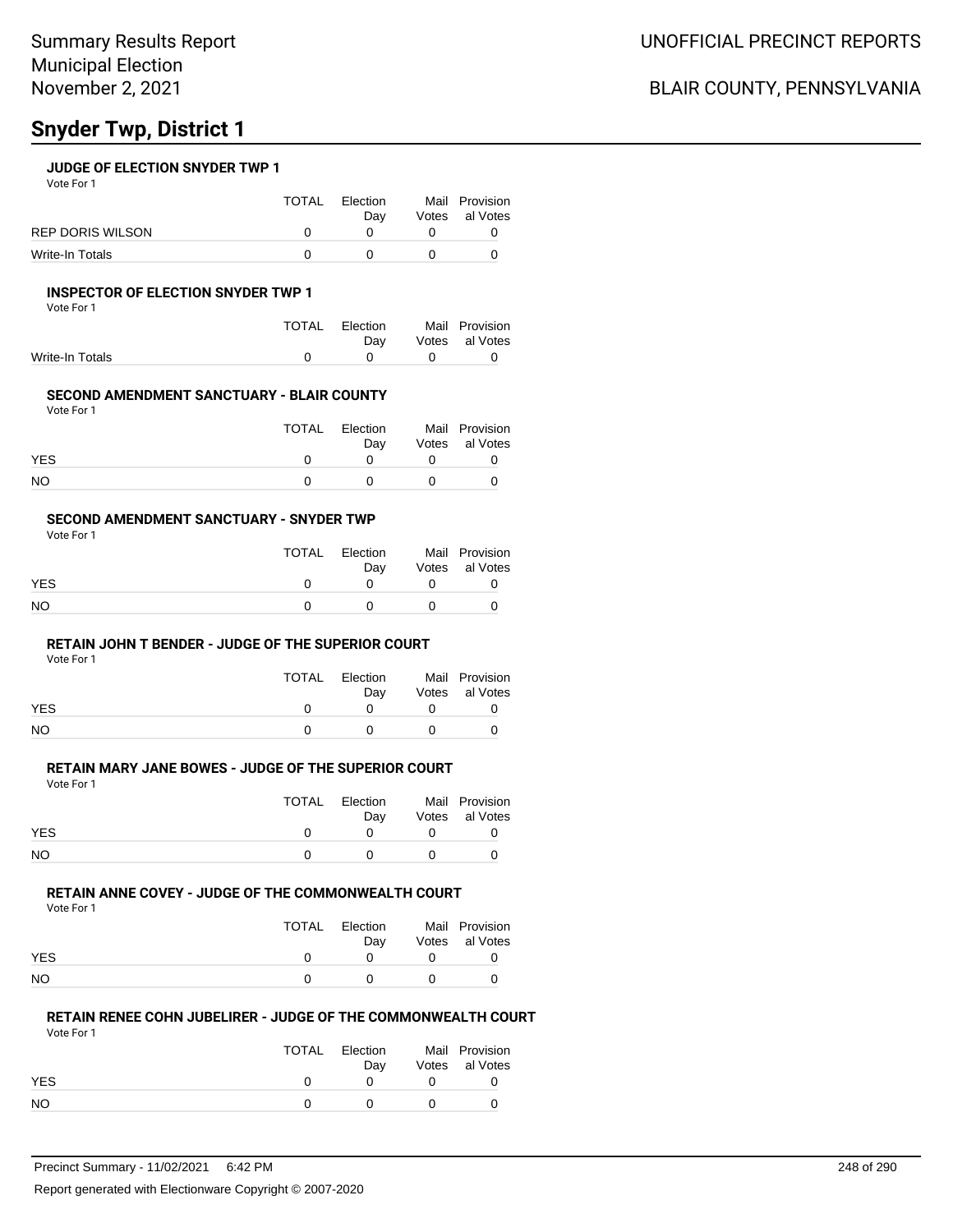## Summary Results Report Municipal Election November 2, 2021

## BLAIR COUNTY, PENNSYLVANIA

## **Snyder Twp, District 2**

| <b>Statistics</b>           | TOTAL    | <b>Flection</b><br>Day | Votes | Mail Provision<br>al Votes |
|-----------------------------|----------|------------------------|-------|----------------------------|
| Registered Voters - Total   | 1.289    |                        |       |                            |
| Ballots Cast - Total        | 0        |                        |       | O                          |
| <b>Ballots Cast - Blank</b> | 0        | 0                      |       | O                          |
| Voter Turnout - Total       | $0.00\%$ |                        |       |                            |

## **JUSTICE OF THE SUPREME COURT**

Vote For 1

|                      | <b>TOTAL</b> | Election<br>Dav | Votes | Mail Provision<br>al Votes |
|----------------------|--------------|-----------------|-------|----------------------------|
| DEM MARIA MCLAUGHLIN |              |                 |       |                            |
| REP KEVIN BROBSON    |              |                 |       |                            |
| Write-In Totals      |              |                 |       |                            |

### **JUDGE OF THE SUPERIOR COURT**

| Vote For 1 |  |  |
|------------|--|--|
|            |  |  |

|                    | <b>TOTAL</b> | Election<br>Day | Votes | Mail Provision<br>al Votes |
|--------------------|--------------|-----------------|-------|----------------------------|
| DEM TIMIKA LANE    | $\mathbf{I}$ |                 |       |                            |
| REP MEGAN SULLIVAN | $\mathbf{U}$ |                 |       |                            |
| Write-In Totals    |              |                 |       |                            |
|                    |              |                 |       |                            |

## **JUDGE OF THE COMMONWEALTH COURT**

Vote For 2

|                                | TOTAL | Flection<br>Day | Votes | Mail Provision<br>al Votes |
|--------------------------------|-------|-----------------|-------|----------------------------|
| DEM LORI A DUMAS               |       |                 |       |                            |
| DEM DAVID LEE SPURGEON         |       |                 |       |                            |
| <b>REP STACY MARIE WALLACE</b> |       |                 |       |                            |
| <b>REP DREW CROMPTON</b>       |       |                 |       |                            |
| Write-In Totals                |       |                 |       |                            |

#### **DISTRICT ATTORNEY**

| Vote For 1      |       |                 |                                  |
|-----------------|-------|-----------------|----------------------------------|
|                 | TOTAL | Election<br>Dav | Mail Provision<br>Votes al Votes |
| REP PETE WEEKS  |       |                 |                                  |
| Write-In Totals |       |                 |                                  |

## **PROTHONOTARY AND CLERK OF COURTS**

Vote For 1

|                  | <b>TOTAL</b> | Election<br>Dav | Mail Provision<br>Votes al Votes |
|------------------|--------------|-----------------|----------------------------------|
| DAR ROBIN PATTON |              |                 |                                  |
| Write-In Totals  |              |                 |                                  |

#### **SHERIFF**

Vote For 1

|                 | TOTAL | Election | Mail Provision |
|-----------------|-------|----------|----------------|
|                 |       | Dav      | Votes al Votes |
| DAR JAMES E OTT |       |          |                |
| Write-In Totals |       |          |                |
|                 |       |          |                |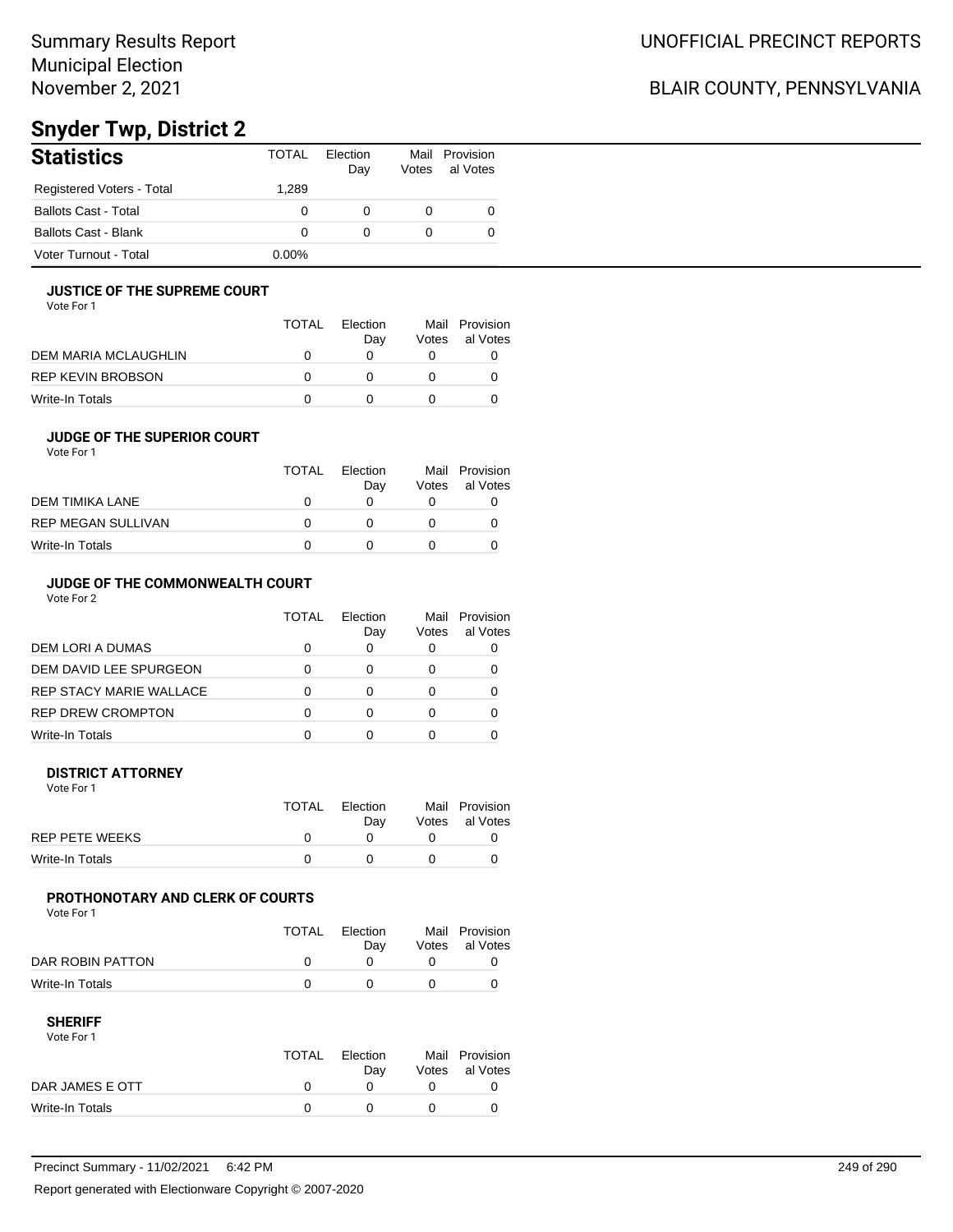# **Snyder Twp, District 2**

## **MAGISTERIAL DISTRICT JUDGE DISTRICT 24-3-01**

Vote For 1

|                   | TOTAL | Election<br>Dav | Mail Provision<br>Votes al Votes |
|-------------------|-------|-----------------|----------------------------------|
| DAR FRED B MILLER |       |                 |                                  |
| Write-In Totals   |       |                 |                                  |

## **SUPERVISOR SNYDER TWP**

Vote For 1

|                 | <b>TOTAL</b> | Election<br>Dav | Mail Provision<br>Votes al Votes |
|-----------------|--------------|-----------------|----------------------------------|
| REP JAMES KOST  |              |                 |                                  |
| Write-In Totals |              |                 |                                  |

#### **AUDITOR 6YR SNYDER TWP** Vote For 1

|                 | TOTAL Election | Mail Provision |
|-----------------|----------------|----------------|
|                 | Dav            | Votes al Votes |
| Write-In Totals |                |                |
|                 |                |                |

#### **AUDITOR 4YR SNYDER TWP** Vote For 1

|                 | TOTAL Election<br>Dav | Mail Provision<br>Votes al Votes |
|-----------------|-----------------------|----------------------------------|
| Write-In Totals |                       |                                  |

#### **TAX COLLECTOR SNYDER TWP** Vote For 1

| 1 J J J J J J      |       |          |                |
|--------------------|-------|----------|----------------|
|                    | TOTAL | Election | Mail Provision |
|                    |       | Dav      | Votes al Votes |
| REP WENDY S MILLER |       |          |                |
| Write-In Totals    |       |          |                |
|                    |       |          |                |

#### **CONSTABLE SNYDER TWP** Vote For 1

|                         | TOTAI | Election<br>Dav | Mail Provision<br>Votes al Votes |
|-------------------------|-------|-----------------|----------------------------------|
| LIB MATTHEW ERIC DECKER |       |                 |                                  |
| Write-In Totals         |       |                 |                                  |

## **SCHOOL DIRECTOR TYRONE AREA SCHOOL DISTRICT**

Vote For 4

|                     | TOTAL | Election<br>Day | Mail<br>Votes | Provision<br>al Votes |
|---------------------|-------|-----------------|---------------|-----------------------|
| DAR ROSE A BLACK    | 0     | O               |               |                       |
| DAR GUNTER VOLDERS  | 0     | 0               |               |                       |
| DEM KRISTAN WYLAND  | 0     | 0               |               |                       |
| DAR KRIS E LAIRD    | ∩     | 0               |               |                       |
| REP MATTHEW GERMINO | 0     | 0               |               |                       |
| Write-In Totals     | ŋ     |                 |               |                       |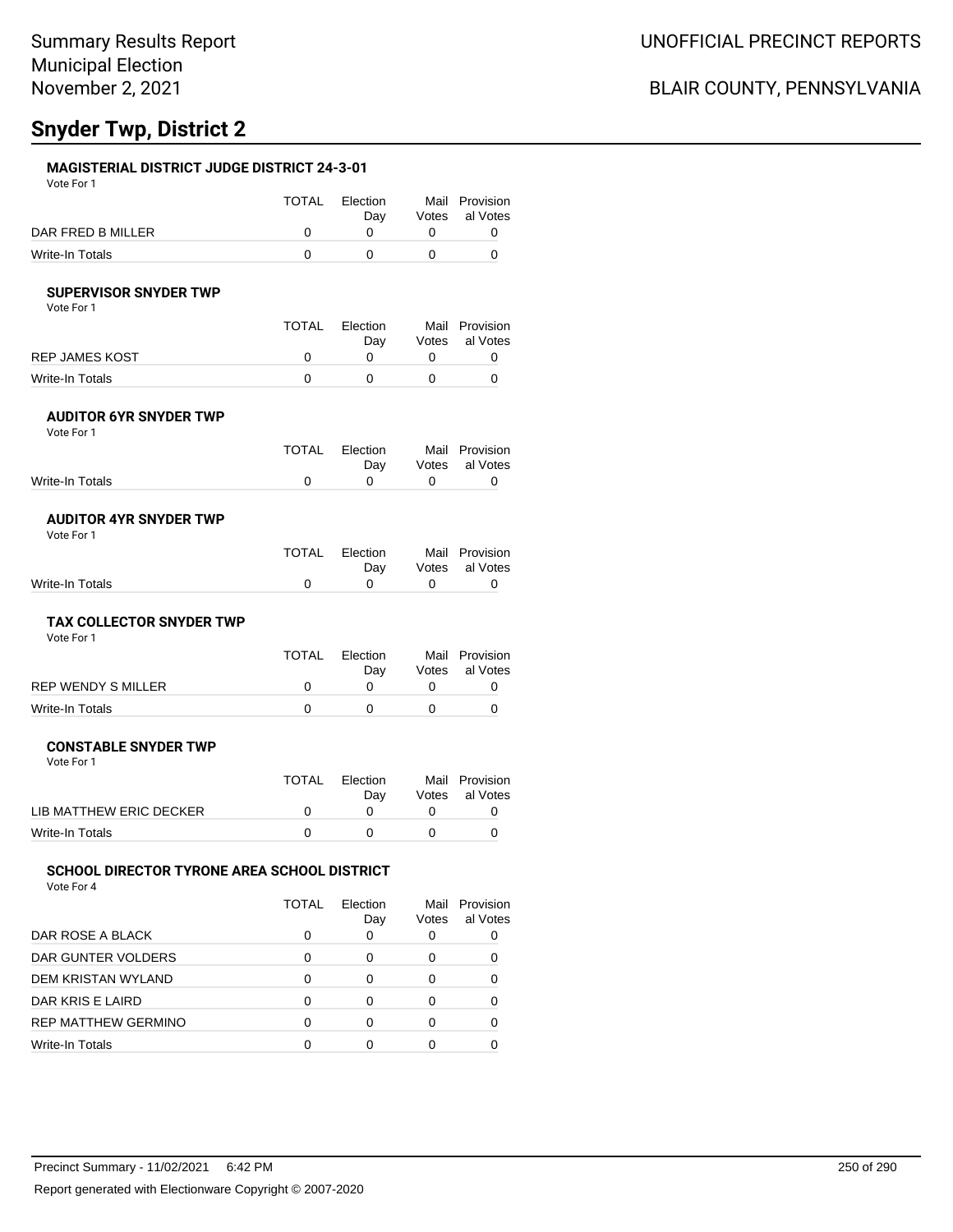# **Snyder Twp, District 2**

## **JUDGE OF ELECTION SNYDER TWP 2**

Vote For 1

|                  | TOTAL | Election | Mail Provision |
|------------------|-------|----------|----------------|
|                  |       | Dav      | Votes al Votes |
| REP VIOLA DYSART |       |          |                |
| Write-In Totals  |       |          |                |

#### **INSPECTOR OF ELECTION SNYDER TWP 2**

Vote For 1

|                           | TOTAI | Flection<br>Dav | Mail Provision<br>Votes al Votes |
|---------------------------|-------|-----------------|----------------------------------|
| REP PAMELA K DAUGHENBAUGH | n     |                 |                                  |
| Write-In Totals           |       |                 |                                  |

### **SECOND AMENDMENT SANCTUARY - BLAIR COUNTY**

Vote For 1

|            | TOTAL | Election | Mail Provision |
|------------|-------|----------|----------------|
|            |       | Dav      | Votes al Votes |
| <b>YES</b> |       |          |                |
| <b>NO</b>  |       |          |                |

### **SECOND AMENDMENT SANCTUARY - SNYDER TWP**

Vote For 1

|            | TOTAL | Election<br>Dav | Mail Provision<br>Votes al Votes |
|------------|-------|-----------------|----------------------------------|
| <b>YES</b> |       |                 |                                  |
| <b>NO</b>  |       |                 |                                  |

#### **RETAIN JOHN T BENDER - JUDGE OF THE SUPERIOR COURT**

Vote For 1

|            | TOTAL | Election | Mail Provision |
|------------|-------|----------|----------------|
|            |       | Dav      | Votes al Votes |
| <b>YES</b> |       |          |                |
| <b>NO</b>  |       |          |                |

## **RETAIN MARY JANE BOWES - JUDGE OF THE SUPERIOR COURT**

Vote For 1

|            | TOTAL | Election | Mail Provision |
|------------|-------|----------|----------------|
|            |       | Dav      | Votes al Votes |
| <b>YES</b> |       |          |                |
| NO         |       |          |                |

## **RETAIN ANNE COVEY - JUDGE OF THE COMMONWEALTH COURT**

Vote For 1

|            | TOTAL | Election<br>Dav | Mail Provision<br>Votes al Votes |
|------------|-------|-----------------|----------------------------------|
| <b>YES</b> |       |                 |                                  |
| <b>NO</b>  |       |                 |                                  |

## **RETAIN RENEE COHN JUBELIRER - JUDGE OF THE COMMONWEALTH COURT**

Vote For 1

|            | <b>TOTAL</b> | Election<br>Dav | Mail Provision<br>Votes al Votes |
|------------|--------------|-----------------|----------------------------------|
| <b>YES</b> |              |                 |                                  |
| <b>NO</b>  |              | n               |                                  |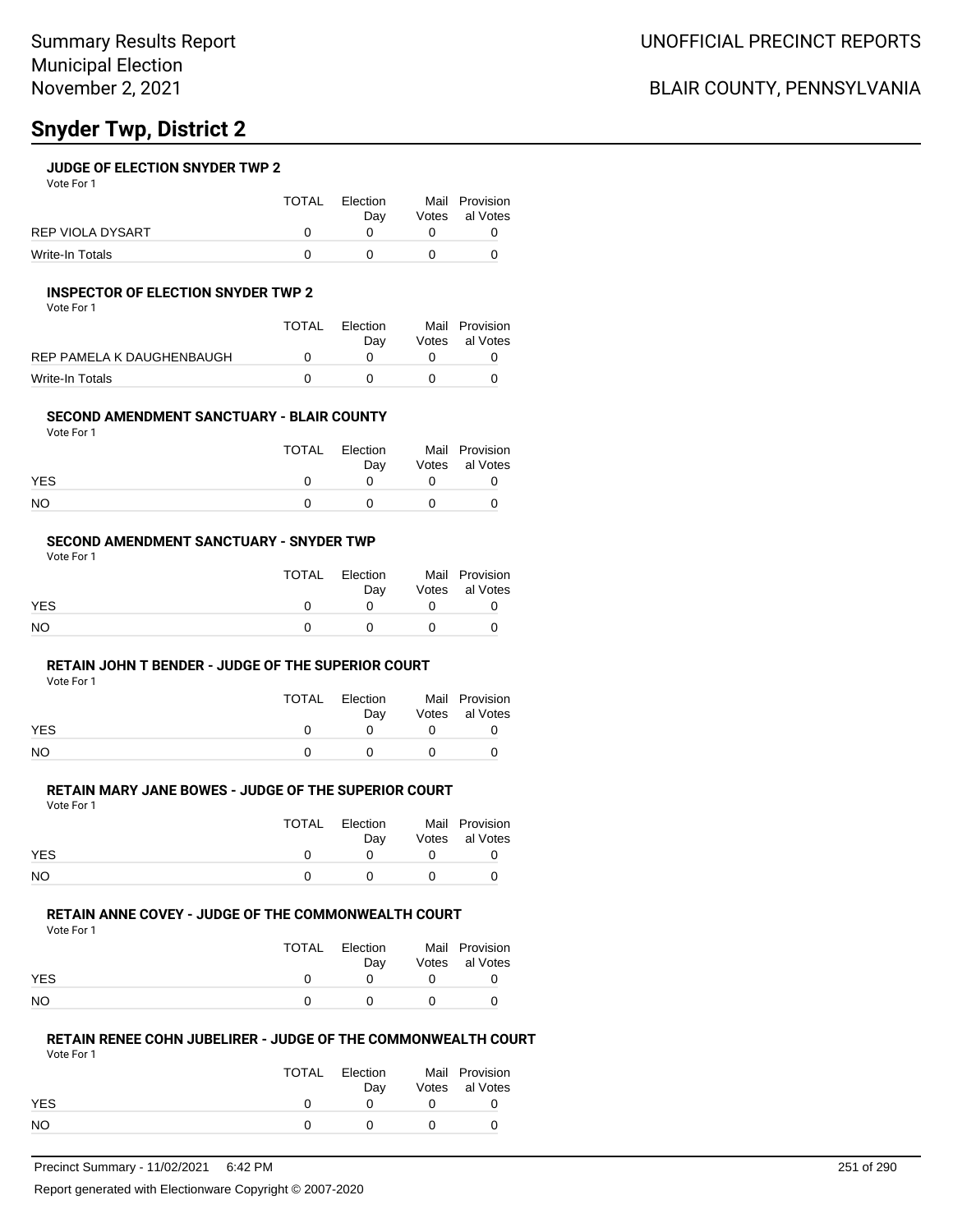# **Taylor Twp**

| <b>Statistics</b>           | TOTAI    | Flection<br>Day | Mail Provision<br>Votes al Votes |
|-----------------------------|----------|-----------------|----------------------------------|
| Registered Voters - Total   | 1.636    |                 |                                  |
| <b>Ballots Cast - Total</b> | 0        |                 |                                  |
| <b>Ballots Cast - Blank</b> | 0        |                 |                                  |
| Voter Turnout - Total       | $0.00\%$ |                 |                                  |

## **JUSTICE OF THE SUPREME COURT**

Vote For 1

|                      | <b>TOTAL</b> | Election<br>Dav | Mail<br>Votes | Provision<br>al Votes |
|----------------------|--------------|-----------------|---------------|-----------------------|
| DEM MARIA MCLAUGHLIN |              |                 |               |                       |
| REP KEVIN BROBSON    |              |                 |               |                       |
| Write-In Totals      |              |                 |               |                       |

### **JUDGE OF THE SUPERIOR COURT**

| Vote For 1 |  |  |
|------------|--|--|
|            |  |  |

|                    | <b>TOTAL</b> | Election<br>Day | Votes | Mail Provision<br>al Votes |
|--------------------|--------------|-----------------|-------|----------------------------|
| DEM TIMIKA LANE    | $\mathbf{I}$ |                 |       |                            |
| REP MEGAN SULLIVAN | $\mathbf{U}$ |                 |       |                            |
| Write-In Totals    |              |                 |       |                            |
|                    |              |                 |       |                            |

## **JUDGE OF THE COMMONWEALTH COURT**

Vote For 2

|                                | TOTAL | Flection<br>Day | Votes | Mail Provision<br>al Votes |
|--------------------------------|-------|-----------------|-------|----------------------------|
| DEM LORI A DUMAS               |       |                 |       |                            |
| DEM DAVID LEE SPURGEON         |       |                 |       |                            |
| <b>REP STACY MARIE WALLACE</b> |       |                 |       |                            |
| <b>REP DREW CROMPTON</b>       |       |                 |       |                            |
| Write-In Totals                |       |                 |       |                            |

#### **DISTRICT ATTORNEY**

| Vote For 1            |             |                 |                                  |
|-----------------------|-------------|-----------------|----------------------------------|
|                       | TOTAL       | Election<br>Dav | Mail Provision<br>Votes al Votes |
| <b>REP PETE WEEKS</b> | $^{\prime}$ |                 |                                  |
| Write-In Totals       |             |                 |                                  |

## **PROTHONOTARY AND CLERK OF COURTS**

Vote For 1

|                  | <b>TOTAL</b> | Election<br>Dav | Mail Provision<br>Votes al Votes |
|------------------|--------------|-----------------|----------------------------------|
| DAR ROBIN PATTON |              |                 |                                  |
| Write-In Totals  |              |                 |                                  |

| Vote For 1      |       |          |                |
|-----------------|-------|----------|----------------|
|                 | TOTAL | Election | Mail Provision |
|                 |       | Dav      | Votes al Votes |
| DAR JAMES E OTT |       |          |                |
| Write-In Totals |       |          |                |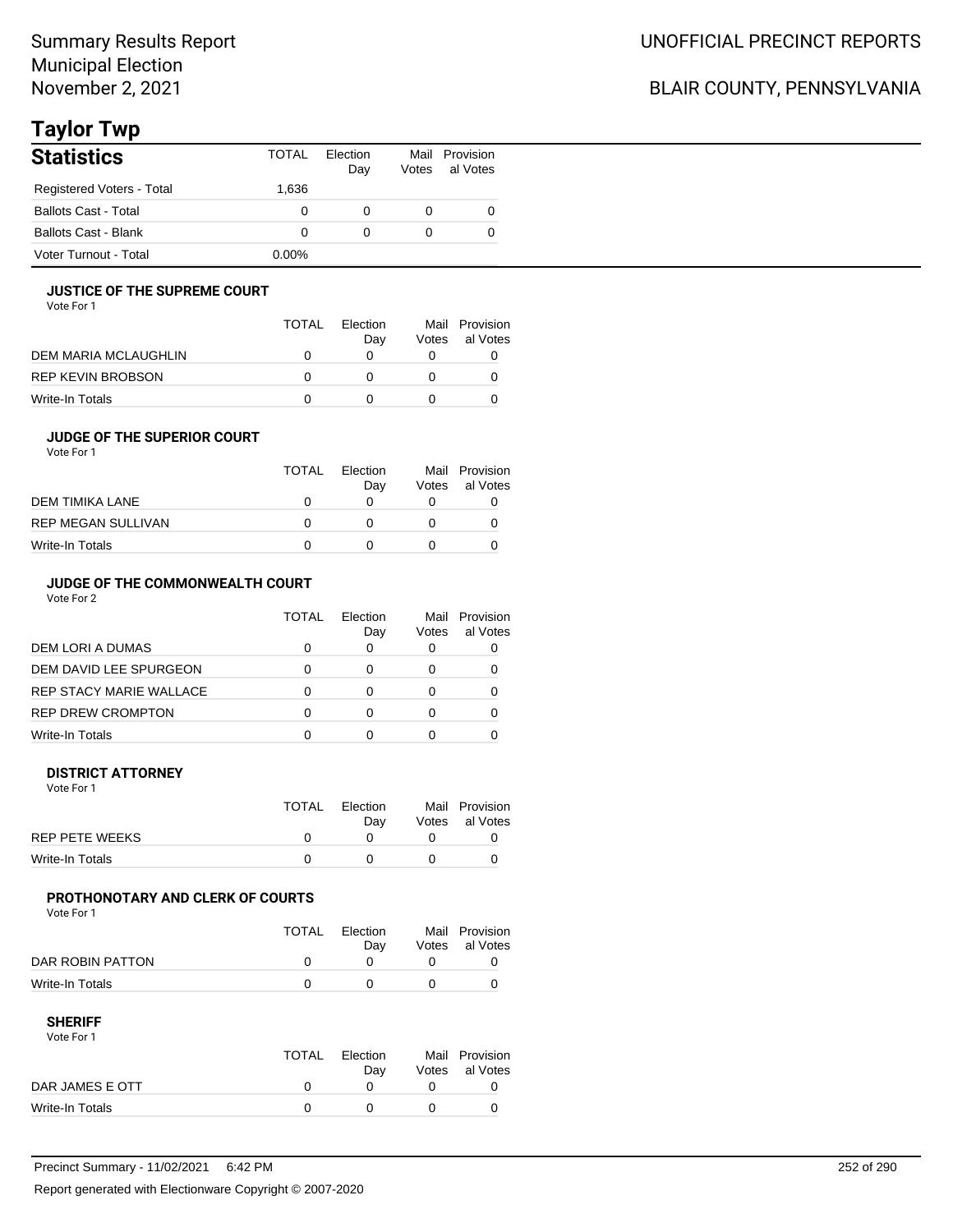## **Taylor Twp**

### **SUPERVISOR TAYLOR TWP**

Vote For 1

|                    | TOTAI | <b>Flection</b> | Mail Provision |
|--------------------|-------|-----------------|----------------|
|                    |       | Dav             | Votes al Votes |
| REP JOSEPH DILLING |       |                 |                |
| Write-In Totals    |       |                 |                |

#### **AUDITOR 6YR TAYLOR TWP**

Vote For 1

|                 | TOTAL Election |           | Mail Provision |
|-----------------|----------------|-----------|----------------|
|                 | Dav            |           | Votes al Votes |
| Write-In Totals |                | $\bigcap$ |                |

#### **AUDITOR 4YR TAYLOR TWP** Vote For 1

|                 | TOTAL Election                               | Mail Provision<br>Day Votes al Votes |
|-----------------|----------------------------------------------|--------------------------------------|
| Write-In Totals | $\begin{array}{ccc}\n0 & 0 & 0\n\end{array}$ |                                      |

#### **AUDITOR 2YR TAYLOR TWP**

|                 | TOTAL Election | Mail Provision |
|-----------------|----------------|----------------|
|                 | Dav            | Votes al Votes |
| Write-In Totals |                |                |

### **TAX COLLECTOR TAYLOR TWP**

Vote For 1

|                   | TOTAL | Election<br>Dav | Mail Provision<br>Votes al Votes |
|-------------------|-------|-----------------|----------------------------------|
| REP JOY A HEUSTON |       |                 |                                  |
| Write-In Totals   |       |                 |                                  |

#### **CONSTABLE TAYLOR TWP** Vote For 1

|                 | TOTAL Election<br>Dav |                 | Mail Provision<br>Votes al Votes |
|-----------------|-----------------------|-----------------|----------------------------------|
| Write-In Totals | $^{\circ}$            | $\sim$ 0 $\sim$ |                                  |

#### **SCHOOL DIRECTOR 4YR SPRING COVE SCHOOL DISTRICT** Vote For 4

|                           | TOTAL | <b>Flection</b><br>Day | Votes | Mail Provision<br>al Votes |
|---------------------------|-------|------------------------|-------|----------------------------|
| DAR AMY ACKER-KNISELY     |       | 0                      | O     |                            |
| DAR LINDA KAY SMITH       |       |                        | 0     |                            |
| DAR JOHN R BIDDLE         |       | 0                      |       |                            |
| <b>REP CHUCK GOJMERAC</b> | O     | 0                      | 0     |                            |
| <b>Write-In Totals</b>    | O     | ∩                      |       |                            |

#### **SCHOOL DIRECTOR 2YR SPRING COVE SCHOOL DISTRICT**

Vote For 1

|                    | <b>TOTAL</b> | Election<br>Dav | Mail Provision<br>Votes al Votes |
|--------------------|--------------|-----------------|----------------------------------|
| REP CHUCK GOJMERAC |              |                 |                                  |
| Write-In Totals    |              |                 |                                  |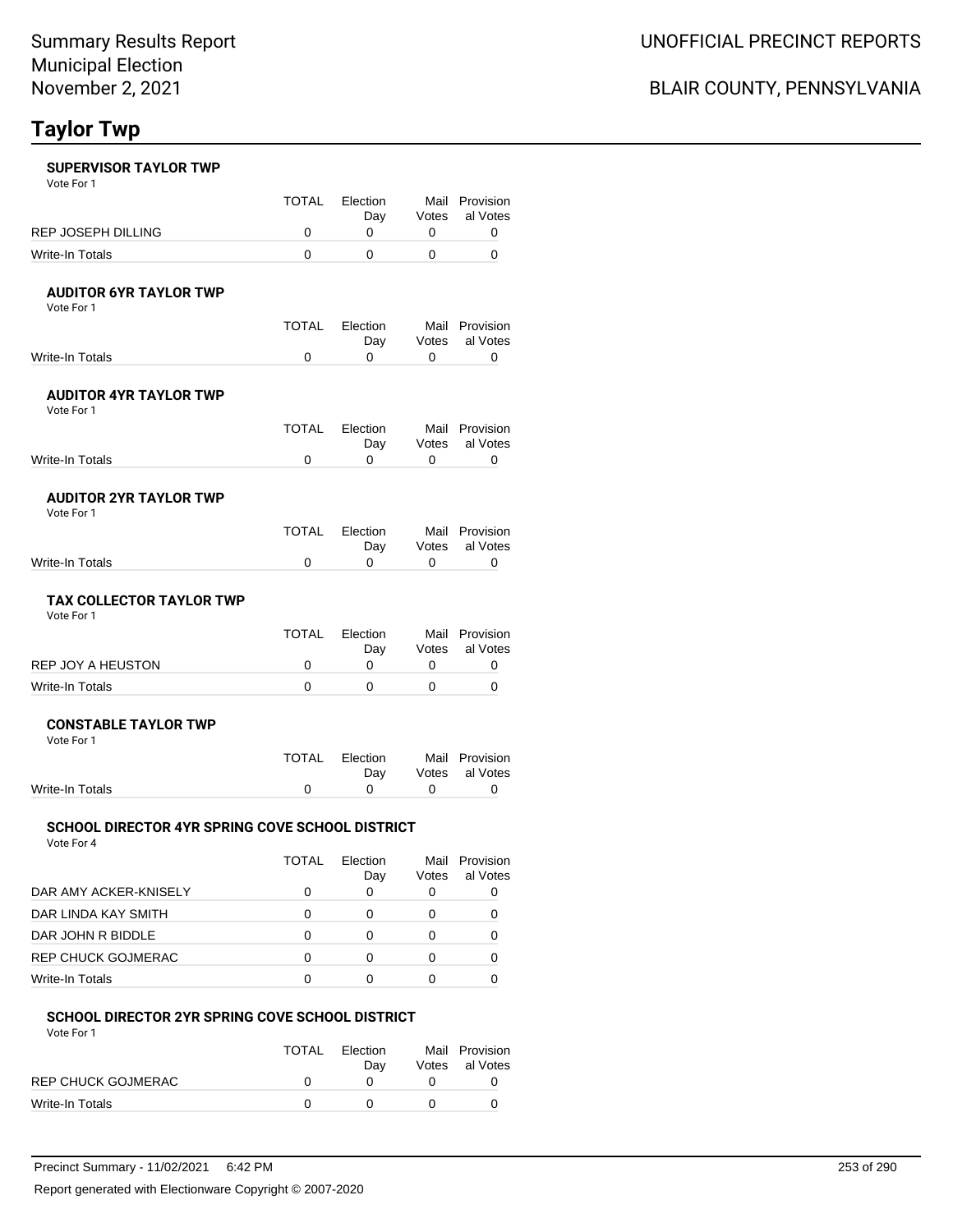## **Taylor Twp**

Vote For 1

|                 | TOTAL Election | Mail Provision     |
|-----------------|----------------|--------------------|
|                 |                | Day Votes al Votes |
| Write-In Totals |                |                    |

#### **INSPECTOR OF ELECTION TAYLOR TWP**

Vote For 1

|                   | <b>TOTAL</b> | Election<br>Dav | Mail Provision<br>Votes al Votes |
|-------------------|--------------|-----------------|----------------------------------|
| REP REGINA A ITLE |              |                 |                                  |
| Write-In Totals   |              |                 |                                  |

### **SECOND AMENDMENT SANCTUARY - BLAIR COUNTY**

Vote For 1

|            | <b>TOTAL</b> | Election<br>Dav | Mail Provision<br>Votes al Votes |
|------------|--------------|-----------------|----------------------------------|
| <b>YES</b> |              |                 |                                  |
| NO         |              |                 |                                  |

#### **SECOND AMENDMENT SANCTUARY - TAYLOR TWP**

Vote For 1

|            | TOTAL | Election<br>Dav | Mail Provision<br>Votes al Votes |
|------------|-------|-----------------|----------------------------------|
| <b>YES</b> |       |                 |                                  |
| NO         |       |                 |                                  |

#### **RETAIN JOHN T BENDER - JUDGE OF THE SUPERIOR COURT**

Vote For 1

|            | <b>TOTAL</b> | Election<br>Dav | Mail Provision<br>Votes al Votes |
|------------|--------------|-----------------|----------------------------------|
| <b>YES</b> | n            |                 |                                  |
| NO         |              | <sup>n</sup>    |                                  |

### **RETAIN MARY JANE BOWES - JUDGE OF THE SUPERIOR COURT**

Vote For 1

|            | TOTAL | Election<br>Dav | Mail Provision<br>Votes al Votes |
|------------|-------|-----------------|----------------------------------|
| <b>YES</b> |       |                 |                                  |
| <b>NO</b>  |       |                 |                                  |

### **RETAIN ANNE COVEY - JUDGE OF THE COMMONWEALTH COURT**

Vote For 1

|            | TOTAL | Election<br>Dav | Mail Provision<br>Votes al Votes |
|------------|-------|-----------------|----------------------------------|
| <b>YES</b> | n     |                 |                                  |
| NO.        | n     |                 |                                  |

#### **RETAIN RENEE COHN JUBELIRER - JUDGE OF THE COMMONWEALTH COURT** Vote For 1

|            | TOTAL | Election<br>Dav | Mail Provision<br>Votes al Votes |
|------------|-------|-----------------|----------------------------------|
| <b>YES</b> |       |                 |                                  |
| NO         |       |                 |                                  |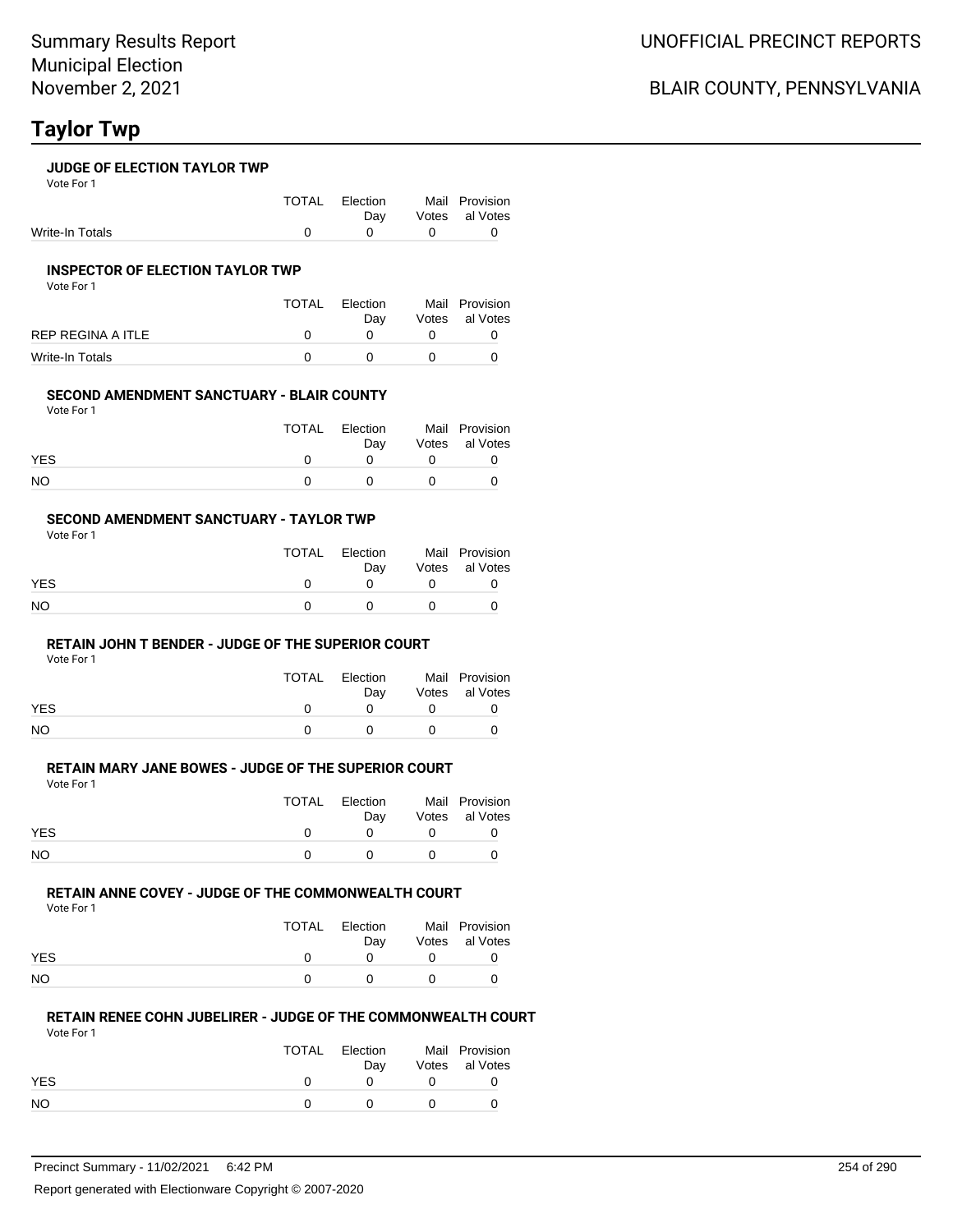## BLAIR COUNTY, PENNSYLVANIA

# **Tyrone Boro, Ward 1**

| <b>Statistics</b>           | TOTAL    | <b>Flection</b><br>Day | Votes | Mail Provision<br>al Votes |
|-----------------------------|----------|------------------------|-------|----------------------------|
| Registered Voters - Total   | 545      |                        |       |                            |
| <b>Ballots Cast - Total</b> | 0        |                        |       |                            |
| <b>Ballots Cast - Blank</b> | 0        |                        |       |                            |
| Voter Turnout - Total       | $0.00\%$ |                        |       |                            |

#### **JUSTICE OF THE SUPREME COURT**

Vote For 1

|                      | TOTAL | Election<br>Dav | Mail<br>Votes | Provision<br>al Votes |
|----------------------|-------|-----------------|---------------|-----------------------|
| DEM MARIA MCLAUGHLIN |       |                 |               |                       |
| REP KEVIN BROBSON    |       |                 |               |                       |
| Write-In Totals      |       |                 |               |                       |

#### **JUDGE OF THE SUPERIOR COURT**

| Vote For 1 |  |  |
|------------|--|--|
|            |  |  |

| Dav | Votes | Mail Provision<br>al Votes |
|-----|-------|----------------------------|
|     |       |                            |
|     |       |                            |
|     |       |                            |
|     |       | <b>TOTAL</b><br>Election   |

### **JUDGE OF THE COMMONWEALTH COURT**

Vote For 2

|                                | TOTAL | Flection<br>Day | Votes | Mail Provision<br>al Votes |
|--------------------------------|-------|-----------------|-------|----------------------------|
| DEM LORI A DUMAS               |       |                 |       |                            |
| DEM DAVID LEE SPURGEON         |       |                 |       |                            |
| <b>REP STACY MARIE WALLACE</b> |       |                 |       |                            |
| <b>REP DREW CROMPTON</b>       |       |                 |       |                            |
| Write-In Totals                |       |                 |       |                            |

#### **DISTRICT ATTORNEY**

| Vote For 1      |       |                 |                                  |
|-----------------|-------|-----------------|----------------------------------|
|                 | TOTAL | Election<br>Dav | Mail Provision<br>Votes al Votes |
| REP PETE WEEKS  |       |                 |                                  |
| Write-In Totals |       |                 |                                  |

### **PROTHONOTARY AND CLERK OF COURTS**

Vote For 1

|                  | <b>TOTAL</b> | Election<br>Dav | Mail Provision<br>Votes al Votes |
|------------------|--------------|-----------------|----------------------------------|
| DAR ROBIN PATTON |              |                 |                                  |
| Write-In Totals  |              |                 |                                  |

| Vote For 1      |       |          |                |
|-----------------|-------|----------|----------------|
|                 | TOTAL | Election | Mail Provision |
|                 |       | Dav      | Votes al Votes |
| DAR JAMES E OTT |       |          |                |
| Write-In Totals |       |          |                |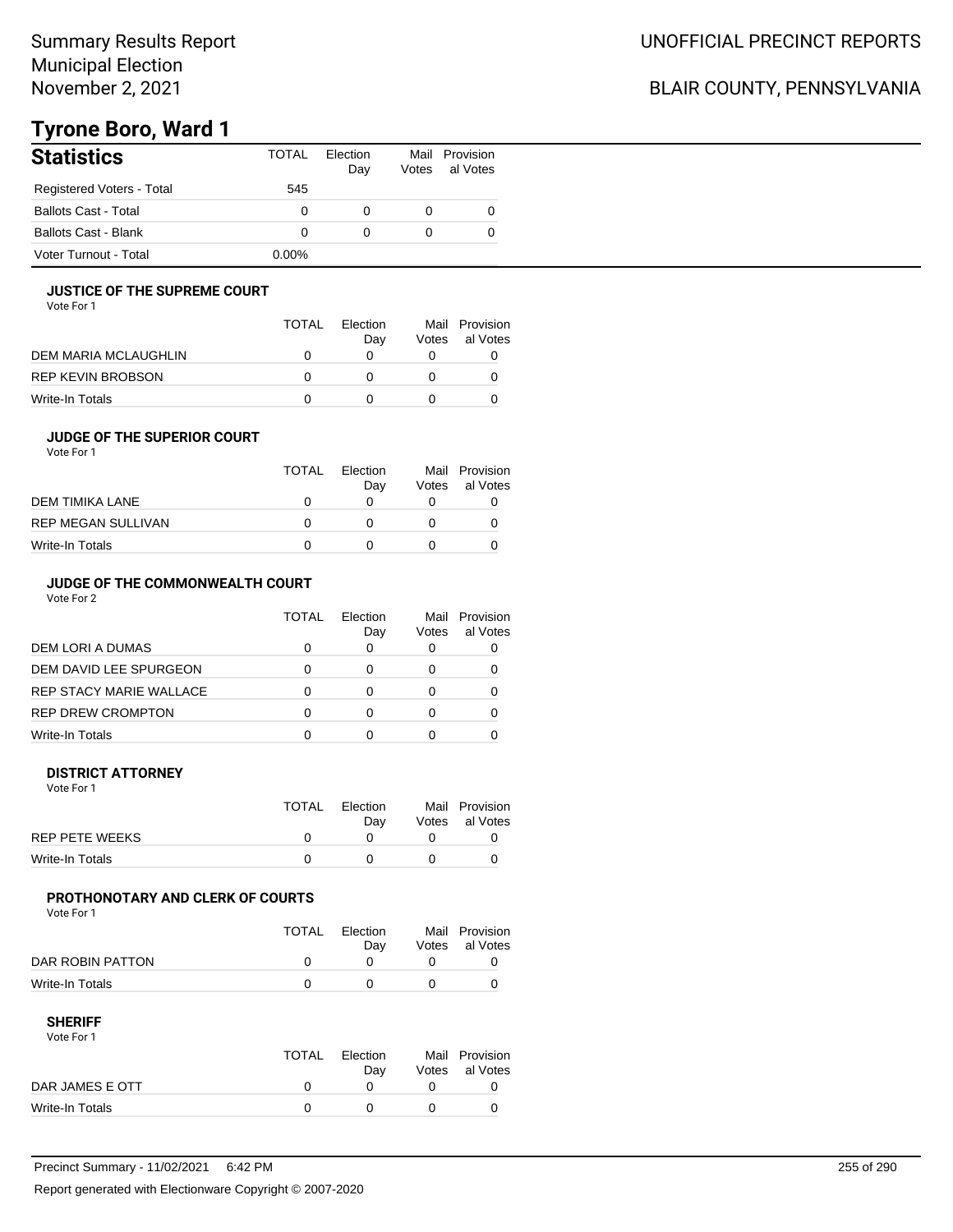### **MAGISTERIAL DISTRICT JUDGE DISTRICT 24-3-01**

Vote For 1

|                   | TOTAL | Election<br>Dav | Mail Provision<br>Votes al Votes |
|-------------------|-------|-----------------|----------------------------------|
| DAR FRED B MILLER |       |                 |                                  |
| Write-In Totals   |       |                 |                                  |

#### **MAYOR TYRONE BOROUGH**

Vote For 1

|                       | TOTAL | Election | Mail Provision |
|-----------------------|-------|----------|----------------|
|                       |       | Dav      | Votes al Votes |
| REP WILLIAM LATCHFORD |       |          |                |
| Write-In Totals       |       |          |                |

#### **COUNCIL TYRONE BOROUGH**

| Vote For 3                  |       |                 |               |                       |
|-----------------------------|-------|-----------------|---------------|-----------------------|
|                             | TOTAL | Election<br>Day | Mail<br>Votes | Provision<br>al Votes |
| DEM TAMMY M WILLS           | 0     | 0               | Ω             |                       |
| <b>DEM KIMBERLY CAPENOS</b> | O     | 0               | 0             | O                     |
| DEM LAVENDER CAPENOS-       | 0     | 0               | 0             | O                     |
| <b>REP DAVID SNYDER</b>     | ŋ     | 0               | 0             |                       |
| <b>REP SARAH DANE</b>       | ŋ     | 0               | 0             |                       |
| <b>REP ROB POUST</b>        | n     | ∩               | ∩             |                       |
| LIB DEVON HENNINGER         | 0     | 0               | 0             |                       |
| Write-In Totals             |       |                 |               |                       |

### **CONSTABLE TYRONE BOROUGH**

Vote For 1

|                        | <b>TOTAL</b> | Election<br>Dav | Mail Provision<br>Votes al Votes |
|------------------------|--------------|-----------------|----------------------------------|
| REP CHARLES B MILLS SR |              |                 |                                  |
| Write-In Totals        |              |                 |                                  |

#### **SCHOOL DIRECTOR TYRONE AREA SCHOOL DISTRICT**

Vote For 4

|                            | TOTAL | Election<br>Day | Mail<br>Votes | Provision<br>al Votes |
|----------------------------|-------|-----------------|---------------|-----------------------|
| DAR ROSE A BLACK           | 0     | O               |               |                       |
| DAR GUNTER VOLDERS         | 0     | 0               |               |                       |
| DEM KRISTAN WYLAND         | 0     | 0               |               |                       |
| DAR KRIS E LAIRD           | O     | O               |               |                       |
| <b>REP MATTHEW GERMINO</b> | ∩     | O               |               |                       |
| Write-In Totals            | ∩     |                 |               |                       |

#### **JUDGE OF ELECTION TYRONE BORO 1** Vote For 1

|                 | TOTAL Election<br>Dav |          | Mail Provision<br>Votes al Votes |
|-----------------|-----------------------|----------|----------------------------------|
| Write-In Totals | $\overline{0}$        | $\Omega$ |                                  |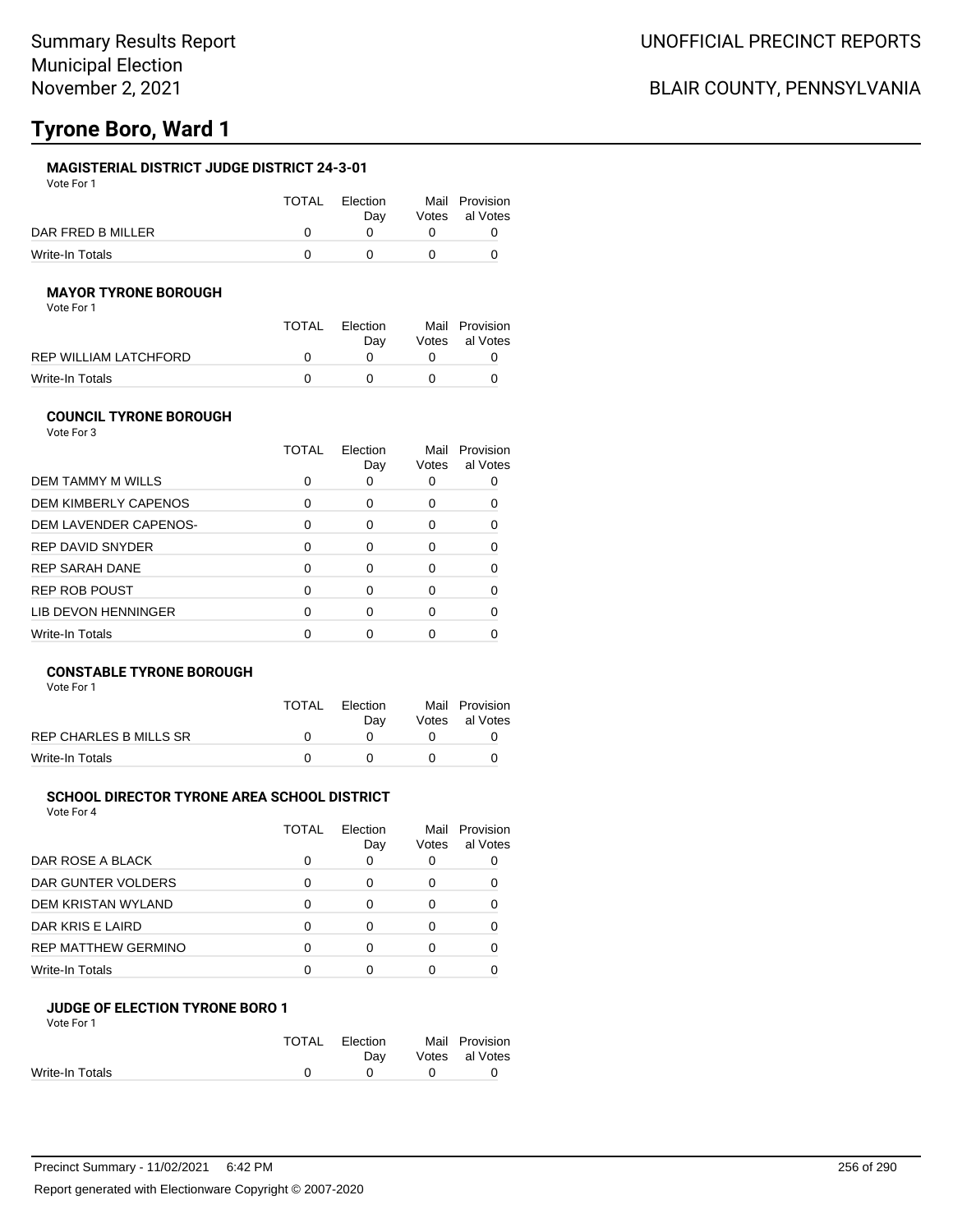#### **INSPECTOR OF ELECTION TYRONE BORO 1**

Vote For 1

|                 | TOTAL Election                | Mail Provision     |
|-----------------|-------------------------------|--------------------|
|                 |                               | Day Votes al Votes |
| Write-In Totals | $\overline{0}$ $\overline{0}$ |                    |

#### **SECOND AMENDMENT SANCTUARY - BLAIR COUNTY**

Vote For 1

|            | <b>TOTAL</b> | Election<br>Dav | Mail Provision<br>Votes al Votes |
|------------|--------------|-----------------|----------------------------------|
| <b>YES</b> |              |                 |                                  |
| <b>NO</b>  |              |                 |                                  |

#### **SECOND AMENDMENT SANCTUARY - TYRONE BORO**

Vote For 1

|            | <b>TOTAL</b> | Election | Mail Provision |
|------------|--------------|----------|----------------|
|            |              | Dav      | Votes al Votes |
| <b>YES</b> |              |          |                |
| NO         |              |          |                |

#### **RETAIN JOHN T BENDER - JUDGE OF THE SUPERIOR COURT** Vote For 1

|            | TOTAL | Election<br>Dav | Mail Provision<br>Votes al Votes |
|------------|-------|-----------------|----------------------------------|
| <b>YES</b> |       |                 |                                  |
| NO         |       |                 |                                  |

### **RETAIN MARY JANE BOWES - JUDGE OF THE SUPERIOR COURT**

Vote For 1

|            | TOTAL       | Election<br>Dav | Mail Provision<br>Votes al Votes |
|------------|-------------|-----------------|----------------------------------|
| <b>YES</b> | $^{\prime}$ | <sup>n</sup>    |                                  |
| NO         | $^{\prime}$ | n               |                                  |

## **RETAIN ANNE COVEY - JUDGE OF THE COMMONWEALTH COURT**

Vote For 1

|            | TOTAL | Election | Mail Provision |
|------------|-------|----------|----------------|
|            |       | Dav      | Votes al Votes |
| <b>YES</b> |       |          |                |
| NO         |       |          |                |

## **RETAIN RENEE COHN JUBELIRER - JUDGE OF THE COMMONWEALTH COURT**

Vote For 1

|           | TOTAL | Election<br>Dav | Mail Provision<br>Votes al Votes |
|-----------|-------|-----------------|----------------------------------|
| YES       |       |                 |                                  |
| <b>NO</b> |       |                 |                                  |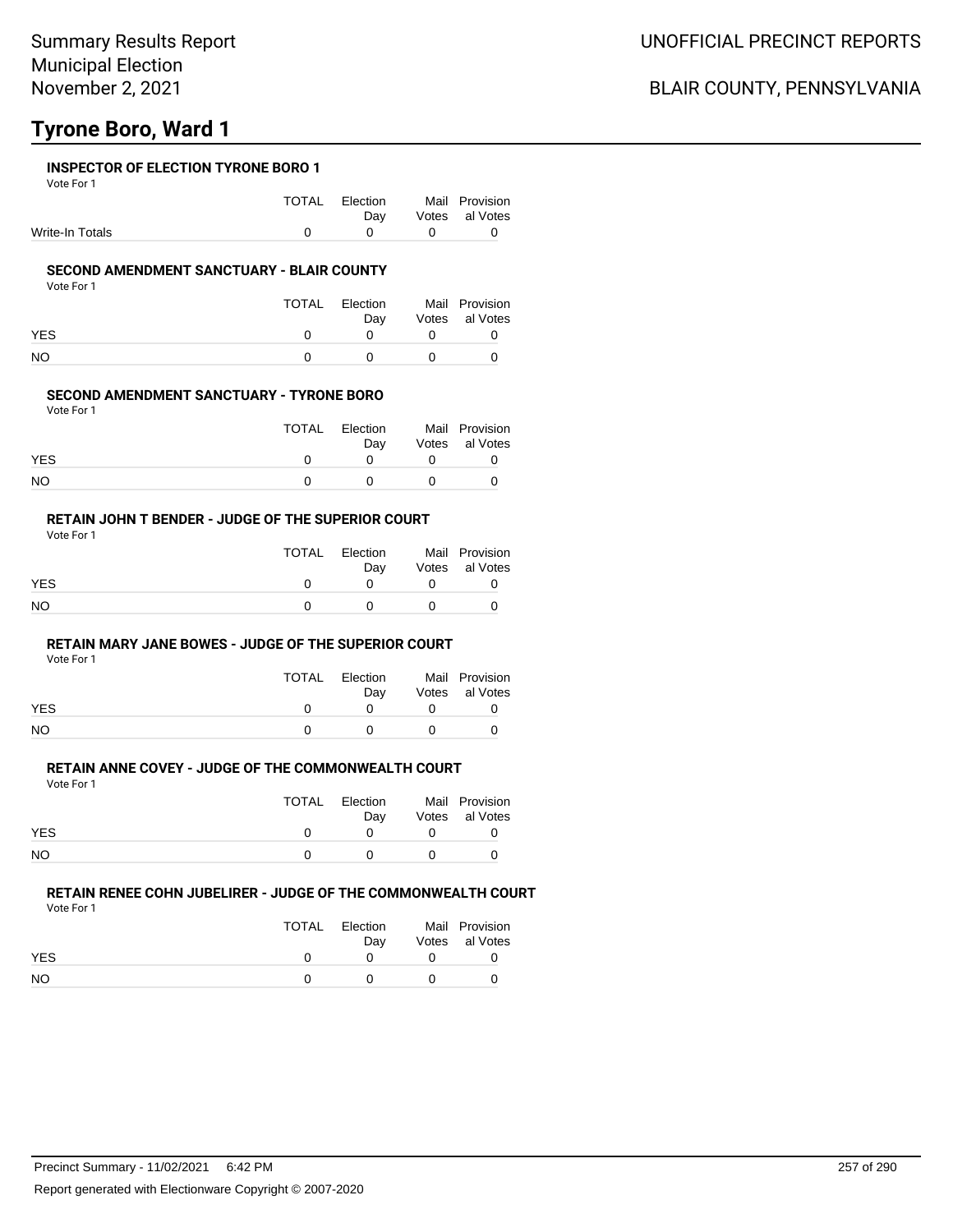## BLAIR COUNTY, PENNSYLVANIA

# **Tyrone Boro, Ward 2**

| <b>Statistics</b>           | TOTAL    | Flection<br>Day | Votes | Mail Provision<br>al Votes |
|-----------------------------|----------|-----------------|-------|----------------------------|
| Registered Voters - Total   | 592      |                 |       |                            |
| <b>Ballots Cast - Total</b> | 0        |                 |       | 0                          |
| <b>Ballots Cast - Blank</b> | 0        |                 |       | 0                          |
| Voter Turnout - Total       | $0.00\%$ |                 |       |                            |

#### **JUSTICE OF THE SUPREME COURT**

Vote For 1

|                      | TOTAL | Election<br>Dav | Mail<br>Votes | Provision<br>al Votes |
|----------------------|-------|-----------------|---------------|-----------------------|
| DEM MARIA MCLAUGHLIN |       |                 |               |                       |
| REP KEVIN BROBSON    |       |                 |               |                       |
| Write-In Totals      |       |                 |               |                       |

### **JUDGE OF THE SUPERIOR COURT**

| Vote For 1 |  |
|------------|--|
|            |  |

|                           | <b>TOTAL</b> | Election |       | Mail Provision |
|---------------------------|--------------|----------|-------|----------------|
|                           |              | Dav      | Votes | al Votes       |
| DEM TIMIKA LANE           |              |          |       |                |
| <b>REP MEGAN SULLIVAN</b> |              |          |       |                |
| Write-In Totals           |              |          |       |                |
|                           |              |          |       |                |

### **JUDGE OF THE COMMONWEALTH COURT**

Vote For 2

|                                | TOTAL | Flection<br>Day | Votes | Mail Provision<br>al Votes |
|--------------------------------|-------|-----------------|-------|----------------------------|
| DEM LORI A DUMAS               |       |                 |       |                            |
| DEM DAVID LEE SPURGEON         |       |                 |       |                            |
| <b>REP STACY MARIE WALLACE</b> |       |                 |       |                            |
| <b>REP DREW CROMPTON</b>       |       |                 |       |                            |
| Write-In Totals                |       |                 |       |                            |

#### **DISTRICT ATTORNEY**

| Vote For 1      |       |                 |                                  |
|-----------------|-------|-----------------|----------------------------------|
|                 | TOTAL | Election<br>Dav | Mail Provision<br>Votes al Votes |
| REP PETE WEEKS  |       |                 |                                  |
| Write-In Totals |       |                 |                                  |

### **PROTHONOTARY AND CLERK OF COURTS**

Vote For 1

|                  | <b>TOTAL</b> | Election<br>Dav | Mail Provision<br>Votes al Votes |
|------------------|--------------|-----------------|----------------------------------|
| DAR ROBIN PATTON |              |                 |                                  |
| Write-In Totals  |              |                 |                                  |

| Vote For 1      |       |          |                |
|-----------------|-------|----------|----------------|
|                 | TOTAL | Election | Mail Provision |
|                 |       | Dav      | Votes al Votes |
| DAR JAMES E OTT |       |          |                |
| Write-In Totals |       |          |                |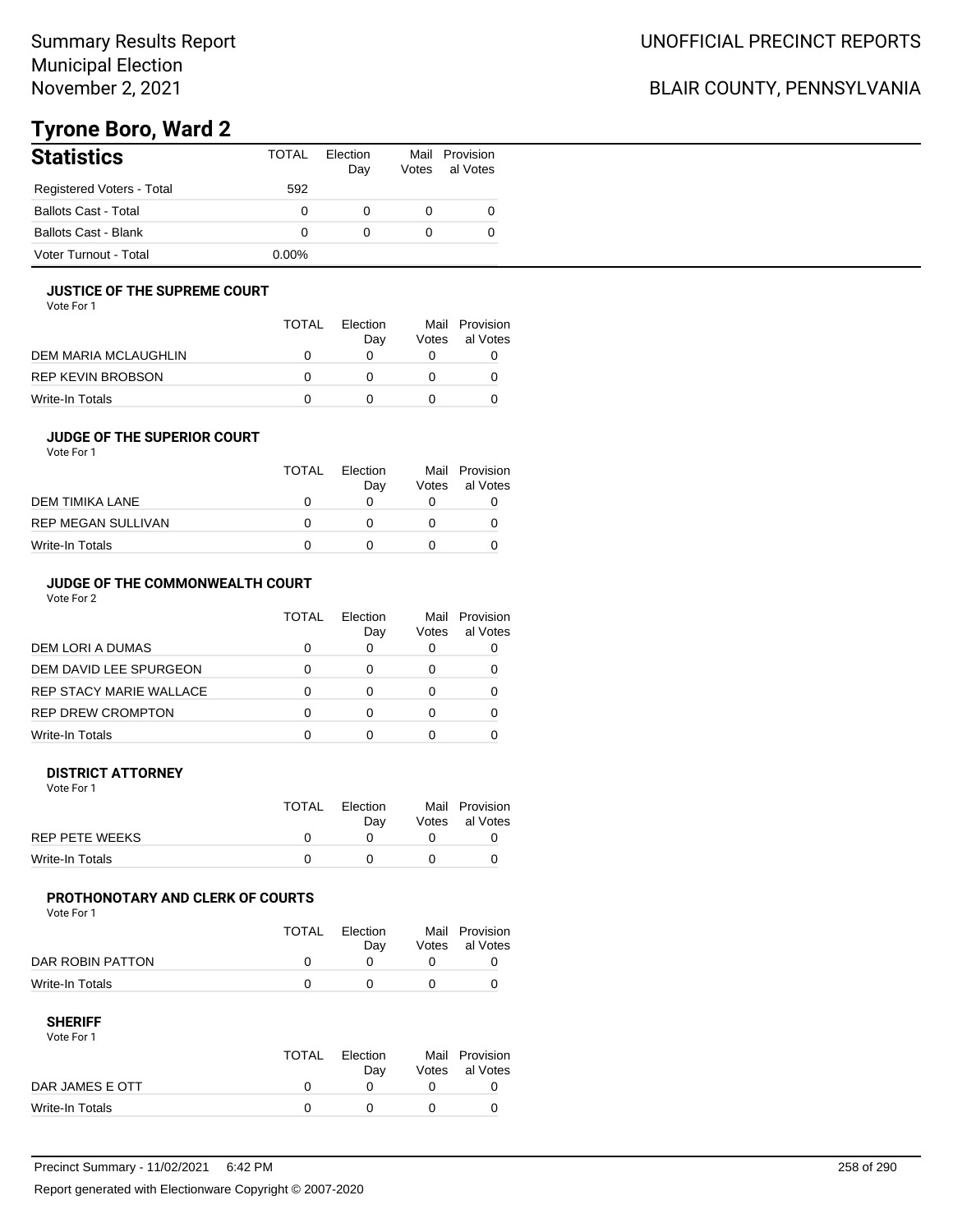### **MAGISTERIAL DISTRICT JUDGE DISTRICT 24-3-01**

Vote For 1

|                   | TOTAL | Election<br>Dav | Mail Provision<br>Votes al Votes |
|-------------------|-------|-----------------|----------------------------------|
| DAR FRED B MILLER |       |                 |                                  |
| Write-In Totals   |       |                 |                                  |

### **MAYOR TYRONE BOROUGH**

Vote For 1

| TOTAI | Election<br>Dav | Mail Provision<br>Votes al Votes |
|-------|-----------------|----------------------------------|
|       |                 |                                  |
|       |                 |                                  |
|       |                 |                                  |

#### **COUNCIL TYRONE BOROUGH** Vote For 3

|                             | TOTAL    | Flection<br>Day | Mail<br>Votes | Provision<br>al Votes |
|-----------------------------|----------|-----------------|---------------|-----------------------|
| DEM TAMMY M WILLS           | 0        |                 |               |                       |
| <b>DEM KIMBERLY CAPENOS</b> | 0        | 0               | 0             |                       |
| DEM LAVENDER CAPENOS-       | $\Omega$ | 0               | O             |                       |
| REP DAVID SNYDER            | 0        | 0               | 0             |                       |
| REP SARAH DANE              | $\Omega$ | 0               | 0             |                       |
| REP ROB POUST               | $\Omega$ | 0               | O             |                       |
| LIB DEVON HENNINGER         | 0        | 0               | 0             |                       |
| Write-In Totals             | ∩        |                 |               |                       |
|                             |          |                 |               |                       |

### **CONSTABLE TYRONE BOROUGH**

Vote For 1

|                        | TOTAL | Election<br>Dav | Mail Provision<br>Votes al Votes |
|------------------------|-------|-----------------|----------------------------------|
| REP CHARLES B MILLS SR |       |                 |                                  |
| Write-In Totals        |       |                 |                                  |

### **SCHOOL DIRECTOR TYRONE AREA SCHOOL DISTRICT**

Vote For 4

|                            | <b>TOTAL</b> | Election<br>Day | Votes | Mail Provision<br>al Votes |
|----------------------------|--------------|-----------------|-------|----------------------------|
| DAR ROSE A BLACK           | 0            | 0               |       |                            |
| DAR GUNTER VOLDERS         | 0            | 0               |       |                            |
| <b>DEM KRISTAN WYLAND</b>  | 0            | Ω               |       |                            |
| DAR KRIS E LAIRD           | ∩            | Ω               |       |                            |
| <b>REP MATTHEW GERMINO</b> | 0            | Ω               |       |                            |
| <b>Write-In Totals</b>     | ŋ            |                 |       |                            |

#### **JUDGE OF ELECTION TYRONE BORO 2** Vote For 1

| .               |       |              |          |                |
|-----------------|-------|--------------|----------|----------------|
|                 | TOTAL | Election     |          | Mail Provision |
|                 |       | Dav          |          | Votes al Votes |
| Write-In Totals |       | $\mathsf{O}$ | $\Omega$ |                |
|                 |       |              |          |                |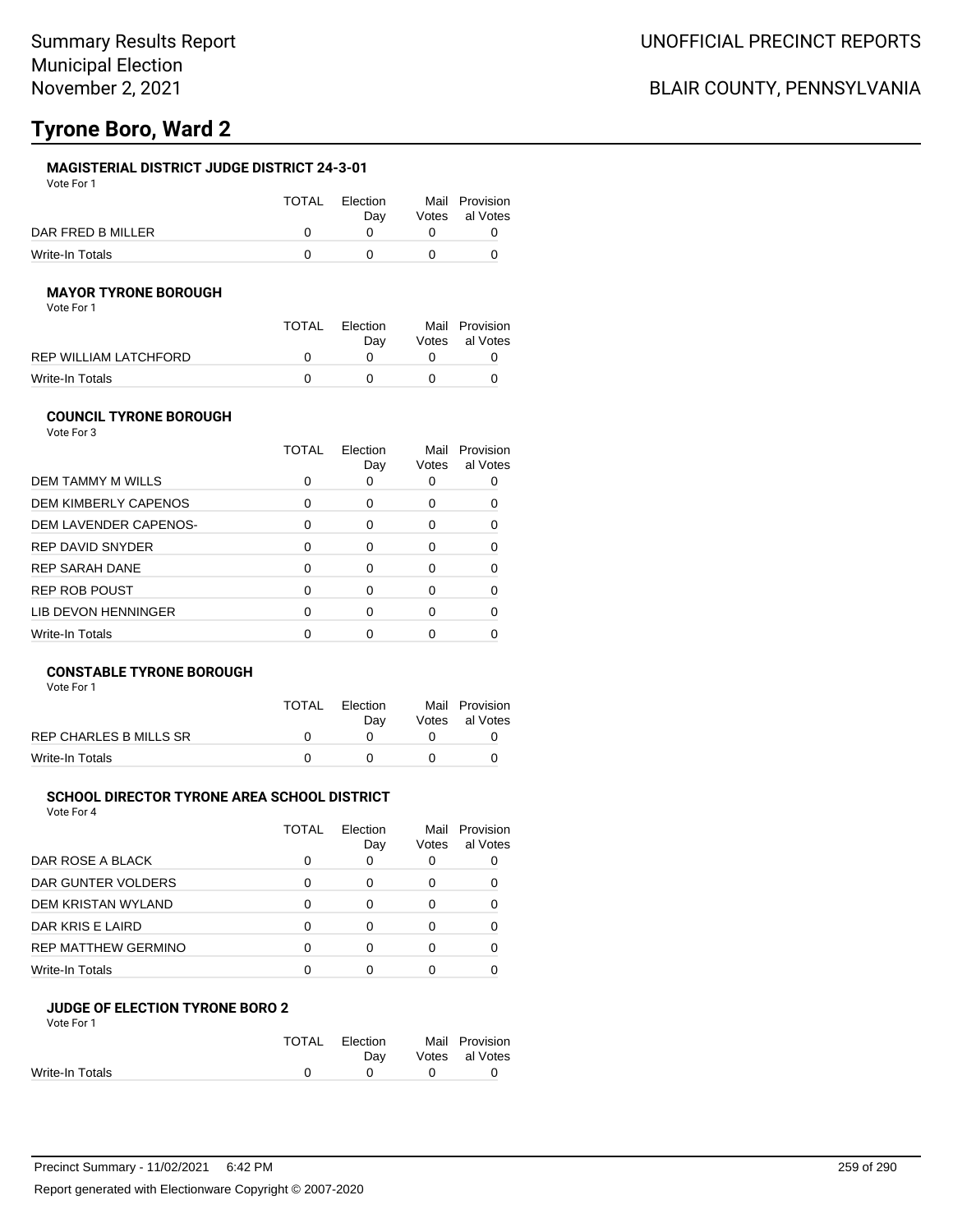#### **INSPECTOR OF ELECTION TYRONE BORO 2**

Vote For 1

|                       | TOTAL | Election<br>Dav | Votes | Mail Provision<br>al Votes |
|-----------------------|-------|-----------------|-------|----------------------------|
| DEM SARA M CASTAGNOLA |       |                 |       |                            |
| REP ROSE M CASTAGNOLA |       |                 |       |                            |
| Write-In Totals       |       |                 |       |                            |

#### **SECOND AMENDMENT SANCTUARY - BLAIR COUNTY**

Vote For 1

|            | TOTAL Election<br>Dav | Mail Provision<br>Votes al Votes |
|------------|-----------------------|----------------------------------|
| <b>YES</b> |                       |                                  |
| NO         |                       |                                  |

#### **SECOND AMENDMENT SANCTUARY - TYRONE BORO**

Vote For 1

|            | TOTAL | Election<br>Dav | Mail Provision<br>Votes al Votes |
|------------|-------|-----------------|----------------------------------|
| <b>YES</b> |       |                 |                                  |
| NO         |       |                 |                                  |

#### **RETAIN JOHN T BENDER - JUDGE OF THE SUPERIOR COURT**

Vote For 1

|            | TOTAL | Election<br>Dav | Mail Provision<br>Votes al Votes |
|------------|-------|-----------------|----------------------------------|
| <b>YES</b> |       |                 |                                  |
| <b>NO</b>  |       |                 |                                  |

#### **RETAIN MARY JANE BOWES - JUDGE OF THE SUPERIOR COURT**

Vote For 1

|            | TOTAL | Election<br>Dav | Mail Provision<br>Votes al Votes |
|------------|-------|-----------------|----------------------------------|
| <b>YES</b> |       |                 |                                  |
| <b>NO</b>  |       |                 |                                  |

#### **RETAIN ANNE COVEY - JUDGE OF THE COMMONWEALTH COURT**

Vote For 1

|            | TOTAL | Election<br>Dav |            | Mail Provision<br>Votes al Votes |
|------------|-------|-----------------|------------|----------------------------------|
| <b>YES</b> |       | n               | $^{\circ}$ |                                  |
| <b>NO</b>  |       | $\Omega$        | $^{\circ}$ |                                  |

### **RETAIN RENEE COHN JUBELIRER - JUDGE OF THE COMMONWEALTH COURT**

Vote For 1

|                | TOTAL | Election<br>Dav | Mail Provision<br>Votes al Votes |
|----------------|-------|-----------------|----------------------------------|
| YES.           |       |                 |                                  |
| N <sub>O</sub> |       |                 |                                  |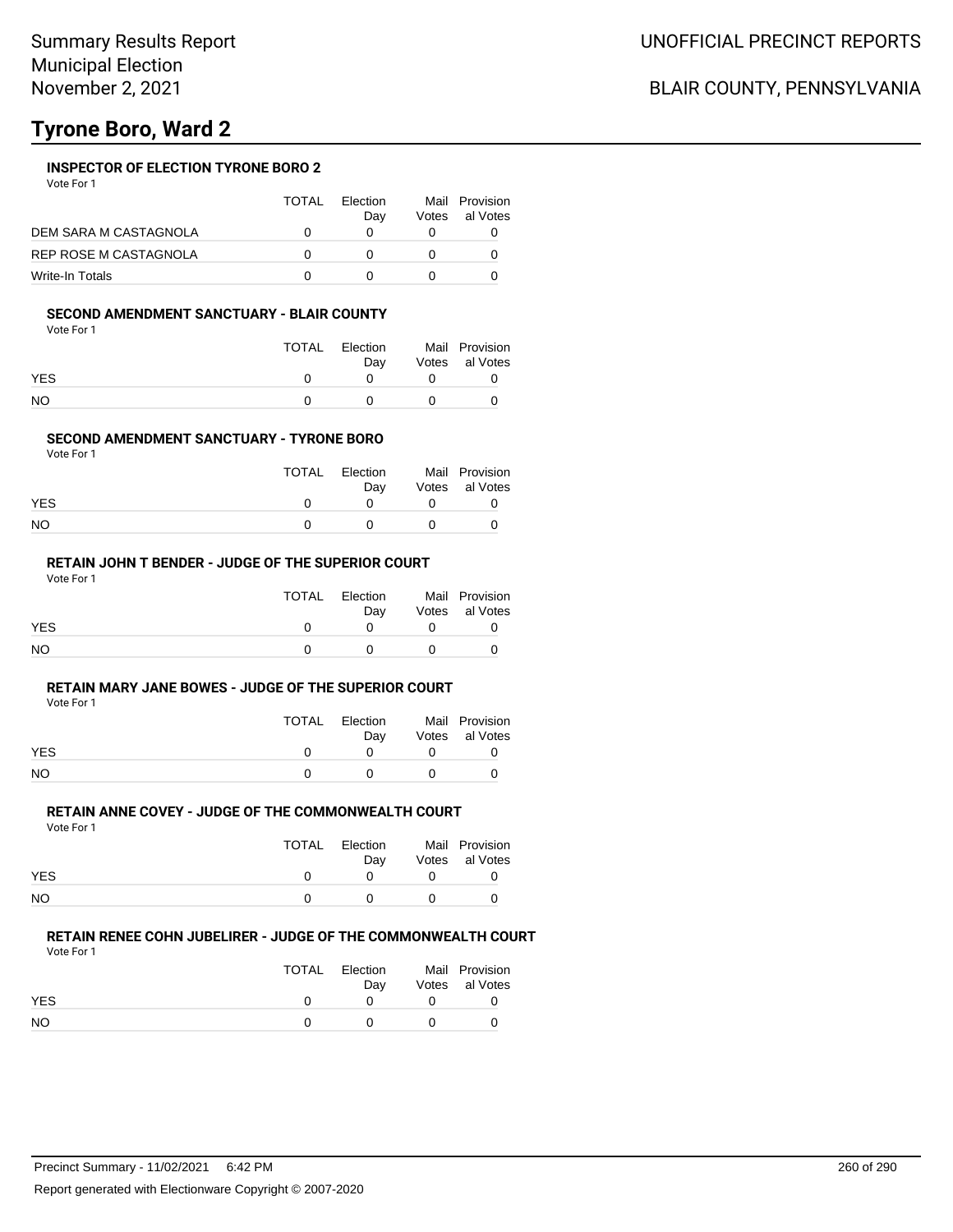## BLAIR COUNTY, PENNSYLVANIA

# **Tyrone Boro, Ward 3**

| <b>Statistics</b>           | TOTAL | Flection<br>Dav | Votes | Mail Provision<br>al Votes |
|-----------------------------|-------|-----------------|-------|----------------------------|
| Registered Voters - Total   | 583   |                 |       |                            |
| <b>Ballots Cast - Total</b> | 0     |                 |       | O                          |
| <b>Ballots Cast - Blank</b> | 0     |                 |       | O                          |
| Voter Turnout - Total       | 0.00% |                 |       |                            |

#### **JUSTICE OF THE SUPREME COURT**

Vote For 1

|                      | TOTAL | Election<br>Dav | Votes | Mail Provision<br>al Votes |
|----------------------|-------|-----------------|-------|----------------------------|
| DEM MARIA MCLAUGHLIN |       |                 |       |                            |
| REP KEVIN BROBSON    |       |                 |       |                            |
| Write-In Totals      |       |                 |       |                            |

#### **JUDGE OF THE SUPERIOR COURT**

| Vote For 1 |  |  |
|------------|--|--|
|            |  |  |

|                           | <b>TOTAL</b> | Election<br>Day | Votes | Mail Provision<br>al Votes |
|---------------------------|--------------|-----------------|-------|----------------------------|
| DEM TIMIKA LANE           |              |                 |       |                            |
| <b>REP MEGAN SULLIVAN</b> |              |                 |       |                            |
| Write-In Totals           |              |                 |       |                            |
|                           |              |                 |       |                            |

### **JUDGE OF THE COMMONWEALTH COURT**

Vote For 2

|                                | TOTAL | Flection<br>Day | Votes | Mail Provision<br>al Votes |
|--------------------------------|-------|-----------------|-------|----------------------------|
| DEM LORI A DUMAS               |       |                 |       |                            |
| DEM DAVID LEE SPURGEON         |       |                 |       |                            |
| <b>REP STACY MARIE WALLACE</b> |       |                 |       |                            |
| <b>REP DREW CROMPTON</b>       |       |                 |       |                            |
| Write-In Totals                |       |                 |       |                            |

#### **DISTRICT ATTORNEY**

| Vote For 1      |              |                 |                                  |
|-----------------|--------------|-----------------|----------------------------------|
|                 | <b>TOTAL</b> | Election<br>Dav | Mail Provision<br>Votes al Votes |
| REP PETE WEEKS  |              |                 |                                  |
| Write-In Totals |              |                 |                                  |

### **PROTHONOTARY AND CLERK OF COURTS**

Vote For 1

|                  | <b>TOTAL</b> | Election<br>Dav | Mail Provision<br>Votes al Votes |
|------------------|--------------|-----------------|----------------------------------|
| DAR ROBIN PATTON |              |                 |                                  |
| Write-In Totals  |              |                 |                                  |

| Vote For 1      |              |          |                |
|-----------------|--------------|----------|----------------|
|                 | <b>TOTAL</b> | Election | Mail Provision |
|                 |              | Dav      | Votes al Votes |
| DAR JAMES E OTT |              |          |                |
| Write-In Totals |              |          |                |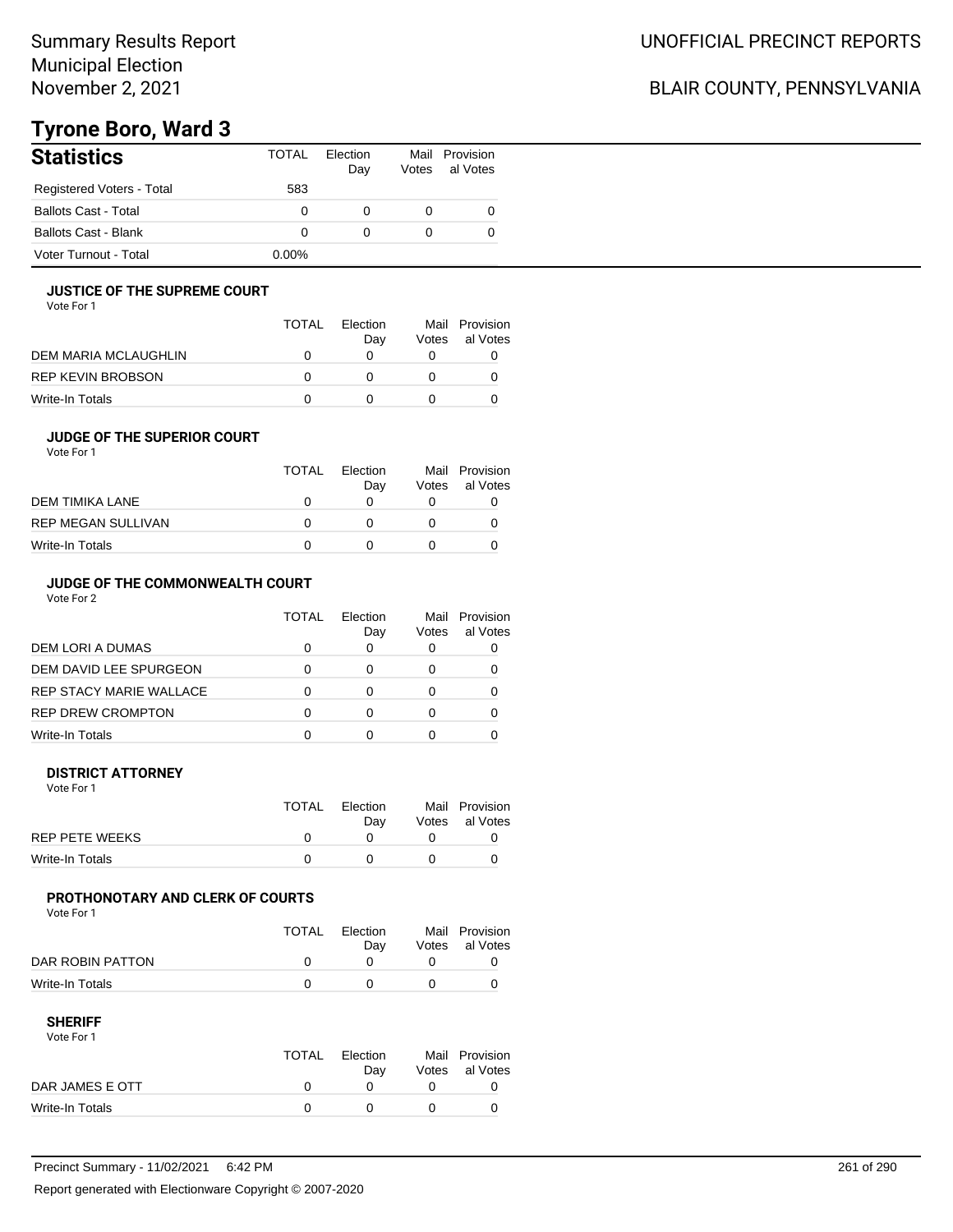### **MAGISTERIAL DISTRICT JUDGE DISTRICT 24-3-01**

Vote For 1

|                   | TOTAL | Election<br>Dav | Mail Provision<br>Votes al Votes |
|-------------------|-------|-----------------|----------------------------------|
| DAR FRED B MILLER |       |                 |                                  |
| Write-In Totals   |       |                 |                                  |

### **MAYOR TYRONE BOROUGH**

Vote For 1

| TOTAI | Election<br>Dav | Mail Provision<br>Votes al Votes |
|-------|-----------------|----------------------------------|
|       |                 |                                  |
|       |                 |                                  |
|       |                 |                                  |

#### **COUNCIL TYRONE BOROUGH** Vote For 3

|                             | TOTAL        | Election<br>Day | Mail<br>Votes | Provision<br>al Votes |
|-----------------------------|--------------|-----------------|---------------|-----------------------|
| DEM TAMMY M WILLS           |              | 0               |               |                       |
| <b>DEM KIMBERLY CAPENOS</b> | 0            | 0               | O             |                       |
| DEM LAVENDER CAPENOS-       | 0            | 0               | O             |                       |
| <b>REP DAVID SNYDER</b>     | <sup>0</sup> | ∩               |               |                       |
| REP SARAH DANE              | <sup>0</sup> | ∩               |               |                       |
| <b>REP ROB POUST</b>        | ∩            | ∩               |               |                       |
| LIB DEVON HENNINGER         | ∩            | ∩               |               |                       |
| Write-In Totals             |              |                 |               |                       |

### **CONSTABLE TYRONE BOROUGH**

Vote For 1

|                        | TOTAL | Election<br>Dav | Mail Provision<br>Votes al Votes |
|------------------------|-------|-----------------|----------------------------------|
| REP CHARLES B MILLS SR |       |                 |                                  |
| Write-In Totals        |       |                 |                                  |

### **SCHOOL DIRECTOR TYRONE AREA SCHOOL DISTRICT**

Vote For 4

|                            | TOTAL | Election<br>Day | Votes | Mail Provision<br>al Votes |
|----------------------------|-------|-----------------|-------|----------------------------|
| DAR ROSE A BLACK           | 0     |                 |       |                            |
| DAR GUNTER VOLDERS         | 0     | 0               |       |                            |
| <b>DEM KRISTAN WYLAND</b>  | 0     |                 |       |                            |
| DAR KRIS E LAIRD           | ∩     |                 |       |                            |
| <b>REP MATTHEW GERMINO</b> | O     |                 |       |                            |
| Write-In Totals            | n     |                 |       |                            |

#### **JUDGE OF ELECTION TYRONE BORO 3** Vote For 1

| .                  |              |          |                |
|--------------------|--------------|----------|----------------|
|                    | <b>TOTAL</b> | Election | Mail Provision |
|                    |              | Dav      | Votes al Votes |
| DEM NANCY WEAKLAND | $^{\prime}$  |          |                |
| Write-In Totals    |              |          |                |
|                    |              |          |                |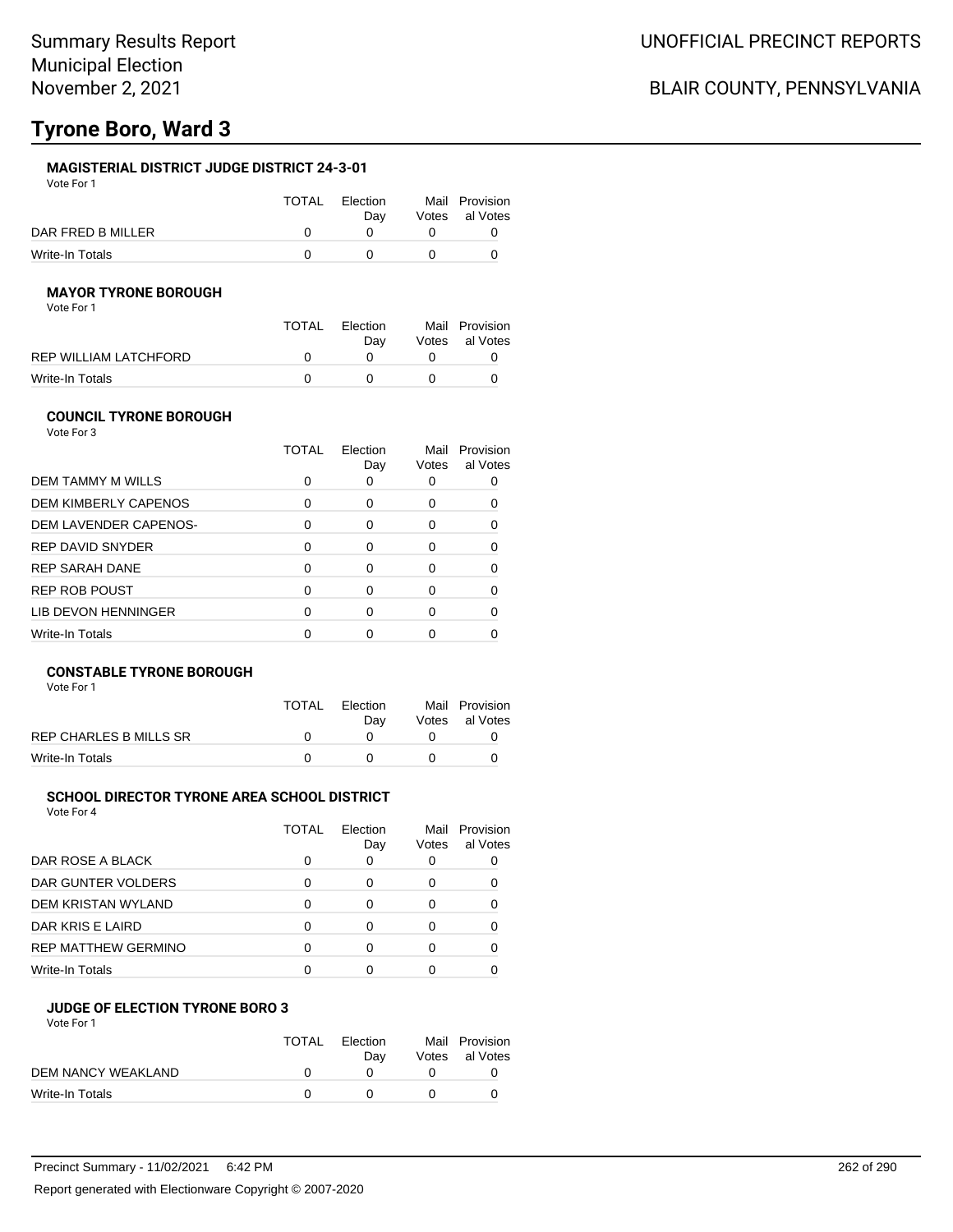#### **INSPECTOR OF ELECTION TYRONE BORO 3**

Vote For 1

|                 | TOTAL Election                                   | Mail Provision     |
|-----------------|--------------------------------------------------|--------------------|
|                 |                                                  | Day Votes al Votes |
| Write-In Totals | $\begin{array}{ccccccc}\n0 & 0 & 0\n\end{array}$ |                    |

#### **SECOND AMENDMENT SANCTUARY - BLAIR COUNTY**

Vote For 1

|            | <b>TOTAL</b> | Election<br>Dav | Mail Provision<br>Votes al Votes |
|------------|--------------|-----------------|----------------------------------|
| <b>YES</b> |              |                 |                                  |
| <b>NO</b>  |              |                 |                                  |

#### **SECOND AMENDMENT SANCTUARY - TYRONE BORO**

Vote For 1

|            | <b>TOTAL</b> | Election | Mail Provision |
|------------|--------------|----------|----------------|
|            |              | Dav      | Votes al Votes |
| <b>YES</b> |              |          |                |
| NO         |              |          |                |

#### **RETAIN JOHN T BENDER - JUDGE OF THE SUPERIOR COURT** Vote For 1

|            | TOTAL | Election<br>Dav | Mail Provision<br>Votes al Votes |
|------------|-------|-----------------|----------------------------------|
| <b>YES</b> |       |                 |                                  |
| NO         |       |                 |                                  |

#### **RETAIN MARY JANE BOWES - JUDGE OF THE SUPERIOR COURT**

Vote For 1

|            | TOTAL       | Election<br>Dav | Mail Provision<br>Votes al Votes |
|------------|-------------|-----------------|----------------------------------|
| <b>YES</b> | $^{\prime}$ | <sup>n</sup>    |                                  |
| NO         | $^{\prime}$ | n               |                                  |

## **RETAIN ANNE COVEY - JUDGE OF THE COMMONWEALTH COURT**

Vote For 1

|            | TOTAL | Election | Mail Provision |
|------------|-------|----------|----------------|
|            |       | Dav      | Votes al Votes |
| <b>YES</b> |       |          |                |
| NO         |       |          |                |

## **RETAIN RENEE COHN JUBELIRER - JUDGE OF THE COMMONWEALTH COURT**

Vote For 1

|           | TOTAL | Election<br>Dav | Mail Provision<br>Votes al Votes |
|-----------|-------|-----------------|----------------------------------|
| YES       |       |                 |                                  |
| <b>NO</b> |       |                 |                                  |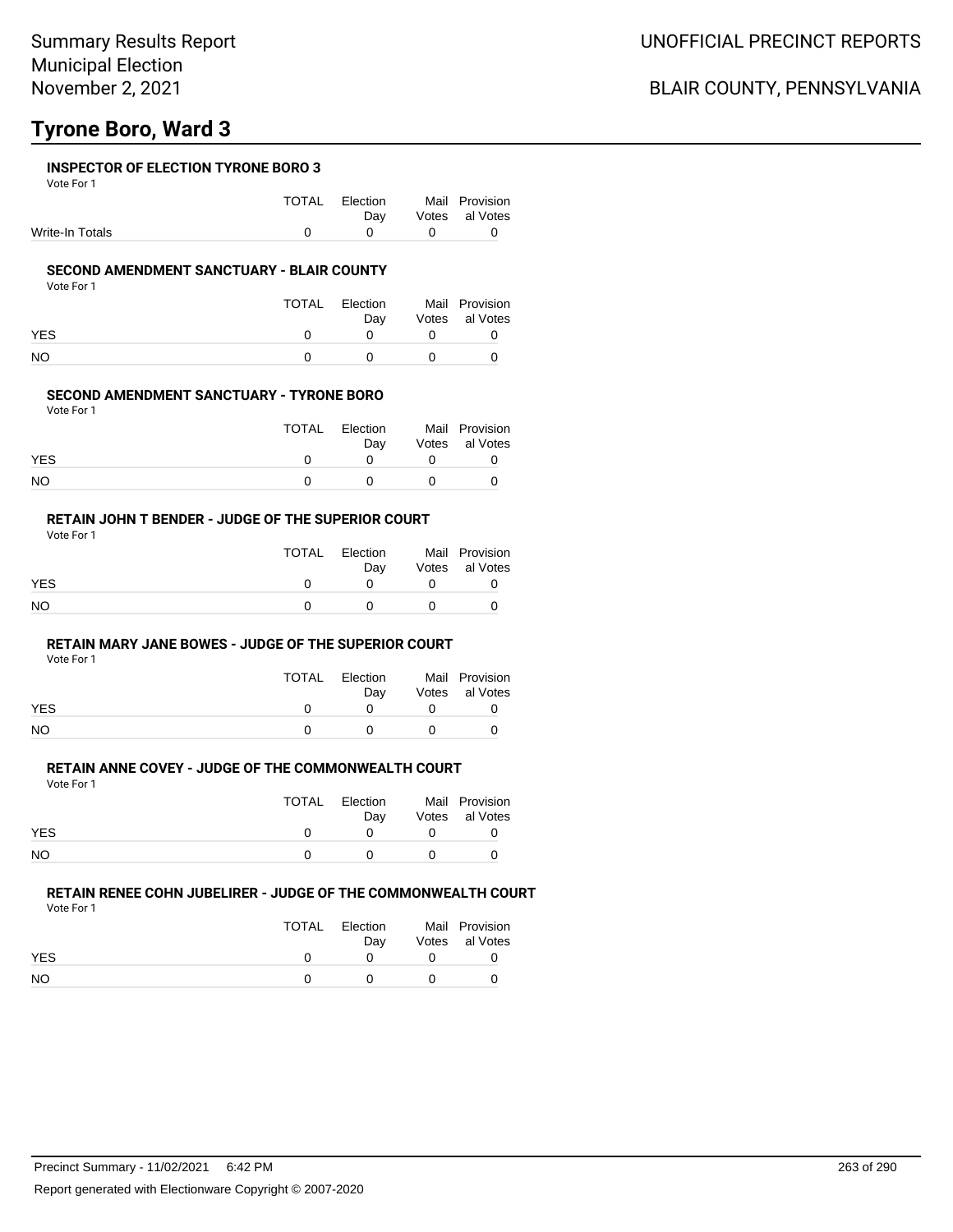## BLAIR COUNTY, PENNSYLVANIA

# **Tyrone Boro, Ward 4**

| <b>Statistics</b>           | TOTAL    | Flection<br>Day | Votes | Mail Provision<br>al Votes |
|-----------------------------|----------|-----------------|-------|----------------------------|
| Registered Voters - Total   | 402      |                 |       |                            |
| <b>Ballots Cast - Total</b> |          |                 |       |                            |
| Ballots Cast - Blank        | 0        |                 |       |                            |
| Voter Turnout - Total       | $0.00\%$ |                 |       |                            |

#### **JUSTICE OF THE SUPREME COURT**

Vote For 1

|                      | <b>TOTAL</b> | Election<br>Dav | Votes | Mail Provision<br>al Votes |
|----------------------|--------------|-----------------|-------|----------------------------|
| DEM MARIA MCLAUGHLIN |              |                 |       |                            |
| REP KEVIN BROBSON    |              |                 |       |                            |
| Write-In Totals      |              |                 |       |                            |

#### **JUDGE OF THE SUPERIOR COURT**

| Vote For 1 |  |  |
|------------|--|--|
|            |  |  |

|                           | <b>TOTAL</b> | Election |       | Mail Provision |
|---------------------------|--------------|----------|-------|----------------|
|                           |              | Dav      | Votes | al Votes       |
| DEM TIMIKA LANE           | $\Omega$     |          |       |                |
| <b>REP MEGAN SULLIVAN</b> | $^{\prime}$  |          |       |                |
| Write-In Totals           | n            |          |       |                |
|                           |              |          |       |                |

### **JUDGE OF THE COMMONWEALTH COURT**

Vote For 2

|                                | TOTAL | Flection<br>Day | Votes | Mail Provision<br>al Votes |
|--------------------------------|-------|-----------------|-------|----------------------------|
| DEM LORI A DUMAS               |       |                 |       |                            |
| DEM DAVID LEE SPURGEON         |       |                 |       |                            |
| <b>REP STACY MARIE WALLACE</b> |       |                 |       |                            |
| <b>REP DREW CROMPTON</b>       |       |                 |       |                            |
| Write-In Totals                |       |                 |       |                            |

#### **DISTRICT ATTORNEY**

| Vote For 1      |       |                 |                                  |
|-----------------|-------|-----------------|----------------------------------|
|                 | TOTAL | Election<br>Dav | Mail Provision<br>Votes al Votes |
| REP PETE WEEKS  |       |                 |                                  |
| Write-In Totals |       |                 |                                  |

### **PROTHONOTARY AND CLERK OF COURTS**

Vote For 1

|                  | <b>TOTAL</b> | Election<br>Dav | Mail Provision<br>Votes al Votes |
|------------------|--------------|-----------------|----------------------------------|
| DAR ROBIN PATTON |              |                 |                                  |
| Write-In Totals  |              |                 |                                  |

| Vote For 1      |       |          |                |
|-----------------|-------|----------|----------------|
|                 | TOTAL | Election | Mail Provision |
|                 |       | Dav      | Votes al Votes |
| DAR JAMES E OTT |       |          |                |
| Write-In Totals |       |          |                |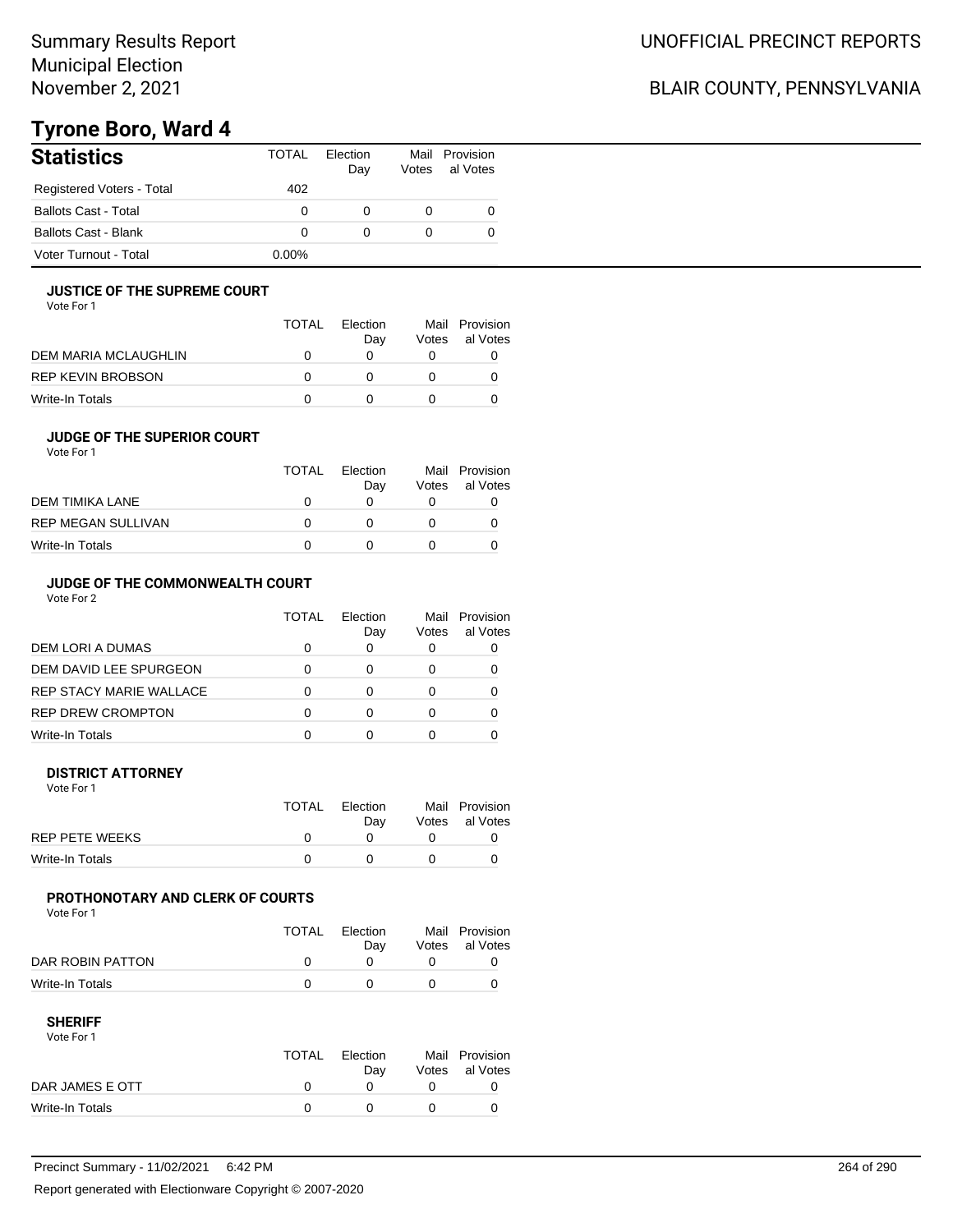#### **MAGISTERIAL DISTRICT JUDGE DISTRICT 24-3-01**

Vote For 1

|                   | <b>TOTAL</b> | Election<br>Dav | Mail Provision<br>Votes al Votes |
|-------------------|--------------|-----------------|----------------------------------|
| DAR FRED B MILLER |              |                 |                                  |
| Write-In Totals   |              |                 |                                  |

#### **MAYOR TYRONE BOROUGH**

Vote For 1

|                       | <b>TOTAL</b> | Election<br>Dav | Mail Provision<br>Votes al Votes |
|-----------------------|--------------|-----------------|----------------------------------|
| REP WILLIAM LATCHFORD |              |                 |                                  |
| Write-In Totals       |              |                 |                                  |

#### **COUNCIL TYRONE BOROUGH**

| Vote For 3              |       |                 |               |                       |
|-------------------------|-------|-----------------|---------------|-----------------------|
|                         | TOTAL | Election<br>Day | Mail<br>Votes | Provision<br>al Votes |
| DEM TAMMY M WILLS       | 0     |                 | O             |                       |
| DEM KIMBERLY CAPENOS    | 0     | Ω               | 0             | 0                     |
| DEM LAVENDER CAPENOS-   | 0     | 0               | 0             | 0                     |
| <b>REP DAVID SNYDER</b> | O     | 0               | 0             |                       |
| <b>REP SARAH DANE</b>   | O     | 0               | O             |                       |
| <b>REP ROB POUST</b>    | ∩     | ∩               | ∩             | ი                     |
| LIB DEVON HENNINGER     | O     | ∩               | O             |                       |
| Write-In Totals         |       |                 |               |                       |

### **CONSTABLE TYRONE BOROUGH**

Vote For 1

|                               | <b>TOTAL</b> | Election<br>Dav | Mail Provision<br>Votes al Votes |
|-------------------------------|--------------|-----------------|----------------------------------|
| <b>REP CHARLES B MILLS SR</b> |              |                 |                                  |
| Write-In Totals               |              |                 |                                  |

#### **SCHOOL DIRECTOR TYRONE AREA SCHOOL DISTRICT**

Vote For 4

|                            | TOTAL | Election<br>Day | Mail<br>Votes | Provision<br>al Votes |
|----------------------------|-------|-----------------|---------------|-----------------------|
| DAR ROSE A BLACK           | 0     | O               |               |                       |
| DAR GUNTER VOLDERS         | 0     | 0               |               |                       |
| <b>DEM KRISTAN WYLAND</b>  | 0     | 0               |               |                       |
| DAR KRIS E LAIRD           | ∩     | Ω               |               |                       |
| <b>REP MATTHEW GERMINO</b> | ∩     | Ω               |               |                       |
| Write-In Totals            | ŋ     |                 |               |                       |

#### **JUDGE OF ELECTION TYRONE BORO 4** Vote For 1

|                 | TOTAL | Election<br>Dav |          | Mail Provision<br>Votes al Votes |
|-----------------|-------|-----------------|----------|----------------------------------|
| Write-In Totals |       | $\mathbf{0}$    | $\Omega$ |                                  |
|                 |       |                 |          |                                  |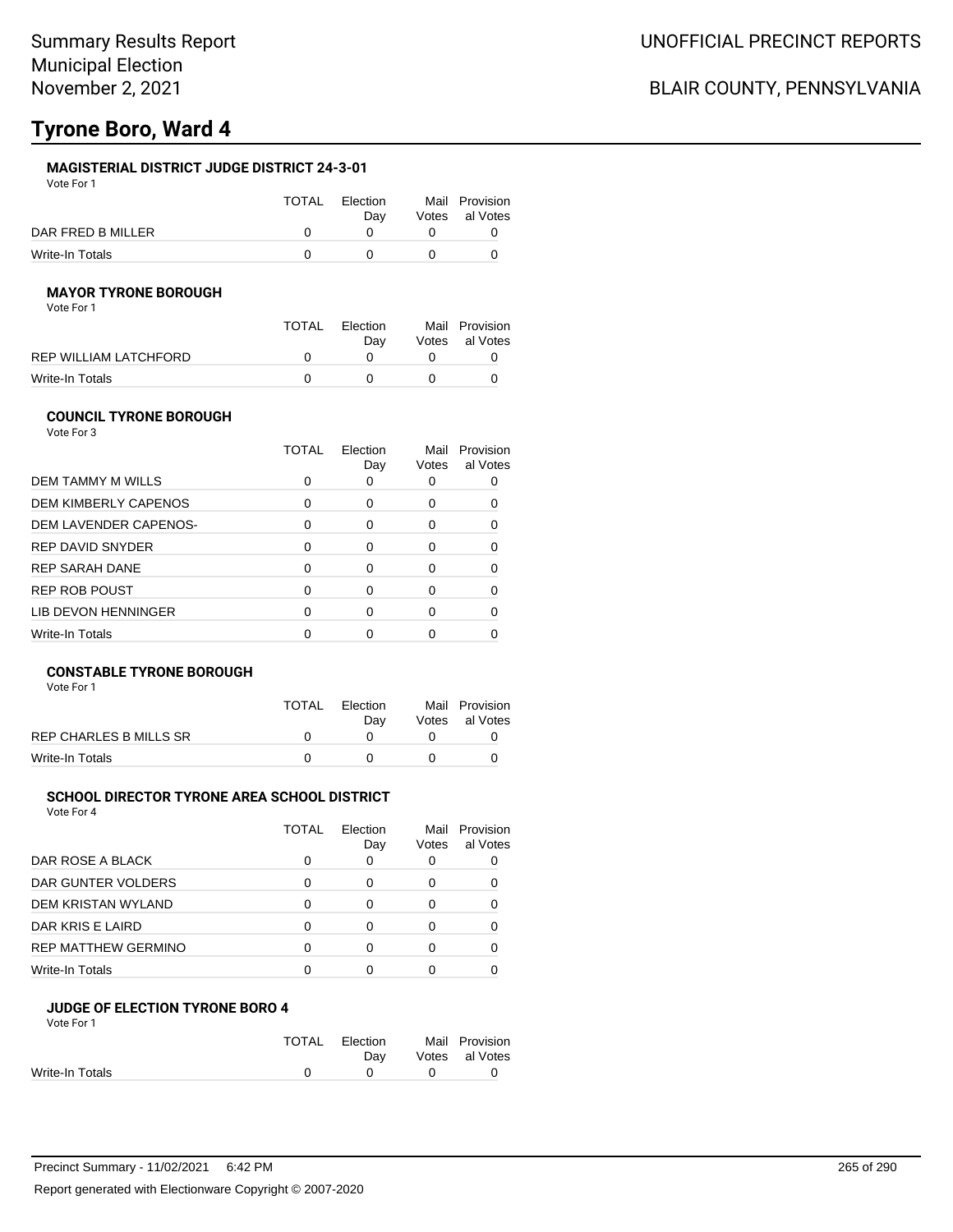#### **INSPECTOR OF ELECTION TYRONE BORO 4**

Vote For 1

|                 | TOTAL Election                                                 | Mail Provision     |
|-----------------|----------------------------------------------------------------|--------------------|
|                 |                                                                | Day Votes al Votes |
| Write-In Totals | $\begin{array}{ccccccccccccccccc}\n0 & 0 & 0 & 0\n\end{array}$ |                    |

#### **SECOND AMENDMENT SANCTUARY - BLAIR COUNTY**

Vote For 1

|            | <b>TOTAL</b> | Election<br>Dav | Mail Provision<br>Votes al Votes |
|------------|--------------|-----------------|----------------------------------|
| <b>YES</b> |              |                 |                                  |
| <b>NO</b>  |              |                 |                                  |

#### **SECOND AMENDMENT SANCTUARY - TYRONE BORO**

Vote For 1

|            | <b>TOTAL</b> | Election | Mail Provision |
|------------|--------------|----------|----------------|
|            |              | Dav      | Votes al Votes |
| <b>YES</b> |              |          |                |
| NO         |              |          |                |

#### **RETAIN JOHN T BENDER - JUDGE OF THE SUPERIOR COURT** Vote For 1

|            | TOTAL | Election<br>Dav | Mail Provision<br>Votes al Votes |
|------------|-------|-----------------|----------------------------------|
| <b>YES</b> |       |                 |                                  |
| NO         |       |                 |                                  |

#### **RETAIN MARY JANE BOWES - JUDGE OF THE SUPERIOR COURT**

Vote For 1

|            | TOTAL        | Election<br>Day | Mail Provision<br>Votes al Votes |
|------------|--------------|-----------------|----------------------------------|
| <b>YES</b> | $\mathbf{U}$ | <sup>n</sup>    |                                  |
| NO         | n            | $\Omega$        |                                  |

## **RETAIN ANNE COVEY - JUDGE OF THE COMMONWEALTH COURT**

Vote For 1

|            | TOTAL | Election | Mail Provision |
|------------|-------|----------|----------------|
|            |       | Dav      | Votes al Votes |
| <b>YES</b> |       |          |                |
| NO         |       |          |                |

## **RETAIN RENEE COHN JUBELIRER - JUDGE OF THE COMMONWEALTH COURT**

Vote For 1

|            | TOTAL | Election<br>Dav | Mail Provision<br>Votes al Votes |
|------------|-------|-----------------|----------------------------------|
| <b>YES</b> |       |                 |                                  |
| <b>NO</b>  |       |                 |                                  |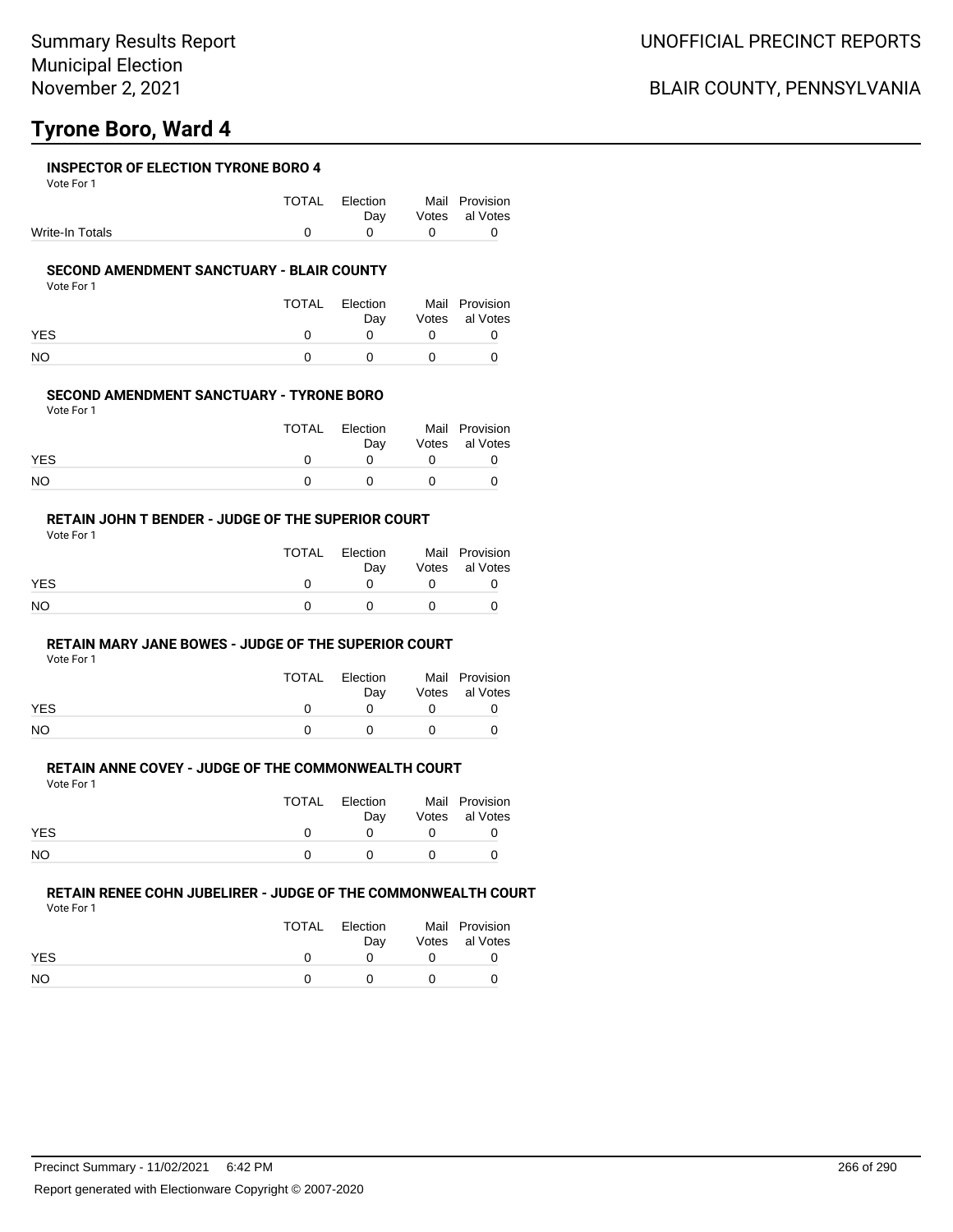## BLAIR COUNTY, PENNSYLVANIA

# **Tyrone Boro, Ward 5**

| <b>Statistics</b>           | <b>TOTAL</b> | Flection<br>Day | Votes | Mail Provision<br>al Votes |
|-----------------------------|--------------|-----------------|-------|----------------------------|
| Registered Voters - Total   | 420          |                 |       |                            |
| <b>Ballots Cast - Total</b> | 0            |                 |       |                            |
| <b>Ballots Cast - Blank</b> | 0            |                 |       |                            |
| Voter Turnout - Total       | $0.00\%$     |                 |       |                            |

#### **JUSTICE OF THE SUPREME COURT**

Vote For 1

|                      | <b>TOTAL</b> | Election<br>Dav | Mail<br>Votes | Provision<br>al Votes |
|----------------------|--------------|-----------------|---------------|-----------------------|
| DEM MARIA MCLAUGHLIN |              |                 |               |                       |
| REP KEVIN BROBSON    |              |                 |               |                       |
| Write-In Totals      |              |                 |               |                       |

### **JUDGE OF THE SUPERIOR COURT**

| Vote For 1 |  |
|------------|--|
|            |  |

|                    | <b>TOTAL</b> | Election<br>Dav | Votes | Mail Provision<br>al Votes |
|--------------------|--------------|-----------------|-------|----------------------------|
| DEM TIMIKA LANE    |              |                 |       |                            |
| REP MEGAN SULLIVAN | O            |                 |       |                            |
| Write-In Totals    |              |                 |       |                            |
|                    |              |                 |       |                            |

### **JUDGE OF THE COMMONWEALTH COURT**

Vote For 2

|                                | TOTAL | Flection<br>Day | Votes | Mail Provision<br>al Votes |
|--------------------------------|-------|-----------------|-------|----------------------------|
| DEM LORI A DUMAS               |       |                 |       |                            |
| DEM DAVID LEE SPURGEON         |       |                 |       |                            |
| <b>REP STACY MARIE WALLACE</b> |       |                 |       |                            |
| <b>REP DREW CROMPTON</b>       |       |                 |       |                            |
| Write-In Totals                |       |                 |       |                            |

#### **DISTRICT ATTORNEY**

| Vote For 1      |       |                 |                                  |
|-----------------|-------|-----------------|----------------------------------|
|                 | TOTAL | Election<br>Dav | Mail Provision<br>Votes al Votes |
| REP PETE WEEKS  |       |                 |                                  |
| Write-In Totals |       |                 |                                  |

### **PROTHONOTARY AND CLERK OF COURTS**

Vote For 1

|                  | <b>TOTAL</b> | Election<br>Dav | Mail Provision<br>Votes al Votes |
|------------------|--------------|-----------------|----------------------------------|
| DAR ROBIN PATTON |              |                 |                                  |
| Write-In Totals  |              |                 |                                  |

| Vote For 1      |       |          |                |
|-----------------|-------|----------|----------------|
|                 | TOTAL | Election | Mail Provision |
|                 |       | Dav      | Votes al Votes |
| DAR JAMES E OTT |       |          |                |
| Write-In Totals |       |          |                |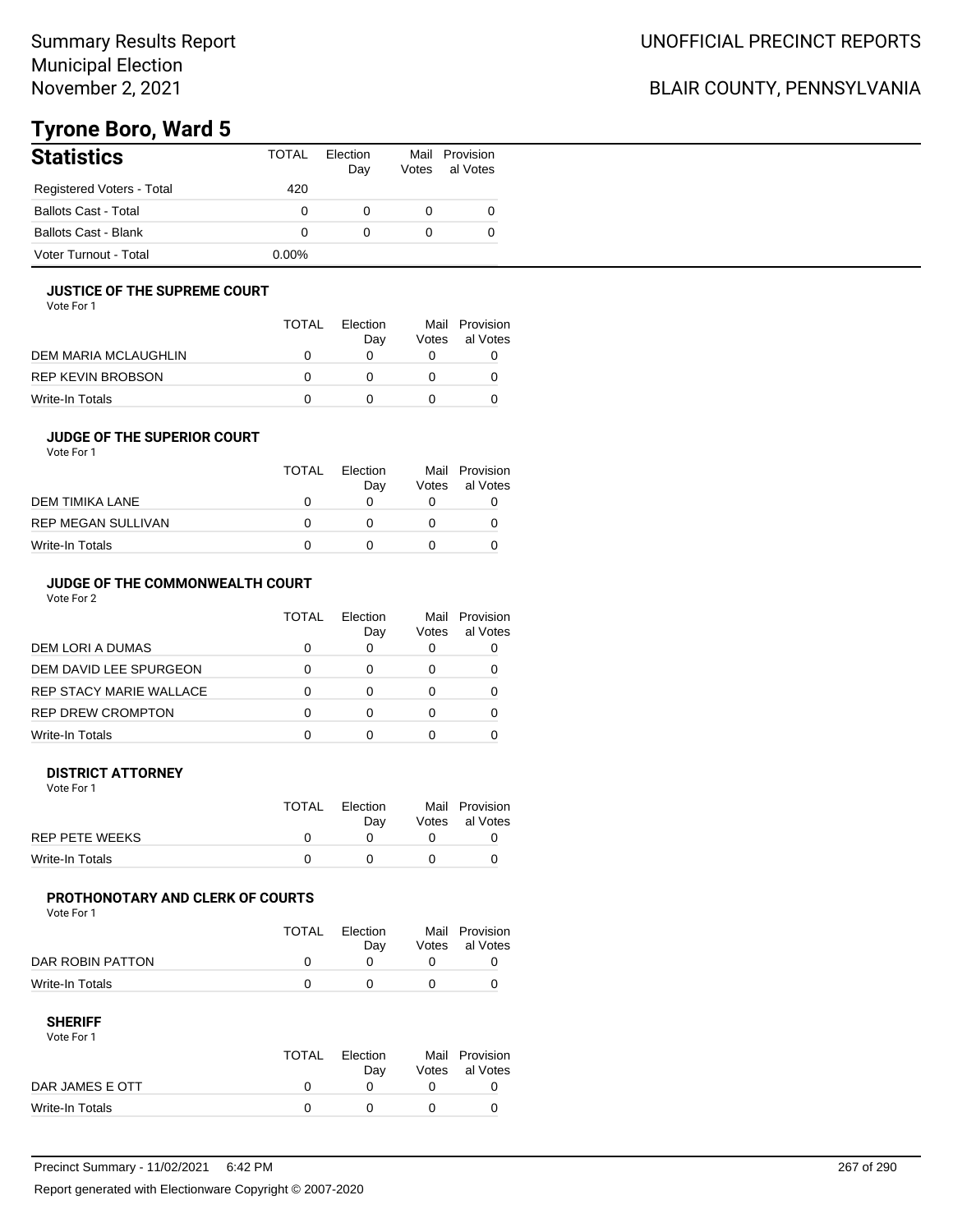### **MAGISTERIAL DISTRICT JUDGE DISTRICT 24-3-01**

Vote For 1

|                   | <b>TOTAL</b> | Election<br>Dav | Mail Provision<br>Votes al Votes |
|-------------------|--------------|-----------------|----------------------------------|
| DAR FRED B MILLER |              |                 |                                  |
| Write-In Totals   |              |                 |                                  |

#### **MAYOR TYRONE BOROUGH**

Vote For 1

|                       | TOTAL | Election | Mail Provision |
|-----------------------|-------|----------|----------------|
|                       |       | Dav      | Votes al Votes |
| REP WILLIAM LATCHFORD |       |          |                |
| Write-In Totals       |       |          |                |

#### **COUNCIL TYRONE BOROUGH**

| Vote For 3                  |              |                 |               |                       |
|-----------------------------|--------------|-----------------|---------------|-----------------------|
|                             | <b>TOTAL</b> | Election<br>Day | Mail<br>Votes | Provision<br>al Votes |
| DEM TAMMY M WILLS           |              |                 | 0             |                       |
| <b>DEM KIMBERLY CAPENOS</b> | ∩            | ∩               | 0             |                       |
| DEM LAVENDER CAPENOS-       | ŋ            | 0               | 0             | 0                     |
| <b>REP DAVID SNYDER</b>     | O            | ∩               | 0             |                       |
| <b>REP SARAH DANE</b>       | O            | ∩               | 0             |                       |
| <b>REP ROB POUST</b>        |              |                 | ∩             |                       |
| LIB DEVON HENNINGER         | O            | ∩               | 0             |                       |
| Write-In Totals             |              |                 |               |                       |

#### **CONSTABLE TYRONE BOROUGH**

Vote For 1

|                               | <b>TOTAL</b> | Election<br>Dav | Mail Provision<br>Votes al Votes |
|-------------------------------|--------------|-----------------|----------------------------------|
| <b>REP CHARLES B MILLS SR</b> |              |                 |                                  |
| Write-In Totals               |              |                 |                                  |

#### **SCHOOL DIRECTOR TYRONE AREA SCHOOL DISTRICT**

Vote For 4

|                            | TOTAL | Election<br>Day | Mail<br>Votes | Provision<br>al Votes |
|----------------------------|-------|-----------------|---------------|-----------------------|
| DAR ROSE A BLACK           | 0     | O               |               |                       |
| DAR GUNTER VOLDERS         | 0     | 0               |               |                       |
| <b>DEM KRISTAN WYLAND</b>  | 0     | 0               |               |                       |
| DAR KRIS E LAIRD           | ∩     | Ω               |               |                       |
| <b>REP MATTHEW GERMINO</b> | ∩     | Ω               |               |                       |
| Write-In Totals            | ŋ     |                 |               |                       |

#### **JUDGE OF ELECTION TYRONE BORO 5** Vote For 1

|                 | TOTAL | Election     |        | Mail Provision |
|-----------------|-------|--------------|--------|----------------|
|                 |       | Dav          |        | Votes al Votes |
| Write-In Totals |       | $\mathsf{n}$ | $\cap$ |                |
|                 |       |              |        |                |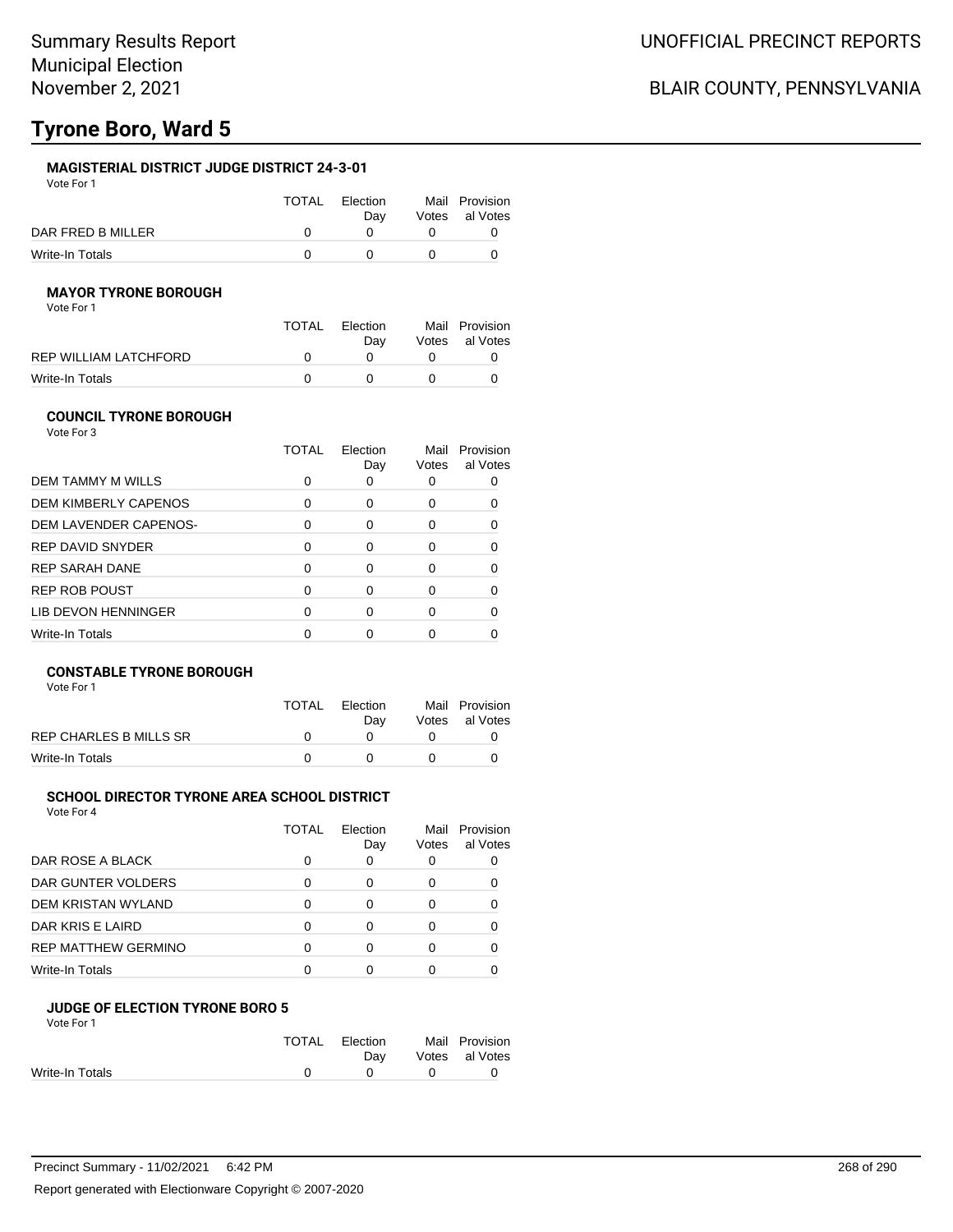#### **INSPECTOR OF ELECTION TYRONE BORO 5**

Vote For 1

|                 | TOTAL Election                                   | Mail Provision     |
|-----------------|--------------------------------------------------|--------------------|
|                 |                                                  | Day Votes al Votes |
| Write-In Totals | $\begin{array}{ccccccc}\n0 & 0 & 0\n\end{array}$ |                    |

#### **SECOND AMENDMENT SANCTUARY - BLAIR COUNTY**

Vote For 1

|            | <b>TOTAL</b> | Election<br>Dav | Mail Provision<br>Votes al Votes |
|------------|--------------|-----------------|----------------------------------|
| <b>YES</b> |              |                 |                                  |
| <b>NO</b>  |              |                 |                                  |

#### **SECOND AMENDMENT SANCTUARY - TYRONE BORO**

Vote For 1

|            | <b>TOTAL</b> | Election | Mail Provision |
|------------|--------------|----------|----------------|
|            |              | Dav      | Votes al Votes |
| <b>YES</b> |              |          |                |
| NO         |              |          |                |

#### **RETAIN JOHN T BENDER - JUDGE OF THE SUPERIOR COURT** Vote For 1

|            | TOTAL | Election<br>Dav | Mail Provision<br>Votes al Votes |
|------------|-------|-----------------|----------------------------------|
| <b>YES</b> |       |                 |                                  |
| NO         |       |                 |                                  |

#### **RETAIN MARY JANE BOWES - JUDGE OF THE SUPERIOR COURT**

Vote For 1

|            | TOTAL       | Election<br>Day | Mail Provision<br>Votes al Votes |
|------------|-------------|-----------------|----------------------------------|
| <b>YES</b> | $^{\prime}$ | <sup>n</sup>    |                                  |
| NO         | $^{\prime}$ | n               |                                  |

## **RETAIN ANNE COVEY - JUDGE OF THE COMMONWEALTH COURT**

Vote For 1

|            | TOTAL | Election | Mail Provision |
|------------|-------|----------|----------------|
|            |       | Dav      | Votes al Votes |
| <b>YES</b> |       |          |                |
| NO.        |       |          |                |

## **RETAIN RENEE COHN JUBELIRER - JUDGE OF THE COMMONWEALTH COURT**

Vote For 1

|            | TOTAL | Election<br>Dav | Mail Provision<br>Votes al Votes |
|------------|-------|-----------------|----------------------------------|
| <b>YES</b> |       |                 |                                  |
| NO.        |       | $^{\circ}$      |                                  |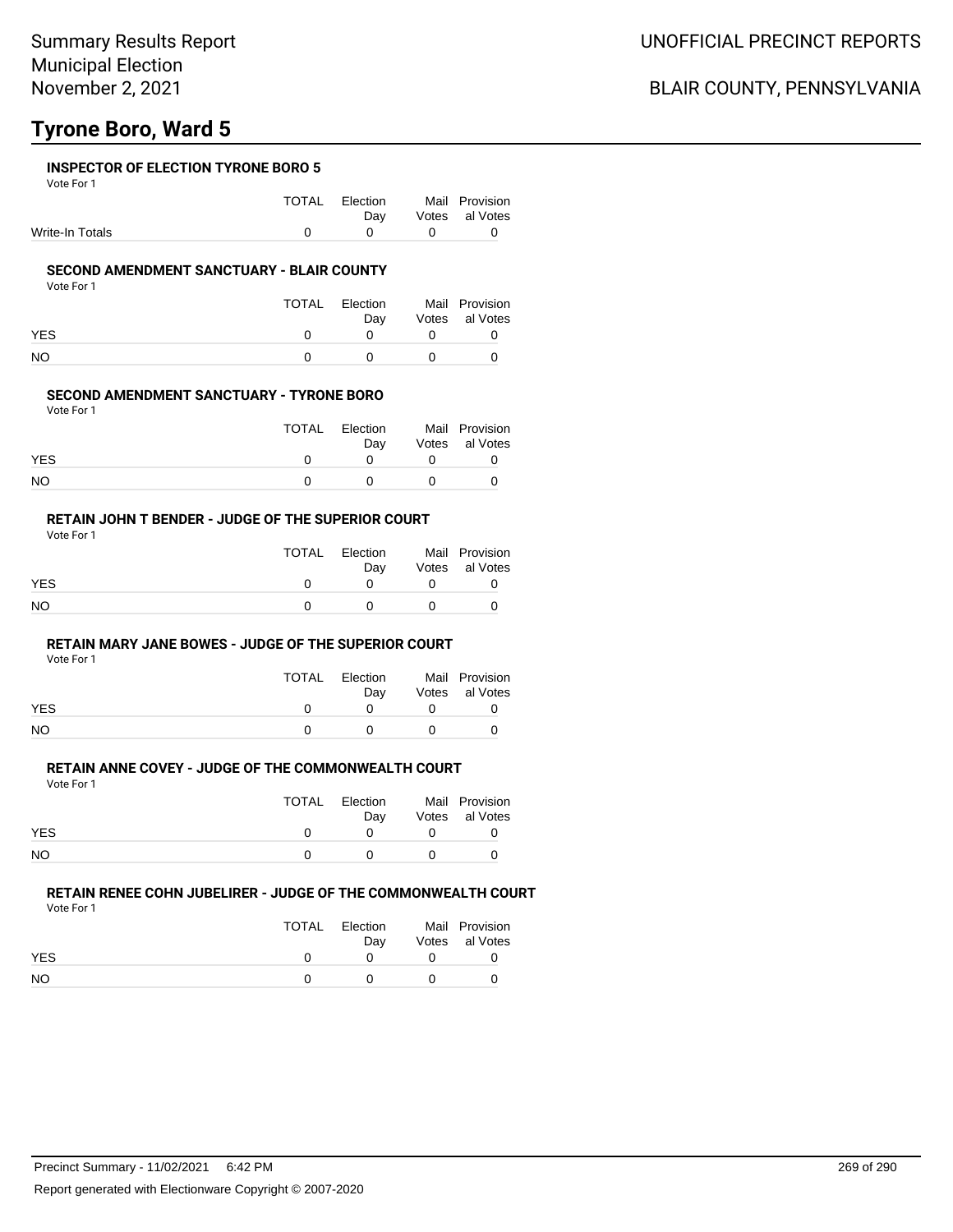## BLAIR COUNTY, PENNSYLVANIA

# **Tyrone Boro, Ward 6**

| <b>Statistics</b>           | TOTAL    | Flection<br>Dav | Mail<br>Votes | Provision<br>al Votes |
|-----------------------------|----------|-----------------|---------------|-----------------------|
| Registered Voters - Total   | 271      |                 |               |                       |
| Ballots Cast - Total        | 0        |                 |               |                       |
| <b>Ballots Cast - Blank</b> | 0        |                 |               |                       |
| Voter Turnout - Total       | $0.00\%$ |                 |               |                       |

#### **JUSTICE OF THE SUPREME COURT**

Vote For 1

|                      | TOTAL | Election<br>Dav | Votes | Mail Provision<br>al Votes |
|----------------------|-------|-----------------|-------|----------------------------|
| DEM MARIA MCLAUGHLIN |       |                 |       |                            |
| REP KEVIN BROBSON    |       |                 |       |                            |
| Write-In Totals      |       |                 |       |                            |

#### **JUDGE OF THE SUPERIOR COURT**

| Vote For 1 |  |  |
|------------|--|--|
|            |  |  |

|                           | <b>TOTAL</b> | Election |       | Mail Provision |
|---------------------------|--------------|----------|-------|----------------|
|                           |              | Dav      | Votes | al Votes       |
| DEM TIMIKA LANE           |              |          |       |                |
| <b>REP MEGAN SULLIVAN</b> |              |          |       |                |
| Write-In Totals           |              |          |       |                |
|                           |              |          |       |                |

### **JUDGE OF THE COMMONWEALTH COURT**

Vote For 2

|                                | TOTAL | Flection<br>Day | Mail<br>Votes | Provision<br>al Votes |
|--------------------------------|-------|-----------------|---------------|-----------------------|
| DEM LORI A DUMAS               |       |                 |               |                       |
| DEM DAVID LEE SPURGEON         |       |                 |               |                       |
| <b>REP STACY MARIE WALLACE</b> |       |                 |               |                       |
| <b>REP DREW CROMPTON</b>       |       |                 |               |                       |
| Write-In Totals                |       |                 |               |                       |

#### **DISTRICT ATTORNEY**

| Vote For 1            |              |                 |                                  |
|-----------------------|--------------|-----------------|----------------------------------|
|                       | <b>TOTAL</b> | Election<br>Dav | Mail Provision<br>Votes al Votes |
| <b>REP PETE WEEKS</b> |              |                 |                                  |
| Write-In Totals       |              |                 |                                  |

### **PROTHONOTARY AND CLERK OF COURTS**

Vote For 1

|                  | <b>TOTAL</b> | Election<br>Dav | Mail Provision<br>Votes al Votes |
|------------------|--------------|-----------------|----------------------------------|
| DAR ROBIN PATTON |              |                 |                                  |
| Write-In Totals  |              |                 |                                  |

| Vote For 1      |       |          |                |
|-----------------|-------|----------|----------------|
|                 | TOTAL | Election | Mail Provision |
|                 |       | Dav      | Votes al Votes |
| DAR JAMES E OTT |       |          |                |
| Write-In Totals |       |          |                |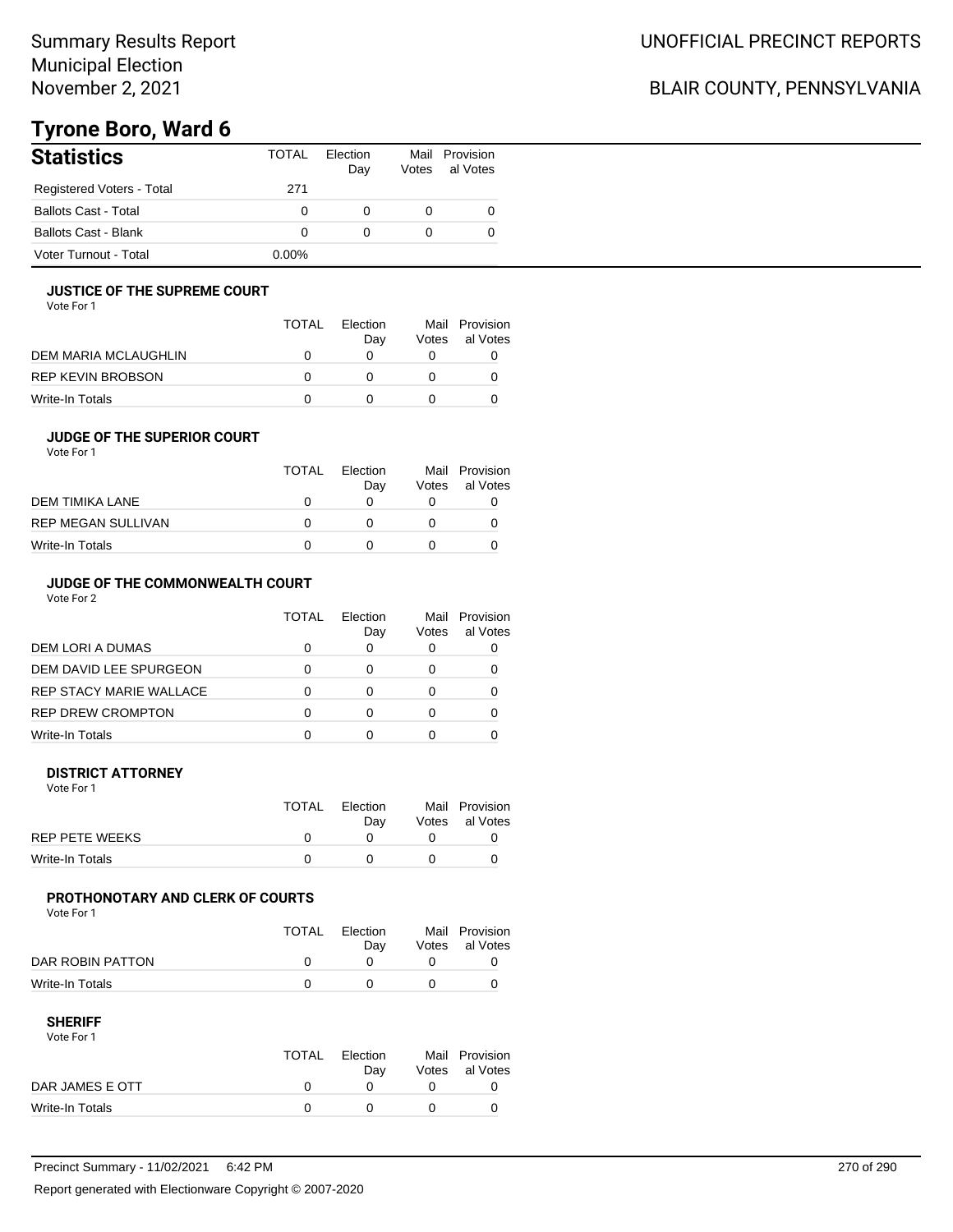### **MAGISTERIAL DISTRICT JUDGE DISTRICT 24-3-01**

Vote For 1

|                   | TOTAL | <b>Flection</b> | Mail Provision |
|-------------------|-------|-----------------|----------------|
|                   |       | Dav             | Votes al Votes |
| DAR FRED B MILLER |       |                 |                |
| Write-In Totals   |       |                 |                |

#### **MAYOR TYRONE BOROUGH**

Vote For 1

|                       | TOTAL | Election | Mail Provision |
|-----------------------|-------|----------|----------------|
|                       |       | Dav      | Votes al Votes |
| REP WILLIAM LATCHFORD |       |          |                |
| Write-In Totals       |       |          |                |

#### **COUNCIL TYRONE BOROUGH** Vote For 3

|                         | TOTAL | Election<br>Day | Mail<br>Votes | Provision<br>al Votes |
|-------------------------|-------|-----------------|---------------|-----------------------|
| DEM TAMMY M WILLS       |       |                 | 0             |                       |
| DEM KIMBERLY CAPENOS    | 0     | 0               | 0             |                       |
| DEM LAVENDER CAPENOS-   | ∩     | <sup>0</sup>    | O             |                       |
| <b>REP DAVID SNYDER</b> | ∩     | ∩               | O             |                       |
| <b>REP SARAH DANE</b>   | ∩     | ∩               | O             |                       |
| <b>REP ROB POUST</b>    |       | ∩               | ŋ             |                       |
| LIB DEVON HENNINGER     |       | ∩               | O             |                       |
| Write-In Totals         |       |                 |               |                       |

#### **CONSTABLE TYRONE BOROUGH**

Vote For 1

|                        | <b>TOTAL</b> | Election<br>Dav | Mail Provision<br>Votes al Votes |
|------------------------|--------------|-----------------|----------------------------------|
| REP CHARLES B MILLS SR |              |                 |                                  |
| Write-In Totals        |              |                 |                                  |

#### **SCHOOL DIRECTOR TYRONE AREA SCHOOL DISTRICT**

Vote For 4

|                            | TOTAL | Election<br>Day | Votes | Mail Provision<br>al Votes |
|----------------------------|-------|-----------------|-------|----------------------------|
| DAR ROSE A BLACK           | 0     | 0               |       |                            |
| DAR GUNTER VOLDERS         | 0     | Ω               |       |                            |
| DEM KRISTAN WYLAND         | 0     | Ω               |       |                            |
| DAR KRIS E LAIRD           | ∩     | O               |       |                            |
| <b>REP MATTHEW GERMINO</b> | n     |                 |       |                            |
| <b>Write-In Totals</b>     |       |                 |       |                            |

#### **JUDGE OF ELECTION TYRONE BORO 6** Vote For 1

|                      | <b>TOTAL</b> | Election<br>Dav | Mail Provision<br>Votes al Votes |
|----------------------|--------------|-----------------|----------------------------------|
| DEM CYNTHIA L CALVIN |              |                 |                                  |
| Write-In Totals      |              |                 |                                  |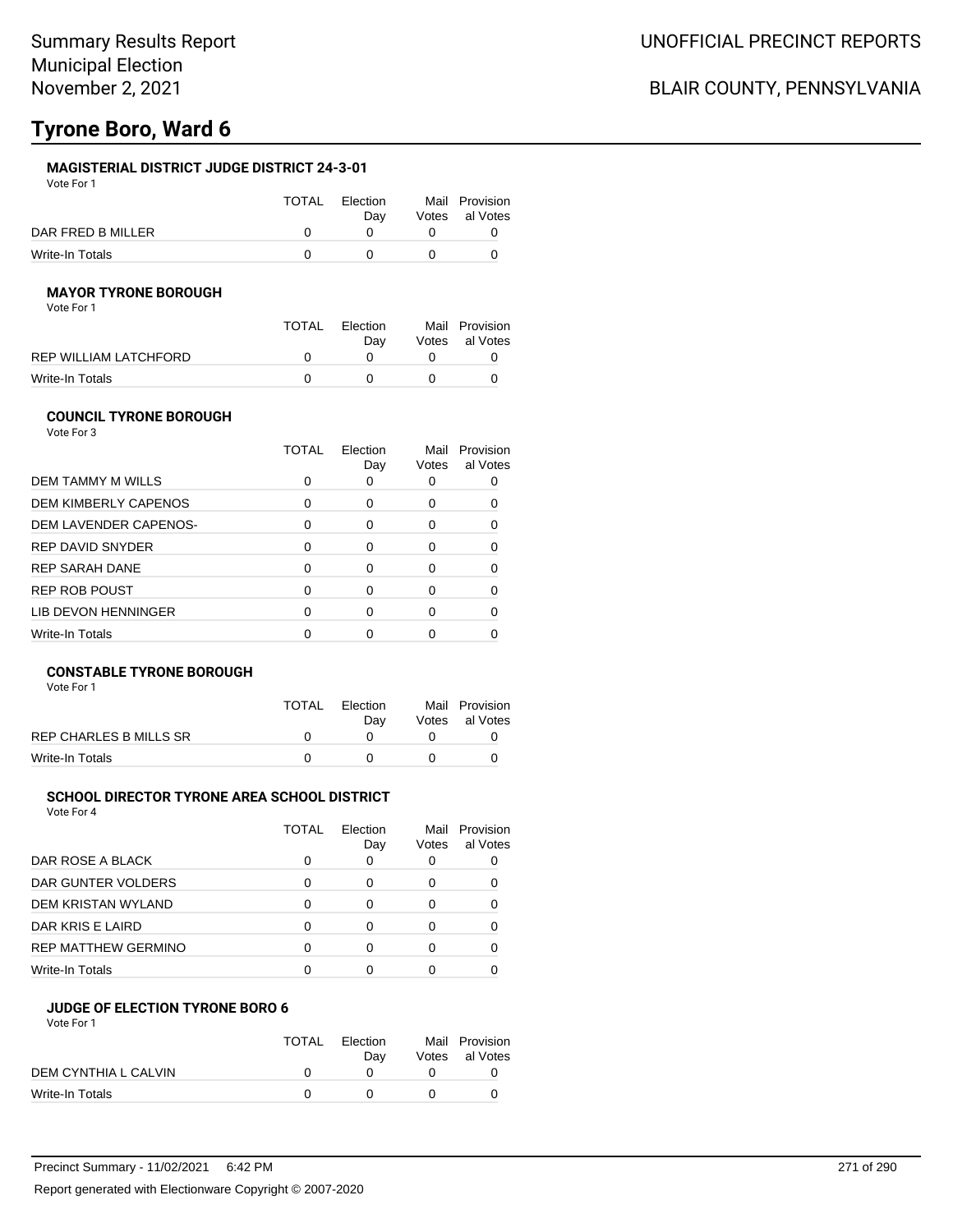#### **INSPECTOR OF ELECTION TYRONE BORO 6**

Vote For 1

|                 | TOTAL Election                | Mail Provision     |
|-----------------|-------------------------------|--------------------|
|                 |                               | Day Votes al Votes |
| Write-In Totals | $\overline{0}$ $\overline{0}$ |                    |

#### **SECOND AMENDMENT SANCTUARY - BLAIR COUNTY**

Vote For 1

|            | <b>TOTAL</b> | Election<br>Dav | Mail Provision<br>Votes al Votes |
|------------|--------------|-----------------|----------------------------------|
| <b>YES</b> |              |                 |                                  |
| <b>NO</b>  |              |                 |                                  |

#### **SECOND AMENDMENT SANCTUARY - TYRONE BORO**

Vote For 1

|            | <b>TOTAL</b> | Election | Mail Provision |
|------------|--------------|----------|----------------|
|            |              | Dav      | Votes al Votes |
| <b>YES</b> |              |          |                |
| NO         |              |          |                |

#### **RETAIN JOHN T BENDER - JUDGE OF THE SUPERIOR COURT** Vote For 1

|            | TOTAL | Election<br>Dav | Mail Provision<br>Votes al Votes |
|------------|-------|-----------------|----------------------------------|
| <b>YES</b> |       |                 |                                  |
| NO         |       |                 |                                  |

### **RETAIN MARY JANE BOWES - JUDGE OF THE SUPERIOR COURT**

Vote For 1

|            | TOTAL       | Election<br>Dav | Mail Provision<br>Votes al Votes |
|------------|-------------|-----------------|----------------------------------|
| <b>YES</b> | $^{\prime}$ | <sup>n</sup>    |                                  |
| NO         | $^{\prime}$ | n               |                                  |

## **RETAIN ANNE COVEY - JUDGE OF THE COMMONWEALTH COURT**

Vote For 1

|            | <b>TOTAL</b> | Election | Mail Provision |
|------------|--------------|----------|----------------|
|            |              | Dav      | Votes al Votes |
| <b>YES</b> |              |          |                |
| NO.        |              |          |                |

## **RETAIN RENEE COHN JUBELIRER - JUDGE OF THE COMMONWEALTH COURT**

Vote For 1

|           | TOTAL | Election<br>Dav | Mail Provision<br>Votes al Votes |
|-----------|-------|-----------------|----------------------------------|
| YES       |       |                 |                                  |
| <b>NO</b> |       |                 |                                  |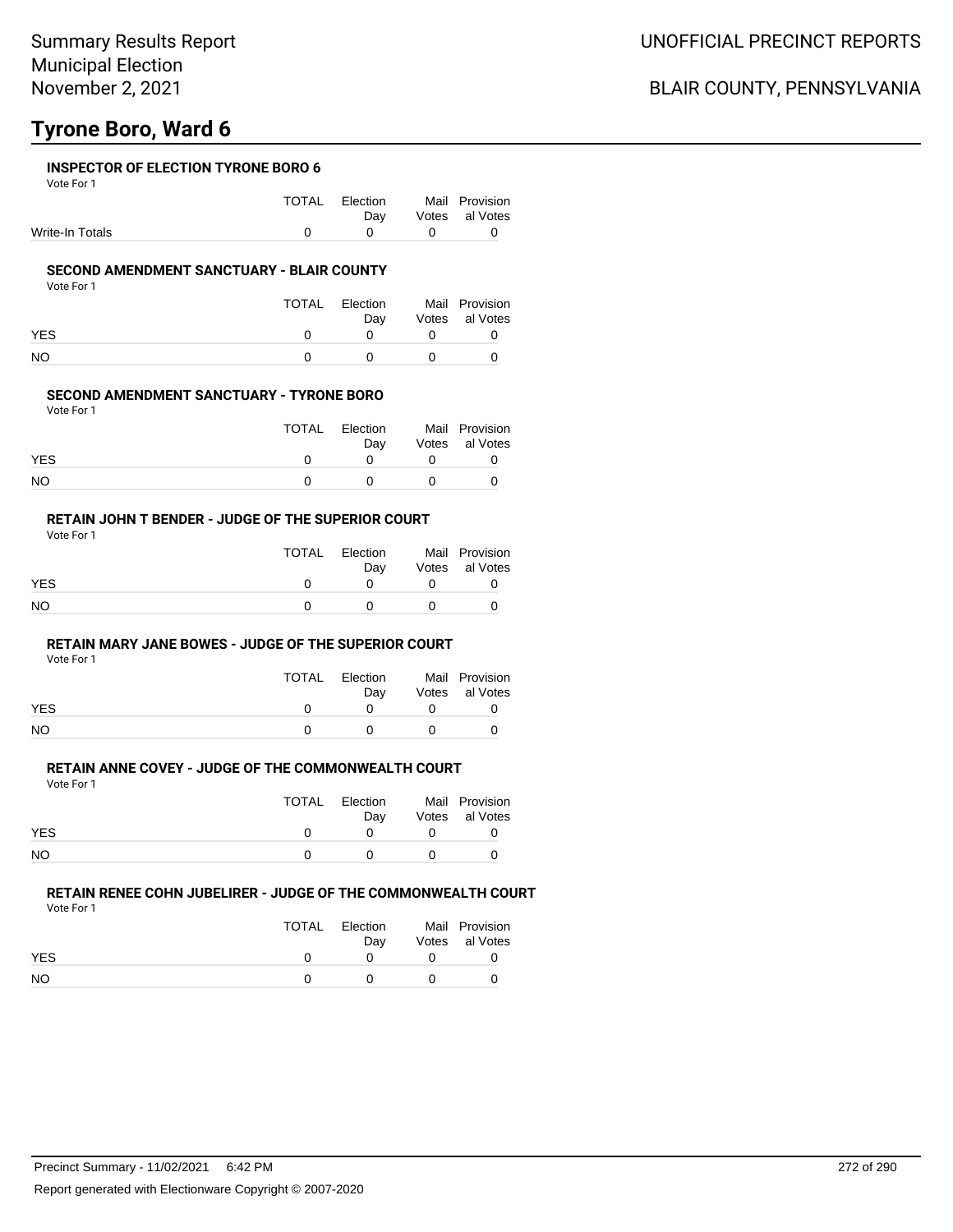## BLAIR COUNTY, PENNSYLVANIA

# **Tyrone Boro, Ward 7**

| <b>Statistics</b>           | TOTAL    | Flection<br>Day | Votes | Mail Provision<br>al Votes |
|-----------------------------|----------|-----------------|-------|----------------------------|
| Registered Voters - Total   | 366      |                 |       |                            |
| <b>Ballots Cast - Total</b> | 0        |                 |       |                            |
| <b>Ballots Cast - Blank</b> | 0        |                 |       |                            |
| Voter Turnout - Total       | $0.00\%$ |                 |       |                            |

#### **JUSTICE OF THE SUPREME COURT**

Vote For 1

|                      | TOTAL | Election<br>Dav | Votes | Mail Provision<br>al Votes |
|----------------------|-------|-----------------|-------|----------------------------|
| DEM MARIA MCLAUGHLIN |       |                 |       |                            |
| REP KEVIN BROBSON    |       |                 |       |                            |
| Write-In Totals      |       |                 |       |                            |

#### **JUDGE OF THE SUPERIOR COURT**

| Vote For 1 |  |  |
|------------|--|--|
|            |  |  |

|                    | <b>TOTAL</b> | Election<br>Day | Votes | Mail Provision<br>al Votes |
|--------------------|--------------|-----------------|-------|----------------------------|
| DEM TIMIKA LANE    | $\mathbf{I}$ |                 |       |                            |
| REP MEGAN SULLIVAN | $\mathbf{U}$ |                 |       |                            |
| Write-In Totals    |              |                 |       |                            |
|                    |              |                 |       |                            |

### **JUDGE OF THE COMMONWEALTH COURT**

Vote For 2

|                                | TOTAL | Flection<br>Day | Votes | Mail Provision<br>al Votes |
|--------------------------------|-------|-----------------|-------|----------------------------|
| DEM LORI A DUMAS               |       |                 |       |                            |
| DEM DAVID LEE SPURGEON         |       |                 |       |                            |
| <b>REP STACY MARIE WALLACE</b> |       |                 |       |                            |
| <b>REP DREW CROMPTON</b>       |       |                 |       |                            |
| Write-In Totals                |       |                 |       |                            |

#### **DISTRICT ATTORNEY**

| Vote For 1      |       |                 |                                  |
|-----------------|-------|-----------------|----------------------------------|
|                 | TOTAL | Election<br>Dav | Mail Provision<br>Votes al Votes |
| REP PETE WEEKS  |       |                 |                                  |
| Write-In Totals |       |                 |                                  |

### **PROTHONOTARY AND CLERK OF COURTS**

Vote For 1

|                  | <b>TOTAL</b> | Election<br>Dav | Mail Provision<br>Votes al Votes |
|------------------|--------------|-----------------|----------------------------------|
| DAR ROBIN PATTON |              |                 |                                  |
| Write-In Totals  |              |                 |                                  |

| Vote For 1      |       |          |                |
|-----------------|-------|----------|----------------|
|                 | TOTAL | Election | Mail Provision |
|                 |       | Dav      | Votes al Votes |
| DAR JAMES E OTT |       |          |                |
| Write-In Totals |       |          |                |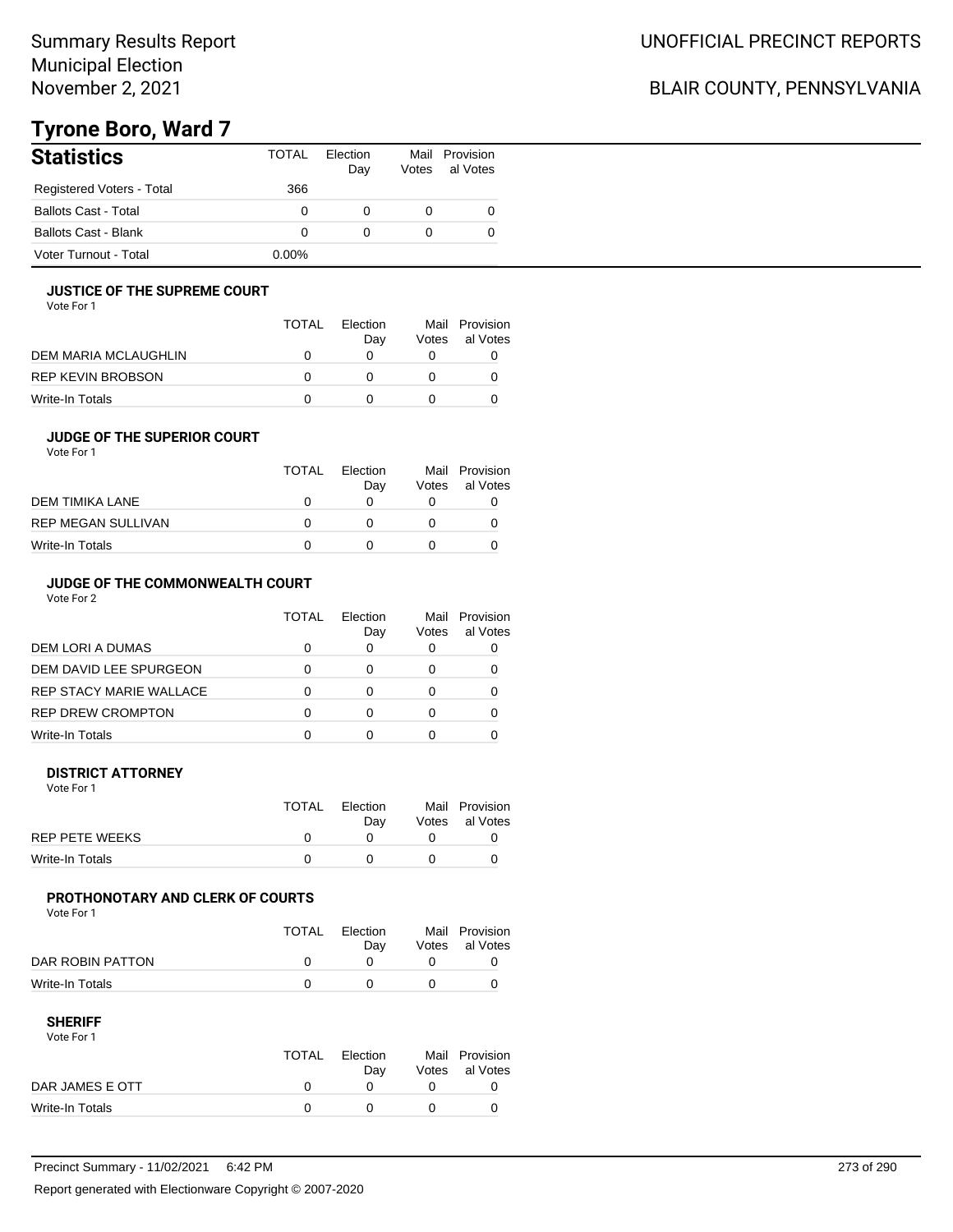### **MAGISTERIAL DISTRICT JUDGE DISTRICT 24-3-01**

Vote For 1

|                   | TOTAL | <b>Flection</b> | Mail Provision |
|-------------------|-------|-----------------|----------------|
|                   |       | Dav             | Votes al Votes |
| DAR FRED B MILLER |       |                 |                |
| Write-In Totals   |       |                 |                |

#### **MAYOR TYRONE BOROUGH**

Vote For 1

|                       | TOTAL | Election | Mail Provision |
|-----------------------|-------|----------|----------------|
|                       |       | Dav      | Votes al Votes |
| REP WILLIAM LATCHFORD |       |          |                |
| Write-In Totals       |       |          |                |

#### **COUNCIL TYRONE BOROUGH** Vote For 3

|                         | TOTAL | Election<br>Day | Mail<br>Votes | Provision<br>al Votes |
|-------------------------|-------|-----------------|---------------|-----------------------|
| DEM TAMMY M WILLS       |       |                 |               |                       |
| DEM KIMBERLY CAPENOS    | O     | 0               | 0             |                       |
| DEM LAVENDER CAPENOS-   | O     | ∩               | O             |                       |
| <b>REP DAVID SNYDER</b> | O     | ∩               |               |                       |
| <b>REP SARAH DANE</b>   |       | ∩               | O             |                       |
| <b>REP ROB POUST</b>    |       | ∩               | O             |                       |
| LIB DEVON HENNINGER     |       | ∩               | O             |                       |
| Write-In Totals         |       |                 |               |                       |

### **CONSTABLE TYRONE BOROUGH**

Vote For 1

|                        | <b>TOTAL</b> | Election<br>Dav | Mail Provision<br>Votes al Votes |
|------------------------|--------------|-----------------|----------------------------------|
| REP CHARLES B MILLS SR |              |                 |                                  |
| Write-In Totals        |              |                 |                                  |

#### **SCHOOL DIRECTOR TYRONE AREA SCHOOL DISTRICT**

Vote For 4

|                            | TOTAL | Election<br>Day | Votes | Mail Provision<br>al Votes |
|----------------------------|-------|-----------------|-------|----------------------------|
| DAR ROSE A BLACK           | 0     | 0               |       |                            |
| DAR GUNTER VOLDERS         | 0     | Ω               |       |                            |
| DEM KRISTAN WYLAND         | 0     | Ω               |       |                            |
| DAR KRIS E LAIRD           | ∩     | O               |       |                            |
| <b>REP MATTHEW GERMINO</b> | n     |                 |       |                            |
| <b>Write-In Totals</b>     |       |                 |       |                            |

#### **JUDGE OF ELECTION TYRONE BORO 7** Vote For 1

|                     | TOTAL | Election<br>Dav | Mail Provision<br>Votes al Votes |
|---------------------|-------|-----------------|----------------------------------|
| REP ROBERTA F SCOTT |       |                 |                                  |
| Write-In Totals     |       |                 |                                  |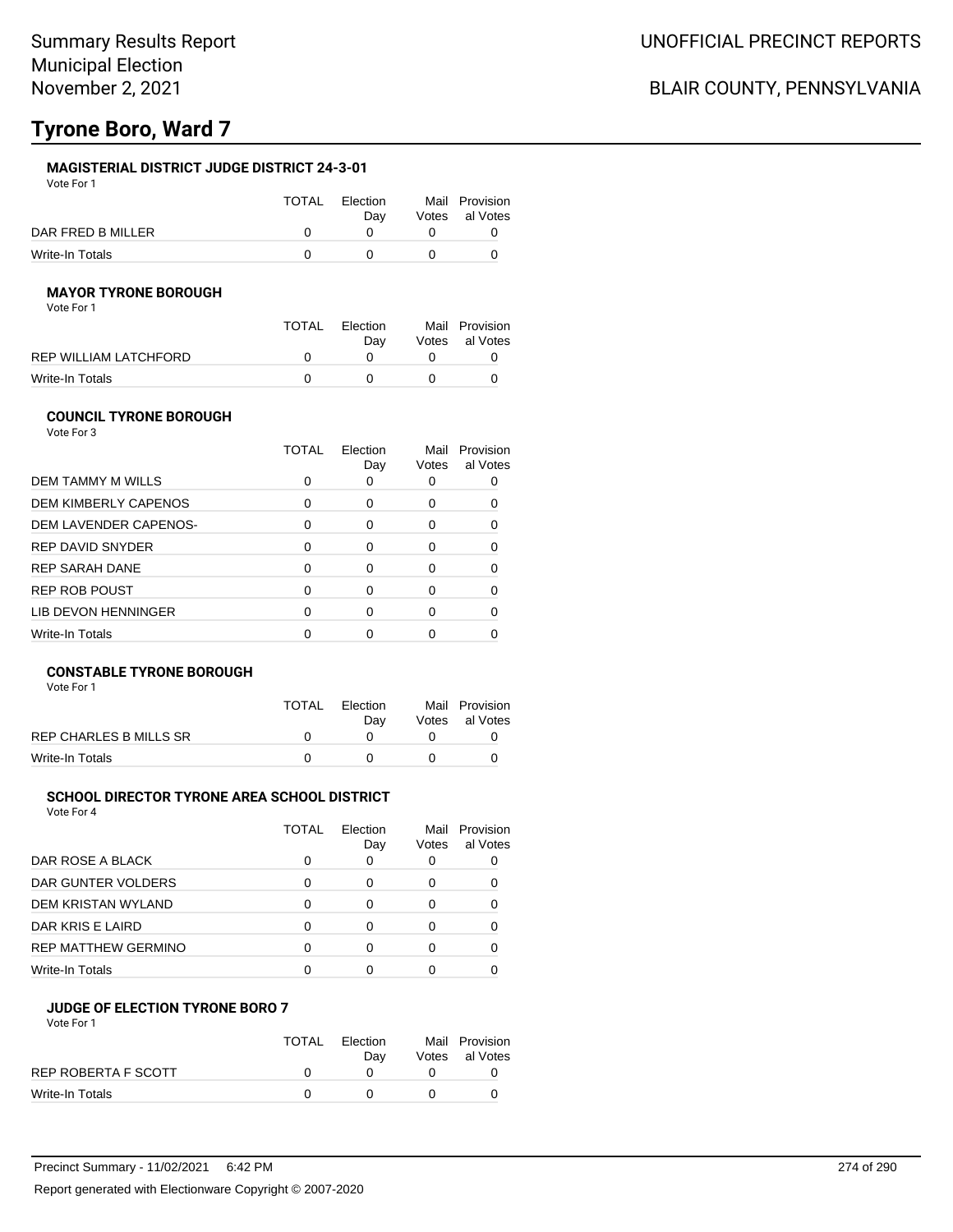#### **INSPECTOR OF ELECTION TYRONE BORO 7**

Vote For 1

|                         | <b>TOTAL</b> | Election<br>Dav | Votes | Mail Provision<br>al Votes |
|-------------------------|--------------|-----------------|-------|----------------------------|
| DEM JOY D SCHANDELMEIER |              |                 |       |                            |
| REP SUSAN L KEYS        |              |                 |       |                            |
| Write-In Totals         |              |                 |       |                            |

#### **SECOND AMENDMENT SANCTUARY - BLAIR COUNTY**

Vote For 1

|            | TOTAL | Election<br>Dav | Mail Provision<br>Votes al Votes |
|------------|-------|-----------------|----------------------------------|
| <b>YES</b> |       |                 |                                  |
| NO         |       |                 |                                  |

#### **SECOND AMENDMENT SANCTUARY - TYRONE BORO**

Vote For 1

|            | TOTAL | Election<br>Dav | Mail Provision<br>Votes al Votes |
|------------|-------|-----------------|----------------------------------|
| <b>YES</b> |       |                 |                                  |
| <b>NO</b>  |       |                 |                                  |

#### **RETAIN JOHN T BENDER - JUDGE OF THE SUPERIOR COURT**

Vote For 1

|            | TOTAL | Election<br>Dav | Mail Provision<br>Votes al Votes |
|------------|-------|-----------------|----------------------------------|
| <b>YES</b> |       |                 |                                  |
| <b>NO</b>  |       |                 |                                  |

#### **RETAIN MARY JANE BOWES - JUDGE OF THE SUPERIOR COURT**

Vote For 1

|            | TOTAL | Election<br>Dav | Mail Provision<br>Votes al Votes |
|------------|-------|-----------------|----------------------------------|
| <b>YES</b> |       |                 |                                  |
| <b>NO</b>  |       |                 |                                  |

#### **RETAIN ANNE COVEY - JUDGE OF THE COMMONWEALTH COURT**

Vote For 1

|            | <b>TOTAL</b> | Election    | Mail Provision |
|------------|--------------|-------------|----------------|
|            |              | Dav         | Votes al Votes |
| <b>YES</b> |              | $^{\prime}$ |                |
| <b>NO</b>  |              |             |                |

### **RETAIN RENEE COHN JUBELIRER - JUDGE OF THE COMMONWEALTH COURT**

Vote For 1

|                | TOTAL | Election<br>Dav | Mail Provision<br>Votes al Votes |
|----------------|-------|-----------------|----------------------------------|
| <b>YES</b>     |       |                 |                                  |
| N <sub>O</sub> |       |                 |                                  |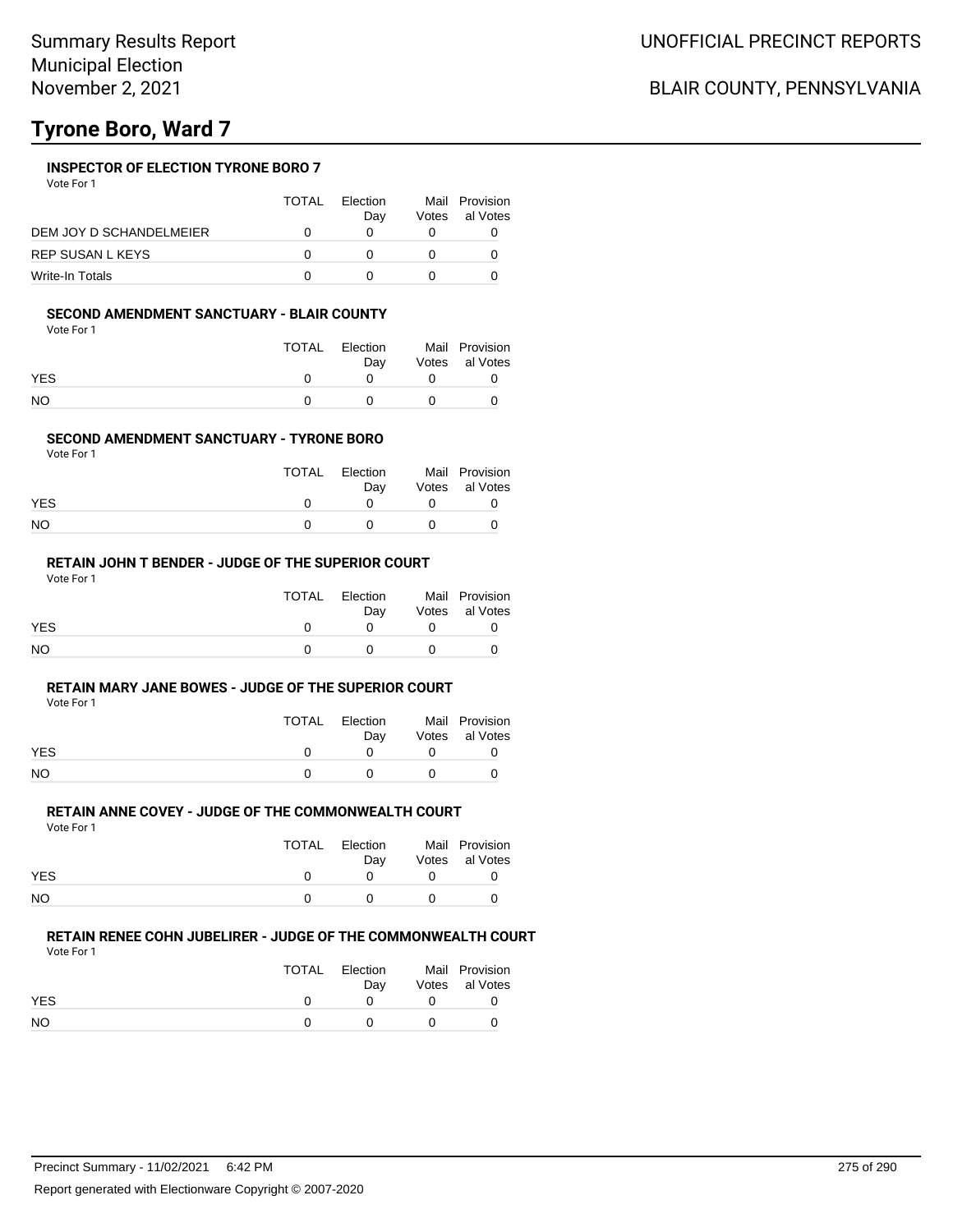## BLAIR COUNTY, PENNSYLVANIA

# **Tyrone Twp, District 1**

| <b>Statistics</b>           | TOTAL    | Flection<br>Day | Votes        | Mail Provision<br>al Votes |
|-----------------------------|----------|-----------------|--------------|----------------------------|
| Registered Voters - Total   | 613      |                 |              |                            |
| <b>Ballots Cast - Total</b> | 0        |                 | $\mathbf{0}$ |                            |
| <b>Ballots Cast - Blank</b> | $\Omega$ |                 | $\mathbf{0}$ |                            |
| Voter Turnout - Total       | $0.00\%$ |                 |              |                            |

#### **JUSTICE OF THE SUPREME COURT**

Vote For 1

|                      | <b>TOTAL</b> | Flection<br>Dav | Votes | Mail Provision<br>al Votes |
|----------------------|--------------|-----------------|-------|----------------------------|
| DEM MARIA MCLAUGHLIN |              |                 |       |                            |
| REP KEVIN BROBSON    | $\mathbf{I}$ |                 |       |                            |
| Write-In Totals      |              |                 |       |                            |

#### **JUDGE OF THE SUPERIOR COURT**

| Vote For 1 |  |  |
|------------|--|--|
|            |  |  |

|                           | <b>TOTAL</b> | Election |       | Mail Provision |
|---------------------------|--------------|----------|-------|----------------|
|                           |              | Dav      | Votes | al Votes       |
| DEM TIMIKA LANE           |              |          |       |                |
| <b>REP MEGAN SULLIVAN</b> |              |          |       |                |
| Write-In Totals           |              |          |       |                |
|                           |              |          |       |                |

### **JUDGE OF THE COMMONWEALTH COURT**

Vote For 2

|                                | TOTAL | Flection<br>Day | Votes | Mail Provision<br>al Votes |
|--------------------------------|-------|-----------------|-------|----------------------------|
| DEM LORI A DUMAS               |       |                 |       |                            |
| DEM DAVID LEE SPURGEON         |       |                 |       |                            |
| <b>REP STACY MARIE WALLACE</b> |       |                 |       |                            |
| <b>REP DREW CROMPTON</b>       |       |                 |       |                            |
| Write-In Totals                |       |                 |       |                            |

#### **DISTRICT ATTORNEY**

| Vote For 1      |       |                 |                                  |
|-----------------|-------|-----------------|----------------------------------|
|                 | TOTAL | Election<br>Dav | Mail Provision<br>Votes al Votes |
| REP PETE WEEKS  |       |                 |                                  |
| Write-In Totals |       |                 |                                  |

### **PROTHONOTARY AND CLERK OF COURTS**

Vote For 1

|                  | TOTAL | Election<br>Dav | Mail Provision<br>Votes al Votes |
|------------------|-------|-----------------|----------------------------------|
| DAR ROBIN PATTON |       |                 |                                  |
| Write-In Totals  |       |                 |                                  |

| Vote For 1      |       |          |                |
|-----------------|-------|----------|----------------|
|                 | TOTAL | Election | Mail Provision |
|                 |       | Dav      | Votes al Votes |
| DAR JAMES E OTT |       |          |                |
| Write-In Totals |       |          |                |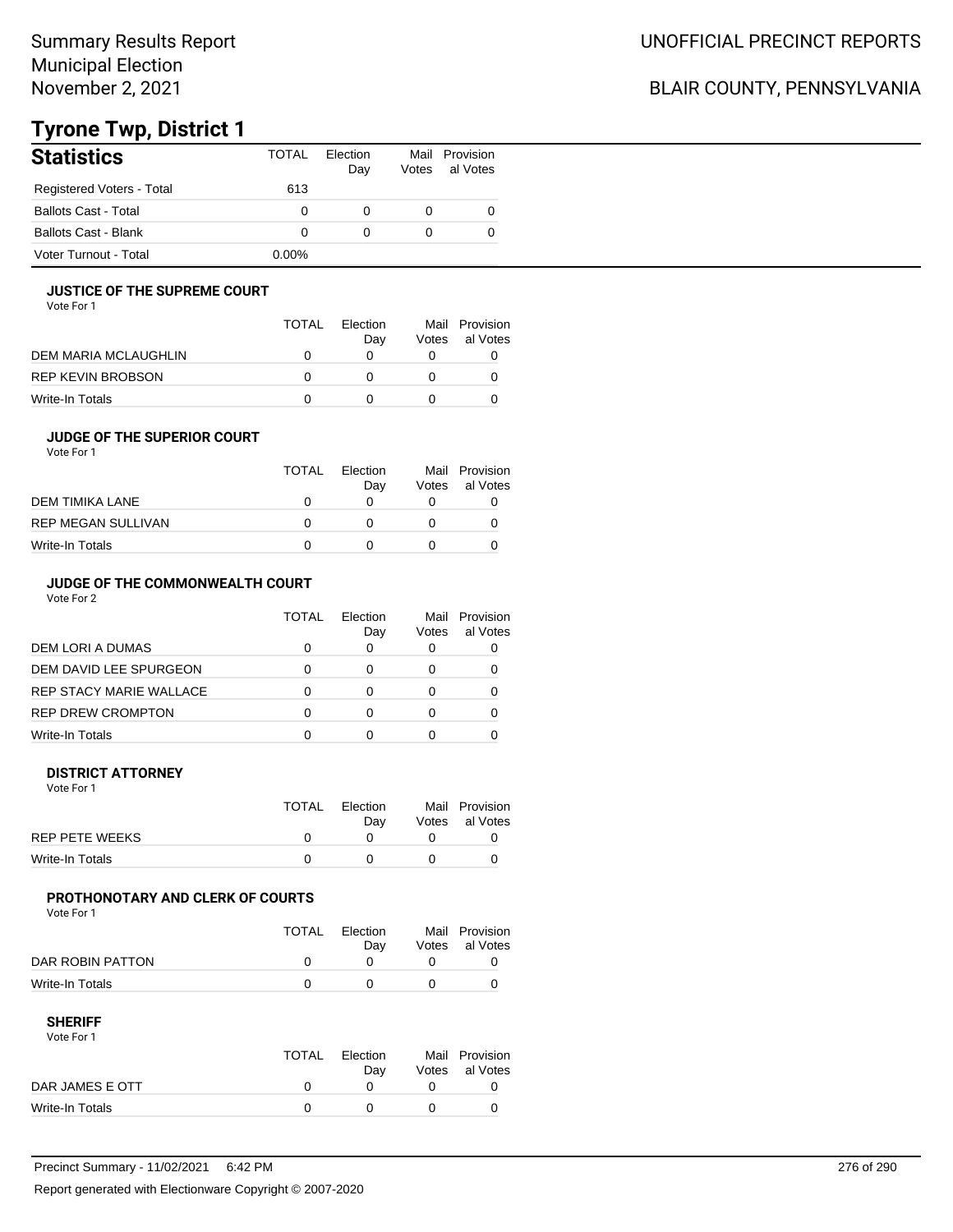# **Tyrone Twp, District 1**

### **MAGISTERIAL DISTRICT JUDGE DISTRICT 24-3-01**

Vote For 1

|                   | TOTAL | Election | Mail Provision |
|-------------------|-------|----------|----------------|
|                   |       | Dav      | Votes al Votes |
| DAR FRED B MILLER |       | $\Omega$ |                |
| Write-In Totals   |       |          |                |

#### **SUPERVISOR 6YR TYRONE TWP**

Vote For 1

| <b>TOTAL</b> | Election | Mail Provision |
|--------------|----------|----------------|
|              | Dav      | Votes al Votes |
|              |          |                |
|              |          |                |
|              |          |                |

#### **SUPERVISOR 4YR TYRONE TWP** Vote For 1

|                  | TOTAL | Election<br>Dav | Mail Provision<br>Votes al Votes |
|------------------|-------|-----------------|----------------------------------|
| REP SCOTT LOVELL |       |                 |                                  |
| Write-In Totals  |       |                 |                                  |

#### **AUDITOR 6YR TYRONE TWP** Vote For 1

| TOTAL | Election<br>Dav | Mail Provision<br>Votes al Votes |
|-------|-----------------|----------------------------------|
|       |                 |                                  |
|       |                 |                                  |
|       |                 |                                  |

#### **AUDITOR 2YR TYRONE TWP**

#### Vote For 1 TOTAL Election Day Mail Provision Votes al Votes Write-In Totals 0 0 0 0

#### **TAX COLLECTOR TYRONE TWP**

|                      | TOTAL | Flection | Mail Provision |
|----------------------|-------|----------|----------------|
|                      |       | Dav      | Votes al Votes |
| REP JOHN H BOLLINGER |       |          |                |
| Write-In Totals      |       |          |                |

#### **CONSTABLE TYRONE TWP**

Vote For 1

Vote For 1

|                 | TOTAL Election |                                   | Mail Provision     |
|-----------------|----------------|-----------------------------------|--------------------|
|                 |                |                                   | Day Votes al Votes |
| Write-In Totals |                | $\mathfrak{a}$ and $\mathfrak{a}$ |                    |
|                 |                |                                   |                    |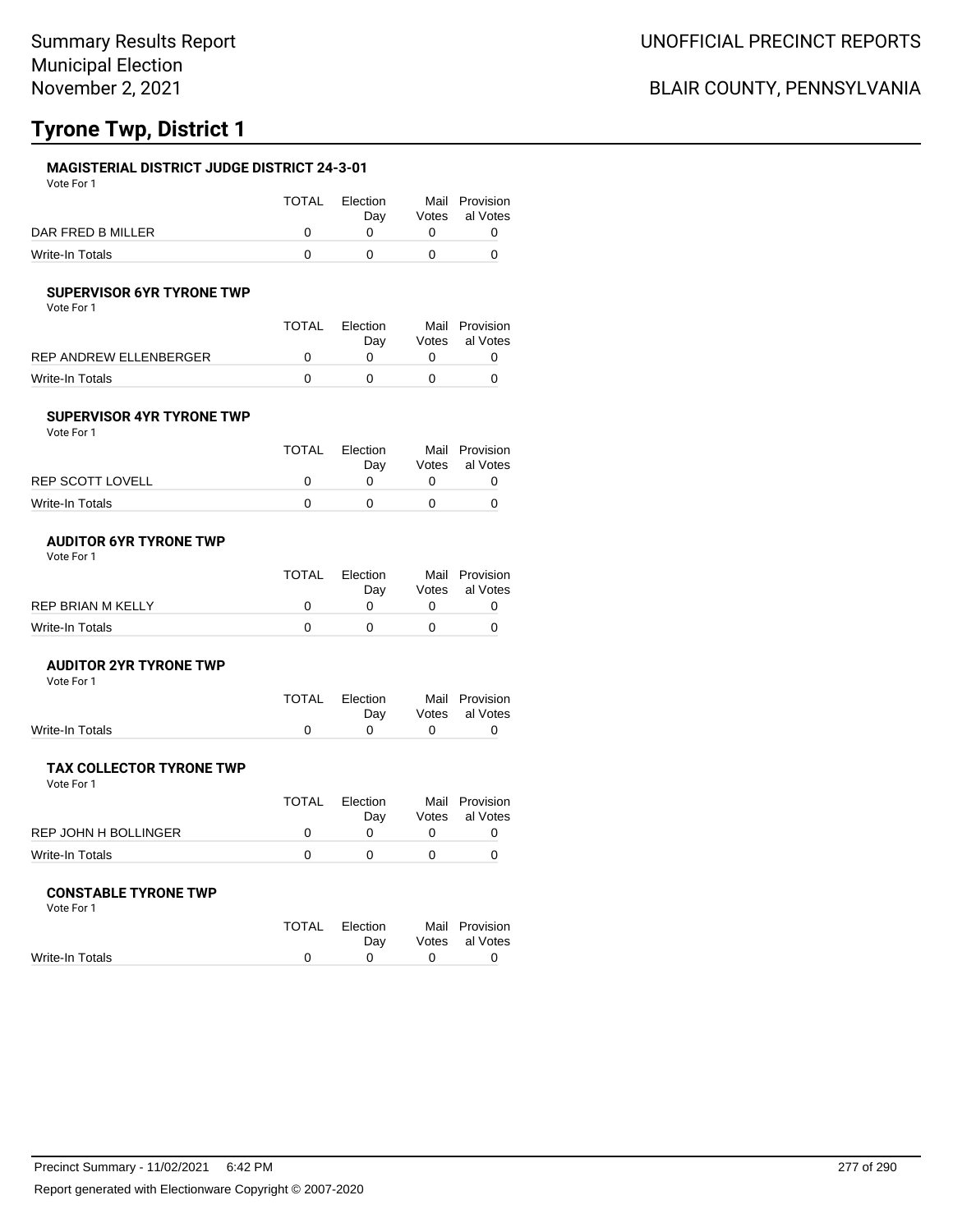### UNOFFICIAL PRECINCT REPORTS

### BLAIR COUNTY, PENNSYLVANIA

# **Tyrone Twp, District 1**

### **SCHOOL DIRECTOR TYRONE AREA SCHOOL DISTRICT**

Vote For 4

|                            | TOTAL | Flection<br>Day | Mail<br>Votes | Provision<br>al Votes |
|----------------------------|-------|-----------------|---------------|-----------------------|
| DAR ROSE A BLACK           |       |                 | 0             |                       |
| DAR GUNTER VOLDERS         | ∩     |                 |               |                       |
| DEM KRISTAN WYLAND         | ∩     | ∩               |               |                       |
| DAR KRIS E LAIRD           | ∩     |                 | O             |                       |
| <b>REP MATTHEW GERMINO</b> |       |                 | O             |                       |
| Write-In Totals            |       |                 |               |                       |

### **JUDGE OF ELECTION TYRONE TWP 1**

Vote For 1

|                       | TOTAL | Election | Mail Provision |
|-----------------------|-------|----------|----------------|
|                       |       | Dav      | Votes al Votes |
| REP RACHEL K DETWILER |       |          |                |
| Write-In Totals       |       |          |                |

#### **INSPECTOR OF ELECTION TYRONE TWP 1**

Vote For 1

|                       | <b>TOTAL</b> | Election<br>Dav | Mail Provision<br>Votes al Votes |
|-----------------------|--------------|-----------------|----------------------------------|
| REP MEAGAN SCIARRILLO |              |                 |                                  |
| Write-In Totals       |              |                 |                                  |

#### **SECOND AMENDMENT SANCTUARY - BLAIR COUNTY**

Vote For 1

|            | TOTAL | Election<br>Dav | Mail Provision<br>Votes al Votes |
|------------|-------|-----------------|----------------------------------|
| <b>YES</b> |       |                 |                                  |
| NO.        |       | <sup>n</sup>    |                                  |

#### **SECOND AMENDMENT SANCTUARY - TYRONE TWP**

Vote For 1

|            | TOTAL | Election<br>Dav | Mail Provision<br>Votes al Votes |
|------------|-------|-----------------|----------------------------------|
| <b>YES</b> |       |                 |                                  |
| NO         |       |                 |                                  |

### **RETAIN JOHN T BENDER - JUDGE OF THE SUPERIOR COURT**

Vote For 1

|            | TOTAL | Election<br>Dav | Mail Provision<br>Votes al Votes |
|------------|-------|-----------------|----------------------------------|
| <b>YES</b> |       |                 |                                  |
| NO         |       |                 |                                  |

#### **RETAIN MARY JANE BOWES - JUDGE OF THE SUPERIOR COURT**

Vote For 1

|            | TOTAL | Election<br>Dav | Mail Provision<br>Votes al Votes |
|------------|-------|-----------------|----------------------------------|
| <b>YES</b> |       |                 |                                  |
| NO.        |       |                 |                                  |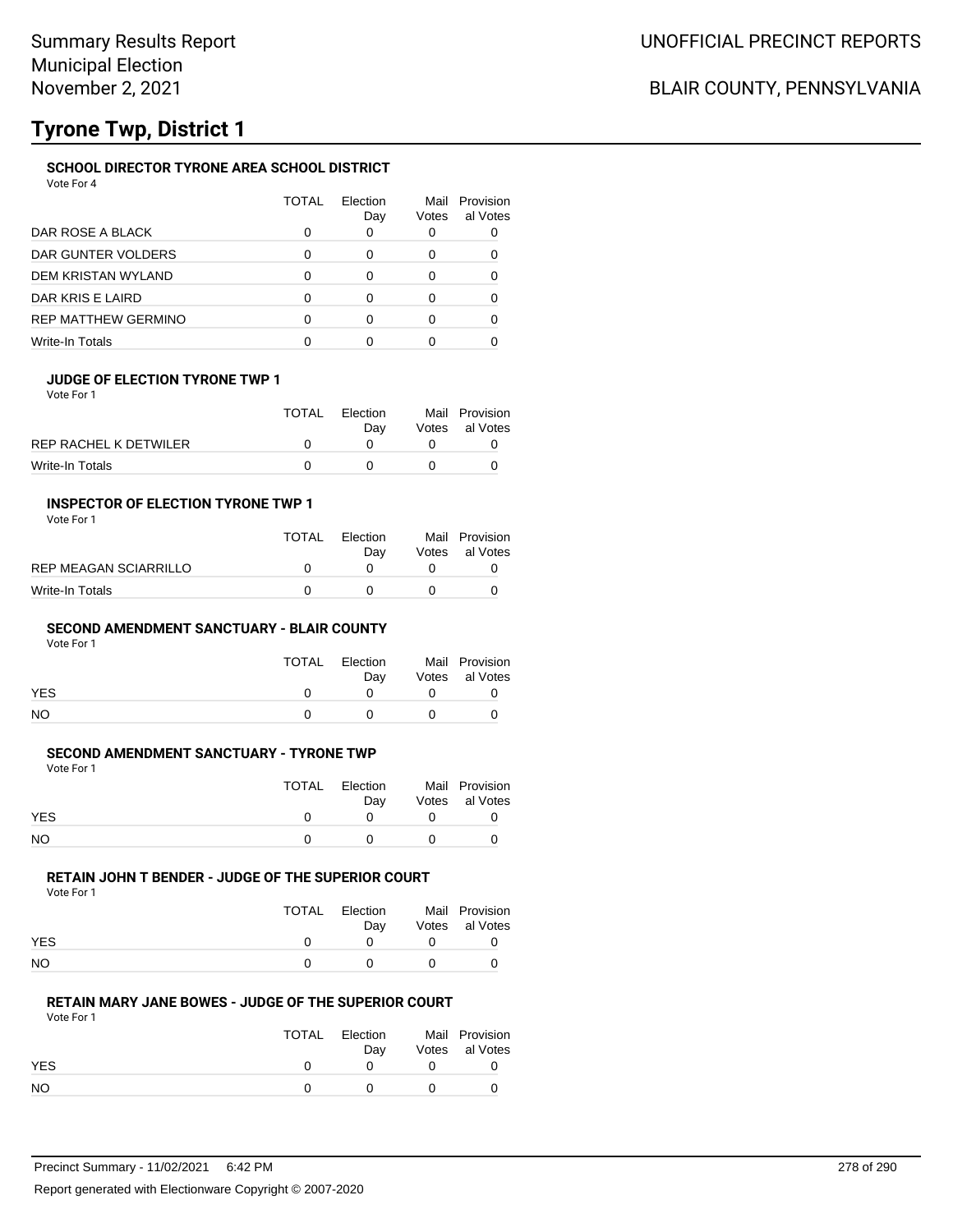## BLAIR COUNTY, PENNSYLVANIA

# **Tyrone Twp, District 1**

#### **RETAIN ANNE COVEY - JUDGE OF THE COMMONWEALTH COURT** Vote For 1

| VULTUII    |       |                 |                                  |
|------------|-------|-----------------|----------------------------------|
|            | TOTAL | Election<br>Dav | Mail Provision<br>Votes al Votes |
| <b>YES</b> |       |                 |                                  |
| NO.        |       |                 |                                  |

**RETAIN RENEE COHN JUBELIRER - JUDGE OF THE COMMONWEALTH COURT** Vote For 1

|           | <b>TOTAL</b> | Election | Mail Provision |
|-----------|--------------|----------|----------------|
|           |              | Dav      | Votes al Votes |
| YES       |              |          |                |
| <b>NO</b> |              |          |                |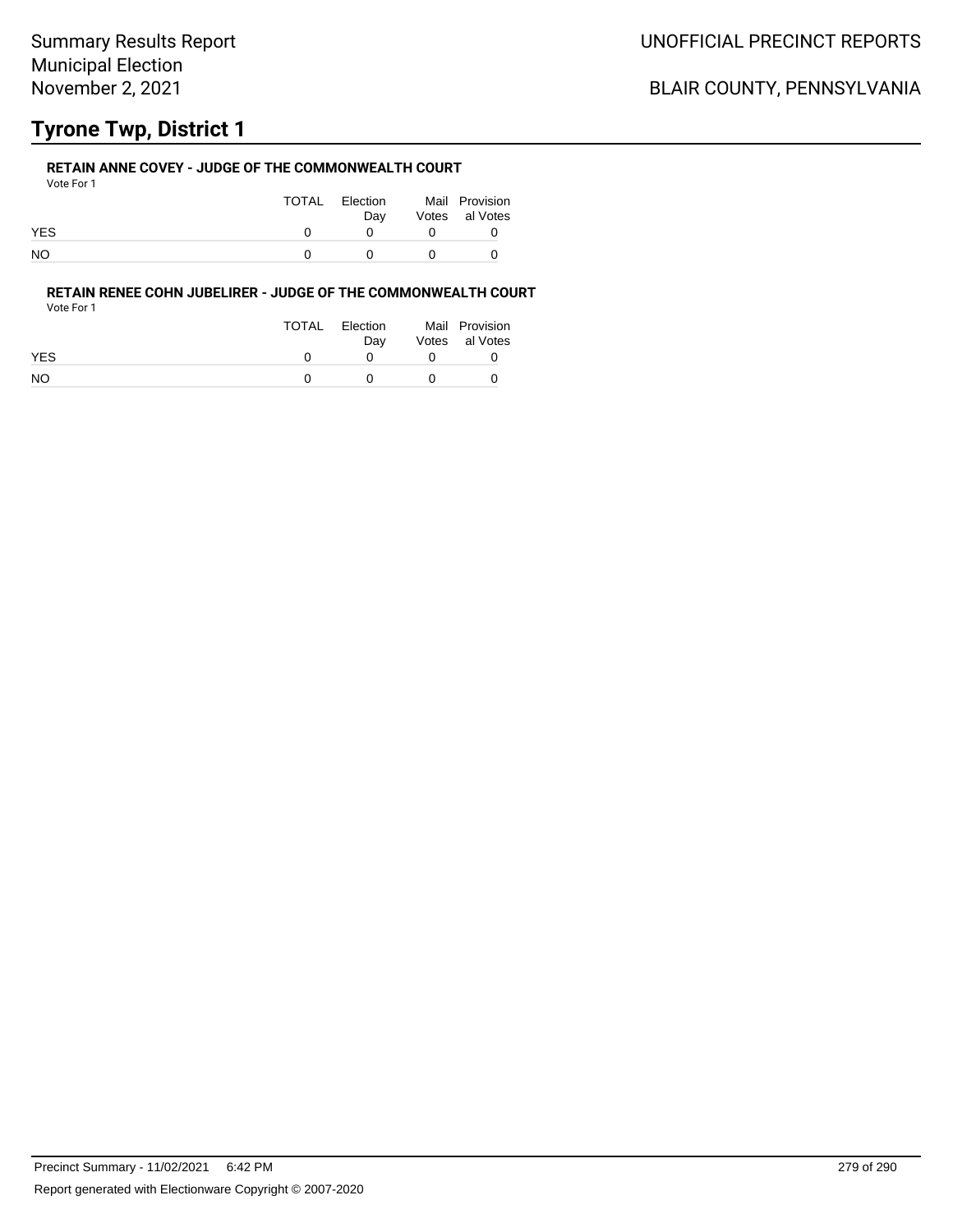## BLAIR COUNTY, PENNSYLVANIA

# **Tyrone Twp, District 2**

| <b>Statistics</b>           | TOTAL    | <b>Flection</b><br>Day | Votes | Mail Provision<br>al Votes |
|-----------------------------|----------|------------------------|-------|----------------------------|
| Registered Voters - Total   | 508      |                        |       |                            |
| <b>Ballots Cast - Total</b> | 0        |                        |       |                            |
| <b>Ballots Cast - Blank</b> | 0        |                        |       |                            |
| Voter Turnout - Total       | $0.00\%$ |                        |       |                            |

#### **JUSTICE OF THE SUPREME COURT**

Vote For 1

|                      | TOTAL | Election<br>Dav | Votes | Mail Provision<br>al Votes |
|----------------------|-------|-----------------|-------|----------------------------|
| DEM MARIA MCLAUGHLIN |       |                 |       |                            |
| REP KEVIN BROBSON    |       |                 |       |                            |
| Write-In Totals      |       |                 |       |                            |

#### **JUDGE OF THE SUPERIOR COURT**

| Vote For 1 |  |  |
|------------|--|--|
|            |  |  |

|                    | <b>TOTAL</b> | Election<br>Day | Votes | Mail Provision<br>al Votes |
|--------------------|--------------|-----------------|-------|----------------------------|
| DEM TIMIKA LANE    | $\mathbf{I}$ |                 |       |                            |
| REP MEGAN SULLIVAN | $\mathbf{U}$ |                 |       |                            |
| Write-In Totals    |              |                 |       |                            |
|                    |              |                 |       |                            |

### **JUDGE OF THE COMMONWEALTH COURT**

Vote For 2

|                                | TOTAL | Flection<br>Day | Votes | Mail Provision<br>al Votes |
|--------------------------------|-------|-----------------|-------|----------------------------|
| DEM LORI A DUMAS               |       |                 |       |                            |
| DEM DAVID LEE SPURGEON         |       |                 |       |                            |
| <b>REP STACY MARIE WALLACE</b> |       |                 |       |                            |
| <b>REP DREW CROMPTON</b>       |       |                 |       |                            |
| Write-In Totals                |       |                 |       |                            |

#### **DISTRICT ATTORNEY**

| Vote For 1      |       |                 |                                  |
|-----------------|-------|-----------------|----------------------------------|
|                 | TOTAL | Election<br>Dav | Mail Provision<br>Votes al Votes |
| REP PETE WEEKS  |       |                 |                                  |
| Write-In Totals |       |                 |                                  |

### **PROTHONOTARY AND CLERK OF COURTS**

Vote For 1

|                  | <b>TOTAL</b> | Election<br>Dav | Mail Provision<br>Votes al Votes |
|------------------|--------------|-----------------|----------------------------------|
| DAR ROBIN PATTON |              |                 |                                  |
| Write-In Totals  |              |                 |                                  |

| Vote For 1      |              |          |                |
|-----------------|--------------|----------|----------------|
|                 | <b>TOTAL</b> | Election | Mail Provision |
|                 |              | Dav      | Votes al Votes |
| DAR JAMES E OTT |              |          |                |
| Write-In Totals |              |          |                |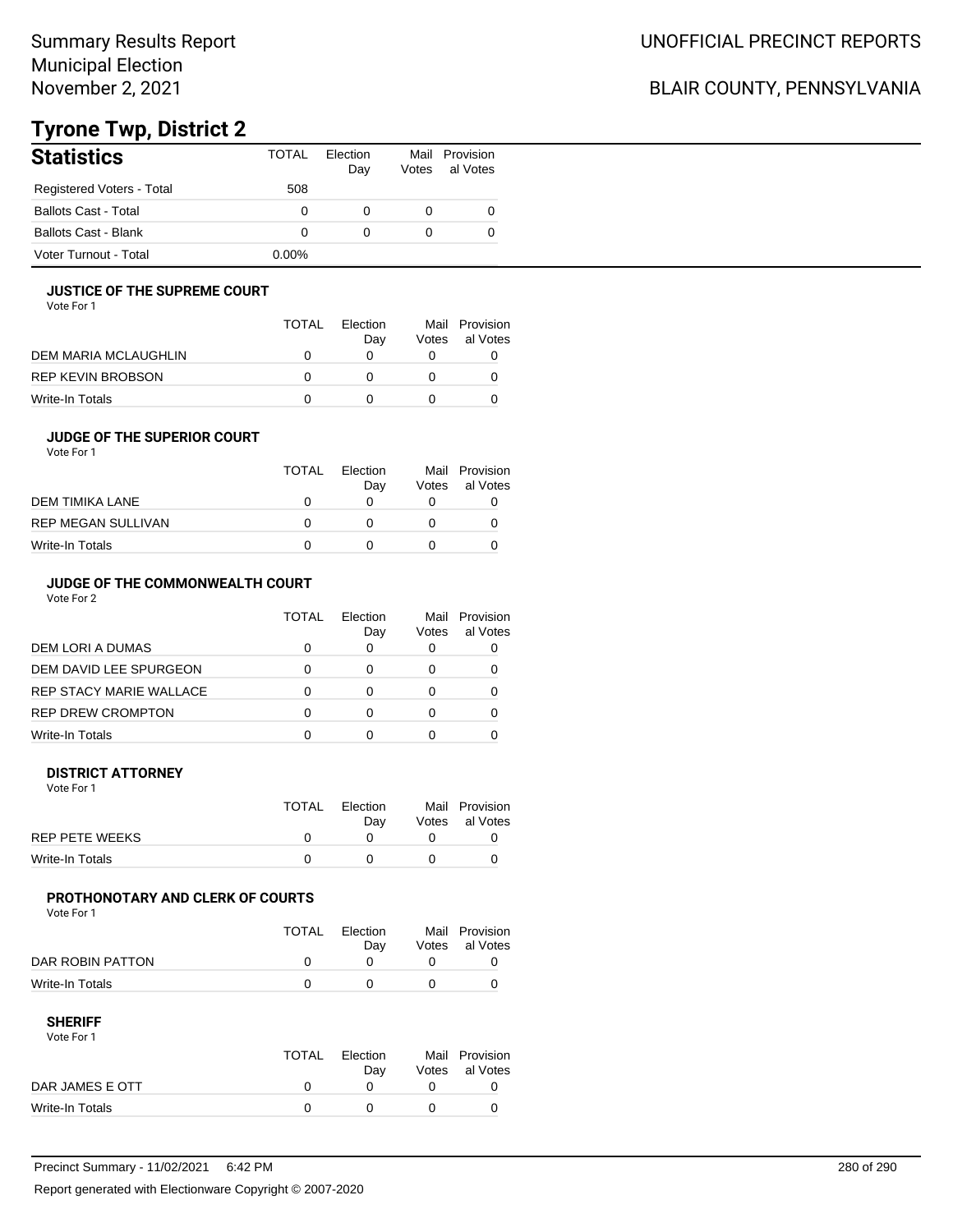# **Tyrone Twp, District 2**

### **MAGISTERIAL DISTRICT JUDGE DISTRICT 24-3-01**

Vote For 1

|                   | TOTAL | <b>Flection</b><br>Dav | Mail Provision<br>Votes al Votes |
|-------------------|-------|------------------------|----------------------------------|
| DAR FRED B MILLER |       |                        |                                  |
| Write-In Totals   |       |                        |                                  |

### **SUPERVISOR 6YR TYRONE TWP**

Vote For 1

|                        | <b>TOTAL</b> | Election<br>Dav | Mail Provision<br>Votes al Votes |
|------------------------|--------------|-----------------|----------------------------------|
| REP ANDREW ELLENBERGER |              |                 |                                  |
| Write-In Totals        |              |                 |                                  |

#### **SUPERVISOR 4YR TYRONE TWP** Vote For 1

| TOTAL | Election<br>Dav | Mail Provision<br>Votes al Votes |
|-------|-----------------|----------------------------------|
|       |                 |                                  |
|       |                 |                                  |
|       |                 |                                  |

#### **AUDITOR 6YR TYRONE TWP** Vote For 1

| 1 J J J J J J     |       |          |                |
|-------------------|-------|----------|----------------|
|                   | TOTAL | Election | Mail Provision |
|                   |       | Dav      | Votes al Votes |
| REP BRIAN M KELLY |       |          |                |
| Write-In Totals   |       |          |                |

#### **AUDITOR 2YR TYRONE TWP**

#### Vote For 1

|                 | TOTAL Election | Mail Provision<br>Day Votes al Votes |
|-----------------|----------------|--------------------------------------|
| Write-In Totals |                |                                      |

### **TAX COLLECTOR TYRONE TWP**

| Vote For 1           |              |                 |                                  |
|----------------------|--------------|-----------------|----------------------------------|
|                      | <b>TOTAL</b> | Election<br>Dav | Mail Provision<br>Votes al Votes |
| REP JOHN H BOLLINGER | $\mathbf{I}$ |                 |                                  |
| Write-In Totals      |              |                 |                                  |

#### **CONSTABLE TYRONE TWP**

Vote For 1

|                 | TOTAL Election<br>Dav | Mail Provision<br>Votes al Votes |
|-----------------|-----------------------|----------------------------------|
| Write-In Totals |                       |                                  |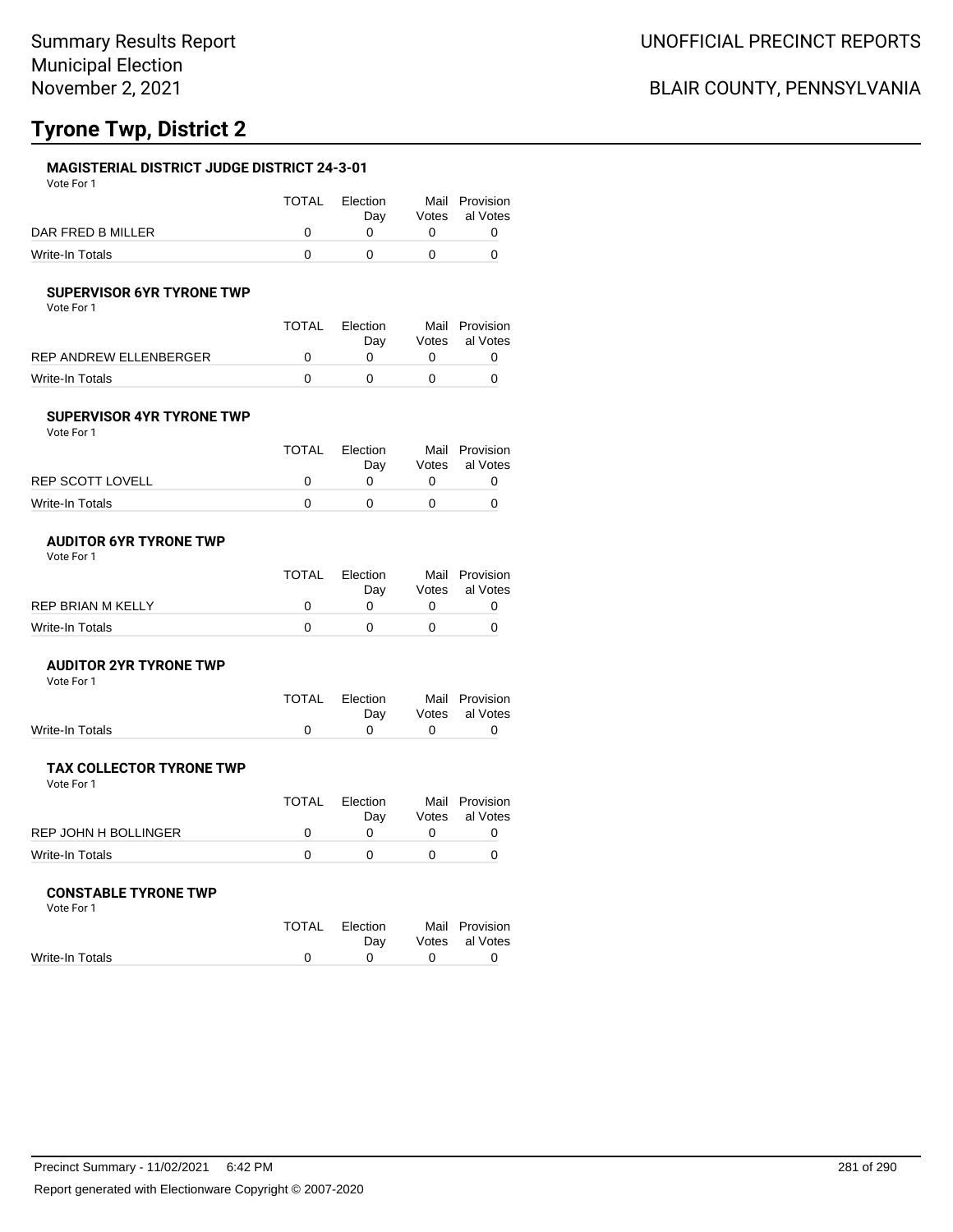### UNOFFICIAL PRECINCT REPORTS

### BLAIR COUNTY, PENNSYLVANIA

# **Tyrone Twp, District 2**

### **SCHOOL DIRECTOR 4YR ALTOONA AREA SCHOOL DISTRICT**

Vote For 4

|                        | TOTAL | Flection<br>Day | Mail<br>Votes | Provision<br>al Votes |
|------------------------|-------|-----------------|---------------|-----------------------|
| DAR VAL MIGNOGNA       |       |                 | 0             |                       |
| DAR DAVID E FRANCIS    | ∩     |                 |               |                       |
| DEM TINA JOHNSTON      | ∩     |                 |               |                       |
| DAR STEPHANIE MCGINNIS | ∩     | ∩               | O             |                       |
| REP KELLY IRWIN ADAMS  |       | ∩               | O             |                       |
| Write-In Totals        |       |                 |               |                       |

#### **SCHOOL DIRECTOR 2YR ALTOONA AREA SCHOOL DISTRICT**

Vote For 1

|                        | <b>TOTAL</b> | <b>Flection</b><br>Dav | Votes | Mail Provision<br>al Votes |
|------------------------|--------------|------------------------|-------|----------------------------|
| <b>DEM RICK HOOVER</b> |              |                        |       |                            |
| REP DAVID E. GREENWOOD |              |                        |       |                            |
| Write-In Totals        |              |                        |       |                            |

#### **JUDGE OF ELECTION TYRONE TWP 2**

Vote For 1

|                 | TOTAL Election | Mail Provision |
|-----------------|----------------|----------------|
|                 | Dav            | Votes al Votes |
| Write-In Totals |                |                |

#### **INSPECTOR OF ELECTION TYRONE TWP 2**

Vote For 1

|                 | TOTAL Election | Mail Provision |
|-----------------|----------------|----------------|
|                 | Dav            | Votes al Votes |
| Write-In Totals |                |                |

#### **SECOND AMENDMENT SANCTUARY - BLAIR COUNTY**

Vote For 1

|            | <b>TOTAL</b> | Election<br>Dav | Mail Provision<br>Votes al Votes |
|------------|--------------|-----------------|----------------------------------|
| <b>YES</b> |              |                 |                                  |
| <b>NO</b>  |              |                 |                                  |

#### **SECOND AMENDMENT SANCTUARY - TYRONE TWP**

Vote For 1

|     | TOTAL | Election<br>Dav | Mail Provision<br>Votes al Votes |
|-----|-------|-----------------|----------------------------------|
| YES |       |                 |                                  |
| NO  |       | $^{\circ}$      |                                  |

### **RETAIN JOHN T BENDER - JUDGE OF THE SUPERIOR COURT**

| Vote For 1 |  |  |
|------------|--|--|
|------------|--|--|

|            | TOTAL | Election<br>Dav | Mail Provision<br>Votes al Votes |
|------------|-------|-----------------|----------------------------------|
| <b>YES</b> |       |                 |                                  |
| <b>NO</b>  |       |                 |                                  |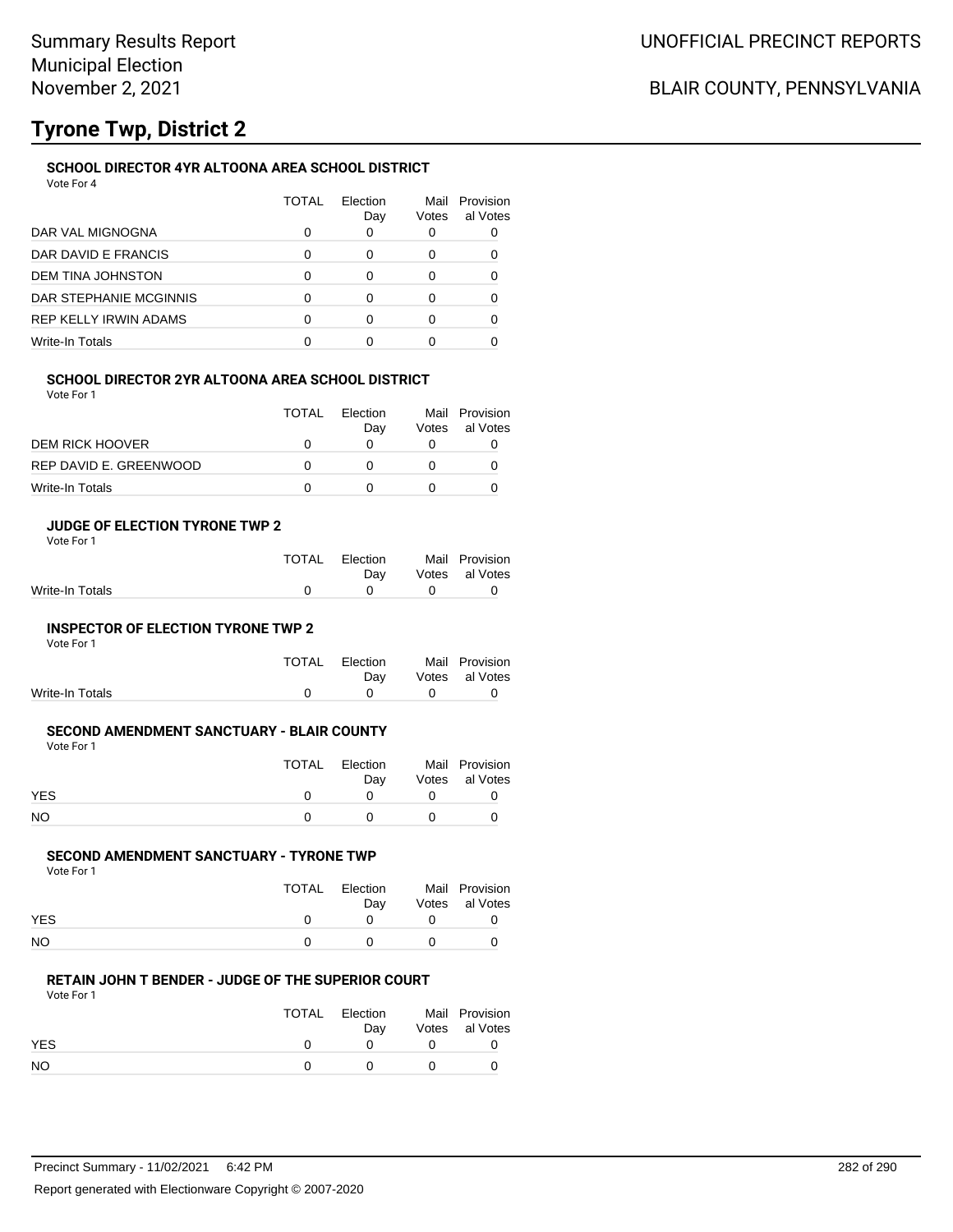## BLAIR COUNTY, PENNSYLVANIA

# **Tyrone Twp, District 2**

### **RETAIN MARY JANE BOWES - JUDGE OF THE SUPERIOR COURT**

Vote For 1

|            | TOTAL | Election<br>Dav | Mail Provision<br>Votes al Votes |
|------------|-------|-----------------|----------------------------------|
| <b>YES</b> |       |                 |                                  |
| NO         |       |                 |                                  |

#### **RETAIN ANNE COVEY - JUDGE OF THE COMMONWEALTH COURT** Vote For 1

|            | TOTAL | Election<br>Dav | Mail Provision<br>Votes al Votes |
|------------|-------|-----------------|----------------------------------|
| <b>YES</b> |       |                 |                                  |
| NO         |       |                 |                                  |

### **RETAIN RENEE COHN JUBELIRER - JUDGE OF THE COMMONWEALTH COURT**

Vote For 1

|            | <b>TOTAL</b> | Election<br>Dav | Mail Provision<br>Votes al Votes |
|------------|--------------|-----------------|----------------------------------|
| <b>YES</b> |              |                 |                                  |
| <b>NO</b>  |              |                 |                                  |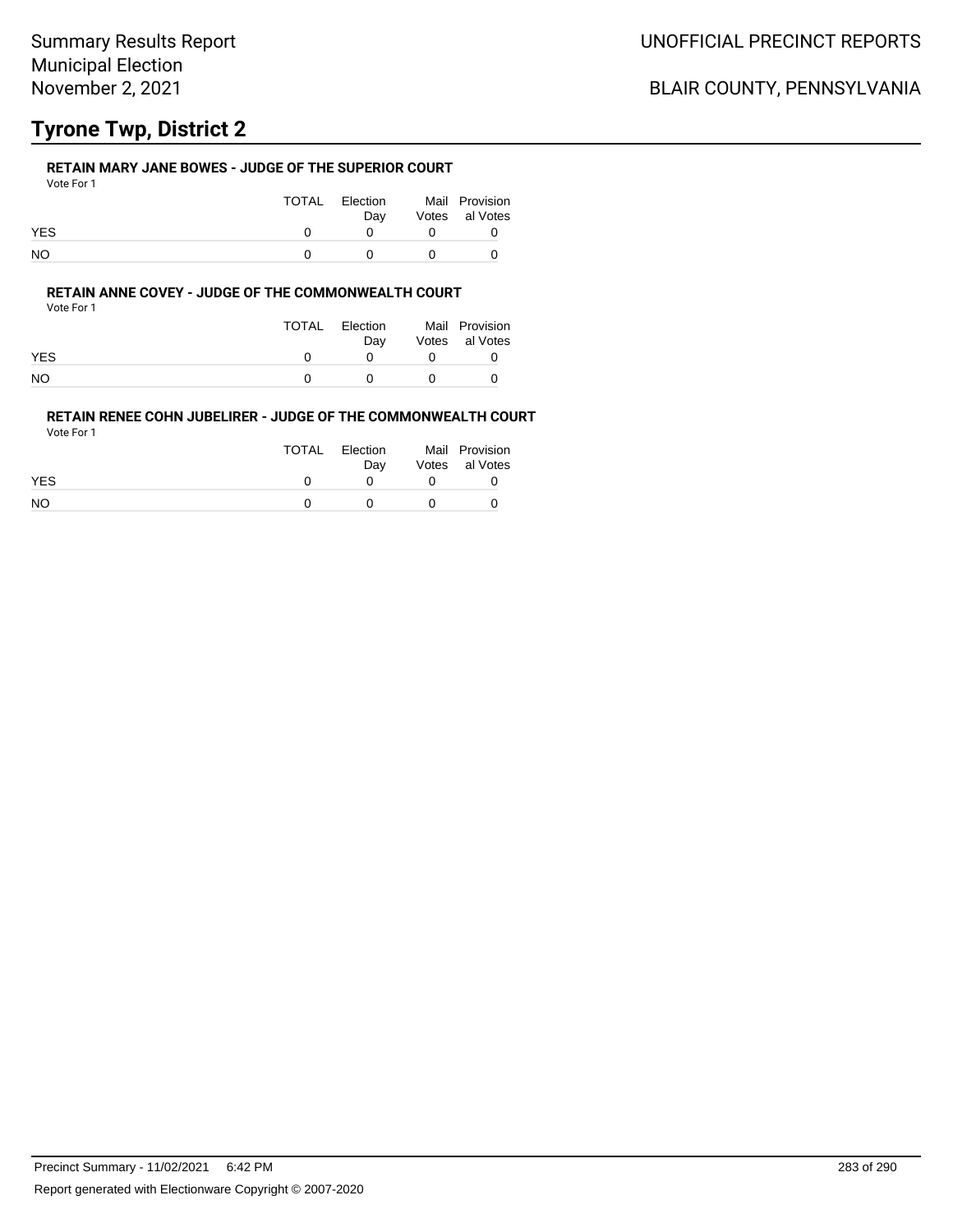## BLAIR COUNTY, PENNSYLVANIA

## **Williamsburg Borough**

| <b>Statistics</b>           | <b>TOTAL</b> | Flection<br>Day | Mail Provision<br>Votes al Votes |
|-----------------------------|--------------|-----------------|----------------------------------|
| Registered Voters - Total   | 746          |                 |                                  |
| <b>Ballots Cast - Total</b> | 0            | 0               | O                                |
| <b>Ballots Cast - Blank</b> | 0            | 0               |                                  |
| Voter Turnout - Total       | 0.00%        |                 |                                  |

#### **JUSTICE OF THE SUPREME COURT**

Vote For 1

|                      | TOTAL | Election<br>Dav | Votes | Mail Provision<br>al Votes |
|----------------------|-------|-----------------|-------|----------------------------|
| DEM MARIA MCLAUGHLIN |       |                 |       |                            |
| REP KEVIN BROBSON    |       |                 |       |                            |
| Write-In Totals      |       |                 |       |                            |

### **JUDGE OF THE SUPERIOR COURT**

| Vote For 1 |  |  |
|------------|--|--|
|            |  |  |

|                           | <b>TOTAL</b> | Election<br>Day | Votes | Mail Provision<br>al Votes |
|---------------------------|--------------|-----------------|-------|----------------------------|
| DEM TIMIKA LANE           |              |                 |       |                            |
| <b>REP MEGAN SULLIVAN</b> |              |                 |       |                            |
| Write-In Totals           |              |                 |       |                            |
|                           |              |                 |       |                            |

### **JUDGE OF THE COMMONWEALTH COURT**

Vote For 2

|                                | TOTAL | Flection<br>Day | Votes | Mail Provision<br>al Votes |
|--------------------------------|-------|-----------------|-------|----------------------------|
| DEM LORI A DUMAS               |       |                 |       |                            |
| DEM DAVID LEE SPURGEON         |       |                 |       |                            |
| <b>REP STACY MARIE WALLACE</b> |       |                 |       |                            |
| <b>REP DREW CROMPTON</b>       |       |                 |       |                            |
| Write-In Totals                |       |                 |       |                            |

#### **DISTRICT ATTORNEY**

| Vote For 1      |       |                 |                                  |
|-----------------|-------|-----------------|----------------------------------|
|                 | TOTAL | Election<br>Dav | Mail Provision<br>Votes al Votes |
| REP PETE WEEKS  |       |                 |                                  |
| Write-In Totals |       |                 |                                  |

### **PROTHONOTARY AND CLERK OF COURTS**

Vote For 1

|                  | <b>TOTAL</b> | Election<br>Dav | Mail Provision<br>Votes al Votes |
|------------------|--------------|-----------------|----------------------------------|
| DAR ROBIN PATTON |              |                 |                                  |
| Write-In Totals  |              |                 |                                  |

| Vote For 1      |       |          |                |
|-----------------|-------|----------|----------------|
|                 | TOTAL | Election | Mail Provision |
|                 |       | Dav      | Votes al Votes |
| DAR JAMES E OTT |       |          |                |
| Write-In Totals |       |          |                |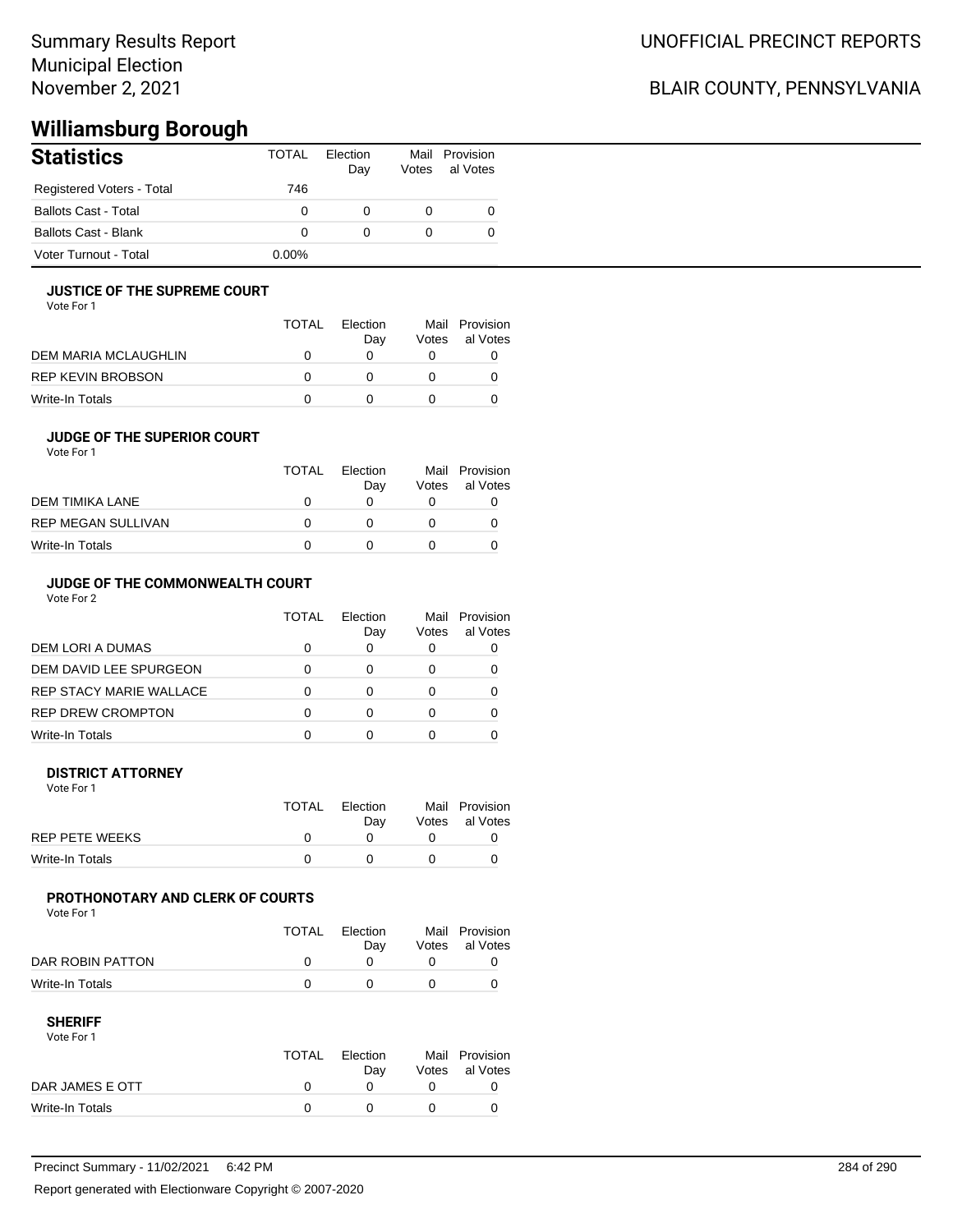## **Williamsburg Borough**

### **MAYOR WILLIAMSBURG BOROUGH**

Vote For 1

|                     | TOTAL | Election | Mail Provision |
|---------------------|-------|----------|----------------|
|                     |       | Dav      | Votes al Votes |
| REP THEODORE R HYLE |       |          |                |
| Write-In Totals     |       |          |                |

#### **COUNCIL 4YR WILLIAMSBURG BOROUGH**

Vote For 4

|                             | TOTAL | Election<br>Day | Mail<br>Votes | Provision<br>al Votes |
|-----------------------------|-------|-----------------|---------------|-----------------------|
| DEM JONATHAN M DETWILER     |       | O               |               |                       |
| <b>REP BRUCE A HAMILTON</b> | ∩     | 0               |               |                       |
| <b>REP PAULA A HAMILTON</b> |       | 0               |               |                       |
| REP EDGAR C PATTERSON       | O     | 0               |               |                       |
| <b>REP DENNIS J HAMMEL</b>  | ∩     | O               |               |                       |
| Write-In Totals             |       |                 |               |                       |

#### **COUNCIL 2YR WILLIAMSBURG BOROUGH**

Vote For 1

|                 | TOTAL Election | Mail Provision |
|-----------------|----------------|----------------|
|                 | Dav            | Votes al Votes |
| Write-In Totals | $\cap$ $\cap$  |                |

#### **AUDITOR 6YR WILLIAMSBURG BOROUGH**

Vote For 1

|                 | TOTAL Election                                                                                                                                                                                                                                                                                                                                                                                                                                                                                    | Mail Provision     |
|-----------------|---------------------------------------------------------------------------------------------------------------------------------------------------------------------------------------------------------------------------------------------------------------------------------------------------------------------------------------------------------------------------------------------------------------------------------------------------------------------------------------------------|--------------------|
|                 |                                                                                                                                                                                                                                                                                                                                                                                                                                                                                                   | Day Votes al Votes |
| Write-In Totals | $\begin{array}{ccc} & & & & & & \text{if } & \text{if } & \text{if } & \text{if } & \text{if } & \text{if } & \text{if } & \text{if } & \text{if } & \text{if } & \text{if } & \text{if } & \text{if } & \text{if } & \text{if } & \text{if } & \text{if } & \text{if } & \text{if } & \text{if } & \text{if } & \text{if } & \text{if } & \text{if } & \text{if } & \text{if } & \text{if } & \text{if } & \text{if } & \text{if } & \text{if } & \text{if } & \text{if } & \text{if } & \text{$ |                    |

#### **AUDITOR 4YR WILLIAMSBURG BOROUGH**

Vote For 1

|                 | TOTAL Election   | Mail Provision     |
|-----------------|------------------|--------------------|
|                 |                  | Day Votes al Votes |
| Write-In Totals | $\overline{0}$ 0 |                    |

#### **AUDITOR 2YR WILLIAMSBURG BOROUGH**

Vote For 1

|                 | TOTAL Election |                                            | Mail Provision     |
|-----------------|----------------|--------------------------------------------|--------------------|
|                 |                |                                            | Day Votes al Votes |
| Write-In Totals |                | $\begin{array}{ccc} 0 & 0 & 0 \end{array}$ |                    |

#### **TAX COLLECTOR WILLIAMSBURG BOROUGH**

Vote For 1

|                   | <b>TOTAL</b> | Election<br>Dav | Mail Provision<br>Votes al Votes |
|-------------------|--------------|-----------------|----------------------------------|
| REP DAVID H MYERS |              |                 |                                  |
| Write-In Totals   |              |                 |                                  |

#### **CONSTABLE WILLIAMSBURG BOROUGH** Vote For 1

| 1 J J J J J J   |                       |                                  |
|-----------------|-----------------------|----------------------------------|
|                 | TOTAL Election<br>Dav | Mail Provision<br>Votes al Votes |
| Write-In Totals | $^{\circ}$            | $\Omega$                         |
|                 |                       |                                  |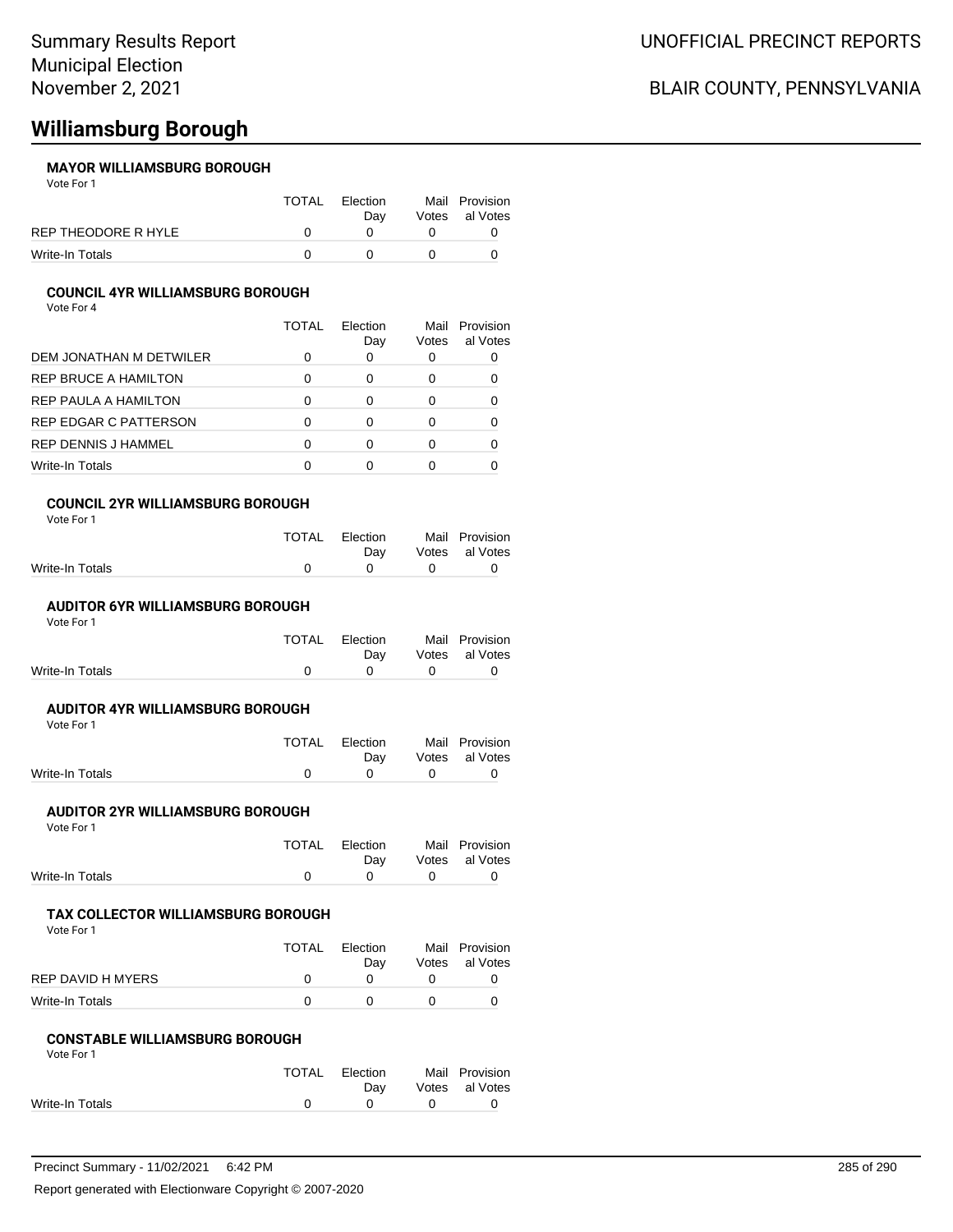### BLAIR COUNTY, PENNSYLVANIA

## **Williamsburg Borough**

### **SCHOOL DIRECTOR WILLIAMSBURG COMMUNITY SCHOOL DISTRICT - WILLIAMSBURG BORO**

Vote For 1

|                        | <b>TOTAL</b> | Election<br>Dav | Mail Provision<br>Votes al Votes |
|------------------------|--------------|-----------------|----------------------------------|
| REP MARION PHEASANT JR |              |                 |                                  |
| Write-In Totals        |              |                 |                                  |

#### **JUDGE OF ELECTION WILLIAMSBURG BORO**

Vote For 1

|                   | <b>TOTAL</b> | Election<br>Dav | Mail Provision<br>Votes al Votes |
|-------------------|--------------|-----------------|----------------------------------|
| REP DELLA LEONARD |              |                 |                                  |
| Write-In Totals   |              |                 |                                  |

#### **INSPECTOR OF ELECTION WILLIAMSBURG BORO**

Vote For 1

|                    | <b>TOTAL</b> | Election<br>Day | Votes | Mail Provision<br>al Votes |
|--------------------|--------------|-----------------|-------|----------------------------|
| DEM MARY HARSTROM  |              |                 |       |                            |
| REP TIMOTHY R TATE |              |                 |       |                            |
| Write-In Totals    |              |                 |       |                            |

#### **SECOND AMENDMENT SANCTUARY - BLAIR COUNTY**

Vote For 1

|            | TOTAL Election<br>Dav | Mail Provision<br>Votes al Votes |
|------------|-----------------------|----------------------------------|
| <b>YES</b> |                       |                                  |
| NO         |                       |                                  |

#### **SECOND AMENDMENT SANCTUARY - WILLIAMSBURG BORO**

Vote For 1

|            | TOTAL | Election<br>Dav | Mail Provision<br>Votes al Votes |
|------------|-------|-----------------|----------------------------------|
| <b>YES</b> |       |                 |                                  |
| NO         |       | $^{\prime}$     |                                  |

#### **RETAIN JOHN T BENDER - JUDGE OF THE SUPERIOR COURT**

Vote For 1

|            | TOTAL Election<br>Dav |          | Mail Provision<br>Votes al Votes |
|------------|-----------------------|----------|----------------------------------|
| <b>YES</b> |                       |          |                                  |
| NO         |                       | $\Omega$ |                                  |

#### **RETAIN MARY JANE BOWES - JUDGE OF THE SUPERIOR COURT**

Vote For 1

|                | <b>TOTAL</b> | Election<br>Dav | Mail Provision<br>Votes al Votes |
|----------------|--------------|-----------------|----------------------------------|
| <b>YES</b>     |              |                 |                                  |
| N <sub>O</sub> |              |                 |                                  |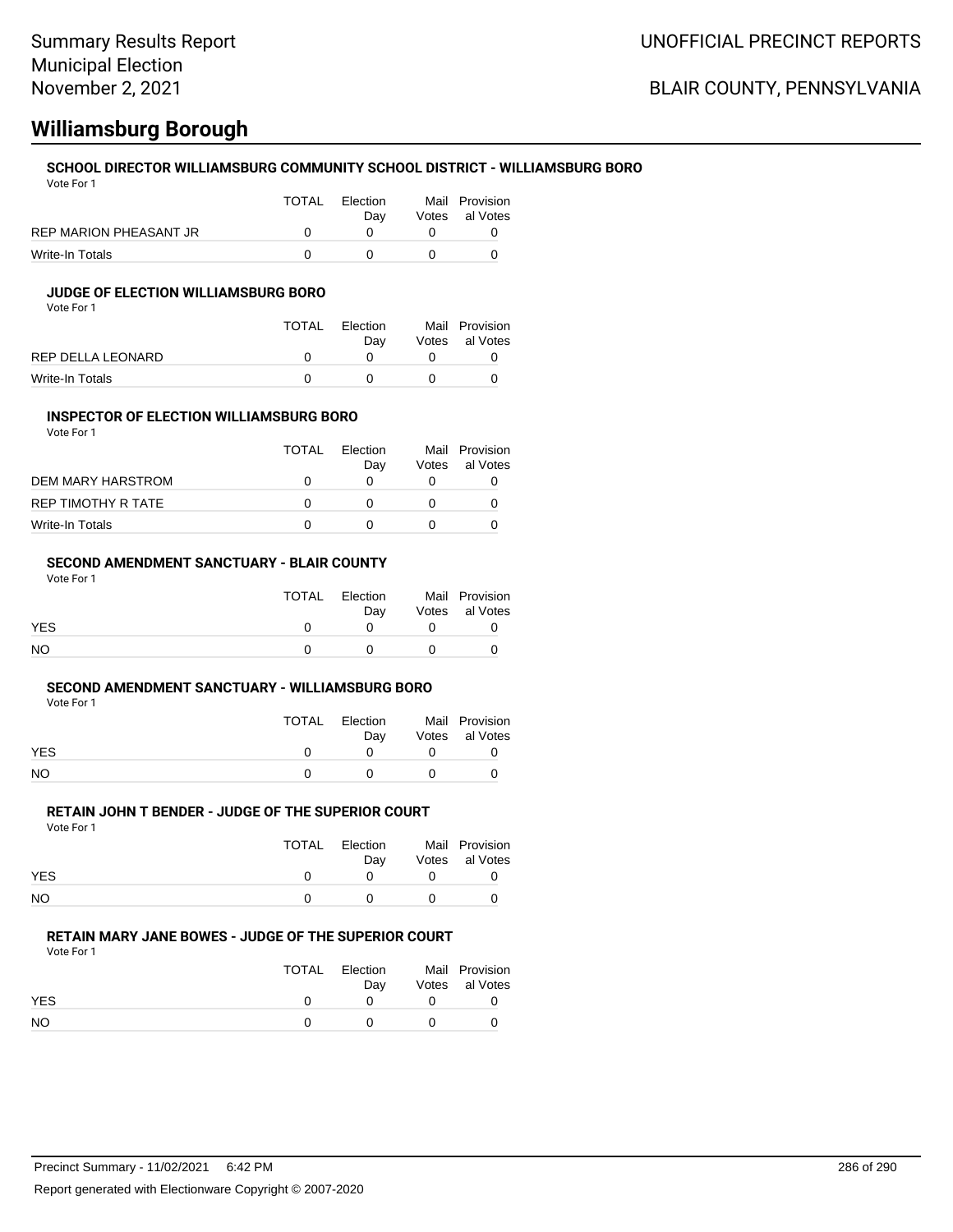## BLAIR COUNTY, PENNSYLVANIA

# **Williamsburg Borough**

#### **RETAIN ANNE COVEY - JUDGE OF THE COMMONWEALTH COURT** vote For

| VOLE FOR T |       |                 |            |                                  |
|------------|-------|-----------------|------------|----------------------------------|
|            | TOTAL | Election<br>Dav |            | Mail Provision<br>Votes al Votes |
| <b>YES</b> |       | <sup>n</sup>    | $^{\circ}$ |                                  |
| NO.        |       | $\mathbf{r}$    |            |                                  |

**RETAIN RENEE COHN JUBELIRER - JUDGE OF THE COMMONWEALTH COURT** Vote For 1

|           | <b>TOTAL</b> | Election | Mail Provision |
|-----------|--------------|----------|----------------|
|           |              | Dav      | Votes al Votes |
| YES       |              |          |                |
| <b>NO</b> |              |          |                |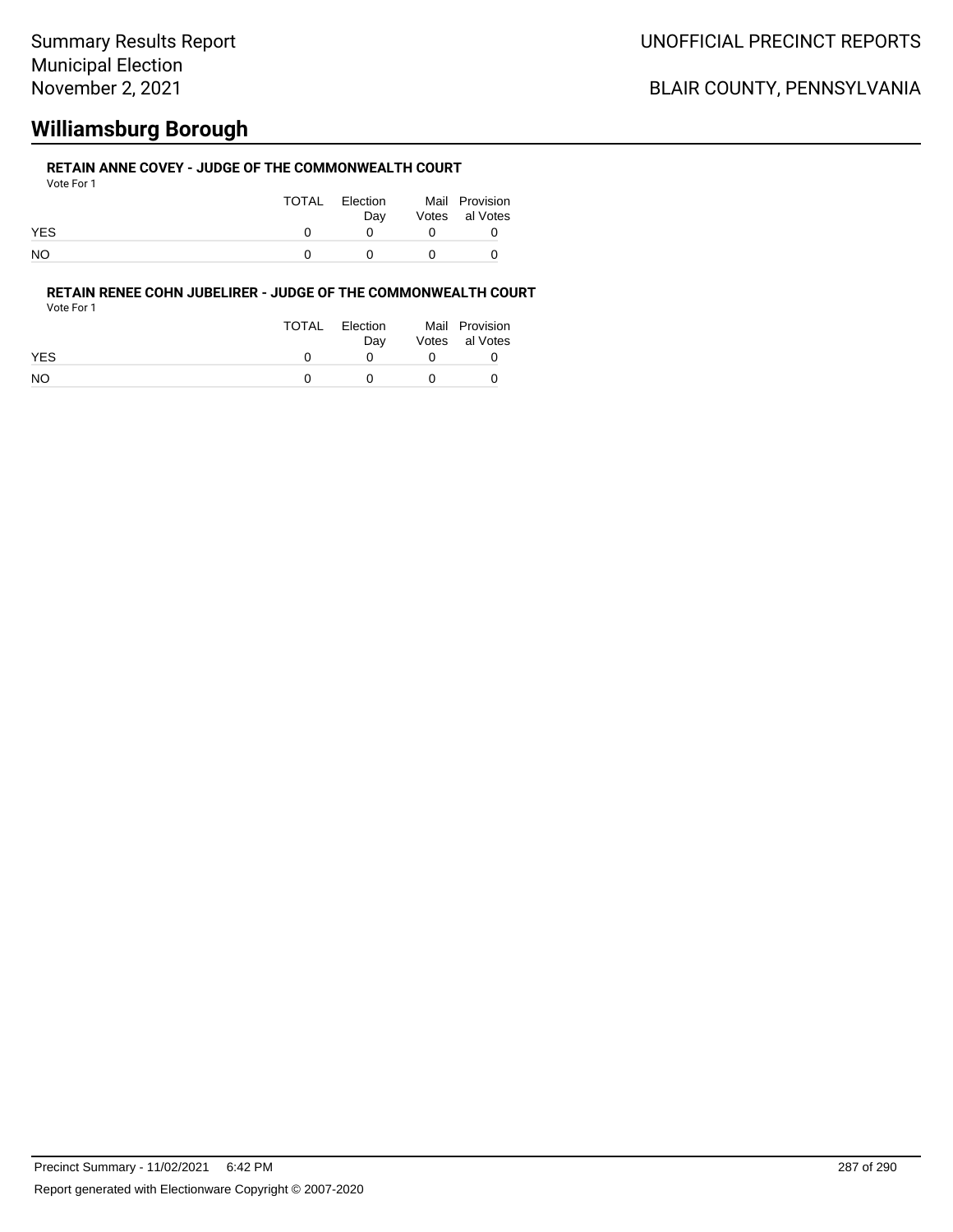## BLAIR COUNTY, PENNSYLVANIA

## **Woodbury Township**

| <b>Statistics</b>           | TOTAL    | Flection<br>Day | Votes | Mail Provision<br>al Votes |
|-----------------------------|----------|-----------------|-------|----------------------------|
| Registered Voters - Total   | 951      |                 |       |                            |
| <b>Ballots Cast - Total</b> | 0        |                 |       |                            |
| <b>Ballots Cast - Blank</b> | 0        | 0               |       |                            |
| Voter Turnout - Total       | $0.00\%$ |                 |       |                            |

#### **JUSTICE OF THE SUPREME COURT**

Vote For 1

|                      | <b>TOTAL</b> | Election<br>Dav | Mail<br>Votes | Provision<br>al Votes |
|----------------------|--------------|-----------------|---------------|-----------------------|
| DEM MARIA MCLAUGHLIN |              |                 |               |                       |
| REP KEVIN BROBSON    |              |                 |               |                       |
| Write-In Totals      |              |                 |               |                       |

#### **JUDGE OF THE SUPERIOR COURT**

| Vote For 1 |  |  |
|------------|--|--|
|            |  |  |

|                    | <b>TOTAL</b> | Election<br>Day | Votes | Mail Provision<br>al Votes |
|--------------------|--------------|-----------------|-------|----------------------------|
| DEM TIMIKA LANE    | $\mathbf{I}$ |                 |       |                            |
| REP MEGAN SULLIVAN | $\mathbf{U}$ |                 |       |                            |
| Write-In Totals    |              |                 |       |                            |
|                    |              |                 |       |                            |

### **JUDGE OF THE COMMONWEALTH COURT**

Vote For 2

|                                | TOTAL | Flection<br>Day | Votes | Mail Provision<br>al Votes |
|--------------------------------|-------|-----------------|-------|----------------------------|
| DEM LORI A DUMAS               |       |                 |       |                            |
| DEM DAVID LEE SPURGEON         |       |                 |       |                            |
| <b>REP STACY MARIE WALLACE</b> |       |                 |       |                            |
| <b>REP DREW CROMPTON</b>       |       |                 |       |                            |
| Write-In Totals                |       |                 |       |                            |

#### **DISTRICT ATTORNEY**

| Vote For 1      |       |                 |                                  |
|-----------------|-------|-----------------|----------------------------------|
|                 | TOTAL | Election<br>Dav | Mail Provision<br>Votes al Votes |
| REP PETE WEEKS  |       |                 |                                  |
| Write-In Totals |       |                 |                                  |

### **PROTHONOTARY AND CLERK OF COURTS**

Vote For 1

|                  | <b>TOTAL</b> | Election<br>Dav | Mail Provision<br>Votes al Votes |
|------------------|--------------|-----------------|----------------------------------|
| DAR ROBIN PATTON |              |                 |                                  |
| Write-In Totals  |              |                 |                                  |

#### **SHERIFF**

Vote For 1

|                 | TOTAL | Election<br>Dav | Mail Provision<br>Votes al Votes |
|-----------------|-------|-----------------|----------------------------------|
| DAR JAMES E OTT |       |                 |                                  |
| Write-In Totals |       |                 |                                  |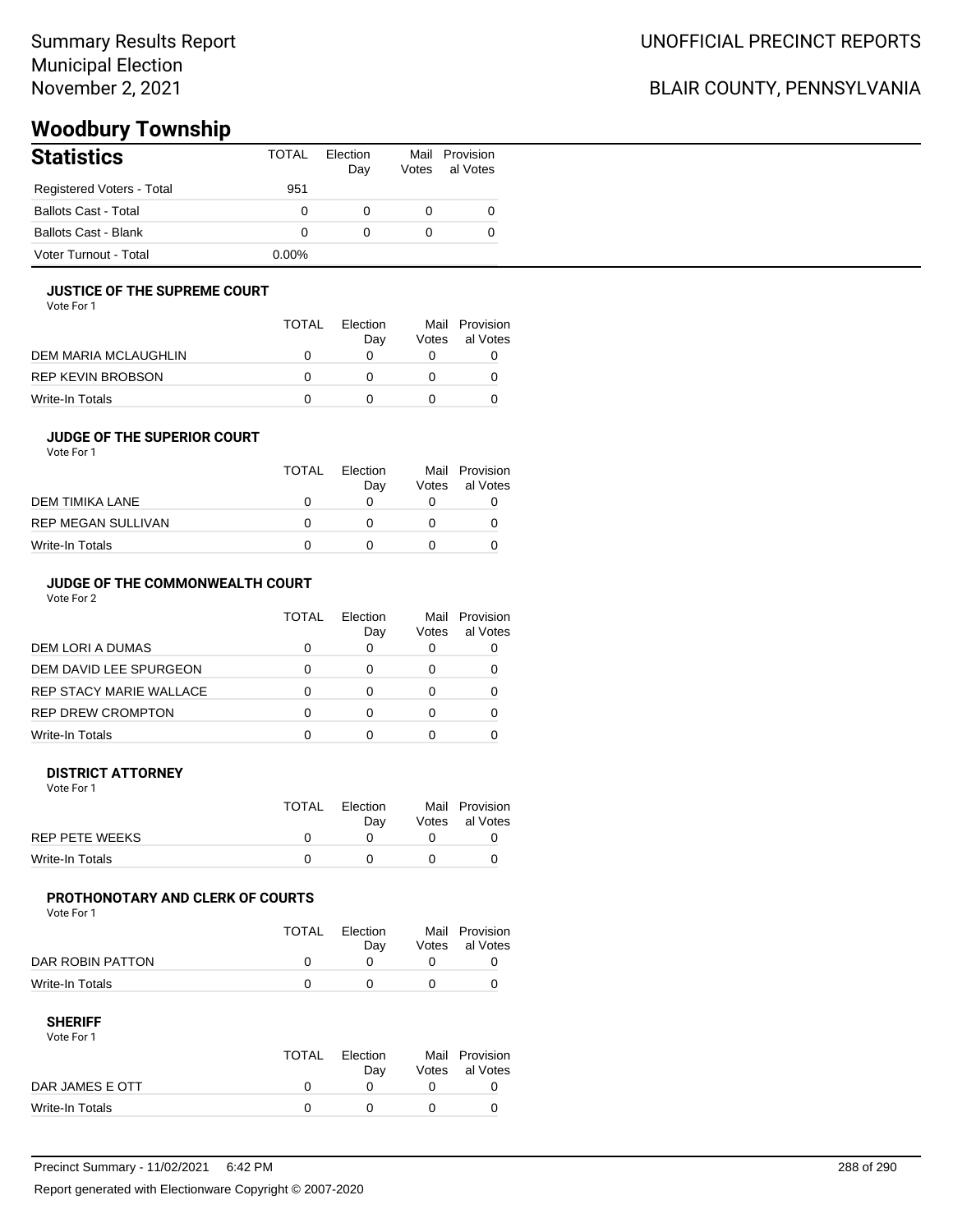# **Woodbury Township**

### **SUPERVISOR WOODBURY TWP**

Vote For 1

|                   | <b>TOTAL</b> | Election | Mail Provision |  |
|-------------------|--------------|----------|----------------|--|
|                   |              | Dav      | Votes al Votes |  |
| REP JOE LANSBERRY |              |          |                |  |
| Write-In Totals   |              |          |                |  |

### **AUDITOR 6YR WOODBURY TWP**

Vote For 1

|  |                | Mail Provision |
|--|----------------|----------------|
|  |                | Votes al Votes |
|  |                |                |
|  | TOTAL Election | Dav            |

### **AUDITOR 4YR WOODBURY TWP**

Vote For 1

|                 | TOTAL Election | Mail Provision |
|-----------------|----------------|----------------|
|                 | Dav            | Votes al Votes |
| Write-In Totals |                |                |

### **TAX COLLECTOR WOODBURY TWP**

Vote For 1

|                      | <b>TOTAL</b> | Election<br>Dav | Mail Provision<br>Votes al Votes |
|----------------------|--------------|-----------------|----------------------------------|
| REP TINA L BOWMASTER |              |                 |                                  |
| Write-In Totals      |              |                 |                                  |

#### **CONSTABLE WOODBURY TWP** Vote For 1

|                 | TOTAL | Election<br>Dav |        | Mail Provision<br>Votes al Votes |
|-----------------|-------|-----------------|--------|----------------------------------|
| Write-In Totals |       |                 | $\cap$ |                                  |

### **SCHOOL DIRECTOR 4YR WILLIAMSBURG COMMUNITY SCHOOL DISTRICT - WOODBURY TWP**

| <b>TOTAL</b> | Election | Mail Provision |
|--------------|----------|----------------|
|              | Dav      | Votes al Votes |
|              |          |                |
|              |          |                |

#### **SCHOOL DIRECTOR 2YR WILLIAMSBURG COMMUNITY SCHOOL DISTRICT - WOODBURY TWP** Vote For 1

| <u>vuurivii</u>          |       |                 |                                  |
|--------------------------|-------|-----------------|----------------------------------|
|                          | TOTAL | Flection<br>Dav | Mail Provision<br>Votes al Votes |
| REP TIMOTHY A STROHMEYER |       |                 |                                  |
| Write-In Totals          |       |                 |                                  |

### **JUDGE OF ELECTION WOODBURY TWP**

Vote For 1

|                             | TOTAL | Election | Mail Provision |
|-----------------------------|-------|----------|----------------|
|                             |       | Dav      | Votes al Votes |
| <b>REP ROSANNE SPAGNOLA</b> |       |          |                |
| Write-In Totals             |       |          |                |

## BLAIR COUNTY, PENNSYLVANIA